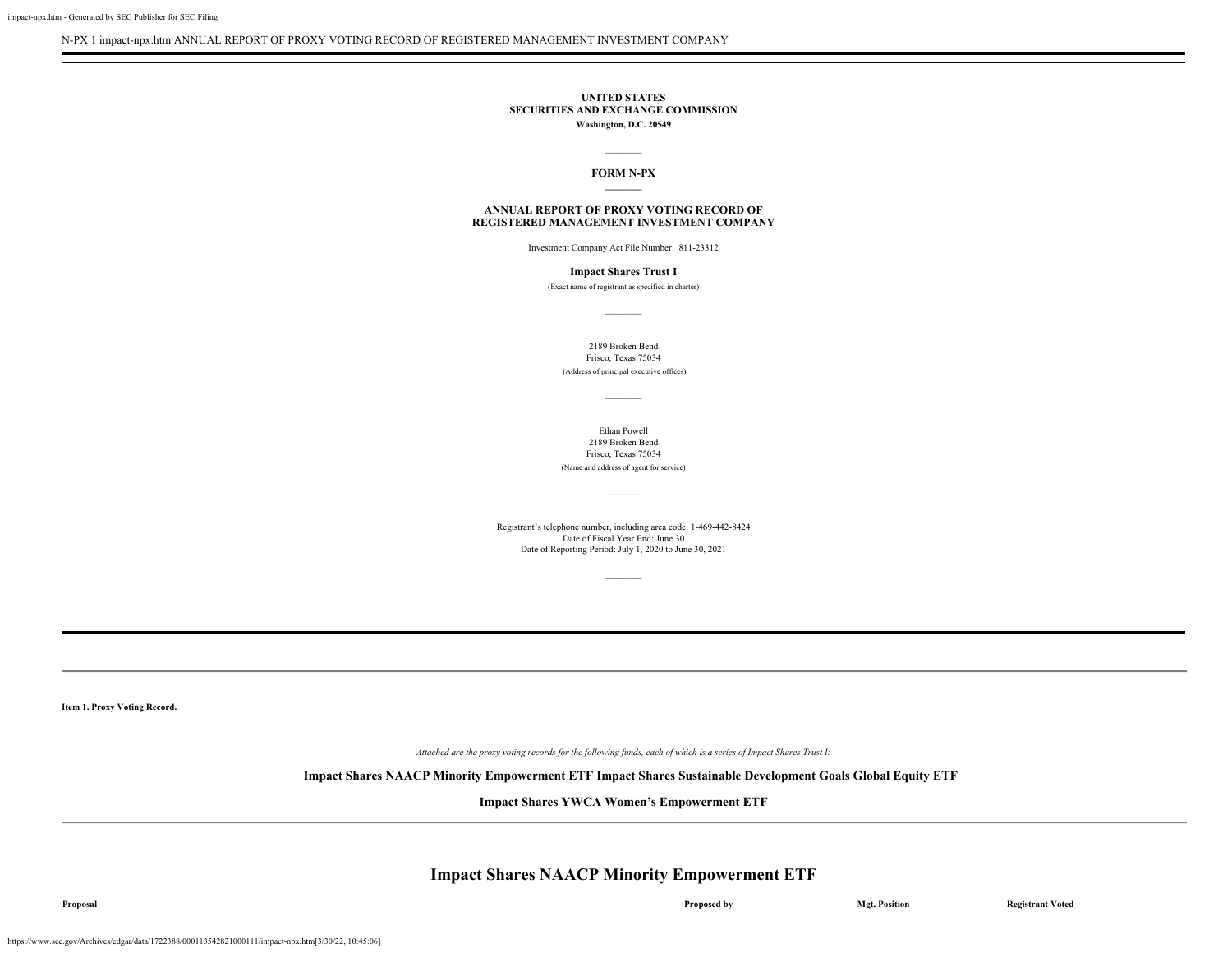| Proposal | Proposed by | <b>Mgt. Position</b> | <b>Registrant Voted</b> |
|----------|-------------|----------------------|-------------------------|
|          |             |                      |                         |

#### **3M COMPANY**

*Security ID: 88579Y101 Ticker: MMM*

#### Meeting Date: 11-May-21

| 1.1  | Elect Director Thomas "Tony" K. Brown               | Management  | For     | Voted - For     |
|------|-----------------------------------------------------|-------------|---------|-----------------|
| 1.2  | Elect Director Pamela J. Craig                      | Management  | For     | Voted - For     |
| 1.3  | Elect Director David B. Dillon                      | Management  | For     | Voted - For     |
| 1.4  | Elect Director Michael L. Eskew                     | Management  | For     | Voted - For     |
| 1.5  | Elect Director James R. Fitterling                  | Management  | For     | Voted - For     |
| 1.6  | Elect Director Herbert L. Henkel                    | Management  | For     | Voted - For     |
| 1.7  | Elect Director Amy E. Hood                          | Management  | For     | Voted - For     |
| 1.8  | Elect Director Muhtar Kent                          | Management  | For     | Voted - For     |
| 1.9  | Elect Director Dambisa F. Moyo                      | Management  | For     | Voted - For     |
| 1.10 | Elect Director Gregory R. Page                      | Management  | For     | Voted - For     |
| 1.11 | Elect Director Michael F. Roman                     | Management  | For     | Voted - For     |
| 1.12 | Elect Director Patricia A. Woertz                   | Management  | For     | Voted - For     |
| 2    | Ratify PricewaterhouseCoopers LLP as Auditors       | Management  | For     | Voted - For     |
| 3    | Advisory Vote to Ratify Named Executive Officers'   |             |         |                 |
|      | Compensation                                        | Management  | For     | Voted - For     |
| 4    | Amend Omnibus Stock Plan                            | Management  | For     | Voted - For     |
| 5    | Consider Pay Disparity Between Executives and Other |             |         |                 |
|      | Employees                                           | Shareholder | Against | Voted - For     |
| 6    | Amend Certificate of Incorporation to Become a      |             |         |                 |
|      | Public Benefit Corporation                          | Shareholder | Against | Voted - Against |
|      |                                                     |             |         |                 |

#### **ABBOTT LABORATORIES**

#### *Security ID: 002824100 Ticker: ABT*

#### Meeting Date: 23-Apr-21

| 1.1  | Elect Director Robert J. Alpern                   | Management | For | Voted - For |
|------|---------------------------------------------------|------------|-----|-------------|
| 1.2  | Elect Director Roxanne S. Austin                  | Management | For | Voted - For |
| 1.3  | Elect Director Sally E. Blount                    | Management | For | Voted - For |
| 1.4  | Elect Director Robert B. Ford                     | Management | For | Voted - For |
| 1.5  | Elect Director Michelle A. Kumbier                | Management | For | Voted - For |
| 1.6  | Elect Director Darren W. McDew                    | Management | For | Voted - For |
| 1.7  | Elect Director Nancy McKinstry                    | Management | For | Voted - For |
| 1.8  | Elect Director William A. Osborn                  | Management | For | Voted - For |
| 1.9  | Elect Director Michael F. Roman                   | Management | For | Voted - For |
| 1.10 | Elect Director Daniel J. Starks                   | Management | For | Voted - For |
| 1.11 | Elect Director John G. Stratton                   | Management | For | Voted - For |
| 1.12 | Elect Director Glenn F. Tilton                    | Management | For | Voted - For |
| 1.13 | Elect Director Miles D. White                     | Management | For | Voted - For |
| 2    | Ratify Ernst & Young LLP as Auditors              | Management | For | Voted - For |
|      | Advisory Vote to Ratify Named Executive Officers' |            |     |             |
|      | Compensation                                      | Management | For | Voted - For |
|      |                                                   |            |     |             |
|      |                                                   |            |     |             |

3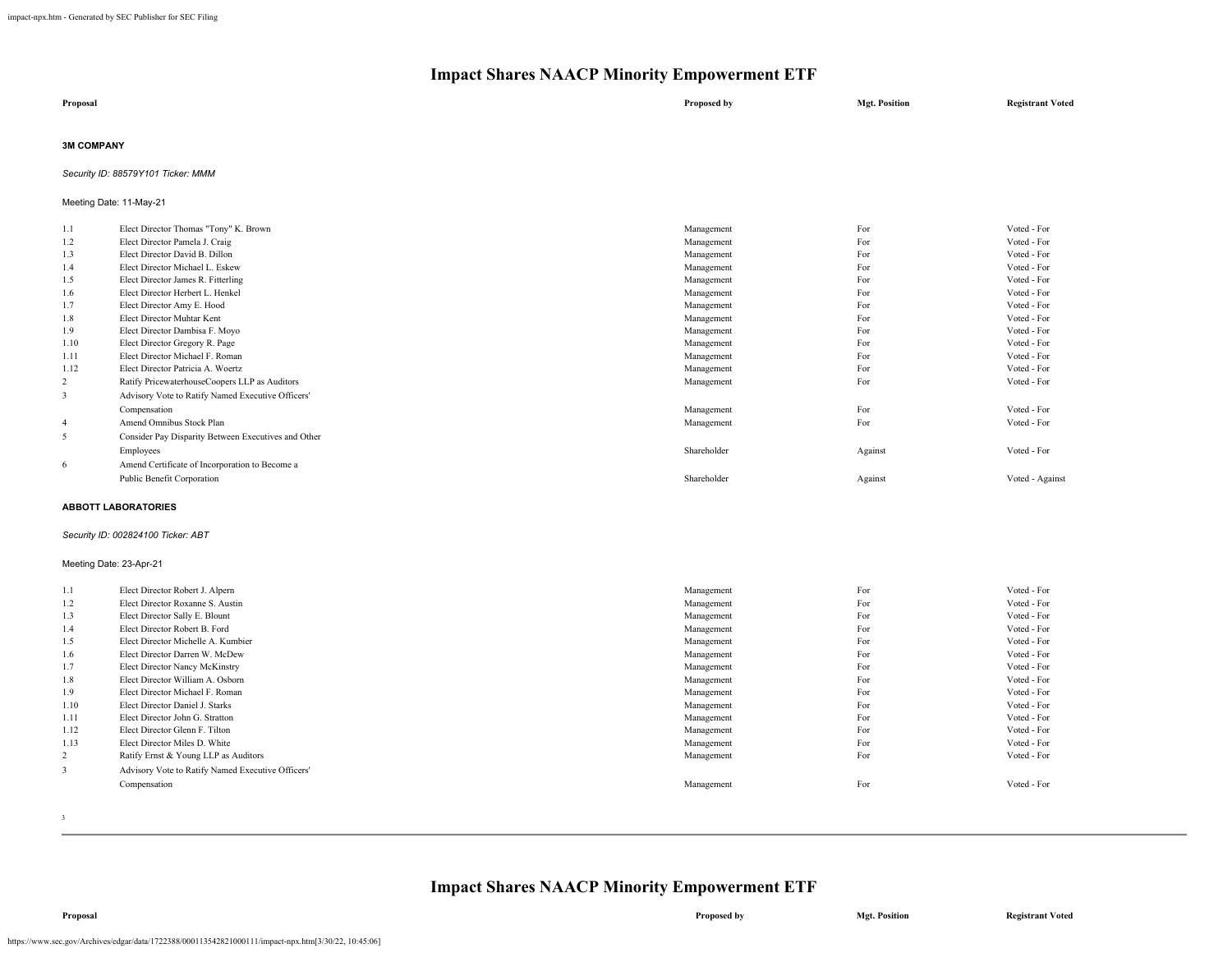| Proposal             |                                                                             | Proposed by               | <b>Mgt. Position</b> | <b>Registrant Voted</b>    |
|----------------------|-----------------------------------------------------------------------------|---------------------------|----------------------|----------------------------|
| $\overline{4}$       | Adopt Majority Voting Standard for Amendments of                            |                           |                      |                            |
|                      | the Articles of Incorporation and Effect Other                              |                           |                      |                            |
|                      | Ministerial Changes                                                         | Management                | For                  | Voted - For                |
| $\sqrt{5}$           | Adopt Majority Voting Standard for Certain                                  |                           |                      |                            |
|                      |                                                                             |                           | For                  | Voted - For                |
| 6                    | <b>Extraordinary Transactions</b><br>Report on Lobbying Payments and Policy | Management<br>Shareholder | Against              | Voted - For                |
| $\overline{7}$       | Report on Racial Justice                                                    | Shareholder               | Against              | Voted - For                |
| 8                    | Require Independent Board Chair                                             | Shareholder               | Against              | Voted - For                |
|                      |                                                                             |                           |                      |                            |
| <b>ABBVIE INC.</b>   |                                                                             |                           |                      |                            |
|                      | Security ID: 00287Y109 Ticker: ABBV                                         |                           |                      |                            |
|                      | Meeting Date: 07-May-21                                                     |                           |                      |                            |
| 1.1                  | Elect Director Roxanne S. Austin                                            | Management                | For                  | Voted - For                |
| 1.2                  | Elect Director Richard A. Gonzalez                                          | Management                | For                  | Voted - For                |
| 1.3                  | Elect Director Rebecca B. Roberts                                           | Management                | For                  | Voted - For                |
| 1.4                  | Elect Director Glenn F. Tilton                                              | Management                | For                  | Voted - For                |
| $\overline{c}$       | Ratify Ernst & Young LLP as Auditors                                        | Management                | For                  | Voted - For                |
| $\mathbf{3}$         | Advisory Vote to Ratify Named Executive Officers'                           |                           |                      |                            |
|                      | Compensation                                                                | Management                | For                  | Voted - For                |
| $\overline{4}$       | Amend Omnibus Stock Plan                                                    | Management                | For                  | Voted - For                |
| $\sqrt{5}$           | Amend Nonqualified Employee Stock Purchase Plan                             | Management                | For                  | Voted - For                |
| 6                    | Eliminate Supermajority Vote Requirement                                    | Management                | For                  | Voted - For                |
| $\tau$               | Report on Lobbying Payments and Policy                                      | Shareholder               | Against              | Voted - For                |
| 8                    | Require Independent Board Chair                                             | Shareholder               | Against              | Voted - Against            |
| <b>ACCENTURE PLC</b> |                                                                             |                           |                      |                            |
|                      | Security ID: G1151C101 Ticker: ACN                                          |                           |                      |                            |
|                      | Meeting Date: 03-Feb-21                                                     |                           |                      |                            |
| 1.1                  | Elect Director Jaime Ardila                                                 | Management                | For                  | Voted - For                |
| 1.2                  | Elect Director Herbert Hainer                                               | Management                | For                  | Voted - For                |
| 1.3                  | Elect Director Nancy McKinstry                                              | Management                | For                  | Voted - For                |
| 1.4                  | Elect Director Beth E. Mooney                                               | Management                | For                  | Voted - For                |
| 1.5                  | Elect Director Gilles C. Pelisson                                           | Management                | For                  | Voted - For                |
| 1.6                  | Elect Director Paula A. Price                                               | Management                | For                  | Voted - For                |
| 1.7                  | Elect Director Venkata (Murthy) Renduchintala                               | Management                | For                  | Voted - For                |
| 1.8                  | Elect Director David Rowland                                                | Management                | For                  | Voted - For                |
| 1.9                  | Elect Director Arun Sarin                                                   | Management                | For                  | Voted - For                |
| 1.10                 | Elect Director Julie Sweet                                                  | Management                | For<br>For           | Voted - For<br>Voted - For |
| 1.11                 | Elect Director Frank K. Tang                                                | Management                |                      |                            |
| 1.12                 | Elect Director Tracey T. Travis                                             | Management                | For                  | Voted - For                |
| $\overline{2}$       | Advisory Vote to Ratify Named Executive Officers'                           |                           |                      |                            |
|                      | Compensation                                                                | Management                | For                  | Voted - For                |
| $\mathbf{3}$         | Approve KPMG LLP as Auditors and Authorize Board to                         |                           |                      |                            |
|                      | Fix Their Remuneration                                                      | Management                | For                  | Voted - For                |
| $\overline{4}$       | Renew the Board's Authority to Issue Shares Under                           |                           |                      |                            |
|                      | Irish Law                                                                   | Management                | For                  | Voted - For                |
|                      |                                                                             |                           |                      |                            |

4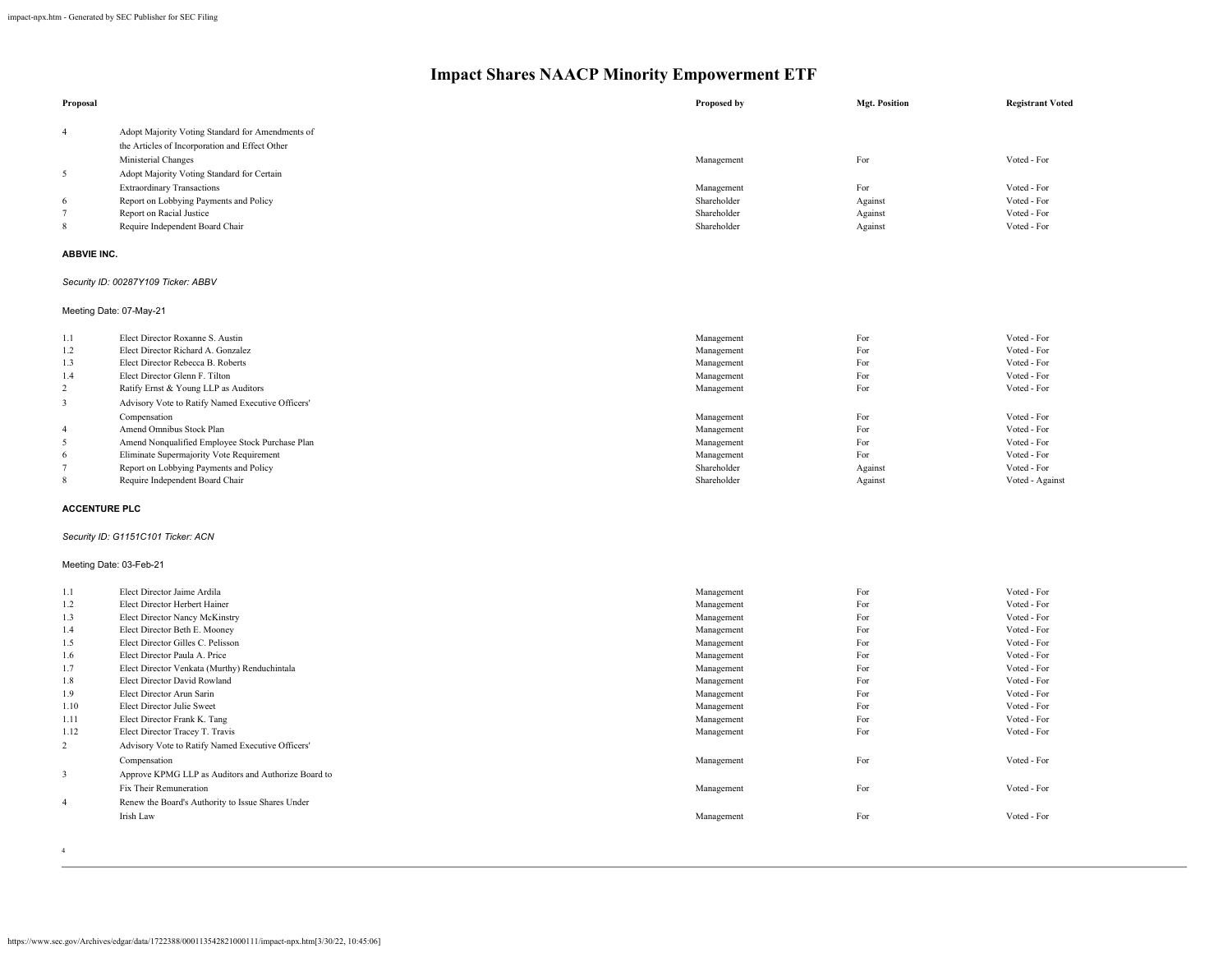| 5<br>Authorize Board to Opt-Out of Statutory Pre-Emption<br>For<br>Voted - For<br>Rights<br>Management<br>Determine Price Range for Reissuance of Treasury<br>6<br>Shares<br>Management<br>For<br>Voted - For<br><b>AECOM</b><br>Security ID: 00766T100 Ticker: ACM<br>Meeting Date: 24-Feb-21<br>Elect Director Bradley W. Buss<br>For<br>Voted - For<br>Management<br>1.1<br>For<br>1.2<br>Elect Director Robert G. Card<br>Voted - For<br>Management<br>1.3<br>Elect Director Diane C. Creel<br>For<br>Voted - For<br>Management<br>For<br>Voted - For<br>1.4<br>Elect Director Jacqueline C. Hinman<br>Management<br>1.5<br>Elect Director Lydia H. Kennard<br>For<br>Voted - For<br>Management<br>Elect Director W. Troy Rudd<br>Management<br>For<br>Voted - For<br>1.6<br>1.7<br>Elect Director Clarence T. Schmitz<br>For<br>Voted - For<br>Management<br>For<br>Voted - For<br>1.8<br>Elect Director Douglas W. Stotlar<br>Management<br>For<br>Voted - For<br>1.9<br>Elect Director Daniel R. Tishman<br>Management<br>Elect Director Sander van't Noordende<br>For<br>Voted - For<br>1.10<br>Management<br>Elect Director Janet C. Wolfenbarger<br>For<br>Voted - For<br>1.11<br>Management<br>$\overline{c}$<br>Ratify Ernst & Young LLP as Auditors<br>For<br>Voted - For<br>Management<br>$\overline{\mathbf{3}}$<br>Advisory Vote to Ratify Named Executive Officers'<br>Compensation<br>For<br>Voted - For<br>Management<br>Shareholder<br>$\overline{4}$<br>Report on Lobbying Payments and Policy<br>Against<br>Voted - For<br>AGILENT TECHNOLOGIES, INC.<br>Security ID: 00846U101 Ticker: A<br>Meeting Date: 17-Mar-21<br>Elect Director Mala Anand<br>For<br>Voted - For<br>1.1<br>Management<br>Elect Director Koh Boon Hwee<br>For<br>Voted - For<br>1.2<br>Management<br>1.3<br>Elect Director Michael R. McMullen<br>For<br>Voted - For<br>Management<br>For<br>Voted - For<br>1.4<br>Elect Director Daniel K. Podolsky<br>Management<br>$\overline{2}$<br>Advisory Vote to Ratify Named Executive Officers'<br>For<br>Voted - For<br>Compensation<br>Management<br>3<br>Ratify PricewaterhouseCoopers LLP as Auditors<br>Management<br>For<br>Voted - For<br>AIR PRODUCTS AND CHEMICALS, INC.<br>Security ID: 009158106 Ticker: APD<br>Meeting Date: 28-Jan-21<br>For<br>Voted - For<br>1.1<br>Elect Director Susan K. Carter<br>Management<br>1.2<br>Elect Director Charles I. Cogut<br>Management<br>For<br>Voted - For<br>1.3<br>Elect Director Lisa A. Davis<br>For<br>Voted - For<br>Management<br>1.4<br>Elect Director Chadwick C. Deaton<br>For<br>Voted - For<br>Management<br>1.5<br>Elect Director Seifollah (Seifi) Ghasemi<br>For<br>Voted - For<br>Management | Proposal | Proposed by | <b>Mgt. Position</b> | <b>Registrant Voted</b> |
|-------------------------------------------------------------------------------------------------------------------------------------------------------------------------------------------------------------------------------------------------------------------------------------------------------------------------------------------------------------------------------------------------------------------------------------------------------------------------------------------------------------------------------------------------------------------------------------------------------------------------------------------------------------------------------------------------------------------------------------------------------------------------------------------------------------------------------------------------------------------------------------------------------------------------------------------------------------------------------------------------------------------------------------------------------------------------------------------------------------------------------------------------------------------------------------------------------------------------------------------------------------------------------------------------------------------------------------------------------------------------------------------------------------------------------------------------------------------------------------------------------------------------------------------------------------------------------------------------------------------------------------------------------------------------------------------------------------------------------------------------------------------------------------------------------------------------------------------------------------------------------------------------------------------------------------------------------------------------------------------------------------------------------------------------------------------------------------------------------------------------------------------------------------------------------------------------------------------------------------------------------------------------------------------------------------------------------------------------------------------------------------------------------------------------------------------------------------------------------------------------------------------------------------------------------------------------------------------------------------------------------------------------------------------------------------------------------|----------|-------------|----------------------|-------------------------|
|                                                                                                                                                                                                                                                                                                                                                                                                                                                                                                                                                                                                                                                                                                                                                                                                                                                                                                                                                                                                                                                                                                                                                                                                                                                                                                                                                                                                                                                                                                                                                                                                                                                                                                                                                                                                                                                                                                                                                                                                                                                                                                                                                                                                                                                                                                                                                                                                                                                                                                                                                                                                                                                                                                       |          |             |                      |                         |
|                                                                                                                                                                                                                                                                                                                                                                                                                                                                                                                                                                                                                                                                                                                                                                                                                                                                                                                                                                                                                                                                                                                                                                                                                                                                                                                                                                                                                                                                                                                                                                                                                                                                                                                                                                                                                                                                                                                                                                                                                                                                                                                                                                                                                                                                                                                                                                                                                                                                                                                                                                                                                                                                                                       |          |             |                      |                         |
|                                                                                                                                                                                                                                                                                                                                                                                                                                                                                                                                                                                                                                                                                                                                                                                                                                                                                                                                                                                                                                                                                                                                                                                                                                                                                                                                                                                                                                                                                                                                                                                                                                                                                                                                                                                                                                                                                                                                                                                                                                                                                                                                                                                                                                                                                                                                                                                                                                                                                                                                                                                                                                                                                                       |          |             |                      |                         |
|                                                                                                                                                                                                                                                                                                                                                                                                                                                                                                                                                                                                                                                                                                                                                                                                                                                                                                                                                                                                                                                                                                                                                                                                                                                                                                                                                                                                                                                                                                                                                                                                                                                                                                                                                                                                                                                                                                                                                                                                                                                                                                                                                                                                                                                                                                                                                                                                                                                                                                                                                                                                                                                                                                       |          |             |                      |                         |
|                                                                                                                                                                                                                                                                                                                                                                                                                                                                                                                                                                                                                                                                                                                                                                                                                                                                                                                                                                                                                                                                                                                                                                                                                                                                                                                                                                                                                                                                                                                                                                                                                                                                                                                                                                                                                                                                                                                                                                                                                                                                                                                                                                                                                                                                                                                                                                                                                                                                                                                                                                                                                                                                                                       |          |             |                      |                         |
|                                                                                                                                                                                                                                                                                                                                                                                                                                                                                                                                                                                                                                                                                                                                                                                                                                                                                                                                                                                                                                                                                                                                                                                                                                                                                                                                                                                                                                                                                                                                                                                                                                                                                                                                                                                                                                                                                                                                                                                                                                                                                                                                                                                                                                                                                                                                                                                                                                                                                                                                                                                                                                                                                                       |          |             |                      |                         |
|                                                                                                                                                                                                                                                                                                                                                                                                                                                                                                                                                                                                                                                                                                                                                                                                                                                                                                                                                                                                                                                                                                                                                                                                                                                                                                                                                                                                                                                                                                                                                                                                                                                                                                                                                                                                                                                                                                                                                                                                                                                                                                                                                                                                                                                                                                                                                                                                                                                                                                                                                                                                                                                                                                       |          |             |                      |                         |
|                                                                                                                                                                                                                                                                                                                                                                                                                                                                                                                                                                                                                                                                                                                                                                                                                                                                                                                                                                                                                                                                                                                                                                                                                                                                                                                                                                                                                                                                                                                                                                                                                                                                                                                                                                                                                                                                                                                                                                                                                                                                                                                                                                                                                                                                                                                                                                                                                                                                                                                                                                                                                                                                                                       |          |             |                      |                         |
|                                                                                                                                                                                                                                                                                                                                                                                                                                                                                                                                                                                                                                                                                                                                                                                                                                                                                                                                                                                                                                                                                                                                                                                                                                                                                                                                                                                                                                                                                                                                                                                                                                                                                                                                                                                                                                                                                                                                                                                                                                                                                                                                                                                                                                                                                                                                                                                                                                                                                                                                                                                                                                                                                                       |          |             |                      |                         |
|                                                                                                                                                                                                                                                                                                                                                                                                                                                                                                                                                                                                                                                                                                                                                                                                                                                                                                                                                                                                                                                                                                                                                                                                                                                                                                                                                                                                                                                                                                                                                                                                                                                                                                                                                                                                                                                                                                                                                                                                                                                                                                                                                                                                                                                                                                                                                                                                                                                                                                                                                                                                                                                                                                       |          |             |                      |                         |
|                                                                                                                                                                                                                                                                                                                                                                                                                                                                                                                                                                                                                                                                                                                                                                                                                                                                                                                                                                                                                                                                                                                                                                                                                                                                                                                                                                                                                                                                                                                                                                                                                                                                                                                                                                                                                                                                                                                                                                                                                                                                                                                                                                                                                                                                                                                                                                                                                                                                                                                                                                                                                                                                                                       |          |             |                      |                         |
|                                                                                                                                                                                                                                                                                                                                                                                                                                                                                                                                                                                                                                                                                                                                                                                                                                                                                                                                                                                                                                                                                                                                                                                                                                                                                                                                                                                                                                                                                                                                                                                                                                                                                                                                                                                                                                                                                                                                                                                                                                                                                                                                                                                                                                                                                                                                                                                                                                                                                                                                                                                                                                                                                                       |          |             |                      |                         |
|                                                                                                                                                                                                                                                                                                                                                                                                                                                                                                                                                                                                                                                                                                                                                                                                                                                                                                                                                                                                                                                                                                                                                                                                                                                                                                                                                                                                                                                                                                                                                                                                                                                                                                                                                                                                                                                                                                                                                                                                                                                                                                                                                                                                                                                                                                                                                                                                                                                                                                                                                                                                                                                                                                       |          |             |                      |                         |
|                                                                                                                                                                                                                                                                                                                                                                                                                                                                                                                                                                                                                                                                                                                                                                                                                                                                                                                                                                                                                                                                                                                                                                                                                                                                                                                                                                                                                                                                                                                                                                                                                                                                                                                                                                                                                                                                                                                                                                                                                                                                                                                                                                                                                                                                                                                                                                                                                                                                                                                                                                                                                                                                                                       |          |             |                      |                         |
|                                                                                                                                                                                                                                                                                                                                                                                                                                                                                                                                                                                                                                                                                                                                                                                                                                                                                                                                                                                                                                                                                                                                                                                                                                                                                                                                                                                                                                                                                                                                                                                                                                                                                                                                                                                                                                                                                                                                                                                                                                                                                                                                                                                                                                                                                                                                                                                                                                                                                                                                                                                                                                                                                                       |          |             |                      |                         |
|                                                                                                                                                                                                                                                                                                                                                                                                                                                                                                                                                                                                                                                                                                                                                                                                                                                                                                                                                                                                                                                                                                                                                                                                                                                                                                                                                                                                                                                                                                                                                                                                                                                                                                                                                                                                                                                                                                                                                                                                                                                                                                                                                                                                                                                                                                                                                                                                                                                                                                                                                                                                                                                                                                       |          |             |                      |                         |
|                                                                                                                                                                                                                                                                                                                                                                                                                                                                                                                                                                                                                                                                                                                                                                                                                                                                                                                                                                                                                                                                                                                                                                                                                                                                                                                                                                                                                                                                                                                                                                                                                                                                                                                                                                                                                                                                                                                                                                                                                                                                                                                                                                                                                                                                                                                                                                                                                                                                                                                                                                                                                                                                                                       |          |             |                      |                         |
|                                                                                                                                                                                                                                                                                                                                                                                                                                                                                                                                                                                                                                                                                                                                                                                                                                                                                                                                                                                                                                                                                                                                                                                                                                                                                                                                                                                                                                                                                                                                                                                                                                                                                                                                                                                                                                                                                                                                                                                                                                                                                                                                                                                                                                                                                                                                                                                                                                                                                                                                                                                                                                                                                                       |          |             |                      |                         |
|                                                                                                                                                                                                                                                                                                                                                                                                                                                                                                                                                                                                                                                                                                                                                                                                                                                                                                                                                                                                                                                                                                                                                                                                                                                                                                                                                                                                                                                                                                                                                                                                                                                                                                                                                                                                                                                                                                                                                                                                                                                                                                                                                                                                                                                                                                                                                                                                                                                                                                                                                                                                                                                                                                       |          |             |                      |                         |
|                                                                                                                                                                                                                                                                                                                                                                                                                                                                                                                                                                                                                                                                                                                                                                                                                                                                                                                                                                                                                                                                                                                                                                                                                                                                                                                                                                                                                                                                                                                                                                                                                                                                                                                                                                                                                                                                                                                                                                                                                                                                                                                                                                                                                                                                                                                                                                                                                                                                                                                                                                                                                                                                                                       |          |             |                      |                         |
|                                                                                                                                                                                                                                                                                                                                                                                                                                                                                                                                                                                                                                                                                                                                                                                                                                                                                                                                                                                                                                                                                                                                                                                                                                                                                                                                                                                                                                                                                                                                                                                                                                                                                                                                                                                                                                                                                                                                                                                                                                                                                                                                                                                                                                                                                                                                                                                                                                                                                                                                                                                                                                                                                                       |          |             |                      |                         |
|                                                                                                                                                                                                                                                                                                                                                                                                                                                                                                                                                                                                                                                                                                                                                                                                                                                                                                                                                                                                                                                                                                                                                                                                                                                                                                                                                                                                                                                                                                                                                                                                                                                                                                                                                                                                                                                                                                                                                                                                                                                                                                                                                                                                                                                                                                                                                                                                                                                                                                                                                                                                                                                                                                       |          |             |                      |                         |
|                                                                                                                                                                                                                                                                                                                                                                                                                                                                                                                                                                                                                                                                                                                                                                                                                                                                                                                                                                                                                                                                                                                                                                                                                                                                                                                                                                                                                                                                                                                                                                                                                                                                                                                                                                                                                                                                                                                                                                                                                                                                                                                                                                                                                                                                                                                                                                                                                                                                                                                                                                                                                                                                                                       |          |             |                      |                         |
|                                                                                                                                                                                                                                                                                                                                                                                                                                                                                                                                                                                                                                                                                                                                                                                                                                                                                                                                                                                                                                                                                                                                                                                                                                                                                                                                                                                                                                                                                                                                                                                                                                                                                                                                                                                                                                                                                                                                                                                                                                                                                                                                                                                                                                                                                                                                                                                                                                                                                                                                                                                                                                                                                                       |          |             |                      |                         |
|                                                                                                                                                                                                                                                                                                                                                                                                                                                                                                                                                                                                                                                                                                                                                                                                                                                                                                                                                                                                                                                                                                                                                                                                                                                                                                                                                                                                                                                                                                                                                                                                                                                                                                                                                                                                                                                                                                                                                                                                                                                                                                                                                                                                                                                                                                                                                                                                                                                                                                                                                                                                                                                                                                       |          |             |                      |                         |
|                                                                                                                                                                                                                                                                                                                                                                                                                                                                                                                                                                                                                                                                                                                                                                                                                                                                                                                                                                                                                                                                                                                                                                                                                                                                                                                                                                                                                                                                                                                                                                                                                                                                                                                                                                                                                                                                                                                                                                                                                                                                                                                                                                                                                                                                                                                                                                                                                                                                                                                                                                                                                                                                                                       |          |             |                      |                         |
|                                                                                                                                                                                                                                                                                                                                                                                                                                                                                                                                                                                                                                                                                                                                                                                                                                                                                                                                                                                                                                                                                                                                                                                                                                                                                                                                                                                                                                                                                                                                                                                                                                                                                                                                                                                                                                                                                                                                                                                                                                                                                                                                                                                                                                                                                                                                                                                                                                                                                                                                                                                                                                                                                                       |          |             |                      |                         |
|                                                                                                                                                                                                                                                                                                                                                                                                                                                                                                                                                                                                                                                                                                                                                                                                                                                                                                                                                                                                                                                                                                                                                                                                                                                                                                                                                                                                                                                                                                                                                                                                                                                                                                                                                                                                                                                                                                                                                                                                                                                                                                                                                                                                                                                                                                                                                                                                                                                                                                                                                                                                                                                                                                       |          |             |                      |                         |
|                                                                                                                                                                                                                                                                                                                                                                                                                                                                                                                                                                                                                                                                                                                                                                                                                                                                                                                                                                                                                                                                                                                                                                                                                                                                                                                                                                                                                                                                                                                                                                                                                                                                                                                                                                                                                                                                                                                                                                                                                                                                                                                                                                                                                                                                                                                                                                                                                                                                                                                                                                                                                                                                                                       |          |             |                      |                         |
|                                                                                                                                                                                                                                                                                                                                                                                                                                                                                                                                                                                                                                                                                                                                                                                                                                                                                                                                                                                                                                                                                                                                                                                                                                                                                                                                                                                                                                                                                                                                                                                                                                                                                                                                                                                                                                                                                                                                                                                                                                                                                                                                                                                                                                                                                                                                                                                                                                                                                                                                                                                                                                                                                                       |          |             |                      |                         |
|                                                                                                                                                                                                                                                                                                                                                                                                                                                                                                                                                                                                                                                                                                                                                                                                                                                                                                                                                                                                                                                                                                                                                                                                                                                                                                                                                                                                                                                                                                                                                                                                                                                                                                                                                                                                                                                                                                                                                                                                                                                                                                                                                                                                                                                                                                                                                                                                                                                                                                                                                                                                                                                                                                       |          |             |                      |                         |
|                                                                                                                                                                                                                                                                                                                                                                                                                                                                                                                                                                                                                                                                                                                                                                                                                                                                                                                                                                                                                                                                                                                                                                                                                                                                                                                                                                                                                                                                                                                                                                                                                                                                                                                                                                                                                                                                                                                                                                                                                                                                                                                                                                                                                                                                                                                                                                                                                                                                                                                                                                                                                                                                                                       |          |             |                      |                         |
|                                                                                                                                                                                                                                                                                                                                                                                                                                                                                                                                                                                                                                                                                                                                                                                                                                                                                                                                                                                                                                                                                                                                                                                                                                                                                                                                                                                                                                                                                                                                                                                                                                                                                                                                                                                                                                                                                                                                                                                                                                                                                                                                                                                                                                                                                                                                                                                                                                                                                                                                                                                                                                                                                                       |          |             |                      |                         |
|                                                                                                                                                                                                                                                                                                                                                                                                                                                                                                                                                                                                                                                                                                                                                                                                                                                                                                                                                                                                                                                                                                                                                                                                                                                                                                                                                                                                                                                                                                                                                                                                                                                                                                                                                                                                                                                                                                                                                                                                                                                                                                                                                                                                                                                                                                                                                                                                                                                                                                                                                                                                                                                                                                       |          |             |                      |                         |
|                                                                                                                                                                                                                                                                                                                                                                                                                                                                                                                                                                                                                                                                                                                                                                                                                                                                                                                                                                                                                                                                                                                                                                                                                                                                                                                                                                                                                                                                                                                                                                                                                                                                                                                                                                                                                                                                                                                                                                                                                                                                                                                                                                                                                                                                                                                                                                                                                                                                                                                                                                                                                                                                                                       |          |             |                      |                         |
|                                                                                                                                                                                                                                                                                                                                                                                                                                                                                                                                                                                                                                                                                                                                                                                                                                                                                                                                                                                                                                                                                                                                                                                                                                                                                                                                                                                                                                                                                                                                                                                                                                                                                                                                                                                                                                                                                                                                                                                                                                                                                                                                                                                                                                                                                                                                                                                                                                                                                                                                                                                                                                                                                                       |          |             |                      |                         |
|                                                                                                                                                                                                                                                                                                                                                                                                                                                                                                                                                                                                                                                                                                                                                                                                                                                                                                                                                                                                                                                                                                                                                                                                                                                                                                                                                                                                                                                                                                                                                                                                                                                                                                                                                                                                                                                                                                                                                                                                                                                                                                                                                                                                                                                                                                                                                                                                                                                                                                                                                                                                                                                                                                       |          |             |                      |                         |
|                                                                                                                                                                                                                                                                                                                                                                                                                                                                                                                                                                                                                                                                                                                                                                                                                                                                                                                                                                                                                                                                                                                                                                                                                                                                                                                                                                                                                                                                                                                                                                                                                                                                                                                                                                                                                                                                                                                                                                                                                                                                                                                                                                                                                                                                                                                                                                                                                                                                                                                                                                                                                                                                                                       |          |             |                      |                         |
|                                                                                                                                                                                                                                                                                                                                                                                                                                                                                                                                                                                                                                                                                                                                                                                                                                                                                                                                                                                                                                                                                                                                                                                                                                                                                                                                                                                                                                                                                                                                                                                                                                                                                                                                                                                                                                                                                                                                                                                                                                                                                                                                                                                                                                                                                                                                                                                                                                                                                                                                                                                                                                                                                                       |          |             |                      |                         |
|                                                                                                                                                                                                                                                                                                                                                                                                                                                                                                                                                                                                                                                                                                                                                                                                                                                                                                                                                                                                                                                                                                                                                                                                                                                                                                                                                                                                                                                                                                                                                                                                                                                                                                                                                                                                                                                                                                                                                                                                                                                                                                                                                                                                                                                                                                                                                                                                                                                                                                                                                                                                                                                                                                       |          |             |                      |                         |
|                                                                                                                                                                                                                                                                                                                                                                                                                                                                                                                                                                                                                                                                                                                                                                                                                                                                                                                                                                                                                                                                                                                                                                                                                                                                                                                                                                                                                                                                                                                                                                                                                                                                                                                                                                                                                                                                                                                                                                                                                                                                                                                                                                                                                                                                                                                                                                                                                                                                                                                                                                                                                                                                                                       |          |             |                      |                         |

5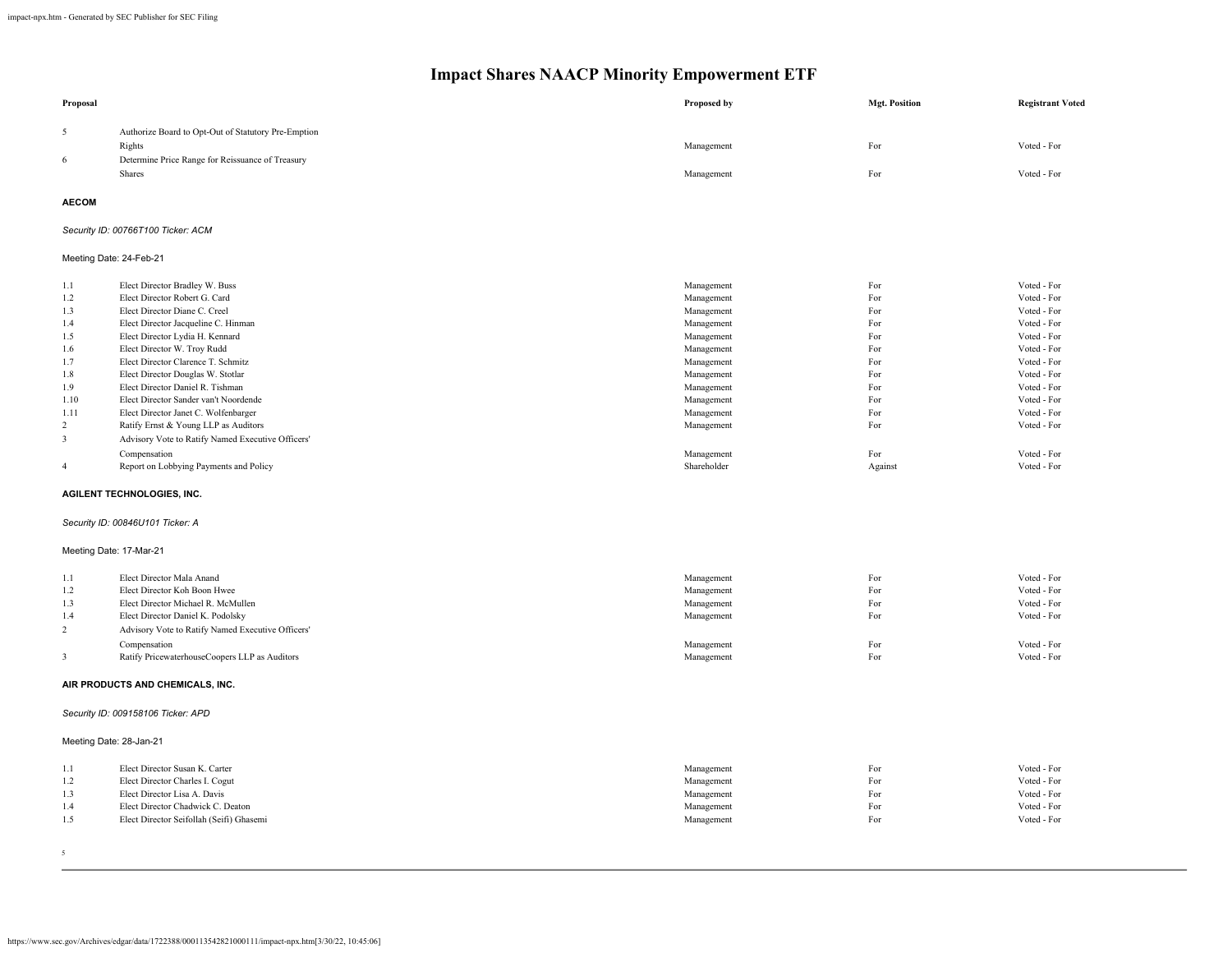| Proposal       |                                                   | Proposed by | <b>Mgt. Position</b> | <b>Registrant Voted</b> |
|----------------|---------------------------------------------------|-------------|----------------------|-------------------------|
| 1.6            | Elect Director David H. Y. Ho                     | Management  | For                  | Voted - For             |
| 1.7            | Elect Director Edward L. Monser                   | Management  | For                  | Voted - For             |
| 1.8            | Elect Director Matthew H. Paull                   | Management  | For                  | Voted - For             |
| $\sqrt{2}$     | Advisory Vote to Ratify Named Executive Officers' |             |                      |                         |
|                |                                                   |             |                      | Voted - For             |
| 3              | Compensation                                      | Management  | For<br>For           | Voted - For             |
|                | Approve Omnibus Stock Plan                        | Management  |                      |                         |
| $\overline{4}$ | Ratify Deloitte & Touche LLP as Auditors          | Management  | For                  | Voted - For             |
|                | <b>ALBEMARLE CORPORATION</b>                      |             |                      |                         |
|                | Security ID: 012653101 Ticker: ALB                |             |                      |                         |
|                | Meeting Date: 04-May-21                           |             |                      |                         |
| 1.1            | Elect Director Mary Lauren Brlas                  | Management  | For                  | Voted - For             |
| 1.2            | Elect Director J. Kent Masters, Jr.               | Management  | For                  | Voted - For             |
| 1.3            | Elect Director Glenda J. Minor                    | Management  | For                  | Voted - For             |
| 1.4            | Elect Director James J. O'Brien                   | Management  | For                  | Voted - For             |
| 1.5            | Elect Director Diarmuid B. O'Connell              | Management  | For                  | Voted - For             |
| 1.6            | Elect Director Dean L. Seavers                    | Management  | For                  | Voted - For             |
| 1.7            | Elect Director Gerald A. Steiner                  | Management  | For                  | Voted - For             |
| 1.8            | Elect Director Holly A. Van Deursen               | Management  | For                  | Voted - For             |
|                |                                                   |             |                      | Voted - For             |
| 1.9            | Elect Director Alejandro D. Wolff                 | Management  | For                  |                         |
| $\overline{c}$ | Advisory Vote to Ratify Named Executive Officers' |             |                      |                         |
|                | Compensation                                      | Management  | For                  | Voted - For             |
| $\mathbf{3}$   | Ratify PricewaterhouseCoopers LLP as Auditors     | Management  | For                  | Voted - For             |
|                | ALEXION PHARMACEUTICALS, INC.                     |             |                      |                         |
|                | Security ID: 015351109 Ticker: ALXN               |             |                      |                         |
|                | Meeting Date: 11-May-21                           |             |                      |                         |
|                | Approve Merger Agreement                          | Management  | For                  | Voted - For             |
| $\sqrt{2}$     | Advisory Vote on Golden Parachutes                | Management  | For                  | Voted - For             |
| 3              | <b>Adjourn Meeting</b>                            | Management  | For                  | Voted - For             |
|                | <b>ALLIANT ENERGY CORPORATION</b>                 |             |                      |                         |
|                | Security ID: 018802108 Ticker: LNT                |             |                      |                         |
|                | Meeting Date: 20-May-21                           |             |                      |                         |
|                |                                                   |             |                      |                         |
| 1.1            | Elect Director Roger K. Newport                   | Management  | For                  | Voted - For             |
| 1.2            | Elect Director Dean C. Oestreich                  | Management  | For                  | Voted - For             |
| 1.3            | Elect Director Carol P. Sanders                   | Management  | For                  | Voted - For             |
| $\overline{c}$ | Advisory Vote to Ratify Named Executive Officers' |             |                      |                         |
|                | Compensation                                      | Management  | For                  | Voted - For             |
| 3              | Ratify Deloitte & Touche LLP as Auditors          | Management  | For                  | Voted - For             |
| $\overline{4}$ | Report on Costs and Benefits of Environmental     |             |                      |                         |
|                | <b>Related Expenditures</b>                       | Shareholder | Against              | Voted - For             |

6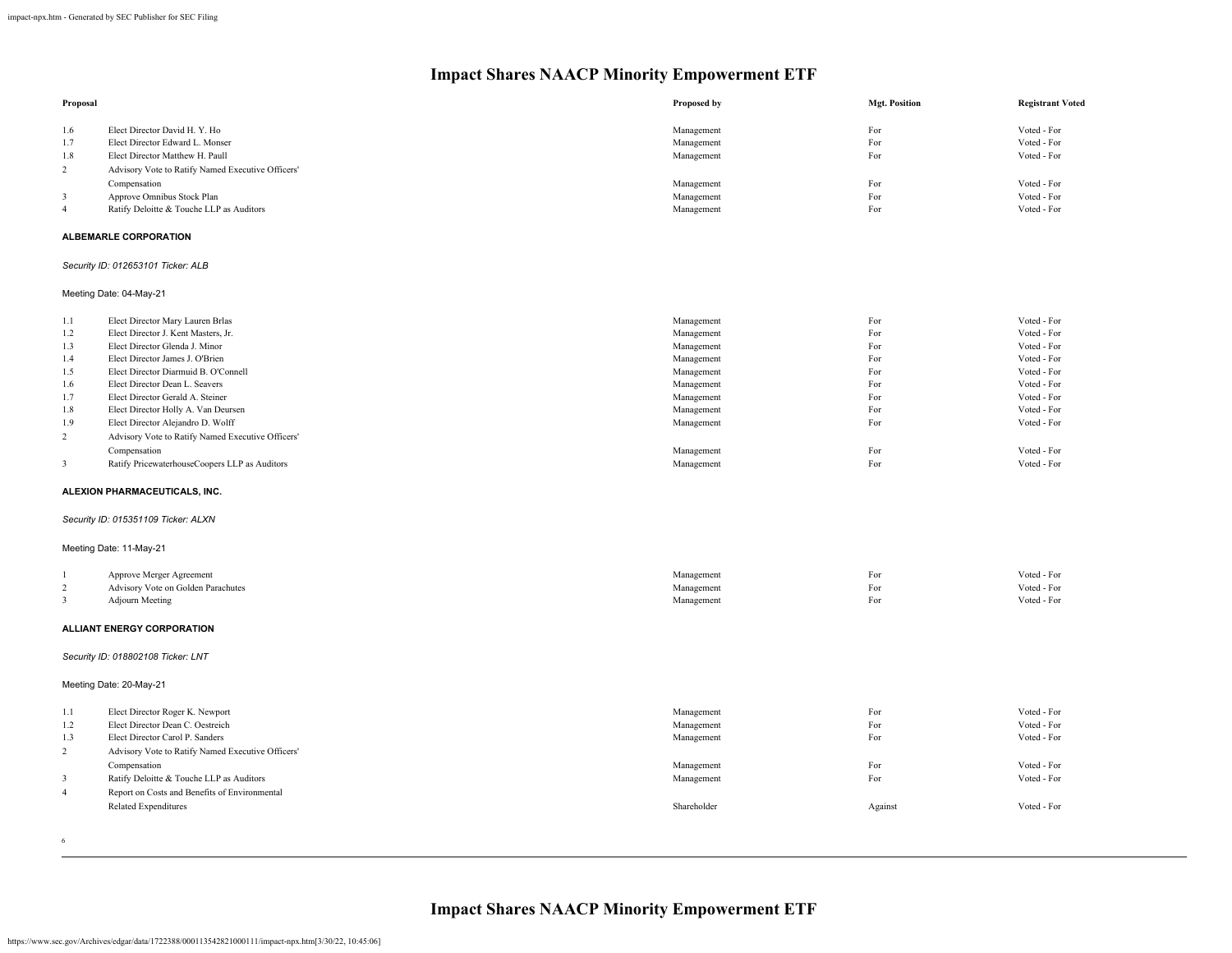| Proposal      | Proposed by | <b>Mgt. Position</b> | <b>Registrant Voted</b> |
|---------------|-------------|----------------------|-------------------------|
| ALPHABET INC. |             |                      |                         |

#### *Security ID: 02079K305 Ticker: GOOGL*

Meeting Date: 02-Jun-21

| 1.1            | Elect Director Larry Page                            | Management  | For     | Voted - For     |
|----------------|------------------------------------------------------|-------------|---------|-----------------|
| 1.2            | Elect Director Sergey Brin                           | Management  | For     | Voted - For     |
| 1.3            | Elect Director Sundar Pichai                         | Management  | For     | Voted - For     |
| 1.4            | Elect Director John L. Hennessy                      | Management  | For     | Voted - For     |
| 1.5            | Elect Director Frances H. Arnold                     | Management  | For     | Voted - For     |
| 1.6            | Elect Director L. John Doerr                         | Management  | For     | Voted - Against |
| 1.7            | Elect Director Roger W. Ferguson, Jr.                | Management  | For     | Voted - For     |
| 1.8            | Elect Director Ann Mather                            | Management  | For     | Voted - Against |
| 1.9            | Elect Director Alan R. Mulally                       | Management  | For     | Voted - For     |
| 1.10           | Elect Director K. Ram Shriram                        | Management  | For     | Voted - Against |
| 1.11           | Elect Director Robin L. Washington                   | Management  | For     | Voted - Against |
| $\overline{2}$ | Ratify Ernst & Young LLP as Auditors                 | Management  | For     | Voted - For     |
| 3              | Approve Omnibus Stock Plan                           | Management  | For     | Voted - Against |
| $\overline{4}$ | Approve Recapitalization Plan for all Stock to Have  |             |         |                 |
|                | One-vote per Share                                   | Shareholder | Against | Voted - For     |
| 5              | Require Independent Director Nominee with Human      |             |         |                 |
|                | and/or Civil Rights Experience                       | Shareholder | Against | Voted - For     |
| -6             | Assess Feasibility of Including Sustainability as a  |             |         |                 |
|                | Performance Measure for Senior Executive             |             |         |                 |
|                | Compensation                                         | Shareholder | Against | Voted - For     |
| 7              | Report on Takedown Requests                          | Shareholder | Against | Voted - For     |
| 8              | Report on Whistleblower Policies and Practices       | Shareholder | Against | Voted - For     |
| -9             | Report on Charitable Contributions                   | Shareholder | Against | Voted - For     |
| 10             | Report on Risks Related to Anticompetitive Practices | Shareholder | Against | Voted - For     |
| 11             | Amend Certificate of Incorporation to Become a       |             |         |                 |
|                | Public Benefit Corporation                           | Shareholder | Against | Voted - Against |
|                |                                                      |             |         |                 |
|                | AMAZON.COM, INC.                                     |             |         |                 |
|                | Security ID: 023135106 Ticker: AMZN                  |             |         |                 |
|                | Meeting Date: 26-May-21                              |             |         |                 |
| 1.1            | Elect Director Jeffrey P. Bezos                      | Management  | For     | Voted - For     |
| 1.2            | Elect Director Keith B. Alexander                    | Management  | For     | Voted - For     |
| 1.3            | Elect Director Jamie S. Gorelick                     | Management  | For     | Voted - For     |
| 1.4            | Elect Director Daniel P. Huttenlocher                | Management  | For     | Voted - For     |
| 1.5            | Elect Director Judith A. McGrath                     | Management  | For     | Voted - For     |
| 1.6            | Elect Director Indra K. Noovi                        | Management  | For     | Voted - For     |
| 1.7            | Elect Director Jonathan J. Rubinstein                | Management  | For     | Voted - For     |
| 1.8            | Elect Director Thomas O. Ryder                       | Management  | For     | Voted - For     |
| 1.9            | Elect Director Patricia Q. Stonesifer                | Management  | For     | Voted - For     |
| 1.10           | Elect Director Wendell P. Weeks                      | Management  | For     | Voted - For     |
| 2              | Ratify Ernst & Young LLP as Auditor                  | Management  | For     | Voted - For     |
|                |                                                      |             |         |                 |

Compensation **Management** For Voted - Against

### **Impact Shares NAACP Minority Empowerment ETF**

3 Advisory Vote to Ratify Named Executive Officers'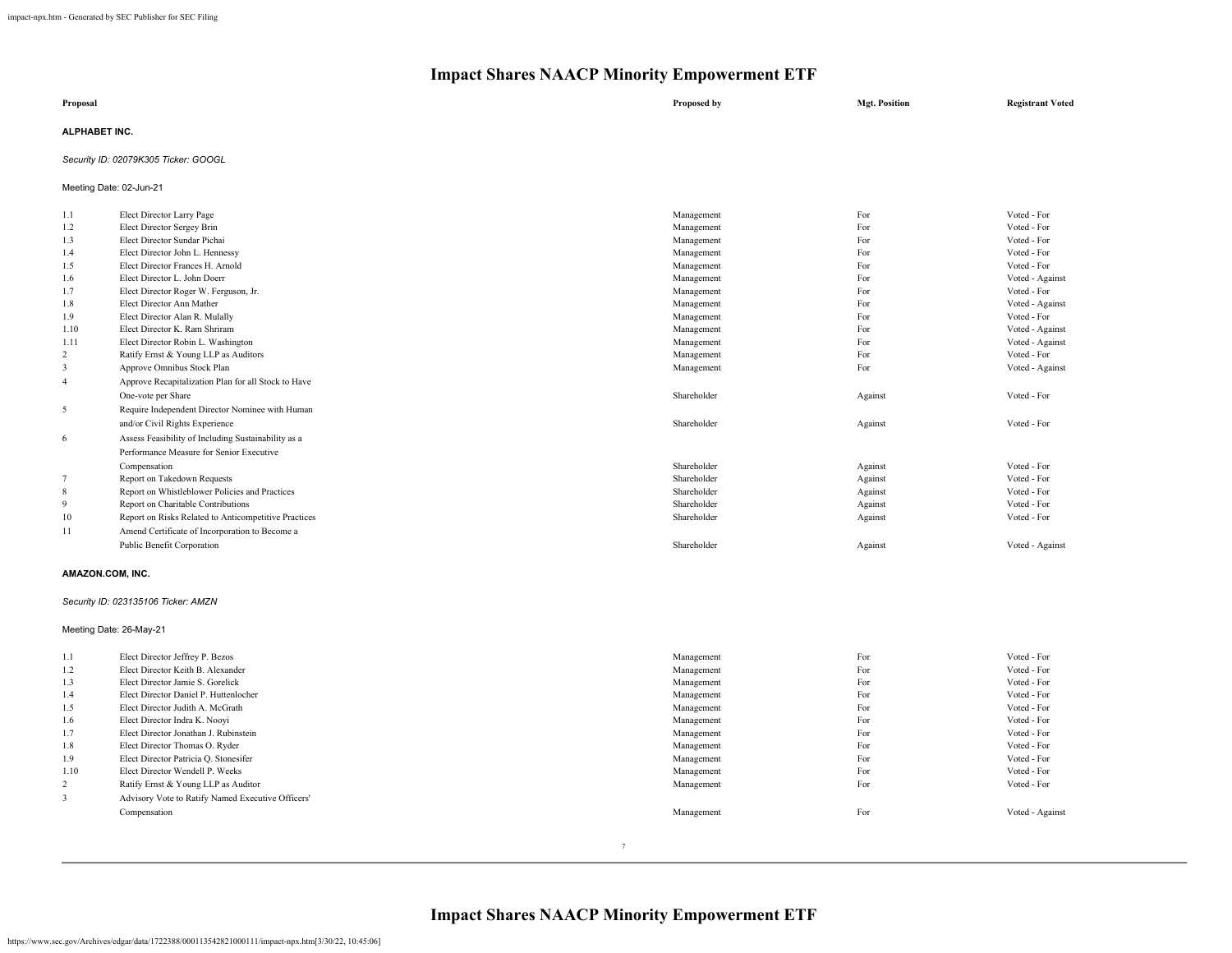| Proposal       |                                                     | Proposed by | <b>Mgt. Position</b> | <b>Registrant Voted</b> |
|----------------|-----------------------------------------------------|-------------|----------------------|-------------------------|
| $\overline{4}$ | Report on Customers' Use of its Surveillance and    |             |                      |                         |
|                | Computer Vision Products Capabilities or Cloud      |             |                      |                         |
|                | Products Contribute to Human Rights Violations      | Shareholder | Against              | Voted - For             |
| 5              | Require Independent Board Chair                     | Shareholder | Against              | Voted - For             |
| 6              | Report on Gender/Racial Pay Gap                     | Shareholder | Against              | Voted - For             |
|                | Report on Promotion Data                            | Shareholder | Against              | Voted - For             |
| 8              | Report on the Impacts of Plastic Packaging          | Shareholder | Against              | Voted - For             |
| 9              | Oversee and Report on a Civil Rights, Equity,       |             |                      |                         |
|                | Diversity and Inclusion Audit                       | Shareholder | Against              | Voted - For             |
| 10             | Adopt a Policy to Include Hourly Employees as       |             |                      |                         |
|                | Director Candidates                                 | Shareholder | Against              | Voted - For             |
| 11             | Report on Board Oversight of Risks Related to       |             |                      |                         |
|                | <b>Anti-Competitive Practices</b>                   | Shareholder | Against              | Voted - For             |
| 12             | Reduce Ownership Threshold for Shareholders to Call |             |                      |                         |
|                | Special Meeting                                     | Shareholder | Against              | Voted - For             |
| 13             | Report on Lobbying Payments and Policy              | Shareholder | Against              | Voted - For             |
| 14             | Report on Potential Human Rights Impacts of         |             |                      |                         |
|                | Customers' Use of Rekognition                       | Shareholder | Against              | Voted - For             |

#### **AMCOR PLC**

#### *Security ID: G0250X107 Ticker: AMCR*

#### Meeting Date: 04-Nov-20

| 1.1            | Elect Director Graeme Liebelt                     | Management | For | Voted - For |
|----------------|---------------------------------------------------|------------|-----|-------------|
| 1.2            | Elect Director Armin Meyer                        | Management | For | Voted - For |
| 1.3            | Elect Director Ronald Delia                       | Management | For | Voted - For |
| 1.4            | Elect Director Andrea Bertone                     | Management | For | Voted - For |
| 1.5            | Elect Director Karen Guerra                       | Management | For | Voted - For |
| 1.6            | Elect Director Nicholas (Tom) Long                | Management | For | Voted - For |
| 1.7            | Elect Director Arun Nayar                         | Management | For | Voted - For |
| 1.8            | Elect Director Jeremy Sutcliffe                   | Management | For | Voted - For |
| 1.9            | Elect Director David Szczupak                     | Management | For | Voted - For |
| 1.10           | Elect Director Philip Weaver                      | Management | For | Voted - For |
| $\overline{2}$ | Ratify PricewaterhouseCoopers AG as Auditors      | Management | For | Voted - For |
|                | Advisory Vote to Ratify Named Executive Officers' |            |     |             |
|                | Compensation                                      | Management | For | Voted - For |
|                |                                                   |            |     |             |

#### **AMERICAN ELECTRIC POWER COMPANY, INC.**

#### *Security ID: 025537101 Ticker: AEP*

#### Meeting Date: 20-Apr-21

| 1.1 | Elect Director Nicholas K. Akins      | Management | For | Voted - For |
|-----|---------------------------------------|------------|-----|-------------|
| 1.2 | Elect Director David J. Anderson      | Management | For | Voted - For |
| 1.3 | Elect Director J. Barnie Beasley, Jr. | Management | For | Voted - For |
| 1.4 | Elect Director Art A. Garcia          | Management | For | Voted - For |
| 1.5 | Elect Director Linda A. Goodspeed     | Management | For | Voted - For |
| 1.6 | Elect Director Thomas E. Hoaglin      | Management | For | Voted - For |
| 1.7 | Elect Director Sandra Beach Lin       | Management | For | Voted - For |
|     |                                       |            |     |             |

8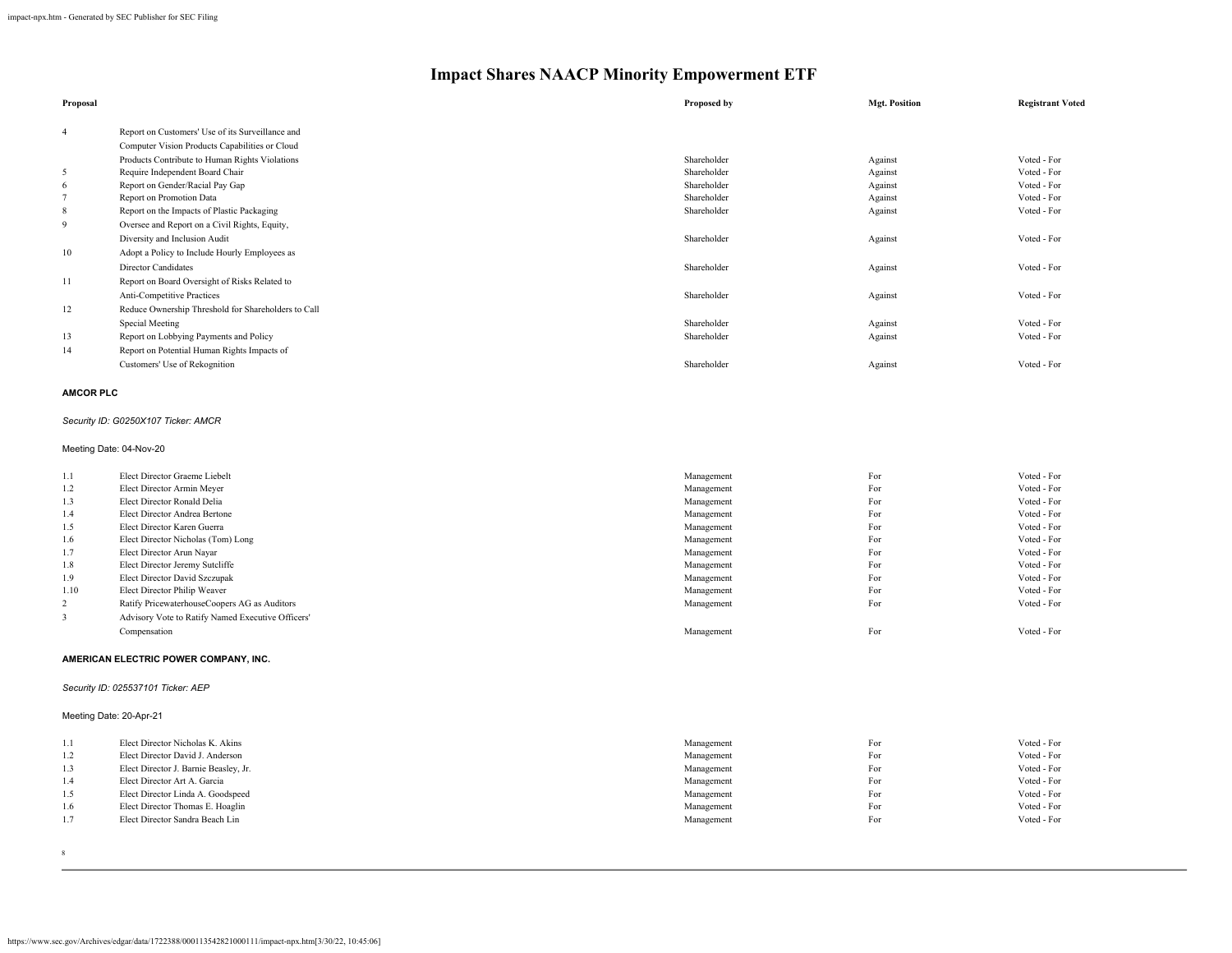| Proposal |                                                   | Proposed by | <b>Mgt. Position</b> | <b>Registrant Voted</b> |
|----------|---------------------------------------------------|-------------|----------------------|-------------------------|
| 1.8      | Elect Director Margaret M. McCarthy               | Management  | For                  | Voted - For             |
| 1.9      | Elect Director Stephen S. Rasmussen               | Management  | For                  | Voted - For             |
| 1.10     | Elect Director Oliver G. Richard, III             | Management  | For                  | Voted - For             |
| 1.11     | Elect Director Daryl Roberts                      | Management  | For                  | Voted - For             |
| 1.12     | Elect Director Sara Martinez Tucker               | Management  | For                  | Voted - For             |
| 2        | Ratify PricewaterhouseCoopers LLP as Auditors     | Management  | For                  | Voted - For             |
|          | Advisory Vote to Ratify Named Executive Officers' |             |                      |                         |
|          | Compensation                                      | Management  | For                  | Voted - For             |

#### **AMERICAN EXPRESS COMPANY**

#### *Security ID: 025816109 Ticker: AXP*

Meeting Date: 04-May-21

| 1.1            | Elect Director Thomas J. Baltimore                | Management  | For     | Voted - For |
|----------------|---------------------------------------------------|-------------|---------|-------------|
| 1.2            | Elect Director Charlene Barshefsky                | Management  | For     | Voted - For |
| 1.3            | Elect Director John J. Brennan                    | Management  | For     | Voted - For |
| 1.4            | Elect Director Peter Chernin                      | Management  | For     | Voted - For |
| 1.5            | Elect Director Ralph de la Vega                   | Management  | For     | Voted - For |
| 1.6            | Elect Director Michael O. Leavitt                 | Management  | For     | Voted - For |
| 1.7            | Elect Director Theodore J. Leonsis                | Management  | For     | Voted - For |
| 1.8            | Elect Director Karen L. Parkhill                  | Management  | For     | Voted - For |
| 1.9            | Elect Director Charles E. Phillips                | Management  | For     | Voted - For |
| 1.10           | Elect Director Lynn A. Pike                       | Management  | For     | Voted - For |
| 1.11           | Elect Director Stephen J. Squeri                  | Management  | For     | Voted - For |
| 1.12           | Elect Director Daniel L. Vasella                  | Management  | For     | Voted - For |
| 1.13           | Elect Director Lisa W. Wardell                    | Management  | For     | Voted - For |
| 1.14           | Elect Director Ronald A. Williams                 | Management  | For     | Voted - For |
| 1.15           | Elect Director Christopher D. Young               | Management  | For     | Voted - For |
| 2              | Ratify PricewaterhouseCoopers LLP as Auditors     | Management  | For     | Voted - For |
| 3              | Advisory Vote to Ratify Named Executive Officers' |             |         |             |
|                | Compensation                                      | Management  | For     | Voted - For |
| $\overline{4}$ | Provide Right to Act by Written Consent           | Shareholder | Against | Voted - For |
| 5              | Publish Annually a Report Assessing Diversity,    |             |         |             |
|                | Equity, and Inclusion Efforts                     | Shareholder | Against | Voted - For |

#### **AMERICAN WATER WORKS COMPANY, INC.**

#### *Security ID: 030420103 Ticker: AWK*

Meeting Date: 12-May-21

| 1.1  | Elect Director Jeffrey N. Edwards   | Management | For | Voted - For |
|------|-------------------------------------|------------|-----|-------------|
| 1.2  | Elect Director Martha Clark Goss    | Management | For | Voted - For |
| 1.3  | Elect Director Veronica M. Hagen    | Management | For | Voted - For |
| -1.4 | Elect Director Kimberly J. Harris   | Management | For | Voted - For |
| 1.5  | Elect Director Julia L. Johnson     | Management | For | Voted - For |
| 1.6  | Elect Director Patricia L. Kampling | Management | For | Voted - For |
| 1.7  | Elect Director Karl F. Kurz         | Management | For | Voted - For |
| 1.8  | Elect Director Walter J. Lynch      | Management | For | Voted - For |
|      |                                     |            |     |             |

9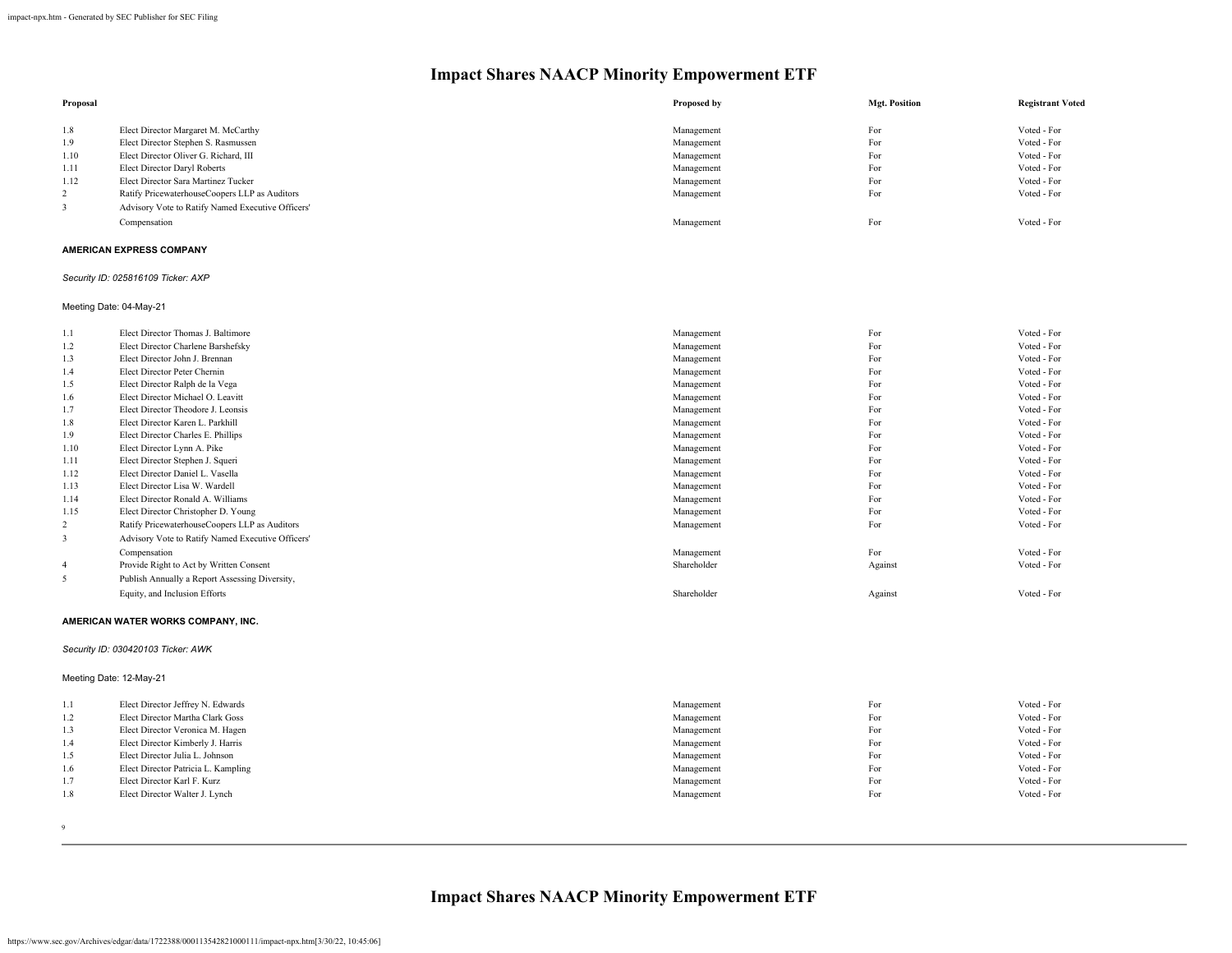| Proposal                |                                                                 | Proposed by              | <b>Mgt. Position</b> | <b>Registrant Voted</b>    |
|-------------------------|-----------------------------------------------------------------|--------------------------|----------------------|----------------------------|
| 1.9                     | Elect Director George MacKenzie                                 | Management               | For                  | Voted - For                |
| 1.10                    | Elect Director James G. Stavridis                               | Management               | For                  | Voted - For                |
| 1.11                    | Elect Director Lloyd M. Yates                                   | Management               | For                  | Voted - For                |
| $\overline{2}$          | Advisory Vote to Ratify Named Executive Officers'               |                          |                      |                            |
|                         | Compensation                                                    | Management               | For                  | Voted - For                |
| $\mathbf{3}$            | Ratify PricewaterhouseCoopers LLP as Auditors                   | Management               | For                  | Voted - For                |
| AMETEK, INC.            |                                                                 |                          |                      |                            |
|                         | Security ID: 031100100 Ticker: AME                              |                          |                      |                            |
|                         | Meeting Date: 06-May-21                                         |                          |                      |                            |
| 1.1                     | Elect Director Tod E. Carpenter                                 | Management               | For                  | Voted - For                |
| 1.2                     | Elect Director Karleen M. Oberton                               | Management               | For                  | Voted - For                |
| $\overline{2}$          | Advisory Vote to Ratify Named Executive Officers'               |                          |                      |                            |
|                         | Compensation                                                    | Management               | For                  | Voted - For                |
| 3                       | Ratify Ernst & Young LLP as Auditors                            | Management               | For                  | Voted - For                |
| <b>AON PLC</b>          |                                                                 |                          |                      |                            |
|                         | Security ID: G0403H108 Ticker: AON                              |                          |                      |                            |
| Meeting Date: 02-Jun-21 |                                                                 |                          |                      |                            |
| 1.1                     | Elect Director Lester B. Knight                                 | Management               | For                  | Voted - For                |
| 1.2                     | Elect Director Gregory C. Case                                  | Management               | For                  | Voted - For                |
| 1.3                     | Elect Director Jin-Yong Cai                                     | Management               | For                  | Voted - For                |
| 1.4                     | Elect Director Jeffrey C. Campbell                              | Management               | For                  | Voted - For                |
| 1.5                     | Elect Director Fulvio Conti<br>Elect Director Cheryl A. Francis | Management               | For<br>For           | Voted - For<br>Voted - For |
| 1.6<br>1.7              | Elect Director J. Michael Losh                                  | Management<br>Management | For                  | Voted - For                |
| 1.8                     | Elect Director Richard B. Myers                                 | Management               | For                  | Voted - For                |
| 1.9                     | Elect Director Richard C. Notebaert                             | Management               | For                  | Voted - For                |
| 1.10                    | Elect Director Gloria Santona                                   | Management               | For                  | Voted - For                |
| 1.11                    | Elect Director Byron O. Spruell                                 | Management               | For                  | Voted - For                |
| 1.12                    | Elect Director Carolyn Y. Woo                                   | Management               | For                  | Voted - For                |
| 2                       | Advisory Vote to Ratify Named Executive Officers'               |                          |                      |                            |
|                         | Compensation                                                    | Management               | For                  | Voted - For                |
| 3                       | Ratify Ernst & Young LLP as Auditors                            | Management               | For                  | Voted - For                |
| $\overline{4}$          | Ratify Ernst & Young Chartered Accountants as                   |                          |                      |                            |
|                         | <b>Statutory Auditor</b>                                        | Management               | For                  | Voted - For                |
| $\sqrt{5}$              | Authorize Board to Fix Remuneration of Auditors                 | Management               | For                  | Voted - For                |
| 6                       | Amend Articles of Association Re: Article 190                   | Management               | For                  | Voted - For                |
| $\overline{7}$          | Authorize the Board of Directors to Capitalize                  |                          |                      |                            |
|                         | Certain Non-distributable Reserves                              | Management               | For                  | Voted - For                |
| $\,$ 8 $\,$             | Approve Creation of Distributable Profits by the                |                          |                      |                            |
|                         | Reduction and Cancellation of the Amounts                       |                          |                      |                            |
|                         | Capitalized Pursuant to the Authority Given Under               |                          |                      |                            |
|                         | Proposal 7                                                      | Management               | For                  | Voted - For                |
|                         |                                                                 |                          |                      |                            |

10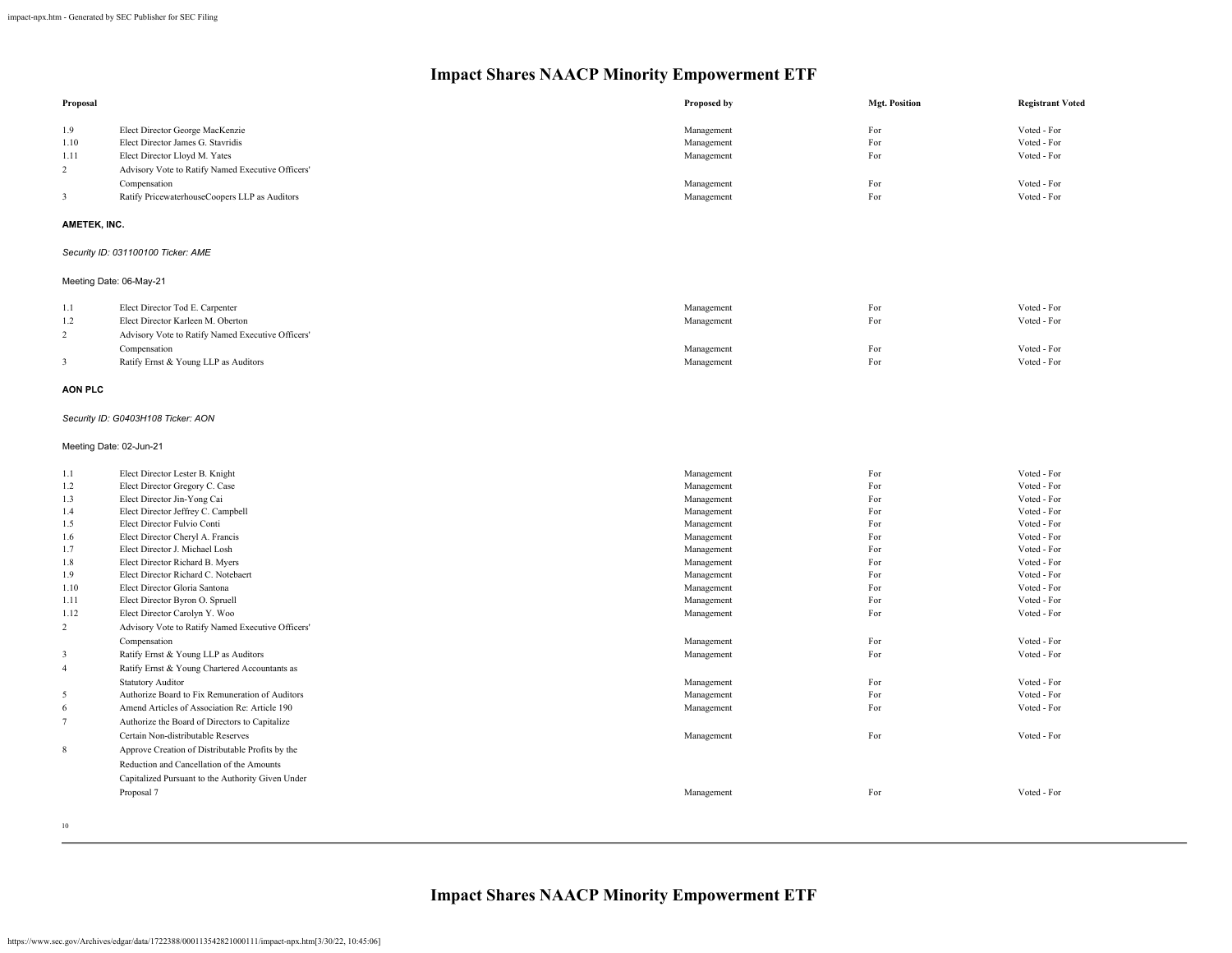| Proposal          | Proposed by | <b>Mgt. Position</b> | <b>Registrant Voted</b> |
|-------------------|-------------|----------------------|-------------------------|
| <b>APPLE INC.</b> |             |                      |                         |

#### *Security ID: 037833100 Ticker: AAPL*

Meeting Date: 23-Feb-21

| 1.1            | Elect Director James Bell                            | Management  | For     | Voted - For     |
|----------------|------------------------------------------------------|-------------|---------|-----------------|
| 1.2            | Elect Director Tim Cook                              | Management  | For     | Voted - For     |
| 1.3            | Elect Director Al Gore                               | Management  | For     | Voted - For     |
| 1.4            | Elect Director Andrea Jung                           | Management  | For     | Voted - For     |
| 1.5            | Elect Director Art Levinson                          | Management  | For     | Voted - For     |
| 1.6            | Elect Director Monica Lozano                         | Management  | For     | Voted - For     |
| 1.7            | Elect Director Ron Sugar                             | Management  | For     | Voted - For     |
| 1.8            | Elect Director Sue Wagner                            | Management  | For     | Voted - For     |
| 2              | Ratify Ernst & Young LLP as Auditors                 | Management  | For     | Voted - For     |
| 3              | Advisory Vote to Ratify Named Executive Officers'    |             |         |                 |
|                | Compensation                                         | Management  | For     | Voted - For     |
| $\overline{4}$ | Proxy Access Amendments                              | Shareholder | Against | Voted - For     |
| 5              | Improve Principles of Executive Compensation Program | Shareholder | Against | Voted - Against |
|                |                                                      |             |         |                 |

#### **APTIV PLC**

#### *Security ID: G6095L109 Ticker: APTV*

#### Meeting Date: 30-Apr-21

| 1.1  | Elect Director Kevin P. Clark                       | Management | For | Voted - For     |
|------|-----------------------------------------------------|------------|-----|-----------------|
| 1.2  | Elect Director Richard L. Clemmer                   | Management | For | Voted - For     |
| 1.3  | Elect Director Nancy E. Cooper                      | Management | For | Voted - For     |
| 1.4  | Elect Director Nicholas M. Donofrio                 | Management | For | Voted - For     |
| 1.5  | Elect Director Rajiv L. Gupta                       | Management | For | Voted - For     |
| 1.6  | Elect Director Joseph L. Hooley                     | Management | For | Voted - For     |
| 1.7  | Elect Director Merit E. Janow                       | Management | For | Voted - For     |
| 1.8  | Elect Director Sean O. Mahoney                      | Management | For | Voted - For     |
| 1.9  | Elect Director Paul M. Meister                      | Management | For | Voted - For     |
| 1.10 | Elect Director Robert K. Ortberg                    | Management | For | Voted - For     |
| 1.11 | Elect Director Colin J. Parris                      | Management | For | Voted - For     |
| 1.12 | Elect Director Ana G. Pinczuk                       | Management | For | Voted - For     |
| 2    | Approve Ernst & Young LLP as Auditors and Authorize |            |     |                 |
|      | Board to Fix Their Remuneration                     | Management | For | Voted - For     |
| 3    | Advisory Vote to Ratify Named Executive Officers'   |            |     |                 |
|      | Compensation                                        | Management | For | Voted - Against |
|      | ARCHER-DANIELS-MIDLAND COMPANY                      |            |     |                 |
|      | Security ID: 039483102 Ticker: ADM                  |            |     |                 |
|      | Meeting Date: 06-May-21                             |            |     |                 |
| 1.1  | Elect Director Michael S. Burke                     | Management | For | Voted - For     |
| 1.2  | Elect Director Theodore Colbert                     | Management | For | Voted - For     |
| 1.3  | Elect Director Terrell K. Crews                     | Management | For | Voted - For     |

- Elect Director Terrell K. Crews
- 11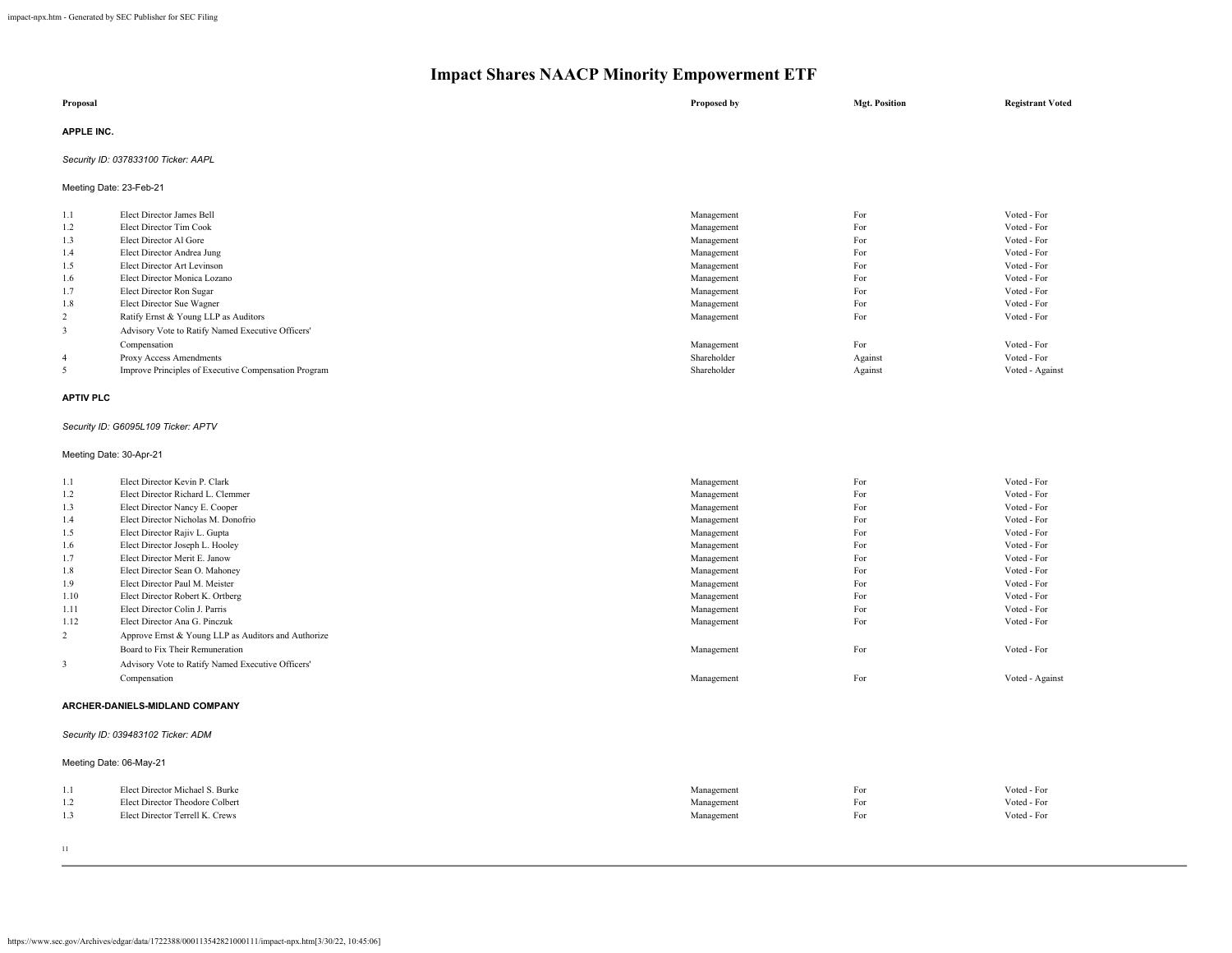| Proposal |                                                   | Proposed by | <b>Mgt. Position</b> | <b>Registrant Voted</b> |
|----------|---------------------------------------------------|-------------|----------------------|-------------------------|
|          |                                                   |             |                      |                         |
| 1.4      | Elect Director Pierre Dufour                      | Management  | For                  | Voted - For             |
| 1.5      | Elect Director Donald E. Felsinger                | Management  | For                  | Voted - For             |
| 1.6      | Elect Director Suzan F. Harrison                  | Management  | For                  | Voted - For             |
| 1.7      | Elect Director Juan R. Luciano                    | Management  | For                  | Voted - For             |
| 1.8      | Elect Director Patrick J. Moore                   | Management  | For                  | Voted - For             |
| 1.9      | Elect Director Francisco J. Sanchez               | Management  | For                  | Voted - For             |
| 1.10     | Elect Director Debra A. Sandler                   | Management  | For                  | Voted - For             |
| 1.11     | Elect Director Lei Z. Schlitz                     | Management  | For                  | Voted - For             |
| 1.12     | Elect Director Kelvin R. Westbrook                | Management  | For                  | Voted - For             |
| 2        | Ratify Ernst & Young LLP as Auditors              | Management  | For                  | Voted - For             |
| 3        | Advisory Vote to Ratify Named Executive Officers' |             |                      |                         |
|          | Compensation                                      | Management  | For                  | Voted - For             |
| 4        | Amend Proxy Access Right                          | Shareholder | Against              | Voted - For             |

#### **AT&T INC.**

#### *Security ID: 00206R102 Ticker: T*

#### Meeting Date: 30-Apr-21

| 1.1            | Elect Director William E. Kennard                 | Management  | For     | Voted - For     |
|----------------|---------------------------------------------------|-------------|---------|-----------------|
| 1.2            | Elect Director Samuel A. Di Piazza, Jr.           | Management  | For     | Voted - For     |
| 1.3            | Elect Director Scott T. Ford                      | Management  | For     | Voted - For     |
| 1.4            | Elect Director Glenn H. Hutchins                  | Management  | For     | Voted - For     |
| 1.5            | Elect Director Debra L. Lee                       | Management  | For     | Voted - For     |
| 1.6            | Elect Director Stephen J. Luczo                   | Management  | For     | Voted - For     |
| 1.7            | Elect Director Michael B. McCallister             | Management  | For     | Voted - For     |
| 1.8            | Elect Director Beth E. Mooney                     | Management  | For     | Voted - For     |
| 1.9            | Elect Director Matthew K. Rose                    | Management  | For     | Voted - For     |
| 1.10           | Elect Director John T. Stankey                    | Management  | For     | Voted - For     |
| 1.11           | Elect Director Cynthia B. Taylor                  | Management  | For     | Voted - For     |
| 1.12           | Elect Director Geoffrey Y. Yang                   | Management  | For     | Voted - For     |
| $\overline{2}$ | Ratify Ernst & Young LLP as Auditors              | Management  | For     | Voted - For     |
| 3              | Advisory Vote to Ratify Named Executive Officers' |             |         |                 |
|                | Compensation                                      | Management  | For     | Voted - Against |
| $\overline{4}$ | Lower Ownership Threshold for Action by Written   |             |         |                 |
|                | Consent                                           | Shareholder | Against | Voted - For     |
|                |                                                   |             |         |                 |

#### **ATLANTICA SUSTAINABLE INFRASTRUCTURE PLC**

#### *Security ID: G0751N103 Ticker: AY*

#### Meeting Date: 04-May-21

| 1.1 | Elect Director Michael Woollcombe | Management | For | Voted - For |
|-----|-----------------------------------|------------|-----|-------------|
| 1.2 | Elect Director Michael Forsayeth  | Management | For | Voted - For |
| 1.3 | Elect Director William Aziz       | Management | For | Voted - For |
| 1.4 | Elect Director Brenda Eprile      | Management | For | Voted - For |
| 1.5 | Elect Director Debora Del Favero  | Management | For | Voted - For |
| 1.6 | Elect Director Arun Banskota      | Management | For | Voted - For |
| 1.7 | Elect Director George Trisic      | Management | For | Voted - For |
|     |                                   |            |     |             |

12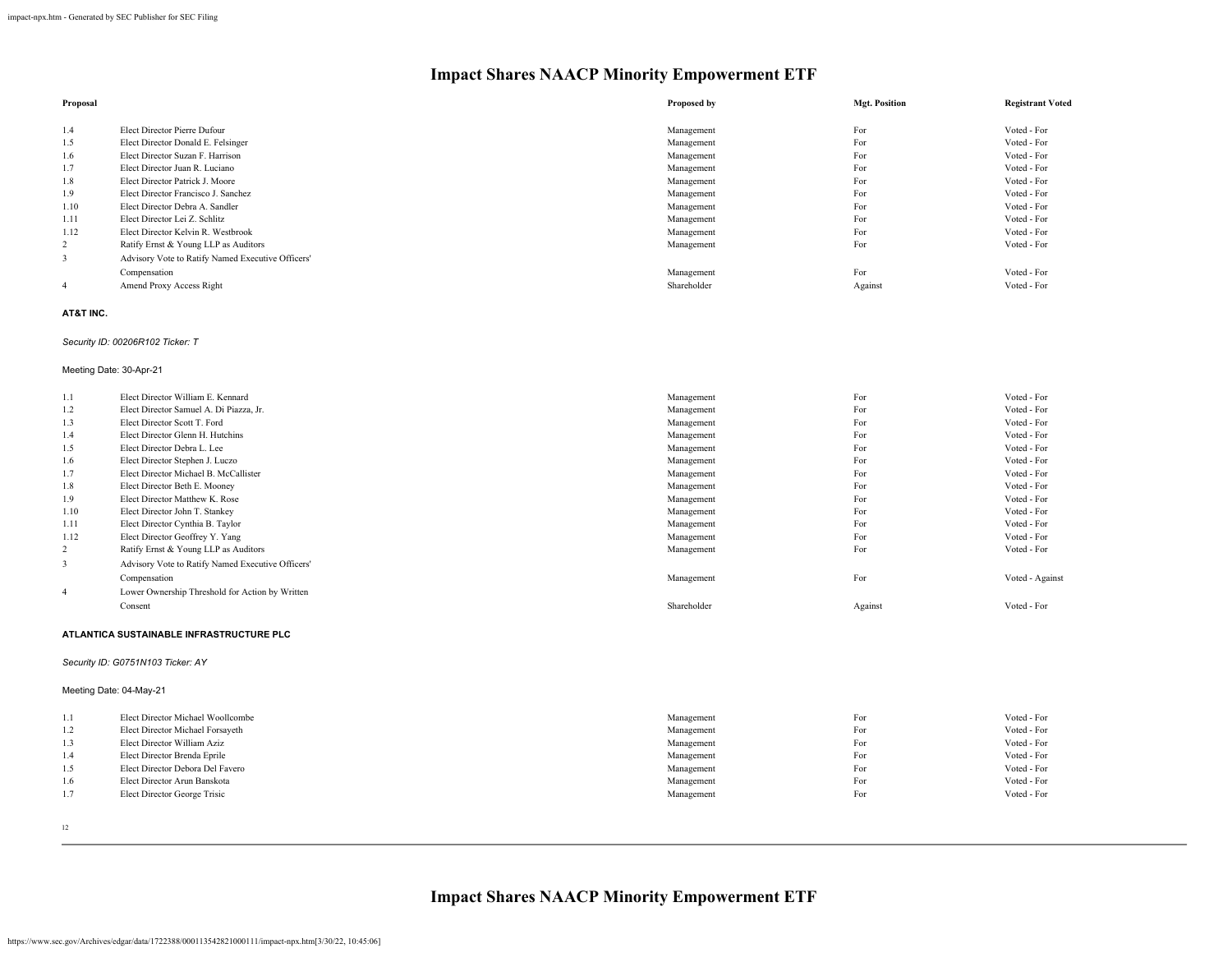|                                                      | Proposed by | <b>Mgt. Position</b> | <b>Registrant Voted</b> |
|------------------------------------------------------|-------------|----------------------|-------------------------|
|                                                      |             |                      |                         |
| Elect Director Santiago Seage                        | Management  | For                  | Voted - For             |
| Accept Financial Statements and Statutory Reports    | Management  | For                  | Voted - For             |
| Approve Remuneration Report                          | Management  | For                  | Voted - For             |
| <b>Approve Remuneration Policy</b>                   | Management  | For                  | Voted - For             |
| Reappoint Ernst & Young LLP and Ernst & Young S.L.   |             |                      |                         |
| as Auditors                                          | Management  | For                  | Voted - For             |
| Authorise Board to Fix Remuneration of Auditors      | Management  | For                  | Voted - For             |
| Authorise Issue of Equity                            | Management  | For                  | Voted - For             |
| Authorise Issue of Equity without Pre-emptive Rights | Management  | For                  | Voted - For             |
| Authorise Issue of Equity without Pre-emptive        |             |                      |                         |
| Rights (Additional Authority)                        | Management  | For                  | Voted - Against         |
| Approve Reduction of the Share Premium Account       | Management  | For                  | Voted - For             |
|                                                      |             |                      |                         |

#### **AUTOLIV, INC.**

#### *Security ID: 052800109 Ticker: ALV*

#### Meeting Date: 12-May-21

| 1.1  | Elect Director Mikael Bratt                       | Management | For | Voted - For |
|------|---------------------------------------------------|------------|-----|-------------|
| 1.2  | Elect Director Laurie Brlas                       | Management | For | Voted - For |
| 1.3  | Elect Director Jan Carlson                        | Management | For | Voted - For |
| 1.4  | Elect Director Hasse Johansson                    | Management | For | Voted - For |
| 1.5  | Elect Director Leif Johansson                     | Management | For | Voted - For |
| 1.6  | Elect Director Franz-Josef Kortum                 | Management | For | Voted - For |
| 1.7  | Elect Director Frederic Lissalde                  | Management | For | Voted - For |
| 1.8  | Elect Director Min Liu                            | Management | For | Voted - For |
| 1.9  | Elect Director Xiaozhi Liu                        | Management | For | Voted - For |
| 1.10 | Elect Director Martin Lundstedt                   | Management | For | Voted - For |
| 1.11 | Elect Director Thaddeus J. "Ted" Senko            | Management | For | Voted - For |
| 2    | Advisory Vote to Ratify Named Executive Officers' |            |     |             |
|      | Compensation                                      | Management | For | Voted - For |
| 3    | Ratify Ernst & Young AB as Auditor                | Management | For | Voted - For |
|      |                                                   |            |     |             |

#### **AVALONBAY COMMUNITIES, INC.**

#### *Security ID: 053484101 Ticker: AVB*

### Meeting Date: 20-May-21

| 1.1  | Elect Director Glyn F. Aeppel        | Management | For | Voted - For |
|------|--------------------------------------|------------|-----|-------------|
| 1.2  | Elect Director Terry S. Brown        | Management | For | Voted - For |
| 1.3  | Elect Director Alan B. Buckelew      | Management | For | Voted - For |
| 1.4  | Elect Director Ronald L. Havner, Jr. | Management | For | Voted - For |
| 1.5  | Elect Director Stephen P. Hills      | Management | For | Voted - For |
| 1.6  | Elect Director Christopher B. Howard | Management | For | Voted - For |
| 1.7  | Elect Director Richard J. Lieb       | Management | For | Voted - For |
| 1.8  | Elect Director Nnenna Lynch          | Management | For | Voted - For |
| 1.9  | Elect Director Timothy J. Naughton   | Management | For | Voted - For |
| 1.10 | Elect Director Benjamin W. Schall    | Management | For | Voted - For |
| 1.11 | Elect Director Susan Swanezy         | Management | For | Voted - For |
|      |                                      |            |     |             |

13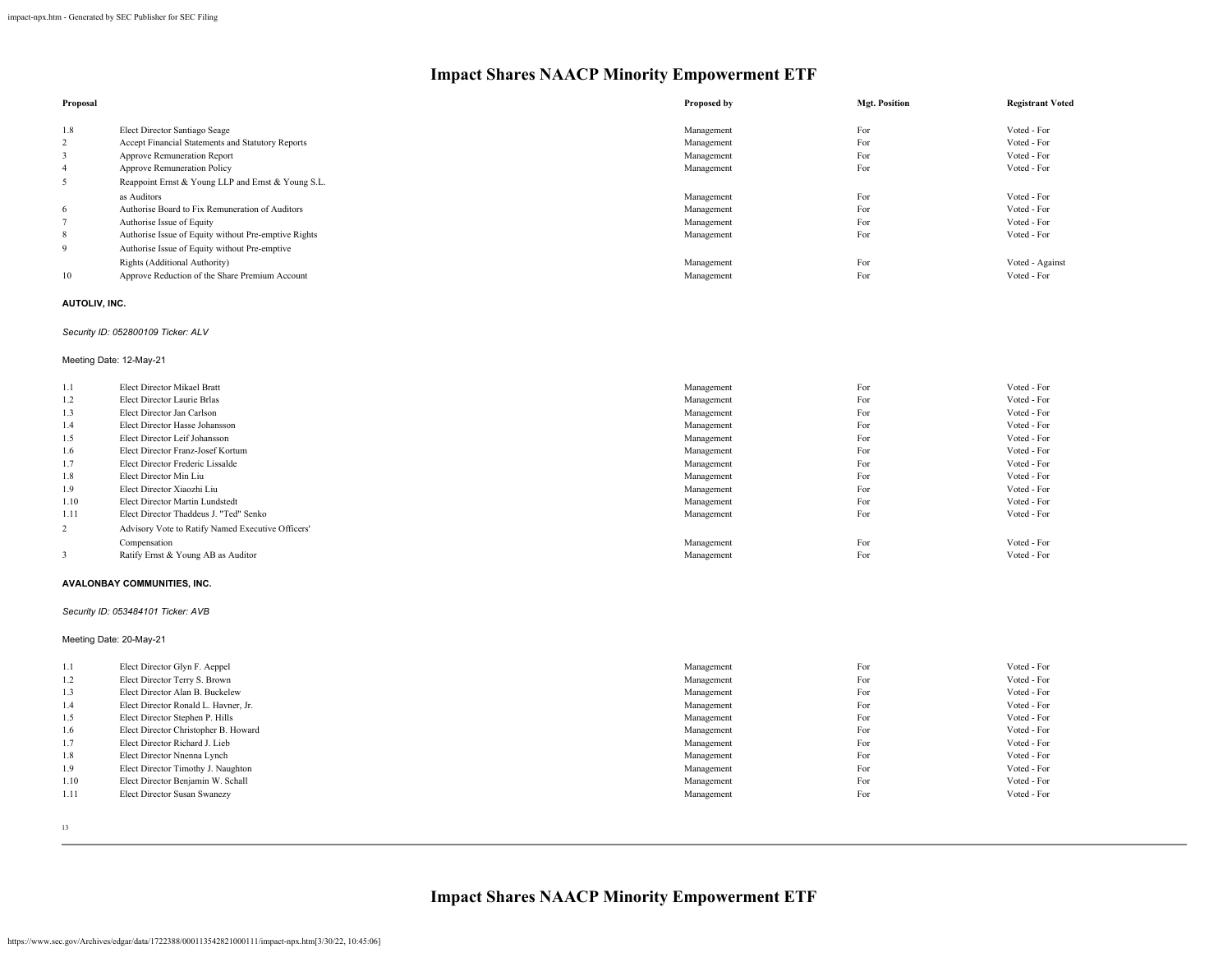| Proposal                |                                                                         | Proposed by              | <b>Mgt. Position</b> | <b>Registrant Voted</b>            |
|-------------------------|-------------------------------------------------------------------------|--------------------------|----------------------|------------------------------------|
| 1.12<br>2               | Elect Director W. Edward Walter<br>Ratify Ernst & Young LLP as Auditors | Management<br>Management | For<br>For           | Voted - For<br>Voted - For         |
| 3                       | Advisory Vote to Ratify Named Executive Officers'<br>Compensation       | Management               | For                  | Voted - For                        |
| <b>AVANGRID, INC.</b>   |                                                                         |                          |                      |                                    |
|                         | Security ID: 05351W103 Ticker: AGR                                      |                          |                      |                                    |
|                         | Meeting Date: 01-Jun-21                                                 |                          |                      |                                    |
| 1.1                     | Elect Director Ignacio S. Galan<br>Elect Director John Baldacci         | Management               | For<br>For           | Voted - Against                    |
| 1.2                     |                                                                         | Management               |                      | Voted - Against                    |
| 1.3<br>1.4              | Elect Director Daniel Alcain Lopez<br>Elect Director Dennis V. Arriola  | Management<br>Management | For<br>For           | Voted - Against<br>Voted - Against |
| 1.5                     | Elect Director Pedro Azagra Blazquez                                    | Management               | For                  | Voted - Against                    |
| 1.6                     | Elect Director Robert Duffy                                             | Management               | For                  | Voted - For                        |
| 1.7                     | Elect Director Teresa Herbert                                           | Management               | For                  | Voted - For                        |
| 1.8                     | Elect Director Patricia Jacobs                                          | Management               | For                  | Voted - For                        |
| 1.9                     | Elect Director John Lahey                                               | Management               | For                  | Voted - For                        |
| 1.10                    | Elect Director Jose Angel Marra Rodriguez                               | Management               | For                  | Voted - Against                    |
| 1.11                    | Elect Director Santiago Martinez Garrido                                | Management               | For                  | Voted - Against                    |
| 1.12                    | Elect Director Jose Sainz Armada                                        | Management               | For                  | Voted - Against                    |
| 1.13                    | Elect Director Alan Solomont                                            | Management               | For                  | Voted - For                        |
| 1.14                    | Elect Director Elizabeth Timm                                           | Management               | For                  | Voted - For                        |
| 2                       | Ratify KPMG LLP as Auditors                                             | Management               | For                  | Voted - For                        |
| $\mathbf{3}$            | Advisory Vote to Ratify Named Executive Officers'                       |                          |                      |                                    |
|                         | Compensation                                                            | Management               | For                  | Voted - For                        |
| $\overline{4}$          | Amend Omnibus Stock Plan                                                | Management               | For                  | Voted - For                        |
|                         | <b>BANK OF AMERICA CORPORATION</b>                                      |                          |                      |                                    |
|                         | Security ID: 060505104 Ticker: BAC                                      |                          |                      |                                    |
| Meeting Date: 20-Apr-21 |                                                                         |                          |                      |                                    |
| 1.1                     | Elect Director Sharon L. Allen                                          | Management               | For                  | Voted - For                        |
| 1.2                     | Elect Director Susan S. Bies                                            | Management               | For                  | Voted - For                        |
| 1.3                     | Elect Director Frank P. Bramble, Sr.                                    | Management               | For                  | Voted - For                        |
| 1.4                     | Elect Director Pierre J.P. de Weck                                      | Management               | For                  | Voted - For                        |
| 1.5                     | Elect Director Arnold W. Donald                                         | Management               | For                  | Voted - For                        |
| 1.6                     | Elect Director Linda P. Hudson                                          | Management               | For                  | Voted - For                        |
| 1.7                     | Elect Director Monica C. Lozano                                         | Management               | For                  | Voted - For                        |
| 1.8                     | Elect Director Thomas J. May                                            | Management               | For                  | Voted - For                        |
| 1.9                     | Elect Director Brian T. Moynihan                                        | Management               | For                  | Voted - For                        |
| 1.10                    | Elect Director Lionel L. Nowell, III                                    | Management               | For                  | Voted - For                        |
| 1.11                    | Elect Director Denise L. Ramos                                          | Management               | For                  | Voted - For                        |
| 1.12                    | Elect Director Clayton S. Rose                                          | Management               | For                  | Voted - For                        |
| 1.13                    | Elect Director Michael D. White                                         | Management               | For                  | Voted - For                        |
| 1.14                    | Elect Director Thomas D. Woods                                          | Management               | For                  | Voted - For                        |
| 1.15                    | Elect Director R. David Yost                                            | Management               | For                  | Voted - For                        |
|                         |                                                                         |                          |                      |                                    |

14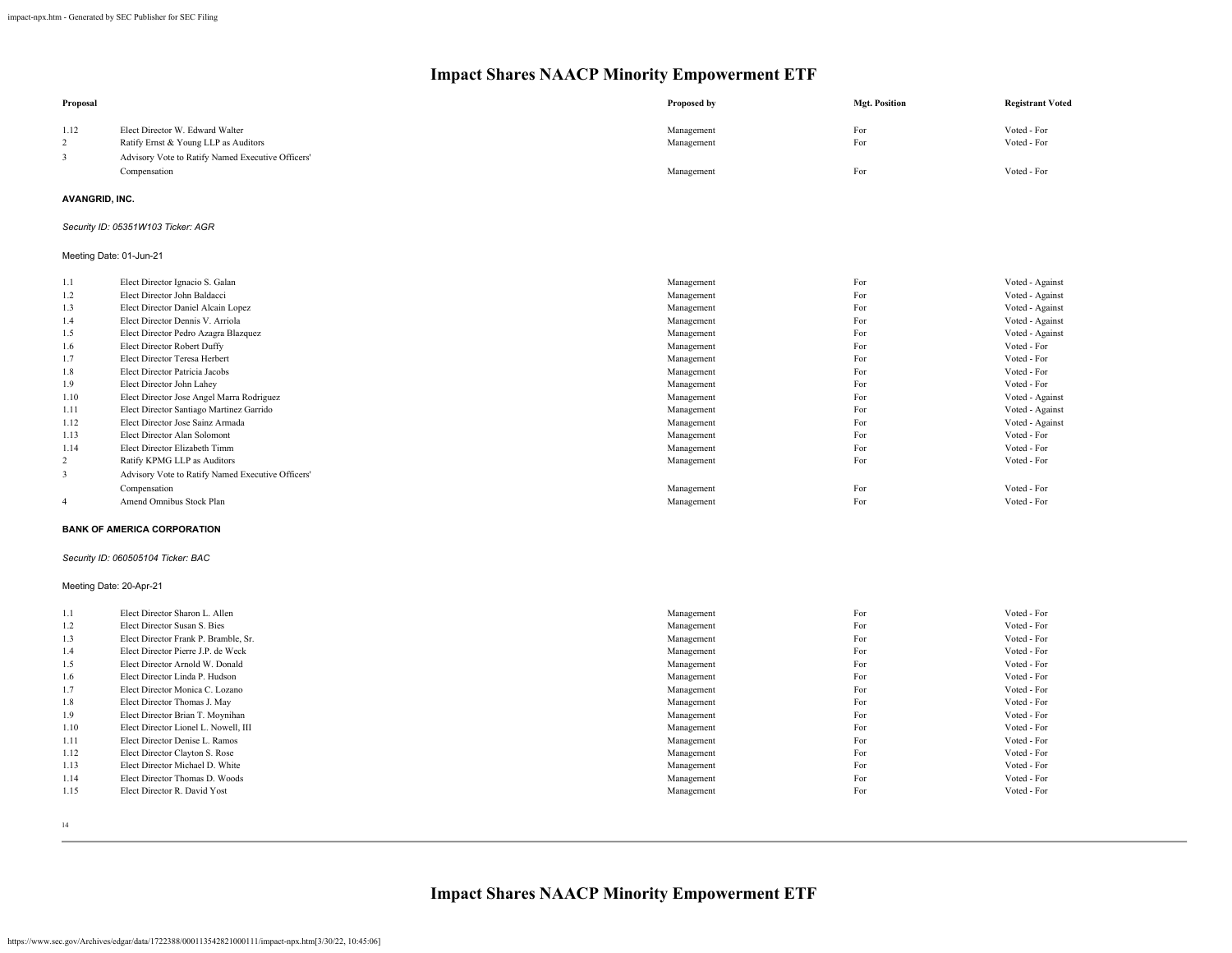| Proposal |                                                   | Proposed by | <b>Mgt. Position</b> | <b>Registrant Voted</b> |
|----------|---------------------------------------------------|-------------|----------------------|-------------------------|
| 1.16     | Elect Director Maria T. Zuber                     | Management  | For                  | Voted - For             |
|          | Advisory Vote to Ratify Named Executive Officers' |             |                      |                         |
|          | Compensation                                      | Management  | For                  | Voted - For             |
|          | Ratify PricewaterhouseCoopers LLP as Auditors     | Management  | For                  | Voted - For             |
|          | Amend Omnibus Stock Plan                          | Management  | For                  | Voted - For             |
|          | Amend Proxy Access Right                          | Shareholder | Against              | Voted - For             |
| 6        | Provide Right to Act by Written Consent           | Shareholder | Against              | Voted - For             |
|          | Approve Change in Organizational Form             | Shareholder | Against              | Voted - Against         |
|          | Request on Racial Equity Audit                    | Shareholder | Against              | Voted - For             |

#### **BAXTER INTERNATIONAL INC.**

#### *Security ID: 071813109 Ticker: BAX*

Meeting Date: 04-May-21

| 1.1            | Elect Director Jose (Joe) E. Almeida              | Management  | For     | Voted - For     |
|----------------|---------------------------------------------------|-------------|---------|-----------------|
| 1.2            | Elect Director Thomas F. Chen                     | Management  | For     | Voted - For     |
| 1.3            | Elect Director John D. Forsyth                    | Management  | For     | Voted - For     |
| 1.4            | Elect Director Peter S. Hellman                   | Management  | For     | Voted - For     |
| 1.5            | Elect Director Michael F. Mahoney                 | Management  | For     | Voted - For     |
| 1.6            | Elect Director Patricia B. Morrison               | Management  | For     | Voted - For     |
| 1.7            | Elect Director Stephen N. Oesterle                | Management  | For     | Voted - For     |
| 1.8            | Elect Director Cathy R. Smith                     | Management  | For     | Voted - For     |
| 1.9            | Elect Director Thomas T. Stallkamp                | Management  | For     | Voted - For     |
| 1.10           | Elect Director Albert P.L. Stroucken              | Management  | For     | Voted - For     |
| 1.11           | Elect Director Amy A. Wendell                     | Management  | For     | Voted - For     |
| 1.12           | Elect Director David S. Wilkes                    | Management  | For     | Voted - For     |
| 2              | Advisory Vote to Ratify Named Executive Officers' |             |         |                 |
|                | Compensation                                      | Management  | For     | Voted - For     |
| 3              | Ratify PricewaterhouseCoopers LLP as Auditors     | Management  | For     | Voted - For     |
| $\overline{4}$ | Approve Omnibus Stock Plan                        | Management  | For     | Voted - For     |
| 5              | Amend Qualified Employee Stock Purchase Plan      | Management  | For     | Voted - For     |
| 6              | Provide Right to Act by Written Consent           | Shareholder | Against | Voted - For     |
|                | Require Independent Board Chair                   | Shareholder | Against | Voted - Against |

#### **BECTON, DICKINSON AND COMPANY**

#### *Security ID: 075887109 Ticker: BDX*

Meeting Date: 26-Jan-21

| 1.1 | Elect Director Catherine M. Burzik  | Management | For | Voted - For |
|-----|-------------------------------------|------------|-----|-------------|
| 1.2 | Elect Director R. Andrew Eckert     | Management | For | Voted - For |
| 1.3 | Elect Director Vincent A. Forlenza  | Management | For | Voted - For |
| 1.4 | Elect Director Claire M. Fraser     | Management | For | Voted - For |
| 1.5 | Elect Director Jeffrey W. Henderson | Management | For | Voted - For |
| 1.6 | Elect Director Christopher Jones    | Management | For | Voted - For |
| 1.7 | Elect Director Marshall O. Larsen   | Management | For | Voted - For |
| 1.8 | Elect Director David F. Melcher     | Management | For | Voted - For |
| 1.9 | Elect Director Thomas E. Polen      | Management | For | Voted - For |
|     |                                     |            |     |             |

15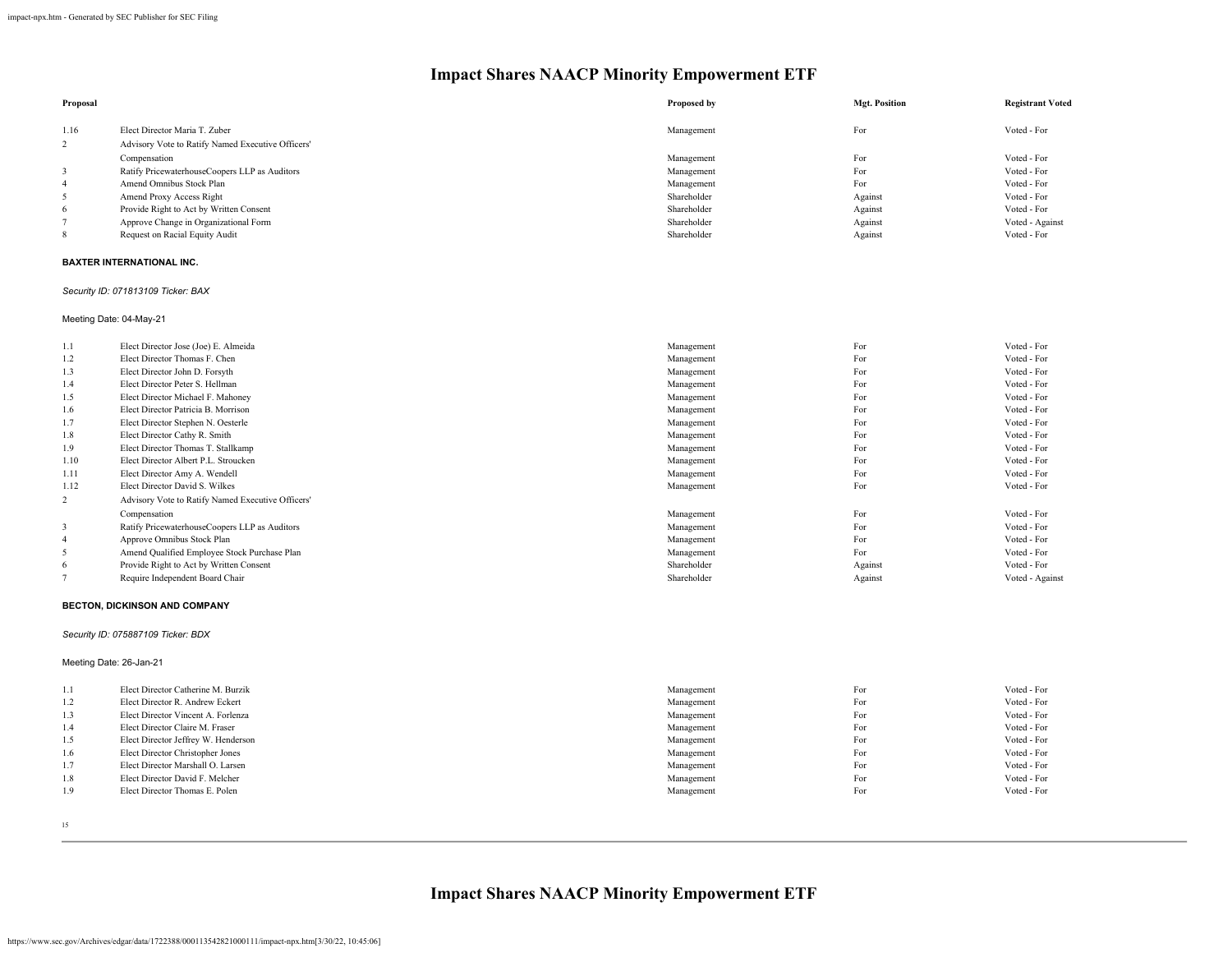|                                                     | Proposed by                   | <b>Mgt. Position</b> | <b>Registrant Voted</b> |
|-----------------------------------------------------|-------------------------------|----------------------|-------------------------|
|                                                     |                               |                      | Voted - For             |
| Elect Director Rebecca W. Rimel                     | Management                    | For                  | Voted - For             |
| Elect Director Timothy M. Ring                      | Management                    | For                  | Voted - For             |
| Elect Director Bertram L. Scott                     | Management                    | For                  | Voted - For             |
| Ratify Ernst & Young LLP as Auditors                | Management                    | For                  | Voted - For             |
| Advisory Vote to Ratify Named Executive Officers'   |                               |                      |                         |
| Compensation                                        | Management                    | For                  | Voted - Against         |
| Reduce Ownership Threshold for Shareholders to Call |                               |                      |                         |
| Special Meeting                                     | Shareholder                   | Against              | Voted - For             |
|                                                     | Elect Director Claire Pomeroy | Management           | For                     |

#### **BIOGEN INC.**

#### *Security ID: 09062X103 Ticker: BIIB*

Meeting Date: 02-Jun-21

| 1.1            | Elect Director Alexander J. Denner                | Management  | For     | Voted - For     |
|----------------|---------------------------------------------------|-------------|---------|-----------------|
| 1.2            | Elect Director Caroline D. Dorsa                  | Management  | For     | Voted - For     |
| 1.3            | Elect Director Maria C. Freire                    | Management  | For     | Voted - For     |
| 1.4            | Elect Director William A. Hawkins                 | Management  | For     | Voted - For     |
| 1.5            | Elect Director William D. Jones                   | Management  | For     | Voted - For     |
| 1.6            | Elect Director Nancy L. Leaming                   | Management  | For     | Voted - For     |
| 1.7            | Elect Director Jesus B. Mantas                    | Management  | For     | Voted - For     |
| 1.8            | Elect Director Richard C. Mulligan                | Management  | For     | Voted - For     |
| 1.9            | Elect Director Stelios Papadopoulos               | Management  | For     | Voted - For     |
| 1.10           | Elect Director Brian S. Posner                    | Management  | For     | Voted - For     |
| 1.11           | Elect Director Eric K. Rowinsky                   | Management  | For     | Voted - For     |
| 1.12           | Elect Director Stephen A. Sherwin                 | Management  | For     | Voted - For     |
| 1.13           | Elect Director Michel Vounatsos                   | Management  | For     | Voted - For     |
| 2              | Ratify PricewaterhouseCoopers LLP as Auditors     | Management  | For     | Voted - For     |
| 3              | Advisory Vote to Ratify Named Executive Officers' |             |         |                 |
|                | Compensation                                      | Management  | For     | Voted - Against |
| $\overline{4}$ | Amend Certificate of Incorporation to Add Federal |             |         |                 |
|                | Forum Selection Provision                         | Management  | For     | Voted - For     |
| 5              | Report on Lobbying Payments and Policy            | Shareholder | Against | Voted - For     |
| 6              | Report on Gender Pay Gap                          | Shareholder | Against | Voted - For     |
|                |                                                   |             |         |                 |

#### **BOSTON SCIENTIFIC CORPORATION**

#### *Security ID: 101137107 Ticker: BSX*

Meeting Date: 06-May-21

| 1.1 | Elect Director Nelda J. Connors       | Management | For | Voted - For |
|-----|---------------------------------------|------------|-----|-------------|
| 1.2 | Elect Director Charles J. Dockendorff | Management | For | Voted - For |
| 1.3 | Elect Director Yoshiaki Fujimori      | Management | For | Voted - For |
| 1.4 | Elect Director Donna A. James         | Management | For | Voted - For |
| 1.5 | Elect Director Edward J. Ludwig       | Management | For | Voted - For |
| 1.6 | Elect Director Michael F. Mahoney     | Management | For | Voted - For |
| 1.7 | Elect Director David J. Roux          | Management | For | Voted - For |
| 1.8 | Elect Director John E. Sununu         | Management | For | Voted - For |
| 1.9 | Elect Director Ellen M. Zane          | Management | For | Voted - For |
|     |                                       |            |     |             |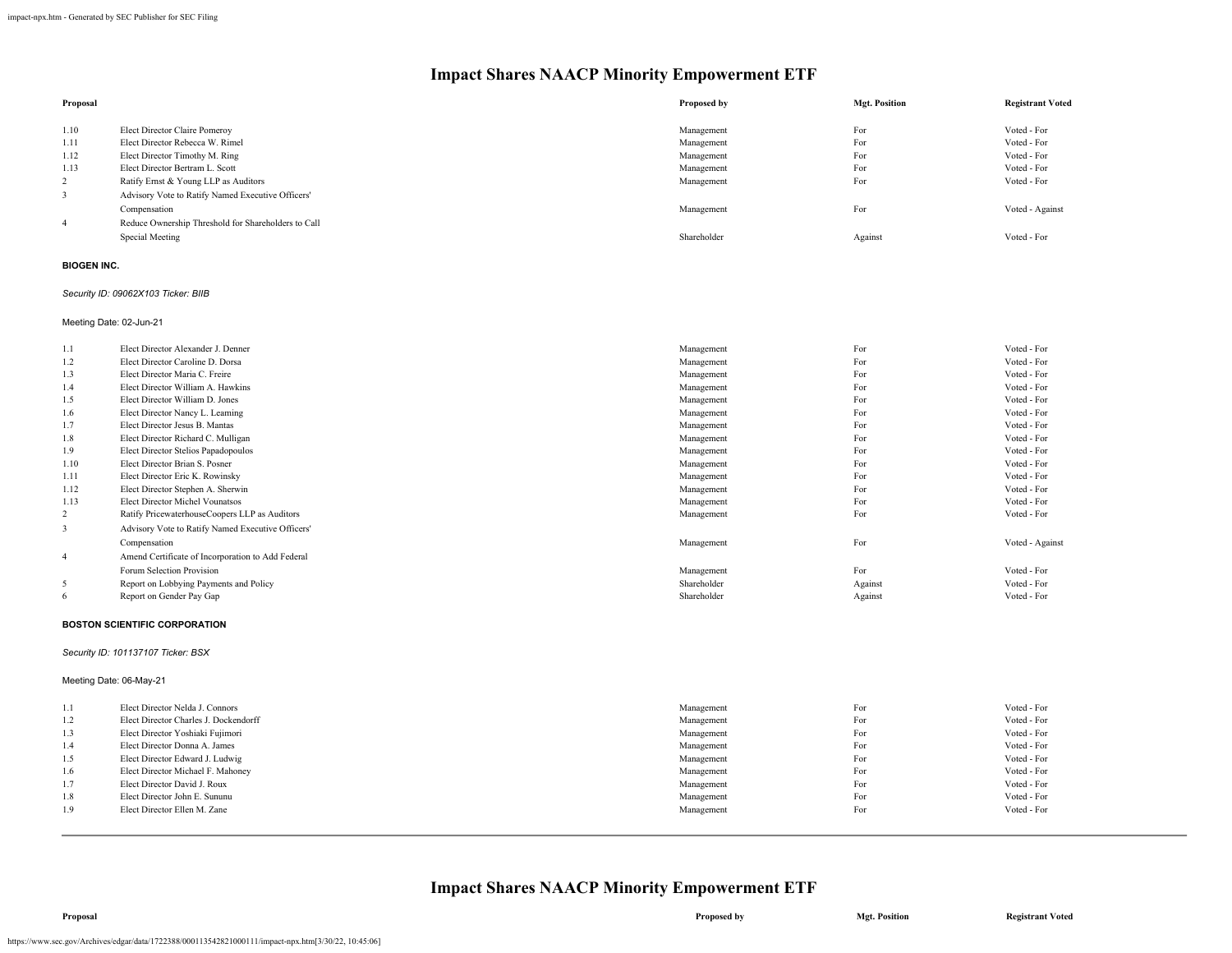| Proposal             |                                                                        | Proposed by               | <b>Mgt. Position</b> | <b>Registrant Voted</b>    |
|----------------------|------------------------------------------------------------------------|---------------------------|----------------------|----------------------------|
| $\overline{2}$       | Advisory Vote to Ratify Named Executive Officers'                      |                           |                      |                            |
|                      | Compensation                                                           | Management                | For                  | Voted - For                |
| 3                    | Ratify Ernst & Young LLP as Auditors                                   | Management                | For                  | Voted - For                |
| $\overline{4}$       | Report on Non-Management Employee Representation on                    |                           |                      |                            |
|                      | the Board of Directors                                                 | Shareholder               | Against              | Voted - Against            |
|                      | <b>BRISTOL-MYERS SQUIBB COMPANY</b>                                    |                           |                      |                            |
|                      | Security ID: 110122108 Ticker: BMY                                     |                           |                      |                            |
|                      | Meeting Date: 04-May-21                                                |                           |                      |                            |
| 1.1                  | Elect Director Peter J. Arduini                                        | Management                | For                  | Voted - For                |
| 1.2                  | Elect Director Michael W. Bonney                                       | Management                | For                  | Voted - For                |
| 1.3                  | Elect Director Giovanni Caforio                                        | Management                | For                  | Voted - For                |
| 1.4                  | Elect Director Julia A. Haller                                         | Management                | For                  | Voted - For                |
| 1.5                  | Elect Director Paula A. Price                                          | Management                | For                  | Voted - For                |
| 1.6                  | Elect Director Derica W. Rice                                          | Management                | For                  | Voted - For                |
| 1.7                  | Elect Director Theodore R. Samuels                                     | Management                | For                  | Voted - For                |
| 1.8<br>1.9           | Elect Director Gerald L. Storch<br>Elect Director Karen H. Vousden     | Management                | For<br>For           | Voted - For<br>Voted - For |
| 1.10                 | Elect Director Phyllis R. Yale                                         | Management<br>Management  | For                  | Voted - For                |
| $\overline{c}$       | Advisory Vote to Ratify Named Executive Officers'                      |                           |                      |                            |
|                      | Compensation                                                           |                           | For                  | Voted - For                |
| 3                    |                                                                        | Management<br>Management  | For                  | Voted - For                |
| $\overline{4}$       | Approve Omnibus Stock Plan<br>Ratify Deloitte & Touche LLP as Auditors | Management                | For                  | Voted - For                |
|                      |                                                                        |                           |                      |                            |
| 5                    | Reduce Ownership Threshold for Special Shareholder                     |                           |                      |                            |
|                      | Meetings to 15%                                                        | Management<br>Shareholder | For                  | Voted - For<br>Voted - For |
| 6<br>$\overline{7}$  | Require Independent Board Chair                                        | Shareholder               | Against              | Voted - For                |
|                      | Provide Right to Act by Written Consent                                |                           | Against              |                            |
| 8                    | Reduce Ownership Threshold for Special Shareholder                     |                           |                      |                            |
|                      | Meetings to 10%                                                        | Shareholder               | Against              | Voted - For                |
| <b>BUNGE LIMITED</b> |                                                                        |                           |                      |                            |
|                      | Security ID: G16962105 Ticker: BG                                      |                           |                      |                            |
|                      | Meeting Date: 05-May-21                                                |                           |                      |                            |
| 1.1                  | Elect Director Sheila Bair                                             | Management                | For                  | Voted - For                |
| 1.2                  | Elect Director Carol M. Browner                                        | Management                | For                  | Voted - For                |
| 1.3                  | Elect Director Paul Fribourg                                           | Management                | For                  | Voted - For                |
| 1.4                  | Elect Director J. Erik Fyrwald                                         | Management                | For                  | Voted - For                |
| 1.5                  | Elect Director Gregory A. Heckman                                      | Management                | For                  | Voted - For                |
| 1.6                  | Elect Director Bernardo Hees                                           | Management                | For                  | Voted - For                |
| 1.7                  | Elect Director Kathleen Hyle                                           | Management                | For                  | Voted - For                |
| 1.8                  | Elect Director Henry W. (Jay) Winship                                  | Management                | For                  | Voted - For                |
| 1.9                  | Elect Director Mark N. Zenuk                                           | Management                | For                  | Voted - For                |
| $\overline{2}$       | Advisory Vote to Ratify Named Executive Officers'                      |                           |                      |                            |
|                      | Compensation                                                           | Management                | For                  | Voted - For                |
| $\mathfrak{Z}$       | Approve Deloitte & Touche LLP as Auditors and                          |                           |                      |                            |
|                      | Authorize Board to Fix Their Remuneration                              | Management                | For                  | Voted - For                |
|                      |                                                                        |                           |                      |                            |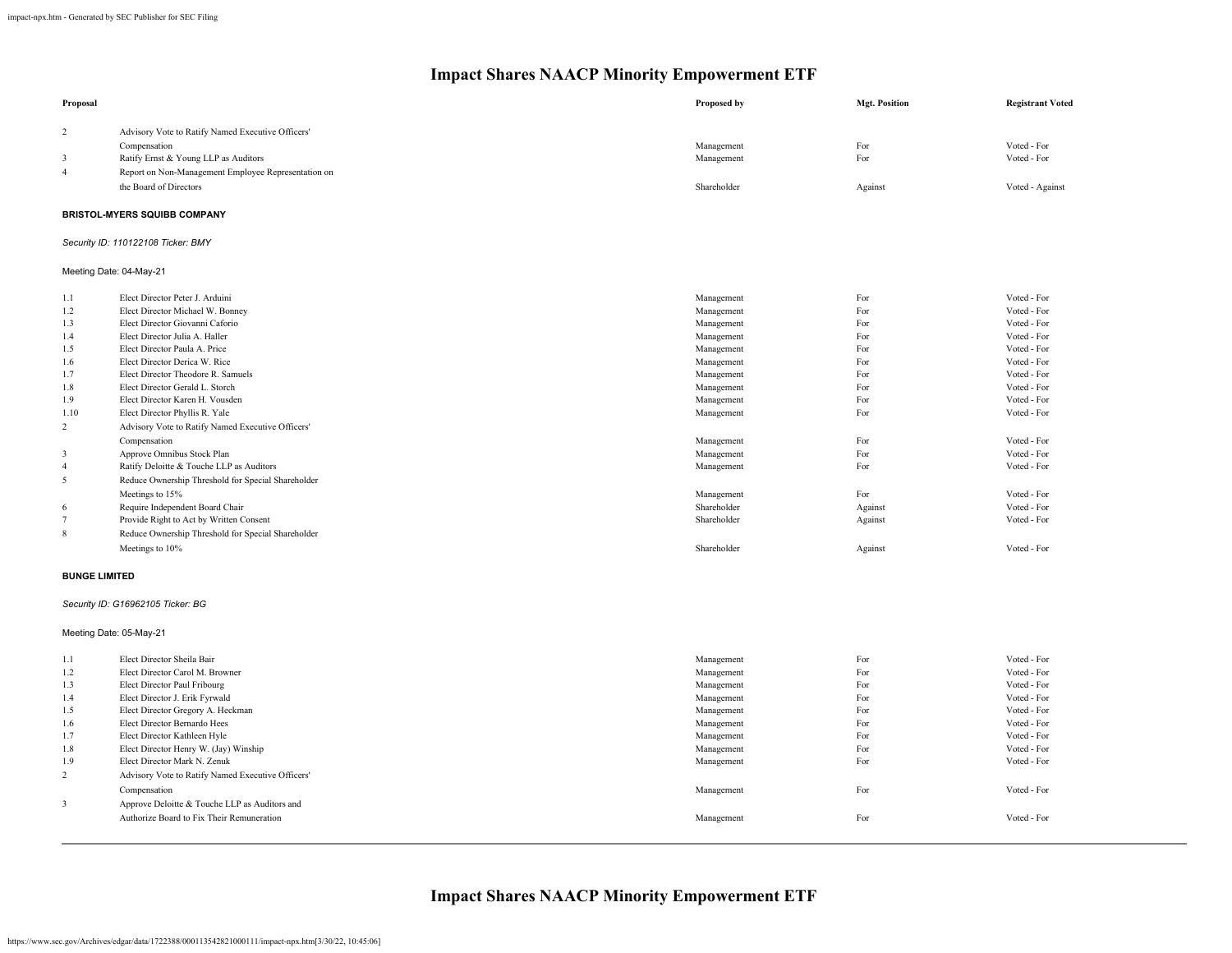| Proposal       |                                                                         | Proposed by              | <b>Mgt. Position</b> | <b>Registrant Voted</b>    |
|----------------|-------------------------------------------------------------------------|--------------------------|----------------------|----------------------------|
| $\overline{4}$ | Amend Non-Employee Director Omnibus Stock Plan                          | Management               | For                  | Voted - For                |
| 5              | Report on the Soy Supply Chain                                          | Shareholder              | For                  | Voted - For                |
| 6              | Adopt Simple Majority Vote                                              | Shareholder              | Against              | Voted - For                |
|                | <b>CAMPBELL SOUP COMPANY</b>                                            |                          |                      |                            |
|                | Security ID: 134429109 Ticker: CPB                                      |                          |                      |                            |
|                | Meeting Date: 18-Nov-20                                                 |                          |                      |                            |
| 1.1            | Elect Director Fabiola R. Arredondo                                     | Management               | For                  | Voted - For                |
| 1.2            | Elect Director Howard M. Averill                                        | Management               | For                  | Voted - For                |
| 1.3            | Elect Director John P. (JP) Bilbrey                                     | Management               | For                  | Voted - For                |
| 1.4            | Elect Director Mark A. Clouse                                           | Management               | For                  | Voted - For                |
| 1.5            | Elect Director Bennett Dorrance                                         | Management               | For                  | Voted - For                |
| 1.6            | Elect Director Maria Teresa (Tessa) Hilado                              | Management               | For                  | Voted - For                |
| 1.7            | Elect Director Sarah Hofstetter                                         | Management               | For                  | Voted - For                |
| 1.8            | Elect Director Marc B. Lautenbach                                       | Management               | For                  | Voted - For                |
| 1.9            | Elect Director Mary Alice Dorrance Malone                               | Management               | For                  | Voted - For                |
| 1.10           | Elect Director Keith R. McLoughlin                                      | Management               | For                  | Voted - For                |
| 1.11<br>1.12   | Elect Director Kurt T. Schmidt<br>Elect Director Archbold D. van Beuren | Management               | For<br>For           | Voted - For<br>Voted - For |
| 2              | Ratify PricewaterhouseCoopers LLP as Auditors                           | Management<br>Management | For                  | Voted - For                |
| $\overline{3}$ | Advisory Vote to Ratify Named Executive Officers'                       |                          |                      |                            |
|                |                                                                         |                          |                      |                            |
|                | Compensation                                                            | Management               | For                  | Voted - For                |
|                | <b>CARDINAL HEALTH, INC.</b>                                            |                          |                      |                            |
|                | Security ID: 14149Y108 Ticker: CAH                                      |                          |                      |                            |
|                | Meeting Date: 04-Nov-20                                                 |                          |                      |                            |
| 1.1            | Elect Director Carrie S. Cox                                            | Management               | For                  | Voted - For                |
| 1.2            | Elect Director Calvin Darden                                            | Management               | For                  | Voted - For                |
| 1.3            | Elect Director Bruce L. Downey                                          | Management               | For                  | Voted - For                |
| 1.4            | Elect Director Sheri H. Edison                                          | Management               | For                  | Voted - For                |
| 1.5            | Elect Director David C. Evans                                           | Management               | For                  | Voted - For                |
| 1.6            | Elect Director Patricia A. Hemingway Hall                               | Management               | For                  | Voted - For                |
| 1.7            | Elect Director Akhil Johri                                              | Management               | For                  | Voted - For                |
| 1.8            | Elect Director Michael C. Kaufmann                                      | Management               | For                  | Voted - For                |
| 1.9            | Elect Director Gregory B. Kenny                                         | Management               | For                  | Voted - For                |
| 1.10           | Elect Director Nancy Killefer                                           | Management               | For                  | Voted - For                |
| 1.11           | Elect Director J. Michael Losh                                          | Management               | For                  | Voted - For                |
| 1.12           | Elect Director Dean A. Scarborough                                      | Management               | For                  | Voted - For                |
| 1.13           | Elect Director John H. Weiland                                          | Management               | For                  | Voted - For                |
| $\overline{c}$ | Ratify Ernst & Young LLP as Auditors                                    | Management               | For                  | Voted - For                |
| $\overline{3}$ | Advisory Vote to Ratify Named Executive Officers'                       |                          |                      |                            |
|                | Compensation                                                            | Management               | For                  | Voted - For                |
| $\overline{4}$ | Reduce Ownership Threshold for Shareholders to Call                     |                          |                      |                            |
|                | Special Meeting                                                         | Management               | For                  | Voted - For                |
| 5              | Reduce Ownership Threshold for Shareholders to Call                     |                          |                      |                            |
|                | Special Meeting                                                         | Shareholder              | Against              | Voted - For                |
|                |                                                                         |                          |                      |                            |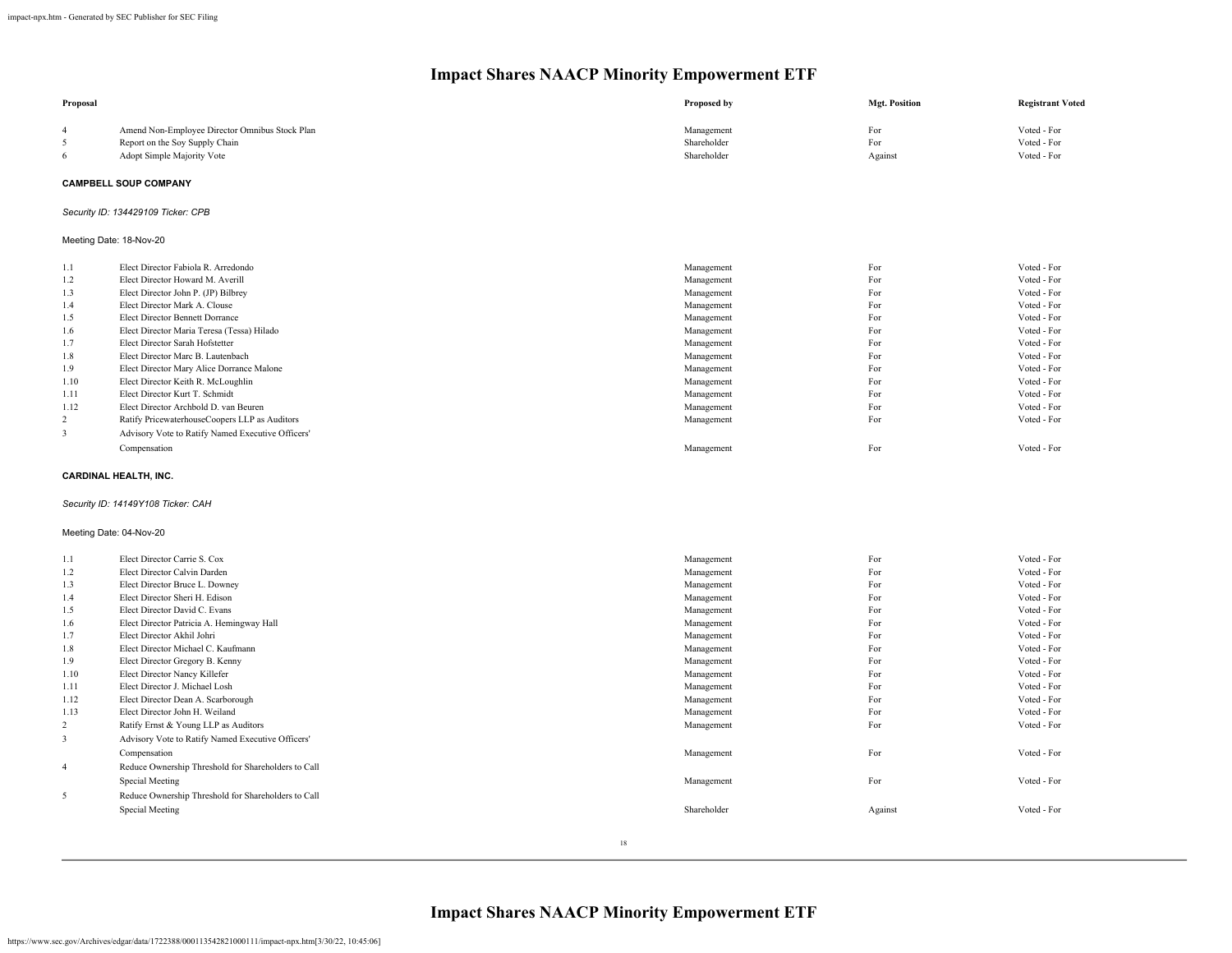| Proposal                         |                                                                                        | Proposed by              | <b>Mgt. Position</b> | <b>Registrant Voted</b>           |  |  |  |  |
|----------------------------------|----------------------------------------------------------------------------------------|--------------------------|----------------------|-----------------------------------|--|--|--|--|
| 6                                | Require Independent Board Chair                                                        | Shareholder              | Against              | Voted - For                       |  |  |  |  |
|                                  | <b>CARRIER GLOBAL CORP.</b>                                                            |                          |                      |                                   |  |  |  |  |
|                                  | Security ID: 14448C104 Ticker: CARR                                                    |                          |                      |                                   |  |  |  |  |
| Meeting Date: 19-Apr-21          |                                                                                        |                          |                      |                                   |  |  |  |  |
| 1.1                              | Elect Director John V. Faraci                                                          | Management               | For                  | Voted - For                       |  |  |  |  |
| 1.2                              | Elect Director Jean-Pierre Garnier                                                     | Management               | For                  | Voted - For                       |  |  |  |  |
| 1.3                              | Elect Director David Gitlin                                                            | Management               | For                  | Voted - For                       |  |  |  |  |
| 1.4                              | Elect Director John J. Greisch                                                         | Management               | For                  | Voted - For                       |  |  |  |  |
| 1.5                              | Elect Director Charles M. Holley, Jr.                                                  | Management               | For<br>For           | Voted - For                       |  |  |  |  |
| 1.6                              | Elect Director Michael M. McNamara<br>Elect Director Michael A. Todman                 | Management               | For                  | Voted - For<br>Voted - For        |  |  |  |  |
| 1.7<br>1.8                       | Elect Director Virginia M. Wilson                                                      | Management<br>Management | For                  | Voted - For                       |  |  |  |  |
|                                  |                                                                                        |                          |                      |                                   |  |  |  |  |
| 2                                | Advisory Vote to Ratify Named Executive Officers'                                      |                          |                      |                                   |  |  |  |  |
|                                  | Compensation                                                                           | Management               | For<br>For           | Voted - For                       |  |  |  |  |
| $\mathfrak{Z}$<br>$\overline{4}$ | Ratify PricewaterhouseCoopers LLP as Auditors<br>Advisory Vote on Say on Pay Frequency | Management<br>Management | One Year             | Voted - For<br>Voted - One Year   |  |  |  |  |
|                                  |                                                                                        |                          |                      |                                   |  |  |  |  |
|                                  | CF INDUSTRIES HOLDINGS, INC.                                                           |                          |                      |                                   |  |  |  |  |
|                                  | Security ID: 125269100 Ticker: CF                                                      |                          |                      |                                   |  |  |  |  |
|                                  | Meeting Date: 04-May-21                                                                |                          |                      |                                   |  |  |  |  |
| 1.1                              | Elect Director Javed Ahmed                                                             | Management               | For                  | Voted - For                       |  |  |  |  |
| 1.2                              | Elect Director Robert C. Arzbaecher                                                    | Management               | For                  | Voted - For                       |  |  |  |  |
| 1.3                              | Elect Director Deborah L. DeHaas                                                       | Management               | For                  | Voted - For                       |  |  |  |  |
| 1.4                              | Elect Director John W. Eaves                                                           | Management               | For                  | Voted - For                       |  |  |  |  |
| 1.5                              | Elect Director Stephen A. Furbacher                                                    | Management               | For                  | Voted - For                       |  |  |  |  |
| 1.6                              | Elect Director Stephen J. Hagge                                                        | Management               | For                  | Voted - For                       |  |  |  |  |
| 1.7                              | Elect Director Anne P. Noonan                                                          | Management               | For                  | Voted - For                       |  |  |  |  |
| 1.8                              | Elect Director Michael J. Toelle                                                       | Management               | For                  | Voted - For                       |  |  |  |  |
| 1.9                              | Elect Director Theresa E. Wagler                                                       | Management               | For                  | Voted - For                       |  |  |  |  |
| 1.10                             | Elect Director Celso L. White                                                          | Management               | For                  | Voted - For                       |  |  |  |  |
| 1.11                             | Elect Director W. Anthony Will                                                         | Management               | For                  | Voted - For                       |  |  |  |  |
| $\overline{c}$                   | Advisory Vote to Ratify Named Executive Officers'                                      |                          |                      |                                   |  |  |  |  |
|                                  | Compensation                                                                           | Management               | For                  | Voted - For                       |  |  |  |  |
| $\overline{\mathbf{3}}$          | Adopt the Jurisdiction of Incorporation as the                                         |                          |                      |                                   |  |  |  |  |
|                                  | <b>Exclusive Forum for Certain Disputes</b>                                            | Management               | For                  | Voted - For                       |  |  |  |  |
| $\overline{4}$                   | Ratify KPMG LLP as Auditors                                                            | Management               | For                  | Voted - For                       |  |  |  |  |
| 5                                | Provide Right to Act by Written Consent                                                | Shareholder              | Against              | Voted - For                       |  |  |  |  |
| <b>CIGNA CORPORATION</b>         |                                                                                        |                          |                      |                                   |  |  |  |  |
|                                  |                                                                                        |                          |                      | Security ID: 125523100 Ticker: CI |  |  |  |  |
|                                  |                                                                                        |                          |                      |                                   |  |  |  |  |
|                                  | Meeting Date: 28-Apr-21                                                                |                          |                      |                                   |  |  |  |  |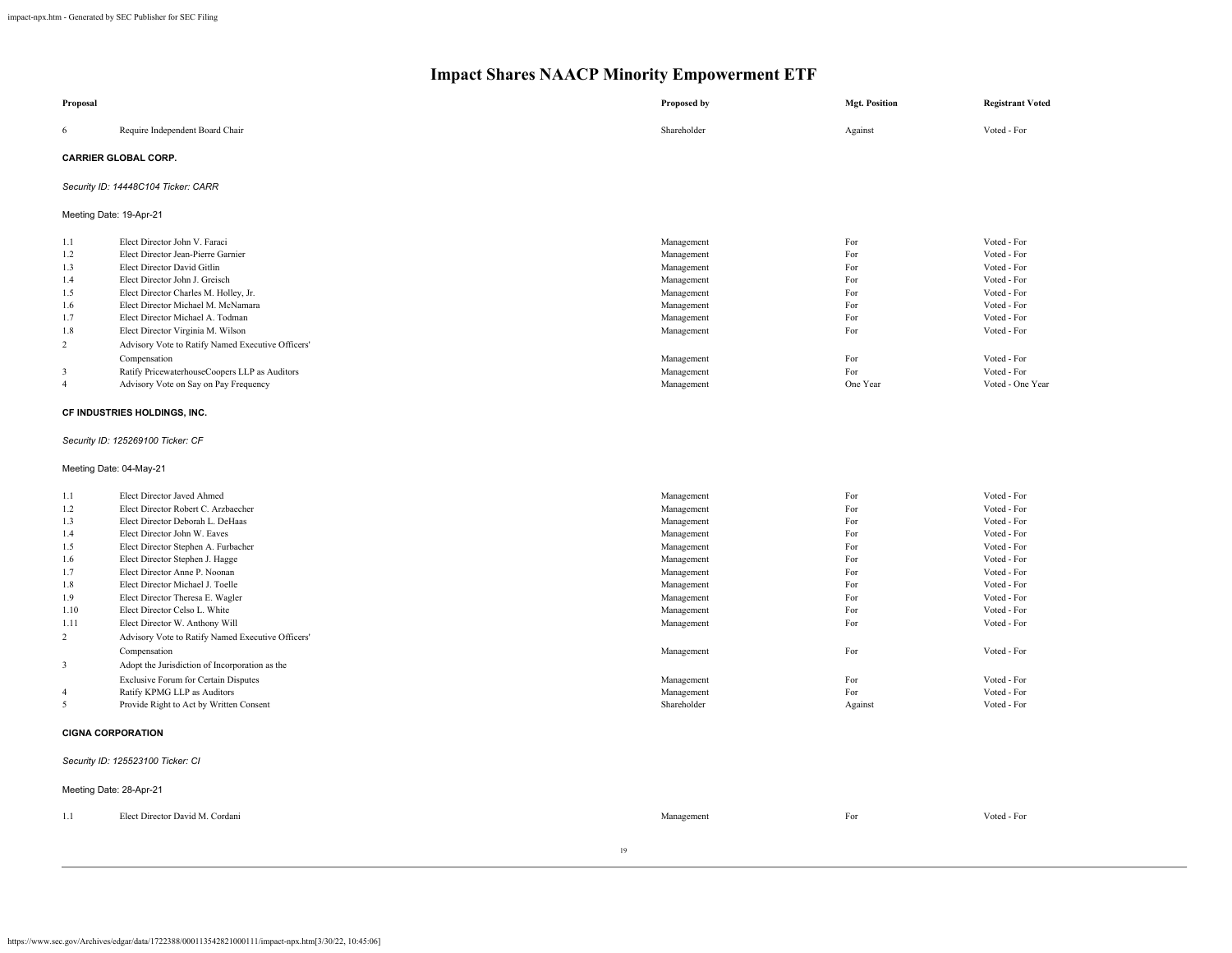| Proposal       |                                                   | Proposed by | <b>Mgt. Position</b> | <b>Registrant Voted</b> |
|----------------|---------------------------------------------------|-------------|----------------------|-------------------------|
| 1.2            | Elect Director William J. DeLaney                 |             | For                  | Voted - For             |
|                | Elect Director Eric J. Foss                       | Management  | For                  |                         |
| 1.3            |                                                   | Management  |                      | Voted - For             |
| 1.4            | Elect Director Elder Granger                      | Management  | For                  | Voted - For             |
| 1.5            | Elect Director Isaiah Harris, Jr.                 | Management  | For                  | Voted - For             |
| 1.6            | Elect Director George Kurian                      | Management  | For                  | Voted - For             |
| 1.7            | Elect Director Kathleen M. Mazzarella             | Management  | For                  | Voted - For             |
| 1.8            | Elect Director Mark B. McClellan                  | Management  | For                  | Voted - For             |
| 1.9            | Elect Director John M. Partridge                  | Management  | For                  | Voted - For             |
| 1.10           | Elect Director Kimberly A. Ross                   | Management  | For                  | Voted - For             |
| 1.11           | Elect Director Eric C. Wiseman                    | Management  | For                  | Voted - For             |
| 1.12           | Elect Director Donna F. Zarcone                   | Management  | For                  | Voted - For             |
| $\overline{2}$ | Advisory Vote to Ratify Named Executive Officers' |             |                      |                         |
|                | Compensation                                      | Management  | For                  | Voted - For             |
| 3              | Amend Omnibus Stock Plan                          | Management  | For                  | Voted - For             |
| 4              | Ratify PricewaterhouseCoopers LLP as Auditors     | Management  | For                  | Voted - For             |
| 5              | Provide Right to Act by Written Consent           | Shareholder | Against              | Voted - For             |
| 6              | Report on Gender Pay Gap                          | Shareholder | Against              | Voted - For             |
|                | Disclose Board Matrix Including Ideological       |             |                      |                         |
|                | Perspectives                                      | Shareholder | Against              | Voted - For             |
|                | <b>CINTAS CORPORATION</b>                         |             |                      |                         |

### *Security ID: 172908105 Ticker: CTAS*

#### Meeting Date: 27-Oct-20

| 1.1            | Elect Director Gerald S. Adolph                   | Management  | For     | Voted - For |
|----------------|---------------------------------------------------|-------------|---------|-------------|
| 1.2            | Elect Director John F. Barrett                    | Management  | For     | Voted - For |
| 1.3            | Elect Director Melanie W. Barstad                 | Management  | For     | Voted - For |
| 1.4            | Elect Director Karen L. Carnahan                  | Management  | For     | Voted - For |
| 1.5            | Elect Director Robert E. Coletti                  | Management  | For     | Voted - For |
| 1.6            | Elect Director Scott D. Farmer                    | Management  | For     | Voted - For |
| 1.7            | Elect Director Joseph Scaminace                   | Management  | For     | Voted - For |
| 1.8            | Elect Director Ronald W. Tysoe                    | Management  | For     | Voted - For |
| $\overline{2}$ | Advisory Vote to Ratify Named Executive Officers' |             |         |             |
|                | Compensation                                      | Management  | For     | Voted - For |
|                | Ratify Ernst & Young LLP as Auditors              | Management  | For     | Voted - For |
| 4              | Report on Political Contributions Disclosure      | Shareholder | Against | Voted - For |
|                |                                                   |             |         |             |

#### **CISCO SYSTEMS, INC.**

#### *Security ID: 17275R102 Ticker: CSCO*

| Meeting Date: 10-Dec-20 |  |  |  |
|-------------------------|--|--|--|
|-------------------------|--|--|--|

| 1.1 | Elect Director M. Michele Burns    | Management | For | Voted - For |
|-----|------------------------------------|------------|-----|-------------|
| 1.2 | Elect Director Wesley G. Bush      | Management | For | Voted - For |
| 1.3 | Elect Director Michael D. Capellas | Management | For | Voted - For |
| 1.4 | Elect Director Mark Garrett        | Management | For | Voted - For |
| 1.5 | Elect Director Kristina M. Johnson | Management | For | Voted - For |
| 1.6 | Elect Director Roderick C. McGeary | Management | For | Voted - For |
|     |                                    |            |     |             |

20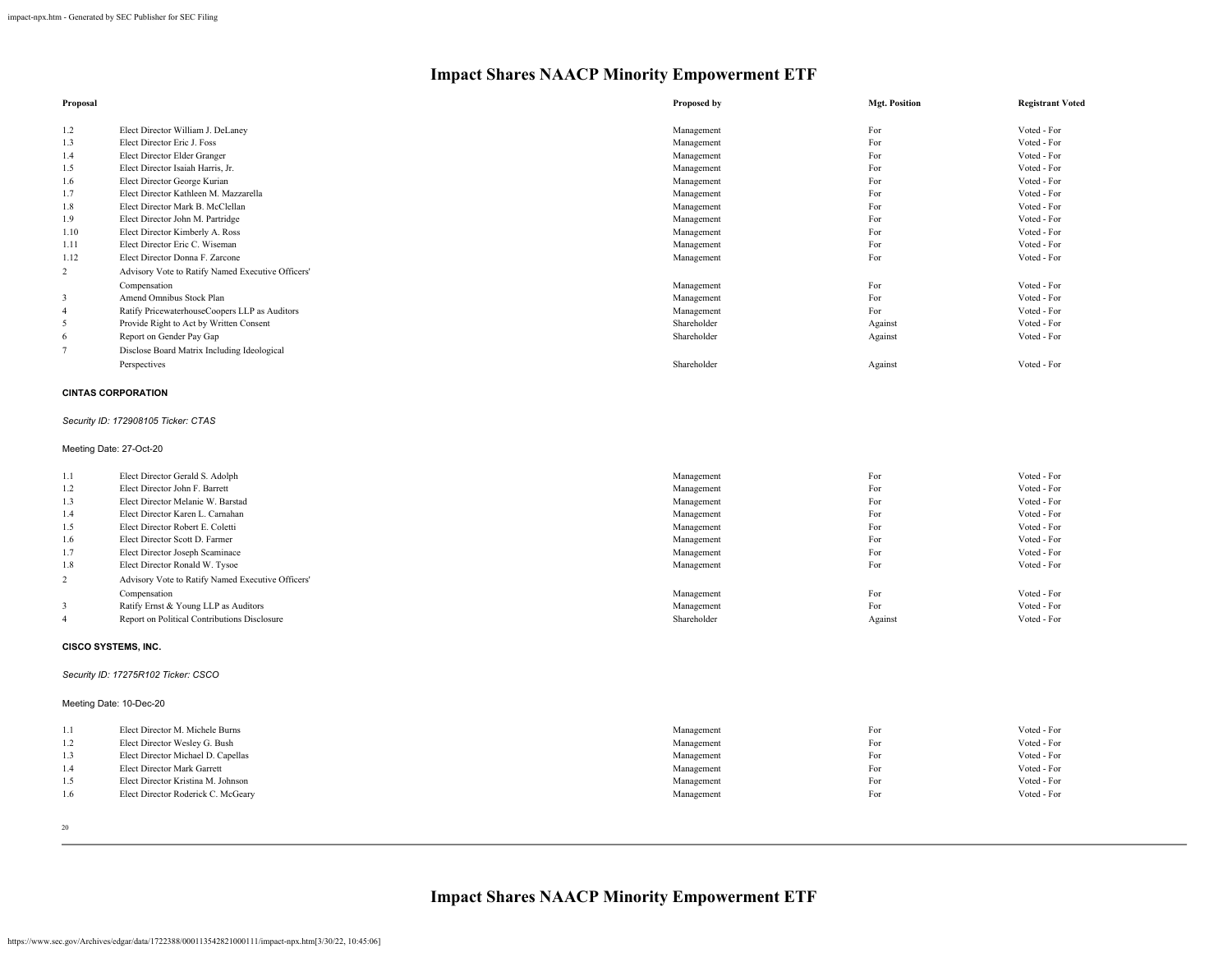| Proposal       |                                                   | Proposed by | <b>Mgt. Position</b> | <b>Registrant Voted</b> |
|----------------|---------------------------------------------------|-------------|----------------------|-------------------------|
|                |                                                   |             |                      |                         |
| 1.7            | Elect Director Charles H. Robbins                 | Management  | For                  | Voted - For             |
| 1.8            | Elect Director Arun Sarin - Withdrawn             | Management  | For                  | Non-Voting              |
| 1.9            | Elect Director Brenton L. Saunders                | Management  | For                  | Voted - For             |
| 1.10           | Elect Director Lisa T. Su                         | Management  | For                  | Voted - For             |
| 2              | Change State of Incorporation from California to  |             |                      |                         |
|                | Delaware                                          | Management  | For                  | Voted - For             |
| 3              | Amend Omnibus Stock Plan                          | Management  | For                  | Voted - For             |
| $\overline{4}$ | Advisory Vote to Ratify Named Executive Officers' |             |                      |                         |
|                | Compensation                                      | Management  | For                  | Voted - For             |
| 5              | Ratify PricewaterhouseCoopers LLP as Auditors     | Management  | For                  | Voted - For             |
| 6              | Require Independent Board Chair                   | Shareholder | Against              | Voted - Against         |

#### **CITIGROUP INC.**

#### *Security ID: 172967424 Ticker: C*

Meeting Date: 27-Apr-21

| 1.1            | Elect Director Ellen M. Costello                   | Management  | For     | Voted - For     |
|----------------|----------------------------------------------------|-------------|---------|-----------------|
| 1.2            | Elect Director Grace E. Dailey                     | Management  | For     | Voted - For     |
| 1.3            | Elect Director Barbara J. Desoer                   | Management  | For     | Voted - For     |
| 1.4            | Elect Director John C. Dugan                       | Management  | For     | Voted - For     |
| 1.5            | Elect Director Jane N. Fraser                      | Management  | For     | Voted - For     |
| 1.6            | Elect Director Duncan P. Hennes                    | Management  | For     | Voted - For     |
| 1.7            | Elect Director Peter B. Henry                      | Management  | For     | Voted - For     |
| 1.8            | Elect Director S. Leslie Ireland                   | Management  | For     | Voted - For     |
| 1.9            | Elect Director Lew W. (Jay) Jacobs, IV             | Management  | For     | Voted - For     |
| 1.10           | Elect Director Renee J. James                      | Management  | For     | Voted - For     |
| 1.11           | Elect Director Gary M. Reiner                      | Management  | For     | Voted - For     |
| 1.12           | Elect Director Diana L. Taylor                     | Management  | For     | Voted - For     |
| 1.13           | Elect Director James S. Turley                     | Management  | For     | Voted - For     |
| 1.14           | Elect Director Deborah C. Wright                   | Management  | For     | Voted - For     |
| 1.15           | Elect Director Alexander R. Wynaendts              | Management  | For     | Voted - For     |
| 1.16           | Elect Director Ernesto Zedillo Ponce de Leon       | Management  | For     | Voted - For     |
| $\overline{c}$ | Ratify KPMG LLP as Auditors                        | Management  | For     | Voted - For     |
| 3              | Advisory Vote to Ratify Named Executive Officers'  |             |         |                 |
|                | Compensation                                       | Management  | For     | Voted - For     |
| $\overline{4}$ | Amend Omnibus Stock Plan                           | Management  | For     | Voted - For     |
| 5              | Amend Proxy Access Right                           | Shareholder | Against | Voted - For     |
| 6              | Require Independent Board Chair                    | Shareholder | Against | Voted - For     |
| $\overline{7}$ | Adopt a Policy to Include Non-Management Employees |             |         |                 |
|                | as Prospective Director Candidates                 | Shareholder | Against | Voted - Against |
| 8              | Report on Lobbying Payments and Policy             | Shareholder | Against | Voted - For     |
| 9              | Report on Racial Equity Audit                      | Shareholder | Against | Voted - For     |
| 10             | Amend Certificate of Incorporation to Become a     |             |         |                 |
|                | Public Benefit Corporation                         | Shareholder | Against | Voted - Against |
|                |                                                    |             |         |                 |

21

### **Impact Shares NAACP Minority Empowerment ETF**

#### **CMS ENERGY CORPORATION**

*Security ID: 125896100 Ticker: CMS*

**Proposal Proposed by Mgt. Position Registrant Voted**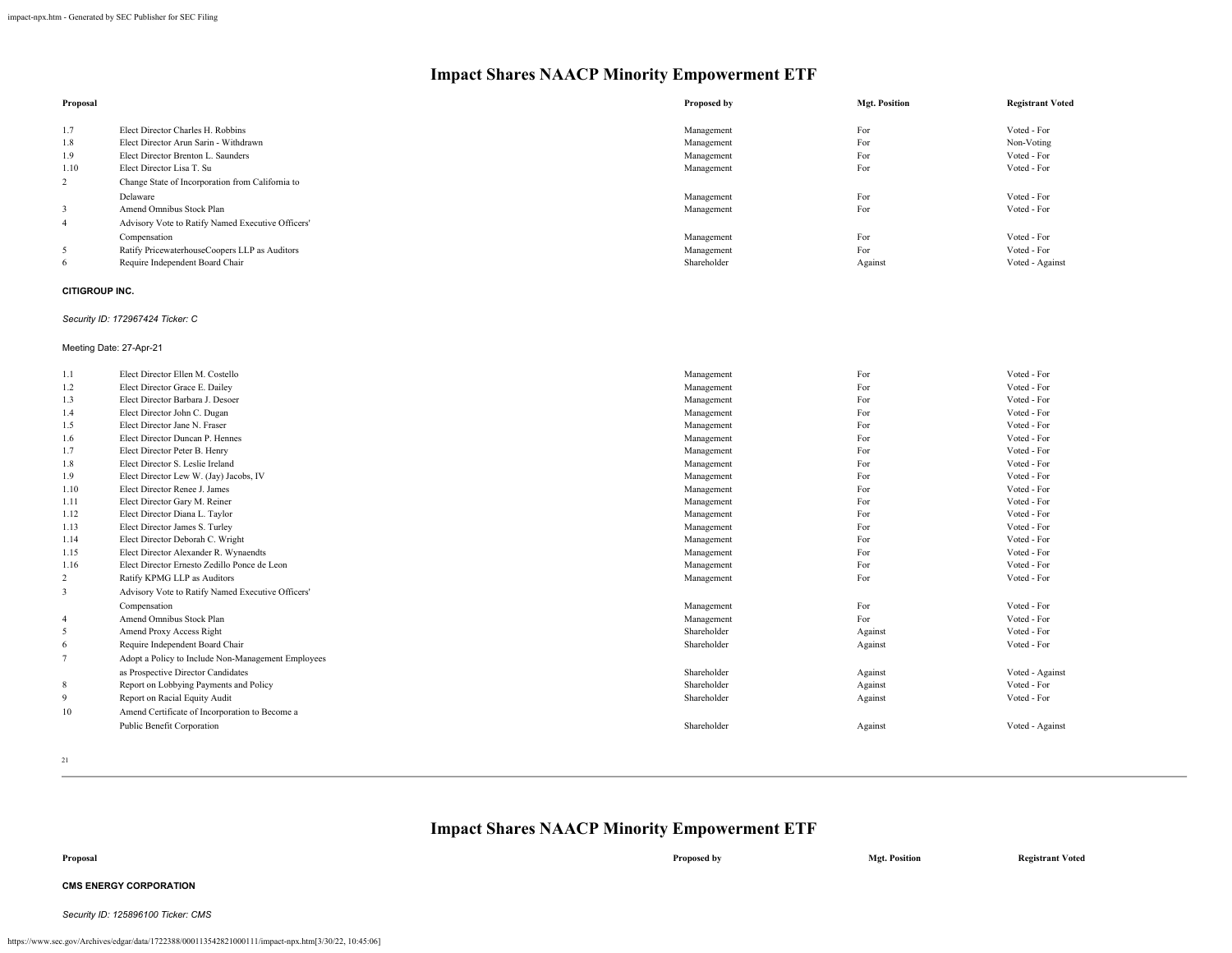| Proposal                      | Proposed by | <b>Mgt. Position</b> | <b>Registrant Voted</b> |
|-------------------------------|-------------|----------------------|-------------------------|
| <b>CMS ENERGY CORPORATION</b> |             |                      |                         |

#### *Security ID: 125896100 Ticker: CMS*

Meeting Date: 07-May-21

| Elect Director Jon E. Barfield                    | Management  | For     | Voted - For |
|---------------------------------------------------|-------------|---------|-------------|
| Elect Director Deborah H. Butler                  | Management  | For     | Voted - For |
| Elect Director Kurt L. Darrow                     | Management  | For     | Voted - For |
| Elect Director William D. Harvey                  | Management  | For     | Voted - For |
| Elect Director Garrick J. Rochow                  | Management  | For     | Voted - For |
| Elect Director John G. Russell                    | Management  | For     | Voted - For |
| Elect Director Suzanne F. Shank                   | Management  | For     | Voted - For |
| Elect Director Myrna M. Soto                      | Management  | For     | Voted - For |
| Elect Director John G. Sznewajs                   | Management  | For     | Voted - For |
| Elect Director Ronald J. Tanski                   | Management  | For     | Voted - For |
| Elect Director Laura H. Wright                    | Management  | For     | Voted - For |
| Advisory Vote to Ratify Named Executive Officers' |             |         |             |
| Compensation                                      | Management  | For     | Voted - For |
| Ratify PricewaterhouseCoopers LLP as Auditors     | Management  | For     | Voted - For |
| Report on Costs and Benefits of Environmental     |             |         |             |
| <b>Related Expenditures</b>                       | Shareholder | Against | Voted - For |
|                                                   |             |         |             |

#### **CONSOLIDATED EDISON, INC.**

#### *Security ID: 209115104 Ticker: ED*

Meeting Date: 17-May-21

| 1.1            | Elect Director Timothy P. Cawley                  | Management | For | Voted - For |  |  |
|----------------|---------------------------------------------------|------------|-----|-------------|--|--|
| 1.2            | Elect Director Ellen V. Futter                    | Management | For | Voted - For |  |  |
| 1.3            | Elect Director John F. Killian                    | Management | For | Voted - For |  |  |
| 1.4            | Elect Director Karol V. Mason                     | Management | For | Voted - For |  |  |
| 1.5            | Elect Director John McAvoy                        | Management | For | Voted - For |  |  |
| 1.6            | Elect Director Dwight A. McBride                  | Management | For | Voted - For |  |  |
| 1.7            | Elect Director William J. Mulrow                  | Management | For | Voted - For |  |  |
| 1.8            | Elect Director Armando J. Olivera                 | Management | For | Voted - For |  |  |
| 1.9            | Elect Director Michael W. Ranger                  | Management | For | Voted - For |  |  |
| 1.10           | Elect Director Linda S. Sanford                   | Management | For | Voted - For |  |  |
| 1.11           | Elect Director Deirdre Stanley                    | Management | For | Voted - For |  |  |
| 1.12           | Elect Director L. Frederick Sutherland            | Management | For | Voted - For |  |  |
| $\overline{2}$ | Ratify PricewaterhouseCoopers LLP as Auditors     | Management | For | Voted - For |  |  |
| 3              | Advisory Vote to Ratify Named Executive Officers' |            |     |             |  |  |
|                | Compensation                                      | Management | For | Voted - For |  |  |
|                | <b>CROWN CASTLE INTERNATIONAL CORP.</b>           |            |     |             |  |  |
|                | Security ID: 22822V101 Ticker: CCI                |            |     |             |  |  |
|                | Meeting Date: 21-May-21                           |            |     |             |  |  |

| 1.1 | Elect Director P.<br><sup>D</sup> Robert Bartolo | Managemen. | For<br>and the state of the state of | $T_{\text{other}}$<br>voted - For |
|-----|--------------------------------------------------|------------|--------------------------------------|-----------------------------------|
|     |                                                  |            |                                      |                                   |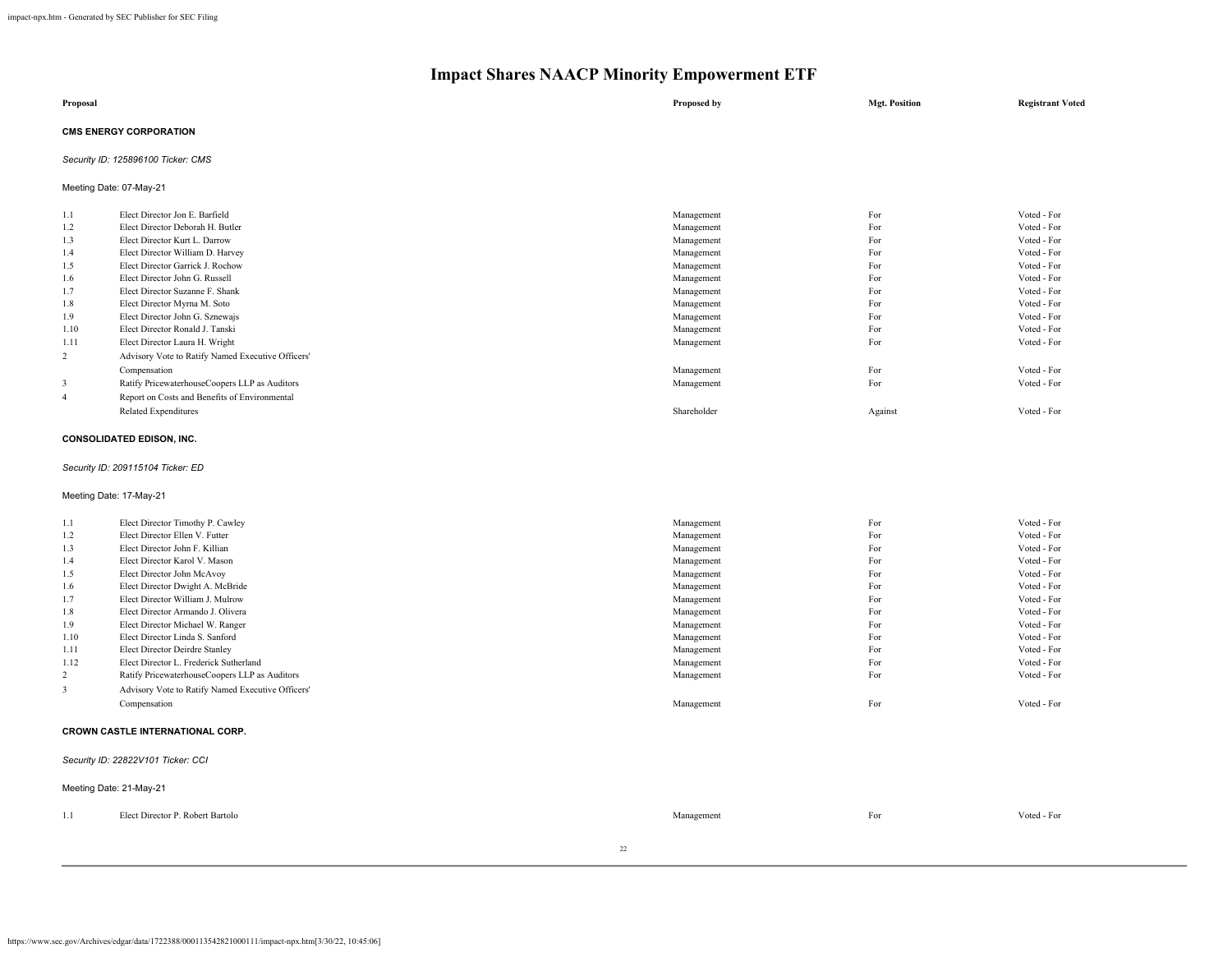| Proposal |                                                   | Proposed by | <b>Mgt. Position</b> | <b>Registrant Voted</b> |
|----------|---------------------------------------------------|-------------|----------------------|-------------------------|
|          |                                                   |             |                      |                         |
| 1.2      | Elect Director Jay A. Brown                       | Management  | For                  | Voted - For             |
| 1.3      | Elect Director Cindy Christy                      | Management  | For                  | Voted - For             |
| 1.4      | Elect Director Ari Q. Fitzgerald                  | Management  | For                  | Voted - For             |
| 1.5      | Elect Director Andrea J. Goldsmith                | Management  | For                  | Voted - For             |
| 1.6      | Elect Director Lee W. Hogan                       | Management  | For                  | Voted - For             |
| 1.7      | Elect Director Tammy K. Jones                     | Management  | For                  | Voted - For             |
| 1.8      | Elect Director J. Landis Martin                   | Management  | For                  | Voted - For             |
| 1.9      | Elect Director Anthony J. Melone                  | Management  | For                  | Voted - For             |
| 1.10     | Elect Director W. Benjamin Moreland               | Management  | For                  | Voted - For             |
| 1.11     | Elect Director Kevin A. Stephens                  | Management  | For                  | Voted - For             |
| 1.12     | Elect Director Matthew Thornton, III              | Management  | For                  | Voted - For             |
| 2        | Ratify PricewaterhouseCoopers LLP as Auditors     | Management  | For                  | Voted - For             |
| 3        | Advisory Vote to Ratify Named Executive Officers' |             |                      |                         |
|          | Compensation                                      | Management  | For                  | Voted - For             |
| -4       | Advisory Vote on Say on Pay Frequency             | Management  | One Year             | Voted - One Year        |

#### **CSX CORPORATION**

#### *Security ID: 126408103 Ticker: CSX*

#### Meeting Date: 07-May-21

| 1.1  | Elect Director Donna M. Alvarado                  | Management | For | Voted - For |
|------|---------------------------------------------------|------------|-----|-------------|
| 1.2  | Elect Director Thomas P. Bostick                  | Management | For | Voted - For |
| 1.3  | Elect Director James M. Foote                     | Management | For | Voted - For |
| 1.4  | Elect Director Steven T. Halverson                | Management | For | Voted - For |
| 1.5  | Elect Director Paul C. Hilal                      | Management | For | Voted - For |
| 1.6  | Elect Director David M. Moffett                   | Management | For | Voted - For |
| 1.7  | Elect Director Linda H. Riefler                   | Management | For | Voted - For |
| 1.8  | Elect Director Suzanne M. Vautrinot               | Management | For | Voted - For |
| 1.9  | Elect Director James L. Wainscott                 | Management | For | Voted - For |
| 1.10 | Elect Director J. Steven Whisler                  | Management | For | Voted - For |
| 1.11 | Elect Director John J. Zillmer                    | Management | For | Voted - For |
| 2    | Ratify Ernst & Young LLP as Auditors              | Management | For | Voted - For |
| 3    | Advisory Vote to Ratify Named Executive Officers' |            |     |             |
|      | Compensation                                      | Management | For | Voted - For |

#### **CUMMINS INC.**

#### *Security ID: 231021106 Ticker: CMI*

#### Meeting Date: 11-May-21

| 1.1 | Elect Director N. Thomas Linebarger   | Management | For | Voted - For |
|-----|---------------------------------------|------------|-----|-------------|
| 1.2 | Elect Director Robert J. Bernhard     | Management | For | Voted - For |
| 1.3 | Elect Director Franklin R. Chang Diaz | Management | For | Voted - For |
| 1.4 | Elect Director Bruno V. Di Leo Allen  | Management | For | Voted - For |
| 1.5 | Elect Director Stephen B. Dobbs       | Management | For | Voted - For |
| 1.6 | Elect Director Carla A. Harris        | Management | For | Voted - For |
| 1.7 | Elect Director Robert K. Herdman      | Management | For | Voted - For |
| 1.8 | Elect Director Alexis M. Herman       | Management | For | Voted - For |
|     |                                       |            |     |             |

23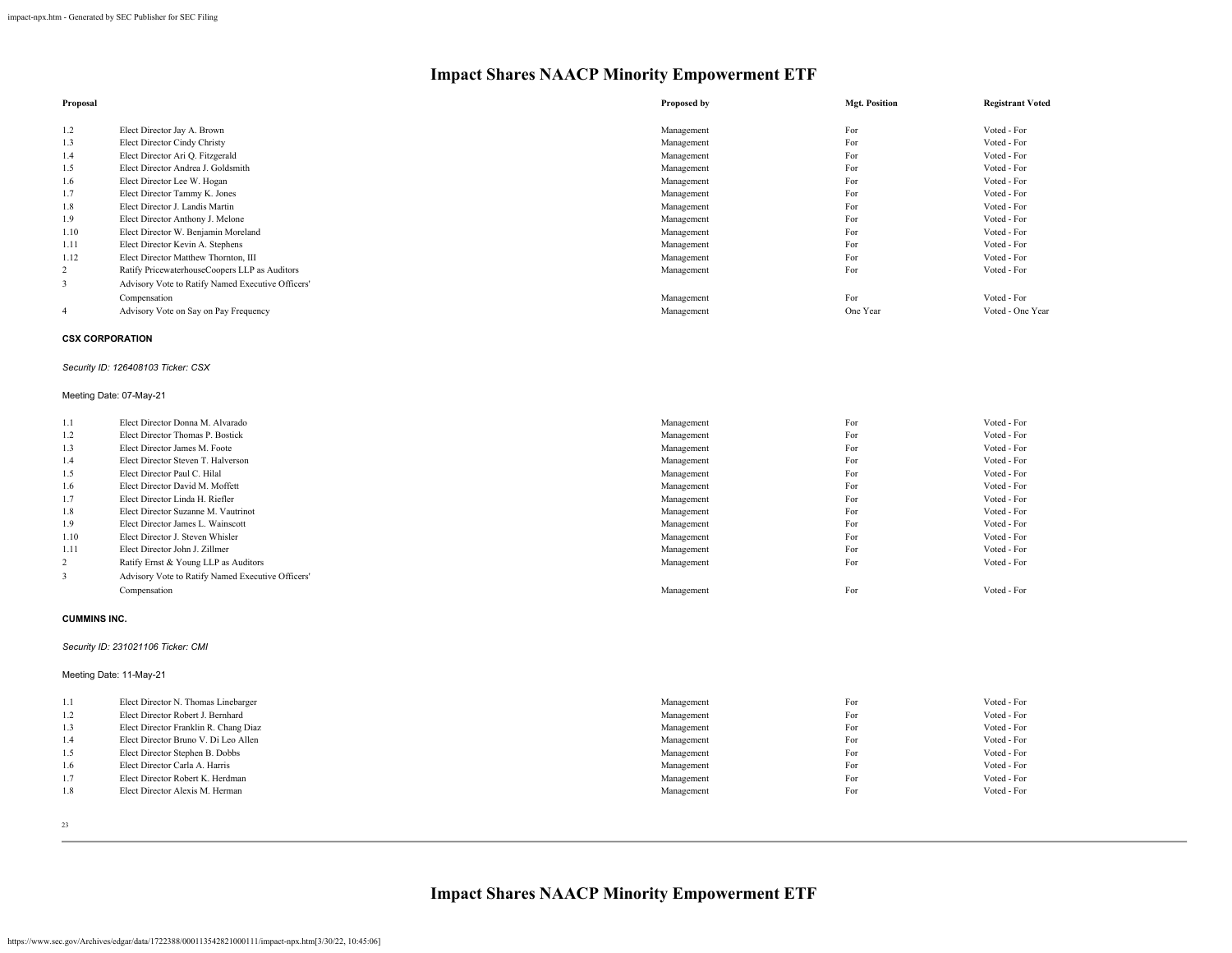| Proposal |                                                   | Proposed by | <b>Mgt. Position</b> | <b>Registrant Voted</b> |
|----------|---------------------------------------------------|-------------|----------------------|-------------------------|
| 1.9      | Elect Director Thomas J. Lynch                    | Management  | For                  | Voted - For             |
| 1.10     | Elect Director William I. Miller                  | Management  | For                  | Voted - For             |
| 1.11     | Elect Director Georgia R. Nelson                  | Management  | For                  | Voted - For             |
| 1.12     | Elect Director Kimberly A. Nelson                 | Management  | For                  | Voted - For             |
| 1.13     | Elect Director Karen H. Quintos                   | Management  | For                  | Voted - For             |
| 2        | Advisory Vote to Ratify Named Executive Officers' |             |                      |                         |
|          | Compensation                                      | Management  | For                  | Voted - For             |
|          | Ratify PricewaterhouseCoopers LLP as Auditor      | Management  | For                  | Voted - For             |
|          | Abolish Professional Services Allowance           | Shareholder | Against              | Voted - For             |

#### **CVS HEALTH CORPORATION**

#### *Security ID: 126650100 Ticker: CVS*

Meeting Date: 13-May-21

| 1.1            | Elect Director Fernando Aguirre                   | Management  | For     | Voted - For     |
|----------------|---------------------------------------------------|-------------|---------|-----------------|
| 1.2            | Elect Director C. David Brown, II                 | Management  | For     | Voted - For     |
| 1.3            | Elect Director Alecia A. DeCoudreaux              | Management  | For     | Voted - For     |
| 1.4            | Elect Director Nancy-Ann M. DeParle               | Management  | For     | Voted - For     |
| 1.5            | Elect Director David W. Dorman                    | Management  | For     | Voted - For     |
| 1.6            | Elect Director Roger N. Farah                     | Management  | For     | Voted - For     |
| 1.7            | Elect Director Anne M. Finucane                   | Management  | For     | Voted - For     |
| 1.8            | Elect Director Edward J. Ludwig                   | Management  | For     | Voted - For     |
| 1.9            | Elect Director Karen S. Lynch                     | Management  | For     | Voted - For     |
| 1.10           | Elect Director Jean-Pierre Millon                 | Management  | For     | Voted - For     |
| 1.11           | Elect Director Mary L. Schapiro                   | Management  | For     | Voted - For     |
| 1.12           | Elect Director William C. Weldon                  | Management  | For     | Voted - For     |
| 1.13           | Elect Director Tony L. White                      | Management  | For     | Voted - For     |
| 2              | Ratify Ernst & Young LLP as Auditors              | Management  | For     | Voted - For     |
| 3              | Advisory Vote to Ratify Named Executive Officers' |             |         |                 |
|                | Compensation                                      | Management  | For     | Voted - For     |
| $\overline{4}$ | Reduce Ownership Threshold for Shareholders to    |             |         |                 |
|                | Request Action by Written Consent                 | Shareholder | Against | Voted - For     |
| 5              | Require Independent Board Chair                   | Shareholder | Against | Voted - Against |

#### **DEERE & COMPANY**

#### *Security ID: 244199105 Ticker: DE*

Meeting Date: 24-Feb-21

| 1.1 | Elect Director Tamra A. Erwin           | Management | For | Voted - For |
|-----|-----------------------------------------|------------|-----|-------------|
| 1.2 | Elect Director Alan C. Heuberger        | Management | For | Voted - For |
| 1.3 | Elect Director Charles O. Holliday, Jr. | Management | For | Voted - For |
| 1.4 | Elect Director Dipak C. Jain            | Management | For | Voted - For |
| 1.5 | Elect Director Michael O. Johanns       | Management | For | Voted - For |
| 1.6 | Elect Director Clayton M. Jones         | Management | For | Voted - For |
| 1.7 | Elect Director John C. May              | Management | For | Voted - For |
| 1.8 | Elect Director Gregory R. Page          | Management | For | Voted - For |
| 1.9 | Elect Director Sherry M. Smith          | Management | For | Voted - For |
|     |                                         |            |     |             |

24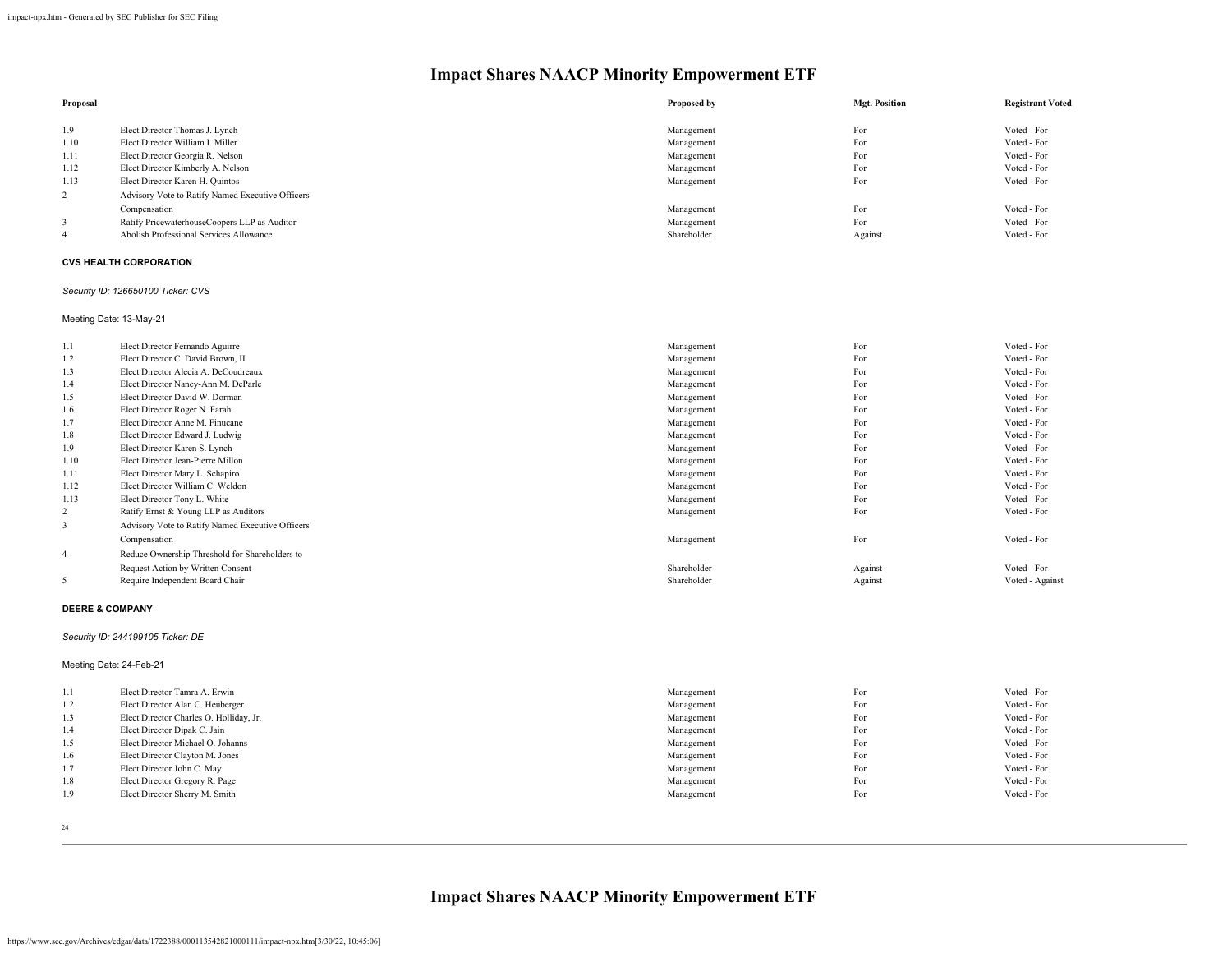| Proposal                |                                                   | Proposed by | <b>Mgt. Position</b> | <b>Registrant Voted</b> |
|-------------------------|---------------------------------------------------|-------------|----------------------|-------------------------|
| 1.10                    | Elect Director Dmitri L. Stockton                 | Management  | For                  | Voted - For             |
| 1.11                    | Elect Director Sheila G. Talton                   | Management  | For                  | Voted - For             |
| $\overline{2}$          | Advisory Vote to Ratify Named Executive Officers' |             |                      |                         |
|                         | Compensation                                      | Management  | For                  | Voted - For             |
| 3                       | Ratify Deloitte & Touche LLP as Auditors          | Management  | For                  | Voted - For             |
|                         | <b>DELL TECHNOLOGIES INC.</b>                     |             |                      |                         |
|                         | Security ID: 24703L202 Ticker: DELL               |             |                      |                         |
| Meeting Date: 22-Jun-21 |                                                   |             |                      |                         |
| 1.1                     | Elect Director Michael S. Dell                    | Management  | For                  | Voted - Withheld        |
| 1.2                     | Elect Director David W. Dorman                    | Management  | For                  | Voted - Withheld        |
| 1.3                     | Elect Director Egon Durban                        | Management  | For                  | Voted - Withheld        |
| 1.4                     | Elect Director William D. Green                   | Management  | For                  | Voted - Withheld        |
| 1.5                     | Elect Director Simon Patterson                    | Management  | For                  | Voted - Withheld        |
| 1.6                     | Elect Director Lynn M. Vojvodich                  | Management  | For                  | Voted - Withheld        |
| 1.7                     | Elect Director Ellen J. Kullman                   | Management  | For                  | Voted - Withheld        |
| $\overline{2}$          | Ratify PricewaterhouseCoopers LLP as Auditors     | Management  | For                  | Voted - For             |
| 3                       | Advisory Vote to Ratify Named Executive Officers' |             |                      |                         |
|                         | Compensation                                      | Management  | For                  | Voted - For             |
| DELTA AIR LINES, INC.   |                                                   |             |                      |                         |
|                         | Security ID: 247361702 Ticker: DAL                |             |                      |                         |
| Meeting Date: 17-Jun-21 |                                                   |             |                      |                         |
| 1.1                     | Elect Director Edward H. Bastian                  | Management  | For                  | Voted - For             |
| 1.2                     | Elect Director Francis S. Blake                   | Management  | For                  | Voted - For             |
| 1.3                     | Elect Director Ashton B. Carter                   | Management  | For                  | Voted - For             |
| 1.4                     | Elect Director David G. DeWalt                    | Management  | For                  | Voted - For             |
| 1.5                     | Elect Director William H. Easter, III             | Management  | For                  | Voted - For             |
| 1.6                     | Elect Director Christopher A. Hazleton            | Management  | For                  | Voted - For             |
| 1.7                     | Elect Director Michael P. Huerta                  | Management  | For                  | Voted - For             |
| 1.8                     | Elect Director Jeanne P. Jackson                  | Management  | For                  | Voted - For             |
| 1.9                     | Elect Director George N. Mattson                  | Management  | For                  | Voted - For             |
| 1.10                    | Elect Director Sergio A.L. Rial                   | Management  | For                  | Voted - For             |
| 1.11                    | Elect Director David S. Taylor                    | Management  | For                  | Voted - For             |
| 1.12                    | Elect Director Kathy N. Waller                    | Management  | For                  | Voted - For             |
| $\overline{c}$          | Advisory Vote to Ratify Named Executive Officers' |             |                      |                         |
|                         | Compensation                                      | Management  | For                  | Voted - For             |
| 3                       | Ratify Ernst & Young LLP as Auditors              | Management  | For                  | Voted - For             |
| $\overline{4}$          | Provide Right to Act by Written Consent           | Shareholder | Against              | Voted - For             |
| 5                       | Report on Climate Lobbying                        | Shareholder | Against              | Voted - For             |

25

### **Impact Shares NAACP Minority Empowerment ETF**

# **Proposal Proposed by Mgt. Position Registrant Voted**

### **DOLLAR TREE, INC.**

#### *Security ID: 256746108 Ticker: DLTR*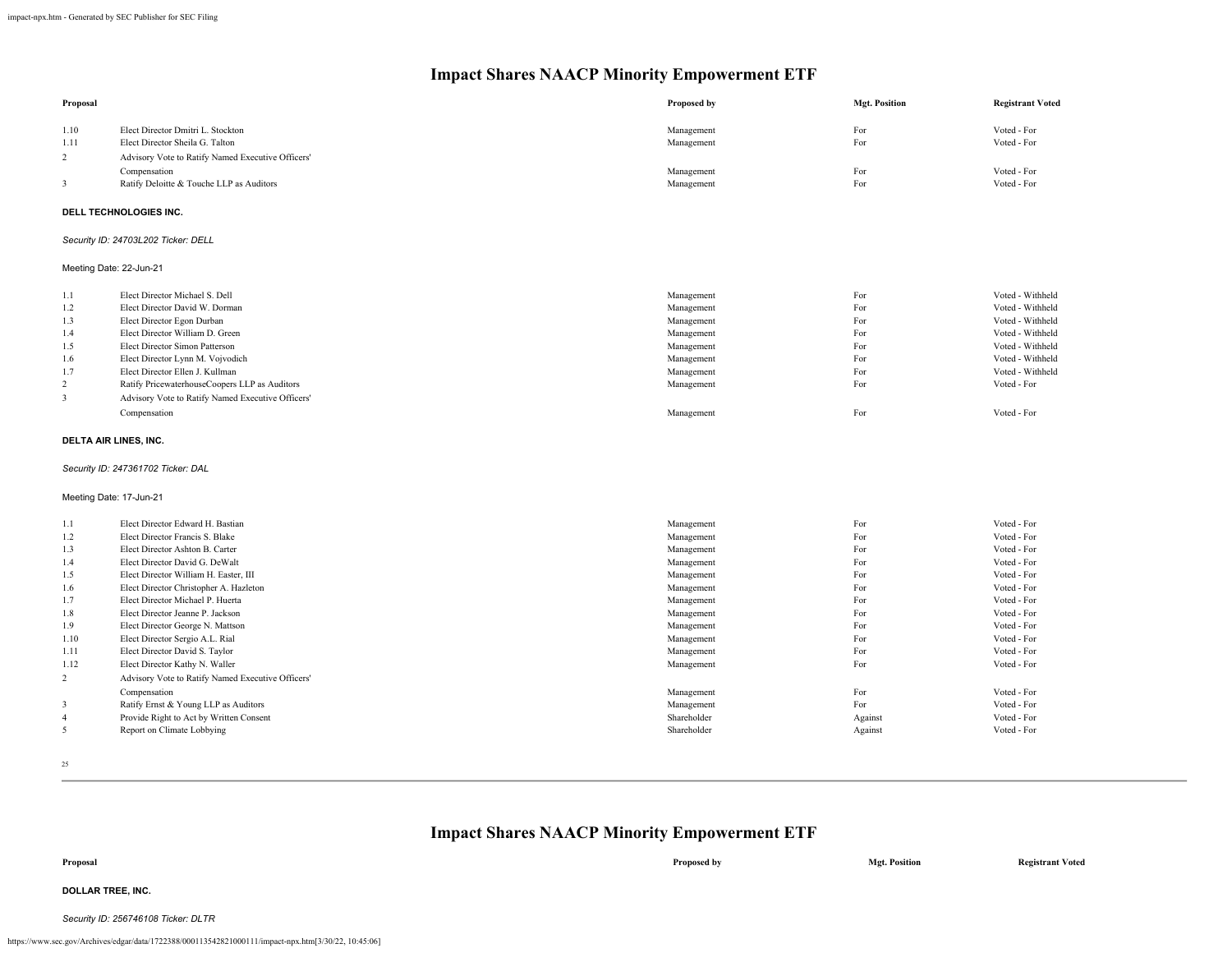| Proposal                 | Proposed by | <b>Mgt. Position</b> | <b>Registrant Voted</b> |
|--------------------------|-------------|----------------------|-------------------------|
| <b>DOLLAR TREE, INC.</b> |             |                      |                         |

#### *Security ID: 256746108 Ticker: DLTR*

Meeting Date: 10-Jun-21

| 1.1            | Elect Director Arnold S. Barron                   | Management | For | Voted - For |
|----------------|---------------------------------------------------|------------|-----|-------------|
| 1.2            | Elect Director Gregory M. Bridgeford              | Management | For | Voted - For |
| 1.3            | Elect Director Thomas W. Dickson                  | Management | For | Voted - For |
| 1.4            | Elect Director Lemuel E. Lewis                    | Management | For | Voted - For |
| 1.5            | Elect Director Jeffrey G. Naylor                  | Management | For | Voted - For |
| 1.6            | Elect Director Winnie Y. Park                     | Management | For | Voted - For |
| 1.7            | Elect Director Bob Sasser                         | Management | For | Voted - For |
| 1.8            | Elect Director Stephanie P. Stahl                 | Management | For | Voted - For |
| 1.9            | Elect Director Carrie A. Wheeler                  | Management | For | Voted - For |
| 1.10           | Elect Director Thomas E. Whiddon                  | Management | For | Voted - For |
| 1.11           | Elect Director Michael A. Witynski                | Management | For | Voted - For |
| $\overline{2}$ | Advisory Vote to Ratify Named Executive Officers' |            |     |             |
|                | Compensation                                      | Management | For | Voted - For |
| 3              | Ratify KPMG LLP as Auditors                       | Management | For | Voted - For |
| $\overline{4}$ | Approve Omnibus Stock Plan                        | Management | For | Voted - For |
|                |                                                   |            |     |             |

#### **DOMINION ENERGY, INC.**

*Security ID: 25746U109 Ticker: D*

Meeting Date: 05-May-21

| 1.1            | Elect Director James A. Bennett                   | Management  | For     | Voted - For |
|----------------|---------------------------------------------------|-------------|---------|-------------|
| 1.2            | Elect Director Robert M. Blue                     | Management  | For     | Voted - For |
| 1.3            | Elect Director Helen E. Dragas                    | Management  | For     | Voted - For |
| 1.4            | Elect Director James O. Ellis, Jr.                | Management  | For     | Voted - For |
| 1.5            | Elect Director D. Maybank Hagood                  | Management  | For     | Voted - For |
| 1.6            | Elect Director Ronald W. Jibson                   | Management  | For     | Voted - For |
| 1.7            | Elect Director Mark J. Kington                    | Management  | For     | Voted - For |
| 1.8            | Elect Director Joseph M. Rigby                    | Management  | For     | Voted - For |
| 1.9            | Elect Director Pamela J. Royal                    | Management  | For     | Voted - For |
| 1.10           | Elect Director Robert H. Spilman, Jr.             | Management  | For     | Voted - For |
| 1.11           | Elect Director Susan N. Story                     | Management  | For     | Voted - For |
| 1.12           | Elect Director Michael E. Szymanczyk              | Management  | For     | Voted - For |
| 2              | Advisory Vote to Ratify Named Executive Officers' |             |         |             |
|                | Compensation                                      | Management  | For     | Voted - For |
| 3              | Ratify Deloitte & Touche LLP as Auditors          | Management  | For     | Voted - For |
| $\overline{4}$ | Report on Lobbying Payments and Policy            | Shareholder | Against | Voted - For |
| 5              | Require Independent Board Chair                   | Shareholder | Against | Voted - For |
| 6              | Amend Proxy Access Right                          | Shareholder | Against | Voted - For |
|                |                                                   |             |         |             |

26

### **Impact Shares NAACP Minority Empowerment ETF**

**Proposal Proposed by Mgt. Position Registrant Voted**

#### **DTE ENERGY COMPANY**

*Security ID: 233331107 Ticker: DTE*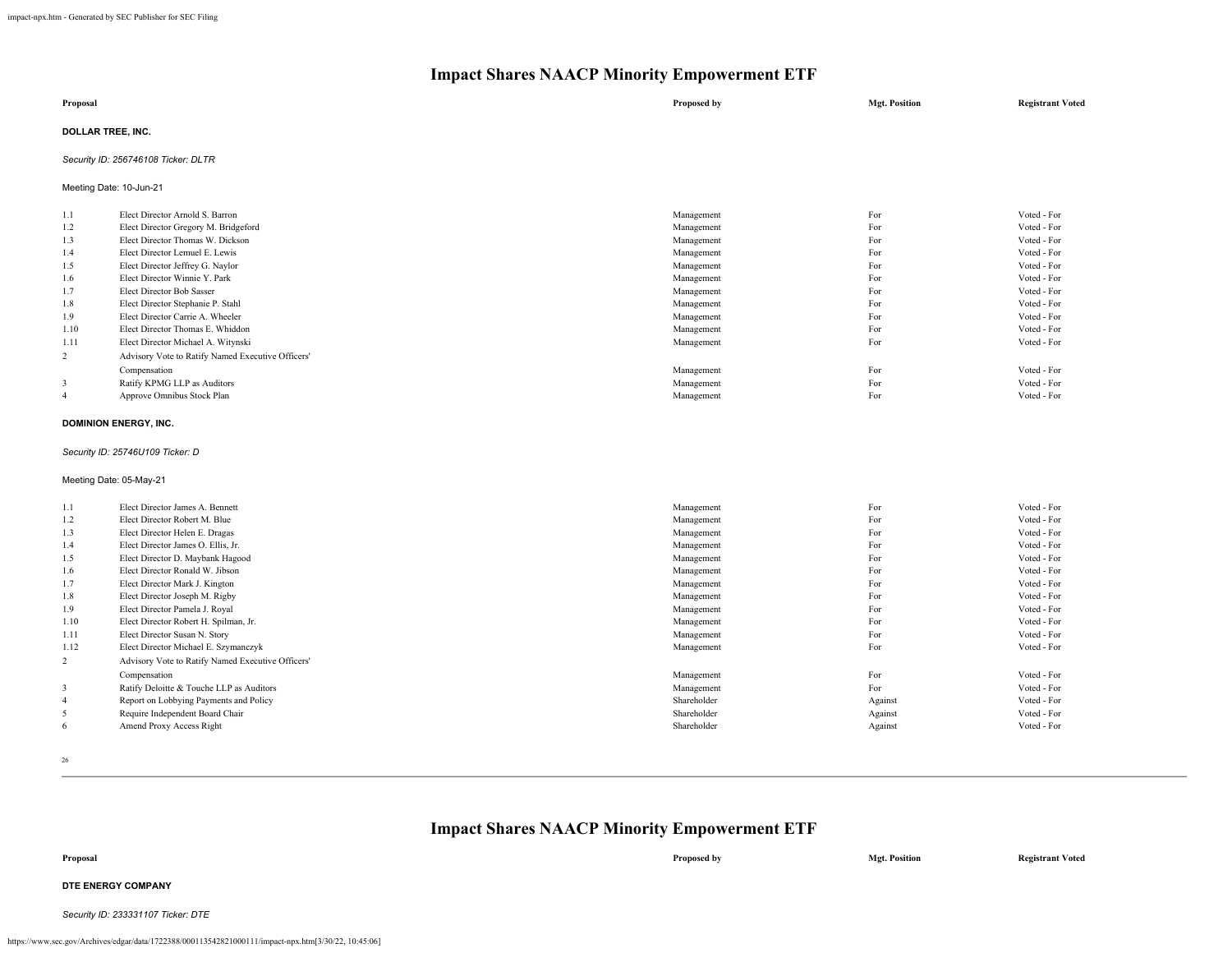| Proposal                  | Proposed by | <b>Mgt. Position</b> | <b>Registrant Voted</b> |
|---------------------------|-------------|----------------------|-------------------------|
| <b>DTE ENERGY COMPANY</b> |             |                      |                         |

#### *Security ID: 233331107 Ticker: DTE*

Meeting Date: 20-May-21

| 1.1            | Elect Director Gerard M. Anderson                 | Management  | For     | Voted - For |
|----------------|---------------------------------------------------|-------------|---------|-------------|
| 1.2            | Elect Director David A. Brandon                   | Management  | For     | Voted - For |
| 1.3            | Elect Director Charles G. McClure, Jr.            | Management  | For     | Voted - For |
| 1.4            | Elect Director Gail J. McGovern                   | Management  | For     | Voted - For |
| 1.5            | Elect Director Mark A. Murray                     | Management  | For     | Voted - For |
| 1.6            | Elect Director Gerardo Norcia                     | Management  | For     | Voted - For |
| 1.7            | Elect Director Ruth G. Shaw                       | Management  | For     | Voted - For |
| 1.8            | Elect Director Robert C. Skaggs, Jr.              | Management  | For     | Voted - For |
| 1.9            | Elect Director David A. Thomas                    | Management  | For     | Voted - For |
| 1.10           | Elect Director Gary H. Torgow                     | Management  | For     | Voted - For |
| 1.11           | Elect Director James H. Vandenberghe              | Management  | For     | Voted - For |
| 1.12           | Elect Director Valerie M. Williams                | Management  | For     | Voted - For |
| 2              | Ratify PricewaterhouseCoopers LLP as Auditors     | Management  | For     | Voted - For |
| 3              | Advisory Vote to Ratify Named Executive Officers' |             |         |             |
|                | Compensation                                      | Management  | For     | Voted - For |
| $\overline{4}$ | Amend Omnibus Stock Plan                          | Management  | For     | Voted - For |
| 5              | Report on Political Contributions                 | Shareholder | Against | Voted - For |
| 6              | Report on Costs and Benefits of Environmental     |             |         |             |
|                | Related Expenditures                              | Shareholder | Against | Voted - For |
|                |                                                   |             |         |             |

#### **DUKE ENERGY CORPORATION**

#### *Security ID: 26441C204 Ticker: DUK*

#### Meeting Date: 06-May-21

| 1.1            | Elect Director Michael G. Browning                 | Management  | For     | Voted - For |
|----------------|----------------------------------------------------|-------------|---------|-------------|
| 1.2            | Elect Director Annette K. Clayton                  | Management  | For     | Voted - For |
| 1.3            | Elect Director Theodore F. Craver, Jr.             | Management  | For     | Voted - For |
| 1.4            | Elect Director Robert M. Davis                     | Management  | For     | Voted - For |
| 1.5            | Elect Director Caroline Dorsa                      | Management  | For     | Voted - For |
| 1.6            | Elect Director W. Roy Dunbar                       | Management  | For     | Voted - For |
| 1.7            | Elect Director Nicholas C. Fanandakis              | Management  | For     | Voted - For |
| 1.8            | Elect Director Lynn J. Good                        | Management  | For     | Voted - For |
| 1.9            | Elect Director John T. Herron                      | Management  | For     | Voted - For |
| 1.10           | Elect Director E. Marie McKee                      | Management  | For     | Voted - For |
| 1.11           | Elect Director Michael J. Pacilio                  | Management  | For     | Voted - For |
| 1.12           | Elect Director Thomas E. Skains                    | Management  | For     | Voted - For |
| 1.13           | Elect Director William E. Webster, Jr.             | Management  | For     | Voted - For |
| 2              | Ratify Deloitte & Touche LLP as Auditors           | Management  | For     | Voted - For |
| 3              | Advisory Vote to Ratify Named Executive Officers'  |             |         |             |
|                | Compensation                                       | Management  | For     | Voted - For |
| $\overline{4}$ | Eliminate Supermajority Vote Requirement           | Management  | For     | Voted - For |
| 5              | Require Independent Board Chair                    | Shareholder | Against | Voted - For |
| 6              | Report on Political Contributions and Expenditures | Shareholder | Against | Voted - For |
|                |                                                    |             |         |             |

27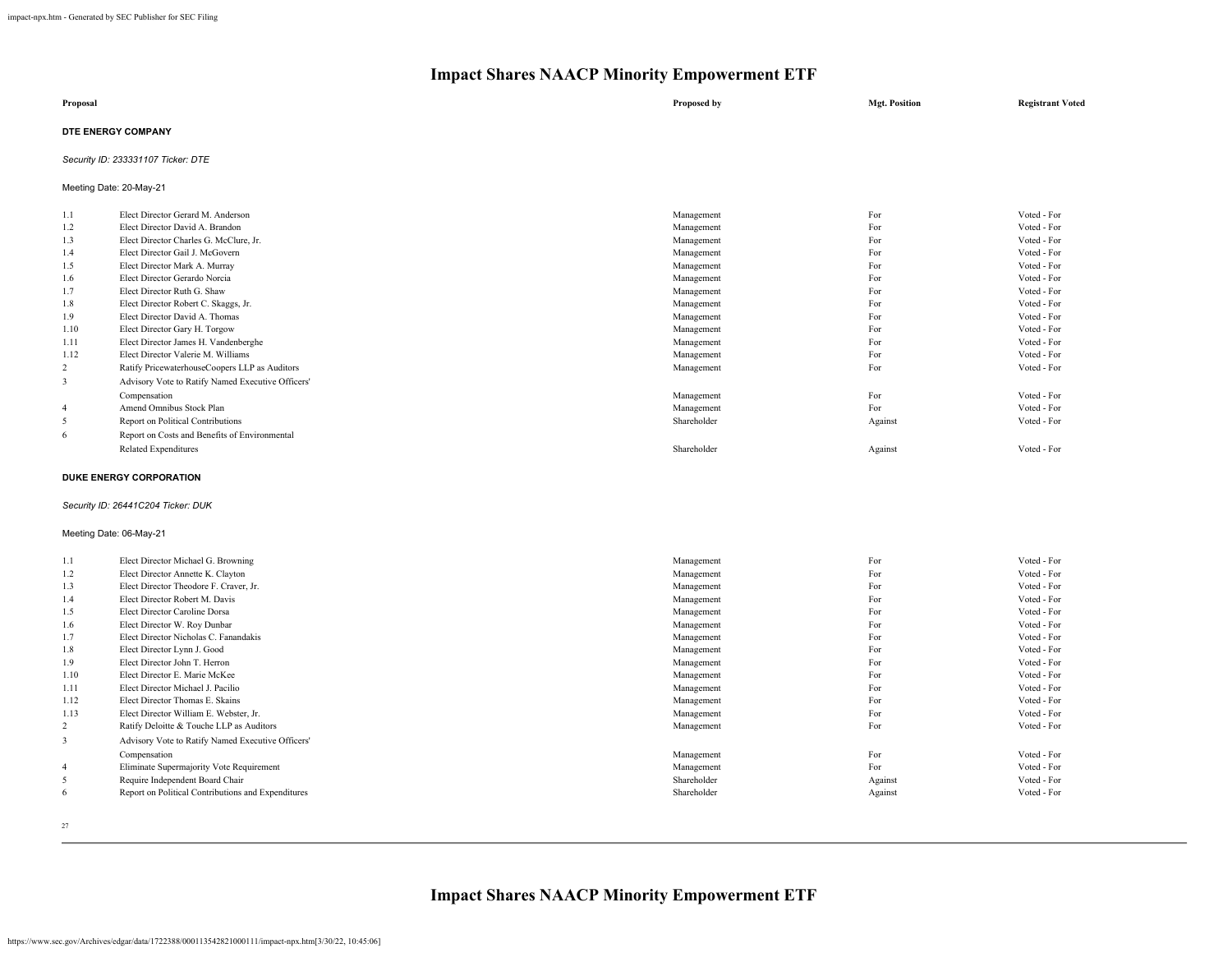| Proposal                       | Proposed by | <b>Mgt. Position</b> | <b>Registrant Voted</b> |
|--------------------------------|-------------|----------------------|-------------------------|
| <b>DUPONT DE NEMOURS, INC.</b> |             |                      |                         |

#### *Security ID: 26614N102 Ticker: DD*

Meeting Date: 28-Apr-21

| 1.1            | Elect Director Amy G. Brady                         | Management  | For     | Voted - For |
|----------------|-----------------------------------------------------|-------------|---------|-------------|
| 1.2            | Elect Director Edward D. Breen                      | Management  | For     | Voted - For |
| 1.3            | Elect Director Ruby R. Chandy                       | Management  | For     | Voted - For |
| 1.4            | Elect Director Franklin K. Clyburn, Jr.             | Management  | For     | Voted - For |
| 1.5            | Elect Director Terrence R. Curtin                   | Management  | For     | Voted - For |
| 1.6            | Elect Director Alexander M. Cutler                  | Management  | For     | Voted - For |
| 1.7            | Elect Director Eleuthere I. du Pont                 | Management  | For     | Voted - For |
| 1.8            | Elect Director Luther C. Kissam                     | Management  | For     | Voted - For |
| 1.9            | Elect Director Frederick M. Lowery                  | Management  | For     | Voted - For |
| 1.10           | Elect Director Raymond J. Milchovich                | Management  | For     | Voted - For |
| 1.11           | Elect Director Deanna M. Mulligan                   | Management  | For     | Voted - For |
| 1.12           | Elect Director Steven M. Sterin                     | Management  | For     | Voted - For |
| 2              | Advisory Vote to Ratify Named Executive Officers'   |             |         |             |
|                | Compensation                                        | Management  | For     | Voted - For |
| 3              | Ratify PricewaterhouseCoopers LLP as Auditors       | Management  | For     | Voted - For |
| $\overline{4}$ | Reduce Ownership Threshold for Shareholders to Call |             |         |             |
|                | Special Meeting                                     | Management  | For     | Voted - For |
| 5              | Provide Right to Act by Written Consent             | Shareholder | Against | Voted - For |
| 6              | Adopt Policy to Annually Disclose EEO-1 Data        | Shareholder | Against | Voted - For |
|                | Report on Plastic Pollution                         | Shareholder | Against | Voted - For |
|                |                                                     |             |         |             |

#### **DXC TECHNOLOGY COMPANY**

#### *Security ID: 23355L106 Ticker: DXC*

Meeting Date: 13-Aug-20

| 1.1            | Elect Director Mukesh Aghi                        | Management | For | Voted - For     |
|----------------|---------------------------------------------------|------------|-----|-----------------|
| 1.2            | Elect Director Amy E. Alving                      | Management | For | Voted - For     |
| 1.3            | Elect Director David A. Barnes                    | Management | For | Voted - For     |
| 1.4            | Elect Director Raul J. Fernandez                  | Management | For | Voted - For     |
| 1.5            | Elect Director David L. Herzog                    | Management | For | Voted - For     |
| 1.6            | Elect Director Mary L. Krakauer                   | Management | For | Voted - For     |
| 1.7            | Elect Director Ian C. Read                        | Management | For | Voted - For     |
| 1.8            | Elect Director Michael J. Salvino                 | Management | For | Voted - For     |
| 1.9            | Elect Director Manoj P. Singh                     | Management | For | Voted - For     |
| 1.10           | Elect Director Robert F. Woods                    | Management | For | Voted - For     |
| $\overline{2}$ | Ratify Deloitte & Touche LLP as Auditors          | Management | For | Voted - For     |
| 3              | Advisory Vote to Ratify Named Executive Officers' |            |     |                 |
|                | Compensation                                      | Management | For | Voted - Against |
| $\overline{4}$ | Amend Omnibus Stock Plan                          | Management | For | Voted - Against |
| 5              | Amend Non-Employee Director Restricted Stock Plan | Management | For | Voted - For     |
|                |                                                   |            |     |                 |

28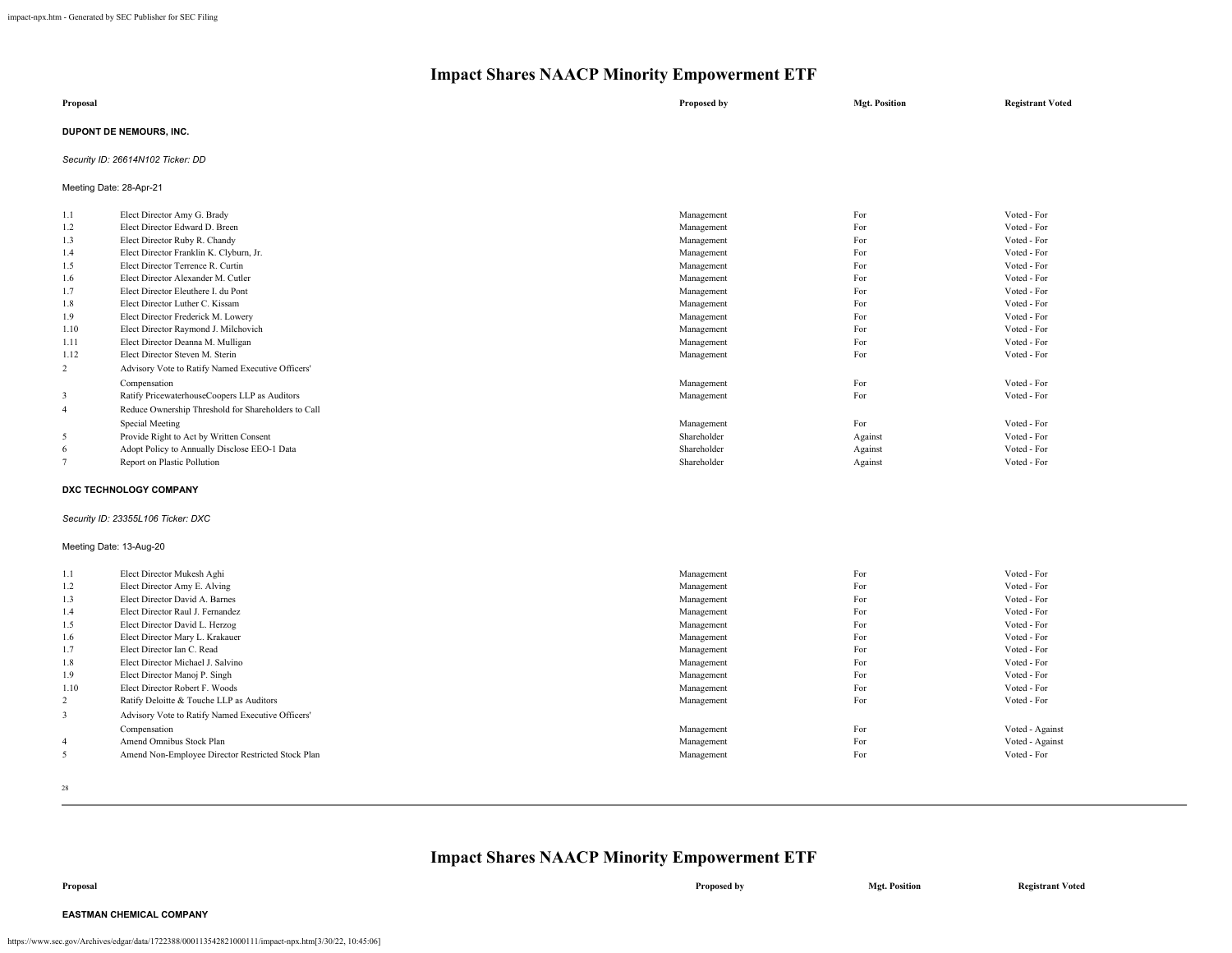| Proposal                 | Proposed by | <b>Mgt. Position</b> | <b>Registrant Voted</b> |
|--------------------------|-------------|----------------------|-------------------------|
| EASTMAN CHEMICAL COMPANY |             |                      |                         |

#### *Security ID: 277432100 Ticker: EMN*

Meeting Date: 06-May-21

| 1.1            | Elect Director Humberto P. Alfonso                | Management  | For     | Voted - For |
|----------------|---------------------------------------------------|-------------|---------|-------------|
| 1.2            | Elect Director Vanessa L. Allen Sutherland        | Management  | For     | Voted - For |
| 1.3            | Elect Director Brett D. Begemann                  | Management  | For     | Voted - For |
| 1.4            | Elect Director Mark J. Costa                      | Management  | For     | Voted - For |
| 1.5            | Elect Director Edward L. Doheny, II               | Management  | For     | Voted - For |
| 1.6            | Elect Director Julie F. Holder                    | Management  | For     | Voted - For |
| 1.7            | Elect Director Renee J. Hornbaker                 | Management  | For     | Voted - For |
| 1.8            | Elect Director Kim Ann Mink                       | Management  | For     | Voted - For |
| 1.9            | Elect Director James J. O'Brien                   | Management  | For     | Voted - For |
| 1.10           | Elect Director David W. Raisbeck                  | Management  | For     | Voted - For |
| 1.11           | Elect Director Charles K. Stevens, III            | Management  | For     | Voted - For |
| 2              | Advisory Vote to Ratify Named Executive Officers' |             |         |             |
|                | Compensation                                      | Management  | For     | Voted - For |
| 3              | Approve Omnibus Stock Plan                        | Management  | For     | Voted - For |
| $\overline{4}$ | Ratify PricewaterhouseCoopers LLP as Auditors     | Management  | For     | Voted - For |
|                | Provide Right to Act by Written Consent           | Shareholder | Against | Voted - For |
|                |                                                   |             |         |             |

#### **EATON CORPORATION PLC**

#### *Security ID: G29183103 Ticker: ETN*

#### Meeting Date: 28-Apr-21

| 1.1            | Elect Director Craig Arnold                          | Management | For | Voted - For |
|----------------|------------------------------------------------------|------------|-----|-------------|
| 1.2            | Elect Director Christopher M. Connor                 | Management | For | Voted - For |
| 1.3            | Elect Director Olivier Leonetti                      | Management | For | Voted - For |
| 1.4            | Elect Director Deborah L. McCoy                      | Management | For | Voted - For |
| 1.5            | Elect Director Silvio Napoli                         | Management | For | Voted - For |
| 1.6            | Elect Director Gregory R. Page                       | Management | For | Voted - For |
| 1.7            | Elect Director Sandra Pianalto                       | Management | For | Voted - For |
| 1.8            | Elect Director Lori J. Ryerkerk                      | Management | For | Voted - For |
| 1.9            | Elect Director Gerald B. Smith                       | Management | For | Voted - For |
| 1.10           | Elect Director Dorothy C. Thompson                   | Management | For | Voted - For |
| 2              | Approve Ernst & Young LLP as Auditors and Authorize  |            |     |             |
|                | Board to Fix Their Remuneration                      | Management | For | Voted - For |
| 3              | Advisory Vote to Ratify Named Executive Officers'    |            |     |             |
|                | Compensation                                         | Management | For | Voted - For |
| $\overline{4}$ | Authorize Issue of Equity with Pre-emptive Rights    | Management | For | Voted - For |
| 5              | Authorize Issue of Equity without Pre-emptive Rights | Management | For | Voted - For |
| 6              | Authorize Share Repurchase of Issued Share Capital   | Management | For | Voted - For |

29

| Proposal  | Proposed by | <b>Mgt. Position</b> | <b>Registrant Voted</b> |
|-----------|-------------|----------------------|-------------------------|
| EBAY INC. |             |                      |                         |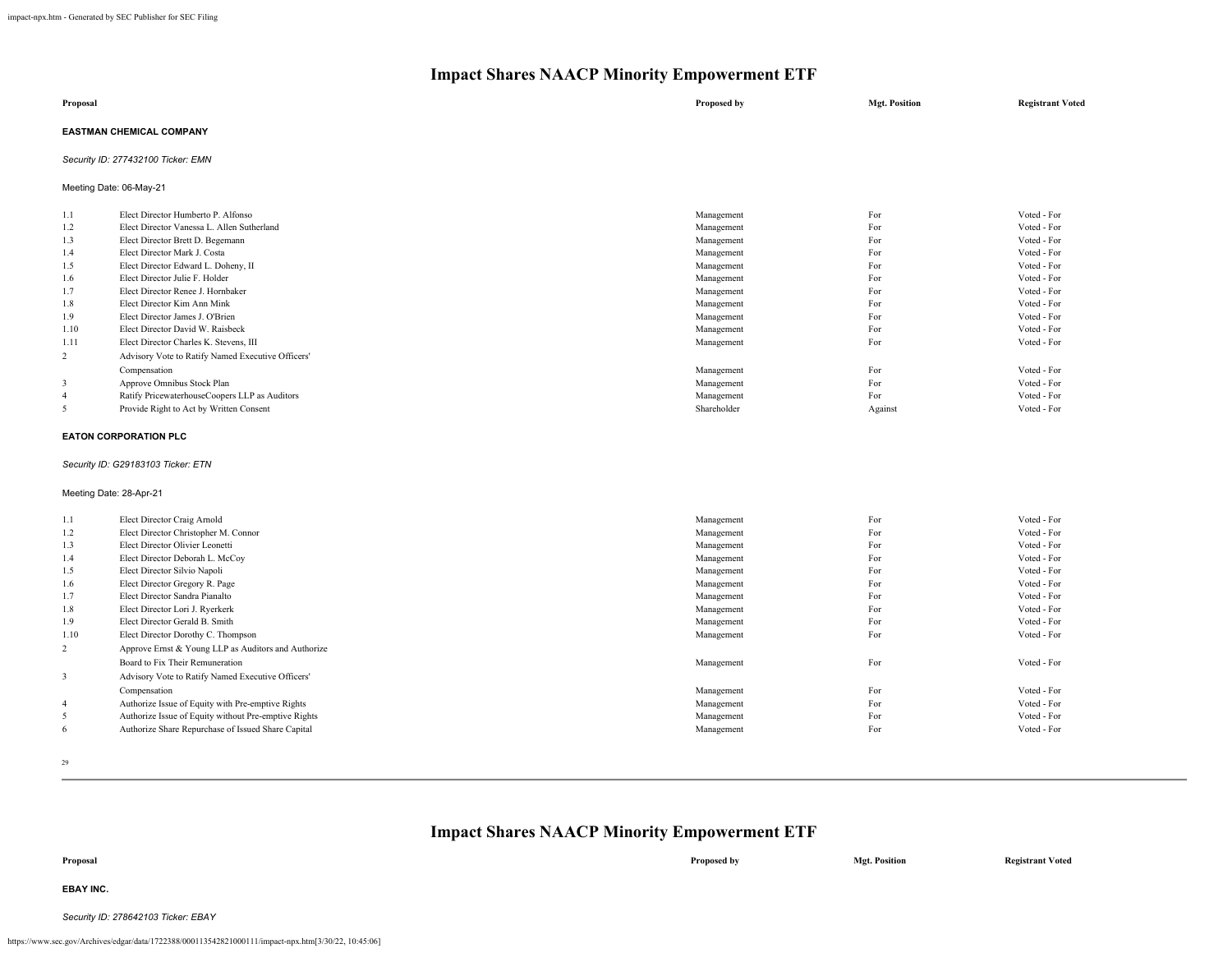| Proposal         | Proposed by | <b>Mgt. Position</b> | <b>Registrant Voted</b> |
|------------------|-------------|----------------------|-------------------------|
| <b>EBAY INC.</b> |             |                      |                         |

#### *Security ID: 278642103 Ticker: EBAY*

Meeting Date: 15-Jun-21

| 1.1            | Elect Director Anthony J. Bates                      | Management  | For     | Voted - For     |
|----------------|------------------------------------------------------|-------------|---------|-----------------|
| 1.2            | Elect Director Adriane M. Brown                      | Management  | For     | Voted - For     |
| 1.3            | Elect Director Diana Farrell                         | Management  | For     | Voted - For     |
| 1.4            | Elect Director Logan D. Green                        | Management  | For     | Voted - For     |
| 1.5            | Elect Director Bonnie S. Hammer                      | Management  | For     | Voted - For     |
| 1.6            | Elect Director E. Carol Hayles                       | Management  | For     | Voted - For     |
| 1.7            | Elect Director Jamie Iannone                         | Management  | For     | Voted - For     |
| 1.8            | Elect Director Kathleen C. Mitic                     | Management  | For     | Voted - For     |
| 1.9            | Elect Director Matthew J. Murphy                     | Management  | For     | Voted - For     |
| 1.10           | Elect Director Paul S. Pressler                      | Management  | For     | Voted - For     |
| 1.11           | Elect Director Mohak Shroff                          | Management  | For     | Voted - For     |
| 1.12           | Elect Director Robert H. Swan                        | Management  | For     | Voted - For     |
| 1.13           | Elect Director Perry M. Traquina                     | Management  | For     | Voted - For     |
| 2              | Ratify PricewaterhouseCoopers LLP as Auditors        | Management  | For     | Voted - For     |
| 3              | Advisory Vote to Ratify Named Executive Officers'    |             |         |                 |
|                | Compensation                                         | Management  | For     | Voted - For     |
| $\overline{4}$ | Improve Principles of Executive Compensation Program | Shareholder | Against | Voted - Against |
| 5              | Provide Right to Act by Written Consent              | Shareholder | Against | Voted - For     |
|                |                                                      |             |         |                 |

#### **ECOLAB INC.**

#### *Security ID: 278865100 Ticker: ECL*

#### Meeting Date: 06-May-21

| 1.1            | Elect Director Douglas M. Baker, Jr.              | Management  | For     | Voted - For |
|----------------|---------------------------------------------------|-------------|---------|-------------|
| 1.2            | Elect Director Shari L. Ballard                   | Management  | For     | Voted - For |
| 1.3            | Elect Director Barbara J. Beck                    | Management  | For     | Voted - For |
| 1.4            | Elect Director Christophe Beck                    | Management  | For     | Voted - For |
| 1.5            | Elect Director Jeffrey M. Ettinger                | Management  | For     | Voted - For |
| 1.6            | Elect Director Arthur J. Higgins                  | Management  | For     | Voted - For |
| 1.7            | Elect Director Michael Larson                     | Management  | For     | Voted - For |
| 1.8            | Elect Director David W. MacLennan                 | Management  | For     | Voted - For |
| 1.9            | Elect Director Tracy B. McKibben                  | Management  | For     | Voted - For |
| 1.10           | Elect Director Lionel L. Nowell, III              | Management  | For     | Voted - For |
| 1.11           | Elect Director Victoria J. Reich                  | Management  | For     | Voted - For |
| 1.12           | Elect Director Suzanne M. Vautrinot               | Management  | For     | Voted - For |
| 1.13           | Elect Director John J. Zillmer                    | Management  | For     | Voted - For |
| 2              | Ratify PricewaterhouseCoopers LLP as Auditors     | Management  | For     | Voted - For |
| 3              | Advisory Vote to Ratify Named Executive Officers' |             |         |             |
|                | Compensation                                      | Management  | For     | Voted - For |
| $\overline{4}$ | Amend Proxy Access Right                          | Shareholder | Against | Voted - For |
|                |                                                   |             |         |             |

30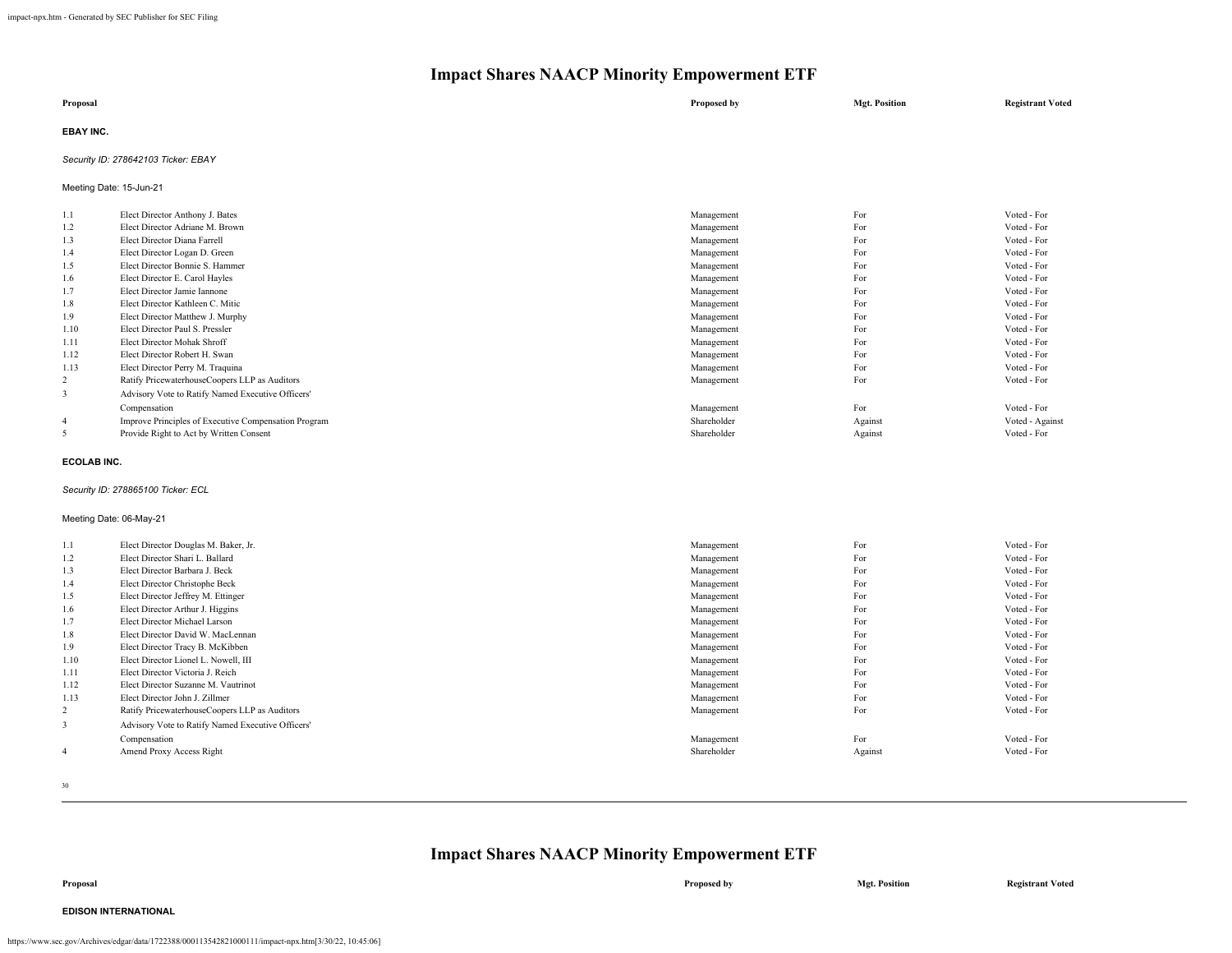| Proposal                    | Proposed by | <b>Mgt. Position</b> | <b>Registrant Voted</b> |
|-----------------------------|-------------|----------------------|-------------------------|
| <b>EDISON INTERNATIONAL</b> |             |                      |                         |

*Security ID: 281020107 Ticker: EIX*

Meeting Date: 22-Apr-21

| 1.1            | Elect Director Jeanne Beliveau-Dunn               | Management  | For     | Voted - For |
|----------------|---------------------------------------------------|-------------|---------|-------------|
| 1.2            | Elect Director Michael C. Camunez                 | Management  | For     | Voted - For |
| 1.3            | Elect Director Vanessa C.L. Chang                 | Management  | For     | Voted - For |
| 1.4            | Elect Director James T. Morris                    | Management  | For     | Voted - For |
| 1.5            | Elect Director Timothy T. O'Toole                 | Management  | For     | Voted - For |
| 1.6            | Elect Director Pedro J. Pizarro                   | Management  | For     | Voted - For |
| 1.7            | Elect Director Carey A. Smith                     | Management  | For     | Voted - For |
| 1.8            | Elect Director Linda G. Stuntz                    | Management  | For     | Voted - For |
| 1.9            | Elect Director William P. Sullivan                | Management  | For     | Voted - For |
| 1.10           | Elect Director Peter J. Taylor                    | Management  | For     | Voted - For |
| 1.11           | Elect Director Keith Trent                        | Management  | For     | Voted - For |
| 2              | Ratify PricewaterhouseCoopers LLP as Auditors     | Management  | For     | Voted - For |
| 3              | Advisory Vote to Ratify Named Executive Officers' |             |         |             |
|                | Compensation                                      | Management  | For     | Voted - For |
| $\overline{4}$ | Approve Qualified Employee Stock Purchase Plan    | Management  | For     | Voted - For |
| 5              | Amend Proxy Access Right                          | Shareholder | Against | Voted - For |
|                |                                                   |             |         |             |

#### **EDWARDS LIFESCIENCES CORPORATION**

#### *Security ID: 28176E108 Ticker: EW*

#### Meeting Date: 04-May-21

| 1.1            | Elect Director Kieran T. Gallahue                  | Management  | For     | Voted - For     |
|----------------|----------------------------------------------------|-------------|---------|-----------------|
| 1.2            | Elect Director Leslie S. Heisz                     | Management  | For     | Voted - For     |
| 1.3            | Elect Director Paul A. LaViolette                  | Management  | For     | Voted - For     |
| 1.4            | Elect Director Steven R. Loranger                  | Management  | For     | Voted - For     |
| 1.5            | Elect Director Martha H. Marsh                     | Management  | For     | Voted - For     |
| 1.6            | Elect Director Michael A. Mussallem                | Management  | For     | Voted - For     |
| 1.7            | Elect Director Ramona Sequeira                     | Management  | For     | Voted - For     |
| 1.8            | Elect Director Nicholas J. Valeriani               | Management  | For     | Voted - For     |
| 2              | Advisory Vote to Ratify Named Executive Officers'  |             |         |                 |
|                | Compensation                                       | Management  | For     | Voted - For     |
| 3              | Amend Qualified Employee Stock Purchase Plan       | Management  | For     | Voted - For     |
| $\overline{4}$ | Amend Nonqualified Employee Stock Purchase Plan    | Management  | For     | Voted - For     |
| 5              | Ratify PricewaterhouseCoopers LLP as Auditors      | Management  | For     | Voted - For     |
| 6              | Provide Right to Act by Written Consent            | Shareholder | Against | Voted - Against |
|                | Adopt a Policy to Include Non-Management Employees |             |         |                 |
|                | as Prospective Director Candidates                 | Shareholder | Against | Voted - Against |
|                |                                                    |             |         |                 |

31

### **Impact Shares NAACP Minority Empowerment ETF**

**Proposal Proposed by Mgt. Position Registrant Voted EMERSON ELECTRIC CO.** *Security ID: 291011104 Ticker: EMR*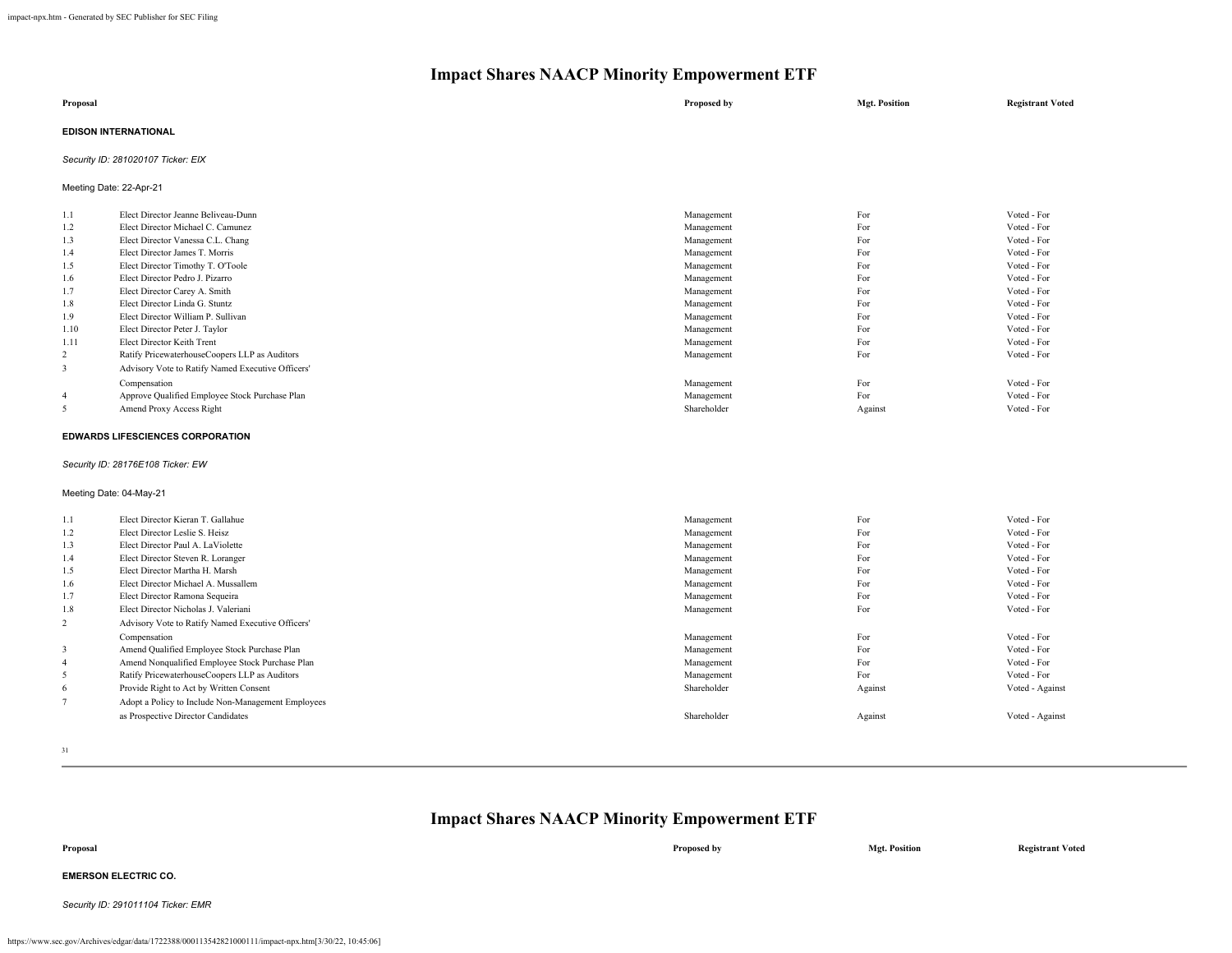| Proposal                                                                                                                      |                                                                                                                                                                                                                                                                                                                                                                                                                                                                                                                                                                      | Proposed by                                                                                                                                                                                      | <b>Mgt. Position</b>                                                                           | <b>Registrant Voted</b>                                                                                                                                                                                        |  |  |
|-------------------------------------------------------------------------------------------------------------------------------|----------------------------------------------------------------------------------------------------------------------------------------------------------------------------------------------------------------------------------------------------------------------------------------------------------------------------------------------------------------------------------------------------------------------------------------------------------------------------------------------------------------------------------------------------------------------|--------------------------------------------------------------------------------------------------------------------------------------------------------------------------------------------------|------------------------------------------------------------------------------------------------|----------------------------------------------------------------------------------------------------------------------------------------------------------------------------------------------------------------|--|--|
|                                                                                                                               | <b>EMERSON ELECTRIC CO.</b>                                                                                                                                                                                                                                                                                                                                                                                                                                                                                                                                          |                                                                                                                                                                                                  |                                                                                                |                                                                                                                                                                                                                |  |  |
|                                                                                                                               | Security ID: 291011104 Ticker: EMR                                                                                                                                                                                                                                                                                                                                                                                                                                                                                                                                   |                                                                                                                                                                                                  |                                                                                                |                                                                                                                                                                                                                |  |  |
|                                                                                                                               | Meeting Date: 02-Feb-21                                                                                                                                                                                                                                                                                                                                                                                                                                                                                                                                              |                                                                                                                                                                                                  |                                                                                                |                                                                                                                                                                                                                |  |  |
| 1.1<br>1.2<br>1.3<br>1.4<br>$\overline{c}$<br>$\overline{\mathbf{3}}$                                                         | Elect Director Mark A. Blinn<br>Elect Director Arthur F. Golden<br>Elect Director Candace Kendle<br>Elect Director James S. Turley<br>Ratify KPMG LLP as Auditors<br>Advisory Vote to Ratify Named Executive Officers'<br>Compensation                                                                                                                                                                                                                                                                                                                               | Management<br>Management<br>Management<br>Management<br>Management<br>Management                                                                                                                 | For<br>For<br>For<br>For<br>For<br>For                                                         | Voted - For<br>Voted - For<br>Voted - For<br>Voted - For<br>Voted - For<br>Voted - For                                                                                                                         |  |  |
|                                                                                                                               | <b>ENPHASE ENERGY, INC.</b>                                                                                                                                                                                                                                                                                                                                                                                                                                                                                                                                          |                                                                                                                                                                                                  |                                                                                                |                                                                                                                                                                                                                |  |  |
|                                                                                                                               | Security ID: 29355A107 Ticker: ENPH                                                                                                                                                                                                                                                                                                                                                                                                                                                                                                                                  |                                                                                                                                                                                                  |                                                                                                |                                                                                                                                                                                                                |  |  |
|                                                                                                                               | Meeting Date: 19-May-21                                                                                                                                                                                                                                                                                                                                                                                                                                                                                                                                              |                                                                                                                                                                                                  |                                                                                                |                                                                                                                                                                                                                |  |  |
| 1.1<br>1.2<br>2<br>$\overline{\mathbf{3}}$<br>$\overline{4}$<br>5                                                             | Elect Director Badrinarayanan Kothandaraman<br>Elect Director Joseph Malchow<br>Advisory Vote to Ratify Named Executive Officers'<br>Compensation<br>Increase Authorized Common Stock<br>Approve Omnibus Stock Plan<br>Ratify Deloitte & Touche LLP as Auditors                                                                                                                                                                                                                                                                                                      | Management<br>Management<br>Management<br>Management<br>Management<br>Management                                                                                                                 | For<br>For<br>For<br>For<br>For<br>For                                                         | Voted - For<br>Voted - For<br>Voted - For<br>Voted - For<br>Voted - For<br>Voted - For                                                                                                                         |  |  |
|                                                                                                                               | <b>ENTERGY CORPORATION</b>                                                                                                                                                                                                                                                                                                                                                                                                                                                                                                                                           |                                                                                                                                                                                                  |                                                                                                |                                                                                                                                                                                                                |  |  |
|                                                                                                                               | Security ID: 29364G103 Ticker: ETR                                                                                                                                                                                                                                                                                                                                                                                                                                                                                                                                   |                                                                                                                                                                                                  |                                                                                                |                                                                                                                                                                                                                |  |  |
|                                                                                                                               | Meeting Date: 07-May-21                                                                                                                                                                                                                                                                                                                                                                                                                                                                                                                                              |                                                                                                                                                                                                  |                                                                                                |                                                                                                                                                                                                                |  |  |
| 1.1<br>1.2<br>1.3<br>1.4<br>1.5<br>1.6<br>1.7<br>1.8<br>1.9<br>1.10<br>1.11<br>2<br>$\overline{\mathbf{3}}$<br>$\overline{4}$ | Elect Director John R. Burbank<br>Elect Director Patrick J. Condon<br>Elect Director Leo P. Denault<br>Elect Director Kirkland H. Donald<br>Elect Director Brian W. Ellis<br>Elect Director Philip L. Frederickson<br>Elect Director Alexis M. Herman<br>Elect Director M. Elise Hyland<br>Elect Director Stuart L. Levenick<br>Elect Director Blanche Lambert Lincoln<br>Elect Director Karen A. Puckett<br>Ratify Deloitte & Touche LLP as Auditors<br>Advisory Vote to Ratify Named Executive Officers'<br>Compensation<br>Authorize New Class of Preferred Stock | Management<br>Management<br>Management<br>Management<br>Management<br>Management<br>Management<br>Management<br>Management<br>Management<br>Management<br>Management<br>Management<br>Management | For<br>For<br>For<br>For<br>For<br>For<br>For<br>For<br>For<br>For<br>For<br>For<br>For<br>For | Voted - For<br>Voted - For<br>Voted - For<br>Voted - For<br>Voted - For<br>Voted - For<br>Voted - For<br>Voted - For<br>Voted - For<br>Voted - For<br>Voted - For<br>Voted - For<br>Voted - For<br>Voted - For |  |  |
|                                                                                                                               |                                                                                                                                                                                                                                                                                                                                                                                                                                                                                                                                                                      |                                                                                                                                                                                                  |                                                                                                |                                                                                                                                                                                                                |  |  |

32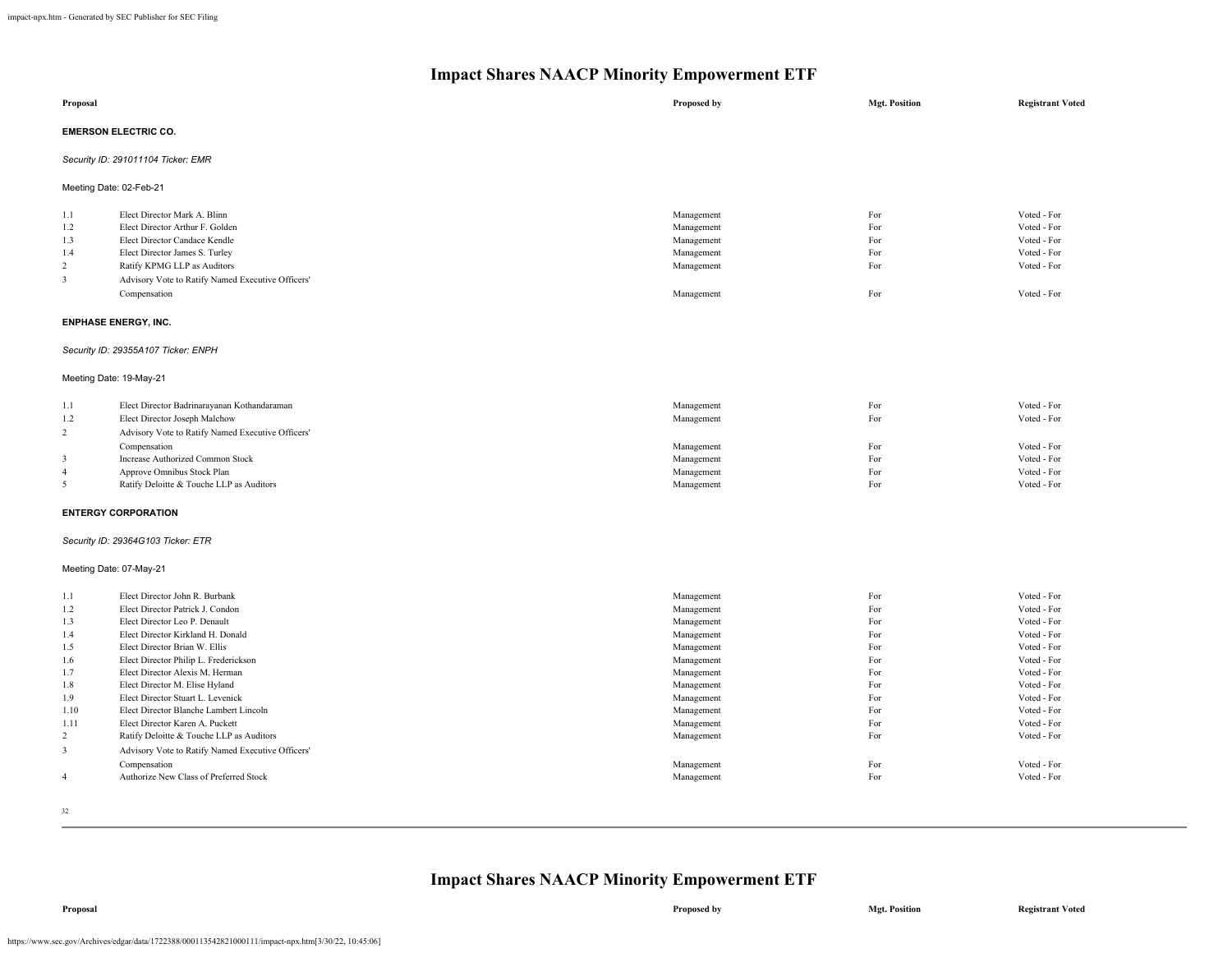| Proposal      | Proposed by | <b>Mgt. Position</b> | <b>Registrant Voted</b> |
|---------------|-------------|----------------------|-------------------------|
| EQUINIX, INC. |             |                      |                         |

#### *Security ID: 29444U700 Ticker: EQIX*

Meeting Date: 26-May-21

| 1.1 | Elect Director Thomas Bartlett                    | Management  | For     | Voted - For |
|-----|---------------------------------------------------|-------------|---------|-------------|
| 1.2 | Elect Director Nanci Caldwell                     | Management  | For     | Voted - For |
| 1.3 | Elect Director Adaire Fox-Martin                  | Management  | For     | Voted - For |
| 1.4 | Elect Director Gary Hromadko                      | Management  | For     | Voted - For |
| 1.5 | Elect Director Irving Lyons, III                  | Management  | For     | Voted - For |
| 1.6 | Elect Director Charles Meyers                     | Management  | For     | Voted - For |
| 1.7 | Elect Director Christopher Paisley                | Management  | For     | Voted - For |
| 1.8 | Elect Director Sandra Rivera                      | Management  | For     | Voted - For |
| 1.9 | Elect Director Peter Van Camp                     | Management  | For     | Voted - For |
| 2   | Advisory Vote to Ratify Named Executive Officers' |             |         |             |
|     | Compensation                                      | Management  | For     | Voted - For |
| 3   | Ratify PricewaterhouseCoopers LLP as Auditors     | Management  | For     | Voted - For |
| 4   | Reduce Ownership Threshold for Shareholders to    |             |         |             |
|     | Request Action by Written Consent                 | Shareholder | Against | Voted - For |

#### **EQUITY RESIDENTIAL**

#### *Security ID: 29476L107 Ticker: EQR*

Meeting Date: 17-Jun-21

| 1.1  | Elect Director Angela M. Aman                     | Management | For | Voted - For |
|------|---------------------------------------------------|------------|-----|-------------|
| 1.2  | Elect Director Raymond Bennett                    | Management | For | Voted - For |
| 1.3  | Elect Director Linda Walker Bynoe                 | Management | For | Voted - For |
| 1.4  | Elect Director Connie K. Duckworth                | Management | For | Voted - For |
| 1.5  | Elect Director Mary Kay Haben                     | Management | For | Voted - For |
| 1.6  | Elect Director Tahsinul Zia Huque                 | Management | For | Voted - For |
| 1.7  | Elect Director John E. Neal                       | Management | For | Voted - For |
| 1.8  | Elect Director David J. Neithercut                | Management | For | Voted - For |
| 1.9  | Elect Director Mark J. Parrell                    | Management | For | Voted - For |
| 1.10 | Elect Director Mark S. Shapiro                    | Management | For | Voted - For |
| 1.11 | Elect Director Stephen E. Sterrett                | Management | For | Voted - For |
| 1.12 | Elect Director Samuel Zell                        | Management | For | Voted - For |
| 2    | Ratify Ernst & Young LLP as Auditors              | Management | For | Voted - For |
| 3    | Advisory Vote to Ratify Named Executive Officers' |            |     |             |
|      | Compensation                                      | Management | For | Voted - For |
|      | <b>EVERSOURCE ENERGY</b>                          |            |     |             |

*Security ID: 30040W108 Ticker: ES*

#### Meeting Date: 05-May-21

| 1.1              | Elect Director Cotton M. Cleveland | Management | For | Voted - For |
|------------------|------------------------------------|------------|-----|-------------|
| $\overline{1}$ . | Elect Director James S. DiStasio   | Management | For | Voted - For |
| 1.5              | Elect Director Francis A. Doyle    | Management | For | Voted - For |
|                  |                                    |            |     |             |

33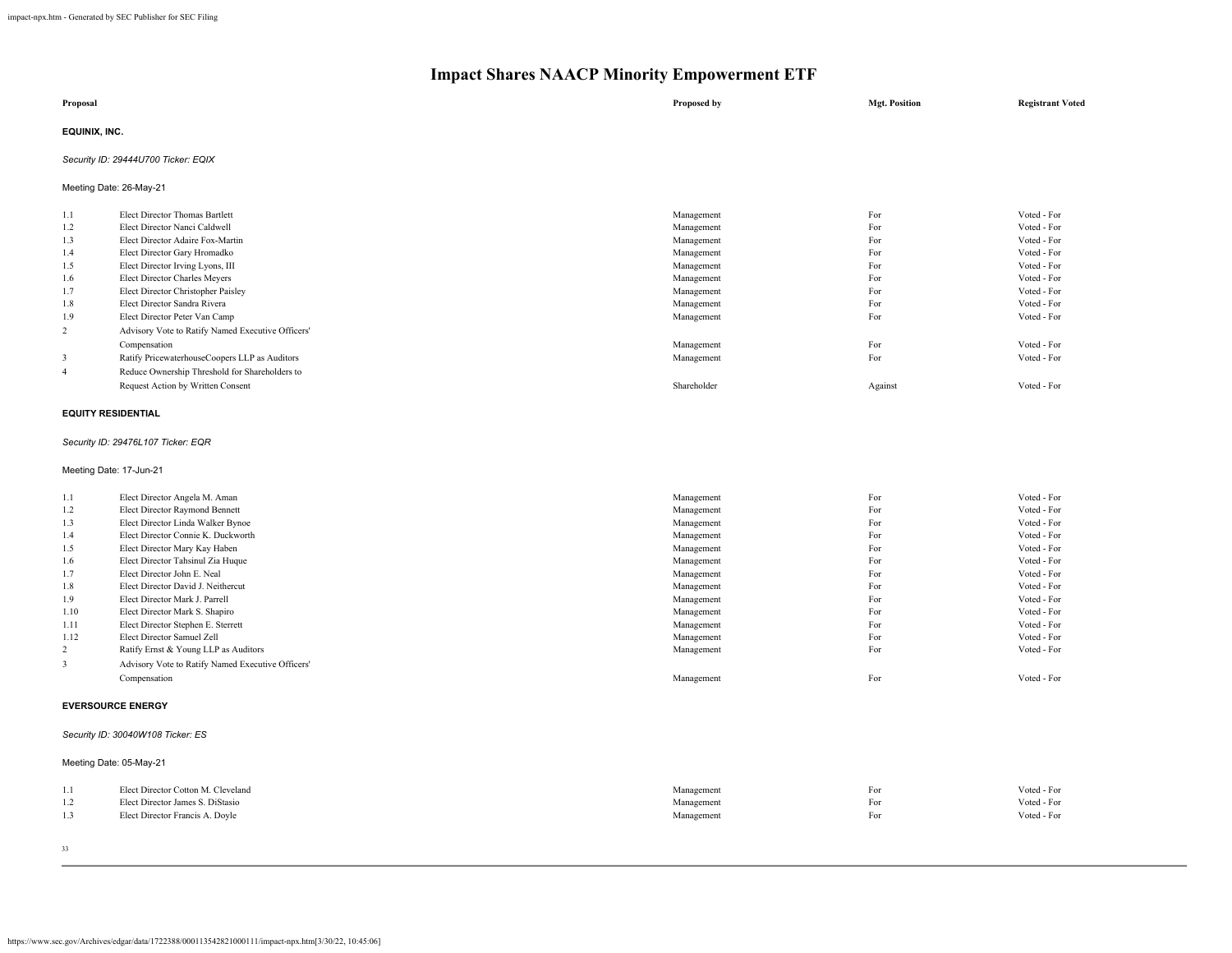| Proposal |                                                   | Proposed by | <b>Mgt. Position</b> | <b>Registrant Voted</b> |
|----------|---------------------------------------------------|-------------|----------------------|-------------------------|
| 1.4      | Elect Director Linda Dorcena Forry                | Management  | For                  | Voted - For             |
| 1.5      | Elect Director Gregory M. Jones                   | Management  | For                  | Voted - For             |
| 1.6      | Elect Director James J. Judge                     | Management  | For                  | Voted - For             |
| 1.7      | Elect Director John Y. Kim                        | Management  | For                  | Voted - For             |
| 1.8      | Elect Director Kenneth R. Leibler                 | Management  | For                  | Voted - For             |
| 1.9      | Elect Director David H. Long                      | Management  | For                  | Voted - For             |
| 1.10     | Elect Director William C. Van Faasen              | Management  | For                  | Voted - For             |
| 1.11     | Elect Director Frederica M. Williams              | Management  | For                  | Voted - For             |
| 2        | Advisory Vote to Ratify Named Executive Officers' |             |                      |                         |
|          | Compensation                                      | Management  | For                  | Voted - For             |
|          | Ratify Deloitte & Touche as Auditors              | Management  | For                  | Voted - For             |

#### **EXELON CORPORATION**

#### *Security ID: 30161N101 Ticker: EXC*

Meeting Date: 27-Apr-21

| 1.1            | Elect Director Anthony Anderson                   | Management  | For     | Voted - For |
|----------------|---------------------------------------------------|-------------|---------|-------------|
| 1.2            | Elect Director Ann Berzin                         | Management  | For     | Voted - For |
| 1.3            | Elect Director Laurie Brlas                       | Management  | For     | Voted - For |
| 1.4            | Elect Director Marjorie Rodgers Cheshire          | Management  | For     | Voted - For |
| 1.5            | Elect Director Christopher Crane                  | Management  | For     | Voted - For |
| 1.6            | Elect Director Yves de Balmann                    | Management  | For     | Voted - For |
| 1.7            | Elect Director Linda Jojo                         | Management  | For     | Voted - For |
| 1.8            | Elect Director Paul Joskow                        | Management  | For     | Voted - For |
| 1.9            | Elect Director Robert Lawless                     | Management  | For     | Voted - For |
| 1.10           | Elect Director John Richardson                    | Management  | For     | Voted - For |
| 1.11           | Elect Director Mayo Shattuck, III                 | Management  | For     | Voted - For |
| 1.12           | Elect Director John Young                         | Management  | For     | Voted - For |
| 2              | Advisory Vote to Ratify Named Executive Officers' |             |         |             |
|                | Compensation                                      | Management  | For     | Voted - For |
| 3              | Ratify PricewaterhouseCoopers LLP as Auditors     | Management  | For     | Voted - For |
| $\overline{4}$ | Report on Child Labor Audit                       | Shareholder | Against | Voted - For |

#### **EXPEDITORS INTERNATIONAL OF WASHINGTON, INC.**

#### *Security ID: 302130109 Ticker: EXPD*

Meeting Date: 04-May-21

| 1.1 | Elect Director Robert R. Wright                   | Management | For | Voted - For |
|-----|---------------------------------------------------|------------|-----|-------------|
| 1.2 | Elect Director Glenn M. Alger                     | Management | For | Voted - For |
| 1.3 | Elect Director Robert P. Carlile                  | Management | For | Voted - For |
| 1.4 | Elect Director James M. DuBois                    | Management | For | Voted - For |
| 1.5 | Elect Director Mark A. Emmert                     | Management | For | Voted - For |
| 1.6 | Elect Director Diane H. Gulyas                    | Management | For | Voted - For |
| 1.7 | Elect Director Jeffrey S. Musser                  | Management | For | Voted - For |
| 1.8 | Elect Director Liane J. Pelletier                 | Management | For | Voted - For |
| 2   | Advisory Vote to Ratify Named Executive Officers' |            |     |             |
|     | Compensation                                      | Management | For | Voted - For |
|     |                                                   |            |     |             |

34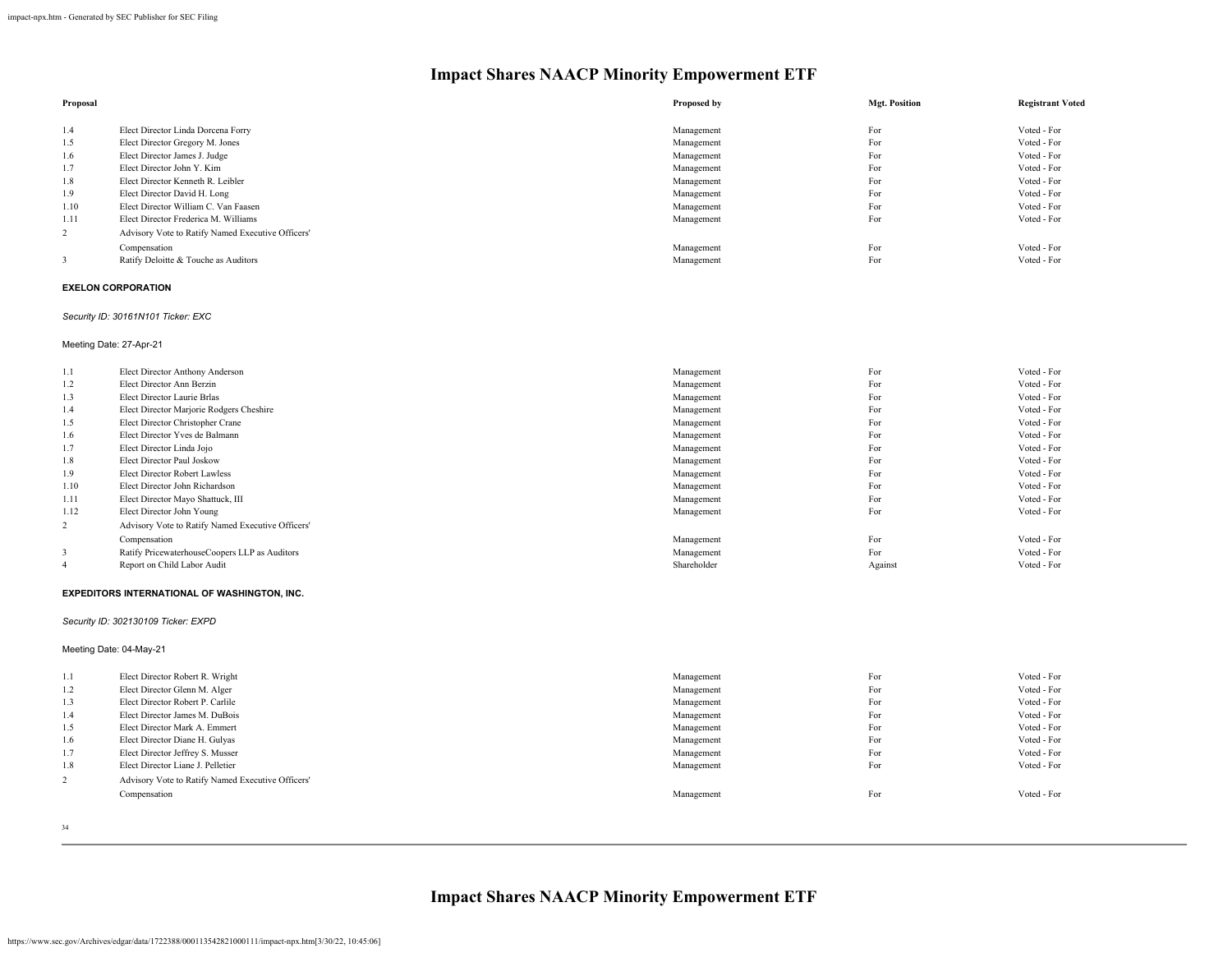| Proposal                 |                                                     | Proposed by | <b>Mgt. Position</b> | <b>Registrant Voted</b> |
|--------------------------|-----------------------------------------------------|-------------|----------------------|-------------------------|
| 3                        | Ratify KPMG LLP as Auditors                         | Management  | For                  | Voted - For             |
| FACEBOOK, INC.           |                                                     |             |                      |                         |
|                          | Security ID: 30303M102 Ticker: FB                   |             |                      |                         |
| Meeting Date: 26-May-21  |                                                     |             |                      |                         |
| 1.1                      | Elect Director Peggy Alford                         | Management  | For                  | Voted - For             |
| 1.2                      | Elect Director Marc L. Andreessen                   | Management  | For                  | Voted - Withheld        |
| 1.3                      | Elect Director Andrew W. Houston                    | Management  | For                  | Voted - Withheld        |
| 1.4                      | Elect Director Nancy Killefer                       | Management  | For                  | Voted - For             |
| 1.5                      | Elect Director Robert M. Kimmitt                    | Management  | For                  | Voted - For             |
| 1.6                      | Elect Director Sheryl K. Sandberg                   | Management  | For                  | Voted - For             |
| 1.7                      | Elect Director Peter A. Thiel                       | Management  | For                  | Voted - Withheld        |
| 1.8                      | Elect Director Tracey T. Travis                     | Management  | For                  | Voted - For             |
| 1.9                      | Elect Director Mark Zuckerberg                      | Management  | For                  | Voted - For             |
| $\overline{c}$           | Ratify Ernst & Young LLP as Auditors                | Management  | For                  | Voted - For             |
| 3                        | Amend Non-Employee Director Compensation Policy     | Management  | For                  | Voted - Against         |
| $\overline{4}$           | Approve Recapitalization Plan for all Stock to Have |             |                      |                         |
|                          | One-vote per Share                                  | Shareholder | Against              | Voted - For             |
| 5                        | Require Independent Board Chair                     | Shareholder | Against              | Voted - For             |
| 6                        | Report on Online Child Sexual Exploitation          | Shareholder | Against              | Voted - For             |
| $\tau$                   | Require Independent Director Nominee with Human     |             |                      |                         |
|                          | and/or Civil Rights Experience                      | Shareholder | Against              | Voted - For             |
| $\,$ 8 $\,$              | Report on Platform Misuse                           | Shareholder | Against              | Voted - For             |
| $\overline{9}$           | Amend Certificate of Incorporation to Become a      |             |                      |                         |
|                          | Public Benefit Corporation                          | Shareholder | Against              | Voted - Against         |
| <b>FEDEX CORPORATION</b> |                                                     |             |                      |                         |
|                          | Security ID: 31428X106 Ticker: FDX                  |             |                      |                         |
| Meeting Date: 21-Sep-20  |                                                     |             |                      |                         |
| 1.1                      | Elect Director Marvin R. Ellison                    | Management  | For                  | Voted - For             |
| 1.2                      | Elect Director Susan Patricia Griffith              | Management  | For                  | Voted - For             |
| 1.3                      | Elect Director John C. (Chris) Inglis               | Management  | For                  | Voted - For             |
| 1.4                      | Elect Director Kimberly A. Jabal                    | Management  | For                  | Voted - For             |
| 1.5                      | Elect Director Shirley Ann Jackson                  | Management  | For                  | Voted - For             |
| 1.6                      | Elect Director R. Brad Martin                       | Management  | For                  | Voted - For             |
| 1.7                      | Elect Director Joshua Cooper Ramo                   | Management  | For                  | Voted - For             |
| 1.8                      | Elect Director Susan C. Schwab                      | Management  | For                  | Voted - For             |
| 1.9                      | Elect Director Frederick W. Smith                   | Management  | For                  | Voted - For             |
| 1.10                     | Elect Director David P. Steiner                     | Management  | For                  | Voted - For             |
| 1.11                     | Elect Director Rajesh Subramaniam                   | Management  | For                  | Voted - For             |
| 1.12                     | Elect Director Paul S. Walsh                        | Management  | For                  | Voted - For             |
| $\overline{c}$           | Advisory Vote to Ratify Named Executive Officers'   |             |                      |                         |
|                          | Compensation                                        | Management  | For                  | Voted - For             |
| 3                        | Ratify Ernst & Young LLP as Auditors                | Management  | For                  | Voted - For             |
| $\overline{4}$           | Report on Lobbying Payments and Policy              | Shareholder | Against              | Voted - For             |
| 5                        | Report on Political Contributions Disclosure        | Shareholder | Against              | Voted - For             |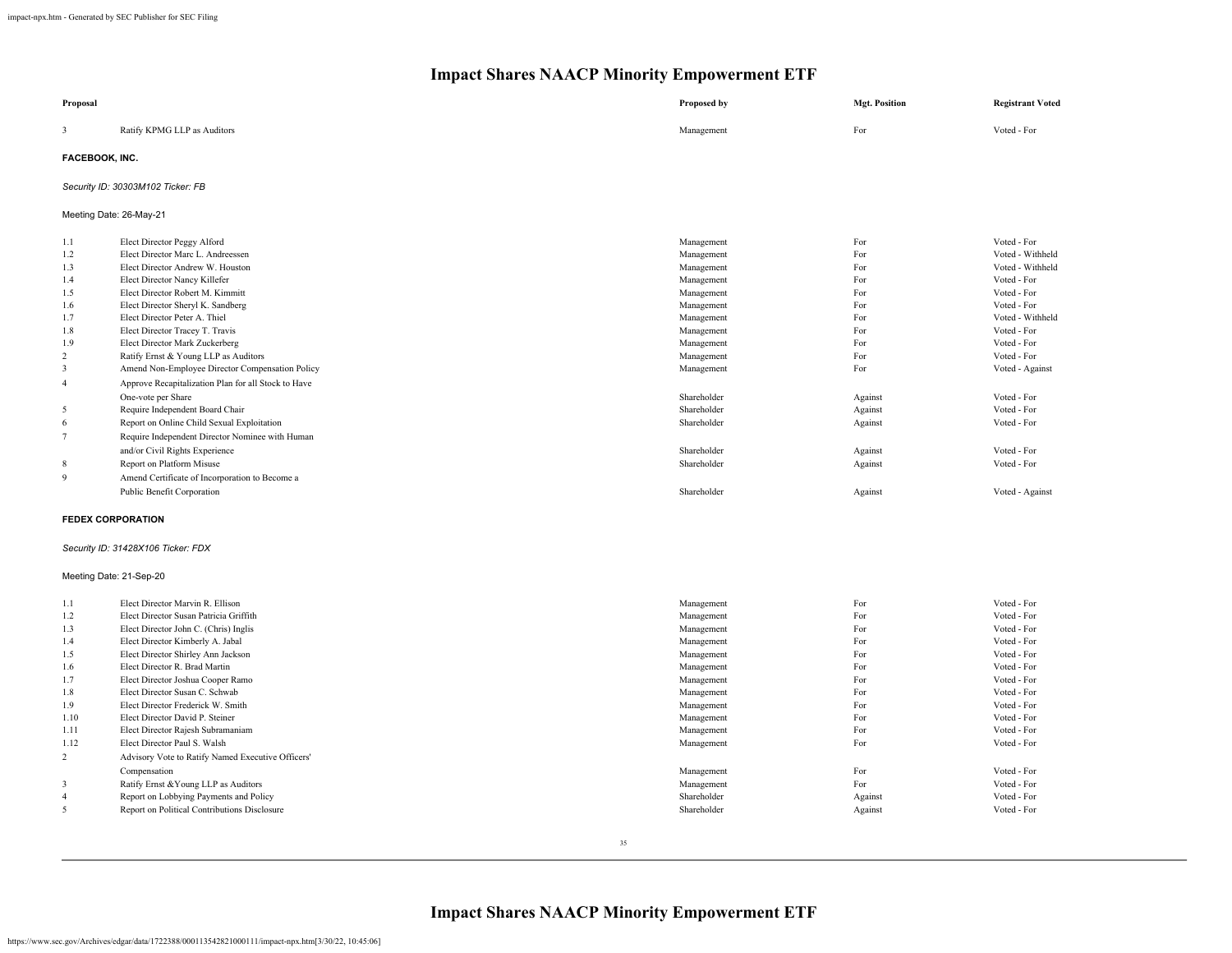| Proposal                 |                                                                          | Proposed by               | <b>Mgt. Position</b> | <b>Registrant Voted</b>    |
|--------------------------|--------------------------------------------------------------------------|---------------------------|----------------------|----------------------------|
| 6                        | Report on Employee Representation on the Board of                        |                           |                      |                            |
|                          | Directors                                                                | Shareholder               | Against              | Voted - For                |
| $\tau$                   | Provide Right to Act by Written Consent                                  | Shareholder               | Against              | Voted - For                |
| 8                        | Report on Integrating ESG Metrics Into Executive                         |                           |                      |                            |
|                          | Compensation Program                                                     | Shareholder               | Against              | Voted - For                |
|                          |                                                                          |                           |                      |                            |
| FIRST SOLAR, INC.        |                                                                          |                           |                      |                            |
|                          | Security ID: 336433107 Ticker: FSLR                                      |                           |                      |                            |
|                          | Meeting Date: 12-May-21                                                  |                           |                      |                            |
| 1.1                      | Elect Director Michael J. Ahearn                                         | Management                | For                  | Voted - For                |
| 1.2                      | Elect Director Sharon L. Allen                                           | Management                | For                  | Voted - For                |
| 1.3                      | Elect Director Richard D. Chapman                                        | Management                | For                  | Voted - For                |
| 1.4                      | Elect Director George A. Hambro                                          | Management                | For                  | Voted - For                |
| 1.5                      | Elect Director Kathryn A. Hollister                                      | Management                | For                  | Voted - For                |
| 1.6                      | Elect Director Molly E. Joseph                                           | Management                | For                  | Voted - For                |
| 1.7                      | Elect Director Craig Kennedy                                             | Management                | For                  | Voted - For                |
| 1.8                      | Elect Director William J. Post                                           | Management                | For                  | Voted - For                |
| 1.9                      | Elect Director Paul H. Stebbins                                          | Management                | For                  | Voted - For                |
| 1.10                     | Elect Director Michael Sweeney                                           | Management                | For                  | Voted - For                |
| 1.11                     | Elect Director Mark R. Widmar                                            | Management                | For<br>For           | Voted - For<br>Voted - For |
| 2<br>3                   | Ratify PricewaterhouseCoopers LLP as Auditors                            | Management<br>Shareholder |                      | Voted - For                |
|                          | Report on Board Diversity                                                |                           | Against              |                            |
| <b>FIRSTENERGY CORP.</b> |                                                                          |                           |                      |                            |
|                          | Security ID: 337932107 Ticker: FE                                        |                           |                      |                            |
|                          | Meeting Date: 18-May-21                                                  |                           |                      |                            |
| 1.1                      | Elect Director Michael J. Anderson                                       | Management                | For                  | Voted - For                |
| 1.2                      | Elect Director Steven J. Demetriou                                       | Management                | For                  | Voted - For                |
| 1.3                      | Elect Director Julia L. Johnson                                          | Management                | For                  | Voted - For                |
| 1.4                      | Elect Director Jesse A. Lynn                                             | Management                | For                  | Voted - For                |
| 1.5                      | Elect Director Donald T. Misheff                                         | Management                | For                  | Voted - For                |
| 1.6                      | Elect Director Thomas N. Mitchell                                        | Management                | For                  | Voted - For                |
| 1.7                      | Elect Director James F. O'Neil, III                                      | Management                | For                  | Voted - For                |
| 1.8                      | Elect Director Christopher D. Pappas                                     | Management                | For                  | Voted - For                |
| 1.9                      | Elect Director Luis A. Reyes                                             | Management                | For                  | Voted - For                |
| 1.10                     | Elect Director John W. Somerhalder, II<br>Elect Director Steven E. Strah | Management                | For<br>For           | Voted - For<br>Voted - For |
| 1.11                     | Elect Director Andrew Teno                                               | Management                | For                  | Voted - For                |
| 1.12<br>1.13             | Elect Director Leslie M. Turner                                          | Management<br>Management  | For                  | Voted - For                |
| 1.14                     | Elect Director Melvin Williams                                           | Management                | For                  | Voted - For                |
| 2                        | Ratify PricewaterhouseCoopers LLP as Auditors                            | Management                | For                  | Voted - For                |
| 3                        | Advisory Vote to Ratify Named Executive Officers'                        |                           |                      |                            |
|                          | Compensation                                                             | Management                | For                  | Voted - For                |
|                          |                                                                          |                           |                      |                            |

36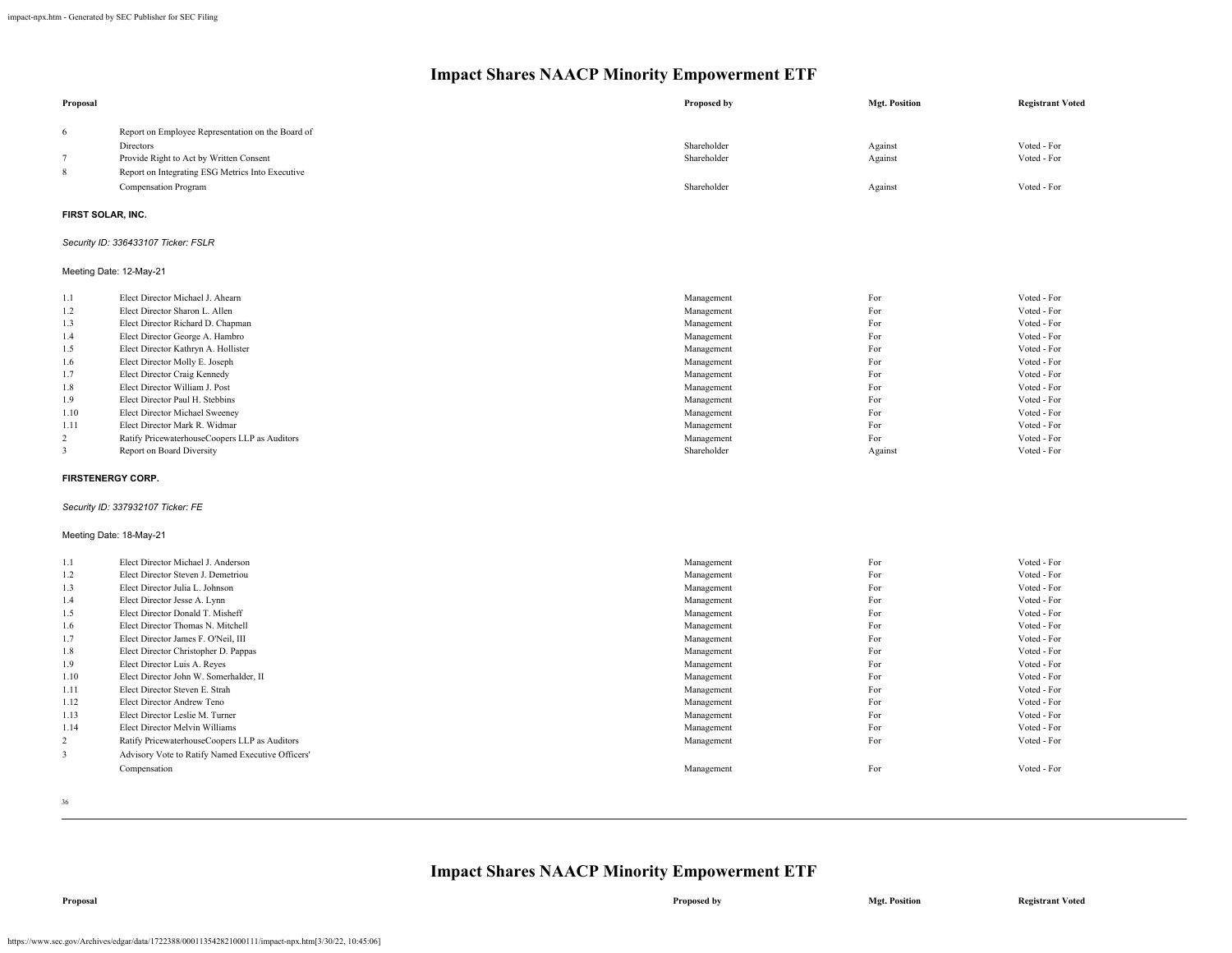|                                                                                                               | Impact Shares IVAACT IVINOTIty Empowerment ETT                                                                                                                                                                                                                                                                                                                                                                                                                                                                 |                                                                                                                                                                                    |                                                                                         |                                                                                                                                                                                                 |  |  |
|---------------------------------------------------------------------------------------------------------------|----------------------------------------------------------------------------------------------------------------------------------------------------------------------------------------------------------------------------------------------------------------------------------------------------------------------------------------------------------------------------------------------------------------------------------------------------------------------------------------------------------------|------------------------------------------------------------------------------------------------------------------------------------------------------------------------------------|-----------------------------------------------------------------------------------------|-------------------------------------------------------------------------------------------------------------------------------------------------------------------------------------------------|--|--|
| Proposal                                                                                                      |                                                                                                                                                                                                                                                                                                                                                                                                                                                                                                                | Proposed by                                                                                                                                                                        | <b>Mgt. Position</b>                                                                    | <b>Registrant Voted</b>                                                                                                                                                                         |  |  |
|                                                                                                               | FLOOR & DECOR HOLDINGS, INC.                                                                                                                                                                                                                                                                                                                                                                                                                                                                                   |                                                                                                                                                                                    |                                                                                         |                                                                                                                                                                                                 |  |  |
|                                                                                                               | Security ID: 339750101 Ticker: FND                                                                                                                                                                                                                                                                                                                                                                                                                                                                             |                                                                                                                                                                                    |                                                                                         |                                                                                                                                                                                                 |  |  |
|                                                                                                               | Meeting Date: 12-May-21                                                                                                                                                                                                                                                                                                                                                                                                                                                                                        |                                                                                                                                                                                    |                                                                                         |                                                                                                                                                                                                 |  |  |
| 1.1<br>1.2<br>1.3<br>1.4<br>$\overline{c}$<br>3<br>$\overline{4}$<br>5                                        | Elect Director Norman H. Axelrod<br>Elect Director Ryan Marshall<br>Elect Director Richard L. Sullivan<br>Elect Director Felicia D. Thornton<br>Ratify Ernst & Young LLP as Auditors<br>Advisory Vote to Ratify Named Executive Officers'<br>Compensation<br>Declassify the Board of Directors<br>Eliminate Supermajority Vote Requirements                                                                                                                                                                    | Management<br>Management<br>Management<br>Management<br>Management<br>Management<br>Management<br>Management                                                                       | For<br>For<br>For<br>For<br>For<br>For<br>For<br>For                                    | Voted - For<br>Voted - For<br>Voted - For<br>Voted - For<br>Voted - For<br>Voted - For<br>Voted - For<br>Voted - For                                                                            |  |  |
| <b>FMC CORPORATION</b>                                                                                        |                                                                                                                                                                                                                                                                                                                                                                                                                                                                                                                |                                                                                                                                                                                    |                                                                                         |                                                                                                                                                                                                 |  |  |
|                                                                                                               | Security ID: 302491303 Ticker: FMC                                                                                                                                                                                                                                                                                                                                                                                                                                                                             |                                                                                                                                                                                    |                                                                                         |                                                                                                                                                                                                 |  |  |
| Meeting Date: 27-Apr-21                                                                                       |                                                                                                                                                                                                                                                                                                                                                                                                                                                                                                                |                                                                                                                                                                                    |                                                                                         |                                                                                                                                                                                                 |  |  |
| 1.1<br>1.2<br>1.3<br>1.4<br>1.5<br>1.6<br>1.7<br>1.8<br>1.9<br>1.10<br>1.11<br>$\overline{2}$<br>$\mathbf{3}$ | Elect Director Pierre Brondeau<br>Elect Director Eduardo E. Cordeiro<br>Elect Director Carol Anthony (John) Davidson<br>Elect Director Mark Douglas<br>Elect Director C. Scott Greer<br>Elect Director K'Lynne Johnson<br>Elect Director Dirk A. Kempthorne<br>Elect Director Paul J. Norris<br>Elect Director Margareth Ovrum<br>Elect Director Robert C. Pallash<br>Elect Director Vincent R. Volpe, Jr.<br>Ratify KPMG LLP as Auditors<br>Advisory Vote to Ratify Named Executive Officers'<br>Compensation | Management<br>Management<br>Management<br>Management<br>Management<br>Management<br>Management<br>Management<br>Management<br>Management<br>Management<br>Management<br>Management | For<br>For<br>For<br>For<br>For<br>For<br>For<br>For<br>For<br>For<br>For<br>For<br>For | Voted - For<br>Voted - For<br>Voted - For<br>Voted - For<br>Voted - For<br>Voted - For<br>Voted - For<br>Voted - For<br>Voted - For<br>Voted - For<br>Voted - For<br>Voted - For<br>Voted - For |  |  |
|                                                                                                               | FORD MOTOR COMPANY                                                                                                                                                                                                                                                                                                                                                                                                                                                                                             |                                                                                                                                                                                    |                                                                                         |                                                                                                                                                                                                 |  |  |
|                                                                                                               | Security ID: 345370860 Ticker: F                                                                                                                                                                                                                                                                                                                                                                                                                                                                               |                                                                                                                                                                                    |                                                                                         |                                                                                                                                                                                                 |  |  |
|                                                                                                               | Meeting Date: 13-May-21                                                                                                                                                                                                                                                                                                                                                                                                                                                                                        |                                                                                                                                                                                    |                                                                                         |                                                                                                                                                                                                 |  |  |
| 1.1<br>1.2<br>1.3<br>1.4<br>1.5<br>1.6<br>1.7<br>1.8<br>1.9                                                   | Elect Director Kimberly A. Casiano<br>Elect Director Anthony F. Earley, Jr.<br>Elect Director Alexandra Ford English<br>Elect Director James D. Farley, Jr.<br>Elect Director Henry Ford, III<br>Elect Director William Clay Ford, Jr.<br>Elect Director William W. Helman, IV<br>Elect Director Jon M. Huntsman, Jr.<br>Elect Director William E. Kennard                                                                                                                                                     | Management<br>Management<br>Management<br>Management<br>Management<br>Management<br>Management<br>Management<br>Management                                                         | For<br>For<br>For<br>For<br>For<br>For<br>For<br>For<br>For                             | Voted - For<br>Voted - For<br>Voted - For<br>Voted - For<br>Voted - For<br>Voted - For<br>Voted - For<br>Voted - For<br>Voted - For                                                             |  |  |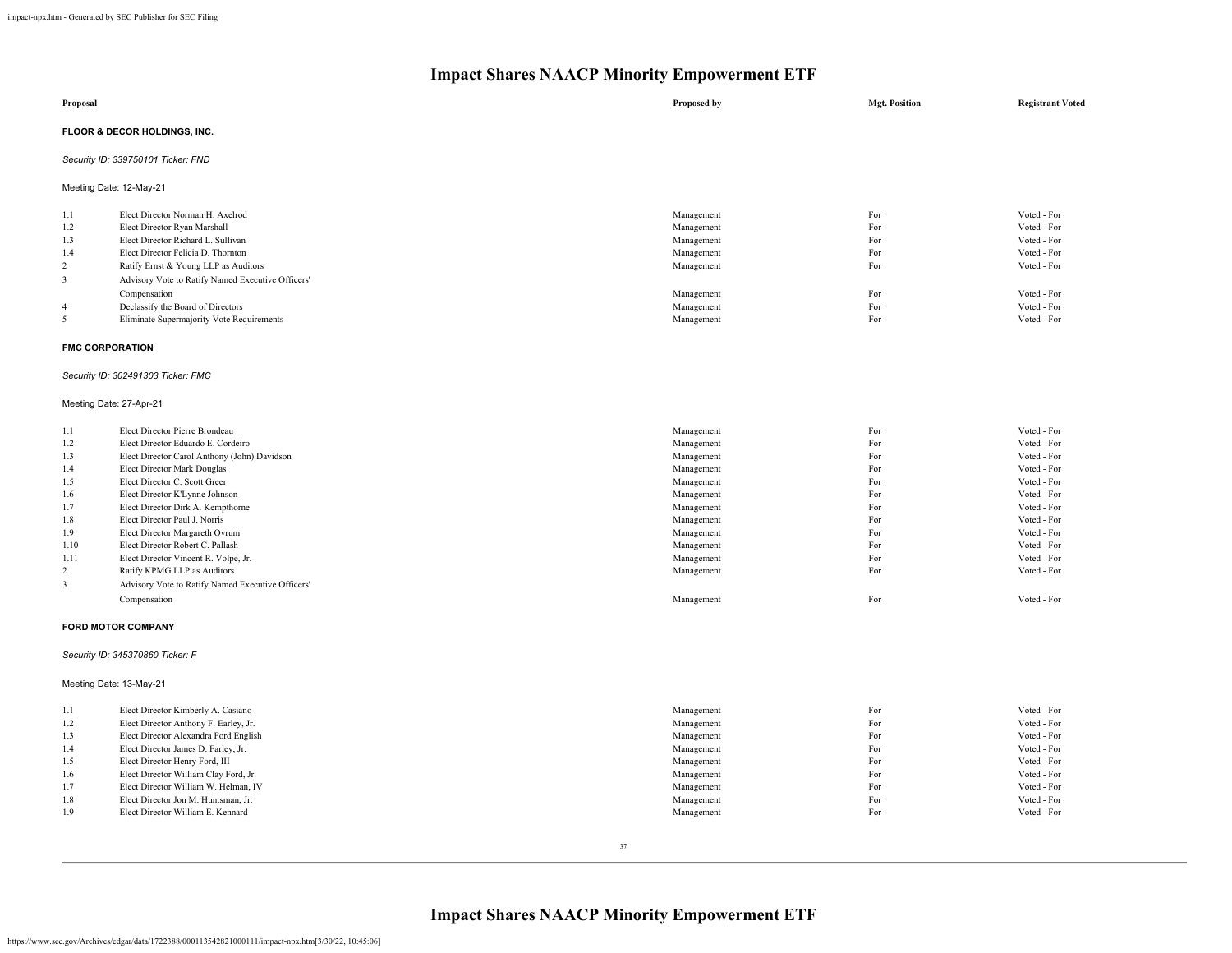| Proposal       |                                                     | Proposed by | <b>Mgt. Position</b> | <b>Registrant Voted</b> |
|----------------|-----------------------------------------------------|-------------|----------------------|-------------------------|
|                |                                                     |             |                      |                         |
| 1.10           | Elect Director Beth E. Mooney                       | Management  | For                  | Voted - For             |
| 1.11           | Elect Director John L. Thornton                     | Management  | For                  | Voted - For             |
| 1.12           | Elect Director John B. Veihmeyer                    | Management  | For                  | Voted - For             |
| 1.13           | Elect Director Lynn M. Vojvodich                    | Management  | For                  | Voted - For             |
| 1.14           | Elect Director John S. Weinberg                     | Management  | For                  | Voted - For             |
| $\overline{2}$ | Ratify PricewaterhouseCoopers LLP as Auditor        | Management  | For                  | Voted - For             |
|                | Advisory Vote to Ratify Named Executive Officers'   |             |                      |                         |
|                | Compensation                                        | Management  | For                  | Voted - For             |
| 4              | Approve Recapitalization Plan for all Stock to Have |             |                      |                         |
|                | One-vote per Share                                  | Shareholder | Against              | Voted - For             |
|                |                                                     |             |                      |                         |

### **FREEPORT-MCMORAN INC.**

## *Security ID: 35671D857 Ticker: FCX*

Meeting Date: 08-Jun-21

| 1.1 | Elect Director David P. Abney                     | Management | For | Voted - For |
|-----|---------------------------------------------------|------------|-----|-------------|
| 1.2 | Elect Director Richard C. Adkerson                | Management | For | Voted - For |
| 1.3 | Elect Director Robert W. Dudley                   | Management | For | Voted - For |
| 1.4 | Elect Director Lydia H. Kennard                   | Management | For | Voted - For |
| 1.5 | Elect Director Dustan E. McCoy                    | Management | For | Voted - For |
| 1.6 | Elect Director John J. Stephens                   | Management | For | Voted - For |
| 1.7 | Elect Director Frances Fragos Townsend            | Management | For | Voted - For |
| 2   | Ratify Ernst & Young LLP as Auditors              | Management | For | Voted - For |
|     | Advisory Vote to Ratify Named Executive Officers' |            |     |             |
|     | Compensation                                      | Management | For | Voted - For |
|     |                                                   |            |     |             |

## **GENERAL ELECTRIC COMPANY**

## *Security ID: 369604103 Ticker: GE*

## Meeting Date: 04-May-21

| 1.1            | Elect Director Sebastien Bazin                    | Management  | For     | Voted - For     |
|----------------|---------------------------------------------------|-------------|---------|-----------------|
| 1.2            | Elect Director Ashton Carter                      | Management  | For     | Voted - For     |
| 1.3            | Elect Director H. Lawrence Culp, Jr.              |             | For     | Voted - For     |
|                |                                                   | Management  |         |                 |
| 1.4            | Elect Director Francisco D'Souza                  | Management  | For     | Voted - For     |
| 1.5            | Elect Director Edward Garden                      | Management  | For     | Voted - For     |
| 1.6            | Elect Director Thomas Horton                      | Management  | For     | Voted - For     |
| 1.7            | Elect Director Risa Lavizzo-Mourey                | Management  | For     | Voted - For     |
| 1.8            | Elect Director Catherine Lesjak                   | Management  | For     | Voted - For     |
| 1.9            | Elect Director Paula Rosput Reynolds              | Management  | For     | Voted - For     |
| 1.10           | Elect Director Leslie Seidman                     | Management  | For     | Voted - For     |
| 1.11           | Elect Director James Tisch                        | Management  | For     | Voted - For     |
| 2              | Advisory Vote to Ratify Named Executive Officers' |             |         |                 |
|                | Compensation                                      | Management  | For     | Voted - Against |
|                | Ratify Deloitte & Touche LLP as Auditors          | Management  | For     | Voted - For     |
| $\overline{4}$ | Approve Reverse Stock Split                       | Management  | For     | Voted - For     |
| 5              | Require More Director Nominations Than Open Seats | Shareholder | Against | Voted - Against |
| 6              | Require Independent Board Chair                   | Shareholder | Against | Voted - For     |
|                |                                                   |             |         |                 |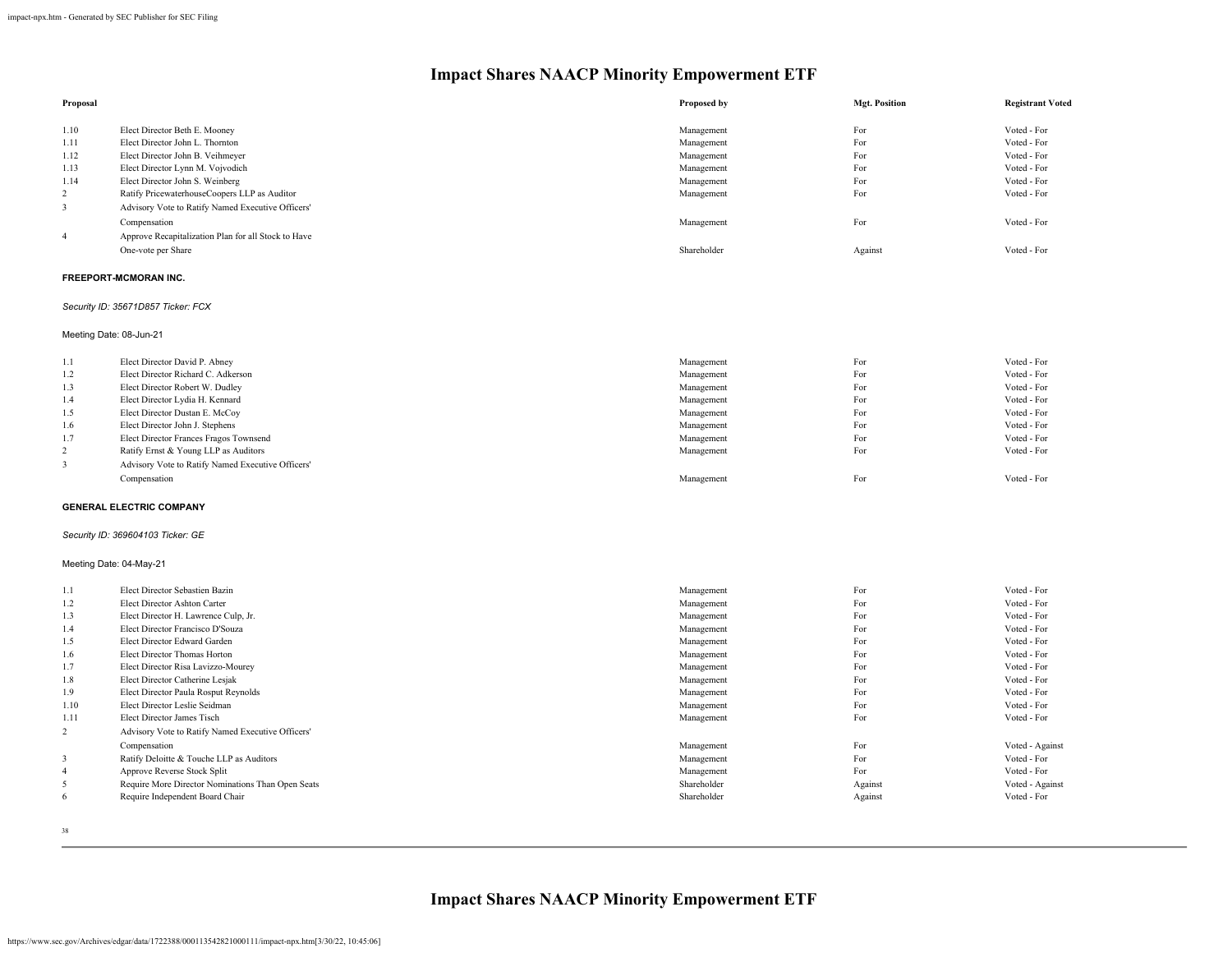| Proposal                   |                                                                  | Proposed by               | <b>Mgt. Position</b> | <b>Registrant Voted</b>    |
|----------------------------|------------------------------------------------------------------|---------------------------|----------------------|----------------------------|
| $7\phantom{.0}$            | Report on Meeting the Criteria of the Net Zero<br>Indicator      | Shareholder               | For                  | Voted - For                |
| <b>GENERAL MILLS, INC.</b> |                                                                  |                           |                      |                            |
|                            | Security ID: 370334104 Ticker: GIS                               |                           |                      |                            |
|                            | Meeting Date: 22-Sep-20                                          |                           |                      |                            |
| 1.1<br>1.2                 | Elect Director R. Kerry Clark<br>Elect Director David M. Cordani | Management<br>Management  | For<br>For           | Voted - For<br>Voted - For |
| 1.3                        | Elect Director Roger W. Ferguson, Jr.                            | Management                | For                  | Voted - For                |
| 1.4                        | Elect Director Jeffrey L. Harmening                              | Management                | For                  | Voted - For                |
| 1.5                        | Elect Director Maria G. Henry                                    | Management                | For                  | Voted - For                |
| 1.6                        | Elect Director Jo Ann Jenkins                                    | Management                | For                  | Voted - For                |
| 1.7                        | Elect Director Elizabeth C. Lempres                              | Management                | For                  | Voted - For                |
| 1.8                        | Elect Director Diane L. Neal                                     | Management                | For                  | Voted - For                |
| 1.9                        | Elect Director Steve Odland                                      | Management                | For                  | Voted - For                |
| 1.10                       | Elect Director Maria A. Sastre                                   | Management                | For                  | Voted - For                |
| 1.11                       | Elect Director Eric D. Sprunk                                    | Management                | For                  | Voted - For                |
| 1.12                       | Elect Director Jorge A. Uribe                                    | Management                | For                  | Voted - For                |
| 2                          | Advisory Vote to Ratify Named Executive Officers'                |                           |                      |                            |
|                            | Compensation                                                     | Management                | For                  | Voted - For                |
| 3                          | Ratify KPMG LLP as Auditors                                      | Management                | For                  | Voted - For                |
|                            | <b>GENERAL MOTORS COMPANY</b>                                    |                           |                      |                            |
|                            | Security ID: 37045V100 Ticker: GM                                |                           |                      |                            |
| Meeting Date: 14-Jun-21    |                                                                  |                           |                      |                            |
| 1.1                        | Elect Director Mary T. Barra                                     | Management                | For                  | Voted - For                |
| 1.2                        | Elect Director Wesley G. Bush                                    | Management                | For                  | Voted - For                |
| 1.3                        | Elect Director Linda R. Gooden                                   | Management                | For                  | Voted - For                |
| 1.4                        | Elect Director Joseph Jimenez                                    | Management                | For                  | Voted - For                |
| 1.5                        | Elect Director Jane L. Mendillo                                  | Management                | For                  | Voted - For                |
| 1.6                        | Elect Director Judith A. Miscik                                  | Management                | For                  | Voted - For                |
| 1.7                        | Elect Director Patricia F. Russo                                 | Management                | For                  | Voted - For                |
| 1.8                        | Elect Director Thomas M. Schoewe                                 | Management                | For                  | Voted - For                |
| 1.9                        | Elect Director Carol M. Stephenson                               | Management                | For                  | Voted - For                |
| 1.10<br>1.11               | Elect Director Mark A. Tatum<br>Elect Director Devin N. Wenig    | Management<br>Management  | For<br>For           | Voted - For<br>Voted - For |
| 1.12                       | Elect Director Margaret C. Whitman                               | Management                | For                  | Voted - For                |
| 2                          |                                                                  |                           |                      |                            |
|                            | Advisory Vote to Ratify Named Executive Officers'                |                           |                      |                            |
|                            | Compensation                                                     | Management                | For<br>For           | Voted - For<br>Voted - For |
| 3<br>$\overline{4}$        | Ratify Ernst & Young LLP as Auditors                             | Management<br>Shareholder |                      | Voted - For                |
| 5                          | Provide Right to Act by Written Consent                          |                           | Against              |                            |
|                            | Link Executive Pay to Social Criteria                            | Shareholder               | Against              | Voted - For                |

39

## **Impact Shares NAACP Minority Empowerment ETF**

**Proposal Proposed by Mgt. Position Registrant Voted**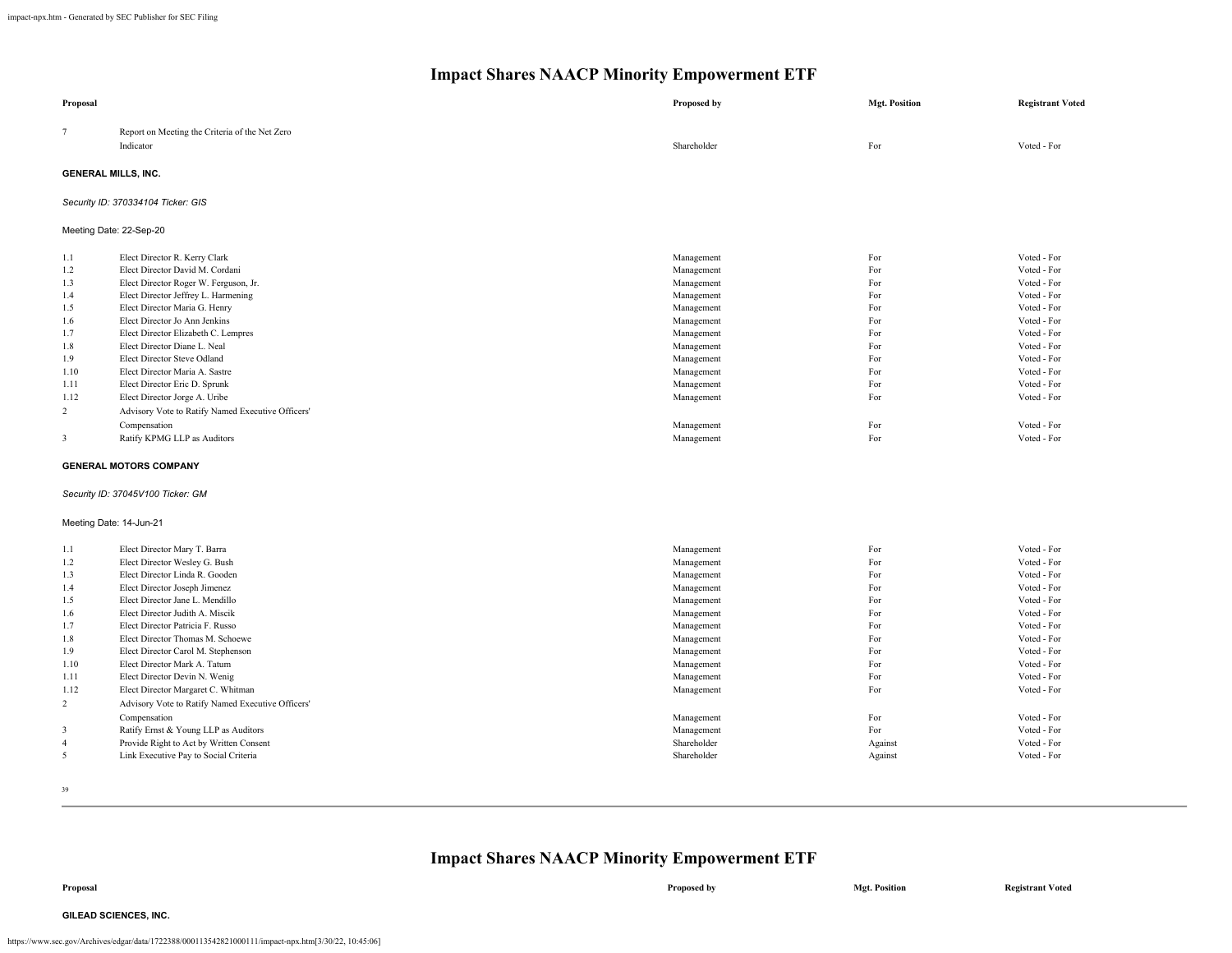| Proposal                |                                     | Proposed by | <b>Mgt. Position</b> | <b>Registrant Voted</b> |  |  |
|-------------------------|-------------------------------------|-------------|----------------------|-------------------------|--|--|
|                         | GILEAD SCIENCES, INC.               |             |                      |                         |  |  |
|                         | Security ID: 375558103 Ticker: GILD |             |                      |                         |  |  |
| Meeting Date: 12-May-21 |                                     |             |                      |                         |  |  |
| 1.1                     | Elect Director Jacqueline K. Barton | Management  | For                  | Voted - For             |  |  |
| 1.2                     | Elect Director Jeffrey A. Bluestone | Management  | For                  | Voted - For             |  |  |
| 1.3                     | Elect Director Sandra J. Horning    | Management  | For                  | Voted - For             |  |  |
| 1.4                     | Elect Director Kelly A. Kramer      | Management  | For                  | Voted - For             |  |  |
| 1.5                     | Elect Director Kevin E. Lofton      | Management  | For                  | Voted - For             |  |  |
| 1.6                     | Elect Director Harish Manwani       | Management  | For                  | Voted - For             |  |  |

|     | Elect Director Daniel P. O'Day                    | Management  | For     | Voted - For     |
|-----|---------------------------------------------------|-------------|---------|-----------------|
| 1.8 | Elect Director Javier J. Rodriguez                | Management  | For     | Voted - For     |
| 1.9 | Elect Director Anthony Welters                    | Management  | For     | Voted - For     |
|     | Ratify Ernst & Young LLP as Auditors              | Management  | For     | Voted - For     |
|     | Advisory Vote to Ratify Named Executive Officers' |             |         |                 |
|     | Compensation                                      | Management  | For     | Voted - For     |
|     | Require Independent Board Chair                   | Shareholder | Against | Voted - Against |
|     |                                                   |             |         |                 |

## **HANNON ARMSTRONG SUSTAINABLE INFRASTRUCTURE CAPITAL, INC.**

*Security ID: 41068X100 Ticker: HASI*

Meeting Date: 03-Jun-21

| 1.1            | Elect Director Jeffrey W. Eckel                   | Management | For | Voted - For     |
|----------------|---------------------------------------------------|------------|-----|-----------------|
| 1.2            | Elect Director Clarence D. Armbrister             | Management | For | Voted - For     |
| 1.3            | Elect Director Teresa M. Brenner                  | Management | For | Voted - Against |
| 1.4            | Elect Director Michael T. Eckhart                 | Management | For | Voted - Against |
| 1.5            | Elect Director Nancy C. Floyd                     | Management | For | Voted - For     |
| 1.6            | Elect Director Simone F. Lagomarsino              | Management | For | Voted - For     |
| 1.7            | Elect Director Charles M. O'Neil                  | Management | For | Voted - Against |
| 1.8            | Elect Director Richard J. Osborne                 | Management | For | Voted - For     |
| 1.9            | Elect Director Steven G. Osgood                   | Management | For | Voted - For     |
| $\overline{2}$ | Ratify Ernst & Young LLP as Auditors              | Management | For | Voted - For     |
|                | Advisory Vote to Ratify Named Executive Officers' |            |     |                 |
|                | Compensation                                      | Management | For | Voted - For     |
|                |                                                   |            |     |                 |

#### **HEALTHPEAK PROPERTIES, INC.**

#### *Security ID: 42250P103 Ticker: PEAK*

Meeting Date: 28-Apr-21

| 1.1 | Elect Director Brian G. Cartwright  | Management | For | Voted - For |
|-----|-------------------------------------|------------|-----|-------------|
| 1.2 | Elect Director Christine N. Garvey  | Management | For | Voted - For |
| 1.3 | Elect Director R. Kent Griffin, Jr. | Management | For | Voted - For |
| 1.4 | Elect Director David B. Henry       | Management | For | Voted - For |
| 1.5 | Elect Director Thomas M. Herzog     | Management | For | Voted - For |
| 1.6 | Elect Director Lydia H. Kennard     | Management | For | Voted - For |
| 1.7 | Elect Director Sara G. Lewis        | Management | For | Voted - For |
|     |                                     |            |     |             |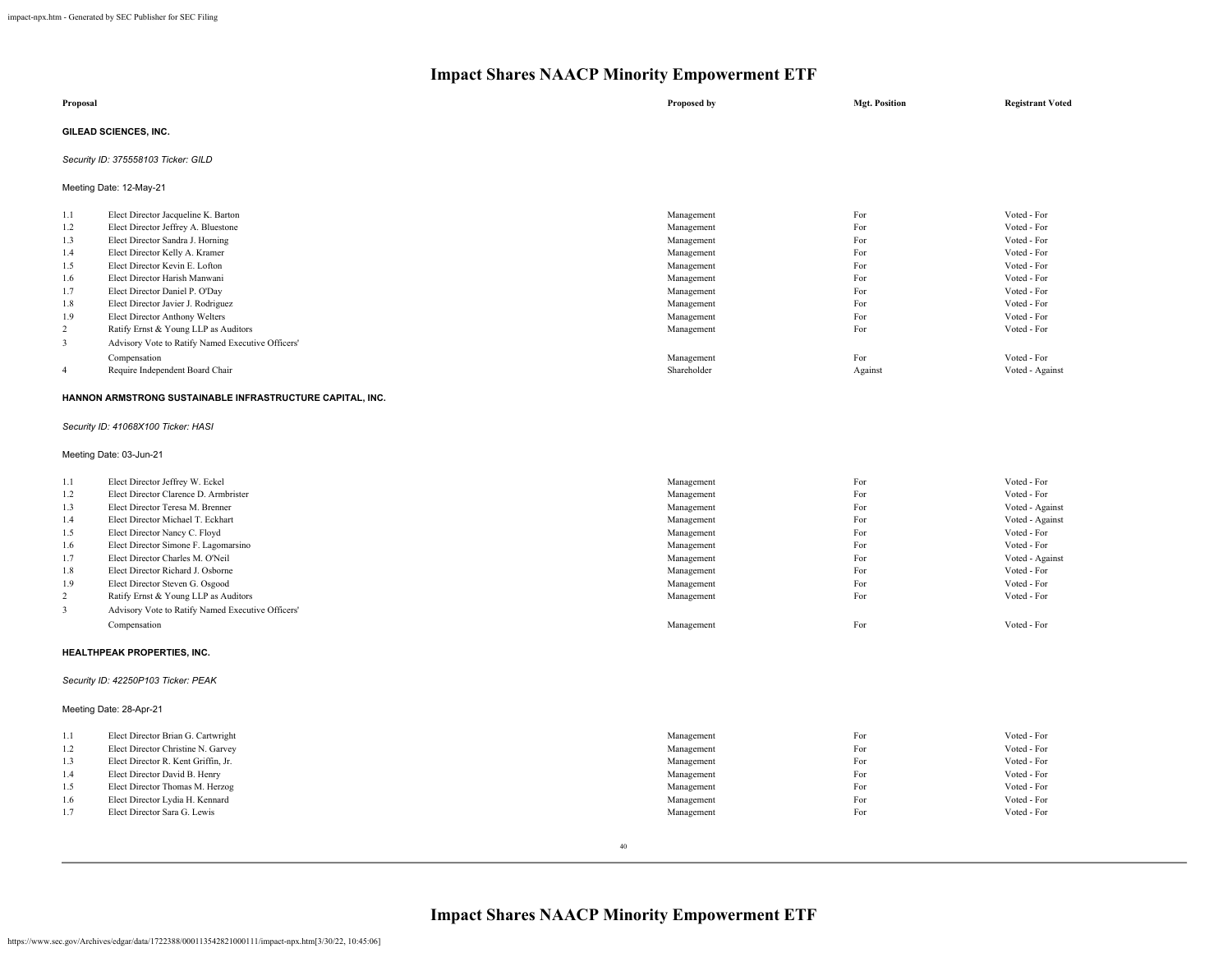| Proposal                |                                                                       | Proposed by              | <b>Mgt. Position</b> | <b>Registrant Voted</b>    |
|-------------------------|-----------------------------------------------------------------------|--------------------------|----------------------|----------------------------|
| 1.8                     | Elect Director Katherine M. Sandstrom                                 | Management               | For                  | Voted - For                |
| 2                       | Advisory Vote to Ratify Named Executive Officers'                     |                          |                      |                            |
|                         | Compensation                                                          | Management               | For                  | Voted - For                |
| 3                       | Ratify Deloitte & Touche LLP as Auditors                              | Management               | For                  | Voted - For                |
|                         | HILTON WORLDWIDE HOLDINGS INC.                                        |                          |                      |                            |
|                         | Security ID: 43300A203 Ticker: HLT                                    |                          |                      |                            |
| Meeting Date: 19-May-21 |                                                                       |                          |                      |                            |
| 1.1                     | Elect Director Christopher J. Nassetta                                | Management               | For                  | Voted - For                |
| 1.2                     | Elect Director Jonathan D. Gray                                       | Management               | For                  | Voted - For                |
| 1.3                     | Elect Director Charlene T. Begley                                     | Management               | For                  | Voted - For                |
| 1.4                     | Elect Director Chris Carr                                             | Management               | For                  | Voted - For                |
| 1.5                     | Elect Director Melanie L. Healey                                      | Management               | For                  | Voted - For                |
| 1.6                     | Elect Director Raymond E. Mabus, Jr.                                  | Management               | For                  | Voted - For                |
| 1.7                     | Elect Director Judith A. McHale                                       | Management               | For                  | Voted - For                |
| 1.8<br>1.9              | Elect Director John G. Schreiber<br>Elect Director Elizabeth A. Smith | Management<br>Management | For<br>For           | Voted - For<br>Voted - For |
| 1.10                    | Elect Director Douglas M. Steenland                                   | Management               | For                  | Voted - For                |
| $\overline{2}$          | Ratify Ernst & Young LLP as Auditors                                  | Management               | For                  | Voted - For                |
| 3                       | Advisory Vote to Ratify Named Executive Officers'                     |                          |                      |                            |
|                         | Compensation                                                          | Management               | For                  | Voted - Against            |
|                         | HONEYWELL INTERNATIONAL INC.                                          |                          |                      |                            |
|                         | Security ID: 438516106 Ticker: HON                                    |                          |                      |                            |
| Meeting Date: 21-May-21 |                                                                       |                          |                      |                            |
| 1.1                     | Elect Director Darius Adamczyk                                        | Management               | For                  | Voted - For                |
| 1.2                     | Elect Director Duncan B. Angove                                       | Management               | For                  | Voted - For                |
| 1.3                     | Elect Director William S. Ayer                                        | Management               | For                  | Voted - For                |
| 1.4                     | Elect Director Kevin Burke                                            | Management               | For                  | Voted - For                |
| 1.5                     | Elect Director D. Scott Davis                                         | Management               | For                  | Voted - For                |
| 1.6                     | Elect Director Deborah Flint                                          | Management               | For                  | Voted - For                |
| 1.7                     | Elect Director Judd Gregg                                             | Management               | For                  | Voted - For                |
| 1.8                     | Elect Director Grace D. Lieblein                                      | Management               | For                  | Voted - For                |
| 1.9                     | Elect Director Raymond T. Odierno                                     | Management               | For                  | Voted - For                |
| 1.10                    | Elect Director George Paz                                             | Management               | For                  | Voted - For                |
| 1.11                    | Elect Director Robin L. Washington                                    | Management               | For                  | Voted - For                |
| $\overline{c}$          | Advisory Vote to Ratify Named Executive Officers'                     |                          |                      |                            |
|                         | Compensation                                                          | Management               | For                  | Voted - For                |
| 3                       | Ratify Deloitte & Touche LLP as Auditor                               | Management               | For                  | Voted - For                |
| $\overline{4}$          | Provide Right to Act by Written Consent                               | Shareholder              | Against              | Voted - For                |

41

**Impact Shares NAACP Minority Empowerment ETF**

# **Proposal Proposed by Mgt. Position Registrant Voted**

## **HORMEL FOODS CORPORATION**

#### *Security ID: 440452100 Ticker: HRL*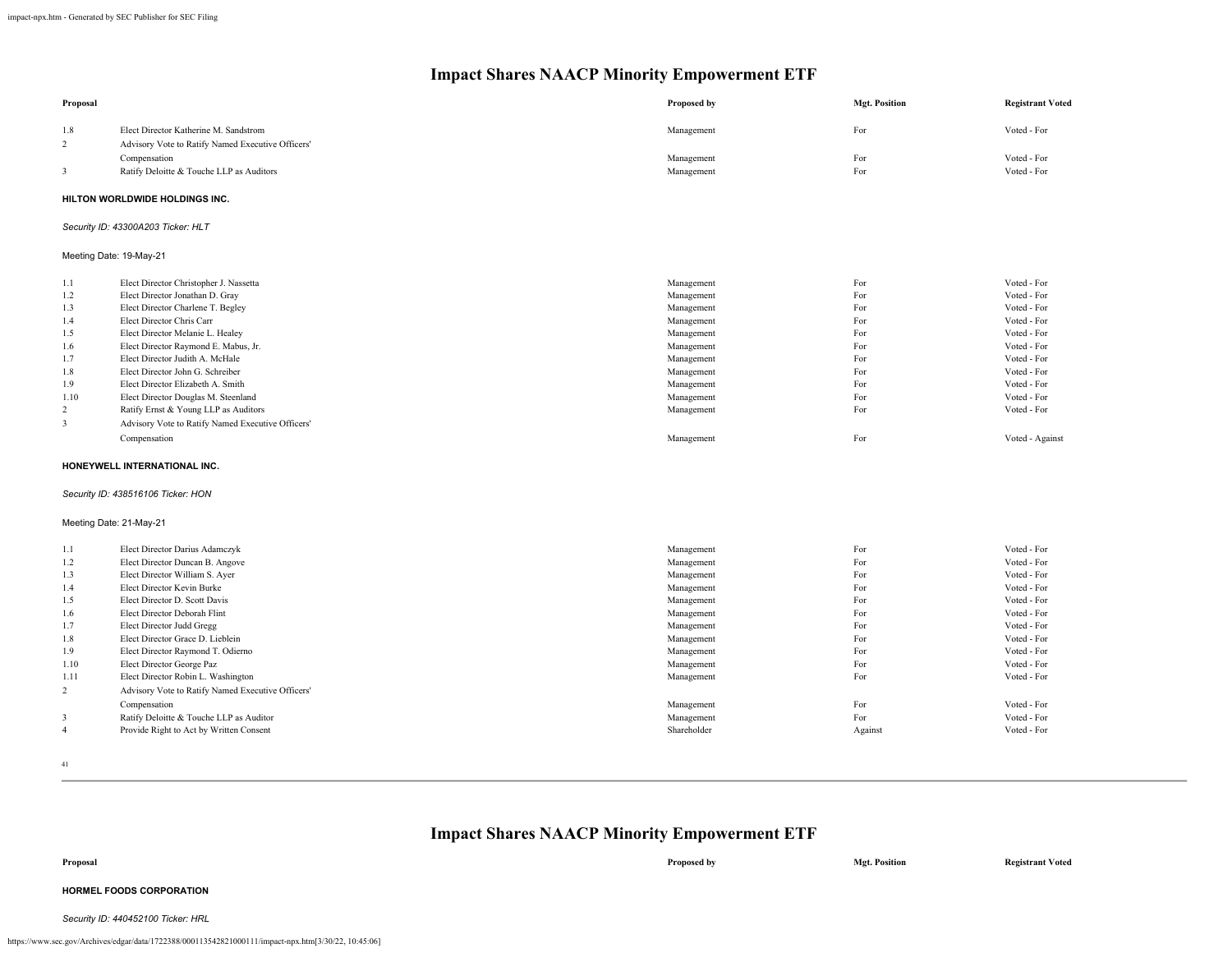| Proposal                        | Proposed by | <b>Mgt. Position</b> | <b>Registrant Voted</b> |
|---------------------------------|-------------|----------------------|-------------------------|
| <b>HORMEL FOODS CORPORATION</b> |             |                      |                         |

## *Security ID: 440452100 Ticker: HRL*

Meeting Date: 26-Jan-21

| 1.1            | Elect Director Prama Bhatt                        | Management | For | Voted - For |
|----------------|---------------------------------------------------|------------|-----|-------------|
| 1.2            | Elect Director Gary C. Bhojwani                   | Management | For | Voted - For |
| 1.3            | Elect Director Terrell K. Crews                   | Management | For | Voted - For |
| 1.4            | Elect Director Stephen M. Lacy                    | Management | For | Voted - For |
| 1.5            | Elect Director Elsa A. Murano                     | Management | For | Voted - For |
| 1.6            | Elect Director Susan K. Nestegard                 | Management | For | Voted - For |
| 1.7            | Elect Director William A. Newlands                | Management | For | Voted - For |
| 1.8            | Elect Director Christopher J. Policinski          | Management | For | Voted - For |
| 1.9            | Elect Director Jose Luis Prado                    | Management | For | Voted - For |
| 1.10           | Elect Director Sally J. Smith                     | Management | For | Voted - For |
| 1.11           | Elect Director James P. Snee                      | Management | For | Voted - For |
| 1.12           | Elect Director Steven A. White                    | Management | For | Voted - For |
| $\overline{2}$ | Ratify Ernst & Young LLP as Auditors              | Management | For | Voted - For |
| 3              | Advisory Vote to Ratify Named Executive Officers' |            |     |             |
|                | Compensation                                      | Management | For | Voted - For |

#### **HOWMET AEROSPACE INC.**

#### *Security ID: 443201108 Ticker: HWM*

Meeting Date: 25-May-21

| 1.1            | Elect Director James F. Albaugh                   | Management  | For     | Voted - For     |
|----------------|---------------------------------------------------|-------------|---------|-----------------|
| 1.2            | Elect Director Amy E. Alving                      | Management  | For     | Voted - For     |
| 1.3            | Elect Director Sharon R. Barner                   | Management  | For     | Voted - For     |
| 1.4            | Elect Director Joseph S. Cantie                   | Management  | For     | Voted - For     |
| 1.5            | Elect Director Robert F. Leduc                    | Management  | For     | Voted - For     |
| 1.6            | Elect Director David J. Miller                    | Management  | For     | Voted - For     |
| 1.7            | Elect Director Jody G. Miller                     | Management  | For     | Voted - For     |
| 1.8            | Elect Director Tolga I. Oal                       | Management  | For     | Voted - For     |
| 1.9            | Elect Director Nicole W. Piasecki                 | Management  | For     | Voted - For     |
| 1.10           | Elect Director John C. Plant                      | Management  | For     | Voted - For     |
| 1.11           | Elect Director Ulrich R. Schmidt                  | Management  | For     | Voted - For     |
| 2              | Ratify PricewaterhouseCoopers LLP as Auditors     | Management  | For     | Voted - For     |
| 3              | Advisory Vote to Ratify Named Executive Officers' |             |         |                 |
|                | Compensation                                      | Management  | For     | Voted - Against |
| $\overline{4}$ | Require Independent Board Chair                   | Shareholder | Against | Voted - For     |
|                |                                                   |             |         |                 |

#### **HP INC.**

#### *Security ID: 40434L105 Ticker: HPQ*

| Meeting Date: 13-Apr-21 |                                |            |     |             |
|-------------------------|--------------------------------|------------|-----|-------------|
| 1.1                     | Elect Director Aida M. Alvarez | Management | For | Voted - For |
| 1.2                     | Elect Director Shumeet Banerji | Management | For | Voted - For |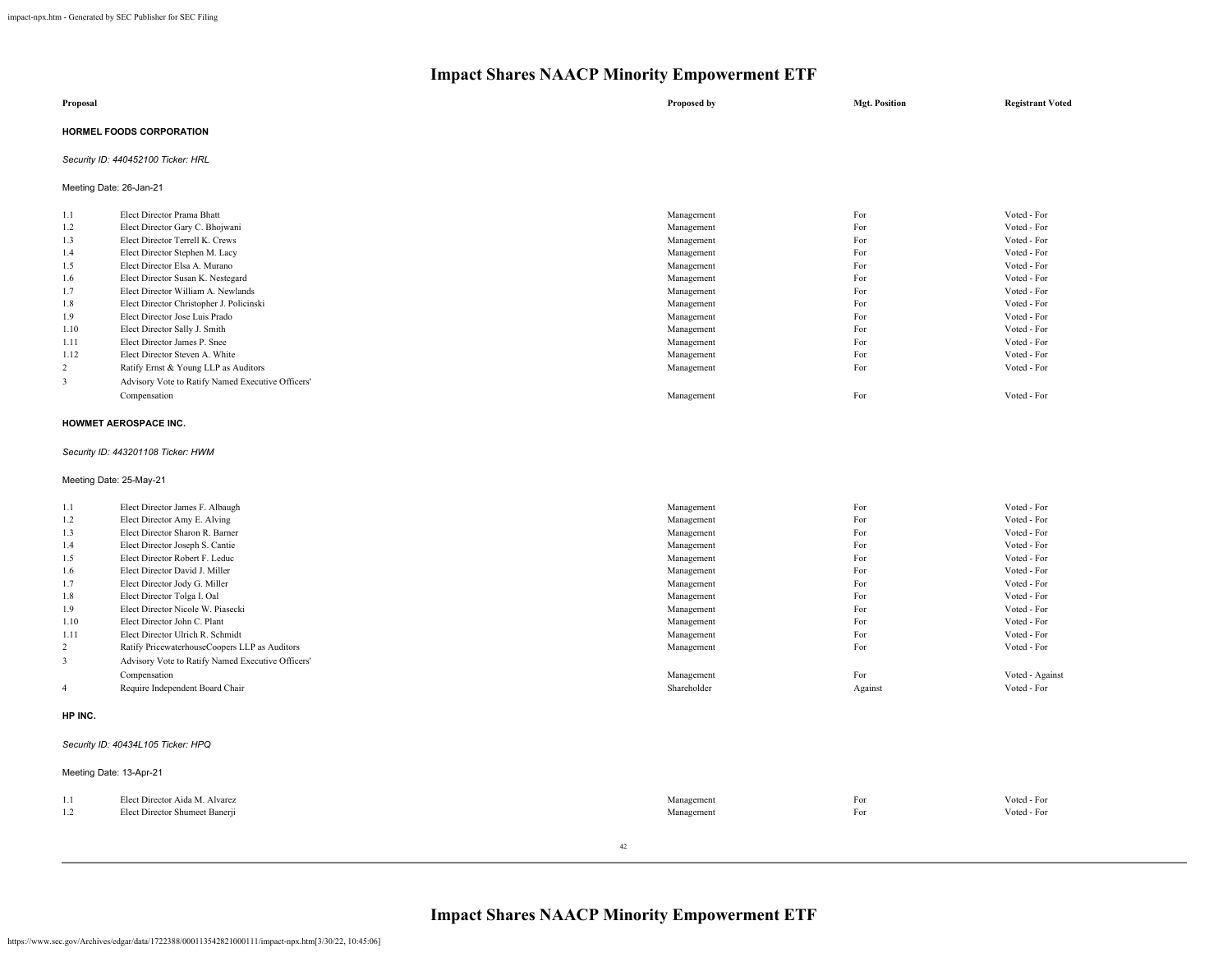| Proposal                |                                                   | Proposed by               | <b>Mgt. Position</b> | <b>Registrant Voted</b> |
|-------------------------|---------------------------------------------------|---------------------------|----------------------|-------------------------|
| 1.3                     | Elect Director Robert R. Bennett                  | Management                | For                  | Voted - For             |
| 1.4                     | Elect Director Charles "Chip" V. Bergh            | Management                | For                  | Voted - For             |
| 1.5                     | Elect Director Stacy Brown-Philpot                | Management                | For                  | Voted - For             |
| 1.6                     | Elect Director Stephanie A. Burns                 | Management                | For                  | Voted - For             |
| 1.7                     | Elect Director Mary Anne Citrino                  | Management                | For                  | Voted - For             |
| 1.8                     | Elect Director Richard L. Clemmer                 | Management                | For                  | Voted - For             |
| 1.9                     | Elect Director Enrique J. Lores                   | Management                | For                  | Voted - For             |
| 1.10                    | Elect Director Judith "Jami" Miscik               | Management                | For                  | Voted - For             |
| 1.11                    | Elect Director Subra Suresh                       | Management                | For                  | Voted - For             |
| 2                       | Ratify Ernst & Young LLP as Auditors              | Management                | For                  | Voted - For             |
| 3                       | Advisory Vote to Ratify Named Executive Officers' |                           |                      |                         |
|                         | Compensation                                      |                           | For                  | Voted - For             |
| $\overline{4}$          | Provide Right to Act by Written Consent           | Management<br>Shareholder | Against              | Voted - For             |
|                         |                                                   |                           |                      |                         |
|                         | HUNTINGTON BANCSHARES INCORPORATED                |                           |                      |                         |
|                         | Security ID: 446150104 Ticker: HBAN               |                           |                      |                         |
|                         | Meeting Date: 25-Mar-21                           |                           |                      |                         |
|                         | Issue Shares in Connection with Merger            | Management                | For                  | Voted - For             |
| $\overline{c}$          | Increase Authorized Common Stock                  | Management                | For                  | Voted - For             |
| $\overline{\mathbf{3}}$ | Adjourn Meeting                                   | Management                | For                  | Voted - For             |
|                         | Meeting Date: 21-Apr-21                           |                           |                      |                         |
| 1.1                     | Elect Director Lizabeth Ardisana                  | Management                | For                  | Voted - For             |
| 1.2                     | Elect Director Alanna Y. Cotton                   | Management                | For                  | Voted - For             |
| 1.3                     | Elect Director Ann B. (Tanny) Crane               | Management                | For                  | Voted - For             |
| 1.4                     | Elect Director Robert S. Cubbin                   | Management                | For                  | Voted - For             |
| 1.5                     | Elect Director Steven G. Elliott                  | Management                | For                  | Voted - For             |
| 1.6                     | Elect Director Gina D. France                     | Management                | For                  | Voted - For             |
| 1.7                     | Elect Director J. Michael Hochschwender           | Management                | For                  | Voted - For             |
| 1.8                     | Elect Director John C. (Chris) Inglis             | Management                | For                  | Voted - For             |
| 1.9                     | Elect Director Katherine M. A. (Allie) Kline      | Management                | For                  | Voted - For             |
| 1.10                    | Elect Director Richard W. Neu                     | Management                | For                  | Voted - For             |
| 1.11                    | Elect Director Kenneth J. Phelan                  | Management                | For                  | Voted - For             |
| 1.12                    | Elect Director David L. Porteous                  | Management                | For                  | Voted - For             |
| 1.13                    | Elect Director Stephen D. Steinour                | Management                | For                  | Voted - For             |
| $\overline{2}$          | Advisory Vote to Ratify Named Executive Officers' |                           |                      |                         |
|                         | Compensation                                      | Management                | For                  | Voted - For             |
| $\mathbf{3}$            | Ratify PricewaterhouseCoopers LLP as Auditor      | Management                | For                  | Voted - For             |
| $\overline{4}$          | Amend Omnibus Stock Plan                          | Management                | For                  | Voted - For             |
|                         |                                                   |                           |                      |                         |
| <b>IHS MARKIT LTD.</b>  |                                                   |                           |                      |                         |
|                         | Security ID: G47567105 Ticker: INFO               |                           |                      |                         |
|                         | Meeting Date: 11-Mar-21                           |                           |                      |                         |
|                         | Approve Merger Agreement                          | Management                | For                  | Voted - For             |
| $\overline{c}$          | Advisory Vote on Golden Parachutes                | Management                | For                  | Voted - Against         |
|                         |                                                   |                           |                      |                         |

43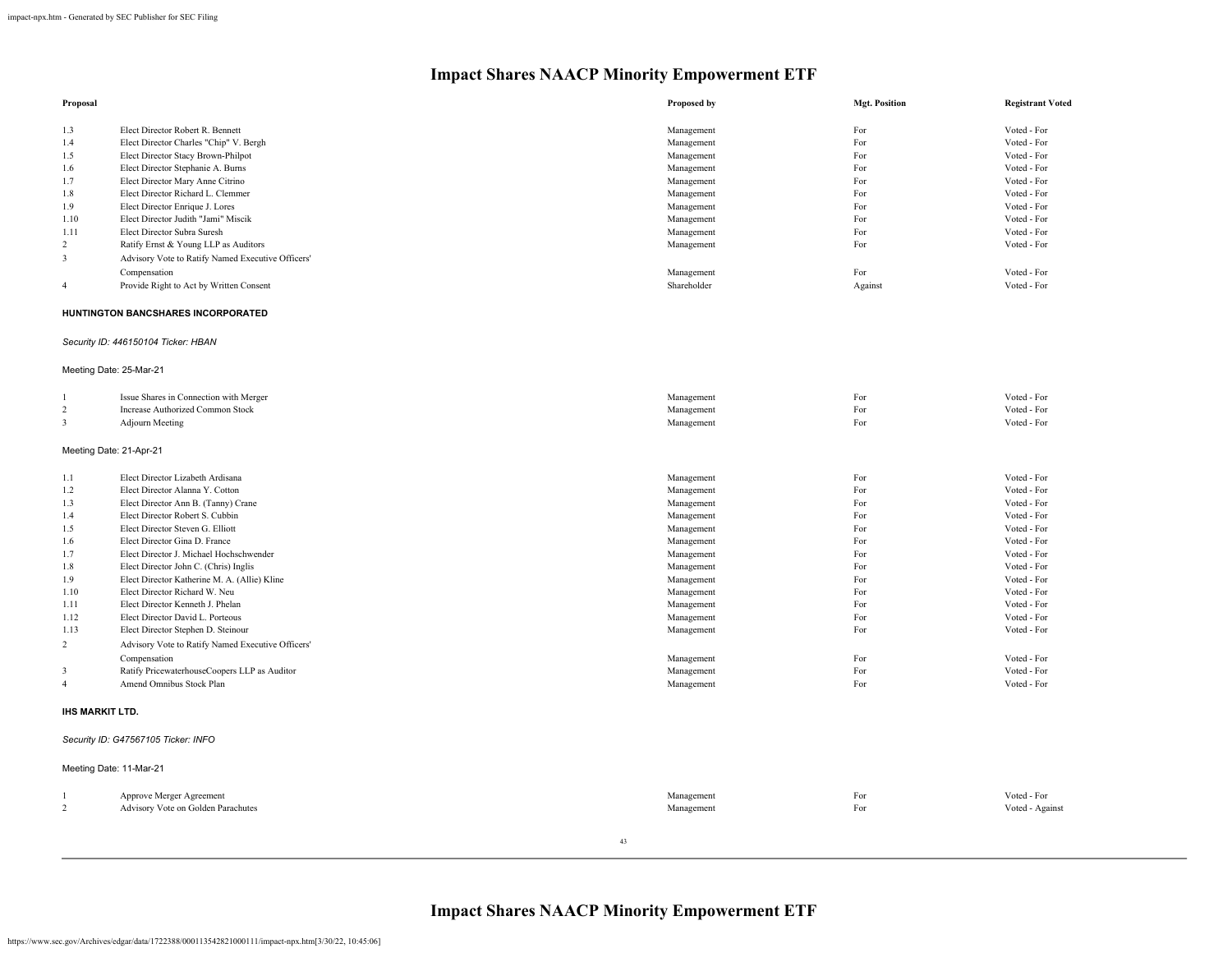| Proposal       |                                                     | Proposed by | <b>Mgt. Position</b> | <b>Registrant Voted</b> |
|----------------|-----------------------------------------------------|-------------|----------------------|-------------------------|
|                | Meeting Date: 05-May-21                             |             |                      |                         |
| 1.1            | Elect Director Lance Uggla                          | Management  | For                  | Voted - For             |
| 1.2            | Elect Director John Browne                          | Management  | For                  | Voted - For             |
| 1.3            | Elect Director Dinyar S. Devitre                    | Management  | For                  | Voted - For             |
| 1.4            | Elect Director Ruann F. Ernst                       | Management  | For                  | Voted - For             |
| 1.5            | Elect Director Jacques Esculier                     | Management  | For                  | Voted - For             |
| 1.6            | Elect Director Gay Huey Evans                       | Management  | For                  | Voted - For             |
| 1.7            | Elect Director William E. Ford                      | Management  | For                  | Voted - For             |
| 1.8            | Elect Director Nicoletta Giadrossi                  | Management  | For                  | Voted - For             |
| 1.9            | Elect Director Robert P. Kelly                      | Management  | For                  | Voted - For             |
| 1.10           | Elect Director Deborah Doyle McWhinney              | Management  | For                  | Voted - For             |
| 1.11           | Elect Director Jean-Paul L. Montupet                | Management  | For                  | Voted - For             |
| 1.12           | Elect Director Deborah K. Orida                     | Management  | For                  | Voted - For             |
| 1.13           | Elect Director James A. Rosenthal                   | Management  | For                  | Voted - For             |
| $\overline{c}$ | Advisory Vote to Ratify Named Executive Officers'   |             |                      |                         |
|                | Compensation                                        | Management  | For                  | Voted - For             |
| 3              | Approve Ernst & Young LLP as Auditors and Authorize |             |                      |                         |
|                | Board to Fix Their Remuneration                     | Management  | For                  | Voted - For             |

## **ILLINOIS TOOL WORKS INC.**

## *Security ID: 452308109 Ticker: ITW*

## Meeting Date: 07-May-21

| 1.1            | Elect Director Daniel J. Brutto                   | Management  | For     | Voted - For |
|----------------|---------------------------------------------------|-------------|---------|-------------|
| 1.2            | Elect Director Susan Crown                        | Management  | For     | Voted - For |
| 1.3            | Elect Director Darrell L. Ford                    | Management  | For     | Voted - For |
| 1.4            | Elect Director James W. Griffith                  | Management  | For     | Voted - For |
| 1.5            | Elect Director Jay L. Henderson                   | Management  | For     | Voted - For |
| 1.6            | Elect Director Richard H. Lenny                   | Management  | For     | Voted - For |
| 1.7            | Elect Director E. Scott Santi                     | Management  | For     | Voted - For |
| 1.8            | Elect Director David B. Smith, Jr.                | Management  | For     | Voted - For |
| 1.9            | Elect Director Pamela B. Strobel                  | Management  | For     | Voted - For |
| 1.10           | Elect Director Anre D. Williams                   | Management  | For     | Voted - For |
| 2              | Ratify Deloitte & Touche LLP as Auditor           | Management  | For     | Voted - For |
|                | Advisory Vote to Ratify Named Executive Officers' |             |         |             |
|                | Compensation                                      | Management  | For     | Voted - For |
| $\overline{4}$ | Provide Right to Act by Written Consent           | Shareholder | Against | Voted - For |
|                |                                                   |             |         |             |

## **ILLUMINA, INC.**

## *Security ID: 452327109 Ticker: ILMN*

## Meeting Date: 26-May-21

| 1.1 | Elect Director Caroline D. Dorsa  | Management | For | Voted - For |
|-----|-----------------------------------|------------|-----|-------------|
| 1.2 | Elect Director Robert S. Epstein  | Management | For | Voted - For |
| 1.3 | Elect Director Scott Gottlieb     | Management | For | Voted - For |
| 1.4 | Elect Director Gary S. Guthart    | Management | For | Voted - For |
| 1.5 | Elect Director Philip W. Schiller | Management | For | Voted - For |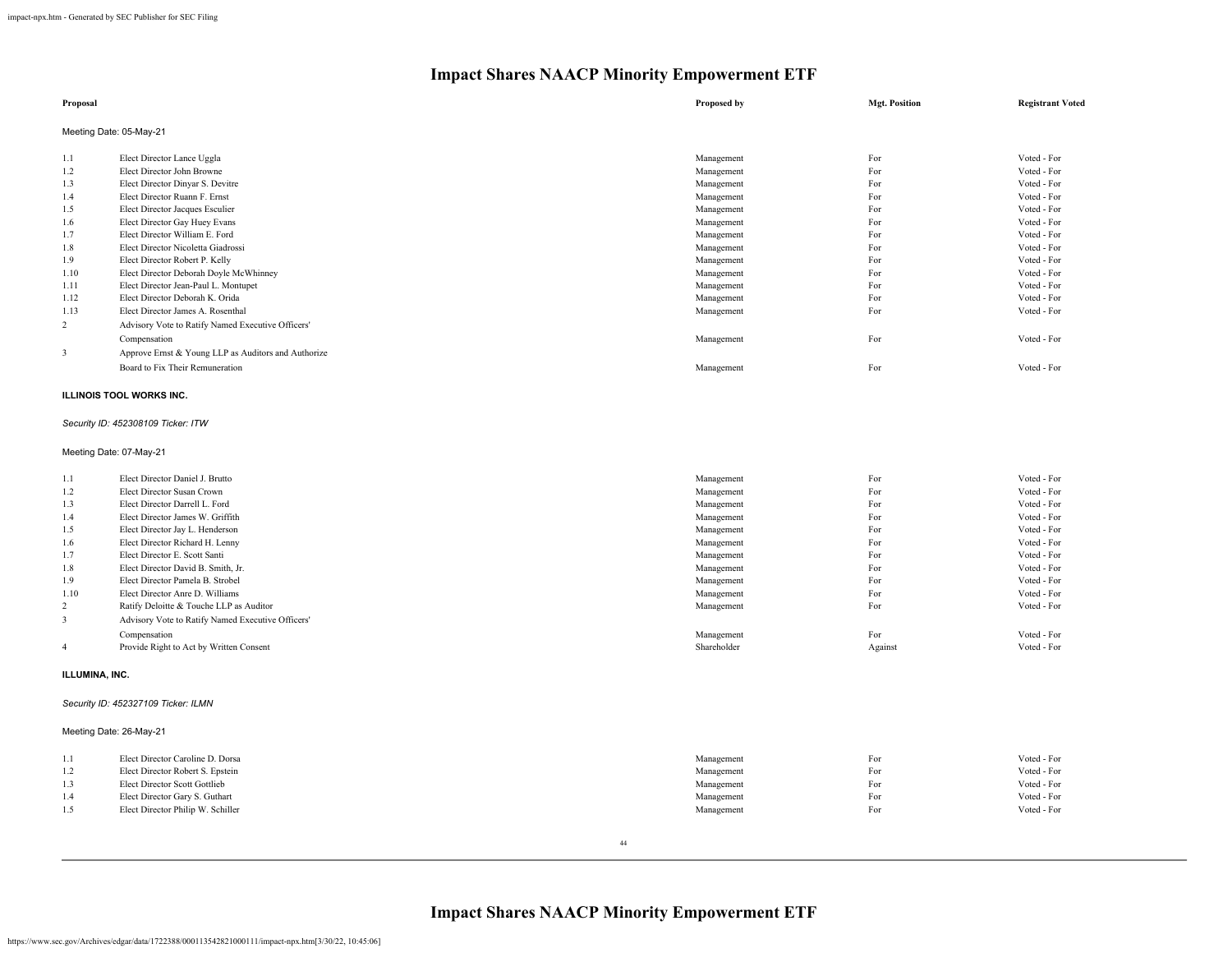| Proposal                 |                                                                         | Proposed by              | <b>Mgt. Position</b> | <b>Registrant Voted</b>    |
|--------------------------|-------------------------------------------------------------------------|--------------------------|----------------------|----------------------------|
| 1.6<br>2                 | Elect Director John W. Thompson<br>Ratify Ernst & Young LLP as Auditors | Management<br>Management | For<br>For           | Voted - For<br>Voted - For |
| $\overline{\mathbf{3}}$  | Advisory Vote to Ratify Named Executive Officers'                       |                          |                      |                            |
|                          | Compensation                                                            | Management               | For                  | Voted - For                |
| <b>INTEL CORPORATION</b> |                                                                         |                          |                      |                            |
|                          | Security ID: 458140100 Ticker: INTC                                     |                          |                      |                            |
| Meeting Date: 13-May-21  |                                                                         |                          |                      |                            |
| 1.1                      | Elect Director Patrick P. Gelsinger                                     | Management               | For                  | Voted - For                |
| 1.2                      | Elect Director James J. Goetz                                           | Management               | For                  | Voted - For                |
| 1.3                      | Elect Director Alyssa Henry                                             | Management               | For                  | Voted - For                |
| 1.4                      | Elect Director Omar Ishrak                                              | Management               | For                  | Voted - For                |
| 1.5                      | Elect Director Risa Lavizzo-Mourey                                      | Management               | For                  | Voted - For                |
| 1.6                      | Elect Director Tsu-Jae King Liu                                         | Management               | For                  | Voted - For                |
| 1.7                      | Elect Director Gregory D. Smith                                         | Management               | For                  | Voted - For                |
| 1.8                      | Elect Director Dion J. Weisler                                          | Management               | For                  | Voted - For                |
| 1.9                      | Elect Director Frank D. Yeary                                           | Management               | For                  | Voted - For                |
| $\overline{c}$           | Ratify Ernst & Young LLP as Auditors                                    | Management               | For                  | Voted - For                |
| 3                        | Advisory Vote to Ratify Named Executive Officers'                       |                          |                      |                            |
|                          | Compensation                                                            | Management               | For                  | Voted - Against            |
| $\overline{4}$           | Provide Right to Act by Written Consent                                 | Shareholder              | Against              | Voted - For                |
| 5                        | Report on Global Median Gender/Racial Pay Gap                           | Shareholder              | Against              | Voted - For                |
| 6                        | Report on Whether Written Policies or Unwritten                         |                          |                      |                            |
|                          | Norms Reinforce Racism in Company Culture                               | Shareholder              | Against              | Voted - For                |
|                          | INTERNATIONAL FLAVORS & FRAGRANCES INC.                                 |                          |                      |                            |
|                          | Security ID: 459506101 Ticker: IFF                                      |                          |                      |                            |
| Meeting Date: 27-Aug-20  |                                                                         |                          |                      |                            |
|                          | Issue Shares in Connection with Merger                                  | Management               | For                  | Voted - For                |
| 2                        | <b>Adjourn Meeting</b>                                                  | Management               | For                  | Voted - For                |
| Meeting Date: 05-May-21  |                                                                         |                          |                      |                            |
| 1.1                      | Elect Director Kathryn J. Boor                                          | Management               | For                  | Voted - For                |
| 1.2                      | Elect Director Edward D. Breen                                          | Management               | For                  | Voted - Against            |
| 1.3                      | Elect Director Carol Anthony Davidson                                   | Management               | For                  | Voted - For                |
| 1.4                      | Elect Director Michael L. Ducker                                        | Management               | For                  | Voted - For                |
| 1.5                      | Elect Director Roger W. Ferguson, Jr.                                   | Management               | For                  | Voted - For                |
| 1.6                      | Elect Director John F. Ferraro                                          | Management               | For                  | Voted - For                |
| 1.7                      | Elect Director Andreas Fibig                                            | Management               | For                  | Voted - For                |
| 1.8                      | Elect Director Christina Gold                                           | Management               | For                  | Voted - For                |
| 1.9                      | Elect Director Ilene Gordon                                             | Management               | For                  | Voted - For                |
| 1.10                     | Elect Director Matthias J. Heinzel                                      | Management               | For                  | Voted - For                |
| 1.11                     | Elect Director Dale F. Morrison                                         | Management               | For                  | Voted - For                |
| 1.12                     | Elect Director Kare Schultz                                             | Management               | For                  | Voted - For                |
| 1.13                     | Elect Director Stephen Williamson                                       | Management               | For                  | Voted - For                |
|                          |                                                                         |                          |                      |                            |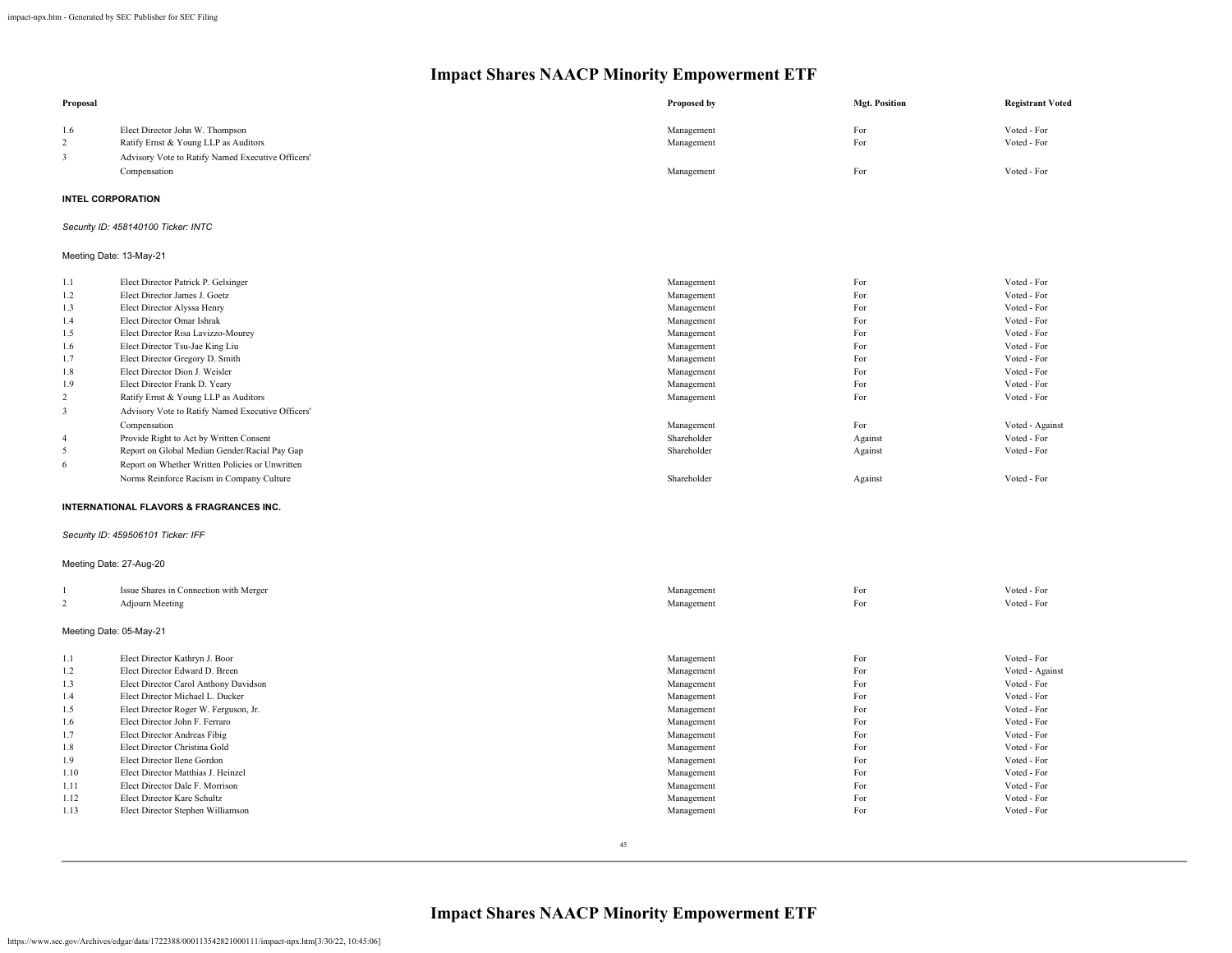| Proposal                |                                                   | Proposed by | <b>Mgt. Position</b> | <b>Registrant Voted</b> |
|-------------------------|---------------------------------------------------|-------------|----------------------|-------------------------|
| 2                       | Ratify PricewaterhouseCoopers LLP as Auditors     | Management  | For                  | Voted - For             |
| $\overline{\mathbf{3}}$ | Advisory Vote to Ratify Named Executive Officers' |             |                      |                         |
|                         | Compensation                                      | Management  | For                  | Voted - For             |
| $\overline{4}$          | Approve Omnibus Stock Plan                        | Management  | For                  | Voted - For             |
|                         | <b>IRON MOUNTAIN INCORPORATED</b>                 |             |                      |                         |
|                         | Security ID: 46284V101 Ticker: IRM                |             |                      |                         |
|                         | Meeting Date: 12-May-21                           |             |                      |                         |
| 1.1                     | Elect Director Jennifer Allerton                  | Management  | For                  | Voted - For             |
| 1.2                     | Elect Director Pamela M. Arway                    | Management  | For                  | Voted - For             |
| 1.3                     | Elect Director Clarke H. Bailey                   | Management  | For                  | Voted - For             |
| 1.4                     | Elect Director Kent P. Dauten                     | Management  | For                  | Voted - For             |
| 1.5                     | Elect Director Monte Ford                         | Management  | For                  | Voted - For             |
| 1.6                     | Elect Director Per-Kristian Halvorsen             | Management  | For                  | Voted - For             |
| 1.7                     | Elect Director Robin L. Matlock                   | Management  | For                  | Voted - For             |
| 1.8                     | Elect Director William L. Meaney                  | Management  | For                  | Voted - For             |
| 1.9                     | Elect Director Wendy J. Murdock                   | Management  | For                  | Voted - For             |
| 1.10                    | Elect Director Walter C. Rakowich                 | Management  | For                  | Voted - For             |
| 1.11                    | Elect Director Doyle R. Simons                    | Management  | For                  | Voted - For             |
| 1.12                    | Elect Director Alfred J. Verrecchia               | Management  | For                  | Voted - For             |
| 2                       | Amend Omnibus Stock Plan                          | Management  | For                  | Voted - For             |
| 3                       | Amend Qualified Employee Stock Purchase Plan      | Management  | For                  | Voted - For             |
| $\overline{4}$          | Advisory Vote to Ratify Named Executive Officers' |             |                      |                         |
|                         | Compensation                                      | Management  | For                  | Voted - For             |
| 5                       | Ratify Deloitte & Touche LLP as Auditors          | Management  | For                  | Voted - For             |
|                         | J.B. HUNT TRANSPORT SERVICES, INC.                |             |                      |                         |
|                         | Security ID: 445658107 Ticker: JBHT               |             |                      |                         |
|                         | Meeting Date: 22-Apr-21                           |             |                      |                         |
| 1.1                     | Elect Director Douglas G. Duncan                  | Management  | For                  | Voted - For             |
| 1.2                     | Elect Director Francesca M. Edwardson             | Management  | For                  | Voted - For             |
| 1.3                     | Elect Director Wayne Garrison                     | Management  | For                  | Voted - For             |
| 1.4                     | Elect Director Sharilyn S. Gasaway                | Management  | For                  | Voted - For             |
| 1.5                     | Elect Director Gary C. George                     | Management  | For                  | Voted - For             |
| 1.6                     | Elect Director Thad Hill                          | Management  | For                  | Voted - For             |
| 1.7                     | Elect Director J. Bryan Hunt, Jr.                 | Management  | For                  | Voted - For             |
| 1.8                     | Elect Director Gale V. King                       | Management  | For                  | Voted - For             |
| 1.9                     | Elect Director John N. Roberts, III               | Management  | For                  | Voted - For             |
| 1.10                    | Elect Director James L. Robo                      | Management  | For                  | Voted - For             |
| 1.11                    | Elect Director Kirk Thompson                      | Management  | For                  | Voted - For             |
| $\overline{c}$          | Advisory Vote to Ratify Named Executive Officers' |             |                      |                         |
|                         | Compensation                                      | Management  | For                  | Voted - For             |
| $\mathfrak{Z}$          | Ratify Ernst & Young LLP as Auditors              | Management  | For                  | Voted - For             |
|                         |                                                   |             |                      |                         |

46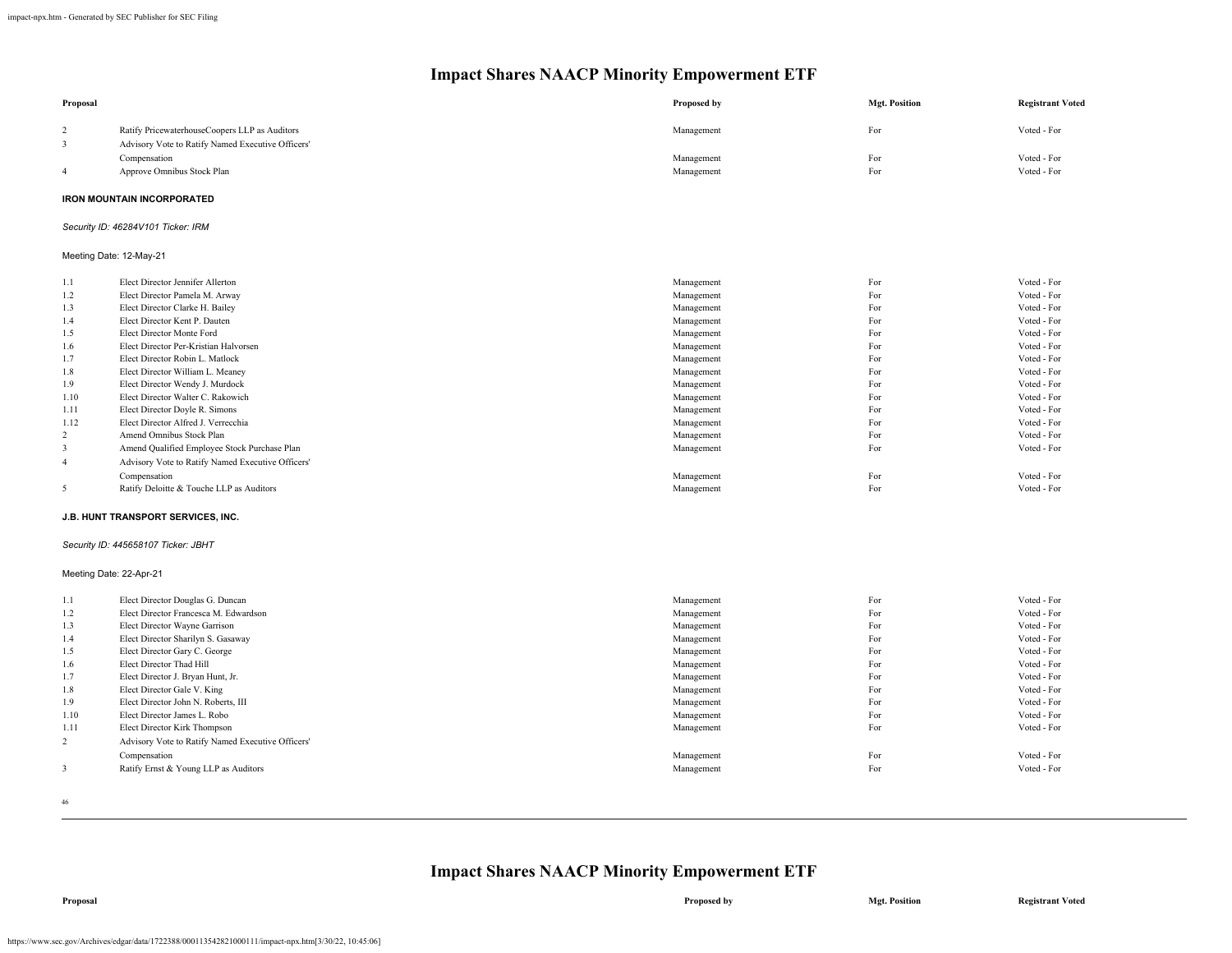| Security ID: G50871105 Ticker: JAZZ |  |  |  |  |
|-------------------------------------|--|--|--|--|
| Meeting Date: 30-Jul-20             |  |  |  |  |
| Voted - For<br>Voted - For          |  |  |  |  |
|                                     |  |  |  |  |

| 1.3            | Elect Director Anne O'Riordan                     | Management | For | Voted - For |
|----------------|---------------------------------------------------|------------|-----|-------------|
| 1.4            | Elect Director Rick E Winningham                  | Management | For | Voted - For |
| $\overline{2}$ | Approve KPMG, Dublin as Auditors and Authorize    |            |     |             |
|                | Board to Fix Their Remuneration                   | Management | For | Voted - For |
|                | Advisory Vote to Ratify Named Executive Officers' |            |     |             |
|                | Compensation                                      | Management | For | Voted - For |
|                | Amend Non-Employee Director Omnibus Stock Plan    | Management | For | Voted - For |
|                | Approve Reduction in Capital and Creation of      |            |     |             |
|                | Distributable Reserves                            | Management | For | Voted - For |
|                |                                                   |            |     |             |

#### **JOHNSON CONTROLS INTERNATIONAL PLC**

#### *Security ID: G51502105 Ticker: JCI*

#### Meeting Date: 10-Mar-21

| 1.1            | Elect Director Jean Blackwell                       | Management | For | Voted - For |
|----------------|-----------------------------------------------------|------------|-----|-------------|
| 1.2            | Elect Director Pierre Cohade                        | Management | For | Voted - For |
| 1.3            | Elect Director Michael E. Daniels                   | Management | For | Voted - For |
| 1.4            | Elect Director Juan Pablo del Valle Perochena       | Management | For | Voted - For |
| 1.5            | Elect Director W. Roy Dunbar                        | Management | For | Voted - For |
| 1.6            | Elect Director Gretchen R. Haggerty                 | Management | For | Voted - For |
| 1.7            | Elect Director Simone Menne                         | Management | For | Voted - For |
| 1.8            | Elect Director George R. Oliver                     | Management | For | Voted - For |
| 1.9            | Elect Director Jurgen Tinggren                      | Management | For | Voted - For |
| 1.10           | Elect Director Mark Vergnano                        | Management | For | Voted - For |
| 1.11           | Elect Director R. David Yost                        | Management | For | Voted - For |
| 1.12           | Elect Director John D. Young                        | Management | For | Voted - For |
| $\overline{c}$ | Ratify PricewaterhouseCoopers LLP as Auditors       | Management | For | Voted - For |
| 3              | Authorize Board to Fix Remuneration of Auditors     | Management | For | Voted - For |
| $\overline{4}$ | Authorize Market Purchases of Company Shares        | Management | For | Voted - For |
| 5              | Determine Price Range for Reissuance of Treasury    |            |     |             |
|                | <b>Shares</b>                                       | Management | For | Voted - For |
| 6              | Advisory Vote to Ratify Named Executive Officers'   |            |     |             |
|                | Compensation                                        | Management | For | Voted - For |
|                | Approve Omnibus Stock Plan                          | Management | For | Voted - For |
| 8              | Approve the Directors' Authority to Allot Shares    | Management | For | Voted - For |
| 9              | Approve the Disapplication of Statutory Pre-Emption |            |     |             |
|                | Rights                                              | Management | For | Voted - For |
|                |                                                     |            |     |             |

47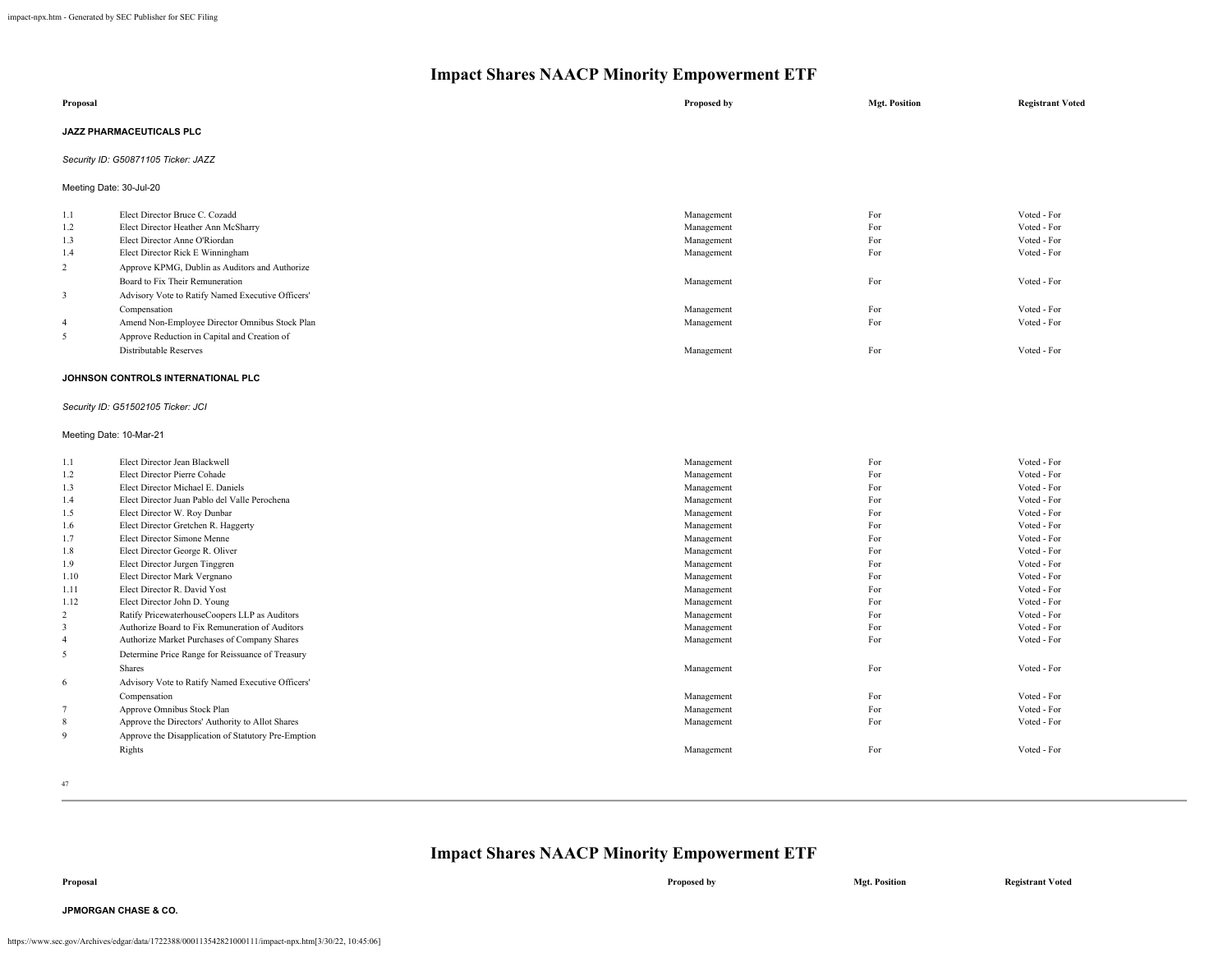| Proposal                        | Proposed by | <b>Mgt. Position</b> | <b>Registrant Voted</b> |
|---------------------------------|-------------|----------------------|-------------------------|
| <b>JPMORGAN CHASE &amp; CO.</b> |             |                      |                         |

## *Security ID: 46625H100 Ticker: JPM*

Meeting Date: 18-May-21

| 1.1                         | Elect Director Linda B. Bammann                   | Management  | For     | Voted - For |
|-----------------------------|---------------------------------------------------|-------------|---------|-------------|
| 1.2                         | Elect Director Stephen B. Burke                   | Management  | For     | Voted - For |
| 1.3                         | Elect Director Todd A. Combs                      | Management  | For     | Voted - For |
| 1.4                         | Elect Director James S. Crown                     | Management  | For     | Voted - For |
| 1.5                         | Elect Director James Dimon                        | Management  | For     | Voted - For |
| 1.6                         | Elect Director Timothy P. Flynn                   | Management  | For     | Voted - For |
| 1.7                         | Elect Director Mellody Hobson                     | Management  | For     | Voted - For |
| 1.8                         | Elect Director Michael A. Neal                    | Management  | For     | Voted - For |
| 1.9                         | Elect Director Phebe N. Novakovic                 | Management  | For     | Voted - For |
| 1.10                        | Elect Director Virginia M. Rometty                | Management  | For     | Voted - For |
| $\overline{c}$              | Advisory Vote to Ratify Named Executive Officers' |             |         |             |
|                             | Compensation                                      | Management  | For     | Voted - For |
| 3                           | Amend Omnibus Stock Plan                          | Management  | For     | Voted - For |
| $\overline{4}$              | Ratify PricewaterhouseCoopers LLP as Auditors     | Management  | For     | Voted - For |
| 5                           | Reduce Ownership Threshold for Shareholders to    |             |         |             |
|                             | Request Action by Written Consent                 | Shareholder | Against | Voted - For |
| 6                           | Report on Racial Equity Audit                     | Shareholder | Against | Voted - For |
| $7\phantom{.0}$             | Require Independent Board Chair                   | Shareholder | Against | Voted - For |
| 8                           | Report on Congruency Political Analysis and       |             |         |             |
|                             | Electioneering Expenditures                       | Shareholder | Against | Voted - For |
| <b>KANSAS CITY SOUTHERN</b> |                                                   |             |         |             |

## *Security ID: 485170302 Ticker: KSU*

#### Meeting Date: 20-May-21

| 1.1  | Elect Director Lydia I. Beebe                     | Management | For | Voted - For     |
|------|---------------------------------------------------|------------|-----|-----------------|
| 1.2  | Elect Director Lu M. Cordova                      | Management | For | Voted - For     |
| 1.3  | Elect Director Robert J. Druten                   | Management | For | Voted - For     |
| 1.4  | Elect Director Antonio O. Garza, Jr.              | Management | For | Voted - For     |
| 1.5  | Elect Director David Garza-Santos                 | Management | For | Voted - For     |
| 1.6  | Elect Director Janet H. Kennedy                   | Management | For | Voted - For     |
| 1.7  | Elect Director Mitchell J. Krebs                  | Management | For | Voted - For     |
| 1.8  | Elect Director Henry J. Maier                     | Management | For | Voted - For     |
| 1.9  | Elect Director Thomas A. McDonnell                | Management | For | Voted - For     |
| 1.10 | Elect Director Patrick J. Ottensmeyer             | Management | For | Voted - For     |
| 2    | Ratify PricewaterhouseCoopers LLP as Auditor      | Management | For | Voted - For     |
|      | Advisory Vote to Ratify Named Executive Officers' |            |     |                 |
|      | Compensation                                      | Management | For | Voted - Against |
|      |                                                   |            |     |                 |

48

## **Impact Shares NAACP Minority Empowerment ETF**

**Proposal Proposed by Mgt. Position Registrant Voted**

**KELLOGG COMPANY**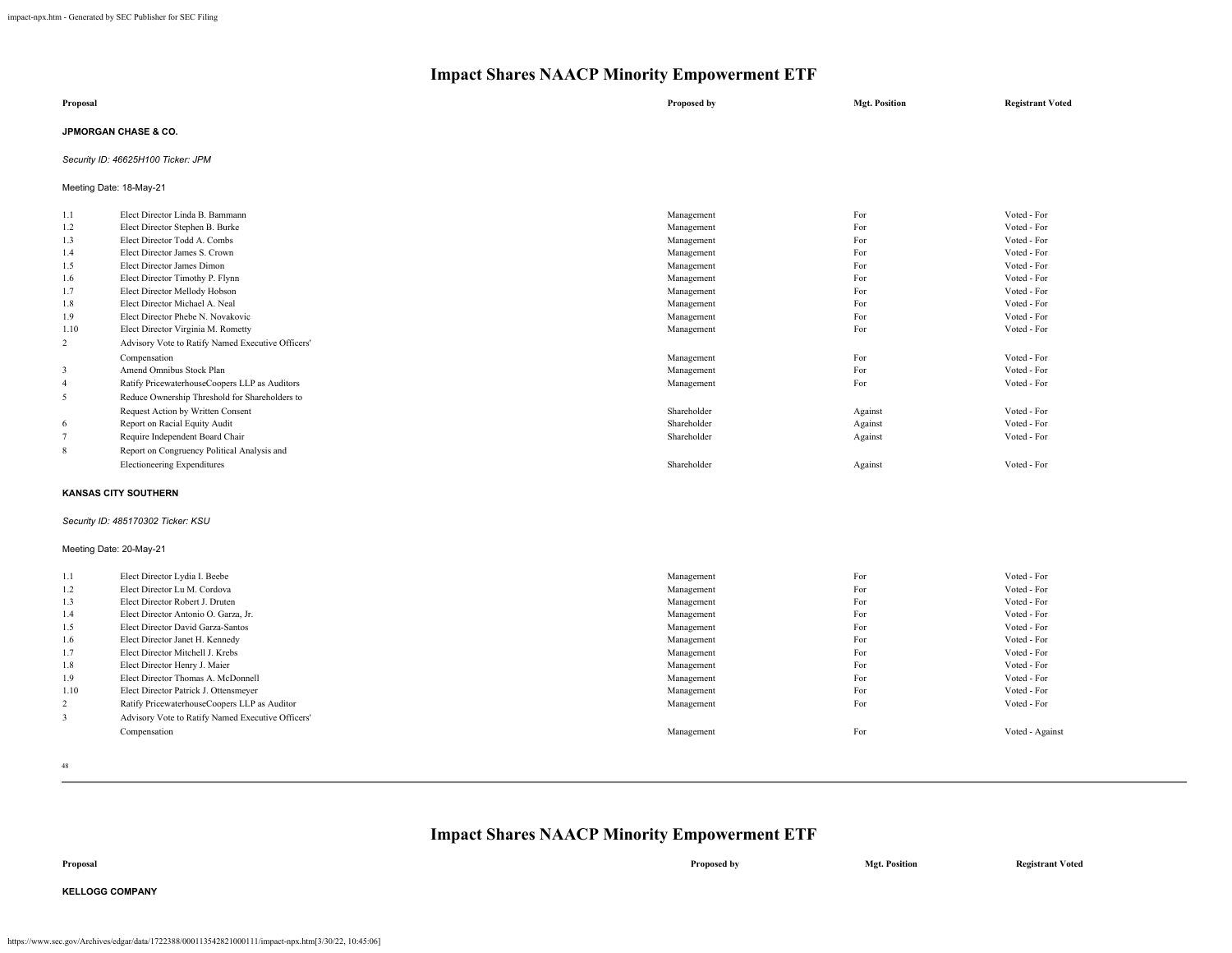| Proposal                         | Proposed by | <b>Mgt. Position</b> | <b>Registrant Voted</b> |
|----------------------------------|-------------|----------------------|-------------------------|
| <b>KELLOGG COMPANY</b>           |             |                      |                         |
| Security ID: 487836108 Ticker: K |             |                      |                         |

Meeting Date: 30-Apr-21

| 1.1<br>1.2<br>1.3<br>1.4 | Elect Director Carter Cast<br>Elect Director Zack Gund<br>Elect Director Don Knauss<br>Elect Director Mike Schlotman | Management<br>Management<br>Management<br>Management | For<br>For<br>For<br>For | Voted - For<br>Voted - For<br>Voted - For<br>Voted - For |
|--------------------------|----------------------------------------------------------------------------------------------------------------------|------------------------------------------------------|--------------------------|----------------------------------------------------------|
| $\mathcal{L}$            | Advisory Vote to Ratify Named Executive Officers'                                                                    |                                                      |                          |                                                          |
|                          | Compensation                                                                                                         | Management                                           | For                      | Voted - For                                              |
|                          | Ratify PricewaterhouseCoopers LLP as Auditors                                                                        | Management                                           | For                      | Voted - For                                              |
| -4                       | Reduce Supermajority Vote Requirement                                                                                | Management                                           | For                      | Voted - For                                              |
|                          | Provide Right to Call A Special Meeting                                                                              | Shareholder                                          | For                      | Voted - For                                              |

### **KIMBERLY-CLARK CORPORATION**

## *Security ID: 494368103 Ticker: KMB*

#### Meeting Date: 29-Apr-21

| 1.1            | Elect Director John W. Culver                       | Management  | For     | Voted - For |
|----------------|-----------------------------------------------------|-------------|---------|-------------|
| 1.2            | Elect Director Robert W. Decherd                    | Management  | For     | Voted - For |
| 1.3            | Elect Director Michael D. Hsu                       | Management  | For     | Voted - For |
| 1.4            | Elect Director Mae C. Jemison                       | Management  | For     | Voted - For |
| 1.5            | Elect Director S. Todd Maclin                       | Management  | For     | Voted - For |
| 1.6            | Elect Director Sherilyn S. McCoy                    | Management  | For     | Voted - For |
| 1.7            | Elect Director Christa S. Quarles                   | Management  | For     | Voted - For |
| 1.8            | Elect Director Ian C. Read                          | Management  | For     | Voted - For |
| 1.9            | Elect Director Dunia A. Shive                       | Management  | For     | Voted - For |
| 1.10           | Elect Director Mark T. Smucker                      | Management  | For     | Voted - For |
| 1.11           | Elect Director Michael D. White                     | Management  | For     | Voted - For |
| 2              | Ratify Deloitte & Touche LLP as Auditors            | Management  | For     | Voted - For |
| 3              | Advisory Vote to Ratify Named Executive Officers'   |             |         |             |
|                | Compensation                                        | Management  | For     | Voted - For |
| $\overline{4}$ | Approve Omnibus Stock Plan                          | Management  | For     | Voted - For |
| 5              | Approve Non-Employee Director Omnibus Stock Plan    | Management  | For     | Voted - For |
| 6              | Reduce Ownership Threshold for Shareholders to Call |             |         |             |
|                | Special Meeting                                     | Management  | For     | Voted - For |
|                | Provide Right to Act by Written Consent             | Shareholder | Against | Voted - For |

#### **LABORATORY CORPORATION OF AMERICA HOLDINGS**

## *Security ID: 50540R409 Ticker: LH*

## Meeting Date: 12-May-21

| 1.1 | Elect Director Kerrii B. Anderson | Management | For | Voted - For |
|-----|-----------------------------------|------------|-----|-------------|
| 1.2 | Elect Director Jean-Luc Belingard | Management | For | Voted - For |
| 1.3 | Elect Director Jeffrey A. Davis   | Management | For | Voted - For |
| 1.4 | Elect Director D. Gary Gilliland  | Management | For | Voted - For |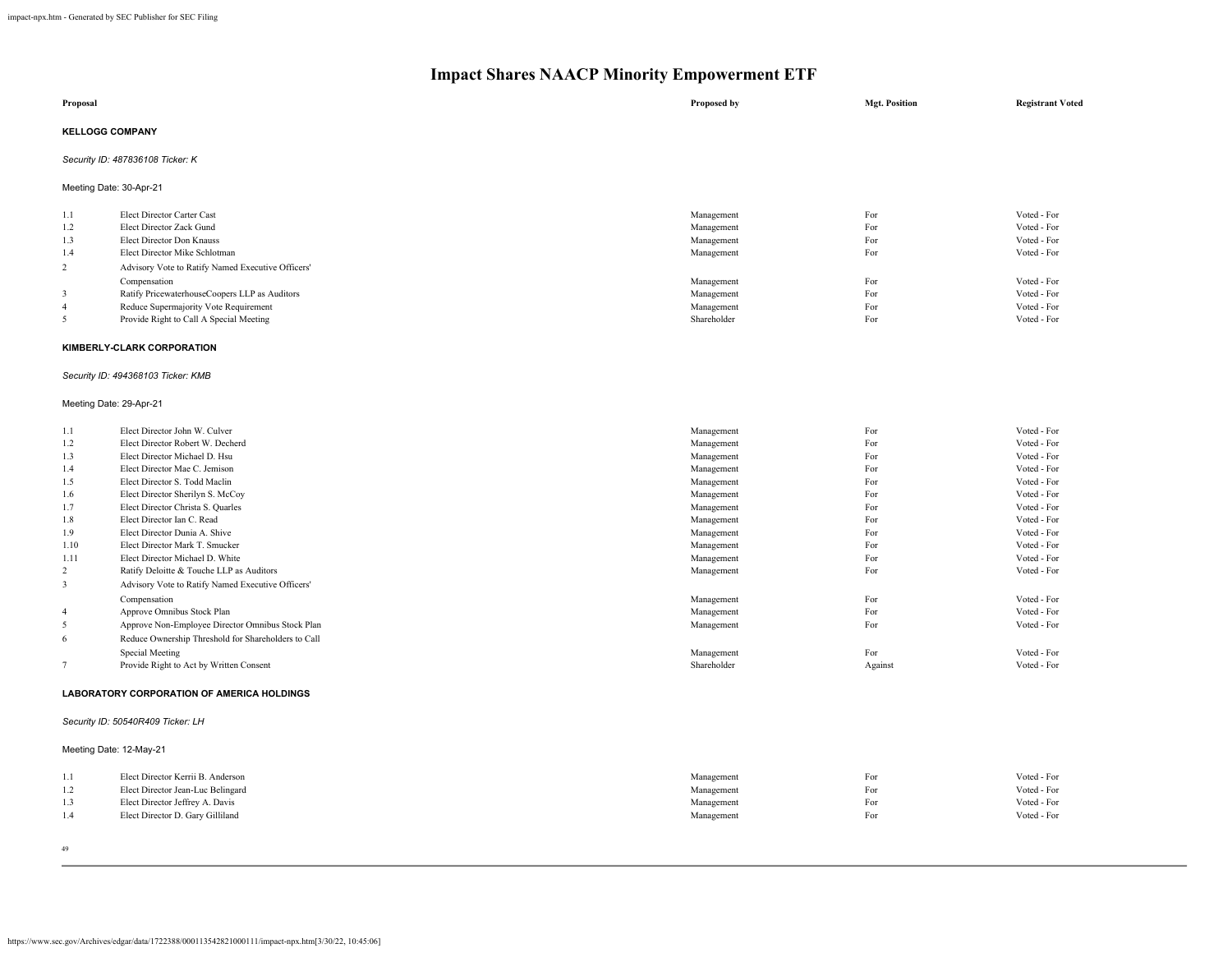| Proposal |                                                   | Proposed by | <b>Mgt. Position</b> | <b>Registrant Voted</b> |
|----------|---------------------------------------------------|-------------|----------------------|-------------------------|
|          |                                                   |             |                      |                         |
| 1.5      | Elect Director Garheng Kong                       | Management  | For                  | Voted - For             |
| 1.6      | Elect Director Peter M. Neupert                   | Management  | For                  | Voted - For             |
| 1.7      | Elect Director Richelle P. Parham                 | Management  | For                  | Voted - For             |
| 1.8      | Elect Director Adam H. Schechter                  | Management  | For                  | Voted - For             |
| 1.9      | Elect Director Kathryn E. Wengel                  | Management  | For                  | Voted - For             |
| 1.10     | Elect Director R. Sanders Williams                | Management  | For                  | Voted - For             |
| 2        | Advisory Vote to Ratify Named Executive Officers' |             |                      |                         |
|          | Compensation                                      | Management  | For                  | Voted - For             |
|          | Ratify Deloitte & Touche LLP as Auditors          | Management  | For                  | Voted - For             |
| 4        | Amend Proxy Access Right                          | Shareholder | Against              | Voted - For             |

### **LAS VEGAS SANDS CORP.**

#### *Security ID: 517834107 Ticker: LVS*

## Meeting Date: 13-May-21

| 1.1            | Elect Director Irwin Chafetz                      | Management | For | Voted - For      |
|----------------|---------------------------------------------------|------------|-----|------------------|
| 1.2            | Elect Director Micheline Chau                     | Management | For | Voted - Withheld |
| 1.3            | Elect Director Patrick Dumont                     | Management | For | Voted - For      |
| 1.4            | Elect Director Charles D. Forman                  | Management | For | Voted - For      |
| 1.5            | Elect Director Robert G. Goldstein                | Management | For | Voted - For      |
| 1.6            | Elect Director George Jamieson                    | Management | For | Voted - For      |
| 1.7            | Elect Director Nora M. Jordan                     | Management | For | Voted - For      |
| 1.8            | Elect Director Charles A. Koppelman               | Management | For | Voted - Withheld |
| 1.9            | Elect Director Lewis Kramer                       | Management | For | Voted - For      |
| 1.10           | Elect Director David F. Levi                      | Management | For | Voted - Withheld |
| $\overline{2}$ | Ratify Deloitte & Touche LLP as Auditors          | Management | For | Voted - For      |
|                | Advisory Vote to Ratify Named Executive Officers' |            |     |                  |
|                | Compensation                                      | Management | For | Voted - Against  |

#### **LEAR CORPORATION**

#### *Security ID: 521865204 Ticker: LEA*

## Meeting Date: 20-May-21

| 1.1            | Elect Director Mei-Wei Cheng                      | Management | For | Voted - For |
|----------------|---------------------------------------------------|------------|-----|-------------|
| 1.2            | Elect Director Jonathan F. Foster                 | Management | For | Voted - For |
| 1.3            | Elect Director Bradley M. Halverson               | Management | For | Voted - For |
| 1.4            | Elect Director Mary Lou Jepsen                    | Management | For | Voted - For |
| 1.5            | Elect Director Roger A. Krone                     | Management | For | Voted - For |
| 1.6            | Elect Director Patricia L. Lewis                  | Management | For | Voted - For |
| 1.7            | Elect Director Kathleen A. Ligocki                | Management | For | Voted - For |
| 1.8            | Elect Director Conrad L. Mallett, Jr.             | Management | For | Voted - For |
| 1.9            | Elect Director Raymond E. Scott                   | Management | For | Voted - For |
| 1.10           | Elect Director Gregory C. Smith                   | Management | For | Voted - For |
| $\overline{2}$ | Ratify Ernst & Young LLP as Auditors              | Management | For | Voted - For |
| 3              | Advisory Vote to Ratify Named Executive Officers' |            |     |             |
|                | Compensation                                      | Management | For | Voted - For |
|                |                                                   |            |     |             |

50

## **Impact Shares NAACP Minority Empowerment ETF**

https://www.sec.gov/Archives/edgar/data/1722388/000113542821000111/impact-npx.htm[3/30/22, 10:45:06]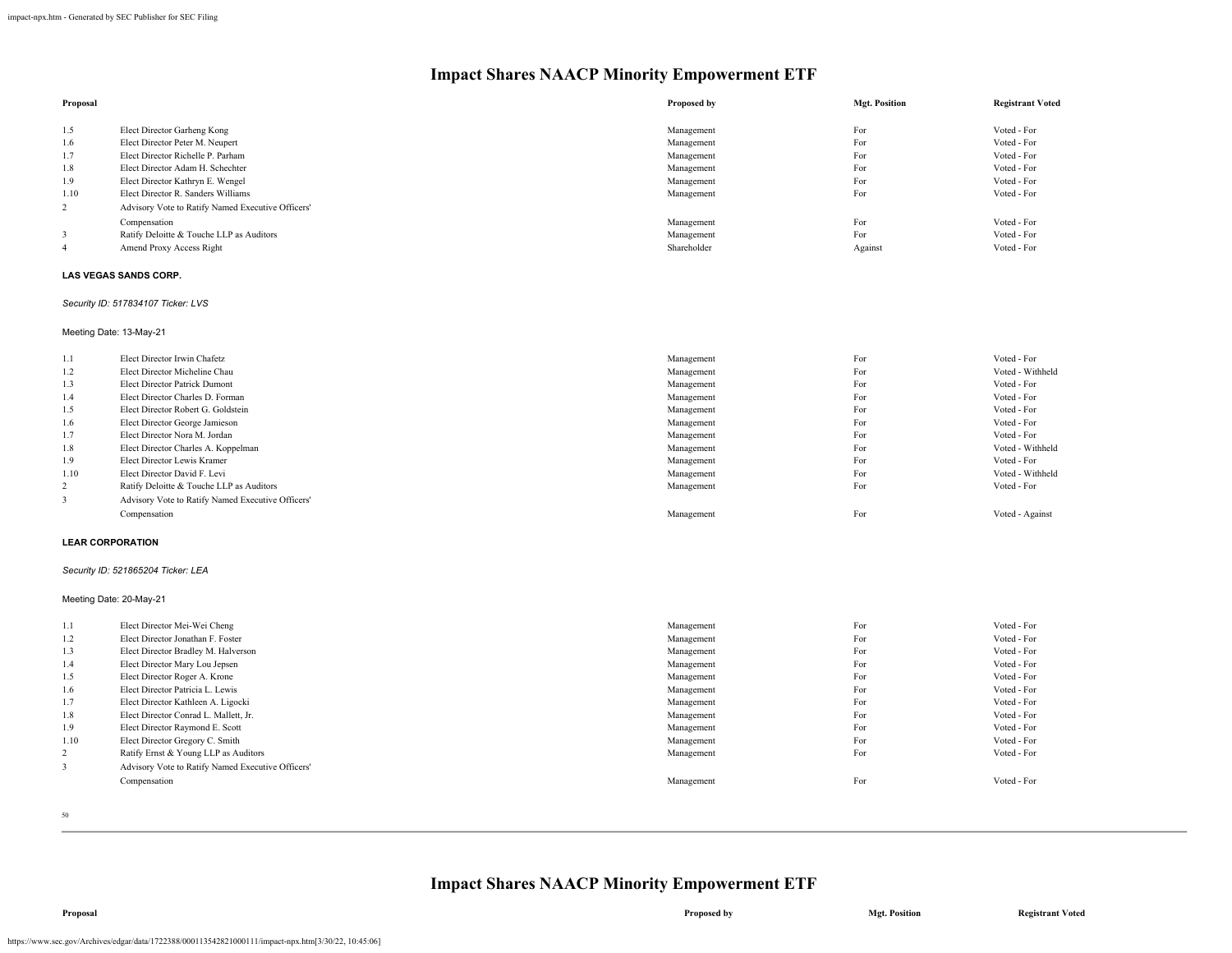| Proposal                      | Proposed by | <b>Mgt. Position</b> | <b>Registrant Voted</b> |
|-------------------------------|-------------|----------------------|-------------------------|
| <b>LOWE'S COMPANIES, INC.</b> |             |                      |                         |

## *Security ID: 548661107 Ticker: LOW*

Meeting Date: 28-May-21

| 1.1            | Elect Director Raul Alvarez                       | Management  | For     | Voted - For |
|----------------|---------------------------------------------------|-------------|---------|-------------|
| 1.2            | Elect Director David H. Batchelder                | Management  | For     | Voted - For |
| 1.3            | Elect Director Angela F. Braly                    | Management  | For     | Voted - For |
| 1.4            | Elect Director Sandra B. Cochran                  | Management  | For     | Voted - For |
| 1.5            | Elect Director Laurie Z. Douglas                  | Management  | For     | Voted - For |
| 1.6            | Elect Director Richard W. Dreiling                | Management  | For     | Voted - For |
| 1.7            | Elect Director Marvin R. Ellison                  | Management  | For     | Voted - For |
| 1.8            | Elect Director Daniel J. Heinrich                 | Management  | For     | Voted - For |
| 1.9            | Elect Director Brian C. Rogers                    | Management  | For     | Voted - For |
| 1.10           | Elect Director Bertram L. Scott                   | Management  | For     | Voted - For |
| 1.11           | Elect Director Mary Beth West                     | Management  | For     | Voted - For |
| $\overline{2}$ | Advisory Vote to Ratify Named Executive Officers' |             |         |             |
|                | Compensation                                      | Management  | For     | Voted - For |
| 3              | Ratify Deloitte & Touche LLP as Auditor           | Management  | For     | Voted - For |
| 4              | Amend Proxy Access Right                          | Shareholder | Against | Voted - For |
|                |                                                   |             |         |             |

## **MARRIOTT INTERNATIONAL, INC.**

## *Security ID: 571903202 Ticker: MAR*

Meeting Date: 07-May-21

| 1.1            | Elect Director J.W. Marriott, Jr.                 | Management | For | Voted - For |
|----------------|---------------------------------------------------|------------|-----|-------------|
| 1.2            | Elect Director Anthony G. Capuano                 | Management | For | Voted - For |
| 1.3            | Elect Director Deborah Marriott Harrison          | Management | For | Voted - For |
| 1.4            | Elect Director Frederick A. 'Fritz' Henderson     | Management | For | Voted - For |
| 1.5            | Elect Director Eric Hippeau                       | Management | For | Voted - For |
| 1.6            | Elect Director Lawrence W. Kellner                | Management | For | Voted - For |
| 1.7            | Elect Director Debra L. Lee                       | Management | For | Voted - For |
| 1.8            | Elect Director Aylwin B. Lewis                    | Management | For | Voted - For |
| 1.9            | Elect Director David S. Marriott                  | Management | For | Voted - For |
| 1.10           | Elect Director Margaret M. McCarthy               | Management | For | Voted - For |
| 1.11           | Elect Director George Munoz                       | Management | For | Voted - For |
| 1.12           | Elect Director Horacio D Rozanski                 | Management | For | Voted - For |
| 1.13           | Elect Director Susan C. Schwab                    | Management | For | Voted - For |
| 2              | Ratify Ernst & Young LLP as Auditor               | Management | For | Voted - For |
| 3              | Advisory Vote to Ratify Named Executive Officers' |            |     |             |
|                | Compensation                                      | Management | For | Voted - For |
| $\overline{4}$ | Eliminate Supermajority Vote Requirement for      |            |     |             |
|                | <b>Removal of Directors</b>                       | Management | For | Voted - For |
| 5              | Eliminate Supermajority Vote Requirement to Amend |            |     |             |
|                | Certificate of Incorporation                      | Management | For | Voted - For |
| 6              | Eliminate Supermajority Vote Requirement to Amend |            |     |             |
|                | Certain Bylaws Provisions                         | Management | For | Voted - For |
|                | Eliminate Supermajority Vote Requirement for      |            |     |             |
|                | <b>Certain Transactions</b>                       | Management | For | Voted - For |
|                |                                                   |            |     |             |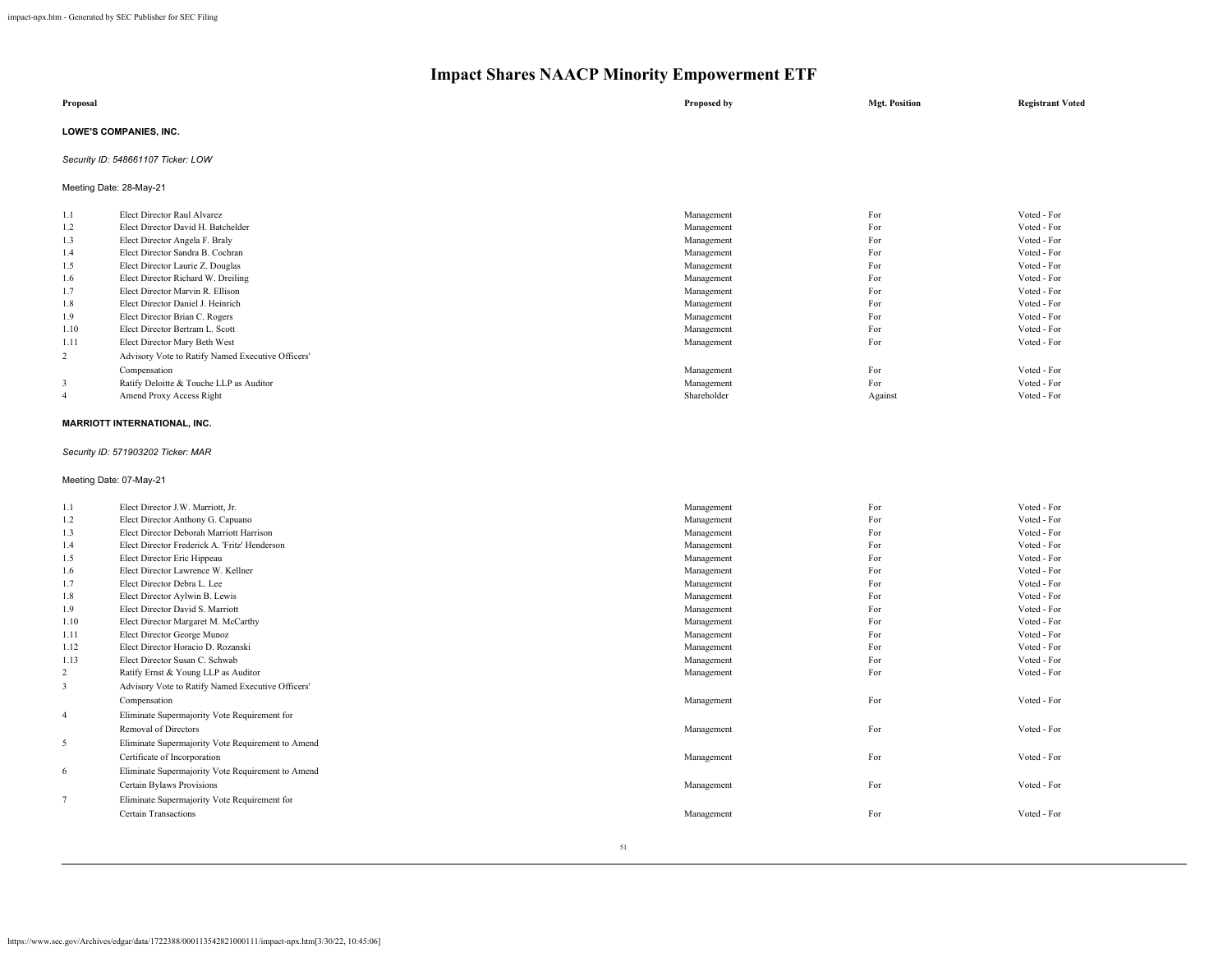| Proposal                |                                                   | Proposed by | <b>Mgt. Position</b> | <b>Registrant Voted</b> |
|-------------------------|---------------------------------------------------|-------------|----------------------|-------------------------|
| 8                       | Eliminate Supermajority Vote Requirement for      |             |                      |                         |
|                         | <b>Certain Business Combinations</b>              | Management  | For                  | Voted - For             |
|                         | <b>MARTIN MARIETTA MATERIALS, INC.</b>            |             |                      |                         |
|                         | Security ID: 573284106 Ticker: MLM                |             |                      |                         |
| Meeting Date: 13-May-21 |                                                   |             |                      |                         |
| 1.1                     | Elect Director Dorothy M. Ables                   | Management  | For                  | Voted - For             |
| 1.2                     | Elect Director Sue W. Cole                        | Management  | For                  | Voted - For             |
| 1.3                     | Elect Director Smith W. Davis                     | Management  | For                  | Voted - For             |
| 1.4                     | Elect Director Anthony R. Foxx                    | Management  | For                  | Voted - For             |
| 1.5                     | Elect Director John J. Koraleski                  | Management  | For                  | Voted - For             |
| 1.6                     | Elect Director C. Howard Nye                      | Management  | For                  | Voted - For             |
| 1.7                     | Elect Director Laree E. Perez                     | Management  | For                  | Voted - For             |
| 1.8                     | Elect Director Thomas H. Pike                     | Management  | For                  | Voted - For             |
| 1.9                     | Elect Director Michael J. Quillen                 | Management  | For                  | Voted - For             |
| 1.10                    | Elect Director Donald W. Slager                   | Management  | For                  | Voted - For             |
| 1.11                    | Elect Director David C. Wajsgras                  | Management  | For                  | Voted - For             |
| 2                       | Ratify PricewaterhouseCoopers LLP as Auditors     | Management  | For                  | Voted - For             |
| 3                       | Advisory Vote to Ratify Named Executive Officers' |             |                      |                         |
|                         | Compensation                                      | Management  | For                  | Voted - For             |
|                         | <b>MASTERCARD INCORPORATED</b>                    |             |                      |                         |
|                         |                                                   |             |                      |                         |
|                         | Security ID: 57636Q104 Ticker: MA                 |             |                      |                         |
| Meeting Date: 22-Jun-21 |                                                   |             |                      |                         |
| 1.1                     | Elect Director Ajay Banga                         | Management  | For                  | Voted - For             |
| 1.2                     | Elect Director Merit E. Janow                     | Management  | For                  | Voted - For             |
| 1.3                     | Elect Director Richard K. Davis                   | Management  | For                  | Voted - For             |
| 1.4                     | Elect Director Steven J. Freiberg                 | Management  | For                  | Voted - For             |
| 1.5                     | Elect Director Julius Genachowski                 | Management  | For                  | Voted - For             |
| 1.6                     | Elect Director Choon Phong Goh                    | Management  | For                  | Voted - For             |
| 1.7                     | Elect Director Oki Matsumoto                      | Management  | For                  | Voted - For             |
| 1.8                     | Elect Director Michael Miebach                    | Management  | For                  | Voted - For             |
| 1.9                     | Elect Director Youngme Moon                       | Management  | For                  | Voted - For             |
| 1.10                    | Elect Director Rima Qureshi                       | Management  | For                  | Voted - For             |
| 1.11                    | Elect Director Jose Octavio Reyes Lagunes         | Management  | For                  | Voted - For             |
| 1.12                    | Elect Director Gabrielle Sulzberger               | Management  | For                  | Voted - For             |
| 1.13                    | Elect Director Jackson Tai                        | Management  | For                  | Voted - For             |
| 1.14                    | Elect Director Lance Uggla                        | Management  | For                  | Voted - For             |
| $\overline{2}$          | Advisory Vote to Ratify Named Executive Officers' |             |                      |                         |
|                         | Compensation                                      | Management  | For                  | Voted - Against         |
| $\overline{3}$          | Ratify PricewaterhouseCoopers LLP as Auditors     | Management  | For                  | Voted - For             |
| $\overline{4}$          | Amend Omnibus Stock Plan                          | Management  | For                  | Voted - For             |
| 5                       | Amend Non-Employee Director Omnibus Stock Plan    | Management  | For                  | Voted - For             |
| 6                       | Eliminate Supermajority Vote Requirement          | Management  | For                  | Voted - For             |
|                         |                                                   |             |                      |                         |

52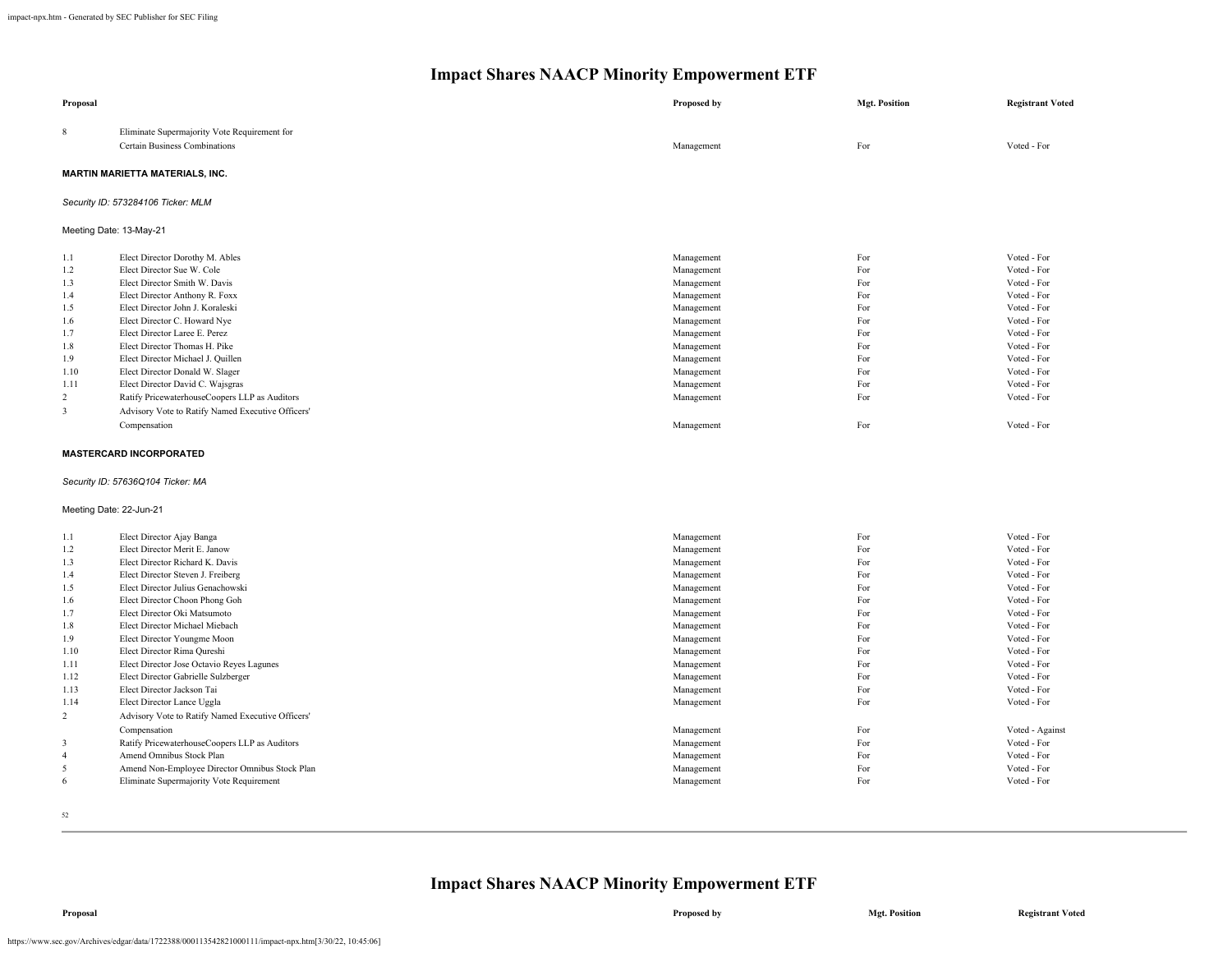| Proposal                      | Proposed by | <b>Mgt. Position</b> | <b>Registrant Voted</b> |
|-------------------------------|-------------|----------------------|-------------------------|
| <b>MCDONALD'S CORPORATION</b> |             |                      |                         |

## *Security ID: 580135101 Ticker: MCD*

Meeting Date: 20-May-21

| 1.1  | Elect Director Lloyd Dean                         | Management  | For     | Voted - For |
|------|---------------------------------------------------|-------------|---------|-------------|
| 1.2  | Elect Director Robert Eckert                      | Management  | For     | Voted - For |
| 1.3  | Elect Director Catherine Engelbert                | Management  | For     | Voted - For |
| 1.4  | Elect Director Margaret Georgiadis                | Management  | For     | Voted - For |
| 1.5  | Elect Director Enrique Hernandez, Jr.             | Management  | For     | Voted - For |
| 1.6  | Elect Director Christopher Kempczinski            | Management  | For     | Voted - For |
| 1.7  | Elect Director Richard Lenny                      | Management  | For     | Voted - For |
| 1.8  | Elect Director John Mulligan                      | Management  | For     | Voted - For |
| 1.9  | Elect Director Sheila Penrose                     | Management  | For     | Voted - For |
| 1.10 | Elect Director John Rogers, Jr.                   | Management  | For     | Voted - For |
| 1.11 | Elect Director Paul Walsh                         | Management  | For     | Voted - For |
| 1.12 | Elect Director Miles White                        | Management  | For     | Voted - For |
| 2    | Advisory Vote to Ratify Named Executive Officers' |             |         |             |
|      | Compensation                                      | Management  | For     | Voted - For |
| 3    | Ratify Ernst & Young LLP as Auditors              | Management  | For     | Voted - For |
| 4    | Report on Sugar and Public Health                 | Shareholder | Against | Voted - For |
|      | Report on Antibiotics and Public Health Costs     | Shareholder | Against | Voted - For |
| 6    | Provide Right to Act by Written Consent           | Shareholder | Against | Voted - For |

## **MERCADOLIBRE, INC.**

## *Security ID: 58733R102 Ticker: MELI*

## Meeting Date: 08-Jun-21

| 1.1<br>1.2 | Elect Director Nicolas Galperin<br>Elect Director Henrique Dubugras | Management<br>Management | For<br>For | Voted - For<br>Voted - For |
|------------|---------------------------------------------------------------------|--------------------------|------------|----------------------------|
|            | Advisory Vote to Ratify Named Executive Officers'                   |                          |            |                            |
|            | Compensation                                                        | Management               | For        | Voted - For                |
|            | Ratify Deloitte & Co. S.A as Auditors                               | Management               | For        | Voted - For                |

### **MERCK & CO., INC.**

#### *Security ID: 58933Y105 Ticker: MRK*

Meeting Date: 25-May-21

| 1.1 | Elect Director Leslie A. Brun         | Management | For | Voted - For |
|-----|---------------------------------------|------------|-----|-------------|
| 1.2 | Elect Director Mary Ellen Coe         | Management | For | Voted - For |
| 1.3 | Elect Director Pamela J. Craig        | Management | For | Voted - For |
| 1.4 | Elect Director Kenneth C. Frazier     | Management | For | Voted - For |
| 1.5 | Elect Director Thomas H. Glocer       | Management | For | Voted - For |
| 1.6 | Elect Director Risa J. Lavizzo-Mourey | Management | For | Voted - For |
| 1.7 | Elect Director Stephen L. Mayo        | Management | For | Voted - For |
| 1.8 | Elect Director Paul B. Rothman        | Management | For | Voted - For |
| 1.9 | Elect Director Patricia F. Russo      | Management | For | Voted - For |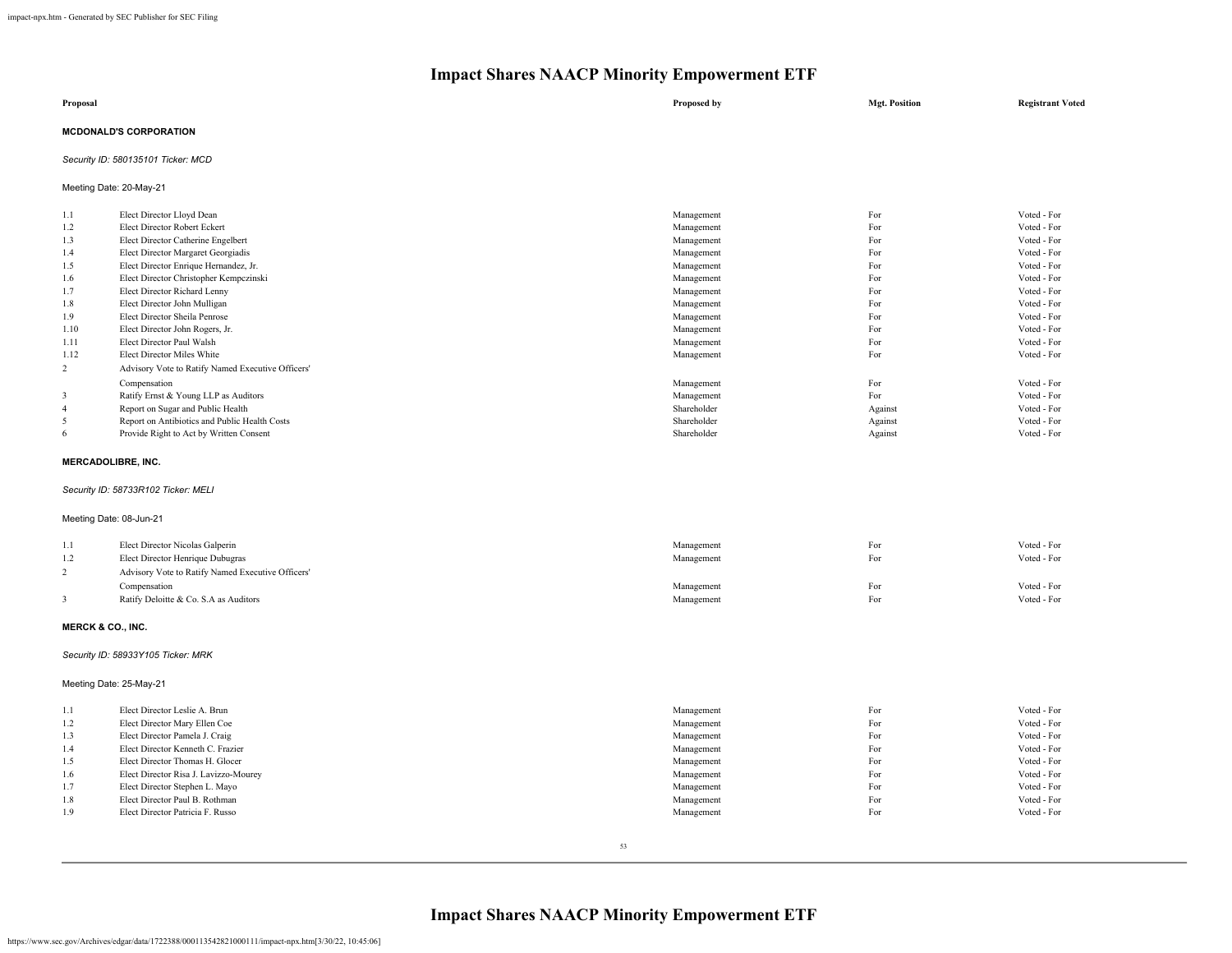| Proposal |                                                   | Proposed by | <b>Mgt. Position</b> | <b>Registrant Voted</b> |
|----------|---------------------------------------------------|-------------|----------------------|-------------------------|
|          |                                                   |             |                      |                         |
| 1.10     | Elect Director Christine E. Seidman               | Management  | For                  | Voted - For             |
| 1.11     | Elect Director Inge G. Thulin                     | Management  | For                  | Voted - For             |
| 1.12     | Elect Director Kathy J. Warden                    | Management  | For                  | Voted - For             |
| 1.13     | Elect Director Peter C. Wendell                   | Management  | For                  | Voted - For             |
|          | Advisory Vote to Ratify Named Executive Officers' |             |                      |                         |
|          | Compensation                                      | Management  | For                  | Voted - For             |
|          | Ratify PricewaterhouseCoopers LLP as Auditors     | Management  | For                  | Voted - For             |
| 4        | Provide Right to Act by Written Consent           | Shareholder | Against              | Voted - For             |
|          | Report on Access to COVID-19 Products             | Shareholder | Against              | Voted - For             |

## **METLIFE, INC.**

#### *Security ID: 59156R108 Ticker: MET*

Meeting Date: 15-Jun-21

| 1.1  | Elect Director Cheryl W. Grise                    | Management | For | Voted - For |
|------|---------------------------------------------------|------------|-----|-------------|
| 1.2  | Elect Director Carlos M. Gutierrez                | Management | For | Voted - For |
| 1.3  | Elect Director Gerald L. Hassell                  | Management | For | Voted - For |
| 1.4  | Elect Director David L. Herzog                    | Management | For | Voted - For |
| 1.5  | Elect Director R. Glenn Hubbard                   | Management | For | Voted - For |
| 1.6  | Elect Director Edward J. Kelly, III               | Management | For | Voted - For |
| 1.7  | Elect Director William E. Kennard                 | Management | For | Voted - For |
| 1.8  | Elect Director Michel A. Khalaf                   | Management | For | Voted - For |
| 1.9  | Elect Director Catherine R. Kinney                | Management | For | Voted - For |
| 1.10 | Elect Director Diana L. McKenzie                  | Management | For | Voted - For |
| 1.11 | Elect Director Denise M. Morrison                 | Management | For | Voted - For |
| 1.12 | Elect Director Mark A. Weinberger                 | Management | For | Voted - For |
| 2    | Ratify Deloitte & Touche LLP as Auditors          | Management | For | Voted - For |
| 3    | Advisory Vote to Ratify Named Executive Officers' |            |     |             |
|      | Compensation                                      | Management | For | Voted - For |

#### **MICROSOFT CORPORATION**

#### *Security ID: 594918104 Ticker: MSFT*

Meeting Date: 02-Dec-20

| 1.1  | Elect Director Reid G. Hoffman    | Management | For | Voted - For |
|------|-----------------------------------|------------|-----|-------------|
| 1.2  | Elect Director Hugh F. Johnston   | Management | For | Voted - For |
| 1.3  | Elect Director Teri L. List-Stoll | Management | For | Voted - For |
| 1.4  | Elect Director Satya Nadella      | Management | For | Voted - For |
| 1.5  | Elect Director Sandra E. Peterson | Management | For | Voted - For |
| 1.6  | Elect Director Penny S. Pritzker  | Management | For | Voted - For |
| 1.7  | Elect Director Charles W. Scharf  | Management | For | Voted - For |
| 1.8  | Elect Director Arne M. Sorenson   | Management | For | Voted - For |
| 1.9  | Elect Director John W. Stanton    | Management | For | Voted - For |
| 1.10 | Elect Director John W. Thompson   | Management | For | Voted - For |
| 1.11 | Elect Director Emma N. Walmsley   | Management | For | Voted - For |
| 1.12 | Elect Director Padmasree Warrior  | Management | For | Voted - For |
|      |                                   |            |     |             |

54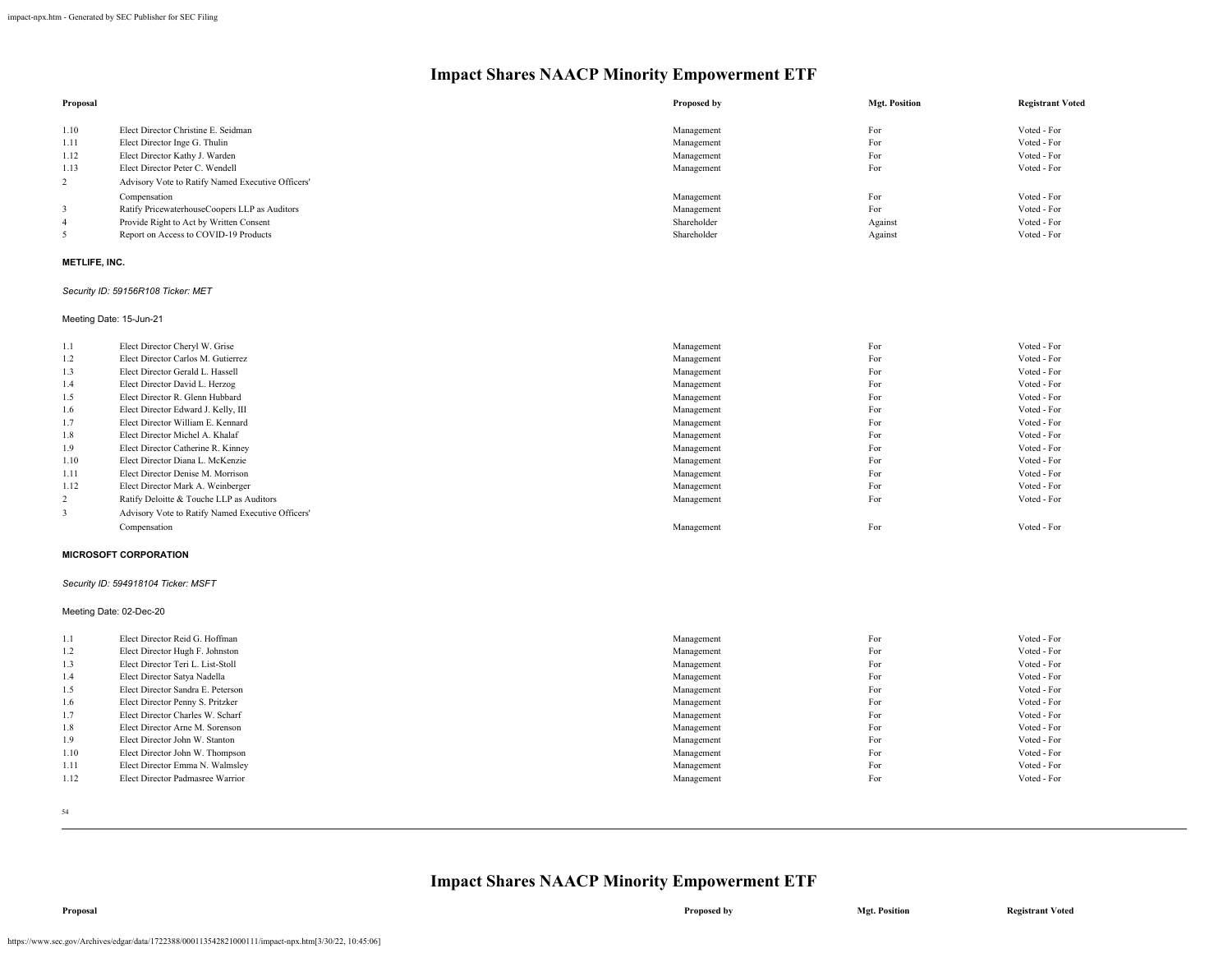| Proposal                                                                                                                     |                                                                                                                                                                                                                                                                                                                                                                                                                                                                                                                                                                                                                                                                                | Proposed by                                                                                                                                                                                                     | <b>Mgt. Position</b>                                                                                      | <b>Registrant Voted</b>                                                                                                                                                                                                       |
|------------------------------------------------------------------------------------------------------------------------------|--------------------------------------------------------------------------------------------------------------------------------------------------------------------------------------------------------------------------------------------------------------------------------------------------------------------------------------------------------------------------------------------------------------------------------------------------------------------------------------------------------------------------------------------------------------------------------------------------------------------------------------------------------------------------------|-----------------------------------------------------------------------------------------------------------------------------------------------------------------------------------------------------------------|-----------------------------------------------------------------------------------------------------------|-------------------------------------------------------------------------------------------------------------------------------------------------------------------------------------------------------------------------------|
| 2<br>3<br>$\overline{4}$                                                                                                     | Advisory Vote to Ratify Named Executive Officers'<br>Compensation<br>Ratify Deloitte & Touche LLP as Auditors<br>Report on Employee Representation on the Board of                                                                                                                                                                                                                                                                                                                                                                                                                                                                                                             | Management<br>Management                                                                                                                                                                                        | For<br>For                                                                                                | Voted - For<br>Voted - For                                                                                                                                                                                                    |
|                                                                                                                              | Directors                                                                                                                                                                                                                                                                                                                                                                                                                                                                                                                                                                                                                                                                      | Shareholder                                                                                                                                                                                                     | Against                                                                                                   | Voted - Against                                                                                                                                                                                                               |
|                                                                                                                              | MOLSON COORS BEVERAGE COMPANY                                                                                                                                                                                                                                                                                                                                                                                                                                                                                                                                                                                                                                                  |                                                                                                                                                                                                                 |                                                                                                           |                                                                                                                                                                                                                               |
|                                                                                                                              | Security ID: 60871R209 Ticker: TAP                                                                                                                                                                                                                                                                                                                                                                                                                                                                                                                                                                                                                                             |                                                                                                                                                                                                                 |                                                                                                           |                                                                                                                                                                                                                               |
|                                                                                                                              | Meeting Date: 26-May-21                                                                                                                                                                                                                                                                                                                                                                                                                                                                                                                                                                                                                                                        |                                                                                                                                                                                                                 |                                                                                                           |                                                                                                                                                                                                                               |
| 1.1<br>1.2<br>1.3<br>$\overline{c}$                                                                                          | Elect Director Roger G. Eaton<br>Elect Director Charles M. Herington<br>Elect Director H. Sanford Riley<br>Advisory Vote to Ratify Named Executive Officers'<br>Compensation                                                                                                                                                                                                                                                                                                                                                                                                                                                                                                   | Management<br>Management<br>Management<br>Management                                                                                                                                                            | For<br>For<br>For<br>For                                                                                  | Voted - For<br>Voted - For<br>Voted - For<br>Voted - For                                                                                                                                                                      |
|                                                                                                                              | MONDELEZ INTERNATIONAL, INC.                                                                                                                                                                                                                                                                                                                                                                                                                                                                                                                                                                                                                                                   |                                                                                                                                                                                                                 |                                                                                                           |                                                                                                                                                                                                                               |
|                                                                                                                              | Security ID: 609207105 Ticker: MDLZ                                                                                                                                                                                                                                                                                                                                                                                                                                                                                                                                                                                                                                            |                                                                                                                                                                                                                 |                                                                                                           |                                                                                                                                                                                                                               |
|                                                                                                                              | Meeting Date: 19-May-21                                                                                                                                                                                                                                                                                                                                                                                                                                                                                                                                                                                                                                                        |                                                                                                                                                                                                                 |                                                                                                           |                                                                                                                                                                                                                               |
| 1.1<br>1.2<br>1.3<br>1.4<br>1.5<br>1.6<br>1.7<br>1.8<br>1.9<br>1.10<br>1.11<br>1.12<br>$\overline{c}$<br>3<br>$\overline{4}$ | Elect Director Lewis W.K. Booth<br>Elect Director Charles E. Bunch<br>Elect Director Lois D. Juliber<br>Elect Director Peter W. May<br>Elect Director Jorge S. Mesquita<br>Elect Director Jane Hamilton Nielsen<br>Elect Director Fredric G. Reynolds<br>Elect Director Christiana S. Shi<br>Elect Director Patrick T. Siewert<br>Elect Director Michael A. Todman<br>Elect Director Jean-Francois M. L. van Boxmeer<br>Elect Director Dirk Van de Put<br>Advisory Vote to Ratify Named Executive Officers'<br>Compensation<br>Ratify PricewaterhouseCoopers LLP as Auditors<br>Consider Pay Disparity Between Executives and Other<br>Employees<br><b>MOODY'S CORPORATION</b> | Management<br>Management<br>Management<br>Management<br>Management<br>Management<br>Management<br>Management<br>Management<br>Management<br>Management<br>Management<br>Management<br>Management<br>Shareholder | For<br>For<br>For<br>For<br>For<br>For<br>For<br>For<br>For<br>For<br>For<br>For<br>For<br>For<br>Against | Voted - For<br>Voted - For<br>Voted - For<br>Voted - For<br>Voted - For<br>Voted - For<br>Voted - For<br>Voted - For<br>Voted - For<br>Voted - For<br>Voted - For<br>Voted - For<br>Voted - For<br>Voted - For<br>Voted - For |
|                                                                                                                              |                                                                                                                                                                                                                                                                                                                                                                                                                                                                                                                                                                                                                                                                                |                                                                                                                                                                                                                 |                                                                                                           |                                                                                                                                                                                                                               |
|                                                                                                                              | Security ID: 615369105 Ticker: MCO                                                                                                                                                                                                                                                                                                                                                                                                                                                                                                                                                                                                                                             |                                                                                                                                                                                                                 |                                                                                                           |                                                                                                                                                                                                                               |
|                                                                                                                              | Meeting Date: 20-Apr-21                                                                                                                                                                                                                                                                                                                                                                                                                                                                                                                                                                                                                                                        |                                                                                                                                                                                                                 |                                                                                                           |                                                                                                                                                                                                                               |
| 1.1<br>1.2<br>1.3<br>1.4                                                                                                     | Elect Director Jorge A. Bermudez<br>Elect Director Therese Esperdy<br>Elect Director Robert Fauber<br>Elect Director Vincent A. Forlenza                                                                                                                                                                                                                                                                                                                                                                                                                                                                                                                                       | Management<br>Management<br>Management<br>Management                                                                                                                                                            | For<br>For<br>For<br>For                                                                                  | Voted - For<br>Voted - For<br>Voted - For<br>Voted - For                                                                                                                                                                      |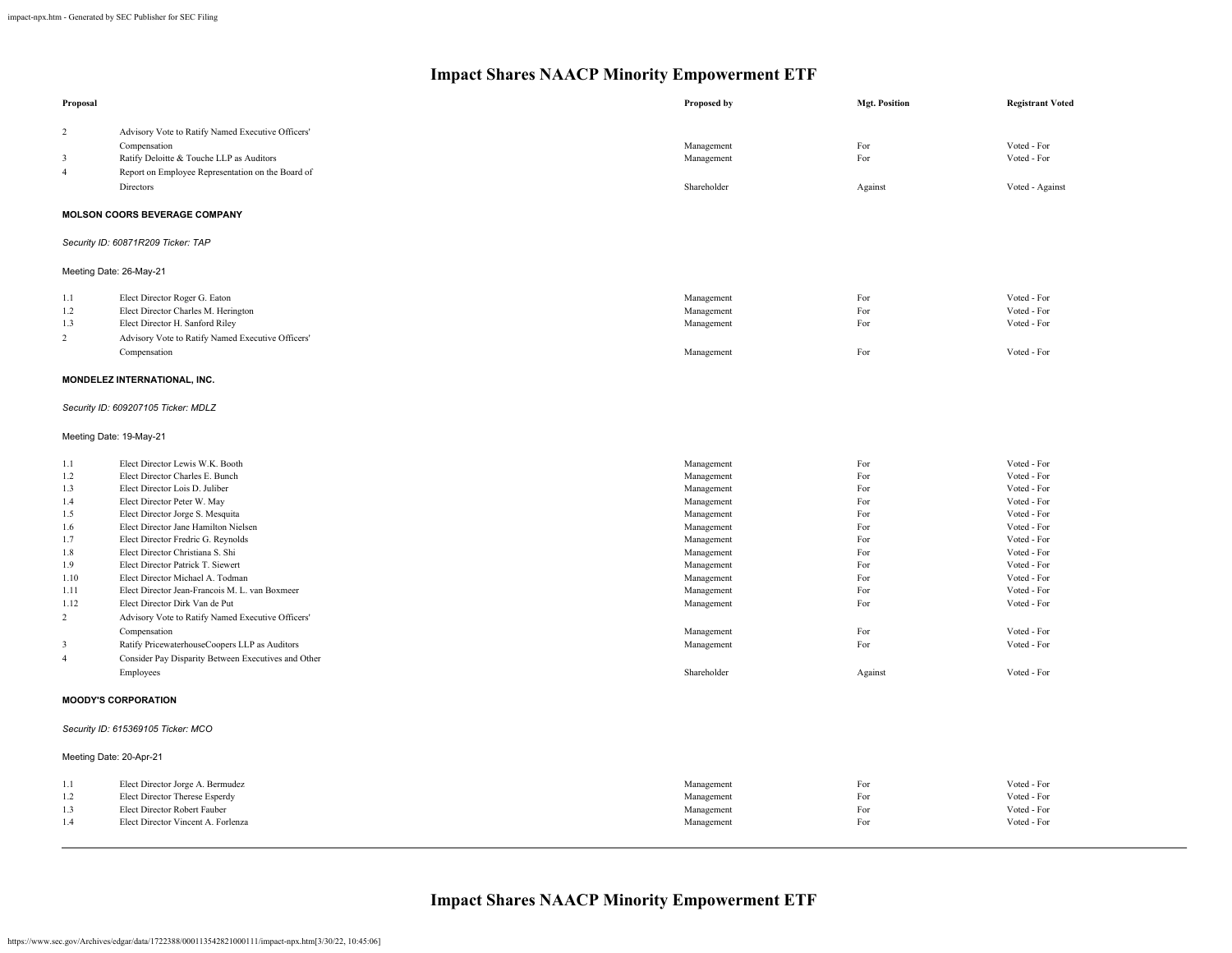| Proposal |                                                   | Proposed by | <b>Mgt. Position</b> | <b>Registrant Voted</b> |
|----------|---------------------------------------------------|-------------|----------------------|-------------------------|
| 1.5      | Elect Director Kathryn M. Hill                    | Management  | For                  | Voted - For             |
| 1.6      | Elect Director Lloyd W. Howell, Jr.               | Management  | For                  | Voted - For             |
| 1.7      | Elect Director Raymond W. McDaniel, Jr.           | Management  | For                  | Voted - For             |
| 1.8      | Elect Director Leslie F. Seidman                  | Management  | For                  | Voted - For             |
| 1.9      | Elect Director Bruce Van Saun                     | Management  | For                  | Voted - For             |
| 2        | Ratify KPMG LLP as Auditors                       | Management  | For                  | Voted - For             |
|          | Advisory Vote to Ratify Named Executive Officers' |             |                      |                         |
|          | Compensation                                      | Management  | For                  | Voted - For             |
|          | Approve 2020 Decarbonization Plan                 | Management  | For                  | Voted - For             |

## **MORGAN STANLEY**

#### *Security ID: 617446448 Ticker: MS*

Meeting Date: 20-May-21

| 1.1  | Elect Director Elizabeth Corley                   | Management | For | Voted - For |
|------|---------------------------------------------------|------------|-----|-------------|
| 1.2  | Elect Director Alistair Darling                   | Management | For | Voted - For |
| 1.3  | Elect Director Thomas H. Glocer                   | Management | For | Voted - For |
| 1.4  | Elect Director James P. Gorman                    | Management | For | Voted - For |
| 1.5  | Elect Director Robert H. Herz                     | Management | For | Voted - For |
| 1.6  | Elect Director Nobuyuki Hirano                    | Management | For | Voted - For |
| 1.7  | Elect Director Hironori Kamezawa                  | Management | For | Voted - For |
| 1.8  | Elect Director Shelley B. Leibowitz               | Management | For | Voted - For |
| 1.9  | Elect Director Stephen J. Luczo                   | Management | For | Voted - For |
| 1.10 | Elect Director Jami Miscik                        | Management | For | Voted - For |
| 1.11 | Elect Director Dennis M. Nally                    | Management | For | Voted - For |
| 1.12 | Elect Director Mary L. Schapiro                   | Management | For | Voted - For |
| 1.13 | Elect Director Perry M. Traquina                  | Management | For | Voted - For |
| 1.14 | Elect Director Rayford Wilkins, Jr.               | Management | For | Voted - For |
| 2    | Ratify Deloitte & Touche LLP as Auditors          | Management | For | Voted - For |
| 3    | Advisory Vote to Ratify Named Executive Officers' |            |     |             |
|      | Compensation                                      | Management | For | Voted - For |
| 4    | Amend Omnibus Stock Plan                          | Management | For | Voted - For |

## **NASDAQ, INC.**

#### *Security ID: 631103108 Ticker: NDAQ*

#### Meeting Date: 15-Jun-21

| 1.1  | Elect Director Melissa M. Arnoldi  | Management | For | Voted - For |
|------|------------------------------------|------------|-----|-------------|
| 1.2  | Elect Director Charlene T. Begley  | Management | For | Voted - For |
| 1.3  | Elect Director Steven D. Black     | Management | For | Voted - For |
| 1.4  | Elect Director Adena T. Friedman   | Management | For | Voted - For |
| 1.5  | Elect Director Essa Kazim          | Management | For | Voted - For |
| 1.6  | Elect Director Thomas A. Kloet     | Management | For | Voted - For |
| 1.7  | Elect Director John D. Rainey      | Management | For | Voted - For |
| 1.8  | Elect Director Michael R. Splinter | Management | For | Voted - For |
| 1.9  | Elect Director Jacob Wallenberg    | Management | For | Voted - For |
| 1.10 | Elect Director Alfred W. Zollar    | Management | For | Voted - For |
|      |                                    |            |     |             |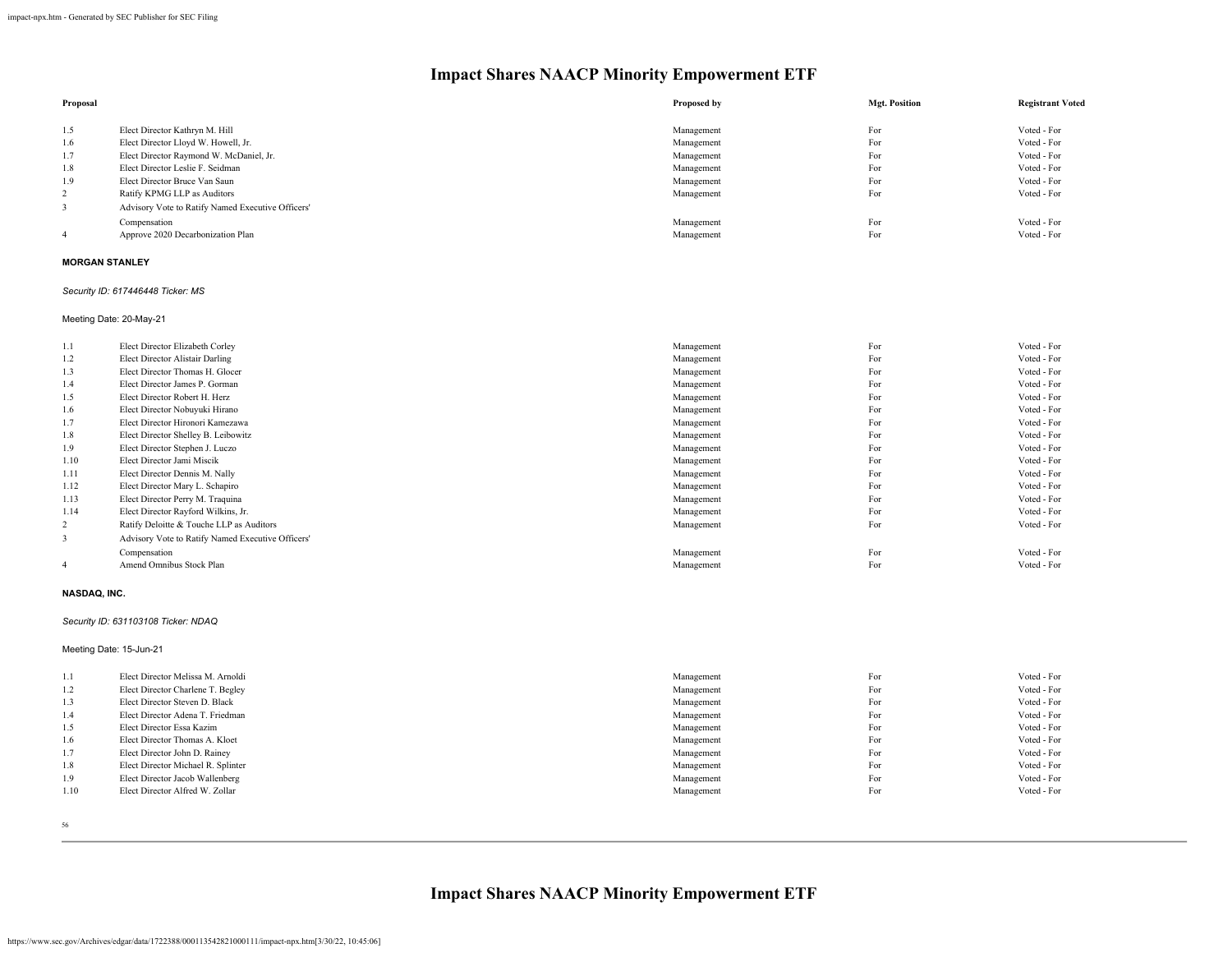| Advisory Vote to Ratify Named Executive Officers' |                                                                                                         |                           |                                            |
|---------------------------------------------------|---------------------------------------------------------------------------------------------------------|---------------------------|--------------------------------------------|
|                                                   |                                                                                                         |                           |                                            |
| Compensation                                      | Management                                                                                              | For                       | Voted - For                                |
| Ratify Ernst & Young LLP as Auditors              | Management                                                                                              | For                       | Voted - For                                |
|                                                   |                                                                                                         |                           | Voted - For                                |
|                                                   |                                                                                                         |                           |                                            |
| <b>NEWMONT CORPORATION</b>                        |                                                                                                         |                           |                                            |
| Security ID: 651639106 Ticker: NEM                |                                                                                                         |                           |                                            |
| Meeting Date: 28-Apr-21                           |                                                                                                         |                           |                                            |
| Elect Director Patrick G. Awuah, Jr.              | Management                                                                                              | For                       | Voted - For                                |
| Elect Director Gregory H. Boyce                   | Management                                                                                              | For                       | Voted - For                                |
| Elect Director Bruce R. Brook                     | Management                                                                                              | For                       | Voted - For                                |
| Elect Director Maura Clark                        | Management                                                                                              | For                       | Voted - For                                |
| Elect Director Matthew Coon Come                  | Management                                                                                              | For                       | Voted - For                                |
| Elect Director Jose Manuel Madero                 | Management                                                                                              | For                       | Voted - For                                |
| Elect Director Rene Medori                        | Management                                                                                              | For                       | Voted - For                                |
| Elect Director Jane Nelson                        | Management                                                                                              | For                       | Voted - For                                |
|                                                   | Management                                                                                              |                           | Voted - For                                |
| Elect Director Julio M. Quintana                  | Management                                                                                              |                           | Voted - For                                |
| Elect Director Susan N. Story                     | Management                                                                                              |                           | Voted - For                                |
| Advisory Vote to Ratify Named Executive Officers' |                                                                                                         |                           |                                            |
| Compensation                                      | Management                                                                                              | For                       | Voted - For                                |
| Ratify Ernst & Young LLP as Auditors              | Management                                                                                              | For                       | Voted - For                                |
| <b>NEXTERA ENERGY, INC.</b>                       |                                                                                                         |                           |                                            |
| Security ID: 65339F101 Ticker: NEE                |                                                                                                         |                           |                                            |
| Meeting Date: 20-May-21                           |                                                                                                         |                           |                                            |
| Elect Director Sherry S. Barrat                   | Management                                                                                              | For                       | Voted - For                                |
| Elect Director James L. Camaren                   | Management                                                                                              | For                       | Voted - For                                |
| Elect Director Kenneth B. Dunn                    | Management                                                                                              | For                       | Voted - For                                |
| Elect Director Naren K. Gursahaney                | Management                                                                                              | For                       | Voted - For                                |
| Elect Director Kirk S. Hachigian                  | Management                                                                                              | For                       | Voted - For                                |
| Elect Director Amy B. Lane                        | Management                                                                                              | For                       | Voted - For                                |
| Elect Director David L. Porges                    | Management                                                                                              |                           | Voted - For                                |
| Elect Director James L. Robo                      | Management                                                                                              | For                       | Voted - For                                |
| Elect Director Rudy E. Schupp                     | Management                                                                                              | For                       | Voted - For                                |
| Elect Director John L. Skolds                     | Management                                                                                              | For                       | Voted - For                                |
|                                                   |                                                                                                         |                           | Voted - For                                |
| Elect Director Darryl L. Wilson                   | Management                                                                                              | For                       | Voted - For                                |
| Ratify Deloitte & Touche LLP as Auditors          | Management                                                                                              | For                       | Voted - For                                |
| Advisory Vote to Ratify Named Executive Officers' |                                                                                                         |                           |                                            |
| Compensation                                      | Management                                                                                              | For                       | Voted - For                                |
| Approve Omnibus Stock Plan                        | Management                                                                                              | For                       | Voted - For                                |
| Provide Right to Act by Written Consent           | Shareholder                                                                                             | Against                   | Voted - For                                |
|                                                   | Provide Right to Act by Written Consent<br>Elect Director Thomas Palmer<br>Elect Director Lynn M. Utter | Shareholder<br>Management | Against<br>For<br>For<br>For<br>For<br>For |

57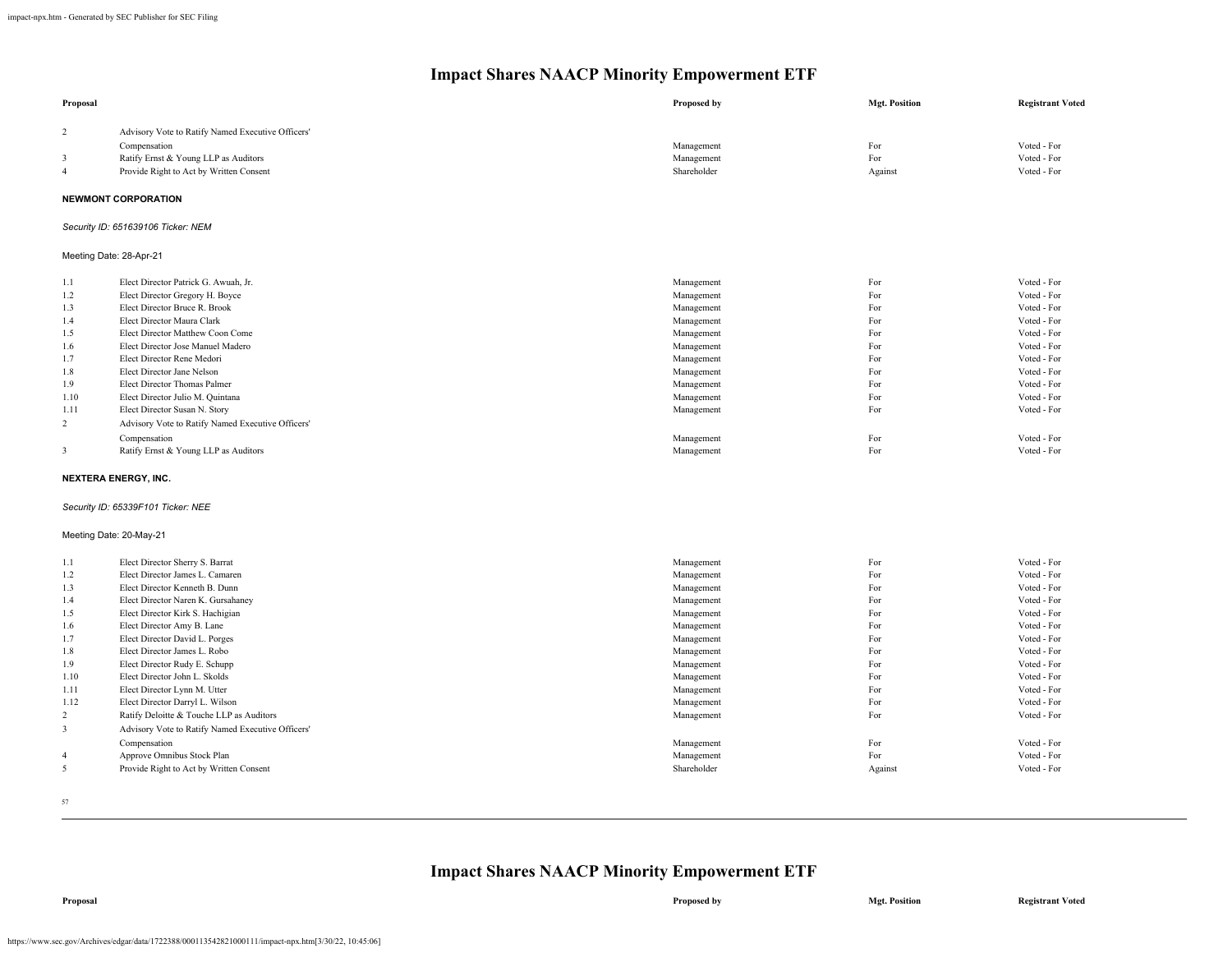| Proposal                                                                                                                   |                                                                                                                                                                                                                                                                                                                                                                                                                                                                                                                                                                                                                                                                | Proposed by                                                                                                                                                                                                     | <b>Mgt. Position</b>                                                                                      | <b>Registrant Voted</b>                                                                                                                                                                                                       |
|----------------------------------------------------------------------------------------------------------------------------|----------------------------------------------------------------------------------------------------------------------------------------------------------------------------------------------------------------------------------------------------------------------------------------------------------------------------------------------------------------------------------------------------------------------------------------------------------------------------------------------------------------------------------------------------------------------------------------------------------------------------------------------------------------|-----------------------------------------------------------------------------------------------------------------------------------------------------------------------------------------------------------------|-----------------------------------------------------------------------------------------------------------|-------------------------------------------------------------------------------------------------------------------------------------------------------------------------------------------------------------------------------|
|                                                                                                                            | NIELSEN HOLDINGS PLC                                                                                                                                                                                                                                                                                                                                                                                                                                                                                                                                                                                                                                           |                                                                                                                                                                                                                 |                                                                                                           |                                                                                                                                                                                                                               |
|                                                                                                                            | Security ID: G6518L108 Ticker: NLSN                                                                                                                                                                                                                                                                                                                                                                                                                                                                                                                                                                                                                            |                                                                                                                                                                                                                 |                                                                                                           |                                                                                                                                                                                                                               |
| Meeting Date: 11-Feb-21                                                                                                    |                                                                                                                                                                                                                                                                                                                                                                                                                                                                                                                                                                                                                                                                |                                                                                                                                                                                                                 |                                                                                                           |                                                                                                                                                                                                                               |
|                                                                                                                            | Approve Sale of the Global Connect Business                                                                                                                                                                                                                                                                                                                                                                                                                                                                                                                                                                                                                    | Management                                                                                                                                                                                                      | For                                                                                                       | Voted - For                                                                                                                                                                                                                   |
| <b>NISOURCE INC.</b>                                                                                                       |                                                                                                                                                                                                                                                                                                                                                                                                                                                                                                                                                                                                                                                                |                                                                                                                                                                                                                 |                                                                                                           |                                                                                                                                                                                                                               |
|                                                                                                                            | Security ID: 65473P105 Ticker: NI                                                                                                                                                                                                                                                                                                                                                                                                                                                                                                                                                                                                                              |                                                                                                                                                                                                                 |                                                                                                           |                                                                                                                                                                                                                               |
| Meeting Date: 25-May-21                                                                                                    |                                                                                                                                                                                                                                                                                                                                                                                                                                                                                                                                                                                                                                                                |                                                                                                                                                                                                                 |                                                                                                           |                                                                                                                                                                                                                               |
| 1.1<br>1.2<br>1.3<br>1.4<br>1.5<br>1.6<br>1.7<br>1.8<br>1.9<br>1.10<br>1.11<br>1.12<br>2<br>$\mathbf{3}$<br>$\overline{4}$ | Elect Director Peter A. Altabef<br>Elect Director Theodore H. Bunting, Jr.<br>Elect Director Eric L. Butler<br>Elect Director Aristides S. Candris<br>Elect Director Wayne S. DeVeydt<br>Elect Director Joseph Hamrock<br>Elect Director Deborah A. Henretta<br>Elect Director Deborah A. P. Hersman<br>Elect Director Michael E. Jesanis<br>Elect Director Kevin T. Kabat<br>Elect Director Carolyn Y. Woo<br>Elect Director Lloyd M. Yates<br>Advisory Vote to Ratify Named Executive Officers'<br>Compensation<br>Ratify Deloitte & Touche LLP as Auditors<br>Amend Proxy Access Right<br><b>NORTONLIFELOCK INC.</b><br>Security ID: 668771108 Ticker: NLOK | Management<br>Management<br>Management<br>Management<br>Management<br>Management<br>Management<br>Management<br>Management<br>Management<br>Management<br>Management<br>Management<br>Management<br>Shareholder | For<br>For<br>For<br>For<br>For<br>For<br>For<br>For<br>For<br>For<br>For<br>For<br>For<br>For<br>Against | Voted - For<br>Voted - For<br>Voted - For<br>Voted - For<br>Voted - For<br>Voted - For<br>Voted - For<br>Voted - For<br>Voted - For<br>Voted - For<br>Voted - For<br>Voted - For<br>Voted - For<br>Voted - For<br>Voted - For |
| Meeting Date: 08-Sep-20                                                                                                    |                                                                                                                                                                                                                                                                                                                                                                                                                                                                                                                                                                                                                                                                |                                                                                                                                                                                                                 |                                                                                                           |                                                                                                                                                                                                                               |
| 1.1<br>1.2<br>1.3<br>1.4<br>1.5<br>1.6<br>1.7<br>1.8<br>2<br>3<br>$\overline{4}$                                           | Elect Director Sue Barsamian<br>Elect Director Eric K. Brandt<br>Elect Director Frank E. Dangeard<br>Elect Director Nora M. Denzel<br>Elect Director Peter A. Feld<br>Elect Director Kenneth Y. Hao<br>Elect Director David W. Humphrey<br>Elect Director Vincent Pilette<br>Ratify KPMG LLP as Auditors<br>Advisory Vote to Ratify Named Executive Officers'<br>Compensation<br>Report on Political Contributions and Expenditures                                                                                                                                                                                                                            | Management<br>Management<br>Management<br>Management<br>Management<br>Management<br>Management<br>Management<br>Management<br>Management<br>Shareholder                                                         | For<br>For<br>For<br>For<br>For<br>For<br>For<br>For<br>For<br>For<br>Against                             | Voted - For<br>Voted - For<br>Voted - For<br>Voted - For<br>Voted - For<br>Voted - For<br>Voted - For<br>Voted - For<br>Voted - For<br>Voted - For<br>Voted - For                                                             |
| 58                                                                                                                         |                                                                                                                                                                                                                                                                                                                                                                                                                                                                                                                                                                                                                                                                |                                                                                                                                                                                                                 |                                                                                                           |                                                                                                                                                                                                                               |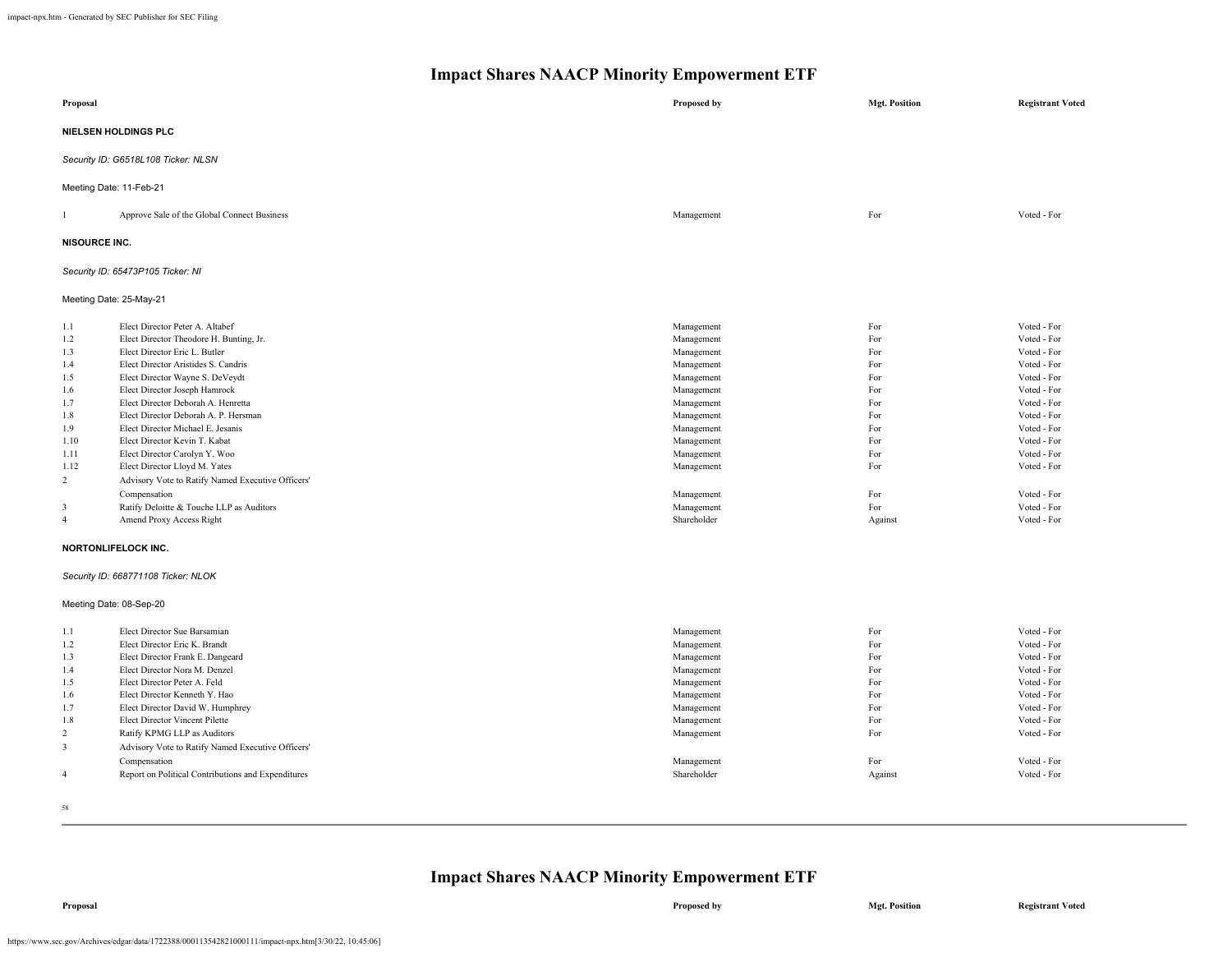| Proposal         | Proposed by | <b>Mgt. Position</b> | <b>Registrant Voted</b> |
|------------------|-------------|----------------------|-------------------------|
| NRG ENERGY, INC. |             |                      |                         |

## *Security ID: 629377508 Ticker: NRG*

Meeting Date: 29-Apr-21

| 1.1            | Elect Director E. Spencer Abraham                 | Management | For | Voted - For |
|----------------|---------------------------------------------------|------------|-----|-------------|
| 1.2            | Elect Director Antonio Carrillo                   | Management | For | Voted - For |
| 1.3            | Elect Director Matthew Carter, Jr.                | Management | For | Voted - For |
| 1.4            | Elect Director Lawrence S. Coben                  | Management | For | Voted - For |
| 1.5            | Elect Director Heather Cox                        | Management | For | Voted - For |
| 1.6            | Elect Director Elisabeth B. Donohue               | Management | For | Voted - For |
| 1.7            | Elect Director Mauricio Gutierrez                 | Management | For | Voted - For |
| 1.8            | Elect Director Paul W. Hobby                      | Management | For | Voted - For |
| 1.9            | Elect Director Alexandra Pruner                   | Management | For | Voted - For |
| 1.10           | Elect Director Anne C. Schaumburg                 | Management | For | Voted - For |
| 1.11           | Elect Director Thomas H. Weidemeyer               | Management | For | Voted - For |
| $\overline{2}$ | Advisory Vote to Ratify Named Executive Officers' |            |     |             |
|                | Compensation                                      | Management | For | Voted - For |
| 3              | Ratify KPMG LLP as Auditors                       | Management | For | Voted - For |
|                |                                                   |            |     |             |

## **NVIDIA CORPORATION**

#### *Security ID: 67066G104 Ticker: NVDA*

Meeting Date: 03-Jun-21

| 1.1            | Elect Director Robert K. Burgess                  | Management | For | Voted - For |
|----------------|---------------------------------------------------|------------|-----|-------------|
| 1.2            | Elect Director Tench Coxe                         | Management | For | Voted - For |
| 1.3            | Elect Director John O. Dabiri                     | Management | For | Voted - For |
| 1.4            | Elect Director Persis S. Drell                    | Management | For | Voted - For |
| 1.5            | Elect Director Jen-Hsun Huang                     | Management | For | Voted - For |
| 1.6            | Elect Director Dawn Hudson                        | Management | For | Voted - For |
| 1.7            | Elect Director Harvey C. Jones                    | Management | For | Voted - For |
| 1.8            | Elect Director Michael G. McCaffery               | Management | For | Voted - For |
| 1.9            | Elect Director Stephen C. Neal                    | Management | For | Voted - For |
| 1.10           | Elect Director Mark L. Perry                      | Management | For | Voted - For |
| 1.11           | Elect Director A. Brooke Seawell                  | Management | For | Voted - For |
| 1.12           | Elect Director Aarti Shah                         | Management | For | Voted - For |
| 1.13           | Elect Director Mark A. Stevens                    | Management | For | Voted - For |
| 2              | Advisory Vote to Ratify Named Executive Officers' |            |     |             |
|                | Compensation                                      | Management | For | Voted - For |
| 3              | Ratify PricewaterhouseCoopers LLP as Auditors     | Management | For | Voted - For |
| $\overline{4}$ | <b>Increase Authorized Common Stock</b>           | Management | For | Voted - For |
|                |                                                   |            |     |             |

## **NVR, INC.**

## *Security ID: 62944T105 Ticker: NVR*

|     | Meeting Date: 05-May-21        |    |            |     |             |  |
|-----|--------------------------------|----|------------|-----|-------------|--|
| 1.1 | Elect Director Dwight C. Schar |    | Management | For | Voted - For |  |
|     |                                | 59 |            |     |             |  |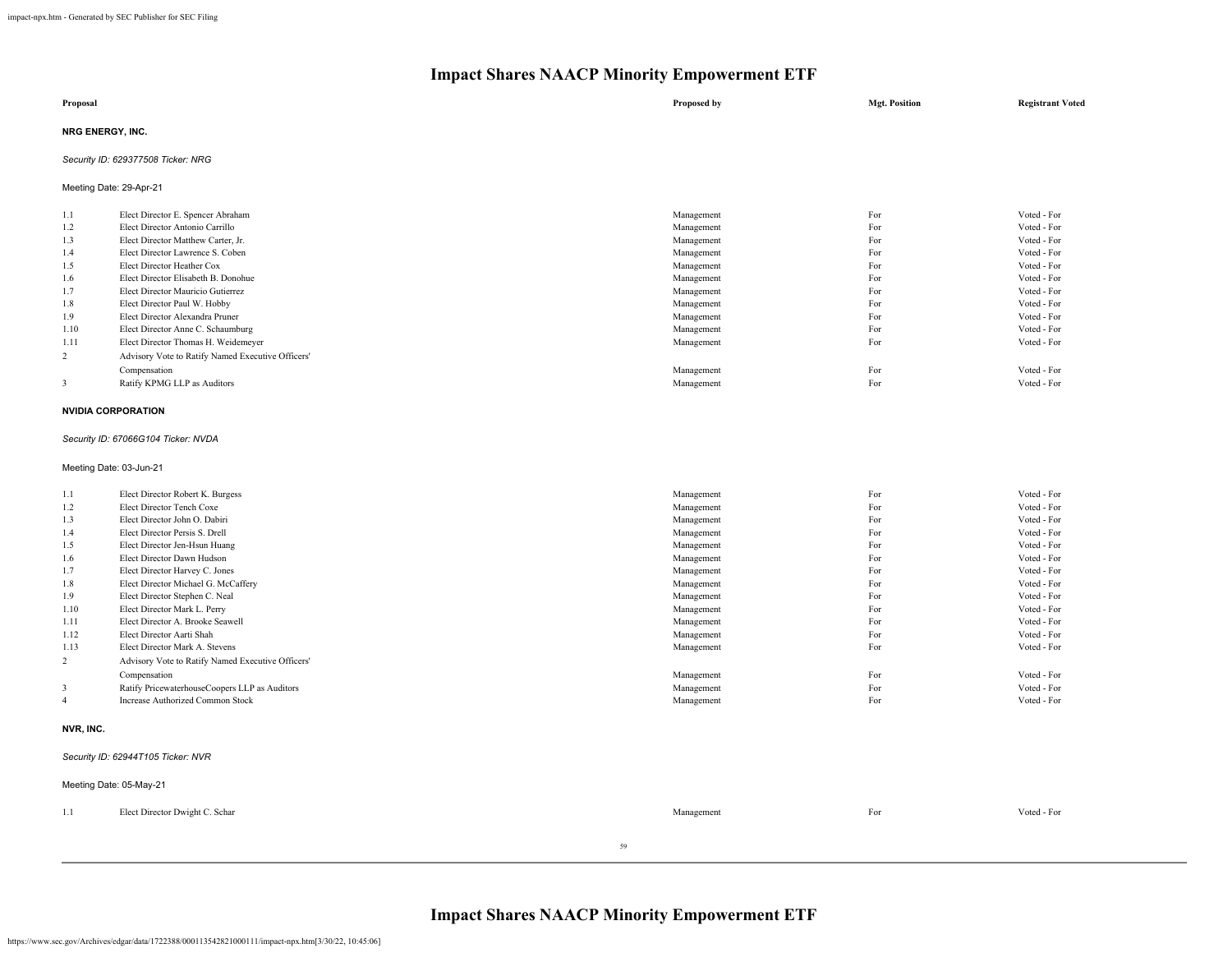| Proposal |                                                   | Proposed by | <b>Mgt. Position</b> | <b>Registrant Voted</b> |
|----------|---------------------------------------------------|-------------|----------------------|-------------------------|
|          |                                                   |             |                      |                         |
| 1.2      | Elect Director C. E. Andrews                      | Management  | For                  | Voted - For             |
| 1.3      | Elect Director Sallie B. Bailey                   | Management  | For                  | Voted - For             |
| 1.4      | Elect Director Thomas D. Eckert                   | Management  | For                  | Voted - Against         |
| 1.5      | Elect Director Alfred E. Festa                    | Management  | For                  | Voted - For             |
| 1.6      | Elect Director Manuel H. Johnson                  | Management  | For                  | Voted - For             |
| 1.7      | Elect Director Alexandra A. Jung                  | Management  | For                  | Voted - For             |
| 1.8      | Elect Director Mel Martinez                       | Management  | For                  | Voted - For             |
| 1.9      | Elect Director William A. Moran                   | Management  | For                  | Voted - For             |
| 1.10     | Elect Director David A. Preiser                   | Management  | For                  | Voted - Against         |
| 1.11     | Elect Director W. Grady Rosier                    | Management  | For                  | Voted - Against         |
| 1.12     | Elect Director Susan Williamson Ross              | Management  | For                  | Voted - Against         |
| 2        | Ratify KPMG LLP as Auditors                       | Management  | For                  | Voted - For             |
|          | Advisory Vote to Ratify Named Executive Officers' |             |                      |                         |
|          | Compensation                                      | Management  | For                  | Voted - For             |

### **OGE ENERGY CORP.**

## *Security ID: 670837103 Ticker: OGE*

#### Meeting Date: 20-May-21

| 1.1            | Elect Director Frank A. Bozich                    | Management  | For     | Voted - For |
|----------------|---------------------------------------------------|-------------|---------|-------------|
| 1.2            | Elect Director Peter D. Clarke                    | Management  | For     | Voted - For |
| 1.3            | Elect Director Luke R. Corbett                    | Management  | For     | Voted - For |
| 1.4            | Elect Director David L. Hauser                    | Management  | For     | Voted - For |
| 1.5            | Elect Director Luther (Luke) C. Kissam, IV        | Management  | For     | Voted - For |
| 1.6            | Elect Director Judy R. McReynolds                 | Management  | For     | Voted - For |
| 1.7            | Elect Director David E. Rainbolt                  | Management  | For     | Voted - For |
| 1.8            | Elect Director J. Michael Sanner                  | Management  | For     | Voted - For |
| 1.9            | Elect Director Sheila G. Talton                   | Management  | For     | Voted - For |
| 1.10           | Elect Director Sean Trauschke                     | Management  | For     | Voted - For |
| 2              | Ratify Ernst & Young LLP as Auditors              | Management  | For     | Voted - For |
|                | Advisory Vote to Ratify Named Executive Officers' |             |         |             |
|                | Compensation                                      | Management  | For     | Voted - For |
| $\overline{4}$ | Provide Right to Act by Written Consent           | Management  | For     | Voted - For |
|                | Adopt Simple Majority Vote                        | Shareholder | Against | Voted - For |

#### **ORACLE CORPORATION**

#### *Security ID: 68389X105 Ticker: ORCL*

#### Meeting Date: 04-Nov-20

| 1.1 | Elect Director Jeffrey S. Berg     | Management | For | Voted - Withheld |
|-----|------------------------------------|------------|-----|------------------|
| 1.2 | Elect Director Michael J. Boskin   | Management | For | Voted - For      |
| 1.3 | Elect Director Safra A. Catz       | Management | For | Voted - For      |
| 1.4 | Elect Director Bruce R. Chizen     | Management | For | Voted - Withheld |
| 1.5 | Elect Director George H. Conrades  | Management | For | Voted - For      |
| 1.6 | Elect Director Lawrence J. Ellison | Management | For | Voted - For      |
| 1.7 | Elect Director Rona A. Fairhead    | Management | For | Voted - For      |
| 1.8 | Elect Director Jeffrey O. Henley   | Management | For | Voted - For      |
|     |                                    |            |     |                  |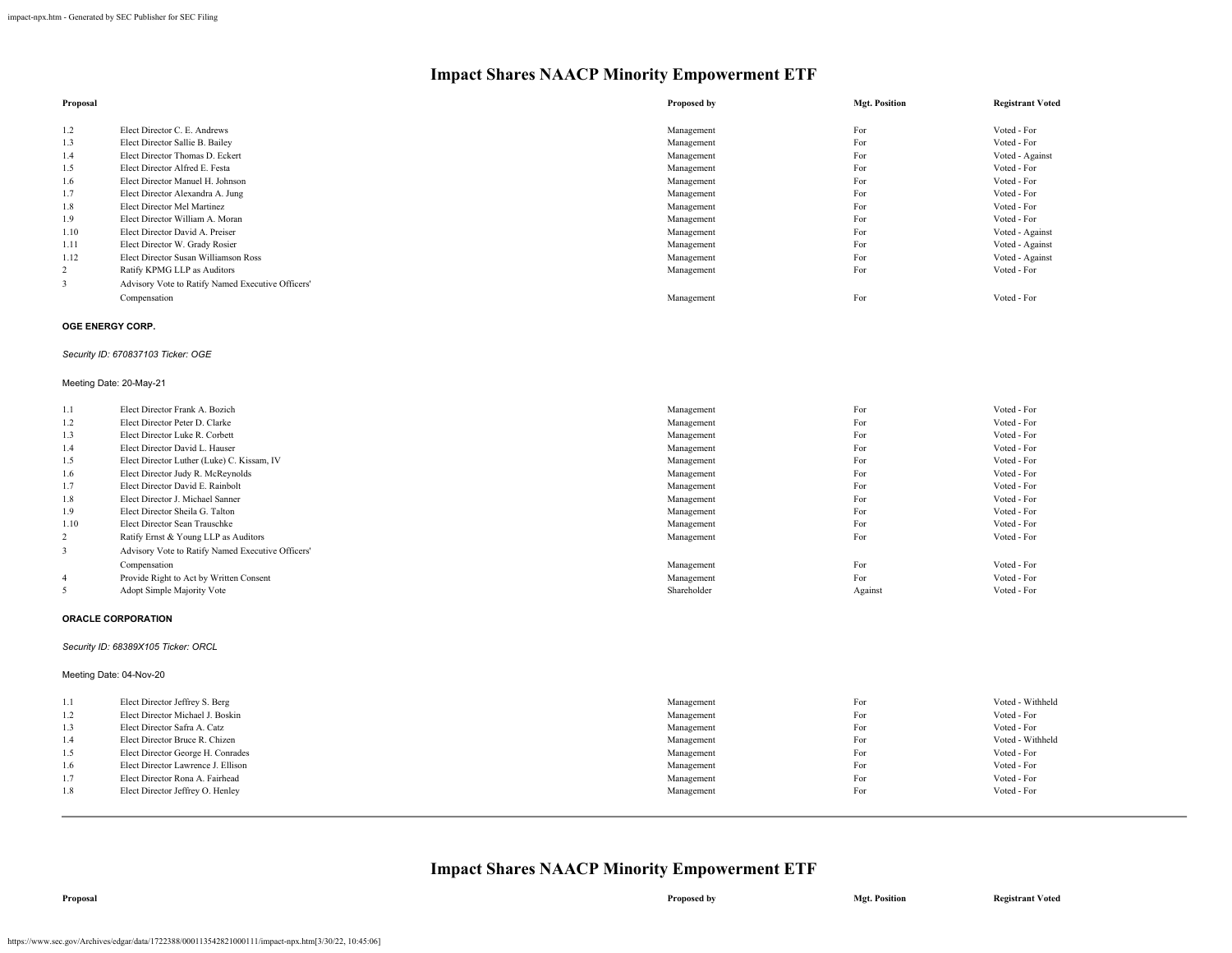| Proposal |                                                   | Proposed by | <b>Mgt. Position</b> | <b>Registrant Voted</b> |
|----------|---------------------------------------------------|-------------|----------------------|-------------------------|
| 1.9      | Elect Director Renee J. James                     | Management  | For                  | Voted - For             |
| 1.10     | Elect Director Charles W. Moorman, IV             | Management  | For                  | Voted - For             |
| 1.11     | Elect Director Leon E. Panetta                    | Management  | For                  | Voted - Withheld        |
| 1.12     | Elect Director William G. Parrett                 | Management  | For                  | Voted - Withheld        |
| 1.13     | Elect Director Naomi O. Seligman                  | Management  | For                  | Voted - For             |
| 1.14     | Elect Director Vishal Sikka                       | Management  | For                  | Voted - For             |
| 2        | Advisory Vote to Ratify Named Executive Officers' |             |                      |                         |
|          | Compensation                                      | Management  | For                  | Voted - Against         |
|          | Approve Omnibus Stock Plan                        | Management  | For                  | Voted - For             |
| 4        | Ratify Ernst & Young LLP as Auditors              | Management  | For                  | Voted - For             |
| 5        | Report on Gender Pay Gap                          | Shareholder | Against              | Voted - For             |
| 6        | Require Independent Board Chair                   | Shareholder | Against              | Voted - For             |

## **OSHKOSH CORPORATION**

## *Security ID: 688239201 Ticker: OSK*

#### Meeting Date: 02-Feb-21

| 1.1  | Elect Director Keith J. Allman                    | Management  | For     | Voted - For |
|------|---------------------------------------------------|-------------|---------|-------------|
| 1.2  | Elect Director Wilson R. Jones                    | Management  | For     | Voted - For |
| 1.3  | Elect Director Tyrone M. Jordan                   | Management  | For     | Voted - For |
| 1.4  | Elect Director Kimberley Metcalf-Kupres           | Management  | For     | Voted - For |
| 1.5  | Elect Director Stephen D. Newlin                  | Management  | For     | Voted - For |
| 1.6  | Elect Director Raymond T. Odierno                 | Management  | For     | Voted - For |
| 1.7  | Elect Director Craig P. Omtvedt                   | Management  | For     | Voted - For |
| 1.8  | Elect Director Duncan J. Palmer                   | Management  | For     | Voted - For |
| 1.9  | Elect Director Sandra E. Rowland                  | Management  | For     | Voted - For |
| 1.10 | Elect Director John S. Shiely                     | Management  | For     | Voted - For |
| 2    | Ratify Deloitte & Touche LLP as Auditors          | Management  | For     | Voted - For |
|      | Advisory Vote to Ratify Named Executive Officers' |             |         |             |
|      | Compensation                                      | Management  | For     | Voted - For |
|      | Proxy Access Bylaw Amendment                      | Shareholder | Against | Voted - For |

#### **PAYPAL HOLDINGS, INC.**

#### *Security ID: 70450Y103 Ticker: PYPL*

#### Meeting Date: 26-May-21

| 1.1  | Elect Director Rodney C. Adkins     | Management | For | Voted - For |
|------|-------------------------------------|------------|-----|-------------|
| 1.2  | Elect Director Jonathan Christodoro | Management | For | Voted - For |
| 1.3  | Elect Director John J. Donahoe      | Management | For | Voted - For |
| 1.4  | Elect Director David W. Dorman      | Management | For | Voted - For |
| 1.5  | Elect Director Belinda J. Johnson   | Management | For | Voted - For |
| 1.6  | Elect Director Gail J. McGovern     | Management | For | Voted - For |
| 1.7  | Elect Director Deborah M. Messemer  | Management | For | Voted - For |
| 1.8  | Elect Director David M. Moffett     | Management | For | Voted - For |
| 1.9  | Elect Director Ann M. Sarnoff       | Management | For | Voted - For |
| 1.10 | Elect Director Daniel H. Schulman   | Management | For | Voted - For |
| 1.11 | Elect Director Frank D. Yeary       | Management | For | Voted - For |
|      |                                     |            |     |             |

61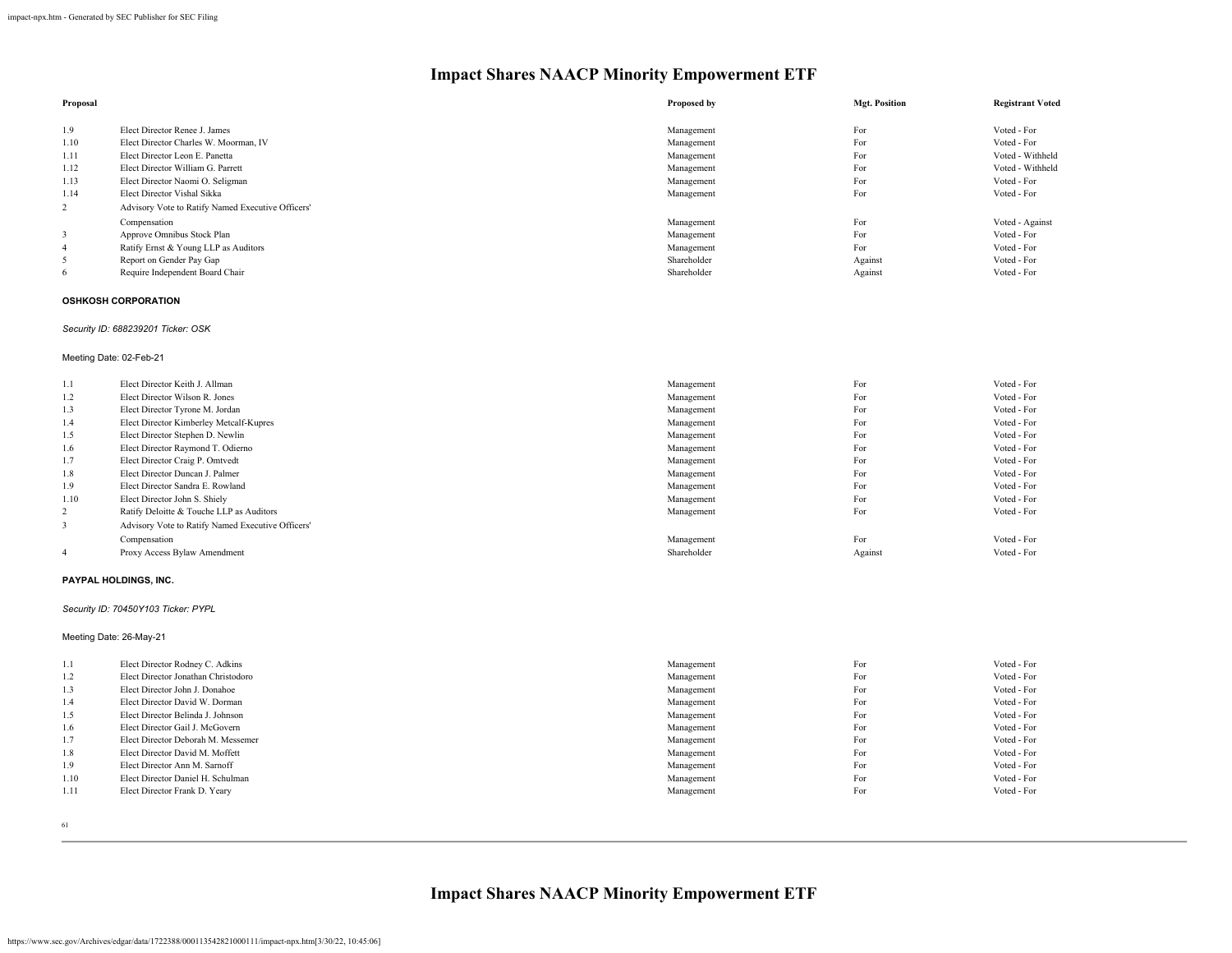| Proposal       |                                                   | Proposed by | <b>Mgt. Position</b> | <b>Registrant Voted</b> |
|----------------|---------------------------------------------------|-------------|----------------------|-------------------------|
| $\overline{2}$ | Advisory Vote to Ratify Named Executive Officers' |             |                      |                         |
|                | Compensation                                      | Management  | For                  | Voted - For             |
|                | Ratify PricewaterhouseCoopers LLP as Auditors     | Management  | For                  | Voted - For             |
| -4             | Provide Right to Act by Written Consent           | Shareholder | Against              | Voted - For             |
| 5              | Report on Whether Written Policies or Unwritten   |             |                      |                         |
|                | Norms Reinforce Racism in Company Culture         | Shareholder | Against              | Voted - For             |
|                |                                                   |             |                      |                         |

## **PEPSICO, INC.**

## *Security ID: 713448108 Ticker: PEP*

#### Meeting Date: 05-May-21

| 1.1  | Elect Director Segun Agbaje                         | Management  | For     | Voted - For |
|------|-----------------------------------------------------|-------------|---------|-------------|
| 1.2  | Elect Director Shona L. Brown                       | Management  | For     | Voted - For |
| 1.3  | Elect Director Cesar Conde                          | Management  | For     | Voted - For |
| 1.4  | Elect Director Ian Cook                             | Management  | For     | Voted - For |
| 1.5  | Elect Director Dina Dublon                          | Management  | For     | Voted - For |
| 1.6  | Elect Director Michelle Gass                        | Management  | For     | Voted - For |
| 1.7  | Elect Director Ramon L. Laguarta                    | Management  | For     | Voted - For |
| 1.8  | Elect Director Dave Lewis                           | Management  | For     | Voted - For |
| 1.9  | Elect Director David C. Page                        | Management  | For     | Voted - For |
| 1.10 | Elect Director Robert C. Pohlad                     | Management  | For     | Voted - For |
| 1.11 | Elect Director Daniel Vasella                       | Management  | For     | Voted - For |
| 1.12 | Elect Director Darren Walker                        | Management  | For     | Voted - For |
| 1.13 | Elect Director Alberto Weisser                      | Management  | For     | Voted - For |
| 2    | Ratify KPMG LLP as Auditors                         | Management  | For     | Voted - For |
| 3    | Advisory Vote to Ratify Named Executive Officers'   |             |         |             |
|      | Compensation                                        | Management  | For     | Voted - For |
| 4    | Reduce Ownership Threshold for Shareholders to Call |             |         |             |
|      | Special Meeting                                     | Shareholder | Against | Voted - For |
| 5    | Report on Sugar and Public Health                   | Shareholder | Against | Voted - For |
| 6    | Report on External Public Health Costs              | Shareholder | Against | Voted - For |
|      |                                                     |             |         |             |

### **PERRIGO COMPANY PLC**

## *Security ID: G97822103 Ticker: PRGO*

Meeting Date: 12-May-21

| 1.1  | Elect Director Bradley A. Alford   | Management | For | Voted - For |
|------|------------------------------------|------------|-----|-------------|
| 1.2  | Elect Director Orlando D. Ashford  | Management | For | Voted - For |
| 1.3  | Elect Director Rolf A. Classon     | Management | For | Voted - For |
| 1.4  | Elect Director Katherine C. Doyle  | Management | For | Voted - For |
| 1.5  | Elect Director Adriana Karaboutis  | Management | For | Voted - For |
| 1.6  | Elect Director Murray S. Kessler   | Management | For | Voted - For |
| 1.7  | Elect Director Jeffrey B. Kindler  | Management | For | Voted - For |
| 1.8  | Elect Director Erica L. Mann       | Management | For | Voted - For |
| 1.9  | Elect Director Donal O'Connor      | Management | For | Voted - For |
| 1.10 | Elect Director Geoffrey M. Parker  | Management | For | Voted - For |
| 1.11 | Elect Director Theodore R. Samuels | Management | For | Voted - For |
|      |                                    |            |     |             |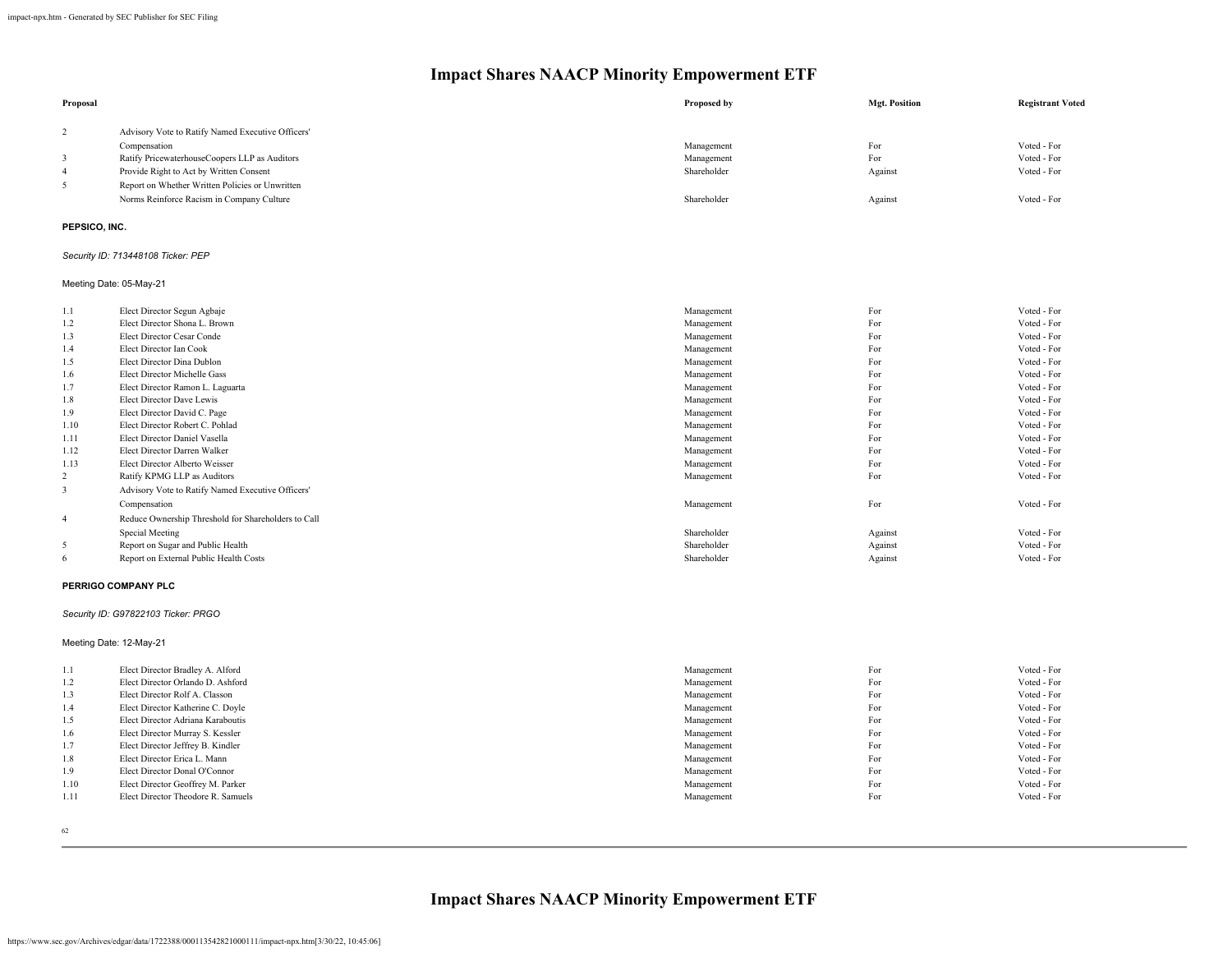| Proposal                |                                                     | Proposed by | <b>Mgt. Position</b> | <b>Registrant Voted</b> |
|-------------------------|-----------------------------------------------------|-------------|----------------------|-------------------------|
| $\overline{2}$          | Approve Ernst & Young LLP as Auditors and Authorize |             |                      |                         |
|                         | Board to Fix Their Remuneration                     | Management  | For                  | Voted - For             |
| $\overline{\mathbf{3}}$ | Advisory Vote to Ratify Named Executive Officers'   |             |                      |                         |
|                         | Compensation                                        | Management  | For                  | Voted - For             |
| 4                       | Authorize Issue of Equity                           | Management  | For                  | Voted - For             |
| 5                       | Authorize Issuance of Equity without Preemptive     |             |                      |                         |
|                         | Rights                                              | Management  | For                  | Voted - For             |
|                         |                                                     |             |                      |                         |
|                         |                                                     |             |                      |                         |

### **PFIZER INC.**

#### *Security ID: 717081103 Ticker: PFE*

Meeting Date: 22-Apr-21

| 1.1            | Elect Director Ronald E. Blaylock                  | Management  | For     | Voted - For |
|----------------|----------------------------------------------------|-------------|---------|-------------|
| 1.2            | Elect Director Albert Bourla                       | Management  | For     | Voted - For |
| 1.3            | Elect Director Susan Desmond-Hellmann              | Management  | For     | Voted - For |
| 1.4            | Elect Director Joseph J. Echevarria                | Management  | For     | Voted - For |
| 1.5            | Elect Director Scott Gottlieb                      | Management  | For     | Voted - For |
| 1.6            | Elect Director Helen H. Hobbs                      | Management  | For     | Voted - For |
| 1.7            | Elect Director Susan Hockfield                     | Management  | For     | Voted - For |
| 1.8            | Elect Director Dan R. Littman                      | Management  | For     | Voted - For |
| 1.9            | Elect Director Shantanu Narayen                    | Management  | For     | Voted - For |
| 1.10           | Elect Director Suzanne Nora Johnson                | Management  | For     | Voted - For |
| 1.11           | Elect Director James Quincey                       | Management  | For     | Voted - For |
| 1.12           | Elect Director James C. Smith                      | Management  | For     | Voted - For |
| 2              | Ratify KPMG LLP as Auditor                         | Management  | For     | Voted - For |
| 3              | Advisory Vote to Ratify Named Executive Officers'  |             |         |             |
|                | Compensation                                       | Management  | For     | Voted - For |
| $\overline{4}$ | Require Independent Board Chair                    | Shareholder | Against | Voted - For |
|                | Report on Political Contributions and Expenditures | Shareholder | Against | Voted - For |
| 6              | Report on Access to COVID-19 Products              | Shareholder | Against | Voted - For |

#### **PPG INDUSTRIES, INC.**

*Security ID: 693506107 Ticker: PPG*

## Meeting Date: 15-Apr-21

| 1.1            | Elect Director Steven A. Davis                    | Management  | For     | Voted - For     |
|----------------|---------------------------------------------------|-------------|---------|-----------------|
| 1.2            | Elect Director Michael W. Lamach                  | Management  | For     | Voted - For     |
| 1.3            | Elect Director Michael T. Nally                   | Management  | For     | Voted - For     |
| 1.4            | Elect Director Guillermo Novo                     | Management  | For     | Voted - For     |
| 1.5            | Elect Director Martin H. Richenhagen              | Management  | For     | Voted - For     |
| 1.6            | Elect Director Catherine R. Smith                 | Management  | For     | Voted - For     |
| 2              | Advisory Vote to Ratify Named Executive Officers' |             |         |                 |
|                | Compensation                                      | Management  | For     | Voted - For     |
| 3              | Declassify the Board of Directors                 | Management  | For     | Voted - For     |
| $\overline{4}$ | Eliminate Supermajority Vote Requirement          | Management  | For     | Voted - For     |
| 5              | Ratify PricewaterhouseCoopers LLP as Auditor      | Management  | For     | Voted - For     |
| 6              | Require Independent Board Chair                   | Shareholder | Against | Voted - Against |
|                |                                                   |             |         |                 |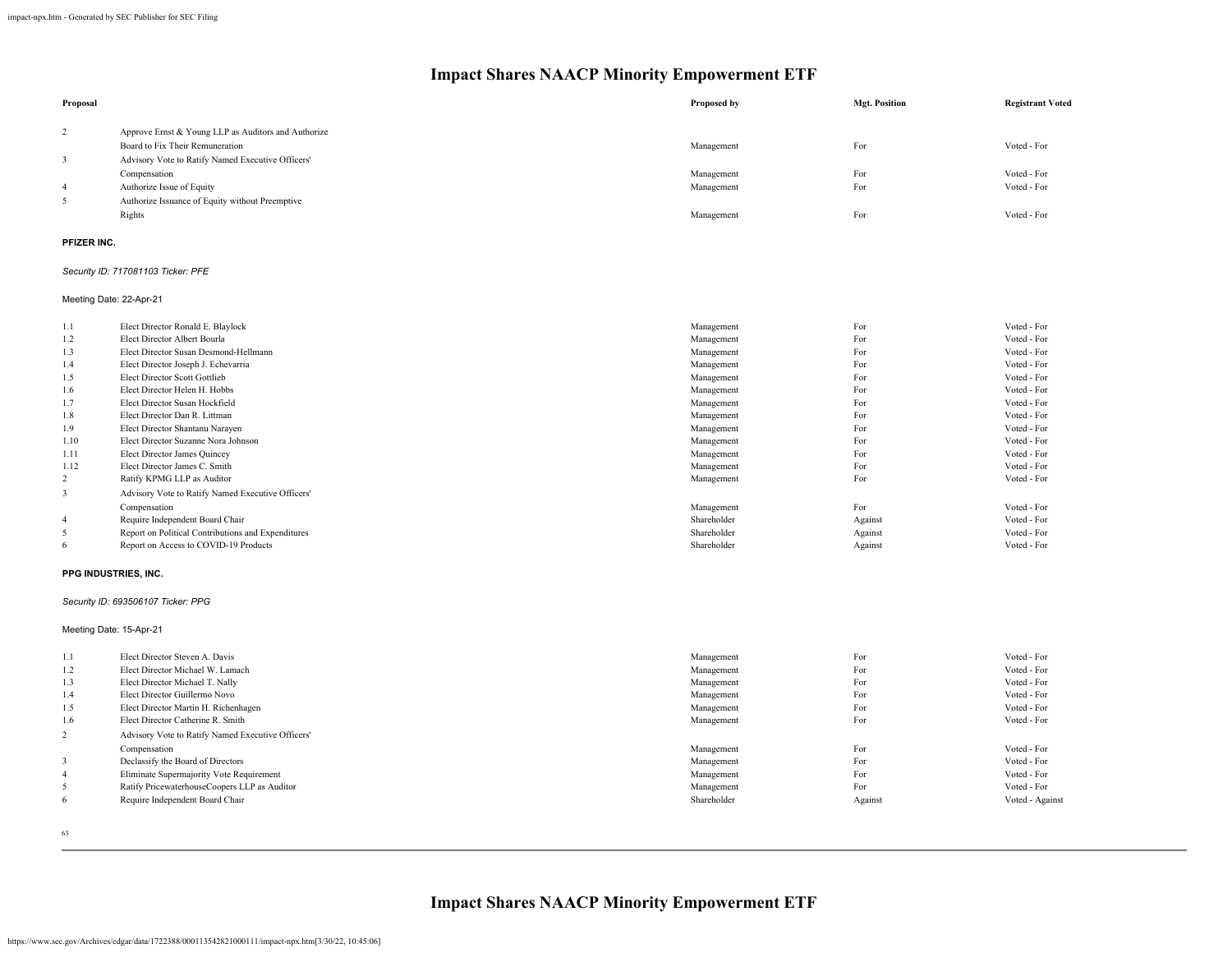| Proposal               | Proposed by | <b>Mgt. Position</b> | <b>Registrant Voted</b> |
|------------------------|-------------|----------------------|-------------------------|
| <b>PPL CORPORATION</b> |             |                      |                         |

## *Security ID: 69351T106 Ticker: PPL*

Meeting Date: 18-May-21

| Voted - For |
|-------------|
|             |
| Voted - For |
| Voted - For |
| Voted - For |
| Voted - For |
| Voted - For |
| Voted - For |
| Voted - For |
| Voted - For |
|             |
| Voted - For |
| Voted - For |
|             |

#### **PRUDENTIAL FINANCIAL, INC.**

## *Security ID: 744320102 Ticker: PRU*

#### Meeting Date: 11-May-21

| 1.1            | Elect Director Thomas J. Baltimore, Jr.           | Management  | For     | Voted - For |
|----------------|---------------------------------------------------|-------------|---------|-------------|
| 1.2            | Elect Director Gilbert F. Casellas                | Management  | For     | Voted - For |
| 1.3            | Elect Director Robert M. Falzon                   | Management  | For     | Voted - For |
| 1.4            | Elect Director Martina Hund-Mejean                | Management  | For     | Voted - For |
| 1.5            | Elect Director Wendy E. Jones                     | Management  | For     | Voted - For |
| 1.6            | Elect Director Karl J. Krapek                     | Management  | For     | Voted - For |
| 1.7            | Elect Director Peter R. Lighte                    | Management  | For     | Voted - For |
| 1.8            | Elect Director Charles F. Lowrey                  | Management  | For     | Voted - For |
| 1.9            | Elect Director George Paz                         | Management  | For     | Voted - For |
| 1.10           | Elect Director Sandra Pianalto                    | Management  | For     | Voted - For |
| 1.11           | Elect Director Christine A. Poon                  | Management  | For     | Voted - For |
| 1.12           | Elect Director Douglas A. Scovanner               | Management  | For     | Voted - For |
| 1.13           | Elect Director Michael A. Todman                  | Management  | For     | Voted - For |
| 2              | Ratify PricewaterhouseCoopers LLP as Auditors     | Management  | For     | Voted - For |
| 3              | Advisory Vote to Ratify Named Executive Officers' |             |         |             |
|                | Compensation                                      | Management  | For     | Voted - For |
| $\overline{4}$ | Approve Omnibus Stock Plan                        | Management  | For     | Voted - For |
|                | Require Independent Board Chair                   | Shareholder | Against | Voted - For |
|                |                                                   |             |         |             |

#### **PUBLIC SERVICE ENTERPRISE GROUP INCORPORATED**

#### *Security ID: 744573106 Ticker: PEG*

|                                    | Meeting Date: 20-Apr-21                                         |                          |            |                            |
|------------------------------------|-----------------------------------------------------------------|--------------------------|------------|----------------------------|
| $\mathbf{1}$ . $\mathbf{1}$<br>1.2 | Elect Director Ralph Izzo<br>Elect Director Shirley Ann Jackson | Management<br>Management | For<br>For | Voted - For<br>Voted - For |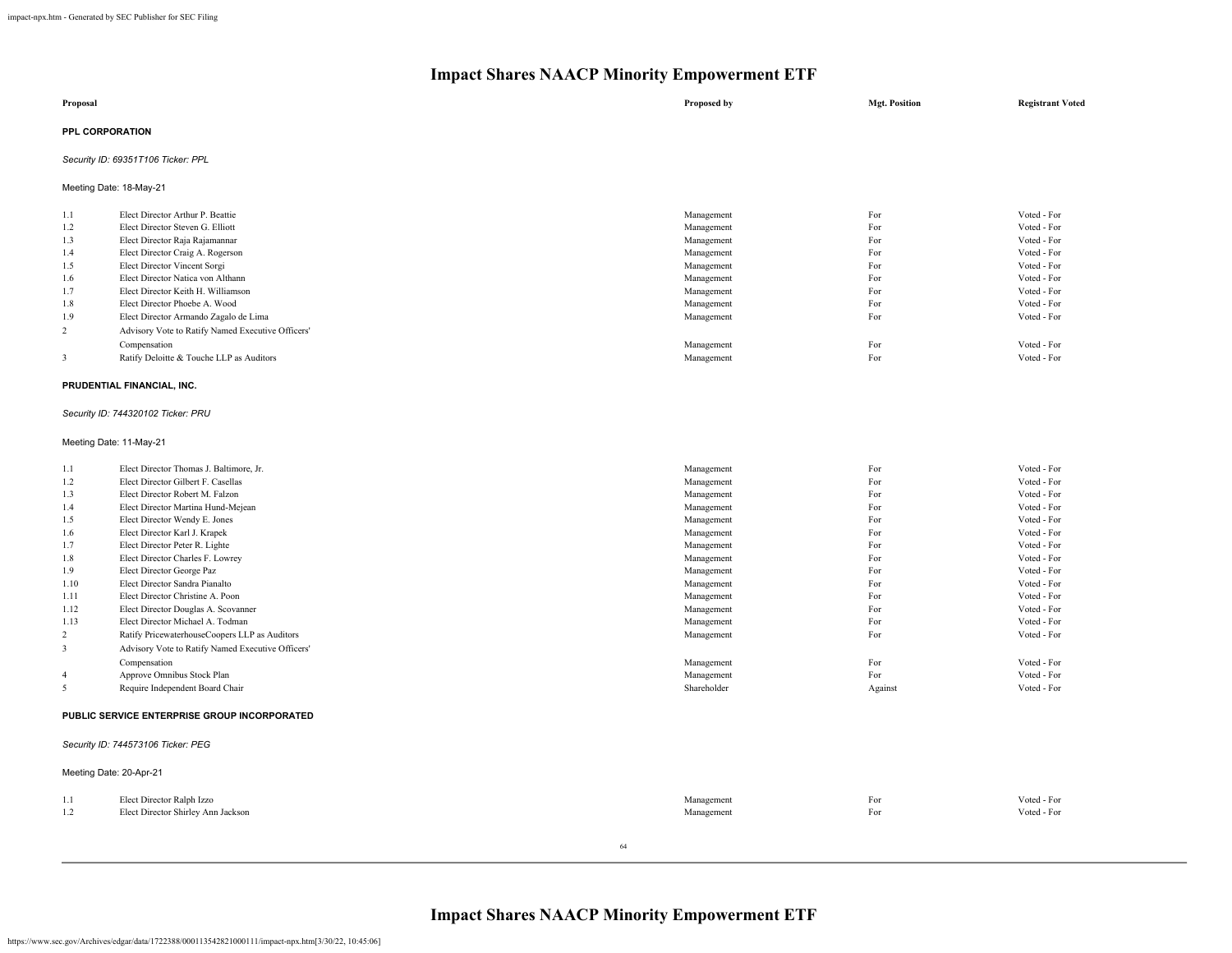| Proposal |                                                     | Proposed by | <b>Mgt. Position</b> | <b>Registrant Voted</b> |
|----------|-----------------------------------------------------|-------------|----------------------|-------------------------|
| 1.3      | Elect Director Willie A. Deese                      | Management  | For                  | Voted - For             |
| 1.4      | Elect Director David Lilley                         | Management  | For                  | Voted - For             |
| 1.5      | Elect Director Barry H. Ostrowsky                   | Management  | For                  | Voted - For             |
| 1.6      | Elect Director Scott G. Stephenson                  | Management  | For                  | Voted - For             |
| 1.7      | Elect Director Laura A. Sugg                        | Management  | For                  | Voted - For             |
| 1.8      | Elect Director John P. Surma                        | Management  | For                  | Voted - For             |
| 1.9      | Elect Director Susan Tomasky                        | Management  | For                  | Voted - For             |
| 1.10     | Elect Director Alfred W. Zollar                     | Management  | For                  | Voted - For             |
| 2        | Advisory Vote to Ratify Named Executive Officers'   |             |                      |                         |
|          | Compensation                                        | Management  | For                  | Voted - For             |
| 3        | Ratify Deloitte & Touche LLP as Auditors            | Management  | For                  | Voted - For             |
| 4        | Approve Non-Employee Director Restricted Stock Plan | Management  | For                  | Voted - For             |
| 5        | Approve Omnibus Stock Plan                          | Management  | For                  | Voted - For             |

#### **QUALCOMM INCORPORATED**

#### *Security ID: 747525103 Ticker: QCOM*

#### Meeting Date: 10-Mar-21

| 1.1  | Elect Director Sylvia Acevedo                     | Management | For | Voted - For |
|------|---------------------------------------------------|------------|-----|-------------|
| 1.2  | Elect Director Mark Fields                        | Management | For | Voted - For |
| 1.3  | Elect Director Jeffrey W. Henderson               | Management | For | Voted - For |
| 1.4  | Elect Director Gregory N. Johnson                 | Management | For | Voted - For |
| 1.5  | Elect Director Ann M. Livermore                   | Management | For | Voted - For |
| 1.6  | Elect Director Harish Manwani                     | Management | For | Voted - For |
| 1.7  | Elect Director Mark D. McLaughlin                 | Management | For | Voted - For |
| 1.8  | Elect Director Jamie S. Miller                    | Management | For | Voted - For |
| 1.9  | Elect Director Steve Mollenkopf                   | Management | For | Voted - For |
| 1.10 | Elect Director Clark T. "Sandy" Randt, Jr.        | Management | For | Voted - For |
| 1.11 | Elect Director Irene B. Rosenfeld                 | Management | For | Voted - For |
| 1.12 | Elect Director Kornelis "Neil" Smit               | Management | For | Voted - For |
| 1.13 | Elect Director Jean-Pascal Tricoire               | Management | For | Voted - For |
| 1.14 | Elect Director Anthony J. Vinciquerra             | Management | For | Voted - For |
| 2    | Ratify PricewaterhouseCoopers LLP as Auditors     | Management | For | Voted - For |
| 3    | Advisory Vote to Ratify Named Executive Officers' |            |     |             |
|      | Compensation                                      | Management | For | Voted - For |

#### **QUEST DIAGNOSTICS INCORPORATED**

#### *Security ID: 74834L100 Ticker: DGX*

## Meeting Date: 21-May-21

| 1.1 | Elect Director Vicky B. Gregg          | Management | For | Voted - For |
|-----|----------------------------------------|------------|-----|-------------|
| 1.2 | Elect Director Wright L. Lassiter, III | Management | For | Voted - For |
| 1.3 | Elect Director Timothy L. Main         | Management | For | Voted - For |
| 1.4 | Elect Director Denise M. Morrison      | Management | For | Voted - For |
| 1.5 | Elect Director Gary M. Pfeiffer        | Management | For | Voted - For |
| 1.6 | Elect Director Timothy M. Ring         | Management | For | Voted - For |
| 1.7 | Elect Director Stephen H. Rusckowski   | Management | For | Voted - For |
|     |                                        |            |     |             |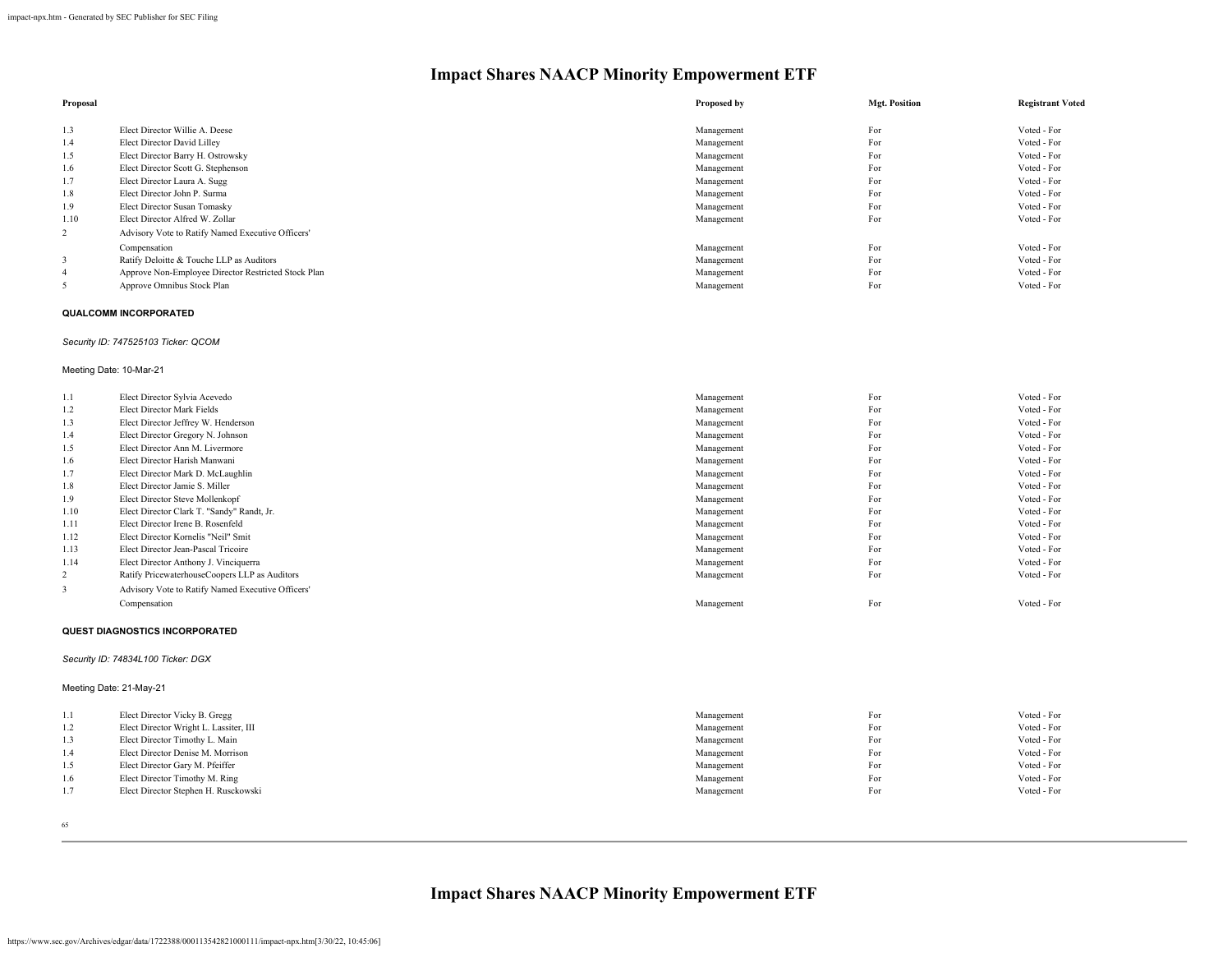| Proposal                |                                                                   | Proposed by              | <b>Mgt. Position</b> | <b>Registrant Voted</b>    |
|-------------------------|-------------------------------------------------------------------|--------------------------|----------------------|----------------------------|
| 1.8<br>1.9              | Elect Director Helen I. Torley<br>Elect Director Gail R. Wilensky | Management<br>Management | For<br>For           | Voted - For<br>Voted - For |
| 2                       | Advisory Vote to Ratify Named Executive Officers'                 |                          |                      |                            |
|                         | Compensation                                                      | Management               | For                  | Voted - For                |
| 3                       | Ratify PricewaterhouseCoopers LLP as Auditors                     | Management               | For                  | Voted - For                |
| $\overline{4}$          | Provide Right to Act by Written Consent                           | Shareholder              | Against              | Voted - For                |
|                         | <b>REGENCY CENTERS CORPORATION</b>                                |                          |                      |                            |
|                         | Security ID: 758849103 Ticker: REG                                |                          |                      |                            |
|                         | Meeting Date: 05-May-21                                           |                          |                      |                            |
| 1.1                     | Elect Director Martin E. Stein, Jr.                               | Management               | For                  | Voted - For                |
| 1.2                     | Elect Director Joseph F. Azrack                                   | Management               | For                  | Voted - For                |
| 1.3                     | Elect Director Bryce Blair                                        | Management               | For                  | Voted - For                |
| 1.4                     | Elect Director C. Ronald Blankenship                              | Management               | For                  | Voted - For                |
| 1.5                     | Elect Director Deirdre J. Evens                                   | Management               | For                  | Voted - For                |
| 1.6                     | Elect Director Thomas W. Furphy                                   | Management               | For                  | Voted - For                |
| 1.7                     | Elect Director Karin M. Klein                                     | Management               | For                  | Voted - For                |
| 1.8                     | Elect Director Peter D. Linneman                                  | Management               | For                  | Voted - For                |
| 1.9                     | Elect Director David P. O'Connor                                  | Management               | For                  | Voted - For                |
| 1.10                    | Elect Director Lisa Palmer                                        | Management               | For                  | Voted - For                |
| 1.11                    | Elect Director Thomas G. Wattles                                  | Management               | For                  | Voted - For                |
| 2                       | Advisory Vote to Ratify Named Executive Officers'                 |                          |                      |                            |
|                         | Compensation                                                      | Management               | For                  | Voted - For                |
| $\mathbf{3}$            | Ratify KPMG LLP as Auditors                                       | Management               | For                  | Voted - For                |
|                         | <b>REGIONS FINANCIAL CORPORATION</b>                              |                          |                      |                            |
|                         | Security ID: 7591EP100 Ticker: RF                                 |                          |                      |                            |
| Meeting Date: 21-Apr-21 |                                                                   |                          |                      |                            |
| 1.1                     | Elect Director Carolyn H. Byrd                                    | Management               | For                  | Voted - For                |
| 1.2                     | Elect Director Don DeFosset                                       | Management               | For                  | Voted - For                |
| 1.3                     | Elect Director Samuel A. Di Piazza, Jr.                           | Management               | For                  | Voted - For                |
| 1.4                     | Elect Director Zhanna Golodryga                                   | Management               | For                  | Voted - For                |
| 1.5                     | Elect Director John D. Johns                                      | Management               | For                  | Voted - For                |
| 1.6                     | Elect Director Ruth Ann Marshall                                  | Management               | For                  | Voted - For                |
| 1.7                     | Elect Director Charles D. McCrary                                 | Management               | For                  | Voted - For                |
| 1.8                     | Elect Director James T. Prokopanko                                | Management               | For                  | Voted - For                |
| 1.9                     | Elect Director Lee J. Styslinger, III                             | Management               | For                  | Voted - For                |
| 1.10                    | Elect Director Jose S. Suquet                                     | Management               | For                  | Voted - For                |
| 1.11                    | Elect Director John M. Turner, Jr.                                | Management               | For                  | Voted - For                |
| 1.12                    | Elect Director Timothy Vines                                      | Management               | For                  | Voted - For                |
| 2                       | Ratify Ernst & Young LLP as Auditors                              | Management               | For                  | Voted - For                |
| $\mathbf{3}$            | Advisory Vote to Ratify Named Executive Officers'                 |                          |                      |                            |
|                         | Compensation                                                      | Management               | For                  | Voted - Against            |

66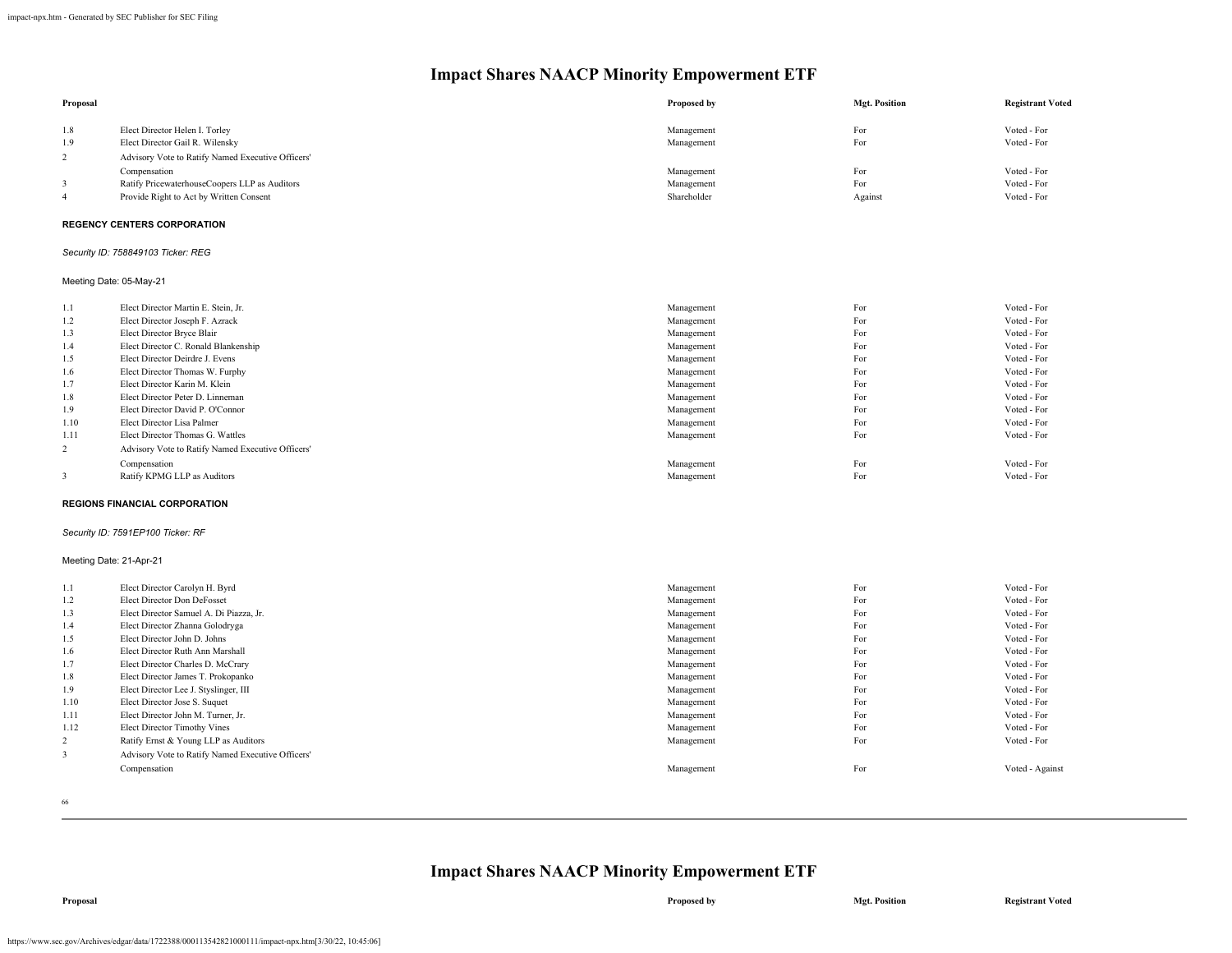|                                                                                               | $\alpha$ shares runner numerity $\epsilon$ mpo                                                                                                                                                                                                                                                                                                                                                                                                                                                                                                         |                                                                                                                                                                                                  |                                                                                                |                                                                                                                                                                                                                    |
|-----------------------------------------------------------------------------------------------|--------------------------------------------------------------------------------------------------------------------------------------------------------------------------------------------------------------------------------------------------------------------------------------------------------------------------------------------------------------------------------------------------------------------------------------------------------------------------------------------------------------------------------------------------------|--------------------------------------------------------------------------------------------------------------------------------------------------------------------------------------------------|------------------------------------------------------------------------------------------------|--------------------------------------------------------------------------------------------------------------------------------------------------------------------------------------------------------------------|
| Proposal                                                                                      |                                                                                                                                                                                                                                                                                                                                                                                                                                                                                                                                                        | Proposed by                                                                                                                                                                                      | <b>Mgt. Position</b>                                                                           | <b>Registrant Voted</b>                                                                                                                                                                                            |
| <b>RESMED INC.</b>                                                                            |                                                                                                                                                                                                                                                                                                                                                                                                                                                                                                                                                        |                                                                                                                                                                                                  |                                                                                                |                                                                                                                                                                                                                    |
|                                                                                               | Security ID: 761152107 Ticker: RMD                                                                                                                                                                                                                                                                                                                                                                                                                                                                                                                     |                                                                                                                                                                                                  |                                                                                                |                                                                                                                                                                                                                    |
| Meeting Date: 19-Nov-20                                                                       |                                                                                                                                                                                                                                                                                                                                                                                                                                                                                                                                                        |                                                                                                                                                                                                  |                                                                                                |                                                                                                                                                                                                                    |
| 1.1<br>1.2<br>2<br>3                                                                          | Elect Director Karen Drexler<br>Elect Director Michael Farrell<br>Ratify KPMG LLP as Auditors<br>Advisory Vote to Ratify Named Executive Officers'                                                                                                                                                                                                                                                                                                                                                                                                     | Management<br>Management<br>Management                                                                                                                                                           | For<br>For<br>For                                                                              | Voted - For<br>Voted - For<br>Voted - For                                                                                                                                                                          |
|                                                                                               | Compensation                                                                                                                                                                                                                                                                                                                                                                                                                                                                                                                                           | Management                                                                                                                                                                                       | For                                                                                            | Voted - For                                                                                                                                                                                                        |
|                                                                                               | ROCKWELL AUTOMATION, INC.                                                                                                                                                                                                                                                                                                                                                                                                                                                                                                                              |                                                                                                                                                                                                  |                                                                                                |                                                                                                                                                                                                                    |
|                                                                                               | Security ID: 773903109 Ticker: ROK                                                                                                                                                                                                                                                                                                                                                                                                                                                                                                                     |                                                                                                                                                                                                  |                                                                                                |                                                                                                                                                                                                                    |
| Meeting Date: 02-Feb-21                                                                       |                                                                                                                                                                                                                                                                                                                                                                                                                                                                                                                                                        |                                                                                                                                                                                                  |                                                                                                |                                                                                                                                                                                                                    |
| 1.1<br>1.2<br>1.3<br>1.4<br>1.5<br>2                                                          | Elect Director William P. Gipson<br>Elect Director J. Phillip Holloman<br>Elect Director Steven R. Kalmanson<br>Elect Director Lawrence D. Kingsley<br>Elect Director Lisa A. Payne<br>Advisory Vote to Ratify Named Executive Officers'<br>Compensation                                                                                                                                                                                                                                                                                               | Management<br>Management<br>Management<br>Management<br>Management<br>Management                                                                                                                 | For<br>For<br>For<br>For<br>For<br>For                                                         | Voted - For<br>Voted - For<br>Voted - For<br>Voted - For<br>Voted - For<br>Voted - For                                                                                                                             |
| 3                                                                                             | Ratify Deloitte & Touche LLP as Auditors                                                                                                                                                                                                                                                                                                                                                                                                                                                                                                               | Management                                                                                                                                                                                       | For                                                                                            | Voted - For                                                                                                                                                                                                        |
|                                                                                               | ROYAL CARIBBEAN CRUISES LTD.                                                                                                                                                                                                                                                                                                                                                                                                                                                                                                                           |                                                                                                                                                                                                  |                                                                                                |                                                                                                                                                                                                                    |
|                                                                                               | Security ID: V7780T103 Ticker: RCL                                                                                                                                                                                                                                                                                                                                                                                                                                                                                                                     |                                                                                                                                                                                                  |                                                                                                |                                                                                                                                                                                                                    |
| Meeting Date: 02-Jun-21                                                                       |                                                                                                                                                                                                                                                                                                                                                                                                                                                                                                                                                        |                                                                                                                                                                                                  |                                                                                                |                                                                                                                                                                                                                    |
| 1.1<br>1.2<br>1.3<br>1.4<br>1.5<br>1.6<br>1.7<br>1.8<br>1.9<br>1.10<br>1.11<br>1.12<br>2<br>3 | Elect Director John F. Brock<br>Elect Director Richard D. Fain<br>Elect Director Stephen R. Howe, Jr.<br>Elect Director William L. Kimsey<br>Elect Director Amy McPherson<br>Elect Director Maritza G. Montiel<br>Elect Director Ann S. Moore<br>Elect Director Eyal M. Ofer<br>Elect Director William K. Reilly<br>Elect Director Vagn O. Sorensen<br>Elect Director Donald Thompson<br>Elect Director Arne Alexander Wilhelmsen<br>Advisory Vote to Ratify Named Executive Officers'<br>Compensation<br>Amend Qualified Employee Stock Purchase Plan | Management<br>Management<br>Management<br>Management<br>Management<br>Management<br>Management<br>Management<br>Management<br>Management<br>Management<br>Management<br>Management<br>Management | For<br>For<br>For<br>For<br>For<br>For<br>For<br>For<br>For<br>For<br>For<br>For<br>For<br>For | Voted - For<br>Voted - For<br>Voted - For<br>Voted - For<br>Voted - For<br>Voted - For<br>Voted - For<br>Voted - For<br>Voted - For<br>Voted - For<br>Voted - For<br>Voted - For<br>Voted - Against<br>Voted - For |
| $\overline{4}$<br>5                                                                           | Ratify PricewaterhouseCoopers LLP as Auditors<br>Report on Political Contributions Disclosure                                                                                                                                                                                                                                                                                                                                                                                                                                                          | Management<br>Shareholder                                                                                                                                                                        | For<br>Against                                                                                 | Voted - For<br>Voted - For                                                                                                                                                                                         |

67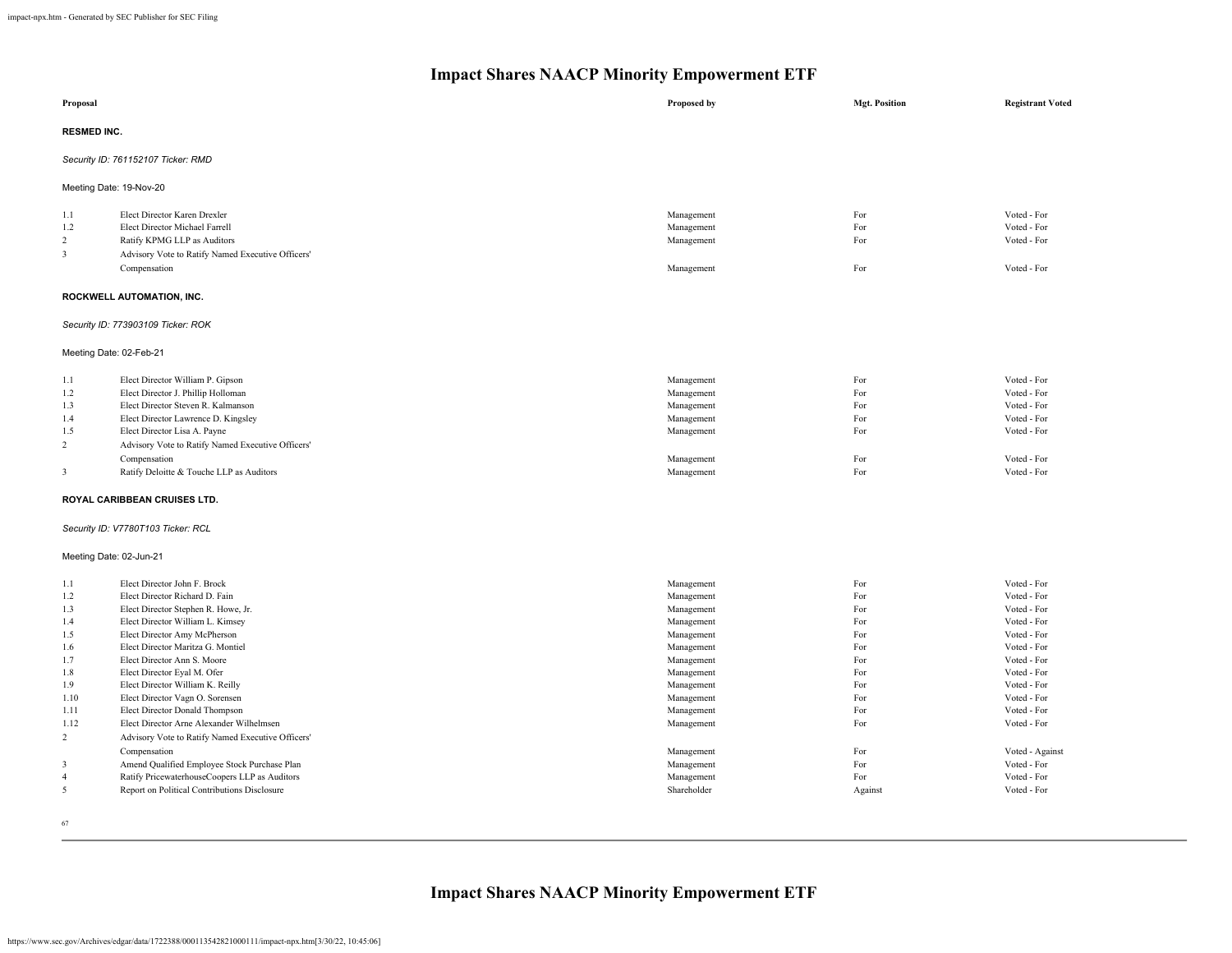| Proposal                   |                                                   | Proposed by | <b>Mgt. Position</b> | <b>Registrant Voted</b> |  |  |
|----------------------------|---------------------------------------------------|-------------|----------------------|-------------------------|--|--|
| <b>S&amp;P GLOBAL INC.</b> |                                                   |             |                      |                         |  |  |
|                            | Security ID: 78409V104 Ticker: SPGI               |             |                      |                         |  |  |
|                            | Meeting Date: 11-Mar-21                           |             |                      |                         |  |  |
| $\mathbf{1}$               | Issue Shares in Connection with Merger            | Management  | For                  | Voted - For             |  |  |
|                            | Meeting Date: 05-May-21                           |             |                      |                         |  |  |
| 1.1                        | Elect Director Marco Alvera                       | Management  | For                  | Voted - For             |  |  |
| 1.2                        | Elect Director William J. Amelio                  | Management  | For                  | Voted - For             |  |  |
| 1.3                        | Elect Director William D. Green                   | Management  | For                  | Voted - For             |  |  |
| 1.4                        | Elect Director Stephanie C. Hill                  | Management  | For                  | Voted - For             |  |  |
| 1.5                        | Elect Director Rebecca J. Jacoby                  | Management  | For                  | Voted - For             |  |  |
| 1.6                        | Elect Director Monique F. Leroux                  | Management  | For                  | Voted - For             |  |  |
| 1.7                        | Elect Director Ian P. Livingston                  | Management  | For                  | Voted - For             |  |  |
| 1.8                        | Elect Director Maria R. Morris                    | Management  | For                  | Voted - For             |  |  |
| 1.9                        | Elect Director Douglas L. Peterson                | Management  | For                  | Voted - For             |  |  |
| 1.10                       | Elect Director Edward B. Rust, Jr.                | Management  | For                  | Voted - For             |  |  |
| 1.11                       | Elect Director Kurt L. Schmoke                    | Management  | For                  | Voted - For             |  |  |
| 1.12                       | Elect Director Richard E. Thornburgh              | Management  | For                  | Voted - For             |  |  |
| $\overline{2}$             | Advisory Vote to Ratify Named Executive Officers' |             |                      |                         |  |  |
|                            | Compensation                                      | Management  | For                  | Voted - For             |  |  |
| 3                          | Ratify Ernst & Young LLP as Auditors              | Management  | For                  | Voted - For             |  |  |
| $\overline{4}$             | Approve Greenhouse Gas (GHG) Emissions Reduction  |             |                      |                         |  |  |
|                            |                                                   |             |                      |                         |  |  |
|                            | Plan                                              | Management  | For                  | Voted - For             |  |  |
| 5                          | Amend Certificate of Incorporation to Become a    |             |                      |                         |  |  |
|                            | Public Benefit Corporation                        | Shareholder | Against              | Voted - Against         |  |  |
|                            | SALESFORCE.COM, INC.                              |             |                      |                         |  |  |
|                            | Security ID: 79466L302 Ticker: CRM                |             |                      |                         |  |  |
| Meeting Date: 10-Jun-21    |                                                   |             |                      |                         |  |  |
| 1.1                        | Elect Director Marc Benioff                       | Management  | For                  | Voted - For             |  |  |
| 1.2                        | Elect Director Craig Conway                       | Management  | For                  | Voted - For             |  |  |
| 1.3                        | Elect Director Parker Harris                      | Management  | For                  | Voted - For             |  |  |
| 1.4                        | Elect Director Alan Hassenfeld                    | Management  | For                  | Voted - For             |  |  |
| 1.5                        | Elect Director Neelie Kroes                       | Management  | For                  | Voted - For             |  |  |
| 1.6                        | Elect Director Colin Powell                       | Management  | For                  | Voted - For             |  |  |
| 1.7                        | Elect Director Sanford Robertson                  | Management  | For                  | Voted - For             |  |  |
| 1.8                        | Elect Director John V. Roos                       | Management  | For                  | Voted - For             |  |  |
| 1.9                        | Elect Director Robin Washington                   | Management  | For                  | Voted - For             |  |  |
| 1.10                       | Elect Director Maynard Webb                       | Management  | For                  | Voted - For             |  |  |
| 1.11                       | Elect Director Susan Wojcicki                     | Management  | For                  | Voted - For             |  |  |
| 2                          | Amend Omnibus Stock Plan                          | Management  | For                  | Voted - For             |  |  |
| $\mathbf{3}$               | Ratify Ernst & Young LLP as Auditors              | Management  | For                  | Voted - For             |  |  |
| $\overline{4}$             | Advisory Vote to Ratify Named Executive Officers' |             |                      |                         |  |  |
|                            | Compensation                                      | Management  | For                  | Voted - For             |  |  |
|                            |                                                   |             |                      |                         |  |  |

68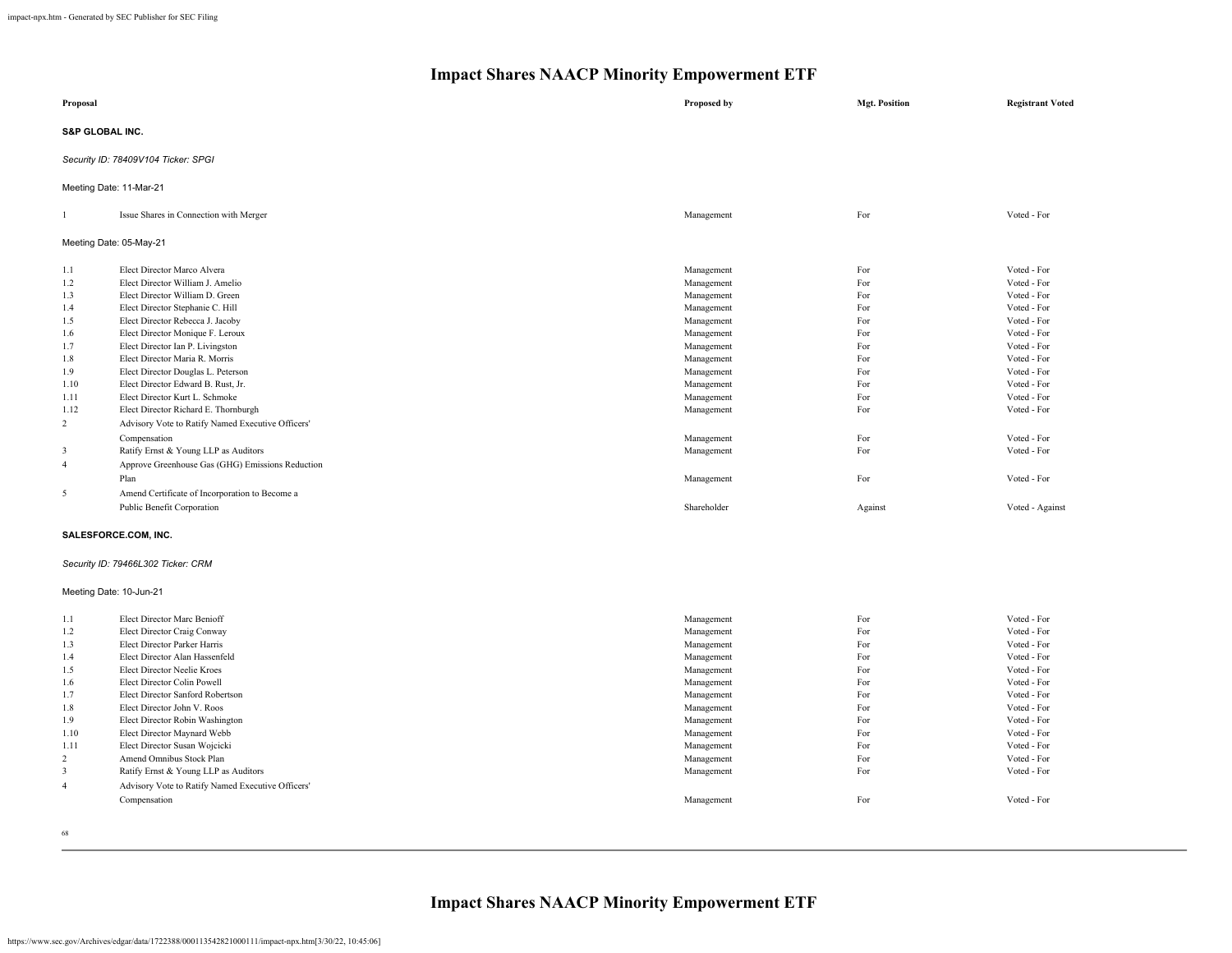| Proposal                                                                                                                                       |                                                                                                                                                                                                                                                                                                                                                                                                                                                                                                                                                                                                                                                           | Proposed by                                                                                                                                                                                                                    | <b>Mgt. Position</b>                                                                                                 | <b>Registrant Voted</b>                                                                                                                                                                                                                      |
|------------------------------------------------------------------------------------------------------------------------------------------------|-----------------------------------------------------------------------------------------------------------------------------------------------------------------------------------------------------------------------------------------------------------------------------------------------------------------------------------------------------------------------------------------------------------------------------------------------------------------------------------------------------------------------------------------------------------------------------------------------------------------------------------------------------------|--------------------------------------------------------------------------------------------------------------------------------------------------------------------------------------------------------------------------------|----------------------------------------------------------------------------------------------------------------------|----------------------------------------------------------------------------------------------------------------------------------------------------------------------------------------------------------------------------------------------|
| 5                                                                                                                                              | Amend Certificate of Incorporation to Become a<br>Public Benefit Corporation                                                                                                                                                                                                                                                                                                                                                                                                                                                                                                                                                                              | Shareholder                                                                                                                                                                                                                    | Against                                                                                                              | Voted - Against                                                                                                                                                                                                                              |
| <b>SEMPRA ENERGY</b>                                                                                                                           |                                                                                                                                                                                                                                                                                                                                                                                                                                                                                                                                                                                                                                                           |                                                                                                                                                                                                                                |                                                                                                                      |                                                                                                                                                                                                                                              |
|                                                                                                                                                | Security ID: 816851109 Ticker: SRE                                                                                                                                                                                                                                                                                                                                                                                                                                                                                                                                                                                                                        |                                                                                                                                                                                                                                |                                                                                                                      |                                                                                                                                                                                                                                              |
| Meeting Date: 14-May-21                                                                                                                        |                                                                                                                                                                                                                                                                                                                                                                                                                                                                                                                                                                                                                                                           |                                                                                                                                                                                                                                |                                                                                                                      |                                                                                                                                                                                                                                              |
| 1.1<br>1.2<br>1.3<br>1.4<br>1.5<br>1.6<br>1.7<br>1.8<br>1.9<br>1.10<br>1.11<br>1.12<br>$\overline{2}$<br>$\overline{3}$<br>$\overline{4}$<br>5 | Elect Director Alan L. Boeckmann<br>Elect Director Andres Conesa<br>Elect Director Maria Contreras-Sweet<br>Elect Director Pablo A. Ferrero<br>Elect Director William D. Jones<br>Elect Director Jeffrey W. Martin<br>Elect Director Bethany J. Mayer<br>Elect Director Michael N. Mears<br>Elect Director Jack T. Taylor<br>Elect Director Cynthia L. Walker<br>Elect Director Cynthia J. Warner<br>Elect Director James C. Yardley<br>Ratify Deloitte & Touche LLP as Auditors<br>Advisory Vote to Ratify Named Executive Officers'<br>Compensation<br>Amend Proxy Access Right<br>Report on Corporate Climate Lobbying Aligned with<br>Paris Agreement | Management<br>Management<br>Management<br>Management<br>Management<br>Management<br>Management<br>Management<br>Management<br>Management<br>Management<br>Management<br>Management<br>Management<br>Shareholder<br>Shareholder | For<br>For<br>For<br>For<br>For<br>For<br>For<br>For<br>For<br>For<br>For<br>For<br>For<br>For<br>Against<br>Against | Voted - For<br>Voted - For<br>Voted - For<br>Voted - For<br>Voted - For<br>Voted - For<br>Voted - For<br>Voted - For<br>Voted - For<br>Voted - For<br>Voted - For<br>Voted - For<br>Voted - For<br>Voted - For<br>Voted - For<br>Voted - For |
|                                                                                                                                                | SOLAREDGE TECHNOLOGIES, INC.                                                                                                                                                                                                                                                                                                                                                                                                                                                                                                                                                                                                                              |                                                                                                                                                                                                                                |                                                                                                                      |                                                                                                                                                                                                                                              |
|                                                                                                                                                | Security ID: 83417M104 Ticker: SEDG                                                                                                                                                                                                                                                                                                                                                                                                                                                                                                                                                                                                                       |                                                                                                                                                                                                                                |                                                                                                                      |                                                                                                                                                                                                                                              |
| Meeting Date: 01-Jun-21                                                                                                                        |                                                                                                                                                                                                                                                                                                                                                                                                                                                                                                                                                                                                                                                           |                                                                                                                                                                                                                                |                                                                                                                      |                                                                                                                                                                                                                                              |
| 1.1<br>1.2<br>1.3<br>$\overline{2}$<br>$\overline{3}$                                                                                          | Elect Director Nadav Zafrir<br>Elect Director Avery More<br>Elect Director Zivi Lando<br>Ratify Ernst & Young LLP as Auditors<br>Advisory Vote to Ratify Named Executive Officers'<br>Compensation                                                                                                                                                                                                                                                                                                                                                                                                                                                        | Management<br>Management<br>Management<br>Management<br>Management                                                                                                                                                             | For<br>For<br>For<br>For<br>For                                                                                      | Voted - Against<br>Voted - Against<br>Voted - Against<br>Voted - For<br>Voted - For                                                                                                                                                          |
|                                                                                                                                                | SOUTHWEST AIRLINES CO.                                                                                                                                                                                                                                                                                                                                                                                                                                                                                                                                                                                                                                    |                                                                                                                                                                                                                                |                                                                                                                      |                                                                                                                                                                                                                                              |
|                                                                                                                                                | Security ID: 844741108 Ticker: LUV                                                                                                                                                                                                                                                                                                                                                                                                                                                                                                                                                                                                                        |                                                                                                                                                                                                                                |                                                                                                                      |                                                                                                                                                                                                                                              |
| Meeting Date: 19-May-21                                                                                                                        |                                                                                                                                                                                                                                                                                                                                                                                                                                                                                                                                                                                                                                                           |                                                                                                                                                                                                                                |                                                                                                                      |                                                                                                                                                                                                                                              |
| 1.1<br>1.2<br>1.3<br>1.4<br>1.5                                                                                                                | Elect Director David W. Biegler<br>Elect Director J. Veronica Biggins<br>Elect Director Douglas H. Brooks<br>Elect Director William H. Cunningham<br>Elect Director John G. Denison                                                                                                                                                                                                                                                                                                                                                                                                                                                                       | Management<br>Management<br>Management<br>Management<br>Management                                                                                                                                                             | For<br>For<br>For<br>For<br>For                                                                                      | Voted - For<br>Voted - For<br>Voted - For<br>Voted - For<br>Voted - For                                                                                                                                                                      |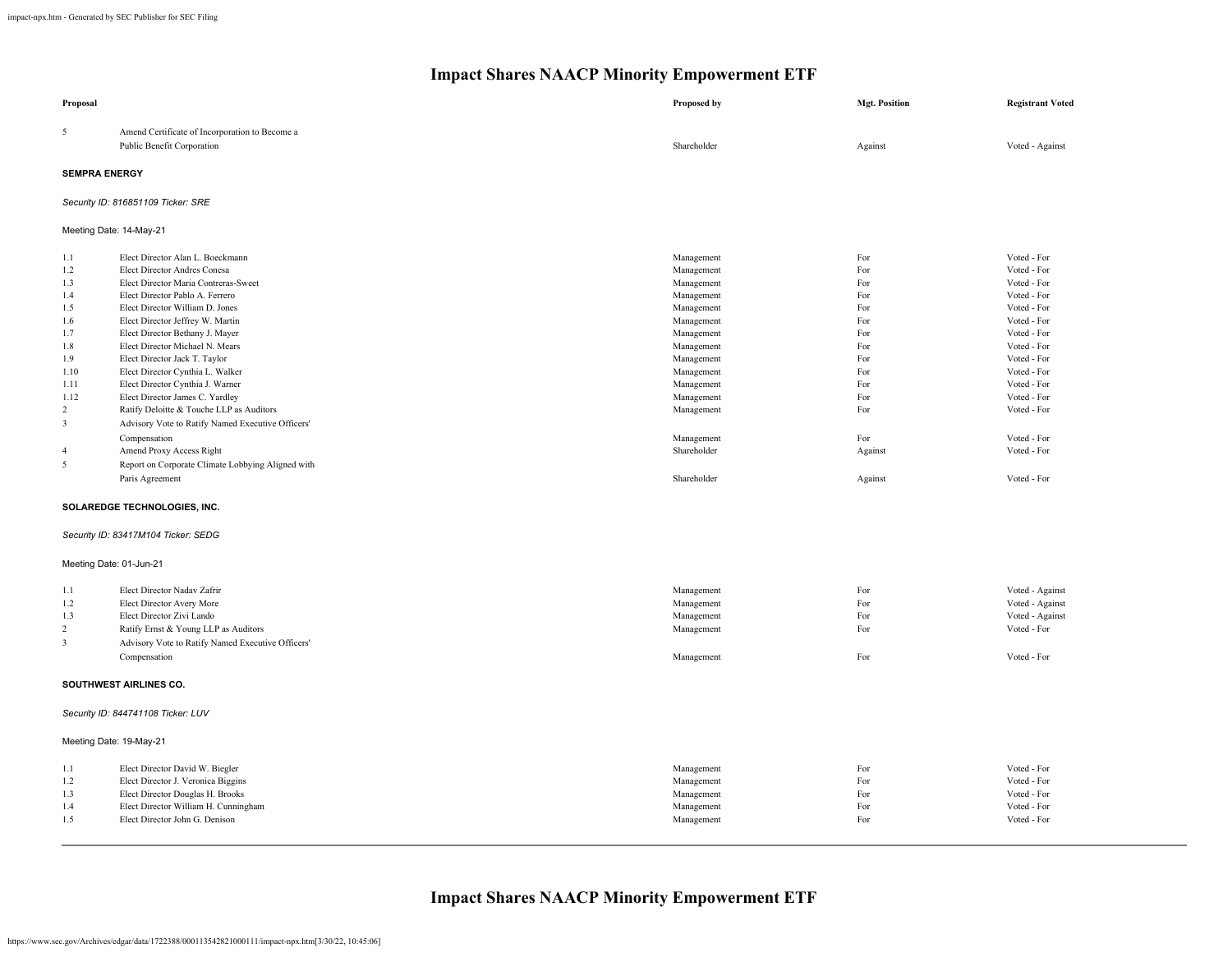| Proposal |                                                   | Proposed by | <b>Mgt. Position</b> | <b>Registrant Voted</b> |
|----------|---------------------------------------------------|-------------|----------------------|-------------------------|
|          |                                                   |             |                      |                         |
| 1.6      | Elect Director Thomas W. Gilligan                 | Management  | For                  | Voted - For             |
| 1.7      | Elect Director Gary C. Kelly                      | Management  | For                  | Voted - For             |
| 1.8      | Elect Director Grace D. Lieblein                  | Management  | For                  | Voted - For             |
| 1.9      | Elect Director Nancy B. Loeffler                  | Management  | For                  | Voted - For             |
| 1.10     | Elect Director John T. Montford                   | Management  | For                  | Voted - For             |
| 1.11     | Elect Director Ron Ricks                          | Management  | For                  | Voted - For             |
| 2        | Advisory Vote to Ratify Named Executive Officers' |             |                      |                         |
|          | Compensation                                      | Management  | For                  | Voted - For             |
|          | Ratify Ernst & Young LLP as Auditor               | Management  | For                  | Voted - For             |
| 4        | Provide Right to Act by Written Consent           | Shareholder | Against              | Voted - Against         |
| 5        | Adopt Majority Vote Cast to Remove Directors With |             |                      |                         |
|          | or Without Cause                                  | Shareholder | Against              | Voted - For             |

## **STANLEY BLACK & DECKER, INC.**

## *Security ID: 854502101 Ticker: SWK*

## Meeting Date: 10-May-21

| 1.1            | Elect Director Andrea J. Ayers                      | Management | For | Voted - For |
|----------------|-----------------------------------------------------|------------|-----|-------------|
| 1.2            | Elect Director George W. Buckley                    | Management | For | Voted - For |
| 1.3            | Elect Director Patrick D. Campbell                  | Management | For | Voted - For |
| 1.4            | Elect Director Carlos M. Cardoso                    | Management | For | Voted - For |
| 1.5            | Elect Director Robert B. Coutts                     | Management | For | Voted - For |
| 1.6            | Elect Director Debra A. Crew                        | Management | For | Voted - For |
| 1.7            | Elect Director Michael D. Hankin                    | Management | For | Voted - For |
| 1.8            | Elect Director James M. Loree                       | Management | For | Voted - For |
| 1.9            | Elect Director Jane M. Palmieri                     | Management | For | Voted - For |
| 1.10           | Elect Director Mojdeh Poul                          | Management | For | Voted - For |
| 1.11           | Elect Director Dmitri L. Stockton                   | Management | For | Voted - For |
| 1.12           | Elect Director Irving Tan                           | Management | For | Voted - For |
| $\overline{2}$ | Advisory Vote to Ratify Named Executive Officers'   |            |     |             |
|                | Compensation                                        | Management | For | Voted - For |
| 3              | Ratify Ernst & Young LLP as Auditors                | Management | For | Voted - For |
| $\overline{4}$ | Provide Right to Act by Written Consent             | Management | For | Voted - For |
| 5              | Eliminate Supermajority Vote Requirement Applicable |            |     |             |
|                | Under the Connecticut Business Corporation Act      | Management | For | Voted - For |
| 6              | Eliminate Supermajority Vote Requirement to Approve |            |     |             |
|                | Certain Business Combinations                       | Management | For | Voted - For |
|                | Adopt Majority Voting for Uncontested Election of   |            |     |             |
|                | Directors                                           | Management | For | Voted - For |
|                |                                                     |            |     |             |

## **STARBUCKS CORPORATION**

#### *Security ID: 855244109 Ticker: SBUX*

## Meeting Date: 17-Mar-21

| 1.1<br>$\overline{1}$ . | Elect Director Richard E. Allison, Jr.<br>Elect Director Rosalind G. Brewer *Withdrawn | Management | For | Voted - For |
|-------------------------|----------------------------------------------------------------------------------------|------------|-----|-------------|
| 1.3                     | Resolution*                                                                            | Management | For | Non-Voting  |
|                         | Elect Director Andrew Campion                                                          | Management | For | Voted - For |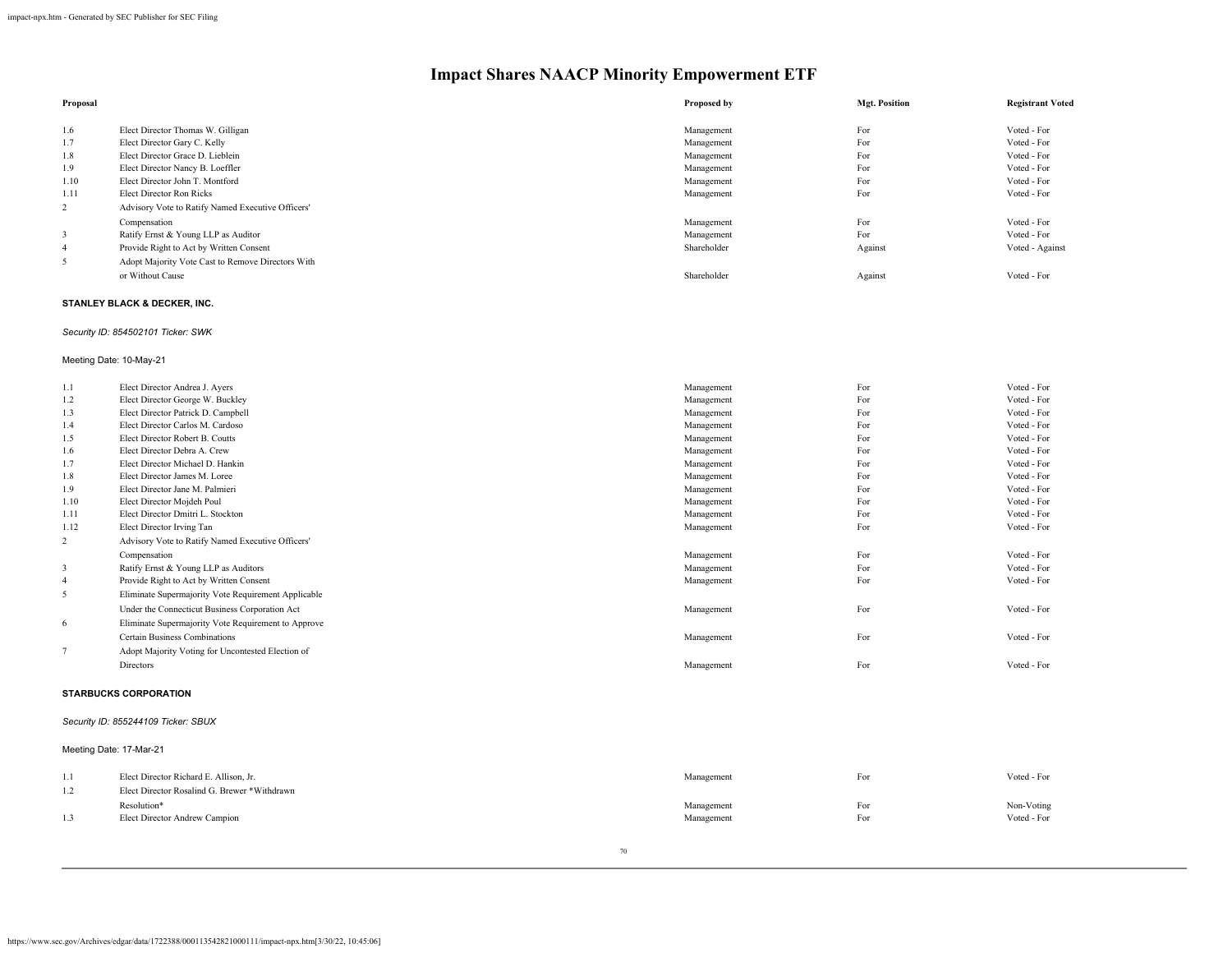| Proposal       |                                                    | Proposed by | <b>Mgt. Position</b> | <b>Registrant Voted</b> |
|----------------|----------------------------------------------------|-------------|----------------------|-------------------------|
| 1.4            | Elect Director Mary N. Dillon                      | Management  | For                  | Voted - For             |
| 1.5            | Elect Director Isabel Ge Mahe                      | Management  | For                  | Voted - For             |
| 1.6            | Elect Director Mellody Hobson                      | Management  | For                  | Voted - For             |
| 1.7            | Elect Director Kevin R. Johnson                    | Management  | For                  | Voted - For             |
| 1.8            | Elect Director Jorgen Vig Knudstorp                | Management  | For                  | Voted - For             |
| 1.9            | Elect Director Satya Nadella                       | Management  | For                  | Voted - For             |
| 1.10           | Elect Director Joshua Cooper Ramo                  | Management  | For                  | Voted - For             |
| 1.11           | Elect Director Clara Shih                          | Management  | For                  | Voted - For             |
| 1.12           | Elect Director Javier G. Teruel                    | Management  | For                  | Voted - For             |
| $\overline{2}$ | Advisory Vote to Ratify Named Executive Officers'  |             |                      |                         |
|                | Compensation                                       | Management  | For                  | Voted - Against         |
| 3              | Ratify Deloitte & Touche LLP as Auditors           | Management  | For                  | Voted - For             |
| 4              | Adopt a Policy to Include Non-Management Employees |             |                      |                         |
|                | as Prospective Director Candidates                 | Shareholder | Against              | Voted - Against         |

#### **SYNCHRONY FINANCIAL**

## *Security ID: 87165B103 Ticker: SYF*

#### Meeting Date: 20-May-21

| 1.1            | Elect Director Margaret M. Keane                  | Management | For      | Voted - For      |
|----------------|---------------------------------------------------|------------|----------|------------------|
| 1.2            | Elect Director Fernando Aguirre                   | Management | For      | Voted - For      |
| 1.3            | Elect Director Paget L. Alves                     | Management | For      | Voted - For      |
| 1.4            | Elect Director Arthur W. Coviello, Jr.            | Management | For      | Voted - For      |
| 1.5            | Elect Director Brian D. Doubles                   | Management | For      | Voted - For      |
| 1.6            | Elect Director William W. Graylin                 | Management | For      | Voted - For      |
| 1.7            | Elect Director Roy A. Guthrie                     | Management | For      | Voted - For      |
| 1.8            | Elect Director Jeffrey G. Naylor                  | Management | For      | Voted - For      |
| 1.9            | Elect Director P.W. "Bill" Parker                 | Management | For      | Voted - For      |
| 1.10           | Elect Director Laurel J. Richie                   | Management | For      | Voted - For      |
| 1.11           | Elect Director Olympia J. Snowe                   | Management | For      | Voted - For      |
| 1.12           | Elect Director Ellen M. Zane                      | Management | For      | Voted - For      |
| 2              | Advisory Vote to Ratify Named Executive Officers' |            |          |                  |
|                | Compensation                                      | Management | For      | Voted - For      |
| 3              | Advisory Vote on Say on Pay Frequency             | Management | One Year | Voted - One Year |
| $\overline{4}$ | Ratify KPMG LLP as Auditors                       | Management | For      | Voted - For      |

## **SYSCO CORPORATION**

## *Security ID: 871829107 Ticker: SYY*

## Meeting Date: 20-Nov-20

| -1.1 | Elect Director Daniel J. Brutto     | Management | For | Voted - For |
|------|-------------------------------------|------------|-----|-------------|
| 1.2  | Elect Director John M. Cassaday     | Management | For | Voted - For |
| 1.3  | Elect Director Joshua D. Frank      | Management | For | Voted - For |
| 1.4  | Elect Director Larry C. Glasscock   | Management | For | Voted - For |
| 1.5  | Elect Director Bradley M. Halverson | Management | For | Voted - For |
| 1.6  | Elect Director John M. Hinshaw      | Management | For | Voted - For |
| 1.7  | Elect Director Kevin P. Hourican    | Management | For | Voted - For |
|      |                                     |            |     |             |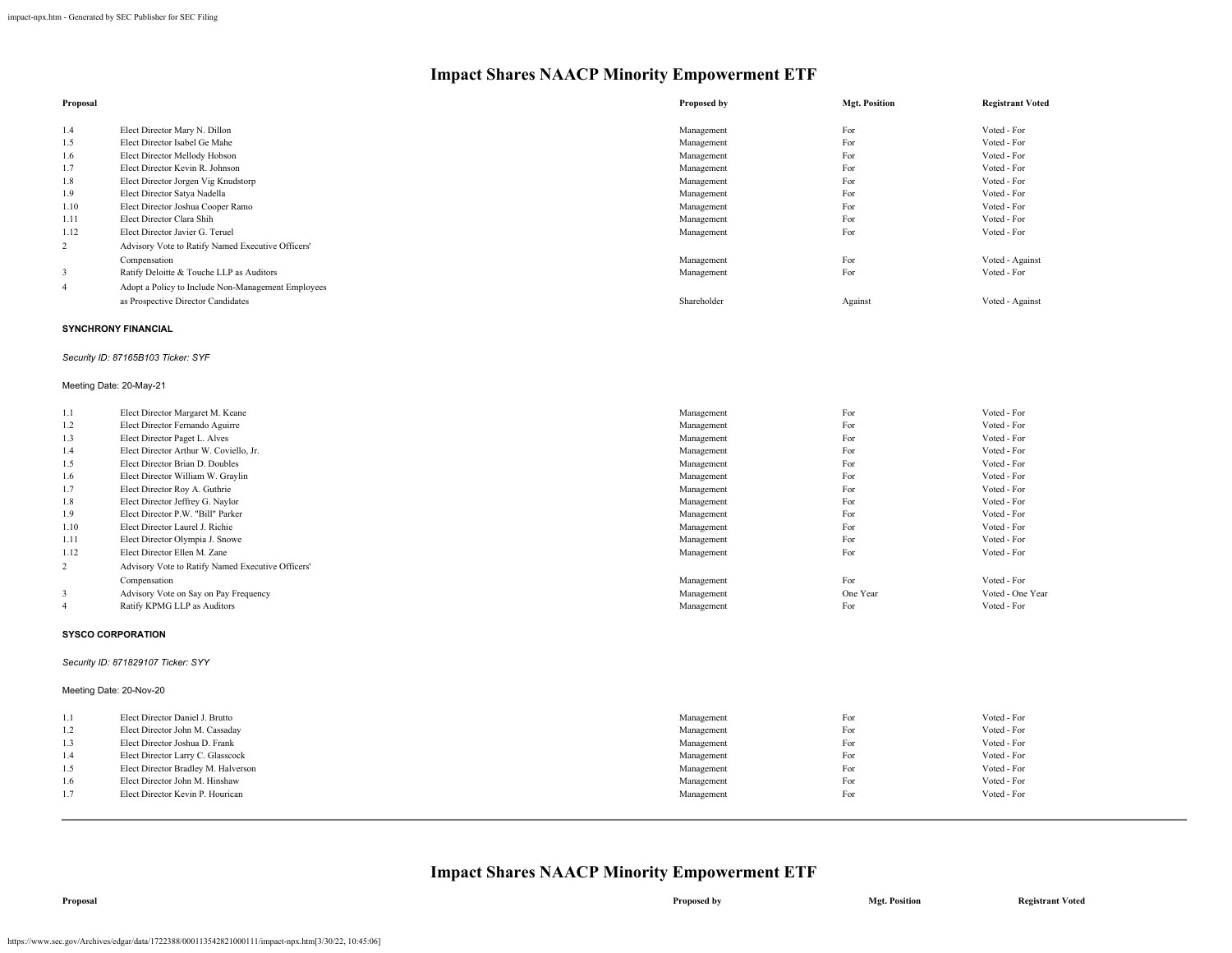| Proposal |                                                   | Proposed by | <b>Mgt. Position</b> | <b>Registrant Voted</b> |
|----------|---------------------------------------------------|-------------|----------------------|-------------------------|
| 1.8      | Elect Director Hans-Joachim Koerber               | Management  | For                  | Voted - For             |
| 1.9      | Elect Director Stephanie A. Lundquist             | Management  | For                  | Voted - For             |
| 1.10     | Elect Director Nelson Peltz                       | Management  | For                  | Voted - For             |
| 1.11     | Elect Director Edward D. Shirley                  | Management  | For                  | Voted - For             |
| 1.12     | Elect Director Sheila G. Talton                   | Management  | For                  | Voted - For             |
| 2        | Advisory Vote to Ratify Named Executive Officers' |             |                      |                         |
|          | Compensation                                      | Management  | For                  | Voted - For             |
|          | Ratify Ernst & Young LLP as Auditors              | Management  | For                  | Voted - For             |
|          |                                                   |             |                      |                         |

### **TARGET CORPORATION**

#### *Security ID: 87612E106 Ticker: TGT*

Meeting Date: 09-Jun-21

| 1.1            | Elect Director Douglas M. Baker, Jr.              | Management  | For     | Voted - For |
|----------------|---------------------------------------------------|-------------|---------|-------------|
| 1.2            | Elect Director George S. Barrett                  | Management  | For     | Voted - For |
| 1.3            | Elect Director Brian C. Cornell                   | Management  | For     | Voted - For |
| 1.4            | Elect Director Robert L. Edwards                  | Management  | For     | Voted - For |
| 1.5            | Elect Director Melanie L. Healey                  | Management  | For     | Voted - For |
| 1.6            | Elect Director Donald R. Knauss                   | Management  | For     | Voted - For |
| 1.7            | Elect Director Christine A. Leahy                 | Management  | For     | Voted - For |
| 1.8            | Elect Director Monica C. Lozano                   | Management  | For     | Voted - For |
| 1.9            | Elect Director Mary E. Minnick                    | Management  | For     | Voted - For |
| 1.10           | Elect Director Derica W. Rice                     | Management  | For     | Voted - For |
| 1.11           | Elect Director Kenneth L. Salazar                 | Management  | For     | Voted - For |
| 1.12           | Elect Director Dmitri L. Stockton                 | Management  | For     | Voted - For |
| $\overline{2}$ | Ratify Ernst & Young LLP as Auditors              | Management  | For     | Voted - For |
| 3              | Advisory Vote to Ratify Named Executive Officers' |             |         |             |
|                | Compensation                                      | Management  | For     | Voted - For |
| $\overline{4}$ | Amend Proxy Access Right                          | Shareholder | Against | Voted - For |

#### **TELEFLEX INCORPORATED**

#### *Security ID: 879369106 Ticker: TFX*

Meeting Date: 30-Apr-21

| 1.1<br>1.2<br>1.3 | Elect Director Candace H. Duncan<br>Elect Director Stephen K. Klasko<br>Elect Director Stuart A. Randle<br>Advisory Vote to Ratify Named Executive Officers' | Management<br>Management<br>Management | For<br>For<br>For | Voted - For<br>Voted - For<br>Voted - For |
|-------------------|--------------------------------------------------------------------------------------------------------------------------------------------------------------|----------------------------------------|-------------------|-------------------------------------------|
|                   | Compensation                                                                                                                                                 | Management                             | For               | Voted - For                               |
|                   | Ratify PricewaterhouseCoopers LLP as Auditors                                                                                                                | Management                             | For               | Voted - For                               |
|                   | Declassify the Board of Directors                                                                                                                            | Shareholder                            | For               | Voted - For                               |

72

| Proposal                            | Proposed by | <b>Mgt. Position</b> | <b>Registrant Voted</b> |
|-------------------------------------|-------------|----------------------|-------------------------|
| TERRAFORM POWER, INC.               |             |                      |                         |
| Security ID: 88104R209 Ticker: TERP |             |                      |                         |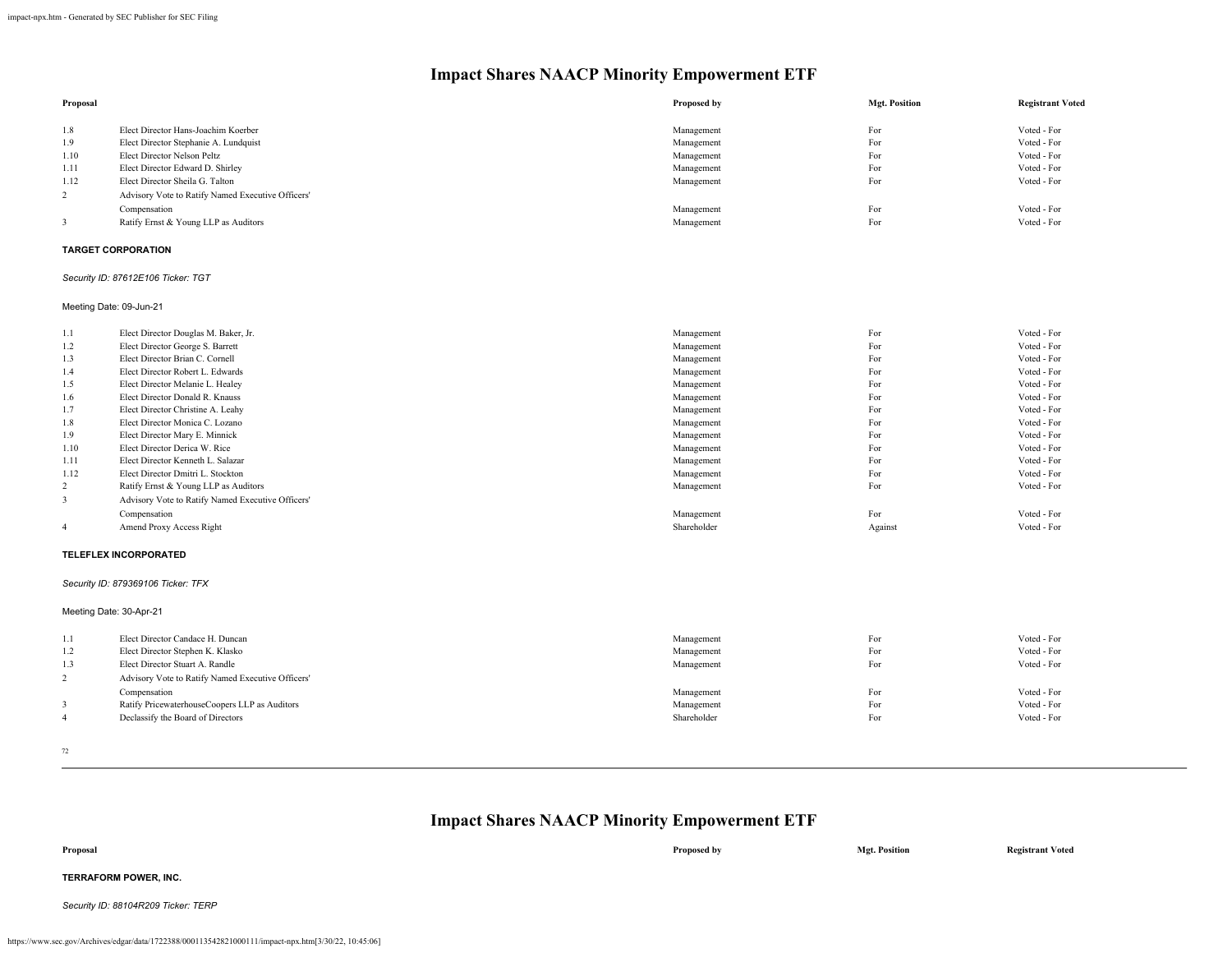| Proposal                            | Proposed by | <b>Mgt. Position</b> | <b>Registrant Voted</b> |
|-------------------------------------|-------------|----------------------|-------------------------|
| TERRAFORM POWER, INC.               |             |                      |                         |
| Security ID: 88104R209 Ticker: TERP |             |                      |                         |
| Meeting Date: 29-Jul-20             |             |                      |                         |

| 1.1            | Elect Director Brian Lawson                       | Management | For | Voted - Against |
|----------------|---------------------------------------------------|------------|-----|-----------------|
| 1.2            | Elect Director Carolyn Burke                      | Management | For | Voted - For     |
| 1.3            | Elect Director Christian S. Fong                  | Management | For | Voted - For     |
| 1.4            | Elect Director Harry Goldgut                      | Management | For | Voted - Against |
| 1.5            | Elect Director Richard Legault                    | Management | For | Voted - Against |
| 1.6            | Elect Director Mark McFarland                     | Management | For | Voted - For     |
| 1.7            | Elect Director Sachin Shah                        | Management | For | Voted - Against |
| 2              | Approve Merger Agreement                          | Management | For | Voted - For     |
|                | Ratify Ernst & Young LLP as Auditors              | Management | For | Voted - For     |
| $\overline{4}$ | Advisory Vote to Ratify Named Executive Officers' |            |     |                 |
|                | Compensation                                      | Management | For | Voted - Against |
|                | Adjourn Meeting                                   | Management | For | Voted - For     |
|                |                                                   |            |     |                 |

#### **THE AES CORPORATION**

## *Security ID: 00130H105 Ticker: AES*

#### Meeting Date: 22-Apr-21

| 1.1            | Elect Director Janet G. Davidson                  | Management  | For     | Voted - For     |
|----------------|---------------------------------------------------|-------------|---------|-----------------|
| 1.2            | Elect Director Andres R. Gluski                   | Management  | For     | Voted - For     |
| 1.3            | Elect Director Tarun Khanna                       | Management  | For     | Voted - For     |
| 1.4            | Elect Director Holly K. Koeppel                   | Management  | For     | Voted - For     |
| 1.5            | Elect Director Julia M. Laulis                    | Management  | For     | Voted - For     |
| 1.6            | Elect Director James H. Miller                    | Management  | For     | Voted - For     |
| 1.7            | Elect Director Alain Monie                        | Management  | For     | Voted - For     |
| 1.8            | Elect Director John B. Morse, Jr.                 | Management  | For     | Voted - For     |
| 1.9            | Elect Director Moises Naim                        | Management  | For     | Voted - For     |
| 1.10           | Elect Director Teresa M. Sebastian                | Management  | For     | Voted - For     |
| 2              | Advisory Vote to Ratify Named Executive Officers' |             |         |                 |
|                | Compensation                                      | Management  | For     | Voted - For     |
|                | Ratify Ernst & Young LLP as Auditors              | Management  | For     | Voted - For     |
| $\overline{4}$ | Require Shareholder Approval of Bylaw and Charter |             |         |                 |
|                | Amendments Adopted by the Board of Directors      | Shareholder | Against | Voted - Against |
|                |                                                   |             |         |                 |

#### **THE BANK OF NEW YORK MELLON CORPORATION**

## *Security ID: 064058100 Ticker: BK*

## Meeting Date: 13-Apr-21

|     | Elect Director Linda Z. Cook            | Management | For | Voted - For |
|-----|-----------------------------------------|------------|-----|-------------|
| 1.2 | Elect Director Joseph J. Echevarria     | Management | For | Voted - For |
| 1.3 | Elect Director Thomas P. "Todd" Gibbons | Management | For | Voted - For |
| 1.4 | Elect Director M. Amy Gilliland         | Management | For | Voted - For |
| 1.5 | Elect Director Jeffrey A. Goldstein     | Management | For | Voted - For |
|     |                                         |            |     |             |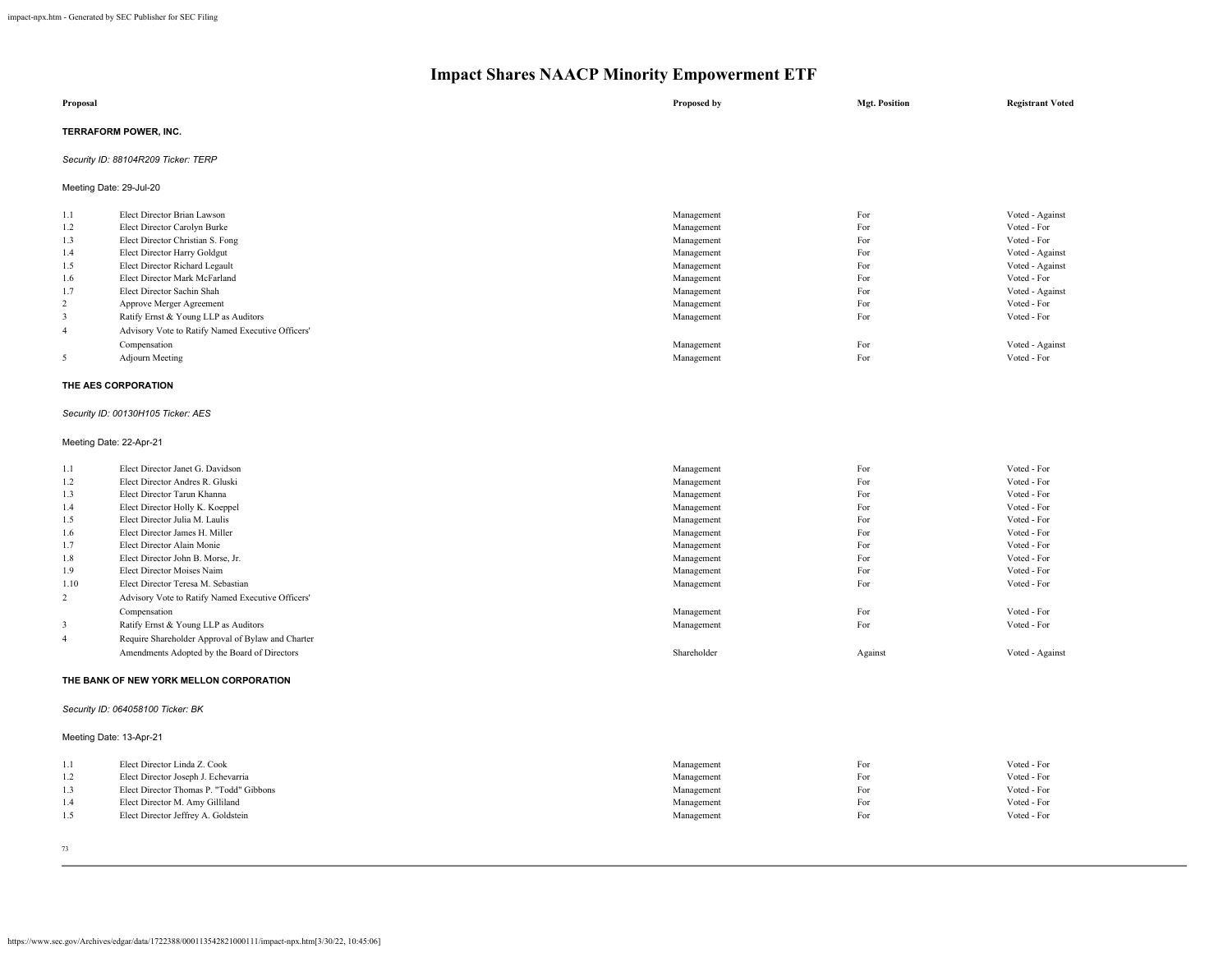| Proposal       |                                                   | Proposed by | <b>Mgt. Position</b> | <b>Registrant Voted</b> |
|----------------|---------------------------------------------------|-------------|----------------------|-------------------------|
| 1.6            | Elect Director K. Guru Gowrappan                  | Management  | For                  | Voted - For             |
| 1.7            | Elect Director Ralph Izzo                         | Management  | For                  | Voted - For             |
| 1.8            | Elect Director Edmund F. "Ted" Kelly              | Management  | For                  | Voted - For             |
| 1.9            | Elect Director Elizabeth E. Robinson              | Management  | For                  | Voted - For             |
| 1.10           | Elect Director Samuel C. Scott, III               | Management  | For                  | Voted - For             |
| 1.11           | Elect Director Frederick O. Terrell               | Management  | For                  | Voted - For             |
| 1.12           | Elect Director Alfred W. "AI" Zollar              | Management  | For                  | Voted - For             |
| $\overline{2}$ | Advisory Vote to Ratify Named Executive Officers' |             |                      |                         |
|                | Compensation                                      | Management  | For                  | Voted - For             |
|                | Ratify KPMG LLP as Auditors                       | Management  | For                  | Voted - For             |
| 4              | Reduce Ownership Threshold for Shareholders to    |             |                      |                         |
|                | Request Action by Written Consent                 | Shareholder | Against              | Voted - For             |

## **THE BOEING COMPANY**

## *Security ID: 097023105 Ticker: BA*

## Meeting Date: 20-Apr-21

| 1.1            | Elect Director Robert A. Bradway                  | Management  | For     | Voted - For |
|----------------|---------------------------------------------------|-------------|---------|-------------|
| 1.2            | Elect Director David L. Calhoun                   | Management  | For     | Voted - For |
| 1.3            | Elect Director Lynne M. Doughtie                  | Management  | For     | Voted - For |
| 1.4            | Elect Director Edmund P. Giambastiani, Jr.        | Management  | For     | Voted - For |
| 1.5            | Elect Director Lynn J. Good                       | Management  | For     | Voted - For |
| 1.6            | Elect Director Akhil Johri                        | Management  | For     | Voted - For |
| 1.7            | Elect Director Lawrence W. Kellner                | Management  | For     | Voted - For |
| 1.8            | Elect Director Steven M. Mollenkopf               | Management  | For     | Voted - For |
| 1.9            | Elect Director John M. Richardson                 | Management  | For     | Voted - For |
| 1.10           | Elect Director Ronald A. Williams                 | Management  | For     | Voted - For |
| 2              | Advisory Vote to Ratify Named Executive Officers' |             |         |             |
|                | Compensation                                      | Management  | For     | Voted - For |
| $\overline{3}$ | Ratify Deloitte & Touche LLP as Auditors          | Management  | For     | Voted - For |
| $\overline{4}$ | Report on Lobbying Payments and Policy            | Shareholder | Against | Voted - For |
|                | Provide Right to Act by Written Consent           | Shareholder | Against | Voted - For |

## **THE CHARLES SCHWAB CORPORATION**

## *Security ID: 808513105 Ticker: SCHW*

## Meeting Date: 13-May-21

| 1.1            | Elect Director Walter W. Bettinger, II            | Management  | For     | Voted - For     |
|----------------|---------------------------------------------------|-------------|---------|-----------------|
| 1.2            | Elect Director Joan T. Dea                        | Management  | For     | Voted - For     |
| 1.3            | Elect Director Christopher V. Dodds               | Management  | For     | Voted - For     |
| 1.4            | Elect Director Mark A. Goldfarb                   | Management  | For     | Voted - Against |
| 1.5            | Elect Director Bharat B. Masrani                  | Management  | For     | Voted - For     |
| 1.6            | Elect Director Charles A. Ruffel                  | Management  | For     | Voted - For     |
| $\overline{2}$ | Ratify Deloitte & Touche LLP as Auditors          | Management  | For     | Voted - For     |
| 3              | Advisory Vote to Ratify Named Executive Officers' |             |         |                 |
|                | Compensation                                      | Management  | For     | Voted - For     |
| $\overline{4}$ | Report on Lobbying Payments and Policy            | Shareholder | Against | Voted - For     |
| 5              | Declassify the Board of Directors                 | Shareholder | Against | Voted - For     |
|                |                                                   |             |         |                 |

**Impact Shares NAACP Minority Empowerment ETF**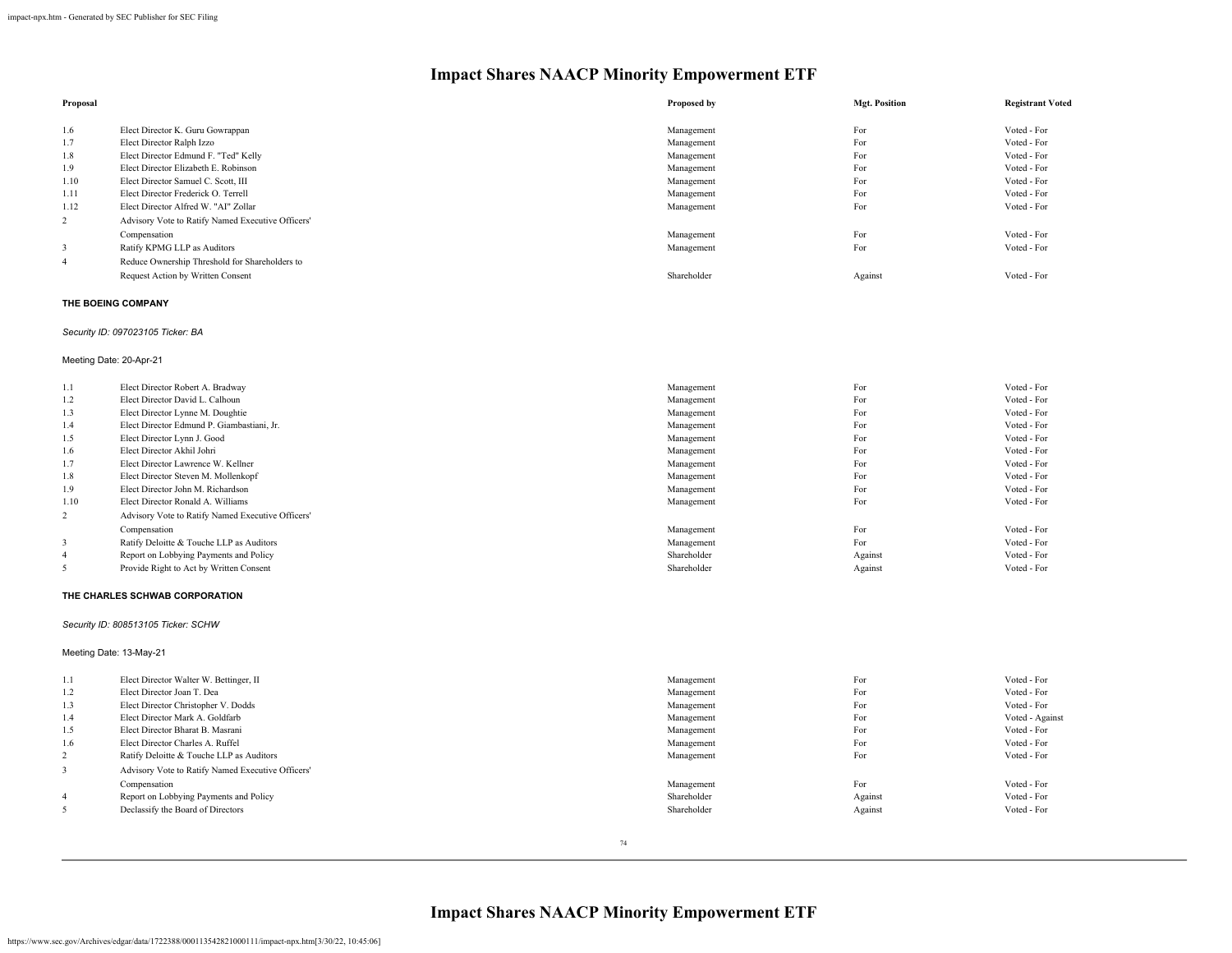| Proposal           | Proposed by | <b>Mgt. Position</b> | <b>Registrant Voted</b> |
|--------------------|-------------|----------------------|-------------------------|
| THE CLOROX COMPANY |             |                      |                         |

## *Security ID: 189054109 Ticker: CLX*

Meeting Date: 18-Nov-20

| Voted - For<br>Voted - For<br>Voted - For<br>Voted - For |
|----------------------------------------------------------|
|                                                          |
|                                                          |
|                                                          |
|                                                          |
| Voted - For                                              |
| Voted - For                                              |
| Voted - For                                              |
| Voted - For                                              |
| Voted - For                                              |
| Voted - For                                              |
| Voted - For                                              |
| Voted - For                                              |
| Voted - For                                              |
|                                                          |
| Voted - For                                              |
| Voted - For                                              |
|                                                          |
| Voted - For                                              |
|                                                          |

#### **THE COCA-COLA COMPANY**

#### *Security ID: 191216100 Ticker: KO*

#### Meeting Date: 20-Apr-21

| 1.1            | Elect Director Herbert A. Allen                   | Management  | For     | Voted - For |
|----------------|---------------------------------------------------|-------------|---------|-------------|
| 1.2            | Elect Director Marc Bolland                       | Management  | For     | Voted - For |
| 1.3            | Elect Director Ana Botin                          | Management  | For     | Voted - For |
| 1.4            | Elect Director Christopher C. Davis               | Management  | For     | Voted - For |
| 1.5            | Elect Director Barry Diller                       | Management  | For     | Voted - For |
| 1.6            | Elect Director Helene D. Gayle                    | Management  | For     | Voted - For |
| 1.7            | Elect Director Alexis M. Herman                   | Management  | For     | Voted - For |
| 1.8            | Elect Director Robert A. Kotick                   | Management  | For     | Voted - For |
| 1.9            | Elect Director Maria Elena Lagomasino             | Management  | For     | Voted - For |
| 1.10           | Elect Director James Quincey                      | Management  | For     | Voted - For |
| 1.11           | Elect Director Caroline J. Tsay                   | Management  | For     | Voted - For |
| 1.12           | Elect Director David B. Weinberg                  | Management  | For     | Voted - For |
| 2              | Advisory Vote to Ratify Named Executive Officers' |             |         |             |
|                | Compensation                                      | Management  | For     | Voted - For |
| 3              | Ratify Ernst & Young LLP as Auditor               | Management  | For     | Voted - For |
| $\overline{4}$ | Report on Sugar and Public Health                 | Shareholder | Against | Voted - For |

75

## **Impact Shares NAACP Minority Empowerment ETF**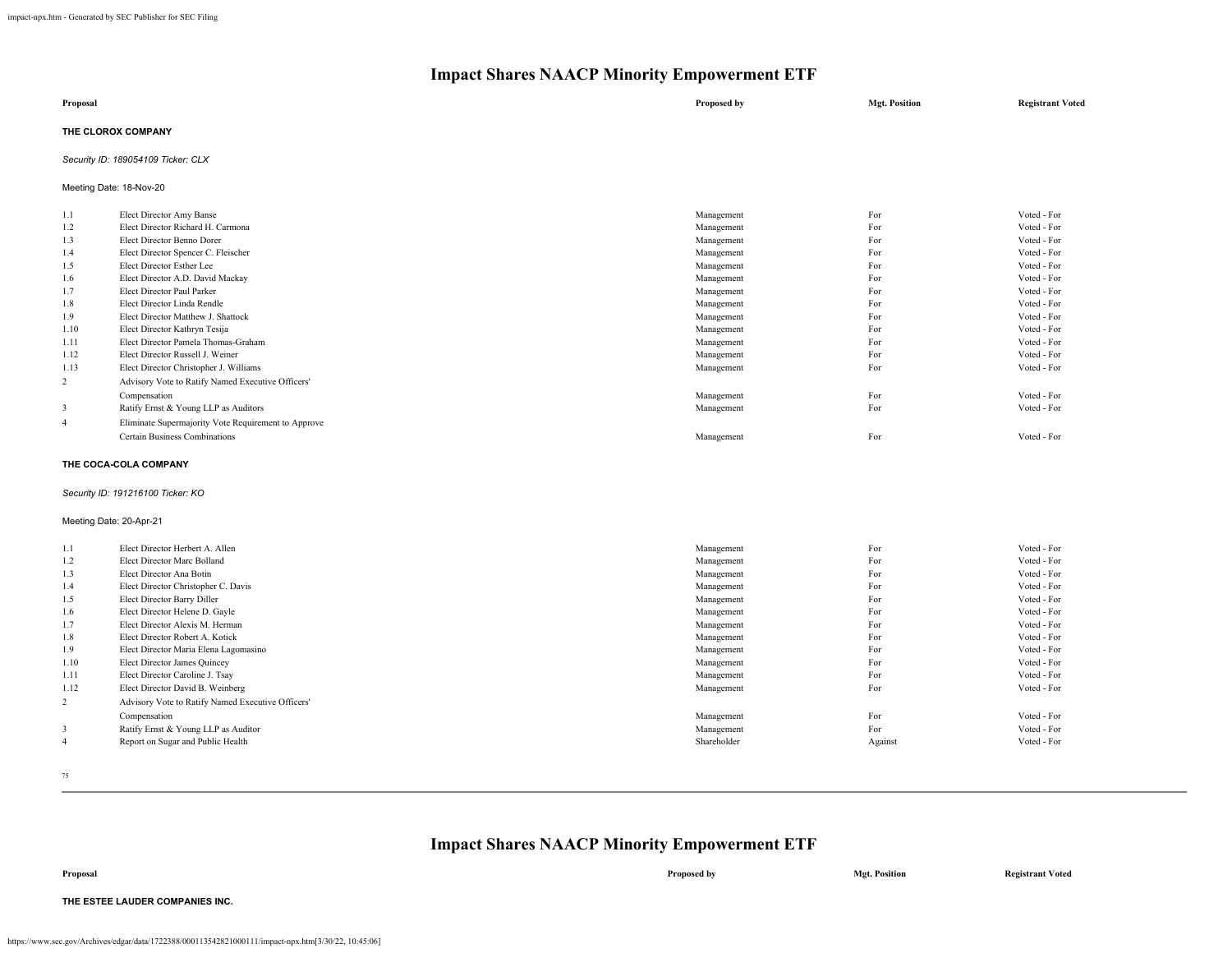|                                                        | $-$<br>$\overline{\mathbf{v}}$                                                                                                                                                                                                                                                                     |                                                                                                |                                               |                                                                                                       |  |  |
|--------------------------------------------------------|----------------------------------------------------------------------------------------------------------------------------------------------------------------------------------------------------------------------------------------------------------------------------------------------------|------------------------------------------------------------------------------------------------|-----------------------------------------------|-------------------------------------------------------------------------------------------------------|--|--|
| Proposal                                               |                                                                                                                                                                                                                                                                                                    | Proposed by                                                                                    | <b>Mgt. Position</b>                          | <b>Registrant Voted</b>                                                                               |  |  |
|                                                        | THE ESTEE LAUDER COMPANIES INC.                                                                                                                                                                                                                                                                    |                                                                                                |                                               |                                                                                                       |  |  |
|                                                        | Security ID: 518439104 Ticker: EL                                                                                                                                                                                                                                                                  |                                                                                                |                                               |                                                                                                       |  |  |
|                                                        | Meeting Date: 10-Nov-20                                                                                                                                                                                                                                                                            |                                                                                                |                                               |                                                                                                       |  |  |
| 1.1<br>1.2<br>1.3<br>1.4<br>1.5<br>$\overline{c}$<br>3 | Elect Director Charlene Barshefsky<br>Elect Director Wei Sun Christianson<br>Elect Director Fabrizio Freda<br>Elect Director Jane Lauder<br>Elect Director Leonard A. Lauder<br>Ratify PricewaterhouseCoopers LLP as Auditors<br>Advisory Vote to Ratify Named Executive Officers'<br>Compensation | Management<br>Management<br>Management<br>Management<br>Management<br>Management<br>Management | For<br>For<br>For<br>For<br>For<br>For<br>For | Voted - For<br>Voted - For<br>Voted - For<br>Voted - For<br>Voted - For<br>Voted - For<br>Voted - For |  |  |
| THE GAP, INC.                                          |                                                                                                                                                                                                                                                                                                    |                                                                                                |                                               |                                                                                                       |  |  |
|                                                        | Security ID: 364760108 Ticker: GPS                                                                                                                                                                                                                                                                 |                                                                                                |                                               |                                                                                                       |  |  |
|                                                        | Meeting Date: 11-May-21                                                                                                                                                                                                                                                                            |                                                                                                |                                               |                                                                                                       |  |  |
| 1.1                                                    | Elect Director John J. Fisher                                                                                                                                                                                                                                                                      | Management                                                                                     | For                                           | Voted - For                                                                                           |  |  |

| 1.2            | Elect Director Robert J. Fisher                   | Management | For | Voted - Against |
|----------------|---------------------------------------------------|------------|-----|-----------------|
| 1.3            | Elect Director William S. Fisher                  | Management | For | Voted - For     |
| 1.4            | Elect Director Tracy Gardner                      | Management | For | Voted - For     |
| 1.5            | Elect Director Isabella D. Goren                  | Management | For | Voted - For     |
| 1.6            | Elect Director Bob L. Martin                      | Management | For | Voted - For     |
| 1.7            | Elect Director Amy Miles                          | Management | For | Voted - For     |
| 1.8            | Elect Director Jorge P. Montoya                   | Management | For | Voted - For     |
| 1.9            | Elect Director Chris O'Neill                      | Management | For | Voted - For     |
| 1.10           | Elect Director Mayo A. Shattuck, III              | Management | For | Voted - For     |
| 1.11           | Elect Director Elizabeth A. Smith                 | Management | For | Voted - For     |
| 1.12           | Elect Director Salaam Coleman Smith               | Management | For | Voted - For     |
| 1.13           | Elect Director Sonia Syngal                       | Management | For | Voted - For     |
| $\overline{c}$ | Ratify Deloitte & Touche LLP as Auditors          | Management | For | Voted - For     |
| 3              | Advisory Vote to Ratify Named Executive Officers' |            |     |                 |
|                | Compensation                                      | Management | For | Voted - Against |
| $\overline{4}$ | Amend Qualified Employee Stock Purchase Plan      | Management | For | Voted - For     |
|                | Amend Omnibus Stock Plan                          | Management | For | Voted - Against |
|                |                                                   |            |     |                 |

## **THE HOME DEPOT, INC.**

## *Security ID: 437076102 Ticker: HD*

## Meeting Date: 20-May-21

|     | Elect Director Gerard J. Arpey      | Management | For | Voted - For |
|-----|-------------------------------------|------------|-----|-------------|
| 1.2 | Elect Director Ari Bousbib          | Management | For | Voted - For |
| 1.3 | Elect Director Jeffery H. Boyd      | Management | For | Voted - For |
| 1.4 | Elect Director Gregory D. Brenneman | Management | For | Voted - For |
| 1.5 | Elect Director J. Frank Brown       | Management | For | Voted - For |
| 1.6 | Elect Director Albert P. Carey      | Management | For | Voted - For |
|     |                                     |            |     |             |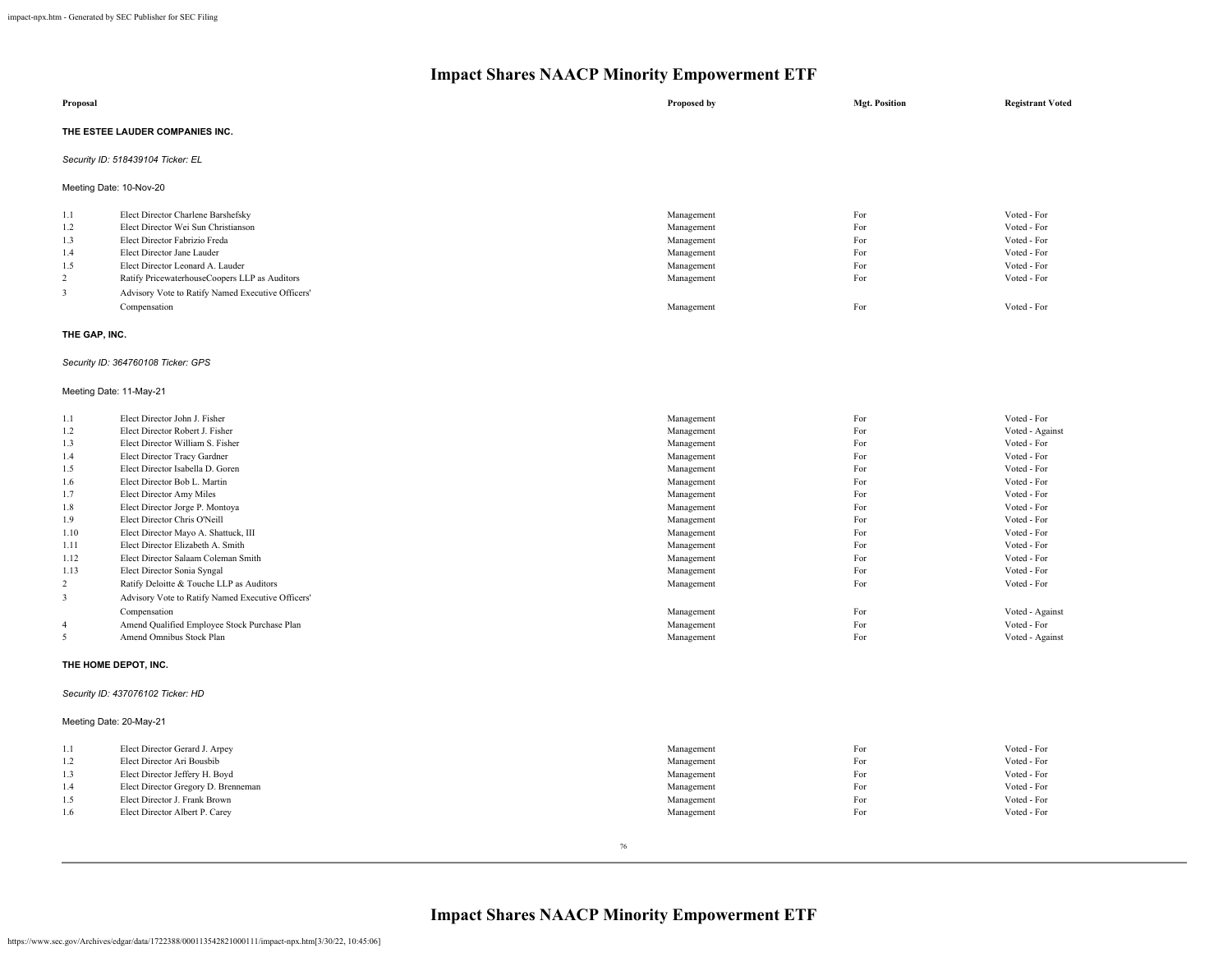| Proposal |                                                   | Proposed by | <b>Mgt. Position</b> | <b>Registrant Voted</b> |
|----------|---------------------------------------------------|-------------|----------------------|-------------------------|
|          |                                                   |             |                      |                         |
| 1.7      | Elect Director Helena B. Foulkes                  | Management  | For                  | Voted - For             |
| 1.8      | Elect Director Linda R. Gooden                    | Management  | For                  | Voted - For             |
| 1.9      | Elect Director Wayne M. Hewett                    | Management  | For                  | Voted - For             |
| 1.10     | Elect Director Manuel Kadre                       | Management  | For                  | Voted - For             |
| 1.11     | Elect Director Stephanie C. Linnartz              | Management  | For                  | Voted - For             |
| 1.12     | Elect Director Craig A. Menear                    | Management  | For                  | Voted - For             |
| 2        | Ratify KPMG LLP as Auditors                       | Management  | For                  | Voted - For             |
| 3        | Advisory Vote to Ratify Named Executive Officers' |             |                      |                         |
|          | Compensation                                      | Management  | For                  | Voted - For             |
| -4       | Amend Shareholder Written Consent Provisions      | Shareholder | Against              | Voted - For             |
| 5        | Report on Political Contributions Congruency      |             |                      |                         |
|          | Analysis                                          | Shareholder | Against              | Voted - For             |
| 6        | Report on Prison Labor in the Supply Chain        | Shareholder | Against              | Voted - For             |

## **THE KRAFT HEINZ COMPANY**

## *Security ID: 500754106 Ticker: KHC*

## Meeting Date: 06-May-21

| 1.1            | Elect Director Gregory E. Abel                    | Management | For | Voted - For     |
|----------------|---------------------------------------------------|------------|-----|-----------------|
| 1.2            | Elect Director Alexandre Behring                  | Management | For | Voted - For     |
| 1.3            | Elect Director John T. Cahill                     | Management | For | Voted - For     |
| 1.4            | Elect Director Joao M. Castro-Neves               | Management | For | Voted - For     |
| 1.5            | Elect Director Lori Dickerson Fouche              | Management | For | Voted - For     |
| 1.6            | Elect Director Timothy Kenesey                    | Management | For | Voted - For     |
| 1.7            | Elect Director Elio Leoni Sceti                   | Management | For | Voted - For     |
| 1.8            | Elect Director Susan Mulder                       | Management | For | Voted - For     |
| 1.9            | Elect Director Miguel Patricio                    | Management | For | Voted - For     |
| 1.10           | Elect Director John C. Pope                       | Management | For | Voted - For     |
| 1.11           | Elect Director Alexandre Van Damme                | Management | For | Voted - For     |
| $\overline{c}$ | Advisory Vote to Ratify Named Executive Officers' |            |     |                 |
|                | Compensation                                      | Management | For | Voted - Against |
| 3              | Ratify PricewaterhouseCoopers LLP as Auditors     | Management | For | Voted - For     |
|                |                                                   |            |     |                 |

#### **THE KROGER CO.**

## *Security ID: 501044101 Ticker: KR*

Meeting Date: 24-Jun-21

| 1.1  | Elect Director Nora A. Aufreiter                     | Management | For | Voted - For |
|------|------------------------------------------------------|------------|-----|-------------|
| 1.2  | Elect Director Kevin M. Brown                        | Management | For | Voted - For |
| 1.3  | Elect Director Anne Gates                            | Management | For | Voted - For |
| 1.4  | Elect Director Karen M. Hoguet                       | Management | For | Voted - For |
| 1.5  | Elect Director W. Rodney McMullen                    | Management | For | Voted - For |
| 1.6  | Elect Director Clyde R. Moore                        | Management | For | Voted - For |
| 1.7  | Elect Director Ronald L. Sargent                     | Management | For | Voted - For |
| 1.8  | Elect Director J. Amanda Sourry Knox (Amanda Sourry) | Management | For | Voted - For |
| 1.9  | Elect Director Mark S. Sutton                        | Management | For | Voted - For |
| 1.10 | Elect Director Ashok Vemuri                          | Management | For | Voted - For |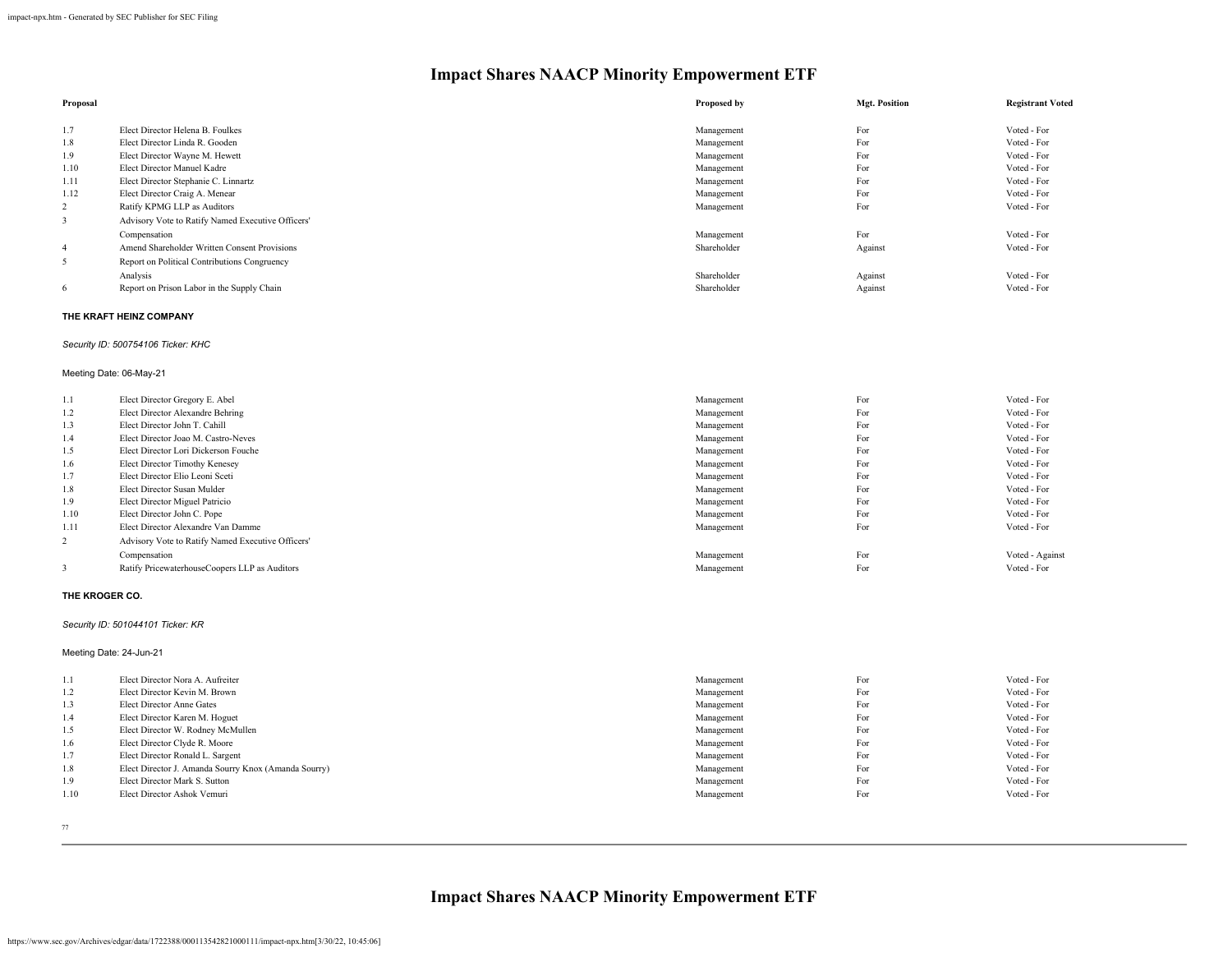| Proposal       |                                                              | Proposed by              | <b>Mgt. Position</b> | <b>Registrant Voted</b> |
|----------------|--------------------------------------------------------------|--------------------------|----------------------|-------------------------|
| 2              | Advisory Vote to Ratify Named Executive Officers'            |                          |                      |                         |
|                |                                                              |                          | For                  | Voted - For             |
| $\overline{3}$ | Compensation                                                 | Management               | For                  | Voted - For             |
|                | Ratify PricewaterhouseCoopers LLC as Auditor                 | Management               |                      |                         |
| $\overline{4}$ | Assess Environmental Impact of Non-Recyclable                |                          |                      |                         |
|                | Packaging                                                    | Shareholder              | Against              | Voted - For             |
|                | THE MOSAIC COMPANY                                           |                          |                      |                         |
|                | Security ID: 61945C103 Ticker: MOS                           |                          |                      |                         |
|                | Meeting Date: 20-May-21                                      |                          |                      |                         |
| 1.1            | Elect Director Cheryl K. Beebe                               | Management               | For                  | Voted - For             |
| 1.2            | Elect Director Oscar P. Bernardes                            | Management               | For                  | Voted - For             |
| 1.3            | Elect Director Gregory L. Ebel                               | Management               | For                  | Voted - For             |
| 1.4            | Elect Director Timothy S. Gitzel                             | Management               | For                  | Voted - For             |
| 1.5            | Elect Director Denise C. Johnson                             | Management               | For                  | Voted - For             |
| 1.6            | Elect Director Emery N. Koenig                               | Management               | For                  | Voted - For             |
| 1.7            | Elect Director James 'Joc' C. O'Rourke                       | Management               | For                  | Voted - For             |
| 1.8            | Elect Director David T. Seaton                               | Management               | For                  | Voted - For             |
| 1.9            | Elect Director Steven M. Seibert                             | Management               | For                  | Voted - For             |
| 1.10           | Elect Director Luciano Siani Pires                           | Management               | For                  | Voted - For             |
| 1.11           | Elect Director Gretchen H. Watkins                           | Management               | For                  | Voted - For             |
| 1.12           | Elect Director Kelvin R. Westbrook                           | Management               | For                  | Voted - For             |
| $\overline{c}$ | Ratify KPMG LLP as Auditors                                  | Management               | For                  | Voted - For             |
| 3              | Advisory Vote to Ratify Named Executive Officers'            |                          |                      |                         |
|                | Compensation                                                 | Management               | For                  | Voted - For             |
| $\overline{4}$ | Provide Right to Act by Written Consent                      | Shareholder              | Against              | Voted - For             |
|                | THE PROCTER & GAMBLE COMPANY                                 |                          |                      |                         |
|                | Security ID: 742718109 Ticker: PG                            |                          |                      |                         |
|                | Meeting Date: 13-Oct-20                                      |                          |                      |                         |
|                | Elect Director Francis S. Blake                              |                          | For                  | Voted - For             |
| 1.1<br>1.2     | Elect Director Angela F. Braly                               | Management<br>Management | For                  | Voted - For             |
|                |                                                              |                          | For                  | Voted - For             |
| 1.3<br>1.4     | Elect Director Amy L. Chang<br>Elect Director Joseph Jimenez | Management<br>Management | For                  | Voted - For             |
|                |                                                              |                          | For                  | Voted - For             |
| 1.5            | Elect Director Debra L. Lee                                  | Management               | For                  |                         |
| 1.6            | Elect Director Terry J. Lundgren                             | Management               |                      | Voted - For             |
| 1.7            | Elect Director Christine M. McCarthy                         | Management               | For                  | Voted - For             |
| 1.8            | Elect Director W. James McNerney, Jr.                        | Management               | For                  | Voted - For             |
| 1.9            | Elect Director Nelson Peltz                                  | Management               | For                  | Voted - For             |
| 1.10           | Elect Director David S. Taylor                               | Management               | For                  | Voted - For             |
| 1.11           | Elect Director Margaret C. Whitman                           | Management               | For                  | Voted - For             |
| 1.12           | Elect Director Patricia A. Woertz                            | Management               | For                  | Voted - For             |
| 2              | Ratify Deloitte & Touche LLP as Auditors                     | Management               | For                  | Voted - For             |
| 3              | Advisory Vote to Ratify Named Executive Officers'            |                          |                      |                         |
|                | Compensation                                                 | Management               | For                  | Voted - For             |
| $\overline{4}$ | Approve Qualified Employee Stock Purchase Plan               | Management               | For                  | Voted - For             |
| 5              | Report on Efforts to Eliminate Deforestation                 | Shareholder              | Against              | Voted - For             |
|                |                                                              |                          |                      |                         |

78

**Impact Shares NAACP Minority Empowerment ETF**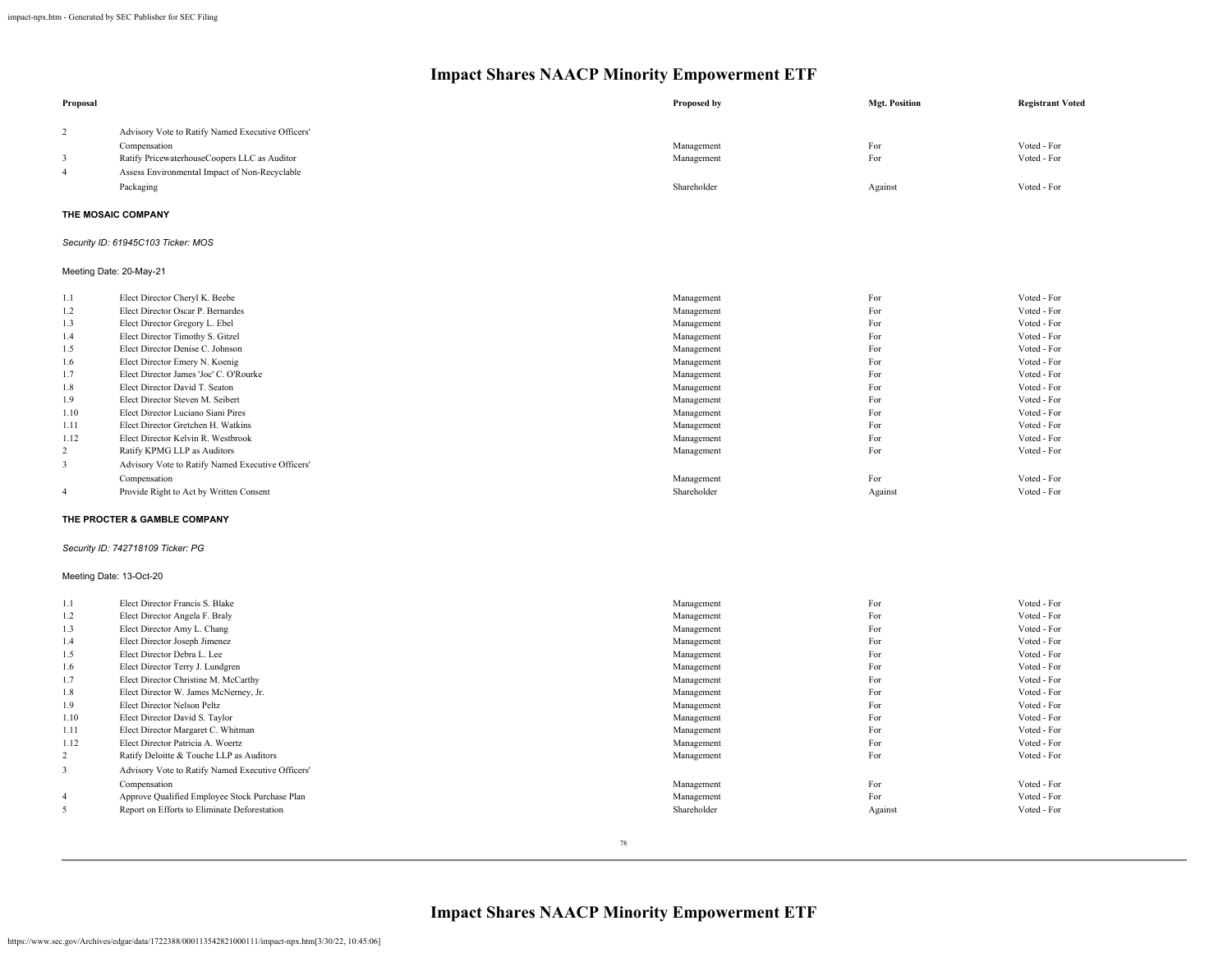| Proposal                |                                                                               | Proposed by | <b>Mgt. Position</b> | <b>Registrant Voted</b> |
|-------------------------|-------------------------------------------------------------------------------|-------------|----------------------|-------------------------|
| 6                       | Publish Annually a Report Assessing Diversity and<br><b>Inclusion Efforts</b> | Shareholder | Against              | Voted - For             |
|                         | THE SOUTHERN COMPANY                                                          |             |                      |                         |
|                         | Security ID: 842587107 Ticker: SO                                             |             |                      |                         |
|                         | Meeting Date: 26-May-21                                                       |             |                      |                         |
| 1.1                     | Elect Director Janaki Akella                                                  | Management  | For                  | Voted - For             |
| 1.2                     | Elect Director Juanita Powell Baranco                                         | Management  | For                  | Voted - For             |
| 1.3                     | Elect Director Henry A. Clark, III                                            | Management  | For                  | Voted - For             |
| 1.4                     | Elect Director Anthony F. Earley, Jr.                                         | Management  | For                  | Voted - For             |
| 1.5                     | Elect Director Thomas A. Fanning                                              | Management  | For                  | Voted - For             |
| 1.6                     | Elect Director David J. Grain                                                 | Management  | For                  | Voted - For             |
| 1.7                     | Elect Director Colette D. Honorable                                           | Management  | For                  | Voted - For             |
| 1.8                     | Elect Director Donald M. James                                                | Management  | For                  | Voted - For             |
| 1.9                     | Elect Director John D. Johns                                                  | Management  | For                  | Voted - For             |
| 1.10                    | Elect Director Dale E. Klein                                                  | Management  | For                  | Voted - For             |
| 1.11                    | Elect Director Ernest J. Moniz                                                | Management  | For                  | Voted - For             |
| 1.12                    | Elect Director William G. Smith, Jr.                                          | Management  | For                  | Voted - For             |
| 1.13                    | Elect Director E. Jenner Wood, III                                            | Management  | For                  | Voted - For             |
| 2                       | Advisory Vote to Ratify Named Executive Officers'                             |             |                      |                         |
|                         | Compensation                                                                  | Management  | For                  | Voted - For             |
| $\mathbf{3}$            | Approve Omnibus Stock Plan                                                    | Management  | For                  | Voted - For             |
| $\overline{4}$          | Ratify Deloitte & Touche LLP as Auditors                                      | Management  | For                  | Voted - For             |
| 5                       | Reduce Supermajority Vote Requirement                                         | Management  | For                  | Voted - For             |
|                         | THE TJX COMPANIES, INC.                                                       |             |                      |                         |
|                         | Security ID: 872540109 Ticker: TJX                                            |             |                      |                         |
| Meeting Date: 08-Jun-21 |                                                                               |             |                      |                         |
| 1.1                     | Elect Director Zein Abdalla                                                   | Management  | For                  | Voted - For             |
| 1.2                     | Elect Director Jose B. Alvarez                                                | Management  | For                  | Voted - For             |
| 1.3                     | Elect Director Alan M. Bennett                                                | Management  | For                  | Voted - For             |
| 1.4                     | Elect Director Rosemary T. Berkery                                            | Management  | For                  | Voted - For             |
| 1.5                     | Elect Director David T. Ching                                                 | Management  | For                  | Voted - For             |
| 1.6                     | Elect Director C. Kim Goodwin                                                 | Management  | For                  | Voted - For             |
| 1.7                     | Elect Director Ernie Herrman                                                  | Management  | For                  | Voted - For             |
| 1.8                     | Elect Director Michael F. Hines                                               | Management  | For                  | Voted - For             |
| 1.9                     | Elect Director Amy B. Lane                                                    | Management  | For                  | Voted - For             |
| 1.10                    | Elect Director Carol Meyrowitz                                                | Management  | For                  | Voted - For             |
| 1.11                    | Elect Director Jackwyn L. Nemerov                                             | Management  | For                  | Voted - For             |
| 1.12                    | Elect Director John F. O'Brien                                                | Management  | For                  | Voted - For             |
| $\overline{2}$          | Ratify PricewaterhouseCoopers as Auditors                                     | Management  | For                  | Voted - For             |
| 3                       | Advisory Vote to Ratify Named Executive Officers'                             |             |                      |                         |
|                         | Compensation                                                                  | Management  | For                  | Voted - For             |
| $\overline{4}$          | Report on Animal Welfare                                                      | Shareholder | Against              | Voted - For             |
| 5                       | Report on Pay Disparity                                                       | Shareholder | Against              | Voted - For             |
|                         |                                                                               |             |                      |                         |

79

**Impact Shares NAACP Minority Empowerment ETF**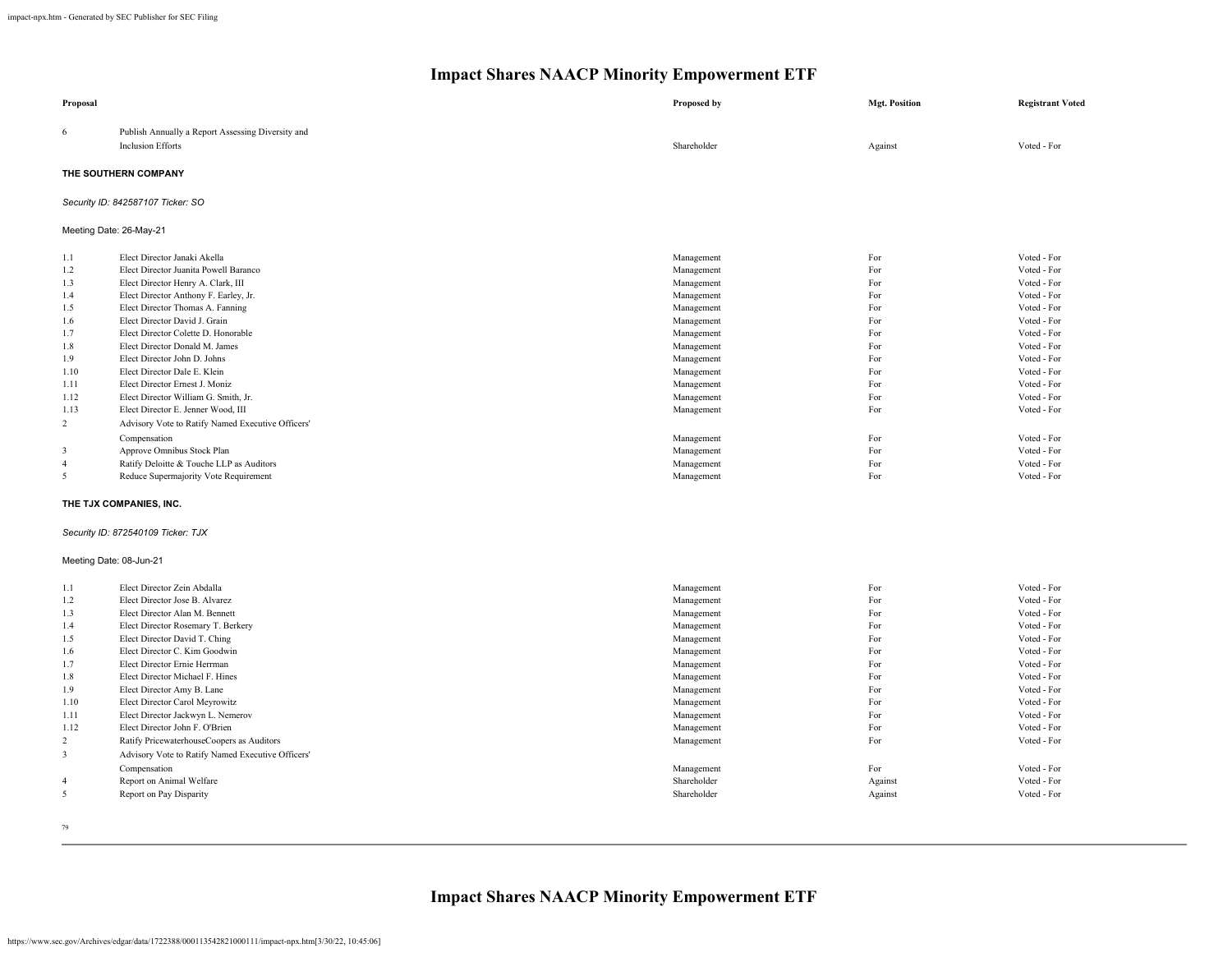| Proposal                      | Proposed by | <b>Mgt. Position</b> | <b>Registrant Voted</b> |
|-------------------------------|-------------|----------------------|-------------------------|
| THE TRAVELERS COMPANIES, INC. |             |                      |                         |

## *Security ID: 89417E109 Ticker: TRV*

Meeting Date: 20-May-21

| 1.1            | Elect Director Alan L. Beller                     | Management | For | Voted - For |
|----------------|---------------------------------------------------|------------|-----|-------------|
| 1.2            | Elect Director Janet M. Dolan                     | Management | For | Voted - For |
| 1.3            | Elect Director Patricia L. Higgins                | Management | For | Voted - For |
| 1.4            | Elect Director William J. Kane                    | Management | For | Voted - For |
| 1.5            | Elect Director Thomas B. Leonardi                 | Management | For | Voted - For |
| 1.6            | Elect Director Clarence Otis, Jr.                 | Management | For | Voted - For |
| 1.7            | Elect Director Elizabeth E. Robinson              | Management | For | Voted - For |
| 1.8            | Elect Director Philip T. (Pete) Ruegger, III      | Management | For | Voted - For |
| 1.9            | Elect Director Todd C. Schermerhorn               | Management | For | Voted - For |
| 1.10           | Elect Director Alan D. Schnitzer                  | Management | For | Voted - For |
| 1.11           | Elect Director Laurie J. Thomsen                  | Management | For | Voted - For |
| 2              | Ratify KPMG LLP as Auditors                       | Management | For | Voted - For |
| 3              | Advisory Vote to Ratify Named Executive Officers' |            |     |             |
|                | Compensation                                      | Management | For | Voted - For |
| $\overline{4}$ | Amend Omnibus Stock Plan                          | Management | For | Voted - For |
|                |                                                   |            |     |             |

### **THE WALT DISNEY COMPANY**

#### *Security ID: 254687106 Ticker: DIS*

Meeting Date: 09-Mar-21

| 1.1            | Elect Director Susan E. Arnold                     | Management  | For     | Voted - For     |  |
|----------------|----------------------------------------------------|-------------|---------|-----------------|--|
| 1.2            | Elect Director Mary T. Barra                       | Management  | For     | Voted - For     |  |
| 1.3            | Elect Director Safra A. Catz                       | Management  | For     | Voted - For     |  |
| 1.4            | Elect Director Robert A. Chapek                    | Management  | For     | Voted - For     |  |
| 1.5            | Elect Director Francis A. deSouza                  | Management  | For     | Voted - For     |  |
| 1.6            | Elect Director Michael B.G. Froman                 | Management  | For     | Voted - For     |  |
| 1.7            | Elect Director Robert A. Iger                      | Management  | For     | Voted - For     |  |
| 1.8            | Elect Director Maria Elena Lagomasino              | Management  | For     | Voted - For     |  |
| 1.9            | Elect Director Mark G. Parker                      | Management  | For     | Voted - For     |  |
| 1.10           | Elect Director Derica W. Rice                      | Management  | For     | Voted - For     |  |
| 2              | Ratify PricewaterhouseCoopers LLP as Auditors      | Management  | For     | Voted - For     |  |
| 3              | Advisory Vote to Ratify Named Executive Officers'  |             |         |                 |  |
|                | Compensation                                       | Management  | For     | Voted - Against |  |
| $\overline{4}$ | Report on Lobbying Payments and Policy             | Shareholder | Against | Voted - For     |  |
| 5              | Adopt a Policy to Include Non-Management Employees |             |         |                 |  |
|                | as Prospective Director Candidates                 | Shareholder | Against | Voted - For     |  |
|                | THERMO FISHER SCIENTIFIC INC.                      |             |         |                 |  |

*Security ID: 883556102 Ticker: TMO*

## Meeting Date: 19-May-21

| 1.1 | Elect Director Marc N. Casper | Management | -<br>For | Voted - For |
|-----|-------------------------------|------------|----------|-------------|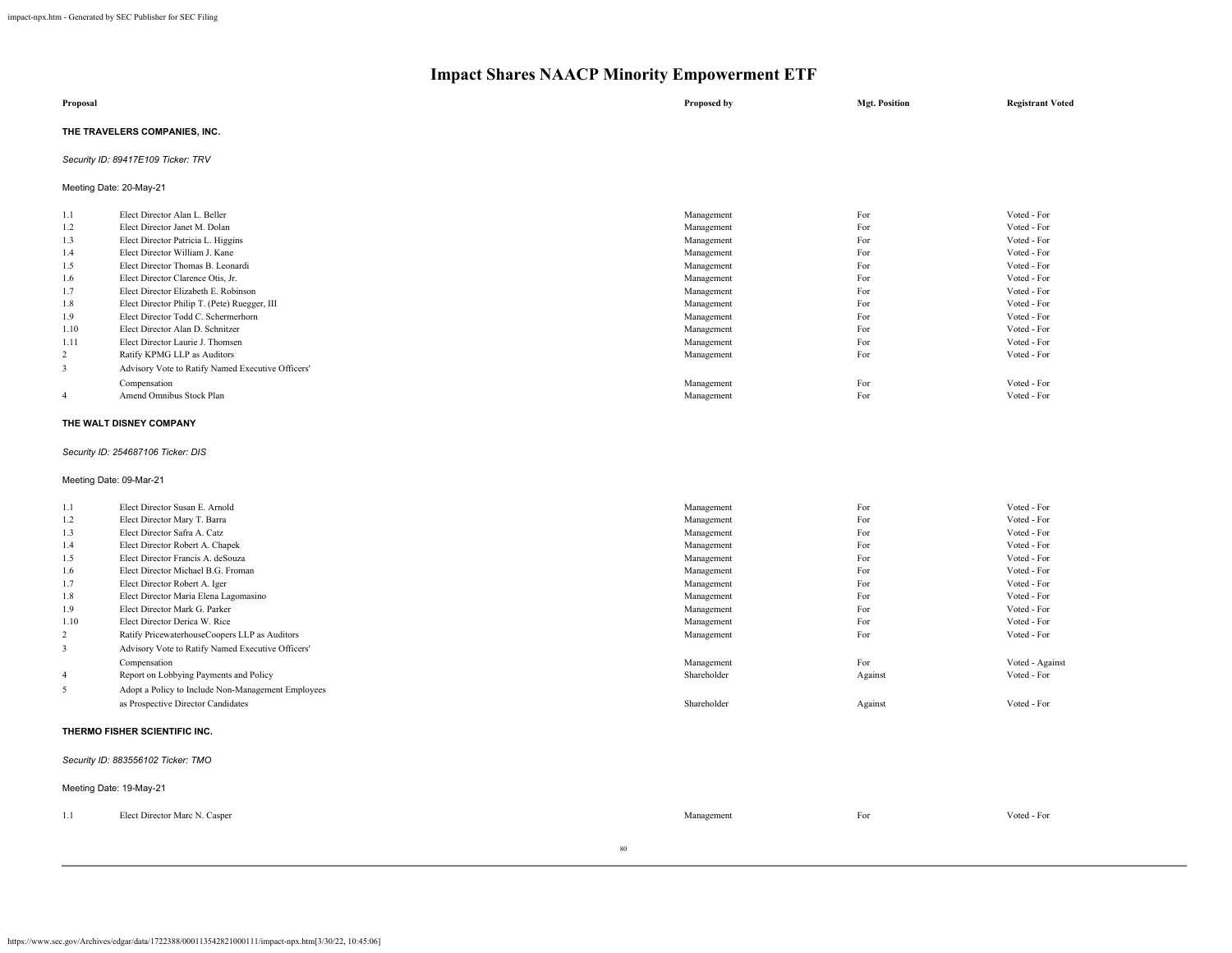| Proposal |                                                   | Proposed by | <b>Mgt. Position</b> | <b>Registrant Voted</b> |
|----------|---------------------------------------------------|-------------|----------------------|-------------------------|
| 1.2      | Elect Director Nelson J. Chai                     | Management  | For                  | Voted - For             |
| 1.3      | Elect Director C. Martin Harris                   | Management  | For                  | Voted - For             |
| 1.4      | Elect Director Tyler Jacks                        | Management  | For                  | Voted - For             |
| 1.5      | Elect Director R. Alexandra Keith                 | Management  | For                  | Voted - For             |
| 1.6      | Elect Director Thomas J. Lynch                    | Management  | For                  | Voted - For             |
| 1.7      | Elect Director Jim P. Manzi                       | Management  | For                  | Voted - For             |
| 1.8      | Elect Director James C. Mullen                    | Management  | For                  | Voted - For             |
| 1.9      | Elect Director Lars R. Sorensen                   | Management  | For                  | Voted - For             |
| 1.10     | Elect Director Debora L. Spar                     | Management  | For                  | Voted - For             |
| 1.11     | Elect Director Scott M. Sperling                  | Management  | For                  | Voted - For             |
| 1.12     | Elect Director Dion J. Weisler                    | Management  | For                  | Voted - For             |
| 2        | Advisory Vote to Ratify Named Executive Officers' |             |                      |                         |
|          | Compensation                                      | Management  | For                  | Voted - For             |
| 3        | Ratify PricewaterhouseCoopers LLP as Auditor      | Management  | For                  | Voted - For             |
| -4       | Provide Right to Call A Special Meeting           | Shareholder | Against              | Voted - For             |

## **TWITTER, INC.**

#### *Security ID: 90184L102 Ticker: TWTR*

## Meeting Date: 24-Jun-21

| 1.1            | Elect Director Jesse Cohn                         | Management  | For      | Voted - For      |
|----------------|---------------------------------------------------|-------------|----------|------------------|
| 1.2            | Elect Director Martha Lane Fox                    | Management  | For      | Voted - For      |
| 1.3            | Elect Director Fei-Fei Li                         | Management  | For      | Voted - For      |
| 1.4            | Elect Director David Rosenblatt                   | Management  | For      | Voted - For      |
| $\overline{2}$ | Advisory Vote to Ratify Named Executive Officers' |             |          |                  |
|                | Compensation                                      | Management  | For      | Voted - For      |
|                | Advisory Vote on Say on Pay Frequency             | Management  | One Year | Voted - One Year |
| $\overline{4}$ | Ratify PricewaterhouseCoopers LLP as Auditors     | Management  | For      | Voted - For      |
| 5              | Declassify the Board of Directors                 | Management  | For      | Voted - For      |
| 6              | Report on Climate Change *Withdrawn Resolution*   | Shareholder | Against  | Non-Voting       |
|                | Require Independent Director Nominee with Human   |             |          |                  |
|                | and/or Civil Rights Experience                    | Shareholder | Against  | Voted - For      |

## **TYSON FOODS, INC.**

## *Security ID: 902494103 Ticker: TSN*

## Meeting Date: 11-Feb-21

| 1.1  | Elect Director John Tyson               | Management | For | Voted - For |
|------|-----------------------------------------|------------|-----|-------------|
| 1.2  | Elect Director Les R. Baledge           | Management | For | Voted - For |
| 1.3  | Elect Director Gaurdie E. Banister, Jr. | Management | For | Voted - For |
| 1.4  | Elect Director Dean Banks               | Management | For | Voted - For |
| 1.5  | Elect Director Mike Beebe               | Management | For | Voted - For |
| 1.6  | Elect Director Maria Claudia Borras     | Management | For | Voted - For |
| 1.7  | Elect Director David J. Bronczek        | Management | For | Voted - For |
| 1.8  | Elect Director Mikel A. Durham          | Management | For | Voted - For |
| 1.9  | Elect Director Jonathan D. Mariner      | Management | For | Voted - For |
| 1.10 | Elect Director Kevin M. McNamara        | Management | For | Voted - For |
|      |                                         |            |     |             |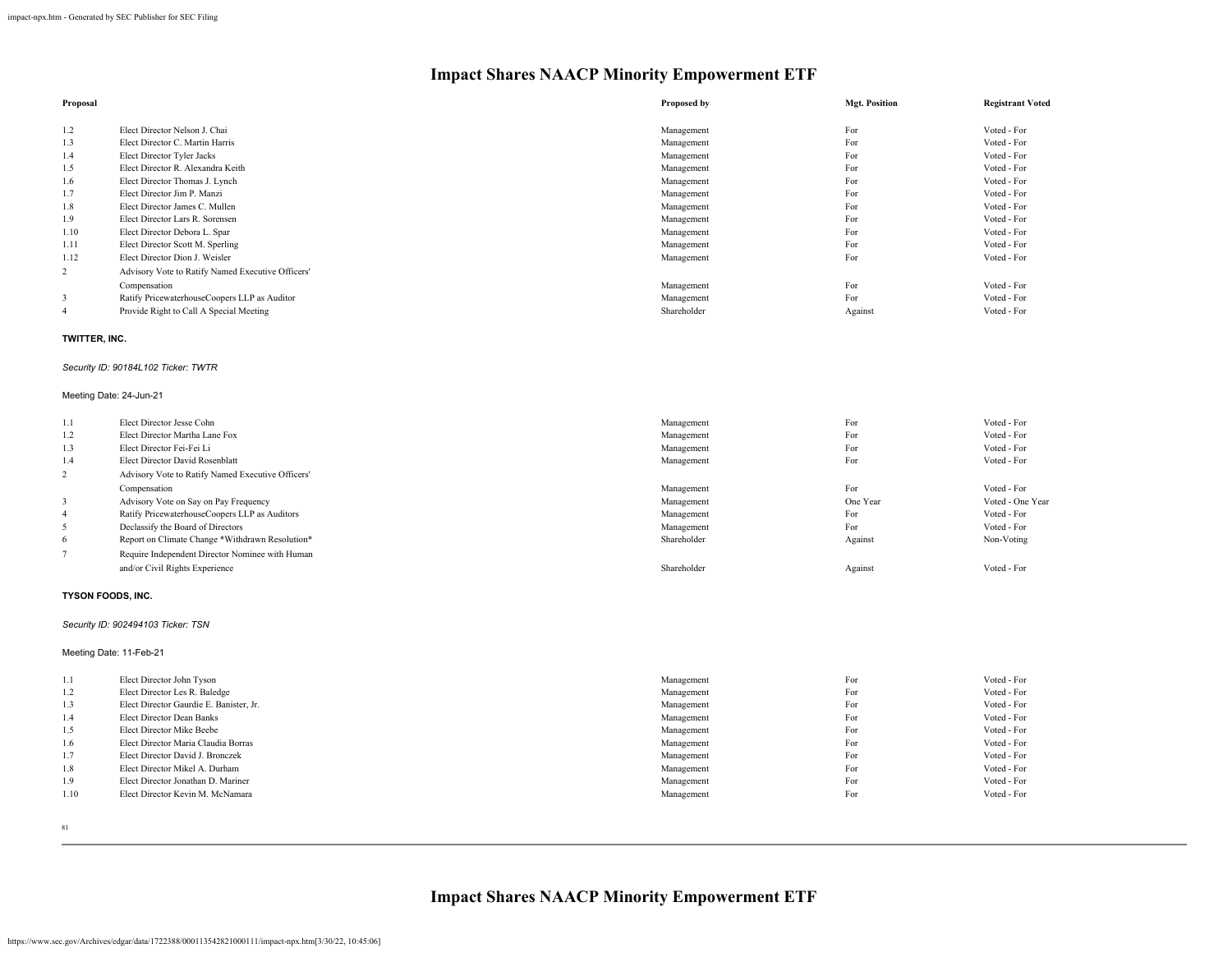| Proposal |                                                     | Proposed by | <b>Mgt. Position</b> | <b>Registrant Voted</b> |
|----------|-----------------------------------------------------|-------------|----------------------|-------------------------|
|          |                                                     |             |                      |                         |
| 1.11     | Elect Director Cheryl S. Miller                     | Management  | For                  | Voted - For             |
| 1.12     | Elect Director Jeffrey K. Schomburger               | Management  | For                  | Voted - For             |
| 1.13     | Elect Director Robert Thurber                       | Management  | For                  | Voted - For             |
| 1.14     | Elect Director Barbara A. Tyson                     | Management  | For                  | Voted - For             |
| 1.15     | Elect Director Noel White                           | Management  | For                  | Voted - For             |
| 2        | Ratify PricewaterhouseCoopers LLP as Auditors       | Management  | For                  | Voted - For             |
|          | Amend Omnibus Stock Plan                            | Management  | For                  | Voted - For             |
| 4        | Report on Human Rights Due Diligence                | Shareholder | Against              | Voted - For             |
| 5        | Approve Recapitalization Plan for all Stock to Have |             |                      |                         |
|          | One-vote per Share                                  | Shareholder | Against              | Voted - For             |
| 6        | Report on Lobbying Payments and Policy              | Shareholder | Against              | Voted - For             |

### **UBER TECHNOLOGIES, INC.**

## *Security ID: 90353T100 Ticker: UBER*

## Meeting Date: 10-May-21

| 1.1            | Elect Director Ronald Sugar                       | Management  | For     | Voted - For |
|----------------|---------------------------------------------------|-------------|---------|-------------|
| 1.2            | Elect Director Revathi Advaithi                   | Management  | For     | Voted - For |
| 1.3            | Elect Director Ursula Burns                       | Management  | For     | Voted - For |
| 1.4            | Elect Director Robert Eckert                      | Management  | For     | Voted - For |
| 1.5            | Elect Director Amanda Ginsberg                    | Management  | For     | Voted - For |
| 1.6            | Elect Director Dara Khosrowshahi                  | Management  | For     | Voted - For |
| 1.7            | Elect Director Wan Ling Martello                  | Management  | For     | Voted - For |
| 1.8            | Elect Director Yasir Al-Rumayyan                  | Management  | For     | Voted - For |
| 1.9            | Elect Director John Thain                         | Management  | For     | Voted - For |
| 1.10           | Elect Director David I. Trujillo                  | Management  | For     | Voted - For |
| 1.11           | Elect Director Alexander Wynaendts                | Management  | For     | Voted - For |
| 2              | Advisory Vote to Ratify Named Executive Officers' |             |         |             |
|                | Compensation                                      | Management  | For     | Voted - For |
| 3              | Ratify PricewaterhouseCoopers LLP as Auditors     | Management  | For     | Voted - For |
| $\overline{4}$ | Eliminate Supermajority Vote Requirement          | Management  | For     | Voted - For |
|                | Report on Lobbying Payments and Policy            | Shareholder | Against | Voted - For |

#### **UNION PACIFIC CORPORATION**

#### *Security ID: 907818108 Ticker: UNP*

## Meeting Date: 13-May-21

| 1.1  | Elect Director Andrew H. Card, Jr.     | Management | For | Voted - For |
|------|----------------------------------------|------------|-----|-------------|
| 1.2  | Elect Director William J. DeLaney      | Management | For | Voted - For |
| 1.3  | Elect Director David B. Dillon         | Management | For | Voted - For |
| 1.4  | Elect Director Lance M. Fritz          | Management | For | Voted - For |
| 1.5  | Elect Director Deborah C. Hopkins      | Management | For | Voted - For |
| 1.6  | Elect Director Jane H. Lute            | Management | For | Voted - For |
| 1.7  | Elect Director Michael R. McCarthy     | Management | For | Voted - For |
| 1.8  | Elect Director Thomas F. McLarty, III  | Management | For | Voted - For |
| 1.9  | Elect Director Jose H. Villarreal      | Management | For | Voted - For |
| 1.10 | Elect Director Christopher J. Williams | Management | For | Voted - For |
|      |                                        |            |     |             |

82

**Impact Shares NAACP Minority Empowerment ETF**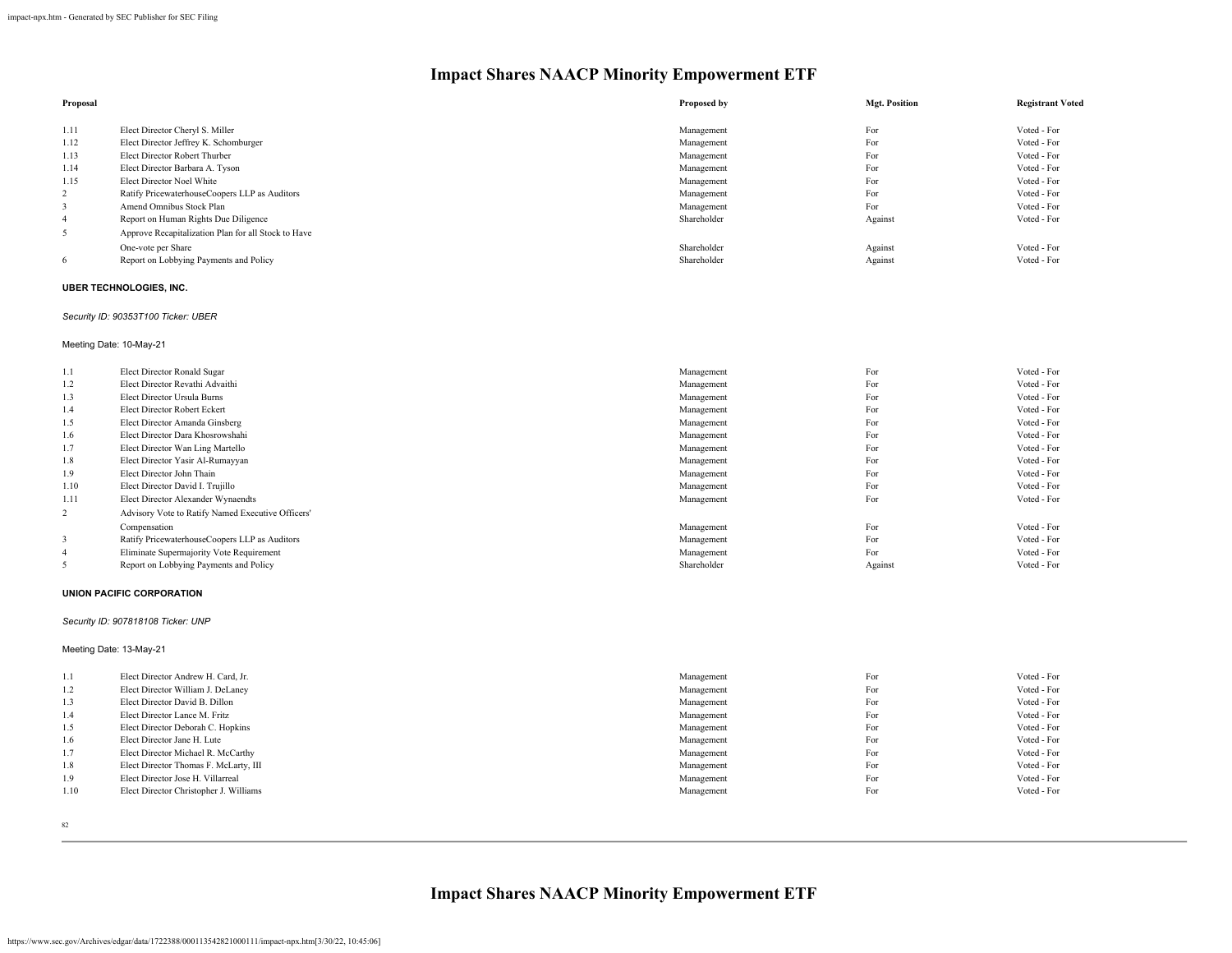| Proposal |                                                   | Proposed by | <b>Mgt. Position</b> | <b>Registrant Voted</b> |
|----------|---------------------------------------------------|-------------|----------------------|-------------------------|
| 2        | Ratify Deloitte & Touche LLP as Auditors          | Management  | For                  | Voted - For             |
|          | Advisory Vote to Ratify Named Executive Officers' |             |                      |                         |
|          | Compensation                                      | Management  | For                  | Voted - For             |
| -4       | Approve Omnibus Stock Plan                        | Management  | For                  | Voted - For             |
| 5        | Approve Nonqualified Employee Stock Purchase Plan | Management  | For                  | Voted - For             |
| 6        | Report on EEO                                     | Shareholder | Against              | Voted - For             |
|          | Publish Annually a Report Assessing Diversity and |             |                      |                         |
|          | <b>Inclusion Efforts</b>                          | Shareholder | Against              | Voted - For             |
| 8        | Annual Vote and Report on Climate Change          | Shareholder | Against              | Voted - For             |

## **UNITED AIRLINES HOLDINGS, INC.**

## *Security ID: 910047109 Ticker: UAL*

Meeting Date: 26-May-21

| 1.1            | Elect Director Carolyn Corvi                         | Management  | For     | Voted - For |
|----------------|------------------------------------------------------|-------------|---------|-------------|
| 1.2            | Elect Director Barney Harford                        | Management  | For     | Voted - For |
| 1.3            | Elect Director Michele J. Hooper                     | Management  | For     | Voted - For |
| 1.4            | Elect Director Walter Isaacson                       | Management  | For     | Voted - For |
| 1.5            | Elect Director James A. C. Kennedy                   | Management  | For     | Voted - For |
| 1.6            | Elect Director J. Scott Kirby                        | Management  | For     | Voted - For |
| 1.7            | Elect Director Edward M. Philip                      | Management  | For     | Voted - For |
| 1.8            | Elect Director Edward L. Shapiro                     | Management  | For     | Voted - For |
| 1.9            | Elect Director David J. Vitale                       | Management  | For     | Voted - For |
| 1.10           | Elect Director Laysha Ward                           | Management  | For     | Voted - For |
| 1.11           | Elect Director James M. Whitehurst                   | Management  | For     | Voted - For |
| 2              | Ratify Ernst & Young LLP as Auditors                 | Management  | For     | Voted - For |
| 3              | Advisory Vote to Ratify Named Executive Officers'    |             |         |             |
|                | Compensation                                         | Management  | For     | Voted - For |
| $\overline{4}$ | Approve Omnibus Stock Plan                           | Management  | For     | Voted - For |
| 5              | <b>Approve Securities Transfer Restrictions</b>      | Management  | For     | Voted - For |
| 6              | Approve Tax Benefits Preservation Plan               | Management  | For     | Voted - For |
|                | Report on Political Contributions and Expenditures   | Shareholder | Against | Voted - For |
| 8              | Report on Global Warming-Related Lobbying Activities | Shareholder | Against | Voted - For |

## **UNITED PARCEL SERVICE, INC.**

## *Security ID: 911312106 Ticker: UPS*

Meeting Date: 13-May-21

| 1.1 | Elect Director Carol B. Tome      | Management | For | Voted - For |
|-----|-----------------------------------|------------|-----|-------------|
| 1.2 | Elect Director Rodney C. Adkins   | Management | For | Voted - For |
| 1.3 | Elect Director Eva C. Boratto     | Management | For | Voted - For |
| 1.4 | Elect Director Michael J. Burns   | Management | For | Voted - For |
| 1.5 | Elect Director Wayne M. Hewett    | Management | For | Voted - For |
| 1.6 | Elect Director Angela Hwang       | Management | For | Voted - For |
| 1.7 | Elect Director Kate E. Johnson    | Management | For | Voted - For |
| 1.8 | Elect Director William R. Johnson | Management | For | Voted - For |
| 1.9 | Elect Director Ann M. Livermore   | Management | For | Voted - For |
|     |                                   |            |     |             |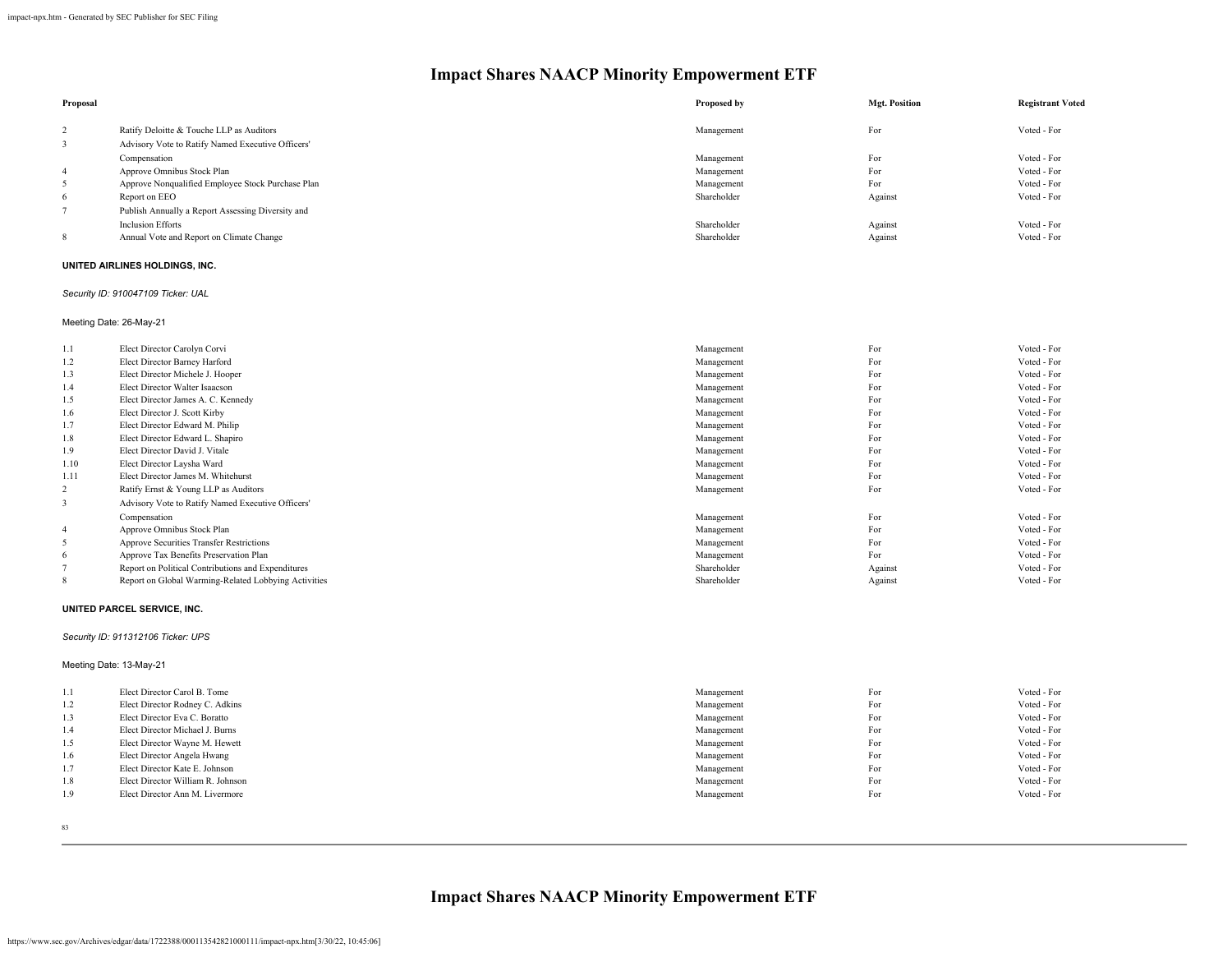| Proposal       |                                                     | Proposed by | <b>Mgt. Position</b> | <b>Registrant Voted</b> |
|----------------|-----------------------------------------------------|-------------|----------------------|-------------------------|
| 1.10           | Elect Director Franck J. Moison                     | Management  | For                  | Voted - For             |
| 1.11           | Elect Director Christiana Smith Shi                 | Management  | For                  | Voted - For             |
| 1.12           | <b>Elect Director Russell Stokes</b>                | Management  | For                  | Voted - For             |
| 1.13           | Elect Director Kevin Warsh                          | Management  | For                  | Voted - For             |
| 2              | Advisory Vote to Ratify Named Executive Officers'   |             |                      |                         |
|                | Compensation                                        | Management  | For                  | Voted - For             |
| 3              | Approve Omnibus Stock Plan                          | Management  | For                  | Voted - For             |
| $\overline{4}$ | Ratify Deloitte & Touche LLP as Auditors            | Management  | For                  | Voted - For             |
| 5              | Report on Lobbying Payments and Policy              | Shareholder | Against              | Voted - For             |
| 6              | Approve Recapitalization Plan for all Stock to Have |             |                      |                         |
|                | One-vote per Share                                  | Shareholder | Against              | Voted - For             |
|                | Report on Climate Change                            | Shareholder | Against              | Voted - For             |
| 8              | Amend Certificate of Incorporation to Become a      |             |                      |                         |
|                | Public Benefit Corporation                          | Shareholder | Against              | Voted - Against         |
| 9              | Publish Annually a Report Assessing Diversity and   |             |                      |                         |
|                | <b>Inclusion Efforts</b>                            | Shareholder | Against              | Voted - For             |

## **UNITED RENTALS, INC.**

## *Security ID: 911363109 Ticker: URI*

## Meeting Date: 06-May-21

| 1.1            | Elect Director Jose B. Alvarez                    | Management  | For     | Voted - For |
|----------------|---------------------------------------------------|-------------|---------|-------------|
| 1.2            | Elect Director Marc A. Bruno                      | Management  | For     | Voted - For |
| 1.3            | Elect Director Matthew J. Flannery                | Management  | For     | Voted - For |
| 1.4            | Elect Director Bobby J. Griffin                   | Management  | For     | Voted - For |
| 1.5            | Elect Director Kim Harris Jones                   | Management  | For     | Voted - For |
| 1.6            | Elect Director Terri L. Kelly                     | Management  | For     | Voted - For |
| 1.7            | Elect Director Michael J. Kneeland                | Management  | For     | Voted - For |
| 1.8            | Elect Director Gracia C. Martore                  | Management  | For     | Voted - For |
| 1.9            | Elect Director Filippo Passerini                  | Management  | For     | Voted - For |
| 1.10           | Elect Director Donald C. Roof                     | Management  | For     | Voted - For |
| 1.11           | Elect Director Shiv Singh                         | Management  | For     | Voted - For |
| 2              | Ratify Ernst & Young LLP as Auditors              | Management  | For     | Voted - For |
| 3              | Advisory Vote to Ratify Named Executive Officers' |             |         |             |
|                | Compensation                                      | Management  | For     | Voted - For |
| $\overline{4}$ | Reduce Ownership Threshold for Shareholders to    |             |         |             |
|                | Request Action by Written Consent                 | Shareholder | Against | Voted - For |
|                |                                                   |             |         |             |

#### **UNITEDHEALTH GROUP INCORPORATED**

## *Security ID: 91324P102 Ticker: UNH*

Meeting Date: 07-Jun-21

| 1.1 | Elect Director Richard T. Burke           | Management | For | Voted - For |
|-----|-------------------------------------------|------------|-----|-------------|
| 1.2 | Elect Director Timothy P. Flynn           | Management | For | Voted - For |
| 1.3 | Elect Director Stephen J. Hemsley         | Management | For | Voted - For |
| 1.4 | Elect Director Michele J. Hooper          | Management | For | Voted - For |
| 1.5 | Elect Director F. William McNabb, III     | Management | For | Voted - For |
| 1.6 | Elect Director Valerie C. Montgomery Rice | Management | For | Voted - For |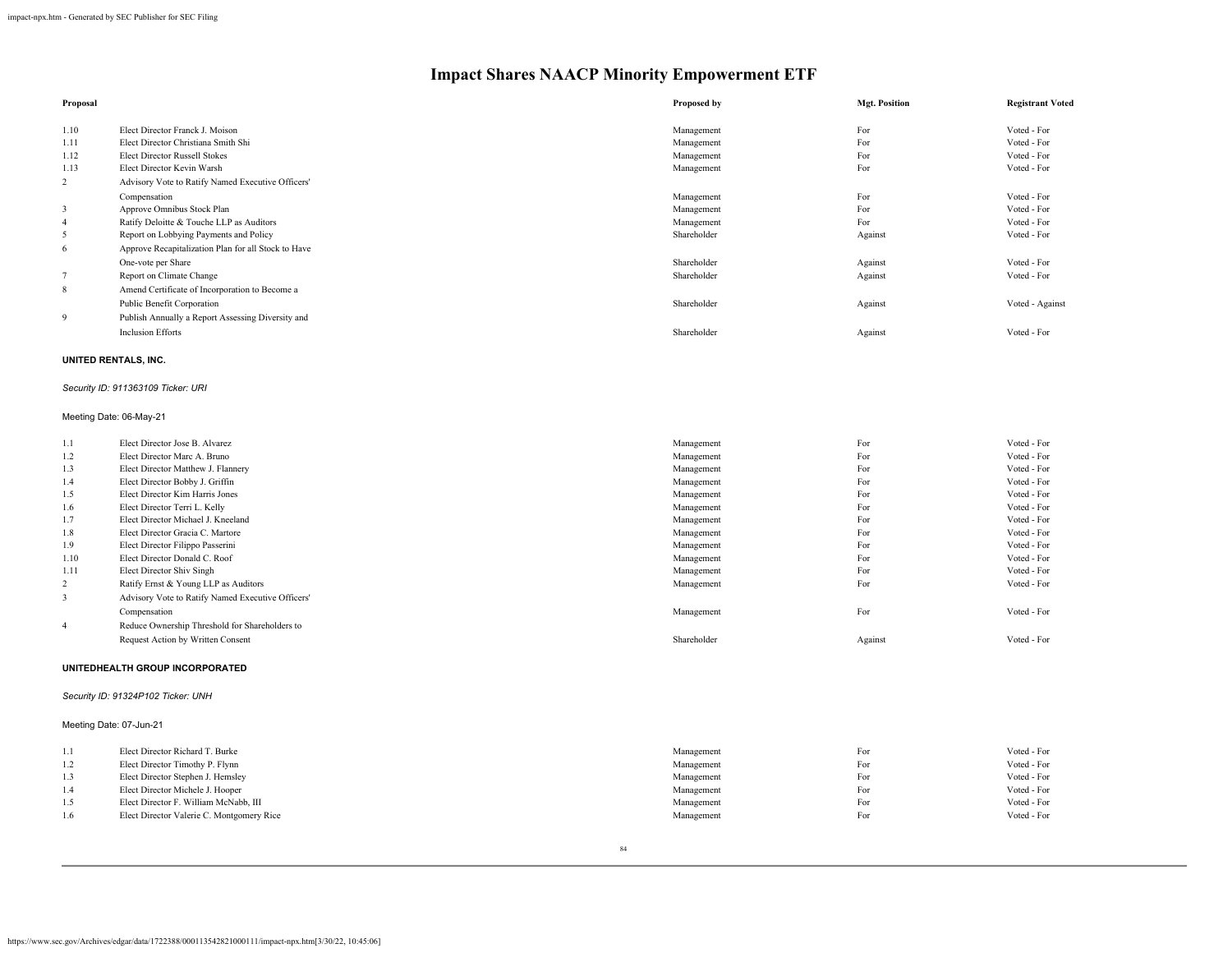| Proposal       |                                                     | Proposed by | <b>Mgt. Position</b> | <b>Registrant Voted</b> |
|----------------|-----------------------------------------------------|-------------|----------------------|-------------------------|
|                |                                                     |             |                      |                         |
| 1.7            | Elect Director John H. Noseworthy                   | Management  | For                  | Voted - For             |
| 1.8            | Elect Director Gail R. Wilensky                     | Management  | For                  | Voted - For             |
| 1.9            | Elect Director Andrew Witty                         | Management  | For                  | Voted - For             |
| $\overline{2}$ | Advisory Vote to Ratify Named Executive Officers'   |             |                      |                         |
|                | Compensation                                        | Management  | For                  | Voted - Against         |
|                | Ratify Deloitte & Touche LLP as Auditors            | Management  | For                  | Voted - For             |
| 4              | Amend Qualified Employee Stock Purchase Plan        | Management  | For                  | Voted - For             |
| 5              | Reduce Ownership Threshold for Shareholders to Call |             |                      |                         |
|                | Special Meeting                                     | Shareholder | Against              | Voted - For             |
|                |                                                     |             |                      |                         |

## **VENTAS, INC.**

## *Security ID: 92276F100 Ticker: VTR*

Meeting Date: 25-May-21

| 1.1  | Elect Director Melody C. Barnes                   | Management | For | Voted - For |
|------|---------------------------------------------------|------------|-----|-------------|
| 1.2  | Elect Director Debra A. Cafaro                    | Management | For | Voted - For |
| 1.3  | Elect Director Jay M. Gellert                     | Management | For | Voted - For |
| 1.4  | Elect Director Matthew J. Lustig                  | Management | For | Voted - For |
| 1.5  | Elect Director Roxanne M. Martino                 | Management | For | Voted - For |
| 1.6  | Elect Director Marguerite M. Nader                | Management | For | Voted - For |
| 1.7  | Elect Director Sean P. Nolan                      | Management | For | Voted - For |
| 1.8  | Elect Director Walter C. Rakowich                 | Management | For | Voted - For |
| 1.9  | Elect Director Robert D. Reed                     | Management | For | Voted - For |
| 1.10 | Elect Director James D. Shelton                   | Management | For | Voted - For |
| 1.11 | Elect Director Maurice S. Smith                   | Management | For | Voted - For |
| 2    | Advisory Vote to Ratify Named Executive Officers' |            |     |             |
|      | Compensation                                      | Management | For | Voted - For |
|      | Ratify KPMG LLP as Auditors                       | Management | For | Voted - For |
|      |                                                   |            |     |             |

#### **VERIZON COMMUNICATIONS INC.**

## *Security ID: 92343V104 Ticker: VZ*

#### Meeting Date: 13-May-21

| 1.1            | Elect Director Shellye L. Archambeau                | Management  | For     | Voted - For |
|----------------|-----------------------------------------------------|-------------|---------|-------------|
| 1.2            | Elect Director Roxanne S. Austin                    | Management  | For     | Voted - For |
| 1.3            | Elect Director Mark T. Bertolini                    | Management  | For     | Voted - For |
| 1.4            | Elect Director Melanie L. Healey                    | Management  | For     | Voted - For |
| 1.5            | Elect Director Clarence Otis, Jr.                   | Management  | For     | Voted - For |
| 1.6            | Elect Director Daniel H. Schulman                   | Management  | For     | Voted - For |
| 1.7            | Elect Director Rodney E. Slater                     | Management  | For     | Voted - For |
| 1.8            | Elect Director Hans E. Vestberg                     | Management  | For     | Voted - For |
| 1.9            | Elect Director Gregory G. Weaver                    | Management  | For     | Voted - For |
| $\overline{2}$ | Advisory Vote to Ratify Named Executive Officers'   |             |         |             |
|                | Compensation                                        | Management  | For     | Voted - For |
| 3              | Ratify Ernst & Young LLP as Auditors                | Management  | For     | Voted - For |
| $\overline{4}$ | Lower Ownership Threshold for Action by Written     |             |         |             |
|                | Consent                                             | Shareholder | Against | Voted - For |
| 5              | Amend Senior Executive Compensation Clawback Policy | Shareholder | Against | Voted - For |
|                |                                                     |             |         |             |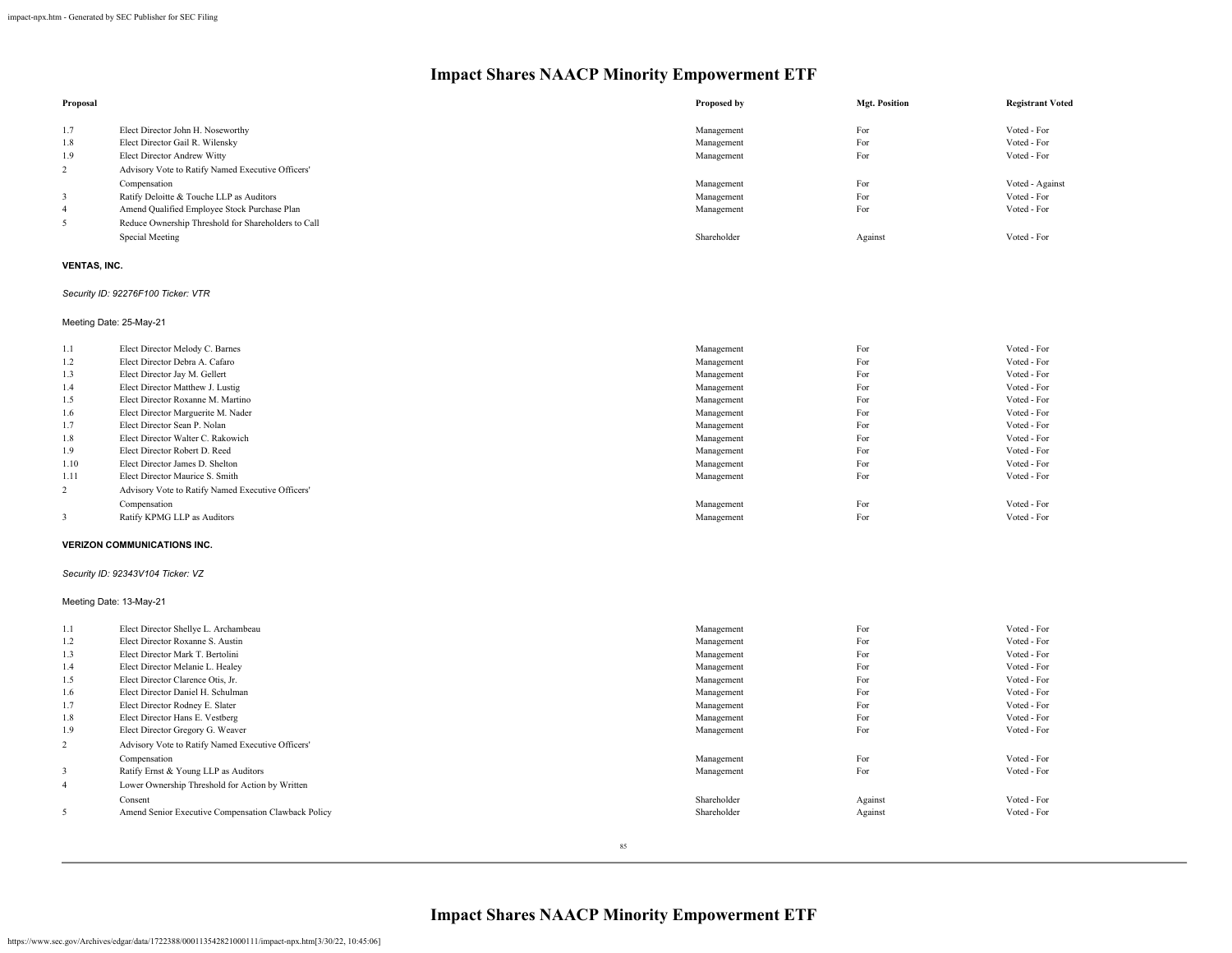| Proposal                |                                                                       | Proposed by | <b>Mgt. Position</b> | <b>Registrant Voted</b> |
|-------------------------|-----------------------------------------------------------------------|-------------|----------------------|-------------------------|
| 6                       | Submit Severance Agreement (Change-in-Control) to<br>Shareholder Vote | Shareholder | Against              | Voted - For             |
| VISA INC.               |                                                                       |             |                      |                         |
|                         | Security ID: 92826C839 Ticker: V                                      |             |                      |                         |
|                         | Meeting Date: 26-Jan-21                                               |             |                      |                         |
| 1.1                     | Elect Director Lloyd A. Carney                                        | Management  | For                  | Voted - For             |
| 1.2                     | Elect Director Mary B. Cranston                                       | Management  | For                  | Voted - For             |
| 1.3                     | Elect Director Francisco Javier Fernandez-Carbajal                    | Management  | For                  | Voted - For             |
| 1.4                     | Elect Director Alfred F. Kelly, Jr.                                   | Management  | For                  | Voted - For             |
| 1.5                     | Elect Director Ramon Laguarta                                         | Management  | For                  | Voted - For             |
| 1.6                     | Elect Director John F. Lundgren                                       | Management  | For                  | Voted - For             |
| 1.7                     | Elect Director Robert W. Matschullat                                  | Management  | For                  | Voted - For             |
| 1.8                     | Elect Director Denise M. Morrison                                     | Management  | For                  | Voted - For             |
| 1.9                     | Elect Director Suzanne Nora Johnson                                   | Management  | For                  | Voted - For             |
| 1.10                    | Elect Director Linda J. Rendle                                        | Management  | For                  | Voted - For             |
| 1.11                    | Elect Director John A. C. Swainson                                    | Management  | For                  | Voted - For             |
| 1.12                    | Elect Director Maynard G. Webb, Jr.                                   | Management  | For                  | Voted - For             |
| $\overline{2}$          | Advisory Vote to Ratify Named Executive Officers'                     |             |                      |                         |
|                         | Compensation                                                          | Management  | For                  | Voted - For             |
| $\overline{\mathbf{3}}$ | Ratify KPMG LLP as Auditors                                           | Management  | For                  | Voted - For             |
| $\overline{4}$          | Amend Omnibus Stock Plan                                              | Management  | For                  | Voted - For             |
| 5                       | Provide Holders of At Least 15% Class A Common                        |             |                      |                         |
|                         | Stock Right to Call Special Meeting                                   | Management  | For                  | Voted - For             |
| 6                       | Provide Right to Act by Written Consent                               | Shareholder | Against              | Voted - For             |
| $7\phantom{.0}$         | Amend Principles of Executive Compensation Program                    | Shareholder | Against              | Voted - Against         |
|                         | <b>VULCAN MATERIALS COMPANY</b>                                       |             |                      |                         |
|                         | Security ID: 929160109 Ticker: VMC                                    |             |                      |                         |
|                         | Meeting Date: 14-May-21                                               |             |                      |                         |
| 1.1                     | Elect Director Thomas A. Fanning                                      | Management  | For                  | Voted - For             |
| 1.2                     | Elect Director J. Thomas Hill                                         | Management  | For                  | Voted - For             |
| 1.3                     | Elect Director Cynthia L. Hostetler                                   | Management  | For                  | Voted - For             |
| 1.4                     | Elect Director Richard T. O'Brien                                     | Management  | For                  | Voted - For             |
| $\overline{2}$          | Advisory Vote to Ratify Named Executive Officers'                     |             |                      |                         |
|                         | Compensation                                                          | Management  | For                  | Voted - For             |
| 3                       | Ratify Deloitte & Touche LLP as Auditors                              | Management  | For                  | Voted - For             |
|                         | W.W. GRAINGER, INC.                                                   |             |                      |                         |
|                         | Security ID: 384802104 Ticker: GWW                                    |             |                      |                         |
|                         | Meeting Date: 28-Apr-21                                               |             |                      |                         |
| 1.1                     | Elect Director Rodney C. Adkins                                       | Management  | For                  | Voted - For             |
| 1.2                     | Elect Director Brian P. Anderson                                      | Management  | For                  | Voted - For             |
|                         |                                                                       |             |                      |                         |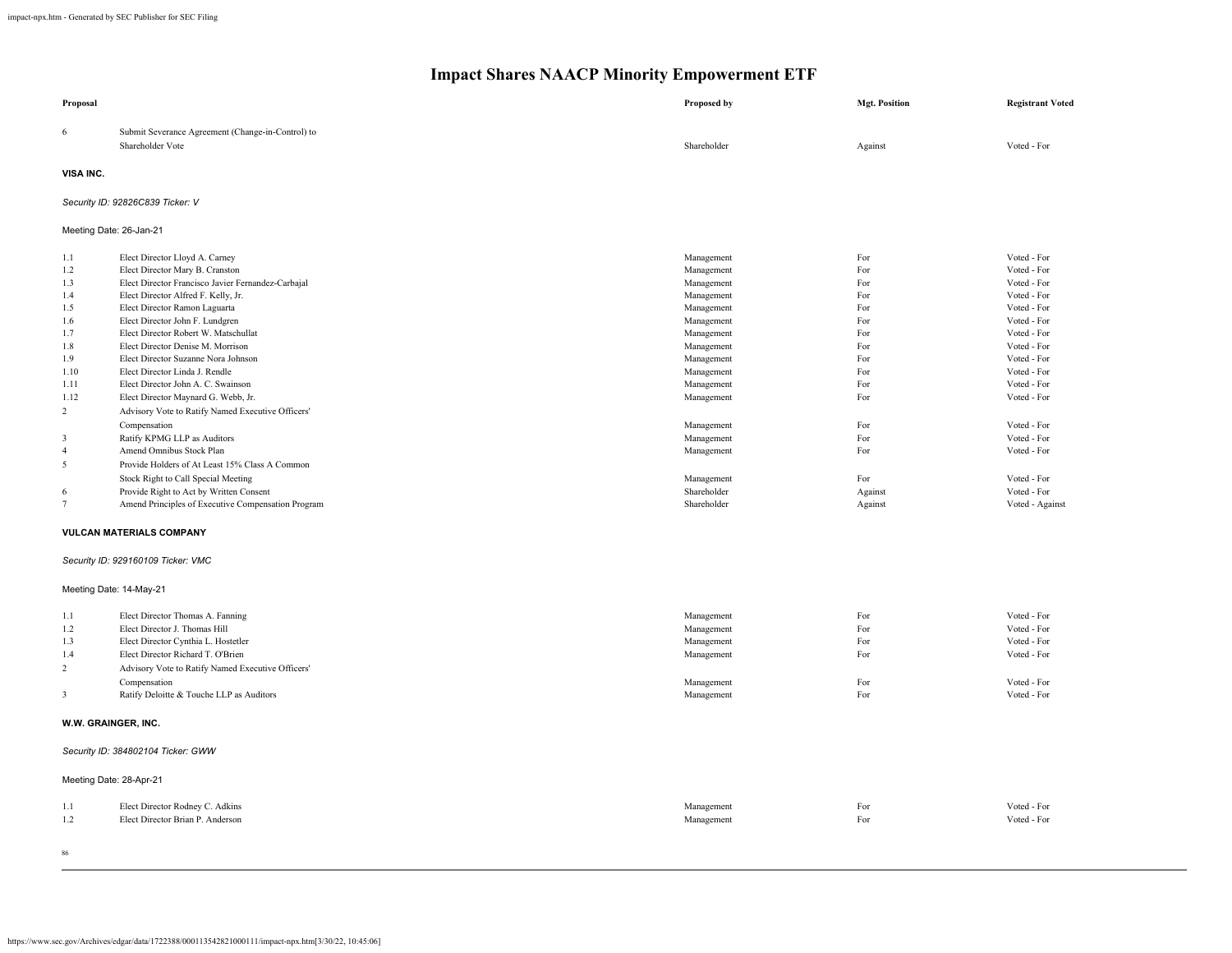| Proposal |                                                   | Proposed by | <b>Mgt. Position</b> | <b>Registrant Voted</b> |
|----------|---------------------------------------------------|-------------|----------------------|-------------------------|
|          |                                                   |             |                      |                         |
| 1.3      | Elect Director V. Ann Hailey                      | Management  | For                  | Voted - For             |
| 1.4      | Elect Director Katherine D. Jaspon                | Management  | For                  | Voted - For             |
| 1.5      | Elect Director Stuart L. Levenick                 | Management  | For                  | Voted - For             |
| 1.6      | Elect Director D.G. Macpherson                    | Management  | For                  | Voted - For             |
| 1.7      | Elect Director Neil S. Novich                     | Management  | For                  | Voted - For             |
| 1.8      | Elect Director Beatriz R. Perez                   | Management  | For                  | Voted - For             |
| 1.9      | Elect Director Michael J. Roberts                 | Management  | For                  | Voted - For             |
| 1.10     | Elect Director E. Scott Santi                     | Management  | For                  | Voted - For             |
| 1.11     | Elect Director Susan Slavik Williams              | Management  | For                  | Voted - For             |
| 1.12     | Elect Director Lucas E. Watson                    | Management  | For                  | Voted - For             |
| 1.13     | Elect Director Steven A. White                    | Management  | For                  | Voted - For             |
| 2        | Ratify Ernst & Young LLP as Auditor               | Management  | For                  | Voted - For             |
|          | Advisory Vote to Ratify Named Executive Officers' |             |                      |                         |
|          | Compensation                                      | Management  | For                  | Voted - For             |

#### **WALGREENS BOOTS ALLIANCE, INC.**

#### *Security ID: 931427108 Ticker: WBA*

#### Meeting Date: 28-Jan-21

| 1.1            | Elect Director Jose E. Almeida                    | Management  | For     | Voted - For     |
|----------------|---------------------------------------------------|-------------|---------|-----------------|
| 1.2            | Elect Director Janice M. Babiak                   | Management  | For     | Voted - For     |
| 1.3            | Elect Director David J. Brailer                   | Management  | For     | Voted - For     |
| 1.4            | Elect Director William C. Foote                   | Management  | For     | Voted - For     |
| 1.5            | Elect Director Ginger L. Graham                   | Management  | For     | Voted - For     |
| 1.6            | Elect Director Valerie B. Jarrett                 | Management  | For     | Voted - For     |
| 1.7            | Elect Director John A. Lederer                    | Management  | For     | Voted - For     |
| 1.8            | Elect Director Dominic P. Murphy                  | Management  | For     | Voted - For     |
| 1.9            | Elect Director Stefano Pessina                    | Management  | For     | Voted - For     |
| 1.10           | Elect Director Nancy M. Schlichting               | Management  | For     | Voted - For     |
| 1.11           | Elect Director James A. Skinner                   | Management  | For     | Voted - For     |
| 2              | Ratify Deloitte & Touche LLP as Auditors          | Management  | For     | Voted - For     |
| 3              | Advisory Vote to Ratify Named Executive Officers' |             |         |                 |
|                | Compensation                                      | Management  | For     | Voted - Against |
| $\overline{4}$ | Approve Omnibus Stock Plan                        | Management  | For     | Voted - For     |
| 5              | Require Independent Board Chair                   | Shareholder | Against | Voted - For     |
| -6             | Report on Health Risks of Continued In-Store      |             |         |                 |
|                | Tobacco Sales in the Age of COVID 2021            | Shareholder | Against | Voted - For     |

#### **WEC ENERGY GROUP, INC.**

## *Security ID: 92939U106 Ticker: WEC*

## Meeting Date: 06-May-21

|     | Elect Director Curt S. Culver            | Management | For | Voted - For |
|-----|------------------------------------------|------------|-----|-------------|
| 1.2 | Elect Director Danny L. Cunningham       | Management | For | Voted - For |
| 1.3 | Elect Director William M. Farrow, III    | Management | For | Voted - For |
| 1.4 | Elect Director J. Kevin Fletcher         | Management | For | Voted - For |
| 1.5 | Elect Director Cristina A. Garcia-Thomas | Management | For | Voted - For |
|     |                                          |            |     |             |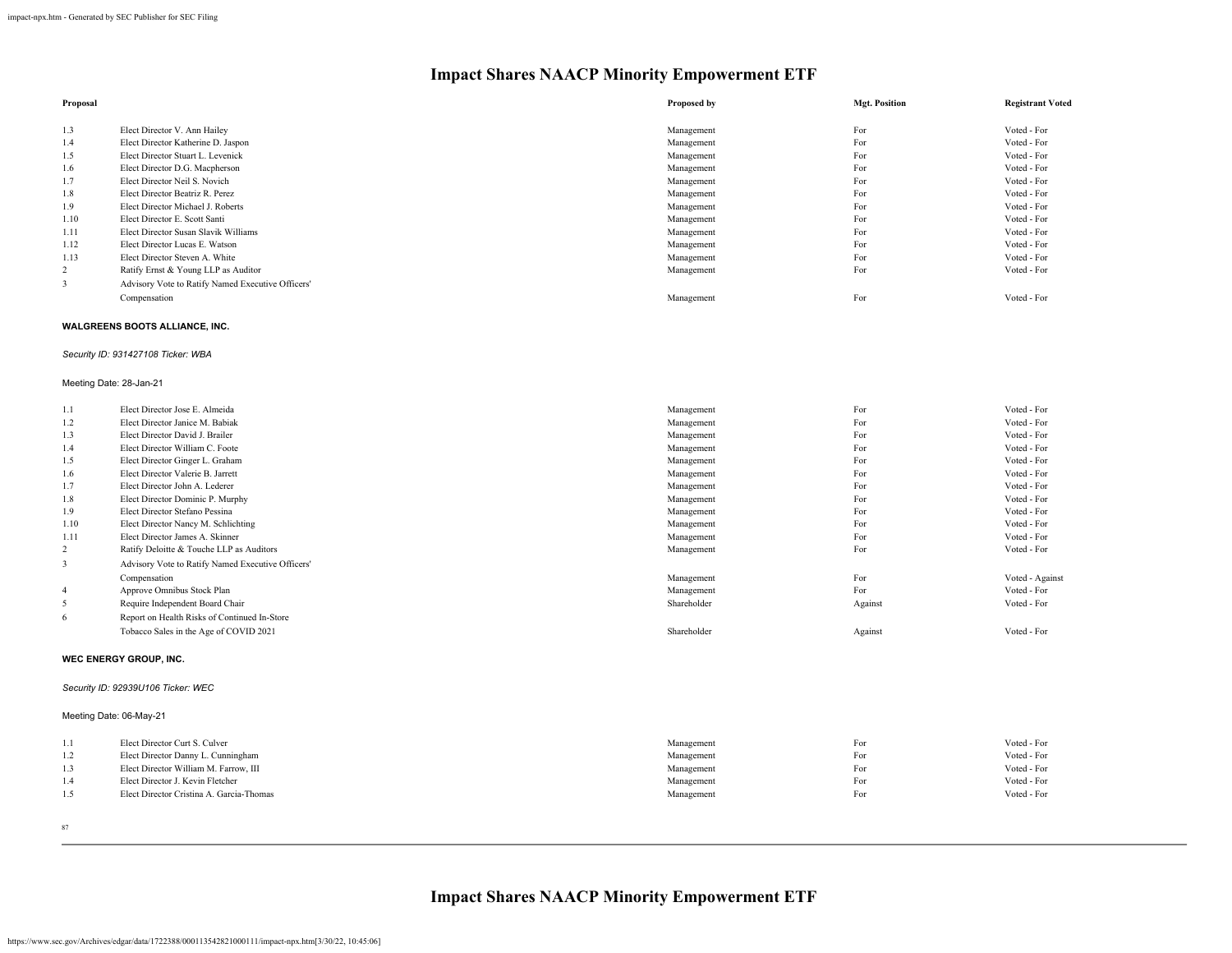| Proposal              |                                                   | Proposed by | <b>Mgt. Position</b> | <b>Registrant Voted</b> |
|-----------------------|---------------------------------------------------|-------------|----------------------|-------------------------|
| 1.6                   | Elect Director Maria C. Green                     | Management  | For                  | Voted - For             |
| 1.7                   | Elect Director Gale E. Klappa                     | Management  | For                  | Voted - For             |
| 1.8                   | Elect Director Thomas K. Lane                     | Management  | For                  | Voted - For             |
| 1.9                   | Elect Director Ulice Payne, Jr.                   | Management  | For                  | Voted - For             |
| 1.10                  | Elect Director Mary Ellen Stanek                  | Management  | For                  | Voted - For             |
| 2                     | Ratify Deloitte & Touche LLP as Auditors          | Management  | For                  | Voted - For             |
| 3                     | Amend Omnibus Stock Plan                          | Management  | For                  | Voted - For             |
| $\overline{4}$        | Advisory Vote to Ratify Named Executive Officers' |             |                      |                         |
|                       | Compensation                                      | Management  | For                  | Voted - For             |
| <b>WELLTOWER INC.</b> |                                                   |             |                      |                         |
|                       | Security ID: 95040Q104 Ticker: WELL               |             |                      |                         |

Meeting Date: 26-May-21

| 1.1                     | Elect Director Kenneth J. Bacon                   | Management | For | Voted - For |
|-------------------------|---------------------------------------------------|------------|-----|-------------|
| 1.2                     | Elect Director Karen B. DeSalvo                   | Management | For | Voted - For |
| 1.3                     | Elect Director Jeffrey H. Donahue                 | Management | For | Voted - For |
| 1.4                     | Elect Director Philip L. Hawkins                  | Management | For | Voted - For |
| 1.5                     | Elect Director Dennis G. Lopez                    | Management | For | Voted - For |
| 1.6                     | Elect Director Shankh Mitra                       | Management | For | Voted - For |
| 1.7                     | Elect Director Ade J. Patton                      | Management | For | Voted - For |
| 1.8                     | Elect Director Diana W. Reid                      | Management | For | Voted - For |
| 1.9                     | Elect Director Sergio D. Rivera                   | Management | For | Voted - For |
| 1.10                    | Elect Director Johnese M. Spisso                  | Management | For | Voted - For |
| 1.11                    | Elect Director Kathryn M. Sullivan                | Management | For | Voted - For |
| 2                       | Ratify Ernst & Young LLP as Auditors              | Management | For | Voted - For |
| $\overline{\mathbf{3}}$ | Advisory Vote to Ratify Named Executive Officers' |            |     |             |
|                         | Compensation                                      | Management | For | Voted - For |

#### **WORKDAY, INC.**

#### *Security ID: 98138H101 Ticker: WDAY*

Meeting Date: 08-Jun-21

| 1.1 | Elect Director Aneel Bhusri                                                               | Management | For      | Voted - For      |
|-----|-------------------------------------------------------------------------------------------|------------|----------|------------------|
| 1.2 | Elect Director Ann-Marie Campbell                                                         | Management | For      | Voted - For      |
| 1.3 | Elect Director David A. Duffield                                                          | Management | For      | Voted - For      |
| 1.4 | Elect Director Lee J. Styslinger, III                                                     | Management | For      | Voted - For      |
| 2   | Ratify Ernst & Young LLP as Auditors<br>Advisory Vote to Ratify Named Executive Officers' | Management | For      | Voted - For      |
|     | Compensation                                                                              | Management | For      | Voted - For      |
|     | Advisory Vote on Say on Pay Frequency                                                     | Management | One Year | Voted - One Year |

88

## **Impact Shares NAACP Minority Empowerment ETF**

**Proposal Proposed by Mgt. Position Registrant Voted XCEL ENERGY INC.** *Security ID: 98389B100 Ticker: XEL*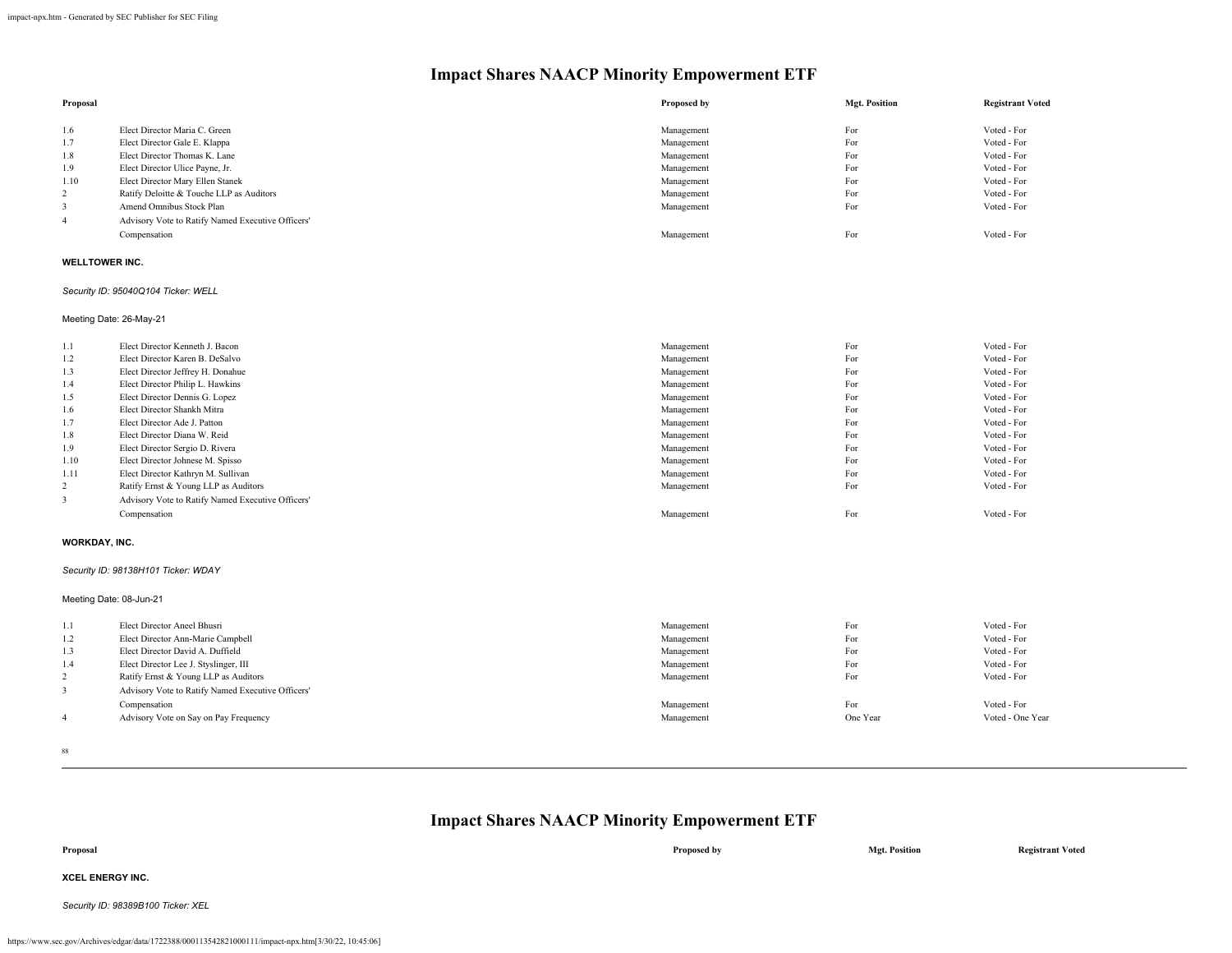| Proposal                | Proposed by | <b>Mgt. Position</b> | <b>Registrant Voted</b> |
|-------------------------|-------------|----------------------|-------------------------|
| <b>XCEL ENERGY INC.</b> |             |                      |                         |

## *Security ID: 98389B100 Ticker: XEL*

Meeting Date: 19-May-21

| 1.1            | Elect Director Lynn Casey                         | Management  | For     | Voted - For |
|----------------|---------------------------------------------------|-------------|---------|-------------|
| 1.2            | Elect Director Ben Fowke                          | Management  | For     | Voted - For |
| 1.3            | Elect Director Robert Frenzel                     | Management  | For     | Voted - For |
| 1.4            | Elect Director Netha Johnson                      | Management  | For     | Voted - For |
| 1.5            | Elect Director Patricia Kampling                  | Management  | For     | Voted - For |
| 1.6            | Elect Director George Kehl                        | Management  | For     | Voted - For |
| 1.7            | Elect Director Richard O'Brien                    | Management  | For     | Voted - For |
| 1.8            | Elect Director Charles Pardee                     | Management  | For     | Voted - For |
| 1.9            | Elect Director Christopher Policinski             | Management  | For     | Voted - For |
| 1.10           | Elect Director James Prokopanko                   | Management  | For     | Voted - For |
| 1.11           | Elect Director David Westerlund                   | Management  | For     | Voted - For |
| 1.12           | Elect Director Kim Williams                       | Management  | For     | Voted - For |
| 1.13           | Elect Director Timothy Wolf                       | Management  | For     | Voted - For |
| 1.14           | Elect Director Daniel Yohannes                    | Management  | For     | Voted - For |
| $\overline{2}$ | Advisory Vote to Ratify Named Executive Officers' |             |         |             |
|                | Compensation                                      | Management  | For     | Voted - For |
| 3              | Ratify Deloitte & Touche LLP as Auditors          | Management  | For     | Voted - For |
| $\overline{4}$ | Report on Costs and Benefits of Climate-Related   |             |         |             |
|                | Activities                                        | Shareholder | Against | Voted - For |
|                |                                                   |             |         |             |

### **XYLEM INC.**

#### *Security ID: 98419M100 Ticker: XYL*

## Meeting Date: 12-May-21

| 1.1            | Elect Director Jeanne Beliveau-Dunn               | Management  | For     | Voted - For |
|----------------|---------------------------------------------------|-------------|---------|-------------|
| 1.2            | Elect Director Patrick K. Decker                  | Management  | For     | Voted - For |
| 1.3            | Elect Director Robert F. Friel                    | Management  | For     | Voted - For |
| 1.4            | Elect Director Jorge M. Gomez                     | Management  | For     | Voted - For |
| 1.5            | Elect Director Victoria D. Harker                 | Management  | For     | Voted - For |
| 1.6            | Elect Director Steven R. Loranger                 | Management  | For     | Voted - For |
| 1.7            | Elect Director Surya N. Mohapatra                 | Management  | For     | Voted - For |
| 1.8            | Elect Director Jerome A. Peribere                 | Management  | For     | Voted - For |
| 1.9            | Elect Director Markos I. Tambakeras               | Management  | For     | Voted - For |
| 1.10           | Elect Director Lila Tretikov                      | Management  | For     | Voted - For |
| 1.11           | Elect Director Uday Yadav                         | Management  | For     | Voted - For |
| 2              | Ratify Deloitte & Touche LLP as Auditors          | Management  | For     | Voted - For |
| 3              | Advisory Vote to Ratify Named Executive Officers' |             |         |             |
|                | Compensation                                      | Management  | For     | Voted - For |
| $\overline{4}$ | Amend Proxy Access Right                          | Shareholder | Against | Voted - For |
|                |                                                   |             |         |             |

89

## **Impact Shares NAACP Minority Empowerment ETF**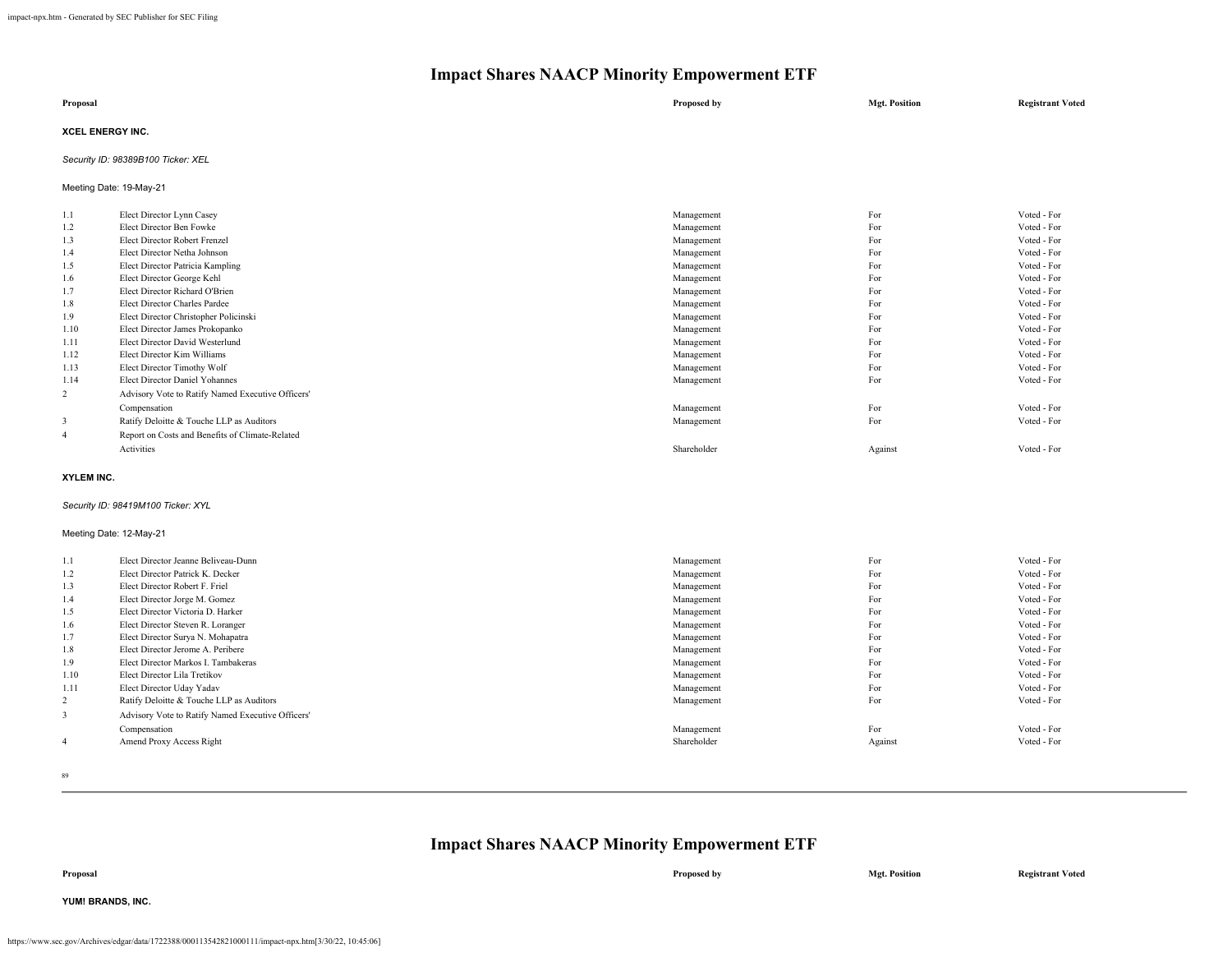| Proposal                                                                                      |                                                                                                                                                                                                                                                                                                                                                                                                                                                                                                                        | Proposed by                                                                                                                                                                        | <b>Mgt. Position</b>                                                                    | <b>Registrant Voted</b>                                                                                                                                                                         |  |  |
|-----------------------------------------------------------------------------------------------|------------------------------------------------------------------------------------------------------------------------------------------------------------------------------------------------------------------------------------------------------------------------------------------------------------------------------------------------------------------------------------------------------------------------------------------------------------------------------------------------------------------------|------------------------------------------------------------------------------------------------------------------------------------------------------------------------------------|-----------------------------------------------------------------------------------------|-------------------------------------------------------------------------------------------------------------------------------------------------------------------------------------------------|--|--|
| YUM! BRANDS, INC.                                                                             |                                                                                                                                                                                                                                                                                                                                                                                                                                                                                                                        |                                                                                                                                                                                    |                                                                                         |                                                                                                                                                                                                 |  |  |
|                                                                                               | Security ID: 988498101 Ticker: YUM                                                                                                                                                                                                                                                                                                                                                                                                                                                                                     |                                                                                                                                                                                    |                                                                                         |                                                                                                                                                                                                 |  |  |
|                                                                                               | Meeting Date: 11-May-21                                                                                                                                                                                                                                                                                                                                                                                                                                                                                                |                                                                                                                                                                                    |                                                                                         |                                                                                                                                                                                                 |  |  |
| 1.1<br>1.2<br>1.3<br>1.4<br>1.5<br>1.6<br>1.7<br>1.8<br>1.9<br>1.10<br>1.11<br>1.12<br>2<br>3 | Elect Director Paget L. Alves<br>Elect Director Keith Barr<br>Elect Director Christopher M. Connor<br>Elect Director Brian C. Cornell<br>Elect Director Tanya L. Domier<br>Elect Director David W. Gibbs<br>Elect Director Mirian M. Graddick-Weir<br>Elect Director Lauren R. Hobart<br>Elect Director Thomas C. Nelson<br>Elect Director P. Justin Skala<br>Elect Director Elane B. Stock<br>Elect Director Annie Young-Scrivner<br>Ratify KPMG LLP as Auditors<br>Advisory Vote to Ratify Named Executive Officers' | Management<br>Management<br>Management<br>Management<br>Management<br>Management<br>Management<br>Management<br>Management<br>Management<br>Management<br>Management<br>Management | For<br>For<br>For<br>For<br>For<br>For<br>For<br>For<br>For<br>For<br>For<br>For<br>For | Voted - For<br>Voted - For<br>Voted - For<br>Voted - For<br>Voted - For<br>Voted - For<br>Voted - For<br>Voted - For<br>Voted - For<br>Voted - For<br>Voted - For<br>Voted - For<br>Voted - For |  |  |
|                                                                                               | Compensation                                                                                                                                                                                                                                                                                                                                                                                                                                                                                                           | Management                                                                                                                                                                         | For                                                                                     | Voted - For                                                                                                                                                                                     |  |  |

90

| Proposal          |                                                     | Proposed by | <b>Mgt. Position</b> | <b>Registrant Voted</b> |
|-------------------|-----------------------------------------------------|-------------|----------------------|-------------------------|
| <b>3M COMPANY</b> |                                                     |             |                      |                         |
|                   | Security ID: 88579Y101 Ticker: MMM                  |             |                      |                         |
|                   | Meeting Date: 11-May-21                             |             |                      |                         |
| 1.1               | Elect Director Thomas "Tony" K. Brown               | Management  | For                  | Voted - For             |
| 1.2               | Elect Director Pamela J. Craig                      | Management  | For                  | Voted - For             |
| 1.3               | Elect Director David B. Dillon                      | Management  | For                  | Voted - For             |
| 1.4               | Elect Director Michael L. Eskew                     | Management  | For                  | Voted - For             |
| 1.5               | Elect Director James R. Fitterling                  | Management  | For                  | Voted - For             |
| 1.6               | Elect Director Herbert L. Henkel                    | Management  | For                  | Voted - For             |
| 1.7               | Elect Director Amy E. Hood                          | Management  | For                  | Voted - For             |
| 1.8               | Elect Director Muhtar Kent                          | Management  | For                  | Voted - For             |
| 1.9               | Elect Director Dambisa F. Moyo                      | Management  | For                  | Voted - For             |
| 1.10              | Elect Director Gregory R. Page                      | Management  | For                  | Voted - For             |
| 1.11              | Elect Director Michael F. Roman                     | Management  | For                  | Voted - For             |
| 1.12              | Elect Director Patricia A. Woertz                   | Management  | For                  | Voted - For             |
| $\overline{c}$    | Ratify PricewaterhouseCoopers LLP as Auditors       | Management  | For                  | Voted - For             |
| 3                 | Advisory Vote to Ratify Named Executive Officers'   |             |                      |                         |
|                   | Compensation                                        | Management  | For                  | Voted - For             |
| $\overline{4}$    | Amend Omnibus Stock Plan                            | Management  | For                  | Voted - For             |
| 5                 | Consider Pay Disparity Between Executives and Other |             |                      |                         |
|                   | Employees                                           | Shareholder | Against              | Voted - For             |
| 6                 | Amend Certificate of Incorporation to Become a      |             |                      |                         |
|                   | Public Benefit Corporation                          | Shareholder |                      |                         |
|                   |                                                     |             | Against              | Voted - Against         |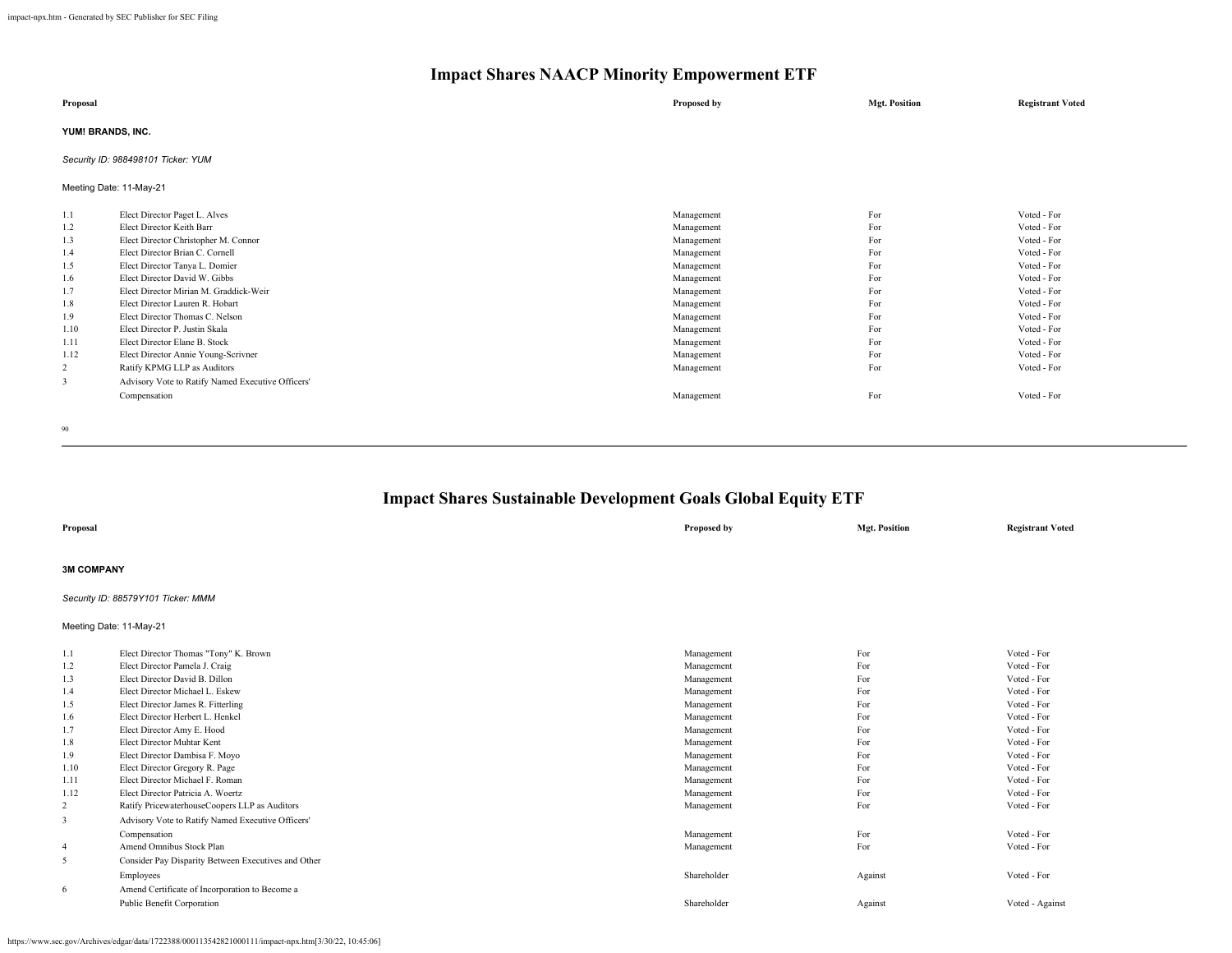| Proposal | Proposed by | <b>Mgt. Position</b> | <b>Registrant Voted</b> |
|----------|-------------|----------------------|-------------------------|
|          |             |                      |                         |

### **3M COMPANY**

*Security ID: 88579Y101 Ticker: MMM*

## Meeting Date: 11-May-21

| 1.1            | Elect Director Thomas "Tony" K. Brown               | Management  | For     | Voted - For     |
|----------------|-----------------------------------------------------|-------------|---------|-----------------|
| 1.2            | Elect Director Pamela J. Craig                      | Management  | For     | Voted - For     |
| 1.3            | Elect Director David B. Dillon                      | Management  | For     | Voted - For     |
| 1.4            | Elect Director Michael L. Eskew                     | Management  | For     | Voted - For     |
| 1.5            | Elect Director James R. Fitterling                  | Management  | For     | Voted - For     |
| 1.6            | Elect Director Herbert L. Henkel                    | Management  | For     | Voted - For     |
| 1.7            | Elect Director Amy E. Hood                          | Management  | For     | Voted - For     |
| 1.8            | Elect Director Muhtar Kent                          | Management  | For     | Voted - For     |
| 1.9            | Elect Director Dambisa F. Moyo                      | Management  | For     | Voted - For     |
| 1.10           | Elect Director Gregory R. Page                      | Management  | For     | Voted - For     |
| 1.11           | Elect Director Michael F. Roman                     | Management  | For     | Voted - For     |
| 1.12           | Elect Director Patricia A. Woertz                   | Management  | For     | Voted - For     |
| $\overline{2}$ | Ratify PricewaterhouseCoopers LLP as Auditors       | Management  | For     | Voted - For     |
| 3              | Advisory Vote to Ratify Named Executive Officers'   |             |         |                 |
|                | Compensation                                        | Management  | For     | Voted - For     |
| $\overline{4}$ | Amend Omnibus Stock Plan                            | Management  | For     | Voted - For     |
| 5              | Consider Pay Disparity Between Executives and Other |             |         |                 |
|                | Employees                                           | Shareholder | Against | Voted - For     |
| 6              | Amend Certificate of Incorporation to Become a      |             |         |                 |
|                | Public Benefit Corporation                          | Shareholder | Against | Voted - Against |
|                |                                                     |             |         |                 |

### **ABBVIE INC.**

#### *Security ID: 00287Y109 Ticker: ABBV*

#### Meeting Date: 07-May-21

| 1.1            | Elect Director Roxanne S. Austin                  | Management  | For     | Voted - For     |
|----------------|---------------------------------------------------|-------------|---------|-----------------|
| 1.2            | Elect Director Richard A. Gonzalez                | Management  | For     | Voted - For     |
| 1.3            | Elect Director Rebecca B. Roberts                 | Management  | For     | Voted - For     |
| 1.4            | Elect Director Glenn F. Tilton                    | Management  | For     | Voted - For     |
| 2              | Ratify Ernst & Young LLP as Auditors              | Management  | For     | Voted - For     |
|                | Advisory Vote to Ratify Named Executive Officers' |             |         |                 |
|                | Compensation                                      | Management  | For     | Voted - For     |
| $\overline{4}$ | Amend Omnibus Stock Plan                          | Management  | For     | Voted - For     |
| 5              | Amend Nonqualified Employee Stock Purchase Plan   | Management  | For     | Voted - For     |
| 6              | Eliminate Supermajority Vote Requirement          | Management  | For     | Voted - For     |
|                | Report on Lobbying Payments and Policy            | Shareholder | Against | Voted - For     |
| 8              | Require Independent Board Chair                   | Shareholder | Against | Voted - Against |

91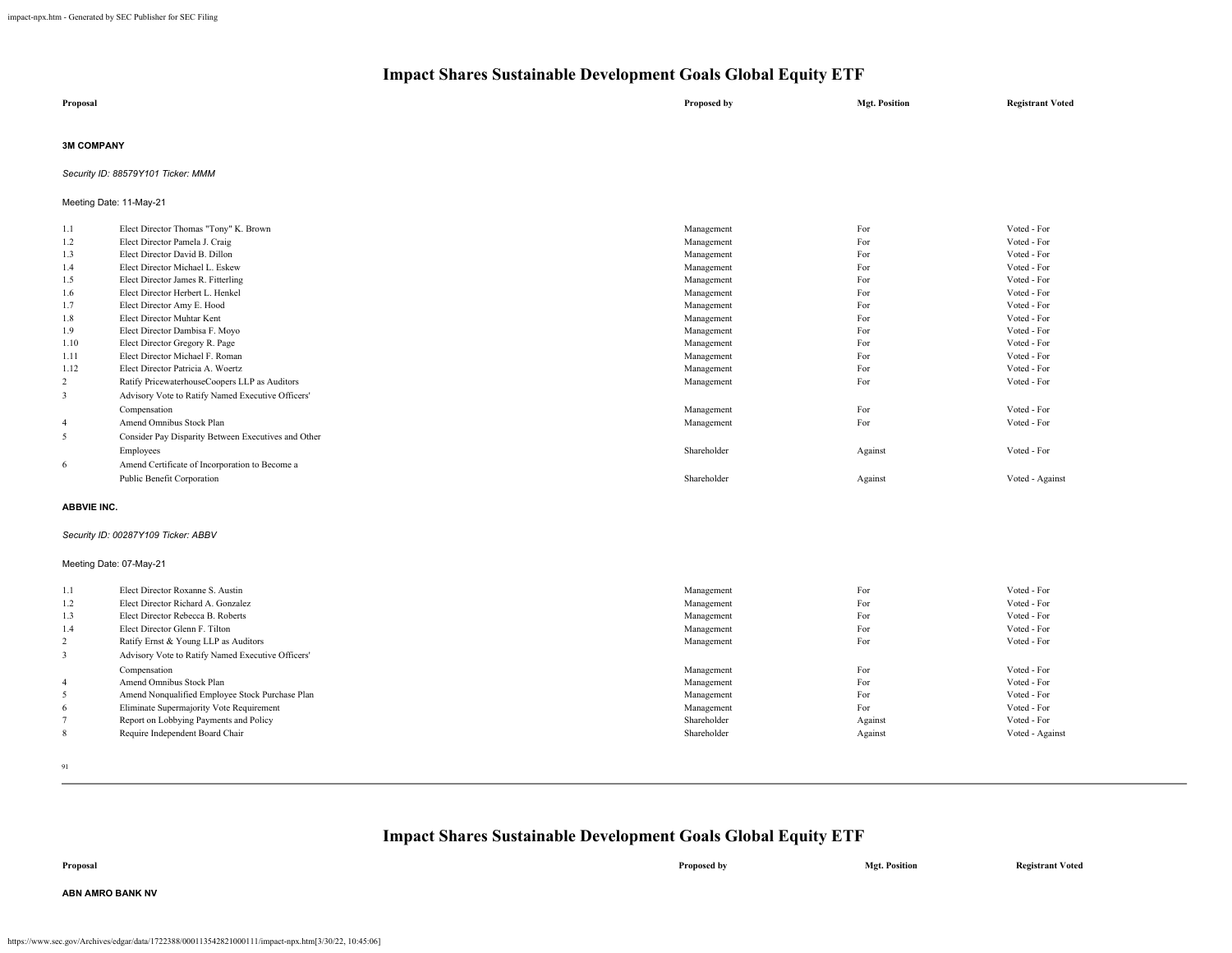| Proposal                         |                                                                                                      | Proposed by              | <b>Mgt. Position</b> | <b>Registrant Voted</b>   |
|----------------------------------|------------------------------------------------------------------------------------------------------|--------------------------|----------------------|---------------------------|
|                                  |                                                                                                      |                          |                      |                           |
|                                  | ABN AMRO BANK NV                                                                                     |                          |                      |                           |
|                                  | Security ID: N0162C102 Ticker: ABN                                                                   |                          |                      |                           |
|                                  | Meeting Date: 15-Dec-20                                                                              |                          |                      |                           |
| 1.1                              | Elect Mariken Tannemaat to Supervisory Board                                                         | Management               | For                  | Voted - For               |
| $\overline{2}$                   | Open Meeting and Announcements                                                                       | Management               | For                  | Non-Voting                |
| $\overline{3}$                   | Announce Supervisory Board's Nomination for                                                          |                          |                      |                           |
|                                  | Appointment                                                                                          | Management               | For                  | Non-Voting                |
| $\overline{4}$                   | Receive Explanation and Motivation by Mariken                                                        |                          |                      |                           |
|                                  | Tannemaat                                                                                            | Management               | For                  | Non-Voting                |
| 5                                | Close Meeting                                                                                        | Management               | For                  | Non-Voting                |
|                                  | Meeting Date: 21-Apr-21                                                                              |                          |                      |                           |
|                                  |                                                                                                      |                          |                      |                           |
| $\overline{1}$<br>$\overline{2}$ | Open Meeting                                                                                         | Management               | For<br>For           | Non-Voting<br>Non-Voting  |
| $\overline{\mathbf{3}}$          | Receive Report of Management Board (Non-Voting)<br>Receive Report of Supervisory Board (Non-Voting)  | Management<br>Management | For                  | Non-Voting                |
| $\overline{4}$                   | Receive Announcements from the Chairman of the                                                       |                          |                      |                           |
|                                  |                                                                                                      |                          |                      |                           |
|                                  | <b>Employee Council</b>                                                                              | Management               | For                  | Non-Voting                |
| 5                                | Discussion on Company's Corporate Governance                                                         |                          |                      |                           |
|                                  | Structure                                                                                            | Management               | For<br>For           | Non-Voting<br>Voted - For |
| 6                                | Approve Remuneration Report                                                                          | Management               |                      |                           |
| $7\phantom{.0}$                  | Opportunity to Ask Questions to the External                                                         |                          |                      |                           |
|                                  | Auditor (Non-Voting)                                                                                 | Management               | For                  | Non-Voting                |
| 8<br>9                           | Adopt Financial Statements and Statutory Reports<br>Receive Explanation on Company's Dividend Policy | Management<br>Management | For<br>For           | Voted - For<br>Non-Voting |
| 10                               | Approve Discharge of Management Board                                                                | Management               | For                  | Voted - For               |
| 11                               | Approve Discharge of Supervisory Board                                                               | Management               | For                  | Voted - For               |
| 12                               | Receive Auditor's Report (Non-Voting)                                                                | Management               | For                  | Non-Voting                |
| 13                               | Ratify Ernst & Young Accountants LLP as Auditors                                                     |                          |                      |                           |
|                                  | for FY 2022 and 2023                                                                                 | Management               | For                  | Voted - For               |
| 14                               | Announce Intention to Reappoint Tanja Cuppen as                                                      |                          |                      |                           |
|                                  | Member of the Management Board                                                                       | Management               | For                  | Non-Voting                |
| 15                               | Announce Intention to Reappoint Christian Bornfeld                                                   |                          |                      |                           |
|                                  | as Member of the Management Board                                                                    | Management               | For                  | Non-Voting                |
| 16                               | Discuss Introduction of Lars Kramer as Member of                                                     |                          |                      |                           |
|                                  | the Management Board                                                                                 | Management               | For                  | Non-Voting                |
| 17                               | Grant Board Authority to Issue Shares Up to 10                                                       |                          |                      |                           |
|                                  |                                                                                                      |                          |                      | Voted - For               |
|                                  | Percent of Issued Capital                                                                            | Management               | For                  |                           |
| 18                               | Authorize Board to Exclude Preemptive Rights from                                                    |                          |                      |                           |
|                                  | Share Issuances                                                                                      | Management               | For                  | Voted - For               |
| 19                               | Authorize Repurchase of Up to 10 Percent of Issued                                                   |                          |                      |                           |
|                                  | Share Capital                                                                                        | Management               | For                  | Voted - For               |
| 20                               | Authorize Cancellation of Repurchased Shares                                                         | Management               | For                  | Voted - For               |
| 21                               | Close Meeting                                                                                        | Management               | For                  | Non-Voting                |
|                                  |                                                                                                      |                          |                      |                           |

92

## **Impact Shares Sustainable Development Goals Global Equity ETF**

**Proposal Proposed by Mgt. Position Registrant Voted**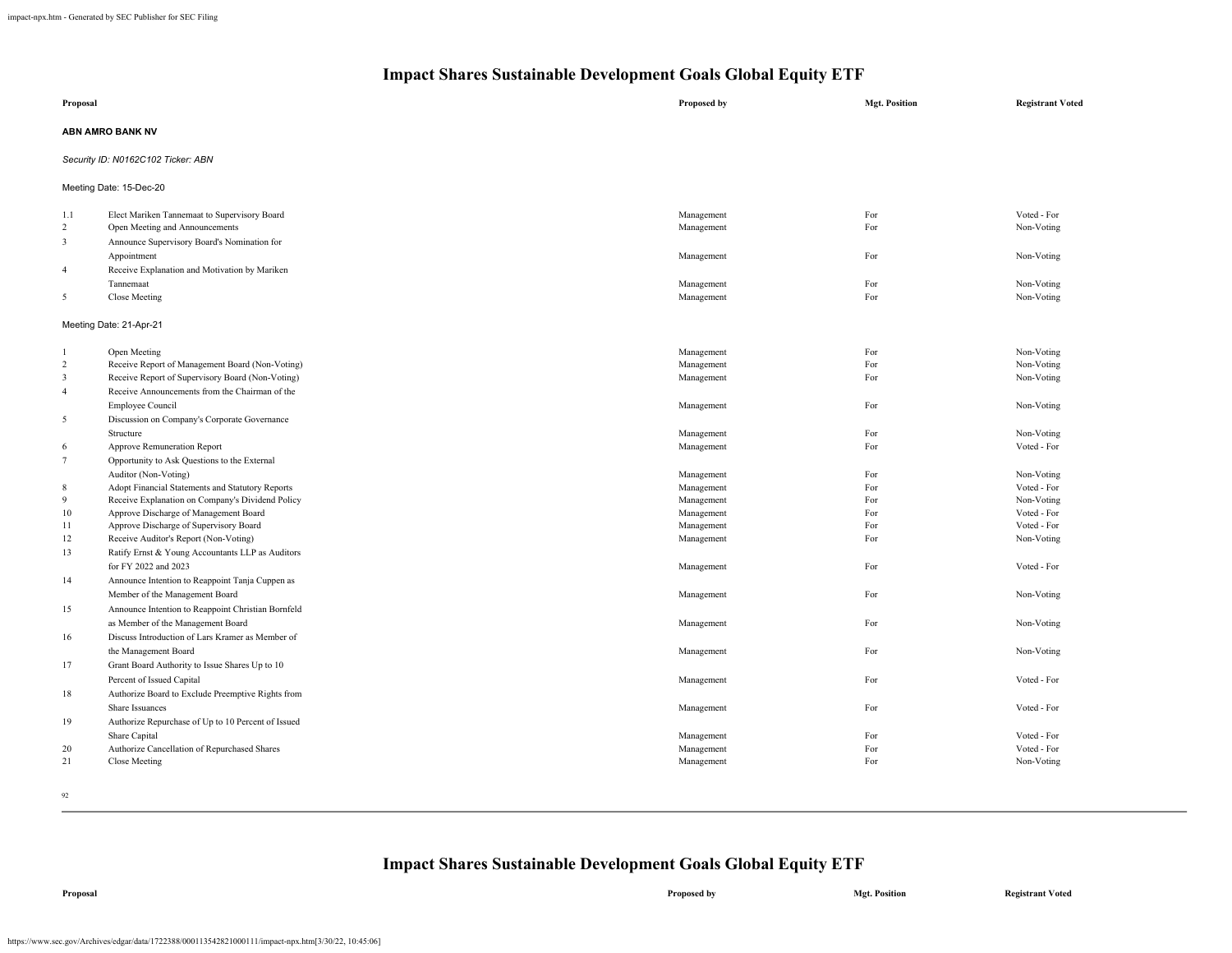| Proposal                                                                                                                                                      |                                                                                                                                                                                                                                                                                                                                                                                                                                                                                                                                                                                                                                                                                                                                                                                                                | Proposed by                                                                                                                                                                                                                                | <b>Mgt. Position</b>                                                                                                | <b>Registrant Voted</b>                                                                                                                                                                                                                                     |  |  |
|---------------------------------------------------------------------------------------------------------------------------------------------------------------|----------------------------------------------------------------------------------------------------------------------------------------------------------------------------------------------------------------------------------------------------------------------------------------------------------------------------------------------------------------------------------------------------------------------------------------------------------------------------------------------------------------------------------------------------------------------------------------------------------------------------------------------------------------------------------------------------------------------------------------------------------------------------------------------------------------|--------------------------------------------------------------------------------------------------------------------------------------------------------------------------------------------------------------------------------------------|---------------------------------------------------------------------------------------------------------------------|-------------------------------------------------------------------------------------------------------------------------------------------------------------------------------------------------------------------------------------------------------------|--|--|
| <b>ADIDAS AG</b>                                                                                                                                              |                                                                                                                                                                                                                                                                                                                                                                                                                                                                                                                                                                                                                                                                                                                                                                                                                |                                                                                                                                                                                                                                            |                                                                                                                     |                                                                                                                                                                                                                                                             |  |  |
|                                                                                                                                                               | Security ID: D0066B185 Ticker: ADS                                                                                                                                                                                                                                                                                                                                                                                                                                                                                                                                                                                                                                                                                                                                                                             |                                                                                                                                                                                                                                            |                                                                                                                     |                                                                                                                                                                                                                                                             |  |  |
|                                                                                                                                                               | Meeting Date: 11-Aug-20                                                                                                                                                                                                                                                                                                                                                                                                                                                                                                                                                                                                                                                                                                                                                                                        |                                                                                                                                                                                                                                            |                                                                                                                     |                                                                                                                                                                                                                                                             |  |  |
| 1.1<br>$\overline{2}$                                                                                                                                         | Elect Christian Klein to the Supervisory Board<br>Receive Financial Statements and Statutory Reports                                                                                                                                                                                                                                                                                                                                                                                                                                                                                                                                                                                                                                                                                                           | Management                                                                                                                                                                                                                                 | For                                                                                                                 | Voted - For                                                                                                                                                                                                                                                 |  |  |
| $\mathbf{3}$                                                                                                                                                  | for Fiscal 2019 (Non-Voting)<br>Approve Allocation of Income and Omission of                                                                                                                                                                                                                                                                                                                                                                                                                                                                                                                                                                                                                                                                                                                                   | Management                                                                                                                                                                                                                                 | For                                                                                                                 | Non-Voting                                                                                                                                                                                                                                                  |  |  |
|                                                                                                                                                               | Dividends                                                                                                                                                                                                                                                                                                                                                                                                                                                                                                                                                                                                                                                                                                                                                                                                      | Management                                                                                                                                                                                                                                 | For                                                                                                                 | Voted - For                                                                                                                                                                                                                                                 |  |  |
| $\overline{4}$                                                                                                                                                | Approve Discharge of Management Board for Fiscal<br>2019                                                                                                                                                                                                                                                                                                                                                                                                                                                                                                                                                                                                                                                                                                                                                       | Management                                                                                                                                                                                                                                 | For                                                                                                                 | Voted - For                                                                                                                                                                                                                                                 |  |  |
| 5                                                                                                                                                             | Approve Discharge of Supervisory Board for Fiscal<br>2019                                                                                                                                                                                                                                                                                                                                                                                                                                                                                                                                                                                                                                                                                                                                                      | Management                                                                                                                                                                                                                                 | For                                                                                                                 | Voted - For                                                                                                                                                                                                                                                 |  |  |
| 6<br>$\tau$                                                                                                                                                   | Amend Articles Re: Electronic Participation<br>Ratify KPMG AG as Auditors for Fiscal 2020                                                                                                                                                                                                                                                                                                                                                                                                                                                                                                                                                                                                                                                                                                                      | Management<br>Management                                                                                                                                                                                                                   | For<br>For                                                                                                          | Voted - For<br>Voted - For                                                                                                                                                                                                                                  |  |  |
| AKZO NOBEL NV                                                                                                                                                 |                                                                                                                                                                                                                                                                                                                                                                                                                                                                                                                                                                                                                                                                                                                                                                                                                |                                                                                                                                                                                                                                            |                                                                                                                     |                                                                                                                                                                                                                                                             |  |  |
|                                                                                                                                                               | Security ID: N01803308 Ticker: AKZA                                                                                                                                                                                                                                                                                                                                                                                                                                                                                                                                                                                                                                                                                                                                                                            |                                                                                                                                                                                                                                            |                                                                                                                     |                                                                                                                                                                                                                                                             |  |  |
|                                                                                                                                                               | Meeting Date: 22-Apr-21                                                                                                                                                                                                                                                                                                                                                                                                                                                                                                                                                                                                                                                                                                                                                                                        |                                                                                                                                                                                                                                            |                                                                                                                     |                                                                                                                                                                                                                                                             |  |  |
| 1.1<br>1.2<br>$\overline{c}$<br>$\mathbf{3}$<br>$\overline{4}$<br>5<br>6<br>$7\phantom{.0}$<br>$\,$ 8 $\,$<br>9<br>$10\,$<br>11<br>12<br>13<br>14<br>15<br>16 | Reelect T.F.J. Vanlancker to Management Board<br>Reelect P.W. Thomas to Supervisory Board<br>Open Meeting<br>Receive Report of Management Board (Non-Voting)<br><b>Adopt Financial Statements</b><br>Discuss on the Company's Dividend Policy<br>Approve Dividends of EUR 1.95 Per Share<br>Approve Remuneration Report<br>Approve Discharge of Management Board<br>Approve Discharge of Supervisory Board<br>Amend Remuneration Policy for Management Board<br>Amend Remuneration Policy for Supervisory Board<br>Grant Board Authority to Issue Shares Up to 10<br>Percent of Issued Capital<br>Authorize Board to Exclude Preemptive Rights from<br>Share Issuances<br>Authorize Repurchase of Up to 10 Percent of Issued<br>Share Capital<br>Authorize Cancellation of Repurchased Shares<br>Close Meeting | Management<br>Management<br>Management<br>Management<br>Management<br>Management<br>Management<br>Management<br>Management<br>Management<br>Management<br>Management<br>Management<br>Management<br>Management<br>Management<br>Management | For<br>For<br>For<br>For<br>For<br>For<br>For<br>For<br>For<br>For<br>For<br>For<br>For<br>For<br>For<br>For<br>For | Voted - For<br>Voted - For<br>Non-Voting<br>Non-Voting<br>Voted - For<br>Non-Voting<br>Voted - For<br>Voted - Against<br>Voted - For<br>Voted - For<br>Voted - For<br>Voted - For<br>Voted - For<br>Voted - For<br>Voted - For<br>Voted - For<br>Non-Voting |  |  |
|                                                                                                                                                               | ANGLO AMERICAN PLATINUM LTD.                                                                                                                                                                                                                                                                                                                                                                                                                                                                                                                                                                                                                                                                                                                                                                                   |                                                                                                                                                                                                                                            |                                                                                                                     |                                                                                                                                                                                                                                                             |  |  |
|                                                                                                                                                               | Security ID: S9122P108 Ticker: AMS                                                                                                                                                                                                                                                                                                                                                                                                                                                                                                                                                                                                                                                                                                                                                                             |                                                                                                                                                                                                                                            |                                                                                                                     |                                                                                                                                                                                                                                                             |  |  |
|                                                                                                                                                               | Meeting Date: 13-May-21                                                                                                                                                                                                                                                                                                                                                                                                                                                                                                                                                                                                                                                                                                                                                                                        |                                                                                                                                                                                                                                            |                                                                                                                     |                                                                                                                                                                                                                                                             |  |  |
| 1.1                                                                                                                                                           | Re-elect Nombulelo Moholi as Director                                                                                                                                                                                                                                                                                                                                                                                                                                                                                                                                                                                                                                                                                                                                                                          | Management                                                                                                                                                                                                                                 | For                                                                                                                 | Voted - For                                                                                                                                                                                                                                                 |  |  |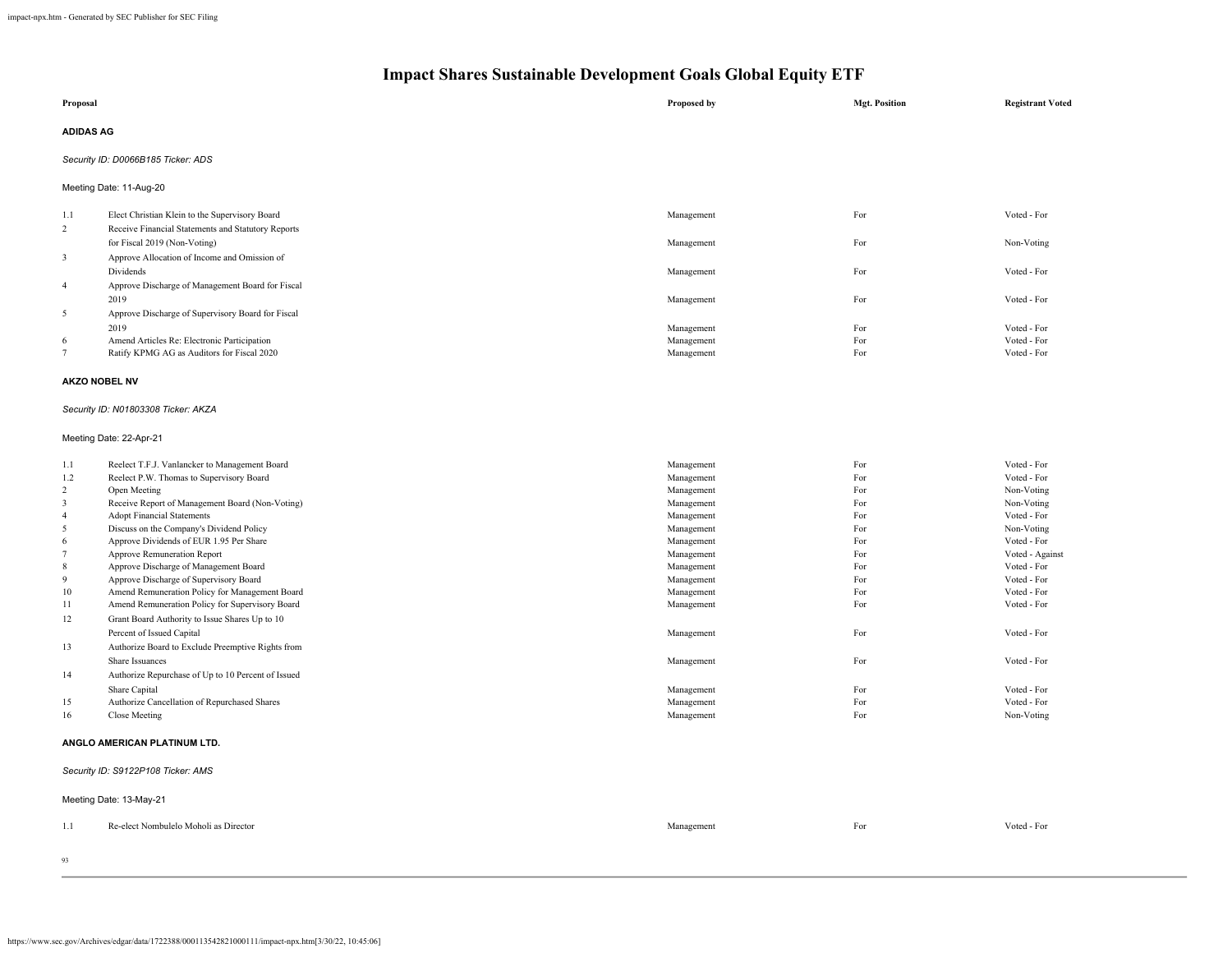| Proposal       |                                                              | Proposed by | <b>Mgt. Position</b> | <b>Registrant Voted</b> |
|----------------|--------------------------------------------------------------|-------------|----------------------|-------------------------|
| 1.2            | Re-elect Stephen Pearce as Director                          | Management  | For                  | Voted - For             |
| 1.3            | Elect Thabi Leoka as Director                                | Management  | For                  | Voted - For             |
| 1.4            | Elect Roger Dixon as Director                                | Management  | For                  | Voted - For             |
| 1.5            | Re-elect Peter Mageza as Member of the Audit and             |             |                      |                         |
|                | <b>Risk Committee</b>                                        | Management  | For                  | Voted - For             |
| 1.6            | Re-elect John Vice as Member of the Audit and Risk           |             |                      |                         |
|                | Committee                                                    | Management  | For                  | Voted - For             |
| 1.7            | Re-elect Daisy Naidoo as Member of the Audit and             |             |                      |                         |
|                | <b>Risk Committee</b>                                        | Management  | For                  | Voted - For             |
| $\sqrt{2}$     | Reappoint PricewaterhouseCoopers (PwC) as Auditors           |             |                      |                         |
|                | with JFM Kotze as Individual Designated Auditor              | Management  | For                  | Voted - For             |
| $\mathbf{3}$   | Place Authorised but Unissued Shares under Control           |             |                      |                         |
|                | of Directors                                                 | Management  | For                  | Voted - For             |
| $\overline{4}$ | Authorise Ratification of Approved Resolutions               | Management  | For                  | Voted - For             |
| 5              | Approve Remuneration Policy                                  | Management  | For                  | Voted - For             |
| $\epsilon$     | Approve Remuneration Implementation Report                   | Management  | For                  | Voted - Against         |
| $\tau$         | Approve Non-executive Directors' Fees                        | Management  | For                  | Voted - For             |
| $\,$ 8 $\,$    | Approve Financial Assistance in Terms of Sections            |             |                      |                         |
|                | 44 and 45 of the Companies Act                               | Management  | For                  | Voted - For             |
| 9              | Authorise Repurchase of Issued Share Capital                 | Management  | For                  | Voted - For             |
|                | ANGLOGOLD ASHANTI LTD.<br>Security ID: S04255196 Ticker: ANG |             |                      |                         |
|                | Meeting Date: 04-May-21                                      |             |                      |                         |
| 1.1            | Re-elect Alan Ferguson as Director                           | Management  | For                  | Voted - For             |
| 1.2            | Re-elect Christine Ramon as Director                         | Management  | For                  | Voted - For             |
| 1.3            | Re-elect Jochen Tilk as Director                             | Management  | For                  | Voted - For             |
| 1.4            | Elect Dr Kojo Busia as Director                              | Management  | For                  | Voted - For             |
| 1.5            | Re-elect Alan Ferguson as Member of the Audit and            |             |                      |                         |
|                | <b>Risk Committee</b>                                        | Management  | For                  | Voted - For             |
| 1.6            | Re-elect Rhidwaan Gasant as Member of the Audit and          |             |                      |                         |
|                | <b>Risk Committee</b>                                        | Management  | For                  | Voted - For             |
| 1.7            | Elect Nelisiwe Magubane as Member of the Audit and           |             |                      |                         |
|                | <b>Risk Committee</b>                                        | Management  | For                  | Voted - For             |
| 1.8            | Re-elect Maria Richter as Member of the Audit and            |             |                      |                         |
|                | <b>Risk Committee</b>                                        | Management  | For                  | Voted - For             |
| 1.9            | Re-elect Jochen Tilk as Member of the Audit and              |             |                      |                         |
|                | <b>Risk Committee</b>                                        | Management  | For                  | Voted - For             |
| $\sqrt{2}$     | Reappoint Ernst & Young Inc. as Auditors                     | Management  | For                  | Voted - For             |
| $\mathfrak{Z}$ | Place Authorised but Unissued Shares under Control           |             |                      |                         |
|                | of Directors                                                 | Management  | For                  | Voted - For             |
| $\overline{4}$ | Approve Remuneration Policy                                  | Management  | For                  | Voted - For             |
| 5              | Approve Implementation Report                                | Management  | For                  | Voted - For             |
| 6              | Approve Remuneration of Non-Executive Directors              | Management  | For                  | Voted - For             |
| $\overline{7}$ | Authorise Repurchase of Issued Share Capital                 | Management  | For                  | Voted - For             |
| $\,$ 8 $\,$    | Authorise Board to Issue Shares for Cash                     | Management  | For                  | Voted - For             |
| 9              | Approve Financial Assistance in Terms of Sections            |             |                      |                         |
|                | 44 and 45 of the Companies Act                               | Management  | For                  | Voted - For             |
| 10             | Authorise Ratification of Approved Resolutions               | Management  | For                  | Voted - For             |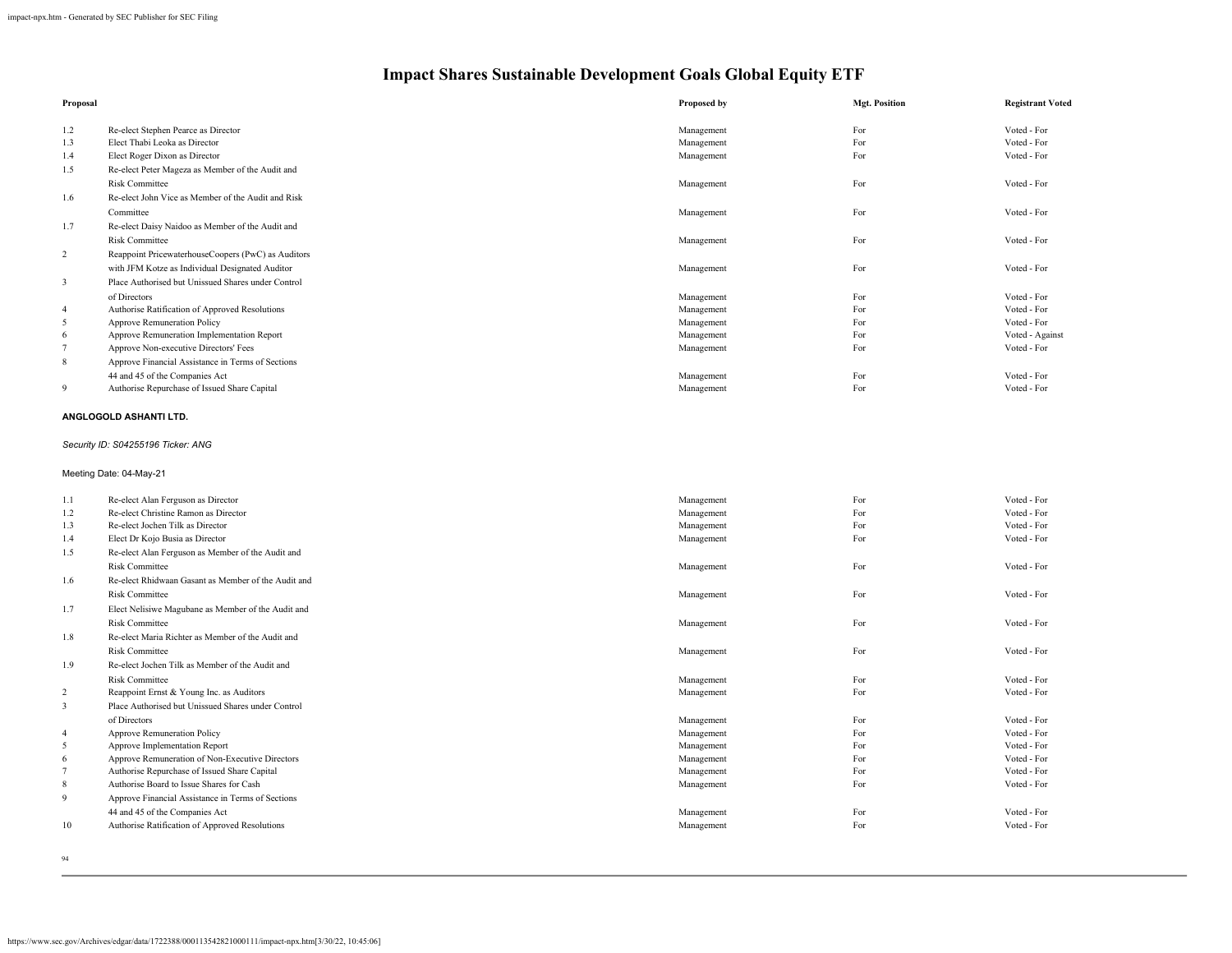|                                             | Impact Shares Sustainable Development Goals Global Equity ETF                                                                                                                                                                                                                                                                                         |  |                                                                                                              |                                                      |                                                                                                                              |
|---------------------------------------------|-------------------------------------------------------------------------------------------------------------------------------------------------------------------------------------------------------------------------------------------------------------------------------------------------------------------------------------------------------|--|--------------------------------------------------------------------------------------------------------------|------------------------------------------------------|------------------------------------------------------------------------------------------------------------------------------|
| Proposal                                    |                                                                                                                                                                                                                                                                                                                                                       |  | Proposed by                                                                                                  | <b>Mgt. Position</b>                                 | <b>Registrant Voted</b>                                                                                                      |
| <b>ASSA ABLOY AB</b>                        |                                                                                                                                                                                                                                                                                                                                                       |  |                                                                                                              |                                                      |                                                                                                                              |
|                                             | Security ID: W0817X204 Ticker: ASSA.B                                                                                                                                                                                                                                                                                                                 |  |                                                                                                              |                                                      |                                                                                                                              |
|                                             | Meeting Date: 24-Nov-20                                                                                                                                                                                                                                                                                                                               |  |                                                                                                              |                                                      |                                                                                                                              |
| 1.1<br>2<br>3<br>4<br>5<br>6<br>$\tau$<br>8 | Elect Chairman of Meeting<br>Open Meeting<br>Prepare and Approve List of Shareholders<br>Approve Agenda of Meeting<br>Designate Axel Martensson as Inspector of Minutes<br>of Meeting<br>Designate Marianne Nilsson as Inspector of Minutes<br>of Meeting<br>Acknowledge Proper Convening of Meeting<br>Approve Extra Dividends of SEK 1.85 Per Share |  | Management<br>Management<br>Management<br>Management<br>Management<br>Management<br>Management<br>Management | For<br>For<br>For<br>For<br>For<br>For<br>For<br>For | Did Not Vote<br>Did Not Vote<br>Did Not Vote<br>Did Not Vote<br>Did Not Vote<br>Did Not Vote<br>Did Not Vote<br>Did Not Vote |
| 9                                           | Close Meeting<br>ATLANTICA SUSTAINABLE INFRASTRUCTURE PLC                                                                                                                                                                                                                                                                                             |  | Management                                                                                                   | For                                                  | Did Not Vote                                                                                                                 |
|                                             |                                                                                                                                                                                                                                                                                                                                                       |  |                                                                                                              |                                                      |                                                                                                                              |

## *Security ID: G0751N103 Ticker: AY*

## Meeting Date: 04-May-21

| 1.1            | Elect Director Michael Woollcombe                    | Management | For | Voted - For     |
|----------------|------------------------------------------------------|------------|-----|-----------------|
| 1.2            | Elect Director Michael Forsayeth                     | Management | For | Voted - For     |
| 1.3            | Elect Director William Aziz                          | Management | For | Voted - For     |
| 1.4            | Elect Director Brenda Eprile                         | Management | For | Voted - For     |
| 1.5            | Elect Director Debora Del Favero                     | Management | For | Voted - For     |
| 1.6            | Elect Director Arun Banskota                         | Management | For | Voted - For     |
| 1.7            | Elect Director George Trisic                         | Management | For | Voted - For     |
| 1.8            | Elect Director Santiago Seage                        | Management | For | Voted - For     |
| 2              | Accept Financial Statements and Statutory Reports    | Management | For | Voted - For     |
| 3              | Approve Remuneration Report                          | Management | For | Voted - For     |
| $\overline{4}$ | <b>Approve Remuneration Policy</b>                   | Management | For | Voted - For     |
| 5              | Reappoint Ernst & Young LLP and Ernst & Young S.L.   |            |     |                 |
|                | as Auditors                                          | Management | For | Voted - For     |
| -6             | Authorise Board to Fix Remuneration of Auditors      | Management | For | Voted - For     |
|                | Authorise Issue of Equity                            | Management | For | Voted - For     |
| 8              | Authorise Issue of Equity without Pre-emptive Rights | Management | For | Voted - For     |
| 9              | Authorise Issue of Equity without Pre-emptive        |            |     |                 |
|                | Rights (Additional Authority)                        | Management | For | Voted - Against |
| 10             | Approve Reduction of the Share Premium Account       | Management | For | Voted - For     |
|                |                                                      |            |     |                 |

### **ATLAS COPCO AB**

## *Security ID: W1R924161 Ticker: ATCO.A*

|     | Meeting Date: 26-Nov-20   |            |     |              |
|-----|---------------------------|------------|-----|--------------|
| 1.1 | Elect Chairman of Meeting | Management | For | Did Not Vote |
| 1.2 | Elect Chairman of Meeting | Management | For | Did Not Vote |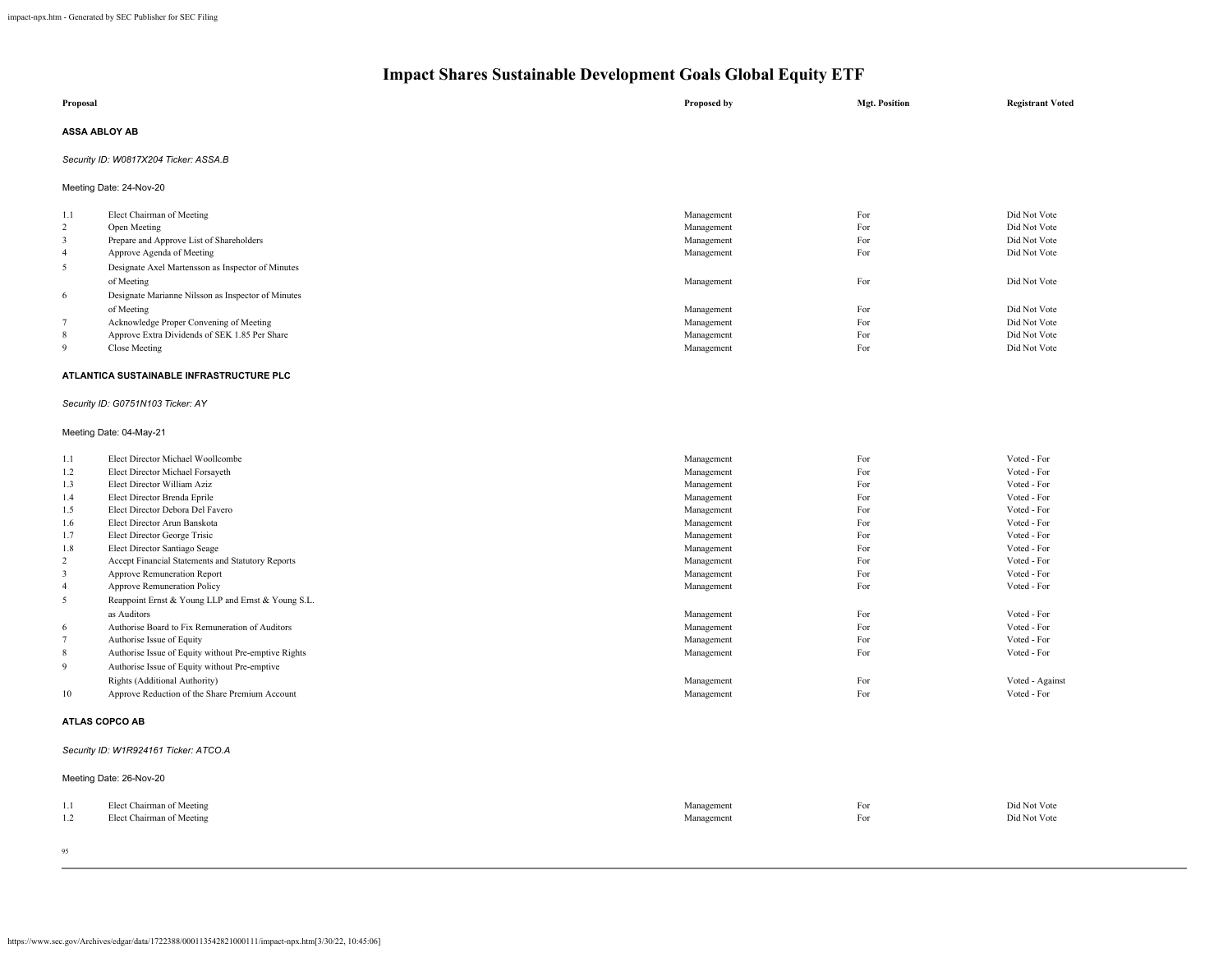| Proposal                |                                                      | <b>Proposed by</b> | <b>Mgt. Position</b> | <b>Registrant Voted</b> |
|-------------------------|------------------------------------------------------|--------------------|----------------------|-------------------------|
| 2                       | Prepare and Approve List of Shareholders             | Management         | For                  | Did Not Vote            |
| 3                       | Approve Agenda of Meeting                            | Management         | For                  | Did Not Vote            |
| $\overline{4}$          | Designate Inspector(s) of Minutes of Meeting         | Management         | For                  | Did Not Vote            |
| 5                       | Acknowledge Proper Convening of Meeting              | Management         | For                  | Did Not Vote            |
| 6                       | Approve Special Dividends of SEK 3.50 Per Share      | Management         | For                  | Did Not Vote            |
| $\tau$                  | Amend Articles Re: Editorial Changes; Collection of  |                    |                      |                         |
|                         | Proxies and Postal Voting                            | Management         | For                  | Did Not Vote            |
| 8                       | Close Meeting                                        | Management         | For                  | Did Not Vote            |
| 9                       | Prepare and Approve List of Shareholders             | Management         | For                  | Did Not Vote            |
| 10                      | Approve Agenda of Meeting                            | Management         | For                  | Did Not Vote            |
| 11                      | Designate Inspector(s) of Minutes of Meeting         | Management         | For                  | Did Not Vote            |
| 12                      | Acknowledge Proper Convening of Meeting              | Management         | For                  | Did Not Vote            |
| 13                      | Approve Special Dividends of SEK 3.50 Per Share      | Management         | For                  | Did Not Vote            |
| 14                      | Amend Articles Re: Editorial Changes; Collection of  |                    |                      |                         |
|                         | Proxies and Postal Voting                            | Management         | For                  | Did Not Vote            |
| 15                      | Close Meeting                                        | Management         | For                  | Did Not Vote            |
|                         |                                                      |                    |                      |                         |
|                         | AUSTRALIA & NEW ZEALAND BANKING GROUP LIMITED        |                    |                      |                         |
|                         | Security ID: Q09504137 Ticker: ANZ                   |                    |                      |                         |
|                         | Meeting Date: 16-Dec-20                              |                    |                      |                         |
| 1.1                     | Elect Ilana Rachel Atlas as Director                 | Management         | For                  | Voted - For             |
| 1.2                     | Elect John Thomas Macfarlane as Director             | Management         | For                  | Voted - For             |
| 2                       | Approve Remuneration Report                          | Management         | For                  | Voted - For             |
| $\overline{\mathbf{3}}$ | Approve Grant of Performance Rights to Shayne C      |                    |                      |                         |
|                         | Elliot                                               | Management         | For                  | Voted - For             |
| $\overline{4}$          | Approve the Amendments to the Company's Constitution | Shareholder        | Against              | Voted - Against         |
| 5                       | Approve Transition Planning Disclosure               | Shareholder        | Against              | Voted - Against         |
|                         |                                                      |                    |                      |                         |
|                         | <b>AVERY DENNISON CORPORATION</b>                    |                    |                      |                         |
|                         | Security ID: 053611109 Ticker: AVY                   |                    |                      |                         |
|                         | Meeting Date: 22-Apr-21                              |                    |                      |                         |
| $1.1\,$                 | Elect Director Bradley A. Alford                     | Management         | For                  | Voted - For             |
| 1.2                     | Elect Director Anthony K. Anderson                   | Management         | For                  | Voted - For             |
| 1.3                     | Elect Director Mark J. Barrenechea                   | Management         | For                  | Voted - For             |
| 1.4                     | Elect Director Mitchell R. Butier                    | Management         | For                  | Voted - For             |
| 1.5                     | Elect Director Ken C. Hicks                          | Management         | For                  | Voted - For             |
| 1.6                     | Elect Director Andres A. Lopez                       | Management         | For                  | Voted - For             |
| 1.7                     | Elect Director Patrick T. Siewert                    | Management         | For                  | Voted - For             |
| 1.8                     | Elect Director Julia A. Stewart                      | Management         | For                  | Voted - For             |
| 1.9                     | Elect Director Martha N. Sullivan                    | Management         | For                  | Voted - For             |
| $\overline{c}$          | Advisory Vote to Ratify Named Executive Officers'    |                    |                      |                         |
|                         | Compensation                                         | Management         | For                  | Voted - For             |
| 3                       | Ratify PricewaterhouseCoopers LLP as Auditors        | Management         | For                  | Voted - For             |
|                         |                                                      |                    |                      |                         |

96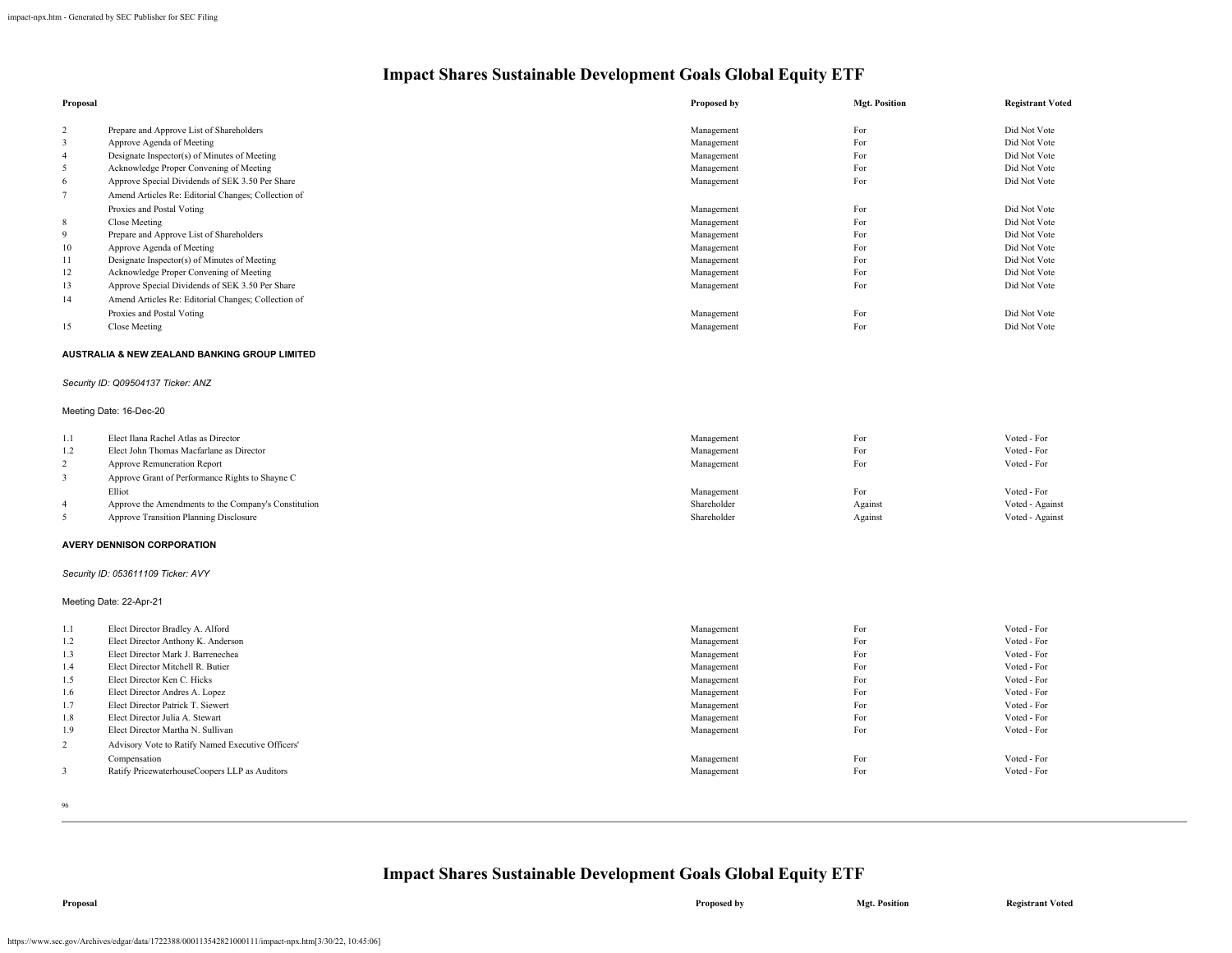| Proposal | Proposed by | <b>Mgt. Position</b> | <b>Registrant Voted</b> |
|----------|-------------|----------------------|-------------------------|
| AXA SA   |             |                      |                         |

## *Security ID: F06106102 Ticker: CS*

Meeting Date: 29-Apr-21

| 1.1                     | Reelect Ramon de Oliveira as Director                | Management | For | Voted - For     |
|-------------------------|------------------------------------------------------|------------|-----|-----------------|
| 1.2                     | Elect Guillaume Faury as Director                    | Management | For | Voted - For     |
| 1.3                     | Elect Ramon Fernandez as Director                    | Management | For | Voted - For     |
| 2                       | Approve Financial Statements and Statutory Reports   | Management | For | Voted - For     |
| $\overline{\mathbf{3}}$ | Approve Consolidated Financial Statements and        |            |     |                 |
|                         | <b>Statutory Reports</b>                             | Management | For | Voted - For     |
| $\overline{4}$          | Approve Allocation of Income and Dividends of EUR    |            |     |                 |
|                         | 1.43 per Share                                       | Management | For | Voted - For     |
| 5                       | Approve Compensation Report of Corporate Officers    | Management | For | Voted - For     |
| 6                       | Approve Compensation of Denis Duverne, Chairman of   |            |     |                 |
|                         | the Board                                            | Management | For | Voted - For     |
| $\tau$                  | Approve Compensation of Thomas Buberl, CEO           | Management | For | Voted - Against |
| $\,$ 8 $\,$             | Approve Amendment of Remuneration Policy of CEO Re:  |            |     |                 |
|                         | GM 2019 and 2020                                     | Management | For | Voted - For     |
| 9                       | Approve Remuneration Policy of CEO                   | Management | For | Voted - For     |
| 10                      | Approve Remuneration Policy of Chairman of the Board | Management | For | Voted - For     |
| 11                      | Approve Remuneration Policy of Directors             | Management | For | Voted - For     |
| 12                      | Approve Auditors' Special Report on Related-Party    |            |     |                 |
|                         | Transactions Mentioning the Absence of New           |            |     |                 |
|                         | Transactions                                         | Management | For | Voted - For     |
| 13                      | Authorize Repurchase of Up to 10 Percent of Issued   |            |     |                 |
|                         | Share Capital                                        | Management | For | Voted - For     |
| 14                      | Authorize Capitalization of Reserves of Up to EUR 1  |            |     |                 |
|                         | Billion for Bonus Issue or Increase in Par Value     | Management | For | Voted - For     |
| 15                      | Authorize Issuance of Equity or Equity-Linked        |            |     |                 |
|                         | Securities with Preemptive Rights up to Aggregate    |            |     |                 |
|                         | Nominal Amount of EUR 2 Billions                     | Management | For | Voted - For     |
| 16                      | Authorize Issuance of Equity or Equity-Linked        |            |     |                 |
|                         | Securities without Preemptive Rights up to           |            |     |                 |
|                         | Aggregate Nominal Amount of EUR 550 Million          | Management | For | Voted - For     |
| 17                      | Approve Issuance of Equity or Equity-Linked          |            |     |                 |
|                         | Securities for Private Placements, up to Aggregate   |            |     |                 |
|                         | Nominal Amount of EUR 550 Million                    | Management | For | Voted - For     |
| 18                      | Authorize Board to Set Issue Price for 10 Percent    |            |     |                 |
|                         | Per Year of Issued Capital Pursuant to Issue         |            |     |                 |
|                         |                                                      |            |     | Voted - For     |
|                         | Authority without Preemptive Rights                  | Management | For |                 |
| 19                      | Authorize Capital Increase of Up to EUR 550 Million  |            |     |                 |
|                         | for Future Exchange Offers                           | Management | For | Voted - For     |
| 20                      | Authorize Capital Increase of up to 10 Percent of    |            |     |                 |
|                         | Issued Capital for Contributions in Kind             | Management | For | Voted - For     |
| 21                      | Authorize Issuance of Equity Upon Conversion of a    |            |     |                 |
|                         | Subsidiary's Equity-Linked Securities without        |            |     |                 |
|                         | Preemptive Rights for Up to EUR 550 Million          | Management | For | Voted - For     |
| 22                      | Authorize Issuance of Equity Upon Conversion of a    |            |     |                 |
|                         | Subsidiary's Equity-Linked Securities with           |            |     |                 |
|                         | Preemptive Rights for Up to EUR 2 Billion            | Management | For | Voted - For     |
|                         |                                                      |            |     |                 |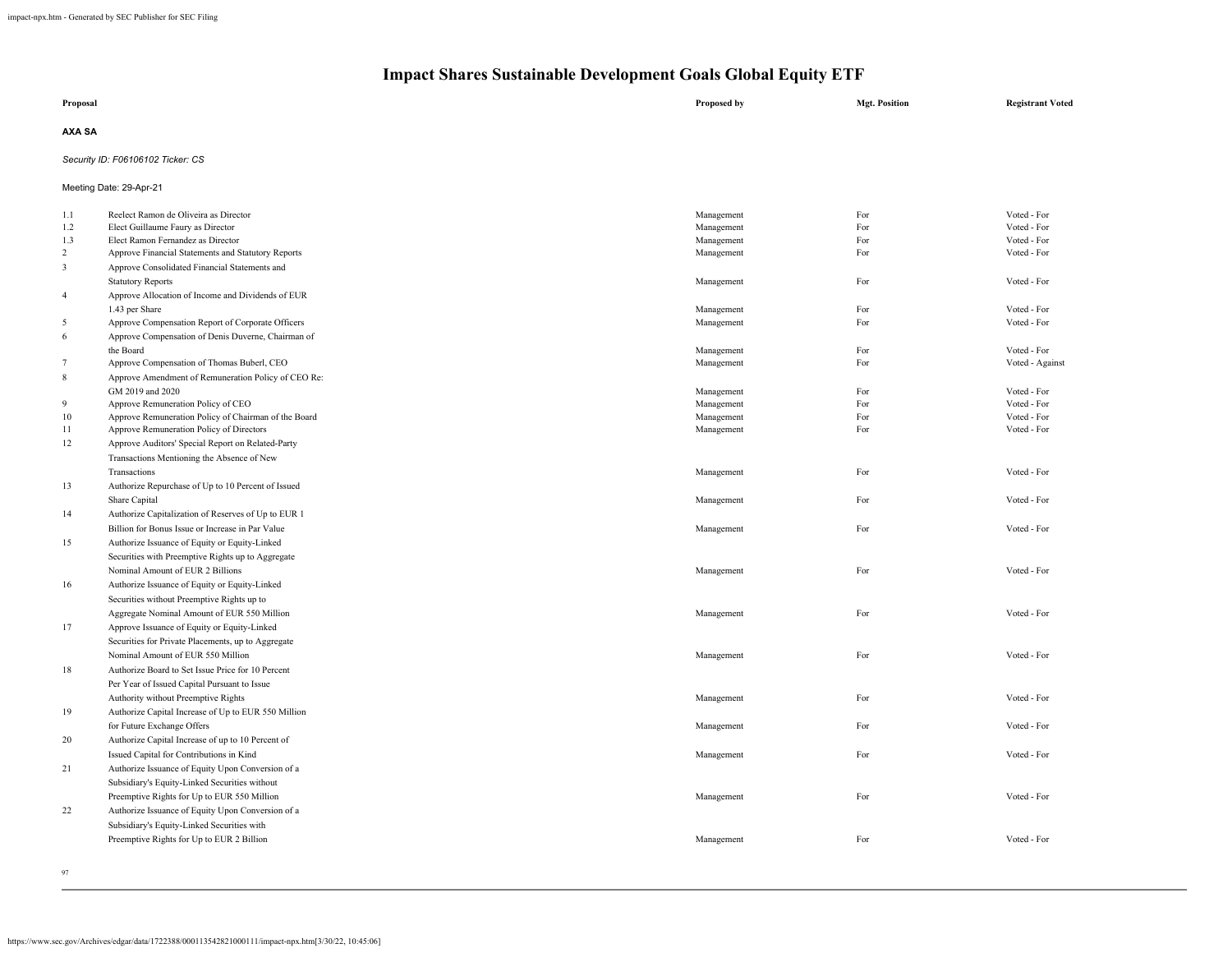| Proposal                |                                                           | Proposed by              | <b>Mgt. Position</b> | <b>Registrant Voted</b>    |
|-------------------------|-----------------------------------------------------------|--------------------------|----------------------|----------------------------|
| 23                      | Authorize Capital Issuances for Use in Employee           |                          |                      |                            |
|                         | <b>Stock Purchase Plans</b>                               | Management               | For                  | Voted - For                |
| 24                      | Authorize Capital Issuances for Use in Employee           |                          |                      |                            |
|                         | Stock Purchase Plans Reserved for Employees of            |                          |                      |                            |
|                         | <b>International Subsidiaries</b>                         | Management               | For                  | Voted - For                |
| 25                      | Authorize Decrease in Share Capital via                   |                          |                      |                            |
|                         | Cancellation of Repurchased Shares                        | Management               | For                  | Voted - For                |
| 26                      | Authorize Filing of Required Documents/Other              |                          |                      |                            |
|                         | Formalities                                               | Management               | For                  | Voted - For                |
|                         | <b>AYALA CORPORATION</b>                                  |                          |                      |                            |
|                         | Security ID: Y0486V115 Ticker: AC                         |                          |                      |                            |
|                         | Meeting Date: 23-Apr-21                                   |                          |                      |                            |
| 1.1                     | Elect Jaime Augusto Zobel de Ayala as Director            | Management               | For                  | Voted - For                |
| 1.2                     | Elect Fernando Zobel de Ayala as Director                 | Management               | For                  | Voted - Against            |
| 1.3                     | Elect Cezar P. Consing as Director                        | Management               | For                  | Voted - Against            |
| 1.4                     | Elect Delfin L. Lazaro as Director                        | Management               | For                  | Voted - Against            |
| 1.5                     | Elect Keiichi Matsunaga as Director                       | Management               | For                  | Voted - Against            |
| 1.6                     | Elect Rizalina G. Mantaring as Director                   | Management               | For                  | Voted - For                |
| 1.7                     | Elect Antonio Jose U. Periquet as Director                | Management               | For                  | Voted - For                |
| $1.8\,$                 | Elect SyCip Gorres Velayo & Co. as External Auditor       |                          |                      |                            |
|                         | and Fix Its Remuneration                                  | Management               | For                  | Voted - For                |
| $\overline{c}$          | Approve Minutes of Previous Meeting                       | Management               | For                  | Voted - For                |
| 3                       | Approve Annual Report                                     | Management               | For                  | Voted - For                |
| $\overline{\mathbf{4}}$ | Ratify Acts of the Board of Directors and Officers        | Management               | For                  | Voted - For                |
| 5                       | Approve Other Matters                                     | Management               | For                  | Voted - Against            |
|                         | <b>B2GOLD CORP.</b>                                       |                          |                      |                            |
|                         | Security ID: 11777Q209 Ticker: BTO                        |                          |                      |                            |
|                         | Meeting Date: 11-Jun-21                                   |                          |                      |                            |
| $1.1\,$                 | Elect Director Kevin Bullock                              | Management               | For                  | Voted - For                |
| 1.2                     | <b>Elect Director Robert Cross</b>                        | Management               | For                  | Voted - For                |
| 1.3                     | Elect Director Robert Gayton                              | Management               | For                  | Voted - For                |
| 1.4                     | Elect Director Clive Johnson                              | Management               | For                  | Voted - For                |
| 1.5                     | Elect Director George Johnson                             | Management               | For                  | Voted - For<br>Voted - For |
| 1.6<br>1.7              | Elect Director Liane Kelly<br>Elect Director Jerry Korpan | Management               | For<br>For           | Voted - For                |
| 1.8                     | Elect Director Bongani Mtshisi                            | Management               | For                  | Voted - For                |
| 1.9                     | Elect Director Robin Weisman                              | Management<br>Management | For                  | Voted - For                |
| $\overline{c}$          | Fix Number of Directors at Nine                           | Management               | For                  | Voted - For                |
| 3                       | Approve PricewaterhouseCoopers LLP as Auditors and        |                          |                      |                            |
|                         | Authorize Board to Fix Their Remuneration                 | Management               | For                  | Voted - For                |
| $\overline{\mathbf{4}}$ | Amend Advance Notice Requirement                          | Management               | For                  | Voted - For                |
| 5                       | Re-approve Stock Option Plan                              | Management               | For                  | Voted - For                |
| 6                       | Advisory Vote on Executive Compensation Approach          | Management               | For                  | Voted - For                |
|                         |                                                           |                          |                      |                            |

98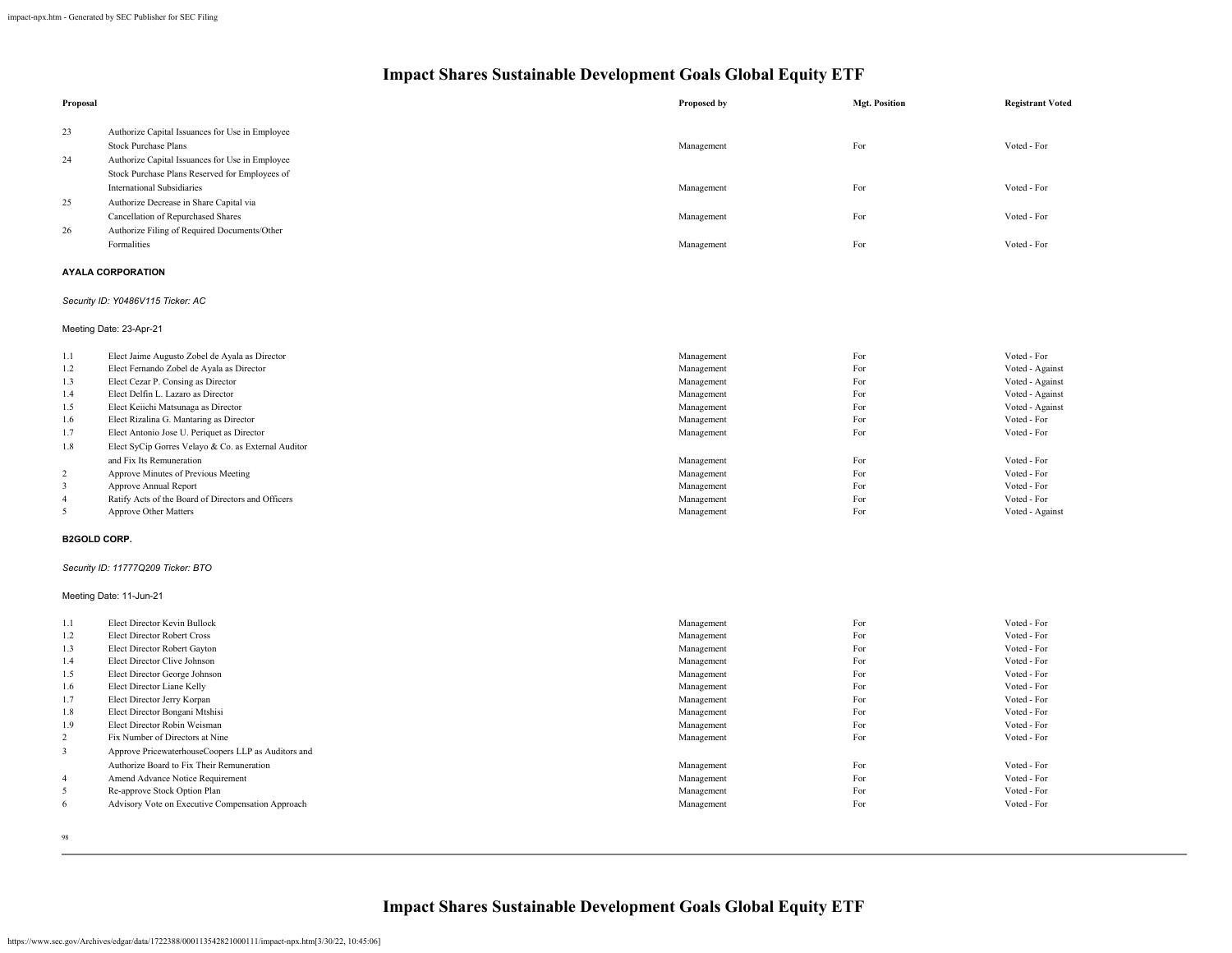| Proposal                                                                                                                                                                          |                                                                                                                                                                                                                                                                                                                                                                                                                                                                                                                                                                                                                                                                                                                                                                                                                                                                                | Proposed by                                                                                                                                                                                                                                                                                                                        | <b>Mgt. Position</b>                                                                                                                                                                                                                                                                                                                                                                          | <b>Registrant Voted</b>                                                                                                                                                                                                                                                                                                                                   |  |  |  |
|-----------------------------------------------------------------------------------------------------------------------------------------------------------------------------------|--------------------------------------------------------------------------------------------------------------------------------------------------------------------------------------------------------------------------------------------------------------------------------------------------------------------------------------------------------------------------------------------------------------------------------------------------------------------------------------------------------------------------------------------------------------------------------------------------------------------------------------------------------------------------------------------------------------------------------------------------------------------------------------------------------------------------------------------------------------------------------|------------------------------------------------------------------------------------------------------------------------------------------------------------------------------------------------------------------------------------------------------------------------------------------------------------------------------------|-----------------------------------------------------------------------------------------------------------------------------------------------------------------------------------------------------------------------------------------------------------------------------------------------------------------------------------------------------------------------------------------------|-----------------------------------------------------------------------------------------------------------------------------------------------------------------------------------------------------------------------------------------------------------------------------------------------------------------------------------------------------------|--|--|--|
| <b>BAIDU, INC.</b>                                                                                                                                                                |                                                                                                                                                                                                                                                                                                                                                                                                                                                                                                                                                                                                                                                                                                                                                                                                                                                                                |                                                                                                                                                                                                                                                                                                                                    |                                                                                                                                                                                                                                                                                                                                                                                               |                                                                                                                                                                                                                                                                                                                                                           |  |  |  |
|                                                                                                                                                                                   | Security ID: 056752108 Ticker: BIDU                                                                                                                                                                                                                                                                                                                                                                                                                                                                                                                                                                                                                                                                                                                                                                                                                                            |                                                                                                                                                                                                                                                                                                                                    |                                                                                                                                                                                                                                                                                                                                                                                               |                                                                                                                                                                                                                                                                                                                                                           |  |  |  |
|                                                                                                                                                                                   | Meeting Date: 01-Mar-21                                                                                                                                                                                                                                                                                                                                                                                                                                                                                                                                                                                                                                                                                                                                                                                                                                                        |                                                                                                                                                                                                                                                                                                                                    |                                                                                                                                                                                                                                                                                                                                                                                               |                                                                                                                                                                                                                                                                                                                                                           |  |  |  |
| $\mathbf{1}$                                                                                                                                                                      | Approve One-to-Eighty Stock Split                                                                                                                                                                                                                                                                                                                                                                                                                                                                                                                                                                                                                                                                                                                                                                                                                                              | Management                                                                                                                                                                                                                                                                                                                         | For                                                                                                                                                                                                                                                                                                                                                                                           | Voted - For                                                                                                                                                                                                                                                                                                                                               |  |  |  |
|                                                                                                                                                                                   | <b>BANK OF AMERICA CORPORATION</b>                                                                                                                                                                                                                                                                                                                                                                                                                                                                                                                                                                                                                                                                                                                                                                                                                                             |                                                                                                                                                                                                                                                                                                                                    |                                                                                                                                                                                                                                                                                                                                                                                               |                                                                                                                                                                                                                                                                                                                                                           |  |  |  |
|                                                                                                                                                                                   | Security ID: 060505104 Ticker: BAC                                                                                                                                                                                                                                                                                                                                                                                                                                                                                                                                                                                                                                                                                                                                                                                                                                             |                                                                                                                                                                                                                                                                                                                                    |                                                                                                                                                                                                                                                                                                                                                                                               |                                                                                                                                                                                                                                                                                                                                                           |  |  |  |
| Meeting Date: 20-Apr-21                                                                                                                                                           |                                                                                                                                                                                                                                                                                                                                                                                                                                                                                                                                                                                                                                                                                                                                                                                                                                                                                |                                                                                                                                                                                                                                                                                                                                    |                                                                                                                                                                                                                                                                                                                                                                                               |                                                                                                                                                                                                                                                                                                                                                           |  |  |  |
| 1.1<br>1.2<br>1.3<br>1.4<br>1.5<br>1.6<br>1.7<br>1.8<br>1.9<br>1.10<br>1.11<br>1.12<br>1.13<br>1.14<br>1.15<br>1.16<br>2<br>3<br>$\overline{4}$<br>5<br>6<br>$7\phantom{.0}$<br>8 | Elect Director Sharon L. Allen<br>Elect Director Susan S. Bies<br>Elect Director Frank P. Bramble, Sr.<br>Elect Director Pierre J.P. de Weck<br>Elect Director Arnold W. Donald<br>Elect Director Linda P. Hudson<br>Elect Director Monica C. Lozano<br>Elect Director Thomas J. May<br>Elect Director Brian T. Moynihan<br>Elect Director Lionel L. Nowell, III<br>Elect Director Denise L. Ramos<br>Elect Director Clayton S. Rose<br>Elect Director Michael D. White<br>Elect Director Thomas D. Woods<br>Elect Director R. David Yost<br>Elect Director Maria T. Zuber<br>Advisory Vote to Ratify Named Executive Officers'<br>Compensation<br>Ratify PricewaterhouseCoopers LLP as Auditors<br>Amend Omnibus Stock Plan<br>Amend Proxy Access Right<br>Provide Right to Act by Written Consent<br>Approve Change in Organizational Form<br>Request on Racial Equity Audit | Management<br>Management<br>Management<br>Management<br>Management<br>Management<br>Management<br>Management<br>Management<br>Management<br>Management<br>Management<br>Management<br>Management<br>Management<br>Management<br>Management<br>Management<br>Management<br>Shareholder<br>Shareholder<br>Shareholder<br>Shareholder | For<br>For<br>$\operatorname*{For}% \nolimits_{\mathbb{Z}}\left( \mathbb{Z}^{\Sigma\left( 1\right) }\right) ^{\otimes n}$<br>For<br>$\operatorname*{For}% \nolimits_{\mathbb{Z}}\left( \mathbb{Z}^{\Sigma\left( 1\right) }\right) ^{\otimes n}$<br>For<br>For<br>For<br>For<br>For<br>For<br>For<br>For<br>For<br>For<br>For<br>For<br>For<br>For<br>Against<br>Against<br>Against<br>Against | Voted - For<br>Voted - For<br>Voted - For<br>Voted - For<br>Voted - For<br>Voted - For<br>Voted - For<br>Voted - For<br>Voted - For<br>Voted - For<br>Voted - For<br>Voted - For<br>Voted - For<br>Voted - For<br>Voted - For<br>Voted - For<br>Voted - For<br>Voted - For<br>Voted - For<br>Voted - For<br>Voted - For<br>Voted - Against<br>Voted - For |  |  |  |
| <b>BANK OF MONTREAL</b>                                                                                                                                                           |                                                                                                                                                                                                                                                                                                                                                                                                                                                                                                                                                                                                                                                                                                                                                                                                                                                                                |                                                                                                                                                                                                                                                                                                                                    |                                                                                                                                                                                                                                                                                                                                                                                               |                                                                                                                                                                                                                                                                                                                                                           |  |  |  |
|                                                                                                                                                                                   | Security ID: 063671101 Ticker: BMO                                                                                                                                                                                                                                                                                                                                                                                                                                                                                                                                                                                                                                                                                                                                                                                                                                             |                                                                                                                                                                                                                                                                                                                                    |                                                                                                                                                                                                                                                                                                                                                                                               |                                                                                                                                                                                                                                                                                                                                                           |  |  |  |
| Meeting Date: 07-Apr-21                                                                                                                                                           |                                                                                                                                                                                                                                                                                                                                                                                                                                                                                                                                                                                                                                                                                                                                                                                                                                                                                |                                                                                                                                                                                                                                                                                                                                    |                                                                                                                                                                                                                                                                                                                                                                                               |                                                                                                                                                                                                                                                                                                                                                           |  |  |  |
| 1.1<br>1.2<br>1.3<br>1.4<br>1.5<br>1.6<br>1.7                                                                                                                                     | Elect Director Janice M. Babiak<br>Elect Director Sophie Brochu<br>Elect Director Craig W. Broderick<br>Elect Director George A. Cope<br>Elect Director Stephen Dent<br>Elect Director Christine A. Edwards<br>Elect Director Martin S. Eichenbaum                                                                                                                                                                                                                                                                                                                                                                                                                                                                                                                                                                                                                             | Management<br>Management<br>Management<br>Management<br>Management<br>Management<br>Management                                                                                                                                                                                                                                     | For<br>For<br>For<br>For<br>For<br>For<br>For                                                                                                                                                                                                                                                                                                                                                 | Voted - For<br>Voted - For<br>Voted - For<br>Voted - For<br>Voted - For<br>Voted - For<br>Voted - For                                                                                                                                                                                                                                                     |  |  |  |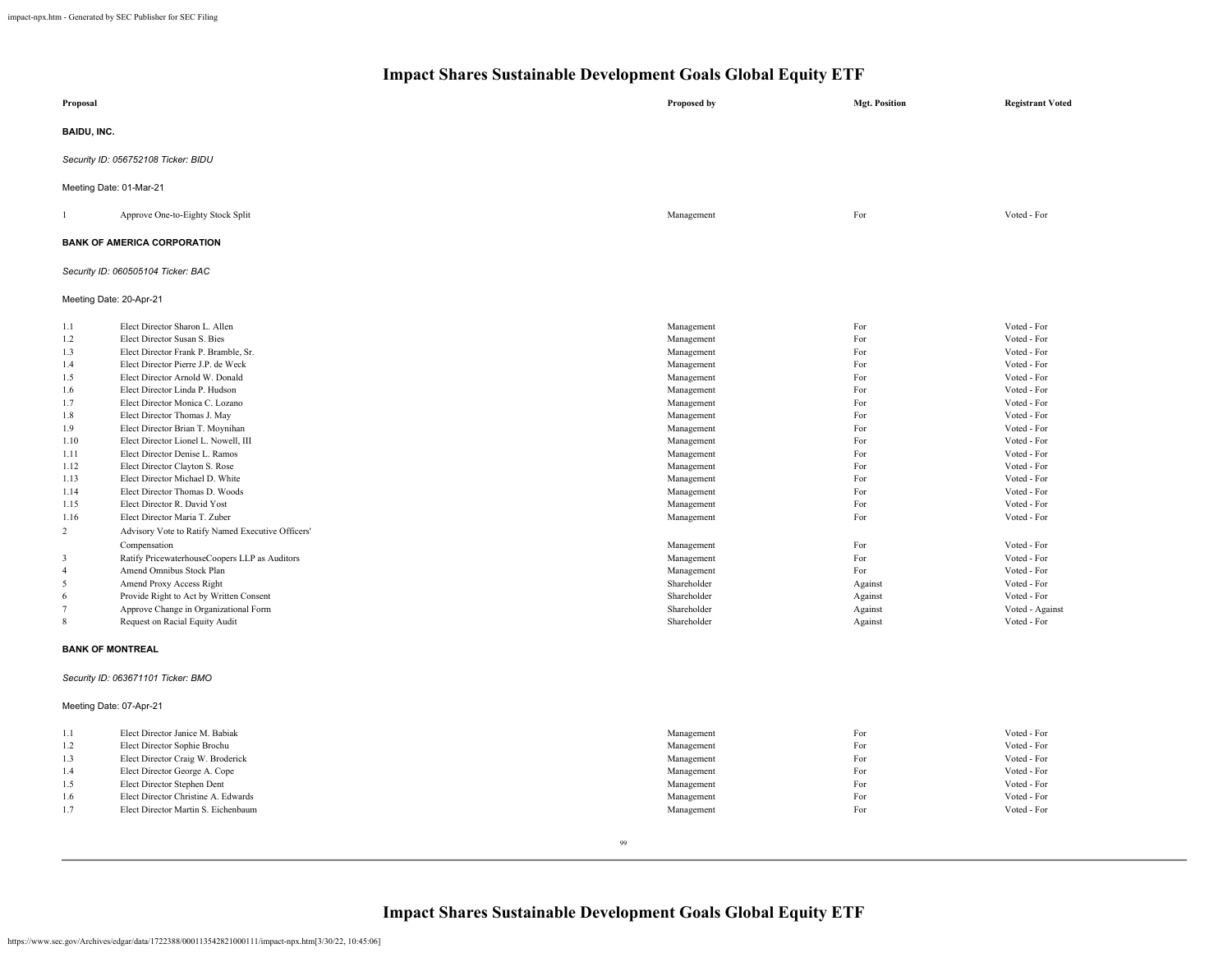| Proposal       |                                                    | Proposed by | <b>Mgt. Position</b> | <b>Registrant Voted</b> |
|----------------|----------------------------------------------------|-------------|----------------------|-------------------------|
|                |                                                    |             |                      |                         |
| 1.8            | Elect Director David E. Harquail                   | Management  | For                  | Voted - For             |
| 1.9            | Elect Director Linda S. Huber                      | Management  | For                  | Voted - For             |
| 1.10           | Elect Director Eric R. La Fleche                   | Management  | For                  | Voted - For             |
| 1.11           | Elect Director Lorraine Mitchelmore                | Management  | For                  | Voted - For             |
| 1.12           | Elect Director Madhu Ranganathan                   | Management  | For                  | Voted - For             |
| 1.13           | Elect Director Darryl White                        | Management  | For                  | Voted - For             |
| 2              | Ratify KPMG LLP as Auditors                        | Management  | For                  | Voted - For             |
|                | Approve Advisory Vote on Executive Compensation    |             |                      |                         |
|                | Approach                                           | Management  | For                  | Voted - For             |
| $\overline{4}$ | Issue a Report Describing a Clear Plan to Make the |             |                      |                         |
|                | Greenhouse Gas Footprint of the Company, Including |             |                      |                         |
|                | the Portfolio on Lending Practices, Carbon Neutral | Shareholder | Against              | Voted - For             |

### **BAYERISCHE MOTOREN WERKE AG**

## *Security ID: D12096109 Ticker: BMW*

## Meeting Date: 12-May-21

| 1.1            | Elect Marc Bitzer to the Supervisory Board         | Management | For | Voted - For |
|----------------|----------------------------------------------------|------------|-----|-------------|
| 1.2            | Elect Rachel Empey to the Supervisory Board        | Management | For | Voted - For |
| 1.3            | Elect Christoph Schmidt to the Supervisory Board   | Management | For | Voted - For |
| $\overline{c}$ | Receive Financial Statements and Statutory Reports |            |     |             |
|                | for Fiscal Year 2020 (Non-Voting)                  | Management | For | Non-Voting  |
| $\mathbf{3}$   | Approve Allocation of Income and Dividends of EUR  |            |     |             |
|                | 1.90 per Ordinary Share and EUR 1.92 per Preferred |            |     |             |
|                | Share                                              | Management | For | Voted - For |
| 4              | Approve Discharge of Management Board for Fiscal   |            |     |             |
|                | Year 2020                                          | Management | For | Voted - For |
| 5              | Approve Discharge of Supervisory Board for Fiscal  |            |     |             |
|                | Year 2020                                          | Management | For | Voted - For |
| 6              | Ratify PricewaterhouseCoopers GmbH as Auditors for |            |     |             |
|                | Fiscal Year 2021                                   | Management | For | Voted - For |
|                | Approve Remuneration Policy                        | Management | For | Voted - For |
| 8              | Approve Remuneration of Supervisory Board          | Management | For | Voted - For |
| 9              | Amend Articles Re: Participation of Supervisory    |            |     |             |
|                | Board Members in the Annual General Meeting by     |            |     |             |
|                | Means of Audio and Video Transmission              | Management | For | Voted - For |
| 10             | Amend Articles Re: Proof of Entitlement            | Management | For | Voted - For |
| 11             | Amend Articles Re: Participation and Voting Rights | Management | For | Voted - For |
| 12             | Amend Affiliation Agreement with BMW Bank GmbH     | Management | For | Voted - For |

### **BNP PARIBAS SA**

## *Security ID: F1058Q238 Ticker: BNP*

#### Meeting Date: 18-May-21

| 1.1 | Reelect Pierre Andre de Chalendar as Director       | Management | For | Voted - For |
|-----|-----------------------------------------------------|------------|-----|-------------|
| 1.2 | Reelect Rajna Gibson Brandon as Director            | Management | For | Voted - For |
| 1.3 | Elect Christian Nover as Director                   | Management | For | Voted - For |
| 1.4 | Elect Juliette Brisac as Representative of Employee |            |     |             |
|     | Shareholders to the Board                           | Management | For | Voted - For |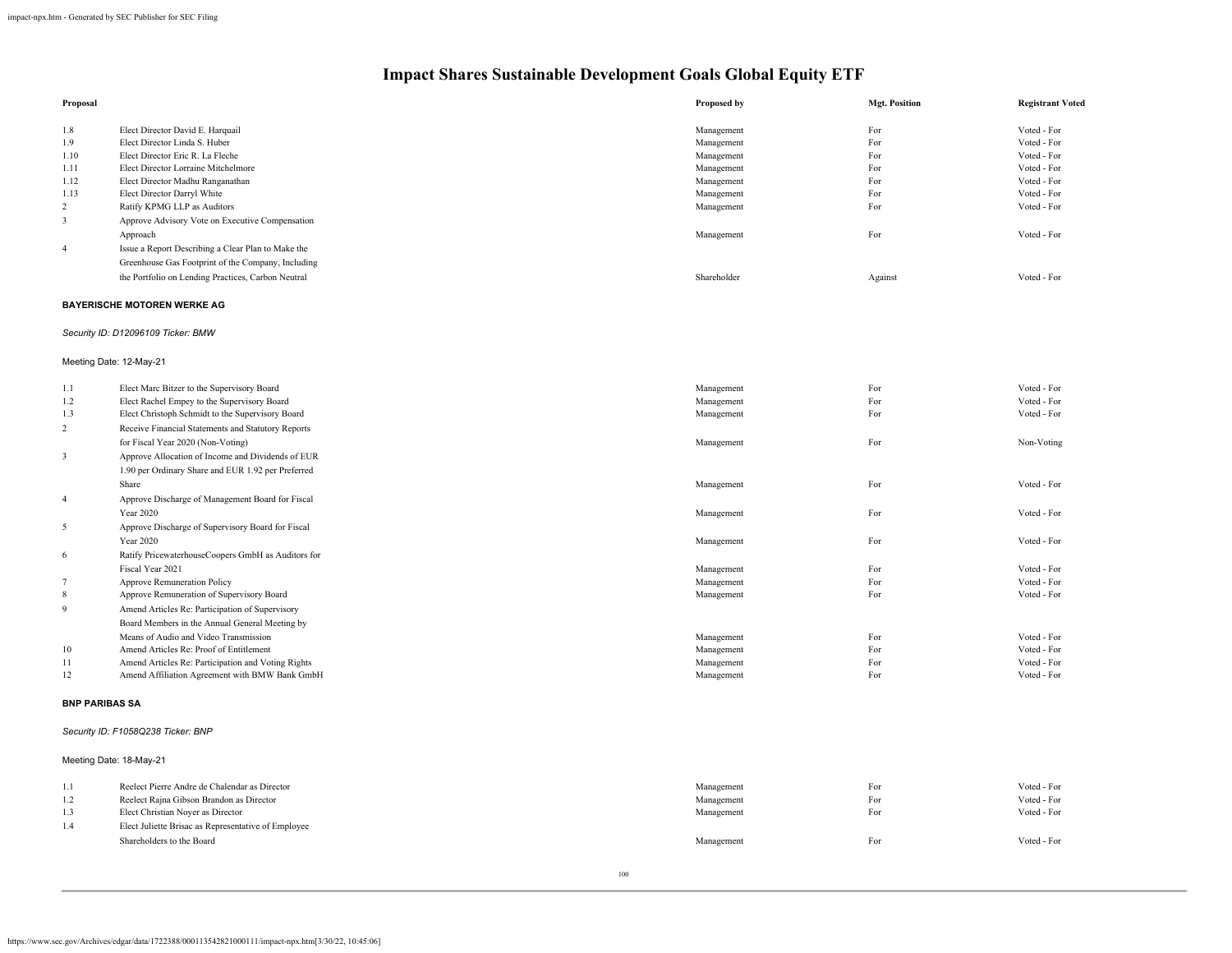| Proposal        |                                                      | Proposed by | <b>Mgt. Position</b> | <b>Registrant Voted</b> |
|-----------------|------------------------------------------------------|-------------|----------------------|-------------------------|
| 1.5             | Elect Isabelle Coron as Representative of Employee   |             |                      |                         |
|                 | Shareholders to the Board                            | Management  | Against              | Voted - Against         |
| 1.6             | Elect Cecile Besse Advani as Representative of       |             |                      |                         |
|                 | Employee Shareholders to the Board                   | Management  | Against              | Voted - Against         |
| 1.7             | Elect Dominique Potier as Representative of          |             |                      |                         |
|                 | Employee Shareholders to the Board                   | Management  | Against              | Voted - Against         |
| $\overline{c}$  | Approve Financial Statements and Statutory Reports   | Management  | For                  | Voted - For             |
| $\mathfrak{Z}$  | Approve Consolidated Financial Statements and        |             |                      |                         |
|                 | <b>Statutory Reports</b>                             | Management  | For                  | Voted - For             |
| $\overline{4}$  | Approve Allocation of Income and Dividends of EUR    |             |                      |                         |
|                 | 1.11 per Share                                       | Management  | For                  | Voted - For             |
| 5               | Approve Auditors' Special Report on Related-Party    |             |                      |                         |
|                 | Transactions                                         | Management  | For                  | Voted - For             |
| 6               | Authorize Repurchase of Up to 10 Percent of Issued   |             |                      |                         |
|                 | Share Capital                                        | Management  | For                  | Voted - For             |
| $7\overline{ }$ | Approve Remuneration Policy of Directors             | Management  | For                  | Voted - For             |
| $\,8\,$         | Approve Remuneration Policy of Chairman of the Board | Management  | For                  | Voted - For             |
| 9               | Approve Remuneration Policy of CEO and Vice-CEO      | Management  | For                  | Voted - For             |
| $10\,$          | Approve Compensation of Corporate Officers           | Management  | For                  | Voted - For             |
| 11              | Approve Compensation of Jean Lemierre, Chairman of   |             |                      |                         |
|                 | the Board                                            | Management  | For                  | Voted - For             |
| 12              | Approve Compensation of Jean-Laurent Bonnafe, CEO    | Management  | For                  | Voted - For             |
| 13              | Approve Compensation of Philippe Bordenave, Vice-CEO | Management  | For                  | Voted - For             |
| 14              | Approve the Overall Envelope of Compensation of      |             |                      |                         |
|                 | Certain Senior Management, Responsible Officers and  |             |                      |                         |
|                 | the Risk-takers                                      | Management  | For                  | Voted - For             |
| 15              | Approve Remuneration of Directors in the Aggregate   |             |                      |                         |
|                 | Amount of EUR 1.4 Million                            | Management  | For                  | Voted - For             |
| 16              | Set Limit for the Variable Remuneration of           |             |                      |                         |
|                 | <b>Executives and Specific Employees</b>             | Management  | For                  | Voted - For             |
| 17              | Authorize Decrease in Share Capital via              |             |                      |                         |
|                 | Cancellation of Repurchased Shares                   | Management  | For                  | Voted - For             |
| 18              | Authorize Filing of Required Documents/Other         |             |                      |                         |
|                 | Formalities                                          | Management  | For                  | Voted - For             |
|                 | <b>BRAMBLES LIMITED</b>                              |             |                      |                         |
|                 | Security ID: Q6634U106 Ticker: BXB                   |             |                      |                         |
|                 | Meeting Date: 08-Oct-20                              |             |                      |                         |
| 1.1             | Elect John Patrick Mullen as Director                | Management  | For                  | Voted - For             |
| 1.2             | Elect Nora Lia Scheinkestel as Director              | Management  | For                  | Voted - For             |
| 1.3             | Elect Kenneth Stanley McCall as Director             | Management  | For                  | Voted - For             |
| 1.4             | Elect Tahira Hassan as Director                      | Management  | For                  | Voted - For             |
| 1.5             | Elect Nessa O'Sullivan as Director                   | Management  | For                  | Voted - For             |

| 1.1            | Elect John Patrick Mullen as Director            | Management | For | Voted - For |
|----------------|--------------------------------------------------|------------|-----|-------------|
| 1.2            | Elect Nora Lia Scheinkestel as Director          | Management | For | Voted - For |
| 1.3            | Elect Kenneth Stanley McCall as Director         | Management | For | Voted - For |
| 1.4            | Elect Tahira Hassan as Director                  | Management | For | Voted - For |
| 1.5            | Elect Nessa O'Sullivan as Director               | Management | For | Voted - For |
| $\overline{2}$ | Approve Remuneration Report                      | Management | For | Voted - For |
| 3              | Approve Brambles Limited MyShare Plan            | Management | For | Voted - For |
| 4              | Approve Participation of Graham Chipchase in the |            |     |             |
|                | Performance Share Plan                           | Management | For | Voted - For |
| 5              | Approve Participation of Nessa O'Sullivan in the |            |     |             |
|                | Performance Share Plan                           | Management | For | Voted - For |
|                |                                                  |            |     |             |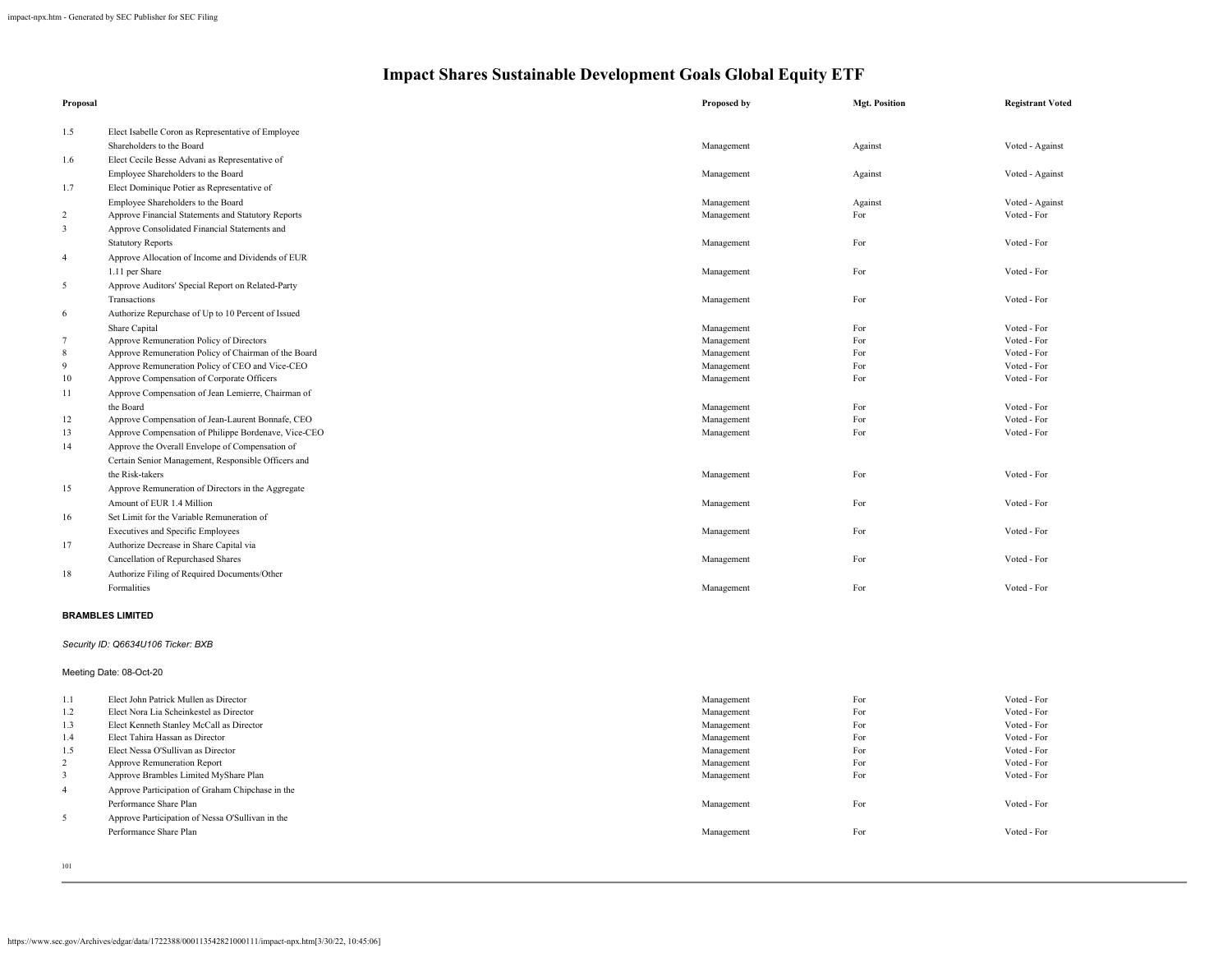| Proposal       |                                                                  | <b>Proposed by</b> | <b>Mgt. Position</b> | <b>Registrant Voted</b>    |
|----------------|------------------------------------------------------------------|--------------------|----------------------|----------------------------|
| 6<br>$\tau$    | Approve Participation of Nessa O'Sullivan in the<br>MyShare Plan | Management         | For<br>For           | Voted - For<br>Voted - For |
|                | Approve Extension of On-Market Share Buy-Backs                   | Management         |                      |                            |
|                | <b>BROOKFIELD RENEWABLE CORPORATION</b>                          |                    |                      |                            |
|                | Security ID: 11284V105 Ticker: BEPC                              |                    |                      |                            |
|                | Meeting Date: 22-Jun-21                                          |                    |                      |                            |
| 1.1            | Elect Director Jeffrey Blidner                                   | Management         | For                  | Voted - Withheld           |
| 1.2            | Elect Director Scott Cutler                                      | Management         | For                  | Voted - For                |
| 1.3            | Elect Director Eleazar de Carvalho Filho                         | Management         | For                  | Voted - For                |
| 1.4            | Elect Director Nancy Dorn                                        | Management         | For                  | Voted - For                |
| 1.5            | Elect Director David Mann                                        | Management         | For                  | Voted - For                |
| 1.6            | Elect Director Lou Maroun                                        | Management         | For                  | Voted - For                |
| 1.7            | Elect Director Sachin Shah                                       | Management         | For                  | Voted - For                |
| 1.8            | Elect Director Stephen Westwell                                  | Management         | For                  | Voted - For                |
| 1.9            | Elect Director Patricia Zuccotti                                 | Management         | For                  | Voted - For                |
| 2              | Approve Ernst & Young LLP as Auditors and Authorize              |                    |                      |                            |
|                | Board to Fix Their Remuneration                                  | Management         | For                  | Voted - For                |
|                | <b>BYD COMPANY LIMITED</b>                                       |                    |                      |                            |
|                | Security ID: Y1023R104 Ticker: 1211                              |                    |                      |                            |
|                | Meeting Date: 08-Sep-20                                          |                    |                      |                            |
| 1.1            | Elect Wang Chuan-Fu as Director                                  | Management         | For                  | Voted - For                |
| 1.2            | Elect Lv Xiang-Yang as Director                                  | Management         | For                  | Voted - For                |
| 1.3            | Elect Xia Zuo-Quan as Director                                   | Management         | For                  | Voted - For                |
| 1.4            | Elect Cai Hong-Ping as Director                                  | Management         | For                  | Voted - For                |
| 1.5            | Elect Jiang Yan-Bo as Director                                   | Management         | For                  | Voted - For                |
| 1.6            | Elect Zhang Min as Director                                      | Management         | For                  | Voted - For                |
| 1.7            | Elect Dong Jun-Ging as Supervisor                                | Management         | For                  | Voted - For                |
| 1.8            | Elect Li Yong-Zhao as Supervisor                                 | Management         | For                  | Voted - For                |
| 1.9            | Elect Huang Jiang-Feng as Supervisor                             | Management         | For                  | Voted - For                |
| $\overline{c}$ | Authorize Board to Enter into a Service Contract                 |                    |                      |                            |
|                | with Wang Zhen and Yang Dong-Sheng                               | Management         | For                  | Voted - For                |
| $\mathbf{3}$   | Approve Remuneration of Directors                                | Management         | For                  | Voted - For                |
| $\overline{4}$ | Approve Remuneration of Supervisors                              | Management         | For                  | Voted - For                |
|                | Meeting Date: 10-Dec-20                                          |                    |                      |                            |
| $\mathbf{1}$   | Approve Increase of Shareholders' Deposits Limit                 | Management         | For                  | Voted - For                |
|                |                                                                  |                    |                      |                            |
| $102 -$        |                                                                  |                    |                      |                            |

102

## **Impact Shares Sustainable Development Goals Global Equity ETF**

| Proposal        | Proposed by | <b>Mgt. Position</b> | <b>Registrant Voted</b> |
|-----------------|-------------|----------------------|-------------------------|
| <b>CAE INC.</b> |             |                      |                         |

*Security ID: 124765108 Ticker: CAE*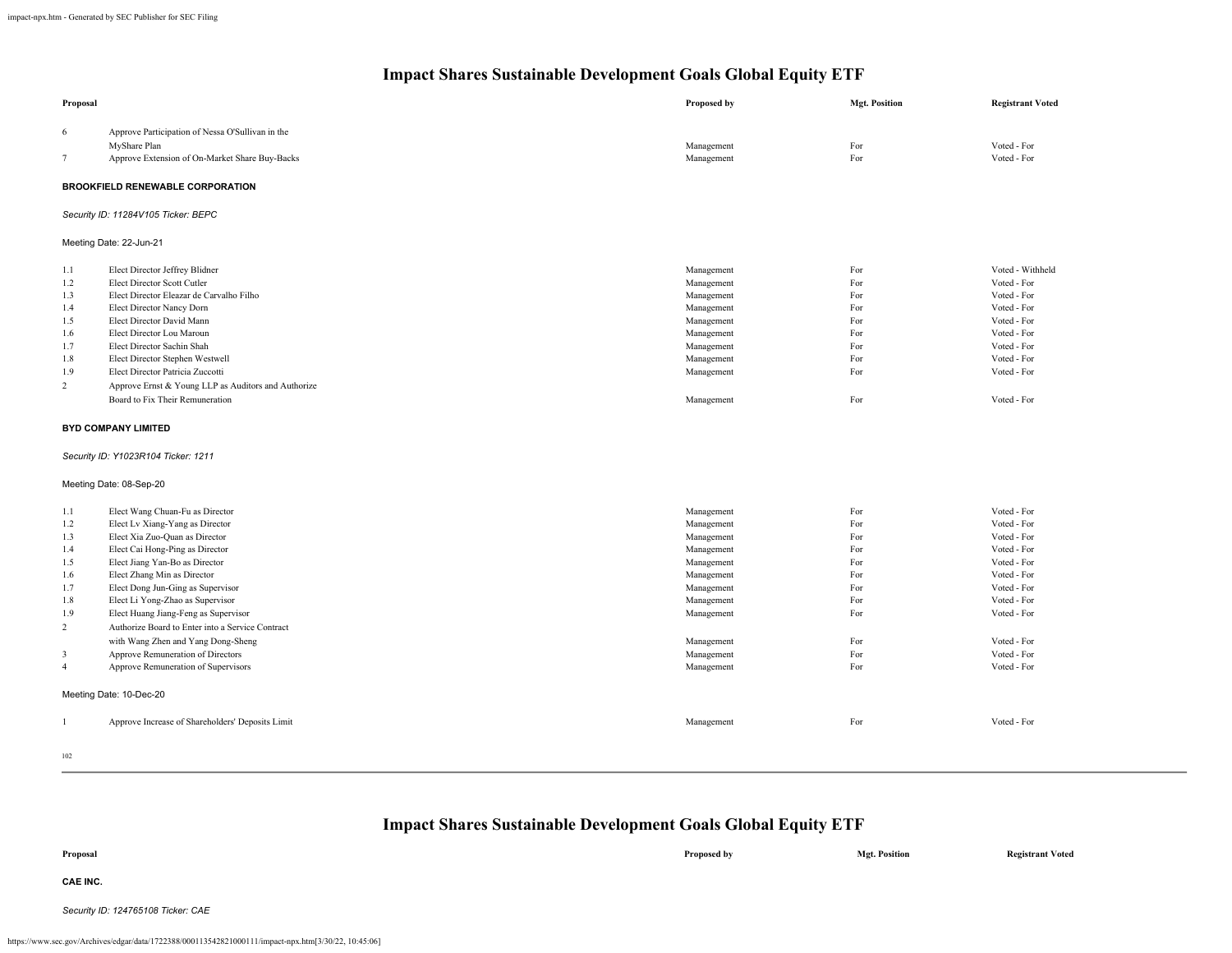| Proposal        | Proposed by | <b>Mgt. Position</b> | <b>Registrant Voted</b> |
|-----------------|-------------|----------------------|-------------------------|
| <b>CAE INC.</b> |             |                      |                         |

## *Security ID: 124765108 Ticker: CAE*

Meeting Date: 12-Aug-20

| 1.1  | Elect Director Margaret S. (Peg) Billson           | Management | For | Voted - For |
|------|----------------------------------------------------|------------|-----|-------------|
| 1.2  | Elect Director Michael M. Fortier                  | Management | For | Voted - For |
| 1.3  | Elect Director Marianne Harrison                   | Management | For | Voted - For |
| 1.4  | Elect Director Alan N. MacGibbon                   | Management | For | Voted - For |
| 1.5  | Elect Director John P. Manley                      | Management | For | Voted - For |
| 1.6  | Elect Director Francois Olivier                    | Management | For | Voted - For |
| 1.7  | Elect Director Marc Parent                         | Management | For | Voted - For |
| 1.8  | Elect Director David G. Perkins                    | Management | For | Voted - For |
| 1.9  | Elect Director Michael E. Roach                    | Management | For | Voted - For |
| 1.10 | Elect Director Andrew J. Stevens                   | Management | For | Voted - For |
| 2    | Approve PricewaterhouseCoopers LLP as Auditors and |            |     |             |
|      | Authorize Board to Fix Their Remuneration          | Management | For | Voted - For |
|      | Advisory Vote on Executive Compensation Approach   | Management | For | Voted - For |

## **CEMEX SAB DE CV**

#### *Security ID: P2253T133 Ticker: CEMEXCPO*

## Meeting Date: 25-Mar-21

| 1.1            | Elect Directors, Chairman and Secretary of Board,  |            |     |                 |
|----------------|----------------------------------------------------|------------|-----|-----------------|
|                | Members and Chairmen of Audit, Corporate Practices |            |     |                 |
|                | and Finance, and Sustainability Committees         | Management | For | Voted - Against |
| $\overline{c}$ | Amend Article 2 Re: Corporate Purpose              | Management | For | Voted - For     |
| 3              | Authorize Board to Ratify and Execute Approved     |            |     |                 |
|                | <b>Resolutions</b>                                 | Management | For | Voted - For     |
| $\overline{4}$ | Approve Financial Statements and Statutory Reports | Management | For | Voted - For     |
| 5              | Approve Allocation of Income                       | Management | For | Voted - For     |
| 6              | Present Share Repurchase Report                    | Management | For | Voted - For     |
| $\overline{7}$ | Set Maximum Amount of Share Repurchase Reserve     | Management | For | Voted - For     |
| 8              | Approve Reduction in Variable Portion of Capital   |            |     |                 |
|                | via Cancellation of Repurchased Shares Which were  |            |     |                 |
|                | Acquired Through Repurchase Program in 2020        | Management | For | Voted - For     |
| 9              | Approve Reduction in Variable Portion of Capital   |            |     |                 |
|                | via Cancellation of Treasury Shares Authorized to  |            |     |                 |
|                | Support New Issuance of Convertible Notes or for   |            |     |                 |
|                | Placement of Such Shares in Public Offering or     |            |     |                 |
|                | Private Subscription                               | Management | For | Voted - For     |
| 10             | Approve Remuneration of Directors and Members of   |            |     |                 |
|                | Audit, Corporate Practices and Finance, and        |            |     |                 |
|                | <b>Sustainability Committees</b>                   | Management | For | Voted - For     |
| 11             | Authorize Board to Ratify and Execute Approved     |            |     |                 |
|                | <b>Resolutions</b>                                 | Management | For | Voted - For     |
|                |                                                    |            |     |                 |
| 103            |                                                    |            |     |                 |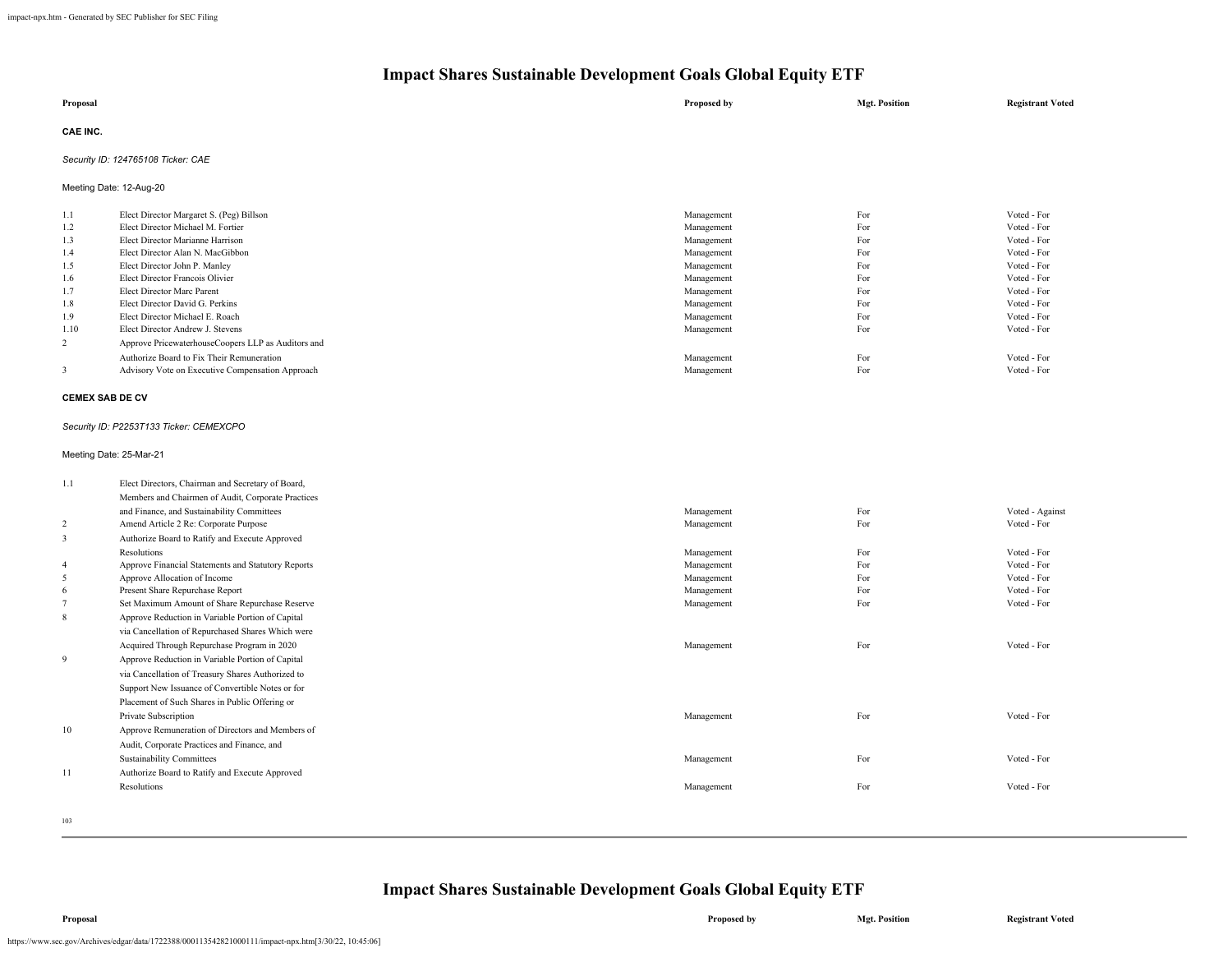| Proposal                                                                                                                                                                                                                                                                                                                                                                                                                                                                                                                                                                                                                                                                                              |                                                     | Proposed by                                                                                                                                                                                        | <b>Mgt. Position</b>                                                                                   | <b>Registrant Voted</b>                                                                                                                                                                                        |
|-------------------------------------------------------------------------------------------------------------------------------------------------------------------------------------------------------------------------------------------------------------------------------------------------------------------------------------------------------------------------------------------------------------------------------------------------------------------------------------------------------------------------------------------------------------------------------------------------------------------------------------------------------------------------------------------------------|-----------------------------------------------------|----------------------------------------------------------------------------------------------------------------------------------------------------------------------------------------------------|--------------------------------------------------------------------------------------------------------|----------------------------------------------------------------------------------------------------------------------------------------------------------------------------------------------------------------|
| CHINA EVERBRIGHT INTERNATIONAL LIMITED                                                                                                                                                                                                                                                                                                                                                                                                                                                                                                                                                                                                                                                                |                                                     |                                                                                                                                                                                                    |                                                                                                        |                                                                                                                                                                                                                |
| Security ID: Y14226107 Ticker: 257                                                                                                                                                                                                                                                                                                                                                                                                                                                                                                                                                                                                                                                                    |                                                     |                                                                                                                                                                                                    |                                                                                                        |                                                                                                                                                                                                                |
| Meeting Date: 14-Aug-20                                                                                                                                                                                                                                                                                                                                                                                                                                                                                                                                                                                                                                                                               |                                                     |                                                                                                                                                                                                    |                                                                                                        |                                                                                                                                                                                                                |
| $\mathbf{1}$<br>the Company                                                                                                                                                                                                                                                                                                                                                                                                                                                                                                                                                                                                                                                                           | Approve Change of English Name and Chinese Name of  | Management                                                                                                                                                                                         | For                                                                                                    | Voted - For                                                                                                                                                                                                    |
| <b>CHINA MOBILE LIMITED</b>                                                                                                                                                                                                                                                                                                                                                                                                                                                                                                                                                                                                                                                                           |                                                     |                                                                                                                                                                                                    |                                                                                                        |                                                                                                                                                                                                                |
| Security ID: Y14965100 Ticker: 941                                                                                                                                                                                                                                                                                                                                                                                                                                                                                                                                                                                                                                                                    |                                                     |                                                                                                                                                                                                    |                                                                                                        |                                                                                                                                                                                                                |
| Meeting Date: 29-Apr-21                                                                                                                                                                                                                                                                                                                                                                                                                                                                                                                                                                                                                                                                               |                                                     |                                                                                                                                                                                                    |                                                                                                        |                                                                                                                                                                                                                |
| Elect Yang Jie as Director<br>1.1<br>Elect Dong Xin as Director<br>1.2<br>Elect Li Ronghua as Director<br>1.3<br>1.4<br>Elect Yang Qiang as Director<br>$\overline{2}$<br>Accept Financial Statements and Statutory Reports<br>$\overline{3}$<br>Approve Final Dividend<br>$\overline{4}$<br>Authorize Board to Fix Their Remuneration<br>5<br>Authorize Repurchase of Issued Share Capital<br>6<br>Approve Issuance of Equity or Equity-Linked<br>Securities without Preemptive Rights<br>$\overline{7}$<br>Authorize Reissuance of Repurchased Shares<br>8<br>Adopt New Articles of Association<br><b>COLGATE-PALMOLIVE COMPANY</b><br>Security ID: 194162103 Ticker: CL<br>Meeting Date: 07-May-21 | Approve KPMG and KPMG Huazhen LLP as Auditors and   | Management<br>Management<br>Management<br>Management<br>Management<br>Management<br>Management<br>Management<br>Management<br>Management<br>Management                                             | For<br>For<br>For<br>For<br>For<br>For<br>For<br>For<br>For<br>For<br>For                              | Voted - For<br>Voted - For<br>Voted - For<br>Voted - For<br>Voted - For<br>Voted - For<br>Voted - For<br>Voted - For<br>Voted - Against<br>Voted - Against<br>Voted - For                                      |
| 1.1<br>Elect Director John P. Bilbrey<br>Elect Director John T. Cahill<br>1.2<br>1.3<br>Elect Director Lisa M. Edwards<br>1.4<br>Elect Director C. Martin Harris<br>1.5<br>Elect Director Martina Hund-Mejean<br>Elect Director Kimberly A. Nelson<br>1.6<br>Elect Director Lorrie M. Norrington<br>1.7<br>1.8<br>Elect Director Michael B. Polk<br>Elect Director Stephen I. Sadove<br>1.9<br>1.10<br>Elect Director Noel R. Wallace<br>$\overline{2}$<br>Ratify PricewaterhouseCoopers LLP as Auditors<br>Advisory Vote to Ratify Named Executive Officers'<br>3<br>Compensation<br>$\overline{4}$<br>Require Independent Board Chair<br>5<br>Special Meeting<br>104                                | Reduce Ownership Threshold for Shareholders to Call | Management<br>Management<br>Management<br>Management<br>Management<br>Management<br>Management<br>Management<br>Management<br>Management<br>Management<br>Management<br>Shareholder<br>Shareholder | For<br>For<br>For<br>For<br>For<br>For<br>For<br>For<br>For<br>For<br>For<br>For<br>Against<br>Against | Voted - For<br>Voted - For<br>Voted - For<br>Voted - For<br>Voted - For<br>Voted - For<br>Voted - For<br>Voted - For<br>Voted - For<br>Voted - For<br>Voted - For<br>Voted - For<br>Voted - For<br>Voted - For |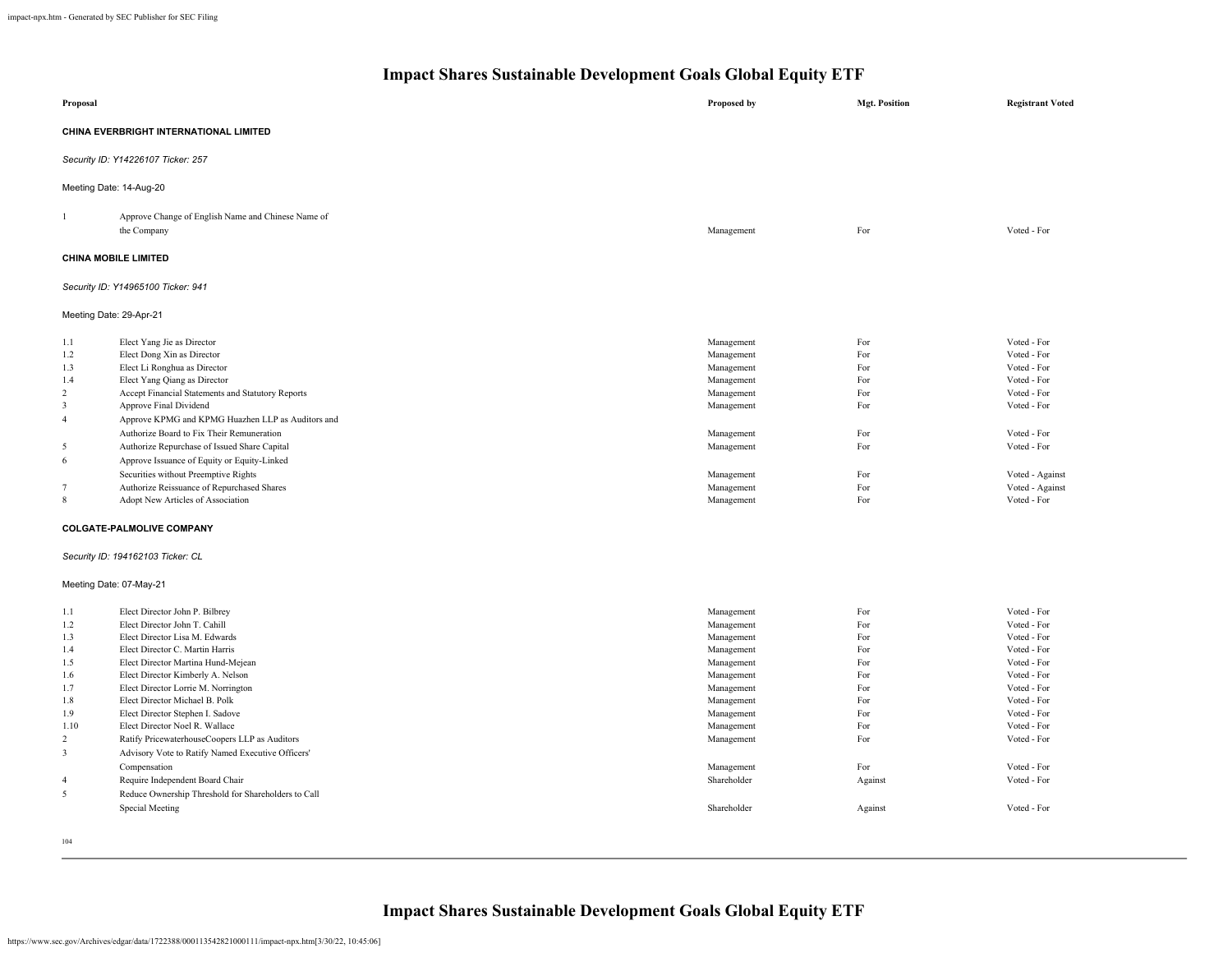| Proposal             | Proposed by | <b>Mgt. Position</b> | <b>Registrant Voted</b> |
|----------------------|-------------|----------------------|-------------------------|
| <b>COLOPLAST A/S</b> |             |                      |                         |

## *Security ID: K16018192 Ticker: COLO.B*

Meeting Date: 03-Dec-20

| 1.1                     | Reelect Lars Soren Rasmussen as Director            | Management  | For | Voted - For     |
|-------------------------|-----------------------------------------------------|-------------|-----|-----------------|
| 1.2                     | Reelect Niels Peter Louis-Hansen as Director        | Management  | For | Voted - For     |
| 1.3                     | Reelect Birgitte Nielsen as Director                | Management  | For | Voted - For     |
| 1.4                     | Reelect Carsten Hellmann as Director                | Management  | For | Voted - For     |
| 1.5                     | Reelect Jette Nygaard-Andersen as Director          | Management  | For | Voted - For     |
| 1.6                     | Elect Marianne Wiinholt as New Director             | Management  | For | Voted - For     |
| $\overline{c}$          | Receive Report of Board                             | Management  | For | Non-Voting      |
| 3                       | Accept Financial Statements and Statutory Reports   | Management  | For | Voted - For     |
| $\overline{4}$          | Approve Allocation of Income                        | Management  | For | Voted - For     |
| 5                       | Approve Remuneration Report                         | Management  | For | Voted - For     |
| $\sqrt{6}$              | Approve Remuneration of Directors in the Amount of  |             |     |                 |
|                         | DKK 1.35 Million for Chairman, DKK 787,500 for      |             |     |                 |
|                         | Deputy Chairman, and DKK 450,000 for Other          |             |     |                 |
|                         | Directors; Approve Remuneration for Committee Work  | Management  | For | Voted - For     |
| $\tau$                  | Approve Update of the Company's Overall Guidelines  |             |     |                 |
|                         | for Incentive Pay to the Executive Management       | Management  | For | Voted - For     |
| 8                       | Amend Corporate Purpose                             | Management  | For | Voted - For     |
| 9                       | Amend Articles Re: Electronic General Meetings      | Management  | For | Voted - Against |
| 10                      | Instruct Board to Complete an Assessment of the     |             |     |                 |
|                         | Ability of the Company toPublish Country-by-Country |             |     |                 |
|                         |                                                     |             |     |                 |
|                         | Tax Reporting in line with the Global Reporting     |             |     |                 |
|                         | Initiative'sStandard (GRI 207: Tax 2019) starting   |             |     |                 |
|                         | from Financial Year 2021/22                         | Shareholder | For | Voted - For     |
| 11                      | Ratify PricewaterhouseCoopers as Auditors           | Management  | For | Voted - For     |
| 12                      | Other Business                                      | Management  | For | Non-Voting      |
|                         | <b>COMMERZBANK AG</b>                               |             |     |                 |
|                         | Security ID: D172W1279 Ticker: CBK                  |             |     |                 |
|                         | Meeting Date: 18-May-21                             |             |     |                 |
| 1.1                     | Elect Helmut Gottschalk to the Supervisory Board    | Management  | For | Voted - For     |
| 1.2                     | Elect Burkhard Keese to the Supervisory Board       | Management  | For | Voted - For     |
| 1.3                     | Elect Daniela Mattheus to the Supervisory Board     | Management  | For | Voted - For     |
| 1.4                     | Elect Caroline Seifert to the Supervisory Board     | Management  | For | Voted - For     |
| 1.5                     | Elect Frank Westhoff to the Supervisory Board       | Management  | For | Voted - For     |
| $\overline{c}$          | Receive Financial Statements and Statutory Reports  |             |     |                 |
|                         | for Fiscal Year 2020 (Non-Voting)                   | Management  | For | Non-Voting      |
|                         |                                                     |             |     |                 |
| $\overline{\mathbf{3}}$ | Approve Discharge of Management Board for Fiscal    |             |     |                 |
|                         | <b>Year 2020</b>                                    | Management  | For | Voted - For     |
| $\overline{4}$          | Approve Discharge of Supervisory Board for Fiscal   |             |     |                 |
|                         | Year 2020                                           | Management  | For | Voted - For     |
| 5                       | Ratify Ernst & Young GmbH as Auditors for Fiscal    |             |     |                 |
|                         | Year 2021                                           | Management  | For | Voted - For     |
| 6                       | Ratify KPMG AG as Auditors for the 2022 Interim     |             |     |                 |
|                         | Financial Statements until the 2022 AGM             | Management  | For | Voted - For     |
|                         |                                                     |             |     |                 |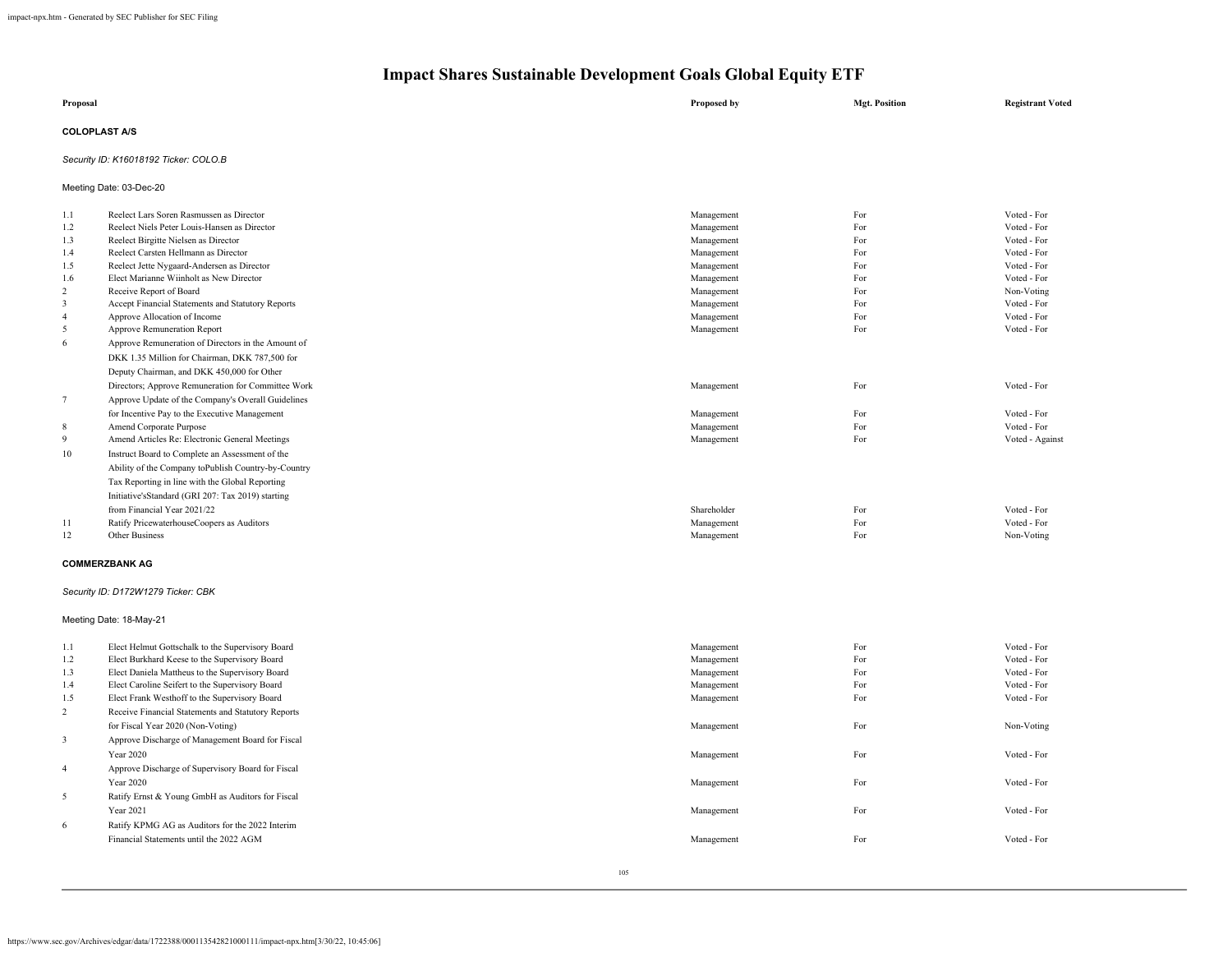| Proposal                |                                                              | <b>Proposed by</b>        | <b>Mgt. Position</b> | <b>Registrant Voted</b>    |  |
|-------------------------|--------------------------------------------------------------|---------------------------|----------------------|----------------------------|--|
| $7\phantom{.0}$         | Approve Affiliation Agreement with CommerzVentures           |                           |                      |                            |  |
|                         | GmbH                                                         | Management                | For                  | Voted - For                |  |
| <b>CONOCOPHILLIPS</b>   |                                                              |                           |                      |                            |  |
|                         | Security ID: 20825C104 Ticker: COP                           |                           |                      |                            |  |
|                         | Meeting Date: 11-May-21                                      |                           |                      |                            |  |
| 1.1                     | Elect Director Charles E. Bunch                              | Management                | For                  | Voted - For                |  |
| 1.2                     | Elect Director Caroline Maury Devine                         | Management                | For                  | Voted - For                |  |
| 1.3                     | Elect Director John V. Faraci                                | Management                | For                  | Voted - For                |  |
| 1.4                     | Elect Director Jody Freeman                                  | Management                | For                  | Voted - For                |  |
| 1.5                     | Elect Director Gay Huey Evans                                | Management                | For                  | Voted - For                |  |
| 1.6                     | Elect Director Jeffrey A. Joerres                            | Management                | For                  | Voted - For                |  |
| 1.7                     | Elect Director Ryan M. Lance                                 | Management                | For                  | Voted - For                |  |
| 1.8                     | Elect Director Timothy A. Leach                              | Management                | For                  | Voted - For                |  |
| 1.9                     | Elect Director William H. McRaven                            | Management                | For                  | Voted - For                |  |
| 1.10                    | Elect Director Sharmila Mulligan                             | Management                | For                  | Voted - For                |  |
| 1.11                    | Elect Director Eric D. Mullins                               | Management                | For                  | Voted - For                |  |
| 1.12                    | Elect Director Arjun N. Murti                                | Management                | For                  | Voted - For                |  |
| 1.13                    | Elect Director Robert A. Niblock                             | Management                | For                  | Voted - For<br>Voted - For |  |
| 1.14<br>1.15            | Elect Director David T. Seaton<br>Elect Director R.A. Walker | Management<br>Management  | For<br>For           | Voted - For                |  |
| 2                       | Ratify Ernst & Young LLP as Auditor                          | Management                | For                  | Voted - For                |  |
| $\overline{3}$          | Advisory Vote to Ratify Named Executive Officers'            |                           |                      |                            |  |
|                         |                                                              |                           |                      |                            |  |
| $\overline{4}$          | Compensation                                                 | Management<br>Shareholder | For<br>For           | Voted - For<br>Voted - For |  |
| 5                       | Adopt Simple Majority Vote                                   | Shareholder               | Against              | Voted - For                |  |
|                         | <b>Emission Reduction Targets</b>                            |                           |                      |                            |  |
| <b>COVESTRO AG</b>      |                                                              |                           |                      |                            |  |
|                         | Security ID: D15349109 Ticker: 1COV                          |                           |                      |                            |  |
| Meeting Date: 30-Jul-20 |                                                              |                           |                      |                            |  |
| 1.1                     | Elect Christine Bortenlaenger to the Supervisory             |                           |                      |                            |  |
|                         | Board                                                        | Management                | For                  | Voted - For                |  |
| 1.2                     | Elect Rolf Nonnenmacher to the Supervisory Board             | Management                | For                  | Voted - For                |  |
| 1.3                     | Elect Richard Pott to the Supervisory Board                  | Management                | For                  | Voted - For                |  |
| 1.4                     | Elect Regine Stachelhaus to the Supervisory Board            | Management                | For                  | Voted - For                |  |
| 1.5                     | Elect Patrick Thomas to the Supervisory Board                | Management                | For                  | Voted - For                |  |
| 1.6                     | Elect Ferdinando Falco Beccalli to the Supervisory           |                           |                      |                            |  |
|                         | Board                                                        | Management                | For                  | Voted - For                |  |
| $\overline{2}$          | Receive Financial Statements and Statutory Reports           |                           |                      |                            |  |
|                         | for Fiscal 2019 (Non-Voting)                                 | Management                | For                  | Non-Voting                 |  |
| 3                       | Approve Allocation of Income and Dividends of EUR            |                           |                      |                            |  |
|                         |                                                              |                           | For                  | Voted - For                |  |
|                         | 1.20 per Share                                               | Management                |                      |                            |  |
| $\overline{4}$          | Approve Discharge of Management Board for Fiscal             |                           |                      |                            |  |
|                         | 2019                                                         | Management                | For                  | Voted - For                |  |
| 5                       | Approve Discharge of Supervisory Board for Fiscal            |                           |                      |                            |  |
|                         | 2019                                                         | Management                | For                  | Voted - For                |  |
|                         |                                                              |                           |                      |                            |  |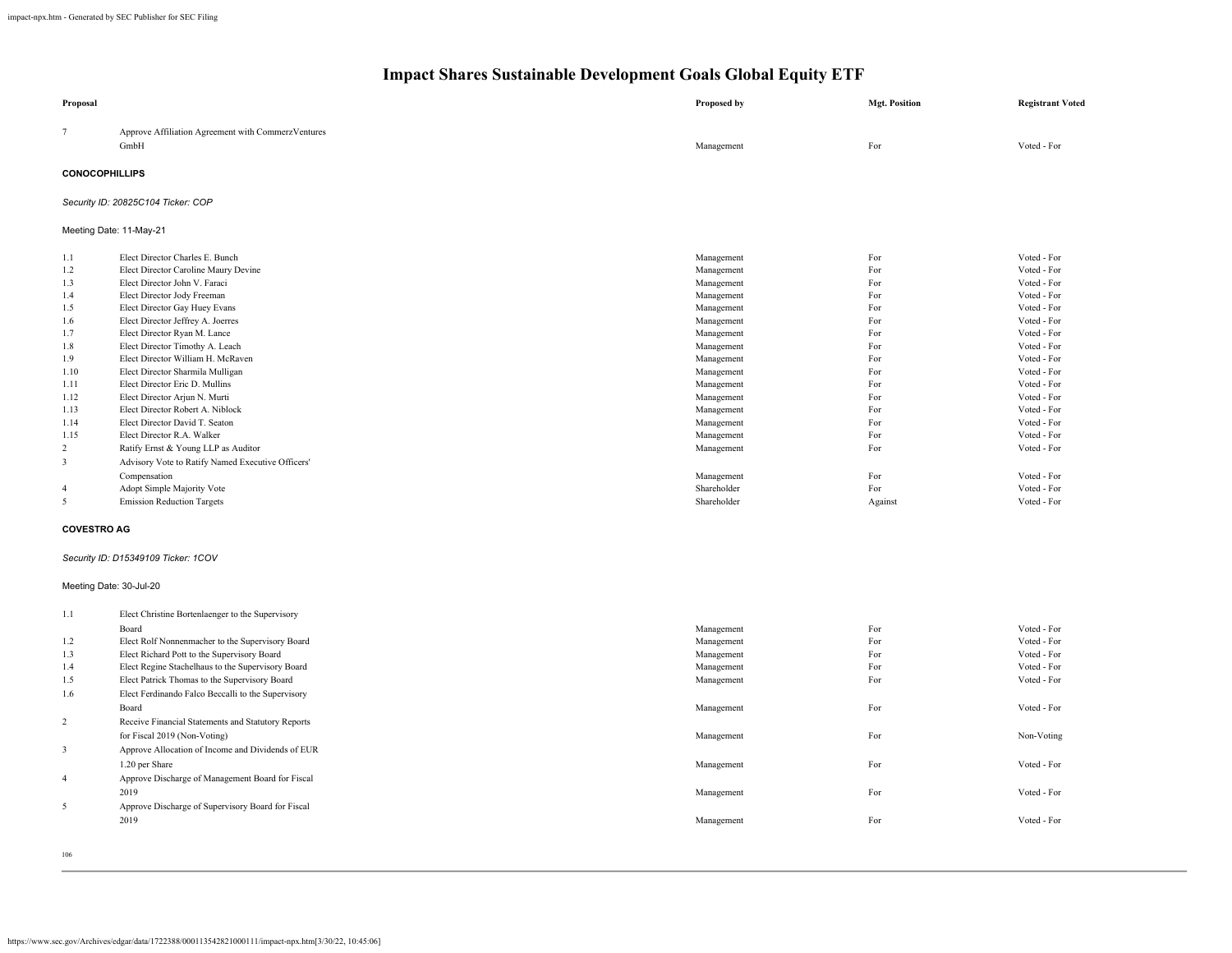| Proposal       |                                                     | Proposed by | <b>Mgt. Position</b> | <b>Registrant Voted</b> |
|----------------|-----------------------------------------------------|-------------|----------------------|-------------------------|
| 6              | Ratify KPMG AG as Auditors for Fiscal 2020          | Management  | For                  | Voted - For             |
| $\tau$         | Approve Creation of EUR 73.2 Million Pool of        |             |                      |                         |
|                | Capital with Partial Exclusion of Preemptive Rights | Management  | For                  | Voted - For             |
| 8              | Approve Issuance of Warrants/Bonds with Warrants    |             |                      |                         |
|                | Attached/Convertible Bonds with Partial Exclusion   |             |                      |                         |
|                | of Preemptive Rights up to Aggregate Nominal Amount |             |                      |                         |
|                | of EUR 2 Billion; Approve Creation of EUR 18.3      |             |                      |                         |
|                | Million Pool of Capital to Guarantee Conversion     |             |                      |                         |
|                | Rights                                              | Management  | For                  | Voted - For             |
| 9              | Amend Articles Re: Fiscal Year, Announcements,      |             |                      |                         |
|                | Transmission of Information, Place of Jurisdiction; |             |                      |                         |
|                | AGM Convocation; Proof of Entitlement               | Management  | For                  | Voted - For             |
| 10             |                                                     |             |                      |                         |
|                | Amend Articles Re: Passing Supervisory Board        |             |                      |                         |
|                | Resolutions by Electronic Means of Communication    | Management  | For                  | Voted - For             |
|                | Meeting Date: 16-Apr-21                             |             |                      |                         |
| 1.1            | Elect Lise Kingo to the Supervisory Board           | Management  | For                  | Voted - For             |
| $\mathbf 2$    | Receive Financial Statements and Statutory Reports  |             |                      |                         |
|                | for Fiscal Year 2020 (Non-Voting)                   | Management  | For                  | Non-Voting              |
| $\mathfrak{Z}$ | Approve Allocation of Income and Dividends of EUR   |             |                      |                         |
|                | 1.30 per Share                                      | Management  | For                  | Voted - For             |
| $\overline{4}$ | Approve Discharge of Management Board for Fiscal    |             |                      |                         |
|                | <b>Year 2020</b>                                    | Management  | For                  | Voted - For             |
| 5              | Approve Discharge of Supervisory Board for Fiscal   |             |                      |                         |
|                | Year 2020                                           | Management  | For                  | Voted - For             |
| 6              | Ratify KPMG AG as Auditors for Fiscal Year 2021     | Management  | For                  | Voted - For             |
| $\tau$         | Approve Creation of EUR 58 Million Pool of Capital  |             |                      |                         |
|                | with Partial Exclusion of Preemptive Rights         | Management  | For                  | Voted - For             |
| 8              | Approve Remuneration Policy                         | Management  | For                  | Voted - For             |
| 9              | Approve Remuneration of Supervisory Board           | Management  | For                  | Voted - For             |
|                | DELL TECHNOLOGIES INC.                              |             |                      |                         |
|                | Security ID: 24703L202 Ticker: DELL                 |             |                      |                         |
|                |                                                     |             |                      |                         |
|                | Meeting Date: 22-Jun-21                             |             |                      |                         |
| $1.1\,$        | Elect Director Michael S. Dell                      | Management  | For                  | Voted - Withheld        |
| 1.2            | Elect Director David W. Dorman                      | Management  | For                  | Voted - Withheld        |
| 1.3            | Elect Director Egon Durban                          | Management  | For                  | Voted - Withheld        |
| 1.4            | Elect Director William D. Green                     | Management  | For                  | Voted - Withheld        |
| 1.5            | Elect Director Simon Patterson                      | Management  | For                  | Voted - Withheld        |
| 1.6            | Elect Director Lynn M. Vojvodich                    | Management  | For                  | Voted - Withheld        |
| 1.7            | Elect Director Ellen J. Kullman                     | Management  | For                  | Voted - Withheld        |
| $\overline{c}$ | Ratify PricewaterhouseCoopers LLP as Auditors       | Management  | For                  | Voted - For             |
| $\mathbf{3}$   | Advisory Vote to Ratify Named Executive Officers'   |             |                      |                         |
|                | Compensation                                        | Management  | For                  | Voted - For             |
|                |                                                     |             |                      |                         |

107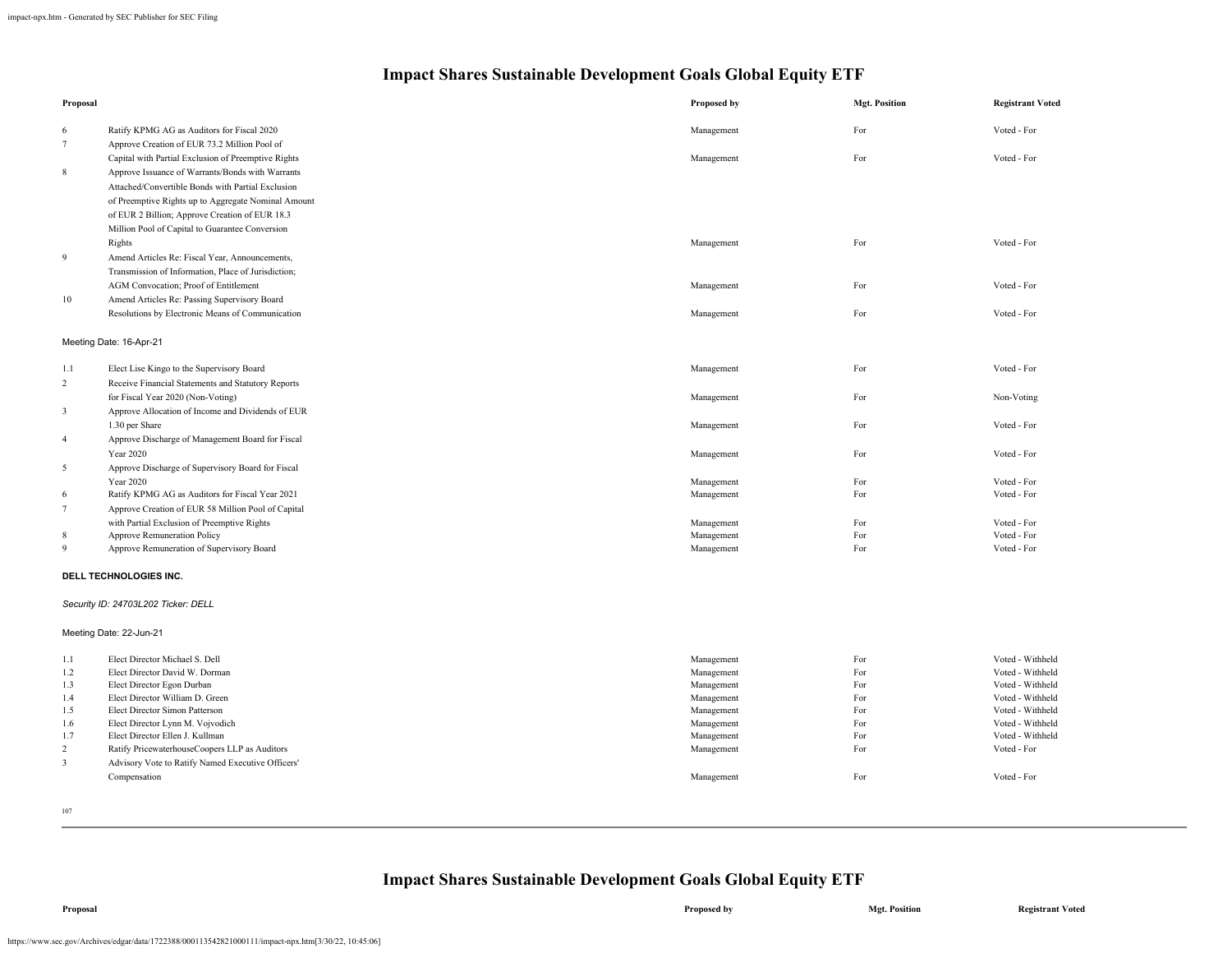| Proposal                                                            |                                                                                                                                                                                                                                                                                                         | Proposed by                                                                      | <b>Mgt. Position</b>                   | <b>Registrant Voted</b>                                                                |  |
|---------------------------------------------------------------------|---------------------------------------------------------------------------------------------------------------------------------------------------------------------------------------------------------------------------------------------------------------------------------------------------------|----------------------------------------------------------------------------------|----------------------------------------|----------------------------------------------------------------------------------------|--|
| <b>DEXUS</b>                                                        |                                                                                                                                                                                                                                                                                                         |                                                                                  |                                        |                                                                                        |  |
|                                                                     | Security ID: Q3190P134 Ticker: DXS                                                                                                                                                                                                                                                                      |                                                                                  |                                        |                                                                                        |  |
|                                                                     | Meeting Date: 23-Oct-20                                                                                                                                                                                                                                                                                 |                                                                                  |                                        |                                                                                        |  |
| 1.1<br>1.2<br>1.3<br>$\overline{c}$<br>$\mathbf{3}$                 | Elect Patrick Allaway as Director<br>Elect Richard Sheppard as Director<br>Elect Peter St George as Director<br>Approve Remuneration Report<br>Approve Grant of Performance Rights to Darren<br>Steinberg                                                                                               | Management<br>Management<br>Management<br>Management<br>Management               | For<br>For<br>For<br>For<br>For        | Voted - For<br>Voted - For<br>Voted - For<br>Voted - For<br>Voted - For                |  |
|                                                                     | Meeting Date: 22-Apr-21                                                                                                                                                                                                                                                                                 |                                                                                  |                                        |                                                                                        |  |
| $\overline{1}$<br>$\overline{c}$<br>3<br><b>DNB ASA</b><br>1.1      | Approve Unstapling of the Units in DXO, DDF, DIT<br>and DOT Pursuant to Each of Their Constitutions<br>Approve Amendments to the Constitutions<br>Approve Simplification for All Purposes<br>Security ID: R1640U124 Ticker: DNB<br>Meeting Date: 30-Nov-20<br>Elect Chairman of Meeting                 | Management<br>Management<br>Management<br>Management                             | For<br>For<br>For<br>For               | Voted - For<br>Voted - For<br>Voted - For<br>Do Not Vote                               |  |
| $\overline{2}$<br>3<br>$\overline{4}$<br>5<br>6                     | Approve Notice of Meeting and Agenda<br>Designate Inspector(s) of Minutes of Meeting<br>Approve Merger Agreement with DNB Bank ASA<br>Authorize Board to Distribute Dividends up to NOK<br>9.00 Per Share<br>Authorize Share Repurchase Program and Reissuance<br>or Cancellation of Repurchased Shares | Management<br>Management<br>Management<br>Management<br>Management               | For<br>For<br>For<br>For<br>For        | Do Not Vote<br>Do Not Vote<br>Do Not Vote<br>Do Not Vote<br>Do Not Vote                |  |
| <b>ENPHASE ENERGY, INC.</b>                                         |                                                                                                                                                                                                                                                                                                         |                                                                                  |                                        |                                                                                        |  |
|                                                                     | Security ID: 29355A107 Ticker: ENPH                                                                                                                                                                                                                                                                     |                                                                                  |                                        |                                                                                        |  |
|                                                                     | Meeting Date: 19-May-21                                                                                                                                                                                                                                                                                 |                                                                                  |                                        |                                                                                        |  |
| 1.1<br>1.2<br>$\overline{2}$<br>$\mathbf{3}$<br>$\overline{4}$<br>5 | Elect Director Badrinarayanan Kothandaraman<br>Elect Director Joseph Malchow<br>Advisory Vote to Ratify Named Executive Officers'<br>Compensation<br><b>Increase Authorized Common Stock</b><br>Approve Omnibus Stock Plan<br>Ratify Deloitte & Touche LLP as Auditors                                  | Management<br>Management<br>Management<br>Management<br>Management<br>Management | For<br>For<br>For<br>For<br>For<br>For | Voted - For<br>Voted - For<br>Voted - For<br>Voted - For<br>Voted - For<br>Voted - For |  |

108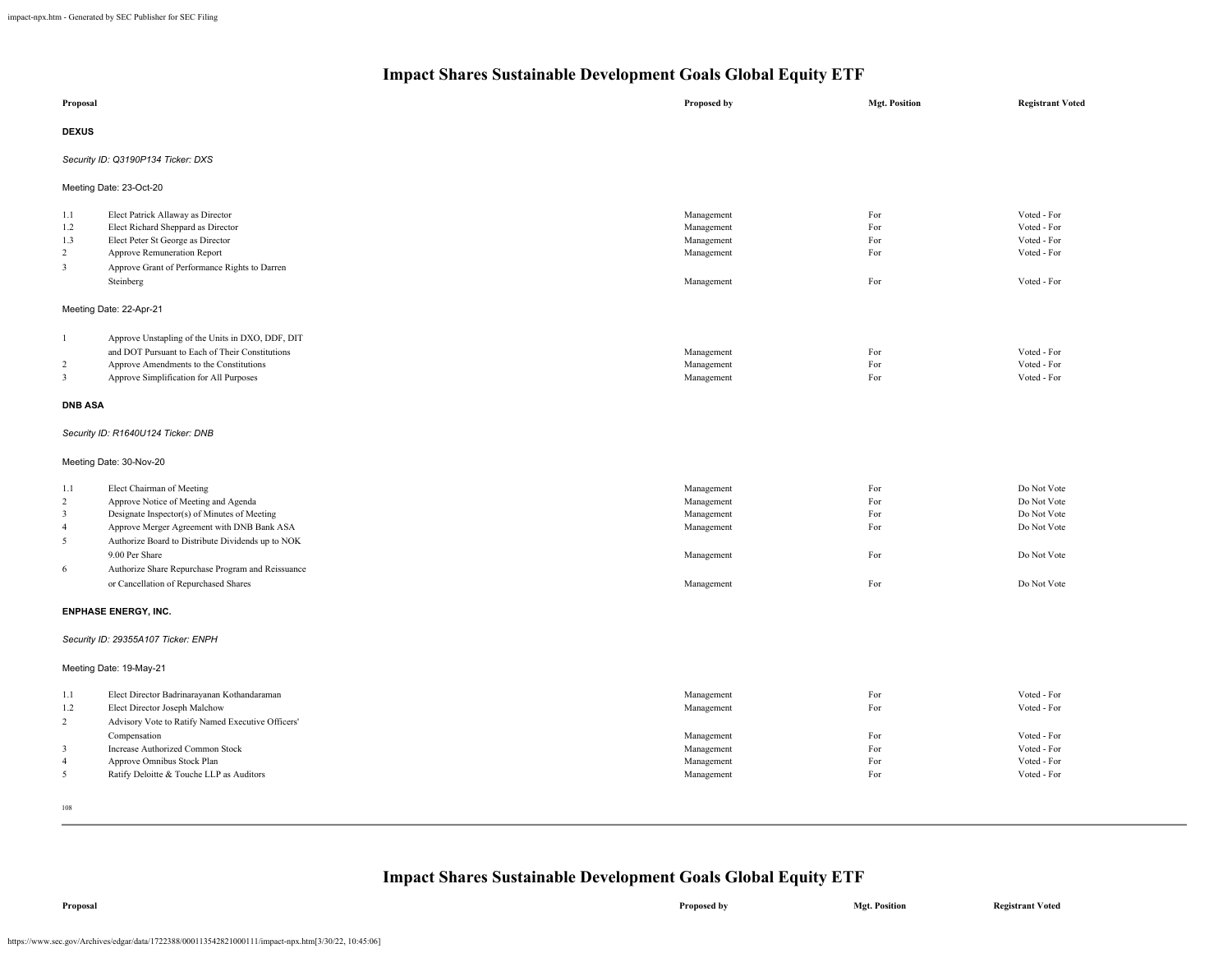| Proposal                       | Proposed by | <b>Mgt. Position</b> | <b>Registrant Voted</b> |
|--------------------------------|-------------|----------------------|-------------------------|
| <b>EXXON MOBIL CORPORATION</b> |             |                      |                         |

## *Security ID: 30231G102 Ticker: XOM*

Meeting Date: 26-May-21

| 1.1            | Elect Director Michael J. Angelakis                 | Management  | For     | Do Not Vote      |
|----------------|-----------------------------------------------------|-------------|---------|------------------|
| 1.2            | Elect Director Susan K. Avery                       | Management  | For     | Do Not Vote      |
| 1.3            | Elect Director Angela F. Braly                      | Management  | For     | Do Not Vote      |
| 1.4            | Elect Director Ursula M. Burns                      | Management  | For     | Do Not Vote      |
| 1.5            | Elect Director Kenneth C. Frazier                   | Management  | For     | Do Not Vote      |
| 1.6            | Elect Director Joseph L. Hooley                     | Management  | For     | Do Not Vote      |
| 1.7            | Elect Director Steven A. Kandarian                  | Management  | For     | Do Not Vote      |
| 1.8            | Elect Director Douglas R. Oberhelman                | Management  | For     | Do Not Vote      |
| 1.9            | Elect Director Samuel J. Palmisano                  | Management  | For     | Do Not Vote      |
| 1.10           | Elect Director Jeffrey W. Ubben                     | Management  | For     | Do Not Vote      |
| 1.11           | Elect Director Darren W. Woods                      | Management  | For     | Do Not Vote      |
| 1.12           | Elect Director Wan Zulkiflee                        | Management  | For     | Do Not Vote      |
| 1.13           | Elect Director Gregory J. Goff                      | Shareholder | For     | Voted - For      |
| 1.14           | Elect Director Kaisa Hietala                        | Shareholder | For     | Voted - For      |
| 1.15           | Elect Director Alexander A. Karsner                 | Shareholder | For     | Voted - For      |
| 1.16           | Elect Director Anders Runevad                       | Shareholder | Against | Voted - Withheld |
| 2              | Ratify PricewaterhouseCoopers LLP as Auditors       | Management  | For     | Do Not Vote      |
| 3              | Advisory Vote to Ratify Named Executive Officers'   |             |         |                  |
|                | Compensation                                        | Management  | For     | Do Not Vote      |
| $\overline{4}$ | Require Independent Board Chair                     | Shareholder | Against | Do Not Vote      |
| 5              | Reduce Ownership Threshold for Shareholders to Call |             |         |                  |
|                |                                                     | Shareholder |         | Do Not Vote      |
|                | Special Meeting                                     |             | Against |                  |
| 6              | Issue Audited Report on Financial Impacts of IEA's  |             |         |                  |
|                | Net Zero 2050 Scenario                              | Shareholder | Against | Do Not Vote      |
| 7              | Report on Costs and Benefits of                     |             |         |                  |
|                | Environmental-Related Expenditures                  | Shareholder | Against | Do Not Vote      |
| 8              | Report on Political Contributions                   | Shareholder | Against | Do Not Vote      |
| 9              | Report on Lobbying Payments and Policy              | Shareholder | Against | Do Not Vote      |
| 10             | Report on Corporate Climate Lobbying Aligned with   |             |         |                  |
|                | Paris Agreement                                     | Shareholder | Against | Do Not Vote      |
| 11             | Management Nominee Michael J. Angelakis             | Shareholder | For     | Voted - For      |
| 12             | Management Nominee Susan K. Avery                   | Shareholder | For     | Voted - For      |
| 13             | Management Nominee Angela F. Braly                  | Shareholder | For     | Voted - For      |
| 14             | Management Nominee Ursula M. Burns                  | Shareholder | For     | Voted - For      |
| 15             | Management Nominee Kenneth C. Frazier               | Shareholder | For     | Voted - For      |
| 16             | Management Nominee Joseph L. Hooley                 | Shareholder | For     | Voted - For      |
| 17             | Management Nominee Jeffrey W. Ubben                 | Shareholder | For     | Voted - For      |
| 18             | Management Nominee Darren W. Woods                  | Shareholder | For     | Voted - For      |
| 19             | Ratify PricewaterhouseCoopers LLP as Auditors       | Management  | For     | Voted - For      |
| 20             | Advisory Vote to Ratify Named Executive Officers'   |             |         |                  |
|                |                                                     |             |         | Voted - For      |
|                | Compensation                                        | Management  | Against |                  |
| 21             | Require Independent Board Chair                     | Shareholder | For     | Voted - For      |
| 22             | Reduce Ownership Threshold for Shareholders to Call |             |         |                  |
|                | Special Meeting                                     | Shareholder | For     | Voted - For      |
|                |                                                     |             |         |                  |
|                |                                                     |             |         |                  |

109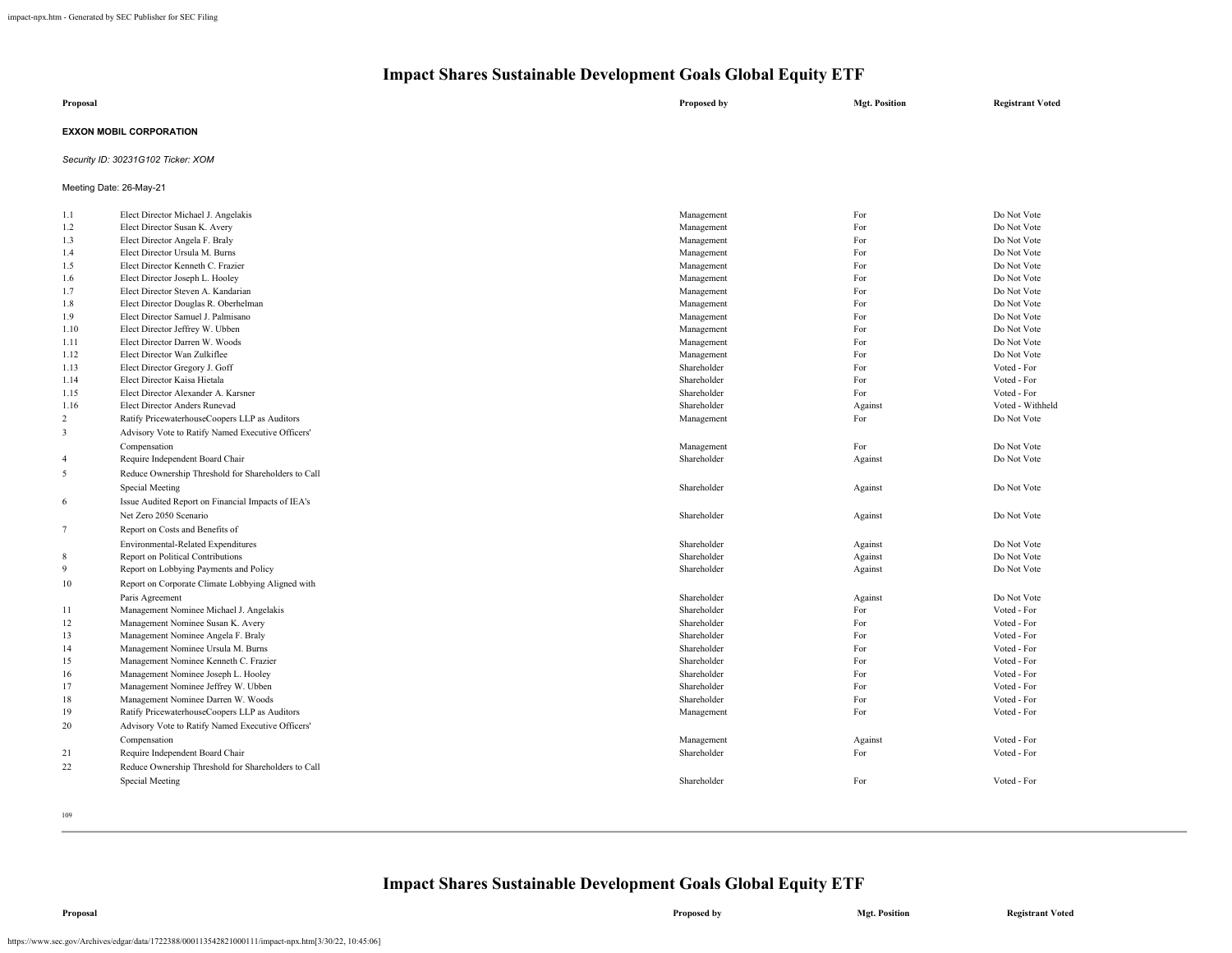| Proposal          |                                                                         | Proposed by | <b>Mgt. Position</b> | <b>Registrant Voted</b> |
|-------------------|-------------------------------------------------------------------------|-------------|----------------------|-------------------------|
| 23                | Issue Audited Report on Financial Impacts of IEA's                      |             |                      |                         |
|                   | Net Zero 2050 Scenario                                                  | Shareholder | For                  | Voted - For             |
| 24                | Report on Costs and Benefits of                                         |             |                      |                         |
|                   |                                                                         | Shareholder | For                  | Voted - For             |
| 25                | Environmental-Related Expenditures<br>Report on Political Contributions | Shareholder | For                  | Voted - For             |
| 26                | Report on Lobbying Payments and Policy                                  | Shareholder | For                  | Voted - For             |
|                   |                                                                         |             |                      |                         |
| $27\,$            | Report on Corporate Climate Lobbying Aligned with                       |             |                      |                         |
|                   | Paris Agreement                                                         | Shareholder | For                  | Voted - For             |
|                   | <b>FAST RETAILING CO., LTD.</b>                                         |             |                      |                         |
|                   | Security ID: J1346E100 Ticker: 9983                                     |             |                      |                         |
|                   | Meeting Date: 26-Nov-20                                                 |             |                      |                         |
| 1.1               | Elect Director Yanai, Tadashi                                           | Management  | For                  | Voted - For             |
| 1.2               | Elect Director Hambayashi, Toru                                         | Management  | For                  | Voted - For             |
| 1.3               | Elect Director Hattori, Nobumichi                                       | Management  | For                  | Voted - For             |
| 1.4               | Elect Director Shintaku, Masaaki                                        | Management  | For                  | Voted - For             |
| 1.5               | Elect Director Nawa, Takashi                                            | Management  | For                  | Voted - For             |
| 1.6               | Elect Director Ono, Naotake                                             | Management  | For                  | Voted - For             |
| 1.7               | Elect Director Okazaki, Takeshi                                         | Management  | For                  | Voted - For             |
| 1.8               | Elect Director Yanai, Kazumi                                            | Management  | For                  | Voted - For             |
| 1.9               | Elect Director Yanai, Koji                                              | Management  | For                  | Voted - For             |
| $\overline{c}$    | Amend Articles to Amend Business Lines                                  | Management  | For                  | Voted - For             |
| 3                 | Appoint Statutory Auditor Shinjo, Masaaki                               | Management  | For                  | Voted - For             |
| $\overline{4}$    | Appoint Statutory Auditor Kaneko, Keiko                                 | Management  | For                  | Voted - For             |
| 5                 | Appoint Statutory Auditor Mori, Masakatsu                               | Management  | For                  | Voted - Against         |
| FIRST SOLAR, INC. |                                                                         |             |                      |                         |
|                   | Security ID: 336433107 Ticker: FSLR                                     |             |                      |                         |
|                   | Meeting Date: 12-May-21                                                 |             |                      |                         |
| 1.1               | Elect Director Michael J. Ahearn                                        | Management  | For                  | Voted - For             |
| 1.2               | Elect Director Sharon L. Allen                                          | Management  | For                  | Voted - For             |
| 1.3               | Elect Director Richard D. Chapman                                       | Management  | For                  | Voted - For             |
| 1.4               | Elect Director George A. Hambro                                         | Management  | For                  | Voted - For             |
| 1.5               | Elect Director Kathryn A. Hollister                                     | Management  | For                  | Voted - For             |
| 1.6               | Elect Director Molly E. Joseph                                          | Management  | For                  | Voted - For             |
| 1.7               | Elect Director Craig Kennedy                                            | Management  | For                  | Voted - For             |
| 1.8               | Elect Director William J. Post                                          | Management  | For                  | Voted - For             |
| 1.9               | Elect Director Paul H. Stebbins                                         | Management  | For                  | Voted - For             |
| 1.10              | Elect Director Michael Sweeney                                          | Management  | For                  | Voted - For             |
| 1.11              | Elect Director Mark R. Widmar                                           | Management  | For                  | Voted - For             |
| $\overline{c}$    | Ratify PricewaterhouseCoopers LLP as Auditors                           | Management  | For                  | Voted - For             |
| 3                 | Report on Board Diversity                                               | Shareholder | Against              | Voted - For             |

110

## **Impact Shares Sustainable Development Goals Global Equity ETF**

**Proposal Proposed by Mgt. Position Registrant Voted**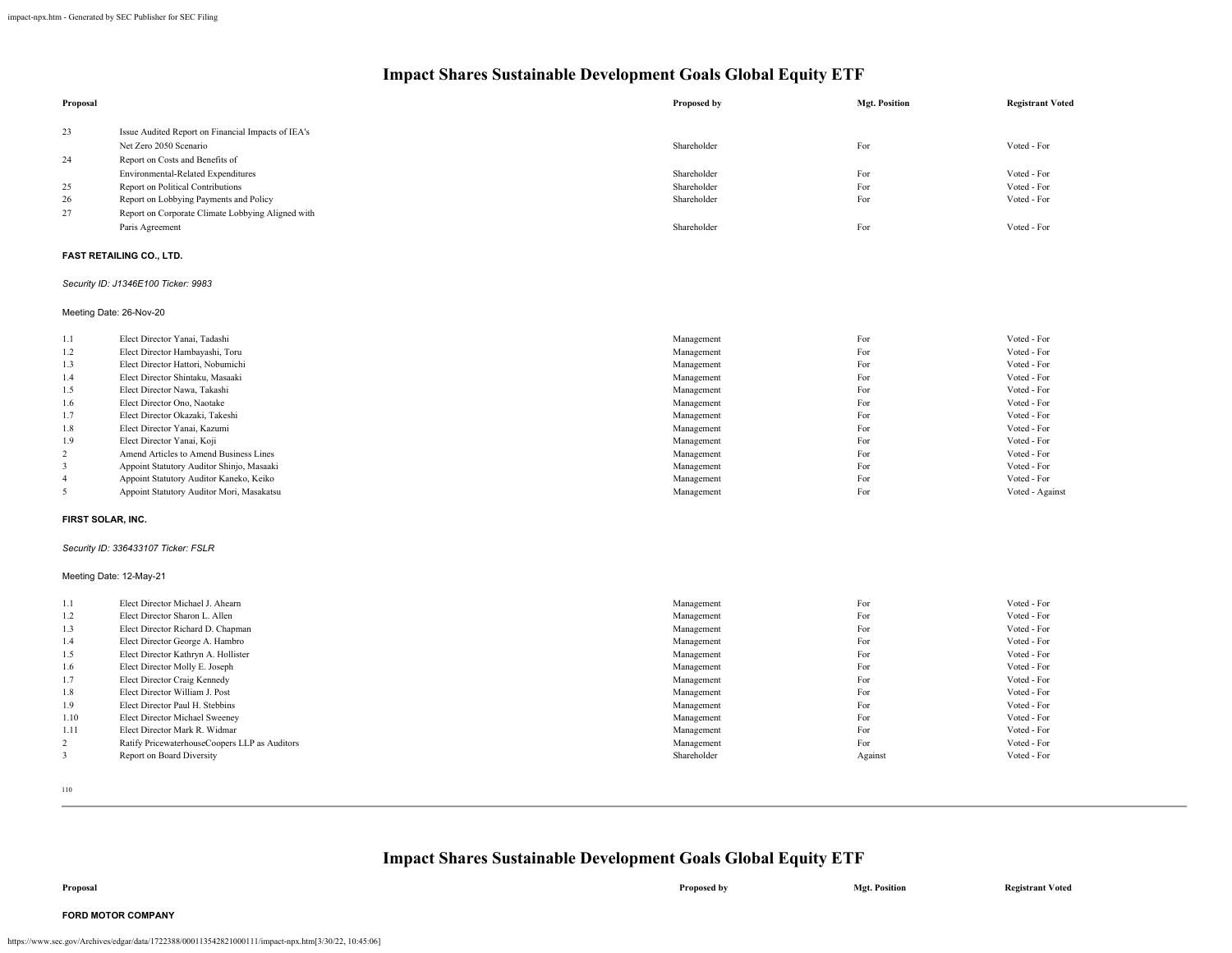| Proposal                  | Proposed by | <b>Mgt. Position</b> | <b>Registrant Voted</b> |
|---------------------------|-------------|----------------------|-------------------------|
| <b>FORD MOTOR COMPANY</b> |             |                      |                         |

### *Security ID: 345370860 Ticker: F*

Meeting Date: 13-May-21

| 1.1            | Elect Director Kimberly A. Casiano                  | Management  | For     | Voted - For |
|----------------|-----------------------------------------------------|-------------|---------|-------------|
| 1.2            | Elect Director Anthony F. Earley, Jr.               | Management  | For     | Voted - For |
| 1.3            | Elect Director Alexandra Ford English               | Management  | For     | Voted - For |
| 1.4            | Elect Director James D. Farley, Jr.                 | Management  | For     | Voted - For |
| 1.5            | Elect Director Henry Ford, III                      | Management  | For     | Voted - For |
| 1.6            | Elect Director William Clay Ford, Jr.               | Management  | For     | Voted - For |
| 1.7            | Elect Director William W. Helman, IV                | Management  | For     | Voted - For |
| 1.8            | Elect Director Jon M. Huntsman, Jr.                 | Management  | For     | Voted - For |
| 1.9            | Elect Director William E. Kennard                   | Management  | For     | Voted - For |
| 1.10           | Elect Director Beth E. Mooney                       | Management  | For     | Voted - For |
| 1.11           | Elect Director John L. Thornton                     | Management  | For     | Voted - For |
| 1.12           | Elect Director John B. Veihmeyer                    | Management  | For     | Voted - For |
| 1.13           | Elect Director Lynn M. Vojvodich                    | Management  | For     | Voted - For |
| 1.14           | Elect Director John S. Weinberg                     | Management  | For     | Voted - For |
| 2              | Ratify PricewaterhouseCoopers LLP as Auditor        | Management  | For     | Voted - For |
| 3              | Advisory Vote to Ratify Named Executive Officers'   |             |         |             |
|                | Compensation                                        | Management  | For     | Voted - For |
| $\overline{4}$ | Approve Recapitalization Plan for all Stock to Have |             |         |             |
|                | One-vote per Share                                  | Shareholder | Against | Voted - For |
|                |                                                     |             |         |             |

### **FORTESCUE METALS GROUP LTD.**

### *Security ID: Q39360104 Ticker: FMG*

### Meeting Date: 11-Nov-20

| 1.1 | Elect Andrew Forrest as Director                  | Management | For | Voted - For     |
|-----|---------------------------------------------------|------------|-----|-----------------|
| 1.2 | Elect Mark Barnaba as Director                    | Management | For | Voted - For     |
| 1.3 | Elect Penny Bingham-Hall as Director              | Management | For | Voted - For     |
| 1.4 | Elect Jennifer Morris as Director                 | Management | For | Voted - For     |
| 2   | Approve Remuneration Report                       | Management | For | Voted - For     |
|     | Approve Grant of Performance Rights to Elizabeth  |            |     |                 |
|     | Gaines                                            | Management | For | Voted - Against |
| 4   | Approve Renewal of Proportional Takeover Approval |            |     |                 |
|     | Provisions                                        | Management | For | Voted - For     |
|     |                                                   |            |     |                 |

### **GENERAL MOTORS COMPANY**

### *Security ID: 37045V100 Ticker: GM*

### Meeting Date: 14-Jun-21

|     | Elect Director Mary T. Barra   | Management | For | Voted - For |
|-----|--------------------------------|------------|-----|-------------|
| 1.2 | Elect Director Wesley G. Bush  | Management | For | Voted - For |
|     | Elect Director Linda R. Gooden | Management | For | Voted - For |
|     | Elect Director Joseph Jimenez  | Management | For | Voted - For |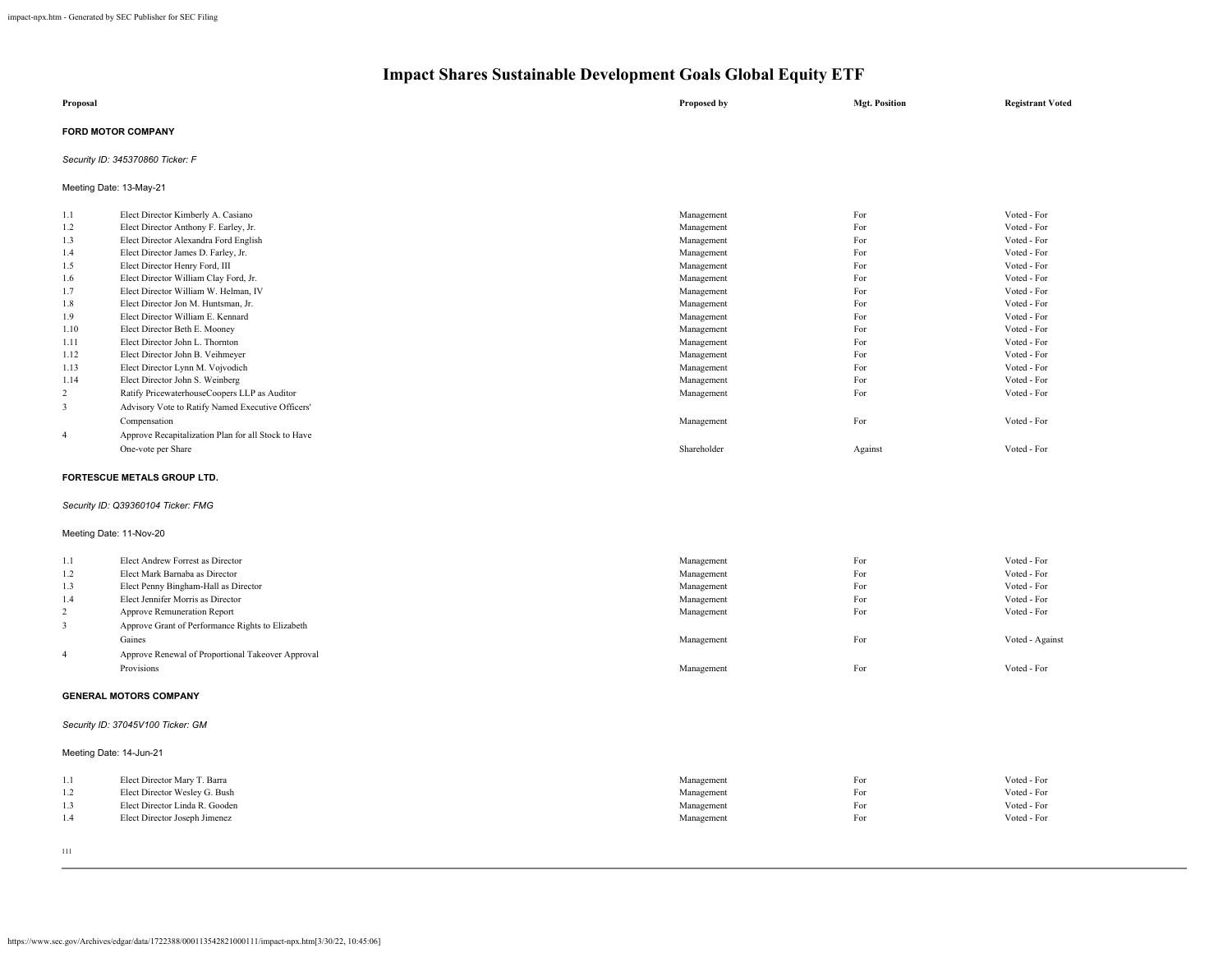| Proposal       |                                                   | Proposed by | <b>Mgt. Position</b> | <b>Registrant Voted</b> |
|----------------|---------------------------------------------------|-------------|----------------------|-------------------------|
|                |                                                   |             |                      |                         |
| 1.5            | Elect Director Jane L. Mendillo                   | Management  | For                  | Voted - For             |
| 1.6            | Elect Director Judith A. Miscik                   | Management  | For                  | Voted - For             |
| 1.7            | Elect Director Patricia F. Russo                  | Management  | For                  | Voted - For             |
| 1.8            | Elect Director Thomas M. Schoewe                  | Management  | For                  | Voted - For             |
| 1.9            | Elect Director Carol M. Stephenson                | Management  | For                  | Voted - For             |
| 1.10           | Elect Director Mark A. Tatum                      | Management  | For                  | Voted - For             |
| 1.11           | Elect Director Devin N. Wenig                     | Management  | For                  | Voted - For             |
| 1.12           | Elect Director Margaret C. Whitman                | Management  | For                  | Voted - For             |
| $\overline{2}$ | Advisory Vote to Ratify Named Executive Officers' |             |                      |                         |
|                | Compensation                                      | Management  | For                  | Voted - For             |
| 3              | Ratify Ernst & Young LLP as Auditors              | Management  | For                  | Voted - For             |
| 4              | Provide Right to Act by Written Consent           | Shareholder | Against              | Voted - For             |
| 5              | Link Executive Pay to Social Criteria             | Shareholder | Against              | Voted - For             |

### **GILDAN ACTIVEWEAR INC.**

### *Security ID: 375916103 Ticker: GIL*

### Meeting Date: 06-May-21

| 1.1  | Elect Director Donald C. Berg                    | Management | For | Voted - For     |
|------|--------------------------------------------------|------------|-----|-----------------|
| 1.2  | Elect Director Maryse Bertrand                   | Management | For | Voted - For     |
| 1.3  | Elect Director Marc Caira                        | Management | For | Voted - For     |
| 1.4  | Elect Director Glenn J. Chamandy                 | Management | For | Voted - For     |
| 1.5  | Elect Director Shirley E. Cunningham             | Management | For | Voted - For     |
| 1.6  | Elect Director Russell Goodman                   | Management | For | Voted - For     |
| 1.7  | Elect Director Charles M. Herington              | Management | For | Voted - For     |
| 1.8  | Elect Director Luc Jobin                         | Management | For | Voted - For     |
| 1.9  | Elect Director Craig A. Leavitt                  | Management | For | Voted - For     |
| 1.10 | Elect Director Anne Martin-Vachon                | Management | For | Voted - For     |
|      | Advisory Vote on Executive Compensation Approach | Management | For | Voted - Against |
|      | Ratify KPMG LLP as Auditors                      | Management | For | Voted - For     |

#### **GLAXOSMITHKLINE PLC**

### *Security ID: G3910J112 Ticker: GSK*

Meeting Date: 05-May-21

| 1.1  | Re-elect Sir Jonathan Symonds as Director         | Management | For | Voted - For |
|------|---------------------------------------------------|------------|-----|-------------|
|      |                                                   |            |     |             |
| 1.2  | Re-elect Dame Emma Walmsley as Director           | Management | For | Voted - For |
| 1.3  | Re-elect Charles Bancroft as Director             | Management | For | Voted - For |
| 1.4  | Re-elect Vindi Banga as Director                  | Management | For | Voted - For |
| 1.5  | Re-elect Dr Hal Barron as Director                | Management | For | Voted - For |
| 1.6  | Re-elect Dr Vivienne Cox as Director              | Management | For | Voted - For |
| 1.7  | Re-elect Lynn Elsenhans as Director               | Management | For | Voted - For |
| 1.8  | Re-elect Dr Laurie Glimcher as Director           | Management | For | Voted - For |
| 1.9  | Re-elect Dr Jesse Goodman as Director             | Management | For | Voted - For |
| 1.10 | Re-elect Iain Mackay as Director                  | Management | For | Voted - For |
| 1.11 | Re-elect Urs Rohner as Director                   | Management | For | Voted - For |
|      | Accept Financial Statements and Statutory Reports | Management | For | Voted - For |
|      |                                                   |            |     |             |

112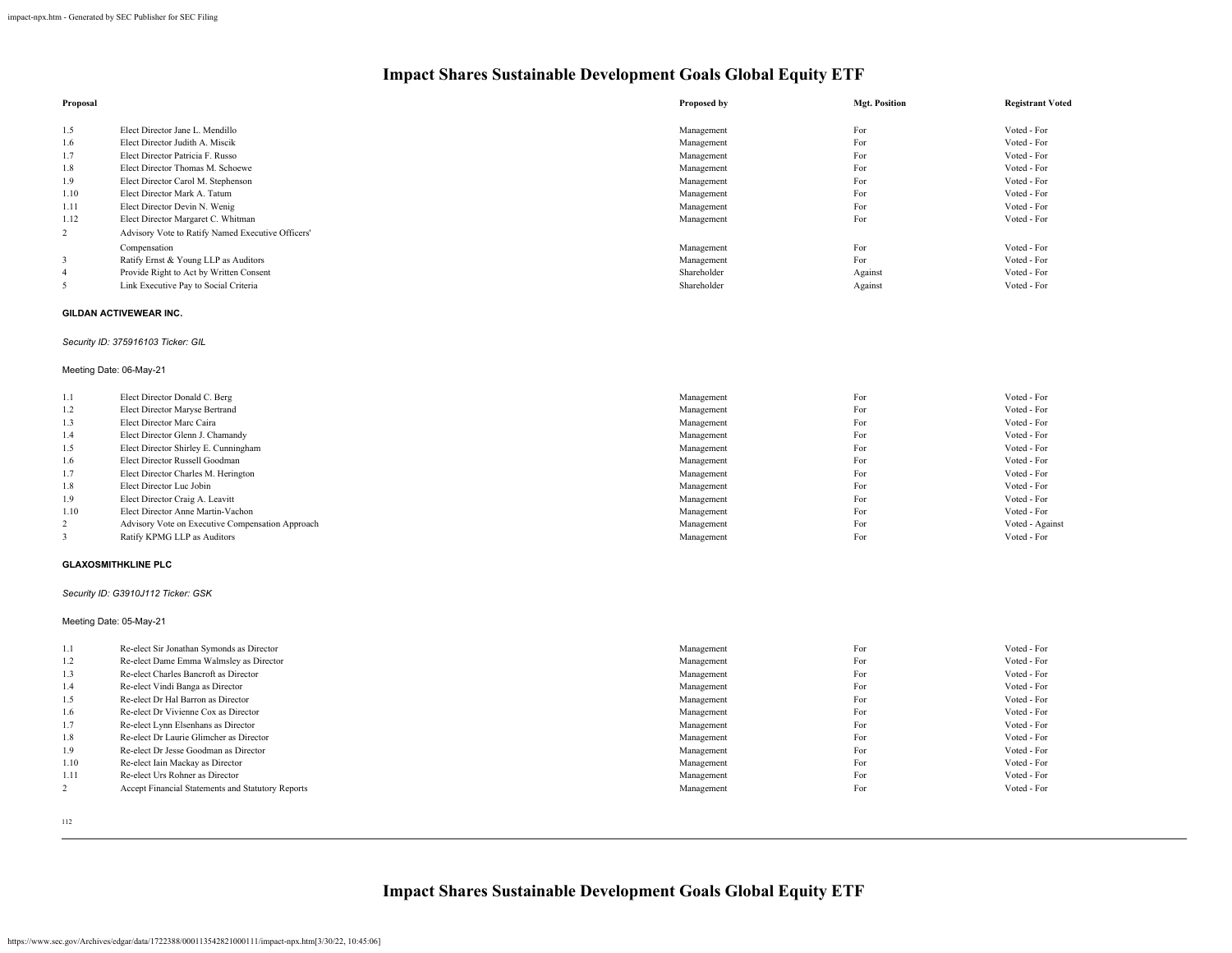| Proposal |                                                      | Proposed by | <b>Mgt. Position</b> | <b>Registrant Voted</b> |
|----------|------------------------------------------------------|-------------|----------------------|-------------------------|
| 3        | Approve Remuneration Report                          | Management  | For                  | Voted - For             |
| 4        | Reappoint Deloitte LLP as Auditors                   | Management  | For                  | Voted - For             |
| 5        | Authorise Board to Fix Remuneration of Auditors      | Management  | For                  | Voted - For             |
| 6        | Authorise UK Political Donations and Expenditure     | Management  | For                  | Voted - For             |
|          | Authorise Issue of Equity                            | Management  | For                  | Voted - For             |
| 8        | Authorise Issue of Equity without Pre-emptive Rights | Management  | For                  | Voted - For             |
| 9        | Authorise Issue of Equity without Pre-emptive        |             |                      |                         |
|          | Rights in Connection with an Acquisition or Other    |             |                      |                         |
|          | Capital Investment                                   | Management  | For                  | Voted - For             |
| 10       | Authorise Market Purchase of Ordinary Shares         | Management  | For                  | Voted - For             |
| 11       | Approve the Exemption from Statement of the Name of  |             |                      |                         |
|          | the Senior Statutory Auditor in Published Copies of  |             |                      |                         |
|          | the Auditors' Reports                                | Management  | For                  | Voted - For             |
| 12       | Authorise the Company to Call General Meeting with   |             |                      |                         |
|          | Two Weeks' Notice                                    | Management  | For                  | Voted - For             |
|          | <b>GN STORE NORD A/S</b>                             |             |                      |                         |
|          | Security ID: K4001S214 Ticker: GN                    |             |                      |                         |
|          | Meeting Date: 17-Mar-21                              |             |                      |                         |
| 1.1      | Reelect Per Wold-Olsen as Director                   | Management  | For                  | Voted - For             |

| 1.2             | Reelect Jukka Pekka Pertola as Director             | Management  | For     | Voted - Abstain |
|-----------------|-----------------------------------------------------|-------------|---------|-----------------|
| 1.3             | Reelect Helene Barnekow as Director                 | Management  | For     | Voted - For     |
| 1.4             | Reelect Montserrat Maresch Pascual as Director      | Management  | For     | Voted - For     |
| 1.5             | Reelect Wolfgang Reim as Director                   | Management  | For     | Voted - For     |
| 1.6             | Reelect Ronica Wang as Director                     | Management  | For     | Voted - For     |
| 1.7             | Reelect Anette Weber as New Director                | Management  | For     | Voted - For     |
| 2               | Receive Report of Board                             | Management  | For     | Non-Voting      |
| 3               | Accept Financial Statements and Statutory Reports   | Management  | For     | Voted - For     |
| $\overline{4}$  | Approve Discharge of Management and Board           | Management  | For     | Voted - For     |
| 5               | Approve Allocation of Income and Dividends of DKK   |             |         |                 |
|                 | 1.45 Per Share                                      | Management  | For     | Voted - For     |
| 6               | Approve Remuneration Report (Advisory Vote)         | Management  | For     | Voted - For     |
| $7\phantom{.0}$ | Approve Remuneration of Directors in the Amount of  |             |         |                 |
|                 | DKK 870,000 for Chairman, DKK 580,000 for Vice      |             |         |                 |
|                 | Chairman, and DKK 290,000 for Other Members;        |             |         |                 |
|                 | Approve Remuneration for Committee Work; Approve    |             |         |                 |
|                 | Meeting Fees                                        | Management  | For     | Voted - For     |
| 8               | Ratify PricewaterhouseCoopers as Auditors           | Management  | For     | Voted - For     |
| 9               | Authorize Share Repurchase Program                  | Management  | For     | Voted - For     |
| 10              | Approve DKK 16.4 Million Reduction in Share Capital |             |         |                 |
|                 | via Share Cancellation                              | Management  | For     | Voted - For     |
| 11              | Allow Shareholder Meetings to be Held Partially or  |             |         |                 |
|                 | Fully by Electronic Means                           | Management  | For     | Voted - For     |
| 12              | Amend Articles Re: Company Calendar                 | Management  | For     | Voted - For     |
| 13              | Instruct Board to Complete an Assessment of the     |             |         |                 |
|                 | Ability of GN Store Nord to Publish Corporate       |             |         |                 |
|                 | Country-by-Country Tax Reporting in Line with the   |             |         |                 |
|                 | Global Reporting Initiative's Standard (GRI 207:    |             |         |                 |
|                 | Tax 2019)                                           | Shareholder | Against | Voted - For     |
|                 |                                                     |             |         |                 |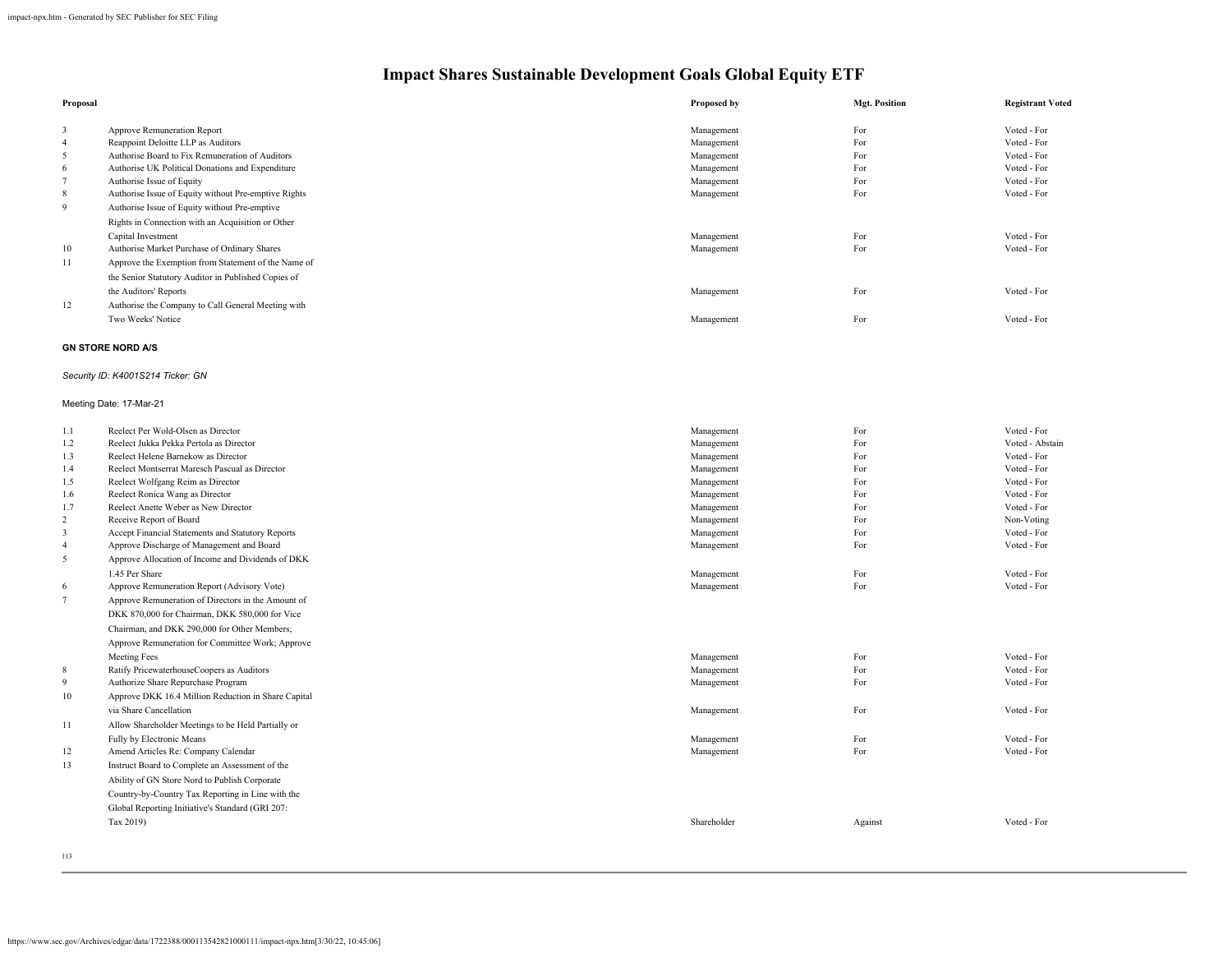| Proposal        |                                                     | Proposed by | <b>Mgt. Position</b> | <b>Registrant Voted</b> |
|-----------------|-----------------------------------------------------|-------------|----------------------|-------------------------|
| 14              | Other Business (Non-Voting)                         | Management  | For                  | Non-Voting              |
|                 | <b>GOLD FIELDS LTD.</b>                             |             |                      |                         |
|                 | Security ID: S31755101 Ticker: GFI                  |             |                      |                         |
|                 | Meeting Date: 20-Aug-20                             |             |                      |                         |
| 1.1             | Re-elect Terence Goodlace as Director               | Management  | For                  | Voted - For             |
| 1.2             | Re-elect Nick Holland as Director                   | Management  | For                  | Voted - For             |
| 1.3             | Re-elect Richard Menell as Director                 | Management  | For                  | Voted - For             |
| 1.4             | Re-elect Yunus Suleman as Director                  | Management  | For                  | Voted - For             |
| 1.5             | Re-elect Yunus Suleman as Chairperson of the Audit  |             |                      |                         |
|                 | Committee                                           | Management  | For                  | Voted - For             |
| 1.6             | Re-elect Alhassan Andani as Member of the Audit     |             |                      |                         |
|                 | Committee                                           | Management  | For                  | Voted - For             |
| 1.7             | Re-elect Peter Bacchus as Member of the Audit       |             |                      |                         |
|                 | Committee                                           | Management  | For                  | Voted - For             |
| 1.8             | Re-elect Richard Menell as Member of the Audit      |             |                      |                         |
|                 | Committee                                           | Management  | For                  | Voted - For             |
| $\overline{2}$  | Reappoint PricewaterhouseCoopers Inc as Auditors of |             |                      |                         |
|                 | the Company                                         | Management  | For                  | Voted - For             |
| $\mathbf{3}$    | Place Authorised but Unissued Shares under Control  |             |                      |                         |
|                 | of Directors                                        | Management  | For                  | Voted - For             |
| $\overline{4}$  | Authorise Board to Issue Shares for Cash            | Management  | For                  | Voted - For             |
| 5               | Approve Remuneration Policy                         | Management  | For                  | Voted - For             |
| 6               | Approve Remuneration Implementation Report          | Management  | For                  | Voted - For             |
| $7\phantom{.0}$ | Approve Remuneration of Non-Executive Directors     | Management  | For                  | Voted - For             |
| 8               | Approve Financial Assistance in Terms of Sections   |             |                      |                         |
|                 | 44 and 45 of the Companies Act                      | Management  | For                  | Voted - For             |
| $\overline{9}$  | Authorise Repurchase of Issued Share Capital        | Management  | For                  | Voted - For             |
|                 |                                                     |             |                      |                         |
|                 | Meeting Date: 06-May-21                             |             |                      |                         |
| 1.1             | Elect Chris Griffith as Director                    | Management  | For                  | Voted - For             |
| 1.2             | Elect Philisiwe Sibiya as Director                  | Management  | For                  | Voted - For             |
| 1.3             | Re-elect Cheryl Carolus as Director                 | Management  | For                  | Voted - For             |
| 1.4             | Re-elect Steven Reid as Director                    | Management  | For                  | Voted - For             |
| 1.5             | Re-elect Carmen Letton as Director                  | Management  | For                  | Voted - For             |
| 1.6             | Re-elect Yunus Suleman as Chairperson of the Audit  |             |                      |                         |
|                 | Committee                                           | Management  | For                  | Voted - For             |
| 1.7             | Re-elect Alhassan Andani as Member of the Audit     |             |                      |                         |
|                 | Committee                                           | Management  | For                  | Voted - For             |
| 1.8             | Re-elect Peter Bacchus as Member of the Audit       |             |                      |                         |
|                 | Committee                                           | Management  | For                  | Voted - For             |
| 1.9             | Elect Philisiwe Sibiya as Member of the Audit       |             |                      |                         |
|                 | Committee                                           | Management  | For                  | Voted - For             |
| $\overline{2}$  | Reappoint PricewaterhouseCoopers Inc as Auditors of |             |                      |                         |
|                 | the Company                                         | Management  | For                  | Voted - For             |
| $\sqrt{3}$      | Place Authorised but Unissued Shares under Control  |             |                      |                         |
|                 | of Directors                                        | Management  | For                  | Voted - For             |
| $\overline{4}$  | Authorise Board to Issue Shares for Cash            | Management  | For                  | Voted - For             |
|                 |                                                     |             |                      |                         |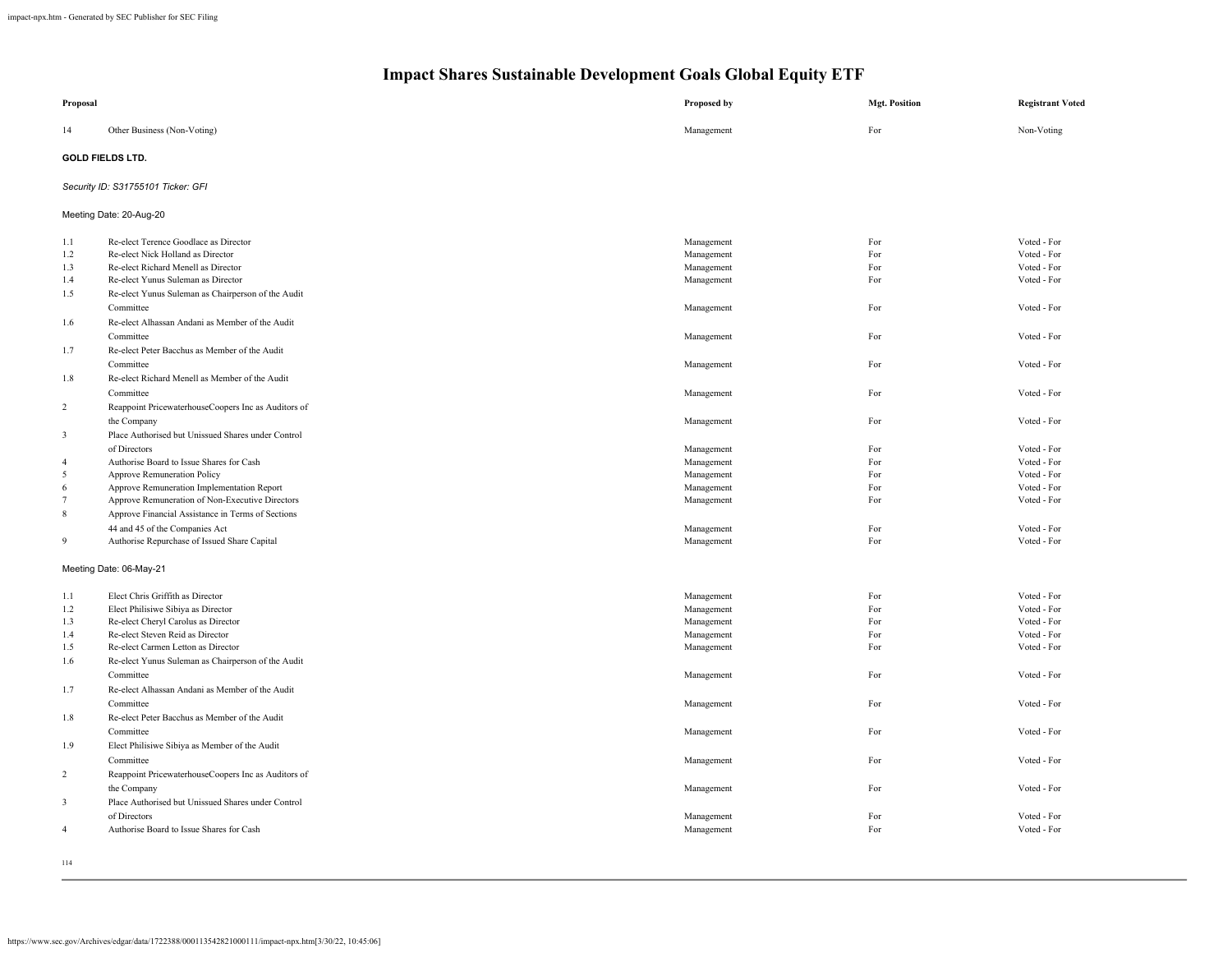| Proposal |                                                   | Proposed by | <b>Mgt. Position</b> | <b>Registrant Voted</b> |
|----------|---------------------------------------------------|-------------|----------------------|-------------------------|
|          | Approve Remuneration Policy                       | Management  | For                  | Voted - For             |
| 6        | Approve Remuneration Implementation Report        | Management  | For                  | Voted - For             |
|          | Approve Remuneration of Non-Executive Directors   | Management  | For                  | Voted - For             |
| 8        | Approve Financial Assistance in Terms of Sections |             |                      |                         |
|          | 44 and 45 of the Companies Act                    | Management  | For                  | Voted - For             |
| $\Omega$ | Authorise Repurchase of Issued Share Capital      | Management  | For                  | Voted - For             |
|          |                                                   |             |                      |                         |

### **GRUPO FINANCIERO BANORTE SAB DE CV**

### *Security ID: P49501201 Ticker: GFNORTEO*

### Meeting Date: 23-Apr-21

| 1.1  | Elect Carlos Hank Gonzalez as Board Chairman         | Management | For | Voted - For     |
|------|------------------------------------------------------|------------|-----|-----------------|
| 1.2  | Elect Juan Antonio Gonzalez Moreno as Director       | Management | For | Voted - For     |
| 1.3  | Elect David Juan Villarreal Montemayor as Director   | Management | For | Voted - For     |
| 1.4  | Elect Jose Marcos Ramirez Miguel as Director         | Management | For | Voted - For     |
| 1.5  | Elect Carlos de la Isla Corry as Director            | Management | For | Voted - For     |
| 1.6  | Elect Everardo Elizondo Almaguer as Director         | Management | For | Voted - For     |
| 1.7  | Elect Carmen Patricia Armendariz Guerra as Director  | Management | For | Voted - For     |
| 1.8  | Elect Clemente Ismael Reyes Retana Valdes as         |            |     |                 |
|      | Director                                             | Management | For | Voted - For     |
| 1.9  | Elect Alfredo Elias Ayub as Director                 | Management | For | Voted - For     |
| 1.10 | Elect Adrian Sada Cueva as Director                  | Management | For | Voted - Against |
| 1.11 | Elect David Penaloza Alanis as Director              | Management | For | Voted - For     |
| 1.12 | Elect Jose Antonio Chedraui Eguia as Director        | Management | For | Voted - For     |
| 1.13 | Elect Alfonso de Angoitia Noriega as Director        | Management | For | Voted - Against |
| 1.14 | Elect Thomas Stanley Heather Rodriguez as Director   | Management | For | Voted - For     |
| 1.15 | Elect Graciela Gonzalez Moreno as Alternate Director | Management | For | Voted - For     |
| 1.16 | Elect Juan Antonio Gonzalez Marcos as Alternate      |            |     |                 |
|      | Director                                             | Management | For | Voted - For     |
| 1.17 | Elect Alberto Halabe Hamui as Alternate Director     | Management | For | Voted - For     |
| 1.18 | Elect Gerardo Salazar Viezca as Alternate Director   | Management | For | Voted - For     |
| 1.19 | Elect Alberto Perez-Jacome Friscione as Alternate    |            |     |                 |
|      | Director                                             | Management | For | Voted - For     |
| 1.20 | Elect Diego Martinez Rueda-Chapital as Alternate     |            |     |                 |
|      | Director                                             | Management | For | Voted - For     |
| 1.21 | Elect Roberto Kelleher Vales as Alternate Director   | Management | For | Voted - For     |
| 1.22 | Elect Cecilia Goya de Riviello Meade as Alternate    |            |     |                 |
|      | Director                                             | Management | For | Voted - For     |
| 1.23 | Elect Isaac Becker Kabacnik as Alternate Director    | Management | For | Voted - For     |
| 1.24 | Elect Jose Maria Garza Trevino as Alternate Director | Management | For | Voted - For     |
| 1.25 | Elect Carlos Cesarman Kolteniuk as Alternate         |            |     |                 |
|      | Director                                             | Management | For | Voted - For     |
| 1.26 | Elect Humberto Tafolla Nunez as Alternate Director   | Management | For | Voted - For     |
| 1.27 | Elect Guadalupe Phillips Margain as Alternate        |            |     |                 |
|      | Director                                             | Management | For | Voted - For     |
| 1.28 | Elect Ricardo Maldonado Yanez as Alternate Director  | Management | For | Voted - For     |
| 1.29 | Elect Hector Avila Flores (Non-Member) as Board      |            |     |                 |
|      | Secretary                                            | Management | For | Voted - For     |
| 1.30 | Elect Thomas Stanley Heather Rodriguez as Chairman   |            |     |                 |
|      | of Audit and Corporate Practices Committee           | Management | For | Voted - For     |
|      |                                                      |            |     |                 |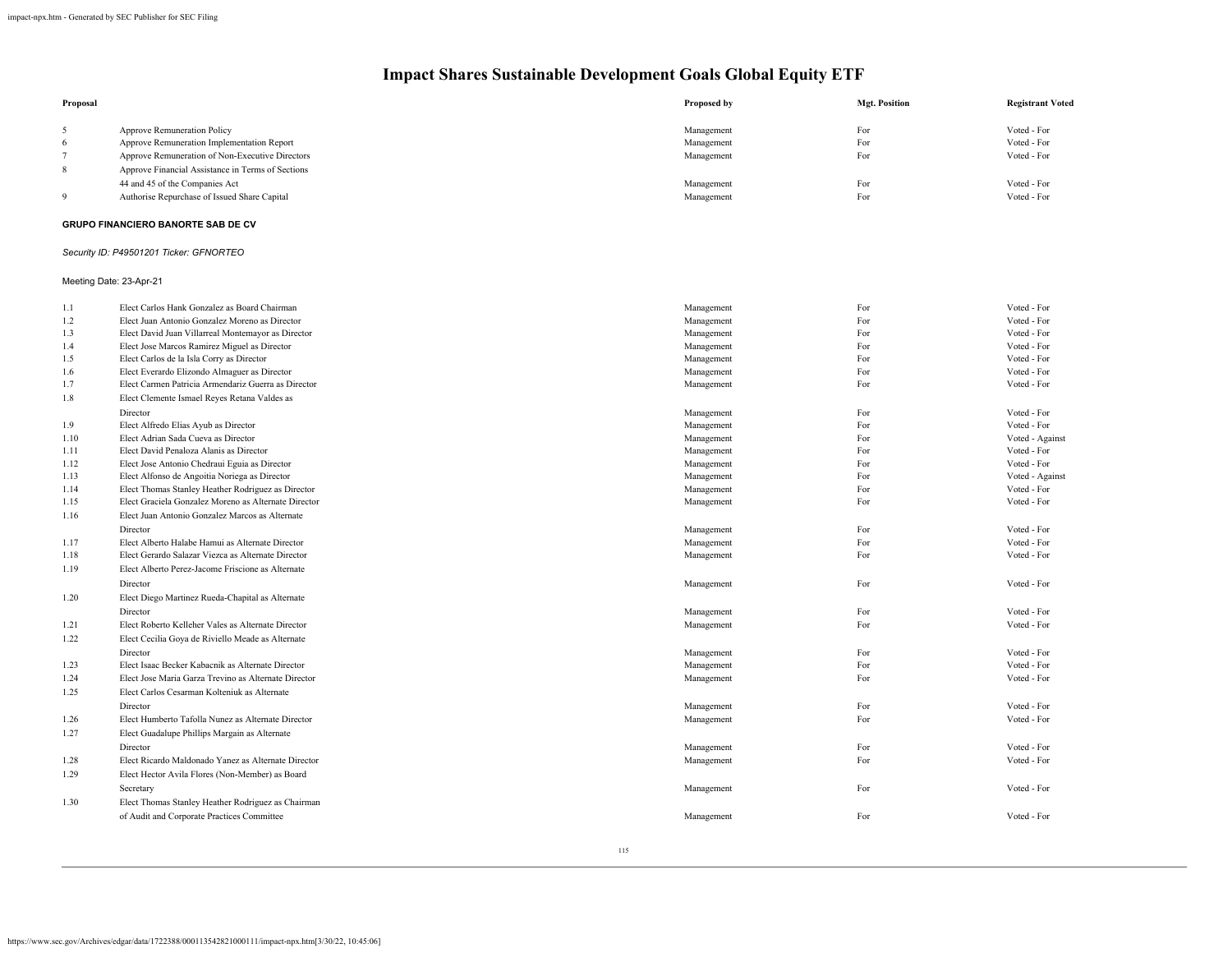| Proposal       |                                                                   | Proposed by | <b>Mgt. Position</b> | <b>Registrant Voted</b> |
|----------------|-------------------------------------------------------------------|-------------|----------------------|-------------------------|
| $\overline{c}$ | Approve CEO's Report on Financial Statements and                  |             |                      |                         |
|                | <b>Statutory Reports</b>                                          | Management  | For                  | Voted - For             |
| $\mathbf{3}$   | Approve Board's Report on Policies and Accounting                 |             |                      |                         |
|                | Information and Criteria Followed in Preparation of               |             |                      |                         |
|                | <b>Financial Information</b>                                      | Management  | For                  | Voted - For             |
| $\overline{4}$ | Approve Board's Report on Operations and Activities               |             |                      |                         |
|                | Undertaken by Board                                               | Management  | For                  | Voted - For             |
| 5              | Approve Report on Activities of Audit and Corporate               |             |                      |                         |
|                | Practices Committee                                               | Management  | For                  | Voted - For             |
| 6              | Approve All Operations Carried out by Company and                 |             |                      |                         |
|                | Ratify Actions Carried out by Board, CEO and Audit                |             |                      |                         |
|                |                                                                   | Management  | For                  | Voted - For             |
| $\tau$         | and Corporate Practices Committee<br>Approve Allocation of Income | Management  | For                  | Voted - For             |
| $\,$ 8 $\,$    | Receive Auditor's Report on Tax Position of Company               | Management  | For                  | Non-Voting              |
| 9              | Approve Directors Liability and Indemnification                   | Management  | For                  | Voted - For             |
| 10             | Approve Remuneration of Directors                                 | Management  | For                  | Voted - For             |
| 11             | Approve Report on Share Repurchase                                | Management  | For                  | Voted - For             |
| 12             | Set Aggregate Nominal Amount of Share Repurchase                  |             |                      |                         |
|                | Reserve                                                           | Management  | For                  | Voted - For             |
| 13             | Authorize Board to Ratify and Execute Approved                    |             |                      |                         |
|                | Resolutions                                                       | Management  | For                  | Voted - For             |
| 14             | Amend Article 2; Approve Certification of the                     |             |                      |                         |
|                | Company's Bylaws                                                  | Management  | For                  | Voted - For             |
| 15             | Approve Modifications of Sole Responsibility                      |             |                      |                         |
|                | Agreement                                                         | Management  | For                  | Voted - For             |
| 16             | Authorize Board to Ratify and Execute Approved                    |             |                      |                         |
|                | Resolutions                                                       | Management  | For                  | Voted - For             |
|                |                                                                   |             |                      |                         |
|                | HANNON ARMSTRONG SUSTAINABLE INFRASTRUCTURE CAPITAL, INC.         |             |                      |                         |
|                | Security ID: 41068X100 Ticker: HASI                               |             |                      |                         |
|                | Meeting Date: 03-Jun-21                                           |             |                      |                         |
| 1.1            | Elect Director Jeffrey W. Eckel                                   | Management  | For                  | Voted - For             |
| 1.2            | Elect Director Clarence D. Armbrister                             | Management  | For                  | Voted - For             |
| 1.3            | Elect Director Teresa M. Brenner                                  | Management  | For                  | Voted - Against         |
| 1.4            | Elect Director Michael T. Eckhart                                 | Management  | For                  | Voted - Against         |
| 1.5            | Elect Director Nancy C. Floyd                                     | Management  | For                  | Voted - For             |
| 1.6            | Elect Director Simone F. Lagomarsino                              | Management  | For                  | Voted - For             |
| 1.7            | Elect Director Charles M. O'Neil                                  | Management  | For                  | Voted - Against         |
| 1.8            | Elect Director Richard J. Osborne                                 | Management  | For                  | Voted - For             |
| 1.9            | Elect Director Steven G. Osgood                                   | Management  | For                  | Voted - For             |
| $\overline{c}$ | Ratify Ernst & Young LLP as Auditors                              | Management  | For                  | Voted - For             |
| $\mathfrak{Z}$ | Advisory Vote to Ratify Named Executive Officers'                 |             |                      |                         |
|                | Compensation                                                      | Management  | For                  | Voted - For             |
|                |                                                                   |             |                      |                         |

116

| Proposal                        | Proposed by | <b>Mgt. Position</b> | <b>Registrant Voted</b> |
|---------------------------------|-------------|----------------------|-------------------------|
| <b>HENKEL AG &amp; CO. KGAA</b> |             |                      |                         |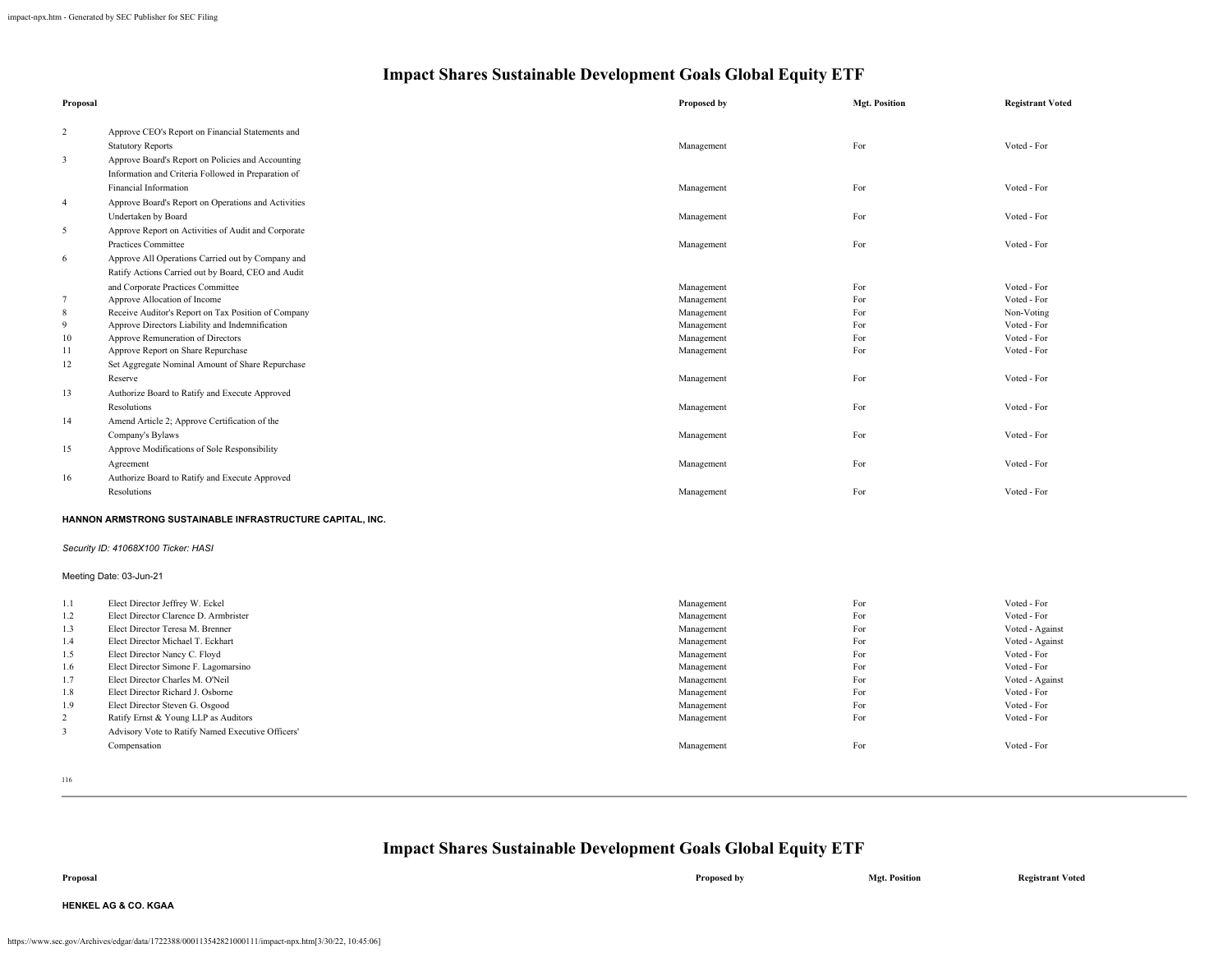|                            | THE PACE SHALLS SUSTAINABLE DEVELOPMENT GRAIS GROBAL Equity ETT                                                                                                                                                  |                          |                      |                            |  |
|----------------------------|------------------------------------------------------------------------------------------------------------------------------------------------------------------------------------------------------------------|--------------------------|----------------------|----------------------------|--|
| Proposal                   |                                                                                                                                                                                                                  | Proposed by              | <b>Mgt. Position</b> | <b>Registrant Voted</b>    |  |
|                            | <b>HENKEL AG &amp; CO. KGAA</b>                                                                                                                                                                                  |                          |                      |                            |  |
|                            | Security ID: D3207M102 Ticker: HEN                                                                                                                                                                               |                          |                      |                            |  |
|                            | Meeting Date: 16-Apr-21                                                                                                                                                                                          |                          |                      |                            |  |
| 1.1<br>$\overline{2}$<br>3 | Elect James Rowan to the Shareholders' Committee<br>Accept Financial Statements and Statutory Reports<br>Approve Allocation of Income and Dividends of EUR<br>1.83 per Ordinary Share and EUR 1.85 per Preferred | Management<br>Management | For<br>For           | Voted - For<br>Voted - For |  |
| $\overline{4}$             | Share<br>Approve Discharge of Personally Liable Partner for                                                                                                                                                      | Management               | For                  | Voted - For                |  |
| 5                          | Fiscal Year 2020<br>Approve Discharge of Supervisory Board for Fiscal                                                                                                                                            | Management               | For                  | Voted - For                |  |
| 6                          | Year 2020<br>Approve Discharge of Shareholders' Committee for                                                                                                                                                    | Management               | For                  | Voted - For                |  |
| $\overline{7}$             | Fiscal Year 2020<br>Ratify PricewaterhouseCoopers GmbH as Auditors for                                                                                                                                           | Management               | For                  | Voted - For                |  |
| 8                          | Fiscal Year 2021<br>Approve Remuneration Policy                                                                                                                                                                  | Management<br>Management | For<br>For           | Voted - For<br>Voted - For |  |
| 9                          | Amend Articles Re: Remuneration of Supervisory<br>Board and Shareholders' Committee                                                                                                                              | Management               | For                  | Voted - For                |  |

| <b>HESS CORPORATION</b> |                                                    |            |     |             |
|-------------------------|----------------------------------------------------|------------|-----|-------------|
|                         | General Meeting                                    | Management | Fot | Voted - For |
| 11                      | Amend Articles Re: Electronic Participation in the |            |     |             |
|                         | Shareholders' Committee                            | Management | Fot | Voted - For |
| 10                      | Approve Remuneration of Supervisory Board and      |            |     |             |

### *Security ID: 42809H107 Ticker: HES*

#### Meeting Date: 02-Jun-21

| 1.1            | Elect Director Terrence J. Checki                 | Management | For | Voted - For |
|----------------|---------------------------------------------------|------------|-----|-------------|
| 1.2            | Elect Director Leonard S. Coleman, Jr.            | Management | For | Voted - For |
| 1.3            | Elect Director Joaquin Duato                      | Management | For | Voted - For |
| 1.4            | Elect Director John B. Hess                       | Management | For | Voted - For |
| 1.5            | Elect Director Edith E. Holiday                   | Management | For | Voted - For |
| 1.6            | Elect Director Marc S. Lipschultz                 | Management | For | Voted - For |
| 1.7            | Elect Director David McManus                      | Management | For | Voted - For |
| 1.8            | Elect Director Kevin O. Meyers                    | Management | For | Voted - For |
| 1.9            | Elect Director Karyn F. Ovelmen                   | Management | For | Voted - For |
| 1.10           | Elect Director James H. Quigley                   | Management | For | Voted - For |
| 1.11           | Elect Director William G. Schrader                | Management | For | Voted - For |
| $\overline{2}$ | Advisory Vote to Ratify Named Executive Officers' |            |     |             |
|                | Compensation                                      | Management | For | Voted - For |
| 3              | Ratify Ernst & Young LLP as Auditors              | Management | For | Voted - For |
| 4              | Amend Omnibus Stock Plan                          | Management | For | Voted - For |
|                |                                                   |            |     |             |

117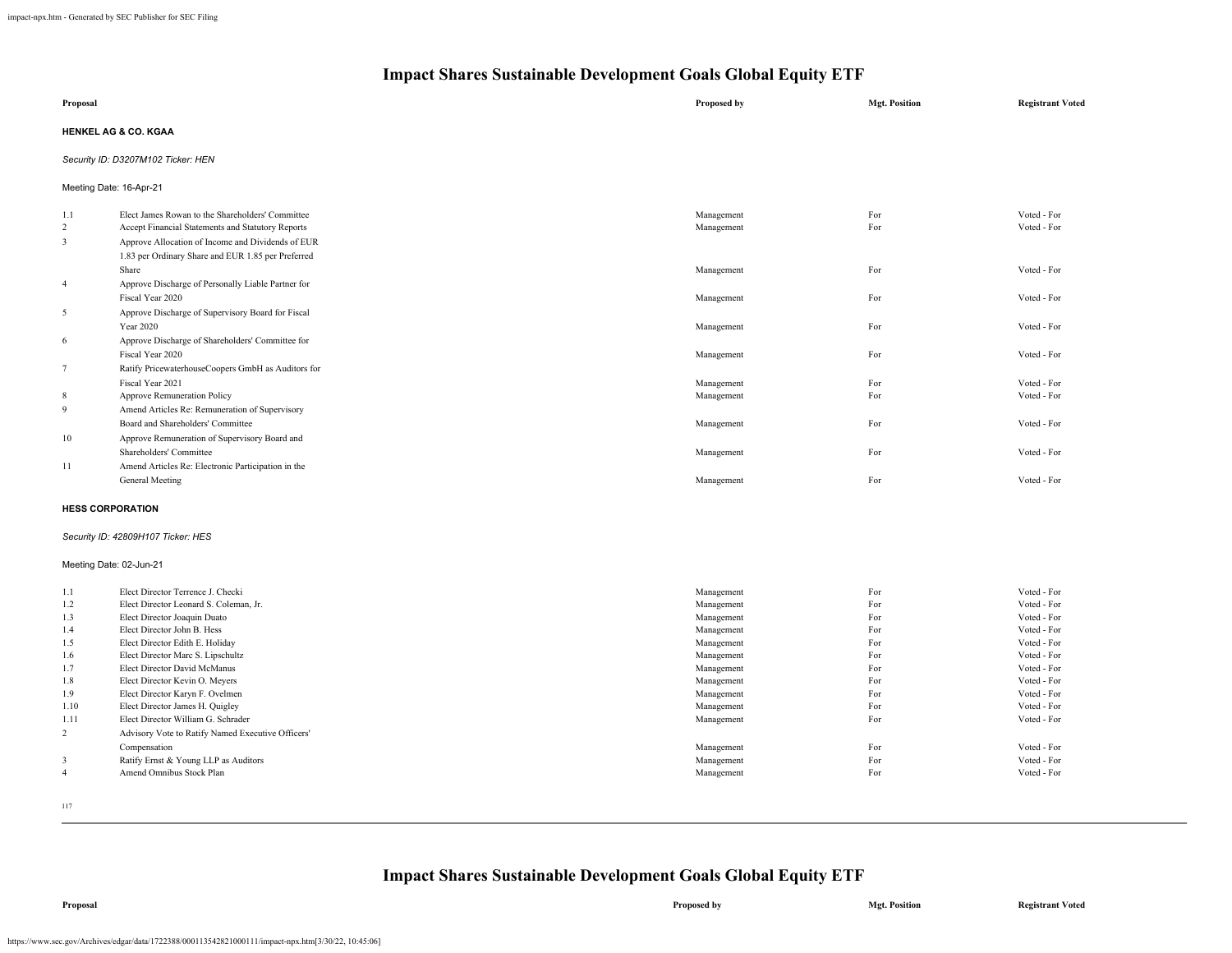| Proposal | Proposed by | <b>Mgt. Position</b> | <b>Registrant Voted</b> |
|----------|-------------|----------------------|-------------------------|
| HP INC.  |             |                      |                         |

### *Security ID: 40434L105 Ticker: HPQ*

Meeting Date: 13-Apr-21

| 1.1            | Elect Director Aida M. Alvarez                    | Management  | For     | Voted - For |
|----------------|---------------------------------------------------|-------------|---------|-------------|
| 1.2            | Elect Director Shumeet Banerji                    | Management  | For     | Voted - For |
| 1.3            | Elect Director Robert R. Bennett                  | Management  | For     | Voted - For |
| 1.4            | Elect Director Charles "Chip" V. Bergh            | Management  | For     | Voted - For |
| 1.5            | Elect Director Stacy Brown-Philpot                | Management  | For     | Voted - For |
| 1.6            | Elect Director Stephanie A. Burns                 | Management  | For     | Voted - For |
| 1.7            | Elect Director Mary Anne Citrino                  | Management  | For     | Voted - For |
| 1.8            | Elect Director Richard L. Clemmer                 | Management  | For     | Voted - For |
| 1.9            | Elect Director Enrique J. Lores                   | Management  | For     | Voted - For |
| 1.10           | Elect Director Judith "Jami" Miscik               | Management  | For     | Voted - For |
| 1.11           | Elect Director Subra Suresh                       | Management  | For     | Voted - For |
| 2              | Ratify Ernst & Young LLP as Auditors              | Management  | For     | Voted - For |
| 3              | Advisory Vote to Ratify Named Executive Officers' |             |         |             |
|                | Compensation                                      | Management  | For     | Voted - For |
| $\overline{4}$ | Provide Right to Act by Written Consent           | Shareholder | Against | Voted - For |

### **INFRAESTRUCTURA ENERGETICA NOVA SAB DE CV**

*Security ID: P5R19K107 Ticker: IENOVA*

### Meeting Date: 30-Nov-20

|                | Authorize Cancellation of Repurchased Shares    |                                               |     |             |
|----------------|-------------------------------------------------|-----------------------------------------------|-----|-------------|
|                | and                                             | Consequently Reduction in Variable Portion of |     |             |
|                | Capital                                         | Management                                    | For | Voted - For |
|                | Approve Increase in Board Size; Elect or Ratify |                                               |     |             |
|                | Directors, Provisional Directors and Members of |                                               |     |             |
|                | Corporate Practices Committee                   | Management                                    | For | Voted - For |
|                | Approve Granting of Powers                      | Management                                    | For | Voted - For |
| $\overline{4}$ | Authorize Board to Ratify and Execute Approved  |                                               |     |             |
|                | Resolutions                                     | Management                                    | For | Voted - For |
|                |                                                 |                                               |     |             |

#### **INVESTEC PLC**

### *Security ID: G49188116 Ticker: INVP*

Meeting Date: 06-Aug-20

| 1.1 | Re-elect Zarina Bassa as Director          | Management | For | Voted - For |
|-----|--------------------------------------------|------------|-----|-------------|
| 1.2 | Re-elect Peregrine Crosthwaite as Director | Management | For | Voted - For |
| 1.3 | Re-elect David Friedland as Director       | Management | For | Voted - For |
| 1.4 | Re-elect Philip Hourquebie as Director     | Management | For | Voted - For |
| 1.5 | Re-elect Charles Jacobs as Director        | Management | For | Voted - For |
| 1.6 | Re-elect Lord Malloch-Brown as Director    | Management | For | Voted - For |
| 1.7 | Re-elect Nishlan Samujh as Director        | Management | For | Voted - For |
| 1.8 | Re-elect Khumo Shuenyane as Director       | Management | For | Voted - For |
|     |                                            |            |     |             |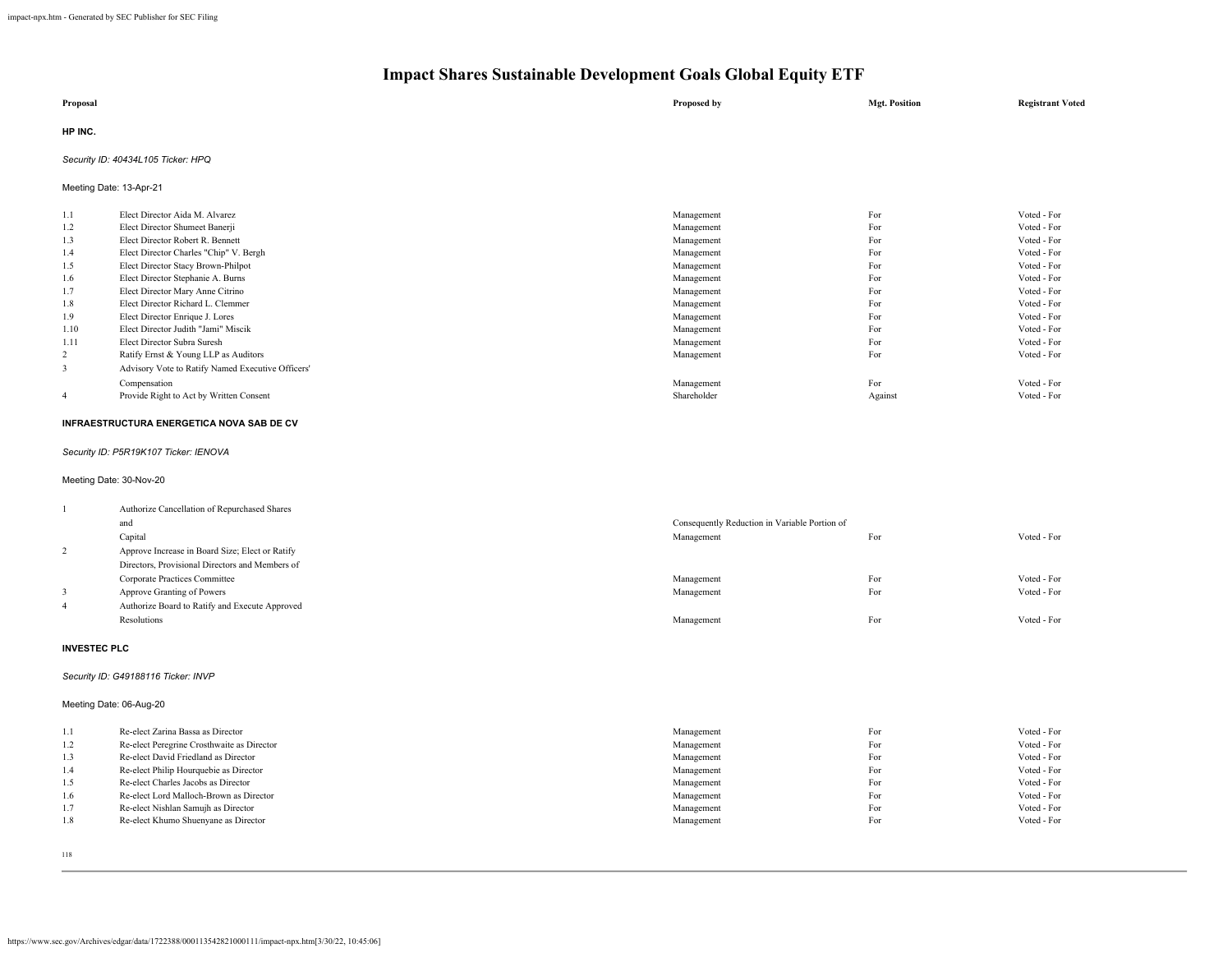| Proposal        |                                                      | Proposed by              | <b>Mgt. Position</b> | <b>Registrant Voted</b>    |
|-----------------|------------------------------------------------------|--------------------------|----------------------|----------------------------|
|                 | Re-elect Fani Titi as Director                       |                          | For                  | Voted - For                |
| 1.9<br>1.10     | Elect Henrietta Baldock as Director                  | Management<br>Management | For                  | Voted - For                |
|                 |                                                      | Management               | For                  | Voted - For                |
| 1.11            | Elect Philisiwe Sibiya as Director                   |                          | For                  |                            |
| 1.12            | Elect Ciaran Whelan as Director                      | Management               |                      | Voted - For                |
| 2               | Approve Remuneration Report including                |                          |                      |                            |
|                 | <b>Implementation Report</b>                         | Management<br>Management | For<br>For           | Voted - For<br>Voted - For |
| $\mathbf{3}$    | Approve Remuneration Policy                          |                          |                      |                            |
| $\overline{4}$  | Authorise the Investec Group's Climate Change        |                          |                      |                            |
|                 | Resolution                                           | Management               | For                  | Voted - For                |
| 5               | Authorise Ratification of Approved Resolutions       | Management               | For                  | Voted - For                |
| 6               | Present the Financial Statements and Statutory       |                          |                      |                            |
|                 | Reports for the Year Ended 31 March 2020             | Management               | For                  | Non-Voting                 |
| $7\phantom{.0}$ | Sanction the Interim Dividend on the Ordinary Shares | Management               | For                  | Voted - For                |
| 8               | Sanction the Interim Dividend on the Dividend        |                          |                      |                            |
|                 | Access (South African Resident) Redeemable           |                          |                      |                            |
|                 | Preference Share                                     | Management               | For                  | Voted - For                |
| 9               | Reappoint Ernst & Young Inc as Joint Auditors        | Management               | For                  | Voted - For                |
| 10              | Reappoint KPMG Inc as Joint Auditors                 | Management               | For                  | Voted - For                |
| 11              | Place Unissued Variable Rate, Cumulative,            |                          |                      |                            |
|                 | Redeemable Preference Shares and Unissued            |                          |                      |                            |
|                 | Non-Redeemable, Non-Cumulative, Non-Participating    |                          |                      |                            |
|                 | Preference Shares Under Control of Directors         | Management               | For                  | Voted - For                |
| 12              | Place Unissued Special Convertible Redeemable        |                          |                      |                            |
|                 | Preference Shares Under Control of Directors         | Management               | For                  | Voted - For                |
| 13              | Authorise Repurchase of Issued Ordinary Shares       | Management               | For                  | Voted - For                |
| 14              | Authorise Repurchase of Any Redeemable,              |                          |                      |                            |
|                 | Non-Participating Preference Shares and              |                          |                      |                            |
|                 | Non-Redeemable, Non-Cumulative, Non-Participating    |                          |                      |                            |
|                 | Preference Shares                                    | Management               | For                  | Voted - For                |
| 15              | Approve Financial Assistance to Subsidiaries and     |                          |                      |                            |
|                 | Directors                                            | Management               | For                  | Voted - For                |
| 16              | Approve Non-executive Directors' Remuneration        | Management               | For                  | Voted - For                |
| 17              | Accept Financial Statements and Statutory Reports    | Management               | For                  | Voted - For                |
| 18              | Sanction the Interim Dividend on the Ordinary Shares | Management               | For                  | Voted - For                |
| 19              | Reappoint Ernst & Young LLP as Auditors              | Management               | For                  | Voted - For                |
| 20              | Authorise the Audit Committee to Fix Remuneration    |                          |                      |                            |
|                 | of Auditors                                          | Management               | For                  | Voted - For                |
| 21              | Authorise Issue of Equity                            | Management               | For                  | Voted - For                |
| 22              | Authorise Market Purchase of Ordinary Shares         | Management               | For                  | Voted - For                |
| 23              | Authorise Market Purchase of Preference Shares       | Management               | For                  | Voted - For                |
| 24              | Authorise EU Political Donations and Expenditure     | Management               | For                  | Voted - For                |
|                 | <b>IOI CORPORATION BERHAD</b>                        |                          |                      |                            |
|                 |                                                      |                          |                      |                            |
|                 | Security ID: Y41763106 Ticker: 1961                  |                          |                      |                            |
|                 | Meeting Date: 30-Oct-20                              |                          |                      |                            |
| 1.1             | Elect Rahamat Bivi binti Yusoff as Director          | Management               | For                  | Voted - For                |
| 1.2             | Elect Lee Yeow Chor as Director                      | Management               | For                  | Voted - For                |
| 2               | Approve Directors' Fees (Inclusive of Board          |                          |                      |                            |
|                 | Committees' Fees)                                    | Management               | For                  | Voted - For                |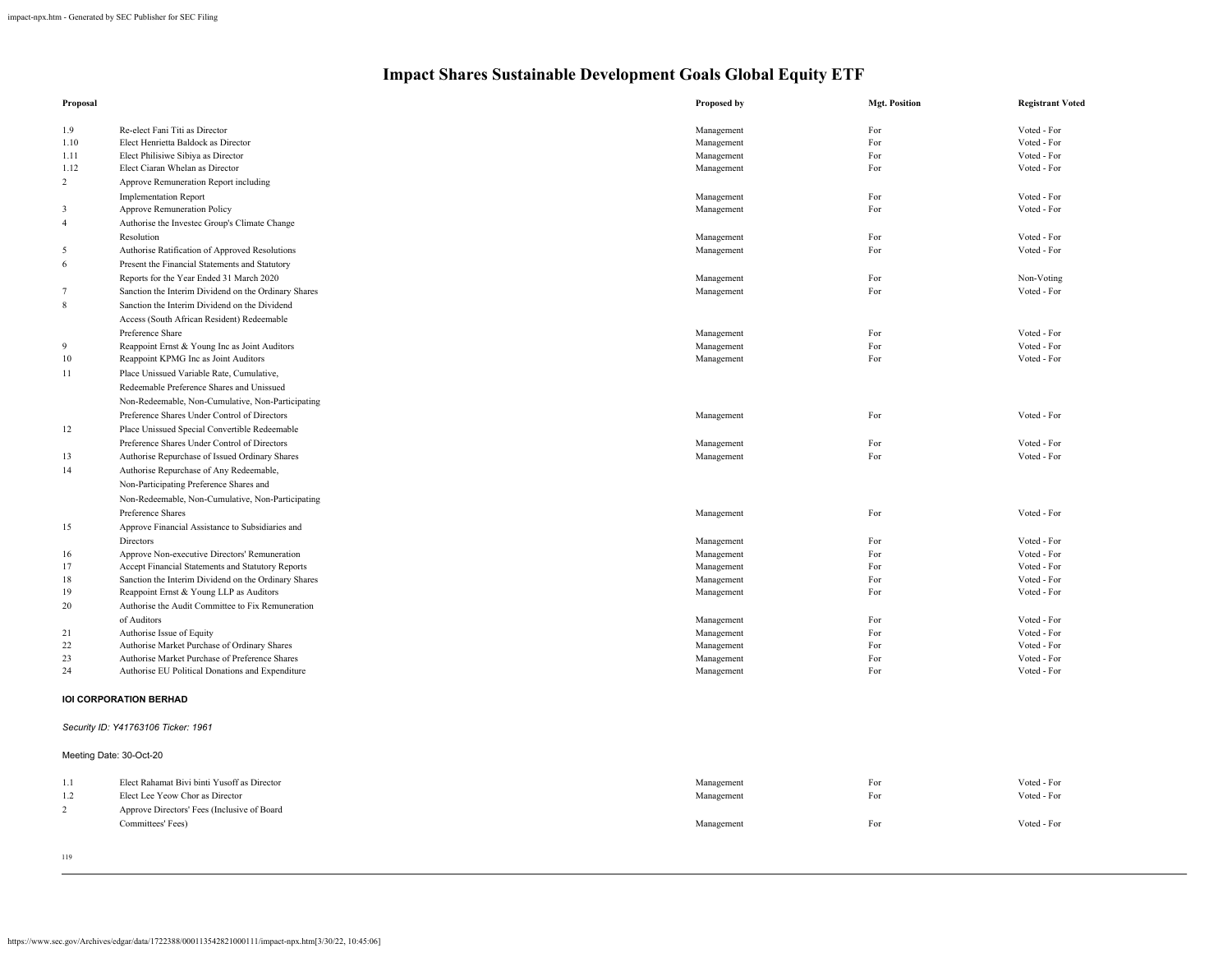| Proposal        |                                                      | Proposed by | <b>Mgt. Position</b> | <b>Registrant Voted</b> |
|-----------------|------------------------------------------------------|-------------|----------------------|-------------------------|
| $\mathbf{3}$    | Approve Directors' Benefits (Other than Directors'   |             |                      |                         |
|                 | Fees)                                                | Management  | For                  | Voted - For             |
| $\overline{4}$  | Approve BDO PLT as Auditors and Authorize Audit and  |             |                      |                         |
|                 | Risk Management Committee to Fix Their Remuneration  | Management  | For                  | Voted - For             |
| 5               | Approve Karownakaran @ Karunakaran a/l Ramasamy to   |             |                      |                         |
|                 | Continue Office as Independent Non-Executive         |             |                      |                         |
|                 | Director                                             | Management  | For                  | Voted - For             |
| 6               | Approve Cheah Tek Kuang to Continue Office as        |             |                      |                         |
|                 |                                                      |             | For                  | Voted - For             |
|                 | Independent Non-Executive Director                   | Management  |                      |                         |
| $7\overline{ }$ | Approve Issuance of Equity or Equity-Linked          |             |                      |                         |
|                 | Securities without Preemptive Rights                 | Management  | For                  | Voted - For             |
| 8               | Authorize Share Repurchase Program                   | Management  | For                  | Voted - For             |
| 9               | Approve Implementation of Shareholders' Mandate for  |             |                      |                         |
|                 | <b>Recurrent Related Party Transactions</b>          | Management  | For                  | Voted - For             |
| <b>ISS A/S</b>  |                                                      |             |                      |                         |
|                 | Security ID: K5591Y107 Ticker: ISS                   |             |                      |                         |
|                 | Meeting Date: 13-Apr-21                              |             |                      |                         |
| 1.1             | Reelect Valerie Beaulieu as Director                 | Management  | For                  | Voted - For             |
| 1.2             | Reelect Henrik Poulsen as Director                   | Management  | For                  | Voted - For             |
| 1.3             | Elect Niels Smedegaard as New Director               | Management  | For                  | Voted - For             |
| 1.4             | Reelect Soren Thorup Sorensen as Director            | Management  | For                  | Voted - For             |
| 1.5             | Reelect Ben Stevens as Director                      | Management  | For                  | Voted - For             |
| 1.6             | Reelect Cynthia Mary Trudell as Director             | Management  | For                  | Voted - For             |
| 1.7             | Elect Kelly Kuhn as New Director                     | Management  | For                  | Voted - For             |
| $\overline{2}$  | Receive Report of Board                              | Management  | For                  | Non-Voting              |
| $\mathfrak{Z}$  | Accept Financial Statements and Statutory Reports    | Management  | For                  | Voted - For             |
| $\overline{4}$  | Approve Treatment of Net Loss                        | Management  | For                  | Voted - For             |
| 5               | Approve Discharge of Management and Board            | Management  | For                  | Voted - For             |
| 6               | Authorize Share Repurchase Program                   | Management  | For                  | Voted - For             |
| $\tau$          | Approve Remuneration Report (Advisory Vote)          | Management  | For                  | Voted - Against         |
| $8\,$           | Approve Remuneration of Directors in the Amount of   |             |                      |                         |
|                 | DKK 1.3 Million for Chair, DKK 694,500 for Vice      |             |                      |                         |
|                 | Chair and DKK 436,000 for Other Directors; Approve   |             |                      |                         |
|                 | Remuneration for Committee Work; Approve             |             |                      |                         |
|                 | Remuneration for Auditors                            | Management  | For                  | Voted - For             |
| 9               | Ratify Ernst & Young as Auditors                     | Management  | For                  | Voted - For             |
| 10              | Allow Shareholder Meetings to be Held by Electronic  |             |                      |                         |
|                 | Means Only                                           | Management  | For                  | Voted - Against         |
| 11              | Amend Articles Re: Editorial Changes for Agenda      | Management  | For                  | Voted - For             |
| 12              | Amend Articles Re: Participation at General Meetings | Management  | For                  | Voted - For             |
| 13              | Amend Articles Re: Differentiation of Votes          | Management  | For                  | Voted - For             |
| 14              | Other Business                                       | Management  | For                  | Non-Voting              |

120

| Proposal       | Proposed by | <b>Mgt. Position</b> | <b>Registrant Voted</b> |
|----------------|-------------|----------------------|-------------------------|
| <b>ITV PLC</b> |             |                      |                         |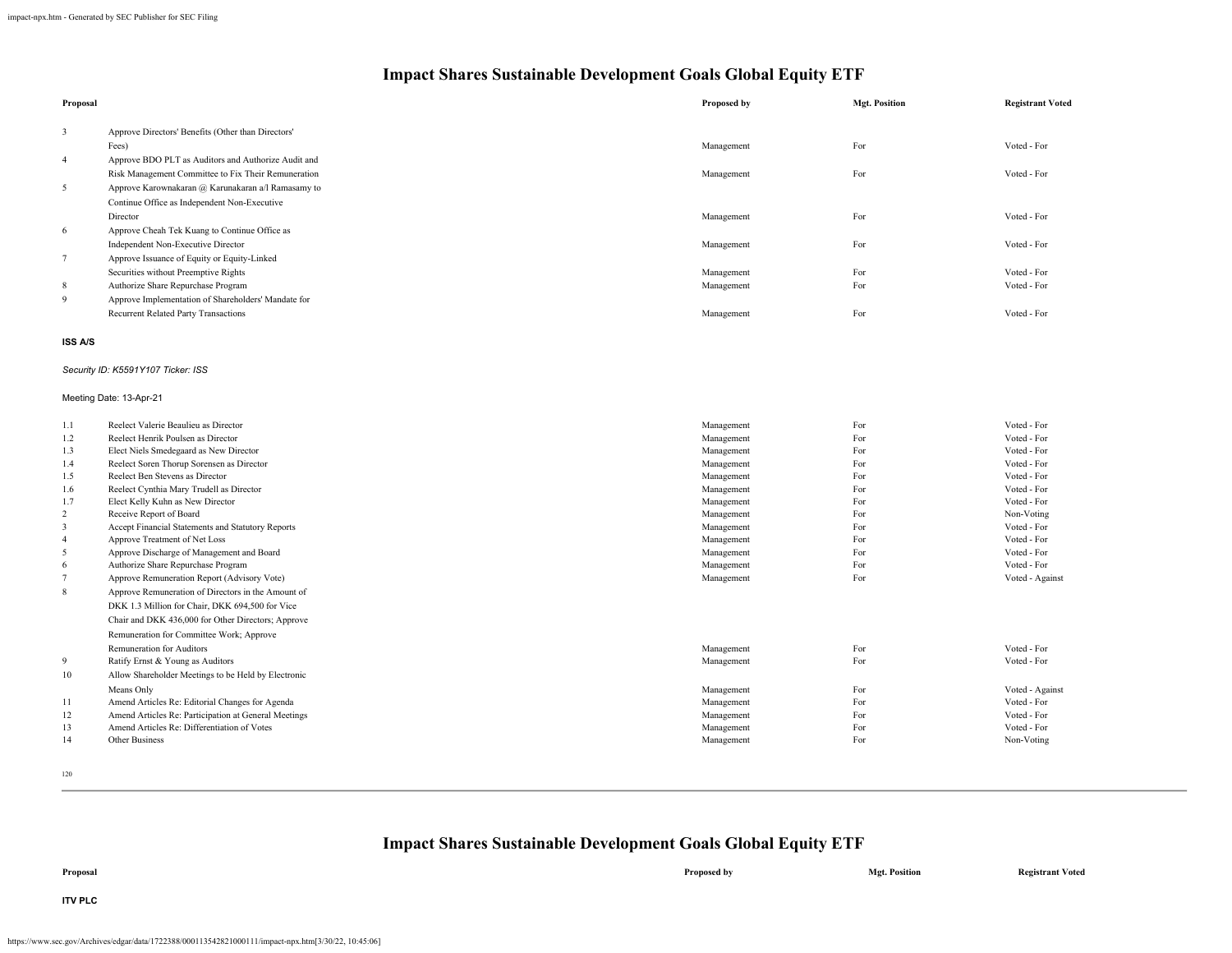| Proposal       | Proposed by | <b>Mgt. Position</b> | <b>Registrant Voted</b> |
|----------------|-------------|----------------------|-------------------------|
| <b>ITV PLC</b> |             |                      |                         |

### *Security ID: G4984A110 Ticker: ITV*

Meeting Date: 29-Apr-21

| 1.1            | Re-elect Salman Amin as Director                     | Management | For | Voted - For |
|----------------|------------------------------------------------------|------------|-----|-------------|
| 1.2            | Re-elect Peter Bazalgette as Director                | Management | For | Voted - For |
| 1.3            | Re-elect Edward Bonham Carter as Director            | Management | For | Voted - For |
| 1.4            | Elect Graham Cooke as Director                       | Management | For | Voted - For |
| 1.5            | Re-elect Margaret Ewing as Director                  | Management | For | Voted - For |
| 1.6            | Re-elect Mary Harris as Director                     | Management | For | Voted - For |
| 1.7            | Re-elect Chris Kennedy as Director                   | Management | For | Voted - For |
| 1.8            | Re-elect Anna Manz as Director                       | Management | For | Voted - For |
| 1.9            | Re-elect Carolyn McCall as Director                  | Management | For | Voted - For |
| 1.10           | Elect Sharmila Nebhrajani as Director                | Management | For | Voted - For |
| 1.11           | Re-elect Duncan Painter as Director                  | Management | For | Voted - For |
| 2              | Accept Financial Statements and Statutory Reports    | Management | For | Voted - For |
| 3              | Approve Remuneration Report                          | Management | For | Voted - For |
| $\overline{4}$ | <b>Approve Remuneration Policy</b>                   | Management | For | Voted - For |
| 5              | Appoint PricewaterhouseCoopers LLP as Auditors       | Management | For | Voted - For |
| 6              | Authorise Board to Fix Remuneration of Auditors      | Management | For | Voted - For |
|                | Authorise UK Political Donations and Expenditure     | Management | For | Voted - For |
| 8              | Authorise Issue of Equity                            | Management | For | Voted - For |
| 9              | Authorise Issue of Equity without Pre-emptive Rights | Management | For | Voted - For |
| 10             | Authorise Issue of Equity without Pre-emptive        |            |     |             |
|                | Rights in Connection with an Acquisition or Other    |            |     |             |
|                | Capital Investment                                   | Management | For | Voted - For |
| 11             | Authorise Market Purchase of Ordinary Shares         | Management | For | Voted - For |
| 12             | Authorise the Company to Call General Meeting with   |            |     |             |
|                | Two Weeks' Notice                                    | Management | For | Voted - For |
| 13             | Adopt New Articles of Association                    | Management | For | Voted - For |
| 14             | Approve Executive Share Plan                         | Management | For | Voted - For |
|                |                                                      |            |     |             |
|                |                                                      |            |     |             |

#### **JOHNSON CONTROLS INTERNATIONAL PLC**

### *Security ID: G51502105 Ticker: JCI*

Meeting Date: 10-Mar-21

| 1.1  | Elect Director Jean Blackwell                 | Management | For | Voted - For |
|------|-----------------------------------------------|------------|-----|-------------|
| 1.2  | Elect Director Pierre Cohade                  | Management | For | Voted - For |
| 1.3  | Elect Director Michael E. Daniels             | Management | For | Voted - For |
| 1.4  | Elect Director Juan Pablo del Valle Perochena | Management | For | Voted - For |
| 1.5  | Elect Director W. Roy Dunbar                  | Management | For | Voted - For |
| 1.6  | Elect Director Gretchen R. Haggerty           | Management | For | Voted - For |
| 1.7  | Elect Director Simone Menne                   | Management | For | Voted - For |
| 1.8  | Elect Director George R. Oliver               | Management | For | Voted - For |
| 1.9  | Elect Director Jurgen Tinggren                | Management | For | Voted - For |
| 1.10 | Elect Director Mark Vergnano                  | Management | For | Voted - For |
| 1.11 | Elect Director R. David Yost                  | Management | For | Voted - For |
|      |                                               |            |     |             |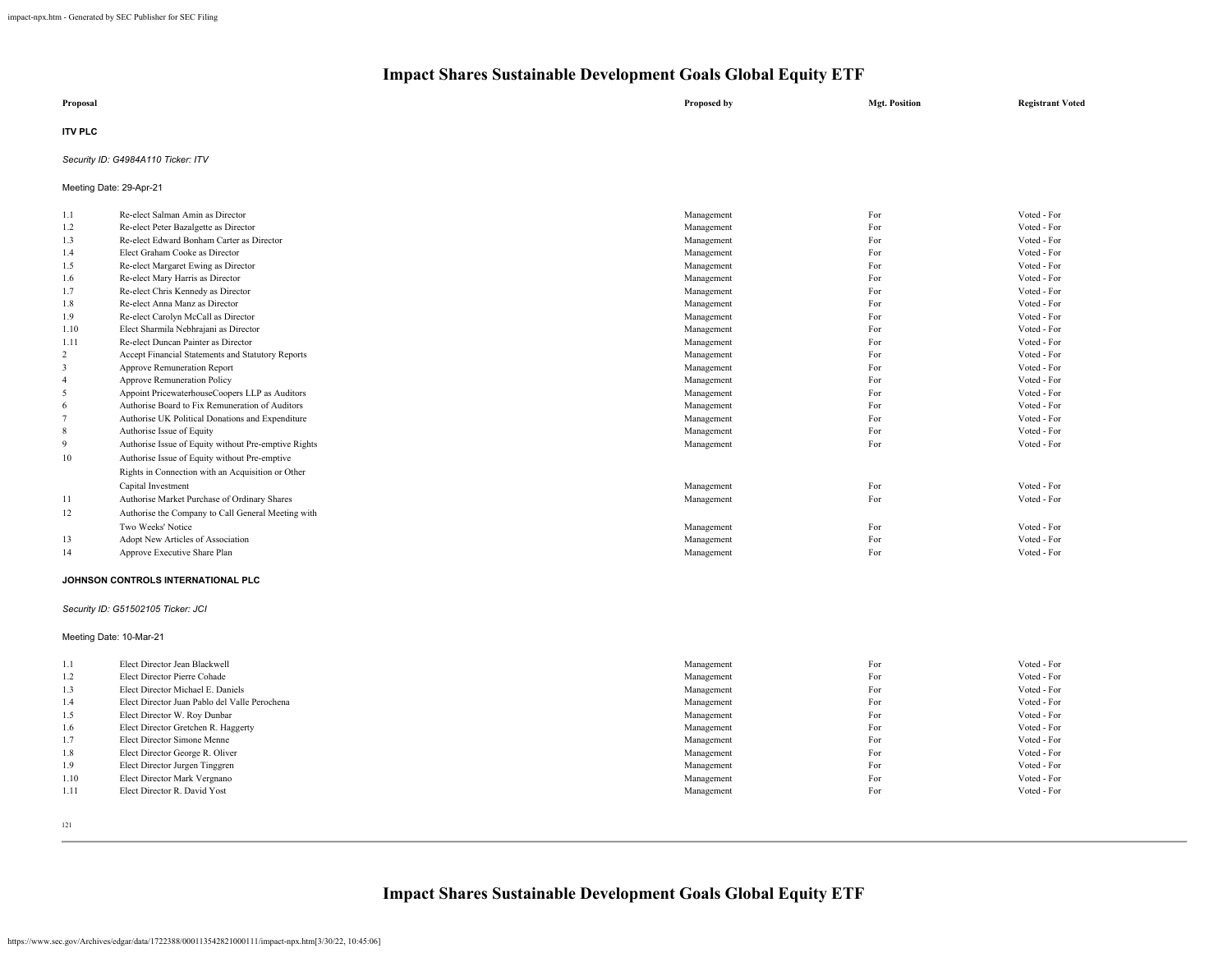| Proposal |                                                     | Proposed by | <b>Mgt. Position</b> | <b>Registrant Voted</b> |
|----------|-----------------------------------------------------|-------------|----------------------|-------------------------|
|          |                                                     |             |                      |                         |
| 1.12     | Elect Director John D. Young                        | Management  | For                  | Voted - For             |
| 2        | Ratify PricewaterhouseCoopers LLP as Auditors       | Management  | For                  | Voted - For             |
| 3        | Authorize Board to Fix Remuneration of Auditors     | Management  | For                  | Voted - For             |
| 4        | Authorize Market Purchases of Company Shares        | Management  | For                  | Voted - For             |
| 5        | Determine Price Range for Reissuance of Treasury    |             |                      |                         |
|          | <b>Shares</b>                                       | Management  | For                  | Voted - For             |
| 6        | Advisory Vote to Ratify Named Executive Officers'   |             |                      |                         |
|          | Compensation                                        | Management  | For                  | Voted - For             |
|          | Approve Omnibus Stock Plan                          | Management  | For                  | Voted - For             |
| 8        | Approve the Directors' Authority to Allot Shares    | Management  | For                  | Voted - For             |
| 9        | Approve the Disapplication of Statutory Pre-Emption |             |                      |                         |
|          | Rights                                              | Management  | For                  | Voted - For             |

### **JPMORGAN CHASE & CO.**

### *Security ID: 46625H100 Ticker: JPM*

### Meeting Date: 18-May-21

| 1.1            | Elect Director Linda B. Bammann                   | Management  | For     | Voted - For |
|----------------|---------------------------------------------------|-------------|---------|-------------|
| 1.2            | Elect Director Stephen B. Burke                   |             | For     | Voted - For |
|                |                                                   | Management  |         |             |
| 1.3            | Elect Director Todd A. Combs                      | Management  | For     | Voted - For |
| 1.4            | Elect Director James S. Crown                     | Management  | For     | Voted - For |
| 1.5            | Elect Director James Dimon                        | Management  | For     | Voted - For |
| 1.6            | Elect Director Timothy P. Flynn                   | Management  | For     | Voted - For |
| 1.7            | Elect Director Mellody Hobson                     | Management  | For     | Voted - For |
| 1.8            | Elect Director Michael A. Neal                    | Management  | For     | Voted - For |
| 1.9            | Elect Director Phebe N. Novakovic                 | Management  | For     | Voted - For |
| 1.10           | Elect Director Virginia M. Rometty                | Management  | For     | Voted - For |
| $\overline{2}$ | Advisory Vote to Ratify Named Executive Officers' |             |         |             |
|                | Compensation                                      | Management  | For     | Voted - For |
| 3              | Amend Omnibus Stock Plan                          | Management  | For     | Voted - For |
| $\overline{4}$ | Ratify PricewaterhouseCoopers LLP as Auditors     | Management  | For     | Voted - For |
| 5              | Reduce Ownership Threshold for Shareholders to    |             |         |             |
|                | Request Action by Written Consent                 | Shareholder | Against | Voted - For |
| 6              | Report on Racial Equity Audit                     | Shareholder | Against | Voted - For |
|                | Require Independent Board Chair                   | Shareholder | Against | Voted - For |
| 8              | Report on Congruency Political Analysis and       |             |         |             |
|                | <b>Electioneering Expenditures</b>                | Shareholder | Against | Voted - For |
|                |                                                   |             |         |             |

#### **KERING SA**

### *Security ID: F5433L103 Ticker: KER*

### Meeting Date: 22-Apr-21

| 1.1 | Reelect Francois-Henri Pinault as Director         | Management | For | Voted - Against |
|-----|----------------------------------------------------|------------|-----|-----------------|
| 1.2 | Reelect Jean-Francois Palus as Director            | Management | For | Voted - Against |
| 1.3 | Reelect Financiere Pinault as Director             | Management | For | Voted - For     |
| 1.4 | Reelect Baudouin Prot as Director                  | Management | For | Voted - For     |
|     | Approve Financial Statements and Statutory Reports | Management | For | Voted - For     |
|     |                                                    |            |     |                 |

<sup>122</sup>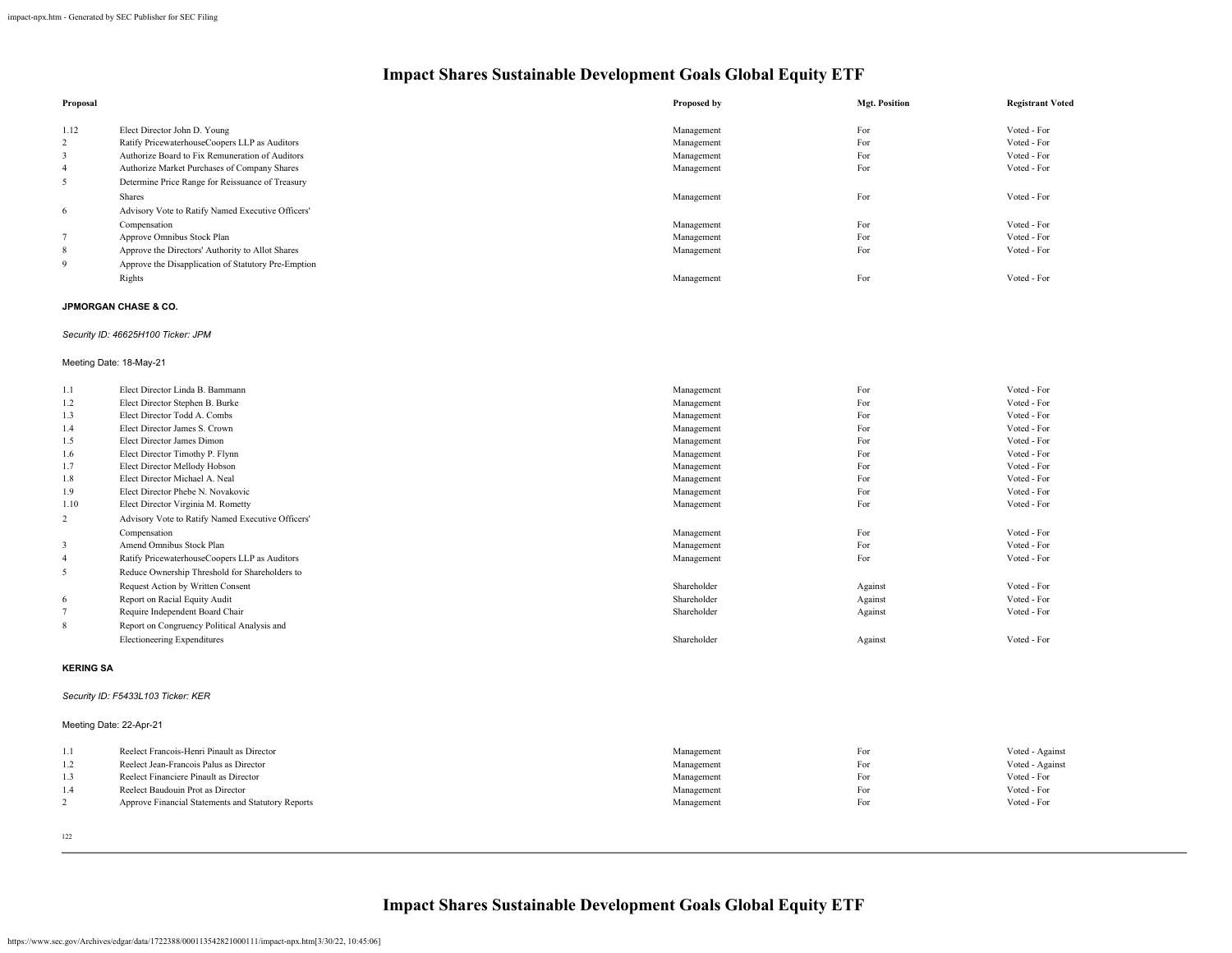| Proposal       |                                                               | Proposed by              | <b>Mgt. Position</b> | <b>Registrant Voted</b>    |
|----------------|---------------------------------------------------------------|--------------------------|----------------------|----------------------------|
|                |                                                               |                          |                      |                            |
| $\mathbf{3}$   | Approve Consolidated Financial Statements and                 |                          |                      |                            |
|                | <b>Statutory Reports</b>                                      | Management               | For                  | Voted - For                |
| $\overline{4}$ | Approve Allocation of Income and Dividends of EUR 8           |                          |                      |                            |
|                | per Share                                                     | Management               | For<br>For           | Voted - For<br>Voted - For |
| 5              | Approve Compensation of Corporate Officers                    | Management               |                      |                            |
| 6              | Approve Compensation of Francois-Henri Pinault,               |                          | For                  | Voted - For                |
| $\tau$         | Chairman and CEO                                              | Management               |                      |                            |
|                | Approve Compensation of Jean-Francois Palus,<br>Vice-CEO      |                          | For                  | Voted - For                |
|                |                                                               | Management               |                      |                            |
| 8              | Approve Remuneration Policy of Executive Corporate            |                          |                      |                            |
| 9              | Officers<br>Approve Remuneration Policy of Corporate Officers | Management<br>Management | For<br>For           | Voted - For<br>Voted - For |
|                |                                                               |                          |                      |                            |
| $10\,$         | Approve Remuneration of Directors in the Aggregate            |                          | For                  | Voted - For                |
|                | Amount of EUR 1.4 Million                                     | Management               |                      |                            |
| 11             | Authorize Repurchase of Up to 10 Percent of Issued            |                          |                      |                            |
|                | Share Capital                                                 | Management               | For                  | Voted - For                |
| 12             | Authorize Decrease in Share Capital via                       |                          |                      |                            |
|                | Cancellation of Repurchased Shares                            | Management               | For                  | Voted - For                |
| 13             | Authorize Issuance of Equity or Equity-Linked                 |                          |                      |                            |
|                | Securities with Preemptive Rights up to Aggregate             |                          |                      |                            |
|                | Nominal Amount of EUR 200 Million                             | Management               | For                  | Voted - For                |
| 14             | Authorize Capitalization of Reserves of Up to EUR             |                          |                      |                            |
|                | 200 Million for Bonus Issue or Increase in Par Value          | Management               | For                  | Voted - For                |
| 15             | Authorize Issuance of Equity or Equity-Linked                 |                          |                      |                            |
|                | Securities without Preemptive Rights up to                    |                          |                      |                            |
|                | Aggregate Nominal Amount of EUR 50 Million                    | Management               | For                  | Voted - For                |
| 16             | Approve Issuance of Equity or Equity-Linked                   |                          |                      |                            |
|                | Securities Reserved for Qualified Investors or                |                          |                      |                            |
|                | Restricted Number of Investors, up to Aggregate               |                          |                      |                            |
|                | Nominal Amount of EUR 50 Million                              | Management               | For                  | Voted - For                |
| 17             | Authorize Board to Set Issue Price for 5 Percent              |                          |                      |                            |
|                | Per Year of Issued Capital Pursuant to Issue                  |                          |                      |                            |
|                | Authority without Preemptive Rights Under Items 18            |                          |                      |                            |
|                | and 19                                                        | Management               | For                  | Voted - For                |
| 18             | Authorize Board to Increase Capital in the Event of           |                          |                      |                            |
|                | Additional Demand Related to Delegation Submitted             |                          |                      |                            |
|                | to Shareholder Vote Under Items 16, 18 and 19                 | Management               | For                  | Voted - For                |
| 19             | Authorize Capital Increase of up to 10 Percent of             |                          |                      |                            |
|                | Issued Capital for Contributions in Kind                      | Management               | For                  | Voted - For                |
| 20             | Authorize Capital Issuances for Use in Employee               |                          |                      |                            |
|                | <b>Stock Purchase Plans</b>                                   | Management               | For                  | Voted - For                |
| 21             | Authorize Filing of Required Documents/Other                  |                          |                      |                            |
|                | Formalities                                                   | Management               | For                  | Voted - For                |
|                | <b>KINROSS GOLD CORPORATION</b>                               |                          |                      |                            |
|                | Security ID: 496902404 Ticker: K                              |                          |                      |                            |
|                | Meeting Date: 12-May-21                                       |                          |                      |                            |
| 1.1            | Elect Director Ian Atkinson                                   | Management               | For                  | Voted - For                |
| 1.2            | Elect Director Kerry D. Dyte                                  | Management               | For                  | Voted - For                |
| 1.3            | Elect Director Glenn A. Ives                                  | Management               | For                  | Voted - For                |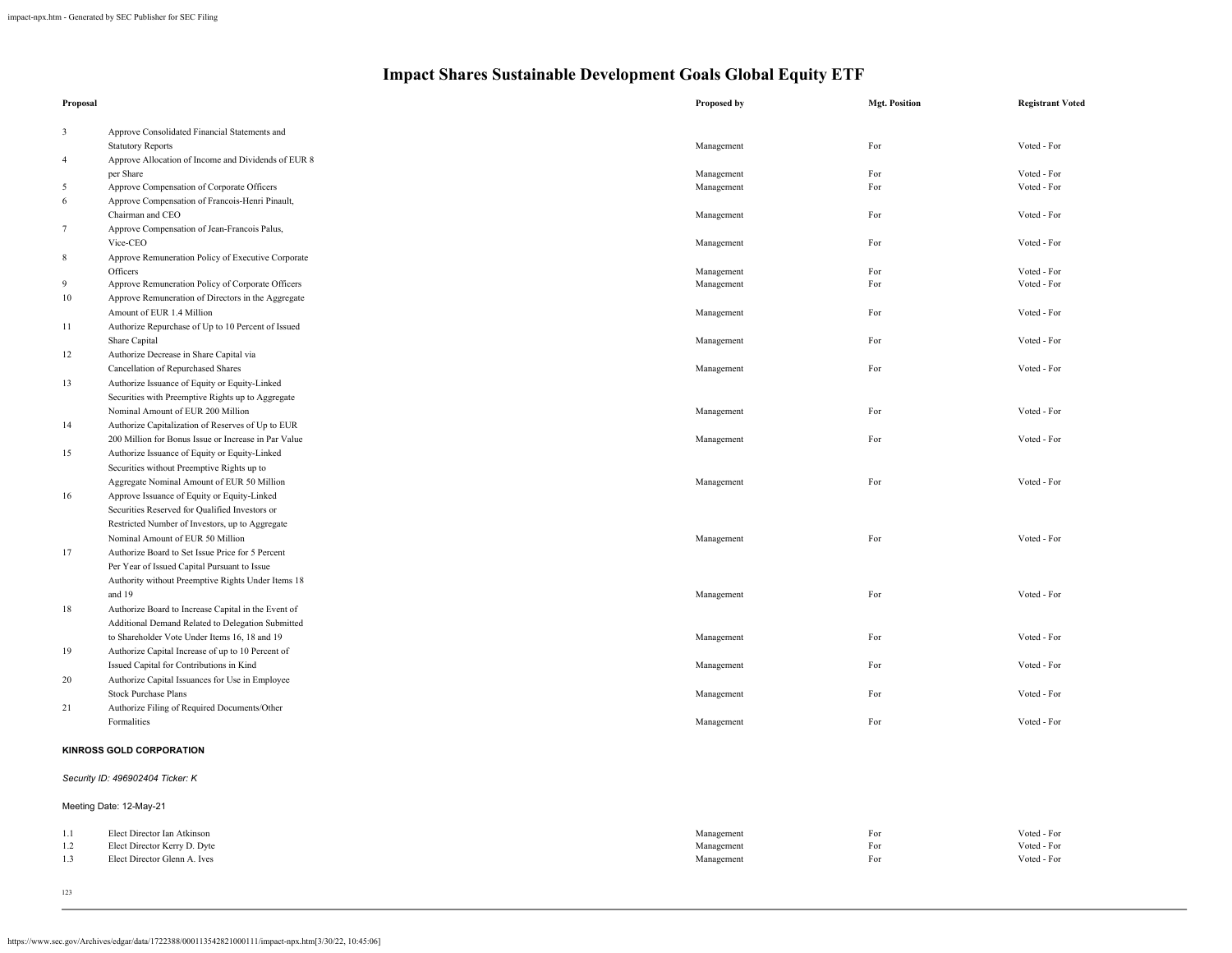| Proposal |                                                     | Proposed by | <b>Mgt. Position</b> | <b>Registrant Voted</b> |
|----------|-----------------------------------------------------|-------------|----------------------|-------------------------|
|          |                                                     |             |                      |                         |
| 1.4      | Elect Director Ave G. Lethbridge                    | Management  | For                  | Voted - For             |
| 1.5      | Elect Director Elizabeth D. McGregor                | Management  | For                  | Voted - For             |
| 1.6      | Elect Director Catherine McLeod-Seltzer             | Management  | For                  | Voted - For             |
| 1.7      | Elect Director Kelly J. Osborne                     | Management  | For                  | Voted - For             |
| 1.8      | Elect Director J. Paul Rollinson                    | Management  | For                  | Voted - For             |
| 1.9      | Elect Director David A. Scott                       | Management  | For                  | Voted - For             |
| 2        | Approve KPMG LLP as Auditors and Authorize Board to |             |                      |                         |
|          | Fix Their Remuneration                              | Management  | For                  | Voted - For             |
|          | Approve Shareholder Rights Plan                     | Management  | For                  | Voted - For             |
| -4       | Advisory Vote on Executive Compensation Approach    | Management  | For                  | Voted - For             |

### **LANXESS AG**

### *Security ID: D5032B102 Ticker: LXS*

### Meeting Date: 27-Aug-20

| 1.1            | Elect Matthias Wolfgruber to the Supervisory Board  | Management | For | Voted - For |
|----------------|-----------------------------------------------------|------------|-----|-------------|
| 1.2            | Elect Lawrence Rosen to the Supervisory Board       | Management | For | Voted - For |
| 1.3            | Elect Hans Van Bylen to the Supervisory Board       | Management | For | Voted - For |
| 1.4            | Elect Theo Walthie to the Supervisory Board         | Management | For | Voted - For |
| $\overline{2}$ | Receive Financial Statements and Statutory Reports  |            |     |             |
|                | for Fiscal 2019 (Non-Voting)                        | Management | For | Non-Voting  |
| 3              | Approve Allocation of Income and Dividends of EUR   |            |     |             |
|                | 0.95 per Share                                      | Management | For | Voted - For |
| $\overline{4}$ | Approve Discharge of Management Board Member        |            |     |             |
|                | Matthias Zachert for Fiscal 2019                    | Management | For | Voted - For |
| 5              | Approve Discharge of Management Board Member Anno   |            |     |             |
|                | Borkowsky for Fiscal 2019                           | Management | For | Voted - For |
| 6              | Approve Discharge of Management Board Member Hubert |            |     |             |
|                | Fink for Fiscal 2019                                | Management | For | Voted - For |
| $\tau$         | Approve Discharge of Management Board Member        |            |     |             |
|                | Michael Pontzen for Fiscal 2019                     | Management | For | Voted - For |
| 8              | Approve Discharge of Management Board Member        |            |     |             |
|                | Rainier van Roessel for Fiscal 2019                 | Management | For | Voted - For |
| 9              | Approve Discharge of Supervisory Board Member       |            |     |             |
|                | Matthias Wolfgruber for Fiscal 2019                 | Management | For | Voted - For |
| 10             | Approve Discharge of Supervisory Board Member       |            |     |             |
|                | Birgit Bierther for Fiscal 2019                     | Management | For | Voted - For |
| 11             | Approve Discharge of Supervisory Board Member       |            |     |             |
|                | Werner Czaplik for Fiscal 2019                      | Management | For | Voted - For |
| 12             | Approve Discharge of Supervisory Board Member       |            |     |             |
|                | Hans-Dieter Gerriets for Fiscal 2019                | Management | For | Voted - For |
| 13             | Approve Discharge of Supervisory Board Member Heike |            |     |             |
|                | Hanagarth for Fiscal 2019                           | Management | For | Voted - For |
| 14             | Approve Discharge of Supervisory Board Member       |            |     |             |
|                | Friedrich Janssen for Fiscal 2019                   | Management | For | Voted - For |
| 15             | Approve Discharge of Supervisory Board Member       |            |     |             |
|                | Pamela Knapp for Fiscal 2019                        | Management | For | Voted - For |
| 16             | Approve Discharge of Supervisory Board Member       |            |     |             |
|                | Thomas Meiers for Fiscal 2019                       | Management | For | Voted - For |
| 17             | Approve Discharge of Supervisory Board Member       |            |     |             |
|                | Lawrence Rosen for Fiscal 2019                      | Management | For | Voted - For |
|                |                                                     |            |     |             |
|                |                                                     |            |     |             |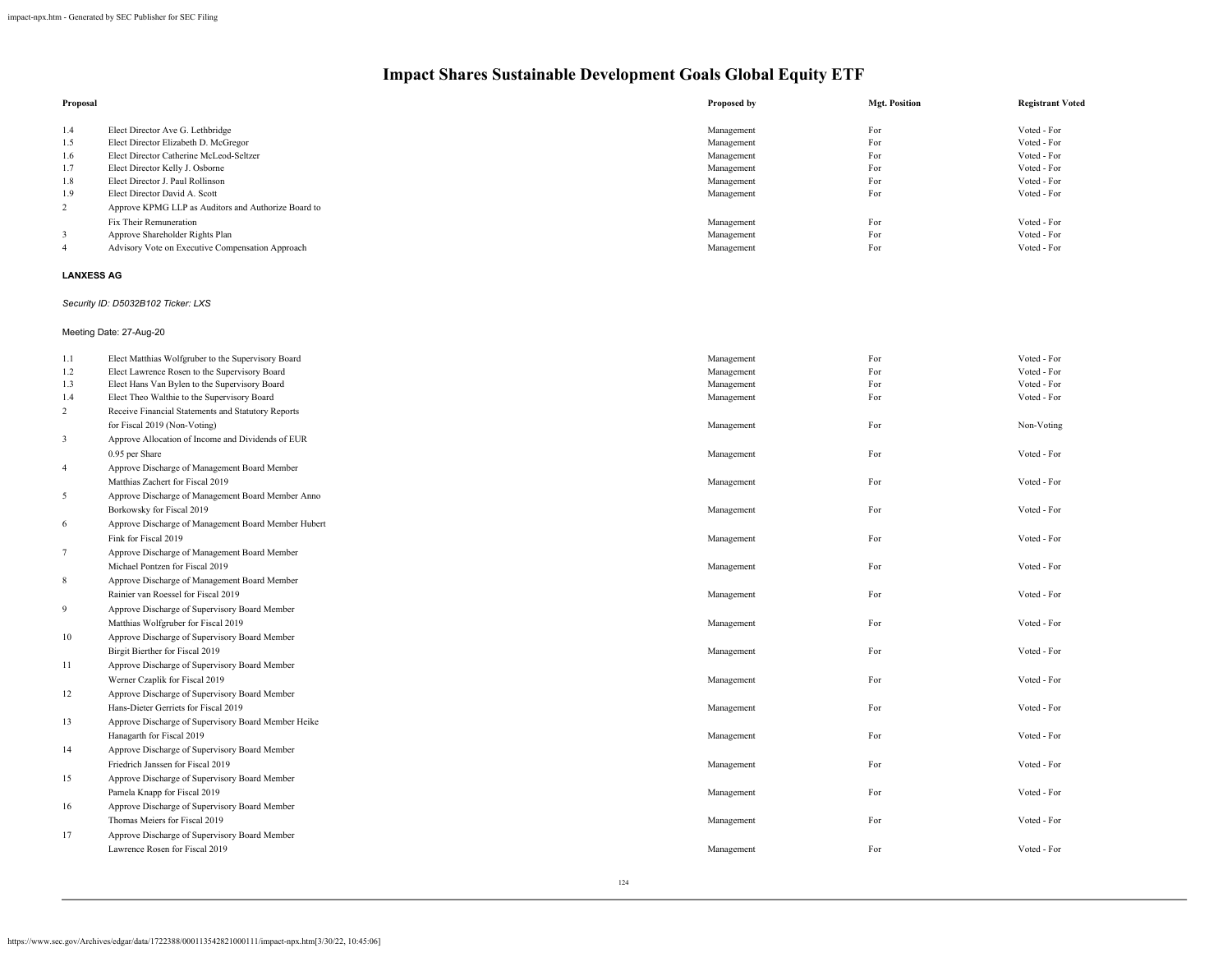| Proposal       |                                                                                     | Proposed by | <b>Mgt. Position</b> | <b>Registrant Voted</b> |
|----------------|-------------------------------------------------------------------------------------|-------------|----------------------|-------------------------|
| 18             | Approve Discharge of Supervisory Board Member Ralf                                  |             |                      |                         |
|                | Sikorski for Fiscal 2019                                                            | Management  | For                  | Voted - For             |
| 19             | Approve Discharge of Supervisory Board Member                                       |             |                      |                         |
|                | Manuela Strauch for Fiscal 2019                                                     | Management  | For                  | Voted - For             |
| 20             | Approve Discharge of Supervisory Board Member Theo                                  |             |                      |                         |
|                | Walthie for Fiscal 2019                                                             | Management  | For                  | Voted - For             |
| 21             | Ratify PricewaterhouseCoopers GmbH as Auditors for                                  |             |                      |                         |
|                | Fiscal 2020                                                                         | Management  | For                  | Voted - For             |
| 22             | Approve Remuneration of Supervisory Board                                           | Management  | For                  | Voted - For             |
| 23             | Amend Articles Re: Proof of Entitlement                                             | Management  | For                  | Voted - For             |
|                | <b>LENOVO GROUP LIMITED</b>                                                         |             |                      |                         |
|                | Security ID: Y5257Y107 Ticker: 992                                                  |             |                      |                         |
|                | Meeting Date: 09-Jul-20                                                             |             |                      |                         |
| 1.1            | Elect Yang Yuanqing as Director                                                     | Management  | For                  | Voted - For             |
| 1.2            | Elect William O. Grabe as Director                                                  | Management  | For                  | Voted - For             |
| 1.3            | Elect William Tudor Brown as Director                                               | Management  | For                  | Voted - For             |
| 1.4            | Elect Yang Lan as Director                                                          | Management  | For                  | Voted - For             |
| $\overline{c}$ | Accept Financial Statements and Statutory Reports                                   | Management  | For                  | Voted - For             |
| $\mathfrak{Z}$ | Approve Final Dividend                                                              | Management  | For                  | Voted - For             |
| $\overline{4}$ | Authorize Board Not to Fill Up Vacated Office                                       |             |                      |                         |
|                | Resulting From Retirement of Nobuyuki Idei as                                       |             |                      |                         |
|                | Director                                                                            | Management  | For                  | Voted - For             |
| 5              | Authorize Board to Fix Remuneration of Directors                                    | Management  | For                  | Voted - For             |
| 6              | Approve PricewaterhouseCoopers as Auditor and                                       |             |                      |                         |
| $\tau$         | Authorize Board to Fix Their Remuneration                                           | Management  | For                  | Voted - For             |
|                | Approve Issuance of Equity or Equity-Linked<br>Securities without Preemptive Rights | Management  | For                  | Voted - Against         |
| $\,$ 8 $\,$    | Authorize Repurchase of Issued Share Capital                                        | Management  | For                  | Voted - For             |
| 9              | Authorize Reissuance of Repurchased Shares                                          | Management  | For                  | Voted - Against         |
|                | Meeting Date: 04-Feb-21                                                             |             |                      |                         |
|                |                                                                                     |             |                      |                         |
| $\mathbf{1}$   | Approve Proposed Issuance and Admission of Chinese                                  |             |                      |                         |
|                | Depositary Receipts ("CDRs") and the Specific                                       |             |                      |                         |
|                | Mandate                                                                             | Management  | For                  | Voted - For             |
| $\sqrt{2}$     | Authorize Board and Its Authorized Persons to Deal                                  |             |                      |                         |
|                | With All Matters in Relation to the Proposed                                        |             |                      |                         |
|                | Issuance and Admission of CDRs                                                      | Management  | For                  | Voted - For             |
| 3              | Approve Plan for Distribution of Profits                                            |             |                      |                         |
|                | Accumulated and Undistributed Before the Proposed                                   |             |                      |                         |
|                | Issuance and Admission of CDRs                                                      | Management  | For                  | Voted - For             |
| $\overline{4}$ | Approve Price Stabilization Plan of CDRs for Three                                  |             |                      |                         |
|                | Years After the Proposed Issuanceand Admission of                                   |             |                      |                         |
|                | <b>CDRs</b>                                                                         | Management  | For                  | Voted - For             |
| 5              | Approve Dividend Return Plan for Shareholders for                                   |             |                      |                         |
|                | Three Years After the ProposedIssuance and                                          |             |                      |                         |
|                | Admission of CDRs                                                                   | Management  | For                  | Voted - For             |
| 6              | Approve Use of Proceeds from the Proposed Issuance                                  |             |                      |                         |
|                | and Admission of CDRs                                                               | Management  | For                  | Voted - For             |
|                |                                                                                     |             |                      |                         |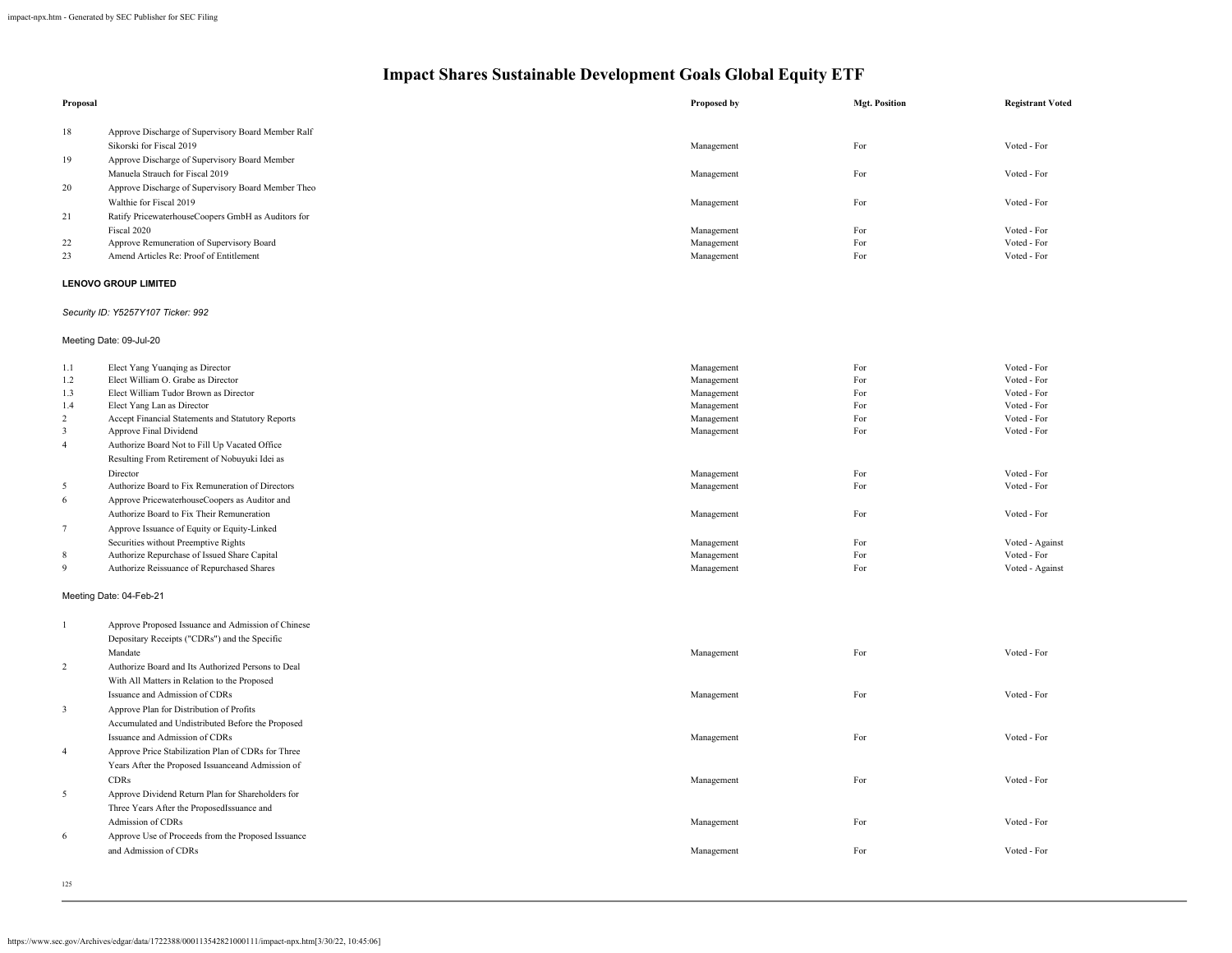| Proposal     |                                                     | Proposed by        | <b>Mgt. Position</b> | <b>Registrant Voted</b> |
|--------------|-----------------------------------------------------|--------------------|----------------------|-------------------------|
| $\tau$       | Approve Risk Alert Regarding Dilution of Immediate  |                    |                      |                         |
|              | Return by the Public Offering of CDRs and Relevant  |                    |                      |                         |
|              | Recovery Measures                                   | Management         | For                  | Voted - For             |
| 8            | Approve Binding Measures on Non-Performance of      |                    |                      |                         |
|              | Relevant Undertakings in Connectionwith the         |                    |                      |                         |
|              | Proposed Issuance and Admission of CDRs             | Management         | For                  | Voted - For             |
| 9            | Adopt Rules and Procedures Regarding General        |                    |                      |                         |
|              | Meetings of Shareholders                            | Management         | For                  | Voted - For             |
| 10           | Adopt Rules and Procedures Regarding Meetings of    |                    |                      |                         |
|              | <b>Board of Directors</b>                           | Management         | For                  | Voted - For             |
| 11           | Amend Articles of Association and Adopt Amended and |                    |                      |                         |
|              | Restated Articles of Association                    | Management         | For                  | Voted - For             |
|              | <b>LLOYDS BANKING GROUP PLC</b>                     |                    |                      |                         |
|              | Security ID: G5533W248 Ticker: LLOY                 |                    |                      |                         |
|              | Meeting Date: 20-May-21                             |                    |                      |                         |
| 1.1          | Elect Robin Budenberg as Director                   | Management         | For                  | Voted - For             |
| 1.2          | Re-elect William Chalmers as Director               | Management         | For                  | Voted - For             |
| $\mathbf{1}$ | Develope Alex Distribution of Districts             | March Construction | $\mathbf{E}$         | $X^T + A = A$           |

| 1.3            | Re-elect Alan Dickinson as Director                  | Management | For | Voted - For |
|----------------|------------------------------------------------------|------------|-----|-------------|
| 1.4            | Re-elect Sarah Legg as Director                      | Management | For | Voted - For |
| 1.5            | Re-elect Lord Lupton as Director                     | Management | For | Voted - For |
| 1.6            | Re-elect Amanda Mackenzie as Director                | Management | For | Voted - For |
| 1.7            | Re-elect Nick Prettejohn as Director                 | Management | For | Voted - For |
| 1.8            | Re-elect Stuart Sinclair as Director                 | Management | For | Voted - For |
| 1.9            | Re-elect Catherine Woods as Director                 | Management | For | Voted - For |
| $\overline{2}$ | Accept Financial Statements and Statutory Reports    | Management | For | Voted - For |
| 3              | Approve Remuneration Report                          | Management | For | Voted - For |
| $\overline{4}$ | Approve Final Dividend                               | Management | For | Voted - For |
| 5              | Appoint Deloitte LLP as Auditors                     | Management | For | Voted - For |
| 6              | Authorise the Audit Committee to Fix Remuneration    |            |     |             |
|                | of Auditors                                          | Management | For | Voted - For |
| $\overline{7}$ | Approve Deferred Bonus Plan                          | Management | For | Voted - For |
| 8              | Authorise EU Political Donations and Expenditure     | Management | For | Voted - For |
| 9              | Authorise Issue of Equity                            | Management | For | Voted - For |
| 10             | Authorise Issue of Equity in Relation to the Issue   |            |     |             |
|                | of Regulatory Capital Convertible Instruments        | Management | For | Voted - For |
| 11             | Authorise Issue of Equity without Pre-emptive Rights | Management | For | Voted - For |
| 12             | Authorise Issue of Equity without Pre-emptive        |            |     |             |
|                | Rights in Connection with an Acquisition or Other    |            |     |             |
|                | Capital Investment                                   | Management | For | Voted - For |
| 13             | Authorise Issue of Equity without Pre-Emptive        |            |     |             |
|                | Rights in Relation to the Issue of Regulatory        |            |     |             |
|                | Capital Convertible Instruments                      | Management | For | Voted - For |
| 14             | Authorise Market Purchase of Ordinary Shares         | Management | For | Voted - For |
| 15             | Authorise Market Purchase of Preference Shares       | Management | For | Voted - For |
| 16             | Adopt New Articles of Association                    | Management | For | Voted - For |
| 17             | Authorise the Company to Call General Meeting with   |            |     |             |
|                | Two Weeks' Notice                                    | Management | For | Voted - For |
|                |                                                      |            |     |             |
|                |                                                      |            |     |             |

126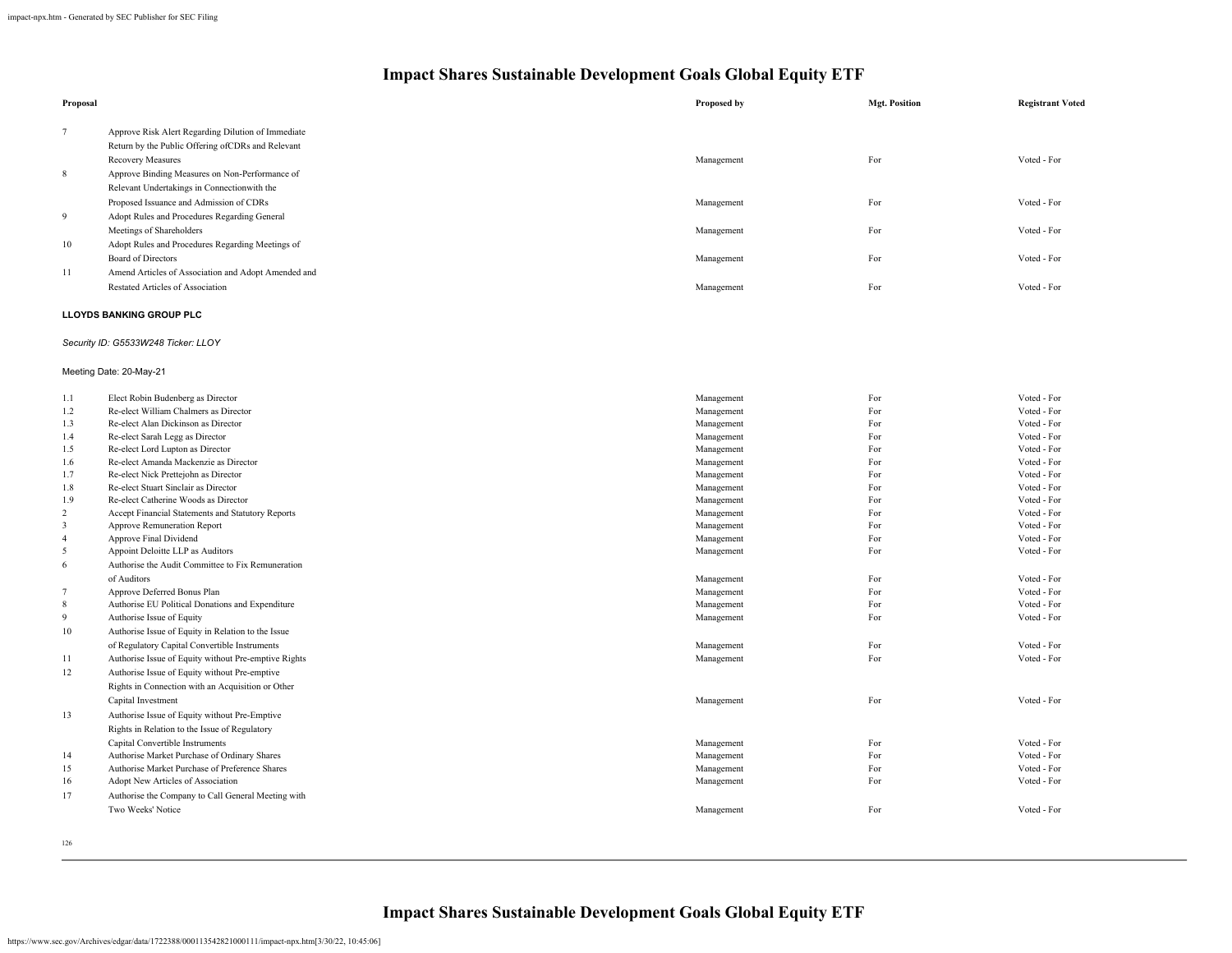| Proposal                            | Proposed by | <b>Mgt. Position</b> | <b>Registrant Voted</b> |
|-------------------------------------|-------------|----------------------|-------------------------|
| <b>MALAYAN BANKING BERHAD</b>       |             |                      |                         |
| Security ID: Y54671105 Ticker: 1155 |             |                      |                         |

Meeting Date: 06-May-21

| 1.1 | Elect Abdul Farid Alias as Director                 | Management | For | Voted - For |
|-----|-----------------------------------------------------|------------|-----|-------------|
| 1.2 | Elect R. Karunakaran as Director                    | Management | For | Voted - For |
| 1.3 | Elect Edwin Gerungan as Director                    | Management | For | Voted - For |
| 1.4 | Elect Che Zakiah Che Din as Director                | Management | For | Voted - For |
| 1.5 | Elect Zamzamzairani Mohd Isa as Director            | Management | For | Voted - For |
| 2   | Approve Final Dividend                              | Management | For | Voted - For |
|     | <b>Approve Directors' Fees</b>                      | Management | For | Voted - For |
| -4  | Approve Directors' Benefits                         | Management | For | Voted - For |
|     | Approve Ernst & Young PLT as Auditors and Authorize |            |     |             |
|     | Board to Fix Their Remuneration                     | Management | For | Voted - For |
| 6   | Approve Issuance of Equity or Equity-Linked         |            |     |             |
|     | Securities without Preemptive Rights                | Management | For | Voted - For |
|     | Approve Issuance of New Ordinary Shares Under the   |            |     |             |
|     | Recurrent and Optional Dividend Reinvestment Plan   | Management | For | Voted - For |
|     |                                                     |            |     |             |

### **MANPOWERGROUP INC.**

### *Security ID: 56418H100 Ticker: MAN*

Meeting Date: 07-May-21

| 1.1  | Elect Director Gina R. Boswell                    | Management | For | Voted - For |
|------|---------------------------------------------------|------------|-----|-------------|
| 1.2  | Elect Director Jean-Philippe Courtois             | Management | For | Voted - For |
| 1.3  | Elect Director William Downe                      | Management | For | Voted - For |
| 1.4  | Elect Director John F. Ferraro                    | Management | For | Voted - For |
| 1.5  | Elect Director William P. Gipson                  | Management | For | Voted - For |
| 1.6  | Elect Director Patricia Hemingway Hall            | Management | For | Voted - For |
| 1.7  | Elect Director Julie M. Howard                    | Management | For | Voted - For |
| 1.8  | Elect Director Ulice Payne, Jr.                   | Management | For | Voted - For |
| 1.9  | Elect Director Jonas Prising                      | Management | For | Voted - For |
| 1.10 | Elect Director Paul Read                          | Management | For | Voted - For |
| 1.11 | Elect Director Elizabeth P. Sartain               | Management | For | Voted - For |
| 1.12 | Elect Director Michael J. Van Handel              | Management | For | Voted - For |
| 2    | Ratify Deloitte & Touche LLP as Auditors          | Management | For | Voted - For |
| 3    | Advisory Vote to Ratify Named Executive Officers' |            |     |             |
|      | Compensation                                      | Management | For | Voted - For |
|      |                                                   |            |     |             |

### **MERCK & CO., INC.**

### *Security ID: 58933Y105 Ticker: MRK*

Meeting Date: 25-May-21

| Elect Director Leslie A. Brun  | Management | F OI | Voted - For |
|--------------------------------|------------|------|-------------|
| Elect Director Mary Ellen Coe  | Management | ™ C  | Voted - For |
| Elect Director Pamela J. Craig | Management | For  | Voted - For |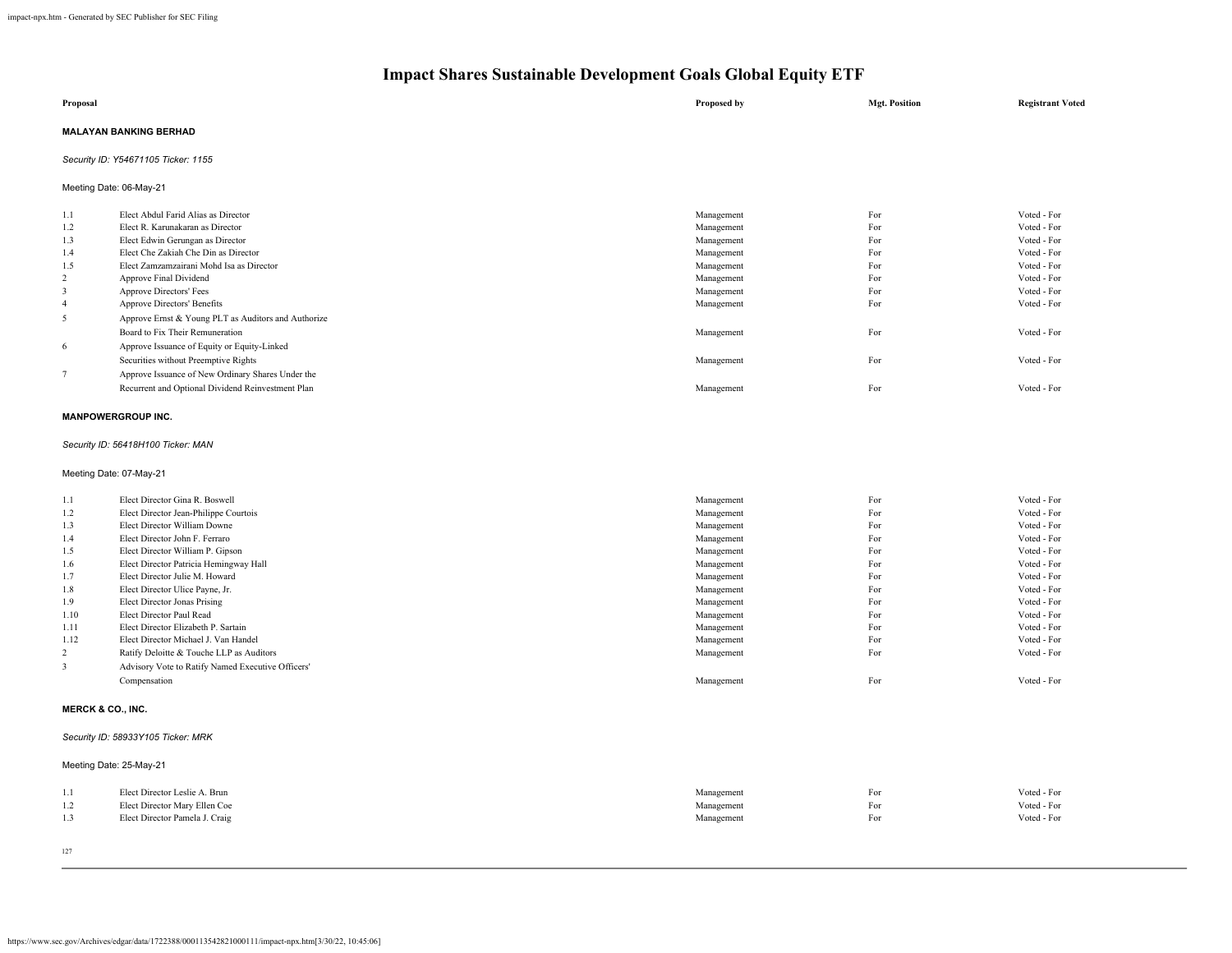| Proposal       |                                                   | Proposed by | <b>Mgt. Position</b> | <b>Registrant Voted</b> |
|----------------|---------------------------------------------------|-------------|----------------------|-------------------------|
|                |                                                   |             |                      |                         |
| 1.4            | Elect Director Kenneth C. Frazier                 | Management  | For                  | Voted - For             |
| 1.5            | Elect Director Thomas H. Glocer                   | Management  | For                  | Voted - For             |
| 1.6            | Elect Director Risa J. Lavizzo-Mourey             | Management  | For                  | Voted - For             |
| 1.7            | Elect Director Stephen L. Mayo                    | Management  | For                  | Voted - For             |
| 1.8            | Elect Director Paul B. Rothman                    | Management  | For                  | Voted - For             |
| 1.9            | Elect Director Patricia F. Russo                  | Management  | For                  | Voted - For             |
| 1.10           | Elect Director Christine E. Seidman               | Management  | For                  | Voted - For             |
| 1.11           | Elect Director Inge G. Thulin                     | Management  | For                  | Voted - For             |
| 1.12           | Elect Director Kathy J. Warden                    | Management  | For                  | Voted - For             |
| 1.13           | Elect Director Peter C. Wendell                   | Management  | For                  | Voted - For             |
| $\overline{2}$ | Advisory Vote to Ratify Named Executive Officers' |             |                      |                         |
|                | Compensation                                      | Management  | For                  | Voted - For             |
| 3              | Ratify PricewaterhouseCoopers LLP as Auditors     | Management  | For                  | Voted - For             |
| $\overline{4}$ | Provide Right to Act by Written Consent           | Shareholder | Against              | Voted - For             |
| 5              | Report on Access to COVID-19 Products             | Shareholder | Against              | Voted - For             |
|                |                                                   |             |                      |                         |

### **MICROSOFT CORPORATION**

### *Security ID: 594918104 Ticker: MSFT*

### Meeting Date: 02-Dec-20

| 1.1            | Elect Director Reid G. Hoffman                    | Management  | For     | Voted - For     |
|----------------|---------------------------------------------------|-------------|---------|-----------------|
| 1.2            | Elect Director Hugh F. Johnston                   | Management  | For     | Voted - For     |
| 1.3            | Elect Director Teri L. List-Stoll                 | Management  | For     | Voted - For     |
| 1.4            | Elect Director Satya Nadella                      | Management  | For     | Voted - For     |
| 1.5            | Elect Director Sandra E. Peterson                 | Management  | For     | Voted - For     |
| 1.6            | Elect Director Penny S. Pritzker                  | Management  | For     | Voted - For     |
| 1.7            | Elect Director Charles W. Scharf                  | Management  | For     | Voted - For     |
| 1.8            | Elect Director Arne M. Sorenson                   | Management  | For     | Voted - For     |
| 1.9            | Elect Director John W. Stanton                    | Management  | For     | Voted - For     |
| 1.10           | Elect Director John W. Thompson                   | Management  | For     | Voted - For     |
| 1.11           | Elect Director Emma N. Walmsley                   | Management  | For     | Voted - For     |
| 1.12           | Elect Director Padmasree Warrior                  | Management  | For     | Voted - For     |
| $\overline{2}$ | Advisory Vote to Ratify Named Executive Officers' |             |         |                 |
|                | Compensation                                      | Management  | For     | Voted - For     |
| 3              | Ratify Deloitte & Touche LLP as Auditors          | Management  | For     | Voted - For     |
| $\overline{4}$ | Report on Employee Representation on the Board of |             |         |                 |
|                | Directors                                         | Shareholder | Against | Voted - Against |
|                |                                                   |             |         |                 |

### **MIRVAC GROUP**

### *Security ID: Q62377108 Ticker: MGR*

### Meeting Date: 19-Nov-20

| 1.1 | Elect Christine Nildra Bartlett as Director         | Management | For | Voted - For |
|-----|-----------------------------------------------------|------------|-----|-------------|
| 1.2 | Elect Samantha Joy Mostyn as Director               | Management | For | Voted - For |
| 1.3 | Elect Alan Robert Harold Sindel as Director         | Management | For | Voted - For |
|     | Approve Remuneration Report                         | Management | For | Voted - For |
|     | Approve the Participation of Susan Lloyd-Hurwitz in |            |     |             |
|     | the Mirvac Group Long Term Performance Plan         | Management | For | Voted - For |
|     |                                                     |            |     |             |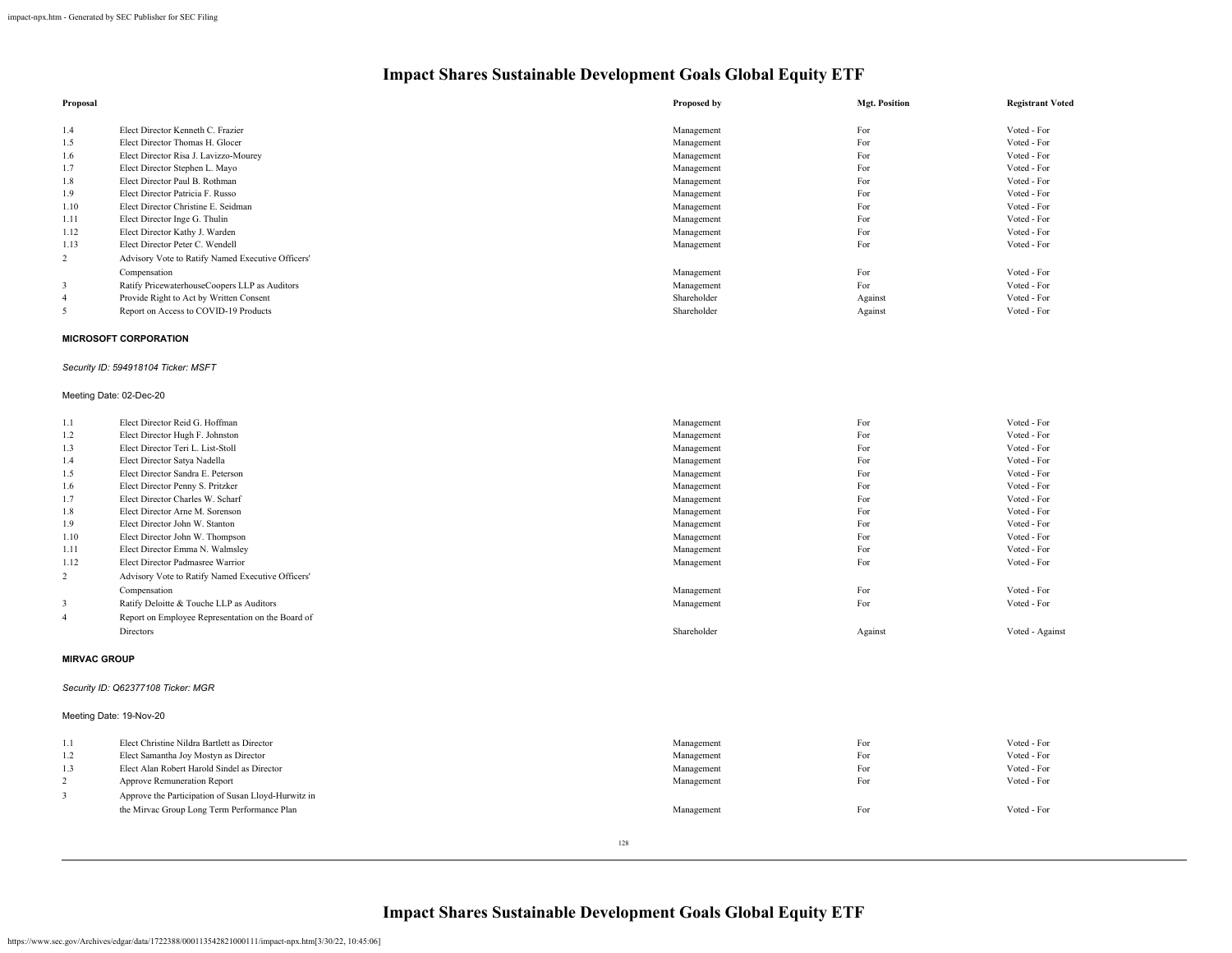| Proposal              |                                                                        | Proposed by | <b>Mgt. Position</b> | <b>Registrant Voted</b>    |
|-----------------------|------------------------------------------------------------------------|-------------|----------------------|----------------------------|
| $\overline{4}$        | Approve the Amendments to the Constitution of<br>Mirvac Property Trust | Management  | For                  | Voted - Against            |
| <b>MONDI PLC</b>      |                                                                        |             |                      |                            |
|                       | Security ID: G6258S107 Ticker: MNDI                                    |             |                      |                            |
|                       | Meeting Date: 06-May-21                                                |             |                      |                            |
| 1.1                   | Elect Svein Richard Brandtzaeg as Director                             | Management  | For                  | Voted - For                |
| 1.2                   | Elect Sue Clark as Director                                            | Management  | For                  | Voted - For                |
| 1.3                   | Elect Mike Powell as Director                                          | Management  | For                  | Voted - For                |
| 1.4                   | Elect Angela Strank as Director                                        | Management  | For                  | Voted - For                |
| 1.5                   | Re-elect Tanya Fratto as Director                                      | Management  | For                  | Voted - For                |
| 1.6                   | Re-elect Enoch Godongwana as Director                                  | Management  | For                  | Voted - For                |
| 1.7                   | Re-elect Andrew King as Director                                       | Management  | For                  | Voted - For                |
| 1.8                   | Re-elect Dominique Reiniche as Director                                | Management  | For                  | Voted - For                |
| 1.9                   | Re-elect Philip Yea as Director                                        | Management  | For                  | Voted - For                |
| 1.10                  | Re-elect Stephen Young as Director                                     | Management  | For                  | Voted - For                |
| $\overline{c}$        | Accept Financial Statements and Statutory Reports                      | Management  | For                  | Voted - For                |
| 3                     | Approve Remuneration Report                                            | Management  | For                  | Voted - For<br>Voted - For |
| $\overline{4}$        | Approve Final Dividend                                                 | Management  | For<br>For           | Voted - For                |
| 5                     | Reappoint PricewaterhouseCoopers LLP as Auditors                       | Management  |                      |                            |
| 6                     | Authorise the Audit Committee to Fix Remuneration                      |             |                      |                            |
|                       | of Auditors                                                            | Management  | For                  | Voted - For                |
| $\overline{7}$        | Authorise Issue of Equity                                              | Management  | For                  | Voted - For                |
| $\,$ 8 $\,$           | Authorise Issue of Equity without Pre-emptive Rights                   | Management  | For                  | Voted - For                |
| 9                     | Authorise Market Purchase of Ordinary Shares                           | Management  | For                  | Voted - For                |
| 10                    | Adopt New Articles of Association                                      | Management  | For                  | Voted - For                |
| 11                    | Authorise the Company to Call General Meeting with                     |             |                      |                            |
|                       | Two Weeks' Notice                                                      | Management  | For                  | Voted - For                |
| <b>MORGAN STANLEY</b> |                                                                        |             |                      |                            |
|                       | Security ID: 617446448 Ticker: MS                                      |             |                      |                            |
|                       | Meeting Date: 20-May-21                                                |             |                      |                            |
| 1.1                   | Elect Director Elizabeth Corley                                        | Management  | For                  | Voted - For                |
| 1.2                   | Elect Director Alistair Darling                                        | Management  | For                  | Voted - For                |
| 1.3                   | Elect Director Thomas H. Glocer                                        | Management  | For                  | Voted - For                |
| 1.4                   | Elect Director James P. Gorman                                         | Management  | For                  | Voted - For                |
| 1.5                   | Elect Director Robert H. Herz                                          | Management  | For                  | Voted - For                |
| 1.6                   | Elect Director Nobuyuki Hirano                                         | Management  | For                  | Voted - For                |
| 1.7                   | Elect Director Hironori Kamezawa                                       | Management  | For                  | Voted - For                |
| 1.8                   | Elect Director Shelley B. Leibowitz                                    | Management  | For                  | Voted - For                |
| 1.9                   | Elect Director Stephen J. Luczo                                        | Management  | For                  | Voted - For                |
| 1.10                  | Elect Director Jami Miscik                                             | Management  | For                  | Voted - For                |
| 1.11                  | Elect Director Dennis M. Nally                                         | Management  | For                  | Voted - For                |
| 1.12                  | Elect Director Mary L. Schapiro                                        | Management  | For                  | Voted - For                |
| 1.13                  | Elect Director Perry M. Traquina                                       | Management  | For                  | Voted - For                |
|                       |                                                                        |             |                      |                            |

129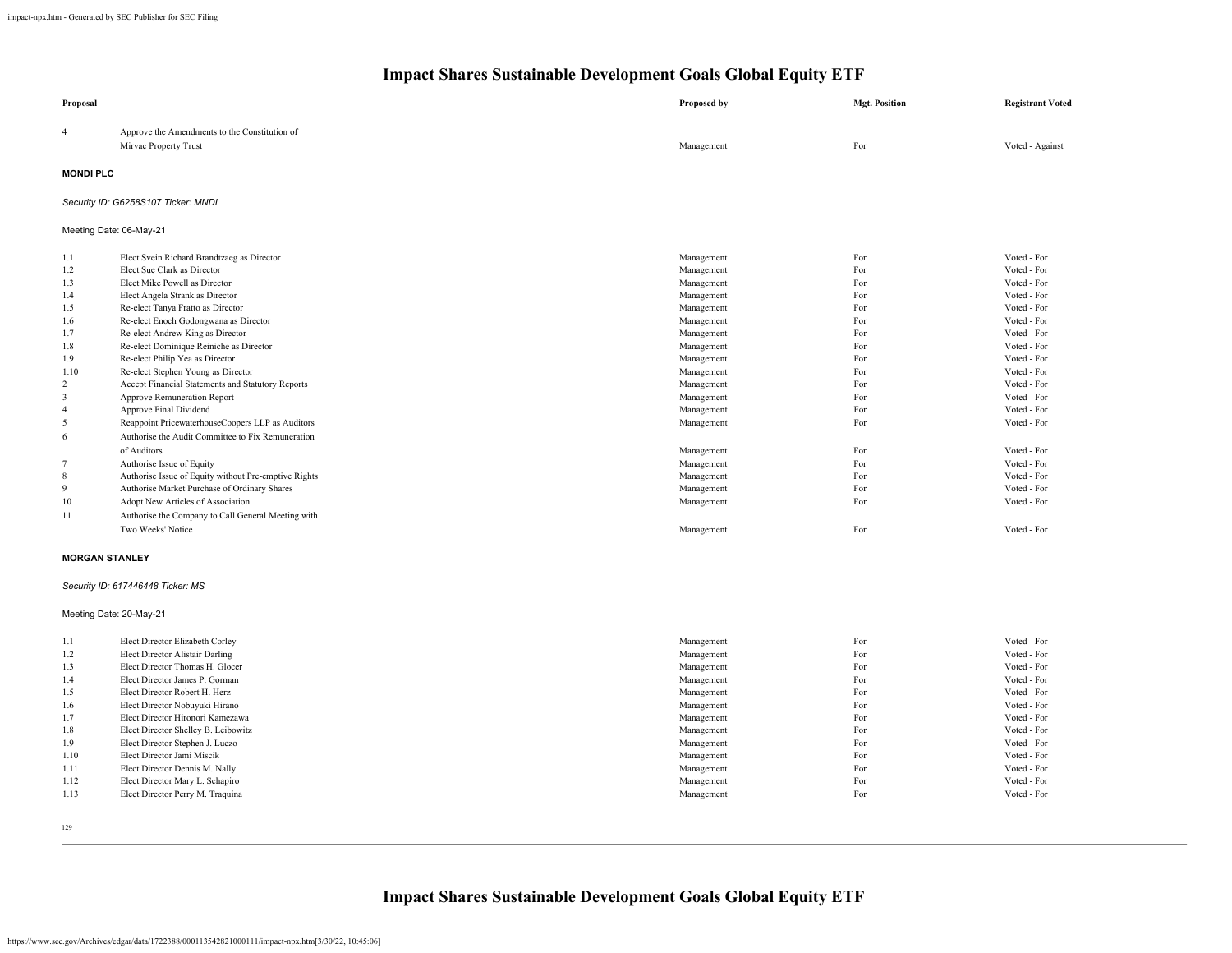| Proposal       |                                                      | Proposed by | <b>Mgt. Position</b> | <b>Registrant Voted</b> |
|----------------|------------------------------------------------------|-------------|----------------------|-------------------------|
| 1.14           | Elect Director Rayford Wilkins, Jr.                  | Management  | For                  | Voted - For             |
| 2              | Ratify Deloitte & Touche LLP as Auditors             | Management  | For                  | Voted - For             |
| 3              | Advisory Vote to Ratify Named Executive Officers'    |             |                      |                         |
|                | Compensation                                         | Management  | For                  | Voted - For             |
| $\overline{4}$ | Amend Omnibus Stock Plan                             | Management  | For                  | Voted - For             |
|                |                                                      |             |                      |                         |
|                | NATIONAL AUSTRALIA BANK LIMITED                      |             |                      |                         |
|                | Security ID: Q65336119 Ticker: NAB                   |             |                      |                         |
|                | Meeting Date: 18-Dec-20                              |             |                      |                         |
| 1.1            | Elect David Armstrong as Director                    | Management  | For                  | Voted - For             |
| 1.2            | Elect Peeyush Gupta as Director                      | Management  | For                  | Voted - For             |
| 1.3            | Elect Ann Sherry as Director                         | Management  | For                  | Voted - For             |
| 1.4            | Elect Simon McKeon as Director                       | Management  | For                  | Voted - For             |
| 2              | Approve Remuneration Report                          | Management  | For                  | Voted - For             |
| $\sqrt{3}$     | Approve Grant of Performance Rights to Ross McEwan   | Management  | For                  | Voted - For             |
| $\overline{4}$ | Approve Selective Buy-Back of 20 Million Preference  |             |                      |                         |
|                | Shares Associated with the National Income           |             |                      |                         |
|                | Securities (NIS Buy-back Scheme)                     | Management  | For                  | Voted - For             |
| 5              | Approve the Amendments to the Company's Constitution | Shareholder | Against              | Voted - Against         |
| 6              | Approve Transition Planning Disclosure               | Shareholder | Against              | Voted - Against         |
|                | <b>NATWEST GROUP PLC</b>                             |             |                      |                         |
|                | Security ID: G6422B105 Ticker: NWG                   |             |                      |                         |
|                | Meeting Date: 28-Apr-21                              |             |                      |                         |
| 1.1            | Re-elect Howard Davies as Director                   | Management  | For                  | Voted - For             |
| 1.2            | Re-elect Alison Rose-Slade as Director               | Management  | For                  | Voted - For             |
| 1.3            | Re-elect Katie Murray as Director                    | Management  | For                  | Voted - For             |
| 1.4            | Re-elect Frank Dangeard as Director                  | Management  | For                  | Voted - For             |
| 1.5            | Re-elect Patrick Flynn as Director                   | Management  | For                  | Voted - For             |
| 1.6            | Re-elect Morten Friis as Director                    | Management  | For                  | Voted - For             |
| 1.7            | Re-elect Robert Gillespie as Director                | Management  | For                  | Voted - For             |
| 1.8            | Re-elect Yasmin Jetha as Director                    | Management  | For                  | Voted - For             |
| 1.9            | Re-elect Mike Rogers as Director                     | Management  | For                  | Voted - For             |
| 1.10           | Re-elect Mark Seligman as Director                   | Management  | For                  | Voted - For             |
| 1.11           | Re-elect Lena Wilson as Director                     | Management  | For                  | Voted - For             |
| $\overline{c}$ | Accept Financial Statements and Statutory Reports    | Management  | For                  | Voted - For             |
| $\mathbf{3}$   | Approve Remuneration Report                          | Management  | For                  | Voted - For             |
| $\overline{4}$ | Approve Final Dividend                               | Management  | For                  | Voted - For             |
| $\sqrt{5}$     | Reappoint Ernst & Young LLP as Auditors              | Management  | For                  | Voted - For             |
| $\sqrt{6}$     | Authorise the Group Audit Committee to Fix           |             |                      |                         |
|                | Remuneration of Auditors                             | Management  | For                  | Voted - For             |
| $\tau$         | Authorise Issue of Equity                            | Management  | For                  | Voted - For             |
| $\,$ 8 $\,$    | Authorise Issue of Equity without Pre-emptive Rights | Management  | For                  | Voted - For             |
| $\overline{9}$ |                                                      |             |                      |                         |
|                | Authorise Issue of Equity without Pre-emptive        |             |                      |                         |
|                | Rights in Connection with an Acquisition or Other    |             |                      |                         |
|                | Capital Investment                                   | Management  | For                  | Voted - For             |
|                |                                                      |             |                      |                         |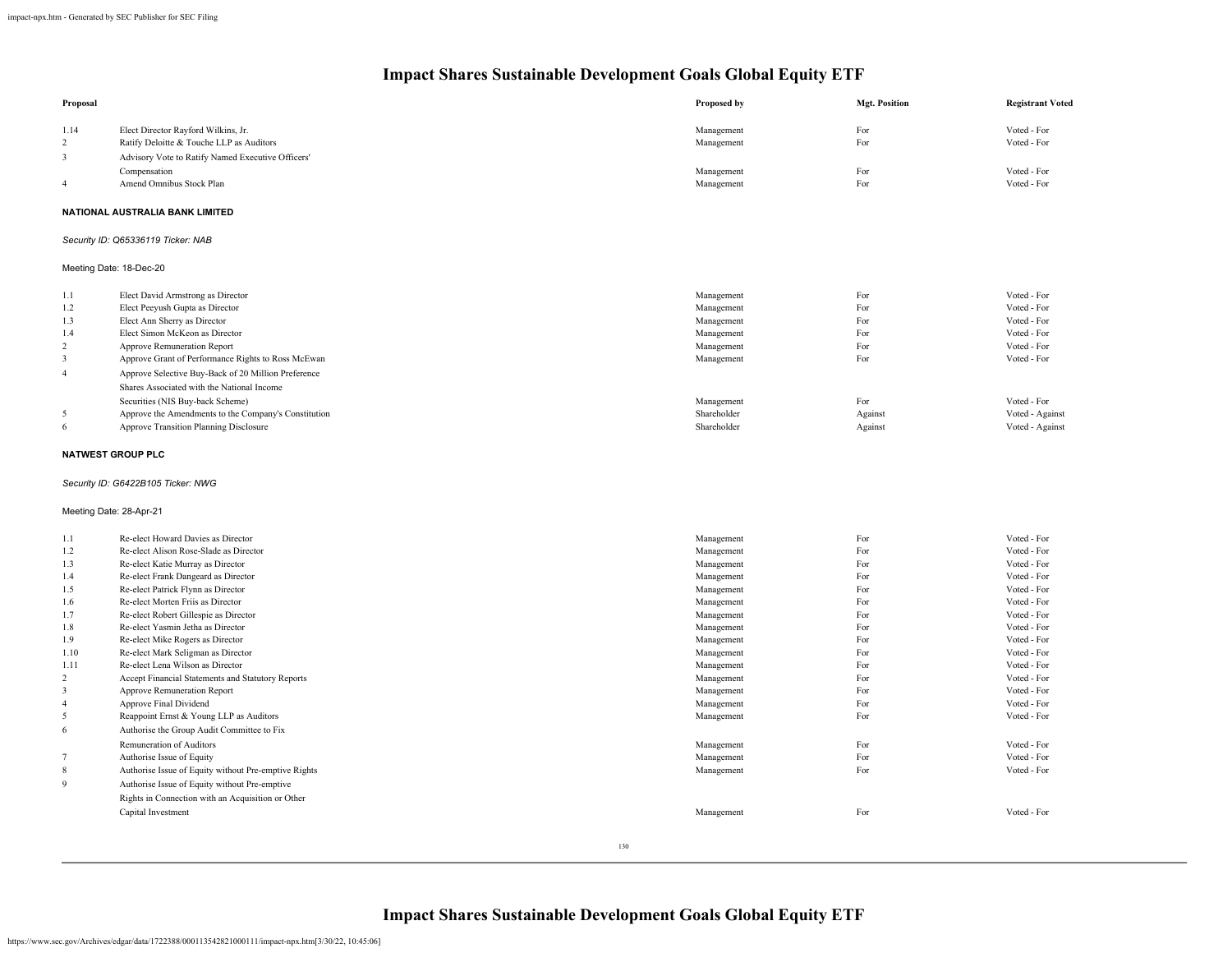| 10<br>Authorise Issue of Equity in Connection with Equity<br>Voted - For<br>Convertible Notes<br>For<br>Management<br>Authorise Issue of Equity without Pre-emptive<br>Rights in Connection with Equity Convertible Notes<br>Voted - For<br>Management<br>For<br>12<br>Authorise the Company to Call General Meeting with<br>Two Weeks' Notice<br>Voted - For<br>Management<br>For<br>Voted - For<br>13<br>Authorise UK Political Donations and Expenditure<br>Management<br>For<br>14<br>Authorise Market Purchase of Ordinary Shares<br>Voted - For<br>Management<br>For<br>Voted - For<br>15<br>Authorise Off-Market Purchase of Ordinary Shares<br>Management<br>For<br>16<br>Authorise Off-Market Purchase of Preference Shares<br>Management<br>For<br>Voted - For<br>17<br>For<br>Voted - For<br>Adopt New Articles of Association<br>Management<br>18<br>For<br>Voted - For<br>Authorise Board to Offer Scrip Dividend<br>Management<br>NEDBANK GROUP LTD.<br>Security ID: S5518R104 Ticker: NED<br>Meeting Date: 28-May-21<br>Elect Iain Williamson as Director<br>For<br>Voted - Abstain<br>1.1<br>Management<br>Voted - For<br>1.2<br>Elect Mike Davis as Director<br>Management<br>For<br>Voted - For<br>Re-elect Mpho Makwana as Director<br>For<br>Management<br>Voted - For<br>Re-elect Neo Dongwana as Director<br>Management<br>For<br>Voted - For<br>Re-elect Mfundo Nkuhlu as Director<br>Management<br>For<br>1.6<br>Re-elect Stanley Subramoney as Member of the Group<br>Audit Committee<br>For<br>Voted - For<br>Management<br>Re-elect Hubert Brody as Member of the Group Audit<br>Voted - For<br>Management<br>For<br>Committee<br>1.8<br>Re-elect Neo Dongwana as Member of the Group Audit<br>Voted - For<br>For<br>Committee<br>Management<br>1.9<br>Re-elect Errol Kruger as Member of the Group Audit<br>Committee<br>For<br>Voted - For<br>Management<br>$\overline{c}$<br>Reappoint Deloitte & Touche as Auditors with L<br>Voted - For<br>Nunes as the Designated Registered Auditor<br>Management<br>For<br>$\overline{\mathbf{3}}$<br>Reappoint Ernst & Young as Auditors with F Mohideen<br>Voted - For<br>as the Designated Registered Auditor<br>Management<br>For<br>4<br>Place Authorised but Unissued Shares under Control<br>Voted - For<br>of Directors<br>Management<br>For<br>Management<br>Voted - Against<br>5<br>Approve Remuneration Policy<br>For<br>6<br>Approve Remuneration Implementation Report<br>Management<br>For<br>Voted - Against<br>$\overline{7}$<br>Voted - For<br>Approve Fees for the Chairman<br>Management<br>For<br>8<br>Approve Fees for the Lead Independent Director<br>Management<br>For<br>Voted - For<br>For<br>Voted - For<br>Approve Fees for the Board Member<br>Management<br>10<br>Voted - For<br>Approve Fees for the Group Audit Committee Members<br>Management<br>For<br>Voted - For<br>Approve Fees for the Group Credit Committee Members<br>Management<br>For<br>12<br>Approve Fees for the Group Directors' Affairs<br><b>Committee Members</b><br>For<br>Voted - For<br>Management<br>13<br>Approve Fees for the Group Information Technology | Proposal | Proposed by | <b>Mgt. Position</b> | <b>Registrant Voted</b> |
|-----------------------------------------------------------------------------------------------------------------------------------------------------------------------------------------------------------------------------------------------------------------------------------------------------------------------------------------------------------------------------------------------------------------------------------------------------------------------------------------------------------------------------------------------------------------------------------------------------------------------------------------------------------------------------------------------------------------------------------------------------------------------------------------------------------------------------------------------------------------------------------------------------------------------------------------------------------------------------------------------------------------------------------------------------------------------------------------------------------------------------------------------------------------------------------------------------------------------------------------------------------------------------------------------------------------------------------------------------------------------------------------------------------------------------------------------------------------------------------------------------------------------------------------------------------------------------------------------------------------------------------------------------------------------------------------------------------------------------------------------------------------------------------------------------------------------------------------------------------------------------------------------------------------------------------------------------------------------------------------------------------------------------------------------------------------------------------------------------------------------------------------------------------------------------------------------------------------------------------------------------------------------------------------------------------------------------------------------------------------------------------------------------------------------------------------------------------------------------------------------------------------------------------------------------------------------------------------------------------------------------------------------------------------------------------------------------------------------------------------------------------------------------------------------------------------------------------------------------------------------------------------------------------------------------------------------------------------------------------------------------------------------------------------------------------------------------------------------------------------------------------------|----------|-------------|----------------------|-------------------------|
|                                                                                                                                                                                                                                                                                                                                                                                                                                                                                                                                                                                                                                                                                                                                                                                                                                                                                                                                                                                                                                                                                                                                                                                                                                                                                                                                                                                                                                                                                                                                                                                                                                                                                                                                                                                                                                                                                                                                                                                                                                                                                                                                                                                                                                                                                                                                                                                                                                                                                                                                                                                                                                                                                                                                                                                                                                                                                                                                                                                                                                                                                                                                         |          |             |                      |                         |
|                                                                                                                                                                                                                                                                                                                                                                                                                                                                                                                                                                                                                                                                                                                                                                                                                                                                                                                                                                                                                                                                                                                                                                                                                                                                                                                                                                                                                                                                                                                                                                                                                                                                                                                                                                                                                                                                                                                                                                                                                                                                                                                                                                                                                                                                                                                                                                                                                                                                                                                                                                                                                                                                                                                                                                                                                                                                                                                                                                                                                                                                                                                                         |          |             |                      |                         |
|                                                                                                                                                                                                                                                                                                                                                                                                                                                                                                                                                                                                                                                                                                                                                                                                                                                                                                                                                                                                                                                                                                                                                                                                                                                                                                                                                                                                                                                                                                                                                                                                                                                                                                                                                                                                                                                                                                                                                                                                                                                                                                                                                                                                                                                                                                                                                                                                                                                                                                                                                                                                                                                                                                                                                                                                                                                                                                                                                                                                                                                                                                                                         | 11       |             |                      |                         |
|                                                                                                                                                                                                                                                                                                                                                                                                                                                                                                                                                                                                                                                                                                                                                                                                                                                                                                                                                                                                                                                                                                                                                                                                                                                                                                                                                                                                                                                                                                                                                                                                                                                                                                                                                                                                                                                                                                                                                                                                                                                                                                                                                                                                                                                                                                                                                                                                                                                                                                                                                                                                                                                                                                                                                                                                                                                                                                                                                                                                                                                                                                                                         |          |             |                      |                         |
|                                                                                                                                                                                                                                                                                                                                                                                                                                                                                                                                                                                                                                                                                                                                                                                                                                                                                                                                                                                                                                                                                                                                                                                                                                                                                                                                                                                                                                                                                                                                                                                                                                                                                                                                                                                                                                                                                                                                                                                                                                                                                                                                                                                                                                                                                                                                                                                                                                                                                                                                                                                                                                                                                                                                                                                                                                                                                                                                                                                                                                                                                                                                         |          |             |                      |                         |
|                                                                                                                                                                                                                                                                                                                                                                                                                                                                                                                                                                                                                                                                                                                                                                                                                                                                                                                                                                                                                                                                                                                                                                                                                                                                                                                                                                                                                                                                                                                                                                                                                                                                                                                                                                                                                                                                                                                                                                                                                                                                                                                                                                                                                                                                                                                                                                                                                                                                                                                                                                                                                                                                                                                                                                                                                                                                                                                                                                                                                                                                                                                                         |          |             |                      |                         |
|                                                                                                                                                                                                                                                                                                                                                                                                                                                                                                                                                                                                                                                                                                                                                                                                                                                                                                                                                                                                                                                                                                                                                                                                                                                                                                                                                                                                                                                                                                                                                                                                                                                                                                                                                                                                                                                                                                                                                                                                                                                                                                                                                                                                                                                                                                                                                                                                                                                                                                                                                                                                                                                                                                                                                                                                                                                                                                                                                                                                                                                                                                                                         |          |             |                      |                         |
|                                                                                                                                                                                                                                                                                                                                                                                                                                                                                                                                                                                                                                                                                                                                                                                                                                                                                                                                                                                                                                                                                                                                                                                                                                                                                                                                                                                                                                                                                                                                                                                                                                                                                                                                                                                                                                                                                                                                                                                                                                                                                                                                                                                                                                                                                                                                                                                                                                                                                                                                                                                                                                                                                                                                                                                                                                                                                                                                                                                                                                                                                                                                         |          |             |                      |                         |
|                                                                                                                                                                                                                                                                                                                                                                                                                                                                                                                                                                                                                                                                                                                                                                                                                                                                                                                                                                                                                                                                                                                                                                                                                                                                                                                                                                                                                                                                                                                                                                                                                                                                                                                                                                                                                                                                                                                                                                                                                                                                                                                                                                                                                                                                                                                                                                                                                                                                                                                                                                                                                                                                                                                                                                                                                                                                                                                                                                                                                                                                                                                                         |          |             |                      |                         |
|                                                                                                                                                                                                                                                                                                                                                                                                                                                                                                                                                                                                                                                                                                                                                                                                                                                                                                                                                                                                                                                                                                                                                                                                                                                                                                                                                                                                                                                                                                                                                                                                                                                                                                                                                                                                                                                                                                                                                                                                                                                                                                                                                                                                                                                                                                                                                                                                                                                                                                                                                                                                                                                                                                                                                                                                                                                                                                                                                                                                                                                                                                                                         |          |             |                      |                         |
|                                                                                                                                                                                                                                                                                                                                                                                                                                                                                                                                                                                                                                                                                                                                                                                                                                                                                                                                                                                                                                                                                                                                                                                                                                                                                                                                                                                                                                                                                                                                                                                                                                                                                                                                                                                                                                                                                                                                                                                                                                                                                                                                                                                                                                                                                                                                                                                                                                                                                                                                                                                                                                                                                                                                                                                                                                                                                                                                                                                                                                                                                                                                         |          |             |                      |                         |
|                                                                                                                                                                                                                                                                                                                                                                                                                                                                                                                                                                                                                                                                                                                                                                                                                                                                                                                                                                                                                                                                                                                                                                                                                                                                                                                                                                                                                                                                                                                                                                                                                                                                                                                                                                                                                                                                                                                                                                                                                                                                                                                                                                                                                                                                                                                                                                                                                                                                                                                                                                                                                                                                                                                                                                                                                                                                                                                                                                                                                                                                                                                                         |          |             |                      |                         |
|                                                                                                                                                                                                                                                                                                                                                                                                                                                                                                                                                                                                                                                                                                                                                                                                                                                                                                                                                                                                                                                                                                                                                                                                                                                                                                                                                                                                                                                                                                                                                                                                                                                                                                                                                                                                                                                                                                                                                                                                                                                                                                                                                                                                                                                                                                                                                                                                                                                                                                                                                                                                                                                                                                                                                                                                                                                                                                                                                                                                                                                                                                                                         |          |             |                      |                         |
|                                                                                                                                                                                                                                                                                                                                                                                                                                                                                                                                                                                                                                                                                                                                                                                                                                                                                                                                                                                                                                                                                                                                                                                                                                                                                                                                                                                                                                                                                                                                                                                                                                                                                                                                                                                                                                                                                                                                                                                                                                                                                                                                                                                                                                                                                                                                                                                                                                                                                                                                                                                                                                                                                                                                                                                                                                                                                                                                                                                                                                                                                                                                         |          |             |                      |                         |
|                                                                                                                                                                                                                                                                                                                                                                                                                                                                                                                                                                                                                                                                                                                                                                                                                                                                                                                                                                                                                                                                                                                                                                                                                                                                                                                                                                                                                                                                                                                                                                                                                                                                                                                                                                                                                                                                                                                                                                                                                                                                                                                                                                                                                                                                                                                                                                                                                                                                                                                                                                                                                                                                                                                                                                                                                                                                                                                                                                                                                                                                                                                                         |          |             |                      |                         |
|                                                                                                                                                                                                                                                                                                                                                                                                                                                                                                                                                                                                                                                                                                                                                                                                                                                                                                                                                                                                                                                                                                                                                                                                                                                                                                                                                                                                                                                                                                                                                                                                                                                                                                                                                                                                                                                                                                                                                                                                                                                                                                                                                                                                                                                                                                                                                                                                                                                                                                                                                                                                                                                                                                                                                                                                                                                                                                                                                                                                                                                                                                                                         |          |             |                      |                         |
|                                                                                                                                                                                                                                                                                                                                                                                                                                                                                                                                                                                                                                                                                                                                                                                                                                                                                                                                                                                                                                                                                                                                                                                                                                                                                                                                                                                                                                                                                                                                                                                                                                                                                                                                                                                                                                                                                                                                                                                                                                                                                                                                                                                                                                                                                                                                                                                                                                                                                                                                                                                                                                                                                                                                                                                                                                                                                                                                                                                                                                                                                                                                         |          |             |                      |                         |
|                                                                                                                                                                                                                                                                                                                                                                                                                                                                                                                                                                                                                                                                                                                                                                                                                                                                                                                                                                                                                                                                                                                                                                                                                                                                                                                                                                                                                                                                                                                                                                                                                                                                                                                                                                                                                                                                                                                                                                                                                                                                                                                                                                                                                                                                                                                                                                                                                                                                                                                                                                                                                                                                                                                                                                                                                                                                                                                                                                                                                                                                                                                                         | 1.3      |             |                      |                         |
|                                                                                                                                                                                                                                                                                                                                                                                                                                                                                                                                                                                                                                                                                                                                                                                                                                                                                                                                                                                                                                                                                                                                                                                                                                                                                                                                                                                                                                                                                                                                                                                                                                                                                                                                                                                                                                                                                                                                                                                                                                                                                                                                                                                                                                                                                                                                                                                                                                                                                                                                                                                                                                                                                                                                                                                                                                                                                                                                                                                                                                                                                                                                         | 1.4      |             |                      |                         |
|                                                                                                                                                                                                                                                                                                                                                                                                                                                                                                                                                                                                                                                                                                                                                                                                                                                                                                                                                                                                                                                                                                                                                                                                                                                                                                                                                                                                                                                                                                                                                                                                                                                                                                                                                                                                                                                                                                                                                                                                                                                                                                                                                                                                                                                                                                                                                                                                                                                                                                                                                                                                                                                                                                                                                                                                                                                                                                                                                                                                                                                                                                                                         | 1.5      |             |                      |                         |
|                                                                                                                                                                                                                                                                                                                                                                                                                                                                                                                                                                                                                                                                                                                                                                                                                                                                                                                                                                                                                                                                                                                                                                                                                                                                                                                                                                                                                                                                                                                                                                                                                                                                                                                                                                                                                                                                                                                                                                                                                                                                                                                                                                                                                                                                                                                                                                                                                                                                                                                                                                                                                                                                                                                                                                                                                                                                                                                                                                                                                                                                                                                                         |          |             |                      |                         |
|                                                                                                                                                                                                                                                                                                                                                                                                                                                                                                                                                                                                                                                                                                                                                                                                                                                                                                                                                                                                                                                                                                                                                                                                                                                                                                                                                                                                                                                                                                                                                                                                                                                                                                                                                                                                                                                                                                                                                                                                                                                                                                                                                                                                                                                                                                                                                                                                                                                                                                                                                                                                                                                                                                                                                                                                                                                                                                                                                                                                                                                                                                                                         |          |             |                      |                         |
|                                                                                                                                                                                                                                                                                                                                                                                                                                                                                                                                                                                                                                                                                                                                                                                                                                                                                                                                                                                                                                                                                                                                                                                                                                                                                                                                                                                                                                                                                                                                                                                                                                                                                                                                                                                                                                                                                                                                                                                                                                                                                                                                                                                                                                                                                                                                                                                                                                                                                                                                                                                                                                                                                                                                                                                                                                                                                                                                                                                                                                                                                                                                         | 1.7      |             |                      |                         |
|                                                                                                                                                                                                                                                                                                                                                                                                                                                                                                                                                                                                                                                                                                                                                                                                                                                                                                                                                                                                                                                                                                                                                                                                                                                                                                                                                                                                                                                                                                                                                                                                                                                                                                                                                                                                                                                                                                                                                                                                                                                                                                                                                                                                                                                                                                                                                                                                                                                                                                                                                                                                                                                                                                                                                                                                                                                                                                                                                                                                                                                                                                                                         |          |             |                      |                         |
|                                                                                                                                                                                                                                                                                                                                                                                                                                                                                                                                                                                                                                                                                                                                                                                                                                                                                                                                                                                                                                                                                                                                                                                                                                                                                                                                                                                                                                                                                                                                                                                                                                                                                                                                                                                                                                                                                                                                                                                                                                                                                                                                                                                                                                                                                                                                                                                                                                                                                                                                                                                                                                                                                                                                                                                                                                                                                                                                                                                                                                                                                                                                         |          |             |                      |                         |
|                                                                                                                                                                                                                                                                                                                                                                                                                                                                                                                                                                                                                                                                                                                                                                                                                                                                                                                                                                                                                                                                                                                                                                                                                                                                                                                                                                                                                                                                                                                                                                                                                                                                                                                                                                                                                                                                                                                                                                                                                                                                                                                                                                                                                                                                                                                                                                                                                                                                                                                                                                                                                                                                                                                                                                                                                                                                                                                                                                                                                                                                                                                                         |          |             |                      |                         |
|                                                                                                                                                                                                                                                                                                                                                                                                                                                                                                                                                                                                                                                                                                                                                                                                                                                                                                                                                                                                                                                                                                                                                                                                                                                                                                                                                                                                                                                                                                                                                                                                                                                                                                                                                                                                                                                                                                                                                                                                                                                                                                                                                                                                                                                                                                                                                                                                                                                                                                                                                                                                                                                                                                                                                                                                                                                                                                                                                                                                                                                                                                                                         |          |             |                      |                         |
|                                                                                                                                                                                                                                                                                                                                                                                                                                                                                                                                                                                                                                                                                                                                                                                                                                                                                                                                                                                                                                                                                                                                                                                                                                                                                                                                                                                                                                                                                                                                                                                                                                                                                                                                                                                                                                                                                                                                                                                                                                                                                                                                                                                                                                                                                                                                                                                                                                                                                                                                                                                                                                                                                                                                                                                                                                                                                                                                                                                                                                                                                                                                         |          |             |                      |                         |
|                                                                                                                                                                                                                                                                                                                                                                                                                                                                                                                                                                                                                                                                                                                                                                                                                                                                                                                                                                                                                                                                                                                                                                                                                                                                                                                                                                                                                                                                                                                                                                                                                                                                                                                                                                                                                                                                                                                                                                                                                                                                                                                                                                                                                                                                                                                                                                                                                                                                                                                                                                                                                                                                                                                                                                                                                                                                                                                                                                                                                                                                                                                                         |          |             |                      |                         |
|                                                                                                                                                                                                                                                                                                                                                                                                                                                                                                                                                                                                                                                                                                                                                                                                                                                                                                                                                                                                                                                                                                                                                                                                                                                                                                                                                                                                                                                                                                                                                                                                                                                                                                                                                                                                                                                                                                                                                                                                                                                                                                                                                                                                                                                                                                                                                                                                                                                                                                                                                                                                                                                                                                                                                                                                                                                                                                                                                                                                                                                                                                                                         |          |             |                      |                         |
|                                                                                                                                                                                                                                                                                                                                                                                                                                                                                                                                                                                                                                                                                                                                                                                                                                                                                                                                                                                                                                                                                                                                                                                                                                                                                                                                                                                                                                                                                                                                                                                                                                                                                                                                                                                                                                                                                                                                                                                                                                                                                                                                                                                                                                                                                                                                                                                                                                                                                                                                                                                                                                                                                                                                                                                                                                                                                                                                                                                                                                                                                                                                         |          |             |                      |                         |
|                                                                                                                                                                                                                                                                                                                                                                                                                                                                                                                                                                                                                                                                                                                                                                                                                                                                                                                                                                                                                                                                                                                                                                                                                                                                                                                                                                                                                                                                                                                                                                                                                                                                                                                                                                                                                                                                                                                                                                                                                                                                                                                                                                                                                                                                                                                                                                                                                                                                                                                                                                                                                                                                                                                                                                                                                                                                                                                                                                                                                                                                                                                                         |          |             |                      |                         |
|                                                                                                                                                                                                                                                                                                                                                                                                                                                                                                                                                                                                                                                                                                                                                                                                                                                                                                                                                                                                                                                                                                                                                                                                                                                                                                                                                                                                                                                                                                                                                                                                                                                                                                                                                                                                                                                                                                                                                                                                                                                                                                                                                                                                                                                                                                                                                                                                                                                                                                                                                                                                                                                                                                                                                                                                                                                                                                                                                                                                                                                                                                                                         |          |             |                      |                         |
|                                                                                                                                                                                                                                                                                                                                                                                                                                                                                                                                                                                                                                                                                                                                                                                                                                                                                                                                                                                                                                                                                                                                                                                                                                                                                                                                                                                                                                                                                                                                                                                                                                                                                                                                                                                                                                                                                                                                                                                                                                                                                                                                                                                                                                                                                                                                                                                                                                                                                                                                                                                                                                                                                                                                                                                                                                                                                                                                                                                                                                                                                                                                         |          |             |                      |                         |
|                                                                                                                                                                                                                                                                                                                                                                                                                                                                                                                                                                                                                                                                                                                                                                                                                                                                                                                                                                                                                                                                                                                                                                                                                                                                                                                                                                                                                                                                                                                                                                                                                                                                                                                                                                                                                                                                                                                                                                                                                                                                                                                                                                                                                                                                                                                                                                                                                                                                                                                                                                                                                                                                                                                                                                                                                                                                                                                                                                                                                                                                                                                                         |          |             |                      |                         |
|                                                                                                                                                                                                                                                                                                                                                                                                                                                                                                                                                                                                                                                                                                                                                                                                                                                                                                                                                                                                                                                                                                                                                                                                                                                                                                                                                                                                                                                                                                                                                                                                                                                                                                                                                                                                                                                                                                                                                                                                                                                                                                                                                                                                                                                                                                                                                                                                                                                                                                                                                                                                                                                                                                                                                                                                                                                                                                                                                                                                                                                                                                                                         |          |             |                      |                         |
|                                                                                                                                                                                                                                                                                                                                                                                                                                                                                                                                                                                                                                                                                                                                                                                                                                                                                                                                                                                                                                                                                                                                                                                                                                                                                                                                                                                                                                                                                                                                                                                                                                                                                                                                                                                                                                                                                                                                                                                                                                                                                                                                                                                                                                                                                                                                                                                                                                                                                                                                                                                                                                                                                                                                                                                                                                                                                                                                                                                                                                                                                                                                         |          |             |                      |                         |
|                                                                                                                                                                                                                                                                                                                                                                                                                                                                                                                                                                                                                                                                                                                                                                                                                                                                                                                                                                                                                                                                                                                                                                                                                                                                                                                                                                                                                                                                                                                                                                                                                                                                                                                                                                                                                                                                                                                                                                                                                                                                                                                                                                                                                                                                                                                                                                                                                                                                                                                                                                                                                                                                                                                                                                                                                                                                                                                                                                                                                                                                                                                                         |          |             |                      |                         |
|                                                                                                                                                                                                                                                                                                                                                                                                                                                                                                                                                                                                                                                                                                                                                                                                                                                                                                                                                                                                                                                                                                                                                                                                                                                                                                                                                                                                                                                                                                                                                                                                                                                                                                                                                                                                                                                                                                                                                                                                                                                                                                                                                                                                                                                                                                                                                                                                                                                                                                                                                                                                                                                                                                                                                                                                                                                                                                                                                                                                                                                                                                                                         | 9        |             |                      |                         |
|                                                                                                                                                                                                                                                                                                                                                                                                                                                                                                                                                                                                                                                                                                                                                                                                                                                                                                                                                                                                                                                                                                                                                                                                                                                                                                                                                                                                                                                                                                                                                                                                                                                                                                                                                                                                                                                                                                                                                                                                                                                                                                                                                                                                                                                                                                                                                                                                                                                                                                                                                                                                                                                                                                                                                                                                                                                                                                                                                                                                                                                                                                                                         |          |             |                      |                         |
|                                                                                                                                                                                                                                                                                                                                                                                                                                                                                                                                                                                                                                                                                                                                                                                                                                                                                                                                                                                                                                                                                                                                                                                                                                                                                                                                                                                                                                                                                                                                                                                                                                                                                                                                                                                                                                                                                                                                                                                                                                                                                                                                                                                                                                                                                                                                                                                                                                                                                                                                                                                                                                                                                                                                                                                                                                                                                                                                                                                                                                                                                                                                         | 11       |             |                      |                         |
|                                                                                                                                                                                                                                                                                                                                                                                                                                                                                                                                                                                                                                                                                                                                                                                                                                                                                                                                                                                                                                                                                                                                                                                                                                                                                                                                                                                                                                                                                                                                                                                                                                                                                                                                                                                                                                                                                                                                                                                                                                                                                                                                                                                                                                                                                                                                                                                                                                                                                                                                                                                                                                                                                                                                                                                                                                                                                                                                                                                                                                                                                                                                         |          |             |                      |                         |
|                                                                                                                                                                                                                                                                                                                                                                                                                                                                                                                                                                                                                                                                                                                                                                                                                                                                                                                                                                                                                                                                                                                                                                                                                                                                                                                                                                                                                                                                                                                                                                                                                                                                                                                                                                                                                                                                                                                                                                                                                                                                                                                                                                                                                                                                                                                                                                                                                                                                                                                                                                                                                                                                                                                                                                                                                                                                                                                                                                                                                                                                                                                                         |          |             |                      |                         |
|                                                                                                                                                                                                                                                                                                                                                                                                                                                                                                                                                                                                                                                                                                                                                                                                                                                                                                                                                                                                                                                                                                                                                                                                                                                                                                                                                                                                                                                                                                                                                                                                                                                                                                                                                                                                                                                                                                                                                                                                                                                                                                                                                                                                                                                                                                                                                                                                                                                                                                                                                                                                                                                                                                                                                                                                                                                                                                                                                                                                                                                                                                                                         |          |             |                      |                         |

Committee Members **Management** For Voted - For Voted - For Voted - For Voted - For Voted - For Voted - For Voted - For Voted - For Voted - For Voted - For Voted - For Voted - For Voted - For Voted - For Voted - For Voted -14 Approve Fees for the Group Related Party Transactions Committee Members **Management** For Voted - For Voted - For Voted - For Voted - For Voted - For Voted - For Voted - For Voted - For Voted - For Voted - For Voted - For Voted - For Voted - For Voted - For Voted

131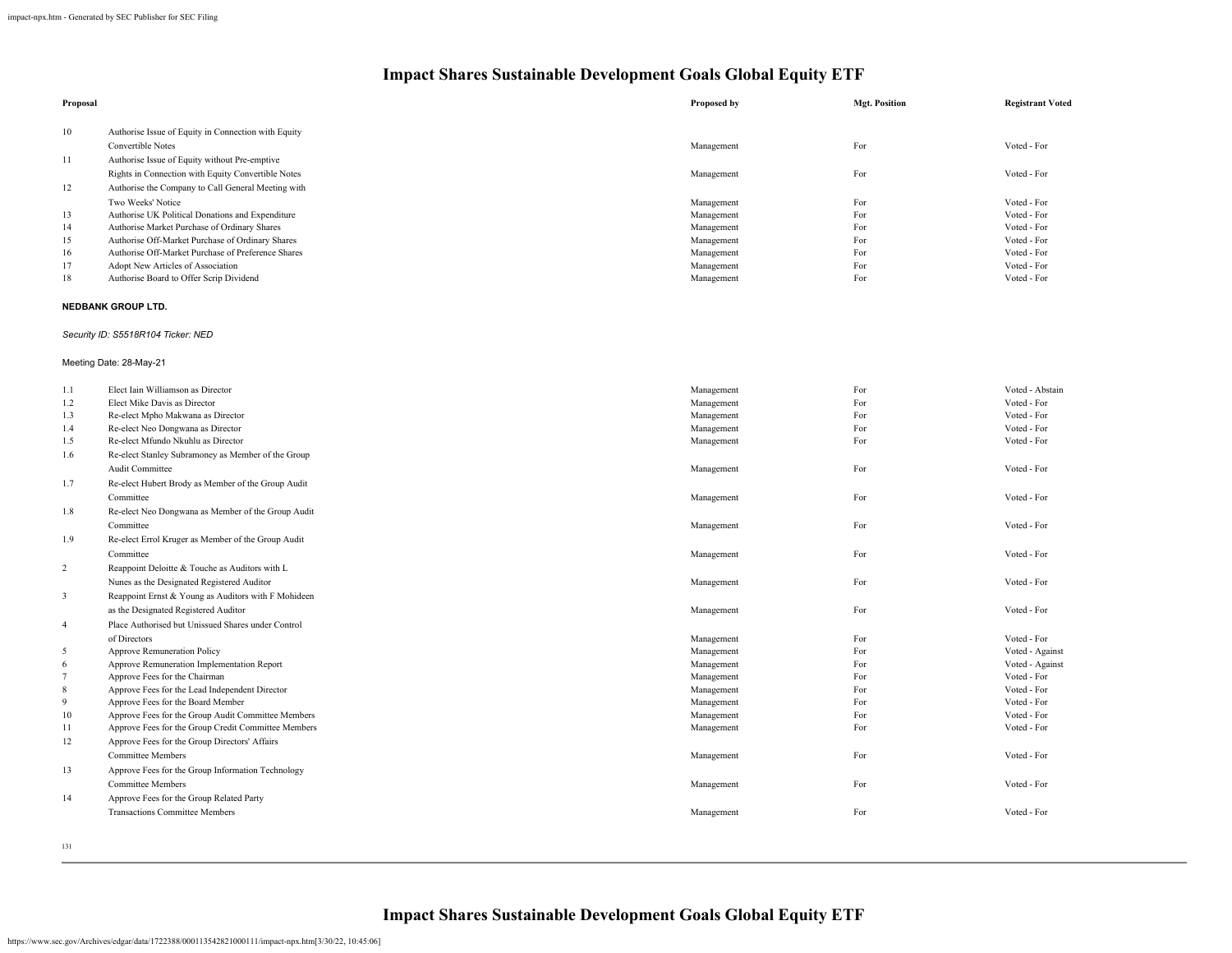| Proposal               |                                                                                         | Proposed by              | <b>Mgt. Position</b> | <b>Registrant Voted</b>    |
|------------------------|-----------------------------------------------------------------------------------------|--------------------------|----------------------|----------------------------|
| 15                     | Approve Fees for the Group Remuneration Committee                                       |                          |                      |                            |
|                        | Members                                                                                 | Management               | For                  | Voted - For                |
| 16                     | Approve Fees for the Group Risk and Capital                                             |                          |                      |                            |
|                        | Management Committee Members                                                            | Management               | For                  | Voted - For                |
| 17                     | Approve Fees for the Group Transformation, Social                                       |                          |                      |                            |
|                        | and Ethics Committee Members                                                            | Management               | For                  | Voted - For                |
| 18                     | Approve Fees for the Group Climate Resilience                                           |                          |                      |                            |
|                        | <b>Committee Members</b>                                                                | Management               | For                  | Voted - For                |
| 19                     | Approve Fees for the Acting Group Chairman                                              | Management               | For                  | Voted - For                |
| 20                     | Approve Fees for the Acting Lead Independent                                            |                          |                      |                            |
|                        | Director                                                                                | Management               | For                  | Voted - For                |
| 21                     | Approve Fees for the Acting Committee Chair                                             | Management               | For                  | Voted - For                |
| 22                     | Authorise Repurchase of Issued Share Capital                                            | Management               | For                  | Voted - For                |
| 23                     | Approve Financial Assistance in Terms of Sections                                       |                          |                      |                            |
|                        | 44 and 45 of the Companies Act                                                          | Management               | For                  | Voted - For                |
| 24                     | Amend the Share Option, Matched-share and                                               |                          |                      |                            |
|                        | Restricted-share Schemes                                                                | Management               | For                  | Voted - For                |
| <b>NESTE CORP.</b>     |                                                                                         |                          |                      |                            |
|                        | Security ID: X5688A109 Ticker: NESTE                                                    |                          |                      |                            |
|                        | Meeting Date: 30-Mar-21                                                                 |                          |                      |                            |
| 1.1                    | Reelect Matti Kahkonen (Chair), Sonat Burman                                            |                          |                      |                            |
|                        | Olsson, Nick Elmslie, Martina Floel, Jean-Baptiste                                      |                          |                      |                            |
|                        | Renard, Jari Rosendal, Johanna Soderstrom and Marco                                     |                          |                      |                            |
|                        | Wiren (Vice Chair) as Directors; Elect John Abbott                                      |                          |                      |                            |
|                        | as New Director                                                                         | Management               | For                  | Voted - For                |
| $\overline{c}$         | Open Meeting                                                                            | Management               | For                  | Non-Voting                 |
| $\mathbf{3}$           | Call the Meeting to Order                                                               | Management               | For                  | Non-Voting                 |
| $\overline{4}$         | Designate Inspector or Shareholder                                                      |                          |                      |                            |
|                        | Representative(s) of Minutes of Meeting                                                 | Management               | For                  | Non-Voting                 |
| 5                      | Acknowledge Proper Convening of Meeting                                                 | Management               | For                  | Non-Voting                 |
| 6                      | Prepare and Approve List of Shareholders                                                | Management               | For                  | Non-Voting                 |
| $7\overline{ }$        | Receive Financial Statements and Statutory Reports;                                     |                          |                      |                            |
|                        | Receive Board's Report; Receive Auditor's Report                                        | Management               | For                  | Non-Voting                 |
| $\,$ 8 $\,$            | Accept Financial Statements and Statutory Reports                                       | Management               | For                  | Voted - For                |
| 9                      | Approve Allocation of Income and Dividends of EUR                                       |                          |                      |                            |
|                        | 0.80 Per Share                                                                          | Management               | For                  | Voted - For                |
| 10 <sup>10</sup><br>11 | Approve Discharge of Board and President<br>Approve Remuneration Report (Advisory Vote) | Management<br>Management | For<br>For           | Voted - For<br>Voted - For |
| 12                     | Approve Remuneration of Directors in the Amount of                                      |                          |                      |                            |
|                        | EUR 67,900 for Chairman, EUR 49,600 for Vice                                            |                          |                      |                            |
|                        |                                                                                         |                          |                      |                            |
|                        | Chairman, and EUR 35,700 for Other Directors;                                           |                          |                      |                            |
|                        | Approve Remuneration for Committee Work; Approve<br><b>Meeting Fees</b>                 | Shareholder              |                      | Voted - For                |
| 13                     | Fix Number of Directors at Nine                                                         | Management               | For<br>For           | Voted - For                |
| 14                     | Approve Remuneration of Auditors                                                        | Management               | For                  | Voted - For                |
| 15                     | Ratify KPMG as Auditors                                                                 | Management               | For                  | Voted - For                |
| 16                     | Authorize Share Repurchase Program                                                      | Management               | For                  | Voted - For                |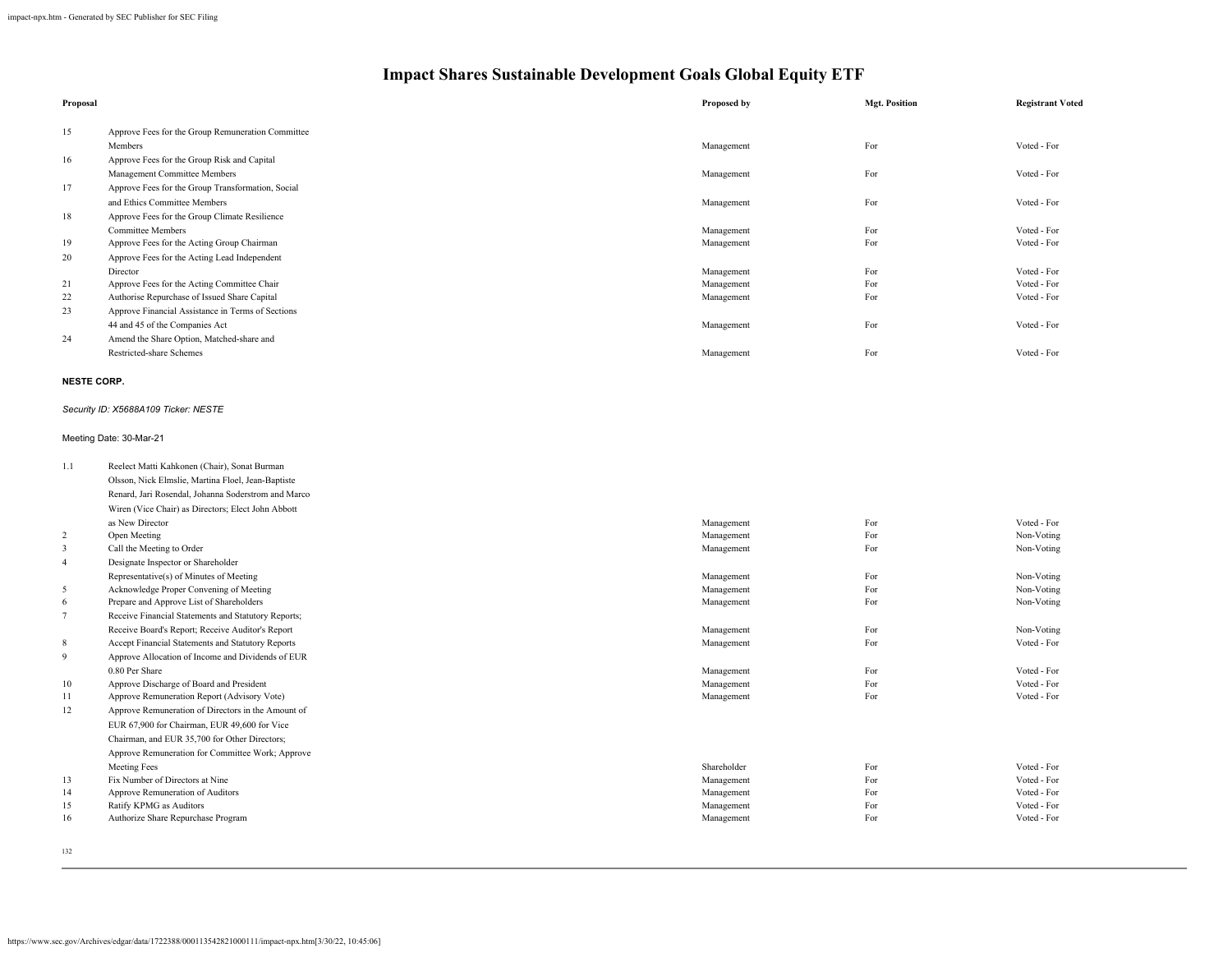| Proposal                |                                                                                                         | Proposed by              | <b>Mgt. Position</b> | <b>Registrant Voted</b>   |
|-------------------------|---------------------------------------------------------------------------------------------------------|--------------------------|----------------------|---------------------------|
| 17                      | Amend Articles Re: Number of Directors; Auditors;<br>Notice of General Meeting; Remuneration Policy and |                          |                      |                           |
| 18                      | Report on the Agenda of AGMs<br>Close Meeting                                                           | Management<br>Management | For<br>For           | Voted - For<br>Non-Voting |
| <b>NESTLE SA</b>        |                                                                                                         |                          |                      |                           |
|                         | Security ID: H57312649 Ticker: NESN                                                                     |                          |                      |                           |
| Meeting Date: 15-Apr-21 |                                                                                                         |                          |                      |                           |
| 1.1                     | Reelect Paul Bulcke as Director and Board Chairman                                                      | Management               | For                  | Voted - For               |
| 1.2                     | Reelect Ulf Schneider as Director                                                                       | Management               | For                  | Voted - For               |
| 1.3                     | Reelect Henri de Castries as Director                                                                   | Management               | For                  | Voted - For               |
| 1.4                     | Reelect Renato Fassbind as Director                                                                     | Management               | For                  | Voted - For               |
| 1.5                     | Reelect Pablo Isla as Director                                                                          | Management               | For                  | Voted - For               |
| 1.6                     | Reelect Ann Veneman as Director                                                                         | Management               | For                  | Voted - For               |
| 1.7                     | Reelect Eva Cheng as Director                                                                           | Management               | For                  | Voted - For               |
| 1.8                     | Reelect Patrick Aebischer as Director                                                                   | Management               | For                  | Voted - For               |
| 1.9                     | Reelect Kasper Rorsted as Director                                                                      | Management               | For                  | Voted - For               |
| 1.10                    | Reelect Kimberly Ross as Director                                                                       | Management               | For                  | Voted - For               |
| 1.11                    | Reelect Dick Boer as Director                                                                           | Management               | For                  | Voted - For               |
| 1.12                    | Reelect Dinesh Paliwal as Director                                                                      | Management               | For                  | Voted - For               |
| 1.13                    | Reelect Hanne Jimenez de Mora as Director                                                               | Management               | For                  | Voted - For               |
| 1.14                    | Elect Lindiwe Sibanda as Director                                                                       | Management               | For                  | Voted - For               |
| $\overline{2}$          | Accept Financial Statements and Statutory Reports                                                       | Management               | For                  | Voted - For               |
| 3                       | Approve Remuneration Report                                                                             | Management               | For                  | Voted - For               |
| $\overline{4}$          | Approve Discharge of Board and Senior Management                                                        | Management               | For                  | Voted - For               |
| 5                       | Approve Allocation of Income and Dividends of CHF                                                       |                          |                      |                           |
|                         | 2.75 per Share                                                                                          | Management               | For                  | Voted - For               |
| 6                       | Appoint Pablo Isla as Member of the Compensation                                                        |                          |                      |                           |
|                         | Committee                                                                                               | Management               | For                  | Voted - For               |
| $7\phantom{.0}$         | Appoint Patrick Aebischer as Member of the                                                              |                          |                      |                           |
|                         | Compensation Committee                                                                                  | Management               | For                  | Voted - For               |
| 8                       | Appoint Dick Boer as Member of the Compensation                                                         |                          |                      |                           |
|                         | Committee                                                                                               | Management               | For                  | Voted - For               |
| $\overline{Q}$          | Appoint Kasper Rorsted as Member of the                                                                 |                          |                      |                           |
|                         | Compensation Committee                                                                                  | Management               | For                  | Voted - For               |
| $10\,$                  | Ratify Ernst & Young AG as Auditors                                                                     | Management               | For                  | Voted - For               |
| 11                      | Designate Hartmann Dreyer as Independent Proxy                                                          | Management               | For                  | Voted - For               |
| 12                      | Approve Remuneration of Directors in the Amount of                                                      |                          |                      |                           |
|                         | CHF 10 Million                                                                                          |                          | For                  | Voted - For               |
|                         |                                                                                                         | Management               |                      |                           |
| 13                      | Approve Remuneration of Executive Committee in the                                                      |                          |                      |                           |
|                         | Amount of CHF 57.5 Million                                                                              | Management               | For                  | Voted - For               |
| 14                      | Approve CHF 6.6 Million Reduction in Share Capital                                                      |                          |                      |                           |
|                         | as Part of the Share Buyback Program via                                                                |                          |                      |                           |
|                         | Cancellation of Repurchased Shares                                                                      | Management               | For                  | Voted - For               |
| 15                      | Approve Climate Action Plan                                                                             | Management               | For                  | Voted - For               |
| 16                      | Transact Other Business (Voting)                                                                        | Management               | Against              | Voted - Against           |
|                         |                                                                                                         |                          |                      |                           |
|                         |                                                                                                         |                          |                      |                           |
| 133                     |                                                                                                         |                          |                      |                           |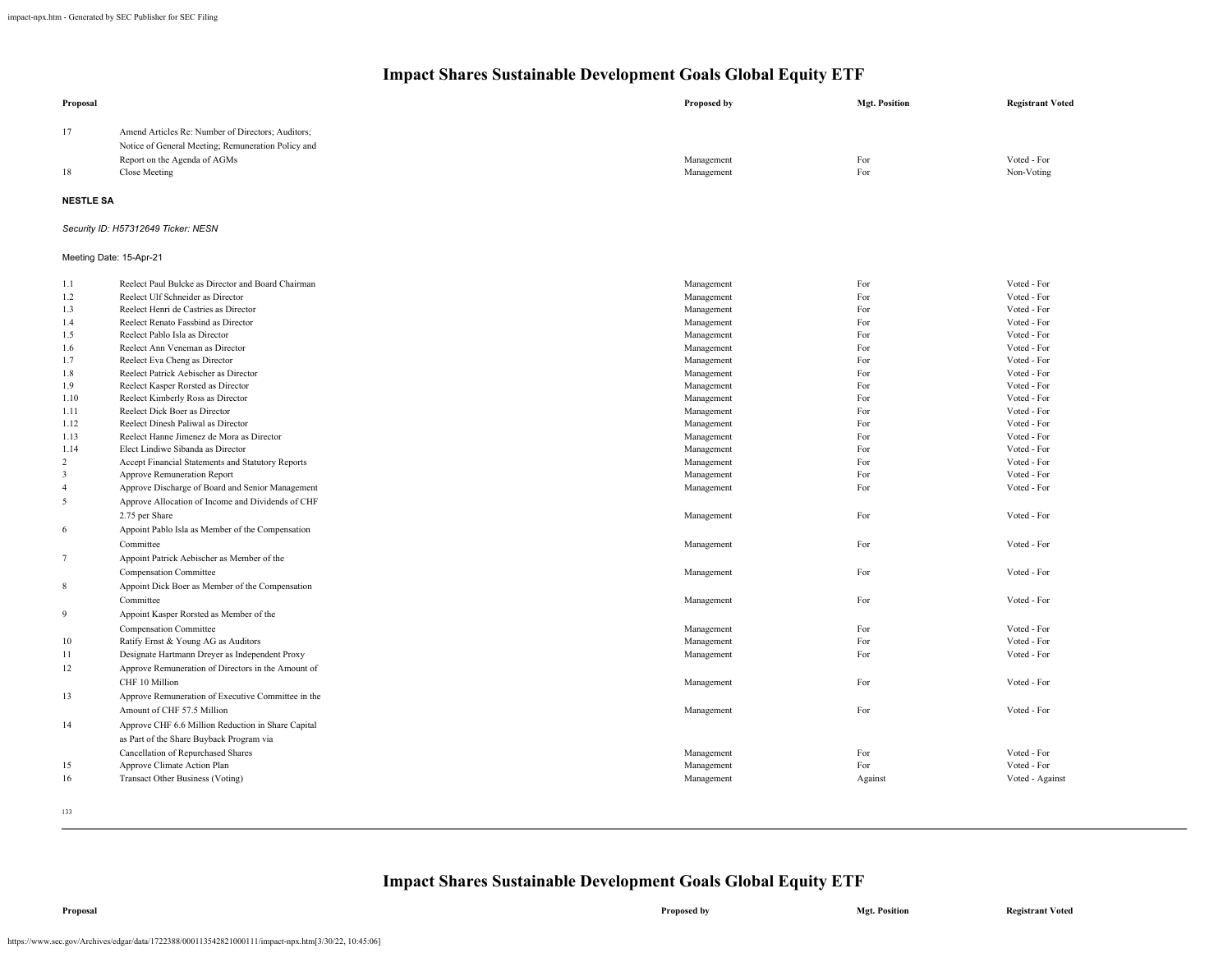| Proposal                              | Proposed by | <b>Mgt. Position</b> | <b>Registrant Voted</b> |
|---------------------------------------|-------------|----------------------|-------------------------|
| NEW WORLD DEVELOPMENT COMPANY LIMITED |             |                      |                         |

### *Security ID: Y6266R109 Ticker: 17*

Meeting Date: 26-Nov-20

| 1.1            | Elect Cheng Kar-Shun, Henry as Director           | Management | For | Voted - For     |
|----------------|---------------------------------------------------|------------|-----|-----------------|
| 1.2            | Elect Doo Wai-Hoi, William as Director            | Management | For | Voted - For     |
| 1.3            | Elect Cheng Kar-Shing, Peter as Director          | Management | For | Voted - For     |
| 1.4            | Elect Liang Cheung-Biu, Thomas as Director        | Management | For | Voted - For     |
| 1.5            | Elect Cheng Chi-Man, Sonia as Director            | Management | For | Voted - For     |
| 1.6            | Elect Huang Shaomei, Echo as Director             | Management | For | Voted - For     |
| 1.7            | Elect Chiu Wai-Han, Jenny as Director             | Management | For | Voted - For     |
| 2              | Accept Financial Statements and Statutory Reports | Management | For | Voted - For     |
| 3              | Approve Final Dividend                            | Management | For | Voted - For     |
| $\overline{4}$ | Authorize Board to Fix Remuneration of Directors  | Management | For | Voted - For     |
| 5              | Approve PricewaterhouseCoopers as Auditor and     |            |     |                 |
|                | Authorize Board to Fix Their Remuneration         | Management | For | Voted - For     |
| 6              | Authorize Repurchase of Issued Share Capital      | Management | For | Voted - For     |
|                | Approve Issuance of Equity or Equity-Linked       |            |     |                 |
|                | Securities without Preemptive Rights              | Management | For | Voted - Against |
| 8              | Approve Grant of Options Under the Share Option   |            |     |                 |
|                | Scheme                                            | Management | For | Voted - Against |
| 9              | Adopt New Articles of Association                 | Management | For | Voted - For     |
|                |                                                   |            |     |                 |

### **NEWMONT CORPORATION**

### *Security ID: 651639106 Ticker: NEM*

### Meeting Date: 28-Apr-21

| 1.1  | Elect Director Patrick G. Awuah, Jr. | Management | For | Voted - For |
|------|--------------------------------------|------------|-----|-------------|
| 1.2  | Elect Director Gregory H. Boyce      | Management | For | Voted - For |
| 1.3  | Elect Director Bruce R. Brook        | Management | For | Voted - For |
| 1.4  | Elect Director Maura Clark           | Management | For | Voted - For |
| 1.5  | Elect Director Matthew Coon Come     | Management | For | Voted - For |
| 1.6  | Elect Director Jose Manuel Madero    | Management | For | Voted - For |
| 1.7  | Elect Director Rene Medori           | Management | For | Voted - For |
| 1.8  | Elect Director Jane Nelson           | Management | For | Voted - For |
| 1.9  | Elect Director Thomas Palmer         | Management | For | Voted - For |
| 1.10 | Elect Director Julio M. Quintana     | Management | For | Voted - For |
| 1.11 | Elect Director Susan N. Story        | Management | For | Voted - For |
| 1.12 | Elect Director Patrick G. Awuah, Jr. | Management | For | Voted - For |
| 1.13 | Elect Director Gregory H. Boyce      | Management | For | Voted - For |
| 1.14 | Elect Director Bruce R. Brook        | Management | For | Voted - For |
| 1.15 | Elect Director Maura Clark           | Management | For | Voted - For |
| 1.16 | Elect Director Matthew Coon Come     | Management | For | Voted - For |
| 1.17 | Elect Director Jose Manuel Madero    | Management | For | Voted - For |
| 1.18 | Elect Director Rene Medori           | Management | For | Voted - For |
| 1.19 | Elect Director Jane Nelson           | Management | For | Voted - For |
| 1.20 | Elect Director Thomas Palmer         | Management | For | Voted - For |
|      |                                      |            |     |             |

134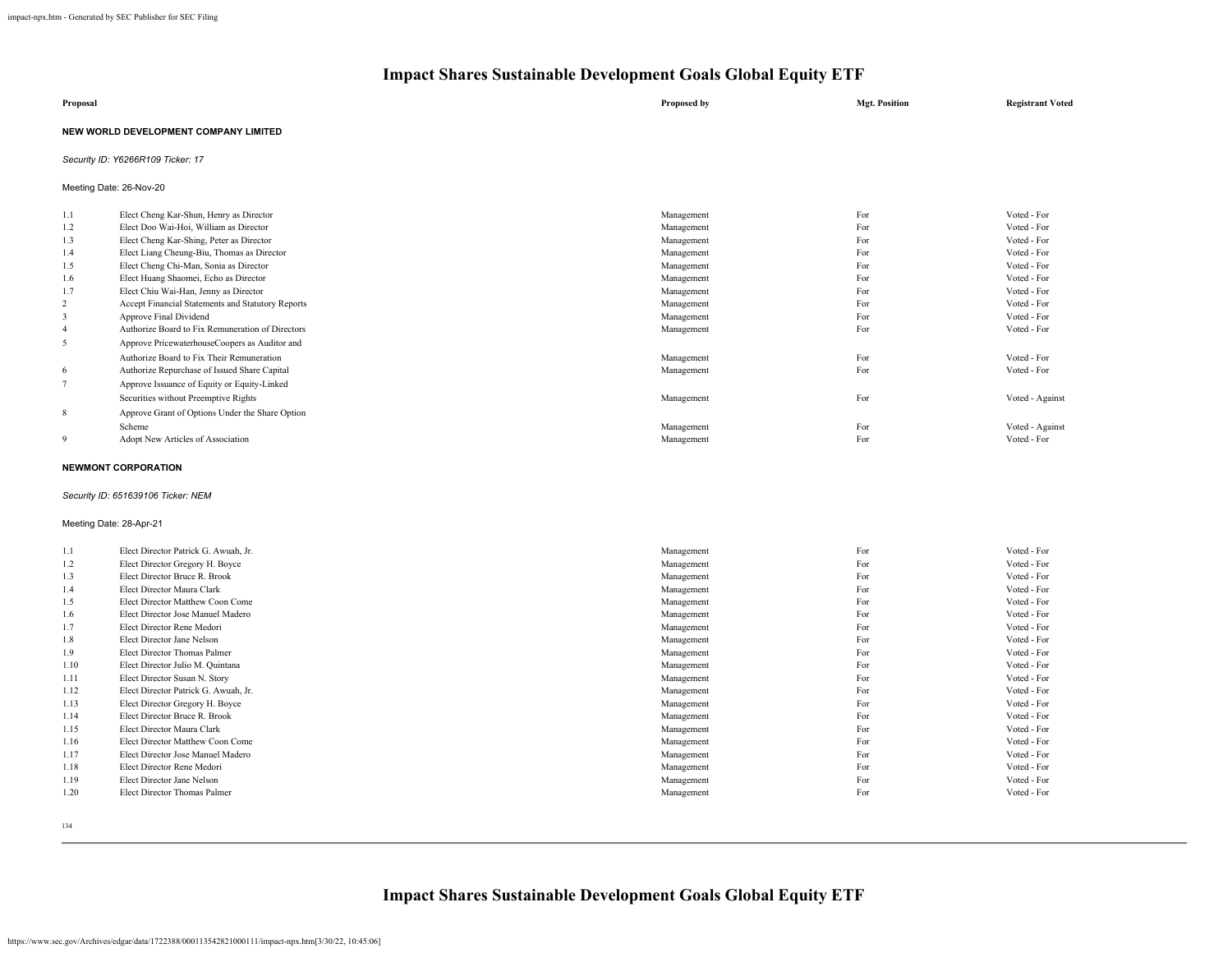| Proposal            |                                                                     | Proposed by              | <b>Mgt. Position</b> | <b>Registrant Voted</b> |
|---------------------|---------------------------------------------------------------------|--------------------------|----------------------|-------------------------|
| 1.21                | Elect Director Julio M. Quintana                                    | Management               | For                  | Voted - For             |
| 1.22                | Elect Director Susan N. Story                                       | Management               | For                  | Voted - For             |
| 2                   | Advisory Vote to Ratify Named Executive Officers'                   |                          |                      |                         |
|                     | Compensation                                                        | Management               | For                  | Voted - For             |
| $\mathbf{3}$        | Ratify Ernst & Young LLP as Auditors                                | Management               | For                  | Voted - For             |
| $\overline{4}$      | Advisory Vote to Ratify Named Executive Officers'                   |                          |                      |                         |
|                     | Compensation                                                        | Management               | For                  | Voted - For             |
| 5                   | Ratify Ernst & Young LLP as Auditors                                | Management               | For                  | Voted - For             |
|                     |                                                                     |                          |                      |                         |
|                     | NIELSEN HOLDINGS PLC                                                |                          |                      |                         |
|                     | Security ID: G6518L108 Ticker: NLSN                                 |                          |                      |                         |
|                     | Meeting Date: 11-Feb-21                                             |                          |                      |                         |
| $\mathbf{1}$        | Approve Sale of the Global Connect Business                         | Management               | For                  | Voted - For             |
|                     | Meeting Date: 25-May-21                                             |                          |                      |                         |
| 1.1                 | Elect Director James A. Attwood, Jr.                                | Management               | For                  | Voted - For             |
| 1.2                 | Elect Director Thomas H. Castro                                     | Management               | For                  | Voted - For             |
| 1.3                 | Elect Director Guerrino De Luca                                     | Management               | For                  | Voted - For             |
| 1.4                 | Elect Director Karen M. Hoguet                                      | Management               | For                  | Voted - For             |
| 1.5                 | Elect Director David Kenny                                          | Management               | For                  | Voted - For             |
| 1.6                 | Elect Director Janice Marinelli Mazza                               | Management               | For                  | Voted - For             |
| 1.7                 | Elect Director Jonathan Miller                                      | Management               | For                  | Voted - For             |
| 1.8                 | Elect Director Stephanie Plaines                                    | Management               | For                  | Voted - For             |
| 1.9                 | Elect Director Nancy Tellem                                         | Management               | For                  | Voted - For             |
| 1.10                | Elect Director Lauren Zalaznick                                     | Management               | For                  | Voted - For             |
| $\overline{c}$      | Ratify Ernst & Young LLP as Auditors                                | Management               | For                  | Voted - For             |
| 3                   | Reappoint Ernst & Young LLP as UK Statutory Auditors                | Management               | For                  | Voted - For             |
| $\overline{4}$      | Authorize the Audit Committee to Fix Remuneration                   |                          |                      |                         |
|                     | of UK Statutory Auditor                                             | Management               | For                  | Voted - For             |
| 5                   | Advisory Vote to Ratify Named Executive Officers'                   |                          |                      |                         |
|                     |                                                                     |                          | For                  | Voted - For             |
|                     | Compensation                                                        | Management               | For                  | Voted - For             |
| 6<br>$\overline{7}$ | Approve Remuneration Report<br>Approve Remuneration Policy          | Management<br>Management | For                  | Voted - For             |
| 8                   | Authorise Issue of Equity                                           | Management               | For                  | Voted - For             |
| 9                   | Authorise Issue of Equity without Pre-emptive Rights                | Management               | For                  | Voted - For             |
| 10                  | Approve Issuance of Shares for a Private Placement                  | Management               | For                  | Voted - For             |
|                     |                                                                     |                          |                      |                         |
| 11                  | Approve Share Repurchase Contracts and Repurchase<br>Counterparties | Management               | For                  | Voted - For             |
|                     |                                                                     |                          |                      |                         |
| NIKE, INC.          |                                                                     |                          |                      |                         |
|                     | Security ID: 654106103 Ticker: NKE                                  |                          |                      |                         |
|                     | Meeting Date: 17-Sep-20                                             |                          |                      |                         |
| 1.1                 | Elect Director Alan B. Graf, Jr.                                    | Management               | For                  | Voted - For             |
| 1.2                 | Elect Director Peter B. Henry                                       | Management               | For                  | Voted - For             |
| 1.3                 | Elect Director Michelle A. Peluso                                   | Management               | For                  | Voted - For             |
|                     |                                                                     |                          |                      |                         |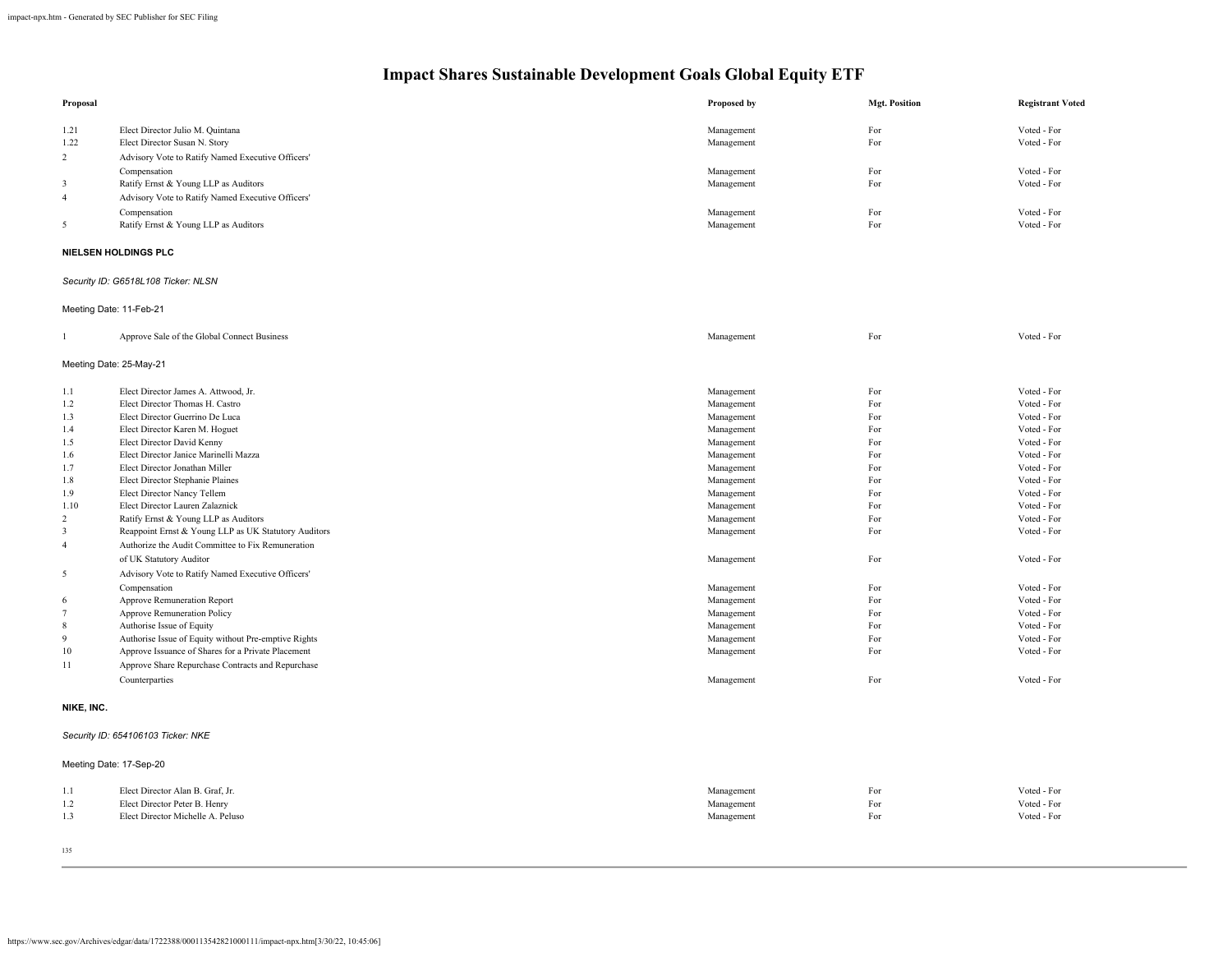| Proposal                |                                                     | Proposed by | <b>Mgt. Position</b> | <b>Registrant Voted</b> |
|-------------------------|-----------------------------------------------------|-------------|----------------------|-------------------------|
| $\overline{c}$          | Advisory Vote to Ratify Named Executive Officers'   |             |                      |                         |
|                         | Compensation                                        | Management  | For                  | Voted - Against         |
| $\overline{\mathbf{3}}$ | Ratify PricewaterhouseCoopers LLP as Auditors       | Management  | For                  | Voted - For             |
| $\overline{4}$          | Amend Omnibus Stock Plan                            | Management  | For                  | Voted - For             |
| 5                       | Report on Political Contributions Disclosure        | Shareholder | Against              | Voted - For             |
|                         |                                                     |             |                      |                         |
| <b>NIKON CORP.</b>      |                                                     |             |                      |                         |
|                         | Security ID: 654111103 Ticker: 7731                 |             |                      |                         |
|                         | Meeting Date: 29-Jun-21                             |             |                      |                         |
| 1.1                     | Elect Director Ushida, Kazuo                        | Management  | For                  | Voted - For             |
| 1.2                     | Elect Director Umatate, Toshikazu                   | Management  | For                  | Voted - For             |
| 1.3                     | Elect Director Odajima, Takumi                      | Management  | For                  | Voted - For             |
| 1.4                     | Elect Director Tokunari, Muneaki                    | Management  | For                  | Voted - For             |
| 1.5                     | Elect Director Negishi, Akio                        | Management  | For                  | Voted - For             |
| 1.6                     | Elect Director Murayama, Shigeru                    | Management  | For                  | Voted - For             |
| 1.7                     | Elect Director and Audit Committee Member Hagiwara, |             |                      |                         |
|                         | Satoshi                                             | Management  | For                  | Voted - For             |
| $\sqrt{2}$              | Approve Allocation of Income, with a Final Dividend |             |                      |                         |
|                         | of JPY 10                                           | Management  | For                  | Voted - For             |
| $\overline{\mathbf{3}}$ | Approve Compensation Ceiling for Directors Who Are  |             |                      |                         |
|                         | Not Audit Committee Members and Deep Discount Stock |             |                      |                         |
|                         | Option Plan                                         | Management  | For                  | Voted - For             |
|                         |                                                     |             |                      |                         |
|                         | <b>NINETY ONE PLC</b>                               |             |                      |                         |
|                         | Security ID: G6524E106 Ticker: N91                  |             |                      |                         |
|                         | Meeting Date: 03-Sep-20                             |             |                      |                         |
| 1.1                     | Elect Gareth Penny as Director                      | Management  | For                  | Voted - For             |
| 1.2                     | Elect Colin Keogh as Director                       | Management  | For                  | Voted - For             |
| 1.3                     | Elect Idoya Aranda as Director                      | Management  | For                  | Voted - For             |
| 1.4                     | Elect Victoria Cochrane as Director                 | Management  | For                  | Voted - For             |
| 1.5                     | Elect Busisiwe Mabuza as Director                   | Management  | For                  | Voted - For             |
| 1.6                     | Elect Fani Titi as Director                         | Management  | For                  | Voted - For             |
| 1.7                     | Elect Hendrik du Toit as Director                   | Management  | For                  | Voted - For             |
| 1.8                     | Elect Kim McFarland as Director                     | Management  | For                  | Voted - For             |
| 1.9                     | Elect Victoria Cochrane as Member of the Audit and  |             |                      |                         |
|                         | <b>Risk Committee</b>                               | Management  | For                  | Voted - For             |
| 1.10                    | Elect Idoya Aranda as Member of the Audit and Risk  |             |                      |                         |
|                         | Committee                                           | Management  | For                  | Voted - For             |
| 1.11                    | Elect Colin Keogh as Member of the Audit and Risk   |             |                      |                         |
|                         | Committee                                           | Management  | For                  | Voted - For             |
| $\sqrt{2}$              | Approve Remuneration Report                         | Management  | For                  | Voted - For             |
| $\overline{\mathbf{3}}$ | <b>Approve Remuneration Policy</b>                  | Management  | For                  | Voted - For             |
| $\overline{4}$          | Authorise Ratification of Approved Resolutions      | Management  | For                  | Voted - For             |
| $\sqrt{5}$              | Approve Executive Incentive Plan                    | Management  | For                  | Voted - For             |
| 6                       | Accept Financial Statements and Statutory Reports   | Management  | For                  | Voted - For             |
| $\overline{7}$          | Appoint KPMG LLP as Auditors                        | Management  | For                  | Voted - For             |
|                         |                                                     |             |                      |                         |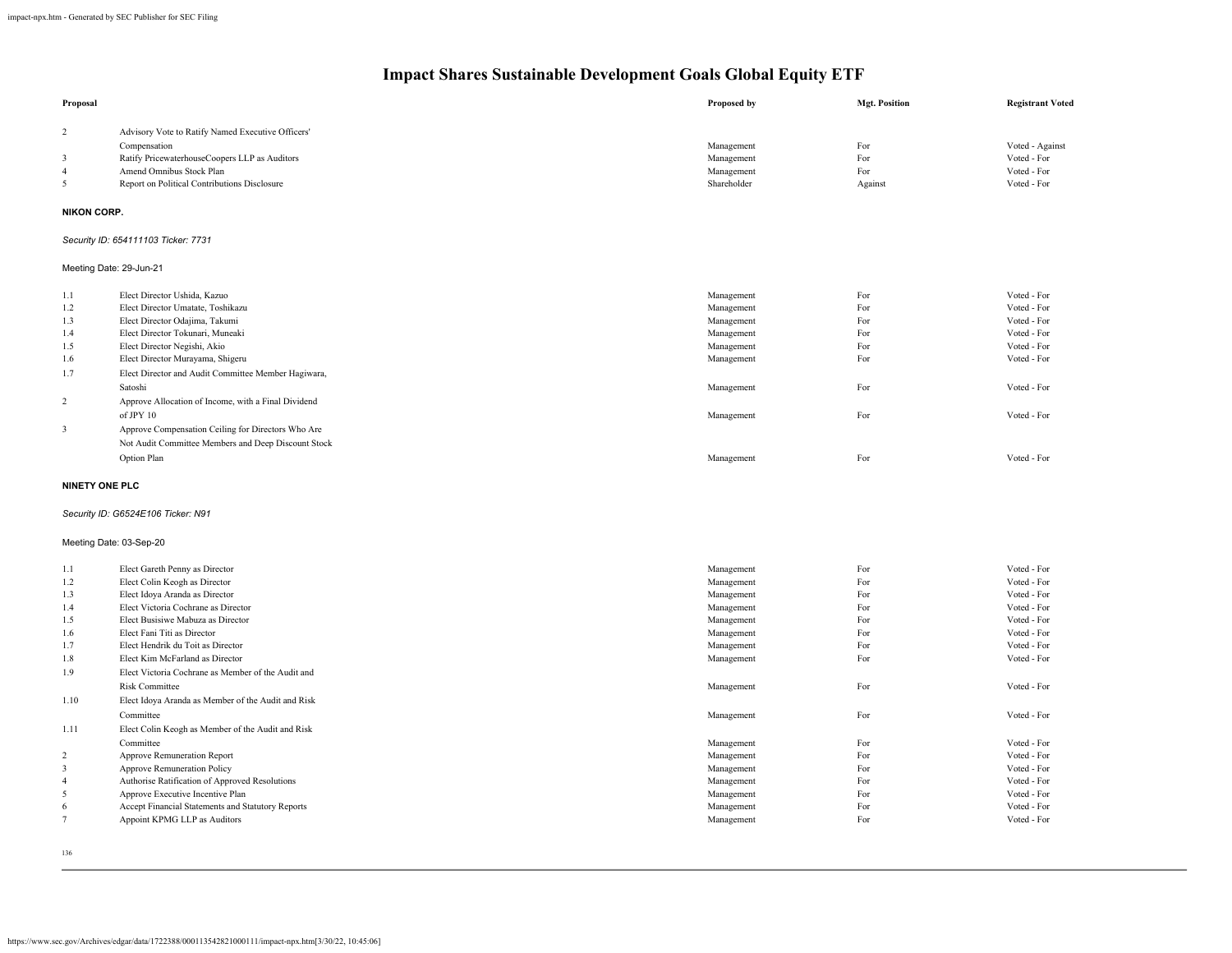| Proposal |                                                      | Proposed by              | <b>Mgt. Position</b> | <b>Registrant Voted</b> |
|----------|------------------------------------------------------|--------------------------|----------------------|-------------------------|
| 8        | Authorise the Audit and Risk Committee to Fix        |                          |                      |                         |
|          | Remuneration of Auditors                             | Management               | For                  | Voted - For             |
| 9        | Authorise Issue of Equity                            | Management               | For                  | Voted - For             |
| 10       | Authorise Market Purchase of Ordinary Shares         | Management               | For                  | Voted - For             |
| 11       | Authorise the Company to Call General Meeting with   |                          |                      |                         |
|          | Two Weeks' Notice                                    | Management               | For                  | Voted - For             |
| 12       | Present Financial Statements and Statutory Reports   |                          |                      |                         |
|          | for the Year Ended 31 March 2020                     |                          | For                  | Non-Voting              |
| 13       | Appoint KPMG Inc as Auditors                         | Management<br>Management | For                  | Voted - For             |
| 14       | Place Authorised but Unissued Ordinary Shares and    |                          |                      |                         |
|          | Special Converting Shares under Control of Directors | Management               | For                  | Voted - For             |
| 15       | Authorise Board to Issue Shares for Cash             | Management               | For                  | Voted - For             |
| 16       | Authorise Repurchase of Issued Share Capital         | Management               | For                  | Voted - For             |
| 17       | Approve Financial Assistance to Related or           |                          |                      |                         |
|          | Inter-related Company and Directors                  | Management               | For                  | Voted - For             |
| 18       | Approve Non-Executive Directors' Remuneration        | Management               | For                  | Voted - For             |
|          |                                                      |                          |                      |                         |
|          | <b>NOVO NORDISK A/S</b>                              |                          |                      |                         |
|          | Security ID: K72807132 Ticker: NOVO.B                |                          |                      |                         |
|          | Meeting Date: 25-Mar-21                              |                          |                      |                         |
| 1.1      | Reelect Helge Lund as Director and Board Chairman    | Management               | For                  | Voted - For             |
| 1.2      | Reelect Jeppe Christiansen as Director and Vice      |                          |                      |                         |
|          | Chairman                                             | Management               | For                  | Voted - For             |
| 1.3      | Reelect Laurence Debroux as Director                 | Management               | For                  | Voted - For             |
| 1.4      | Reelect Andreas Fibig as Director                    | Management               | For                  | Voted - For             |
| 1.5      | Reelect Sylvie Gregoire as Director                  | Management               | For                  | Voted - For             |
| 1.6      | Reelect Kasim Kutay as Director                      | Management               | For                  | Voted - For             |
| 1.7      | Reelect Martin Mackay as Director                    | Management               | For                  | Voted - For             |
| 1.8      | Elect Henrik Poulsen as New Director                 | Management               | For                  | Voted - For             |
| 2        | Receive Report of Board                              | Management               | For                  | Non-Voting              |
| 3        | Accept Financial Statements and Statutory Reports    | Management               | For                  | Voted - For             |
| 4        | Approve Allocation of Income and Dividends of DKK    |                          |                      |                         |
|          | 5.85 Per Share                                       | Management               | For                  | Voted - For             |
| 5        | Approve Remuneration Report (Advisory Vote)          | Management               | For                  | Voted - For             |
| 6        | Approve Remuneration of Directors for 2020 in the    |                          |                      |                         |
|          | Aggregate Amount of DKK 17 Million                   | Management               | For                  | Voted - For             |
|          | Approve Remuneration of Directors for 2021 in the    |                          |                      |                         |
|          | Amount of DKK 2.2 Million for the Chairman, DKK      |                          |                      |                         |
|          | 1.47 Million for the Vice Chairman, and DKK 736,000  |                          |                      |                         |
|          | for Other Directors; Approve Remuneration for        |                          |                      |                         |
|          | Committee Work                                       | Management               | For                  | Voted - For             |
| 8        | Ratify Deloitte as Auditors                          | Management               | For                  | Voted - For             |
| 9        | Approve DKK 8 Million Reduction in Share Capital     |                          |                      |                         |
|          | via B Share Cancellation                             | Management               | For                  | Voted - For             |
| 10       | Authorize Share Repurchase Program                   | Management               | For                  | Voted - For             |
| 11       | Amend Articles Re: Delete Authorization to Increase  |                          |                      |                         |
|          | Share Capital                                        | Management               | For                  | Voted - For             |
| 12       | Approve Creation of DKK 46.2 Million Pool of         |                          |                      |                         |
|          | Capital with Preemptive Rights; Approve Creation of  |                          |                      |                         |
|          |                                                      |                          |                      |                         |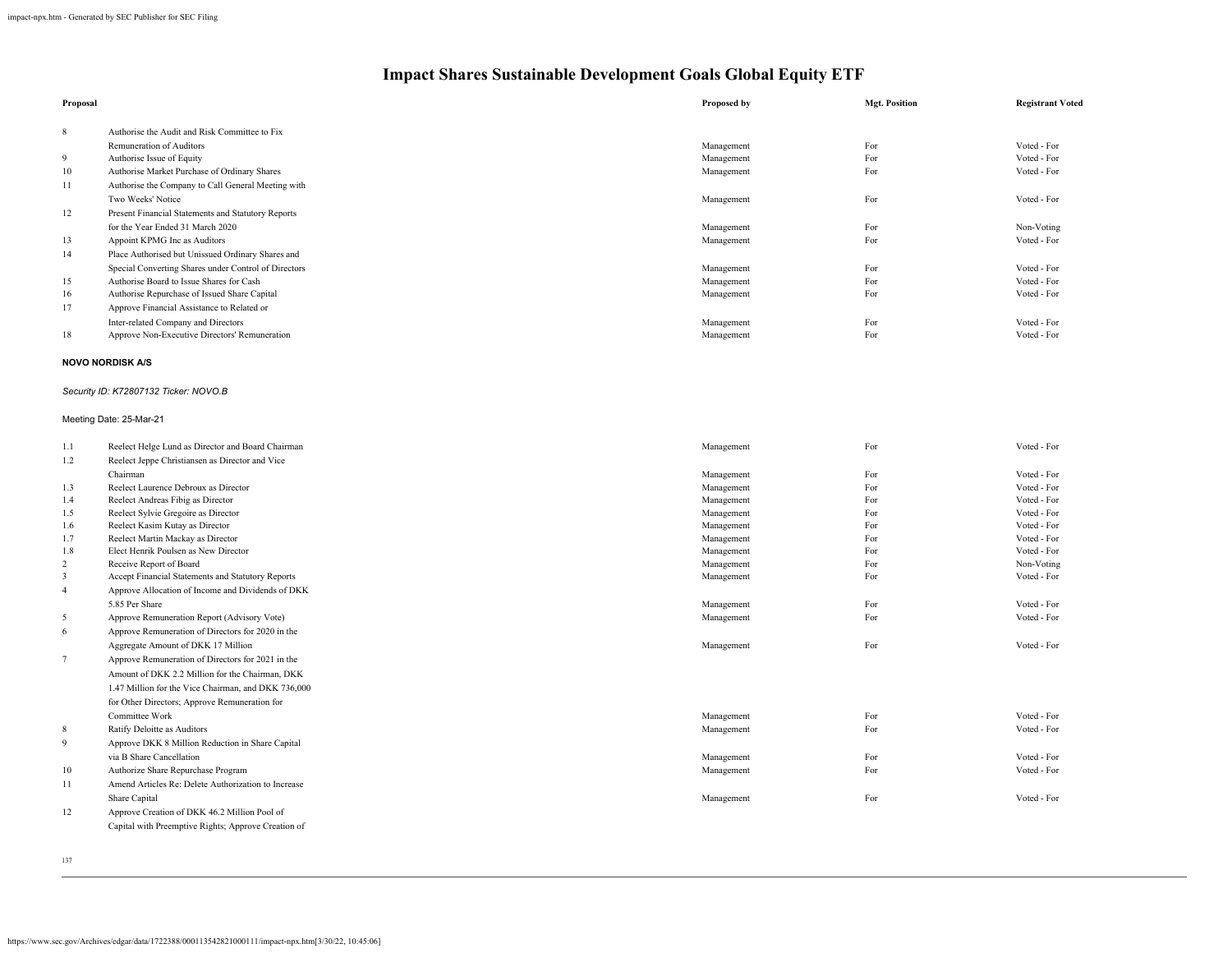| Proposal                |                                                     | <b>Proposed by</b> | <b>Mgt. Position</b> | <b>Registrant Voted</b> |
|-------------------------|-----------------------------------------------------|--------------------|----------------------|-------------------------|
|                         | DKK 46.2 Million Pool of Capital without Preemptive |                    |                      |                         |
|                         | Rights; Maximum Increase in Share Capital under     |                    |                      |                         |
|                         | Both Authorizations up to DKK 46.2 Million          | Management         | For                  | Voted - For             |
| 13                      | Approve Indemnification of Members of the Board of  |                    |                      |                         |
|                         | Directors                                           | Management         | For                  | Voted - For             |
| 14                      | Approve Indemnification of Members of Executive     |                    |                      |                         |
|                         | Management                                          | Management         | For                  | Voted - For             |
| 15                      | Amend Guidelines for Incentive-Based Compensation   |                    |                      |                         |
|                         | for Executive Management and Board                  | Management         | For                  | Voted - For             |
| 16                      | Allow Shareholder Meetings to be Held Partially or  |                    |                      |                         |
|                         | Fully by Electronic Means                           | Management         | For                  | Voted - Against         |
| 17                      | Allow Electronic Distribution of Company            |                    |                      |                         |
|                         | Communication                                       | Management         | For                  | Voted - For             |
| 18                      | Amend Articles Re: Differentiation of Votes         | Management         | For                  | Voted - For             |
| 19                      | Initiate Plan for Changed Ownership                 | Shareholder        | Against              | Voted - Against         |
| 20                      | Other Business                                      | Management         | For                  | Non-Voting              |
|                         |                                                     |                    |                      |                         |
|                         | OCCIDENTAL PETROLEUM CORPORATION                    |                    |                      |                         |
|                         | Security ID: 674599105 Ticker: OXY                  |                    |                      |                         |
|                         | Meeting Date: 07-May-21                             |                    |                      |                         |
| 1.1                     | Elect Director Stephen I. Chazen                    | Management         | For                  | Voted - For             |
| 1.2                     | Elect Director Andrew Gould                         | Management         | For                  | Voted - For             |
| 1.3                     | Elect Director Carlos M. Gutierrez                  | Management         | For                  | Voted - For             |
| 1.4                     | Elect Director Vicki Hollub                         | Management         | For                  | Voted - For             |
| 1.5                     | Elect Director Gary Hu                              | Management         | For                  | Voted - For             |
| 1.6                     | Elect Director William R. Klesse                    | Management         | For                  | Voted - For             |
| 1.7                     | Elect Director Andrew N. Langham                    | Management         | For                  | Voted - For             |
| 1.8                     | Elect Director Jack B. Moore                        | Management         | For                  | Voted - For             |
| 1.9                     | Elect Director Margarita Palau-Hernandez            | Management         | For                  | Voted - For             |
| 1.10                    | Elect Director Avedick B. Poladian                  | Management         | For                  | Voted - For             |
| 1.11                    | Elect Director Robert M. Shearer                    | Management         | For                  | Voted - For             |
| $\overline{c}$          | Advisory Vote to Ratify Named Executive Officers'   |                    |                      |                         |
|                         | Compensation                                        | Management         | For                  | Voted - For             |
| 3                       | Ratify KPMG LLP as Auditors                         | Management         | For                  | Voted - For             |
| OZ MINERALS LTD.        |                                                     |                    |                      |                         |
|                         | Security ID: Q7161P122 Ticker: OZL                  |                    |                      |                         |
| Meeting Date: 01-Apr-21 |                                                     |                    |                      |                         |
| 1.1                     | Elect Peter Wasow as Director                       | Management         | For                  | Voted - For             |
| 2                       | Approve Remuneration Report                         | Management         | For                  | Voted - For             |
|                         |                                                     |                    |                      |                         |
| 3                       | Approve Long Term Incentive Grant of Performance    |                    |                      |                         |
|                         | Rights to Andrew Cole                               | Management         | For                  | Voted - For             |
| 4                       | Approve Short Term Incentive Grant of Performance   |                    |                      |                         |
|                         | Rights to Andrew Cole                               | Management         | For                  | Voted - For             |
|                         |                                                     |                    |                      |                         |
| 138                     |                                                     |                    |                      |                         |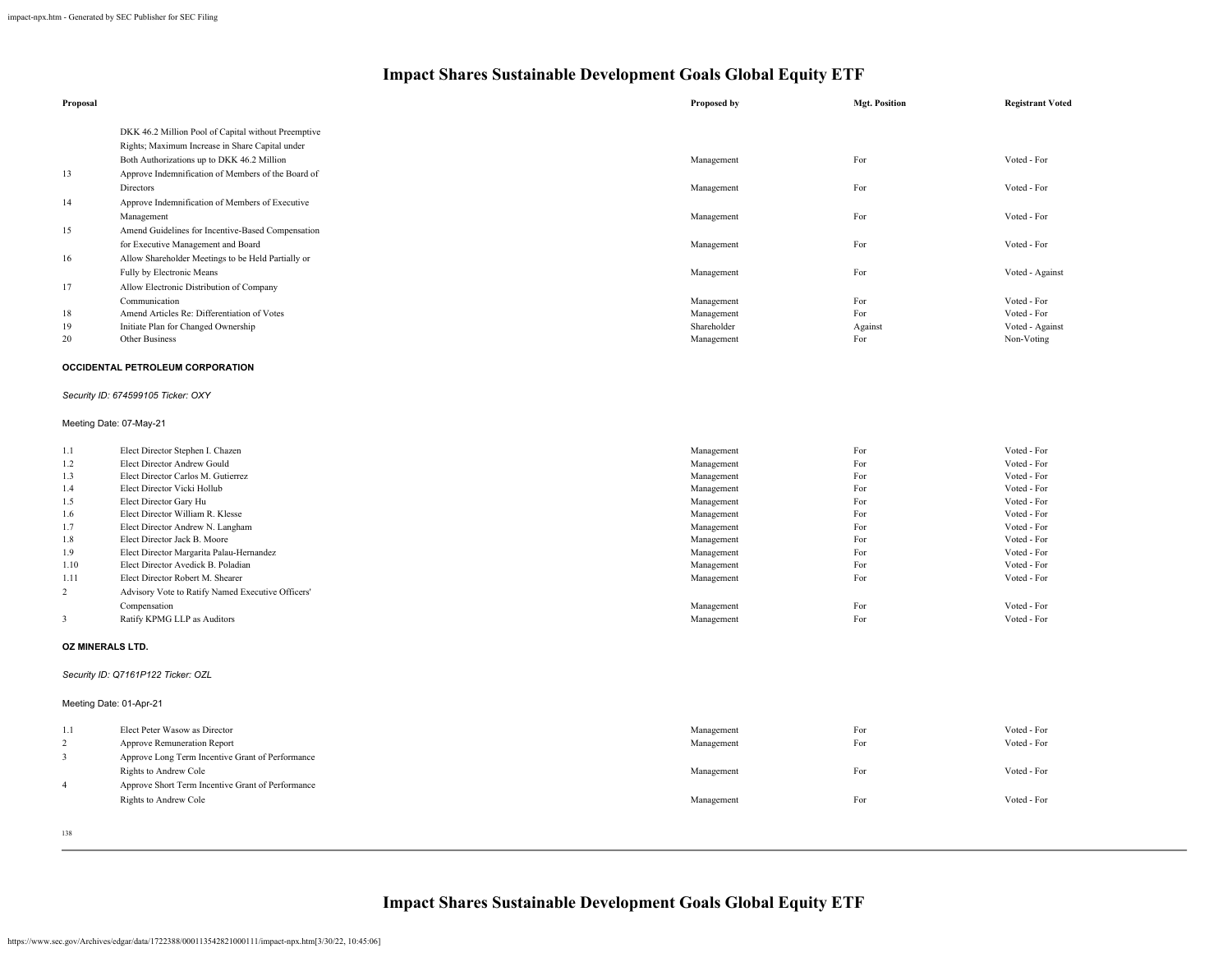| Proposal           | Proposed by | <b>Mgt. Position</b> | <b>Registrant Voted</b> |
|--------------------|-------------|----------------------|-------------------------|
| <b>PEARSON PLC</b> |             |                      |                         |

### *Security ID: G69651100 Ticker: PSON*

Meeting Date: 30-Apr-21

| 1.1                     | Elect Andy Bird as Director                          | Management | For | Voted - For     |
|-------------------------|------------------------------------------------------|------------|-----|-----------------|
| 1.2                     | Re-elect Elizabeth Corley as Director                | Management | For | Voted - For     |
| 1.3                     | Re-elect Sherry Coutu as Director                    | Management | For | Voted - For     |
| 1.4                     | Re-elect Sally Johnson as Director                   | Management | For | Voted - For     |
| 1.5                     | Re-elect Linda Lorimer as Director                   | Management | For | Voted - For     |
| 1.6                     | Re-elect Graeme Pitkethly as Director                | Management | For | Voted - For     |
| 1.7                     | Re-elect Tim Score as Director                       | Management | For | Voted - For     |
| 1.8                     | Re-elect Sidney Taurel as Director                   | Management | For | Voted - For     |
| 1.9                     | Re-elect Lincoln Wallen as Director                  | Management | For | Voted - For     |
| $\overline{c}$          | Accept Financial Statements and Statutory Reports    | Management | For | Voted - For     |
| $\overline{\mathbf{3}}$ | Approve Final Dividend                               | Management | For | Voted - For     |
| $\overline{4}$          | Approve Remuneration Report                          | Management | For | Voted - Against |
| 5                       | Reappoint PricewaterhouseCoopers LLP as Auditors     | Management | For | Voted - For     |
| 6                       | Authorise the Audit Committee to Fix Remuneration    |            |     |                 |
|                         | of Auditors                                          | Management | For | Voted - For     |
| $\overline{7}$          | Authorise Issue of Equity                            | Management | For | Voted - For     |
| 8                       | Authorise Issue of Equity without Pre-emptive Rights | Management | For | Voted - For     |
| 9                       | Authorise Issue of Equity without Pre-emptive        |            |     |                 |
|                         | Rights in Connection with an Acquisition or Other    |            |     |                 |
|                         | Capital Investment                                   | Management | For | Voted - For     |
| 10                      | Authorise Market Purchase of Ordinary Shares         | Management | For | Voted - For     |
| 11                      | Authorise the Company to Call General Meeting with   |            |     |                 |
|                         | Two Weeks' Notice                                    | Management | For | Voted - Against |
| 12                      | Adopt New Articles of Association                    | Management | For | Voted - For     |
|                         | PENNON GROUP PLC                                     |            |     |                 |
|                         |                                                      |            |     |                 |
|                         | Security ID: G8295T213 Ticker: PNN                   |            |     |                 |
|                         | Meeting Date: 28-Jun-21                              |            |     |                 |

### 1 Approve Special Dividend Voted - For Voted - For Voted - For Voted - For Voted - For Voted - For Voted - For<br>2 Approve Share Consolidation Voted - For Voted - For Voted - For Voted - For Voted - For Voted - For Voted -2 Approve Share Consolidation Voted - For Voted - For Voted - For Voted - For Voted - For Voted - For Voted - For Voted - For Voted - For Voted - For Voted - For Voted - For Voted - For Voted - For Voted - For Voted - For 3 Authorise Issue of Equity Voted - For Voted - For Voted - For Voted - For Voted - For Voted - For Voted - For<br>3 Authorise Issue of Equity without Pre-emptive Rights (Pathorise Rights) Authorise Issue of Equity without Pr 4 Authorise Issue of Equity without Pre-emptive Rights For Voted - For Vote discussed - For Vote of Equity without Pre-emptive Rights For Vote of Equity without Pre-emptive Rights For Vote of Equity and The Vote of The Vot 5 Authorise Issue of Equity without Pre-emptive Rights in Connection with an Acquisition or Other Capital Investment Management For Voted - For For Authorise Market Purchase of Ordinary Shares **and Shares** Management **For Consequent** For **Consequent** For *Voted - For Voted - For Voted - For Voted - For Voted - For Voted - For Voted - For Voted - Fo* Adopt New Articles of Association

139

| Proposal          | Proposed by | <b>Mgt. Position</b> | <b>Registrant Voted</b> |
|-------------------|-------------|----------------------|-------------------------|
| <b>PEUGEOT SA</b> |             |                      |                         |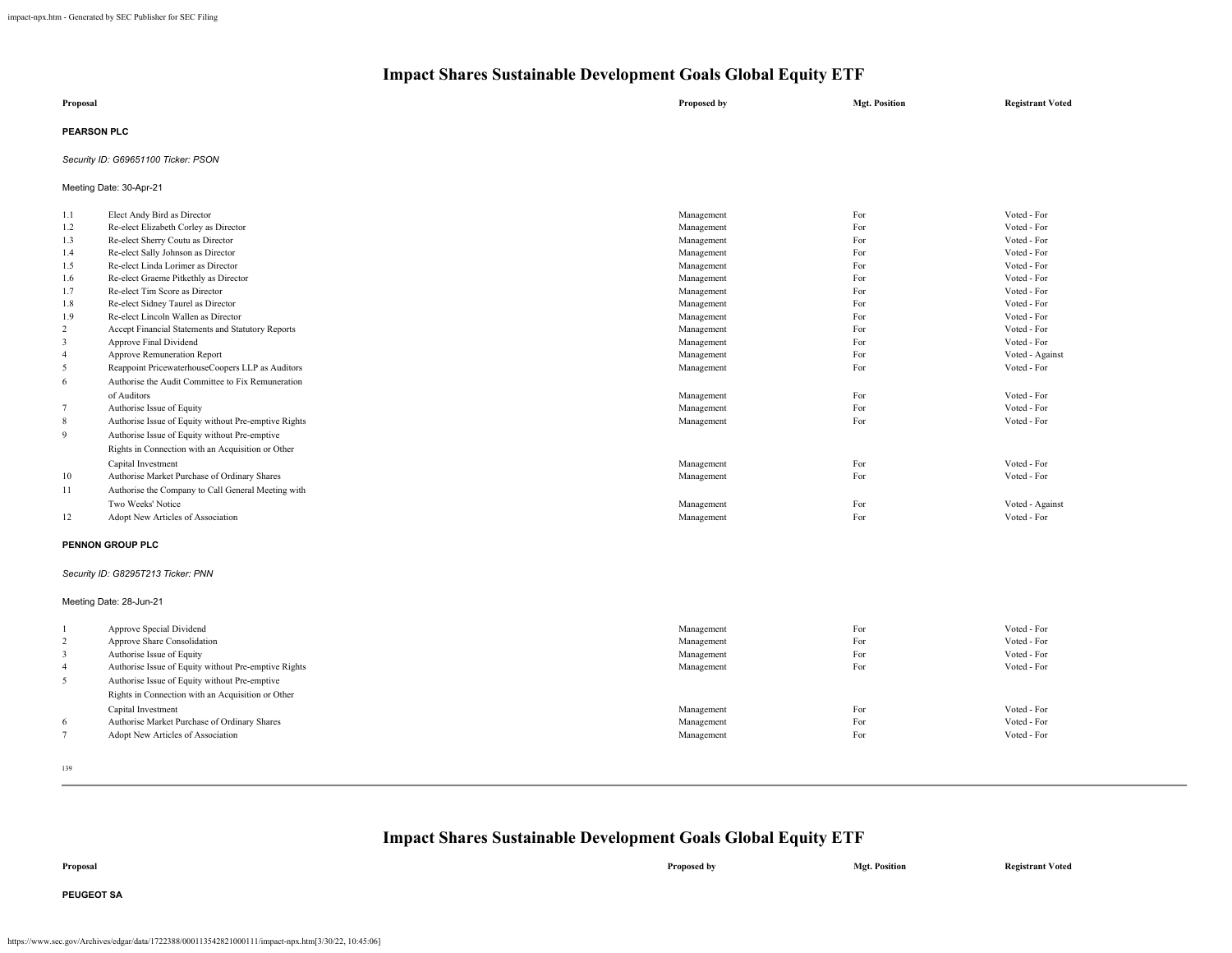| Proposal                |                                                                                             | Proposed by                | <b>Mgt. Position</b> | <b>Registrant Voted</b>    |
|-------------------------|---------------------------------------------------------------------------------------------|----------------------------|----------------------|----------------------------|
| <b>PEUGEOT SA</b>       |                                                                                             |                            |                      |                            |
|                         | Security ID: N82405106 Ticker: UG                                                           |                            |                      |                            |
| Meeting Date: 04-Jan-21 |                                                                                             |                            |                      |                            |
| -1                      | Approve Merger by Absorption of Peugeot by Fiat                                             |                            |                      |                            |
|                         | <b>Chrysler Automobiles</b>                                                                 | Management                 | For                  | Voted - For                |
| 2                       | Remove Double-Voting Rights for Long-Term                                                   |                            |                      |                            |
|                         | Registered Shareholders                                                                     | Management                 | For                  | Voted - For                |
| 3                       | Authorize Filing of Required Documents/Other<br>Formalities                                 | Management                 | For                  | Voted - For                |
|                         |                                                                                             |                            |                      |                            |
| PFIZER INC.             |                                                                                             |                            |                      |                            |
|                         | Security ID: 717081103 Ticker: PFE                                                          |                            |                      |                            |
| Meeting Date: 22-Apr-21 |                                                                                             |                            |                      |                            |
| 1.1                     | Elect Director Ronald E. Blaylock                                                           | Management                 | For                  | Voted - For                |
| 1.2                     | Elect Director Albert Bourla                                                                | Management                 | For                  | Voted - For                |
| 1.3                     | Elect Director Susan Desmond-Hellmann                                                       | Management                 | For                  | Voted - For                |
| 1.4                     | Elect Director Joseph J. Echevarria                                                         | Management                 | For                  | Voted - For                |
| 1.5                     | Elect Director Scott Gottlieb                                                               | Management                 | For                  | Voted - For                |
| 1.6                     | Elect Director Helen H. Hobbs                                                               | Management                 | For                  | Voted - For                |
| 1.7                     | Elect Director Susan Hockfield                                                              | Management                 | For                  | Voted - For                |
| 1.8                     | Elect Director Dan R. Littman                                                               | Management                 | For                  | Voted - For                |
| 1.9                     | Elect Director Shantanu Narayen                                                             | Management                 | For                  | Voted - For                |
| 1.10                    | Elect Director Suzanne Nora Johnson                                                         | Management                 | For                  | Voted - For                |
| 1.11                    | Elect Director James Quincey                                                                | Management                 | For                  | Voted - For                |
| 1.12                    | Elect Director James C. Smith                                                               | Management                 | For                  | Voted - For                |
| 2                       | Ratify KPMG LLP as Auditor                                                                  | Management                 | For                  | Voted - For                |
| $\mathbf{3}$            | Advisory Vote to Ratify Named Executive Officers'                                           |                            |                      |                            |
|                         | Compensation                                                                                | Management                 | For                  | Voted - For                |
| $\overline{4}$          | Require Independent Board Chair                                                             | Shareholder                | Against              | Voted - For                |
| 5<br>6                  | Report on Political Contributions and Expenditures<br>Report on Access to COVID-19 Products | Shareholder<br>Shareholder | Against              | Voted - For<br>Voted - For |
|                         |                                                                                             |                            | Against              |                            |
|                         | <b>QANTAS AIRWAYS LIMITED</b>                                                               |                            |                      |                            |
|                         | Security ID: Q77974550 Ticker: QAN                                                          |                            |                      |                            |
| Meeting Date: 23-Oct-20 |                                                                                             |                            |                      |                            |
| 1.1                     | Elect Maxine Brenner as Director                                                            | Management                 | For                  | Voted - For                |
| 1.2                     | Elect Jacqueline Hey as Director                                                            | Management                 | For                  | Voted - For                |
| 1.3                     | Elect Michael L'Estrange as Director                                                        | Management                 | For                  | Voted - For                |
| 2                       | Approve Participation of Alan Joyce in the Long                                             |                            |                      |                            |
|                         | Term Incentive Plan                                                                         | Management                 | For                  | Voted - Against            |
| $\mathbf{3}$            | Approve Remuneration Report                                                                 | Management                 | For                  | Voted - Against            |
| $\overline{4}$          | Ratify Past Issuance of Shares to Existing and New                                          |                            |                      |                            |
|                         | <b>Institutional Investors</b>                                                              | Management                 | For                  | Voted - For                |
|                         |                                                                                             |                            |                      |                            |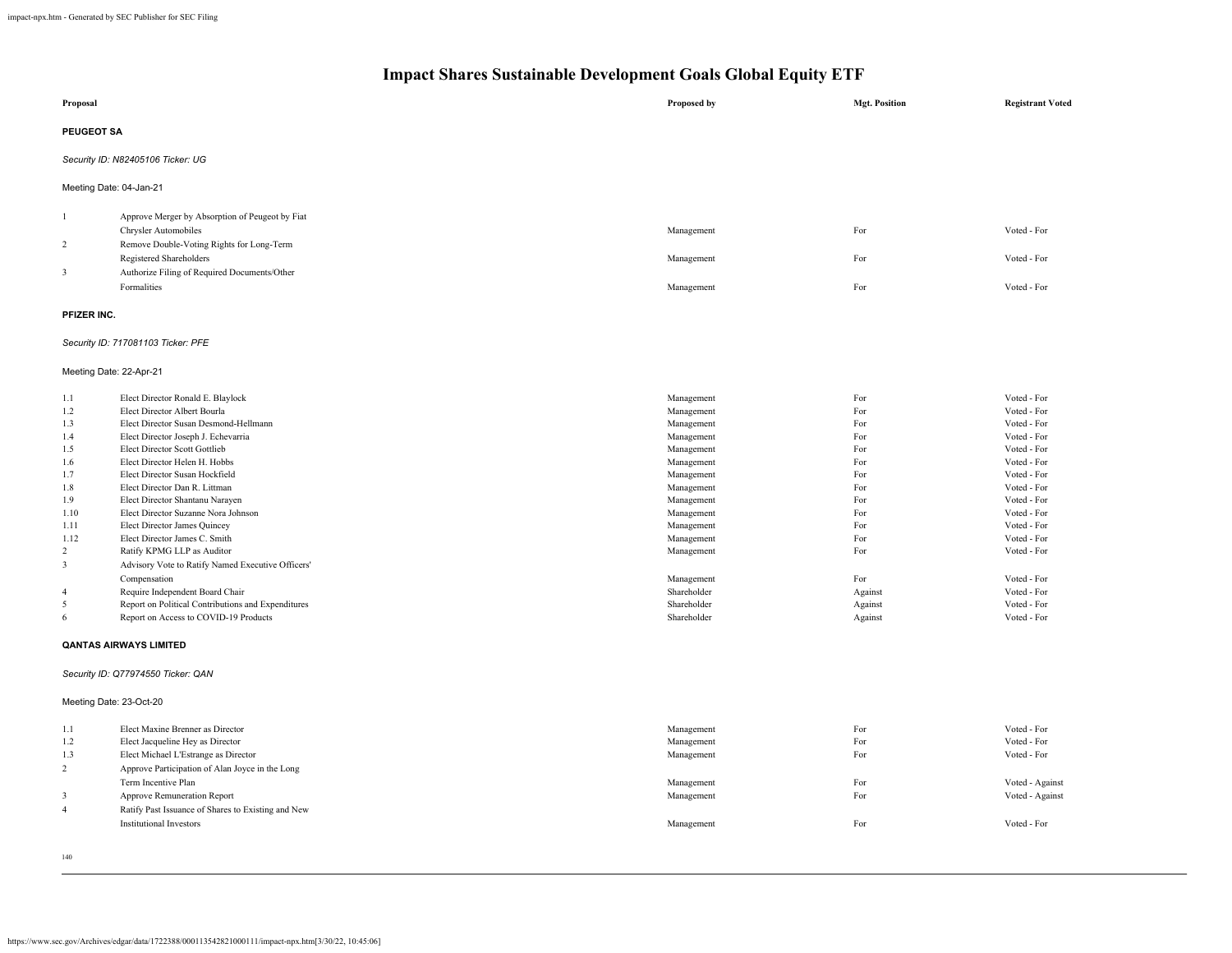| Proposal                                                                                                                               |                                                                                                                                                                                                                                                                                                                                                                                                                                                                                                                                                                                                                                                                                                                                      | Proposed by                                                                                                                                                          | <b>Mgt. Position</b>                                                             | <b>Registrant Voted</b>                                                                                                                                                          |
|----------------------------------------------------------------------------------------------------------------------------------------|--------------------------------------------------------------------------------------------------------------------------------------------------------------------------------------------------------------------------------------------------------------------------------------------------------------------------------------------------------------------------------------------------------------------------------------------------------------------------------------------------------------------------------------------------------------------------------------------------------------------------------------------------------------------------------------------------------------------------------------|----------------------------------------------------------------------------------------------------------------------------------------------------------------------|----------------------------------------------------------------------------------|----------------------------------------------------------------------------------------------------------------------------------------------------------------------------------|
|                                                                                                                                        | QBE INSURANCE GROUP LIMITED                                                                                                                                                                                                                                                                                                                                                                                                                                                                                                                                                                                                                                                                                                          |                                                                                                                                                                      |                                                                                  |                                                                                                                                                                                  |
|                                                                                                                                        | Security ID: Q78063114 Ticker: QBE                                                                                                                                                                                                                                                                                                                                                                                                                                                                                                                                                                                                                                                                                                   |                                                                                                                                                                      |                                                                                  |                                                                                                                                                                                  |
|                                                                                                                                        | Meeting Date: 05-May-21                                                                                                                                                                                                                                                                                                                                                                                                                                                                                                                                                                                                                                                                                                              |                                                                                                                                                                      |                                                                                  |                                                                                                                                                                                  |
| 1.1<br>1.2<br>1.3<br>1.4<br>1.5<br>$\overline{2}$<br>3<br>$\overline{4}$                                                               | Elect Stephen Fitzgerald as Director<br>Elect Brian Pomeroy as Director<br>Elect Jann Skinner as Director<br>Elect Tan Le as Director<br>Elect Eric Smith as Director<br>Approve Remuneration Report<br>Approve the Amendments to the Company's Constitution<br>Approve Exposure Reduction Targets                                                                                                                                                                                                                                                                                                                                                                                                                                   | Management<br>Management<br>Management<br>Management<br>Management<br>Management<br>Shareholder<br>Shareholder                                                       | For<br>For<br>For<br>For<br>For<br>For<br>Against<br>Against                     | Voted - For<br>Voted - For<br>Voted - For<br>Voted - For<br>Voted - For<br>Voted - For<br>Voted - Against<br>Voted - Against                                                     |
| <b>REPSOL SA</b>                                                                                                                       |                                                                                                                                                                                                                                                                                                                                                                                                                                                                                                                                                                                                                                                                                                                                      |                                                                                                                                                                      |                                                                                  |                                                                                                                                                                                  |
|                                                                                                                                        | Security ID: E8471S130 Ticker: REP<br>Meeting Date: 25-Mar-21                                                                                                                                                                                                                                                                                                                                                                                                                                                                                                                                                                                                                                                                        |                                                                                                                                                                      |                                                                                  |                                                                                                                                                                                  |
| 1.1<br>1.2<br>1.3<br>1.4<br>1.5<br>$\overline{2}$<br>$\overline{3}$<br>$\overline{4}$<br>5<br>6<br>$7\phantom{.0}$<br>$\,$ 8 $\,$<br>9 | Reelect Manuel Manrique Cecilia as Director<br>Reelect Mariano Marzo Carpio as Director<br>Reelect Isabel Torremocha Ferrezuelo as Director<br>Reelect Luis Suarez de Lezo Mantilla as Director<br>Elect Aurora Cata Sala as Director<br>Approve Consolidated and Standalone Financial<br><b>Statements</b><br>Approve Allocation of Income and Dividends<br>Approve Non-Financial Information Statement<br>Approve Discharge of Board<br>Renew Appointment of PricewaterhouseCoopers as<br>Auditor<br>Approve Dividends Charged Against Reserves<br>Approve Reduction in Share Capital via Amortization<br>of Treasury Shares<br>Authorize Issuance of Non-Convertible and/or<br>Convertible Bonds, Debentures, Warrants, and Other | Management<br>Management<br>Management<br>Management<br>Management<br>Management<br>Management<br>Management<br>Management<br>Management<br>Management<br>Management | For<br>For<br>For<br>For<br>For<br>For<br>For<br>For<br>For<br>For<br>For<br>For | Voted - For<br>Voted - For<br>Voted - For<br>Voted - For<br>Voted - For<br>Voted - For<br>Voted - For<br>Voted - For<br>Voted - For<br>Voted - For<br>Voted - For<br>Voted - For |
| 10<br>11<br>12<br>13<br>14<br>15                                                                                                       | Debt Securities up to EUR 8.4 Billion with<br>Exclusion of Preemptive Rights up to 10 Percent of<br>Capital<br>Ratify Appointment of and Elect Rene Dahan as<br>Director<br><b>Amend Articles</b><br>Amend Articles of General Meeting Regulations<br>Advisory Vote on Remuneration Report<br>Approve Remuneration Policy<br>Authorize Board to Ratify and Execute Approved<br>Resolutions                                                                                                                                                                                                                                                                                                                                           | Management<br>Management<br>Management<br>Management<br>Management<br>Management<br>Management                                                                       | For<br>For<br>For<br>For<br>For<br>For<br>For                                    | Voted - For<br>Voted - For<br>Voted - For<br>Voted - For<br>Voted - For<br>Voted - For<br>Voted - For                                                                            |

141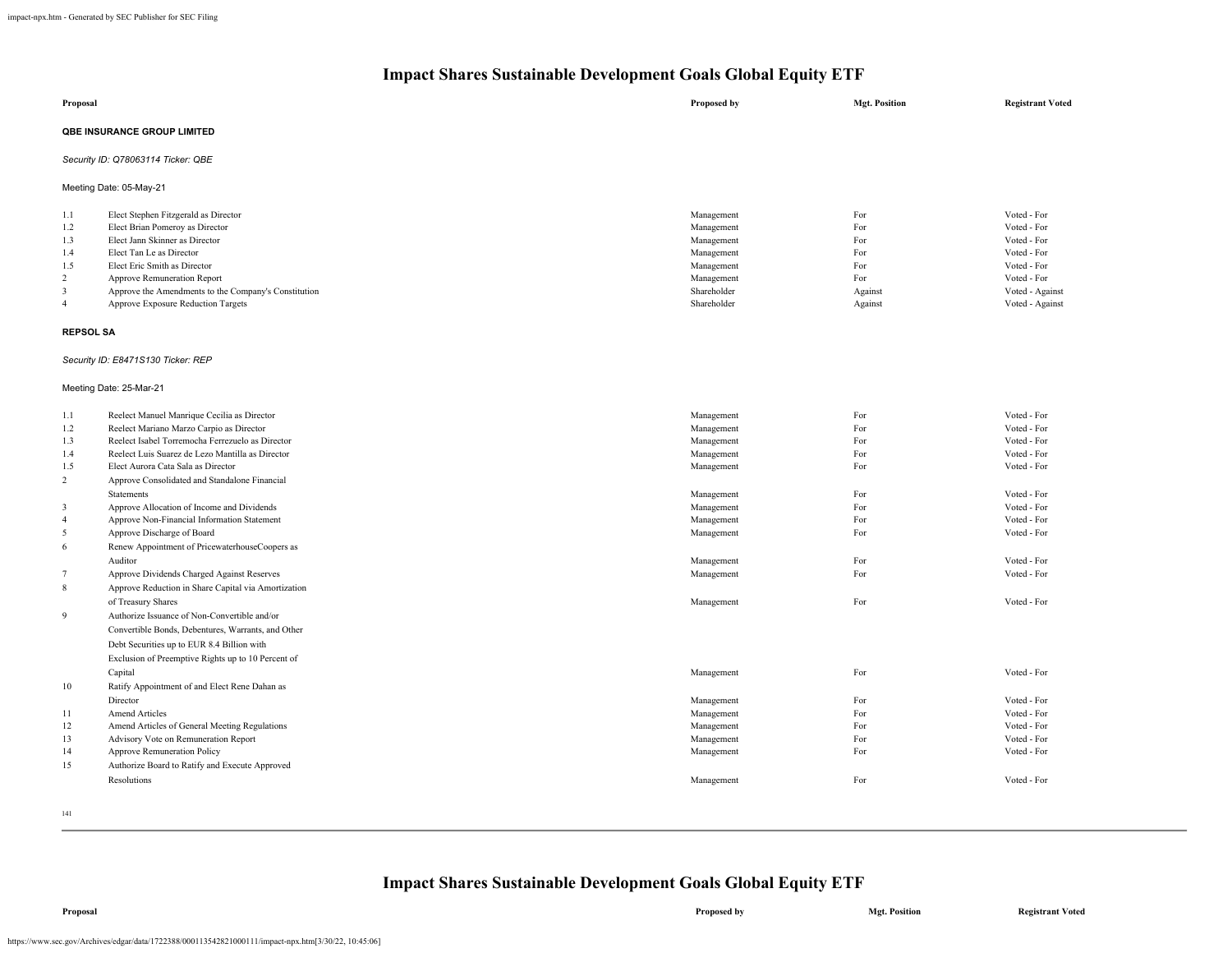| Proposal                           | Proposed by | <b>Mgt. Position</b> | <b>Registrant Voted</b> |
|------------------------------------|-------------|----------------------|-------------------------|
| <b>ROCHE HOLDING AG</b>            |             |                      |                         |
| Security ID: H69293217 Ticker: ROG |             |                      |                         |

Meeting Date: 16-Mar-21

| 1.1            | Reelect Christoph Franz as Director and Board       |            |     |             |
|----------------|-----------------------------------------------------|------------|-----|-------------|
|                | Chairman                                            | Management | For | Do Not Vote |
| 1.2            | Reelect Andre Hoffmann as Director                  | Management | For | Do Not Vote |
| 1.3            | Reelect Julie Brown as Director                     | Management | For | Do Not Vote |
| 1.4            | Reelect Paul Bulcke as Director                     | Management | For | Do Not Vote |
| 1.5            | Reelect Hans Clevers as Director                    | Management | For | Do Not Vote |
| 1.6            | Reelect Joerg Duschmale as Director                 | Management | For | Do Not Vote |
| 1.7            | Reelect Patrick Frost as Director                   | Management | For | Do Not Vote |
| 1.8            | Reelect Anita Hauser as Director                    | Management | For | Do Not Vote |
| 1.9            | Reelect Richard Lifton as Director                  | Management | For | Do Not Vote |
| 1.10           | Reelect Bernard Poussot as Director                 | Management | For | Do Not Vote |
| 1.11           | Reelect Severin Schwan as Director                  | Management | For | Do Not Vote |
| 1.12           | Reelect Claudia Dyckerhoff as Director              | Management | For | Do Not Vote |
| 2              | Accept Financial Statements and Statutory Reports   | Management | For | Do Not Vote |
| $\overline{3}$ | Approve CHF 10 Million in Bonuses to the Corporate  |            |     |             |
|                | Executive Committee for Fiscal Year 2020            | Management | For | Do Not Vote |
| $\overline{4}$ | Approve CHF 837,585 Share Bonus for the Chairman of |            |     |             |
|                | the Board of Directors for Fiscal Year 2020         | Management | For | Do Not Vote |
| -5             | Approve Discharge of Board of Directors             | Management | For | Do Not Vote |
| 6              | Approve Allocation of Income and Dividends of CHF   |            |     |             |
|                | 9.10 per Share                                      | Management | For | Do Not Vote |
| 7              | Reappoint Christoph Franz as Member of the          |            |     |             |
|                | Compensation Committee                              | Management | For | Do Not Vote |
| 8              | Reappoint Andre Hoffmann as Member of the           |            |     |             |
|                | Compensation Committee                              | Management | For | Do Not Vote |
| 9              | Reappoint Richard Lifton as Member of the           |            |     |             |
|                | Compensation Committee                              | Management | For | Do Not Vote |
| 10             | Reappoint Bernard Poussot as Member of the          |            |     |             |
|                | <b>Compensation Committee</b>                       | Management | For | Do Not Vote |
| -11            | Approve Remuneration of Directors in the Amount of  |            |     |             |
|                | CHF 10 Million                                      | Management | For | Do Not Vote |
| 12             | Approve Remuneration of Executive Committee in the  |            |     |             |
|                | Amount of CHF 36 Million                            | Management | For | Do Not Vote |
| 13             | Designate Testaris AG as Independent Proxy          | Management | For | Do Not Vote |
| 14             | Ratify KPMG AG as Auditors                          | Management | For | Do Not Vote |
| 15             | <b>Transact Other Business (Voting)</b>             | Management | For | Do Not Vote |
|                |                                                     |            |     |             |
|                | $PQQ1(111) = 1.117911177111110$                     |            |     |             |

### **ROCKWELL AUTOMATION, INC.**

### *Security ID: 773903109 Ticker: ROK*

|     | Meeting Date: 02-Feb-21            |            |     |             |
|-----|------------------------------------|------------|-----|-------------|
| 1.1 | Elect Director William P. Gipson   | Management | For | Voted - For |
| 1.2 | Elect Director J. Phillip Holloman | Management | For | Voted - For |
| 1.3 | Elect Director Steven R. Kalmanson | Management | For | Voted - For |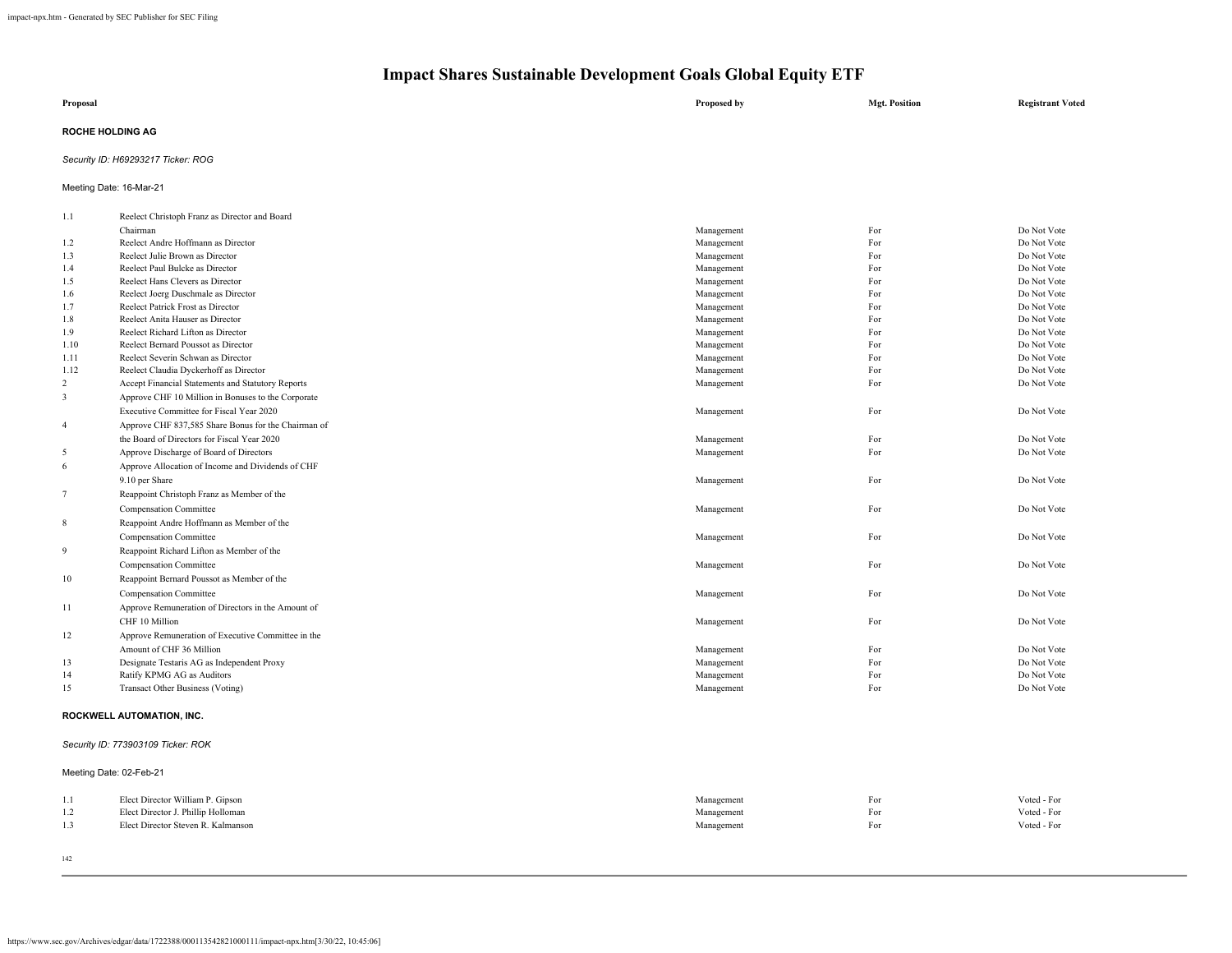| Proposal                                  |                                                                  | Proposed by              | <b>Mgt. Position</b> | <b>Registrant Voted</b>    |
|-------------------------------------------|------------------------------------------------------------------|--------------------------|----------------------|----------------------------|
| 1.4                                       | Elect Director Lawrence D. Kingsley                              | Management               | For                  | Voted - For                |
| 1.5                                       | Elect Director Lisa A. Payne                                     | Management               | For                  | Voted - For                |
| $\overline{c}$                            | Advisory Vote to Ratify Named Executive Officers'                |                          |                      |                            |
|                                           | Compensation                                                     | Management               | For                  | Voted - For                |
| 3                                         | Ratify Deloitte & Touche LLP as Auditors                         | Management               | For                  | Voted - For                |
|                                           | SALESFORCE.COM, INC.                                             |                          |                      |                            |
|                                           | Security ID: 79466L302 Ticker: CRM                               |                          |                      |                            |
| Meeting Date: 10-Jun-21                   |                                                                  |                          |                      |                            |
| 1.1                                       | Elect Director Marc Benioff                                      | Management               | For                  | Voted - For                |
| 1.2                                       | Elect Director Craig Conway                                      | Management               | For                  | Voted - For                |
| 1.3                                       | Elect Director Parker Harris                                     | Management               | For                  | Voted - For                |
| 1.4                                       | Elect Director Alan Hassenfeld                                   | Management               | For                  | Voted - For                |
| 1.5                                       | Elect Director Neelie Kroes                                      | Management               | For                  | Voted - For                |
| 1.6                                       | Elect Director Colin Powell                                      | Management               | For                  | Voted - For                |
| 1.7                                       | Elect Director Sanford Robertson                                 | Management               | For                  | Voted - For                |
| 1.8                                       | Elect Director John V. Roos                                      | Management               | For                  | Voted - For                |
| 1.9                                       | Elect Director Robin Washington                                  | Management               | For                  | Voted - For                |
| 1.10                                      | Elect Director Maynard Webb                                      | Management               | For                  | Voted - For                |
| 1.11                                      | Elect Director Susan Wojcicki                                    | Management               | For                  | Voted - For                |
| $\overline{c}$<br>$\overline{\mathbf{3}}$ | Amend Omnibus Stock Plan<br>Ratify Ernst & Young LLP as Auditors | Management<br>Management | For<br>For           | Voted - For<br>Voted - For |
|                                           |                                                                  |                          |                      |                            |
| $\overline{4}$                            | Advisory Vote to Ratify Named Executive Officers'                |                          |                      |                            |
|                                           | Compensation                                                     | Management               | For                  | Voted - For                |
| 5                                         | Amend Certificate of Incorporation to Become a                   |                          |                      |                            |
|                                           | Public Benefit Corporation                                       | Shareholder              | Against              | Voted - Against            |
| <b>SAP SE</b>                             |                                                                  |                          |                      |                            |
|                                           | Security ID: D66992104 Ticker: SAP                               |                          |                      |                            |
| Meeting Date: 12-May-21                   |                                                                  |                          |                      |                            |
| 1.1                                       | Elect Qi Lu to the Supervisory Board                             | Management               | For                  | Voted - For                |
| 1.2                                       | Elect Rouven Westphal to the Supervisory Board                   | Management               | For                  | Voted - For                |
| $\overline{c}$                            | Receive Financial Statements and Statutory Reports               |                          |                      |                            |
|                                           | for Fiscal Year 2020 (Non-Voting)                                | Management               | For                  | Non-Voting                 |
| $\mathbf{3}$                              | Approve Allocation of Income and Dividends of EUR                |                          |                      |                            |
|                                           | 1.85 per Share                                                   | Management               | For                  | Voted - For                |
| $\overline{4}$                            | Approve Discharge of Management Board for Fiscal                 |                          |                      |                            |
|                                           | Year 2020                                                        | Management               | For                  | Voted - For                |
| 5                                         | Approve Discharge of Supervisory Board for Fiscal                |                          |                      |                            |
|                                           | <b>Year 2020</b>                                                 | Management               | For                  | Voted - For                |
| 6                                         | Ratify KPMG AG as Auditors for Fiscal Year 2021                  | Management               | For                  | Voted - For                |
| $7\phantom{.}$                            | Approve Issuance of Warrants/Bonds with Warrants                 |                          |                      |                            |
|                                           | Attached/Convertible Bonds without Preemptive                    |                          |                      |                            |
|                                           | Rights up to Aggregate Nominal Amount of EUR 10                  |                          |                      |                            |
|                                           | Billion; Approve Creation of EUR 100 Million Pool                |                          |                      |                            |
|                                           | of Capital to Guarantee Conversion Rights                        | Management               | For                  | Voted - For                |
|                                           |                                                                  |                          |                      |                            |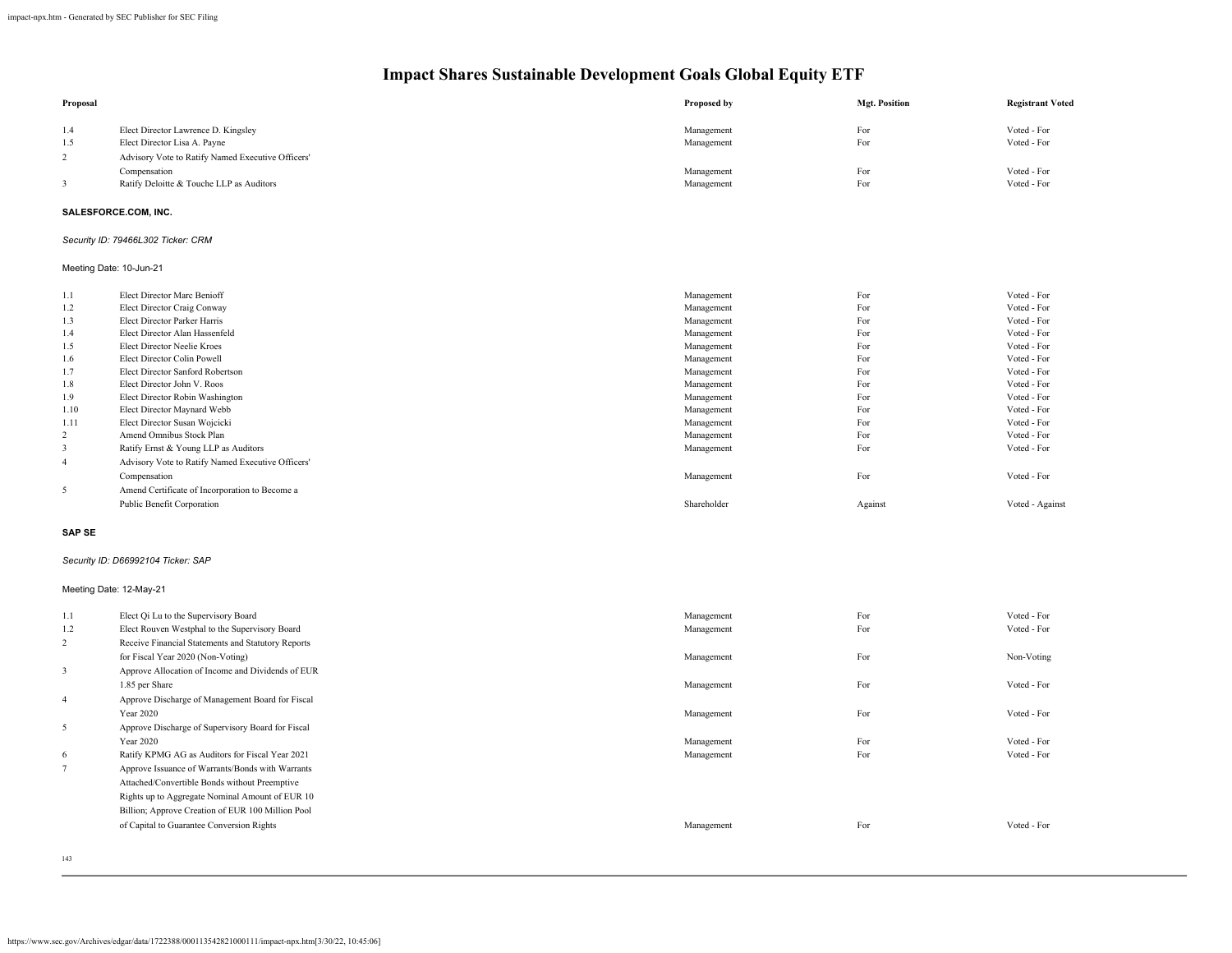| Proposal                |                                                                      | Proposed by              | <b>Mgt. Position</b> | <b>Registrant Voted</b>        |
|-------------------------|----------------------------------------------------------------------|--------------------------|----------------------|--------------------------------|
| 8<br>$\overline{9}$     | Amend Corporate Purpose<br>Amend Articles Re: Proof of Entitlement   | Management<br>Management | For<br>For           | Voted - For<br>Voted - For     |
| SASOL LTD.              |                                                                      |                          |                      |                                |
|                         | Security ID: 803866102 Ticker: SOL                                   |                          |                      |                                |
|                         | Meeting Date: 20-Nov-20                                              |                          |                      |                                |
| 1.1                     | Re-elect Colin Beggs as Director                                     | Management               | For                  | Voted - For                    |
| 1.2                     | Re-elect Nomgando Matyumza as Director                               | Management               | For                  | Voted - For                    |
| 1.3                     | Re-elect Moses Mkhize as Director                                    | Management               | For                  | Voted - For                    |
| 1.4                     | Re-elect Mpho Nkeli as Director                                      | Management               | For                  | Voted - For                    |
| 1.5                     | Re-elect Stephen Westwell as Director                                | Management               | For<br>For           | Voted - Against<br>Voted - For |
| 1.6                     | Elect Kathy Harper as Director                                       | Management               |                      |                                |
| 1.7                     | Re-elect Colin Beggs as Member of the Audit<br>Committee             |                          | For                  | Voted - For                    |
| 1.8                     | Elect Kathy Harper as Member of the Audit Committee                  | Management<br>Management | For                  | Voted - For                    |
| 1.9                     | Re-elect Trix Kennealy as Member of the Audit                        |                          |                      |                                |
|                         | Committee                                                            | Management               | For                  | Voted - For                    |
| 1.10                    | Re-elect Nomgando Matyumza as Member of the Audit                    |                          |                      |                                |
|                         | Committee                                                            | Management               | For                  | Voted - For                    |
| 1.11                    | Re-elect Stephen Westwell as Member of the Audit                     |                          |                      |                                |
|                         | Committee                                                            | Management               | For                  | Voted - For                    |
| $\overline{2}$          | Reappoint PricewaterhouseCoopers Inc. as Auditors                    | Management               | For                  | Voted - For                    |
| 3                       | Approve Remuneration Policy                                          | Management               | For                  | Voted - For                    |
| $\sqrt{4}$              | Approve Implementation Report of the Remuneration                    |                          |                      |                                |
|                         | Policy                                                               | Management               | For                  | Voted - Against                |
| 5                       | Approve Remuneration of Non-Executive Directors                      | Management               | For                  | Voted - For                    |
| 6                       | Approve Financial Assistance in Terms of Sections                    |                          |                      |                                |
|                         | 44 and 45 of the Companies Act                                       | Management               | For                  | Voted - For                    |
| $7\phantom{.0}$         | Approve Matters Relating to the Transaction                          |                          |                      |                                |
|                         | Material Agreements as a Category 1 Transaction in                   |                          |                      |                                |
|                         | Terms of the JSE Listings Requirements                               | Management               | For                  | Voted - For                    |
| 8                       | Authorise Ratification of Approved Resolutions                       | Management               | For                  | Voted - For                    |
|                         | SEMBCORP INDUSTRIES LTD.                                             |                          |                      |                                |
|                         | Security ID: Y79711159 Ticker: U96                                   |                          |                      |                                |
|                         | Meeting Date: 11-Aug-20                                              |                          |                      |                                |
|                         | Approve Proposed Distribution of Dividend-in-Specie                  | Management               | For                  | Voted - For                    |
| <b>SGS SA</b>           |                                                                      |                          |                      |                                |
|                         | Security ID: H7485A108 Ticker: SGSN                                  |                          |                      |                                |
| Meeting Date: 23-Mar-21 |                                                                      |                          |                      |                                |
|                         |                                                                      |                          |                      |                                |
| 1.1<br>1.2              | Reelect Calvin Grieder as Director<br>Reelect Sami Atiya as Director | Management<br>Management | For<br>For           | Voted - For<br>Voted - For     |
| 1.3                     | Reelect Paul Desmarais as Director                                   | Management               | For                  | Voted - For                    |
|                         |                                                                      |                          |                      |                                |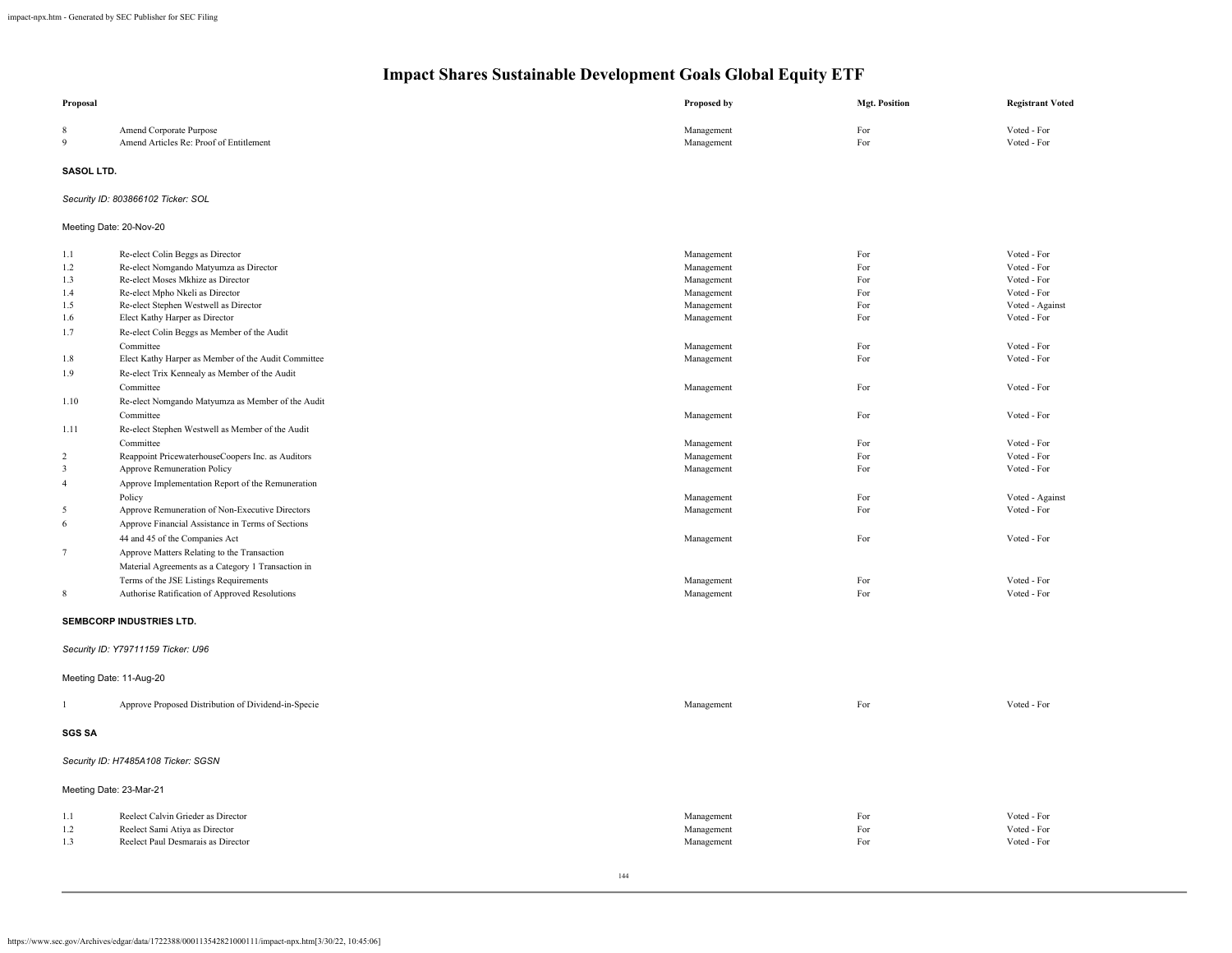| Proposal                |                                                    | Proposed by | <b>Mgt. Position</b> | <b>Registrant Voted</b> |
|-------------------------|----------------------------------------------------|-------------|----------------------|-------------------------|
| 1.4                     | Reelect Ian Gallienne as Director                  | Management  | For                  | Voted - For             |
| 1.5                     | Reelect Shelby du Pasquier as Director             | Management  | For                  | Voted - For             |
| 1.6                     | Reelect Kory Sorenson as Director                  | Management  | For                  | Voted - For             |
| 1.7                     | Reelect Tobias Hartmann as Director                | Management  | For                  | Voted - For             |
| 1.8                     | Elect Janet Vergis as Director                     | Management  | For                  | Voted - For             |
| 1.9                     | Reelect Calvin Grieder as Board Chairman           | Management  | For                  | Voted - For             |
| $\overline{c}$          | Accept Financial Statements and Statutory Reports  | Management  | For                  | Voted - For             |
| $\overline{\mathbf{3}}$ | Approve Remuneration Report (Non-Binding)          | Management  | For                  | Voted - For             |
| $\overline{4}$          | Approve Discharge of Board and Senior Management   | Management  | For                  | Voted - For             |
| 5                       | Approve Allocation of Income and Dividends of CHF  |             |                      |                         |
|                         | 80.00 per Share                                    | Management  | For                  | Voted - For             |
| 6                       | Reappoint Ian Gallienne as Member of the           |             |                      |                         |
|                         | <b>Compensation Committee</b>                      | Management  | For                  | Voted - Against         |
| 7                       | Reappoint Shelby du Pasquier as Member of the      |             |                      |                         |
|                         | Compensation Committee                             | Management  | For                  | Voted - Against         |
| $\,$ 8 $\,$             | Reappoint Kory Sorenson as Member of the           |             |                      |                         |
|                         | Compensation Committee                             | Management  | For                  | Voted - For             |
| 9                       | Ratify PricewaterhouseCoopers SA as Auditors       | Management  | For                  | Voted - For             |
| 10 <sup>1</sup>         | Designate Jeandin & Defacqz as Independent Proxy   | Management  | For                  | Voted - For             |
| 11                      | Approve Remuneration of Directors in the Amount of |             |                      |                         |
|                         | CHF 2.3 Million                                    | Management  | For                  | Voted - For             |
| 12                      | Approve Fixed Remuneration of Executive Committee  |             |                      |                         |
|                         | in the Amount of CHF 14 Million                    | Management  | For                  | Voted - For             |
| 13                      | Approve Variable Remuneration of Executive         |             |                      |                         |
|                         | Committee in the Amount of CHF 3.1 Million         | Management  | For                  | Voted - For             |
| 14                      | Approve Long Term Incentive Plan for Executive     |             |                      |                         |
|                         | Committee in the Amount of CHF 26 Million          | Management  | For                  | Voted - For             |
| 15                      | Approve CHF 70,700 Reduction in Share Capital via  |             |                      |                         |
|                         | Cancellation of Repurchased Shares                 | Management  | For                  | Voted - For             |
| 16                      | Approve Creation of CHF 500,000 Pool of Capital    |             |                      |                         |
|                         | without Preemptive Rights                          | Management  | For                  | Voted - For             |
| 17                      | Transact Other Business (Voting)                   | Management  | For                  | Voted - Against         |
|                         |                                                    |             |                      |                         |
|                         | <b>SIME DARBY BERHAD</b>                           |             |                      |                         |
|                         | Security ID: Y7962G108 Ticker: 4197                |             |                      |                         |
|                         | Meeting Date: 12-Nov-20                            |             |                      |                         |
| 1.1                     | Elect Nirmala Menon as Director                    | Management  | For                  | Voted - For             |
| 1.2                     | Elect Ahmad Badri Mohd Zahir as Director           | Management  | For                  | Voted - For             |
| 1.3                     | Elect Ahmad Pardas Senin as Director               | Management  | For                  | Voted - For             |
| 1.4                     | Elect Thayaparan Sangarapillai as Director         | Management  | For                  | Voted - For             |
| 1.5                     | Elect Jeffri Salim Davidson as Director            | Management  | For                  | Voted - For             |
| $\overline{\mathbf{c}}$ | Approve Directors' Fees                            | Management  | For                  | Voted - For             |
| 3                       | Approve Directors' Benefits                        | Management  | For                  | Voted - For             |
| $\overline{4}$          | Approve PricewaterhouseCoopers PLT as Auditors and |             |                      |                         |
|                         | Authorize Board to Fix Their Remuneration          | Management  | For                  | Voted - For             |

5 Authorize Share Repurchase Program Voted - For Voted - For Voted - For Voted - For Voted - For

6 Approve Implementation of Shareholders' Mandate for Recurrent Related Party Transactions with Related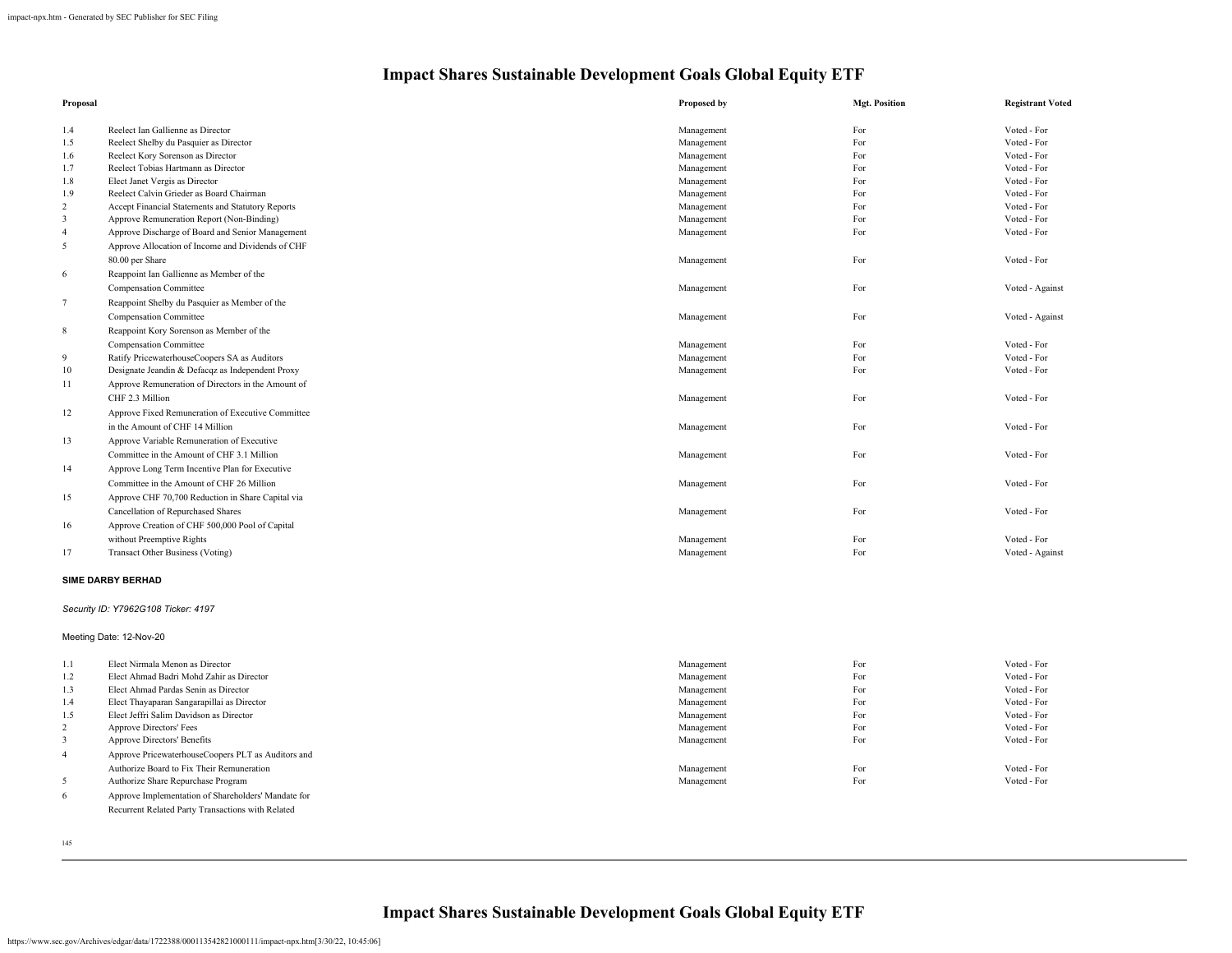| Proposal                |                                                                                     | Proposed by              | <b>Mgt. Position</b> | <b>Registrant Voted</b>    |
|-------------------------|-------------------------------------------------------------------------------------|--------------------------|----------------------|----------------------------|
|                         | Parties Involving Interest of AmanahRaya Trustee                                    |                          |                      |                            |
|                         | Berhad - Amanah Saham Bumiputera                                                    | Management               | For                  | Voted - For                |
| $\tau$                  | Approve Implementation of Shareholders' Mandate for                                 |                          |                      |                            |
|                         | Recurrent Related Party Transactions with Related                                   |                          |                      |                            |
|                         | Parties Involving Interest of Bermaz Auto Berhad                                    | Management               | For                  | Voted - For                |
| <b>SKF AB</b>           |                                                                                     |                          |                      |                            |
|                         | Security ID: W84237143 Ticker: SKF.B                                                |                          |                      |                            |
| Meeting Date: 25-Mar-21 |                                                                                     |                          |                      |                            |
| 1.1                     | Elect Chairman of Meeting                                                           | Management               | For                  | Voted - For                |
| 1.2                     | Reelect Hans Straberg as Director                                                   | Management               | For                  | Voted - For                |
| 1.3                     | Reelect Hock Goh as Director                                                        | Management               | For                  | Voted - For                |
| 1.4                     | Reelect Barb Samardzich as Director                                                 | Management               | For                  | Voted - For                |
| 1.5                     | Reelect Colleen Repplier as Director                                                | Management               | For                  | Voted - For                |
| 1.6                     | Reelect Geert Follens as Director                                                   | Management               | For                  | Voted - For                |
| 1.7                     | Reelect Hakan Buskhe as Director                                                    | Management               | For                  | Voted - Against            |
| 1.8<br>1.9              | Reelect Susanna Schneeberger as Director<br>Elect Rickard Gustafson as New Director | Management<br>Management | For<br>For           | Voted - For<br>Voted - For |
| 1.10                    | Elect Hans Straberg as Board Chairman                                               | Management               | For                  | Voted - For                |
| 2                       | Open Meeting                                                                        | Management               | For                  | Non-Voting                 |
| 3                       | Designate Inspector(s) of Minutes of Meeting                                        | Management               | For                  | Voted - For                |
| $\overline{4}$          | Prepare and Approve List of Shareholders                                            | Management               | For                  | Voted - For                |
| 5                       | Approve Agenda of Meeting                                                           | Management               | For                  | Voted - For                |
| 6                       | Acknowledge Proper Convening of Meeting                                             | Management               | For                  | Voted - For                |
| $7\phantom{.0}$         | Receive Financial Statements and Statutory Reports                                  | Management               | For                  | Non-Voting                 |
| $\,$ 8 $\,$             | Accept Financial Statements and Statutory Reports                                   | Management               | For                  | Voted - For                |
| 9                       | Approve Allocation of Income and Dividends of SEK                                   |                          |                      |                            |
|                         | 6.50 Per Share                                                                      | Management               | For                  | Voted - For                |
| 10                      | Approve Discharge of Board Member Hans Straberg                                     | Management               | For                  | Voted - For                |
| 11                      | Approve Discharge of Board Member Hock Goh                                          | Management               | For                  | Voted - For                |
| 12                      | Approve Discharge of Board Member Alrik Danielson                                   | Management               | For                  | Voted - For                |
| 13                      | Approve Discharge of Board Member Ronnie Leten                                      | Management               | For                  | Voted - For                |
| 14                      | Approve Discharge of Board Member Barb Samardzich                                   | Management               | For                  | Voted - For                |
| 15                      | Approve Discharge of Board Member Colleen Repplier                                  | Management               | For                  | Voted - For                |
| 16                      | Approve Discharge of Board Member Hakan Buskhe                                      | Management               | For                  | Voted - For                |
| 17                      | Approve Discharge of Board Member Susanna                                           |                          |                      |                            |
|                         | Schneeberger                                                                        | Management               | For                  | Voted - For                |
| 18                      | Approve Discharge of Board Member Lars Wedenborn                                    | Management               | For                  | Voted - For                |
| 19                      | Approve Discharge of Board Member Jonny Hilbert                                     | Management               | For                  | Voted - For                |
| 20                      | Approve Discharge of Board Member Zarko Djurovic                                    | Management               | For                  | Voted - For                |
| 21                      | Approve Discharge of Board Member Kennet Carlsson                                   | Management               | For                  | Voted - For                |
| 22                      | Approve Discharge of Board Member Claes Palm                                        | Management               | For                  | Voted - For                |
| 23                      | Approve Discharge of CEO Alrik Danielson                                            | Management               | For                  | Voted - For                |
| 24                      | Determine Number of Members (8) and Deputy Members                                  |                          |                      |                            |
|                         | $(0)$ of Board                                                                      | Management               | For                  | Voted - For                |
| 25                      | Approve Remuneration of Directors in the Amount of                                  |                          |                      |                            |
|                         | SEK 2.3 Million for Chairman and SEK 750,000 for                                    |                          |                      |                            |

146

### **Impact Shares Sustainable Development Goals Global Equity ETF**

https://www.sec.gov/Archives/edgar/data/1722388/000113542821000111/impact-npx.htm[3/30/22, 10:45:06]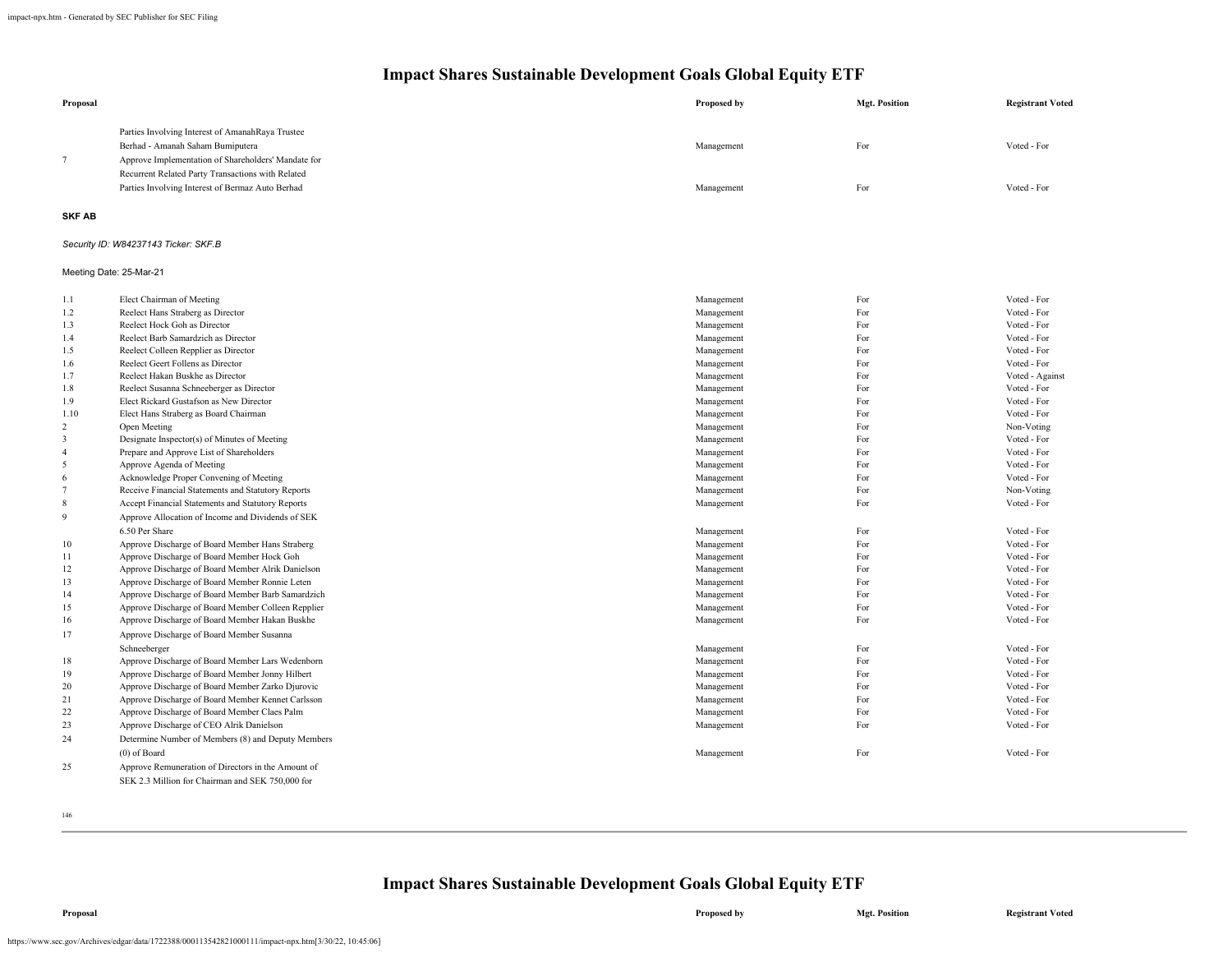| Proposal |                                                     | Proposed by | <b>Mgt. Position</b> | <b>Registrant Voted</b> |
|----------|-----------------------------------------------------|-------------|----------------------|-------------------------|
|          | Other Directors; Approve Remuneration for Committee |             |                      |                         |
| 26       | Work<br>Determine Number of Auditors (1) and Deputy | Management  | For                  | Voted - For             |
|          | Auditors (0)                                        | Management  | For                  | Voted - For             |
| 27       | Approve Remuneration of Auditors                    | Management  | For                  | Voted - For             |
| 28       | Ratify Deloitte as Auditors                         | Management  | For                  | Voted - For             |
| 29       | Amend Articles of Association Re: Collecting of     |             |                      |                         |
|          | Proxies; Advanced Voting; Editorial Changes         | Management  | For                  | Voted - For             |
| 30       | Approve Remuneration Report                         | Management  | For                  | Voted - For             |
| 31       | Approve 2021 Performance Share Program              | Management  | For                  | Voted - Against         |

### **SOCIETE GENERALE SA**

### *Security ID: F8591M517 Ticker: GLE*

### Meeting Date: 18-May-21

| 1.1            | Reelect William Connelly as Director                 | Management | For     | Voted - For     |
|----------------|------------------------------------------------------|------------|---------|-----------------|
| 1.2            | Reelect Lubomira Rochet as Director                  | Management | For     | Voted - For     |
| 1.3            | Reelect Alexandra Schaapveld as Director             | Management | For     | Voted - For     |
| 1.4            | Elect Henri Poupart-Lafarge as Director              | Management | For     | Voted - For     |
| 1.5            | Elect Helene Crinquant as Representative of          |            |         |                 |
|                | Employee Shareholders to the Board                   | Management | Against | Voted - Against |
| 1.6            | Elect Sebastien Wetter as Representative of          |            |         |                 |
|                | Employee Shareholders to the Board                   | Management | For     | Voted - For     |
| 1.7            | Reelect William Connelly as Director                 | Management | For     | Voted - For     |
| 1.8            | Reelect Lubomira Rochet as Director                  | Management | For     | Voted - For     |
| 1.9            | Reelect Alexandra Schaapveld as Director             | Management | For     | Voted - For     |
| 1.10           | Elect Henri Poupart-Lafarge as Director              | Management | For     | Voted - For     |
| 1.11           | Elect Helene Crinquant as Representative of          |            |         |                 |
|                | Employee Shareholders to the Board                   | Management | Against | Voted - Against |
| 1.12           | Elect Sebastien Wetter as Representative of          |            |         |                 |
|                | Employee Shareholders to the Board                   | Management | For     | Voted - For     |
| $\overline{c}$ | Approve Consolidated Financial Statements and        |            |         |                 |
|                | <b>Statutory Reports</b>                             | Management | For     | Voted - For     |
| 3              | Approve Financial Statements and Statutory Reports   | Management | For     | Voted - For     |
| $\overline{4}$ | Approve Treatment of Losses and Dividends of EUR     |            |         |                 |
|                | 0.55 per Share                                       | Management | For     | Voted - For     |
| 5              | Approve Auditors' Special Report on Related-Party    |            |         |                 |
|                | Transactions Mentioning the Absence of New           |            |         |                 |
|                | Transactions                                         | Management | For     | Voted - For     |
| 6              | Approve Remuneration Policy of Chairman of the Board | Management | For     | Voted - For     |
| $\overline{7}$ | Approve Remuneration Policy of CEO and Vice-CEOs     | Management | For     | Voted - For     |
| 8              | Approve Remuneration Policy of Directors             | Management | For     | Voted - For     |
| 9              | Approve Compensation Report of Corporate Officers    | Management | For     | Voted - For     |
| 10             | Approve Compensation of Lorenzo Bini Smaghi,         |            |         |                 |
|                | Chairman of the Board                                | Management | For     | Voted - For     |
| 11             | Approve Compensation of Frederic Oudea, CEO          | Management | For     | Voted - For     |
| 12             | Approve Compensation of Philippe Aymerich, Vice-CEO  | Management | For     | Voted - For     |
| 13             | Approve Compensation of Severin Cabannes, Vice-CEO   | Management | For     | Voted - For     |
| 14             | Approve Compensation of Philippe Heim, Vice-CEO      | Management | For     | Voted - For     |
| 15             | Approve Compensation of Diony Lebot, Vice-CEO        | Management | For     | Voted - For     |
|                |                                                      |            |         |                 |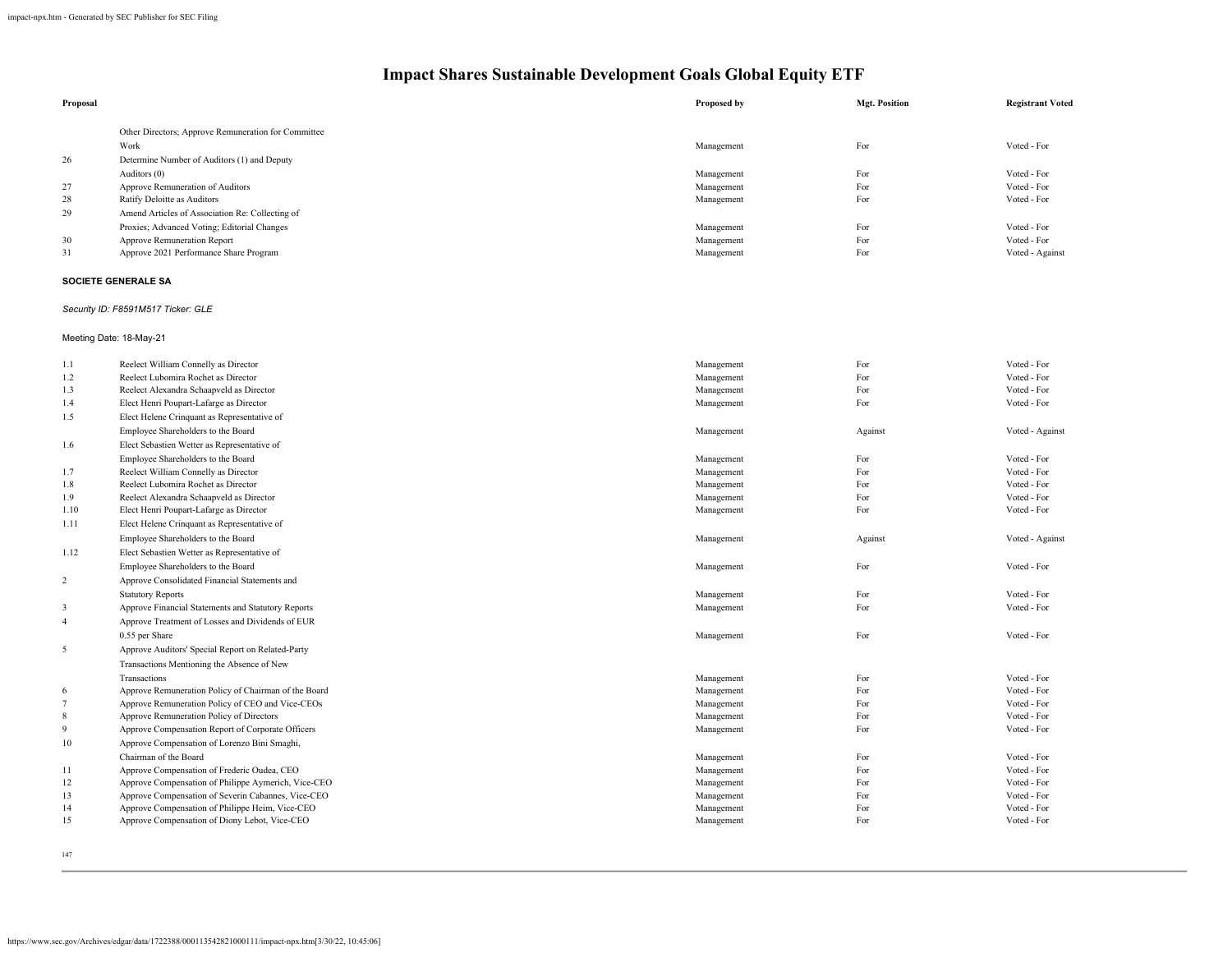| Proposal       |                                                                                                                              | Proposed by | <b>Mgt. Position</b> | <b>Registrant Voted</b> |
|----------------|------------------------------------------------------------------------------------------------------------------------------|-------------|----------------------|-------------------------|
| 16             | Approve the Aggregate Remuneration Granted in 2020<br>to Certain Senior Management, Responsible Officers,<br>and Risk-Takers | Management  | For                  | Voted - For             |
| 17             |                                                                                                                              |             |                      |                         |
|                | Authorize Repurchase of Up to 5 Percent of Issued                                                                            |             |                      | Voted - For             |
|                | Share Capital                                                                                                                | Management  | For                  |                         |
| 18             | Authorize Filing of Required Documents/Other                                                                                 |             |                      |                         |
|                | Formalities                                                                                                                  | Management  | For                  | Voted - For             |
| 19             | Approve Consolidated Financial Statements and                                                                                |             |                      |                         |
|                | <b>Statutory Reports</b>                                                                                                     | Management  | For                  | Voted - For             |
| 20             | Approve Financial Statements and Statutory Reports                                                                           | Management  | For                  | Voted - For             |
| 21             | Approve Treatment of Losses and Dividends of EUR                                                                             |             |                      |                         |
|                | 0.55 per Share                                                                                                               | Management  | For                  | Voted - For             |
| 22             | Approve Auditors' Special Report on Related-Party                                                                            |             |                      |                         |
|                | Transactions Mentioning the Absence of New                                                                                   |             |                      |                         |
|                | Transactions                                                                                                                 | Management  | For                  | Voted - For             |
| 23             | Approve Remuneration Policy of Chairman of the Board                                                                         | Management  | For                  | Voted - For             |
| 24             | Approve Remuneration Policy of CEO and Vice-CEOs                                                                             | Management  | For                  | Voted - For             |
| 25             | Approve Remuneration Policy of Directors                                                                                     | Management  | For                  | Voted - For             |
| 26             | Approve Compensation Report of Corporate Officers                                                                            | Management  | For                  | Voted - For             |
| $27\,$         | Approve Compensation of Lorenzo Bini Smaghi,                                                                                 |             |                      |                         |
|                | Chairman of the Board                                                                                                        | Management  | For                  | Voted - For             |
| 28             | Approve Compensation of Frederic Oudea, CEO                                                                                  | Management  | For                  | Voted - For             |
| 29             | Approve Compensation of Philippe Aymerich, Vice-CEO                                                                          | Management  | For                  | Voted - For             |
| 30             | Approve Compensation of Severin Cabannes, Vice-CEO                                                                           | Management  | For                  | Voted - For             |
| 31             | Approve Compensation of Philippe Heim, Vice-CEO                                                                              | Management  | For                  | Voted - For             |
| 32             | Approve Compensation of Diony Lebot, Vice-CEO                                                                                | Management  | For                  | Voted - For             |
| 33             | Approve the Aggregate Remuneration Granted in 2020                                                                           |             |                      |                         |
|                | to Certain Senior Management, Responsible Officers,                                                                          |             |                      |                         |
|                | and Risk-Takers                                                                                                              | Management  | For                  | Voted - For             |
| 34             | Authorize Repurchase of Up to 5 Percent of Issued                                                                            |             |                      |                         |
|                | Share Capital                                                                                                                | Management  | For                  | Voted - For             |
| 35             | Authorize Filing of Required Documents/Other                                                                                 |             |                      |                         |
|                | Formalities                                                                                                                  | Management  | For                  | Voted - For             |
|                | SOLAREDGE TECHNOLOGIES, INC.                                                                                                 |             |                      |                         |
|                | Security ID: 83417M104 Ticker: SEDG                                                                                          |             |                      |                         |
|                | Meeting Date: 01-Jun-21                                                                                                      |             |                      |                         |
| 1.1            | Elect Director Nadav Zafrir                                                                                                  | Management  | For                  | Voted - Against         |
| 1.2            | Elect Director Avery More                                                                                                    | Management  | For                  | Voted - Against         |
| 1.3            | Elect Director Zivi Lando                                                                                                    | Management  | For                  | Voted - Against         |
| $\overline{c}$ | Ratify Ernst & Young LLP as Auditors                                                                                         | Management  | For                  | Voted - For             |
| $\mathbf{3}$   | Advisory Vote to Ratify Named Executive Officers'                                                                            |             |                      |                         |
|                | Compensation                                                                                                                 | Management  | For                  | Voted - For             |
|                |                                                                                                                              |             |                      |                         |

148

**Impact Shares Sustainable Development Goals Global Equity ETF**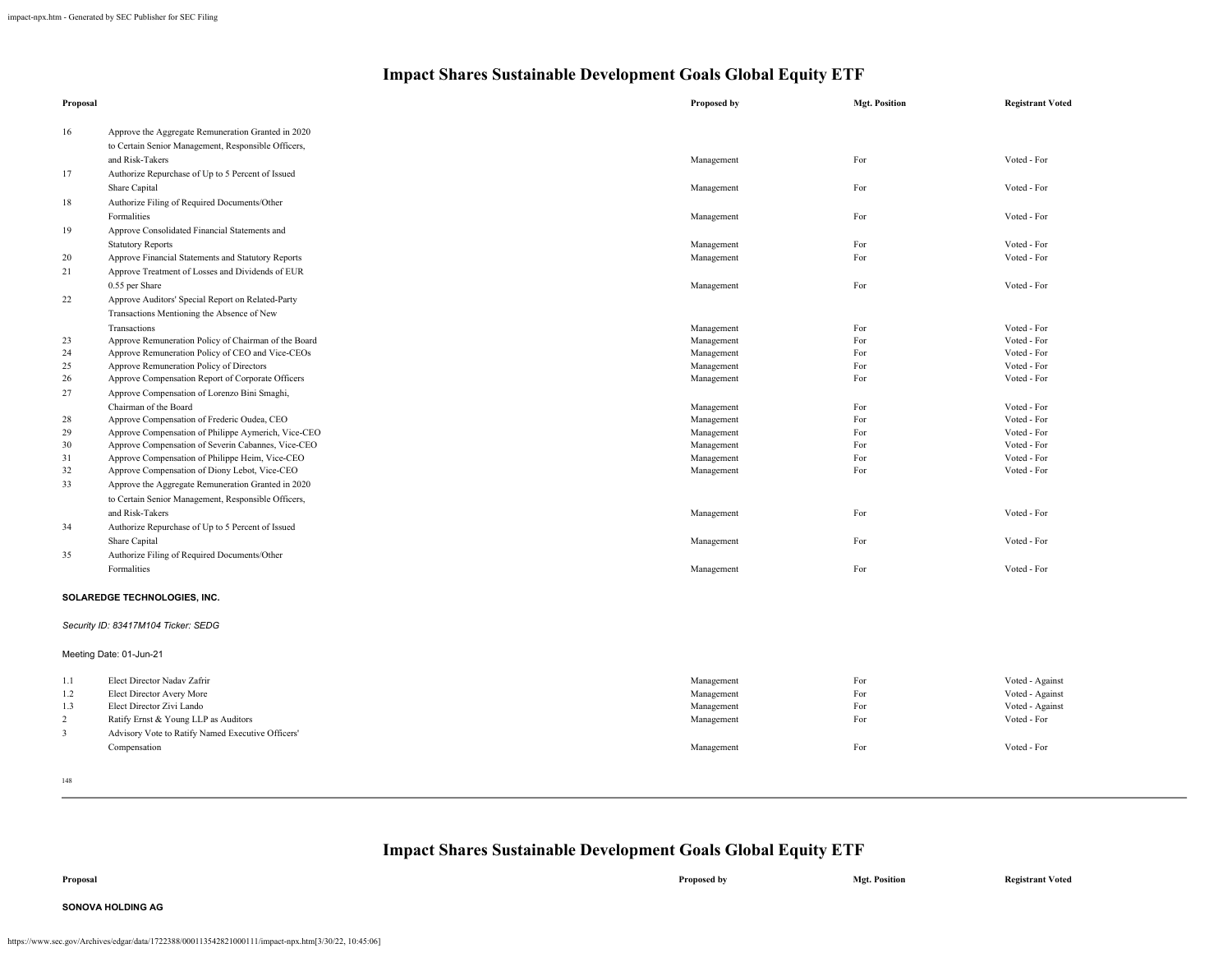| Proposal |                                              | Proposed by | <b>Mgt. Position</b> | <b>Registrant Voted</b> |  |
|----------|----------------------------------------------|-------------|----------------------|-------------------------|--|
|          | <b>SONOVA HOLDING AG</b>                     |             |                      |                         |  |
|          | Security ID: H8024W106 Ticker: SOON          |             |                      |                         |  |
|          | Meeting Date: 15-Jun-21                      |             |                      |                         |  |
| 1.1      | Reelect Robert Spoerry as Director and Board |             |                      |                         |  |
|          | Chairman                                     | Management  | For                  | Voted - For             |  |
| 1.2      | Reelect Lynn Bleil as Director               | Management  | For                  | Voted - For             |  |
| 1.3      | Reelect Lukas Braunschweiler as Director     | Management  | For                  | Voted - For             |  |
| 1.4      | Reelect Stacy Seng as Director               | Management  | For                  | Voted - For             |  |
| 1.5      | Reelect Ronald van der Vis as Director       | Management  | For                  | Voted - For             |  |

| 1.6            | Reelect Jinlong Wang as Director                   | Management | For | Voted - For     |
|----------------|----------------------------------------------------|------------|-----|-----------------|
| 1.7            | Reelect Adrian Widmer as Director                  | Management | For | Voted - For     |
| 1.8            | Elect Gregory Behar as Director                    | Management | For | Voted - Against |
| 1.9            | Elect Roland Diggelmann as Director                | Management | For | Voted - For     |
| 2              | Accept Financial Statements and Statutory Reports  | Management | For | Voted - For     |
| 3              | Approve Remuneration Report (Non-Binding)          | Management | For | Voted - For     |
| $\overline{4}$ | Approve Allocation of Income and Dividends of CHF  |            |     |                 |
|                | 3.20 per Share                                     | Management | For | Voted - For     |
| 5              | Approve Discharge of Board and Senior Management   | Management | For | Voted - For     |
| 6              | Reappoint Stacy Seng as Member of the Nomination   |            |     |                 |
|                | and Compensation Committee                         | Management | For | Voted - For     |
| $\overline{7}$ | Appoint Lukas Braunschweiler as Member of the      |            |     |                 |
|                | Nomination and Compensation Committee              | Management | For | Voted - For     |
| 8              | Appoint Roland Diggelmann as Member of the         |            |     |                 |
|                | Nomination and Compensation Committee              | Management | For | Voted - For     |
| 9              | Ratify Ernst & Young AG as Auditors                | Management | For | Voted - For     |
| 10             | Designate Keller KLG as Independent Proxy          | Management | For | Voted - For     |
| 11             | Approve Remuneration of Directors in the Amount of |            |     |                 |
|                | CHF 3.1 Million                                    | Management | For | Voted - For     |
| 12             | Approve Remuneration of Executive Committee in the |            |     |                 |
|                | Amount of CHF 15.8 Million                         | Management | For | Voted - For     |
| 13             | Approve CHF 61,299 Reduction in Share Capital as   |            |     |                 |
|                | Part of the Share Buyback Program via Cancellation |            |     |                 |
|                | of Repurchased Shares                              | Management | For | Voted - For     |
| 14             | Transact Other Business (Voting)                   | Management | For | Voted - Against |

#### **SOUTH32 LTD.**

### *Security ID: Q86668102 Ticker: S32*

#### Meeting Date: 29-Oct-20

| 1.1    | Elect Frank Cooper as Director                      | Management | For | Voted - For     |
|--------|-----------------------------------------------------|------------|-----|-----------------|
| 1.2    | Elect Xiaoling Liu as Director                      | Management | For | Voted - For     |
| 1.3    | Elect Ntombifuthi (Futhi) Mtoba as Director         | Management | For | Voted - For     |
| 1.4    | Elect Karen Wood as Director                        | Management | For | Voted - For     |
| 1.5    | Elect Guy Lansdown as Director                      | Management | For | Voted - For     |
| $\sim$ | Approve Remuneration Report                         | Management | For | Voted - Against |
|        | Approve Grant of Rights to Graham Kerr              | Management | For | Voted - Against |
|        | Approve Renewal of Proportional Takeover Provisions | Management | For | Voted - For     |
|        |                                                     |            |     |                 |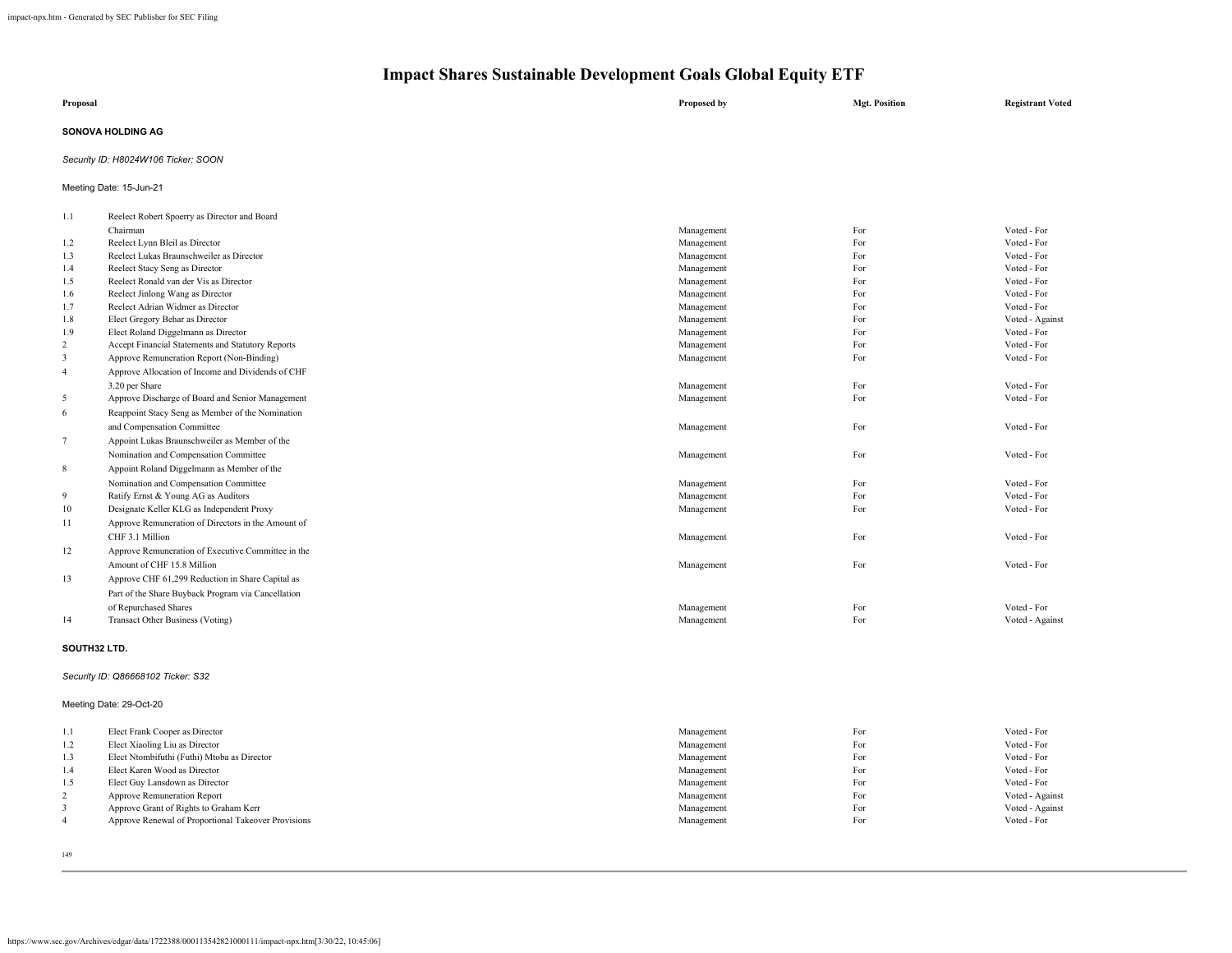| Proposal                 | Proposed by | <b>Mgt. Position</b> | <b>Registrant Voted</b> |
|--------------------------|-------------|----------------------|-------------------------|
| STANDARD BANK GROUP LTD. |             |                      |                         |

### *Security ID: S80605140 Ticker: SBK*

Meeting Date: 27-May-21

| 1.1            | Elect Paul Cook as Director                         | Management | For | Voted - For     |
|----------------|-----------------------------------------------------|------------|-----|-----------------|
| 1.2            | Re-elect Thulani Gcabashe as Director               | Management | For | Voted - Against |
| 1.3            | Elect Xueqing Guan as Director                      | Management | For | Voted - For     |
| 1.4            | Re-elect Kgomotso Moroka as Director                | Management | For | Voted - For     |
| 1.5            | Re-elect Atedo Peterside as Director                | Management | For | Voted - For     |
| 1.6            | Re-elect Myles Ruck as Director                     | Management | For | Voted - For     |
| 1.7            | Re-elect Lubin Wang as Director                     | Management | For | Voted - For     |
| 2              | Reappoint KPMG Inc as Auditors                      | Management | For | Voted - For     |
| 3              | Reappoint PricewaterhouseCoopers Inc as Auditors    | Management | For | Voted - For     |
| $\overline{4}$ | Place Authorised but Unissued Ordinary Shares under |            |     |                 |
|                | Control of Directors                                | Management | For | Voted - For     |
| 5              | Place Authorised but Unissued Non-redeemable        |            |     |                 |
|                | Preference Shares under Control of Directors        | Management | For | Voted - For     |
| -6             | Approve Remuneration Policy                         | Management | For | Voted - For     |
|                | Approve Remuneration Implementation Report          | Management | For | Voted - For     |
| 8              | Authorise Repurchase of Issued Ordinary Share       |            |     |                 |
|                | Capital                                             | Management | For | Voted - For     |
| 9              | Authorise Repurchase of Issued Preference Share     |            |     |                 |
|                | Capital                                             | Management | For | Voted - For     |
| 10             | Approve Financial Assistance in Terms of Section 45 |            |     |                 |
|                | of the Companies Act                                | Management | For | Voted - For     |
|                |                                                     |            |     |                 |

#### **STARBUCKS CORPORATION**

### *Security ID: 855244109 Ticker: SBUX*

### Meeting Date: 17-Mar-21

| 1.1            | Elect Director Richard E. Allison, Jr.             | Management  | For     | Voted - For     |
|----------------|----------------------------------------------------|-------------|---------|-----------------|
| 1.2            | Elect Director Rosalind G. Brewer *Withdrawn       |             |         |                 |
|                | Resolution*                                        | Management  | For     | Non-Voting      |
| 1.3            | Elect Director Andrew Campion                      | Management  | For     | Voted - For     |
| 1.4            | Elect Director Mary N. Dillon                      | Management  | For     | Voted - For     |
| 1.5            | Elect Director Isabel Ge Mahe                      | Management  | For     | Voted - For     |
| 1.6            | Elect Director Mellody Hobson                      | Management  | For     | Voted - For     |
| 1.7            | Elect Director Kevin R. Johnson                    | Management  | For     | Voted - For     |
| 1.8            | Elect Director Jorgen Vig Knudstorp                | Management  | For     | Voted - For     |
| 1.9            | Elect Director Satya Nadella                       | Management  | For     | Voted - For     |
| 1.10           | Elect Director Joshua Cooper Ramo                  | Management  | For     | Voted - For     |
| 1.11           | Elect Director Clara Shih                          | Management  | For     | Voted - For     |
| 1.12           | Elect Director Javier G. Teruel                    | Management  | For     | Voted - For     |
| 2              | Advisory Vote to Ratify Named Executive Officers'  |             |         |                 |
|                | Compensation                                       | Management  | For     | Voted - Against |
| 3              | Ratify Deloitte & Touche LLP as Auditors           | Management  | For     | Voted - For     |
| $\overline{4}$ | Adopt a Policy to Include Non-Management Employees |             |         |                 |
|                | as Prospective Director Candidates                 | Shareholder | Against | Voted - Against |
|                |                                                    |             |         |                 |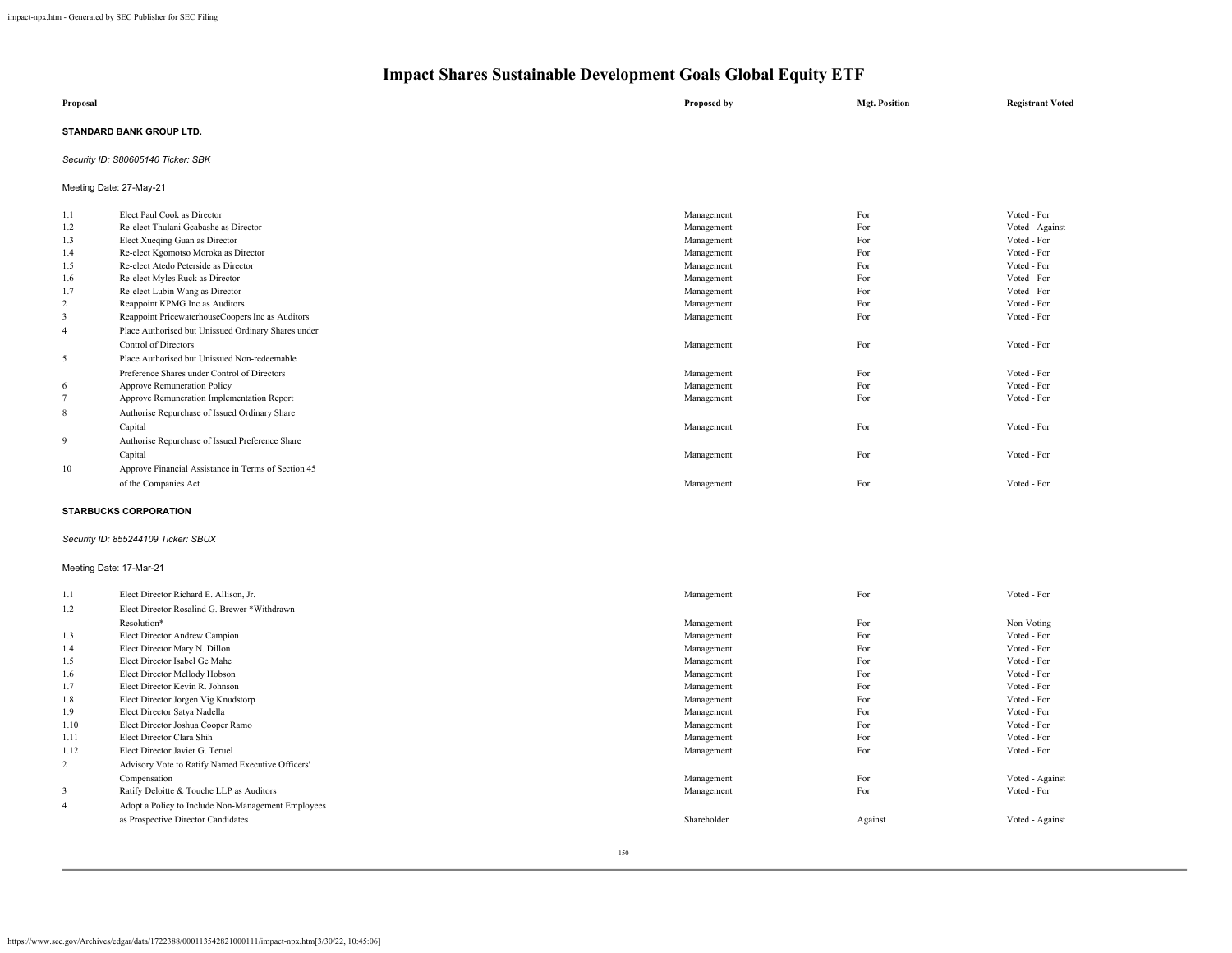| Proposal                       |                                                    | Proposed by              | <b>Mgt. Position</b> | <b>Registrant Voted</b>   |  |  |
|--------------------------------|----------------------------------------------------|--------------------------|----------------------|---------------------------|--|--|
| <b>STELLANTIS NV</b>           |                                                    |                          |                      |                           |  |  |
|                                | Security ID: N82405106 Ticker: STLA                |                          |                      |                           |  |  |
|                                | Meeting Date: 08-Mar-21                            |                          |                      |                           |  |  |
| $\mathbf{1}$                   | Open Meeting                                       | Management               | For                  | Non-Voting                |  |  |
| $\overline{2}$<br>$\mathbf{3}$ | Approve Faurecia Distribution<br>Close Meeting     | Management<br>Management | For<br>For           | Voted - For<br>Non-Voting |  |  |
|                                | Meeting Date: 15-Apr-21                            |                          |                      |                           |  |  |
| $\mathbf{1}$                   | Open Meeting                                       | Management               | For                  | Non-Voting                |  |  |
| $\overline{2}$                 | Receive Report of Management Board (Non-Voting)    | Management               | For                  | Non-Voting                |  |  |
| $\mathbf{3}$                   | Receive Explanation on Company's Reserves and      |                          |                      |                           |  |  |
|                                | Dividend Policy                                    | Management               | For                  | Non-Voting                |  |  |
| $\overline{4}$                 | Approve Remuneration Report                        | Management               | For                  | Voted - Against           |  |  |
| 5                              | Adopt Financial Statements and Statutory Reports   | Management               | For                  | Voted - For               |  |  |
| 6                              | Approve Capital Distribution of EUR 0.32 per Share | Management               | For                  | Voted - For               |  |  |
| $7\phantom{.0}$                | Approve Discharge of Directors                     | Management               | For                  | Voted - For               |  |  |
| $\,$ 8 $\,$                    | Ratify Ernst & Young Accountants LLP as Auditors   | Management               | For                  | Voted - For               |  |  |
| 9                              | Amend Remuneration Policy                          | Management               | For                  | Voted - For               |  |  |
| 10                             | Approve Equity Incentive Plan and Grant Board      |                          |                      |                           |  |  |
|                                | Authority to Issue Shares and Exclude Preemptive   |                          |                      |                           |  |  |
|                                | Rights in Connection with Equity Incentive Plan    | Management               | For                  | Voted - Against           |  |  |
| 11                             | Authorize Repurchase of Up to 10 Percent of Issued |                          |                      |                           |  |  |
|                                | Share Capital                                      | Management               | For                  | Voted - For               |  |  |
| 12                             | Approve Cancellation of Class B Special Voting     |                          |                      |                           |  |  |
|                                | Shares                                             | Management               | For                  | Voted - For               |  |  |
| 13                             | Close Meeting                                      | Management               | For                  | Non-Voting                |  |  |
| <b>STOCKLAND</b>               |                                                    |                          |                      |                           |  |  |
|                                | Security ID: Q8773B105 Ticker: SGP                 |                          |                      |                           |  |  |
|                                | Meeting Date: 20-Oct-20                            |                          |                      |                           |  |  |
| 1.1                            | Elect Kate McKenzie as Director                    | Management               | For                  | Voted - For               |  |  |
| 1.2                            | Elect Tom Pockett as Director                      | Management               | For                  | Voted - For               |  |  |
| 1.3                            | Elect Andrew Stevens as Director                   | Management               | For                  | Voted - For               |  |  |
| $\overline{2}$                 | Approve Remuneration Report                        | Management               | For                  | Voted - For               |  |  |
| $\mathbf{3}$                   | Approve Renewal of Termination Benefits Framework  | Management               | For                  | Voted - For               |  |  |
|                                | SUNCOR ENERGY INC.                                 |                          |                      |                           |  |  |
|                                | Security ID: 867224107 Ticker: SU                  |                          |                      |                           |  |  |
|                                | Meeting Date: 04-May-21                            |                          |                      |                           |  |  |
| 1.1                            | Elect Director Patricia M. Bedient                 | Management               | For                  | Voted - For               |  |  |
| 1.2                            | Elect Director John D. Gass                        | Management               | For                  | Voted - For               |  |  |
| 1.3                            | Elect Director Russell (Russ) K. Girling           | Management               | For                  | Voted - For               |  |  |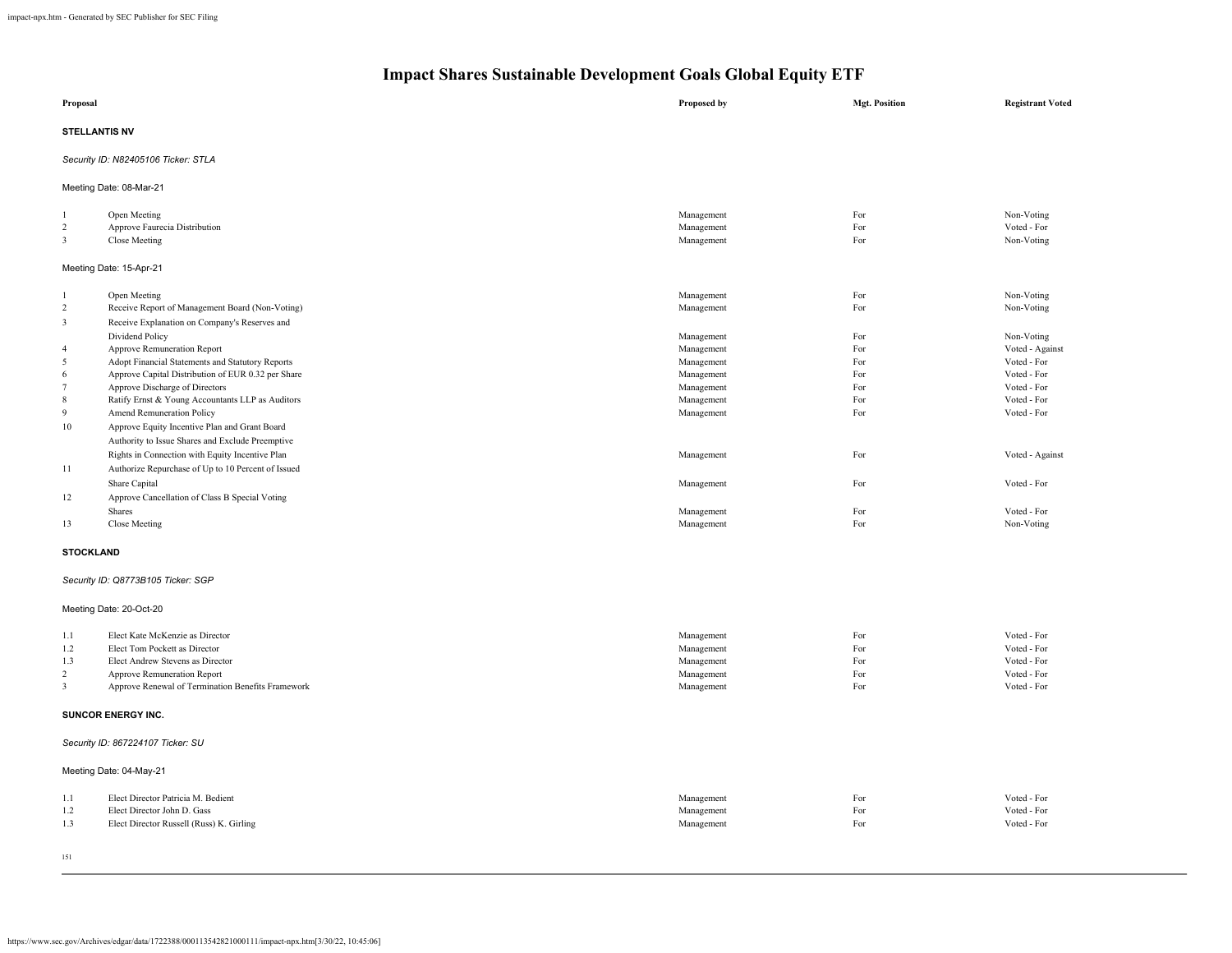| Proposal |                                                  | Proposed by | <b>Mgt. Position</b> | <b>Registrant Voted</b> |
|----------|--------------------------------------------------|-------------|----------------------|-------------------------|
|          |                                                  |             |                      |                         |
| 1.4      | Elect Director Jean Paul (JP) Gladu              | Management  | For                  | Voted - For             |
| 1.5      | Elect Director Dennis M. Houston                 | Management  | For                  | Voted - For             |
| 1.6      | Elect Director Mark S. Little                    | Management  | For                  | Voted - For             |
| 1.7      | Elect Director Brian P. MacDonald                | Management  | For                  | Voted - For             |
| 1.8      | Elect Director Maureen McCaw                     | Management  | For                  | Voted - For             |
| 1.9      | Elect Director Lorraine Mitchelmore              | Management  | For                  | Voted - For             |
| 1.10     | Elect Director Eira M. Thomas                    | Management  | For                  | Voted - For             |
| 1.11     | Elect Director Michael M. Wilson                 | Management  | For                  | Voted - For             |
|          | Ratify KPMG LLP as Auditors                      | Management  | For                  | Voted - For             |
|          | Amend Stock Option Plan                          | Management  | For                  | Voted - For             |
|          | Advisory Vote on Executive Compensation Approach | Management  | For                  | Voted - For             |

#### **SYDNEY AIRPORT**

#### *Security ID: Q8808P103 Ticker: SYD*

#### Meeting Date: 21-May-21

| 1.1 | Elect Grant Fenn as Director                     | Management | Fоı | Voted - For |
|-----|--------------------------------------------------|------------|-----|-------------|
| 1.2 | Elect Abi Cleland as Director                    | Management | For | Voted - For |
| 1.3 | Elect Russell Balding as Director                | Management | For | Voted - For |
|     | <b>Approve Remuneration Report</b>               | Management | For | Voted - For |
|     | Approve Grant of 407,727 Rights to Geoff Culbert | Management | For | Voted - For |
|     | Approve Grant of 182,927 Rights to Geoff Culbert | Management | For | Voted - For |

### **TAKEDA PHARMACEUTICAL CO., LTD.**

#### *Security ID: J8129E108 Ticker: 4502*

#### Meeting Date: 29-Jun-21

| 1.1            | Elect Director Christophe Weber                     | Management | For | Voted - For |
|----------------|-----------------------------------------------------|------------|-----|-------------|
| 1.2            | Elect Director Iwasaki, Masato                      | Management | For | Voted - For |
| 1.3            | Elect Director Andrew Plump                         | Management | For | Voted - For |
| 1.4            | Elect Director Constantine Saroukos                 | Management | For | Voted - For |
| 1.5            | Elect Director Sakane, Masahiro                     | Management | For | Voted - For |
| 1.6            | Elect Director Olivier Bohuon                       | Management | For | Voted - For |
| 1.7            | Elect Director Jean-Luc Butel                       | Management | For | Voted - For |
| 1.8            | Elect Director Ian Clark                            | Management | For | Voted - For |
| 1.9            | Elect Director Fujimori, Yoshiaki                   | Management | For | Voted - For |
| 1.10           | Elect Director Steven Gillis                        | Management | For | Voted - For |
| 1.11           | Elect Director Kuniya, Shiro                        | Management | For | Voted - For |
| 1.12           | Elect Director Shiga, Toshiyuki                     | Management | For | Voted - For |
| 1.13           | Elect Director and Audit Committee Member Iijima,   |            |     |             |
|                | Masami                                              | Management | For | Voted - For |
| 2              | Approve Allocation of Income, with a Final Dividend |            |     |             |
|                | of JPY 90                                           | Management | For | Voted - For |
| 3              | Amend Articles to Allow Virtual Only Shareholder    |            |     |             |
|                | Meetings                                            | Management | For | Voted - For |
| $\overline{4}$ | Approve Annual Bonus                                | Management | For | Voted - For |
|                |                                                     |            |     |             |
|                |                                                     |            |     |             |

### **Impact Shares Sustainable Development Goals Global Equity ETF**

https://www.sec.gov/Archives/edgar/data/1722388/000113542821000111/impact-npx.htm[3/30/22, 10:45:06]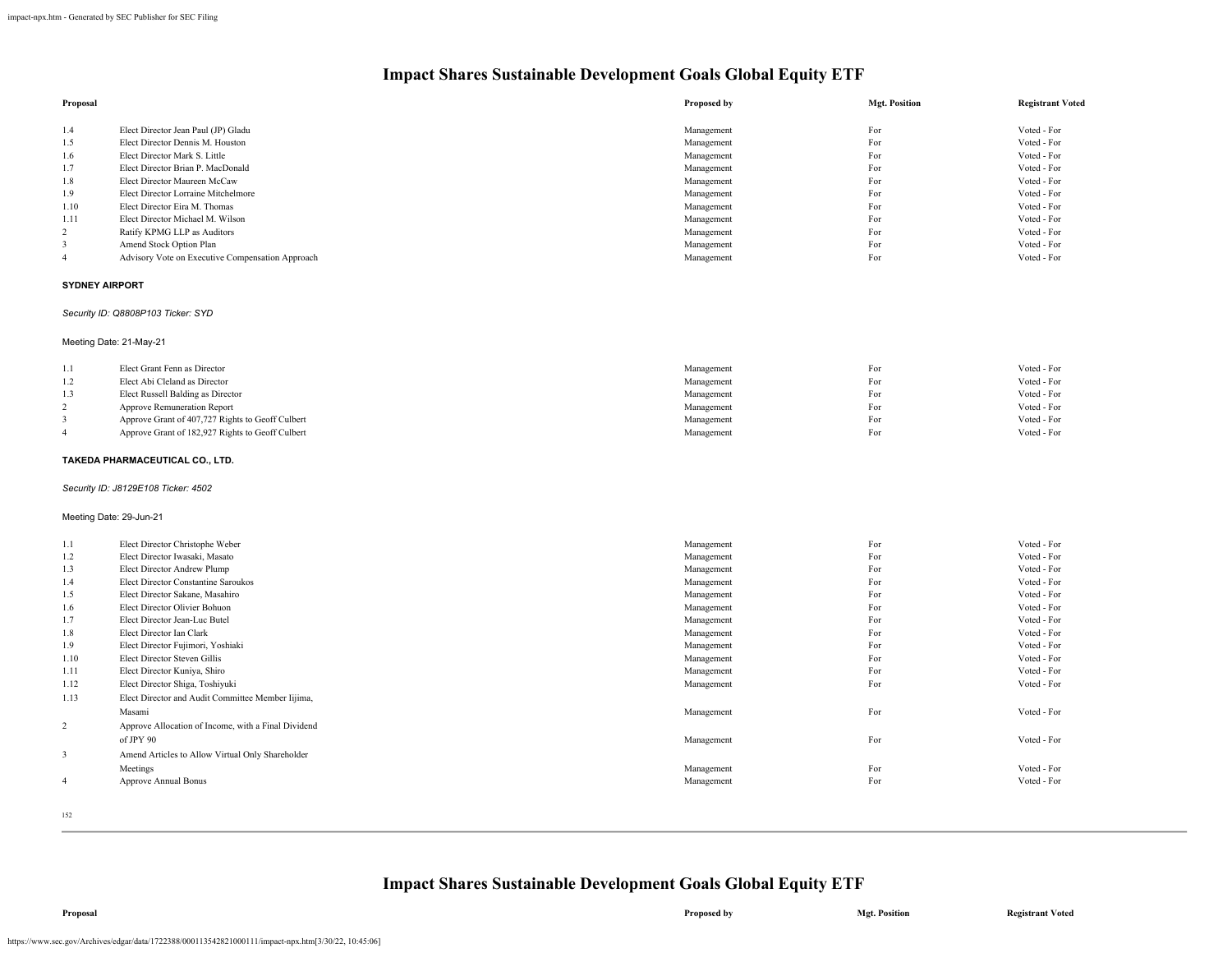| Proposal                      | Proposed by | <b>Mgt. Position</b> | <b>Registrant Voted</b> |
|-------------------------------|-------------|----------------------|-------------------------|
| <b>TECK RESOURCES LIMITED</b> |             |                      |                         |

### *Security ID: 878742204 Ticker: TECK.B*

Meeting Date: 28-Apr-21

| 1.1            | Elect Director Mayank M. Ashar                     | Management | For | Voted - For     |
|----------------|----------------------------------------------------|------------|-----|-----------------|
| 1.2            | Elect Director Quan Chong                          | Management | For | Voted - For     |
| 1.3            | Elect Director Edward C. Dowling                   | Management | For | Voted - For     |
| 1.4            | Elect Director Eiichi Fukuda                       | Management | For | Voted - For     |
| 1.5            | Elect Director Toru Higo                           | Management | For | Voted - For     |
| 1.6            | Elect Director Norman B. Keevil, III               | Management | For | Voted - For     |
| 1.7            | Elect Director Donald R. Lindsay                   | Management | For | Voted - For     |
| 1.8            | Elect Director Sheila A. Murray                    | Management | For | Voted - For     |
| 1.9            | Elect Director Tracey L. McVicar                   | Management | For | Voted - For     |
| 1.10           | Elect Director Kenneth W. Pickering                | Management | For | Voted - For     |
| 1.11           | Elect Director Una M. Power                        | Management | For | Voted - For     |
| 1.12           | Elect Director Timothy R. Snider                   | Management | For | Voted - For     |
| 2              | Approve PricewaterhouseCoopers LLP as Auditors and |            |     |                 |
|                | Authorize Board to Fix Their Remuneration          | Management | For | Voted - For     |
| 3              | Advisory Vote on Executive Compensation Approach   | Management | For | Voted - Against |
| $\overline{4}$ | Amend General By-law No. 1                         | Management | For | Voted - For     |
|                |                                                    |            |     |                 |

### **TELEFONAKTIEBOLAGET LM ERICSSON**

#### *Security ID: W26049119 Ticker: ERIC.B*

#### Meeting Date: 30-Mar-21

| 1.1  | Elect Chairman of Meeting               | Management | For | Voted - For     |
|------|-----------------------------------------|------------|-----|-----------------|
| 1.2  | Reelect Jon Fredrik Baksaas as Director | Management | For | Voted - For     |
| 1.3  | Reelect Jan Carlson as Director         | Management | For | Voted - Against |
| 1.4  | Reelect Nora Denzel as Director         | Management | For | Voted - For     |
| 1.5  | Reelect Borje Ekholm as Director        | Management | For | Voted - For     |
| 1.6  | Reelect Eric A. Elzvik as Director      | Management | For | Voted - For     |
| 1.7  | Reelect Kurt Jofs as Director           | Management | For | Voted - For     |
| 1.8  | Reelect Ronnie Leten as Director        | Management | For | Voted - For     |
| 1.9  | Reelect Kristin S. Rinne as Director    | Management | For | Voted - For     |
| 1.10 | Reelect Helena Stjernholm as Director   | Management | For | Voted - For     |
| 1.11 | Reelect Jacob Wallenberg as Director    | Management | For | Voted - For     |
| 1.12 | Reelect Ronnie Leten as Board Chair     | Management | For | Voted - For     |
| 1.13 | Elect Chairman of Meeting               | Management | For | Voted - For     |
| 1.14 | Reelect Jon Fredrik Baksaas as Director | Management | For | Voted - For     |
| 1.15 | Reelect Jan Carlson as Director         | Management | For | Voted - Against |
| 1.16 | Reelect Nora Denzel as Director         | Management | For | Voted - For     |
| 1.17 | Reelect Borje Ekholm as Director        | Management | For | Voted - For     |
| 1.18 | Reelect Eric A. Elzvik as Director      | Management | For | Voted - For     |
| 1.19 | Reelect Kurt Jofs as Director           | Management | For | Voted - For     |
| 1.20 | Reelect Ronnie Leten as Director        | Management | For | Voted - For     |
| 1.21 | Reelect Kristin S. Rinne as Director    | Management | For | Voted - For     |
| 1.22 | Reelect Helena Stjernholm as Director   | Management | For | Voted - For     |
|      |                                         |            |     |                 |

153

## **Impact Shares Sustainable Development Goals Global Equity ETF**

**Proposal Proposed by Mgt. Position Registrant Voted**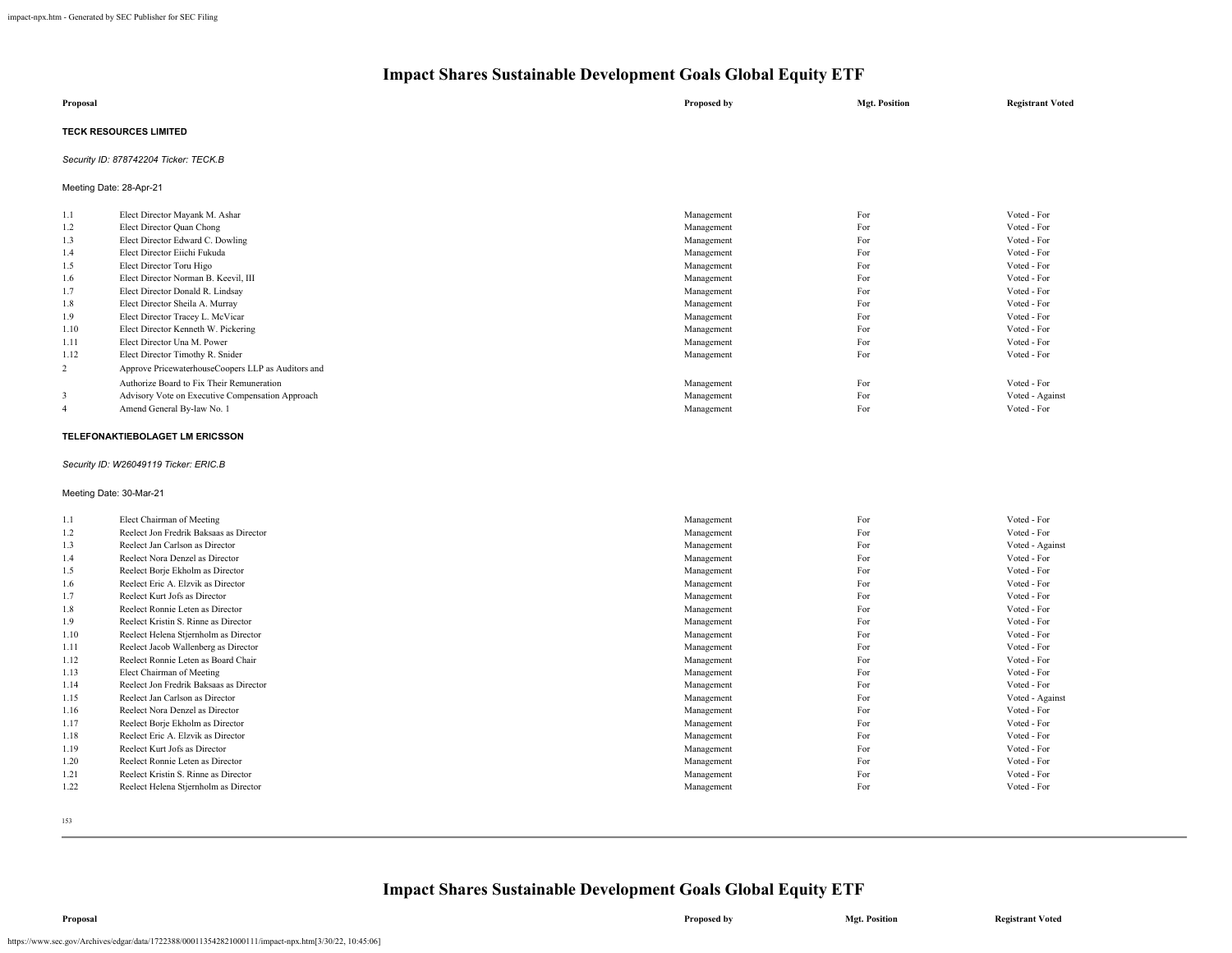| Proposal       |                                                     | <b>Proposed by</b> | <b>Mgt. Position</b> | <b>Registrant Voted</b> |
|----------------|-----------------------------------------------------|--------------------|----------------------|-------------------------|
| 1.23           | Reelect Jacob Wallenberg as Director                | Management         | For                  | Voted - For             |
| 1.24           | Reelect Ronnie Leten as Board Chair                 | Management         | For                  | Voted - For             |
| 2              | Designate Inspector(s) of Minutes of Meeting        | Management         | For                  | Voted - For             |
| 3              | Prepare and Approve List of Shareholders            | Management         | For                  | Voted - For             |
| $\overline{4}$ | Approve Agenda of Meeting                           | Management         | For                  | Voted - For             |
| 5              | Acknowledge Proper Convening of Meeting             | Management         | For                  | Voted - For             |
| 6              | Receive Financial Statements and Statutory Reports  | Management         | For                  | Non-Voting              |
| $\tau$         | Accept Financial Statements and Statutory Reports   | Management         | For                  | Voted - For             |
| 8              | Approve Remuneration Report                         | Management         | For                  | Voted - For             |
| 9              | Approve Discharge of Board Chairman Ronnie Leten    | Management         | For                  | Voted - For             |
| 10             | Approve Discharge of Board Member Helena Stjernholm | Management         | For                  | Voted - For             |
| 11             | Approve Discharge of Board Member Jacob Wallenberg  | Management         | For                  | Voted - For             |
| 12             | Approve Discharge of Board Member Jon Fredrik       |                    |                      |                         |
|                | <b>Baksaas</b>                                      | Management         | For                  | Voted - For             |
| 13             | Approve Discharge of Board Member Jan Carlson       | Management         | For                  | Voted - For             |
| 14             | Approve Discharge of Board Member Nora Denzel       | Management         | For                  | Voted - For             |
| 15             | Approve Discharge of Board Member Borje Ekholm      | Management         | For                  | Voted - For             |
| 16             | Approve Discharge of Board Member Eric A. Elzvik    | Management         | For                  | Voted - For             |
| 17             | Approve Discharge of Board Member Kurt Jofs         | Management         | For                  | Voted - For             |
| 18             | Approve Discharge of Board Member Kristin S. Rinne  | Management         | For                  | Voted - For             |
| 19             | Approve Discharge of Employee Representative        |                    |                      |                         |
|                | Torbjorn Nyman                                      | Management         | For                  | Voted - For             |
| 20             | Approve Discharge of Employee Representative        |                    |                      |                         |
|                | Kjell-Ake Soting                                    | Management         | For                  | Voted - For             |
|                |                                                     |                    |                      |                         |
| 21             | Approve Discharge of Employee Representative Roger  |                    |                      |                         |
|                | Svensson                                            | Management         | For                  | Voted - For             |
| 22             | Approve Discharge of Deputy Employee Representative |                    |                      |                         |
|                | Per Holmberg                                        | Management         | For                  | Voted - For             |
| 23             | Approve Discharge of Deputy Employee Representative |                    |                      |                         |
|                | Anders Ripa                                         | Management         | For                  | Voted - For             |
| 24             | Approve Discharge of Deputy Employee Representative |                    |                      |                         |
|                | Loredana Roslund                                    | Management         | For                  | Voted - For             |
| 25             | Approve Discharge of President Borje Ekholm         | Management         | For                  | Voted - For             |
| 26             | Approve Allocation of Income and Dividends of SEK 2 |                    |                      |                         |
|                | Per Share                                           | Management         | For                  | Voted - For             |
| 27             | Determine Number of Directors (10) and Deputy       |                    |                      |                         |
|                | Directors (0) of Board                              | Management         | For                  | Voted - For             |
| 28             |                                                     |                    |                      |                         |
|                | Approve Remuneration of Directors in the Amount of  |                    |                      |                         |
|                | SEK 4.2 Million for Chairman and SEK 1.06 Million   |                    |                      |                         |
|                | for Other Directors, Approve Remuneration for       |                    |                      |                         |
|                | Committee Work                                      | Management         | For                  | Voted - For             |
| 29             | Determine Number of Auditors (1) and Deputy         |                    |                      |                         |
|                | Auditors (0)                                        | Management         | For                  | Voted - For             |
| 30             | Approve Remuneration of Auditors                    | Management         | For                  | Voted - For             |
| 31             | Ratify Deloitte as Auditors                         | Management         | For                  | Voted - For             |
| 32             | Amend Articles Re: Editorial Changes; Collecting of |                    |                      |                         |
|                | Proxies and Postal Voting; Participation at General |                    |                      |                         |
|                | Meetings                                            | Management         | For                  | Voted - For             |
| 33             | Approve Long-Term Variable Compensation Program     |                    |                      |                         |
|                | 2021 (LTV 2021)                                     | Management         | For                  | Voted - Against         |
| 34             | Approve Equity Plan Financing of LTV 2021           | Management         | For                  | Voted - Against         |
|                |                                                     |                    |                      |                         |
|                |                                                     |                    |                      |                         |

154

**Impact Shares Sustainable Development Goals Global Equity ETF**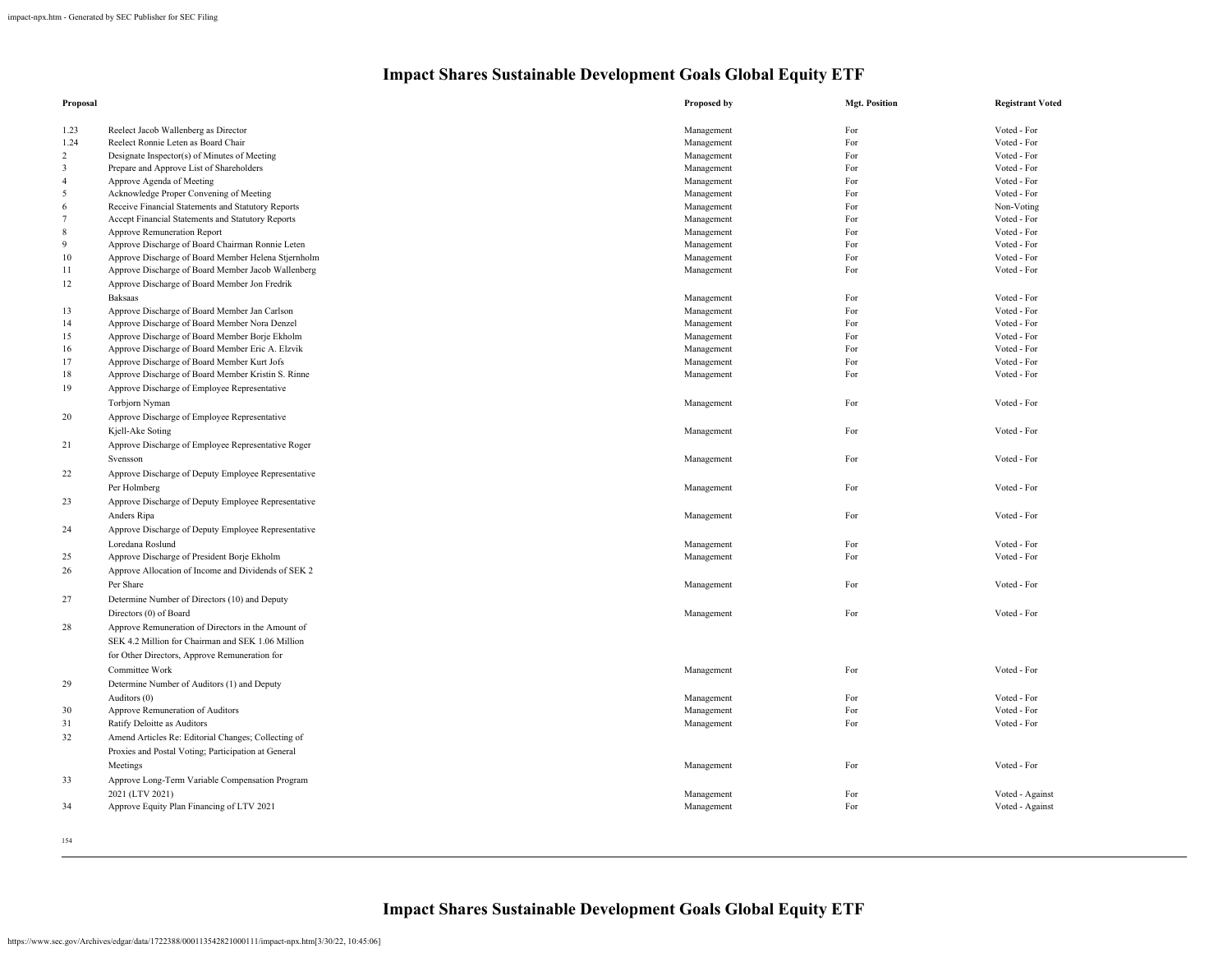| Proposal |                                                     | Proposed by | <b>Mgt. Position</b> | <b>Registrant Voted</b> |
|----------|-----------------------------------------------------|-------------|----------------------|-------------------------|
| 35       | Approve Alternative Equity Plan Financing of LTV    |             |                      |                         |
|          | 2021, if Item 16.2 is Not Approved                  | Management  | For                  | Voted - Against         |
| 36       | Approve Equity Plan Financing of LTV 2020           | Management  | For                  | Voted - For             |
| 37       | Approve Equity Plan Financing of LTV 2018 and 2019  | Management  | For                  | Voted - For             |
| 38       | Designate Inspector(s) of Minutes of Meeting        | Management  | For                  | Voted - For             |
| 39       | Prepare and Approve List of Shareholders            | Management  | For                  | Voted - For             |
| 40       | Approve Agenda of Meeting                           | Management  | For                  | Voted - For             |
| 41       | Acknowledge Proper Convening of Meeting             | Management  | For                  | Voted - For             |
| 42       | Receive Financial Statements and Statutory Reports  | Management  | For                  | Non-Voting              |
| 43       | Accept Financial Statements and Statutory Reports   | Management  | For                  | Voted - For             |
| 44       | Approve Remuneration Report                         | Management  | For                  | Voted - For             |
| 45       | Approve Discharge of Board Chairman Ronnie Leten    | Management  | For                  | Voted - For             |
| 46       | Approve Discharge of Board Member Helena Stjernholm | Management  | For                  | Voted - For             |
| 47       | Approve Discharge of Board Member Jacob Wallenberg  | Management  | For                  | Voted - For             |
| 48       | Approve Discharge of Board Member Jon Fredrik       |             |                      |                         |
|          | <b>Baksaas</b>                                      | Management  | For                  | Voted - For             |
| 49       | Approve Discharge of Board Member Jan Carlson       | Management  | For                  | Voted - For             |
| 50       | Approve Discharge of Board Member Nora Denzel       | Management  | For                  | Voted - For             |
| 51       | Approve Discharge of Board Member Borje Ekholm      | Management  | For                  | Voted - For             |
| 52       | Approve Discharge of Board Member Eric A. Elzvik    | Management  | For                  | Voted - For             |
| 53       | Approve Discharge of Board Member Kurt Jofs         | Management  | For                  | Voted - For             |
| 54       | Approve Discharge of Board Member Kristin S. Rinne  | Management  | For                  | Voted - For             |
| 55       | Approve Discharge of Employee Representative        |             |                      |                         |
|          | Torbjorn Nyman                                      | Management  | For                  | Voted - For             |
| 56       | Approve Discharge of Employee Representative        |             |                      |                         |
|          | Kjell-Ake Soting                                    | Management  | For                  | Voted - For             |
| 57       | Approve Discharge of Employee Representative Roger  |             |                      |                         |
|          | Svensson                                            | Management  | For                  | Voted - For             |
| 58       | Approve Discharge of Deputy Employee Representative |             |                      |                         |
|          | Per Holmberg                                        |             | For                  | Voted - For             |
|          |                                                     | Management  |                      |                         |
| 59       | Approve Discharge of Deputy Employee Representative |             |                      |                         |
|          | Anders Ripa                                         | Management  | For                  | Voted - For             |
| 60       | Approve Discharge of Deputy Employee Representative |             |                      |                         |
|          | Loredana Roslund                                    | Management  | For                  | Voted - For             |
| 61       | Approve Discharge of President Borje Ekholm         | Management  | For                  | Voted - For             |
| 62       | Approve Allocation of Income and Dividends of SEK 2 |             |                      |                         |
|          | Per Share                                           | Management  | For                  | Voted - For             |
| 63       | Determine Number of Directors (10) and Deputy       |             |                      |                         |
|          | Directors (0) of Board                              | Management  | For                  | Voted - For             |
| 64       | Approve Remuneration of Directors in the Amount of  |             |                      |                         |
|          | SEK 4.2 Million for Chairman and SEK 1.06 Million   |             |                      |                         |
|          | for Other Directors, Approve Remuneration for       |             |                      |                         |
|          | Committee Work                                      | Management  | For                  | Voted - For             |
| 65       | Determine Number of Auditors (1) and Deputy         |             |                      |                         |
|          |                                                     |             | For                  | Voted - For             |
|          | Auditors (0)                                        | Management  | For                  | Voted - For             |
| 66       | Approve Remuneration of Auditors                    | Management  |                      | Voted - For             |
| 67       | Ratify Deloitte as Auditors                         | Management  | For                  |                         |
| 68       | Amend Articles Re: Editorial Changes; Collecting of |             |                      |                         |
|          | Proxies and Postal Voting; Participation at General |             |                      |                         |
|          | Meetings                                            | Management  | For                  | Voted - For             |
| 69       | Approve Long-Term Variable Compensation Program     |             |                      |                         |
|          | 2021 (LTV 2021)                                     | Management  | For                  | Voted - Against         |
|          |                                                     |             |                      |                         |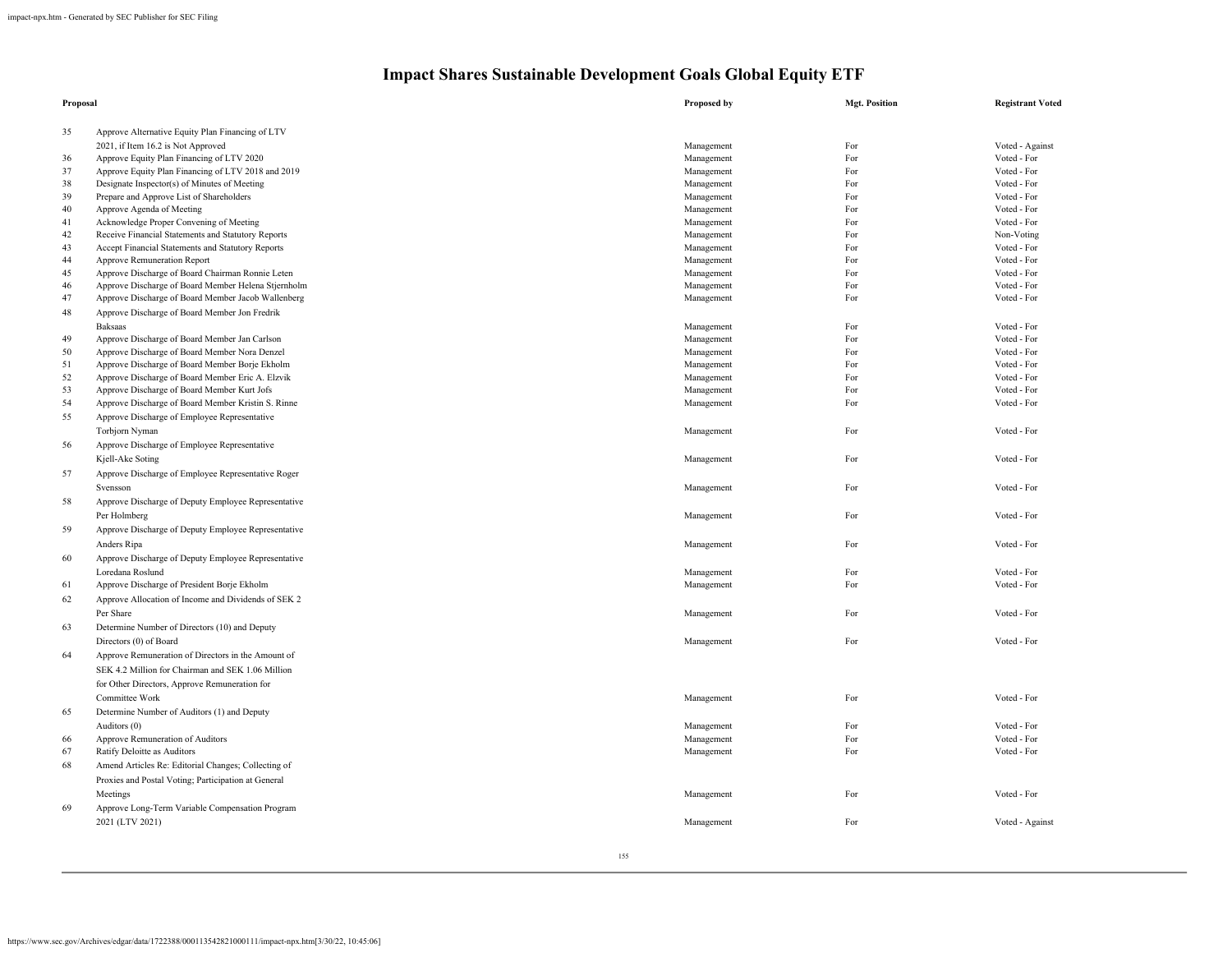| Proposal                |                                                                                                                                     | Proposed by | <b>Mgt. Position</b> | <b>Registrant Voted</b>            |
|-------------------------|-------------------------------------------------------------------------------------------------------------------------------------|-------------|----------------------|------------------------------------|
| 70<br>71                | Approve Equity Plan Financing of LTV 2021<br>Approve Alternative Equity Plan Financing of LTV<br>2021, if Item 16.2 is Not Approved | Management  | For<br>For           | Voted - Against<br>Voted - Against |
| 72                      |                                                                                                                                     | Management  |                      | Voted - For                        |
|                         | Approve Equity Plan Financing of LTV 2020                                                                                           | Management  | For                  |                                    |
| 73                      | Approve Equity Plan Financing of LTV 2018 and 2019                                                                                  | Management  | For                  | Voted - For                        |
|                         | TELSTRA CORPORATION LIMITED                                                                                                         |             |                      |                                    |
|                         | Security ID: Q8975N105 Ticker: TLS                                                                                                  |             |                      |                                    |
|                         | Meeting Date: 13-Oct-20                                                                                                             |             |                      |                                    |
| 1.1                     | Elect Peter R Hearl as Director                                                                                                     | Management  | For                  | Voted - For                        |
| 1.2                     | Elect Bridget Loudon as Director                                                                                                    | Management  | For                  | Voted - For                        |
| 1.3                     | Elect John P Mullen as Director                                                                                                     | Management  | For                  | Voted - For                        |
| 1.4                     | Elect Elana Rubin as Director                                                                                                       | Management  | For                  | Voted - For                        |
| 2                       | Adopt New Constitution                                                                                                              | Management  | For                  | Voted - For                        |
| 3                       | Approve Grant of Restricted Shares to Andrew Penn                                                                                   | Management  | For                  | Voted - For                        |
| 4                       | Approve Grant of Performance Rights to Andrew Penn                                                                                  | Management  | For                  | Voted - For                        |
| 5                       | Approve Remuneration Report                                                                                                         | Management  | For                  | Voted - For                        |
|                         | TERRAFORM POWER, INC.                                                                                                               |             |                      |                                    |
|                         | Security ID: 88104R209 Ticker: TERP                                                                                                 |             |                      |                                    |
|                         | Meeting Date: 29-Jul-20                                                                                                             |             |                      |                                    |
| 1.1                     | Elect Director Brian Lawson                                                                                                         | Management  | For                  | Voted - Against                    |
| 1.2                     | Elect Director Carolyn Burke                                                                                                        | Management  | For                  | Voted - For                        |
| 1.3                     | Elect Director Christian S. Fong                                                                                                    | Management  | For                  | Voted - For                        |
| 1.4                     | Elect Director Harry Goldgut                                                                                                        | Management  | For                  | Voted - Against                    |
| 1.5                     | Elect Director Richard Legault                                                                                                      | Management  | For                  | Voted - Against                    |
| 1.6                     | Elect Director Mark McFarland                                                                                                       | Management  | For                  | Voted - For                        |
| 1.7                     | Elect Director Sachin Shah                                                                                                          | Management  | For                  | Voted - Against                    |
| $\overline{c}$          | Approve Merger Agreement                                                                                                            | Management  | For                  | Voted - For                        |
| 3                       | Ratify Ernst & Young LLP as Auditors                                                                                                | Management  | For                  | Voted - For                        |
| $\overline{\mathbf{4}}$ | Advisory Vote to Ratify Named Executive Officers'                                                                                   |             |                      |                                    |
|                         | Compensation                                                                                                                        | Management  | For                  | Voted - Against                    |
| 5                       | <b>Adjourn Meeting</b>                                                                                                              | Management  | For                  | Voted - For                        |
|                         | TEVA PHARMACEUTICAL INDUSTRIES LIMITED                                                                                              |             |                      |                                    |
|                         | Security ID: M8769Q102 Ticker: TEVA                                                                                                 |             |                      |                                    |
|                         | Meeting Date: 14-Jun-21                                                                                                             |             |                      |                                    |
| 1.1                     | Elect Director Rosemary A. Crane                                                                                                    | Management  | For                  | Voted - For                        |
| 1.2                     | Elect Director Abbas Hussain                                                                                                        | Management  | For                  | Voted - For                        |
| 1.3                     | Elect Director Gerald M. Lieberman                                                                                                  | Management  | For                  | Voted - For                        |
| 1.4                     | Elect Director Ronit Satchi-Fainaro                                                                                                 | Management  | For                  | Voted - For                        |
| $\overline{c}$          | Advisory Vote to Ratify Named Executive Officers'                                                                                   |             |                      |                                    |
|                         | Compensation                                                                                                                        | Management  | For                  | Voted - For                        |
|                         |                                                                                                                                     |             |                      |                                    |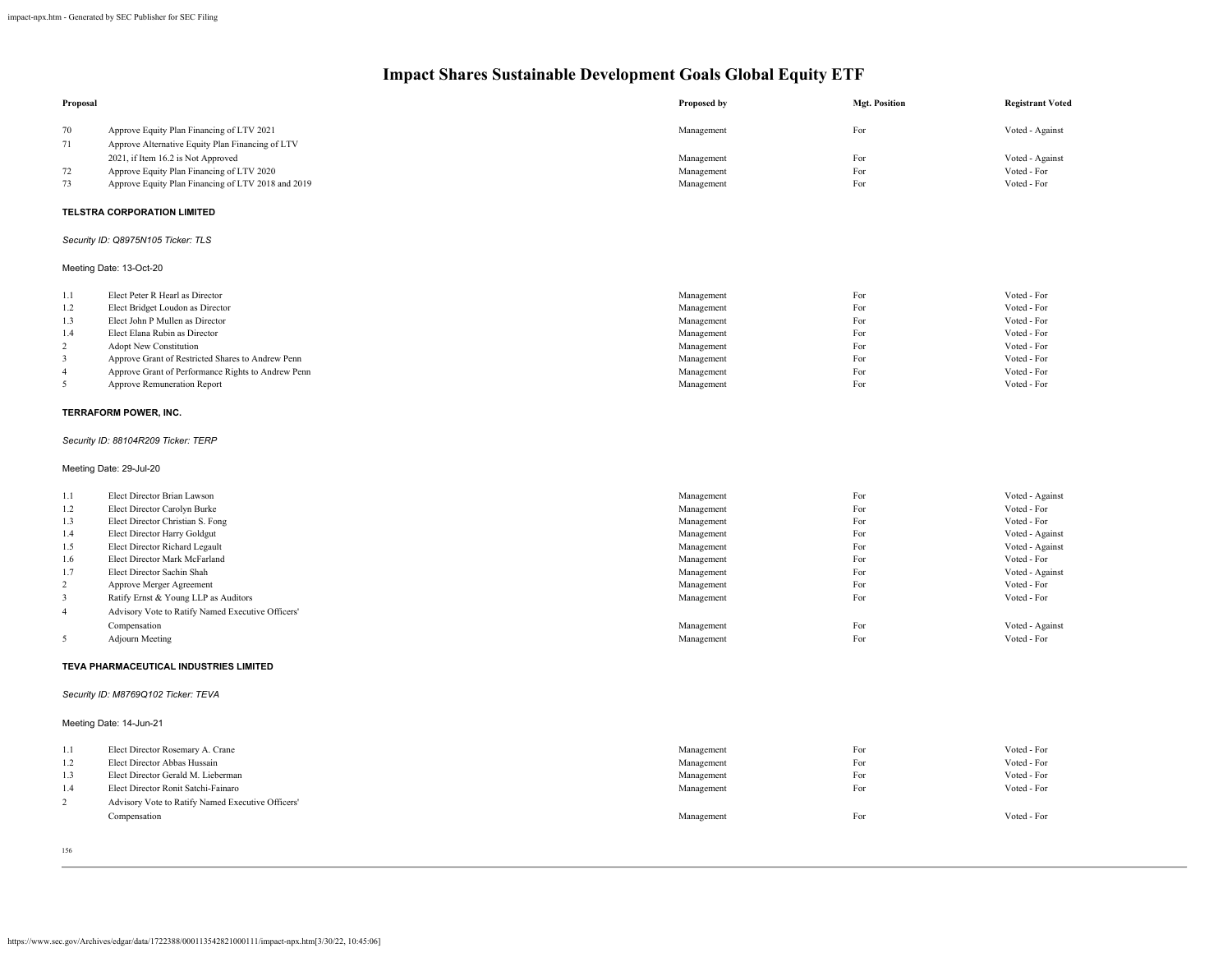| Proposal                                                                                                                        |                                                                                                                                                                                                                                                                                                                                                                                                                                                                                                                                                                    | <b>Proposed by</b>                                                                                                                                                                               | <b>Mgt. Position</b>                                                                                  | <b>Registrant Voted</b>                                                                                                                                                                                            |
|---------------------------------------------------------------------------------------------------------------------------------|--------------------------------------------------------------------------------------------------------------------------------------------------------------------------------------------------------------------------------------------------------------------------------------------------------------------------------------------------------------------------------------------------------------------------------------------------------------------------------------------------------------------------------------------------------------------|--------------------------------------------------------------------------------------------------------------------------------------------------------------------------------------------------|-------------------------------------------------------------------------------------------------------|--------------------------------------------------------------------------------------------------------------------------------------------------------------------------------------------------------------------|
| 3                                                                                                                               | Ratify Kesselman & Kesselman as Auditors                                                                                                                                                                                                                                                                                                                                                                                                                                                                                                                           | Management                                                                                                                                                                                       | For                                                                                                   | Voted - For                                                                                                                                                                                                        |
|                                                                                                                                 | THE AES CORPORATION                                                                                                                                                                                                                                                                                                                                                                                                                                                                                                                                                |                                                                                                                                                                                                  |                                                                                                       |                                                                                                                                                                                                                    |
|                                                                                                                                 | Security ID: 00130H105 Ticker: AES                                                                                                                                                                                                                                                                                                                                                                                                                                                                                                                                 |                                                                                                                                                                                                  |                                                                                                       |                                                                                                                                                                                                                    |
| Meeting Date: 22-Apr-21                                                                                                         |                                                                                                                                                                                                                                                                                                                                                                                                                                                                                                                                                                    |                                                                                                                                                                                                  |                                                                                                       |                                                                                                                                                                                                                    |
| 1.1<br>1.2<br>1.3<br>1.4<br>1.5<br>1.6<br>1.7<br>1.8<br>1.9<br>1.10<br>2<br>3<br>$\overline{4}$                                 | Elect Director Janet G. Davidson<br>Elect Director Andres R. Gluski<br>Elect Director Tarun Khanna<br>Elect Director Holly K. Koeppel<br>Elect Director Julia M. Laulis<br>Elect Director James H. Miller<br>Elect Director Alain Monie<br>Elect Director John B. Morse, Jr.<br>Elect Director Moises Naim<br>Elect Director Teresa M. Sebastian<br>Advisory Vote to Ratify Named Executive Officers'<br>Compensation<br>Ratify Ernst & Young LLP as Auditors<br>Require Shareholder Approval of Bylaw and Charter<br>Amendments Adopted by the Board of Directors | Management<br>Management<br>Management<br>Management<br>Management<br>Management<br>Management<br>Management<br>Management<br>Management<br>Management<br>Management<br>Shareholder              | For<br>For<br>For<br>For<br>For<br>For<br>For<br>For<br>For<br>For<br>For<br>For<br>Against           | Voted - For<br>Voted - For<br>Voted - For<br>Voted - For<br>Voted - For<br>Voted - For<br>Voted - For<br>Voted - For<br>Voted - For<br>Voted - For<br>Voted - For<br>Voted - For<br>Voted - Against                |
| THE GAP, INC.                                                                                                                   |                                                                                                                                                                                                                                                                                                                                                                                                                                                                                                                                                                    |                                                                                                                                                                                                  |                                                                                                       |                                                                                                                                                                                                                    |
|                                                                                                                                 | Security ID: 364760108 Ticker: GPS                                                                                                                                                                                                                                                                                                                                                                                                                                                                                                                                 |                                                                                                                                                                                                  |                                                                                                       |                                                                                                                                                                                                                    |
|                                                                                                                                 | Meeting Date: 11-May-21                                                                                                                                                                                                                                                                                                                                                                                                                                                                                                                                            |                                                                                                                                                                                                  |                                                                                                       |                                                                                                                                                                                                                    |
| 1.1<br>1.2<br>1.3<br>1.4<br>1.5<br>1.6<br>1.7<br>1.8<br>1.9<br>1.10<br>1.11<br>1.12<br>1.13<br>$\overline{2}$<br>$\overline{3}$ | Elect Director John J. Fisher<br>Elect Director Robert J. Fisher<br>Elect Director William S. Fisher<br>Elect Director Tracy Gardner<br>Elect Director Isabella D. Goren<br>Elect Director Bob L. Martin<br>Elect Director Amy Miles<br>Elect Director Jorge P. Montoya<br>Elect Director Chris O'Neill<br>Elect Director Mayo A. Shattuck, III<br>Elect Director Elizabeth A. Smith<br>Elect Director Salaam Coleman Smith<br>Elect Director Sonia Syngal<br>Ratify Deloitte & Touche LLP as Auditors<br>Advisory Vote to Ratify Named Executive Officers'        | Management<br>Management<br>Management<br>Management<br>Management<br>Management<br>Management<br>Management<br>Management<br>Management<br>Management<br>Management<br>Management<br>Management | For<br>For<br>For<br>For<br>For<br>For<br>For<br>For<br>For<br>For<br>For<br>For<br>For<br>For<br>For | Voted - For<br>Voted - Against<br>Voted - For<br>Voted - For<br>Voted - For<br>Voted - For<br>Voted - For<br>Voted - For<br>Voted - For<br>Voted - For<br>Voted - For<br>Voted - For<br>Voted - For<br>Voted - For |
| $\overline{4}$<br>5                                                                                                             | Compensation<br>Amend Qualified Employee Stock Purchase Plan<br>Amend Omnibus Stock Plan                                                                                                                                                                                                                                                                                                                                                                                                                                                                           | Management<br>Management<br>Management                                                                                                                                                           | For<br>For                                                                                            | Voted - Against<br>Voted - For<br>Voted - Against                                                                                                                                                                  |

157

# **Impact Shares Sustainable Development Goals Global Equity ETF**

**Proposal Proposed by Mgt. Position Registrant Voted**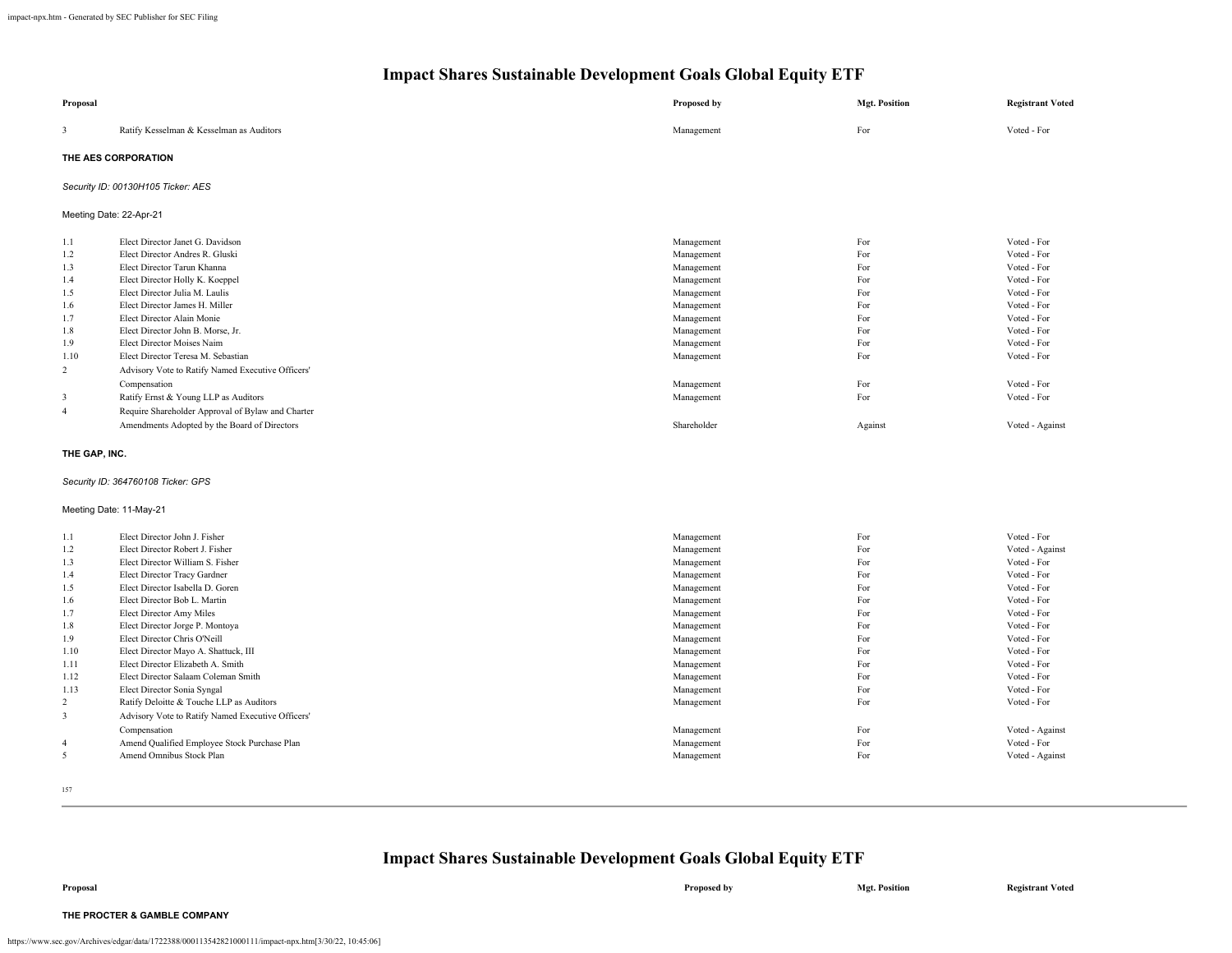| Proposal                     | Proposed by | <b>Mgt. Position</b> | <b>Registrant Voted</b> |
|------------------------------|-------------|----------------------|-------------------------|
| THE PROCTER & GAMBLE COMPANY |             |                      |                         |

### *Security ID: 742718109 Ticker: PG*

Meeting Date: 13-Oct-20

| 1.1            | Elect Director Francis S. Blake                   | Management  | For     | Voted - For |
|----------------|---------------------------------------------------|-------------|---------|-------------|
| 1.2            | Elect Director Angela F. Braly                    | Management  | For     | Voted - For |
| 1.3            | Elect Director Amy L. Chang                       | Management  | For     | Voted - For |
| 1.4            | Elect Director Joseph Jimenez                     | Management  | For     | Voted - For |
| 1.5            | Elect Director Debra L. Lee                       | Management  | For     | Voted - For |
| 1.6            | Elect Director Terry J. Lundgren                  | Management  | For     | Voted - For |
| 1.7            | Elect Director Christine M. McCarthy              | Management  | For     | Voted - For |
| 1.8            | Elect Director W. James McNerney, Jr.             | Management  | For     | Voted - For |
| 1.9            | Elect Director Nelson Peltz                       | Management  | For     | Voted - For |
| 1.10           | Elect Director David S. Taylor                    | Management  | For     | Voted - For |
| 1.11           | Elect Director Margaret C. Whitman                | Management  | For     | Voted - For |
| 1.12           | Elect Director Patricia A. Woertz                 | Management  | For     | Voted - For |
| 2              | Ratify Deloitte & Touche LLP as Auditors          | Management  | For     | Voted - For |
| 3              | Advisory Vote to Ratify Named Executive Officers' |             |         |             |
|                | Compensation                                      | Management  | For     | Voted - For |
| $\overline{4}$ | Approve Qualified Employee Stock Purchase Plan    | Management  | For     | Voted - For |
| 5              | Report on Efforts to Eliminate Deforestation      | Shareholder | Against | Voted - For |
| 6              | Publish Annually a Report Assessing Diversity and |             |         |             |
|                | <b>Inclusion Efforts</b>                          | Shareholder | Against | Voted - For |
|                |                                                   |             |         |             |

#### **THE WALT DISNEY COMPANY**

#### *Security ID: 254687106 Ticker: DIS*

#### Meeting Date: 09-Mar-21

| 1.1            | Elect Director Susan E. Arnold                     | Management  | For     | Voted - For     |
|----------------|----------------------------------------------------|-------------|---------|-----------------|
| 1.2            | Elect Director Mary T. Barra                       | Management  | For     | Voted - For     |
| 1.3            | Elect Director Safra A. Catz                       | Management  | For     | Voted - For     |
| 1.4            | Elect Director Robert A. Chapek                    | Management  | For     | Voted - For     |
| 1.5            | Elect Director Francis A. deSouza                  | Management  | For     | Voted - For     |
| 1.6            | Elect Director Michael B.G. Froman                 | Management  | For     | Voted - For     |
| 1.7            | Elect Director Robert A. Iger                      | Management  | For     | Voted - For     |
| 1.8            | Elect Director Maria Elena Lagomasino              | Management  | For     | Voted - For     |
| 1.9            | Elect Director Mark G. Parker                      | Management  | For     | Voted - For     |
| 1.10           | Elect Director Derica W. Rice                      | Management  | For     | Voted - For     |
| $\overline{c}$ | Ratify PricewaterhouseCoopers LLP as Auditors      | Management  | For     | Voted - For     |
| 3              | Advisory Vote to Ratify Named Executive Officers'  |             |         |                 |
|                | Compensation                                       | Management  | For     | Voted - Against |
| $\overline{4}$ | Report on Lobbying Payments and Policy             | Shareholder | Against | Voted - For     |
| 5              | Adopt a Policy to Include Non-Management Employees |             |         |                 |
|                | as Prospective Director Candidates                 | Shareholder | Against | Voted - For     |
|                |                                                    |             |         |                 |

158

### **Impact Shares Sustainable Development Goals Global Equity ETF**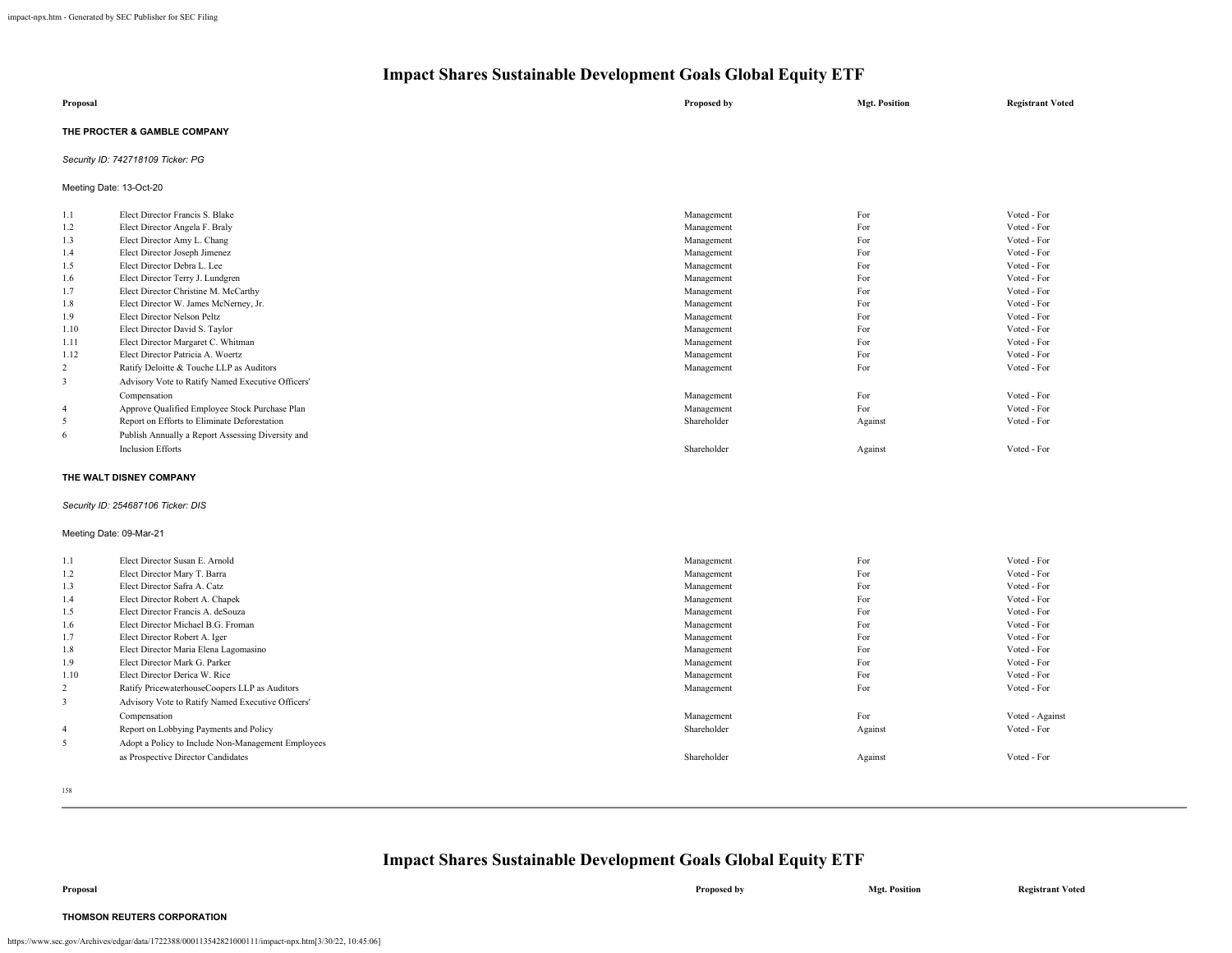| Proposal                           | Proposed by | <b>Mgt. Position</b> | <b>Registrant Voted</b> |
|------------------------------------|-------------|----------------------|-------------------------|
| THOMSON REUTERS CORPORATION        |             |                      |                         |
| Security ID: 884903709 Ticker: TRI |             |                      |                         |

Meeting Date: 09-Jun-21

| 1.1  | Elect Director David Thomson                       | Management  | For     | Voted - For |
|------|----------------------------------------------------|-------------|---------|-------------|
| 1.2  | Elect Director Steve Hasker                        | Management  | For     | Voted - For |
| 1.3  | Elect Director Kirk E. Arnold                      | Management  | For     | Voted - For |
| 1.4  | Elect Director David W. Binet                      | Management  | For     | Voted - For |
| 1.5  | Elect Director W. Edmund Clark                     | Management  | For     | Voted - For |
| 1.6  | Elect Director Michael E. Daniels                  | Management  | For     | Voted - For |
| 1.7  | Elect Director Kirk Koenigsbauer                   | Management  | For     | Voted - For |
| 1.8  | Elect Director Deanna Oppenheimer                  | Management  | For     | Voted - For |
| 1.9  | Elect Director Vance K. Opperman                   | Management  | For     | Voted - For |
| 1.10 | Elect Director Simon Paris                         | Management  | For     | Voted - For |
| 1.11 | Elect Director Kim M. Rivera                       | Management  | For     | Voted - For |
| 1.12 | Elect Director Barry Salzberg                      | Management  | For     | Voted - For |
| 1.13 | Elect Director Peter J. Thomson                    | Management  | For     | Voted - For |
| 1.14 | Elect Director Wulf von Schimmelmann               | Management  | For     | Voted - For |
| 2    | Approve PricewaterhouseCoopers LLP as Auditors and |             |         |             |
|      | Authorize Board to Fix Their Remuneration          | Management  | For     | Voted - For |
| 3    | Advisory Vote on Executive Compensation Approach   | Management  | For     | Voted - For |
| 4    | SP 1: Produce a Human Rights Risk Report           | Shareholder | Against | Voted - For |

#### **UNILEVER NV**

### *Security ID: N8981F289 Ticker: UNA*

Meeting Date: 21-Sep-20

| Amend Articles Re: Unification               | Management | For  | Voted - For |
|----------------------------------------------|------------|------|-------------|
| Approve Unification                          | Management | For  | Voted - For |
| Approve Discharge of Executive Directors     | Management | r'or | Voted - For |
| Approve Discharge of Non-Executive Directors | Management | For  | Voted - For |

### **UNILEVER PLC**

### *Security ID: G92087165 Ticker: ULVR*

Meeting Date: 05-May-21

| 1.1  | Re-elect Nils Andersen as Director      | Management | For | Voted - For |
|------|-----------------------------------------|------------|-----|-------------|
| 1.2  | Re-elect Laura Cha as Director          | Management | For | Voted - For |
| 1.3  | Re-elect Dr Judith Hartmann as Director | Management | For | Voted - For |
| 1.4  | Re-elect Alan Jope as Director          | Management | For | Voted - For |
| 1.5  | Re-elect Andrea Jung as Director        | Management | For | Voted - For |
| 1.6  | Re-elect Susan Kilsby as Director       | Management | For | Voted - For |
| 1.7  | Re-elect Strive Masiyiwa as Director    | Management | For | Voted - For |
| 1.8  | Re-elect Youngme Moon as Director       | Management | For | Voted - For |
| 1.9  | Re-elect Graeme Pitkethly as Director   | Management | For | Voted - For |
| 1.10 | Re-elect John Rishton as Director       | Management | For | Voted - For |
|      |                                         |            |     |             |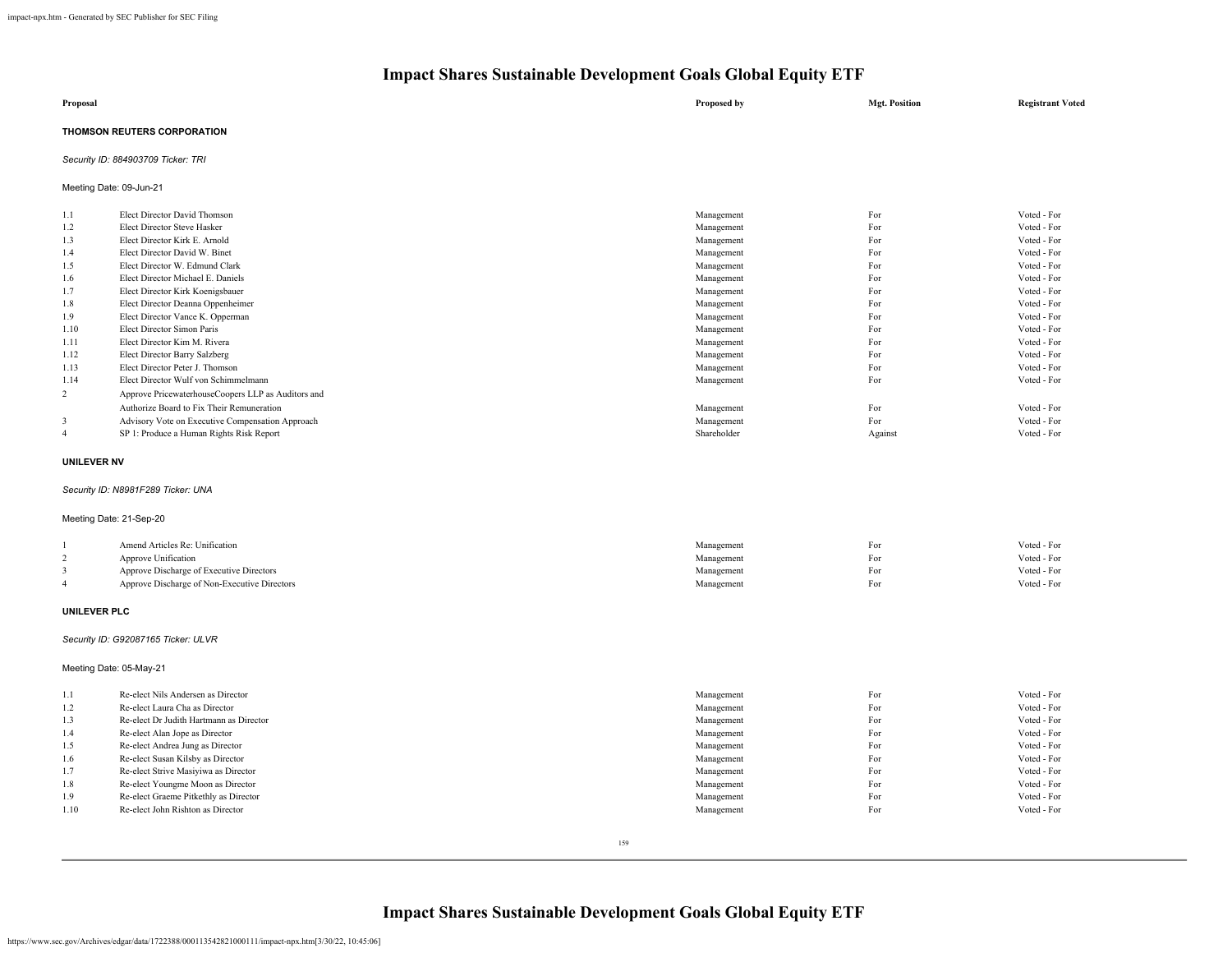| Proposal        |                                                      | Proposed by | <b>Mgt. Position</b> | <b>Registrant Voted</b> |
|-----------------|------------------------------------------------------|-------------|----------------------|-------------------------|
| 1.11            | Re-elect Feike Sijbesma as Director                  | Management  | For                  | Voted - For             |
| 2               | Accept Financial Statements and Statutory Reports    | Management  | For                  | Voted - For             |
| 3               | Approve Remuneration Report                          | Management  | For                  | Voted - For             |
| 4               | Approve Remuneration Policy                          | Management  | For                  | Voted - For             |
| 5               | Approve Climate Transition Action Plan               | Management  | For                  | Voted - For             |
| 6               | Reappoint KPMG LLP as Auditors                       | Management  | For                  | Voted - For             |
|                 | Authorise Board to Fix Remuneration of Auditors      | Management  | For                  | Voted - For             |
| 8               | Authorise UK Political Donations and Expenditure     | Management  | For                  | Voted - For             |
| 9               | Approve SHARES Plan                                  | Management  | For                  | Voted - For             |
| 10              | Authorise Issue of Equity                            | Management  | For                  | Voted - For             |
| 11              | Authorise Issue of Equity without Pre-emptive Rights | Management  | For                  | Voted - For             |
| 12              | Authorise Issue of Equity without Pre-emptive        |             |                      |                         |
|                 | Rights in Connection with an Acquisition or Other    |             |                      |                         |
|                 | Capital Investment                                   | Management  | For                  | Voted - For             |
| 13              | Authorise Market Purchase of Ordinary Shares         | Management  | For                  | Voted - For             |
| 14              | Authorise the Company to Call General Meeting with   |             |                      |                         |
|                 | Two Weeks' Notice                                    | Management  | For                  | Voted - For             |
| 15              | Adopt New Articles of Association                    | Management  | For                  | Voted - For             |
| 16              | Approve Reduction of the Share Premium Account       | Management  | For                  | Voted - For             |
| <b>VALEO SA</b> |                                                      |             |                      |                         |
|                 | Security ID: F96221340 Ticker: FR                    |             |                      |                         |
|                 | Meeting Date: 26-May-21                              |             |                      |                         |

| 1.1            | Reelect Caroline Maury Devine as Director           | Management | For | Voted - For |
|----------------|-----------------------------------------------------|------------|-----|-------------|
| 1.2            | Reelect Mari-Noelle Jego-Laveissiere as Director    | Management | For | Voted - For |
| 1.3            | Reelect Veronique Weill as Director                 | Management | For | Voted - For |
| 1.4            | Elect Christophe Perillat as Director               | Management | For | Voted - For |
| $\overline{2}$ | Approve Financial Statements and Statutory Reports  | Management | For | Voted - For |
| 3              | Approve Consolidated Financial Statements and       |            |     |             |
|                | <b>Statutory Reports</b>                            | Management | For | Voted - For |
| $\overline{4}$ | Approve Allocation of Income and Dividends of EUR   |            |     |             |
|                | 0.30 per Share                                      | Management | For | Voted - For |
| 5              | Approve Auditors' Special Report on Related-Party   |            |     |             |
|                | Transactions Mentioning the Absence of New          |            |     |             |
|                | Transactions                                        | Management | For | Voted - For |
| 6              | Approve Compensation Report of Corporate Officers   | Management | For | Voted - For |
| $\overline{7}$ | Approve Compensation of Jacques Aschenbroich,       |            |     |             |
|                | Chairman and CEO                                    | Management | For | Voted - For |
| 8              | Approve Remuneration Policy of Directors            | Management | For | Voted - For |
| 9              | Approve Remuneration Policy of Chairman and CEO     | Management | For | Voted - For |
| 10             | Approve Remuneration Policy of Christophe Perillat, |            |     |             |
|                | Vice CEO                                            | Management | For | Voted - For |
| 11             | Approve Remuneration Policy of Christophe Perillat, |            |     |             |
|                | CEO                                                 | Management | For | Voted - For |
| 12             | Approve Remuneration Policy of Jacques              |            |     |             |
|                | Aschenbroich, Chairman of the Board                 | Management | For | Voted - For |
| 13             | Authorize Repurchase of Up to 10 Percent of Issued  |            |     |             |
|                | Share Capital                                       | Management | For | Voted - For |
|                |                                                     |            |     |             |

160

**Impact Shares Sustainable Development Goals Global Equity ETF**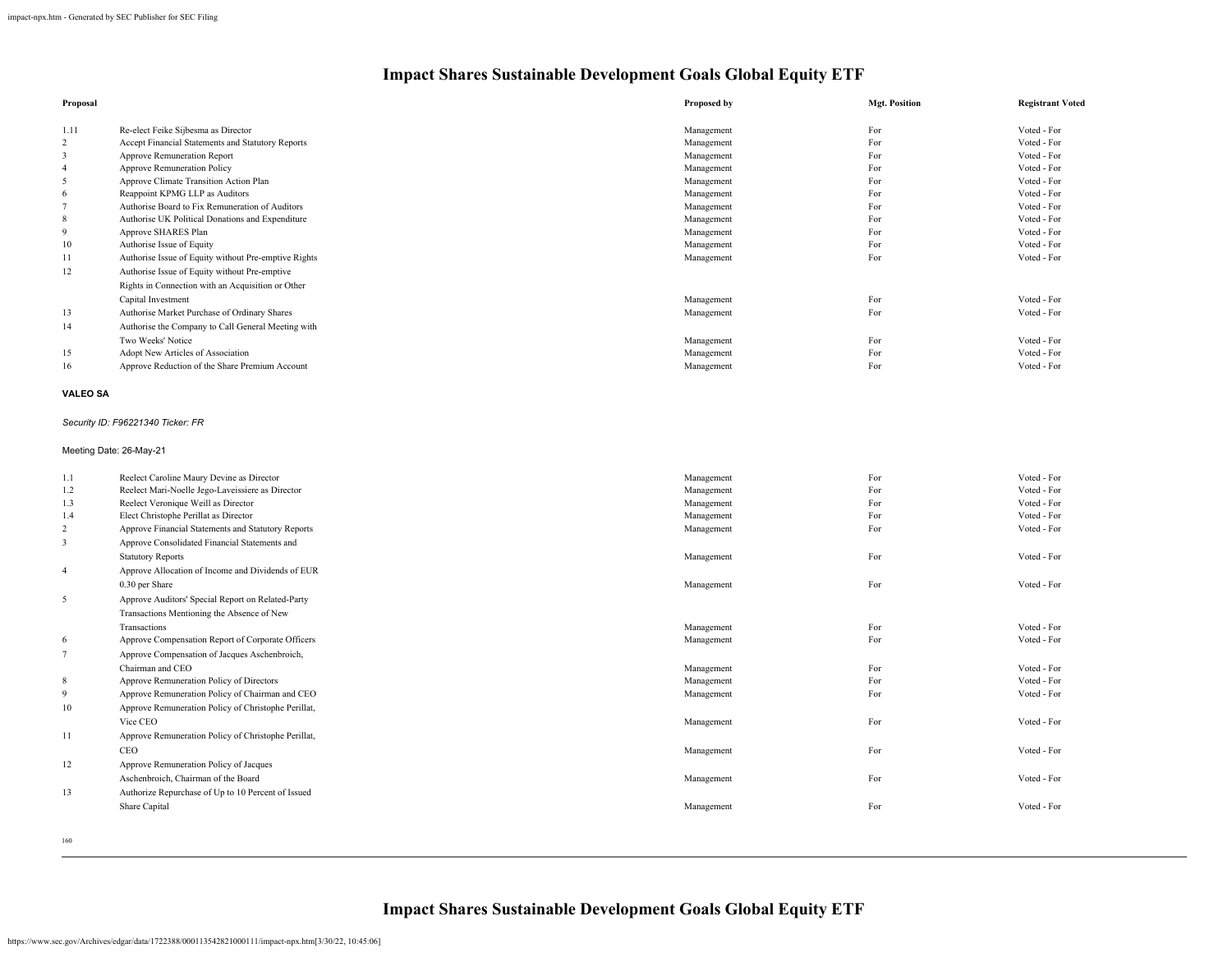| Proposal                                    |                                                                              | Proposed by              | <b>Mgt. Position</b> | <b>Registrant Voted</b>   |
|---------------------------------------------|------------------------------------------------------------------------------|--------------------------|----------------------|---------------------------|
| 14                                          | Authorize Issuance of Equity or Equity-Linked                                |                          |                      |                           |
|                                             | Securities with Preemptive Rights up to Aggregate                            |                          |                      |                           |
|                                             | Nominal Amount of EUR 70 Million                                             | Management               | For                  | Voted - For               |
| 15                                          | Authorize Issuance of Equity or Equity-Linked                                |                          |                      |                           |
|                                             | Securities without Preemptive Rights up to                                   |                          |                      |                           |
|                                             | Aggregate Nominal Amount of EUR 23 Million                                   | Management               | For                  | Voted - For               |
| 16                                          | Approve Issuance of Equity or Equity-Linked                                  |                          |                      |                           |
|                                             | Securities for Private Placements, up to Aggregate                           |                          |                      |                           |
|                                             | Nominal Amount of EUR 23 Million                                             | Management               | For                  | Voted - For               |
| 17                                          | Authorize Board to Set Issue Price for 10 Percent                            |                          |                      |                           |
|                                             | Per Year of Issued Capital Pursuant to Issue                                 |                          |                      |                           |
|                                             | Authority without Preemptive Rights                                          | Management               | For                  | Voted - For               |
| $18\,$                                      | Authorize Board to Increase Capital in the Event of                          |                          |                      |                           |
|                                             | Additional Demand Related to Delegation Submitted                            |                          |                      |                           |
|                                             | to Shareholder Vote Under Items 17-19                                        | Management               | For                  | Voted - For               |
| 19                                          | Authorize Capitalization of Reserves of Up to EUR                            |                          |                      |                           |
|                                             | 30 Million for Bonus Issue or Increase in Par Value                          | Management               | For                  | Voted - For               |
| 20                                          | Authorize Capital Increase of up to 9.52 Percent of                          |                          |                      |                           |
|                                             | Issued Capital for Contributions in Kind                                     | Management               | For                  | Voted - For               |
| 21                                          | Authorize Capital Issuances for Use in Employee                              |                          |                      |                           |
|                                             | <b>Stock Purchase Plans</b>                                                  | Management               | For                  | Voted - For               |
| 22                                          | Authorize up to 1.86 Percent of Issued Capital for                           |                          |                      |                           |
|                                             | Use in Restricted Stock Plans                                                | Management               | For                  | Voted - For               |
| 23                                          | Authorize Decrease in Share Capital via                                      |                          |                      |                           |
|                                             | Cancellation of Repurchased Shares                                           | Management               | For                  | Voted - For               |
| 24                                          | Authorize Filing of Required Documents/Other                                 |                          |                      |                           |
|                                             | Formalities                                                                  | Management               | For                  | Voted - For               |
|                                             | <b>VESTAS WIND SYSTEMS A/S</b>                                               |                          |                      |                           |
|                                             | Security ID: K9773J201 Ticker: VWS                                           |                          |                      |                           |
|                                             | Meeting Date: 08-Apr-21                                                      |                          |                      |                           |
| 1.1                                         | Reelect Anders Runevad as Director                                           | Management               | For                  | Voted - For               |
| 1.2                                         | Reelect Bert Nordberg as Director                                            | Management               | For                  | Voted - For               |
| 1.3                                         | Reelect Bruce Grant as Director                                              | Management               | For                  | Voted - For               |
| 1.4                                         | Reelect Eva Merete Sofelde Berneke as Director                               | Management               | For                  | Voted - For               |
| 1.5                                         | Reelect Helle Thorning-Schmidt as Director                                   | Management               | For                  | Voted - For               |
| 1.6                                         | Reelect Karl-Henrik Sundstrom as Director                                    | Management               | For                  | Voted - For               |
| 1.7                                         | Reelect Lars Josefsson as Director                                           | Management               | For                  | Voted - For               |
| 1.8                                         | Elect Kentaro Hosomi as New Director                                         | Management               | For                  | Voted - For               |
| $\boldsymbol{2}$<br>$\overline{\mathbf{3}}$ | Receive Report of Board<br>Accept Financial Statements and Statutory Reports | Management<br>Management | For<br>For           | Non-Voting<br>Voted - For |
| $\overline{4}$                              | Approve Allocation of Income and Dividends of DKK                            |                          |                      |                           |
|                                             | 8.45 Per Share                                                               | Management               | For                  | Voted - For               |
| 5                                           | Approve Remuneration Report (Advisory Vote)                                  | Management               | For                  | Voted - For               |
| 6                                           | Approve Remuneration of Directors in the Amount of                           |                          |                      |                           |
|                                             | DKK 1.3 Million for Chairman, DKK 892,500 for Vice                           |                          |                      |                           |
|                                             | Chairman and DKK 446,250 for Other Directors;                                |                          |                      |                           |
|                                             | Approve Remuneration for Committee Work                                      | Management               | For                  | Voted - For               |
| $\overline{7}$                              | Ratify PricewaterhouseCoopers as Auditors                                    | Management               | For                  | Voted - For               |
|                                             |                                                                              |                          |                      |                           |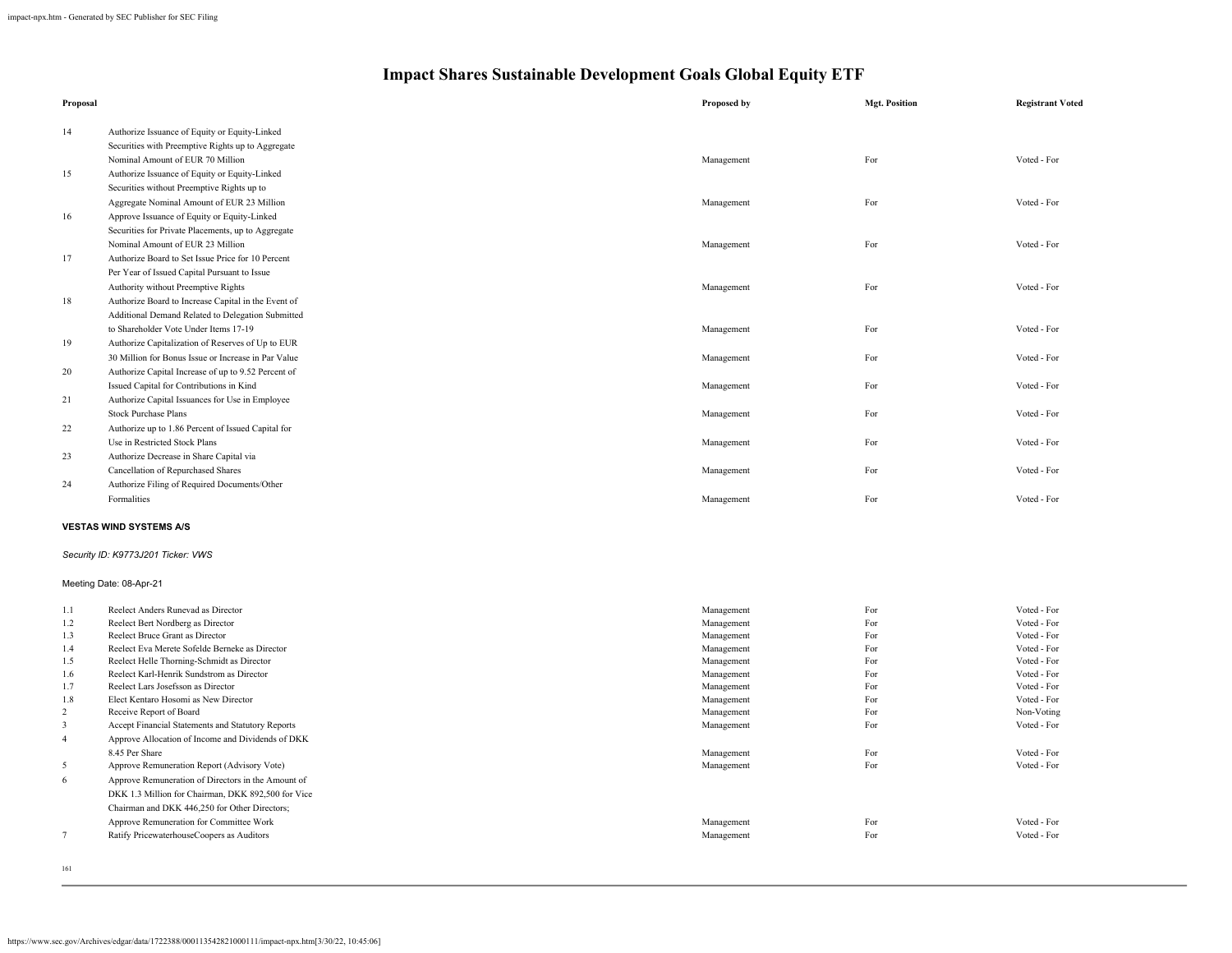| Proposal                |                                                                    | Proposed by              | <b>Mgt. Position</b> | <b>Registrant Voted</b>        |
|-------------------------|--------------------------------------------------------------------|--------------------------|----------------------|--------------------------------|
| 8                       | Approve Guidelines for Incentive-Based Compensation                |                          |                      |                                |
|                         | for Executive Management and Board                                 | Management               | For                  | Voted - For                    |
| 9                       | Amend Articles Re: Change Par Value from DKK 1 to                  |                          |                      |                                |
|                         | DKK 0.01 or Multiples Thereof                                      | Management               | For                  | Voted - For                    |
| 10                      | Approve Creation of DKK 20.2 Million Pool of                       |                          |                      |                                |
|                         | Capital with Preemptive Rights; Approve Creation of                |                          |                      |                                |
|                         | DKK 20.2 Million Pool of Capital without Preemptive                |                          |                      |                                |
|                         | Rights; Maximum Increase in Share Capital under                    |                          |                      |                                |
|                         | Both Authorizations up to DKK 20.2 Million                         | Management               | For                  | Voted - For                    |
| 11                      | Allow Shareholder Meetings to be Held by Electronic                |                          |                      |                                |
|                         | Means Only                                                         | Management               | For                  | Voted - For                    |
| 12                      | Allow Electronic Distribution of Company                           |                          |                      |                                |
|                         | Communication                                                      | Management               | For                  | Voted - For                    |
| 13                      | Authorize Board to Decide on the Distribution of                   |                          |                      |                                |
|                         | <b>Extraordinary Dividends</b>                                     | Management               | For                  | Voted - For                    |
| 14                      | Authorize Share Repurchase Program                                 | Management               | For                  | Voted - For                    |
| 15                      | Authorize Editorial Changes to Adopted Resolutions                 |                          |                      |                                |
|                         | in Connection with Registration with Danish                        |                          |                      |                                |
|                         | Authorities                                                        | Management               | For                  | Voted - For                    |
| 16                      | Other Business                                                     | Management               | For                  | Non-Voting                     |
|                         |                                                                    |                          |                      |                                |
|                         | <b>VICINITY CENTRES</b>                                            |                          |                      |                                |
|                         | Security ID: Q9395F102 Ticker: VCX                                 |                          |                      |                                |
|                         |                                                                    |                          |                      |                                |
|                         | Meeting Date: 12-Nov-20                                            |                          |                      |                                |
| 1.1                     | Elect Peter Kahan as Director                                      | Management               | For                  | Voted - Against                |
| 1.2                     | Elect Karen Penrose as Director                                    | Management               | For                  | Voted - For                    |
| $\overline{\mathbf{c}}$ | Approve Remuneration Report                                        | Management               | For                  | Voted - For                    |
| 3                       | Approve Grant of Performance Rights and Restricted                 |                          |                      |                                |
|                         | Rights to Grant Kelley                                             | Management               | For                  | Voted - Against                |
| 4                       | Ratify Past Issuance of Stapled Securities to                      |                          |                      |                                |
|                         | Institutional Investors and Retail Securityholders                 | Management               | For                  | Voted - For                    |
|                         | <b>VODACOM GROUP LTD.</b>                                          |                          |                      |                                |
|                         | Security ID: S9453B108 Ticker: VOD                                 |                          |                      |                                |
|                         | Meeting Date: 21-Jul-20                                            |                          |                      |                                |
|                         |                                                                    |                          |                      |                                |
| 1.1<br>1.2              | Elect Khumo Shuenyane as Director<br>Elect Leanne Wood as Director | Management<br>Management | For<br>For           | Voted - For<br>Voted - Against |
| 1.3                     | Elect Pierre Klotz as Director                                     | Management               | For                  | Voted - Against                |
| 1.4                     | Elect Clive Thomson as Director                                    | Management               | For                  | Voted - For                    |
| 1.5                     | Re-elect Vivek Badrinath as Director                               | Management               | For                  | Voted - Against                |
| 1.6                     | Re-elect Shameel Aziz Joosub as Director                           | Management               | For                  | Voted - For                    |
| 1.7                     | Re-elect David Brown as Member of the Audit, Risk                  |                          |                      |                                |
|                         | and Compliance Committee                                           | Management               | For                  | Voted - For                    |
| 1.8                     | Elect Clive Thomson as Member of the Audit, Risk                   |                          |                      |                                |
|                         | and Compliance Committee                                           | Management               | For                  | Voted - For                    |
| 1.9                     | Elect Khumo Shuenyane as Member of the Audit, Risk                 |                          |                      |                                |
|                         | and Compliance Committee                                           | Management               | For                  | Voted - For                    |
|                         |                                                                    |                          |                      |                                |

<sup>162</sup>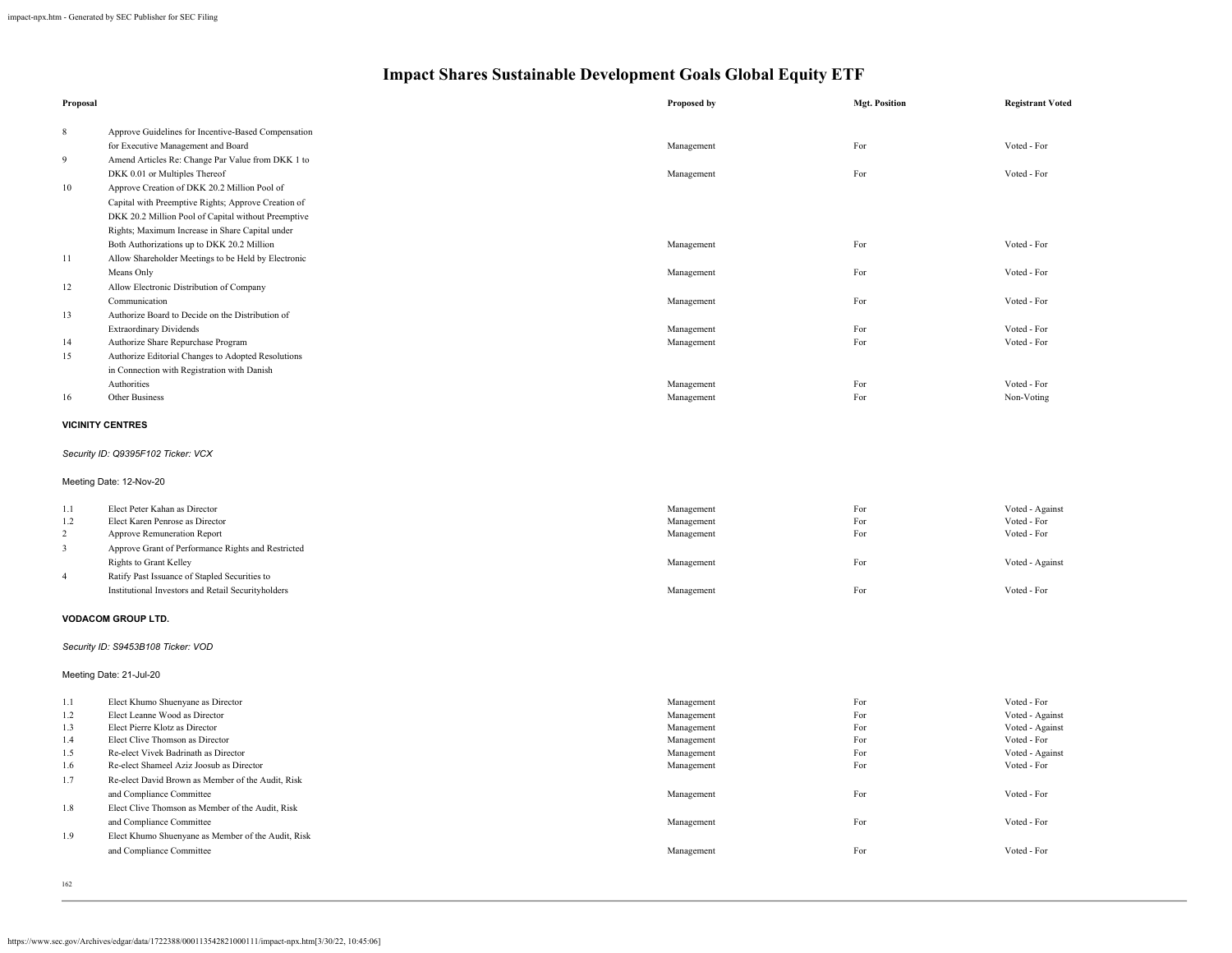| Proposal                |                                                      | Proposed by | <b>Mgt. Position</b> | <b>Registrant Voted</b> |
|-------------------------|------------------------------------------------------|-------------|----------------------|-------------------------|
| 1.10                    | Elect Nomkhita Ngweni as Member of the Audit, Risk   |             |                      |                         |
|                         | and Compliance Committee                             | Management  | For                  | Voted - For             |
| $\overline{2}$          | Accept Financial Statements and Statutory Reports    |             |                      |                         |
|                         | for the Year Ended 31 March 2020                     | Management  | For                  | Voted - For             |
| $\sqrt{3}$              | Reappoint Ernst & Young Inc. as Auditors with        |             |                      |                         |
|                         | Vinodhan Pillay as the Individual Registered Auditor | Management  | For                  | Voted - For             |
| $\overline{4}$          | Approve Remuneration Policy                          | Management  | For                  | Voted - For             |
| 5                       | Approve Implementation of the Remuneration Policy    | Management  | For                  | Voted - For             |
| 6                       | Authorise Repurchase of Issued Share Capital         | Management  | For                  | Voted - For             |
| $\overline{7}$          | Approve Increase in Non-Executive Directors' Fees    | Management  | For                  | Voted - For             |
|                         | <b>WESTPAC BANKING CORP.</b>                         |             |                      |                         |
|                         | Security ID: Q97417101 Ticker: WBC                   |             |                      |                         |
|                         | Meeting Date: 11-Dec-20                              |             |                      |                         |
| 1.1                     | Elect Peter Nash as Director                         | Management  | For                  | Voted - For             |
| 1.2                     | Elect John McFarlane as Director                     | Management  | For                  | Voted - For             |
| 1.3                     | Elect Christopher Lynch as Director                  | Management  | For                  | Voted - For             |
| 1.4                     | Elect Michael Hawker as Director                     | Management  | For                  | Voted - For             |
| 1.5                     | Elect Noel Davis as Director                         | Shareholder | Against              | Voted - Against         |
| 1.6                     | Elect Paul Whitehead as Director                     | Shareholder | Against              | Voted - Against         |
| $\sqrt{2}$              | Approve Grant of Performance Share Rights to Peter   |             |                      |                         |
|                         | King                                                 | Management  | For                  | Voted - For             |
| $\overline{\mathbf{3}}$ | Approve Remuneration Report                          | Management  | For                  | Voted - For             |
|                         | WOODSIDE PETROLEUM LTD.                              |             |                      |                         |
|                         | Security ID: 980228100 Ticker: WPL                   |             |                      |                         |
|                         | Meeting Date: 15-Apr-21                              |             |                      |                         |
| 1.1                     | Elect Christopher Haynes as Director                 | Management  | For                  | Voted - For             |
| 1.2                     | Elect Richard Goyder as Director                     | Management  | For                  | Voted - For             |
| 1.3                     | Elect Gene Tilbrook Goh as Director                  | Management  | For                  | Voted - For             |
| $\mathfrak{2}$          | Approve Remuneration Report                          | Management  | For                  | Voted - For             |
| $\mathbf{3}$            | Approve Grant of Performance Rights to Peter Coleman | Management  | For                  | Voted - For             |
| $\overline{4}$          | Approve the Amendments to the Company's              |             |                      |                         |
|                         | Constitution Proposed by Market Forces               | Shareholder | Against              | Voted - Against         |
| 5                       | Approve Capital Protection                           | Shareholder | Against              | Voted - Against         |
| $\,$ 6 $\,$             | ***Withdrawn Resolution*** Approve the Amendments    |             |                      |                         |
|                         | to the Company's Constitution Proposed by the        |             |                      |                         |
|                         | Australasian Centre for Corporate Responsibility     |             |                      |                         |
|                         | (ACCR)                                               | Shareholder | Against              | Non-Voting              |
| XYLEM INC.              |                                                      |             |                      |                         |
|                         | Security ID: 98419M100 Ticker: XYL                   |             |                      |                         |
|                         | Meeting Date: 12-May-21                              |             |                      |                         |
| 1.1                     | Elect Director Jeanne Beliveau-Dunn                  | Management  | For                  | Voted - For             |
|                         |                                                      |             |                      |                         |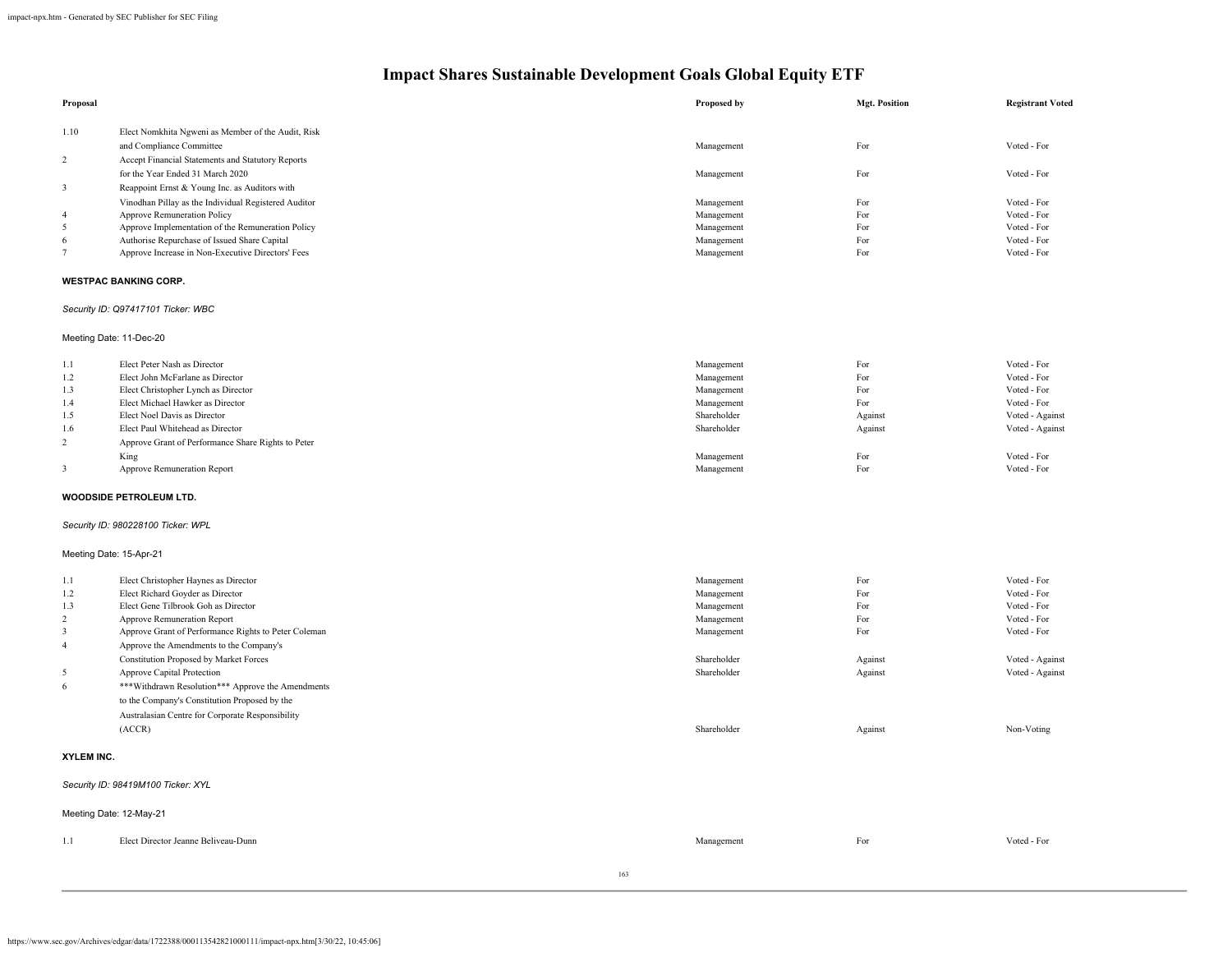| Proposal       |                                                   | Proposed by | <b>Mgt. Position</b> | <b>Registrant Voted</b> |
|----------------|---------------------------------------------------|-------------|----------------------|-------------------------|
|                |                                                   |             |                      |                         |
| 1.2            | Elect Director Patrick K. Decker                  | Management  | For                  | Voted - For             |
| 1.3            | Elect Director Robert F. Friel                    | Management  | For                  | Voted - For             |
| 1.4            | Elect Director Jorge M. Gomez                     | Management  | For                  | Voted - For             |
| 1.5            | Elect Director Victoria D. Harker                 | Management  | For                  | Voted - For             |
| 1.6            | Elect Director Steven R. Loranger                 | Management  | For                  | Voted - For             |
| 1.7            | Elect Director Surva N. Mohapatra                 | Management  | For                  | Voted - For             |
| 1.8            | Elect Director Jerome A. Peribere                 | Management  | For                  | Voted - For             |
| 1.9            | Elect Director Markos I. Tambakeras               | Management  | For                  | Voted - For             |
| 1.10           | Elect Director Lila Tretikov                      | Management  | For                  | Voted - For             |
| 1.11           | Elect Director Uday Yadav                         | Management  | For                  | Voted - For             |
| $\overline{2}$ | Ratify Deloitte & Touche LLP as Auditors          | Management  | For                  | Voted - For             |
| 3              | Advisory Vote to Ratify Named Executive Officers' |             |                      |                         |
|                | Compensation                                      | Management  | For                  | Voted - For             |
| 4              | Amend Proxy Access Right                          | Shareholder | Against              | Voted - For             |
|                |                                                   |             |                      |                         |

164

## **Impact Shares YWCA Women's Empowerment ETF**

| Proposal          |                                                     | Proposed by | <b>Mgt. Position</b> | <b>Registrant Voted</b> |
|-------------------|-----------------------------------------------------|-------------|----------------------|-------------------------|
| <b>3M COMPANY</b> |                                                     |             |                      |                         |
|                   | Security ID: 88579Y101 Ticker: MMM                  |             |                      |                         |
|                   | Meeting Date: 11-May-21                             |             |                      |                         |
| 1.1               | Elect Director Thomas "Tony" K. Brown               | Management  | For                  | Voted - For             |
| 1.2               | Elect Director Pamela J. Craig                      | Management  | For                  | Voted - For             |
| 1.3               | Elect Director David B. Dillon                      | Management  | For                  | Voted - For             |
| 1.4               | Elect Director Michael L. Eskew                     | Management  | For                  | Voted - For             |
| 1.5               | Elect Director James R. Fitterling                  | Management  | For                  | Voted - For             |
| 1.6               | Elect Director Herbert L. Henkel                    | Management  | For                  | Voted - For             |
| 1.7               | Elect Director Amy E. Hood                          | Management  | For                  | Voted - For             |
| 1.8               | Elect Director Muhtar Kent                          | Management  | For                  | Voted - For             |
| 1.9               | Elect Director Dambisa F. Moyo                      | Management  | For                  | Voted - For             |
| 1.10              | Elect Director Gregory R. Page                      | Management  | For                  | Voted - For             |
| 1.11              | Elect Director Michael F. Roman                     | Management  | For                  | Voted - For             |
| 1.12              | Elect Director Patricia A. Woertz                   | Management  | For                  | Voted - For             |
| $\overline{2}$    | Ratify PricewaterhouseCoopers LLP as Auditors       | Management  | For                  | Voted - For             |
| 3                 | Advisory Vote to Ratify Named Executive Officers'   |             |                      |                         |
|                   | Compensation                                        | Management  | For                  | Voted - For             |
| $\overline{4}$    | Amend Omnibus Stock Plan                            | Management  | For                  | Voted - For             |
| 5                 | Consider Pay Disparity Between Executives and Other |             |                      |                         |
|                   | Employees                                           | Shareholder | Against              | Voted - For             |
| 6                 | Amend Certificate of Incorporation to Become a      |             |                      |                         |
|                   | Public Benefit Corporation                          | Shareholder | Against              | Voted - Against         |
|                   | <b>ABBOTT LABORATORIES</b>                          |             |                      |                         |

### *Security ID: 002824100 Ticker: ABT*

#### Meeting Date: 23-Apr-21

| 11<br>1.1 | Elect Director Robert J. Alpern | Management | For | Voted - For |
|-----------|---------------------------------|------------|-----|-------------|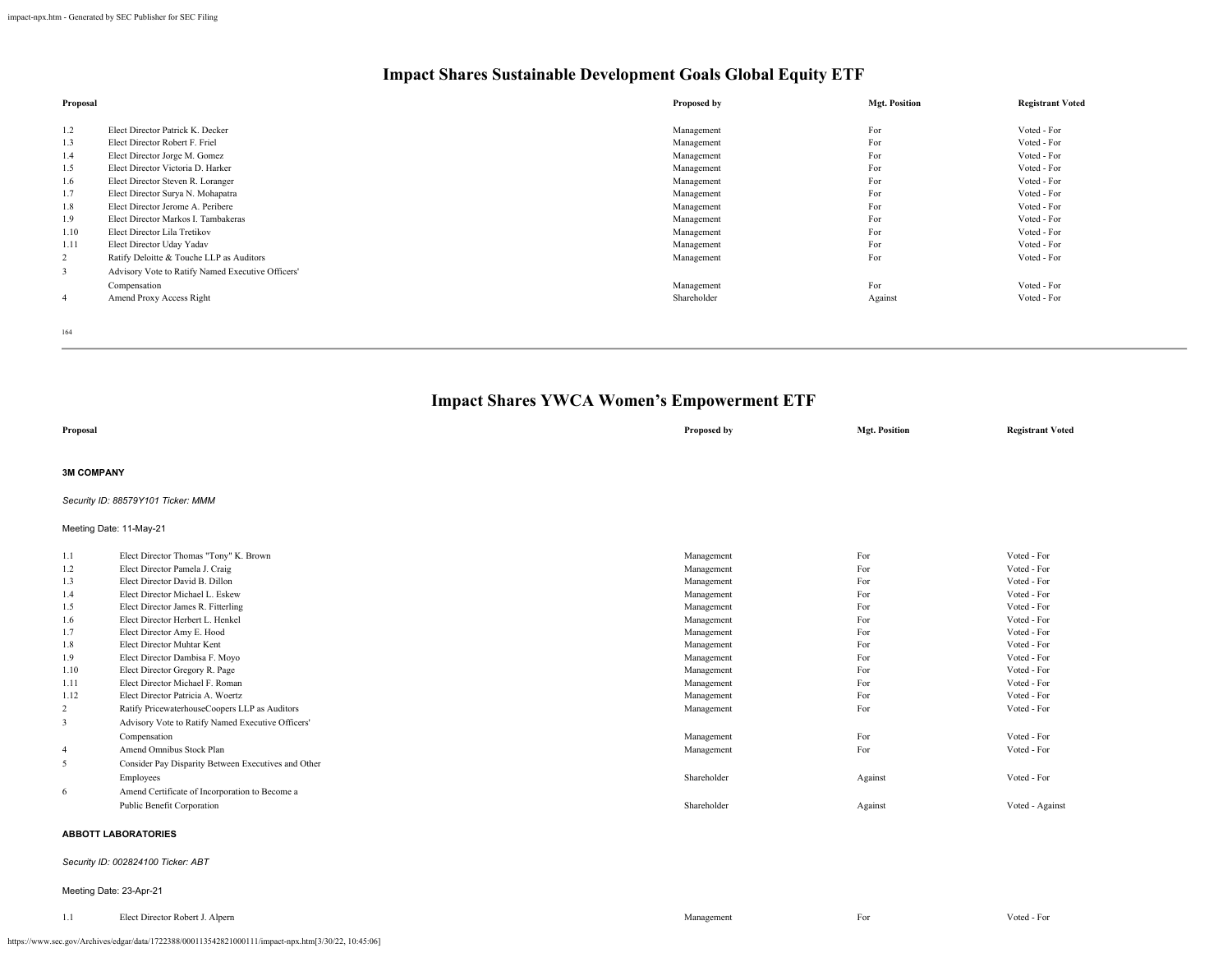| Proposal | Proposed by | <b>Mgt. Position</b> | <b>Registrant Voted</b> |
|----------|-------------|----------------------|-------------------------|
|          |             |                      |                         |

### **3M COMPANY**

*Security ID: 88579Y101 Ticker: MMM*

### Meeting Date: 11-May-21

| 1.1            | Elect Director Thomas "Tony" K. Brown               | Management  | For     | Voted - For     |
|----------------|-----------------------------------------------------|-------------|---------|-----------------|
| 1.2            | Elect Director Pamela J. Craig                      | Management  | For     | Voted - For     |
| 1.3            | Elect Director David B. Dillon                      | Management  | For     | Voted - For     |
| 1.4            | Elect Director Michael L. Eskew                     | Management  | For     | Voted - For     |
| 1.5            | Elect Director James R. Fitterling                  | Management  | For     | Voted - For     |
| 1.6            | Elect Director Herbert L. Henkel                    | Management  | For     | Voted - For     |
| 1.7            | Elect Director Amy E. Hood                          | Management  | For     | Voted - For     |
| 1.8            | Elect Director Muhtar Kent                          | Management  | For     | Voted - For     |
| 1.9            | Elect Director Dambisa F. Moyo                      | Management  | For     | Voted - For     |
| 1.10           | Elect Director Gregory R. Page                      | Management  | For     | Voted - For     |
| 1.11           | Elect Director Michael F. Roman                     | Management  | For     | Voted - For     |
| 1.12           | Elect Director Patricia A. Woertz                   | Management  | For     | Voted - For     |
| 2              | Ratify PricewaterhouseCoopers LLP as Auditors       | Management  | For     | Voted - For     |
| 3              | Advisory Vote to Ratify Named Executive Officers'   |             |         |                 |
|                | Compensation                                        | Management  | For     | Voted - For     |
| $\overline{4}$ | Amend Omnibus Stock Plan                            | Management  | For     | Voted - For     |
| 5              | Consider Pay Disparity Between Executives and Other |             |         |                 |
|                | Employees                                           | Shareholder | Against | Voted - For     |
| 6              | Amend Certificate of Incorporation to Become a      |             |         |                 |
|                | Public Benefit Corporation                          | Shareholder | Against | Voted - Against |
|                |                                                     |             |         |                 |

#### **ABBOTT LABORATORIES**

### *Security ID: 002824100 Ticker: ABT*

### Meeting Date: 23-Apr-21

| 1.1            | Elect Director Robert J. Alpern                   | Management | For | Voted - For |
|----------------|---------------------------------------------------|------------|-----|-------------|
| 1.2            | Elect Director Roxanne S. Austin                  | Management | For | Voted - For |
| 1.3            | Elect Director Sally E. Blount                    | Management | For | Voted - For |
| 1.4            | Elect Director Robert B. Ford                     | Management | For | Voted - For |
| 1.5            | Elect Director Michelle A. Kumbier                | Management | For | Voted - For |
| 1.6            | Elect Director Darren W. McDew                    | Management | For | Voted - For |
| 1.7            | Elect Director Nancy McKinstry                    | Management | For | Voted - For |
| 1.8            | Elect Director William A. Osborn                  | Management | For | Voted - For |
| 1.9            | Elect Director Michael F. Roman                   | Management | For | Voted - For |
| 1.10           | Elect Director Daniel J. Starks                   | Management | For | Voted - For |
| 1.11           | Elect Director John G. Stratton                   | Management | For | Voted - For |
| 1.12           | Elect Director Glenn F. Tilton                    | Management | For | Voted - For |
| 1.13           | Elect Director Miles D. White                     | Management | For | Voted - For |
| $\overline{2}$ | Ratify Ernst & Young LLP as Auditors              | Management | For | Voted - For |
| 3              | Advisory Vote to Ratify Named Executive Officers' |            |     |             |
|                | Compensation                                      | Management | For | Voted - For |
|                |                                                   |            |     |             |

165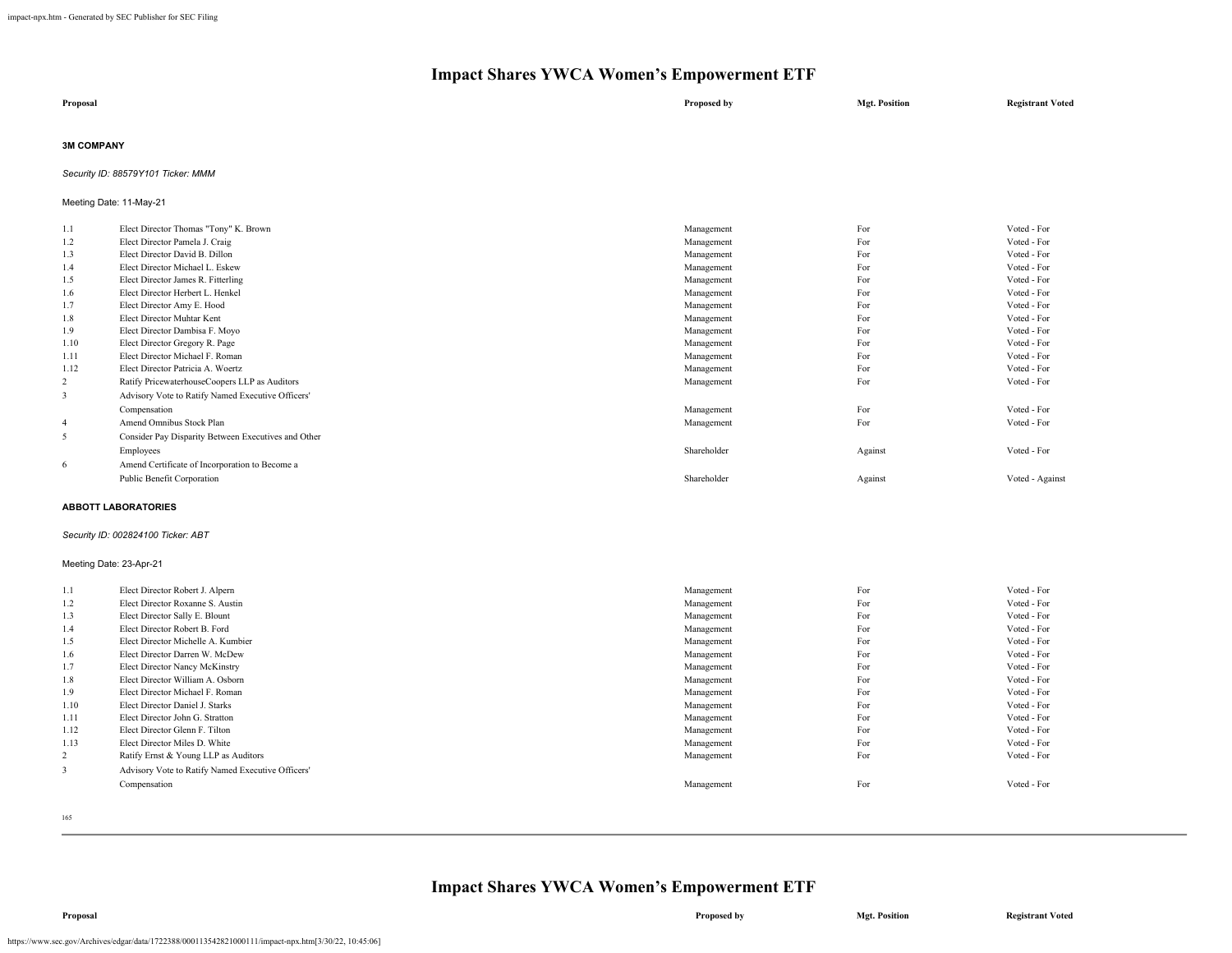| Proposal               |                                                             | Proposed by                | <b>Mgt. Position</b> | <b>Registrant Voted</b>    |
|------------------------|-------------------------------------------------------------|----------------------------|----------------------|----------------------------|
| 4                      | Adopt Majority Voting Standard for Amendments of            |                            |                      |                            |
|                        | the Articles of Incorporation and Effect Other              |                            |                      |                            |
|                        | Ministerial Changes                                         | Management                 | For                  | Voted - For                |
| $\sqrt{5}$             |                                                             |                            |                      |                            |
|                        | Adopt Majority Voting Standard for Certain                  |                            |                      |                            |
|                        | <b>Extraordinary Transactions</b>                           | Management                 | For                  | Voted - For                |
| 6<br>$\overline{7}$    | Report on Lobbying Payments and Policy                      | Shareholder<br>Shareholder | Against              | Voted - For<br>Voted - For |
| 8                      | Report on Racial Justice<br>Require Independent Board Chair | Shareholder                | Against<br>Against   | Voted - For                |
|                        |                                                             |                            |                      |                            |
| <b>ABBVIE INC.</b>     |                                                             |                            |                      |                            |
|                        | Security ID: 00287Y109 Ticker: ABBV                         |                            |                      |                            |
|                        | Meeting Date: 07-May-21                                     |                            |                      |                            |
| 1.1                    | Elect Director Roxanne S. Austin                            | Management                 | For                  | Voted - For                |
| 1.2                    | Elect Director Richard A. Gonzalez                          | Management                 | For                  | Voted - For                |
| 1.3                    | Elect Director Rebecca B. Roberts                           | Management                 | For                  | Voted - For                |
| 1.4                    | Elect Director Glenn F. Tilton                              | Management                 | For                  | Voted - For                |
| $\sqrt{2}$             | Ratify Ernst & Young LLP as Auditors                        | Management                 | For                  | Voted - For                |
| $\mathfrak z$          | Advisory Vote to Ratify Named Executive Officers'           |                            |                      |                            |
|                        | Compensation                                                | Management                 | For                  | Voted - For                |
| $\overline{4}$         | Amend Omnibus Stock Plan                                    | Management                 | For                  | Voted - For                |
| $\sqrt{5}$             | Amend Nonqualified Employee Stock Purchase Plan             | Management                 | For                  | Voted - For                |
| 6                      | Eliminate Supermajority Vote Requirement                    | Management                 | For                  | Voted - For                |
| 7                      | Report on Lobbying Payments and Policy                      | Shareholder                | Against              | Voted - For                |
| 8                      | Require Independent Board Chair                             | Shareholder                | Against              | Voted - Against            |
|                        | <b>ACCENTURE PLC</b>                                        |                            |                      |                            |
|                        | Security ID: G1151C101 Ticker: ACN                          |                            |                      |                            |
|                        | Meeting Date: 03-Feb-21                                     |                            |                      |                            |
| 1.1                    | Elect Director Jaime Ardila                                 | Management                 | For                  | Voted - For                |
| 1.2                    | Elect Director Herbert Hainer                               | Management                 | For                  | Voted - For                |
| 1.3                    | Elect Director Nancy McKinstry                              | Management                 | For                  | Voted - For                |
| 1.4                    | Elect Director Beth E. Mooney                               | Management                 | For                  | Voted - For                |
| 1.5                    | Elect Director Gilles C. Pelisson                           | Management                 | For                  | Voted - For                |
| 1.6                    | Elect Director Paula A. Price                               | Management                 | For                  | Voted - For                |
| 1.7                    | Elect Director Venkata (Murthy) Renduchintala               | Management                 | For                  | Voted - For                |
| 1.8                    | Elect Director David Rowland                                | Management                 | For                  | Voted - For                |
| 1.9                    | Elect Director Arun Sarin                                   | Management                 | For<br>For           | Voted - For<br>Voted - For |
| 1.10                   | Elect Director Julie Sweet                                  | Management                 | For                  | Voted - For                |
| 1.11                   | Elect Director Frank K. Tang                                | Management                 | For                  | Voted - For                |
| 1.12<br>$\overline{c}$ | Elect Director Tracey T. Travis                             | Management                 |                      |                            |
|                        | Advisory Vote to Ratify Named Executive Officers'           |                            |                      |                            |
|                        | Compensation                                                | Management                 | For                  | Voted - For                |
| $\mathfrak z$          | Approve KPMG LLP as Auditors and Authorize Board to         |                            |                      |                            |
|                        | Fix Their Remuneration                                      | Management                 | For                  | Voted - For                |
| 4                      | Renew the Board's Authority to Issue Shares Under           |                            |                      |                            |
|                        | Irish Law                                                   | Management                 | For                  | Voted - For                |
|                        |                                                             |                            |                      |                            |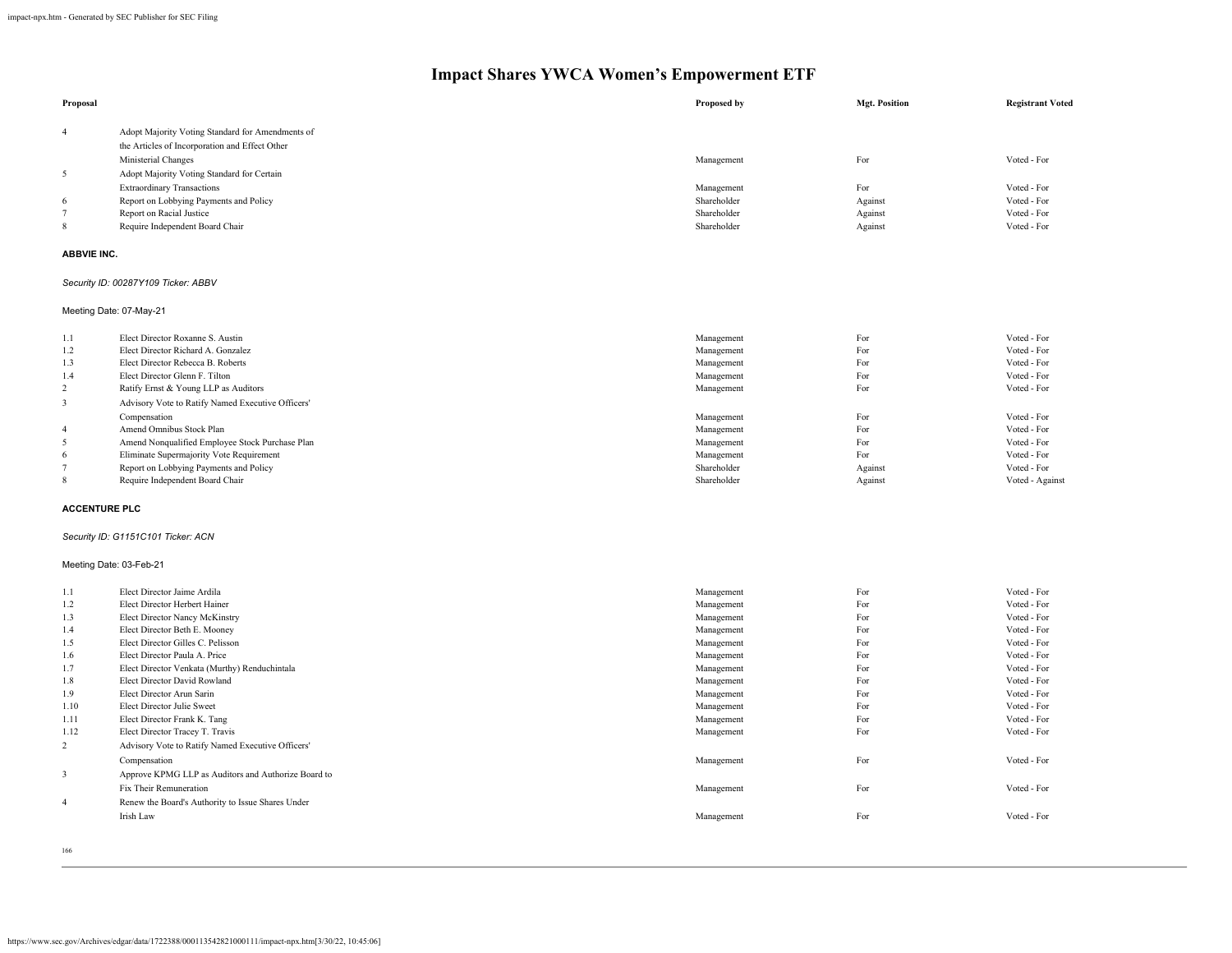| Proposal                |                                                                   | Proposed by              | <b>Mgt. Position</b> | <b>Registrant Voted</b>    |
|-------------------------|-------------------------------------------------------------------|--------------------------|----------------------|----------------------------|
| 5                       | Authorize Board to Opt-Out of Statutory Pre-Emption               |                          |                      |                            |
|                         | Rights                                                            | Management               | For                  | Voted - For                |
| 6                       | Determine Price Range for Reissuance of Treasury                  |                          |                      |                            |
|                         | Shares                                                            | Management               | For                  | Voted - For                |
| <b>ADOBE INC.</b>       |                                                                   |                          |                      |                            |
|                         | Security ID: 00724F101 Ticker: ADBE                               |                          |                      |                            |
| Meeting Date: 20-Apr-21 |                                                                   |                          |                      |                            |
| 1.1                     | Elect Director Amy Banse                                          | Management               | For                  | Voted - For                |
| 1.2                     | Elect Director Melanie Boulden                                    | Management               | For                  | Voted - For                |
| 1.3                     | Elect Director Frank Calderoni                                    | Management               | For                  | Voted - For                |
| 1.4                     | Elect Director James Daley                                        | Management               | For                  | Voted - For                |
| 1.5                     | Elect Director Laura Desmond                                      | Management               | For                  | Voted - For                |
| 1.6                     | Elect Director Shantanu Narayen                                   | Management               | For                  | Voted - For                |
| 1.7                     | Elect Director Kathleen Oberg                                     | Management               | For                  | Voted - For                |
| 1.8                     | Elect Director Dheeraj Pandey                                     | Management               | For                  | Voted - For                |
| 1.9                     | <b>Elect Director David Ricks</b>                                 | Management               | For                  | Voted - For                |
| 1.10                    | Elect Director Daniel Rosensweig<br>Elect Director John Warnock   | Management               | For<br>For           | Voted - For<br>Voted - For |
| 1.11<br>2               | Amend Omnibus Stock Plan                                          | Management               | For                  | Voted - For                |
| $\overline{3}$          | Ratify KPMG LLP as Auditors                                       | Management<br>Management | For                  | Voted - For                |
|                         |                                                                   |                          |                      |                            |
| $\overline{4}$          | Advisory Vote to Ratify Named Executive Officers'<br>Compensation | Management               | For                  | Voted - For                |
|                         |                                                                   |                          |                      |                            |
|                         | <b>AFLAC INCORPORATED</b>                                         |                          |                      |                            |
|                         | Security ID: 001055102 Ticker: AFL                                |                          |                      |                            |
| Meeting Date: 03-May-21 |                                                                   |                          |                      |                            |
| 1.1                     | Elect Director Daniel P. Amos                                     | Management               | For                  | Voted - For                |
| 1.2                     | Elect Director W. Paul Bowers                                     | Management               | For                  | Voted - For                |
| 1.3                     | Elect Director Toshihiko Fukuzawa                                 | Management               | For                  | Voted - For                |
| 1.4                     | Elect Director Thomas J. Kenny                                    | Management               | For                  | Voted - For                |
| 1.5                     | Elect Director Georgette D. Kiser                                 | Management               | For                  | Voted - For                |
| 1.6                     | Elect Director Karole F. Lloyd                                    | Management               | For                  | Voted - For                |
| 1.7                     | Elect Director Nobuchika Mori                                     | Management               | For                  | Voted - For                |
| 1.8                     | Elect Director Joseph L. Moskowitz                                | Management               | For                  | Voted - For                |
| 1.9                     | Elect Director Barbara K. Rimer                                   | Management               | For                  | Voted - For                |
| 1.10                    | Elect Director Katherine T. Rohrer                                | Management               | For                  | Voted - For                |
| 1.11                    | Elect Director Melvin T. Stith                                    | Management               | For                  | Voted - For                |
| 2                       | Advisory Vote to Ratify Named Executive Officers'                 |                          |                      |                            |
|                         | Compensation                                                      | Management               | For                  | Voted - For                |
| $\overline{3}$          | Ratify KPMG LLP as Auditors                                       | Management               | For                  | Voted - For                |

167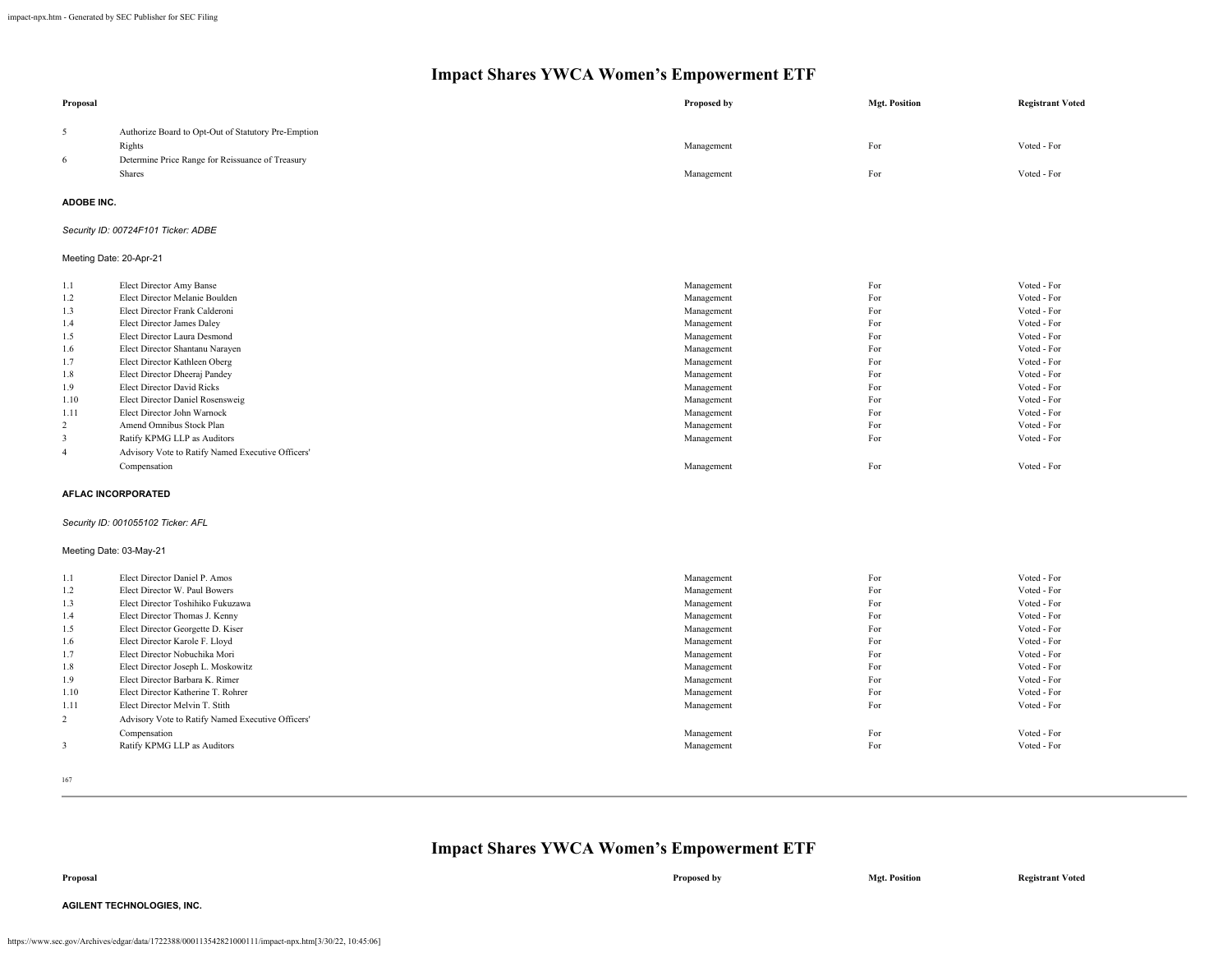| Proposal                |                                                   | Proposed by | <b>Mgt. Position</b> | <b>Registrant Voted</b> |  |  |  |
|-------------------------|---------------------------------------------------|-------------|----------------------|-------------------------|--|--|--|
|                         | AGILENT TECHNOLOGIES, INC.                        |             |                      |                         |  |  |  |
|                         | Security ID: 00846U101 Ticker: A                  |             |                      |                         |  |  |  |
| Meeting Date: 17-Mar-21 |                                                   |             |                      |                         |  |  |  |
| 1.1                     | Elect Director Mala Anand                         | Management  | For                  | Voted - For             |  |  |  |
|                         |                                                   |             | For                  | Voted - For             |  |  |  |
| 1.2                     | Elect Director Koh Boon Hwee                      | Management  |                      |                         |  |  |  |
| 1.3                     | Elect Director Michael R. McMullen                | Management  | For                  | Voted - For             |  |  |  |
| 1.4                     | Elect Director Daniel K. Podolsky                 | Management  | For                  | Voted - For             |  |  |  |
| $\overline{2}$          | Advisory Vote to Ratify Named Executive Officers' |             |                      |                         |  |  |  |
|                         | Compensation                                      | Management  | For                  | Voted - For             |  |  |  |
| $\mathbf{3}$            | Ratify PricewaterhouseCoopers LLP as Auditors     | Management  | For                  | Voted - For             |  |  |  |
|                         | AIR PRODUCTS AND CHEMICALS, INC.                  |             |                      |                         |  |  |  |
|                         | Security ID: 009158106 Ticker: APD                |             |                      |                         |  |  |  |
| Meeting Date: 28-Jan-21 |                                                   |             |                      |                         |  |  |  |
|                         |                                                   |             |                      |                         |  |  |  |
| 1.1                     | Elect Director Susan K. Carter                    | Management  | For                  | Voted - For             |  |  |  |
| 1.2                     | Elect Director Charles I. Cogut                   | Management  | For                  | Voted - For             |  |  |  |
| 1.3                     | Elect Director Lisa A. Davis                      | Management  | For                  | Voted - For             |  |  |  |
| 1.4                     | Elect Director Chadwick C. Deaton                 | Management  | For                  | Voted - For             |  |  |  |
| 1.5                     | Elect Director Seifollah (Seifi) Ghasemi          | Management  | For                  | Voted - For             |  |  |  |
| 1.6                     | Elect Director David H.Y. Ho                      | Management  | For                  | Voted - For             |  |  |  |
| 1.7                     | Elect Director Edward L. Monser                   | Management  | For                  | Voted - For             |  |  |  |
| 1.8                     | Elect Director Matthew H. Paull                   | Management  | For                  | Voted - For             |  |  |  |
| 2                       | Advisory Vote to Ratify Named Executive Officers' |             |                      |                         |  |  |  |
|                         |                                                   |             | For                  | Voted - For             |  |  |  |
|                         | Compensation                                      | Management  | For                  | Voted - For             |  |  |  |
| $\overline{\mathbf{3}}$ | Approve Omnibus Stock Plan                        | Management  |                      |                         |  |  |  |
| $\overline{4}$          | Ratify Deloitte & Touche LLP as Auditors          | Management  | For                  | Voted - For             |  |  |  |
|                         | ALASKA AIR GROUP, INC.                            |             |                      |                         |  |  |  |
|                         | Security ID: 011659109 Ticker: ALK                |             |                      |                         |  |  |  |
| Meeting Date: 06-May-21 |                                                   |             |                      |                         |  |  |  |
| 1.1                     | Elect Director Patricia M. Bedient                | Management  | For                  | Voted - For             |  |  |  |
| 1.2                     | Elect Director James A. Beer                      | Management  | For                  | Voted - For             |  |  |  |
| 1.3                     | Elect Director Raymond L. Conner                  | Management  | For                  | Voted - For             |  |  |  |
| 1.4                     | Elect Director Daniel K. Elwell                   | Management  | For                  | Voted - For             |  |  |  |
| 1.5                     | Elect Director Dhiren R. Fonseca                  | Management  | For                  | Voted - For             |  |  |  |
|                         | Elect Director Kathleen T. Hogan                  | Management  | For                  | Voted - For             |  |  |  |
| 1.6<br>1.7              | Elect Director Jessie J. Knight, Jr.              | Management  | For                  | Voted - For             |  |  |  |
|                         |                                                   |             |                      |                         |  |  |  |
| 1.8                     | Elect Director Susan J. Li                        | Management  | For                  | Voted - For             |  |  |  |
| 1.9                     | Elect Director Benito Minicucci                   | Management  | For                  | Voted - For             |  |  |  |
| 1.10                    | Elect Director Helvi K. Sandvik                   | Management  | For                  | Voted - For             |  |  |  |
| 1.11                    | Elect Director J. Kenneth Thompson                | Management  | For                  | Voted - For             |  |  |  |
| 1.12                    | Elect Director Bradley D. Tilden                  | Management  | For                  | Voted - For             |  |  |  |
| 1.13                    | Elect Director Eric K. Yeaman                     | Management  | For                  | Voted - For             |  |  |  |
|                         |                                                   |             |                      |                         |  |  |  |

168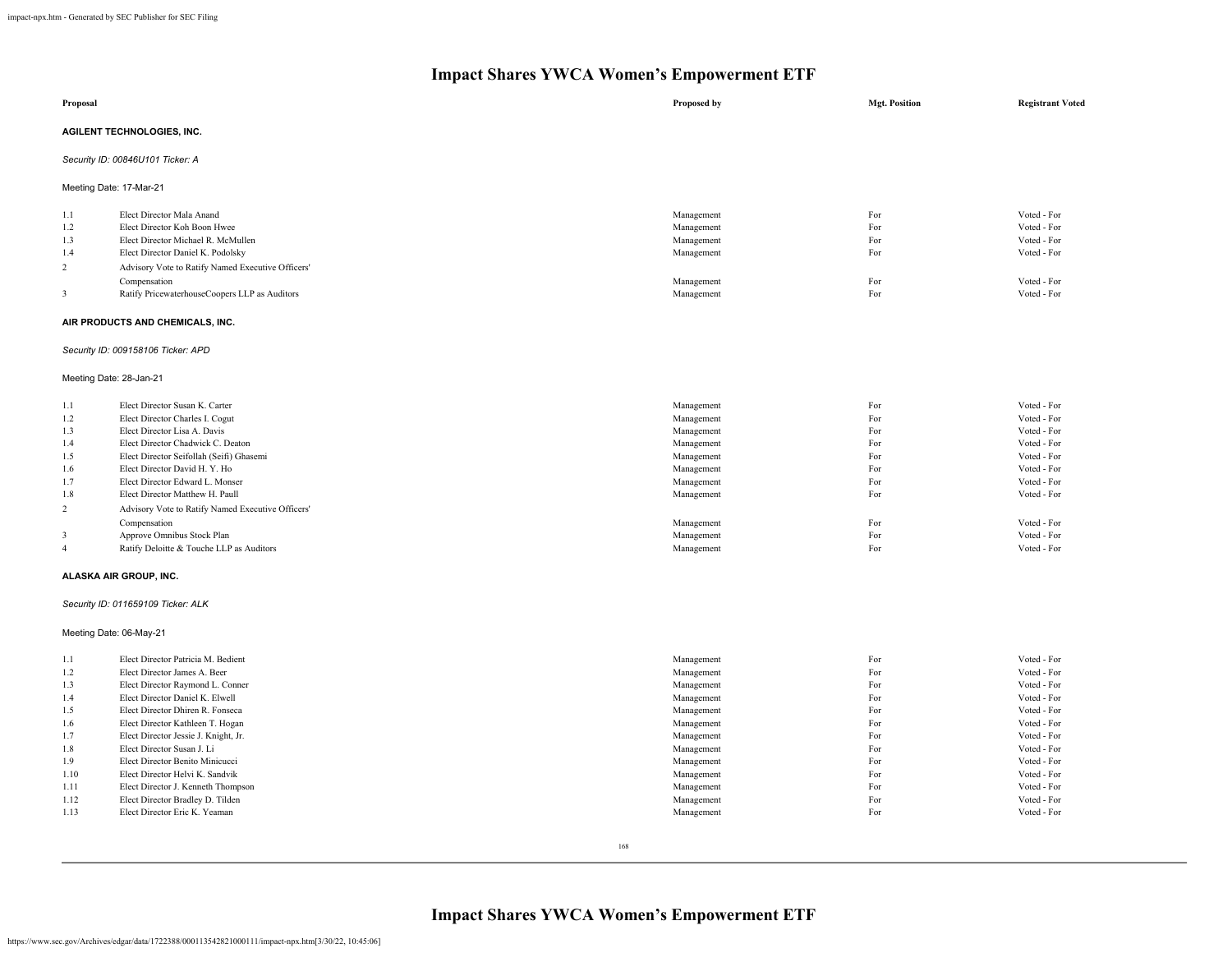| Proposal                |                                                   | <b>Proposed by</b> | <b>Mgt. Position</b> | <b>Registrant Voted</b> |
|-------------------------|---------------------------------------------------|--------------------|----------------------|-------------------------|
| $\overline{c}$          | Advisory Vote to Ratify Named Executive Officers' |                    |                      |                         |
|                         | Compensation                                      | Management         | For                  | Voted - For             |
| 3                       | Ratify KPMG LLP as Auditors                       | Management         | For                  | Voted - For             |
| $\overline{4}$          | Amend Omnibus Stock Plan                          | Management         | For                  | Voted - For             |
|                         |                                                   |                    |                      |                         |
| ALLY FINANCIAL INC.     |                                                   |                    |                      |                         |
|                         | Security ID: 02005N100 Ticker: ALLY               |                    |                      |                         |
|                         | Meeting Date: 04-May-21                           |                    |                      |                         |
| 1.1                     | Elect Director Franklin W. Hobbs                  | Management         | For                  | Voted - For             |
| 1.2                     | Elect Director Kenneth J. Bacon                   | Management         | For                  | Voted - For             |
| 1.3                     | Elect Director Katryn (Trynka) Shineman Blake     | Management         | For                  | Voted - For             |
| 1.4                     | Elect Director Maureen A. Breakiron-Evans         | Management         | For                  | Voted - For             |
| 1.5                     | Elect Director William H. Cary                    | Management         | For                  | Voted - For             |
| 1.6                     | Elect Director Mayree C. Clark                    | Management         | For                  | Voted - For             |
| 1.7                     | Elect Director Kim S. Fennebresque                | Management         | For                  | Voted - For             |
| 1.8                     | Elect Director Marjorie Magner                    | Management         | For                  | Voted - For             |
| 1.9                     | Elect Director Brian H. Sharples                  | Management         | For                  | Voted - For             |
| 1.10                    | Elect Director John J. Stack                      | Management         | For                  | Voted - For             |
| 1.11                    | Elect Director Michael F. Steib                   | Management         | For                  | Voted - For             |
| 1.12                    | Elect Director Jeffrey J. Brown                   | Management         | For                  | Voted - For             |
| 2                       | Advisory Vote to Ratify Named Executive Officers' |                    |                      |                         |
|                         | Compensation                                      | Management         | For                  | Voted - For             |
| 3                       | Advisory Vote on Say on Pay Frequency             | Management         | One Year             | Voted - One Year        |
| $\overline{4}$          | Amend Omnibus Stock Plan                          | Management         | For                  | Voted - For             |
| 5                       | Amend Non-Employee Director Omnibus Stock Plan    | Management         | For                  | Voted - For             |
| 6                       | Amend Qualified Employee Stock Purchase Plan      | Management         | For                  | Voted - For             |
| $7\phantom{.0}$         | Ratify Deloitte & Touche LLP as Auditors          | Management         | For                  | Voted - For             |
| <b>ALPHABET INC.</b>    |                                                   |                    |                      |                         |
|                         | Security ID: 02079K305 Ticker: GOOGL              |                    |                      |                         |
| Meeting Date: 02-Jun-21 |                                                   |                    |                      |                         |
| 1.1                     | Elect Director Larry Page                         | Management         | For                  | Voted - For             |
| 1.2                     | Elect Director Sergey Brin                        | Management         | For                  | Voted - For             |
| 1.3                     | Elect Director Sundar Pichai                      | Management         | For                  | Voted - For             |
| 1.4                     | Elect Director John L. Hennessy                   | Management         | For                  | Voted - For             |
| 1.5                     | Elect Director Frances H. Arnold                  | Management         | For                  | Voted - For             |
| 1.6                     | Elect Director L. John Doerr                      | Management         | For                  | Voted - Against         |
| 1.7                     | Elect Director Roger W. Ferguson, Jr.             | Management         | For                  | Voted - For             |
| 1.8                     | Elect Director Ann Mather                         | Management         | For                  | Voted - Against         |
| 1.9                     | Elect Director Alan R. Mulally                    | Management         | For                  | Voted - For             |
| 1.10                    | Elect Director K. Ram Shriram                     | Management         | For                  | Voted - Against         |
| 1.11                    | Elect Director Robin L. Washington                | Management         | For                  | Voted - Against         |
| $\overline{c}$          | Ratify Ernst & Young LLP as Auditors              | Management         | For                  | Voted - For             |
| 3                       | Approve Omnibus Stock Plan                        | Management         | For                  | Voted - Against         |

169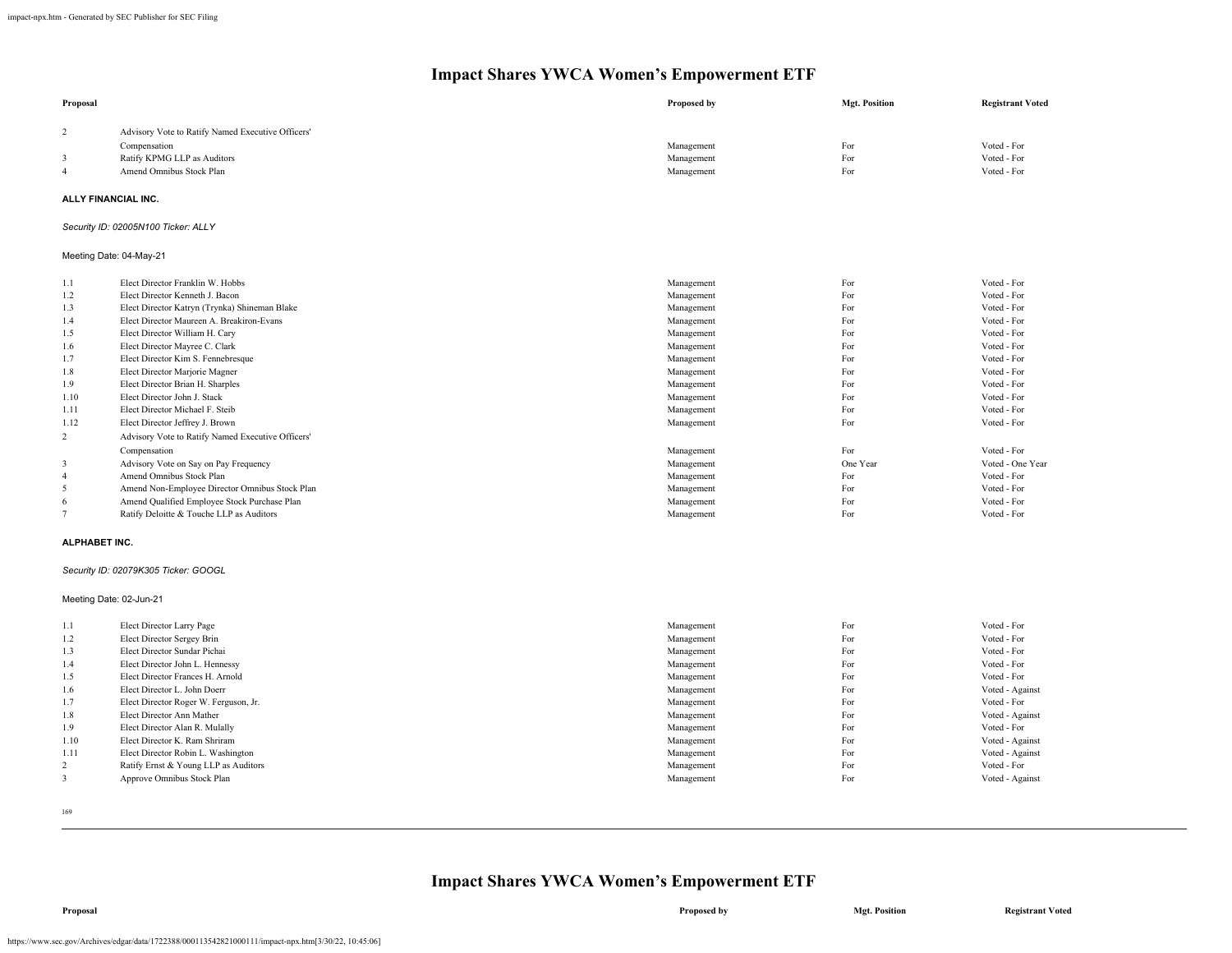| Proposal       |                                                      | Proposed by | <b>Mgt. Position</b> | <b>Registrant Voted</b> |
|----------------|------------------------------------------------------|-------------|----------------------|-------------------------|
| $\overline{4}$ | Approve Recapitalization Plan for all Stock to Have  |             |                      |                         |
|                | One-vote per Share                                   | Shareholder | Against              | Voted - For             |
| 5              | Require Independent Director Nominee with Human      |             |                      |                         |
|                | and/or Civil Rights Experience                       | Shareholder | Against              | Voted - For             |
| 6              | Assess Feasibility of Including Sustainability as a  |             |                      |                         |
|                | Performance Measure for Senior Executive             |             |                      |                         |
|                | Compensation                                         | Shareholder | Against              | Voted - For             |
|                | Report on Takedown Requests                          | Shareholder | Against              | Voted - For             |
| 8              | Report on Whistleblower Policies and Practices       | Shareholder | Against              | Voted - For             |
| 9              | Report on Charitable Contributions                   | Shareholder | Against              | Voted - For             |
| 10             | Report on Risks Related to Anticompetitive Practices | Shareholder | Against              | Voted - For             |
| 11             | Amend Certificate of Incorporation to Become a       |             |                      |                         |
|                | Public Benefit Corporation                           | Shareholder | Against              | Voted - Against         |

#### **AMAZON.COM, INC.**

### *Security ID: 023135106 Ticker: AMZN*

### Meeting Date: 26-May-21

| 1.1            | Elect Director Jeffrey P. Bezos                     | Management  | For     | Voted - For     |
|----------------|-----------------------------------------------------|-------------|---------|-----------------|
| 1.2            | Elect Director Keith B. Alexander                   | Management  | For     | Voted - For     |
| 1.3            | Elect Director Jamie S. Gorelick                    | Management  | For     | Voted - For     |
| 1.4            | Elect Director Daniel P. Huttenlocher               | Management  | For     | Voted - For     |
| 1.5            | Elect Director Judith A. McGrath                    | Management  | For     | Voted - For     |
| 1.6            | Elect Director Indra K. Nooyi                       | Management  | For     | Voted - For     |
| 1.7            | Elect Director Jonathan J. Rubinstein               | Management  | For     | Voted - For     |
| 1.8            | Elect Director Thomas O. Ryder                      | Management  | For     | Voted - For     |
| 1.9            | Elect Director Patricia Q. Stonesifer               | Management  | For     | Voted - For     |
| 1.10           | Elect Director Wendell P. Weeks                     | Management  | For     | Voted - For     |
| $\overline{2}$ | Ratify Ernst & Young LLP as Auditor                 | Management  | For     | Voted - For     |
| 3              | Advisory Vote to Ratify Named Executive Officers'   |             |         |                 |
|                | Compensation                                        | Management  | For     | Voted - Against |
| $\overline{4}$ | Report on Customers' Use of its Surveillance and    |             |         |                 |
|                | Computer Vision Products Capabilities or Cloud      |             |         |                 |
|                | Products Contribute to Human Rights Violations      | Shareholder | Against | Voted - For     |
| 5              | Require Independent Board Chair                     | Shareholder | Against | Voted - For     |
| 6              | Report on Gender/Racial Pay Gap                     | Shareholder | Against | Voted - For     |
| $\overline{7}$ | Report on Promotion Data                            | Shareholder | Against | Voted - For     |
| 8              | Report on the Impacts of Plastic Packaging          | Shareholder | Against | Voted - For     |
| 9              | Oversee and Report on a Civil Rights, Equity,       |             |         |                 |
|                | Diversity and Inclusion Audit                       | Shareholder | Against | Voted - For     |
| 10             | Adopt a Policy to Include Hourly Employees as       |             |         |                 |
|                | <b>Director Candidates</b>                          | Shareholder | Against | Voted - For     |
| 11             | Report on Board Oversight of Risks Related to       |             |         |                 |
|                | Anti-Competitive Practices                          | Shareholder | Against | Voted - For     |
| 12             | Reduce Ownership Threshold for Shareholders to Call |             |         |                 |
|                | Special Meeting                                     | Shareholder | Against | Voted - For     |
| 13             | Report on Lobbying Payments and Policy              | Shareholder | Against | Voted - For     |
| 14             | Report on Potential Human Rights Impacts of         |             |         |                 |
|                | Customers' Use of Rekognition                       | Shareholder | Against | Voted - For     |
|                |                                                     |             |         |                 |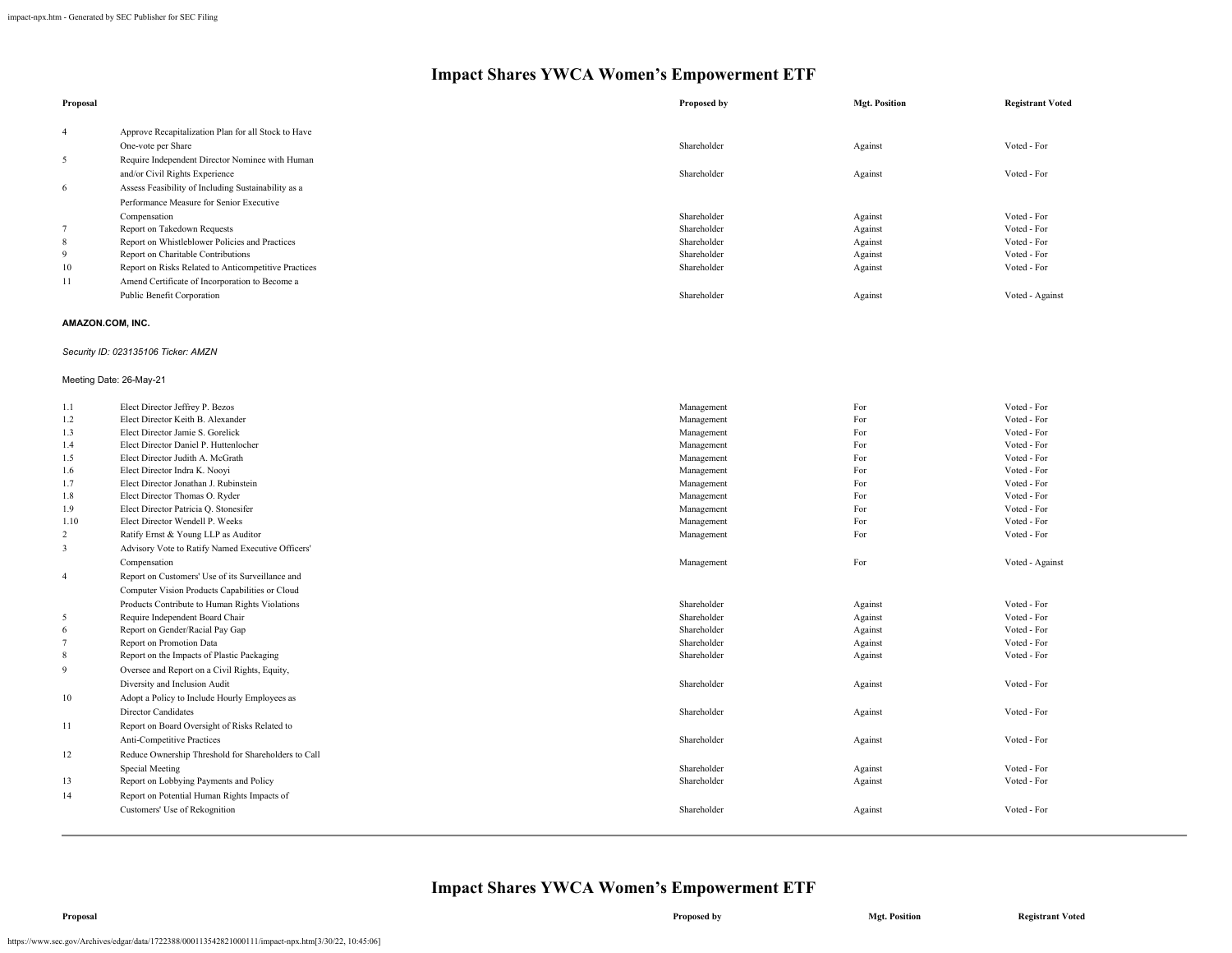| Proposal                        | Proposed by | <b>Mgt. Position</b> | <b>Registrant Voted</b> |
|---------------------------------|-------------|----------------------|-------------------------|
| <b>AMERICAN EXPRESS COMPANY</b> |             |                      |                         |

*Security ID: 025816109 Ticker: AXP*

Meeting Date: 04-May-21

| 1.1            | Elect Director Thomas J. Baltimore                | Management  | For     | Voted - For |
|----------------|---------------------------------------------------|-------------|---------|-------------|
| 1.2            | Elect Director Charlene Barshefsky                | Management  | For     | Voted - For |
| 1.3            | Elect Director John J. Brennan                    | Management  | For     | Voted - For |
| 1.4            | Elect Director Peter Chernin                      | Management  | For     | Voted - For |
| 1.5            | Elect Director Ralph de la Vega                   | Management  | For     | Voted - For |
| 1.6            | Elect Director Michael O. Leavitt                 | Management  | For     | Voted - For |
| 1.7            | Elect Director Theodore J. Leonsis                | Management  | For     | Voted - For |
| 1.8            | Elect Director Karen L. Parkhill                  | Management  | For     | Voted - For |
| 1.9            | Elect Director Charles E. Phillips                | Management  | For     | Voted - For |
| 1.10           | Elect Director Lynn A. Pike                       | Management  | For     | Voted - For |
| 1.11           | Elect Director Stephen J. Squeri                  | Management  | For     | Voted - For |
| 1.12           | Elect Director Daniel L. Vasella                  | Management  | For     | Voted - For |
| 1.13           | Elect Director Lisa W. Wardell                    | Management  | For     | Voted - For |
| 1.14           | Elect Director Ronald A. Williams                 | Management  | For     | Voted - For |
| 1.15           | Elect Director Christopher D. Young               | Management  | For     | Voted - For |
| $\overline{c}$ | Ratify PricewaterhouseCoopers LLP as Auditors     | Management  | For     | Voted - For |
| 3              | Advisory Vote to Ratify Named Executive Officers' |             |         |             |
|                | Compensation                                      | Management  | For     | Voted - For |
| 4              | Provide Right to Act by Written Consent           | Shareholder | Against | Voted - For |
| 5              | Publish Annually a Report Assessing Diversity,    |             |         |             |
|                | Equity, and Inclusion Efforts                     | Shareholder | Against | Voted - For |
|                |                                                   |             |         |             |

### **AMERICAN INTERNATIONAL GROUP, INC.**

### *Security ID: 026874784 Ticker: AIG*

### Meeting Date: 12-May-21

| 1.1            | Elect Director James Cole, Jr.                    | Management | For | Voted - For |
|----------------|---------------------------------------------------|------------|-----|-------------|
| 1.2            | Elect Director W. Don Cornwell                    | Management | For | Voted - For |
| 1.3            | Elect Director Brian Duperreault                  | Management | For | Voted - For |
| 1.4            | Elect Director John H. Fitzpatrick                | Management | For | Voted - For |
| 1.5            | Elect Director William G. Jurgensen               | Management | For | Voted - For |
| 1.6            | Elect Director Christopher S. Lynch               | Management | For | Voted - For |
| 1.7            | Elect Director Linda A. Mills                     | Management | For | Voted - For |
| 1.8            | Elect Director Thomas F. Motamed                  | Management | For | Voted - For |
| 1.9            | Elect Director Peter R. Porrino                   | Management | For | Voted - For |
| 1.10           | Elect Director Amy L. Schioldager                 | Management | For | Voted - For |
| 1.11           | Elect Director Douglas M. Steenland               | Management | For | Voted - For |
| 1.12           | Elect Director Therese M. Vaughan                 | Management | For | Voted - For |
| 1.13           | Elect Director Peter S. Zaffino                   | Management | For | Voted - For |
| $\overline{2}$ | Advisory Vote to Ratify Named Executive Officers' |            |     |             |
|                | Compensation                                      | Management | For | Voted - For |
| 3              | Approve Omnibus Stock Plan                        | Management | For | Voted - For |
| $\overline{4}$ | Ratify PricewaterhouseCoopers LLP as Auditors     | Management | For | Voted - For |
|                |                                                   |            |     |             |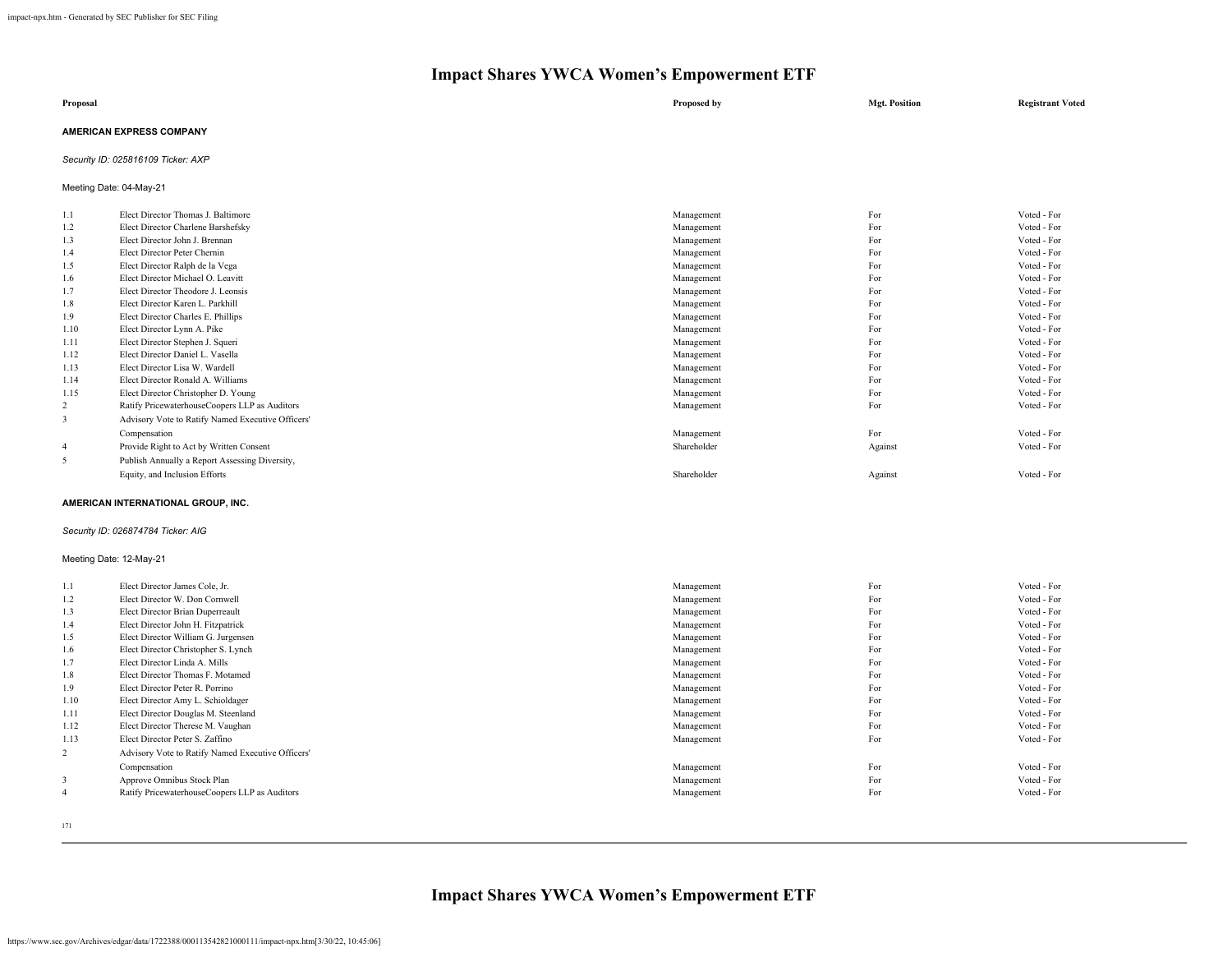| Proposal                                                                                                |                                                                                                                                                                                                                                                                                                                                                                                                                                                                                                                           | Proposed by                                                                                                                                                                        | <b>Mgt. Position</b>                                                                    | <b>Registrant Voted</b>                                                                                                                                                                         |
|---------------------------------------------------------------------------------------------------------|---------------------------------------------------------------------------------------------------------------------------------------------------------------------------------------------------------------------------------------------------------------------------------------------------------------------------------------------------------------------------------------------------------------------------------------------------------------------------------------------------------------------------|------------------------------------------------------------------------------------------------------------------------------------------------------------------------------------|-----------------------------------------------------------------------------------------|-------------------------------------------------------------------------------------------------------------------------------------------------------------------------------------------------|
| 5                                                                                                       | Reduce Ownership Threshold for Shareholders to Call<br>Special Meeting                                                                                                                                                                                                                                                                                                                                                                                                                                                    | Shareholder                                                                                                                                                                        | Against                                                                                 | Voted - For                                                                                                                                                                                     |
|                                                                                                         | AMERICAN WATER WORKS COMPANY, INC.                                                                                                                                                                                                                                                                                                                                                                                                                                                                                        |                                                                                                                                                                                    |                                                                                         |                                                                                                                                                                                                 |
|                                                                                                         | Security ID: 030420103 Ticker: AWK                                                                                                                                                                                                                                                                                                                                                                                                                                                                                        |                                                                                                                                                                                    |                                                                                         |                                                                                                                                                                                                 |
|                                                                                                         | Meeting Date: 12-May-21                                                                                                                                                                                                                                                                                                                                                                                                                                                                                                   |                                                                                                                                                                                    |                                                                                         |                                                                                                                                                                                                 |
| 1.1<br>1.2<br>1.3<br>1.4<br>1.5<br>1.6<br>1.7<br>1.8<br>1.9<br>1.10<br>1.11<br>$\overline{c}$<br>3      | Elect Director Jeffrey N. Edwards<br>Elect Director Martha Clark Goss<br>Elect Director Veronica M. Hagen<br>Elect Director Kimberly J. Harris<br>Elect Director Julia L. Johnson<br>Elect Director Patricia L. Kampling<br>Elect Director Karl F. Kurz<br>Elect Director Walter J. Lynch<br>Elect Director George MacKenzie<br>Elect Director James G. Stavridis<br>Elect Director Lloyd M. Yates<br>Advisory Vote to Ratify Named Executive Officers'<br>Compensation<br>Ratify PricewaterhouseCoopers LLP as Auditors  | Management<br>Management<br>Management<br>Management<br>Management<br>Management<br>Management<br>Management<br>Management<br>Management<br>Management<br>Management<br>Management | For<br>For<br>For<br>For<br>For<br>For<br>For<br>For<br>For<br>For<br>For<br>For<br>For | Voted - For<br>Voted - For<br>Voted - For<br>Voted - For<br>Voted - For<br>Voted - For<br>Voted - For<br>Voted - For<br>Voted - For<br>Voted - For<br>Voted - For<br>Voted - For<br>Voted - For |
|                                                                                                         | AMERIPRISE FINANCIAL, INC.                                                                                                                                                                                                                                                                                                                                                                                                                                                                                                |                                                                                                                                                                                    |                                                                                         |                                                                                                                                                                                                 |
|                                                                                                         | Security ID: 03076C106 Ticker: AMP                                                                                                                                                                                                                                                                                                                                                                                                                                                                                        |                                                                                                                                                                                    |                                                                                         |                                                                                                                                                                                                 |
|                                                                                                         | Meeting Date: 28-Apr-21                                                                                                                                                                                                                                                                                                                                                                                                                                                                                                   |                                                                                                                                                                                    |                                                                                         |                                                                                                                                                                                                 |
| 1.1<br>1.2<br>1.3<br>1.4<br>1.5<br>1.6<br>1.7<br>1.8<br>1.9<br>$\overline{2}$<br>3<br><b>AMGEN INC.</b> | Elect Director James M. Cracchiolo<br>Elect Director Dianne Neal Blixt<br>Elect Director Amy DiGeso<br>Elect Director Lon R. Greenberg<br>Elect Director Jeffrey Noddle<br>Elect Director Robert F. Sharpe, Jr.<br>Elect Director Brian T. Shea<br>Elect Director W. Edward Walter, III<br>Elect Director Christopher J. Williams<br>Advisory Vote to Ratify Named Executive Officers'<br>Compensation<br>Ratify PricewaterhouseCoopers LLP as Auditors<br>Security ID: 031162100 Ticker: AMGN<br>Meeting Date: 18-May-21 | Management<br>Management<br>Management<br>Management<br>Management<br>Management<br>Management<br>Management<br>Management<br>Management<br>Management                             | For<br>For<br>For<br>For<br>For<br>For<br>For<br>For<br>For<br>For<br>For               | Voted - For<br>Voted - For<br>Voted - For<br>Voted - For<br>Voted - For<br>Voted - For<br>Voted - For<br>Voted - For<br>Voted - For<br>Voted - For<br>Voted - For                               |
| 1.1<br>1.2<br>1.3                                                                                       | Elect Director Wanda M. Austin<br>Elect Director Robert A. Bradway<br>Elect Director Brian J. Druker                                                                                                                                                                                                                                                                                                                                                                                                                      | Management<br>Management<br>Management                                                                                                                                             | For<br>For<br>For                                                                       | Voted - For<br>Voted - For<br>Voted - For                                                                                                                                                       |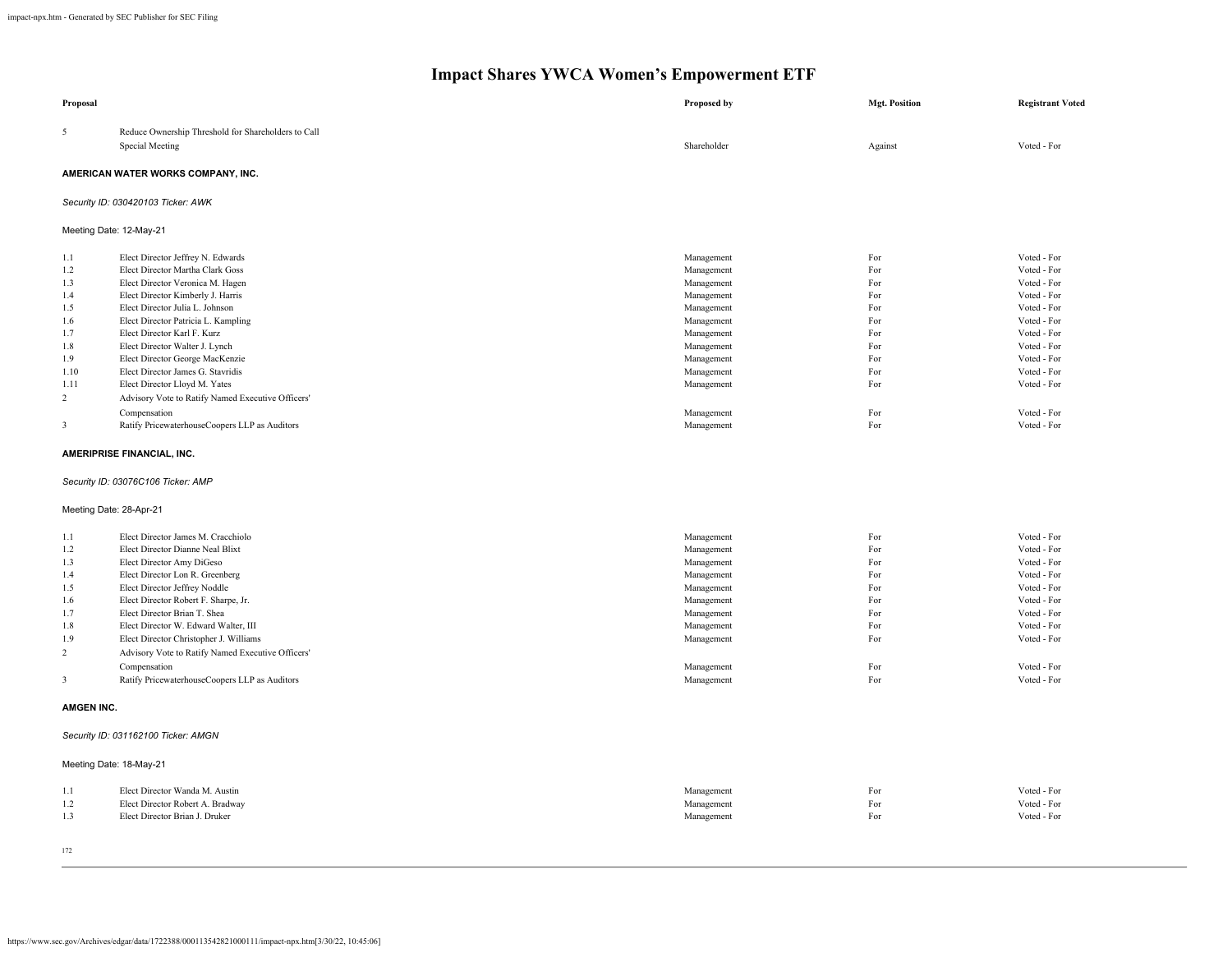| Proposal |                                                   | Proposed by | <b>Mgt. Position</b> | <b>Registrant Voted</b> |
|----------|---------------------------------------------------|-------------|----------------------|-------------------------|
| 1.4      | Elect Director Robert A. Eckert                   | Management  | For                  | Voted - For             |
| 1.5      | Elect Director Greg C. Garland                    | Management  | For                  | Voted - For             |
| 1.6      | Elect Director Charles M. Holley, Jr.             | Management  | For                  | Voted - For             |
| 1.7      | Elect Director Tyler Jacks                        | Management  | For                  | Voted - For             |
| 1.8      | Elect Director Ellen J. Kullman                   | Management  | For                  | Voted - For             |
| 1.9      | Elect Director Amy E. Miles                       | Management  | For                  | Voted - For             |
| 1.10     | Elect Director Ronald D. Sugar                    | Management  | For                  | Voted - For             |
| 1.11     | Elect Director R. Sanders Williams                | Management  | For                  | Voted - For             |
| 2        | Advisory Vote to Ratify Named Executive Officers' |             |                      |                         |
|          | Compensation                                      | Management  | For                  | Voted - For             |
|          | Ratify Ernst & Young LLP as Auditors              | Management  | For                  | Voted - For             |

#### **ANTHEM, INC.**

### *Security ID: 036752103 Ticker: ANTM*

### Meeting Date: 26-May-21

| 1.1 | Elect Director Lewis Hay, III                     | Management | For | Voted - For |
|-----|---------------------------------------------------|------------|-----|-------------|
| 1.2 | Elect Director Antonio F. Neri                    | Management | For | Voted - For |
| 1.3 | Elect Director Ramiro G. Peru                     | Management | For | Voted - For |
|     | Advisory Vote to Ratify Named Executive Officers' |            |     |             |
|     | Compensation                                      | Management | For | Voted - For |
|     | Ratify Ernst & Young LLP as Auditors              | Management | For | Voted - For |

#### **APPLE INC.**

### *Security ID: 037833100 Ticker: AAPL*

### Meeting Date: 23-Feb-21

| 1.1            | Elect Director James Bell                            | Management  | For     | Voted - For     |
|----------------|------------------------------------------------------|-------------|---------|-----------------|
| 1.2            | Elect Director Tim Cook                              | Management  | For     | Voted - For     |
| 1.3            | Elect Director Al Gore                               | Management  | For     | Voted - For     |
| 1.4            | Elect Director Andrea Jung                           | Management  | For     | Voted - For     |
| 1.5            | Elect Director Art Levinson                          | Management  | For     | Voted - For     |
| 1.6            | Elect Director Monica Lozano                         | Management  | For     | Voted - For     |
| 1.7            | Elect Director Ron Sugar                             | Management  | For     | Voted - For     |
| 1.8            | Elect Director Sue Wagner                            | Management  | For     | Voted - For     |
| 2              | Ratify Ernst & Young LLP as Auditors                 | Management  | For     | Voted - For     |
| 3              | Advisory Vote to Ratify Named Executive Officers'    |             |         |                 |
|                | Compensation                                         | Management  | For     | Voted - For     |
| $\overline{4}$ | Proxy Access Amendments                              | Shareholder | Against | Voted - For     |
|                | Improve Principles of Executive Compensation Program | Shareholder | Against | Voted - Against |
|                |                                                      |             |         |                 |

#### **APTIV PLC**

### *Security ID: G6095L109 Ticker: APTV*

| Meeting Date: 30-Apr-21 |                               |            |     |             |
|-------------------------|-------------------------------|------------|-----|-------------|
| 1.1                     | Elect Director Kevin P. Clark | Management | For | Voted - For |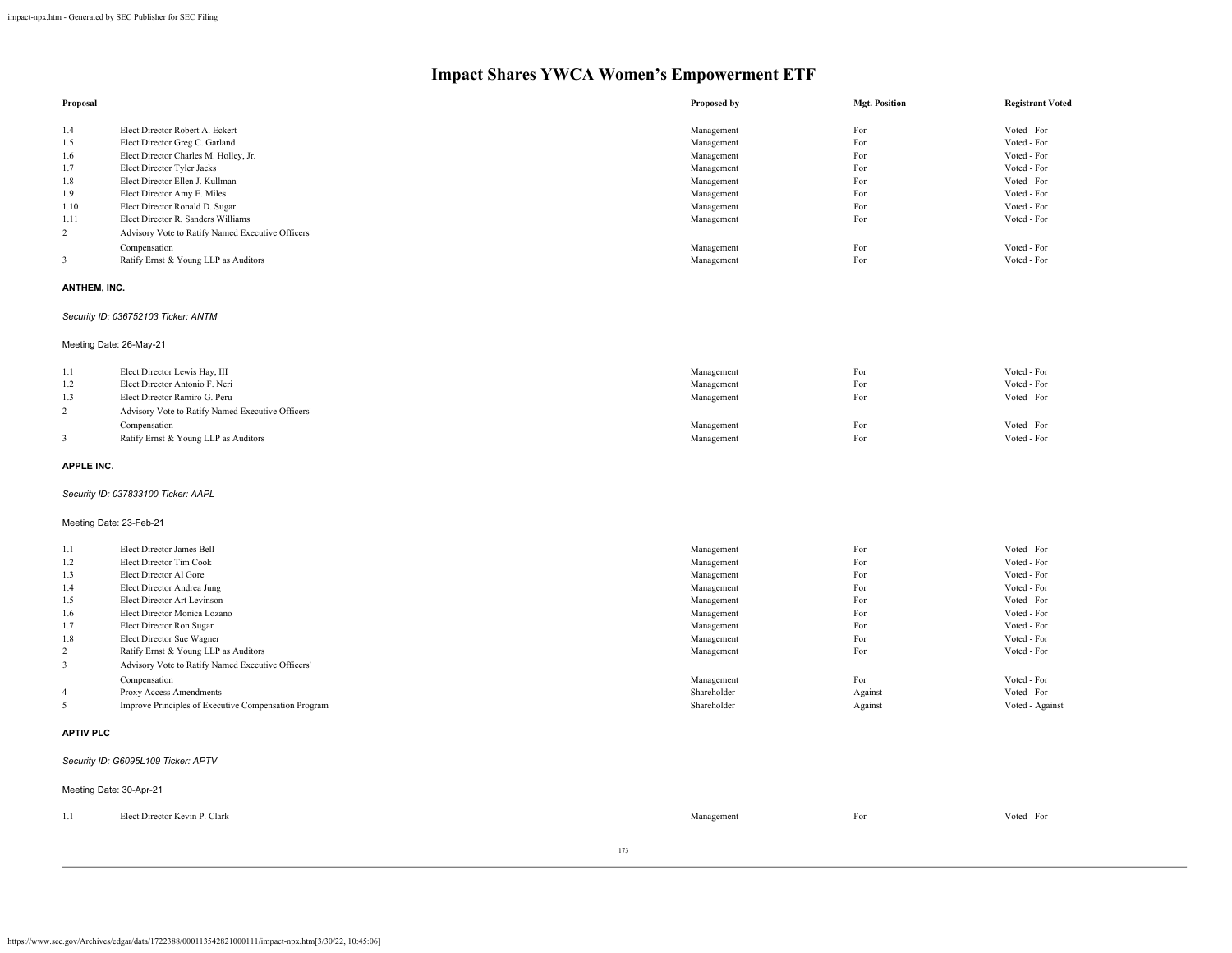| Proposal       |                                                     | Proposed by | <b>Mgt. Position</b> | <b>Registrant Voted</b> |
|----------------|-----------------------------------------------------|-------------|----------------------|-------------------------|
| 1.2            | Elect Director Richard L. Clemmer                   | Management  | For                  | Voted - For             |
| 1.3            | Elect Director Nancy E. Cooper                      | Management  | For                  | Voted - For             |
| 1.4            | Elect Director Nicholas M. Donofrio                 | Management  | For                  | Voted - For             |
| 1.5            | Elect Director Rajiv L. Gupta                       | Management  | For                  | Voted - For             |
| 1.6            | Elect Director Joseph L. Hooley                     | Management  | For                  | Voted - For             |
| 1.7            | Elect Director Merit E. Janow                       | Management  | For                  | Voted - For             |
| 1.8            | Elect Director Sean O. Mahoney                      | Management  | For                  | Voted - For             |
| 1.9            | Elect Director Paul M. Meister                      | Management  | For                  | Voted - For             |
| 1.10           | Elect Director Robert K. Ortberg                    | Management  | For                  | Voted - For             |
| 1.11           | Elect Director Colin J. Parris                      | Management  | For                  | Voted - For             |
| 1.12           | Elect Director Ana G. Pinczuk                       | Management  | For                  | Voted - For             |
| $\overline{2}$ | Approve Ernst & Young LLP as Auditors and Authorize |             |                      |                         |
|                | Board to Fix Their Remuneration                     | Management  | For                  | Voted - For             |
| 3              | Advisory Vote to Ratify Named Executive Officers'   |             |                      |                         |
|                | Compensation                                        | Management  | For                  | Voted - Against         |

#### **ARCHER-DANIELS-MIDLAND COMPANY**

### *Security ID: 039483102 Ticker: ADM*

### Meeting Date: 06-May-21

| 1.1            | Elect Director Michael S. Burke                   | Management  | For     | Voted - For |
|----------------|---------------------------------------------------|-------------|---------|-------------|
| 1.2            | Elect Director Theodore Colbert                   | Management  | For     | Voted - For |
| 1.3            | Elect Director Terrell K. Crews                   | Management  | For     | Voted - For |
| 1.4            | Elect Director Pierre Dufour                      | Management  | For     | Voted - For |
| 1.5            | Elect Director Donald E. Felsinger                | Management  | For     | Voted - For |
| 1.6            | Elect Director Suzan F. Harrison                  | Management  | For     | Voted - For |
| 1.7            | Elect Director Juan R. Luciano                    | Management  | For     | Voted - For |
| 1.8            | Elect Director Patrick J. Moore                   | Management  | For     | Voted - For |
| 1.9            | Elect Director Francisco J. Sanchez               | Management  | For     | Voted - For |
| 1.10           | Elect Director Debra A. Sandler                   | Management  | For     | Voted - For |
| 1.11           | Elect Director Lei Z. Schlitz                     | Management  | For     | Voted - For |
| 1.12           | Elect Director Kelvin R. Westbrook                | Management  | For     | Voted - For |
| $\overline{2}$ | Ratify Ernst & Young LLP as Auditors              | Management  | For     | Voted - For |
| 3              | Advisory Vote to Ratify Named Executive Officers' |             |         |             |
|                | Compensation                                      | Management  | For     | Voted - For |
| $\overline{4}$ | Amend Proxy Access Right                          | Shareholder | Against | Voted - For |
|                |                                                   |             |         |             |

#### **AT&T INC.**

### *Security ID: 00206R102 Ticker: T*

### Meeting Date: 30-Apr-21

| 1.1 | Elect Director William E. Kennard       | Management | For | Voted - For |
|-----|-----------------------------------------|------------|-----|-------------|
| 1.2 | Elect Director Samuel A. Di Piazza, Jr. | Management | For | Voted - For |
| 1.3 | Elect Director Scott T. Ford            | Management | For | Voted - For |
| 1.4 | Elect Director Glenn H. Hutchins        | Management | For | Voted - For |
| 1.5 | Elect Director Debra L. Lee             | Management | For | Voted - For |
| 1.6 | Elect Director Stephen J. Luczo         | Management | For | Voted - For |
|     |                                         |            |     |             |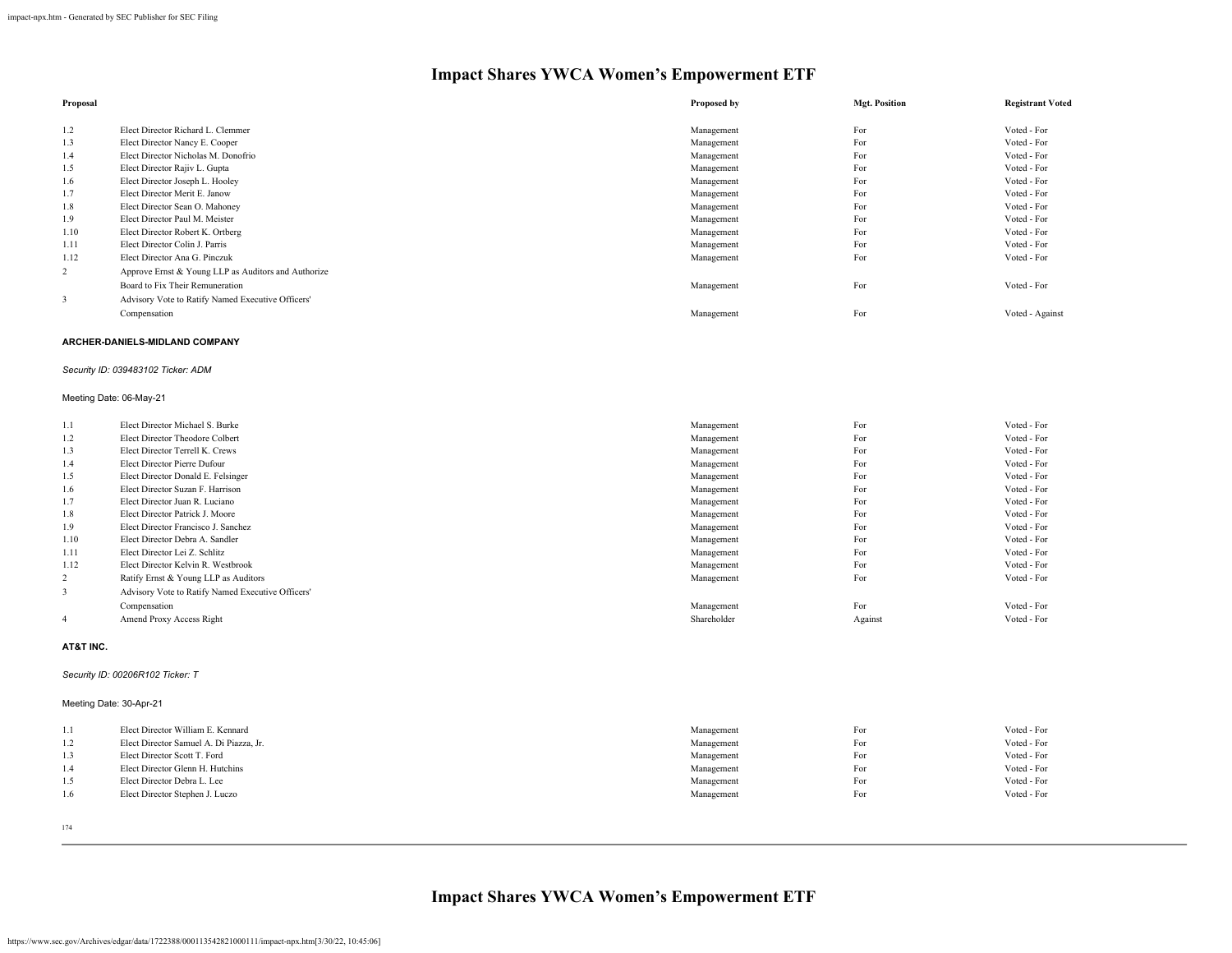| Proposal       |                                                   | Proposed by | <b>Mgt. Position</b> | <b>Registrant Voted</b> |
|----------------|---------------------------------------------------|-------------|----------------------|-------------------------|
| 1.7            | Elect Director Michael B. McCallister             | Management  | For                  | Voted - For             |
| 1.8            | Elect Director Beth E. Mooney                     | Management  | For                  | Voted - For             |
| 1.9            | Elect Director Matthew K. Rose                    | Management  | For                  | Voted - For             |
| 1.10           | Elect Director John T. Stankey                    | Management  | For                  | Voted - For             |
| 1.11           | Elect Director Cynthia B. Taylor                  | Management  | For                  | Voted - For             |
| 1.12           | Elect Director Geoffrey Y. Yang                   | Management  | For                  | Voted - For             |
| 2              | Ratify Ernst & Young LLP as Auditors              | Management  | For                  | Voted - For             |
| 3              | Advisory Vote to Ratify Named Executive Officers' |             |                      |                         |
|                | Compensation                                      | Management  | For                  | Voted - Against         |
| $\overline{4}$ | Lower Ownership Threshold for Action by Written   |             |                      |                         |
|                | Consent                                           | Shareholder | Against              | Voted - For             |

### **ATLANTICA SUSTAINABLE INFRASTRUCTURE PLC**

### *Security ID: G0751N103 Ticker: AY*

### Meeting Date: 04-May-21

| 1.1            | Elect Director Michael Woollcombe                    | Management | For | Voted - For     |
|----------------|------------------------------------------------------|------------|-----|-----------------|
| 1.2            | Elect Director Michael Forsayeth                     | Management | For | Voted - For     |
| 1.3            | Elect Director William Aziz                          | Management | For | Voted - For     |
| 1.4            | Elect Director Brenda Eprile                         | Management | For | Voted - For     |
| 1.5            | Elect Director Debora Del Favero                     | Management | For | Voted - For     |
| 1.6            | Elect Director Arun Banskota                         | Management | For | Voted - For     |
| 1.7            | Elect Director George Trisic                         | Management | For | Voted - For     |
| 1.8            | Elect Director Santiago Seage                        | Management | For | Voted - For     |
| 2              | Accept Financial Statements and Statutory Reports    | Management | For | Voted - For     |
| 3              | Approve Remuneration Report                          | Management | For | Voted - For     |
| $\overline{4}$ | Approve Remuneration Policy                          | Management | For | Voted - For     |
| 5              | Reappoint Ernst & Young LLP and Ernst & Young S.L.   |            |     |                 |
|                | as Auditors                                          | Management | For | Voted - For     |
| 6              | Authorise Board to Fix Remuneration of Auditors      | Management | For | Voted - For     |
|                | Authorise Issue of Equity                            | Management | For | Voted - For     |
| 8              | Authorise Issue of Equity without Pre-emptive Rights | Management | For | Voted - For     |
| 9              | Authorise Issue of Equity without Pre-emptive        |            |     |                 |
|                | Rights (Additional Authority)                        | Management | For | Voted - Against |
| 10             | Approve Reduction of the Share Premium Account       | Management | For | Voted - For     |
|                |                                                      |            |     |                 |

#### **AUTODESK, INC.**

### *Security ID: 052769106 Ticker: ADSK*

### Meeting Date: 16-Jun-21

| 1.1 | Elect Director Andrew Anagnost      | Management | For | Voted - For |
|-----|-------------------------------------|------------|-----|-------------|
| 1.2 | Elect Director Karen Blasing        | Management | For | Voted - For |
| 1.3 | Elect Director Reid French          | Management | For | Voted - For |
| 1.4 | Elect Director Ayanna Howard        | Management | For | Voted - For |
| 1.5 | Elect Director Blake Irving         | Management | For | Voted - For |
| 1.6 | Elect Director Mary T. McDowell     | Management | For | Voted - For |
| 1.7 | Elect Director Stephen Milligan     | Management | For | Voted - For |
| 1.8 | Elect Director Lorrie M. Norrington | Management | For | Voted - For |
|     |                                     |            |     |             |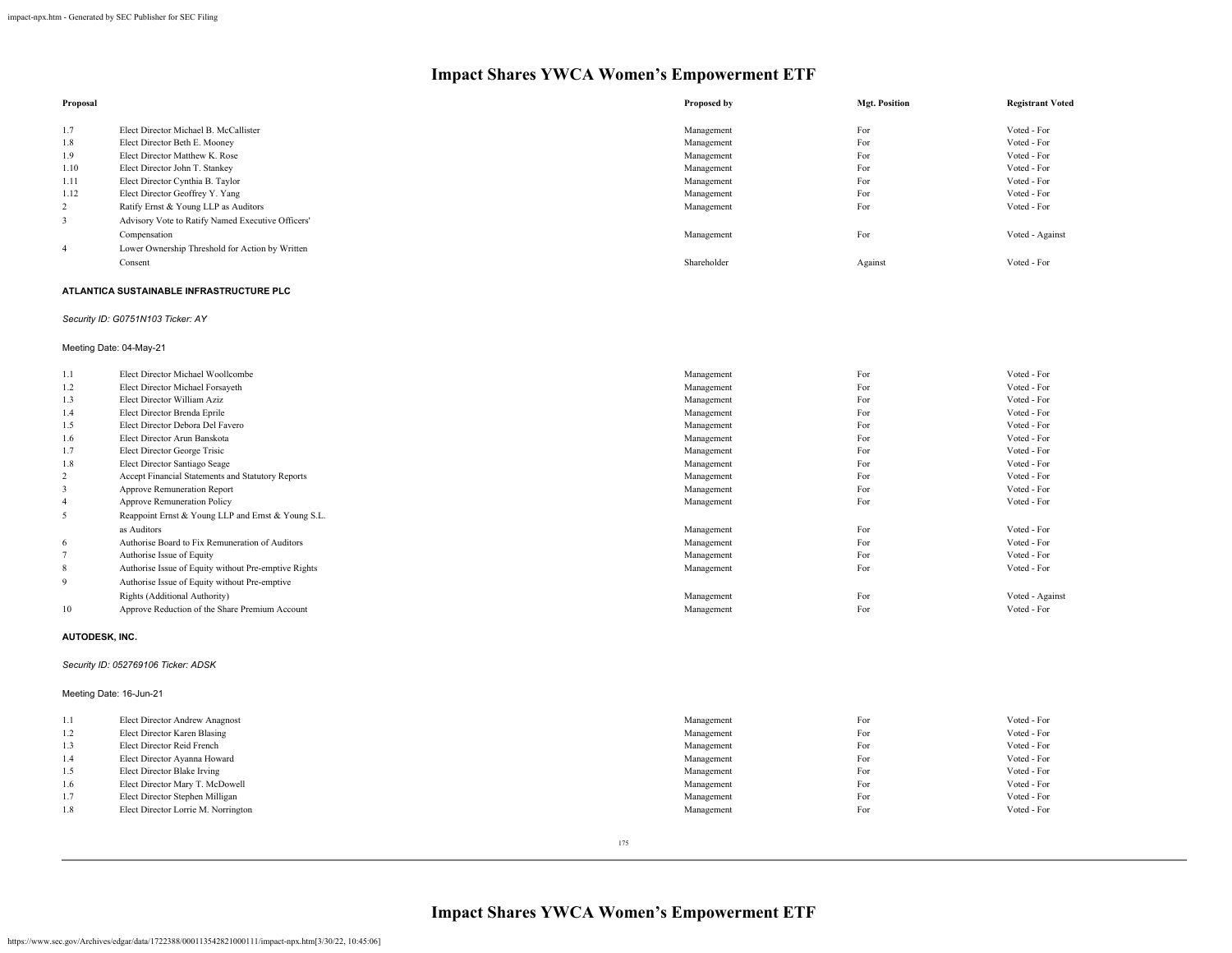| Proposal                |                                                                   | Proposed by              | <b>Mgt. Position</b> | <b>Registrant Voted</b>    |
|-------------------------|-------------------------------------------------------------------|--------------------------|----------------------|----------------------------|
| 1.9                     | Elect Director Elizabeth (Betsy) Rafael                           | Management               | For                  | Voted - For                |
| 1.10                    | Elect Director Stacy J. Smith                                     | Management               | For                  | Voted - For                |
| $\overline{2}$          | Ratify Ernst & Young LLP as Auditors                              | Management               | For                  | Voted - For                |
| 3                       | Advisory Vote to Ratify Named Executive Officers'                 |                          |                      |                            |
|                         | Compensation                                                      | Management               | For                  | Voted - For                |
|                         |                                                                   |                          |                      |                            |
| AUTOLIV, INC.           |                                                                   |                          |                      |                            |
|                         | Security ID: 052800109 Ticker: ALV                                |                          |                      |                            |
| Meeting Date: 12-May-21 |                                                                   |                          |                      |                            |
| 1.1                     | Elect Director Mikael Bratt                                       | Management               | For                  | Voted - For                |
| 1.2                     | Elect Director Laurie Brlas                                       | Management               | For                  | Voted - For                |
| 1.3                     | Elect Director Jan Carlson                                        | Management               | For                  | Voted - For                |
| 1.4                     | Elect Director Hasse Johansson                                    | Management               | For                  | Voted - For                |
| 1.5                     | Elect Director Leif Johansson                                     | Management               | For                  | Voted - For                |
| 1.6                     | Elect Director Franz-Josef Kortum                                 | Management               | For                  | Voted - For                |
| 1.7                     | Elect Director Frederic Lissalde                                  | Management               | For                  | Voted - For                |
| 1.8                     | Elect Director Min Liu                                            | Management               | For                  | Voted - For                |
| 1.9                     | Elect Director Xiaozhi Liu                                        | Management               | For                  | Voted - For                |
| 1.10                    | Elect Director Martin Lundstedt                                   | Management               | For                  | Voted - For                |
| 1.11                    | Elect Director Thaddeus J. "Ted" Senko                            | Management               | For                  | Voted - For                |
| 2                       | Advisory Vote to Ratify Named Executive Officers'                 |                          |                      |                            |
|                         | Compensation                                                      | Management               | For                  | Voted - For                |
| $\mathbf{3}$            | Ratify Ernst & Young AB as Auditor                                | Management               | For                  | Voted - For                |
|                         | AVALONBAY COMMUNITIES, INC.                                       |                          |                      |                            |
|                         | Security ID: 053484101 Ticker: AVB                                |                          |                      |                            |
| Meeting Date: 20-May-21 |                                                                   |                          |                      |                            |
| 1.1                     | Elect Director Glyn F. Aeppel                                     | Management               | For                  | Voted - For                |
| 1.2                     | Elect Director Terry S. Brown                                     | Management               | For                  | Voted - For                |
| 1.3                     | Elect Director Alan B. Buckelew                                   | Management               | For                  | Voted - For                |
| 1.4                     | Elect Director Ronald L. Havner, Jr.                              | Management               | For                  | Voted - For                |
| 1.5                     | Elect Director Stephen P. Hills                                   | Management               | For                  | Voted - For                |
| 1.6                     | Elect Director Christopher B. Howard                              | Management               | For                  | Voted - For                |
| 1.7                     | Elect Director Richard J. Lieb                                    | Management               | For                  | Voted - For                |
| 1.8                     | Elect Director Nnenna Lynch                                       | Management               | For                  | Voted - For                |
| 1.9                     | Elect Director Timothy J. Naughton                                | Management               | For<br>For           | Voted - For                |
| 1.10                    | Elect Director Benjamin W. Schall<br>Elect Director Susan Swanezy | Management               | For                  | Voted - For<br>Voted - For |
| 1.11<br>1.12            | Elect Director W. Edward Walter                                   | Management<br>Management | For                  | Voted - For                |
| 2                       | Ratify Ernst & Young LLP as Auditors                              | Management               | For                  | Voted - For                |
| $\overline{\mathbf{3}}$ | Advisory Vote to Ratify Named Executive Officers'                 |                          |                      |                            |
|                         |                                                                   |                          | For                  | Voted - For                |
|                         | Compensation                                                      | Management               |                      |                            |

176

# **Impact Shares YWCA Women's Empowerment ETF**

**Proposal Proposed by Mgt. Position Registrant Voted**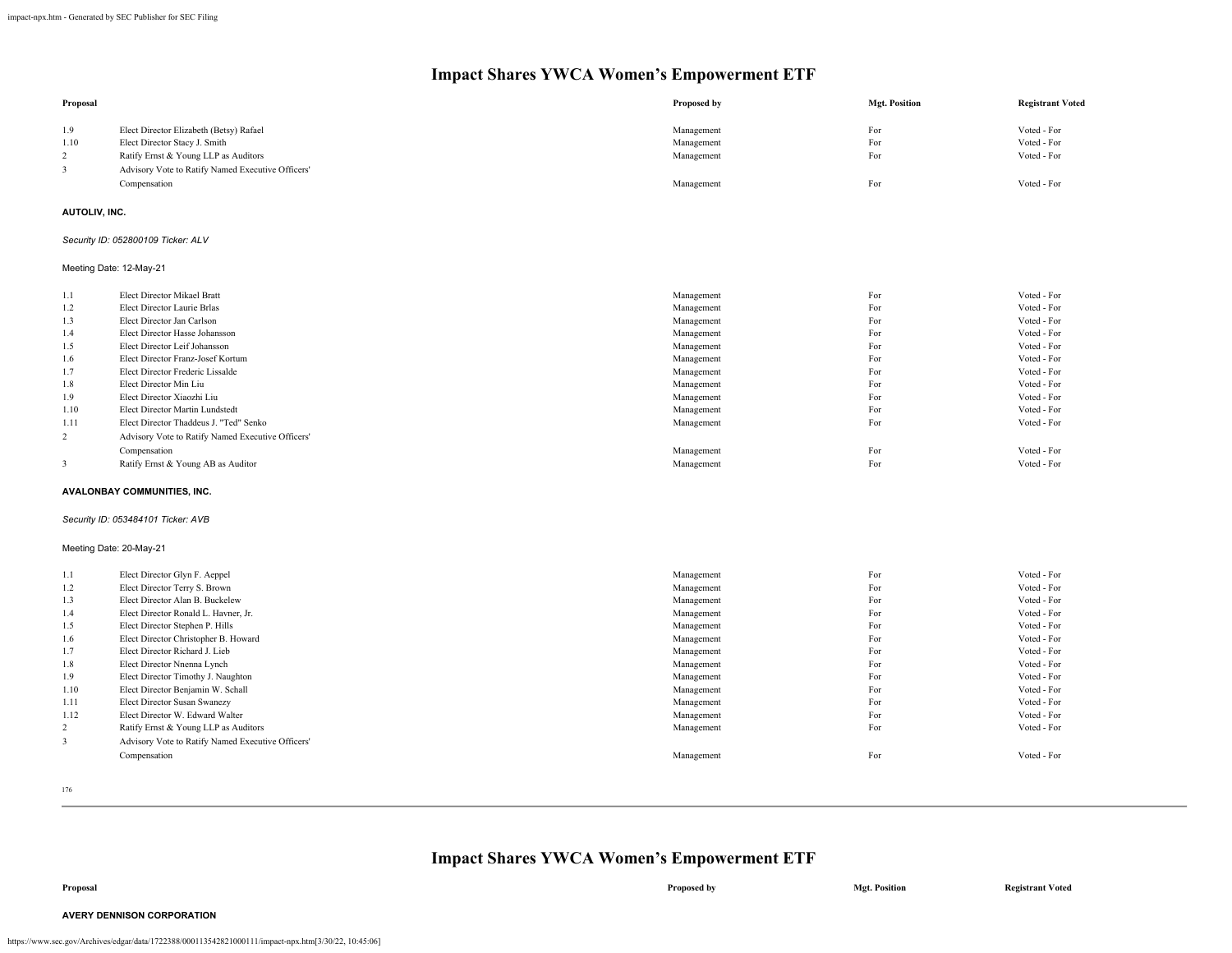| Proposal                           | Proposed by | <b>Mgt. Position</b> | <b>Registrant Voted</b> |
|------------------------------------|-------------|----------------------|-------------------------|
| <b>AVERY DENNISON CORPORATION</b>  |             |                      |                         |
| Security ID: 053611109 Ticker: AVY |             |                      |                         |

Meeting Date: 22-Apr-21

| 1.1 | Elect Director Bradley A. Alford                  | Management | For | Voted - For |
|-----|---------------------------------------------------|------------|-----|-------------|
| 1.2 | Elect Director Anthony K. Anderson                | Management | For | Voted - For |
| 1.3 | Elect Director Mark J. Barrenechea                | Management | For | Voted - For |
| 1.4 | Elect Director Mitchell R. Butier                 | Management | For | Voted - For |
| 1.5 | Elect Director Ken C. Hicks                       | Management | For | Voted - For |
| 1.6 | Elect Director Andres A. Lopez                    | Management | For | Voted - For |
| 1.7 | Elect Director Patrick T. Siewert                 | Management | For | Voted - For |
| 1.8 | Elect Director Julia A. Stewart                   | Management | For | Voted - For |
| 1.9 | Elect Director Martha N. Sullivan                 | Management | For | Voted - For |
| 2   | Advisory Vote to Ratify Named Executive Officers' |            |     |             |
|     | Compensation                                      | Management | For | Voted - For |
|     | Ratify PricewaterhouseCoopers LLP as Auditors     | Management | For | Voted - For |

#### **BANK OF AMERICA CORPORATION**

### *Security ID: 060505104 Ticker: BAC*

#### Meeting Date: 20-Apr-21

| 1.1                     | Elect Director Sharon L. Allen                    | Management  | For     | Voted - For     |
|-------------------------|---------------------------------------------------|-------------|---------|-----------------|
| 1.2                     | Elect Director Susan S. Bies                      | Management  | For     | Voted - For     |
| 1.3                     | Elect Director Frank P. Bramble, Sr.              | Management  | For     | Voted - For     |
| 1.4                     | Elect Director Pierre J.P. de Weck                | Management  | For     | Voted - For     |
| 1.5                     | Elect Director Arnold W. Donald                   | Management  | For     | Voted - For     |
| 1.6                     | Elect Director Linda P. Hudson                    | Management  | For     | Voted - For     |
| 1.7                     | Elect Director Monica C. Lozano                   | Management  | For     | Voted - For     |
| 1.8                     | Elect Director Thomas J. May                      | Management  | For     | Voted - For     |
| 1.9                     | Elect Director Brian T. Moynihan                  | Management  | For     | Voted - For     |
| 1.10                    | Elect Director Lionel L. Nowell, III              | Management  | For     | Voted - For     |
| 1.11                    | Elect Director Denise L. Ramos                    | Management  | For     | Voted - For     |
| 1.12                    | Elect Director Clayton S. Rose                    | Management  | For     | Voted - For     |
| 1.13                    | Elect Director Michael D. White                   | Management  | For     | Voted - For     |
| 1.14                    | Elect Director Thomas D. Woods                    | Management  | For     | Voted - For     |
| 1.15                    | Elect Director R David Yost                       | Management  | For     | Voted - For     |
| 1.16                    | Elect Director Maria T. Zuber                     | Management  | For     | Voted - For     |
| 2                       | Advisory Vote to Ratify Named Executive Officers' |             |         |                 |
|                         | Compensation                                      | Management  | For     | Voted - For     |
| $\overline{\mathbf{3}}$ | Ratify PricewaterhouseCoopers LLP as Auditors     | Management  | For     | Voted - For     |
| $\overline{4}$          | Amend Omnibus Stock Plan                          | Management  | For     | Voted - For     |
| 5                       | Amend Proxy Access Right                          | Shareholder | Against | Voted - For     |
| 6                       | Provide Right to Act by Written Consent           | Shareholder | Against | Voted - For     |
|                         | Approve Change in Organizational Form             | Shareholder | Against | Voted - Against |
| 8                       | Request on Racial Equity Audit                    | Shareholder | Against | Voted - For     |
|                         |                                                   |             |         |                 |

177

## **Impact Shares YWCA Women's Empowerment ETF**

**Proposal Proposed by Mgt. Position Registrant Voted**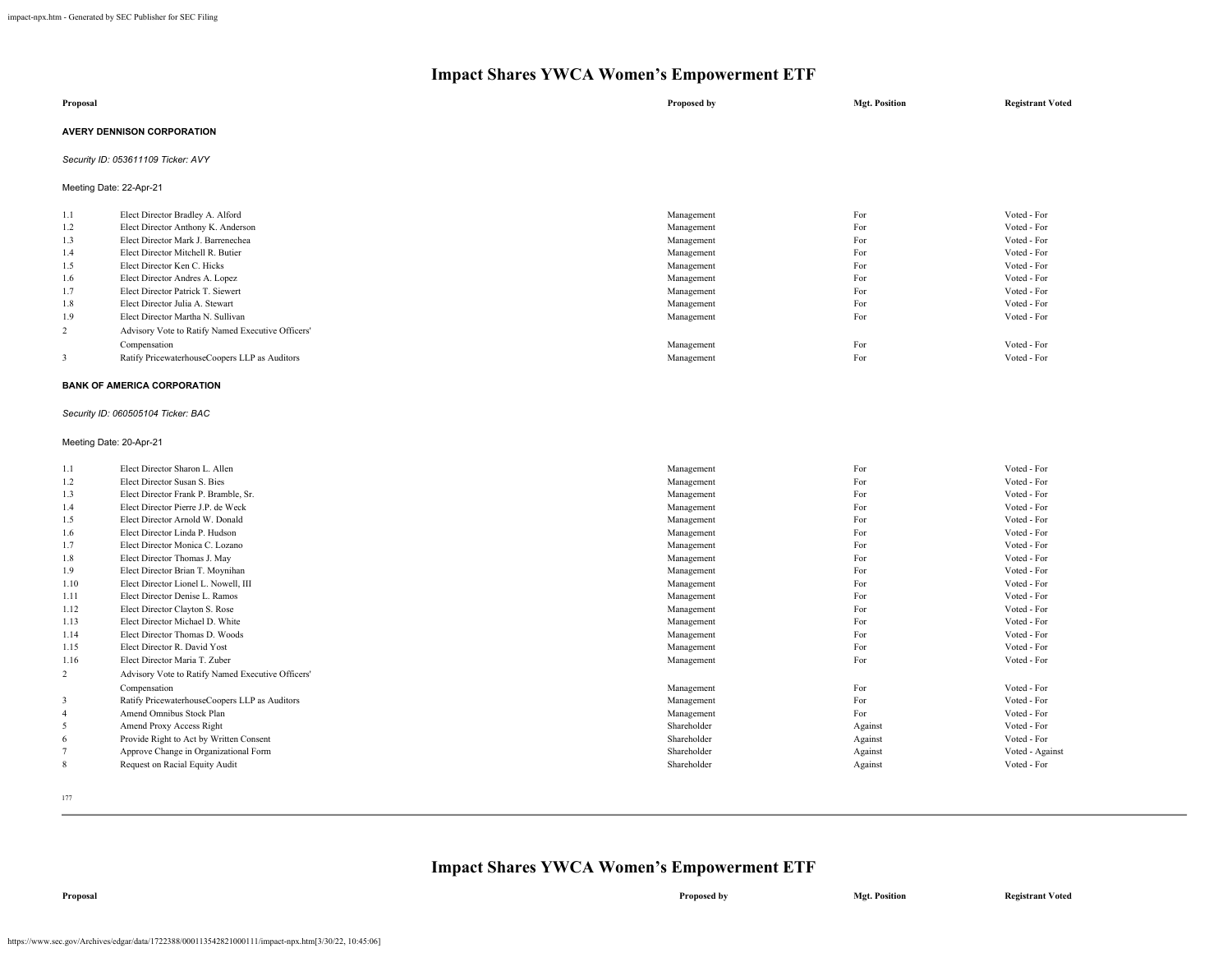| Proposal                  | Proposed by | <b>Mgt. Position</b> | <b>Registrant Voted</b> |
|---------------------------|-------------|----------------------|-------------------------|
| BAXTER INTERNATIONAL INC. |             |                      |                         |

### *Security ID: 071813109 Ticker: BAX*

Meeting Date: 04-May-21

| 1.1            | Elect Director Jose (Joe) E. Almeida              | Management  | For     | Voted - For     |
|----------------|---------------------------------------------------|-------------|---------|-----------------|
| 1.2            | Elect Director Thomas F. Chen                     | Management  | For     | Voted - For     |
| 1.3            | Elect Director John D. Forsyth                    | Management  | For     | Voted - For     |
| 1.4            | Elect Director Peter S. Hellman                   | Management  | For     | Voted - For     |
| 1.5            | Elect Director Michael F. Mahoney                 | Management  | For     | Voted - For     |
| 1.6            | Elect Director Patricia B. Morrison               | Management  | For     | Voted - For     |
| 1.7            | Elect Director Stephen N. Oesterle                | Management  | For     | Voted - For     |
| 1.8            | Elect Director Cathy R. Smith                     | Management  | For     | Voted - For     |
| 1.9            | Elect Director Thomas T. Stallkamp                | Management  | For     | Voted - For     |
| 1.10           | Elect Director Albert P.L. Stroucken              | Management  | For     | Voted - For     |
| 1.11           | Elect Director Amy A. Wendell                     | Management  | For     | Voted - For     |
| 1.12           | Elect Director David S. Wilkes                    | Management  | For     | Voted - For     |
| 2              | Advisory Vote to Ratify Named Executive Officers' |             |         |                 |
|                | Compensation                                      | Management  | For     | Voted - For     |
| 3              | Ratify PricewaterhouseCoopers LLP as Auditors     | Management  | For     | Voted - For     |
| $\overline{4}$ | Approve Omnibus Stock Plan                        | Management  | For     | Voted - For     |
| 5              | Amend Qualified Employee Stock Purchase Plan      | Management  | For     | Voted - For     |
| 6              | Provide Right to Act by Written Consent           | Shareholder | Against | Voted - For     |
|                | Require Independent Board Chair                   | Shareholder | Against | Voted - Against |

### **BECTON, DICKINSON AND COMPANY**

### *Security ID: 075887109 Ticker: BDX*

#### Meeting Date: 26-Jan-21

| 1.1            | Elect Director Catherine M. Burzik                  | Management  | For     | Voted - For     |
|----------------|-----------------------------------------------------|-------------|---------|-----------------|
| 1.2            | Elect Director R. Andrew Eckert                     | Management  | For     | Voted - For     |
| 1.3            | Elect Director Vincent A. Forlenza                  | Management  | For     | Voted - For     |
| 1.4            | Elect Director Claire M. Fraser                     | Management  | For     | Voted - For     |
| 1.5            | Elect Director Jeffrey W. Henderson                 | Management  | For     | Voted - For     |
| 1.6            | Elect Director Christopher Jones                    | Management  | For     | Voted - For     |
| 1.7            | Elect Director Marshall O. Larsen                   | Management  | For     | Voted - For     |
| 1.8            | Elect Director David F. Melcher                     | Management  | For     | Voted - For     |
| 1.9            | Elect Director Thomas E. Polen                      | Management  | For     | Voted - For     |
| 1.10           | Elect Director Claire Pomeroy                       | Management  | For     | Voted - For     |
| 1.11           | Elect Director Rebecca W. Rimel                     | Management  | For     | Voted - For     |
| 1.12           | Elect Director Timothy M. Ring                      | Management  | For     | Voted - For     |
| 1.13           | Elect Director Bertram L. Scott                     | Management  | For     | Voted - For     |
| 2              | Ratify Ernst & Young LLP as Auditors                | Management  | For     | Voted - For     |
| 3              | Advisory Vote to Ratify Named Executive Officers'   |             |         |                 |
|                | Compensation                                        | Management  | For     | Voted - Against |
| $\overline{4}$ | Reduce Ownership Threshold for Shareholders to Call |             |         |                 |
|                | Special Meeting                                     | Shareholder | Against | Voted - For     |
|                |                                                     |             |         |                 |
|                |                                                     | 178         |         |                 |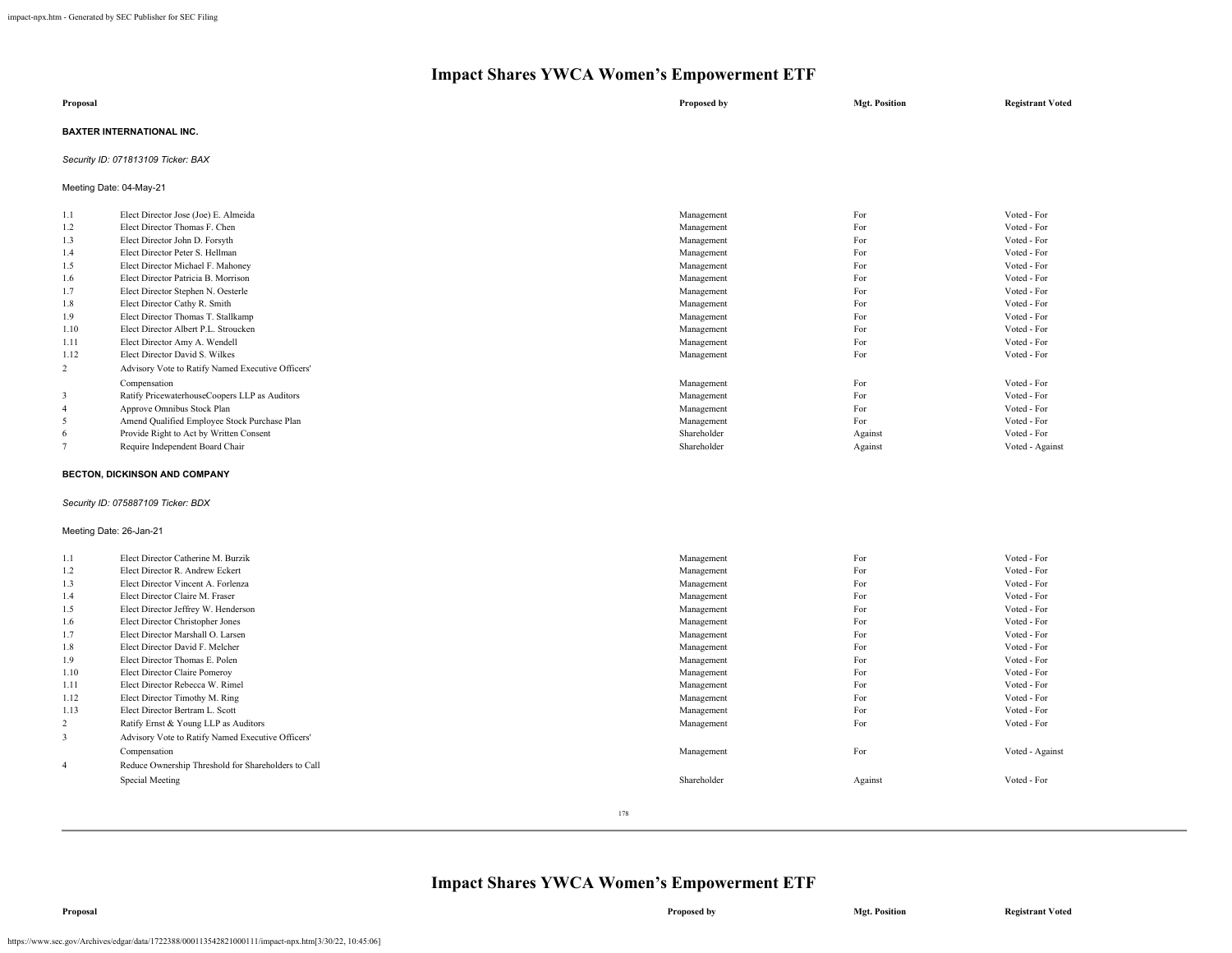| Proposal                  | Proposed by | <b>Mgt. Position</b> | <b>Registrant Voted</b> |
|---------------------------|-------------|----------------------|-------------------------|
| <b>BEST BUY CO., INC.</b> |             |                      |                         |

### *Security ID: 086516101 Ticker: BBY*

Meeting Date: 16-Jun-21

| 1.1            | Elect Director Corie S. Barry                     | Management  | For     | Voted - For |
|----------------|---------------------------------------------------|-------------|---------|-------------|
| 1.2            | Elect Director Lisa M. Caputo                     | Management  | For     | Voted - For |
| 1.3            | Elect Director J. Patrick Doyle                   | Management  | For     | Voted - For |
| 1.4            | Elect Director David W. Kenny                     | Management  | For     | Voted - For |
| 1.5            | Elect Director Mario J. Marte                     | Management  | For     | Voted - For |
| 1.6            | Elect Director Karen A. McLoughlin                | Management  | For     | Voted - For |
| 1.7            | Elect Director Thomas L. "Tommy" Millner          | Management  | For     | Voted - For |
| 1.8            | Elect Director Claudia F. Munce                   | Management  | For     | Voted - For |
| 1.9            | Elect Director Richelle P. Parham                 | Management  | For     | Voted - For |
| 1.10           | Elect Director Steven E. Rendle                   | Management  | For     | Voted - For |
| 1.11           | Elect Director Eugene A. Woods                    | Management  | For     | Voted - For |
| 2              | Ratify Deloitte & Touche LLP as Auditors          | Management  | For     | Voted - For |
| 3              | Advisory Vote to Ratify Named Executive Officers' |             |         |             |
|                | Compensation                                      | Management  | For     | Voted - For |
| $\overline{4}$ | Provide Right to Act by Written Consent           | Shareholder | Against | Voted - For |
|                |                                                   |             |         |             |

#### **BIOGEN INC.**

#### *Security ID: 09062X103 Ticker: BIIB*

Meeting Date: 02-Jun-21

| 1.1            | Elect Director Alexander J. Denner                | Management  | For     | Voted - For     |
|----------------|---------------------------------------------------|-------------|---------|-----------------|
| 1.2            | Elect Director Caroline D. Dorsa                  | Management  | For     | Voted - For     |
| 1.3            | Elect Director Maria C. Freire                    | Management  | For     | Voted - For     |
| 1.4            | Elect Director William A. Hawkins                 | Management  | For     | Voted - For     |
| 1.5            | Elect Director William D. Jones                   | Management  | For     | Voted - For     |
| 1.6            | Elect Director Nancy L. Leaming                   | Management  | For     | Voted - For     |
| 1.7            | Elect Director Jesus B. Mantas                    | Management  | For     | Voted - For     |
| 1.8            | Elect Director Richard C. Mulligan                | Management  | For     | Voted - For     |
| 1.9            | Elect Director Stelios Papadopoulos               | Management  | For     | Voted - For     |
| 1.10           | Elect Director Brian S. Posner                    | Management  | For     | Voted - For     |
| 1.11           | Elect Director Eric K. Rowinsky                   | Management  | For     | Voted - For     |
| 1.12           | Elect Director Stephen A. Sherwin                 | Management  | For     | Voted - For     |
| 1.13           | Elect Director Michel Vounatsos                   | Management  | For     | Voted - For     |
| 2              | Ratify PricewaterhouseCoopers LLP as Auditors     | Management  | For     | Voted - For     |
| 3              | Advisory Vote to Ratify Named Executive Officers' |             |         |                 |
|                | Compensation                                      | Management  | For     | Voted - Against |
| $\overline{4}$ | Amend Certificate of Incorporation to Add Federal |             |         |                 |
|                | Forum Selection Provision                         | Management  | For     | Voted - For     |
| 5              | Report on Lobbying Payments and Policy            | Shareholder | Against | Voted - For     |
| 6              | Report on Gender Pay Gap                          | Shareholder | Against | Voted - For     |
|                |                                                   |             |         |                 |

179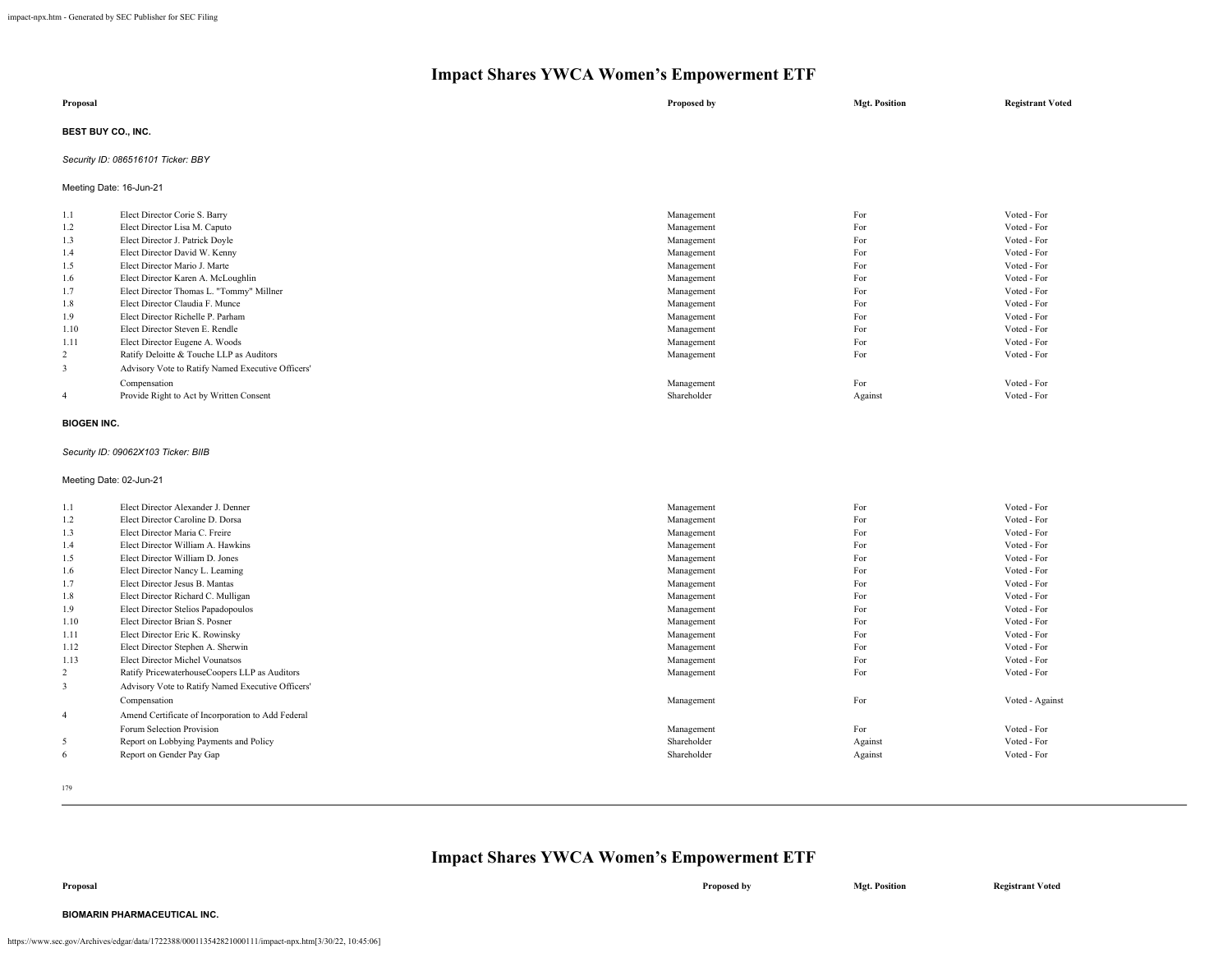| Proposal                            | Proposed by | <b>Mgt. Position</b> | <b>Registrant Voted</b> |
|-------------------------------------|-------------|----------------------|-------------------------|
| <b>BIOMARIN PHARMACEUTICAL INC.</b> |             |                      |                         |
| Security ID: 09061G101 Ticker: BMRN |             |                      |                         |

Meeting Date: 25-May-21

| 1.1            | Elect Director Jean-Jacques Bienaime              | Management | For | Voted - For      |
|----------------|---------------------------------------------------|------------|-----|------------------|
| 1.2            | Elect Director Elizabeth McKee Anderson           | Management | For | Voted - For      |
| 1.3            | Elect Director Willard Dere                       | Management | For | Voted - For      |
| 1.4            | Elect Director Michael Grey                       | Management | For | Voted - Withheld |
| 1.5            | Elect Director Elaine J. Heron                    | Management | For | Voted - For      |
| 1.6            | Elect Director Maykin Ho                          | Management | For | Voted - For      |
| 1.7            | Elect Director Robert J. Hombach                  | Management | For | Voted - For      |
| 1.8            | Elect Director V. Bryan Lawlis                    | Management | For | Voted - For      |
| 1.9            | Elect Director Richard A. Meier                   | Management | For | Voted - For      |
| 1.10           | Elect Director David E.I. Pyott                   | Management | For | Voted - For      |
| 1.11           | Elect Director Dennis J. Slamon                   | Management | For | Voted - For      |
| $\overline{2}$ | Ratify KPMG LLP as Auditors                       | Management | For | Voted - For      |
| 3              | Advisory Vote to Ratify Named Executive Officers' |            |     |                  |
|                | Compensation                                      | Management | For | Voted - For      |
| $\overline{4}$ | Amend Omnibus Stock Plan                          | Management | For | Voted - For      |
|                |                                                   |            |     |                  |

#### **BLACKROCK, INC.**

*Security ID: 09247X101 Ticker: BLK*

Meeting Date: 26-May-21

| 1.1            | Elect Director Bader M. Alsaad                       | Management | For | Voted - For |
|----------------|------------------------------------------------------|------------|-----|-------------|
| 1.2            | Elect Director Pamela Daley                          | Management | For | Voted - For |
| 1.3            | Elect Director Jessica P Einhorn                     | Management | For | Voted - For |
| 1.4            | Elect Director Laurence D. Fink                      | Management | For | Voted - For |
| 1.5            | Elect Director William E. Ford                       | Management | For | Voted - For |
| 1.6            | Elect Director Fabrizio Freda                        | Management | For | Voted - For |
| 1.7            | Elect Director Murry S. Gerber                       | Management | For | Voted - For |
| 1.8            | Elect Director Margaret 'Peggy' L. Johnson           | Management | For | Voted - For |
| 1.9            | Elect Director Robert S. Kapito                      | Management | For | Voted - For |
| 1.10           | Elect Director Cheryl D. Mills                       | Management | For | Voted - For |
| 1.11           | Elect Director Gordon M. Nixon                       | Management | For | Voted - For |
| 1.12           | Elect Director Charles H. Robbins                    | Management | For | Voted - For |
| 1.13           | Elect Director Marco Antonio Slim Domit              | Management | For | Voted - For |
| 1.14           | Elect Director Hans E. Vestberg                      | Management | For | Voted - For |
| 1.15           | Elect Director Susan L. Wagner                       | Management | For | Voted - For |
| 1.16           | Elect Director Mark Wilson                           | Management | For | Voted - For |
| 2              | Advisory Vote to Ratify Named Executive Officers'    |            |     |             |
|                | Compensation                                         | Management | For | Voted - For |
| 3              | Ratify Deloitte LLP as Auditors                      | Management | For | Voted - For |
| $\overline{4}$ | Provide Right to Call Special Meeting                | Management | For | Voted - For |
| 5              | Eliminate Supermajority Vote Requirement             | Management | For | Voted - For |
| 6              | Amend Charter to Eliminate Provisions that are No    |            |     |             |
|                | Longer Applicable and Make Other Technical Revisions | Management | For | Voted - For |
|                |                                                      |            |     |             |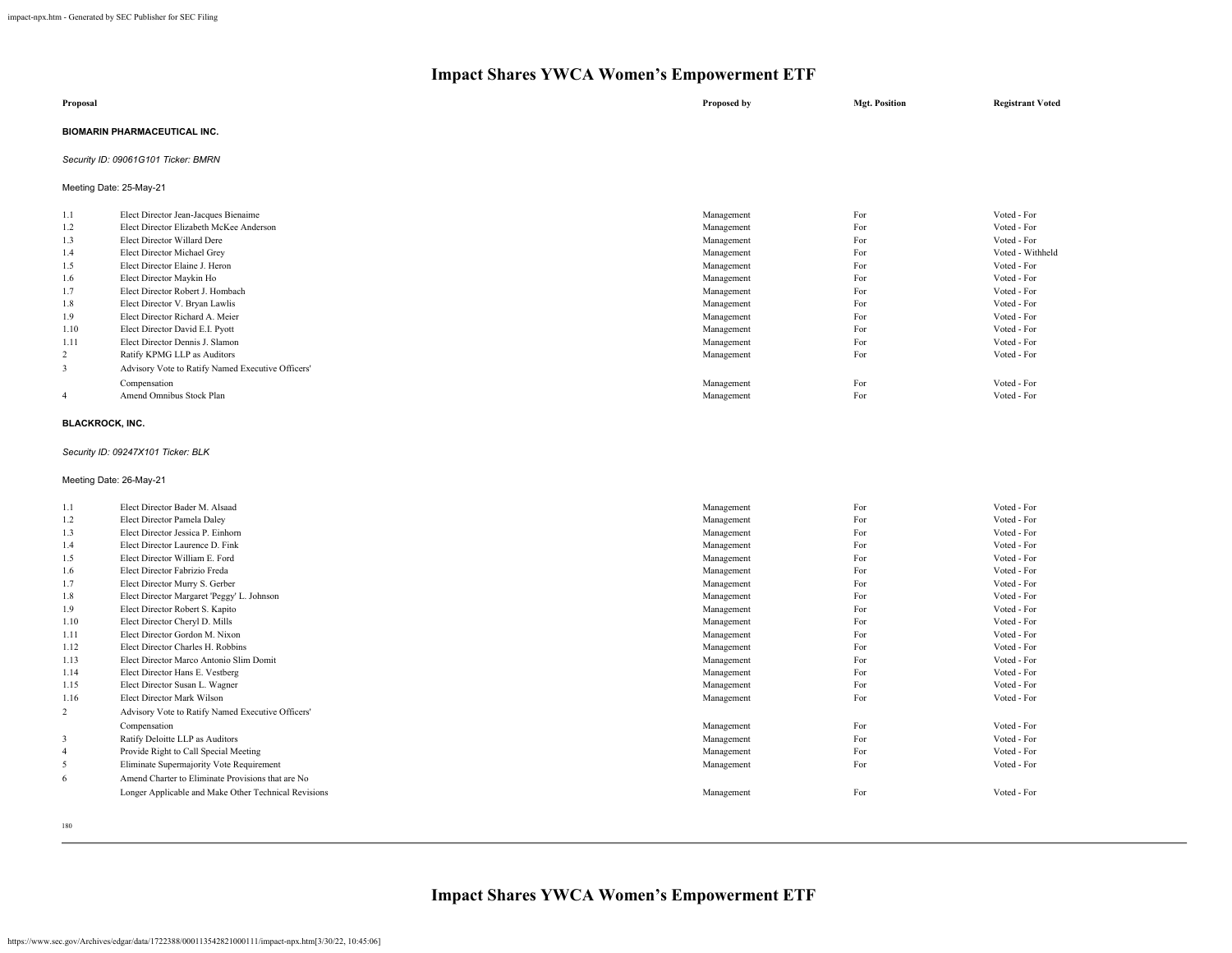| Proposal                                                                                                                                    |                                                                                                                                                                                                                                                                                                                                                                                                                                                                                                                                                                                                                                                                                                                      | <b>Proposed by</b>                                                                                                                                                                                                             | <b>Mgt. Position</b>                                                                                                 | <b>Registrant Voted</b>                                                                                                                                                                                                                      |  |
|---------------------------------------------------------------------------------------------------------------------------------------------|----------------------------------------------------------------------------------------------------------------------------------------------------------------------------------------------------------------------------------------------------------------------------------------------------------------------------------------------------------------------------------------------------------------------------------------------------------------------------------------------------------------------------------------------------------------------------------------------------------------------------------------------------------------------------------------------------------------------|--------------------------------------------------------------------------------------------------------------------------------------------------------------------------------------------------------------------------------|----------------------------------------------------------------------------------------------------------------------|----------------------------------------------------------------------------------------------------------------------------------------------------------------------------------------------------------------------------------------------|--|
| $\tau$                                                                                                                                      | Amend Certificate of Incorporation to Become a<br>Public Benefit Corporation                                                                                                                                                                                                                                                                                                                                                                                                                                                                                                                                                                                                                                         | Shareholder                                                                                                                                                                                                                    | Against                                                                                                              | Voted - Against                                                                                                                                                                                                                              |  |
| <b>BRISTOL-MYERS SQUIBB COMPANY</b>                                                                                                         |                                                                                                                                                                                                                                                                                                                                                                                                                                                                                                                                                                                                                                                                                                                      |                                                                                                                                                                                                                                |                                                                                                                      |                                                                                                                                                                                                                                              |  |
| Security ID: 110122108 Ticker: BMY                                                                                                          |                                                                                                                                                                                                                                                                                                                                                                                                                                                                                                                                                                                                                                                                                                                      |                                                                                                                                                                                                                                |                                                                                                                      |                                                                                                                                                                                                                                              |  |
| Meeting Date: 04-May-21                                                                                                                     |                                                                                                                                                                                                                                                                                                                                                                                                                                                                                                                                                                                                                                                                                                                      |                                                                                                                                                                                                                                |                                                                                                                      |                                                                                                                                                                                                                                              |  |
| 1.1<br>1.2<br>1.3<br>1.4<br>1.5<br>1.6<br>1.7<br>1.8<br>1.9<br>1.10<br>$\overline{c}$<br>3<br>$\overline{4}$<br>5<br>6<br>$\tau$<br>$\,8\,$ | Elect Director Peter J. Arduini<br>Elect Director Michael W. Bonney<br>Elect Director Giovanni Caforio<br>Elect Director Julia A. Haller<br>Elect Director Paula A. Price<br>Elect Director Derica W. Rice<br>Elect Director Theodore R. Samuels<br>Elect Director Gerald L. Storch<br>Elect Director Karen H. Vousden<br>Elect Director Phyllis R. Yale<br>Advisory Vote to Ratify Named Executive Officers'<br>Compensation<br>Approve Omnibus Stock Plan<br>Ratify Deloitte & Touche LLP as Auditors<br>Reduce Ownership Threshold for Special Shareholder<br>Meetings to 15%<br>Require Independent Board Chair<br>Provide Right to Act by Written Consent<br>Reduce Ownership Threshold for Special Shareholder | Management<br>Management<br>Management<br>Management<br>Management<br>Management<br>Management<br>Management<br>Management<br>Management<br>Management<br>Management<br>Management<br>Management<br>Shareholder<br>Shareholder | For<br>For<br>For<br>For<br>For<br>For<br>For<br>For<br>For<br>For<br>For<br>For<br>For<br>For<br>Against<br>Against | Voted - For<br>Voted - For<br>Voted - For<br>Voted - For<br>Voted - For<br>Voted - For<br>Voted - For<br>Voted - For<br>Voted - For<br>Voted - For<br>Voted - For<br>Voted - For<br>Voted - For<br>Voted - For<br>Voted - For<br>Voted - For |  |
|                                                                                                                                             | Meetings to 10%                                                                                                                                                                                                                                                                                                                                                                                                                                                                                                                                                                                                                                                                                                      | Shareholder                                                                                                                                                                                                                    | Against                                                                                                              | Voted - For                                                                                                                                                                                                                                  |  |
| <b>BROOKFIELD RENEWABLE CORPORATION</b><br>Security ID: 11284V105 Ticker: BEPC<br>Meeting Date: 22-Jun-21                                   |                                                                                                                                                                                                                                                                                                                                                                                                                                                                                                                                                                                                                                                                                                                      |                                                                                                                                                                                                                                |                                                                                                                      |                                                                                                                                                                                                                                              |  |
| 1.1<br>1.2<br>1.3<br>1.4<br>1.5<br>1.6<br>1.7<br>1.8<br>1.9<br>$\overline{c}$                                                               | Elect Director Jeffrey Blidner<br>Elect Director Scott Cutler<br>Elect Director Eleazar de Carvalho Filho<br>Elect Director Nancy Dorn<br>Elect Director David Mann<br>Elect Director Lou Maroun<br>Elect Director Sachin Shah<br>Elect Director Stephen Westwell<br>Elect Director Patricia Zuccotti<br>Approve Ernst & Young LLP as Auditors and Authorize<br>Board to Fix Their Remuneration                                                                                                                                                                                                                                                                                                                      | Management<br>Management<br>Management<br>Management<br>Management<br>Management<br>Management<br>Management<br>Management<br>Management                                                                                       | For<br>For<br>For<br>For<br>For<br>For<br>For<br>For<br>For<br>For                                                   | Voted - Withheld<br>Voted - For<br>Voted - For<br>Voted - For<br>Voted - For<br>Voted - For<br>Voted - For<br>Voted - For<br>Voted - For<br>Voted - For                                                                                      |  |

## **Impact Shares YWCA Women's Empowerment ETF**

| Proposal | Proposed by | <b>Mgt. Position</b> | <b>Registrant Voted</b> |
|----------|-------------|----------------------|-------------------------|
|          |             |                      |                         |

### **CAMPBELL SOUP COMPANY**

*Security ID: 134429109 Ticker: CPB*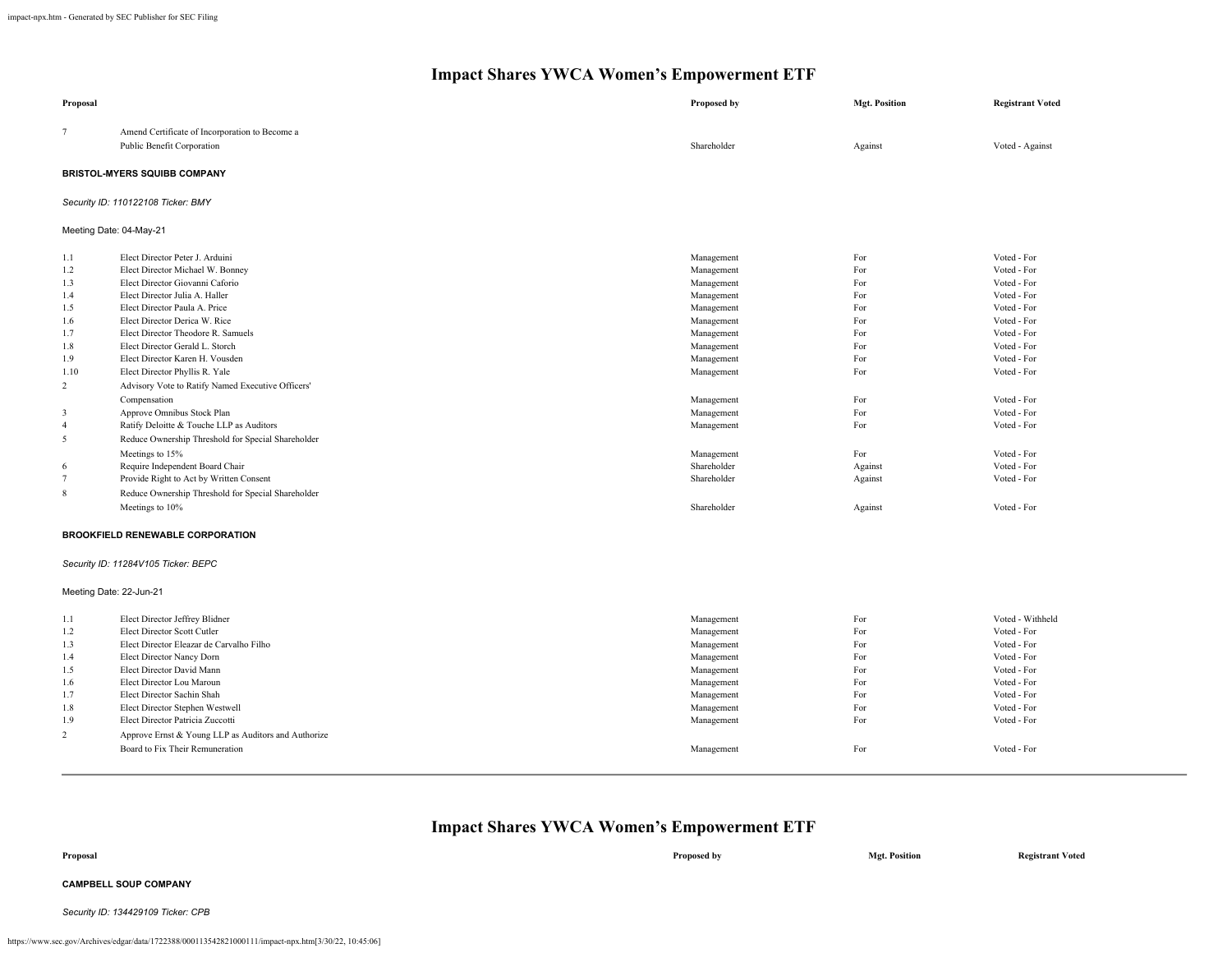| Proposal                     | Proposed by | <b>Mgt. Position</b> | <b>Registrant Voted</b> |
|------------------------------|-------------|----------------------|-------------------------|
| <b>CAMPBELL SOUP COMPANY</b> |             |                      |                         |

### *Security ID: 134429109 Ticker: CPB*

Meeting Date: 18-Nov-20

| 1.1  | Elect Director Fabiola R. Arredondo               | Management | For | Voted - For |
|------|---------------------------------------------------|------------|-----|-------------|
| 1.2  | Elect Director Howard M. Averill                  | Management | For | Voted - For |
| 1.3  | Elect Director John P. (JP) Bilbrey               | Management | For | Voted - For |
| 1.4  | Elect Director Mark A. Clouse                     | Management | For | Voted - For |
| 1.5  | Elect Director Bennett Dorrance                   | Management | For | Voted - For |
| 1.6  | Elect Director Maria Teresa (Tessa) Hilado        | Management | For | Voted - For |
| 1.7  | Elect Director Sarah Hofstetter                   | Management | For | Voted - For |
| 1.8  | Elect Director Marc B. Lautenbach                 | Management | For | Voted - For |
| 1.9  | Elect Director Mary Alice Dorrance Malone         | Management | For | Voted - For |
| 1.10 | Elect Director Keith R. McLoughlin                | Management | For | Voted - For |
| 1.11 | Elect Director Kurt T. Schmidt                    | Management | For | Voted - For |
| 1.12 | Elect Director Archbold D. van Beuren             | Management | For | Voted - For |
| 2    | Ratify PricewaterhouseCoopers LLP as Auditors     | Management | For | Voted - For |
| 3    | Advisory Vote to Ratify Named Executive Officers' |            |     |             |
|      | Compensation                                      | Management | For | Voted - For |

#### **CAPITAL ONE FINANCIAL CORPORATION**

*Security ID: 14040H105 Ticker: COF*

### Meeting Date: 06-May-21

| 1.1  | Elect Director Richard D. Fairbank                |            |     | Voted - For |  |
|------|---------------------------------------------------|------------|-----|-------------|--|
|      |                                                   | Management | For |             |  |
| 1.2  | Elect Director Ime Archibong                      | Management | For | Voted - For |  |
| 1.3  | Elect Director Ann Fritz Hackett                  | Management | For | Voted - For |  |
| 1.4  | Elect Director Peter Thomas Killalea              | Management | For | Voted - For |  |
| 1.5  | Elect Director Cornelis "Eli" Leenaars            | Management | For | Voted - For |  |
| 1.6  | Elect Director Francois Locoh-Donou               | Management | For | Voted - For |  |
| 1.7  | Elect Director Peter E. Raskind                   | Management | For | Voted - For |  |
| 1.8  | Elect Director Eileen Serra                       | Management | For | Voted - For |  |
| 1.9  | Elect Director Mayo A. Shattuck, III              | Management | For | Voted - For |  |
| 1.10 | Elect Director Bradford H. Warner                 | Management | For | Voted - For |  |
| 1.11 | Elect Director Catherine G. West                  | Management | For | Voted - For |  |
| 1.12 | Elect Director Craig Anthony Williams             | Management | For | Voted - For |  |
| 2    | Ratify Ernst & Young LLP as Auditors              | Management | For | Voted - For |  |
| 3    | Advisory Vote to Ratify Named Executive Officers' |            |     |             |  |
|      | Compensation                                      | Management | For | Voted - For |  |
| 4    | Amend Omnibus Stock Plan                          | Management | For | Voted - For |  |
|      | <b>CARDINAL HEALTH, INC.</b>                      |            |     |             |  |

### *Security ID: 14149Y108 Ticker: CAH*

|     | Meeting Date: 04-Nov-20      |     |            |     |             |
|-----|------------------------------|-----|------------|-----|-------------|
| 1.1 | Elect Director Carrie S. Cox |     | Management | For | Voted - For |
|     |                              | 182 |            |     |             |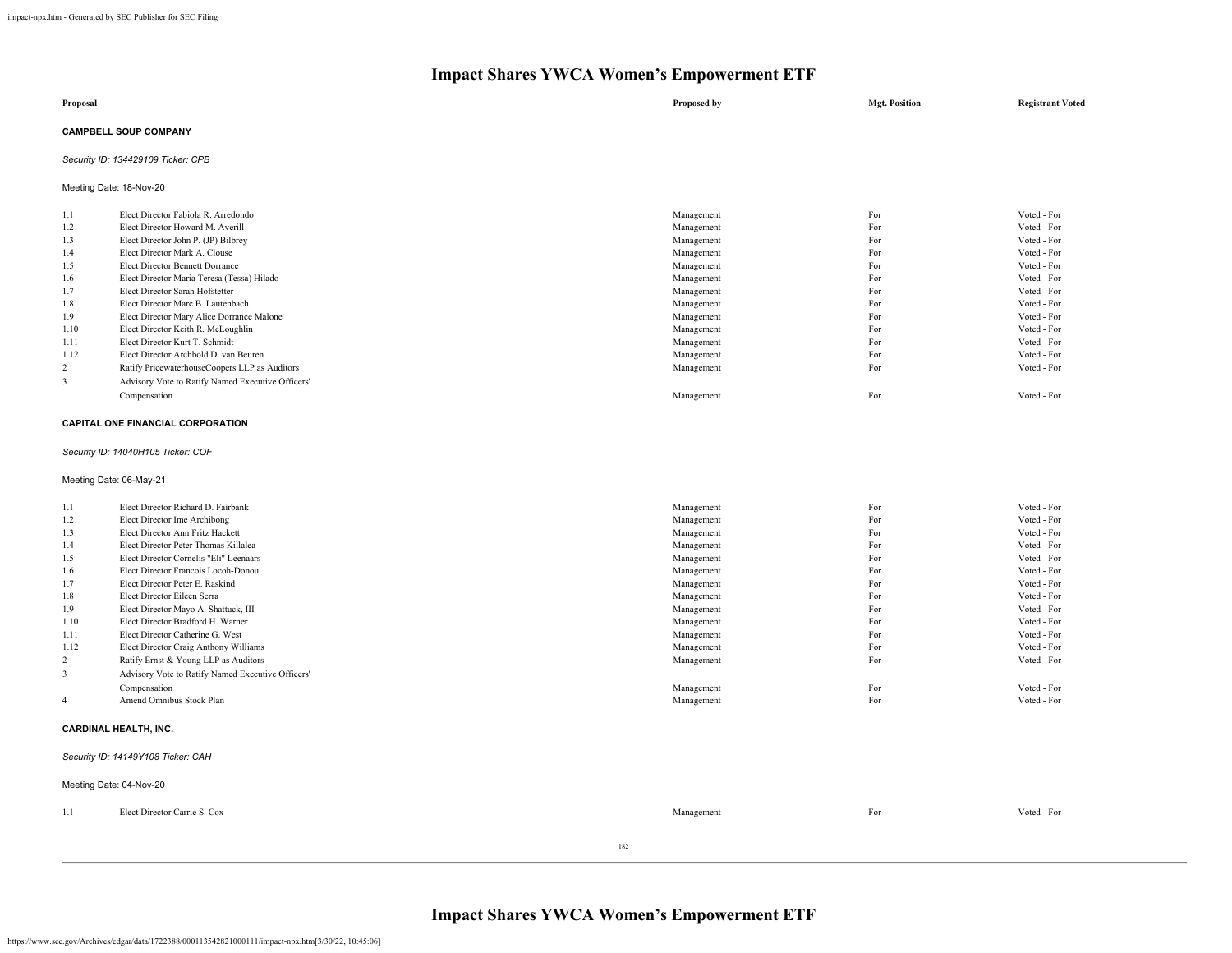| Proposal |                                                     | Proposed by | <b>Mgt. Position</b> | <b>Registrant Voted</b> |
|----------|-----------------------------------------------------|-------------|----------------------|-------------------------|
| 1.2      | Elect Director Calvin Darden                        | Management  | For                  | Voted - For             |
| 1.3      | Elect Director Bruce L. Downey                      | Management  | For                  | Voted - For             |
|          | Elect Director Sheri H. Edison                      |             | For                  | Voted - For             |
| 1.4      |                                                     | Management  |                      |                         |
| 1.5      | Elect Director David C. Evans                       | Management  | For                  | Voted - For             |
| 1.6      | Elect Director Patricia A. Hemingway Hall           | Management  | For                  | Voted - For             |
| 1.7      | Elect Director Akhil Johri                          | Management  | For                  | Voted - For             |
| 1.8      | Elect Director Michael C. Kaufmann                  | Management  | For                  | Voted - For             |
| 1.9      | Elect Director Gregory B. Kenny                     | Management  | For                  | Voted - For             |
| 1.10     | Elect Director Nancy Killefer                       | Management  | For                  | Voted - For             |
| 1.11     | Elect Director J. Michael Losh                      | Management  | For                  | Voted - For             |
| 1.12     | Elect Director Dean A. Scarborough                  | Management  | For                  | Voted - For             |
| 1.13     | Elect Director John H. Weiland                      | Management  | For                  | Voted - For             |
| 2        | Ratify Ernst & Young LLP as Auditors                | Management  | For                  | Voted - For             |
| 3        | Advisory Vote to Ratify Named Executive Officers'   |             |                      |                         |
|          | Compensation                                        | Management  | For                  | Voted - For             |
| 4        | Reduce Ownership Threshold for Shareholders to Call |             |                      |                         |
|          | Special Meeting                                     | Management  | For                  | Voted - For             |
| 5        | Reduce Ownership Threshold for Shareholders to Call |             |                      |                         |
|          | Special Meeting                                     | Shareholder | Against              | Voted - For             |
| 6        | Require Independent Board Chair                     | Shareholder | Against              | Voted - For             |

#### **CARNIVAL CORPORATION**

### *Security ID: 143658300 Ticker: CCL*

Meeting Date: 20-Apr-21

| 1.1  | Re-elect Micky Arison as a Director of Carnival     |            |     |             |
|------|-----------------------------------------------------|------------|-----|-------------|
|      | Corporation and as a Director of Carnival plc.      | Management | For | Voted - For |
| 1.2  | Re-elect Jonathon Band as a Director of Carnival    |            |     |             |
|      | Corporation and as a Director of Carnival plc.      | Management | For | Voted - For |
| 1.3  | Re-elect Jason Glen Cahilly as a Director of        |            |     |             |
|      | Carnival Corporation and as a Director of Carnival  |            |     |             |
|      | plc.                                                | Management | For | Voted - For |
| 1.4  | Re-elect Helen Deeble as a Director of Carnival     |            |     |             |
|      | Corporation and as a Director of Carnival plc.      | Management | For | Voted - For |
| 1.5  | Re-elect Arnold W. Donald as a Director of Carnival |            |     |             |
|      | Corporation and as a Director of Carnival plc.      | Management | For | Voted - For |
| 1.6  | Re-elect Jeffrey J. Gearhart as a Director of       |            |     |             |
|      | Carnival Corporation and as a Director of Carnival  |            |     |             |
|      | plc.                                                | Management | For | Voted - For |
| 1.7  | Re-elect Richard J. Glasier as a Director of        |            |     |             |
|      | Carnival Corporation and as a Director of Carnival  |            |     |             |
|      | plc.                                                | Management | For | Voted - For |
| 1.8  | Re-elect Katie Lahey as a Director of Carnival      |            |     |             |
|      | Corporation and as a Director of Carnival plc.      | Management | For | Voted - For |
| 1.9  | Re-elect John Parker as a Director of Carnival      |            |     |             |
|      | Corporation and as a Director of Carnival plc.      | Management | For | Voted - For |
| 1.10 | Re-elect Stuart Subotnick as a Director of Carnival |            |     |             |
|      | Corporation and as a Director of Carnival plc.      | Management | For | Voted - For |
| 1.11 | Re-elect Laura Weil as a Director of Carnival       |            |     |             |
|      | Corporation and as a Director of Carnival plc.      | Management | For | Voted - For |
|      |                                                     |            |     |             |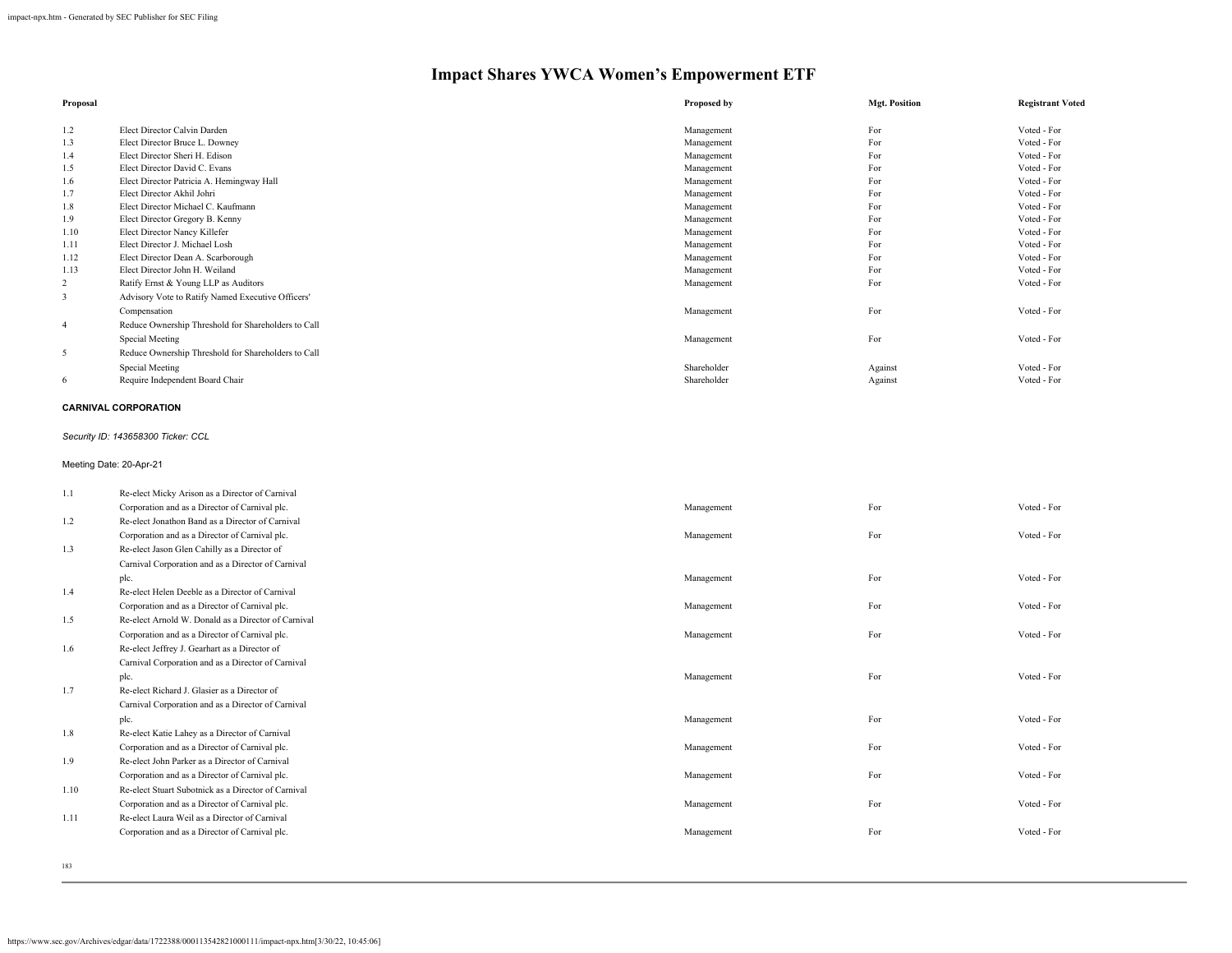| Proposal         |                                                     | Proposed by              | <b>Mgt. Position</b> | <b>Registrant Voted</b>    |
|------------------|-----------------------------------------------------|--------------------------|----------------------|----------------------------|
| 1.12             | Re-elect Randall J. Weisenburger as a Director of   |                          |                      |                            |
|                  | Carnival Corporation and as a Director of Carnival  |                          |                      |                            |
|                  | plc.                                                | Management               | For                  | Voted - For                |
| $\overline{2}$   | Advisory Vote to Ratify Named Executive Officers'   |                          |                      |                            |
|                  | Compensation                                        | Management               | For                  | Voted - For                |
| $\mathbf{3}$     | Approve Directors' Remuneration Report (in          |                          |                      |                            |
|                  | accordance with legal requirements applicable to UK |                          |                      |                            |
|                  | companies)                                          | Management               | For                  | Voted - For                |
| $\overline{4}$   | Reappoint PricewaterhouseCoopers LLP as Independent |                          |                      |                            |
|                  | Auditors of Carnival plc; Ratify the Selection of   |                          |                      |                            |
|                  | the U.S. Firm of PricewaterhouseCoopers LLP as the  |                          |                      |                            |
|                  |                                                     |                          |                      |                            |
|                  | Independent Registered Certified Public Accounting  |                          |                      |                            |
| 5                | Firm of Carnival Corporation                        | Management<br>Management | For<br>For           | Voted - For<br>Voted - For |
|                  | Authorize Board to Fix Remuneration of Auditors     |                          |                      |                            |
| 6                | Receive the UK Accounts and Reports of the          |                          |                      |                            |
|                  | Directors and Auditors of Carnival plc for the year |                          |                      |                            |
|                  | ended November 30, 2020 (in accordance with legal   |                          |                      |                            |
|                  | requirements applicable to UK companies).           | Management               | For                  | Voted - For                |
| $\overline{7}$   | Approve Issuance of Equity                          | Management               | For                  | Voted - For                |
| 8                | Approve Issuance of Equity or Equity-Linked         |                          |                      |                            |
|                  | Securities without Preemptive Rights                | Management               | For                  | Voted - For                |
| 9                | Authorize Share Repurchase Program                  | Management               | For                  | Voted - For                |
| $10\,$           | Amend Omnibus Stock Plan                            | Management               | For                  | Voted - For                |
| CATERPILLAR INC. |                                                     |                          |                      |                            |
|                  | Security ID: 149123101 Ticker: CAT                  |                          |                      |                            |
|                  | Meeting Date: 09-Jun-21                             |                          |                      |                            |
| 1.1              | Elect Director Kelly A. Ayotte                      | Management               | For                  | Voted - For                |
| 1.2              | Elect Director David L. Calhoun                     | Management               | For                  | Voted - For                |
| 1.3              | Elect Director Daniel M. Dickinson                  | Management               | For                  | Voted - For                |
| 1.4              | Elect Director Gerald Johnson                       | Management               | For                  | Voted - For                |
| 1.5              | Elect Director David W. MacLennan                   | Management               | For                  | Voted - For                |
| 1.6              | Elect Director Debra L. Reed-Klages                 | Management               | For                  | Voted - For                |
| 1.7              | Elect Director Edward B. Rust, Jr.                  | Management               | For                  | Voted - For                |
| 1.8              | Elect Director Susan C. Schwab                      | Management               | For                  | Voted - For                |
| 1.9              | Elect Director D. James Umpleby, III                | Management               | For                  | Voted - For                |
| 1.10             | Elect Director Miles D. White                       | Management               | For                  | Voted - For                |
| 1.11             | Elect Director Rayford Wilkins, Jr.                 | Management               | For                  | Voted - For                |
| $\overline{2}$   | Ratify PricewaterhouseCoopers as Auditors           | Management               | For                  | Voted - For                |
| 3                | Advisory Vote to Ratify Named Executive Officers'   |                          |                      |                            |
|                  | Compensation                                        | Management               | For                  | Voted - For                |
| $\overline{4}$   | Report on Climate Policy                            | Shareholder              | Against              | Voted - For                |
| 5                | Report on Diversity and Inclusion Efforts           | Shareholder              | Against              | Voted - For                |
| 6                | Amend Certificate of Incorporate to become Public   |                          |                      |                            |
|                  | <b>Benefit Corporation</b>                          | Shareholder              | Against              | Voted - Against            |
| $7\phantom{.0}$  | Provide Right to Act by Written Consent             | Shareholder              | Against              | Voted - For                |
|                  |                                                     |                          |                      |                            |

184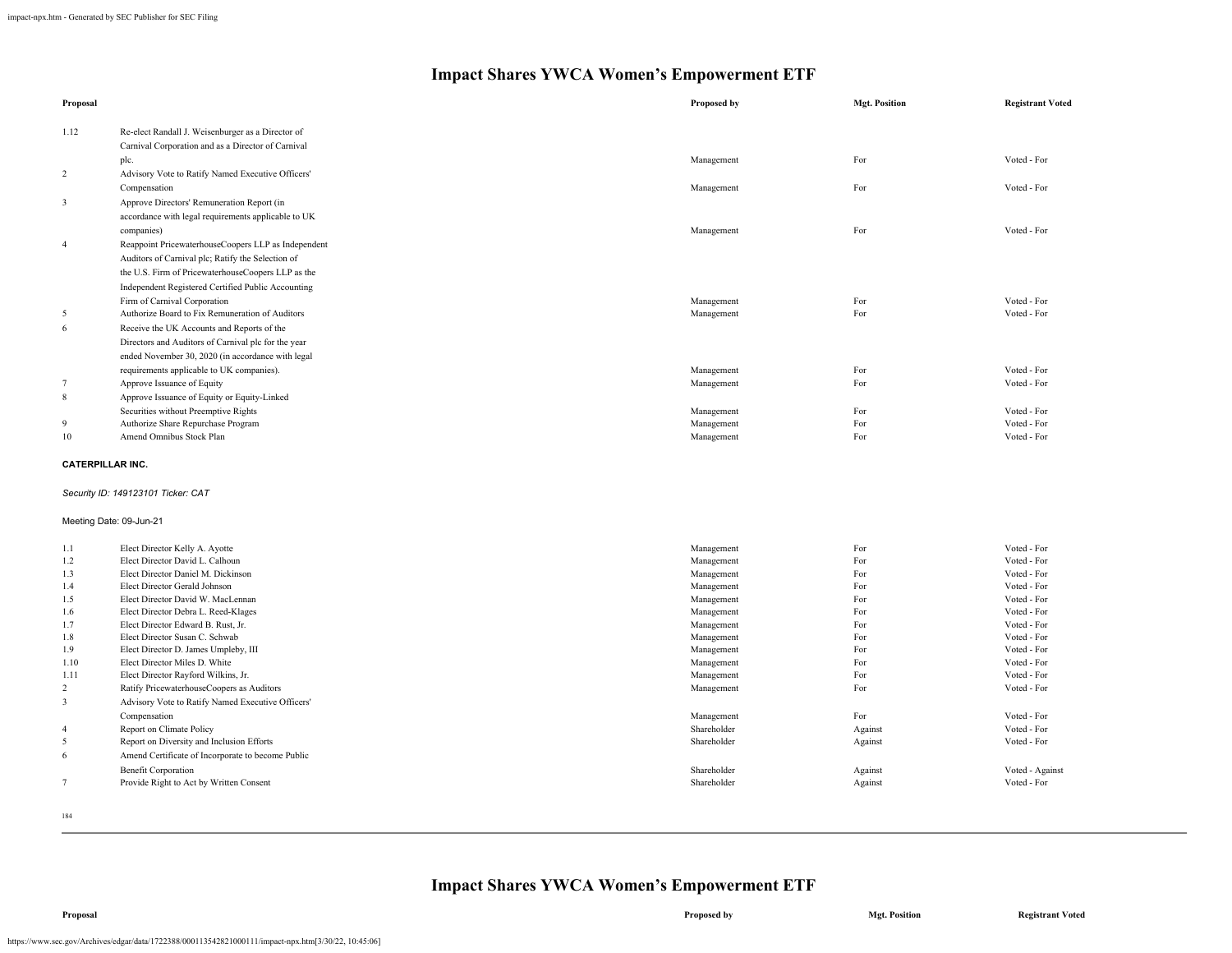| Proposal                                 | Proposed by | <b>Mgt. Position</b> | <b>Registrant Voted</b> |
|------------------------------------------|-------------|----------------------|-------------------------|
| <b>CBRE GROUP, INC.</b><br>$\sim$ $\sim$ |             |                      |                         |

### *Security ID: 12504L109 Ticker: CBRE*

Meeting Date: 19-May-21

| 1.1            | Elect Director Brandon B. Boze                      | Management  | For     | Voted - For |
|----------------|-----------------------------------------------------|-------------|---------|-------------|
| 1.2            | Elect Director Beth F. Cobert                       | Management  | For     | Voted - For |
| 1.3            | Elect Director Reginald H. Gilyard                  | Management  | For     | Voted - For |
| 1.4            | Elect Director Shira D. Goodman                     | Management  | For     | Voted - For |
| 1.5            | Elect Director Christopher T. Jenny                 | Management  | For     | Voted - For |
| 1.6            | Elect Director Gerardo I. Lopez                     | Management  | For     | Voted - For |
| 1.7            | Elect Director Oscar Munoz                          | Management  | For     | Voted - For |
| 1.8            | Elect Director Robert E. Sulentic                   | Management  | For     | Voted - For |
| 1.9            | Elect Director Laura D. Tyson                       | Management  | For     | Voted - For |
| 1.10           | Elect Director Sanjiv Yajnik                        | Management  | For     | Voted - For |
| 2              | Ratify KPMG LLP as Auditors                         | Management  | For     | Voted - For |
|                | Advisory Vote to Ratify Named Executive Officers'   |             |         |             |
|                | Compensation                                        | Management  | For     | Voted - For |
| $\overline{4}$ | Reduce Ownership Threshold for Shareholders to Call |             |         |             |
|                | Special Meeting                                     | Shareholder | Against | Voted - For |
|                |                                                     |             |         |             |

#### **CELANESE CORPORATION**

### *Security ID: 150870103 Ticker: CE*

Meeting Date: 15-Apr-21

| 1.1            | Elect Director Jean S. Blackwell                  | Management | For | Voted - For |
|----------------|---------------------------------------------------|------------|-----|-------------|
| 1.2            | Elect Director William M. Brown                   | Management | For | Voted - For |
| 1.3            | Elect Director Edward G. Galante                  | Management | For | Voted - For |
| 1.4            | Elect Director Kathryn M. Hill                    | Management | For | Voted - For |
| 1.5            | Elect Director David F. Hoffmeister               | Management | For | Voted - For |
| 1.6            | Elect Director Jay V. Ihlenfeld                   | Management | For | Voted - For |
| 1.7            | Elect Director Deborah J. Kissire                 | Management | For | Voted - For |
| 1.8            | Elect Director Kim K. W. Rucker                   | Management | For | Voted - For |
| 1.9            | Elect Director Lori J. Ryerkerk                   | Management | For | Voted - For |
| 1.10           | Elect Director John K. Wulff                      | Management | For | Voted - For |
| $\overline{2}$ | Ratify KPMG LLP as Auditors                       | Management | For | Voted - For |
| 3              | Advisory Vote to Ratify Named Executive Officers' |            |     |             |
|                | Compensation                                      | Management | For | Voted - For |
|                |                                                   |            |     |             |

### **CENTERPOINT ENERGY, INC.**

### *Security ID: 15189T107 Ticker: CNP*

Meeting Date: 23-Apr-21

| 1.1 | Elect Director Leslie D. Biddle      | Management | For | Voted - For |
|-----|--------------------------------------|------------|-----|-------------|
|     | Elect Director Milton Carroll        | Management | For | Voted - For |
|     | Elect Director Wendy Montoya Cloonan | Management | For | Voted - For |
| 1.4 | Elect Director Earl M. Cummings      | Management | For | Voted - For |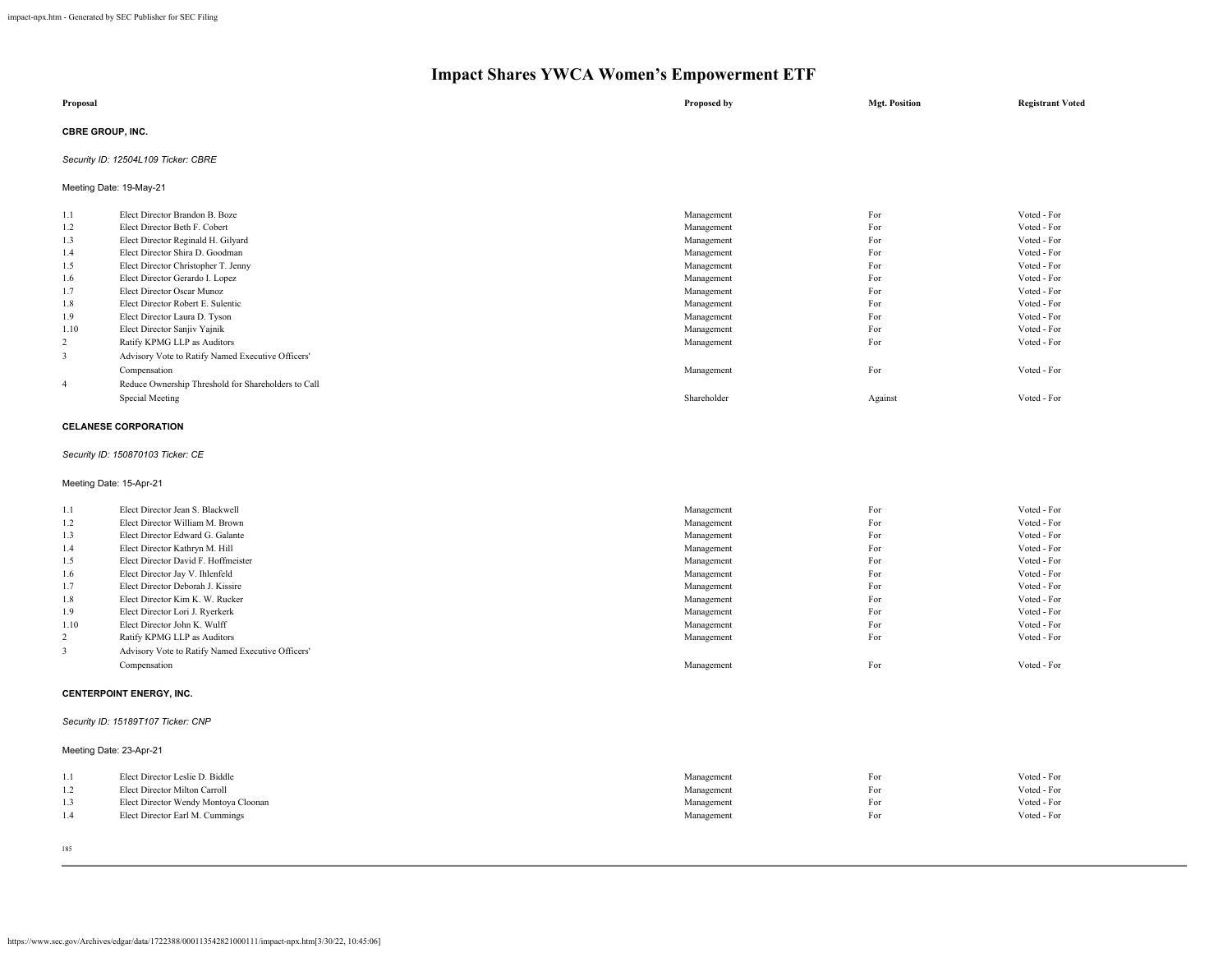| Proposal |                                                   | Proposed by | <b>Mgt. Position</b> | <b>Registrant Voted</b> |
|----------|---------------------------------------------------|-------------|----------------------|-------------------------|
| 1.5      | Elect Director David J. Lesar                     | Management  | For                  | Voted - For             |
| 1.6      | Elect Director Martin H. Nesbitt                  | Management  | For                  | Voted - For             |
| 1.7      | Elect Director Theodore F. Pound                  | Management  | For                  | Voted - For             |
| 1.8      | Elect Director Phillip R. Smith                   | Management  | For                  | Voted - For             |
| 1.9      | Elect Director Barry T. Smitherman                | Management  | For                  | Voted - For             |
| 2        | Ratify Deloitte & Touche LLP as Auditors          | Management  | For                  | Voted - For             |
|          | Advisory Vote to Ratify Named Executive Officers' |             |                      |                         |
|          | Compensation                                      | Management  | For                  | Voted - For             |

### **CHURCH & DWIGHT CO., INC.**

### *Security ID: 171340102 Ticker: CHD*

Meeting Date: 29-Apr-21

| 1.1            | Elect Director James R. Craigie                     | Management | For | Voted - For |
|----------------|-----------------------------------------------------|------------|-----|-------------|
| 1.2            | Elect Director Matthew T. Farrell                   | Management | For | Voted - For |
| 1.3            | Elect Director Bradley C. Irwin                     | Management | For | Voted - For |
| 1.4            | Elect Director Penry W. Price                       | Management | For | Voted - For |
| 1.5            | Elect Director Susan G. Saideman                    | Management | For | Voted - For |
| 1.6            | Elect Director Ravichandra K. Saligram              | Management | For | Voted - For |
| 1.7            | Elect Director Robert K. Shearer                    | Management | For | Voted - For |
| 1.8            | Elect Director Janet S. Vergis                      | Management | For | Voted - For |
| 1.9            | Elect Director Arthur B. Winkleblack                | Management | For | Voted - For |
| 1.10           | Elect Director Laurie J. Yoler                      | Management | For | Voted - For |
| 2              | Advisory Vote to Ratify Named Executive Officers'   |            |     |             |
|                | Compensation                                        | Management | For | Voted - For |
| 3              | Eliminate Supermajority Vote Requirement to Fill    |            |     |             |
|                | <b>Board Vacancies</b>                              | Management | For | Voted - For |
| $\overline{4}$ | Eliminate Supermajority Vote Requirement to Approve |            |     |             |
|                | Certain Mergers, Consolidations or Dispositions of  |            |     |             |
|                | <b>Substantial Assets</b>                           | Management | For | Voted - For |
| 5              | Amend Articles of Incorporation to Remove           |            |     |             |
|                | Provisions Relating to Classified Board             | Management | For | Voted - For |
| -6             | Ratify Deloitte & Touche LLP as Auditors            | Management | For | Voted - For |
|                |                                                     |            |     |             |

#### **CIGNA CORPORATION**

#### *Security ID: 125523100 Ticker: CI*

Meeting Date: 28-Apr-21

| 1.1  | Elect Director David M. Cordani       | Management | For | Voted - For |
|------|---------------------------------------|------------|-----|-------------|
| 1.2  | Elect Director William J. DeLaney     | Management | For | Voted - For |
| 1.3  | Elect Director Eric J. Foss           | Management | For | Voted - For |
| 1.4  | Elect Director Elder Granger          | Management | For | Voted - For |
| 1.5  | Elect Director Isaiah Harris, Jr.     | Management | For | Voted - For |
| 1.6  | Elect Director George Kurian          | Management | For | Voted - For |
| 1.7  | Elect Director Kathleen M. Mazzarella | Management | For | Voted - For |
| 1.8  | Elect Director Mark B. McClellan      | Management | For | Voted - For |
| 1.9  | Elect Director John M. Partridge      | Management | For | Voted - For |
| 1.10 | Elect Director Kimberly A. Ross       | Management | For | Voted - For |
|      |                                       |            |     |             |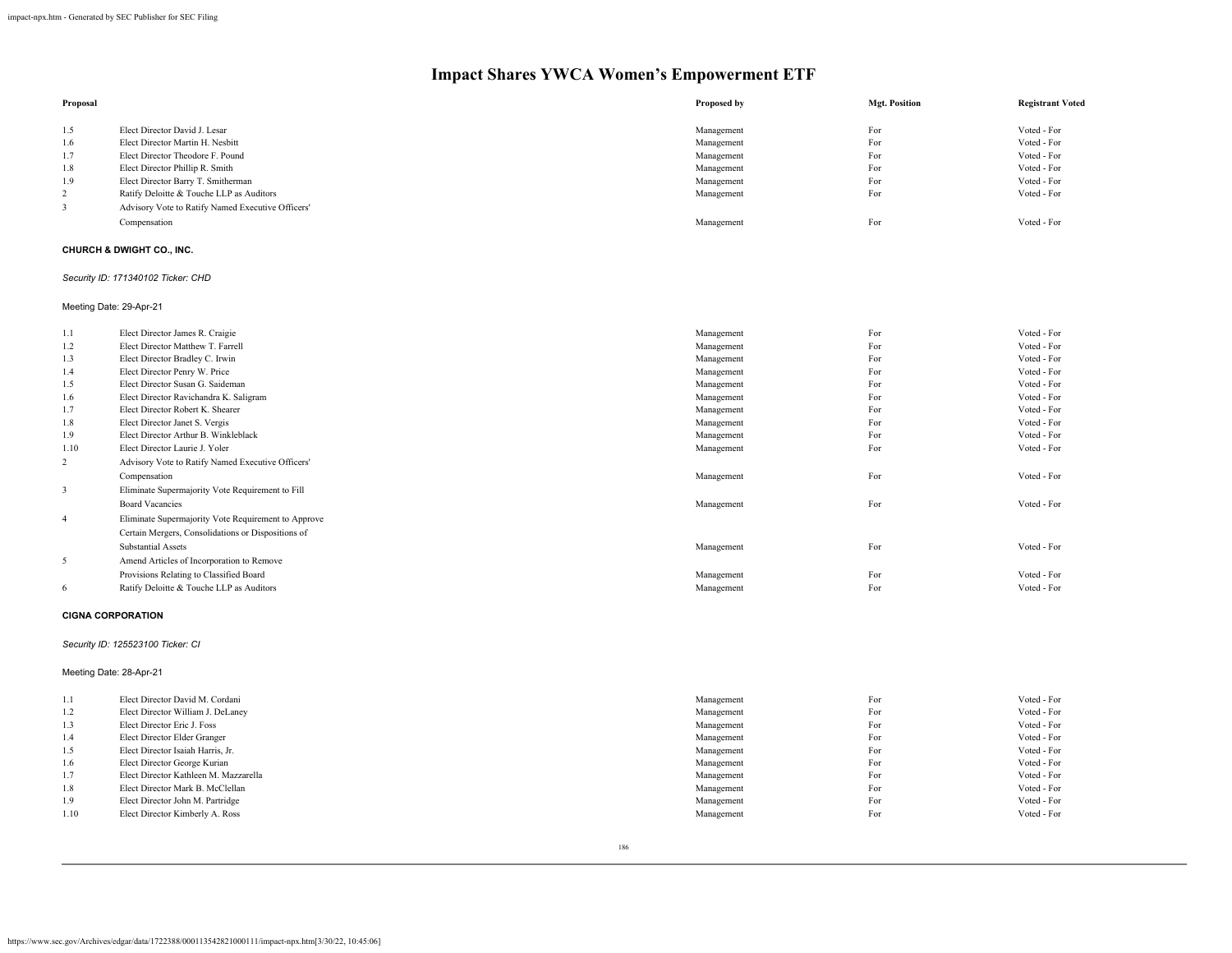|                                                   | Proposed by | <b>Mgt. Position</b> | <b>Registrant Voted</b> |
|---------------------------------------------------|-------------|----------------------|-------------------------|
| Elect Director Eric C. Wiseman                    | Management  | For                  | Voted - For             |
| Elect Director Donna F. Zarcone                   | Management  | For                  | Voted - For             |
| Advisory Vote to Ratify Named Executive Officers' |             |                      |                         |
| Compensation                                      | Management  | For                  | Voted - For             |
| Amend Omnibus Stock Plan                          | Management  | For                  | Voted - For             |
| Ratify PricewaterhouseCoopers LLP as Auditors     | Management  | For                  | Voted - For             |
| Provide Right to Act by Written Consent           | Shareholder | Against              | Voted - For             |
| Report on Gender Pay Gap                          | Shareholder | Against              | Voted - For             |
| Disclose Board Matrix Including Ideological       |             |                      |                         |
| Perspectives                                      | Shareholder | Against              | Voted - For             |
|                                                   |             |                      |                         |

### **CITIGROUP INC.**

### *Security ID: 172967424 Ticker: C*

Meeting Date: 27-Apr-21

| 1.1            | Elect Director Ellen M. Costello                   | Management  | For     | Voted - For     |
|----------------|----------------------------------------------------|-------------|---------|-----------------|
| 1.2            | Elect Director Grace E. Dailey                     | Management  | For     | Voted - For     |
| 1.3            | Elect Director Barbara J Desoer                    | Management  | For     | Voted - For     |
| 1.4            | Elect Director John C. Dugan                       | Management  | For     | Voted - For     |
| 1.5            | Elect Director Jane N. Fraser                      | Management  | For     | Voted - For     |
| 1.6            | Elect Director Duncan P. Hennes                    | Management  | For     | Voted - For     |
| 1.7            | Elect Director Peter B. Henry                      | Management  | For     | Voted - For     |
| 1.8            | Elect Director S. Leslie Ireland                   | Management  | For     | Voted - For     |
| 1.9            | Elect Director Lew W. (Jay) Jacobs, IV             | Management  | For     | Voted - For     |
| 1.10           | Elect Director Renee J. James                      | Management  | For     | Voted - For     |
| 1.11           | Elect Director Gary M. Reiner                      | Management  | For     | Voted - For     |
| 1.12           | Elect Director Diana L. Taylor                     | Management  | For     | Voted - For     |
| 1.13           | Elect Director James S. Turley                     | Management  | For     | Voted - For     |
| 1.14           | Elect Director Deborah C. Wright                   | Management  | For     | Voted - For     |
| 1.15           | Elect Director Alexander R. Wynaendts              | Management  | For     | Voted - For     |
| 1.16           | Elect Director Ernesto Zedillo Ponce de Leon       | Management  | For     | Voted - For     |
| 2              | Ratify KPMG LLP as Auditors                        | Management  | For     | Voted - For     |
| 3              | Advisory Vote to Ratify Named Executive Officers'  |             |         |                 |
|                | Compensation                                       | Management  | For     | Voted - For     |
| $\overline{4}$ | Amend Omnibus Stock Plan                           | Management  | For     | Voted - For     |
| 5              | Amend Proxy Access Right                           | Shareholder | Against | Voted - For     |
| 6              | Require Independent Board Chair                    | Shareholder | Against | Voted - For     |
|                | Adopt a Policy to Include Non-Management Employees |             |         |                 |
|                | as Prospective Director Candidates                 | Shareholder | Against | Voted - Against |
| 8              | Report on Lobbying Payments and Policy             | Shareholder | Against | Voted - For     |
| 9              | Report on Racial Equity Audit                      | Shareholder | Against | Voted - For     |
| 10             | Amend Certificate of Incorporation to Become a     |             |         |                 |
|                | Public Benefit Corporation                         | Shareholder | Against | Voted - Against |
|                |                                                    |             |         |                 |

187

| Proposal                           | Proposed by | <b>Mgt. Position</b> | <b>Registrant Voted</b> |
|------------------------------------|-------------|----------------------|-------------------------|
| <b>CMS ENERGY CORPORATION</b>      |             |                      |                         |
| Security ID: 125896100 Ticker: CMS |             |                      |                         |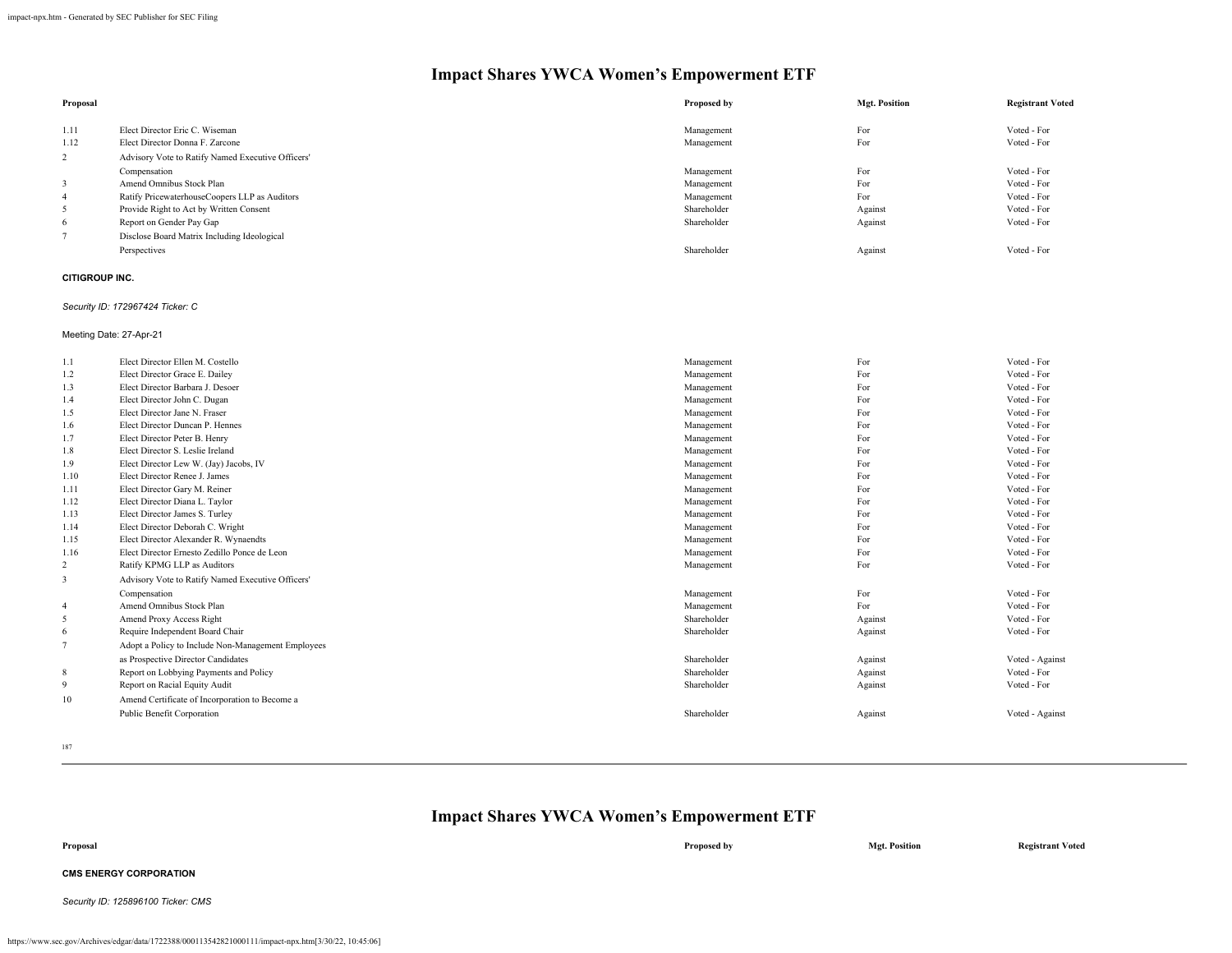| Proposal                      | Proposed by | <b>Mgt. Position</b> | <b>Registrant Voted</b> |
|-------------------------------|-------------|----------------------|-------------------------|
| <b>CMS ENERGY CORPORATION</b> |             |                      |                         |

### *Security ID: 125896100 Ticker: CMS*

Meeting Date: 07-May-21

| 1.1            | Elect Director Jon E. Barfield                    | Management  | For     | Voted - For |
|----------------|---------------------------------------------------|-------------|---------|-------------|
| 1.2            | Elect Director Deborah H. Butler                  | Management  | For     | Voted - For |
| 1.3            | Elect Director Kurt L. Darrow                     | Management  | For     | Voted - For |
| 1.4            | Elect Director William D. Harvey                  | Management  | For     | Voted - For |
| 1.5            | Elect Director Garrick J. Rochow                  | Management  | For     | Voted - For |
| 1.6            | Elect Director John G. Russell                    | Management  | For     | Voted - For |
| 1.7            | Elect Director Suzanne F. Shank                   | Management  | For     | Voted - For |
| 1.8            | Elect Director Myrna M. Soto                      | Management  | For     | Voted - For |
| 1.9            | Elect Director John G. Sznewajs                   | Management  | For     | Voted - For |
| 1.10           | Elect Director Ronald J. Tanski                   | Management  | For     | Voted - For |
| 1.11           | Elect Director Laura H. Wright                    | Management  | For     | Voted - For |
| 2              | Advisory Vote to Ratify Named Executive Officers' |             |         |             |
|                | Compensation                                      | Management  | For     | Voted - For |
| 3              | Ratify PricewaterhouseCoopers LLP as Auditors     | Management  | For     | Voted - For |
| $\overline{4}$ | Report on Costs and Benefits of Environmental     |             |         |             |
|                | <b>Related Expenditures</b>                       | Shareholder | Against | Voted - For |

#### **COLGATE-PALMOLIVE COMPANY**

### *Security ID: 194162103 Ticker: CL*

### Meeting Date: 07-May-21

| 1.1            | Elect Director John P. Bilbrey                      | Management  | For     | Voted - For |
|----------------|-----------------------------------------------------|-------------|---------|-------------|
| 1.2            | Elect Director John T. Cahill                       | Management  | For     | Voted - For |
| 1.3            | Elect Director Lisa M. Edwards                      | Management  | For     | Voted - For |
| 1.4            | Elect Director C. Martin Harris                     | Management  | For     | Voted - For |
| 1.5            | Elect Director Martina Hund-Mejean                  | Management  | For     | Voted - For |
| 1.6            | Elect Director Kimberly A. Nelson                   | Management  | For     | Voted - For |
| 1.7            | Elect Director Lorrie M. Norrington                 | Management  | For     | Voted - For |
| 1.8            | Elect Director Michael B. Polk                      | Management  | For     | Voted - For |
| 1.9            | Elect Director Stephen I. Sadove                    | Management  | For     | Voted - For |
| 1.10           | Elect Director Noel R. Wallace                      | Management  | For     | Voted - For |
| 2              | Ratify PricewaterhouseCoopers LLP as Auditors       | Management  | For     | Voted - For |
| 3              | Advisory Vote to Ratify Named Executive Officers'   |             |         |             |
|                | Compensation                                        | Management  | For     | Voted - For |
| $\overline{4}$ | Require Independent Board Chair                     | Shareholder | Against | Voted - For |
| 5              | Reduce Ownership Threshold for Shareholders to Call |             |         |             |
|                | Special Meeting                                     | Shareholder | Against | Voted - For |
|                |                                                     |             |         |             |

188

| Proposal                             | Proposed by | <b>Mgt. Position</b> | <b>Registrant Voted</b> |
|--------------------------------------|-------------|----------------------|-------------------------|
| <b>COMCAST CORPORATION</b>           |             |                      |                         |
| Security ID: 20030N101 Ticker: CMCSA |             |                      |                         |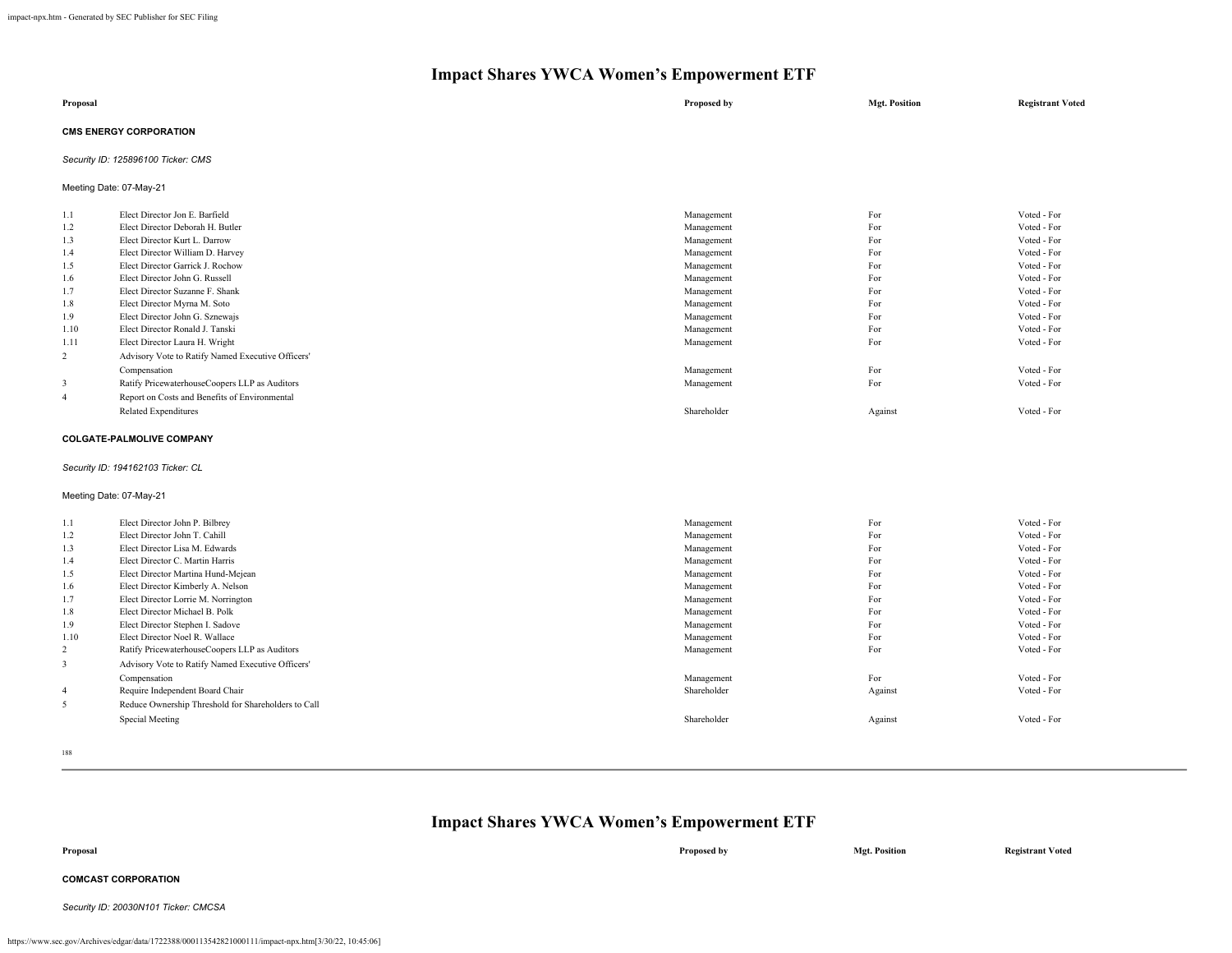| Proposal                   | Proposed by | <b>Mgt. Position</b> | <b>Registrant Voted</b> |
|----------------------------|-------------|----------------------|-------------------------|
| <b>COMCAST CORPORATION</b> |             |                      |                         |

*Security ID: 20030N101 Ticker: CMCSA*

Meeting Date: 02-Jun-21

| 1.1  | Elect Director Kenneth J. Bacon                   | Management  | For     | Voted - For     |
|------|---------------------------------------------------|-------------|---------|-----------------|
| 1.2  | Elect Director Madeline S. Bell                   | Management  | For     | Voted - For     |
| 1.3  | Elect Director Naomi M. Bergman                   | Management  | For     | Voted - For     |
| 1.4  | Elect Director Edward D. Breen                    | Management  | For     | Voted - For     |
| 1.5  | Elect Director Gerald L. Hassell                  | Management  | For     | Voted - For     |
| 1.6  | Elect Director Jeffrey A. Honickman               | Management  | For     | Voted - For     |
| 1.7  | Elect Director Maritza G. Montiel                 | Management  | For     | Voted - For     |
| 1.8  | Elect Director Asuka Nakahara                     | Management  | For     | Voted - For     |
| 1.9  | Elect Director David C. Novak                     | Management  | For     | Voted - For     |
| 1.10 | Elect Director Brian L. Roberts                   | Management  | For     | Voted - For     |
| 2    | Advisory Vote to Ratify Named Executive Officers' |             |         |                 |
|      | Compensation                                      | Management  | For     | Voted - For     |
| 3    | Ratify Deloitte & Touche LLP as Auditors          | Management  | For     | Voted - For     |
| 4    | Report on Risks Posed by the Failing to Prevent   |             |         |                 |
|      | Workplace Sexual Harassment                       | Shareholder | Against | Voted - Against |
|      |                                                   |             |         |                 |

#### **COMERICA INCORPORATED**

### *Security ID: 200340107 Ticker: CMA*

Meeting Date: 27-Apr-21

| For<br>Elect Director Michael E. Collins<br>1.1<br>Management               | Voted - For |
|-----------------------------------------------------------------------------|-------------|
| For<br>1.2<br>Elect Director Roger A. Cregg<br>Management                   | Voted - For |
| For<br>Elect Director T. Kevin DeNicola<br>1.3<br>Management                | Voted - For |
| For<br>Elect Director Curtis C. Farmer<br>1.4<br>Management                 | Voted - For |
| For<br>1.5<br>Elect Director Jacqueline P. Kane<br>Management               | Voted - For |
| For<br>Elect Director Richard G. Lindner<br>1.6<br>Management               | Voted - For |
| For<br>1.7<br>Elect Director Barbara R. Smith<br>Management                 | Voted - For |
| For<br>Elect Director Robert S. Taubman<br>1.8<br>Management                | Voted - For |
| For<br>1.9<br>Elect Director Reginald M. Turner, Jr.<br>Management          | Voted - For |
| For<br>1.10<br>Elect Director Nina G. Vaca<br>Management                    | Voted - For |
| For<br>1.11<br>Elect Director Michael G. Van de Ven<br>Management           | Voted - For |
| For<br>2<br>Ratify Ernst & Young LLP as Auditors<br>Management              | Voted - For |
| Advisory Vote to Ratify Named Executive Officers'<br>3                      |             |
| For<br>Management<br>Compensation                                           | Voted - For |
| For<br>Amend Omnibus Stock Plan<br>Management<br>4                          | Voted - For |
| For<br>5<br>Approve Nonqualified Employee Stock Purchase Plan<br>Management | Voted - For |

### **CONAGRA BRANDS, INC.**

#### *Security ID: 205887102 Ticker: CAG*

|      | Meeting Date: 23-Sep-20   |            |     |             |
|------|---------------------------|------------|-----|-------------|
| -1.1 | Elect Director Anil Arora | Management | For | Voted - For |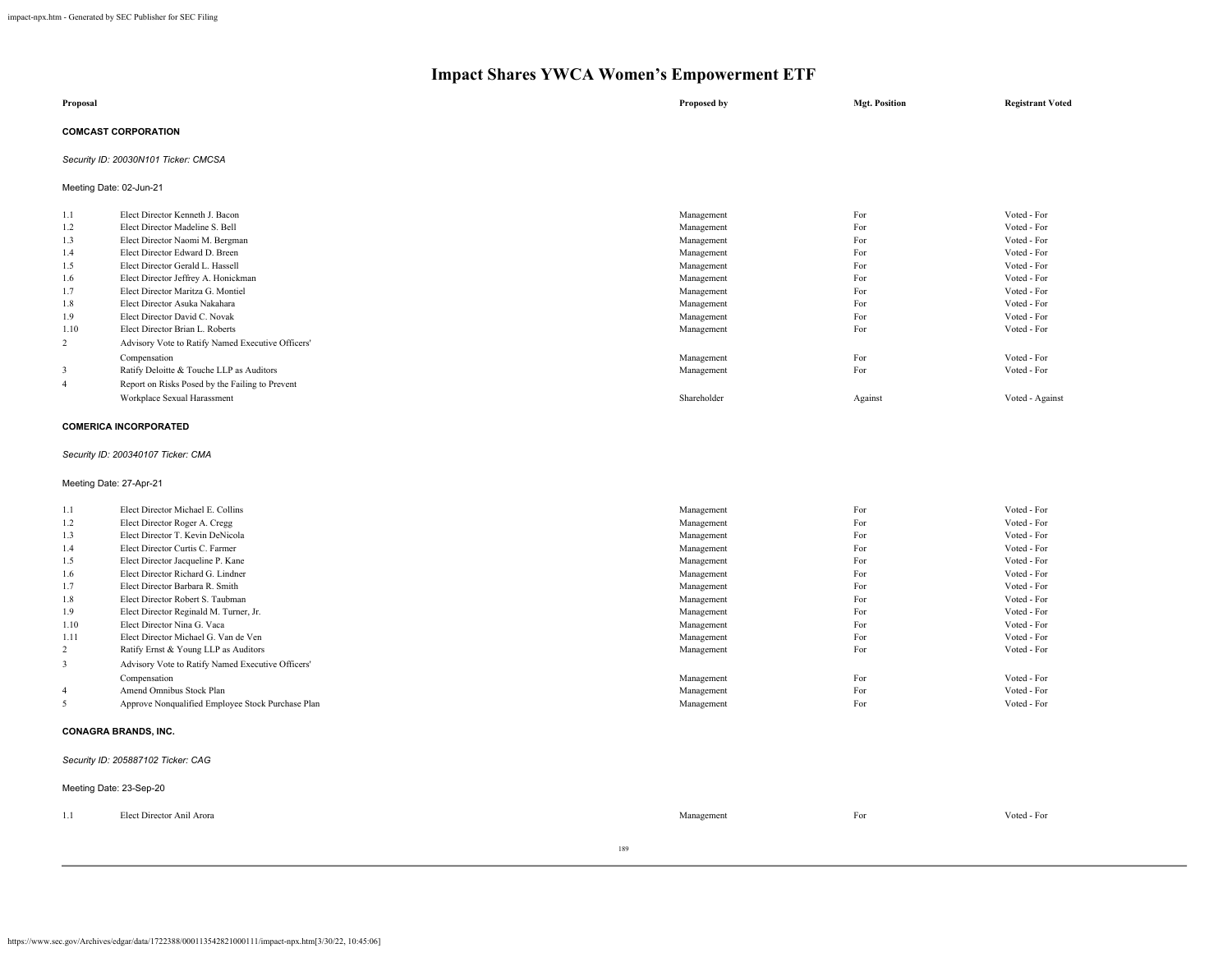| Proposal       |                                                   | Proposed by | <b>Mgt. Position</b> | <b>Registrant Voted</b> |
|----------------|---------------------------------------------------|-------------|----------------------|-------------------------|
|                |                                                   |             |                      |                         |
| 1.2            | Elect Director Thomas "Tony" K. Brown             | Management  | For                  | Voted - For             |
| 1.3            | Elect Director Sean M. Connolly                   | Management  | For                  | Voted - For             |
| 1.4            | Elect Director Joie A. Gregor                     | Management  | For                  | Voted - For             |
| 1.5            | Elect Director Rajive Johri                       | Management  | For                  | Voted - For             |
| 1.6            | Elect Director Richard H. Lenny                   | Management  | For                  | Voted - For             |
| 1.7            | Elect Director Melissa Lora                       | Management  | For                  | Voted - For             |
| 1.8            | Elect Director Ruth Ann Marshall                  | Management  | For                  | Voted - For             |
| 1.9            | Elect Director Craig P. Omtvedt                   | Management  | For                  | Voted - For             |
| 1.10           | Elect Director Scott Ostfeld                      | Management  | For                  | Voted - For             |
| $\overline{2}$ | Ratify KPMG LLP as Auditors                       | Management  | For                  | Voted - For             |
|                | Advisory Vote to Ratify Named Executive Officers' |             |                      |                         |
|                | Compensation                                      | Management  | For                  | Voted - For             |

### **CONSOLIDATED EDISON, INC.**

### *Security ID: 209115104 Ticker: ED*

### Meeting Date: 17-May-21

| 1.1  | Elect Director Timothy P. Cawley                  | Management | For | Voted - For |
|------|---------------------------------------------------|------------|-----|-------------|
| 1.2  | Elect Director Ellen V. Futter                    | Management | For | Voted - For |
| 1.3  | Elect Director John F. Killian                    | Management | For | Voted - For |
| 1.4  | Elect Director Karol V. Mason                     | Management | For | Voted - For |
| 1.5  | Elect Director John McAvoy                        | Management | For | Voted - For |
| 1.6  | Elect Director Dwight A. McBride                  | Management | For | Voted - For |
| 1.7  | Elect Director William J. Mulrow                  | Management | For | Voted - For |
| 1.8  | Elect Director Armando J. Olivera                 | Management | For | Voted - For |
| 1.9  | Elect Director Michael W. Ranger                  | Management | For | Voted - For |
| 1.10 | Elect Director Linda S. Sanford                   | Management | For | Voted - For |
| 1.11 | Elect Director Deirdre Stanley                    | Management | For | Voted - For |
| 1.12 | Elect Director L. Frederick Sutherland            | Management | For | Voted - For |
| 2    | Ratify PricewaterhouseCoopers LLP as Auditors     | Management | For | Voted - For |
|      | Advisory Vote to Ratify Named Executive Officers' |            |     |             |
|      | Compensation                                      | Management | For | Voted - For |

#### **CSX CORPORATION**

#### *Security ID: 126408103 Ticker: CSX*

#### Meeting Date: 07-May-21

| 1.1  | Elect Director Donna M. Alvarado    | Management | For | Voted - For |
|------|-------------------------------------|------------|-----|-------------|
| 1.2  | Elect Director Thomas P. Bostick    | Management | For | Voted - For |
| 1.3  | Elect Director James M. Foote       | Management | For | Voted - For |
| 1.4  | Elect Director Steven T. Halverson  | Management | For | Voted - For |
| 1.5  | Elect Director Paul C. Hilal        | Management | For | Voted - For |
| 1.6  | Elect Director David M. Moffett     | Management | For | Voted - For |
| 1.7  | Elect Director Linda H. Riefler     | Management | For | Voted - For |
| 1.8  | Elect Director Suzanne M. Vautrinot | Management | For | Voted - For |
| 1.9  | Elect Director James L. Wainscott   | Management | For | Voted - For |
| 1.10 | Elect Director J. Steven Whisler    | Management | For | Voted - For |
|      |                                     |            |     |             |

190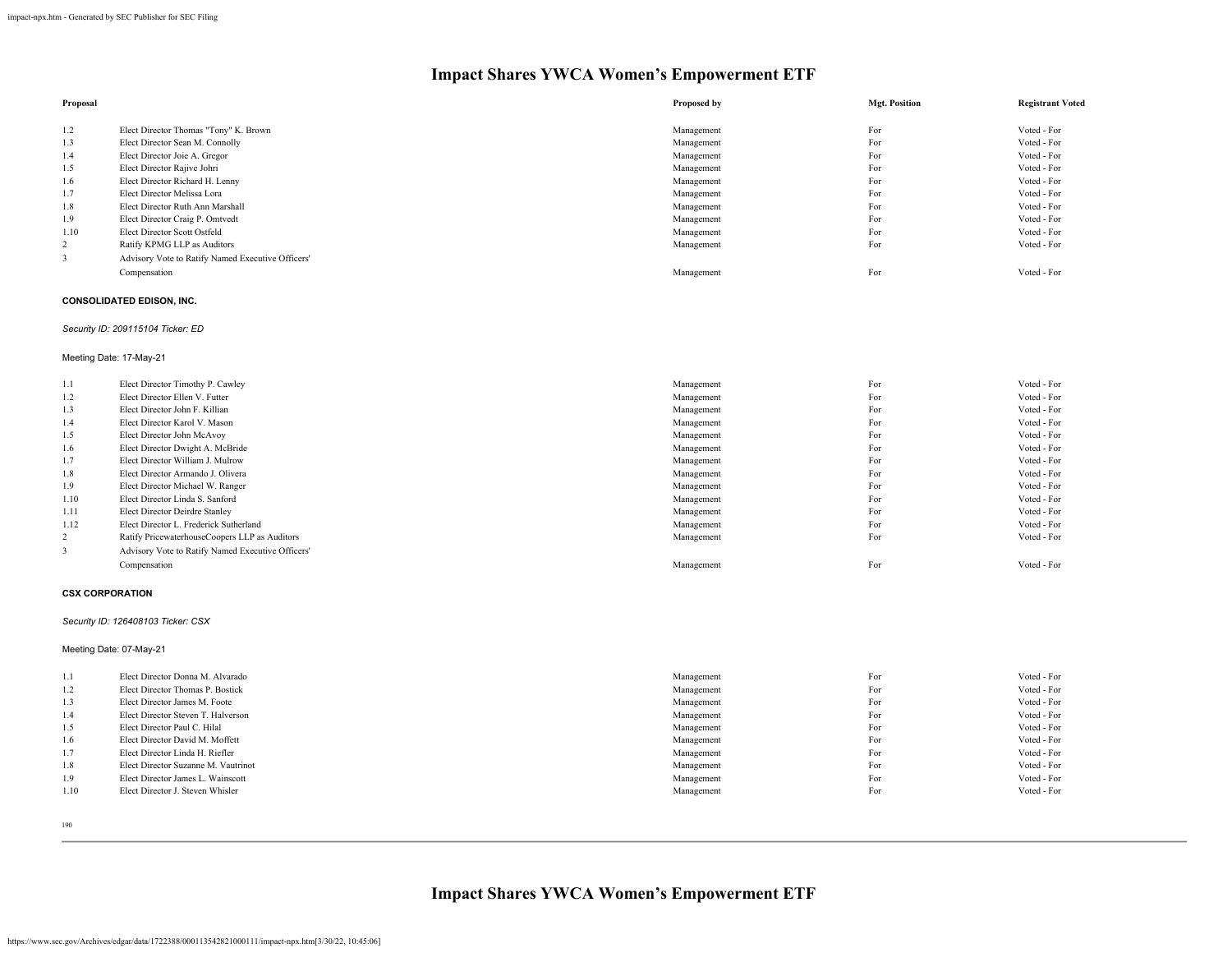| Proposal                                          |                                                                                                                             | Proposed by              | <b>Mgt. Position</b> | <b>Registrant Voted</b>    |
|---------------------------------------------------|-----------------------------------------------------------------------------------------------------------------------------|--------------------------|----------------------|----------------------------|
| 1.11<br>$\overline{2}$<br>$\overline{\mathbf{3}}$ | Elect Director John J. Zillmer<br>Ratify Ernst & Young LLP as Auditors<br>Advisory Vote to Ratify Named Executive Officers' | Management<br>Management | For<br>For           | Voted - For<br>Voted - For |
|                                                   | Compensation                                                                                                                | Management               | For                  | Voted - For                |
| <b>CUMMINS INC.</b>                               |                                                                                                                             |                          |                      |                            |
|                                                   | Security ID: 231021106 Ticker: CMI                                                                                          |                          |                      |                            |
|                                                   | Meeting Date: 11-May-21                                                                                                     |                          |                      |                            |
| 1.1                                               | Elect Director N. Thomas Linebarger                                                                                         | Management               | For                  | Voted - For                |
| 1.2                                               | Elect Director Robert J. Bernhard                                                                                           | Management               | For                  | Voted - For                |
| 1.3                                               | Elect Director Franklin R. Chang Diaz                                                                                       | Management               | For                  | Voted - For                |
| 1.4                                               | Elect Director Bruno V. Di Leo Allen                                                                                        | Management               | For                  | Voted - For                |
| 1.5                                               | Elect Director Stephen B. Dobbs                                                                                             | Management               | For                  | Voted - For                |
| 1.6                                               | Elect Director Carla A. Harris                                                                                              | Management               | For                  | Voted - For                |
| 1.7                                               | Elect Director Robert K. Herdman                                                                                            | Management               | For                  | Voted - For                |
| 1.8                                               | Elect Director Alexis M. Herman                                                                                             | Management               | For                  | Voted - For                |
| 1.9                                               | Elect Director Thomas J. Lynch                                                                                              | Management               | For                  | Voted - For                |
| 1.10                                              | Elect Director William I. Miller                                                                                            | Management               | For                  | Voted - For                |
| 1.11                                              | Elect Director Georgia R. Nelson                                                                                            | Management               | For                  | Voted - For                |
| 1.12                                              | Elect Director Kimberly A. Nelson                                                                                           | Management               | For                  | Voted - For                |
| 1.13                                              | Elect Director Karen H. Quintos                                                                                             | Management               | For                  | Voted - For                |
| $\overline{c}$                                    | Advisory Vote to Ratify Named Executive Officers'                                                                           |                          |                      |                            |
|                                                   | Compensation                                                                                                                | Management               | For                  | Voted - For                |
| 3                                                 | Ratify PricewaterhouseCoopers LLP as Auditor                                                                                | Management               | For                  | Voted - For                |
| $\overline{4}$                                    | Abolish Professional Services Allowance                                                                                     | Shareholder              | Against              | Voted - For                |
|                                                   | <b>CVS HEALTH CORPORATION</b>                                                                                               |                          |                      |                            |
|                                                   | Security ID: 126650100 Ticker: CVS                                                                                          |                          |                      |                            |
|                                                   | Meeting Date: 13-May-21                                                                                                     |                          |                      |                            |
| 1.1                                               | Elect Director Fernando Aguirre                                                                                             | Management               | For                  | Voted - For                |
| 1.2                                               | Elect Director C. David Brown, II                                                                                           | Management               | For                  | Voted - For                |
| 1.3                                               | Elect Director Alecia A. DeCoudreaux                                                                                        | Management               | For                  | Voted - For                |
| 1.4                                               | Elect Director Nancy-Ann M. DeParle                                                                                         | Management               | For                  | Voted - For                |
| 1.5                                               | Elect Director David W. Dorman                                                                                              | Management               | For                  | Voted - For                |
| 1.6                                               | Elect Director Roger N. Farah                                                                                               | Management               | For                  | Voted - For                |
| 1.7                                               | Elect Director Anne M. Finucane                                                                                             | Management               | For                  | Voted - For                |
| 1.8                                               | Elect Director Edward J. Ludwig                                                                                             | Management               | For                  | Voted - For                |
| 1.9                                               | Elect Director Karen S. Lynch                                                                                               | Management               | For                  | Voted - For                |
| 1.10                                              | Elect Director Jean-Pierre Millon                                                                                           | Management               | For                  | Voted - For                |
| 1.11                                              | Elect Director Mary L. Schapiro                                                                                             | Management               | For                  | Voted - For                |
| 1.12                                              | Elect Director William C. Weldon                                                                                            | Management               | For                  | Voted - For                |
| 1.13                                              | Elect Director Tony L. White                                                                                                | Management               | For                  | Voted - For                |
| $\overline{c}$                                    | Ratify Ernst & Young LLP as Auditors                                                                                        | Management               | For                  | Voted - For                |
| 3                                                 | Advisory Vote to Ratify Named Executive Officers'                                                                           |                          |                      |                            |
|                                                   | Compensation                                                                                                                | Management               | For                  | Voted - For                |
|                                                   |                                                                                                                             |                          |                      |                            |

191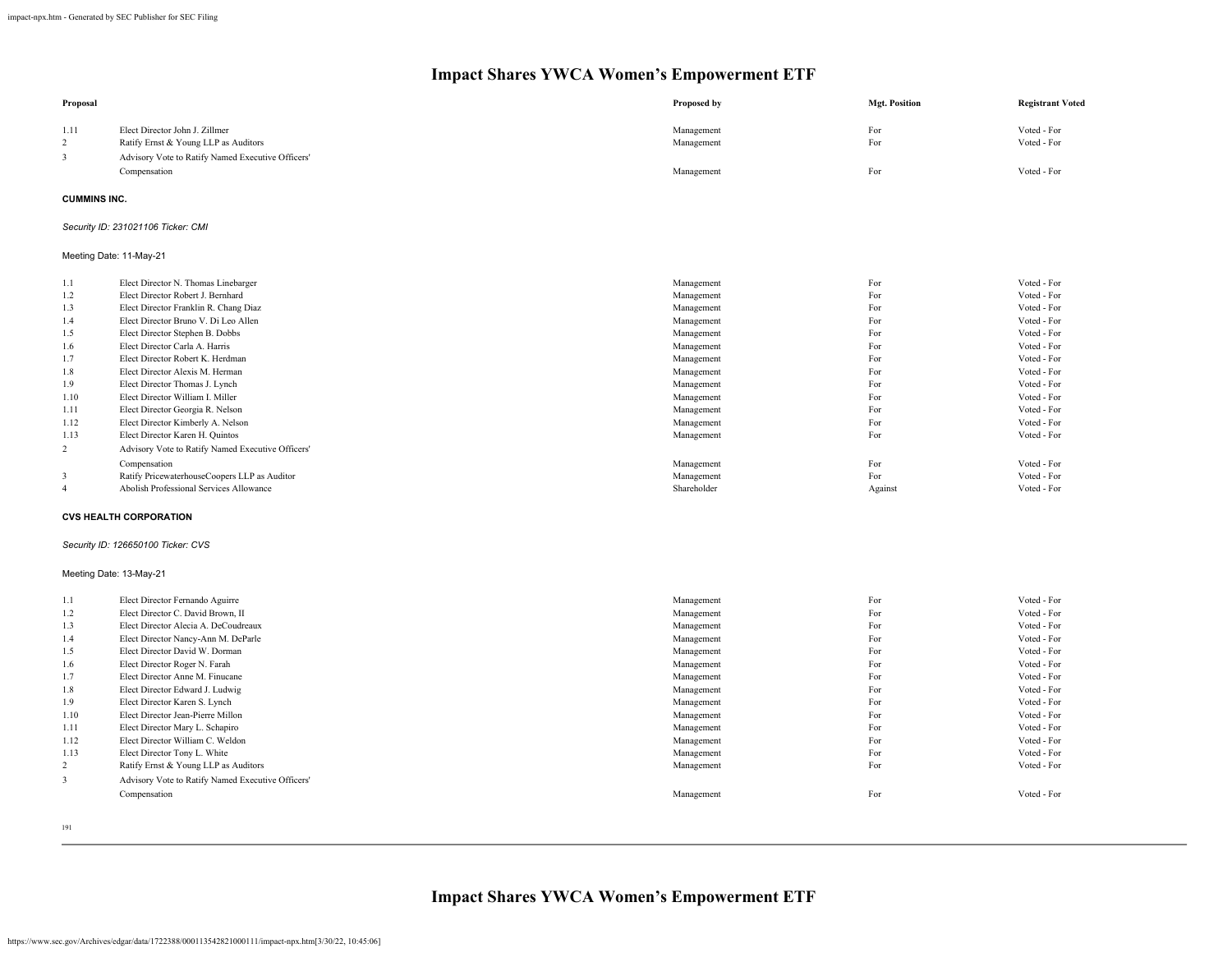| Proposal                |                                                   | Proposed by | <b>Mgt. Position</b> | <b>Registrant Voted</b> |  |  |
|-------------------------|---------------------------------------------------|-------------|----------------------|-------------------------|--|--|
| $\overline{4}$          | Reduce Ownership Threshold for Shareholders to    |             |                      |                         |  |  |
|                         | Request Action by Written Consent                 | Shareholder | Against              | Voted - For             |  |  |
| 5                       | Require Independent Board Chair                   | Shareholder | Against              | Voted - Against         |  |  |
| DELTA AIR LINES, INC.   |                                                   |             |                      |                         |  |  |
|                         | Security ID: 247361702 Ticker: DAL                |             |                      |                         |  |  |
|                         | Meeting Date: 17-Jun-21                           |             |                      |                         |  |  |
| 1.1                     | Elect Director Edward H. Bastian                  | Management  | For                  | Voted - For             |  |  |
| 1.2                     | Elect Director Francis S. Blake                   | Management  | For                  | Voted - For             |  |  |
| 1.3                     | Elect Director Ashton B. Carter                   | Management  | For                  | Voted - For             |  |  |
| 1.4                     | Elect Director David G. DeWalt                    | Management  | For                  | Voted - For             |  |  |
| 1.5                     | Elect Director William H. Easter, III             | Management  | For                  | Voted - For             |  |  |
| 1.6                     | Elect Director Christopher A. Hazleton            | Management  | For                  | Voted - For             |  |  |
| 1.7                     | Elect Director Michael P. Huerta                  | Management  | For                  | Voted - For             |  |  |
| 1.8                     | Elect Director Jeanne P. Jackson                  | Management  | For                  | Voted - For             |  |  |
| 1.9                     | Elect Director George N. Mattson                  | Management  | For                  | Voted - For             |  |  |
| 1.10                    | Elect Director Sergio A.L. Rial                   | Management  | For                  | Voted - For             |  |  |
| 1.11                    | Elect Director David S. Taylor                    | Management  | For                  | Voted - For             |  |  |
| 1.12                    | Elect Director Kathy N. Waller                    | Management  | For                  | Voted - For             |  |  |
| $\overline{2}$          | Advisory Vote to Ratify Named Executive Officers' |             |                      |                         |  |  |
|                         | Compensation                                      | Management  | For                  | Voted - For             |  |  |
| 3                       | Ratify Ernst & Young LLP as Auditors              | Management  | For                  | Voted - For             |  |  |
| $\overline{4}$          | Provide Right to Act by Written Consent           | Shareholder | Against              | Voted - For             |  |  |
| 5                       | Report on Climate Lobbying                        | Shareholder | Against              | Voted - For             |  |  |
|                         | <b>DISCOVER FINANCIAL SERVICES</b>                |             |                      |                         |  |  |
|                         | Security ID: 254709108 Ticker: DFS                |             |                      |                         |  |  |
| Meeting Date: 05-May-21 |                                                   |             |                      |                         |  |  |
| 1.1                     | Elect Director Jeffrey S. Aronin                  | Management  | For                  | Voted - For             |  |  |
| 1.2                     | Elect Director Mary K. Bush                       | Management  | For                  | Voted - For             |  |  |
| 1.3                     | Elect Director Gregory C. Case                    | Management  | For                  | Voted - For             |  |  |
| 1.4                     | Elect Director Candace H. Duncan                  | Management  | For                  | Voted - For             |  |  |
| 1.5                     | Elect Director Joseph F. Eazor                    | Management  | For                  | Voted - For             |  |  |
| 1.6                     | Elect Director Cynthia A. Glassman                | Management  | For                  | Voted - For             |  |  |
| 1.7                     | Elect Director Roger C. Hochschild                | Management  | For                  | Voted - For             |  |  |
| 1.8                     | Elect Director Thomas G. Maheras                  | Management  | For                  | Voted - For             |  |  |
| 1.9                     | Elect Director Michael H. Moskow                  | Management  | For                  | Voted - For             |  |  |
| 1.10                    | Elect Director David L. Rawlinson, II             | Management  | For                  | Voted - For             |  |  |
| 1.11                    | Elect Director Mark A. Thierer                    | Management  | For                  | Voted - For             |  |  |
| 1.12                    | Elect Director Jennifer L. Wong                   | Management  | For                  | Voted - For             |  |  |
| 2                       | Advisory Vote to Ratify Named Executive Officers' |             |                      |                         |  |  |
|                         | Compensation                                      | Management  | For                  | Voted - For             |  |  |
| 3                       | Ratify Deloitte & Touche LLP as Auditors          | Management  | For                  | Voted - For             |  |  |
|                         |                                                   |             |                      |                         |  |  |

### **Impact Shares YWCA Women's Empowerment ETF**

**Proposal Proposed by Mgt. Position Registrant Voted**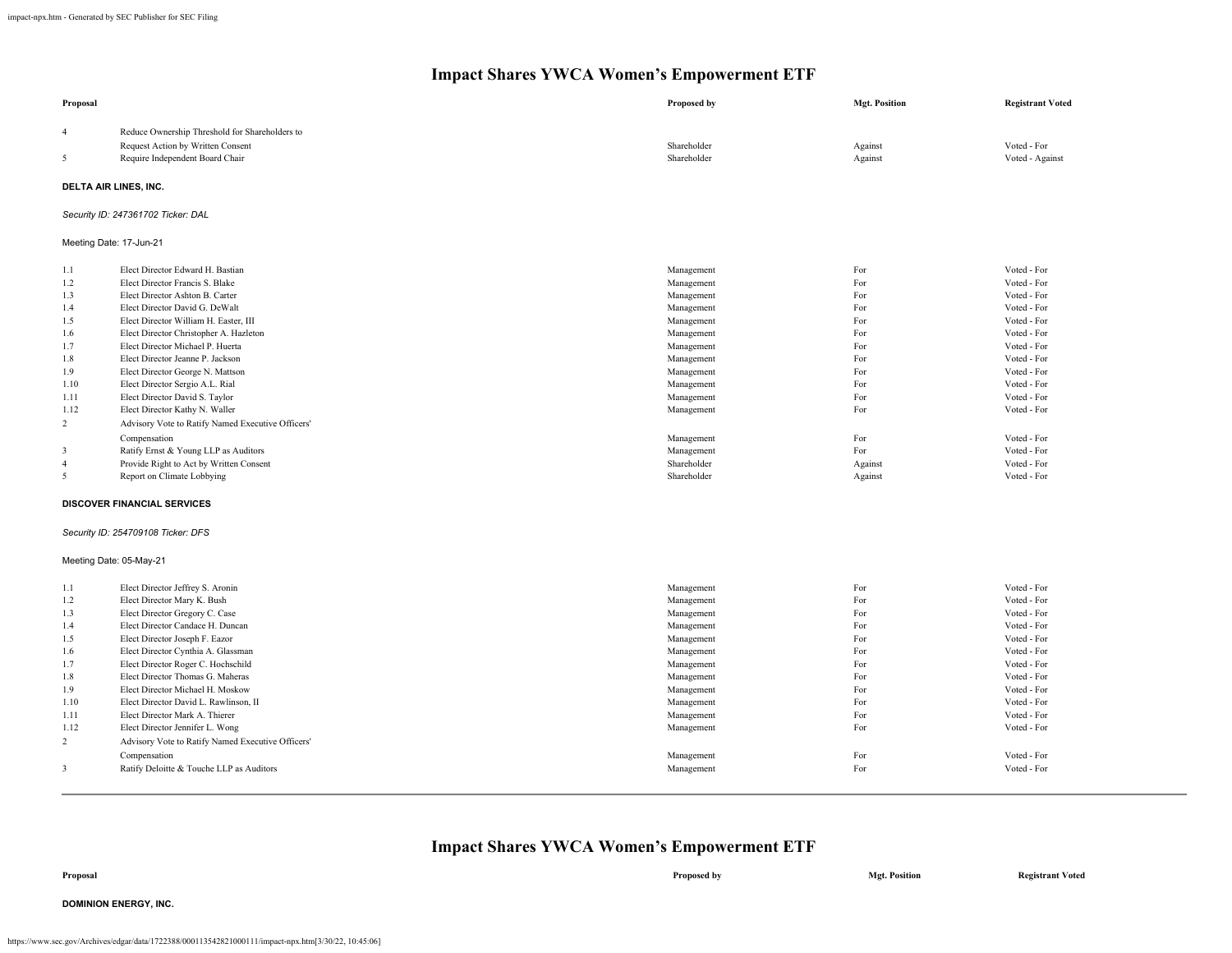| Proposal                     | Proposed by | <b>Mgt. Position</b> | <b>Registrant Voted</b> |
|------------------------------|-------------|----------------------|-------------------------|
| <b>DOMINION ENERGY, INC.</b> |             |                      |                         |

### *Security ID: 25746U109 Ticker: D*

Meeting Date: 05-May-21

| 1.1            | Elect Director James A. Bennett                   | Management  | For     | Voted - For |
|----------------|---------------------------------------------------|-------------|---------|-------------|
| 1.2            | Elect Director Robert M. Blue                     | Management  | For     | Voted - For |
| 1.3            | Elect Director Helen E. Dragas                    | Management  | For     | Voted - For |
| 1.4            | Elect Director James O. Ellis, Jr.                | Management  | For     | Voted - For |
| 1.5            | Elect Director D. Maybank Hagood                  | Management  | For     | Voted - For |
| 1.6            | Elect Director Ronald W. Jibson                   | Management  | For     | Voted - For |
| 1.7            | Elect Director Mark J. Kington                    | Management  | For     | Voted - For |
| 1.8            | Elect Director Joseph M. Rigby                    | Management  | For     | Voted - For |
| 1.9            | Elect Director Pamela J. Royal                    | Management  | For     | Voted - For |
| 1.10           | Elect Director Robert H. Spilman, Jr.             | Management  | For     | Voted - For |
| 1.11           | Elect Director Susan N. Story                     | Management  | For     | Voted - For |
| 1.12           | Elect Director Michael E. Szymanczyk              | Management  | For     | Voted - For |
| $\overline{2}$ | Advisory Vote to Ratify Named Executive Officers' |             |         |             |
|                | Compensation                                      | Management  | For     | Voted - For |
| 3              | Ratify Deloitte & Touche LLP as Auditors          | Management  | For     | Voted - For |
| $\overline{4}$ | Report on Lobbying Payments and Policy            | Shareholder | Against | Voted - For |
| 5              | Require Independent Board Chair                   | Shareholder | Against | Voted - For |
| 6              | Amend Proxy Access Right                          | Shareholder | Against | Voted - For |

#### **DOW INC.**

### *Security ID: 260557103 Ticker: DOW*

Meeting Date: 15-Apr-21

| 1.1            | Elect Director Samuel R. Allen                    | Management  | For     | Voted - For |
|----------------|---------------------------------------------------|-------------|---------|-------------|
| 1.2            | Elect Director Gaurdie Banister, Jr.              | Management  | For     | Voted - For |
| 1.3            | Elect Director Wesley G. Bush                     | Management  | For     | Voted - For |
| 1.4            | Elect Director Richard K. Davis                   | Management  | For     | Voted - For |
| 1.5            | Elect Director Debra L. Dial                      | Management  | For     | Voted - For |
| 1.6            | Elect Director Jeff M. Fettig                     | Management  | For     | Voted - For |
| 1.7            | Elect Director Jim Fitterling                     | Management  | For     | Voted - For |
| 1.8            | Elect Director Jacqueline C. Hinman               | Management  | For     | Voted - For |
| 1.9            | Elect Director Luis A. Moreno                     | Management  | For     | Voted - For |
| 1.10           | Elect Director Jill S. Wyant                      | Management  | For     | Voted - For |
| 1.11           | Elect Director Daniel W. Yohannes                 | Management  | For     | Voted - For |
| $\overline{c}$ | Advisory Vote to Ratify Named Executive Officers' |             |         |             |
|                | Compensation                                      | Management  | For     | Voted - For |
| 3              | Amend Omnibus Stock Plan                          | Management  | For     | Voted - For |
| $\overline{4}$ | Approve Qualified Employee Stock Purchase Plan    | Management  | For     | Voted - For |
| 5              | Ratify Deloitte & Touche LLP as Auditors          | Management  | For     | Voted - For |
| 6              | Provide Right to Act by Written Consent           | Shareholder | Against | Voted - For |

193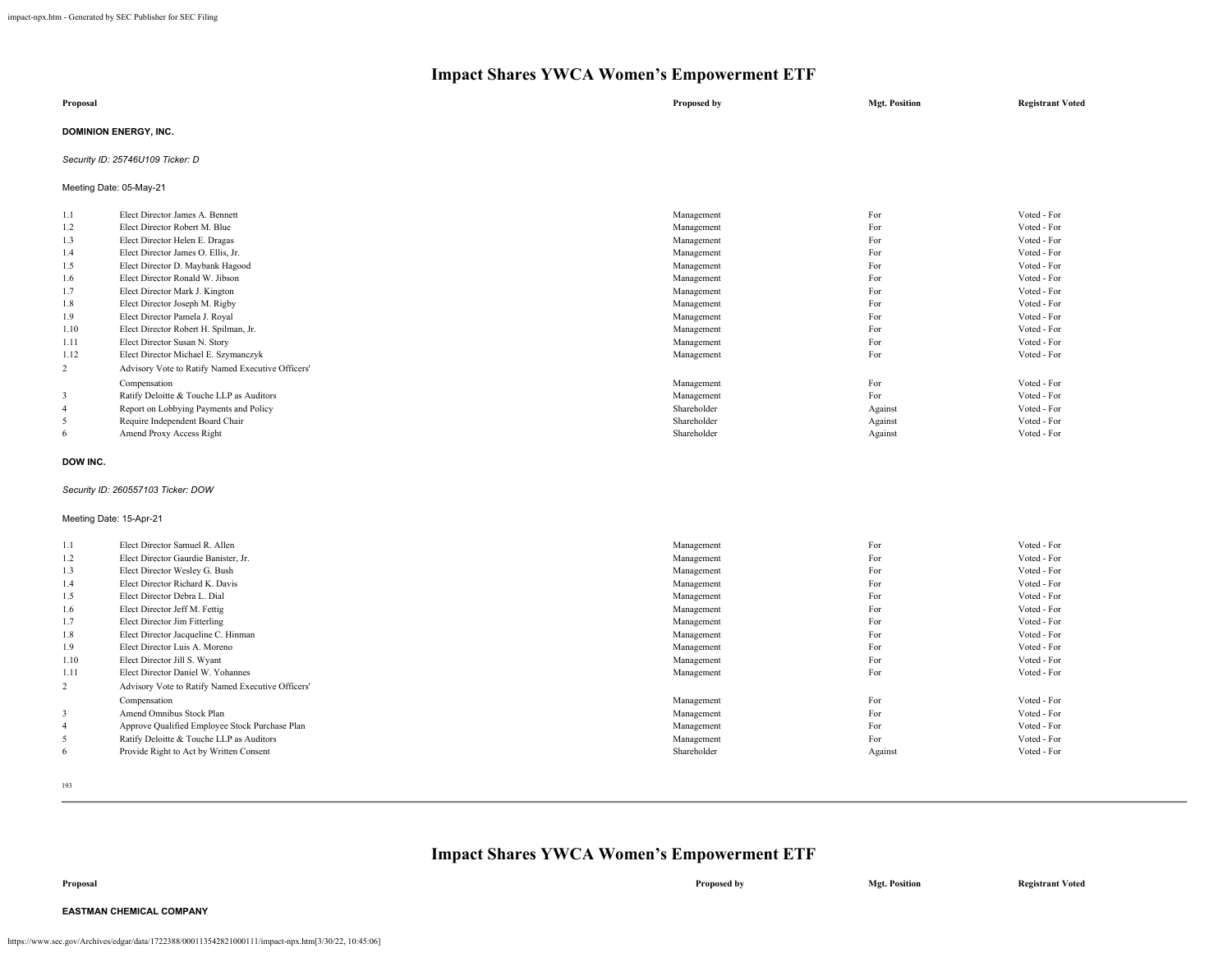| Proposal                 | Proposed by | <b>Mgt. Position</b> | <b>Registrant Voted</b> |
|--------------------------|-------------|----------------------|-------------------------|
| EASTMAN CHEMICAL COMPANY |             |                      |                         |

### *Security ID: 277432100 Ticker: EMN*

Meeting Date: 06-May-21

| 1.1            | Elect Director Humberto P. Alfonso                | Management  | For     | Voted - For |
|----------------|---------------------------------------------------|-------------|---------|-------------|
| 1.2            | Elect Director Vanessa L. Allen Sutherland        | Management  | For     | Voted - For |
| 1.3            | Elect Director Brett D. Begemann                  | Management  | For     | Voted - For |
| 1.4            | Elect Director Mark J. Costa                      | Management  | For     | Voted - For |
| 1.5            | Elect Director Edward L. Doheny, II               | Management  | For     | Voted - For |
| 1.6            | Elect Director Julie F. Holder                    | Management  | For     | Voted - For |
| 1.7            | Elect Director Renee J. Hornbaker                 | Management  | For     | Voted - For |
| 1.8            | Elect Director Kim Ann Mink                       | Management  | For     | Voted - For |
| 1.9            | Elect Director James J. O'Brien                   | Management  | For     | Voted - For |
| 1.10           | Elect Director David W. Raisbeck                  | Management  | For     | Voted - For |
| 1.11           | Elect Director Charles K. Stevens, III            | Management  | For     | Voted - For |
| 2              | Advisory Vote to Ratify Named Executive Officers' |             |         |             |
|                | Compensation                                      | Management  | For     | Voted - For |
| 3              | Approve Omnibus Stock Plan                        | Management  | For     | Voted - For |
| $\overline{4}$ | Ratify PricewaterhouseCoopers LLP as Auditors     | Management  | For     | Voted - For |
|                | Provide Right to Act by Written Consent           | Shareholder | Against | Voted - For |
|                |                                                   |             |         |             |

#### **EATON CORPORATION PLC**

#### *Security ID: G29183103 Ticker: ETN*

### Meeting Date: 28-Apr-21

| 1.1            | Elect Director Craig Arnold                          | Management | For | Voted - For |
|----------------|------------------------------------------------------|------------|-----|-------------|
| 1.2            | Elect Director Christopher M. Connor                 | Management | For | Voted - For |
| 1.3            | Elect Director Olivier Leonetti                      | Management | For | Voted - For |
| 1.4            | Elect Director Deborah L. McCoy                      | Management | For | Voted - For |
| 1.5            | Elect Director Silvio Napoli                         | Management | For | Voted - For |
| 1.6            | Elect Director Gregory R. Page                       | Management | For | Voted - For |
| 1.7            | Elect Director Sandra Pianalto                       | Management | For | Voted - For |
| 1.8            | Elect Director Lori J. Ryerkerk                      | Management | For | Voted - For |
| 1.9            | Elect Director Gerald B. Smith                       | Management | For | Voted - For |
| 1.10           | Elect Director Dorothy C. Thompson                   | Management | For | Voted - For |
| 2              | Approve Ernst & Young LLP as Auditors and Authorize  |            |     |             |
|                | Board to Fix Their Remuneration                      | Management | For | Voted - For |
| 3              | Advisory Vote to Ratify Named Executive Officers'    |            |     |             |
|                | Compensation                                         | Management | For | Voted - For |
| $\overline{4}$ | Authorize Issue of Equity with Pre-emptive Rights    | Management | For | Voted - For |
| 5              | Authorize Issue of Equity without Pre-emptive Rights | Management | For | Voted - For |
| 6              | Authorize Share Repurchase of Issued Share Capital   | Management | For | Voted - For |
|                |                                                      |            |     |             |

194

| Proposal         | Proposed by | <b>Mgt. Position</b> | <b>Registrant Voted</b> |
|------------------|-------------|----------------------|-------------------------|
| <b>EBAY INC.</b> |             |                      |                         |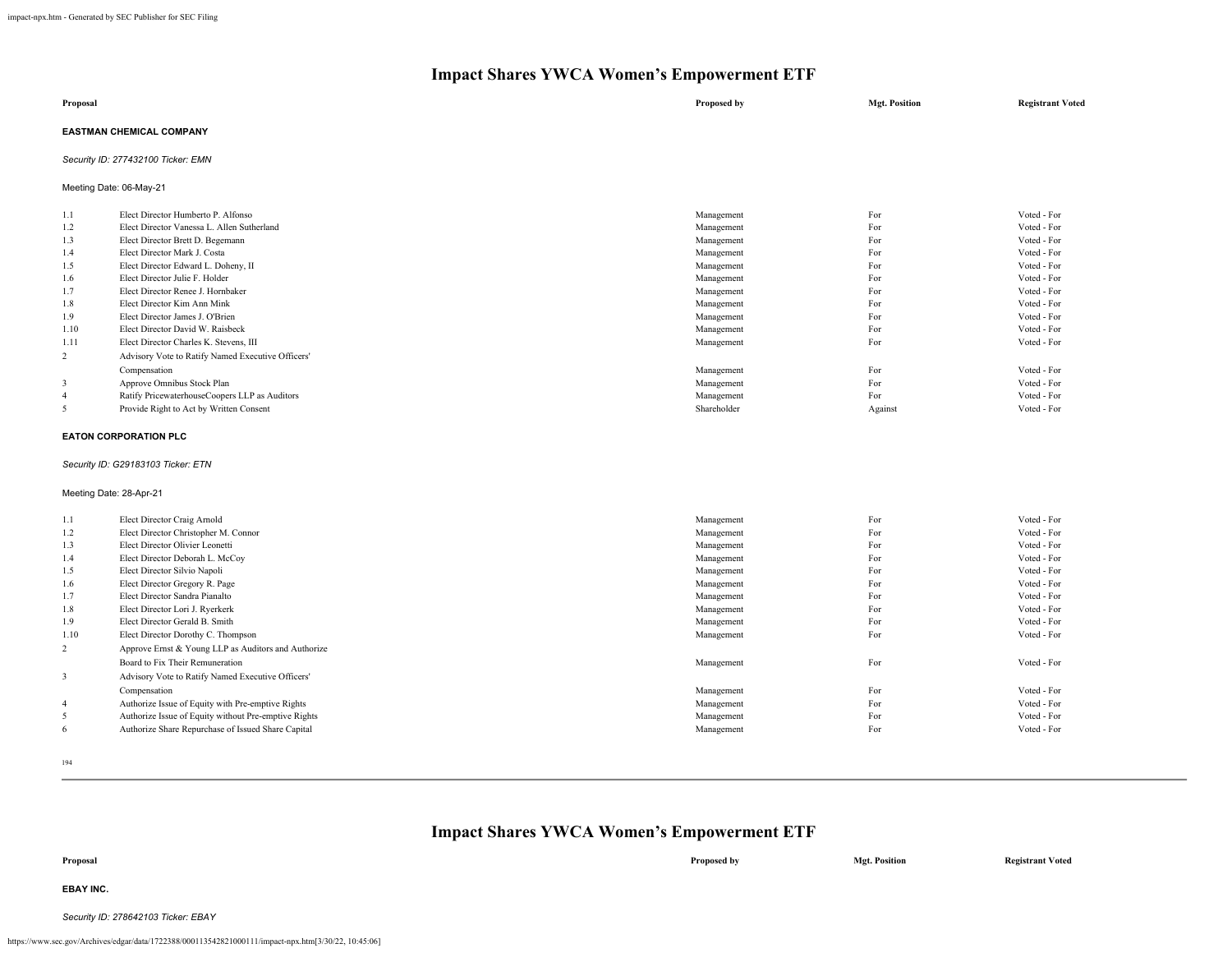| Proposal         | Proposed by | <b>Mgt. Position</b> | <b>Registrant Voted</b> |
|------------------|-------------|----------------------|-------------------------|
| <b>EBAY INC.</b> |             |                      |                         |

### *Security ID: 278642103 Ticker: EBAY*

Meeting Date: 15-Jun-21

| 1.1            | Elect Director Anthony J. Bates                      | Management  | For     | Voted - For     |
|----------------|------------------------------------------------------|-------------|---------|-----------------|
| 1.2            | Elect Director Adriane M. Brown                      | Management  | For     | Voted - For     |
| 1.3            | Elect Director Diana Farrell                         | Management  | For     | Voted - For     |
| 1.4            | Elect Director Logan D. Green                        | Management  | For     | Voted - For     |
| 1.5            | Elect Director Bonnie S. Hammer                      | Management  | For     | Voted - For     |
| 1.6            | Elect Director E. Carol Hayles                       | Management  | For     | Voted - For     |
| 1.7            | Elect Director Jamie Iannone                         | Management  | For     | Voted - For     |
| 1.8            | Elect Director Kathleen C. Mitic                     | Management  | For     | Voted - For     |
| 1.9            | Elect Director Matthew J. Murphy                     | Management  | For     | Voted - For     |
| 1.10           | Elect Director Paul S. Pressler                      | Management  | For     | Voted - For     |
| 1.11           | Elect Director Mohak Shroff                          | Management  | For     | Voted - For     |
| 1.12           | Elect Director Robert H. Swan                        | Management  | For     | Voted - For     |
| 1.13           | Elect Director Perry M. Traquina                     | Management  | For     | Voted - For     |
| 2              | Ratify PricewaterhouseCoopers LLP as Auditors        | Management  | For     | Voted - For     |
| 3              | Advisory Vote to Ratify Named Executive Officers'    |             |         |                 |
|                | Compensation                                         | Management  | For     | Voted - For     |
| $\overline{4}$ | Improve Principles of Executive Compensation Program | Shareholder | Against | Voted - Against |
| 5              | Provide Right to Act by Written Consent              | Shareholder | Against | Voted - For     |
|                |                                                      |             |         |                 |

#### **ECOLAB INC.**

### *Security ID: 278865100 Ticker: ECL*

### Meeting Date: 06-May-21

| 1.1            | Elect Director Douglas M. Baker, Jr.              | Management  | For     | Voted - For |
|----------------|---------------------------------------------------|-------------|---------|-------------|
| 1.2            | Elect Director Shari L. Ballard                   | Management  | For     | Voted - For |
| 1.3            | Elect Director Barbara J. Beck                    | Management  | For     | Voted - For |
| 1.4            | Elect Director Christophe Beck                    | Management  | For     | Voted - For |
| 1.5            | Elect Director Jeffrey M. Ettinger                | Management  | For     | Voted - For |
| 1.6            | Elect Director Arthur J. Higgins                  | Management  | For     | Voted - For |
| 1.7            | Elect Director Michael Larson                     | Management  | For     | Voted - For |
| 1.8            | Elect Director David W. MacLennan                 | Management  | For     | Voted - For |
| 1.9            | Elect Director Tracy B. McKibben                  | Management  | For     | Voted - For |
| 1.10           | Elect Director Lionel L. Nowell, III              | Management  | For     | Voted - For |
| 1.11           | Elect Director Victoria J. Reich                  | Management  | For     | Voted - For |
| 1.12           | Elect Director Suzanne M. Vautrinot               | Management  | For     | Voted - For |
| 1.13           | Elect Director John J. Zillmer                    | Management  | For     | Voted - For |
| $\overline{2}$ | Ratify PricewaterhouseCoopers LLP as Auditors     | Management  | For     | Voted - For |
| 3              | Advisory Vote to Ratify Named Executive Officers' |             |         |             |
|                | Compensation                                      | Management  | For     | Voted - For |
| -4             | Amend Proxy Access Right                          | Shareholder | Against | Voted - For |

195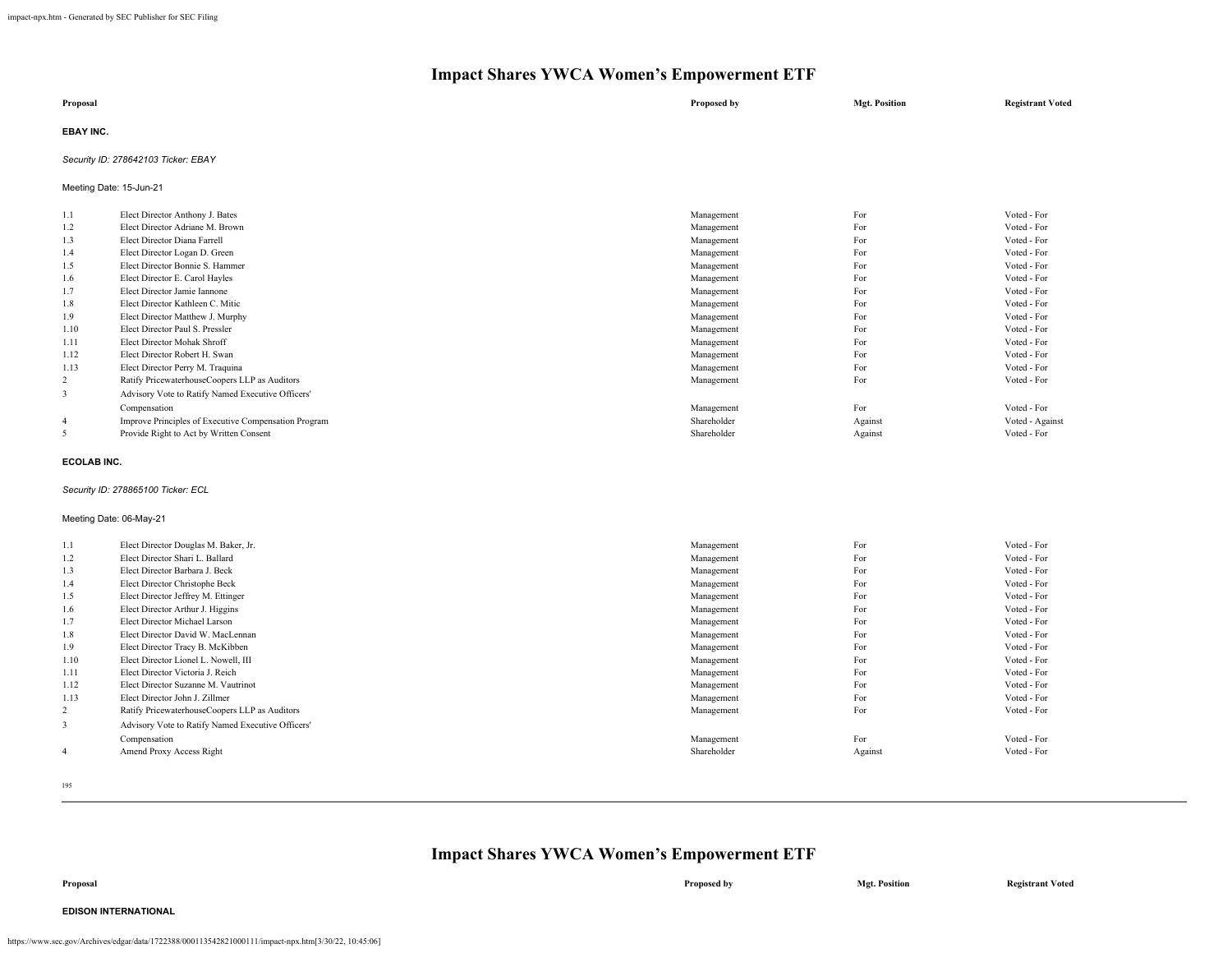| Proposal                    | Proposed by | <b>Mgt. Position</b> | <b>Registrant Voted</b> |
|-----------------------------|-------------|----------------------|-------------------------|
| <b>EDISON INTERNATIONAL</b> |             |                      |                         |

*Security ID: 281020107 Ticker: EIX*

Meeting Date: 22-Apr-21

| 1.1            | Elect Director Jeanne Beliveau-Dunn               | Management  | For     | Voted - For |
|----------------|---------------------------------------------------|-------------|---------|-------------|
| 1.2            | Elect Director Michael C. Camunez                 | Management  | For     | Voted - For |
| 1.3            | Elect Director Vanessa C.L. Chang                 | Management  | For     | Voted - For |
| 1.4            | Elect Director James T. Morris                    | Management  | For     | Voted - For |
| 1.5            | Elect Director Timothy T. O'Toole                 | Management  | For     | Voted - For |
| 1.6            | Elect Director Pedro J. Pizarro                   | Management  | For     | Voted - For |
| 1.7            | Elect Director Carey A. Smith                     | Management  | For     | Voted - For |
| 1.8            | Elect Director Linda G. Stuntz                    | Management  | For     | Voted - For |
| 1.9            | Elect Director William P. Sullivan                | Management  | For     | Voted - For |
| 1.10           | Elect Director Peter J. Taylor                    | Management  | For     | Voted - For |
| 1.11           | Elect Director Keith Trent                        | Management  | For     | Voted - For |
| 2              | Ratify PricewaterhouseCoopers LLP as Auditors     | Management  | For     | Voted - For |
| 3              | Advisory Vote to Ratify Named Executive Officers' |             |         |             |
|                | Compensation                                      | Management  | For     | Voted - For |
| $\overline{4}$ | Approve Qualified Employee Stock Purchase Plan    | Management  | For     | Voted - For |
| 5              | Amend Proxy Access Right                          | Shareholder | Against | Voted - For |
|                |                                                   |             |         |             |

### **EDWARDS LIFESCIENCES CORPORATION**

#### *Security ID: 28176E108 Ticker: EW*

### Meeting Date: 04-May-21

| 1.1            | Elect Director Kieran T. Gallahue                  | Management  | For     | Voted - For     |
|----------------|----------------------------------------------------|-------------|---------|-----------------|
| 1.2            | Elect Director Leslie S. Heisz                     | Management  | For     | Voted - For     |
| 1.3            | Elect Director Paul A. LaViolette                  | Management  | For     | Voted - For     |
| 1.4            | Elect Director Steven R. Loranger                  | Management  | For     | Voted - For     |
| 1.5            | Elect Director Martha H. Marsh                     | Management  | For     | Voted - For     |
| 1.6            | Elect Director Michael A. Mussallem                | Management  | For     | Voted - For     |
| 1.7            | Elect Director Ramona Sequeira                     | Management  | For     | Voted - For     |
| 1.8            | Elect Director Nicholas J. Valeriani               | Management  | For     | Voted - For     |
| 2              | Advisory Vote to Ratify Named Executive Officers'  |             |         |                 |
|                | Compensation                                       | Management  | For     | Voted - For     |
| 3              | Amend Qualified Employee Stock Purchase Plan       | Management  | For     | Voted - For     |
| $\overline{4}$ | Amend Nonqualified Employee Stock Purchase Plan    | Management  | For     | Voted - For     |
| 5              | Ratify PricewaterhouseCoopers LLP as Auditors      | Management  | For     | Voted - For     |
| 6              | Provide Right to Act by Written Consent            | Shareholder | Against | Voted - Against |
|                | Adopt a Policy to Include Non-Management Employees |             |         |                 |
|                | as Prospective Director Candidates                 | Shareholder | Against | Voted - Against |
|                |                                                    |             |         |                 |

196

| Proposal                           | Proposed by | <b>Mgt. Position</b> | <b>Registrant Voted</b> |
|------------------------------------|-------------|----------------------|-------------------------|
| ELI LILLY AND COMPANY              |             |                      |                         |
| Security ID: 532457108 Ticker: LLY |             |                      |                         |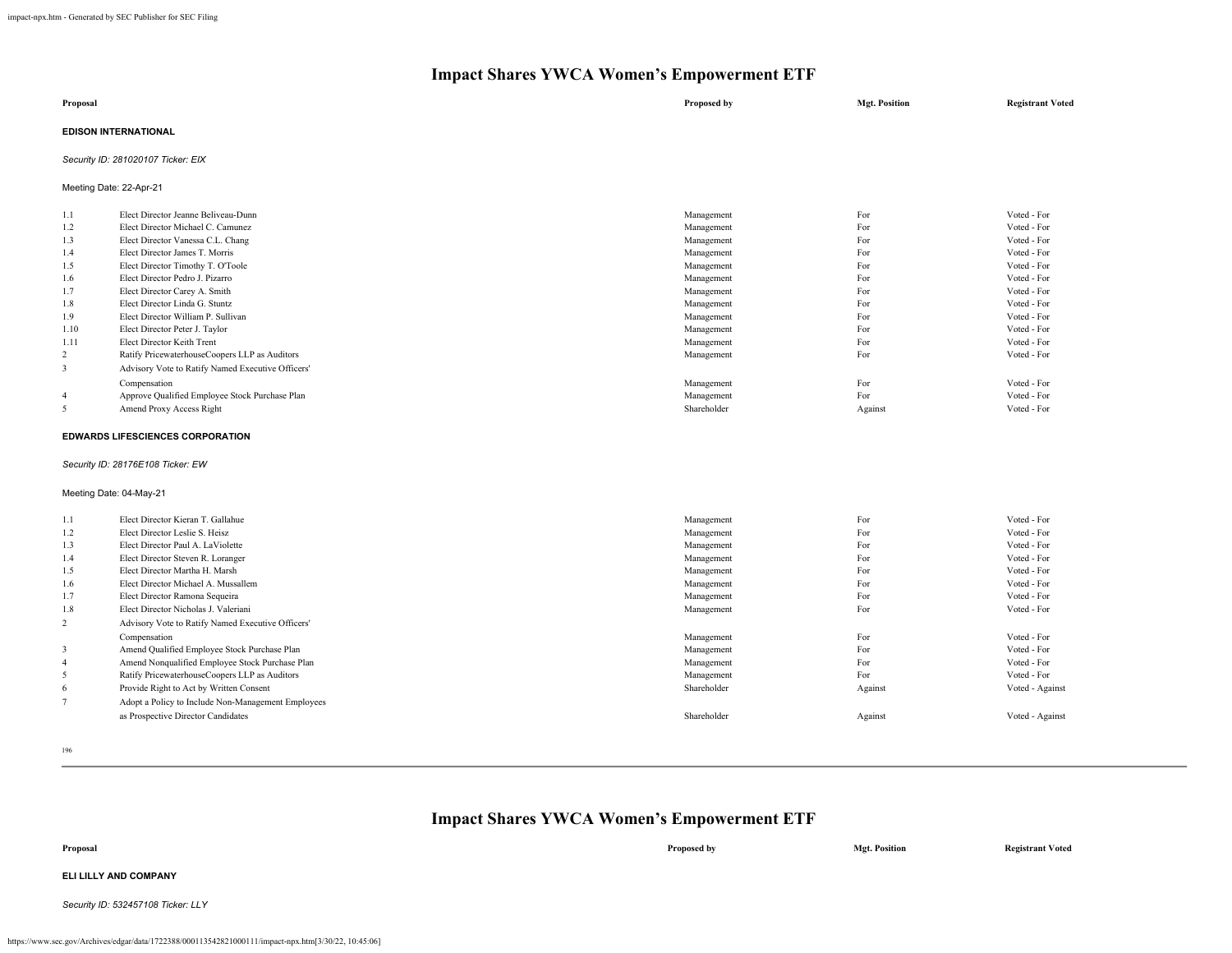| Proposal              | Proposed by | <b>Mgt. Position</b> | <b>Registrant Voted</b> |
|-----------------------|-------------|----------------------|-------------------------|
| ELI LILLY AND COMPANY |             |                      |                         |

### *Security ID: 532457108 Ticker: LLY*

Meeting Date: 03-May-21

| 1.1            | Elect Director Katherine Baicker                  | Management  | For     | Voted - For     |
|----------------|---------------------------------------------------|-------------|---------|-----------------|
| 1.2            | Elect Director J. Erik Fyrwald                    | Management  | For     | Voted - For     |
| 1.3            | Elect Director Jamere Jackson                     | Management  | For     | Voted - For     |
| 1.4            | Elect Director Gabrielle Sulzberger               | Management  | For     | Voted - For     |
| 1.5            | Elect Director Jackson P. Tai                     | Management  | For     | Voted - Against |
| $\overline{c}$ | Advisory Vote to Ratify Named Executive Officers' |             |         |                 |
|                | Compensation                                      | Management  | For     | Voted - For     |
| 3              | Ratify Ernst & Young LLP as Auditors              | Management  | For     | Voted - For     |
| $\overline{4}$ | Declassify the Board of Directors                 | Management  | For     | Voted - For     |
| 5              | Eliminate Supermajority Vote Requirement          | Management  | For     | Voted - For     |
| 6              | Report on Lobbying Payments and Policy            | Shareholder | Against | Voted - For     |
| $\mathbf{a}$   | Require Independent Board Chair                   | Shareholder | Against | Voted - For     |
| 8              | Adopt Policy on Bonus Banking                     | Shareholder | Against | Voted - For     |
| 9              | Clawback Disclosure of Recoupment Activity from   |             |         |                 |
|                | Senior Officers                                   | Shareholder | Against | Voted - For     |
|                |                                                   |             |         |                 |

#### **EMERSON ELECTRIC CO.**

### *Security ID: 291011104 Ticker: EMR*

Meeting Date: 02-Feb-21

| 1.1 | Elect Director Mark A. Blinn                      | Management | For | Voted - For |
|-----|---------------------------------------------------|------------|-----|-------------|
| 1.2 | Elect Director Arthur F. Golden                   | Management | For | Voted - For |
| 1.3 | Elect Director Candace Kendle                     | Management | For | Voted - For |
| 1.4 | Elect Director James S. Turley                    | Management | For | Voted - For |
|     | Ratify KPMG LLP as Auditors                       | Management | For | Voted - For |
|     | Advisory Vote to Ratify Named Executive Officers' |            |     |             |
|     | Compensation                                      | Management | For | Voted - For |

#### **ENPHASE ENERGY, INC.**

#### *Security ID: 29355A107 Ticker: ENPH*

Meeting Date: 19-May-21

| 1.1<br>1.2 | Elect Director Badrinarayanan Kothandaraman<br>Elect Director Joseph Malchow | Management<br>Management | For<br>For | Voted - For<br>Voted - For |
|------------|------------------------------------------------------------------------------|--------------------------|------------|----------------------------|
|            |                                                                              |                          |            |                            |
| $\sim$     | Advisory Vote to Ratify Named Executive Officers'                            |                          |            |                            |
|            | Compensation                                                                 | Management               | For        | Voted - For                |
|            | Increase Authorized Common Stock                                             | Management               | For        | Voted - For                |
|            | Approve Omnibus Stock Plan                                                   | Management               | For        | Voted - For                |
|            | Ratify Deloitte & Touche LLP as Auditors                                     | Management               | For        | Voted - For                |
|            |                                                                              |                          |            |                            |

197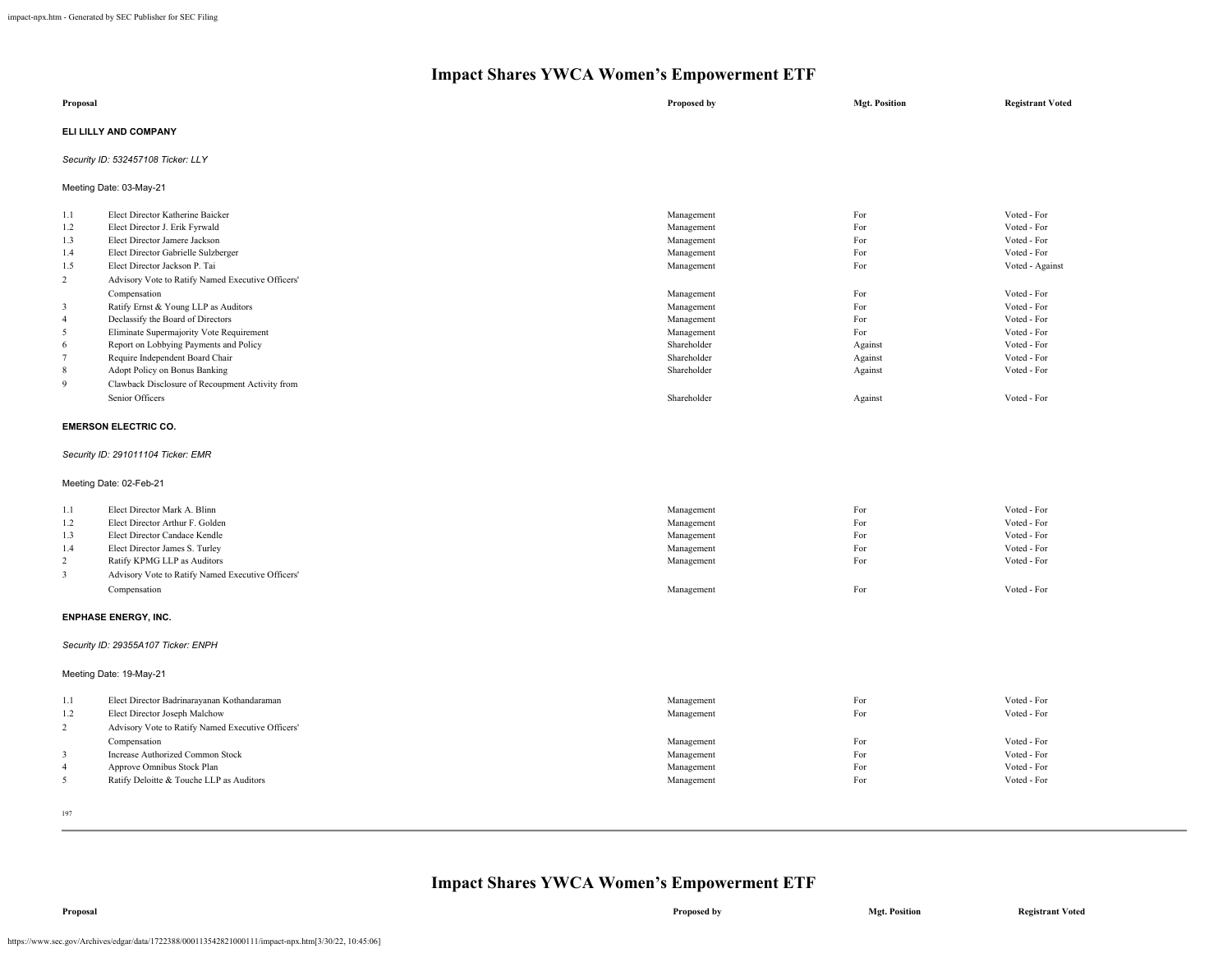| Proposal                   | Proposed by | <b>Mgt. Position</b> | <b>Registrant Voted</b> |
|----------------------------|-------------|----------------------|-------------------------|
| <b>ENTERGY CORPORATION</b> |             |                      |                         |

### *Security ID: 29364G103 Ticker: ETR*

Meeting Date: 07-May-21

| 1.1            | Elect Director John R. Burbank                    | Management | For | Voted - For |
|----------------|---------------------------------------------------|------------|-----|-------------|
| 1.2            | Elect Director Patrick J. Condon                  | Management | For | Voted - For |
| 1.3            | Elect Director Leo P. Denault                     | Management | For | Voted - For |
| 1.4            | Elect Director Kirkland H. Donald                 | Management | For | Voted - For |
| 1.5            | Elect Director Brian W. Ellis                     | Management | For | Voted - For |
| 1.6            | Elect Director Philip L. Frederickson             | Management | For | Voted - For |
| 1.7            | Elect Director Alexis M. Herman                   | Management | For | Voted - For |
| 1.8            | Elect Director M. Elise Hyland                    | Management | For | Voted - For |
| 1.9            | Elect Director Stuart L. Levenick                 | Management | For | Voted - For |
| 1.10           | Elect Director Blanche Lambert Lincoln            | Management | For | Voted - For |
| 1.11           | Elect Director Karen A. Puckett                   | Management | For | Voted - For |
| $\overline{2}$ | Ratify Deloitte & Touche LLP as Auditors          | Management | For | Voted - For |
| 3              | Advisory Vote to Ratify Named Executive Officers' |            |     |             |
|                | Compensation                                      | Management | For | Voted - For |
| $\overline{4}$ | Authorize New Class of Preferred Stock            | Management | For | Voted - For |
|                |                                                   |            |     |             |

#### **EQUINIX, INC.**

### *Security ID: 29444U700 Ticker: EQIX*

Meeting Date: 26-May-21

| 1.1            | Elect Director Thomas Bartlett                    | Management  | For     | Voted - For |  |
|----------------|---------------------------------------------------|-------------|---------|-------------|--|
| 1.2            | Elect Director Nanci Caldwell                     | Management  | For     | Voted - For |  |
| 1.3            | Elect Director Adaire Fox-Martin                  | Management  | For     | Voted - For |  |
| 1.4            | Elect Director Gary Hromadko                      | Management  | For     | Voted - For |  |
| 1.5            | Elect Director Irving Lyons, III                  | Management  | For     | Voted - For |  |
| 1.6            | Elect Director Charles Meyers                     | Management  | For     | Voted - For |  |
| 1.7            | Elect Director Christopher Paisley                | Management  | For     | Voted - For |  |
| 1.8            | Elect Director Sandra Rivera                      | Management  | For     | Voted - For |  |
| 1.9            | Elect Director Peter Van Camp                     | Management  | For     | Voted - For |  |
| 2              | Advisory Vote to Ratify Named Executive Officers' |             |         |             |  |
|                | Compensation                                      | Management  | For     | Voted - For |  |
| 3              | Ratify PricewaterhouseCoopers LLP as Auditors     | Management  | For     | Voted - For |  |
| $\overline{4}$ | Reduce Ownership Threshold for Shareholders to    |             |         |             |  |
|                | Request Action by Written Consent                 | Shareholder | Against | Voted - For |  |
|                | <b>EQUITY LIFESTYLE PROPERTIES, INC.</b>          |             |         |             |  |

### *Security ID: 29472R108 Ticker: ELS*

Meeting Date: 27-Apr-21

|     | Elect Director Andrew Berkenfield   | Management | For | Voted - For |
|-----|-------------------------------------|------------|-----|-------------|
| 1.2 | <b>Elect Director Derrick Burks</b> | Management | For | Voted - For |
| 1.3 | Elect Director Philip Calian        | Management | For | Voted - For |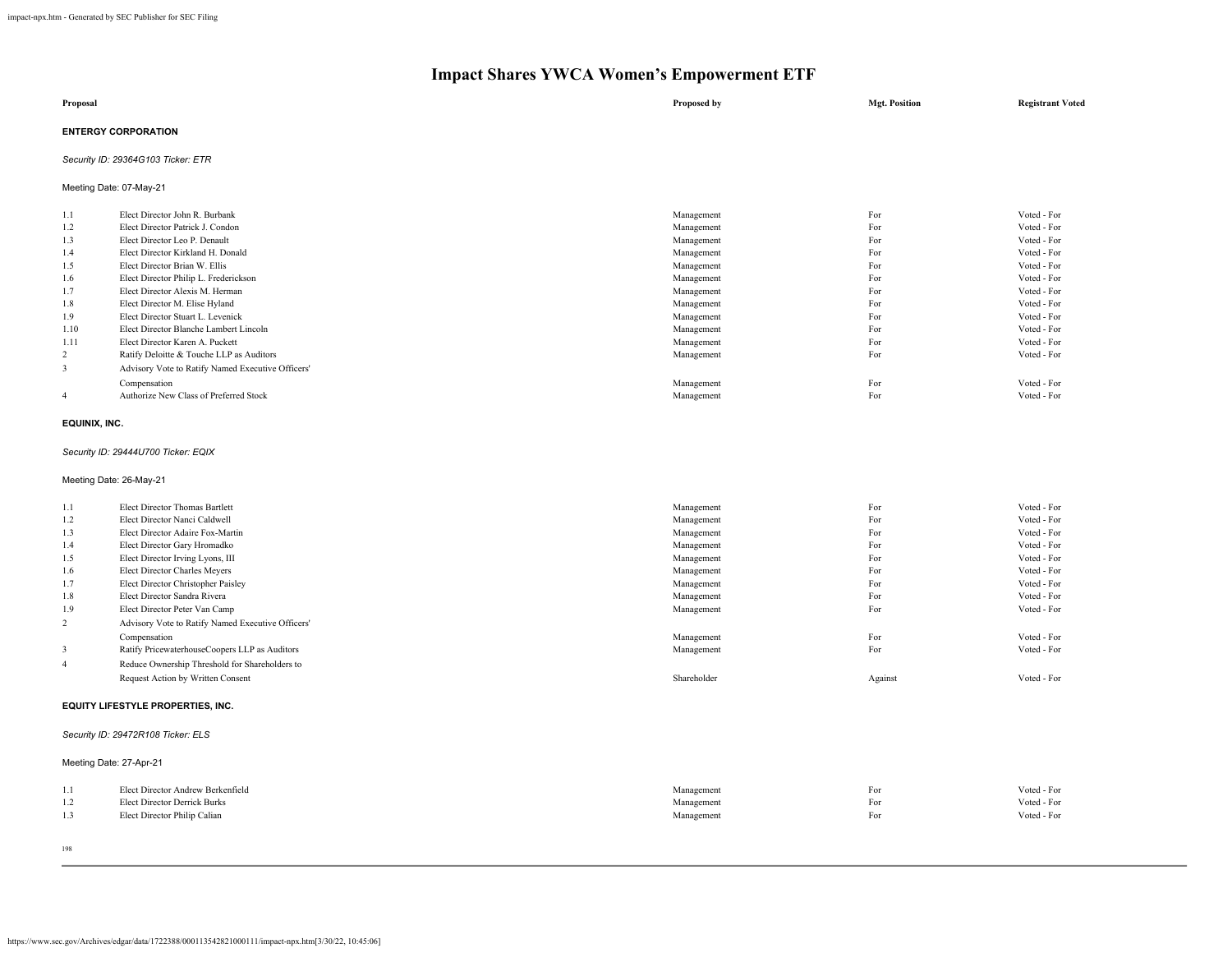| Voted - For |
|-------------|
|             |
|             |
| Voted - For |
| Voted - For |
| Voted - For |
| Voted - For |
| Voted - For |
| Voted - For |
| Voted - For |
|             |
| Voted - For |
|             |

#### **ESSENTIAL UTILITIES, INC.**

#### *Security ID: 29670G102 Ticker: WTRG*

Meeting Date: 05-May-21

| 1.1            | Elect Director Elizabeth B. Amato                 | Management | For | Voted - For |
|----------------|---------------------------------------------------|------------|-----|-------------|
| 1.2            | Elect Director Christopher H. Franklin            | Management | For | Voted - For |
| 1.3            | Elect Director Daniel J. Hilferty                 | Management | For | Voted - For |
| 1.4            | Elect Director Francis O. Idehen                  | Management | For | Voted - For |
| 1.5            | Elect Director Edwina Kelly                       | Management | For | Voted - For |
| 1.6            | Elect Director Ellen T. Ruff                      | Management | For | Voted - For |
| 1.7            | Elect Director Lee C. Stewart                     | Management | For | Voted - For |
| 1.8            | Elect Director Christopher C. Womack              | Management | For | Voted - For |
|                | Ratify PricewaterhouseCoopers LLP as Auditors     | Management | For | Voted - For |
|                | Advisory Vote to Ratify Named Executive Officers' |            |     |             |
|                | Compensation                                      | Management | For | Voted - For |
| $\overline{4}$ | Provide Proxy Access Right                        | Management | For | Voted - For |
|                |                                                   |            |     |             |

#### **EVERSOURCE ENERGY**

### *Security ID: 30040W108 Ticker: ES*

Meeting Date: 05-May-21

| 1.1  | Elect Director Cotton M. Cleveland                | Management | For | Voted - For |
|------|---------------------------------------------------|------------|-----|-------------|
| 1.2  | Elect Director James S. DiStasio                  | Management | For | Voted - For |
| 1.3  | Elect Director Francis A. Doyle                   | Management | For | Voted - For |
| 1.4  | Elect Director Linda Dorcena Forry                | Management | For | Voted - For |
| 1.5  | Elect Director Gregory M. Jones                   | Management | For | Voted - For |
| 1.6  | Elect Director James J. Judge                     | Management | For | Voted - For |
| 1.7  | Elect Director John Y. Kim                        | Management | For | Voted - For |
| 1.8  | Elect Director Kenneth R. Leibler                 | Management | For | Voted - For |
| 1.9  | Elect Director David H. Long                      | Management | For | Voted - For |
| 1.10 | Elect Director William C. Van Faasen              | Management | For | Voted - For |
| 1.11 | Elect Director Frederica M. Williams              | Management | For | Voted - For |
| 2    | Advisory Vote to Ratify Named Executive Officers' |            |     |             |
|      | Compensation                                      | Management | For | Voted - For |
| 3    | Ratify Deloitte & Touche as Auditors              | Management | For | Voted - For |
|      |                                                   |            |     |             |
|      |                                                   |            |     |             |

199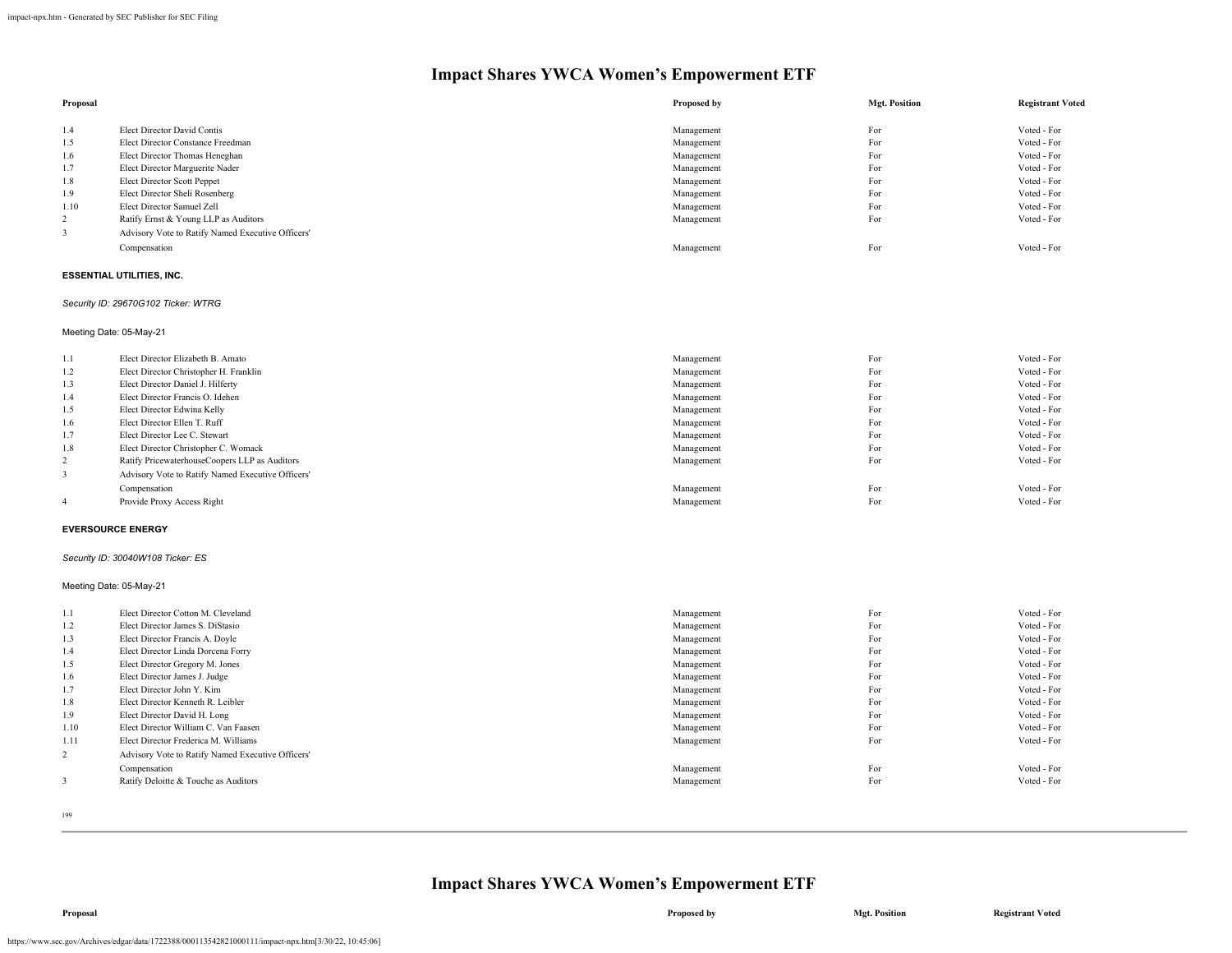| Proposal                  | Proposed by | <b>Mgt. Position</b> | <b>Registrant Voted</b> |
|---------------------------|-------------|----------------------|-------------------------|
| <b>EXELON CORPORATION</b> |             |                      |                         |

### *Security ID: 30161N101 Ticker: EXC*

Meeting Date: 27-Apr-21

| 1.1  | Elect Director Anthony Anderson                   | Management  | For     | Voted - For |
|------|---------------------------------------------------|-------------|---------|-------------|
| 1.2  | Elect Director Ann Berzin                         | Management  | For     | Voted - For |
| 1.3  | Elect Director Laurie Brlas                       | Management  | For     | Voted - For |
| 1.4  | Elect Director Marjorie Rodgers Cheshire          | Management  | For     | Voted - For |
| 1.5  | Elect Director Christopher Crane                  | Management  | For     | Voted - For |
| 1.6  | Elect Director Yves de Balmann                    | Management  | For     | Voted - For |
| 1.7  | Elect Director Linda Jojo                         | Management  | For     | Voted - For |
| 1.8  | Elect Director Paul Joskow                        | Management  | For     | Voted - For |
| 1.9  | <b>Elect Director Robert Lawless</b>              | Management  | For     | Voted - For |
| 1.10 | Elect Director John Richardson                    | Management  | For     | Voted - For |
| 1.11 | Elect Director Mayo Shattuck, III                 | Management  | For     | Voted - For |
| 1.12 | Elect Director John Young                         | Management  | For     | Voted - For |
| 2    | Advisory Vote to Ratify Named Executive Officers' |             |         |             |
|      | Compensation                                      | Management  | For     | Voted - For |
| 3    | Ratify PricewaterhouseCoopers LLP as Auditors     | Management  | For     | Voted - For |
| 4    | Report on Child Labor Audit                       | Shareholder | Against | Voted - For |
|      |                                                   |             |         |             |

#### **EXPEDIA GROUP, INC.**

#### *Security ID: 30212P303 Ticker: EXPE*

#### Meeting Date: 09-Jun-21

| 1.1  | Elect Director Samuel Altman                       | Management  | For     | Voted - For      |
|------|----------------------------------------------------|-------------|---------|------------------|
| 1.2  | Elect Director Beverly Anderson                    | Management  | For     | Voted - For      |
| 1.3  | Elect Director Susan Athey                         | Management  | For     | Voted - For      |
| 1.4  | Elect Director Chelsea Clinton                     | Management  | For     | Voted - Withheld |
| 1.5  | Elect Director Barry Diller                        | Management  | For     | Voted - For      |
| 1.6  | Elect Director Jon Gieselman - Withdrawn           | Management  | For     | Non-Voting       |
| 1.7  | Elect Director Craig Jacobson                      | Management  | For     | Voted - Withheld |
| 1.8  | Elect Director Peter Kern                          | Management  | For     | Voted - For      |
| 1.9  | Elect Director Dara Khosrowshahi                   | Management  | For     | Voted - For      |
| 1.10 | Elect Director Patricia Menendez-Cambo             | Management  | For     | Voted - For      |
| 1.11 | Elect Director Greg Mondre                         | Management  | For     | Voted - For      |
| 1.12 | Elect Director David Sambur - Withdrawn            | Management  | For     | Non-Voting       |
| 1.13 | Elect Director Alex von Furstenberg                | Management  | For     | Voted - For      |
| 1.14 | Elect Director Julie Whalen                        | Management  | For     | Voted - For      |
| 2    | Amend Qualified Employee Stock Purchase Plan       | Management  | For     | Voted - For      |
| 3    | Ratify Ernst & Young LLP as Auditors               | Management  | For     | Voted - For      |
|      | Report on Political Contributions and Expenditures | Shareholder | Against | Voted - For      |

200

### **Impact Shares YWCA Women's Empowerment ETF**

**FACEBOOK, INC.**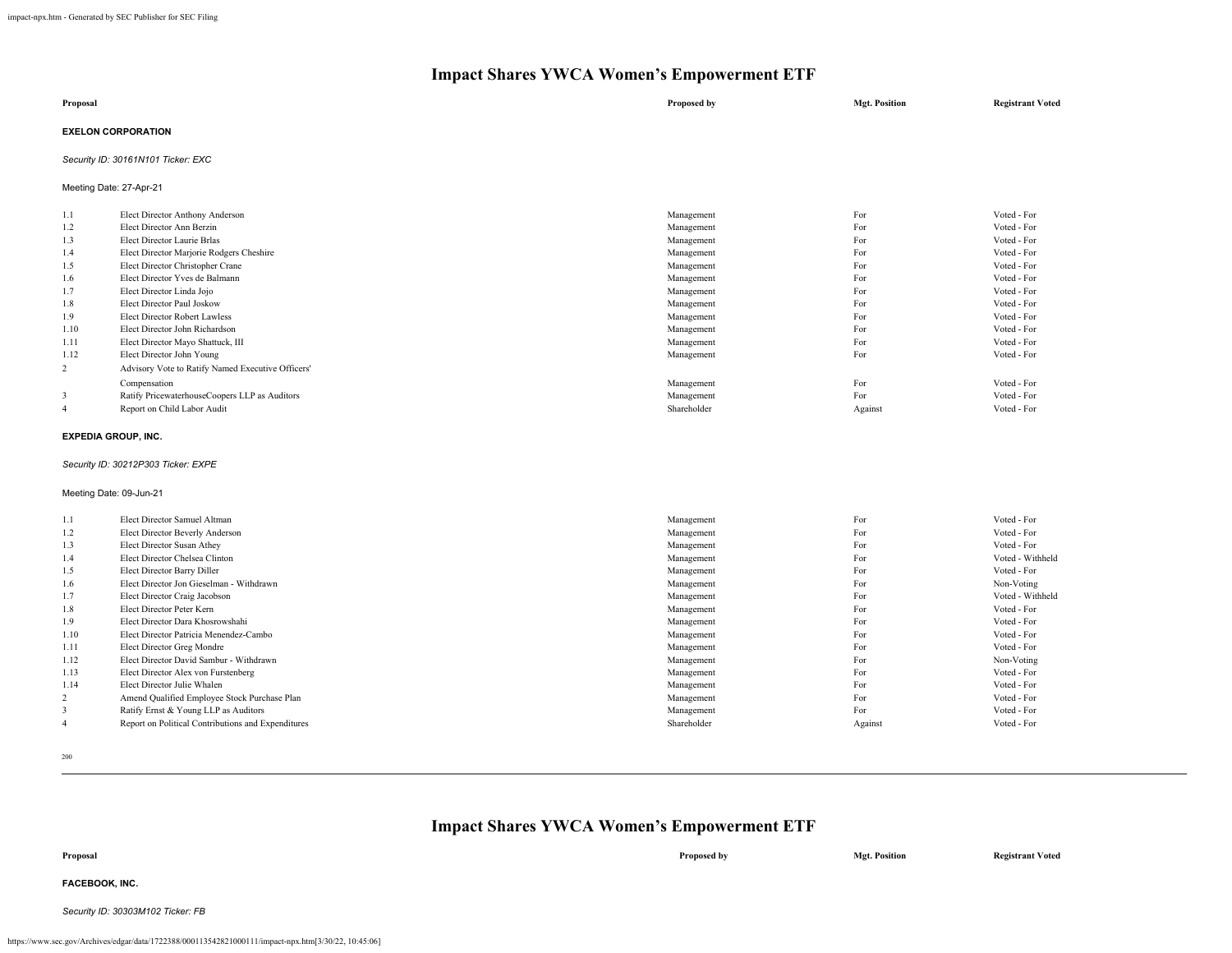| Proposal              | Proposed by | <b>Mgt. Position</b> | <b>Registrant Voted</b> |
|-----------------------|-------------|----------------------|-------------------------|
| <b>FACEBOOK, INC.</b> |             |                      |                         |

### *Security ID: 30303M102 Ticker: FB*

Meeting Date: 26-May-21

| 1.1            | Elect Director Peggy Alford                         | Management  | For     | Voted - For      |
|----------------|-----------------------------------------------------|-------------|---------|------------------|
| 1.2            | Elect Director Marc L. Andreessen                   | Management  | For     | Voted - Withheld |
| 1.3            | Elect Director Andrew W. Houston                    | Management  | For     | Voted - Withheld |
| 1.4            | Elect Director Nancy Killefer                       | Management  | For     | Voted - For      |
| 1.5            | Elect Director Robert M. Kimmitt                    | Management  | For     | Voted - For      |
| 1.6            | Elect Director Sheryl K. Sandberg                   | Management  | For     | Voted - For      |
| 1.7            | Elect Director Peter A. Thiel                       | Management  | For     | Voted - Withheld |
| 1.8            | Elect Director Tracey T. Travis                     | Management  | For     | Voted - For      |
| 1.9            | Elect Director Mark Zuckerberg                      | Management  | For     | Voted - For      |
| 2              | Ratify Ernst & Young LLP as Auditors                | Management  | For     | Voted - For      |
| 3              | Amend Non-Employee Director Compensation Policy     | Management  | For     | Voted - Against  |
| $\overline{4}$ | Approve Recapitalization Plan for all Stock to Have |             |         |                  |
|                | One-vote per Share                                  | Shareholder | Against | Voted - For      |
| 5              | Require Independent Board Chair                     | Shareholder | Against | Voted - For      |
| 6              | Report on Online Child Sexual Exploitation          | Shareholder | Against | Voted - For      |
|                | Require Independent Director Nominee with Human     |             |         |                  |
|                | and/or Civil Rights Experience                      | Shareholder | Against | Voted - For      |
| 8              | Report on Platform Misuse                           | Shareholder | Against | Voted - For      |
| 9              | Amend Certificate of Incorporation to Become a      |             |         |                  |
|                | Public Benefit Corporation                          | Shareholder | Against | Voted - Against  |
|                |                                                     |             |         |                  |

#### **FEDEX CORPORATION**

#### *Security ID: 31428X106 Ticker: FDX*

### Meeting Date: 21-Sep-20

| 1.1            | Elect Director Marvin R. Ellison                  | Management  | For     | Voted - For |
|----------------|---------------------------------------------------|-------------|---------|-------------|
|                | Elect Director Susan Patricia Griffith            |             | For     |             |
| 1.2            |                                                   | Management  |         | Voted - For |
| 1.3            | Elect Director John C. (Chris) Inglis             | Management  | For     | Voted - For |
| 1.4            | Elect Director Kimberly A. Jabal                  | Management  | For     | Voted - For |
| 1.5            | Elect Director Shirley Ann Jackson                | Management  | For     | Voted - For |
| 1.6            | Elect Director R. Brad Martin                     | Management  | For     | Voted - For |
| 1.7            | Elect Director Joshua Cooper Ramo                 | Management  | For     | Voted - For |
| 1.8            | Elect Director Susan C. Schwab                    | Management  | For     | Voted - For |
| 1.9            | Elect Director Frederick W. Smith                 | Management  | For     | Voted - For |
| 1.10           | Elect Director David P. Steiner                   | Management  | For     | Voted - For |
| 1.11           | Elect Director Rajesh Subramaniam                 | Management  | For     | Voted - For |
| 1.12           | Elect Director Paul S. Walsh                      | Management  | For     | Voted - For |
| $\overline{c}$ | Advisory Vote to Ratify Named Executive Officers' |             |         |             |
|                | Compensation                                      | Management  | For     | Voted - For |
| 3              | Ratify Ernst & Young LLP as Auditors              | Management  | For     | Voted - For |
| $\overline{4}$ | Report on Lobbying Payments and Policy            | Shareholder | Against | Voted - For |
| 5              | Report on Political Contributions Disclosure      | Shareholder | Against | Voted - For |
|                |                                                   |             |         |             |

201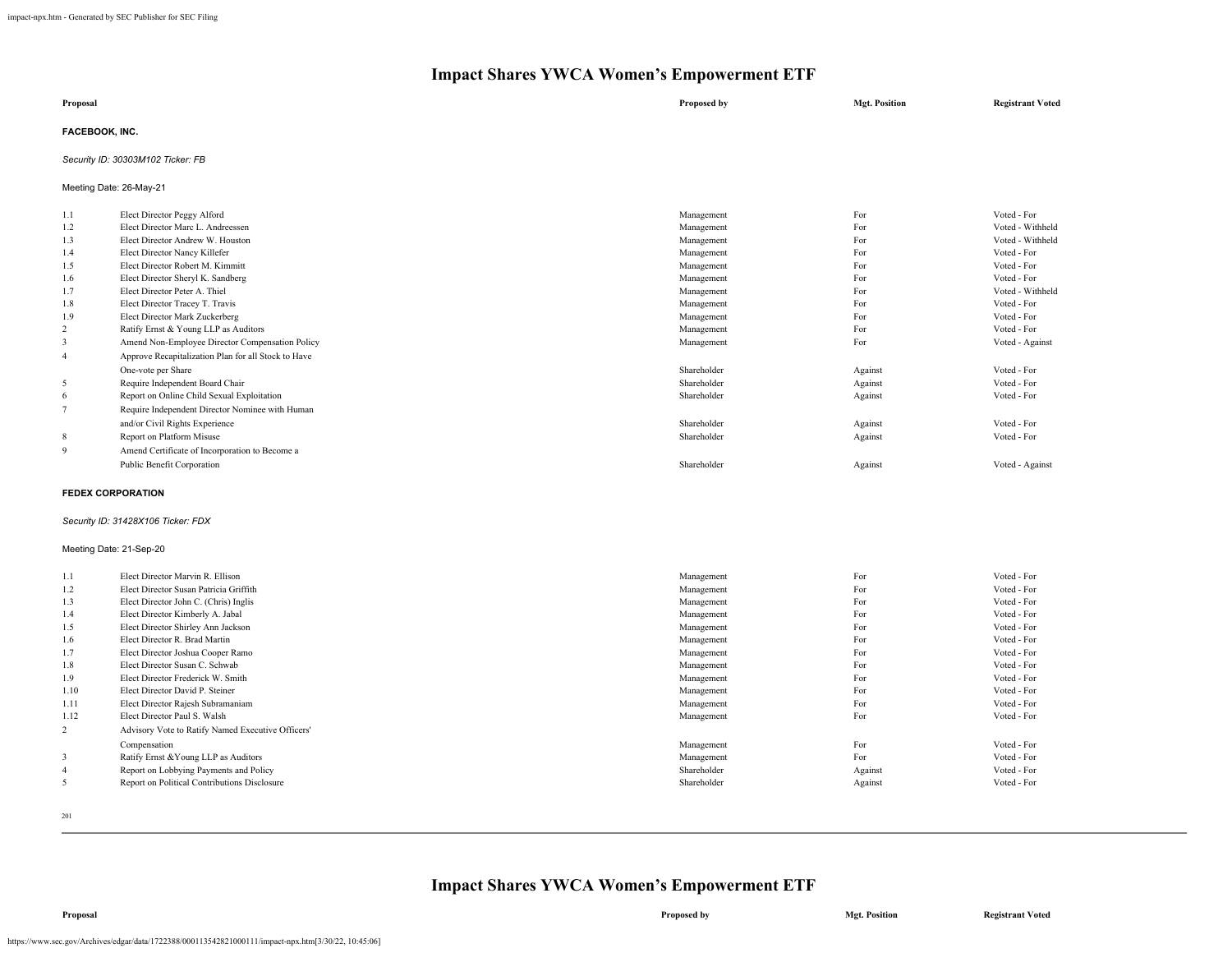| Proposal       |                                                   | Proposed by | <b>Mgt. Position</b> | <b>Registrant Voted</b> |
|----------------|---------------------------------------------------|-------------|----------------------|-------------------------|
| 6              | Report on Employee Representation on the Board of |             |                      |                         |
|                | Directors                                         | Shareholder | Against              | Voted - For             |
| 7              | Provide Right to Act by Written Consent           | Shareholder | Against              | Voted - For             |
| 8              | Report on Integrating ESG Metrics Into Executive  |             |                      |                         |
|                | Compensation Program                              | Shareholder | Against              | Voted - For             |
|                | <b>FIFTH THIRD BANCORP</b>                        |             |                      |                         |
|                | Security ID: 316773100 Ticker: FITB               |             |                      |                         |
|                | Meeting Date: 13-Apr-21                           |             |                      |                         |
| 1.1            | Elect Director Nicholas K. Akins                  | Management  | For                  | Voted - For             |
| 1.2            | Elect Director B. Evan Bayh, III                  | Management  | For                  | Voted - For             |
| 1.3            | Elect Director Jorge L. Benitez                   | Management  | For                  | Voted - For             |
| 1.4            | Elect Director Katherine B. Blackburn             | Management  | For                  | Voted - For             |
| 1.5            | Elect Director Emerson L. Brumback                | Management  | For                  | Voted - For             |
| 1.6            | Elect Director Greg D. Carmichael                 | Management  | For                  | Voted - For             |
| 1.7            | Elect Director Linda W. Clement-Holmes            | Management  | For                  | Voted - For             |
| 1.8            | Elect Director C. Bryan Daniels                   | Management  | For                  | Voted - For             |
| 1.9            | Elect Director Mitchell S. Feiger                 | Management  | For                  | Voted - For             |
| 1.10           | Elect Director Thomas H. Harvey                   | Management  | For                  | Voted - For             |
| 1.11           | Elect Director Gary R. Heminger                   | Management  | For                  | Voted - For             |
| 1.12           | Elect Director Jewell D. Hoover                   | Management  | For                  | Voted - For             |
| 1.13           | Elect Director Eileen A. Mallesch                 | Management  | For                  | Voted - For             |
| 1.14           | Elect Director Michael B. McCallister             | Management  | For                  | Voted - For             |
| 1.15           | Elect Director Marsha C. Williams                 | Management  | For                  | Voted - For             |
| $\overline{c}$ | Ratify Deloitte & Touche LLP as Auditors          | Management  | For                  | Voted - For             |
| 3              | Advisory Vote to Ratify Named Executive Officers' |             |                      |                         |
|                | Compensation                                      | Management  | For                  | Voted - For             |
| 4              | Advisory Vote on Say on Pay Frequency             | Management  | One Year             | Voted - One Year        |
| 5              | Approve Omnibus Stock Plan                        | Management  | For                  | Voted - For             |
| 6              | Eliminate Supermajority Vote Requirement          | Management  | For                  | Voted - For             |
| $\overline{7}$ | Eliminate Cumulative Voting                       | Management  | For                  | Voted - For             |
|                | <b>FIRST REPUBLIC BANK</b>                        |             |                      |                         |
|                | Security ID: 33616C100 Ticker: FRC                |             |                      |                         |
|                | Meeting Date: 12-May-21                           |             |                      |                         |
| 1.1            | Elect Director James H. Herbert, II               | Management  | For                  | Voted - For             |
| 1.2            | Elect Director Katherine August-deWilde           | Management  | For                  | Voted - For             |
| 1.3            | Elect Director Hafize Gaye Erkan                  | Management  | For                  | Voted - For             |
| 1.4            | Elect Director Frank J. Fahrenkopf, Jr.           | Management  | For                  | Voted - For             |
| 1.5            | Elect Director Boris Groysberg                    | Management  | For                  | Voted - For             |
| 1.6            | Elect Director Sandra R. Hernandez                | Management  | For                  | Voted - For             |
| 1.7            | Elect Director Pamela J. Joyner                   | Management  | For                  | Voted - For             |
| 1.8            | Elect Director Reynold Levy                       | Management  | For                  | Voted - For             |
| 1.9            | Elect Director Duncan L. Niederauer               | Management  | For                  | Voted - For             |
| 1.10           | Elect Director George G.C. Parker                 | Management  | For                  | Voted - For             |
|                |                                                   |             |                      |                         |

202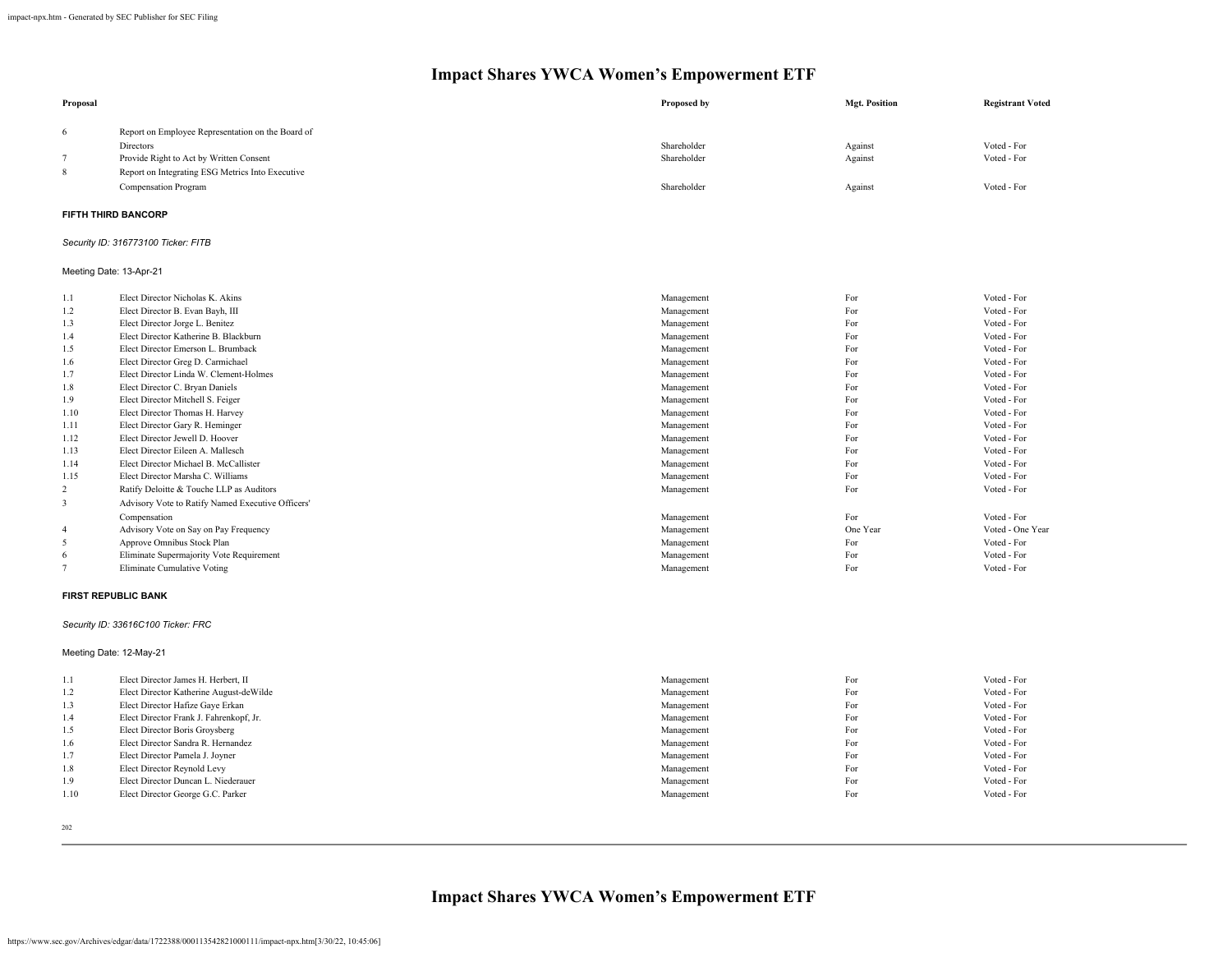| Proposal                |                                                     | Proposed by              | <b>Mgt. Position</b> | <b>Registrant Voted</b> |
|-------------------------|-----------------------------------------------------|--------------------------|----------------------|-------------------------|
| $\overline{2}$          | Ratify KPMG LLP as Auditors                         | Management               | For                  | Voted - For             |
| 3                       | Advisory Vote to Ratify Named Executive Officers'   |                          |                      |                         |
|                         | Compensation                                        | Management               | For                  | Voted - For             |
| FIRST SOLAR, INC.       |                                                     |                          |                      |                         |
|                         | Security ID: 336433107 Ticker: FSLR                 |                          |                      |                         |
| Meeting Date: 12-May-21 |                                                     |                          |                      |                         |
|                         | Elect Director Michael J. Ahearn                    |                          | For                  | Voted - For             |
| 1.1<br>1.2              | Elect Director Sharon L. Allen                      | Management               | For                  | Voted - For             |
| 1.3                     | Elect Director Richard D. Chapman                   | Management<br>Management | For                  | Voted - For             |
|                         | Elect Director George A. Hambro                     | Management               | For                  | Voted - For             |
| 1.4<br>1.5              | Elect Director Kathryn A. Hollister                 | Management               | For                  | Voted - For             |
| 1.6                     | Elect Director Molly E. Joseph                      | Management               | For                  | Voted - For             |
| 1.7                     | Elect Director Craig Kennedy                        | Management               | For                  | Voted - For             |
| 1.8                     | Elect Director William J. Post                      | Management               | For                  | Voted - For             |
| 1.9                     | Elect Director Paul H. Stebbins                     | Management               | For                  | Voted - For             |
| 1.10                    | Elect Director Michael Sweeney                      | Management               | For                  | Voted - For             |
| 1.11                    | Elect Director Mark R. Widmar                       | Management               | For                  | Voted - For             |
| 2                       | Ratify PricewaterhouseCoopers LLP as Auditors       | Management               | For                  | Voted - For             |
| 3                       | Report on Board Diversity                           | Shareholder              | Against              | Voted - For             |
|                         |                                                     |                          |                      |                         |
|                         | <b>FORD MOTOR COMPANY</b>                           |                          |                      |                         |
|                         | Security ID: 345370860 Ticker: F                    |                          |                      |                         |
| Meeting Date: 13-May-21 |                                                     |                          |                      |                         |
| 1.1                     | Elect Director Kimberly A. Casiano                  | Management               | For                  | Voted - For             |
| 1.2                     | Elect Director Anthony F. Earley, Jr.               | Management               | For                  | Voted - For             |
| 1.3                     | Elect Director Alexandra Ford English               | Management               | For                  | Voted - For             |
| 1.4                     | Elect Director James D. Farley, Jr.                 | Management               | For                  | Voted - For             |
| 1.5                     | Elect Director Henry Ford, III                      | Management               | For                  | Voted - For             |
| 1.6                     | Elect Director William Clay Ford, Jr.               | Management               | For                  | Voted - For             |
| 1.7                     | Elect Director William W. Helman, IV                | Management               | For                  | Voted - For             |
| 1.8                     | Elect Director Jon M. Huntsman, Jr.                 | Management               | For                  | Voted - For             |
| 1.9                     | Elect Director William E. Kennard                   | Management               | For                  | Voted - For             |
| 1.10                    | Elect Director Beth E. Mooney                       | Management               | For                  | Voted - For             |
| 1.11                    | Elect Director John L. Thornton                     | Management               | For                  | Voted - For             |
| 1.12                    | Elect Director John B. Veihmeyer                    | Management               | For                  | Voted - For             |
| 1.13                    | Elect Director Lynn M. Vojvodich                    | Management               | For                  | Voted - For             |
| 1.14                    | Elect Director John S. Weinberg                     | Management               | For                  | Voted - For             |
| 2                       | Ratify PricewaterhouseCoopers LLP as Auditor        | Management               | For                  | Voted - For             |
| $\overline{\mathbf{3}}$ | Advisory Vote to Ratify Named Executive Officers'   |                          |                      |                         |
|                         | Compensation                                        | Management               | For                  | Voted - For             |
| $\overline{4}$          | Approve Recapitalization Plan for all Stock to Have |                          |                      |                         |
|                         | One-vote per Share                                  | Shareholder              | Against              | Voted - For             |
|                         |                                                     |                          |                      |                         |

203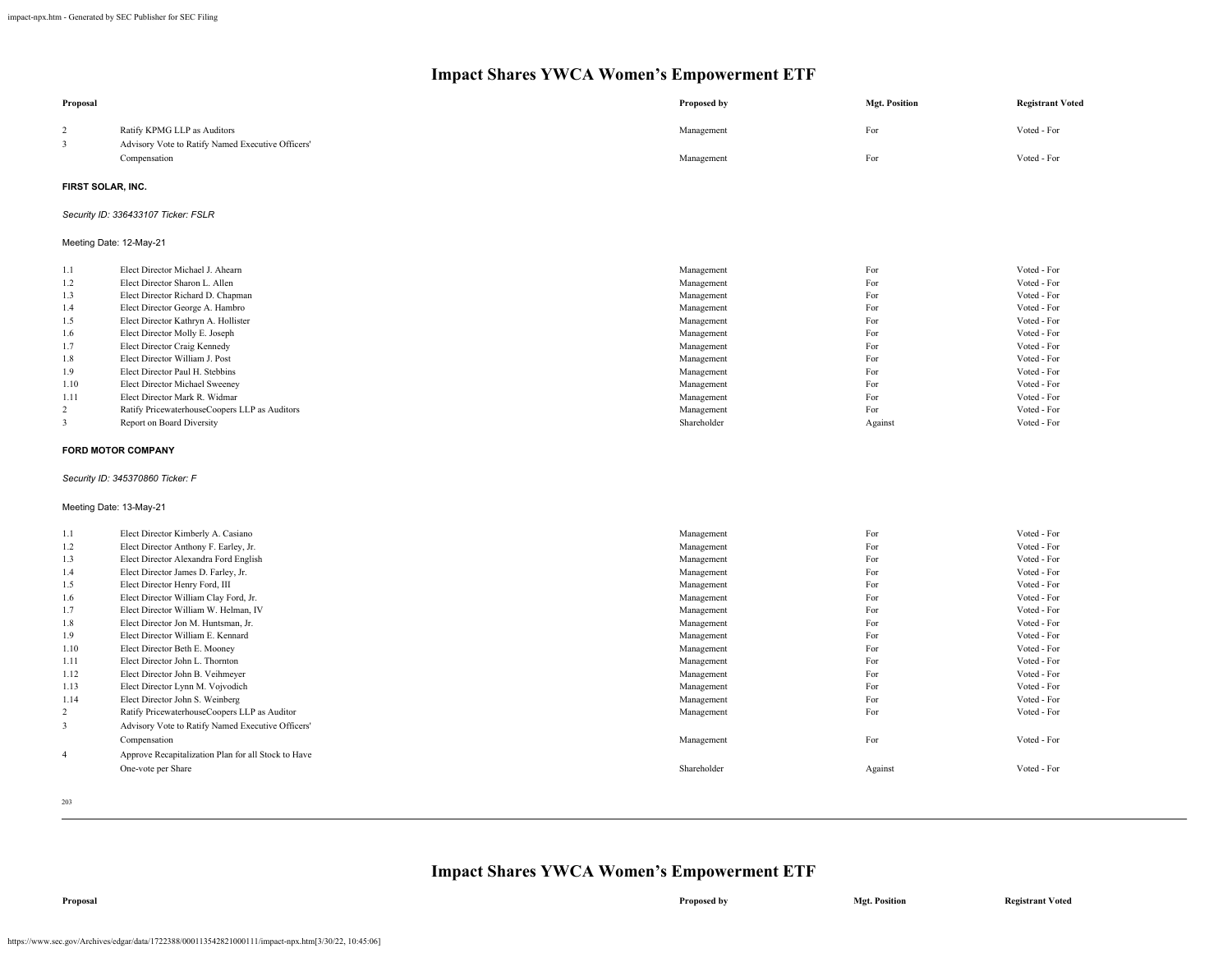| Proposal                        | Proposed by | <b>Mgt. Position</b> | <b>Registrant Voted</b> |
|---------------------------------|-------------|----------------------|-------------------------|
| <b>GENERAL ELECTRIC COMPANY</b> |             |                      |                         |

### *Security ID: 369604103 Ticker: GE*

Meeting Date: 04-May-21

| 1.1            | Elect Director Sebastien Bazin                    | Management  | For     | Voted - For     |
|----------------|---------------------------------------------------|-------------|---------|-----------------|
| 1.2            | Elect Director Ashton Carter                      | Management  | For     | Voted - For     |
| 1.3            | Elect Director H. Lawrence Culp, Jr.              | Management  | For     | Voted - For     |
| 1.4            | Elect Director Francisco D'Souza                  | Management  | For     | Voted - For     |
| 1.5            | Elect Director Edward Garden                      | Management  | For     | Voted - For     |
| 1.6            | Elect Director Thomas Horton                      | Management  | For     | Voted - For     |
| 1.7            | Elect Director Risa Lavizzo-Mourey                | Management  | For     | Voted - For     |
| 1.8            | Elect Director Catherine Lesjak                   | Management  | For     | Voted - For     |
| 1.9            | Elect Director Paula Rosput Reynolds              | Management  | For     | Voted - For     |
| 1.10           | Elect Director Leslie Seidman                     | Management  | For     | Voted - For     |
| 1.11           | Elect Director James Tisch                        | Management  | For     | Voted - For     |
| 2              | Advisory Vote to Ratify Named Executive Officers' |             |         |                 |
|                | Compensation                                      | Management  | For     | Voted - Against |
| 3              | Ratify Deloitte & Touche LLP as Auditors          | Management  | For     | Voted - For     |
| $\overline{4}$ | Approve Reverse Stock Split                       | Management  | For     | Voted - For     |
| 5              | Require More Director Nominations Than Open Seats | Shareholder | Against | Voted - Against |
| -6             | Require Independent Board Chair                   | Shareholder | Against | Voted - For     |
|                | Report on Meeting the Criteria of the Net Zero    |             |         |                 |
|                | Indicator                                         | Shareholder | For     | Voted - For     |
|                |                                                   |             |         |                 |

#### **GENERAL MOTORS COMPANY**

#### *Security ID: 37045V100 Ticker: GM*

#### Meeting Date: 14-Jun-21

| 1.1  | Elect Director Mary T. Barra                      | Management  | For     | Voted - For |
|------|---------------------------------------------------|-------------|---------|-------------|
| 1.2  | Elect Director Wesley G. Bush                     | Management  | For     | Voted - For |
| 1.3  | Elect Director Linda R. Gooden                    | Management  | For     | Voted - For |
| 1.4  | Elect Director Joseph Jimenez                     | Management  | For     | Voted - For |
| 1.5  | Elect Director Jane L. Mendillo                   | Management  | For     | Voted - For |
| 1.6  | Elect Director Judith A. Miscik                   | Management  | For     | Voted - For |
| 1.7  | Elect Director Patricia F. Russo                  | Management  | For     | Voted - For |
| 1.8  | Elect Director Thomas M. Schoewe                  | Management  | For     | Voted - For |
| 1.9  | Elect Director Carol M. Stephenson                | Management  | For     | Voted - For |
| 1.10 | Elect Director Mark A. Tatum                      | Management  | For     | Voted - For |
| 1.11 | Elect Director Devin N. Wenig                     | Management  | For     | Voted - For |
| 1.12 | Elect Director Margaret C. Whitman                | Management  | For     | Voted - For |
| 2    | Advisory Vote to Ratify Named Executive Officers' |             |         |             |
|      | Compensation                                      | Management  | For     | Voted - For |
| 3    | Ratify Ernst & Young LLP as Auditors              | Management  | For     | Voted - For |
|      | Provide Right to Act by Written Consent           | Shareholder | Against | Voted - For |
|      | Link Executive Pay to Social Criteria             | Shareholder | Against | Voted - For |

204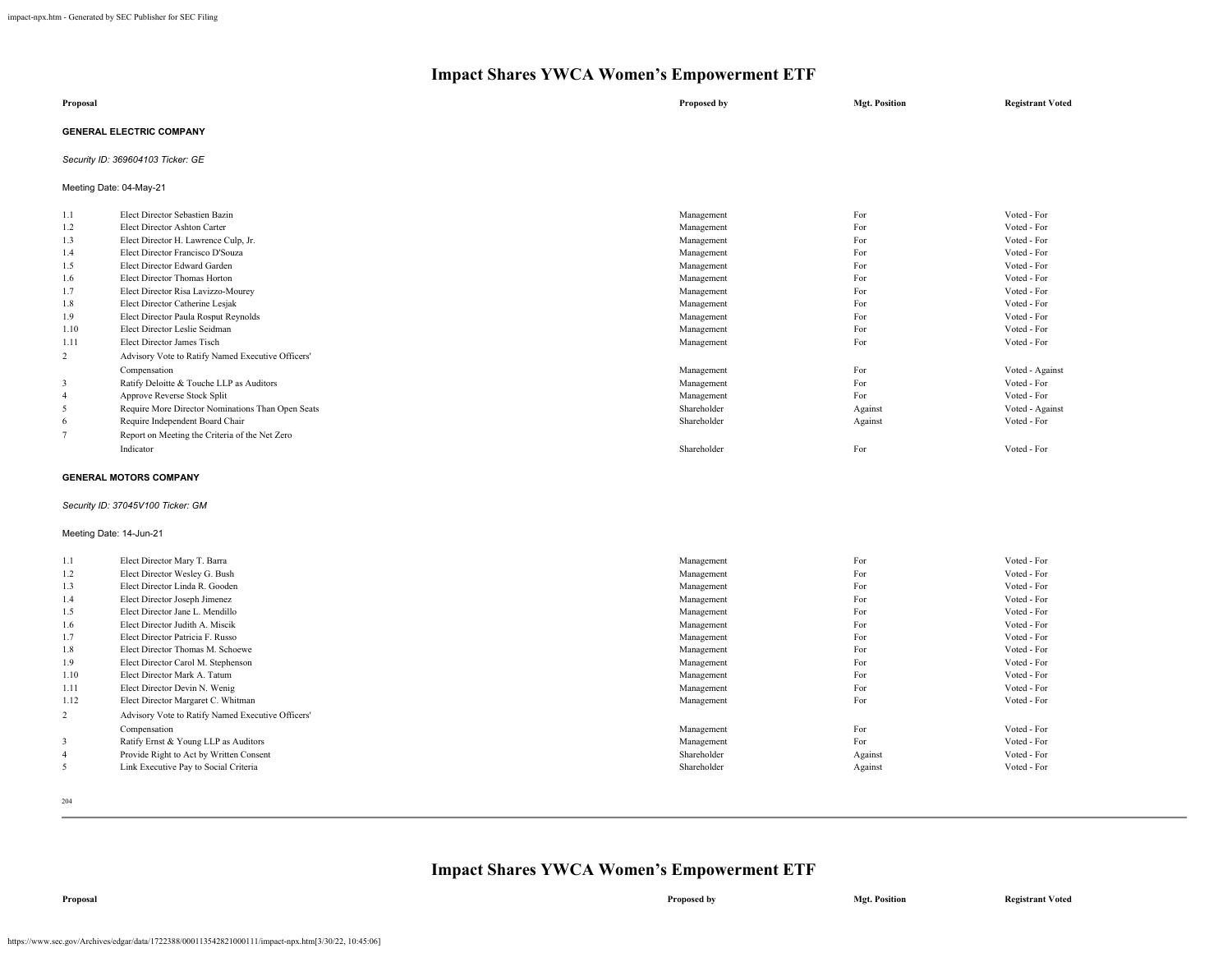|                                                      | Impact shares Y WCA Women's Empowerment ETF                                                                                                                                                                                                                                                 |                                                                                                              |                                                      |                                                                                                                      |  |
|------------------------------------------------------|---------------------------------------------------------------------------------------------------------------------------------------------------------------------------------------------------------------------------------------------------------------------------------------------|--------------------------------------------------------------------------------------------------------------|------------------------------------------------------|----------------------------------------------------------------------------------------------------------------------|--|
| Proposal                                             |                                                                                                                                                                                                                                                                                             | Proposed by                                                                                                  | <b>Mgt. Position</b>                                 | <b>Registrant Voted</b>                                                                                              |  |
|                                                      | GILEAD SCIENCES, INC.                                                                                                                                                                                                                                                                       |                                                                                                              |                                                      |                                                                                                                      |  |
|                                                      | Security ID: 375558103 Ticker: GILD                                                                                                                                                                                                                                                         |                                                                                                              |                                                      |                                                                                                                      |  |
|                                                      | Meeting Date: 12-May-21                                                                                                                                                                                                                                                                     |                                                                                                              |                                                      |                                                                                                                      |  |
| 1.1<br>1.2<br>1.3<br>1.4<br>1.5<br>1.6<br>1.7<br>1.8 | Elect Director Jacqueline K. Barton<br>Elect Director Jeffrey A. Bluestone<br>Elect Director Sandra J. Horning<br>Elect Director Kelly A. Kramer<br>Elect Director Kevin E. Lofton<br>Elect Director Harish Manwani<br>Elect Director Daniel P. O'Day<br>Elect Director Javier J. Rodriguez | Management<br>Management<br>Management<br>Management<br>Management<br>Management<br>Management<br>Management | For<br>For<br>For<br>For<br>For<br>For<br>For<br>For | Voted - For<br>Voted - For<br>Voted - For<br>Voted - For<br>Voted - For<br>Voted - For<br>Voted - For<br>Voted - For |  |
| 1.9<br>2<br>3<br>$\overline{4}$                      | Elect Director Anthony Welters<br>Ratify Ernst & Young LLP as Auditors<br>Advisory Vote to Ratify Named Executive Officers'<br>Compensation<br>Require Independent Board Chair                                                                                                              | Management<br>Management<br>Management<br>Shareholder                                                        | For<br>For<br>For<br>Against                         | Voted - For<br>Voted - For<br>Voted - For<br>Voted - Against                                                         |  |
|                                                      | HANNON ARMSTRONG SUSTAINABLE INFRASTRUCTURE CAPITAL, INC.                                                                                                                                                                                                                                   |                                                                                                              |                                                      |                                                                                                                      |  |

*Security ID: 41068X100 Ticker: HASI*

Meeting Date: 03-Jun-21

| 1.1 | Elect Director Jeffrey W. Eckel                   | Management | For | Voted - For     |
|-----|---------------------------------------------------|------------|-----|-----------------|
| 1.2 | Elect Director Clarence D. Armbrister             | Management | For | Voted - For     |
| 1.3 | Elect Director Teresa M. Brenner                  | Management | For | Voted - Against |
| 1.4 | Elect Director Michael T. Eckhart                 | Management | For | Voted - Against |
| 1.5 | Elect Director Nancy C. Floyd                     | Management | For | Voted - For     |
| 1.6 | Elect Director Simone F. Lagomarsino              | Management | For | Voted - For     |
| 1.7 | Elect Director Charles M. O'Neil                  | Management | For | Voted - Against |
| 1.8 | Elect Director Richard J. Osborne                 | Management | For | Voted - For     |
| 1.9 | Elect Director Steven G. Osgood                   | Management | For | Voted - For     |
| 2   | Ratify Ernst & Young LLP as Auditors              | Management | For | Voted - For     |
|     | Advisory Vote to Ratify Named Executive Officers' |            |     |                 |
|     | Compensation                                      | Management | For | Voted - For     |
|     |                                                   |            |     |                 |

### **HASBRO, INC.**

### *Security ID: 418056107 Ticker: HAS*

Meeting Date: 20-May-21

| 1.1 | Elect Director Kenneth A. Bronfin | Management | For | Voted - For |
|-----|-----------------------------------|------------|-----|-------------|
| 1.2 | Elect Director Michael R. Burns   | Management | For | Voted - For |
| 1.3 | Elect Director Hope F. Cochran    | Management | For | Voted - For |
| 1.4 | Elect Director Lisa Gersh         | Management | For | Voted - For |
| 1.5 | Elect Director Brian D. Goldner   | Management | For | Voted - For |
| 1.6 | Elect Director Tracy A. Leinbach  | Management | For | Voted - For |
| 1.7 | Elect Director Edward M. Philip   | Management | For | Voted - For |
|     |                                   |            |     |             |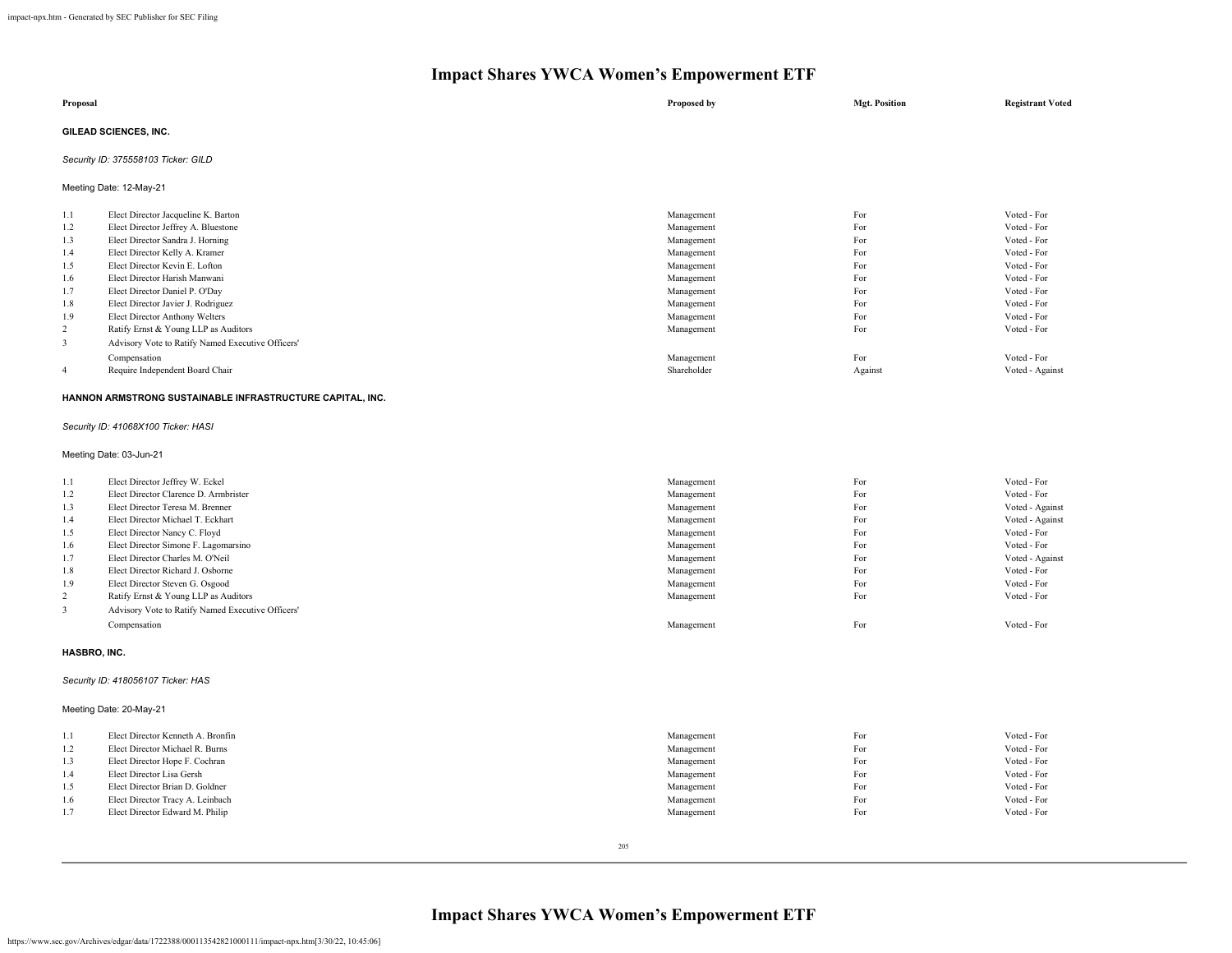| Proposal       |                                                   | Proposed by | <b>Mgt. Position</b> | <b>Registrant Voted</b> |
|----------------|---------------------------------------------------|-------------|----------------------|-------------------------|
| 1.8            | Elect Director Laurel J. Richie                   | Management  | For                  | Voted - For             |
| 1.9            | Elect Director Richard S. Stoddart                | Management  | For                  | Voted - For             |
| 1.10           | Elect Director Mary Beth West                     | Management  | For                  | Voted - For             |
| 1.11           | Elect Director Linda K. Zecher                    | Management  | For                  | Voted - For             |
| $\overline{2}$ | Advisory Vote to Ratify Named Executive Officers' |             |                      |                         |
|                | Compensation                                      | Management  | For                  | Voted - For             |
| 3              | Ratify KPMG LLP as Auditor                        | Management  | For                  | Voted - For             |
|                | HEALTHPEAK PROPERTIES, INC.                       |             |                      |                         |
|                | Security ID: 42250P103 Ticker: PEAK               |             |                      |                         |
|                | Meeting Date: 28-Apr-21                           |             |                      |                         |
| 1.1            | Elect Director Brian G. Cartwright                | Management  | For                  | Voted - For             |
| 1.2            | Elect Director Christine N. Garvey                | Management  | For                  | Voted - For             |
| 1.3            | Elect Director R. Kent Griffin, Jr.               | Management  | For                  | Voted - For             |
| 1.4            | Elect Director David B. Henry                     | Management  | For                  | Voted - For             |
| 1.5            | Elect Director Thomas M. Herzog                   | Management  | For                  | Voted - For             |
| 1.6            | Elect Director Lydia H. Kennard                   | Management  | For                  | Voted - For             |
| 1.7            | Elect Director Sara G. Lewis                      | Management  | For                  | Voted - For             |
| 1.8            | Elect Director Katherine M. Sandstrom             | Management  | For                  | Voted - For             |
| $\overline{2}$ | Advisory Vote to Ratify Named Executive Officers' |             |                      |                         |
|                | Compensation                                      | Management  | For                  | Voted - For             |
| 3              | Ratify Deloitte & Touche LLP as Auditors          | Management  | For                  | Voted - For             |
|                | HILTON WORLDWIDE HOLDINGS INC.                    |             |                      |                         |
|                | Security ID: 43300A203 Ticker: HLT                |             |                      |                         |
|                | Meeting Date: 19-May-21                           |             |                      |                         |
| 1.1            | Elect Director Christopher J. Nassetta            | Management  | For                  | Voted - For             |
| 1.2            | Elect Director Jonathan D. Gray                   | Management  | For                  | Voted - For             |
| 1.3            | Elect Director Charlene T. Begley                 | Management  | For                  | Voted - For             |
| 1.4            | Elect Director Chris Carr                         | Management  | For                  | Voted - For             |
| 1.5            | Elect Director Melanie L. Healey                  | Management  | For                  | Voted - For             |
| 1.6            | Elect Director Raymond E. Mabus, Jr.              | Management  | For                  | Voted - For             |
| 1.7            | Elect Director Judith A. McHale                   | Management  | For                  | Voted - For             |
| 1.8            | Elect Director John G. Schreiber                  | Management  | For                  | Voted - For             |
| 1.9            | Elect Director Elizabeth A. Smith                 | Management  | For                  | Voted - For             |
| 1.10           | Elect Director Douglas M. Steenland               | Management  | For                  | Voted - For             |
| 2              | Ratify Ernst & Young LLP as Auditors              | Management  | For                  | Voted - For             |
| 3              | Advisory Vote to Ratify Named Executive Officers' |             |                      |                         |
|                | Compensation                                      | Management  | For                  | Voted - Against         |
|                |                                                   |             |                      |                         |

206

| <b>Impact Shares YWCA Women's Empowerment ETF</b> |  |
|---------------------------------------------------|--|
|                                                   |  |

**Proposal Proposed by Mgt. Position Registrant Voted HOST HOTELS & RESORTS, INC.** *Security ID: 44107P104 Ticker: HST*

```
https://www.sec.gov/Archives/edgar/data/1722388/000113542821000111/impact-npx.htm[3/30/22, 10:45:06]
```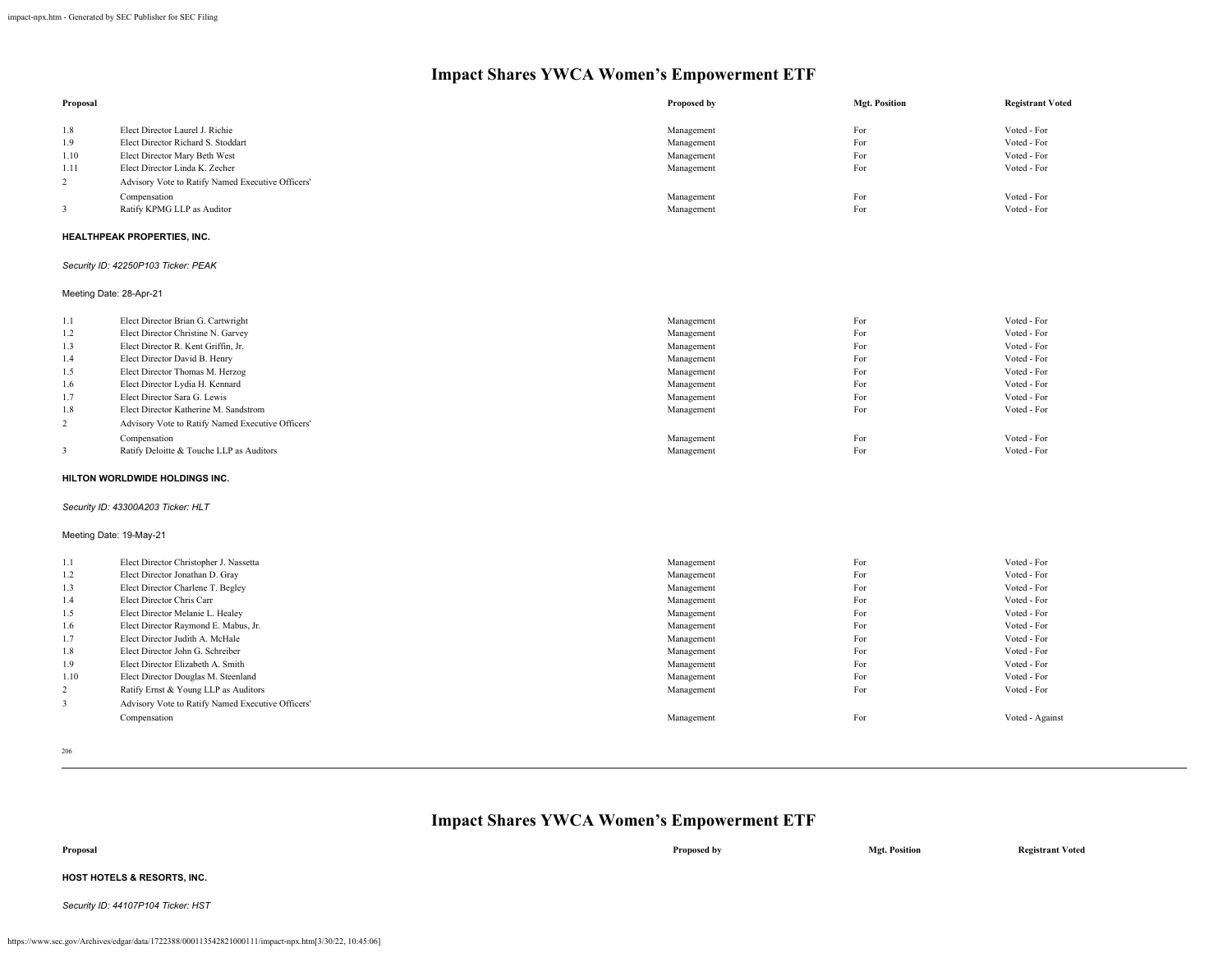| Proposal |                                        |  | Proposed by | <b>Mgt. Position</b> | <b>Registrant Voted</b> |  |
|----------|----------------------------------------|--|-------------|----------------------|-------------------------|--|
|          | <b>HOST HOTELS &amp; RESORTS, INC.</b> |  |             |                      |                         |  |
|          | Security ID: 44107P104 Ticker: HST     |  |             |                      |                         |  |
|          | Meeting Date: 20-May-21                |  |             |                      |                         |  |
| 1.1      | Elect Director Mary L. Baglivo         |  | Management  | For                  | Voted - For             |  |
| 1.2      | Elect Director Richard E. Marriott     |  | Management  | For                  | Voted - For             |  |
| 1.3      | Elect Director Sandeep L. Mathrani     |  | Management  | For                  | Voted - For             |  |
| 1.4      | Elect Director John B. Morse, Jr.      |  | Management  | For                  | Voted - For             |  |
| 1.5      | Elect Director Mary Hogan Preusse      |  | Management  | For                  | Voted - For             |  |
| 1.6      | Elect Director Walter C. Rakowich      |  | Management  | For                  | Voted - For             |  |
| 1.7      | Elect Director James F. Risoleo        |  | Management  | For                  | Voted - For             |  |
| 1.8      | Elect Director Gordon H. Smith         |  | Management  | For                  | Voted - For             |  |

| $\cdot$ . $\cdot$ |                                                   |            | $\sim$ | $\cdots$    |
|-------------------|---------------------------------------------------|------------|--------|-------------|
| 1.9               | Elect Director A. William Stein                   | Management | For    | Voted - For |
|                   | Ratify KPMG LLP as Auditor                        | Management | For    | Voted - For |
|                   | Advisory Vote to Ratify Named Executive Officers' |            |        |             |
|                   | Compensation                                      | Management | ror    | Voted - For |
|                   | Amend Qualified Employee Stock Purchase Plan      | Management | r or   | Voted - For |
|                   |                                                   |            |        |             |

#### **HP INC.**

#### *Security ID: 40434L105 Ticker: HPQ*

### Meeting Date: 13-Apr-21

| 1.1            | Elect Director Aida M. Alvarez                    |             | For     |             |
|----------------|---------------------------------------------------|-------------|---------|-------------|
|                |                                                   | Management  |         | Voted - For |
| 1.2            | Elect Director Shumeet Banerji                    | Management  | For     | Voted - For |
| 1.3            | Elect Director Robert R. Bennett                  | Management  | For     | Voted - For |
| 1.4            | Elect Director Charles "Chip" V. Bergh            | Management  | For     | Voted - For |
| 1.5            | Elect Director Stacy Brown-Philpot                | Management  | For     | Voted - For |
| 1.6            | Elect Director Stephanie A. Burns                 | Management  | For     | Voted - For |
| 1.7            | Elect Director Mary Anne Citrino                  | Management  | For     | Voted - For |
| 1.8            | Elect Director Richard L. Clemmer                 | Management  | For     | Voted - For |
| 1.9            | Elect Director Enrique J. Lores                   | Management  | For     | Voted - For |
| 1.10           | Elect Director Judith "Jami" Miscik               | Management  | For     | Voted - For |
| 1.11           | Elect Director Subra Suresh                       | Management  | For     | Voted - For |
| 2              | Ratify Ernst & Young LLP as Auditors              | Management  | For     | Voted - For |
| 3              | Advisory Vote to Ratify Named Executive Officers' |             |         |             |
|                | Compensation                                      | Management  | For     | Voted - For |
| $\overline{4}$ | Provide Right to Act by Written Consent           | Shareholder | Against | Voted - For |
|                | <b>HUNTINGTON BANCSHARES INCORPORATED</b>         |             |         |             |
|                |                                                   |             |         |             |
|                |                                                   |             |         |             |

### *Security ID: 446150104 Ticker: HBAN*

| Meeting Date: 25-Mar-21                |            |     |             |
|----------------------------------------|------------|-----|-------------|
| Issue Shares in Connection with Merger | Management | For | Voted - For |
| Increase Authorized Common Stock       | Management | For | Voted - For |
| <b>Adjourn Meeting</b>                 | Management | For | Voted - For |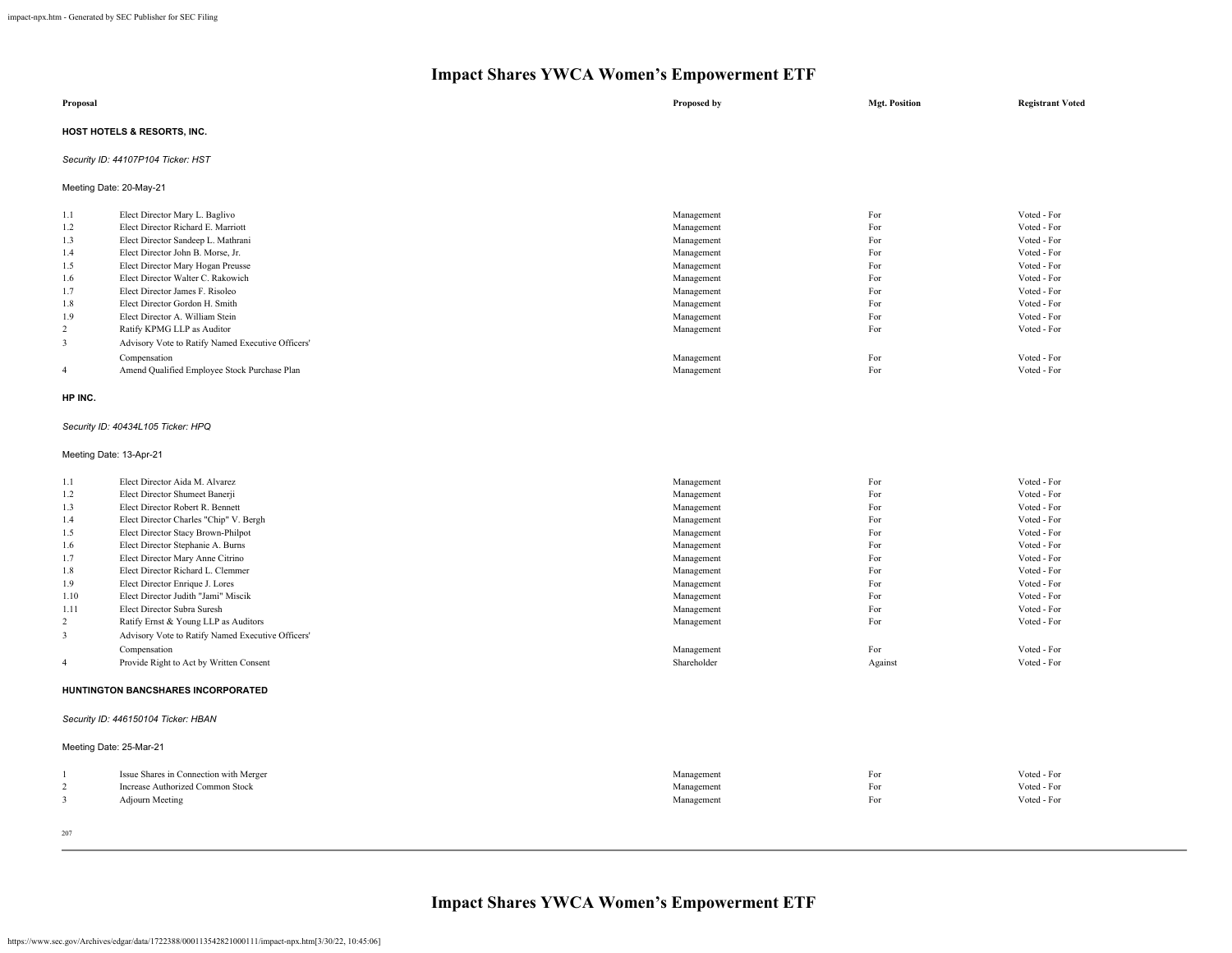| Proposal                                                                                         |                                                                                                                                                                                                                                                                                                                                                                                                                                                                                                                                                                            | Proposed by                                                                                                                                                                                      | <b>Mgt. Position</b>                                                                           | <b>Registrant Voted</b>                                                                                                                                                                                        |
|--------------------------------------------------------------------------------------------------|----------------------------------------------------------------------------------------------------------------------------------------------------------------------------------------------------------------------------------------------------------------------------------------------------------------------------------------------------------------------------------------------------------------------------------------------------------------------------------------------------------------------------------------------------------------------------|--------------------------------------------------------------------------------------------------------------------------------------------------------------------------------------------------|------------------------------------------------------------------------------------------------|----------------------------------------------------------------------------------------------------------------------------------------------------------------------------------------------------------------|
| Meeting Date: 21-Apr-21                                                                          |                                                                                                                                                                                                                                                                                                                                                                                                                                                                                                                                                                            |                                                                                                                                                                                                  |                                                                                                |                                                                                                                                                                                                                |
| 1.1<br>1.2<br>1.3<br>1.4<br>1.5<br>1.6<br>1.7<br>1.8<br>1.9<br>1.10<br>1.11<br>1.12<br>1.13<br>2 | Elect Director Lizabeth Ardisana<br>Elect Director Alanna Y. Cotton<br>Elect Director Ann B. (Tanny) Crane<br>Elect Director Robert S. Cubbin<br>Elect Director Steven G. Elliott<br>Elect Director Gina D. France<br>Elect Director J. Michael Hochschwender<br>Elect Director John C. (Chris) Inglis<br>Elect Director Katherine M. A. (Allie) Kline<br>Elect Director Richard W. Neu<br>Elect Director Kenneth J. Phelan<br>Elect Director David L. Porteous<br>Elect Director Stephen D. Steinour<br>Advisory Vote to Ratify Named Executive Officers'<br>Compensation | Management<br>Management<br>Management<br>Management<br>Management<br>Management<br>Management<br>Management<br>Management<br>Management<br>Management<br>Management<br>Management<br>Management | For<br>For<br>For<br>For<br>For<br>For<br>For<br>For<br>For<br>For<br>For<br>For<br>For<br>For | Voted - For<br>Voted - For<br>Voted - For<br>Voted - For<br>Voted - For<br>Voted - For<br>Voted - For<br>Voted - For<br>Voted - For<br>Voted - For<br>Voted - For<br>Voted - For<br>Voted - For<br>Voted - For |
| 3<br>$\overline{4}$                                                                              | Ratify PricewaterhouseCoopers LLP as Auditor<br>Amend Omnibus Stock Plan                                                                                                                                                                                                                                                                                                                                                                                                                                                                                                   | Management<br>Management                                                                                                                                                                         | For<br>For                                                                                     | Voted - For<br>Voted - For                                                                                                                                                                                     |
| <b>IHS MARKIT LTD.</b><br>Meeting Date: 11-Mar-21                                                | Security ID: G47567105 Ticker: INFO                                                                                                                                                                                                                                                                                                                                                                                                                                                                                                                                        |                                                                                                                                                                                                  |                                                                                                | Voted - For                                                                                                                                                                                                    |
| $\overline{c}$                                                                                   | Approve Merger Agreement<br>Advisory Vote on Golden Parachutes                                                                                                                                                                                                                                                                                                                                                                                                                                                                                                             | Management<br>Management                                                                                                                                                                         | For<br>For                                                                                     | Voted - Against                                                                                                                                                                                                |
| Meeting Date: 05-May-21                                                                          |                                                                                                                                                                                                                                                                                                                                                                                                                                                                                                                                                                            |                                                                                                                                                                                                  |                                                                                                |                                                                                                                                                                                                                |
| 1.1<br>1.2                                                                                       | Elect Director Lance Uggla<br>Elect Director John Browne                                                                                                                                                                                                                                                                                                                                                                                                                                                                                                                   | Management<br>Management                                                                                                                                                                         | For<br>For                                                                                     | Voted - For<br>Voted - For                                                                                                                                                                                     |
| 1.3<br>1.4<br>1.5<br>1.6<br>1.7<br>1.8<br>1.9<br>1.10<br>1.11<br>1.12<br>1.13<br>2               | Elect Director Dinyar S. Devitre<br>Elect Director Ruann F. Ernst<br>Elect Director Jacques Esculier<br>Elect Director Gay Huey Evans<br>Elect Director William E. Ford<br>Elect Director Nicoletta Giadrossi<br>Elect Director Robert P. Kelly<br>Elect Director Deborah Doyle McWhinney<br>Elect Director Jean-Paul L. Montupet<br>Elect Director Deborah K. Orida<br>Elect Director James A. Rosenthal<br>Advisory Vote to Ratify Named Executive Officers'                                                                                                             | Management<br>Management<br>Management<br>Management<br>Management<br>Management<br>Management<br>Management<br>Management<br>Management<br>Management                                           | For<br>For<br>For<br>For<br>For<br>For<br>For<br>For<br>For<br>For<br>For                      | Voted - For<br>Voted - For<br>Voted - For<br>Voted - For<br>Voted - For<br>Voted - For<br>Voted - For<br>Voted - For<br>Voted - For<br>Voted - For<br>Voted - For                                              |
|                                                                                                  | Compensation                                                                                                                                                                                                                                                                                                                                                                                                                                                                                                                                                               | Management                                                                                                                                                                                       | For                                                                                            | Voted - For                                                                                                                                                                                                    |
| 3                                                                                                | Approve Ernst & Young LLP as Auditors and Authorize<br>Board to Fix Their Remuneration                                                                                                                                                                                                                                                                                                                                                                                                                                                                                     | Management                                                                                                                                                                                       | For                                                                                            | Voted - For                                                                                                                                                                                                    |

208

### **Impact Shares YWCA Women's Empowerment ETF**

**Proposal Proposed by Mgt. Position Registrant Voted**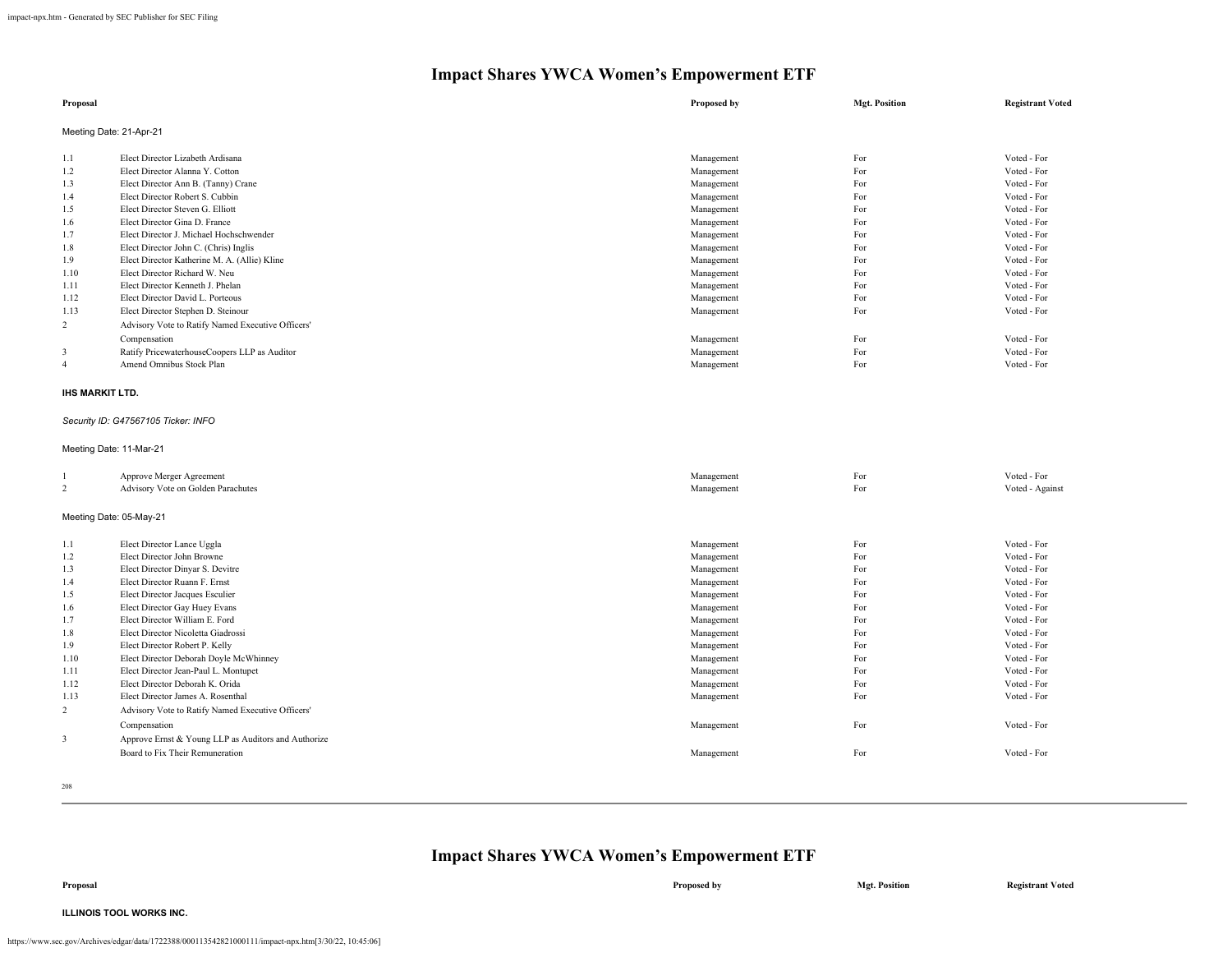| Proposal                           | Proposed by | <b>Mgt. Position</b> | <b>Registrant Voted</b> |
|------------------------------------|-------------|----------------------|-------------------------|
| ILLINOIS TOOL WORKS INC.           |             |                      |                         |
| Security ID: 452308109 Ticker: ITW |             |                      |                         |
| Meeting Date: 07-May-21            |             |                      |                         |

| 1.1            | Elect Director Daniel J. Brutto                   | Management  | For     | Voted - For |
|----------------|---------------------------------------------------|-------------|---------|-------------|
| 1.2            | Elect Director Susan Crown                        | Management  | For     | Voted - For |
| 1.3            | Elect Director Darrell L. Ford                    | Management  | For     | Voted - For |
| 1.4            | Elect Director James W. Griffith                  | Management  | For     | Voted - For |
| 1.5            | Elect Director Jay L. Henderson                   | Management  | For     | Voted - For |
| 1.6            | Elect Director Richard H. Lenny                   | Management  | For     | Voted - For |
| 1.7            | Elect Director E. Scott Santi                     | Management  | For     | Voted - For |
| 1.8            | Elect Director David B. Smith, Jr.                | Management  | For     | Voted - For |
| 1.9            | Elect Director Pamela B. Strobel                  | Management  | For     | Voted - For |
| 1.10           | Elect Director Anre D. Williams                   | Management  | For     | Voted - For |
| 2              | Ratify Deloitte & Touche LLP as Auditor           | Management  | For     | Voted - For |
| 3              | Advisory Vote to Ratify Named Executive Officers' |             |         |             |
|                | Compensation                                      | Management  | For     | Voted - For |
| $\overline{4}$ | Provide Right to Act by Written Consent           | Shareholder | Against | Voted - For |

### **INTEL CORPORATION**

*Security ID: 458140100 Ticker: INTC*

Meeting Date: 13-May-21

| 1.1 | Elect Director Patrick P. Gelsinger                | Management  | For     | Voted - For     |  |  |
|-----|----------------------------------------------------|-------------|---------|-----------------|--|--|
| 1.2 | Elect Director James J. Goetz                      | Management  | For     | Voted - For     |  |  |
| 1.3 | Elect Director Alyssa Henry                        | Management  | For     | Voted - For     |  |  |
| 1.4 | Elect Director Omar Ishrak                         | Management  | For     | Voted - For     |  |  |
| 1.5 | Elect Director Risa Lavizzo-Mourey                 | Management  | For     | Voted - For     |  |  |
| 1.6 | Elect Director Tsu-Jae King Liu                    | Management  | For     | Voted - For     |  |  |
| 1.7 | Elect Director Gregory D. Smith                    | Management  | For     | Voted - For     |  |  |
| 1.8 | Elect Director Dion J. Weisler                     | Management  | For     | Voted - For     |  |  |
| 1.9 | Elect Director Frank D. Yeary                      | Management  | For     | Voted - For     |  |  |
| 2   | Ratify Ernst & Young LLP as Auditors               | Management  | For     | Voted - For     |  |  |
| 3   | Advisory Vote to Ratify Named Executive Officers'  |             |         |                 |  |  |
|     | Compensation                                       | Management  | For     | Voted - Against |  |  |
| 4   | Provide Right to Act by Written Consent            | Shareholder | Against | Voted - For     |  |  |
| 5   | Report on Global Median Gender/Racial Pay Gap      | Shareholder | Against | Voted - For     |  |  |
| -6  | Report on Whether Written Policies or Unwritten    |             |         |                 |  |  |
|     | Norms Reinforce Racism in Company Culture          | Shareholder | Against | Voted - For     |  |  |
|     | <b>INTERNATIONAL BUSINESS MACHINES CORPORATION</b> |             |         |                 |  |  |
|     | Security ID: 459200101 Ticker: IBM                 |             |         |                 |  |  |
|     | Meeting Date: 27-Apr-21                            |             |         |                 |  |  |
| 1.1 | Elect Director Thomas Buberl                       | Management  | For     | Voted - For     |  |  |
| 1.2 | Elect Director Michael L. Eskew                    | Management  | For     | Voted - For     |  |  |
|     |                                                    |             |         |                 |  |  |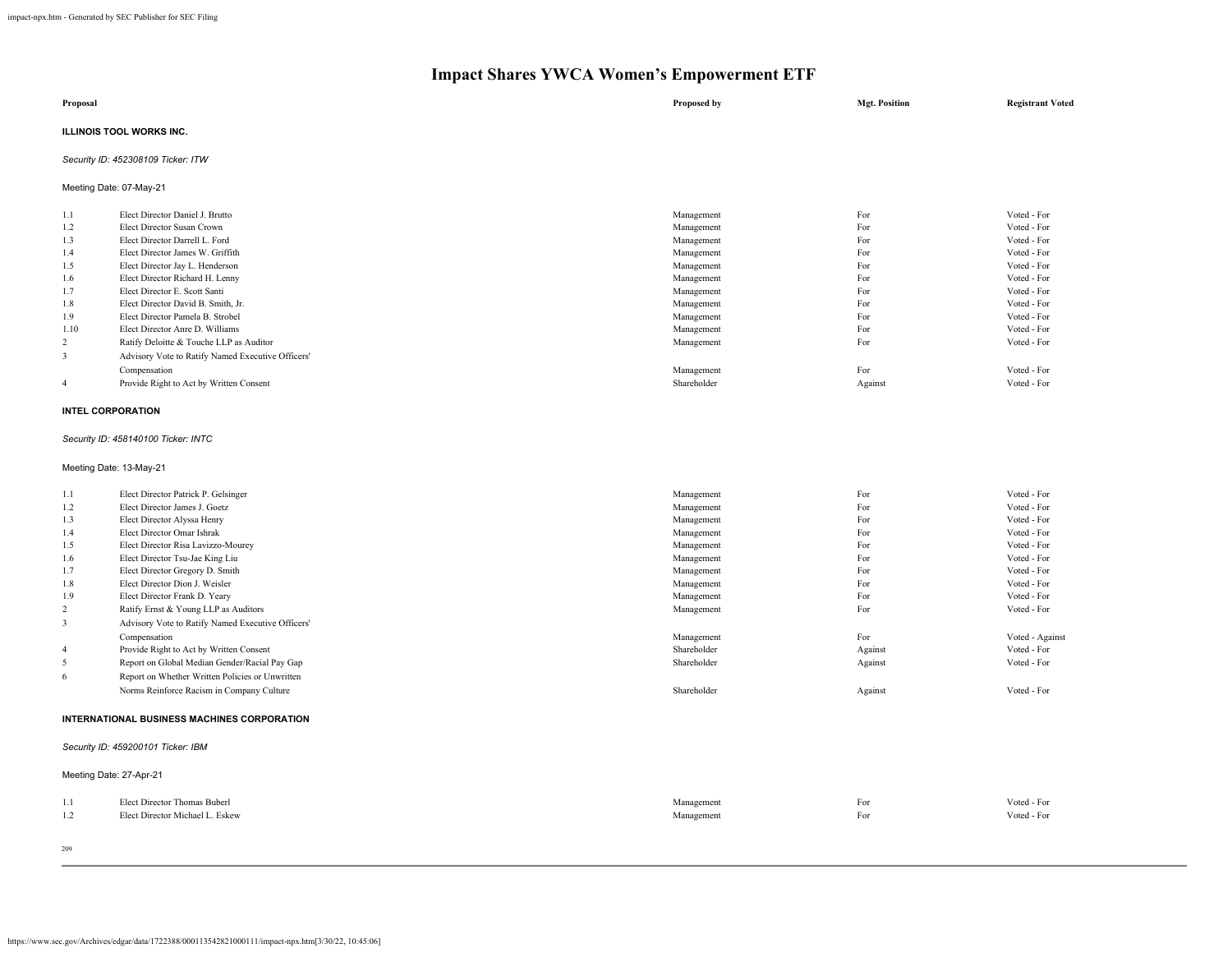| Proposal                |                                                               | Proposed by | <b>Mgt. Position</b> | <b>Registrant Voted</b> |
|-------------------------|---------------------------------------------------------------|-------------|----------------------|-------------------------|
|                         |                                                               |             |                      |                         |
| 1.3                     | Elect Director David N. Farr                                  | Management  | For                  | Voted - For             |
| 1.4                     | Elect Director Alex Gorsky                                    | Management  | For                  | Voted - For             |
| 1.5                     | Elect Director Michelle J. Howard                             | Management  | For                  | Voted - For             |
| 1.6                     | Elect Director Arvind Krishna                                 | Management  | For                  | Voted - For             |
| 1.7                     | Elect Director Andrew N. Liveris                              | Management  | For                  | Voted - For             |
| 1.8                     | Elect Director Frederick William McNabb, III                  | Management  | For                  | Voted - For             |
| 1.9                     | Elect Director Martha E. Pollack                              | Management  | For                  | Voted - For             |
| 1.10                    | Elect Director Joseph R. Swedish                              | Management  | For                  | Voted - For             |
| 1.11                    | Elect Director Peter R. Voser                                 | Management  | For                  | Voted - For             |
| 1.12                    | Elect Director Frederick H. Waddell                           | Management  | For                  | Voted - For             |
| 2                       | Ratify PricewaterhouseCoopers LLP as Auditors                 | Management  | For                  | Voted - For             |
| $\overline{3}$          | Advisory Vote to Ratify Named Executive Officers'             |             |                      |                         |
|                         | Compensation                                                  | Management  | For                  | Voted - Against         |
| $\overline{4}$          | Require Independent Board Chair                               | Shareholder | Against              | Voted - For             |
| 5                       | Lower Ownership Threshold for Action by Written               |             |                      |                         |
|                         | Consent                                                       | Shareholder | Against              | Voted - For             |
| 6                       | Publish Annually a Report Assessing Diversity,                |             |                      |                         |
|                         |                                                               | Shareholder | For                  | Voted - For             |
|                         | Equity, and Inclusion Efforts                                 |             |                      |                         |
|                         | INTERNATIONAL FLAVORS & FRAGRANCES INC.                       |             |                      |                         |
|                         |                                                               |             |                      |                         |
|                         | Security ID: 459506101 Ticker: IFF                            |             |                      |                         |
|                         |                                                               |             |                      |                         |
| Meeting Date: 27-Aug-20 |                                                               |             |                      |                         |
|                         |                                                               |             |                      |                         |
| 1                       | Issue Shares in Connection with Merger                        | Management  | For                  | Voted - For             |
| 2                       | <b>Adjourn Meeting</b>                                        | Management  | For                  | Voted - For             |
|                         |                                                               |             |                      |                         |
| Meeting Date: 05-May-21 |                                                               |             |                      |                         |
| 1.1                     | Elect Director Kathryn J. Boor                                | Management  | For                  | Voted - For             |
| 1.2                     | Elect Director Edward D. Breen                                | Management  | For                  | Voted - Against         |
| 1.3                     | Elect Director Carol Anthony Davidson                         | Management  | For                  | Voted - For             |
| 1.4                     | Elect Director Michael L. Ducker                              | Management  | For                  | Voted - For             |
| 1.5                     | Elect Director Roger W. Ferguson, Jr.                         | Management  | For                  | Voted - For             |
| 1.6                     | Elect Director John F. Ferraro                                | Management  | For                  | Voted - For             |
|                         |                                                               |             |                      | Voted - For             |
| 1.7                     | Elect Director Andreas Fibig<br>Elect Director Christina Gold | Management  | For<br>For           | Voted - For             |
| 1.8                     |                                                               | Management  |                      |                         |
| 1.9                     | Elect Director Ilene Gordon                                   | Management  | For                  | Voted - For             |
| 1.10                    | Elect Director Matthias J. Heinzel                            | Management  | For                  | Voted - For             |
| 1.11                    | Elect Director Dale F. Morrison                               | Management  | For                  | Voted - For             |
| 1.12                    | <b>Elect Director Kare Schultz</b>                            | Management  | For                  | Voted - For             |
| 1.13                    | Elect Director Stephen Williamson                             | Management  | For                  | Voted - For             |
| $\overline{c}$          | Ratify PricewaterhouseCoopers LLP as Auditors                 | Management  | For                  | Voted - For             |
| 3                       | Advisory Vote to Ratify Named Executive Officers'             |             |                      |                         |
|                         | Compensation                                                  | Management  | For                  | Voted - For             |
| $\overline{4}$          | Approve Omnibus Stock Plan                                    | Management  | For                  | Voted - For             |
|                         |                                                               |             |                      |                         |

210

## **Impact Shares YWCA Women's Empowerment ETF**

**Proposal Proposed by Mgt. Position Registrant Voted**

**INTERNATIONAL PAPER COMPANY**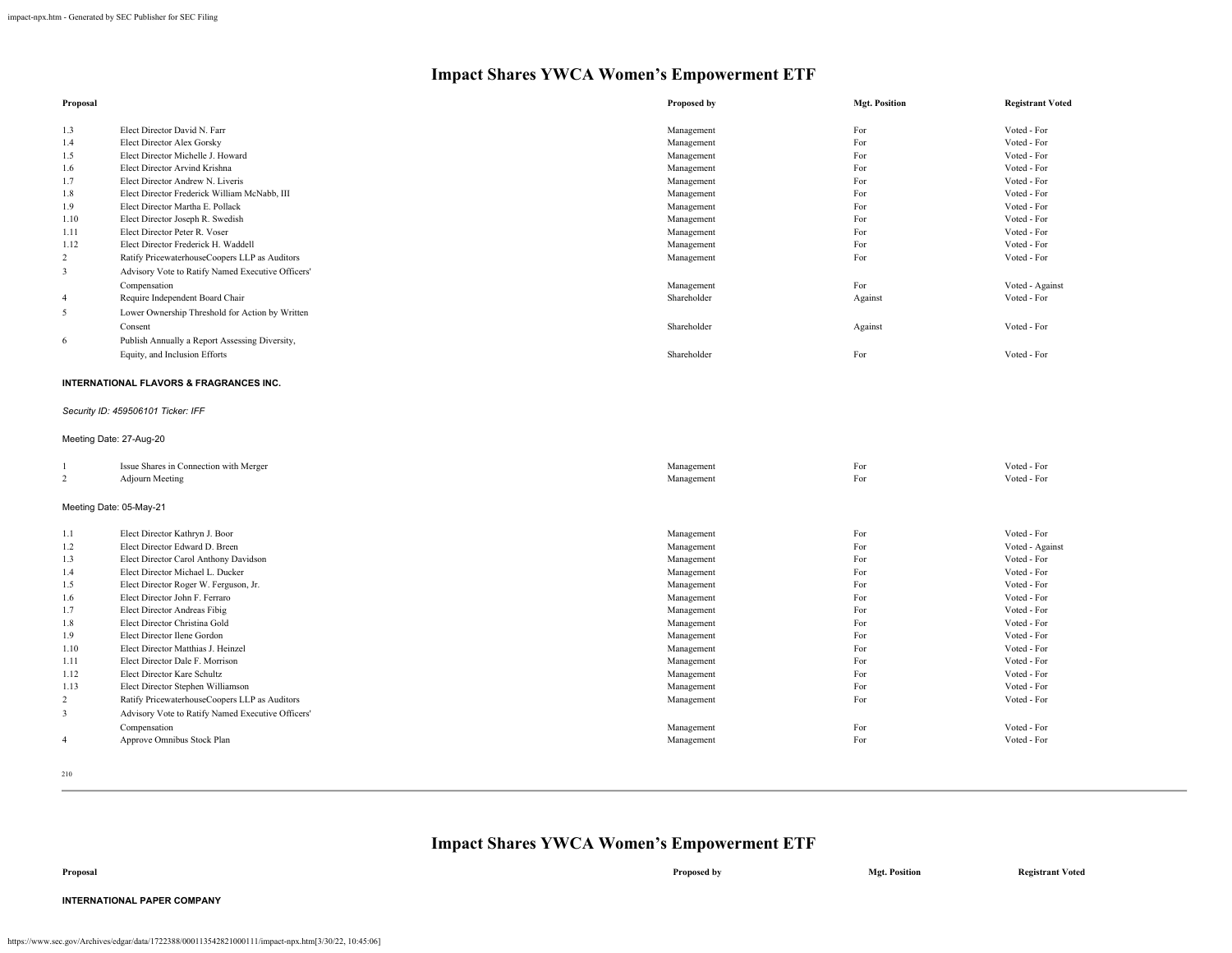| Proposal                           | Proposed by | <b>Mgt. Position</b> | <b>Registrant Voted</b> |
|------------------------------------|-------------|----------------------|-------------------------|
| <b>INTERNATIONAL PAPER COMPANY</b> |             |                      |                         |
| Security ID: 460146103 Ticker: IP  |             |                      |                         |

Meeting Date: 10-May-21

| 1.1            | Elect Director Christopher M. Connor              | Management  | For     | Voted - For |
|----------------|---------------------------------------------------|-------------|---------|-------------|
| 1.2            | Elect Director Ahmet C. Dorduncu                  | Management  | For     | Voted - For |
| 1.3            | Elect Director Ilene S. Gordon                    | Management  | For     | Voted - For |
| 1.4            | Elect Director Anders Gustafsson                  | Management  | For     | Voted - For |
| 1.5            | Elect Director Jacqueline C. Hinman               | Management  | For     | Voted - For |
| 1.6            | Elect Director Clinton A. Lewis, Jr.              | Management  | For     | Voted - For |
| 1.7            | Elect Director DG Macpherson                      | Management  | For     | Voted - For |
| 1.8            | Elect Director Kathryn D. Sullivan                | Management  | For     | Voted - For |
| 1.9            | Elect Director Mark S. Sutton                     | Management  | For     | Voted - For |
| 1.10           | Elect Director Anton V. Vincent                   | Management  | For     | Voted - For |
| 1.11           | Elect Director Ray G. Young                       | Management  | For     | Voted - For |
| 2              | Ratify Deloitte & Touche LLP as Auditors          | Management  | For     | Voted - For |
| 3              | Advisory Vote to Ratify Named Executive Officers' |             |         |             |
|                | Compensation                                      | Management  | For     | Voted - For |
| $\overline{4}$ | Reduce Ownership Threshold for Shareholders to    |             |         |             |
|                | Request Action by Written Consent                 | Shareholder | Against | Voted - For |

#### **INTUIT INC.**

### *Security ID: 461202103 Ticker: INTU*

Meeting Date: 21-Jan-21

| 1.1            | Elect Director Eve Burton                         | Management | For | Voted - For |
|----------------|---------------------------------------------------|------------|-----|-------------|
| 1.2            | Elect Director Scott D. Cook                      | Management | For | Voted - For |
| 1.3            | Elect Director Richard L. Dalzell                 | Management | For | Voted - For |
| 1.4            | Elect Director Sasan K. Goodarzi                  | Management | For | Voted - For |
| 1.5            | Elect Director Deborah Liu                        | Management | For | Voted - For |
| 1.6            | Elect Director Tekedra Mawakana                   | Management | For | Voted - For |
| 1.7            | Elect Director Suzanne Nora Johnson               | Management | For | Voted - For |
| 1.8            | Elect Director Dennis D. Powell                   | Management | For | Voted - For |
| 1.9            | Elect Director Brad D. Smith                      | Management | For | Voted - For |
| 1.10           | Elect Director Thomas Szkutak                     | Management | For | Voted - For |
| 1.11           | Elect Director Raul Vazquez                       | Management | For | Voted - For |
| 1.12           | Elect Director Jeff Weiner                        | Management | For | Voted - For |
| $\overline{2}$ | Advisory Vote to Ratify Named Executive Officers' |            |     |             |
|                | Compensation                                      | Management | For | Voted - For |
| 3              | Ratify Ernst & Young LLP as Auditors              | Management | For | Voted - For |
|                |                                                   |            |     |             |

#### **IRON MOUNTAIN INCORPORATED**

#### *Security ID: 46284V101 Ticker: IRM*

|     | Meeting Date: 12-May-21          |            |     |             |
|-----|----------------------------------|------------|-----|-------------|
| 1.1 | Elect Director Jennifer Allerton | Management | For | Voted - For |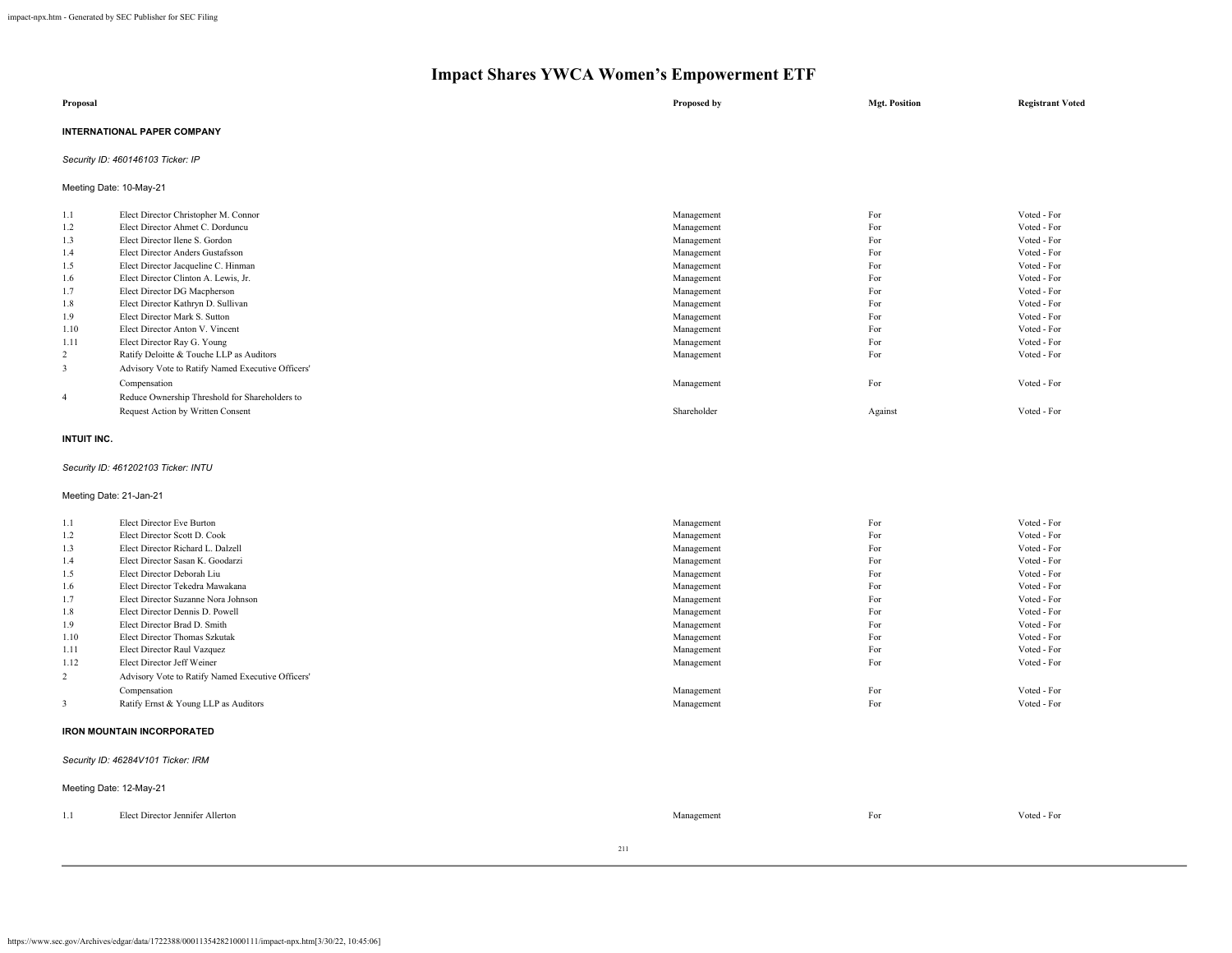| Proposal       |                                                   | Proposed by | <b>Mgt. Position</b> | <b>Registrant Voted</b> |
|----------------|---------------------------------------------------|-------------|----------------------|-------------------------|
|                |                                                   |             |                      |                         |
| 1.2            | Elect Director Pamela M. Arway                    | Management  | For                  | Voted - For             |
| 1.3            | Elect Director Clarke H. Bailey                   | Management  | For                  | Voted - For             |
| 1.4            | Elect Director Kent P. Dauten                     | Management  | For                  | Voted - For             |
| 1.5            | Elect Director Monte Ford                         | Management  | For                  | Voted - For             |
| 1.6            | Elect Director Per-Kristian Halvorsen             | Management  | For                  | Voted - For             |
| 1.7            | Elect Director Robin L. Matlock                   | Management  | For                  | Voted - For             |
| 1.8            | Elect Director William L. Meaney                  | Management  | For                  | Voted - For             |
| 1.9            | Elect Director Wendy J. Murdock                   | Management  | For                  | Voted - For             |
| 1.10           | Elect Director Walter C. Rakowich                 | Management  | For                  | Voted - For             |
| 1.11           | Elect Director Doyle R. Simons                    | Management  | For                  | Voted - For             |
| 1.12           | Elect Director Alfred J. Verrecchia               | Management  | For                  | Voted - For             |
| 2              | Amend Omnibus Stock Plan                          | Management  | For                  | Voted - For             |
|                | Amend Qualified Employee Stock Purchase Plan      | Management  | For                  | Voted - For             |
| $\overline{4}$ | Advisory Vote to Ratify Named Executive Officers' |             |                      |                         |
|                | Compensation                                      | Management  | For                  | Voted - For             |
| 5              | Ratify Deloitte & Touche LLP as Auditors          | Management  | For                  | Voted - For             |

### **JOHNSON & JOHNSON**

### *Security ID: 478160104 Ticker: JNJ*

### Meeting Date: 22-Apr-21

| 1.1            | Elect Director Mary C. Beckerle                   | Management  | For     | Voted - For     |
|----------------|---------------------------------------------------|-------------|---------|-----------------|
| 1.2            | Elect Director D. Scott Davis                     | Management  | For     | Voted - For     |
| 1.3            | Elect Director Ian E. L. Davis                    | Management  | For     | Voted - For     |
| 1.4            | Elect Director Jennifer A. Doudna                 | Management  | For     | Voted - For     |
| 1.5            | Elect Director Alex Gorsky                        | Management  | For     | Voted - For     |
| 1.6            | Elect Director Marillyn A. Hewson                 | Management  | For     | Voted - For     |
| 1.7            | Elect Director Hubert Joly                        | Management  | For     | Voted - For     |
| 1.8            | Elect Director Mark B. McClellan                  | Management  | For     | Voted - For     |
| 1.9            | Elect Director Anne M. Mulcahy                    | Management  | For     | Voted - For     |
| 1.10           | <b>Elect Director Charles Prince</b>              | Management  | For     | Voted - For     |
| 1.11           | Elect Director A. Eugene Washington               | Management  | For     | Voted - For     |
| 1.12           | Elect Director Mark A. Weinberger                 | Management  | For     | Voted - For     |
| 1.13           | Elect Director Nadja Y. West                      | Management  | For     | Voted - For     |
| 1.14           | Elect Director Ronald A. Williams                 | Management  | For     | Voted - For     |
| 2              | Advisory Vote to Ratify Named Executive Officers' |             |         |                 |
|                | Compensation                                      | Management  | For     | Voted - Against |
| 3              | Ratify PricewaterhouseCoopers LLP as Auditors     | Management  | For     | Voted - For     |
| $\overline{4}$ | Report on Government Financial Support and Access |             |         |                 |
|                | to COVID-19 Vaccines and Therapeutics             | Shareholder | Against | Voted - For     |
| 5              | Require Independent Board Chair                   | Shareholder | Against | Voted - For     |
| 6              | Report on Civil Rights Audit                      | Shareholder | Against | Voted - For     |
|                | Adopt Policy on Bonus Banking                     | Shareholder | Against | Voted - Against |
|                |                                                   |             |         |                 |

212

## **Impact Shares YWCA Women's Empowerment ETF**

| Proposal                           | Proposed by | <b>Mgt. Position</b> | <b>Registrant Voted</b> |
|------------------------------------|-------------|----------------------|-------------------------|
| JOHNSON CONTROLS INTERNATIONAL PLC |             |                      |                         |

*Security ID: G51502105 Ticker: JCI*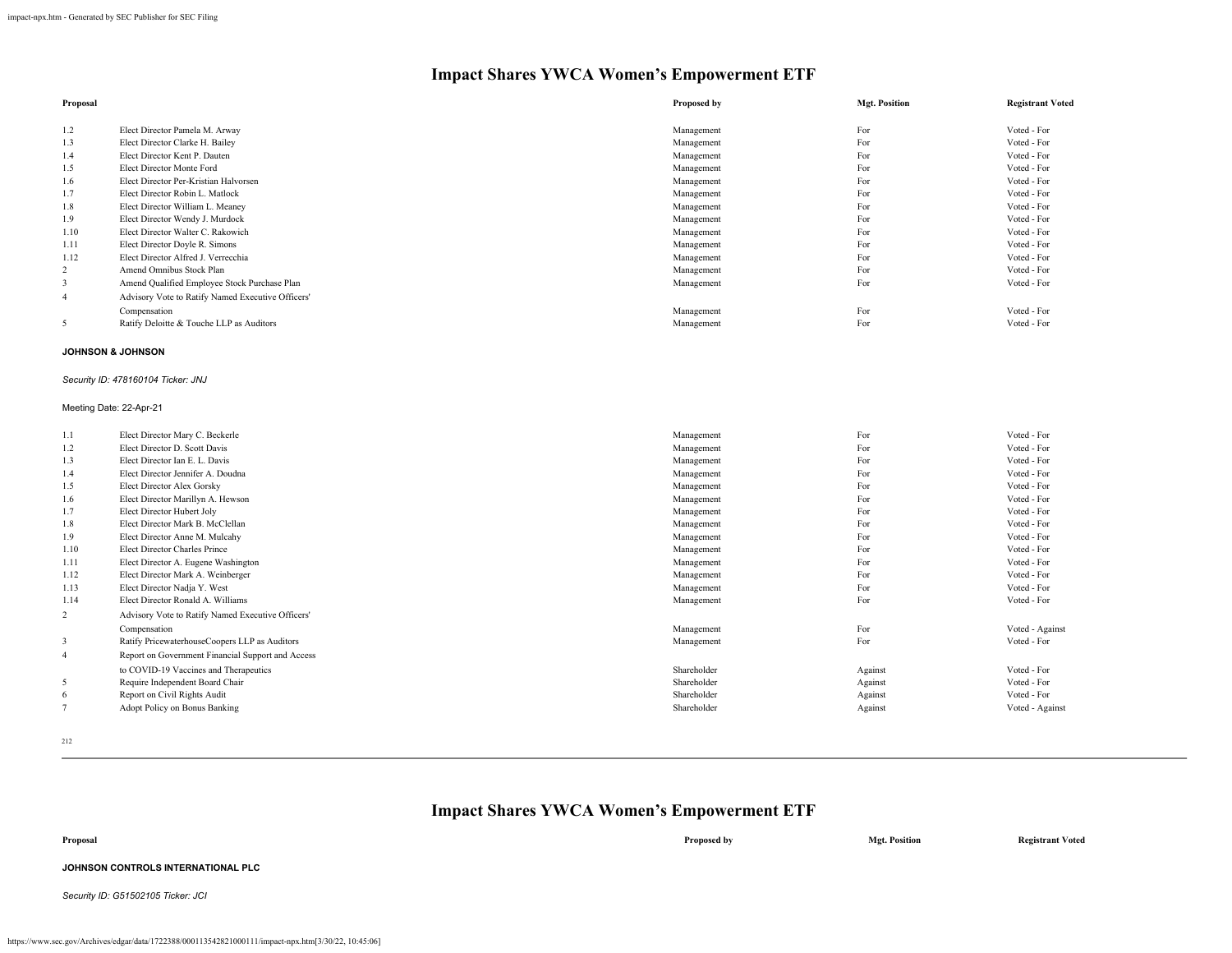| Proposal                           | Proposed by | <b>Mgt. Position</b> | <b>Registrant Voted</b> |
|------------------------------------|-------------|----------------------|-------------------------|
| JOHNSON CONTROLS INTERNATIONAL PLC |             |                      |                         |

### *Security ID: G51502105 Ticker: JCI*

Meeting Date: 10-Mar-21

| 1.1                     | Elect Director Jean Blackwell                       | Management | For | Voted - For |
|-------------------------|-----------------------------------------------------|------------|-----|-------------|
| 1.2                     | Elect Director Pierre Cohade                        | Management | For | Voted - For |
| 1.3                     | Elect Director Michael E. Daniels                   | Management | For | Voted - For |
| 1.4                     | Elect Director Juan Pablo del Valle Perochena       | Management | For | Voted - For |
| 1.5                     | Elect Director W. Roy Dunbar                        | Management | For | Voted - For |
| 1.6                     | Elect Director Gretchen R. Haggerty                 | Management | For | Voted - For |
| 1.7                     | Elect Director Simone Menne                         | Management | For | Voted - For |
| 1.8                     | Elect Director George R. Oliver                     | Management | For | Voted - For |
| 1.9                     | Elect Director Jurgen Tinggren                      | Management | For | Voted - For |
| 1.10                    | Elect Director Mark Vergnano                        | Management | For | Voted - For |
| 1.11                    | Elect Director R. David Yost                        | Management | For | Voted - For |
| 1.12                    | Elect Director John D. Young                        | Management | For | Voted - For |
| 2                       | Ratify PricewaterhouseCoopers LLP as Auditors       | Management | For | Voted - For |
| 3                       | Authorize Board to Fix Remuneration of Auditors     | Management | For | Voted - For |
|                         | Authorize Market Purchases of Company Shares        | Management | For | Voted - For |
| 5                       | Determine Price Range for Reissuance of Treasury    |            |     |             |
|                         | <b>Shares</b>                                       | Management | For | Voted - For |
| 6                       | Advisory Vote to Ratify Named Executive Officers'   |            |     |             |
|                         | Compensation                                        | Management | For | Voted - For |
|                         | Approve Omnibus Stock Plan                          | Management | For | Voted - For |
| 8                       | Approve the Directors' Authority to Allot Shares    | Management | For | Voted - For |
| 9                       | Approve the Disapplication of Statutory Pre-Emption |            |     |             |
|                         | Rights                                              | Management | For | Voted - For |
|                         |                                                     |            |     |             |
|                         | JONES LANG LASALLE INCORPORATED                     |            |     |             |
|                         | Security ID: 48020Q107 Ticker: JLL                  |            |     |             |
| Meeting Date: 27-May-21 |                                                     |            |     |             |
| 1.1                     | Elect Director Hugo Bague                           | Management | For | Voted - For |
| 1.2                     | Elect Director Matthew Carter, Jr.                  | Management | For | Voted - For |
|                         |                                                     |            |     |             |

| 1.2            | Elect Director Matthew Carter, Jr.                | Management | For | Voted - For |
|----------------|---------------------------------------------------|------------|-----|-------------|
| 1.3            | Elect Director Samuel A. Di Piazza, Jr.           | Management | For | Voted - For |
| 1.4            | Elect Director Tina Ju                            | Management | For | Voted - For |
| 1.5            | Elect Director Bridget Macaskill                  | Management | For | Voted - For |
| 1.6            | Elect Director Deborah H. McAneny                 | Management | For | Voted - For |
| 1.7            | Elect Director Siddharth (Bobby) Mehta            | Management | For | Voted - For |
| 1.8            | Elect Director Jeetendra (Jeetu) I. Patel         | Management | For | Voted - For |
| 1.9            | Elect Director Sheila A. Penrose                  | Management | For | Voted - For |
| 1.10           | Elect Director Ann Marie Petach                   | Management | For | Voted - For |
| 1.11           | Elect Director Christian Ulbrich                  | Management | For | Voted - For |
| $\overline{2}$ | Advisory Vote to Ratify Named Executive Officers' |            |     |             |
|                | Compensation                                      | Management | For | Voted - For |
| 3              | Amend Omnibus Stock Plan                          | Management | For | Voted - For |
| 4              | Ratify KPMG LLP as Auditors                       | Management | For | Voted - For |
|                |                                                   |            |     |             |

213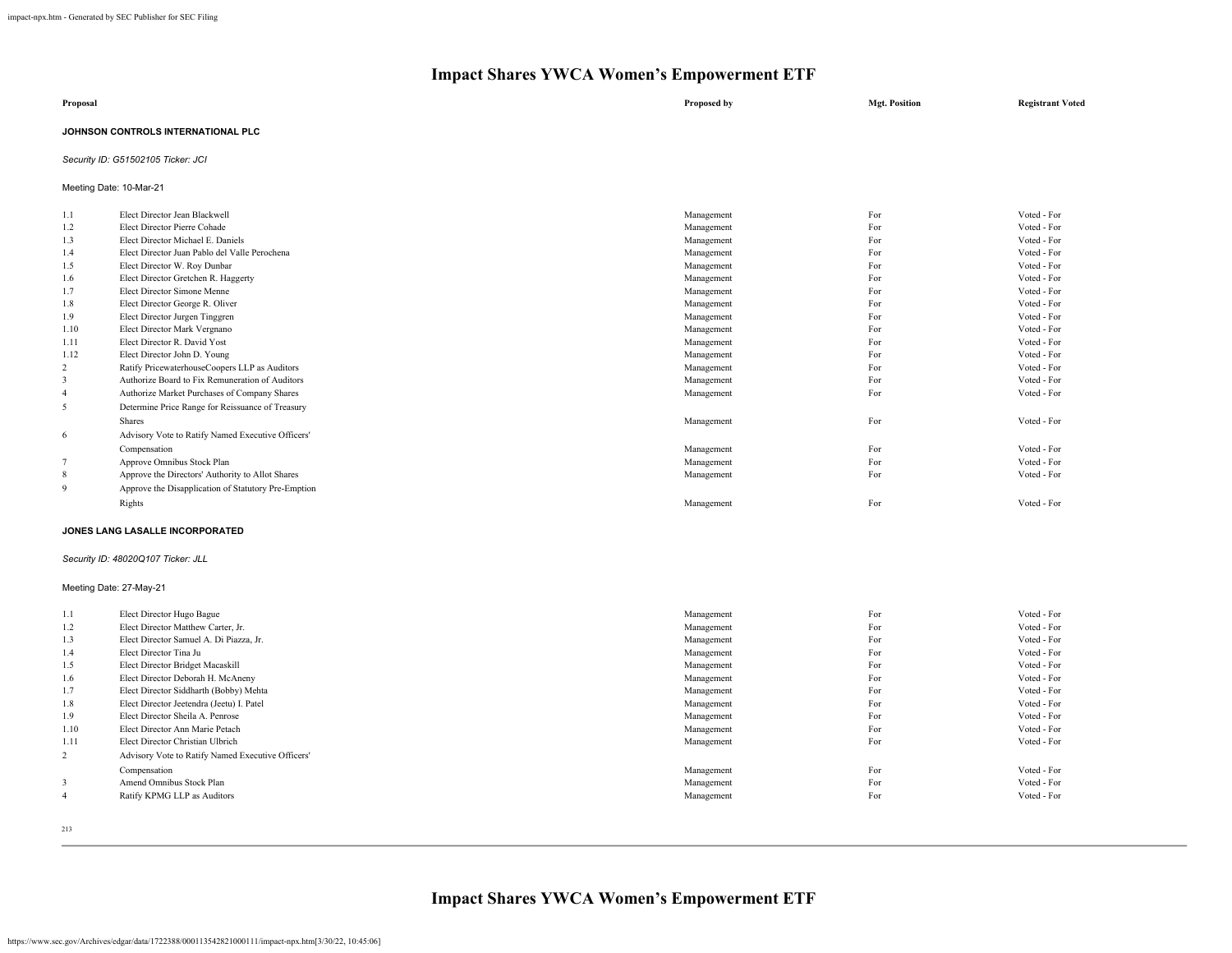|                | $\ldots$                                          |             |                      |                         |
|----------------|---------------------------------------------------|-------------|----------------------|-------------------------|
| Proposal       |                                                   | Proposed by | <b>Mgt. Position</b> | <b>Registrant Voted</b> |
|                | <b>KELLOGG COMPANY</b>                            |             |                      |                         |
|                | Security ID: 487836108 Ticker: K                  |             |                      |                         |
|                | Meeting Date: 30-Apr-21                           |             |                      |                         |
| 1.1            | Elect Director Carter Cast                        | Management  | For                  | Voted - For             |
| 1.2            | Elect Director Zack Gund                          | Management  | For                  | Voted - For             |
| 1.3            | Elect Director Don Knauss                         | Management  | For                  | Voted - For             |
| 1.4            | Elect Director Mike Schlotman                     | Management  | For                  | Voted - For             |
| $\overline{2}$ | Advisory Vote to Ratify Named Executive Officers' |             |                      |                         |
|                | Compensation                                      | Management  | For                  | Voted - For             |
| 3              | Ratify PricewaterhouseCoopers LLP as Auditors     | Management  | For                  | Voted - For             |
| $\overline{4}$ | Reduce Supermajority Vote Requirement             | Management  | For                  | Voted - For             |
| 5              | Provide Right to Call A Special Meeting           | Shareholder | For                  | Voted - For             |

#### **KEYCORP**

### *Security ID: 493267108 Ticker: KEY*

### Meeting Date: 13-May-21

| 1.1            | Elect Director Bruce D. Broussard                   | Management | For | Voted - For |
|----------------|-----------------------------------------------------|------------|-----|-------------|
| 1.2            | Elect Director Alexander M. Cutler                  | Management | For | Voted - For |
| 1.3            | Elect Director H. James Dallas                      | Management | For | Voted - For |
| 1.4            | Elect Director Elizabeth R. Gile                    | Management | For | Voted - For |
| 1.5            | Elect Director Ruth Ann M. Gillis                   | Management | For | Voted - For |
| 1.6            | Elect Director Christopher M. Gorman                | Management | For | Voted - For |
| 1.7            | Elect Director Robin N. Hayes                       | Management | For | Voted - For |
| 1.8            | Elect Director Carlton L. Highsmith                 | Management | For | Voted - For |
| 1.9            | Elect Director Richard J. Hipple                    | Management | For | Voted - For |
| 1.10           | Elect Director Devina A. Rankin                     | Management | For | Voted - For |
| 1.11           | Elect Director Barbara R. Snyder                    | Management | For | Voted - For |
| 1.12           | Elect Director Todd J. Vasos                        | Management | For | Voted - For |
| 1.13           | Elect Director David K. Wilson                      | Management | For | Voted - For |
| 2              | Ratify Ernst & Young LLP as Auditor                 | Management | For | Voted - For |
| 3              | Advisory Vote to Ratify Named Executive Officers'   |            |     |             |
|                | Compensation                                        | Management | For | Voted - For |
| $\overline{4}$ | Amend Nonqualified Employee Stock Purchase Plan     | Management | For | Voted - For |
| 5              | Reduce Ownership Threshold for Shareholders to Call |            |     |             |
|                | Special Meeting                                     | Management | For | Voted - For |
|                |                                                     |            |     |             |

#### **KIMBERLY-CLARK CORPORATION**

### *Security ID: 494368103 Ticker: KMB*

### Meeting Date: 29-Apr-21

| 1.1 | Elect Director John W. Culver    | Management | Voted - For |
|-----|----------------------------------|------------|-------------|
| 1.4 | Elect Director Robert W. Decherd | Management | Voted - For |
|     | Elect Director Michael D. Hsu    | Management | Voted - For |
|     | Elect Director Mae C. Jemison    | Management | Voted - For |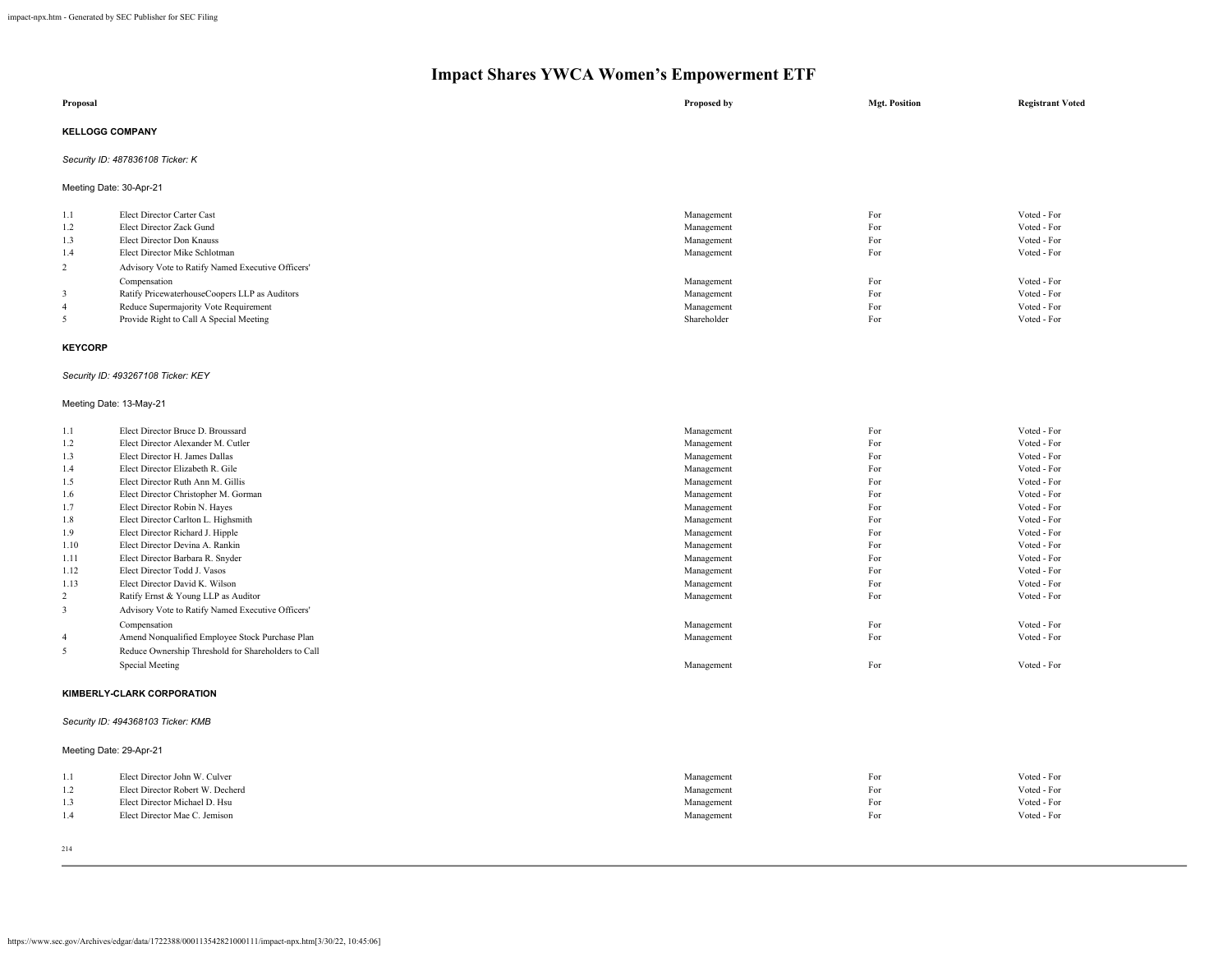| Proposal                |                                                                       | Proposed by | <b>Mgt. Position</b> | <b>Registrant Voted</b> |
|-------------------------|-----------------------------------------------------------------------|-------------|----------------------|-------------------------|
| 1.5                     | Elect Director S. Todd Maclin                                         | Management  | For                  | Voted - For             |
| 1.6                     | Elect Director Sherilyn S. McCoy                                      | Management  | For                  | Voted - For             |
| 1.7                     | Elect Director Christa S. Quarles                                     | Management  | For                  | Voted - For             |
| 1.8                     | Elect Director Ian C. Read                                            | Management  | For                  | Voted - For             |
| 1.9                     | Elect Director Dunia A. Shive                                         | Management  | For                  | Voted - For             |
| 1.10                    | Elect Director Mark T. Smucker                                        | Management  | For                  | Voted - For             |
| 1.11                    | Elect Director Michael D. White                                       | Management  | For                  | Voted - For             |
| 2                       | Ratify Deloitte & Touche LLP as Auditors                              | Management  | For                  | Voted - For             |
| $\overline{\mathbf{3}}$ | Advisory Vote to Ratify Named Executive Officers'                     |             |                      |                         |
|                         | Compensation                                                          | Management  | For                  | Voted - For             |
| $\overline{4}$          | Approve Omnibus Stock Plan                                            | Management  | For                  | Voted - For             |
| 5                       | Approve Non-Employee Director Omnibus Stock Plan                      | Management  | For                  | Voted - For             |
| 6                       | Reduce Ownership Threshold for Shareholders to Call                   |             |                      |                         |
|                         | Special Meeting                                                       | Management  | For                  | Voted - For             |
| $\overline{7}$          | Provide Right to Act by Written Consent                               | Shareholder | Against              | Voted - For             |
|                         | <b>KIMCO REALTY CORPORATION</b><br>Security ID: 49446R109 Ticker: KIM |             |                      |                         |
|                         | Meeting Date: 27-Apr-21                                               |             |                      |                         |
| 1.1                     | Elect Director Milton Cooper                                          | Management  | For                  | Voted - For             |
| 1.2                     | Elect Director Philip E. Coviello                                     | Management  | For                  | Voted - For             |
| 1.3                     | Elect Director Conor C. Flynn                                         | Management  | For                  | Voted - For             |
| 1.4                     | Elect Director Frank Lourenso                                         | Management  | For                  | Voted - For             |
| 1.5                     | Elect Director Henry Moniz                                            | Management  | For                  | Voted - For             |
| 1.6                     | Elect Director Mary Hogan Preusse                                     | Management  | For                  | Voted - For             |
| 1.7                     | Elect Director Valerie Richardson                                     | Management  | For                  | Voted - For             |
| 1.8                     | Elect Director Richard B. Saltzman                                    | Management  | For                  | Voted - For             |
| $\overline{c}$          | Advisory Vote to Ratify Named Executive Officers'                     |             |                      |                         |
|                         | Compensation                                                          | Management  | For                  | Voted - For             |
| 3                       | Ratify PricewaterhouseCoopers LLP as Auditors                         | Management  | For                  | Voted - For             |
|                         | <b>LINCOLN NATIONAL CORPORATION</b>                                   |             |                      |                         |
|                         | Security ID: 534187109 Ticker: LNC                                    |             |                      |                         |
|                         | Meeting Date: 03-Jun-21                                               |             |                      |                         |

1.1 Elect Director Deirdre P. Connelly **Management** For Voted - For Voted - For Voted - For Voted - For Voted - For 1.2 Elect Director William H. Cunningham Voted - For Voted - For Voted - For Voted - For Voted - For Voted - For 1.3 Elect Director Reginald E. Davis Voted - For Voted - For Voted - For Voted - For Voted - For Voted - For 1.4 Elect Director Dennis R. Glass Voted - For Voted - For Voted - For Voted - For Voted - For Voted - For Voted - For 1.5 Elect Director George W. Henderson, III **Management** For Voted - For Voted - For Voted - For Voted - For Voted - For Voted - For Voted - For Voted - For Voted - For Voted - For Voted - For Voted - For Voted - For Voted 1.6 Elect Director Eric G. Johnson Voted - For Voted - For Voted - For Voted - For Voted - For 1.7 Elect Director Gary C. Kelly Voted - For Voted - For Voted - For Voted - For Voted - For Voted - For Voted - For 1.8 Elect Director M. Leanne Lachman Voted - For Voted - For Voted - For Voted - For Voted - For Voted - For 1.9 Elect Director Michael F. Mee Voted - For Voted - For Voted - For Voted - For Voted - For Voted - For Voted - For 1.10 Elect Director Patrick S. Pittard Voted - For Voted - For Voted - For Voted - For Voted - For Voted - For<br>1.11 Elect Director Lynn M. Utter Voted - For Voted - For Voted - For Voted - For Voted - For Voted - For Voted

- 
- 215

**Impact Shares YWCA Women's Empowerment ETF**

Elect Director Lynn M. Utter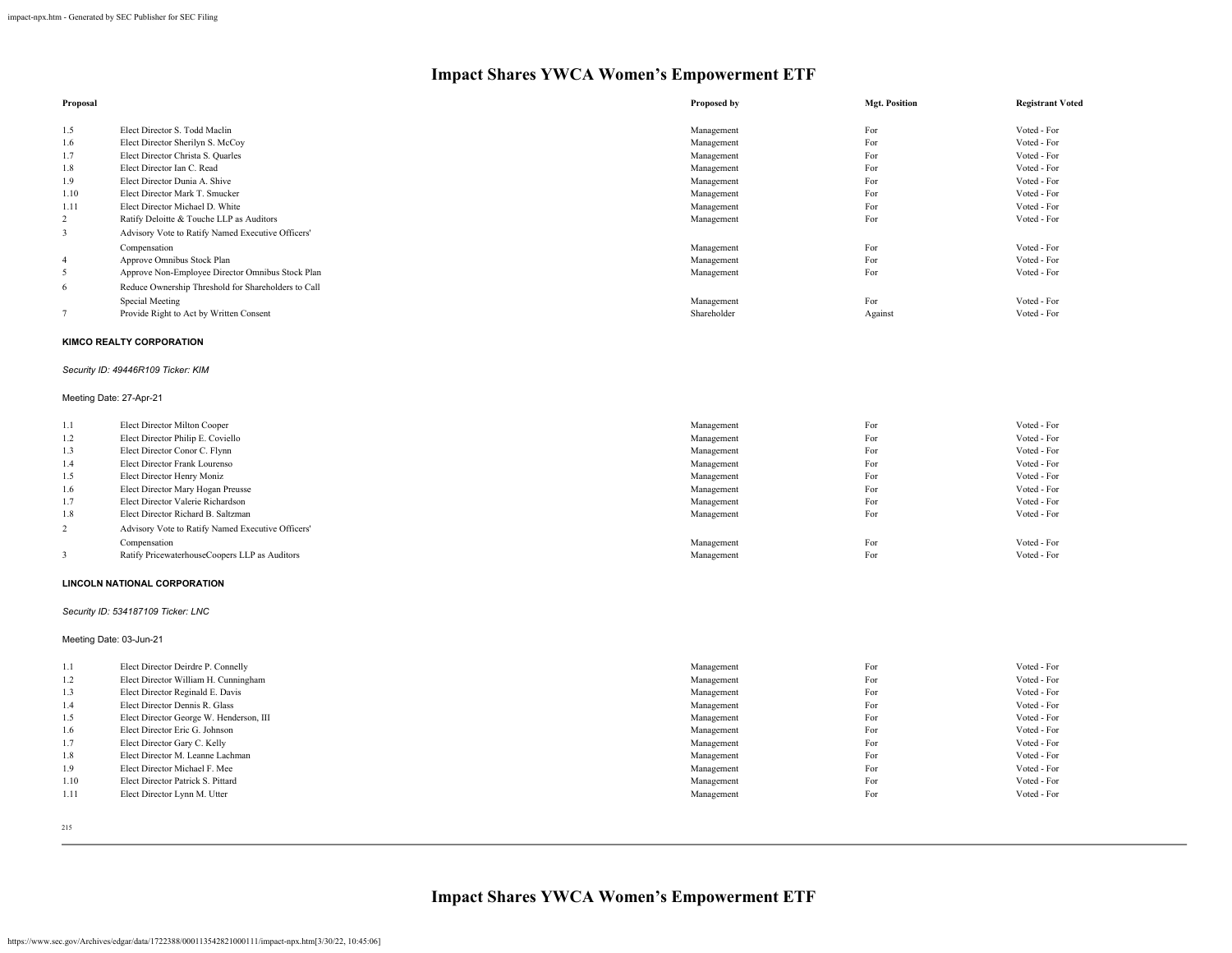| Proposal                |                                                                                           | Proposed by              | <b>Mgt. Position</b> | <b>Registrant Voted</b>    |
|-------------------------|-------------------------------------------------------------------------------------------|--------------------------|----------------------|----------------------------|
| $\overline{c}$<br>3     | Ratify Ernst & Young LLP as Auditors<br>Advisory Vote to Ratify Named Executive Officers' | Management               | For                  | Voted - For                |
|                         | Compensation                                                                              | Management               | For                  | Voted - For                |
| 4                       | Amend Special Meeting Right Provisions                                                    | Shareholder              | Against              | Voted - Against            |
| 5                       | Amend Proxy Access Right                                                                  | Shareholder              | Against              | Voted - For                |
|                         | LULULEMON ATHLETICA INC.                                                                  |                          |                      |                            |
|                         | Security ID: 550021109 Ticker: LULU                                                       |                          |                      |                            |
|                         | Meeting Date: 09-Jun-21                                                                   |                          |                      |                            |
| 1.1                     | Elect Director Calvin McDonald                                                            | Management               | For                  | Voted - For                |
| 1.2                     | Elect Director Martha Morfitt                                                             | Management               | For                  | Voted - For                |
| 1.3                     | Elect Director Emily White                                                                | Management               | For                  | Voted - For                |
| 1.4                     | Elect Director Kourtney Gibson                                                            | Management               | For                  | Voted - For                |
| $\overline{\mathbf{c}}$ | Ratify PricewaterhouseCoopers LLP as Auditors                                             | Management               | For                  | Voted - For                |
| $\mathfrak z$           | Advisory Vote to Ratify Named Executive Officers'                                         |                          |                      |                            |
|                         | Compensation                                                                              | Management               | For                  | Voted - For                |
|                         | LUMEN TECHNOLOGIES, INC.                                                                  |                          |                      |                            |
|                         | Security ID: 550241103 Ticker: LUMN                                                       |                          |                      |                            |
|                         | Meeting Date: 19-May-21                                                                   |                          |                      |                            |
| 1.1                     | Elect Director Quincy L. Allen                                                            | Management               | For                  | Voted - For                |
| 1.2                     | Elect Director Martha Helena Bejar                                                        | Management               | For                  | Voted - For                |
| 1.3                     | Elect Director Peter C. Brown                                                             | Management               | For                  | Voted - For                |
| 1.4                     | Elect Director Kevin P. Chilton                                                           | Management               | For                  | Voted - For                |
| 1.5                     | Elect Director Steven T. "Terry" Clontz                                                   | Management               | For                  | Voted - For                |
| 1.6                     | Elect Director T. Michael Glenn                                                           | Management               | For                  | Voted - For                |
| 1.7                     | Elect Director W. Bruce Hanks                                                             | Management               | For                  | Voted - For                |
| 1.8                     | Elect Director Hal Stanley Jones                                                          | Management               | For                  | Voted - For                |
| 1.9                     | Elect Director Michael Roberts                                                            | Management               | For                  | Voted - For                |
| 1.10<br>1.11            | Elect Director Laurie Siegel<br>Elect Director Jeffrey K. Storey                          | Management<br>Management | For<br>For           | Voted - For<br>Voted - For |
| $\overline{\mathbf{c}}$ | Ratify KPMG LLP as Auditors                                                               | Management               | For                  | Voted - For                |
| $\mathfrak{Z}$          | Ratify NOL Rights Plan (NOL Pill)                                                         | Management               | For                  | Voted - For                |
| 4                       | Advisory Vote to Ratify Named Executive Officers'                                         |                          |                      |                            |
|                         | Compensation                                                                              | Management               | For                  | Voted - For                |
|                         | <b>M&amp;T BANK CORPORATION</b>                                                           |                          |                      |                            |
|                         | Security ID: 55261F104 Ticker: MTB                                                        |                          |                      |                            |
|                         |                                                                                           |                          |                      |                            |
|                         | Meeting Date: 20-Apr-21                                                                   |                          |                      |                            |
| 1.1                     | Elect Director C. Angela Bontempo                                                         | Management               | For                  | Voted - For                |
| 1.2                     | Elect Director Robert T. Brady                                                            | Management               | For                  | Voted - For                |
| 1.3                     | Elect Director Calvin G. Butler, Jr.                                                      | Management               | For                  | Voted - For                |
| 1.4                     | Elect Director T. Jefferson Cunningham, III                                               | Management               | For                  | Voted - For                |
|                         |                                                                                           |                          |                      |                            |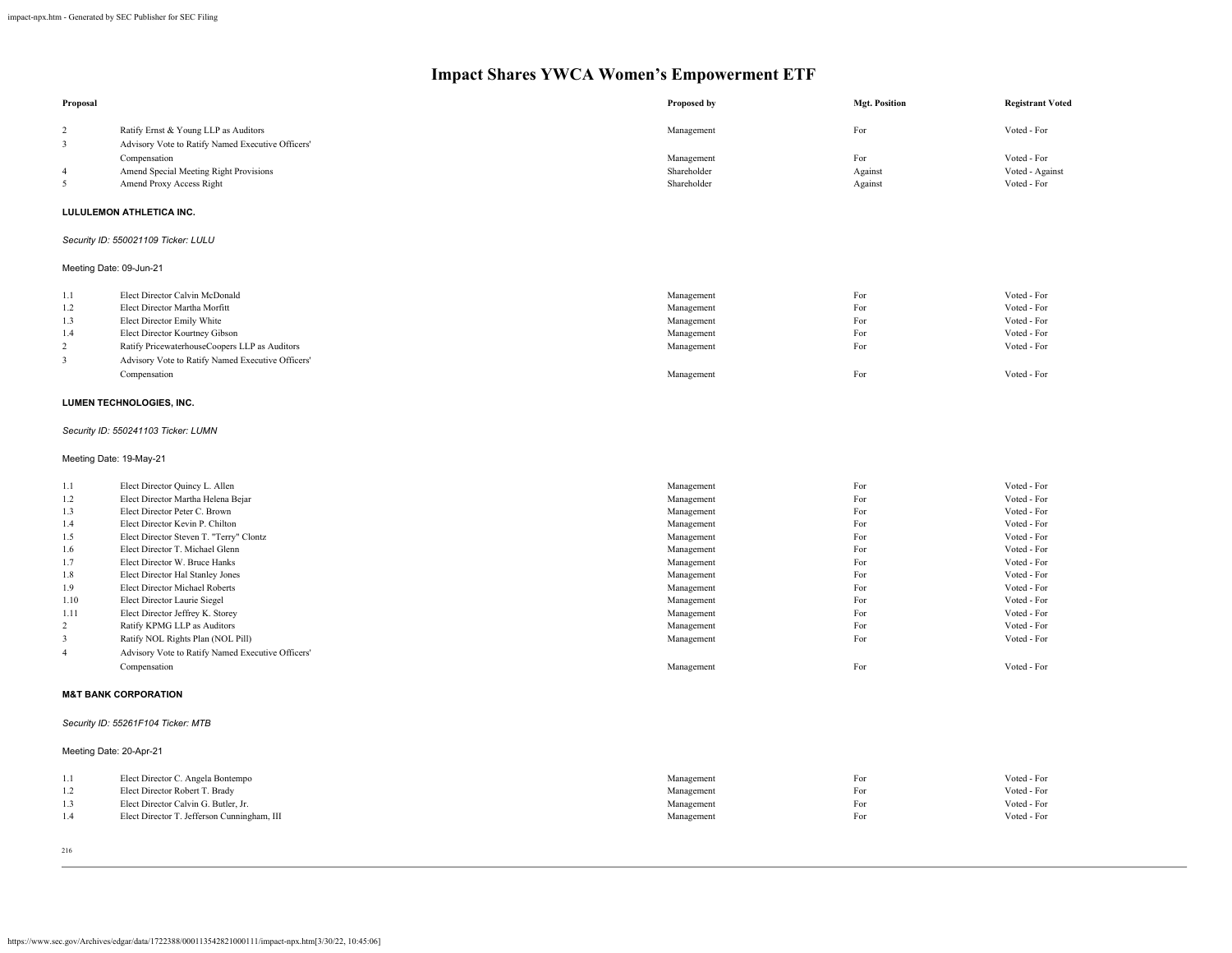| Proposal |                                                   | Proposed by | <b>Mgt. Position</b> | <b>Registrant Voted</b> |
|----------|---------------------------------------------------|-------------|----------------------|-------------------------|
|          |                                                   |             |                      |                         |
| 1.5      | Elect Director Gary N. Geisel                     | Management  | For                  | Voted - For             |
| 1.6      | Elect Director Leslie V. Godridge                 | Management  | For                  | Voted - For             |
| 1.7      | Elect Director Richard S. Gold                    | Management  | For                  | Voted - For             |
| 1.8      | Elect Director Richard A. Grossi                  | Management  | For                  | Voted - For             |
| 1.9      | Elect Director Rene F. Jones                      | Management  | For                  | Voted - For             |
| 1.10     | Elect Director Richard H. Ledgett, Jr.            | Management  | For                  | Voted - For             |
| 1.11     | Elect Director Newton P.S. Merrill                | Management  | For                  | Voted - For             |
| 1.12     | Elect Director Kevin J. Pearson                   | Management  | For                  | Voted - For             |
| 1.13     | Elect Director Melinda R. Rich                    | Management  | For                  | Voted - For             |
| 1.14     | Elect Director Robert E. Sadler, Jr.              | Management  | For                  | Voted - For             |
| 1.15     | Elect Director Denis J. Salamone                  | Management  | For                  | Voted - For             |
| 1.16     | Elect Director John R. Scannell                   | Management  | For                  | Voted - For             |
| 1.17     | Elect Director David S. Scharfstein               | Management  | For                  | Voted - For             |
| 1.18     | Elect Director Rudina Seseri                      | Management  | For                  | Voted - For             |
| 1.19     | Elect Director Herbert L. Washington              | Management  | For                  | Voted - For             |
| 2        | Advisory Vote to Ratify Named Executive Officers' |             |                      |                         |
|          | Compensation                                      | Management  | For                  | Voted - For             |
| 3        | Ratify PricewaterhouseCoopers LLP as Auditors     | Management  | For                  | Voted - For             |
|          | MARRIOTT INTERNATIONAL, INC.                      |             |                      |                         |

### *Security ID: 571903202 Ticker: MAR*

### Meeting Date: 07-May-21

| 1.1            | Elect Director J.W. Marriott, Jr.                 | Management | For | Voted - For |
|----------------|---------------------------------------------------|------------|-----|-------------|
| 1.2            | Elect Director Anthony G. Capuano                 | Management | For | Voted - For |
| 1.3            | Elect Director Deborah Marriott Harrison          | Management | For | Voted - For |
| 1.4            | Elect Director Frederick A. 'Fritz' Henderson     | Management | For | Voted - For |
| 1.5            | Elect Director Eric Hippeau                       | Management | For | Voted - For |
| 1.6            | Elect Director Lawrence W. Kellner                | Management | For | Voted - For |
| 1.7            | Elect Director Debra L. Lee                       | Management | For | Voted - For |
| 1.8            | Elect Director Aylwin B. Lewis                    | Management | For | Voted - For |
| 1.9            | Elect Director David S. Marriott                  | Management | For | Voted - For |
| 1.10           | Elect Director Margaret M. McCarthy               | Management | For | Voted - For |
| 1.11           | Elect Director George Munoz                       | Management | For | Voted - For |
| 1.12           | Elect Director Horacio D. Rozanski                | Management | For | Voted - For |
| 1.13           | Elect Director Susan C. Schwab                    | Management | For | Voted - For |
| 2              | Ratify Ernst & Young LLP as Auditor               | Management | For | Voted - For |
| 3              | Advisory Vote to Ratify Named Executive Officers' |            |     |             |
|                | Compensation                                      | Management | For | Voted - For |
| $\overline{4}$ | Eliminate Supermajority Vote Requirement for      |            |     |             |
|                | Removal of Directors                              | Management | For | Voted - For |
| 5              | Eliminate Supermajority Vote Requirement to Amend |            |     |             |
|                | Certificate of Incorporation                      | Management | For | Voted - For |
| 6              | Eliminate Supermajority Vote Requirement to Amend |            |     |             |
|                | Certain Bylaws Provisions                         | Management | For | Voted - For |
| $\overline{7}$ | Eliminate Supermajority Vote Requirement for      |            |     |             |
|                | Certain Transactions                              | Management | For | Voted - For |
| 8              | Eliminate Supermajority Vote Requirement for      |            |     |             |
|                | <b>Certain Business Combinations</b>              | Management | For | Voted - For |
|                |                                                   |            |     |             |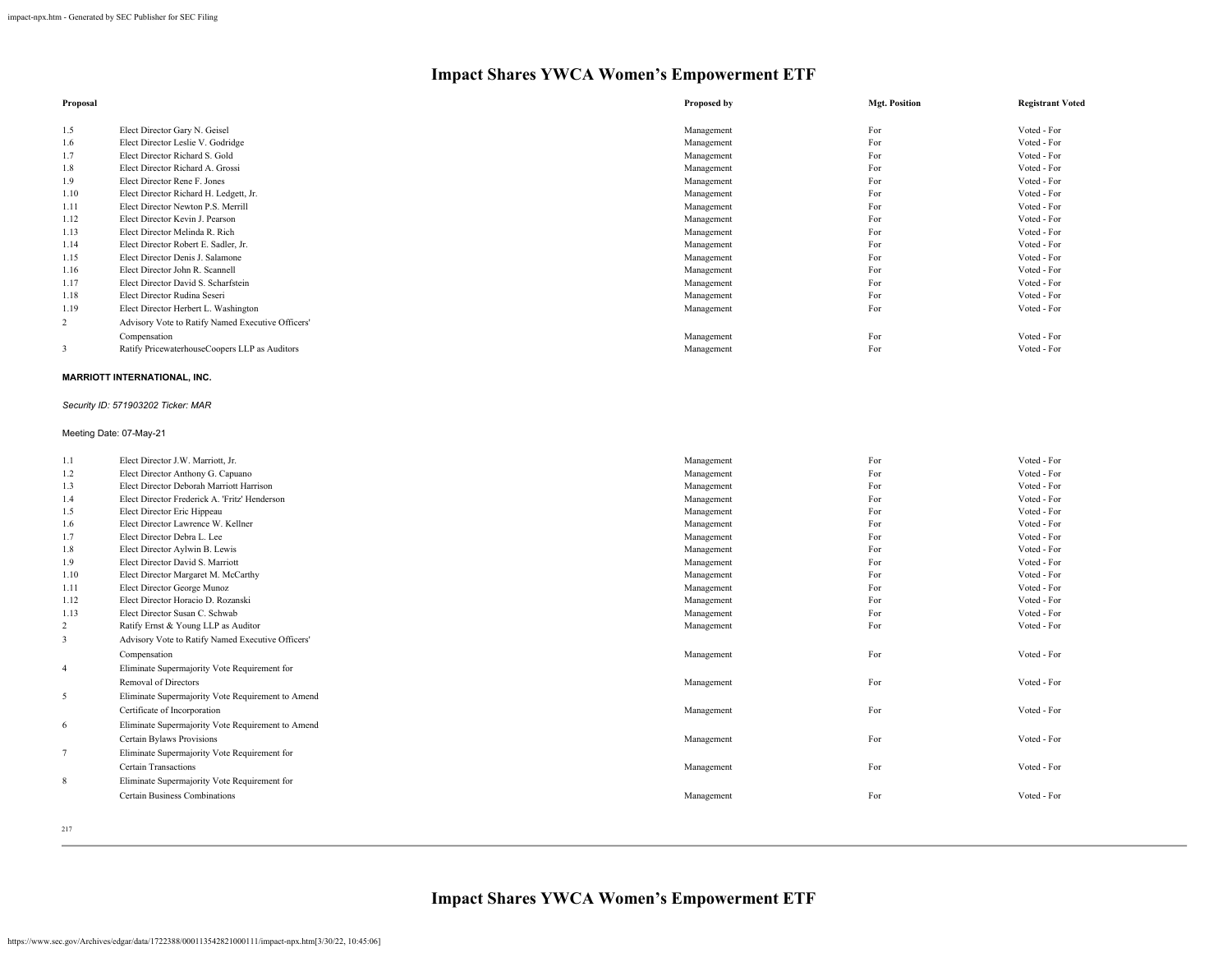| Proposal                       | Proposed by | <b>Mgt. Position</b> | <b>Registrant Voted</b> |
|--------------------------------|-------------|----------------------|-------------------------|
| <b>MASTERCARD INCORPORATED</b> |             |                      |                         |

# *Security ID: 57636Q104 Ticker: MA*

Meeting Date: 22-Jun-21

| 1.1  | Elect Director Ajay Banga                         | Management | For | Voted - For     |
|------|---------------------------------------------------|------------|-----|-----------------|
| 1.2  | Elect Director Merit E. Janow                     | Management | For | Voted - For     |
| 1.3  | Elect Director Richard K. Davis                   | Management | For | Voted - For     |
| 1.4  | Elect Director Steven J. Freiberg                 | Management | For | Voted - For     |
| 1.5  | Elect Director Julius Genachowski                 | Management | For | Voted - For     |
| 1.6  | Elect Director Choon Phong Goh                    | Management | For | Voted - For     |
| 1.7  | Elect Director Oki Matsumoto                      | Management | For | Voted - For     |
| 1.8  | Elect Director Michael Miebach                    | Management | For | Voted - For     |
| 1.9  | Elect Director Youngme Moon                       | Management | For | Voted - For     |
| 1.10 | Elect Director Rima Qureshi                       | Management | For | Voted - For     |
| 1.11 | Elect Director Jose Octavio Reves Lagunes         | Management | For | Voted - For     |
| 1.12 | Elect Director Gabrielle Sulzberger               | Management | For | Voted - For     |
| 1.13 | Elect Director Jackson Tai                        | Management | For | Voted - For     |
| 1.14 | Elect Director Lance Uggla                        | Management | For | Voted - For     |
| 2    | Advisory Vote to Ratify Named Executive Officers' |            |     |                 |
|      | Compensation                                      | Management | For | Voted - Against |
| 3    | Ratify PricewaterhouseCoopers LLP as Auditors     | Management | For | Voted - For     |
|      | Amend Omnibus Stock Plan                          | Management | For | Voted - For     |
| 5    | Amend Non-Employee Director Omnibus Stock Plan    | Management | For | Voted - For     |
| 6    | Eliminate Supermajority Vote Requirement          | Management | For | Voted - For     |
|      |                                                   |            |     |                 |

#### **MCDONALD'S CORPORATION**

# *Security ID: 580135101 Ticker: MCD*

#### Meeting Date: 20-May-21

| 1.1            | Elect Director Lloyd Dean                         | Management  | For     | Voted - For |
|----------------|---------------------------------------------------|-------------|---------|-------------|
| 1.2            | Elect Director Robert Eckert                      | Management  | For     | Voted - For |
| 1.3            | Elect Director Catherine Engelbert                | Management  | For     | Voted - For |
| 1.4            | Elect Director Margaret Georgiadis                | Management  | For     | Voted - For |
| 1.5            | Elect Director Enrique Hernandez, Jr.             | Management  | For     | Voted - For |
| 1.6            | Elect Director Christopher Kempczinski            | Management  | For     | Voted - For |
| 1.7            | Elect Director Richard Lenny                      | Management  | For     | Voted - For |
| 1.8            | Elect Director John Mulligan                      | Management  | For     | Voted - For |
| 1.9            | Elect Director Sheila Penrose                     | Management  | For     | Voted - For |
| 1.10           | Elect Director John Rogers, Jr.                   | Management  | For     | Voted - For |
| 1.11           | Elect Director Paul Walsh                         | Management  | For     | Voted - For |
| 1.12           | Elect Director Miles White                        | Management  | For     | Voted - For |
| $\overline{2}$ | Advisory Vote to Ratify Named Executive Officers' |             |         |             |
|                | Compensation                                      | Management  | For     | Voted - For |
| 3              | Ratify Ernst & Young LLP as Auditors              | Management  | For     | Voted - For |
| $\overline{4}$ | Report on Sugar and Public Health                 | Shareholder | Against | Voted - For |
| 5              | Report on Antibiotics and Public Health Costs     | Shareholder | Against | Voted - For |
| 6              | Provide Right to Act by Written Consent           | Shareholder | Against | Voted - For |
|                |                                                   |             |         |             |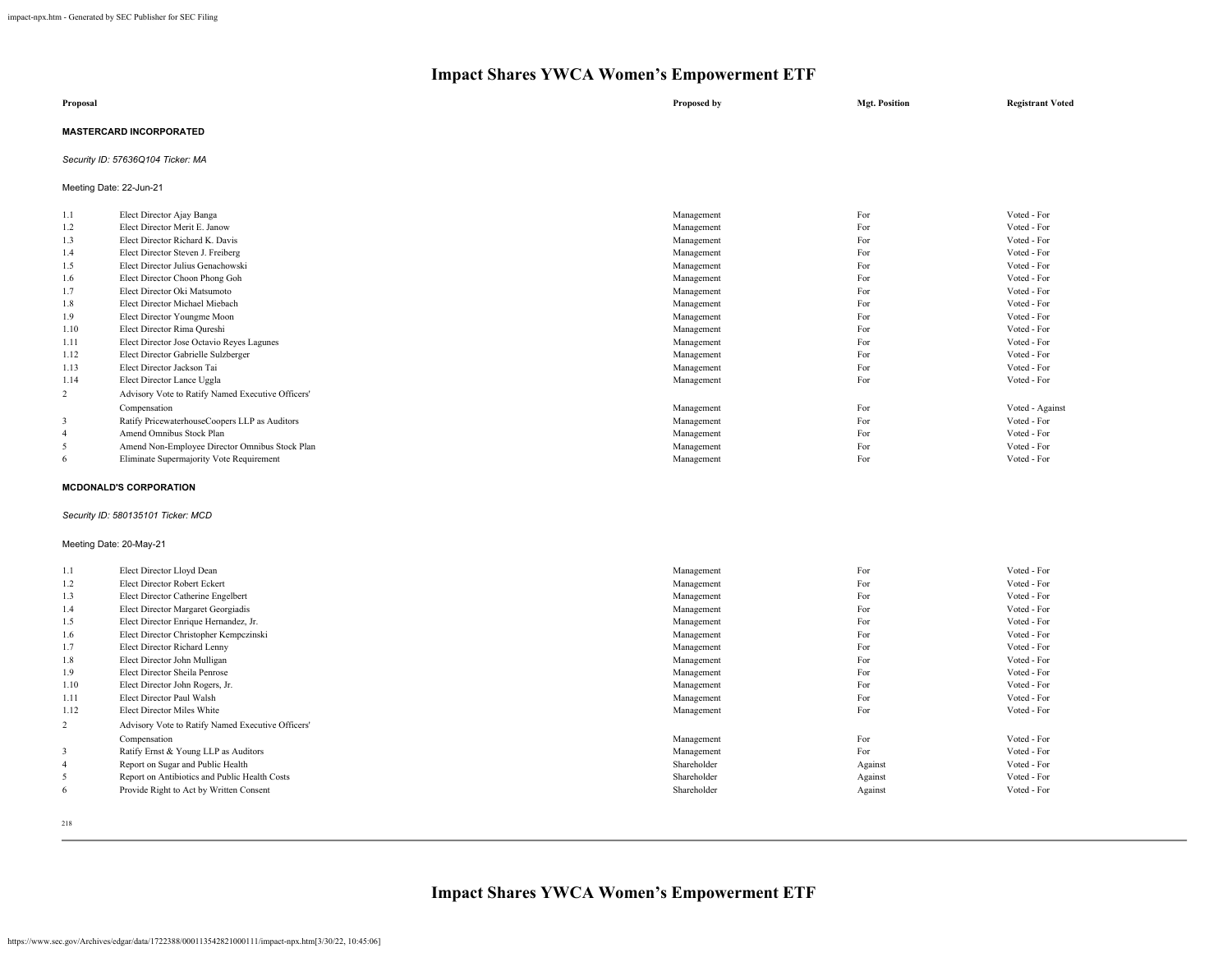| Proposal                    | Proposed by | <b>Mgt. Position</b> | <b>Registrant Voted</b> |
|-----------------------------|-------------|----------------------|-------------------------|
| <b>MCKESSON CORPORATION</b> |             |                      |                         |

# *Security ID: 58155Q103 Ticker: MCK*

Meeting Date: 29-Jul-20

| 1.1            | Elect Director Dominic J. Caruso                  | Management  | For     | Voted - For     |
|----------------|---------------------------------------------------|-------------|---------|-----------------|
| 1.2            | Elect Director N. Anthony Coles                   | Management  | For     | Voted - For     |
| 1.3            | Elect Director M. Christine Jacobs                | Management  | For     | Voted - For     |
| 1.4            | Elect Director Donald R. Knauss                   | Management  | For     | Voted - For     |
| 1.5            | Elect Director Marie L. Knowles                   | Management  | For     | Voted - For     |
| 1.6            | Elect Director Bradley E. Lerman                  | Management  | For     | Voted - For     |
| 1.7            | Elect Director Maria Martinez                     | Management  | For     | Voted - For     |
| 1.8            | Elect Director Edward A. Mueller                  | Management  | For     | Voted - For     |
| 1.9            | Elect Director Susan R. Salka                     | Management  | For     | Voted - For     |
| 1.10           | Elect Director Brian S. Tyler                     | Management  | For     | Voted - For     |
| 1.11           | Elect Director Kenneth E. Washington              | Management  | For     | Voted - For     |
| 2              | Ratify Deloitte & Touche LLP as Auditors          | Management  | For     | Voted - For     |
| 3              | Advisory Vote to Ratify Named Executive Officers' |             |         |                 |
|                | Compensation                                      | Management  | For     | Voted - For     |
| $\overline{4}$ | Provide Right to Act by Written Consent           | Shareholder | Against | Voted - For     |
| 5              | Report on Lobbying Payments and Policy            | Shareholder | Against | Voted - For     |
| 6              | Report on the Statement on the Purpose of a       |             |         |                 |
|                | Corporation                                       | Shareholder | Against | Voted - Against |
|                |                                                   |             |         |                 |

# **MEDTRONIC PLC**

#### *Security ID: G5960L103 Ticker: MDT*

#### Meeting Date: 11-Dec-20

| 1.1            | Elect Director Richard H. Anderson                  | Management | For | Voted - For |
|----------------|-----------------------------------------------------|------------|-----|-------------|
| 1.2            | Elect Director Craig Arnold                         | Management | For | Voted - For |
| 1.3            | Elect Director Scott C. Donnelly                    | Management | For | Voted - For |
| 1.4            | Elect Director Andrea J. Goldsmith                  | Management | For | Voted - For |
| 1.5            | Elect Director Randall J. Hogan, III                | Management | For | Voted - For |
| 1.6            | Elect Director Michael O. Leavitt                   | Management | For | Voted - For |
| 1.7            | Elect Director James T. Lenehan                     | Management | For | Voted - For |
| 1.8            | Elect Director Kevin E. Lofton                      | Management | For | Voted - For |
| 1.9            | Elect Director Geoffrey S. Martha                   | Management | For | Voted - For |
| 1.10           | Elect Director Elizabeth G. Nabel                   | Management | For | Voted - For |
| 1.11           | Elect Director Denise M. O'Leary                    | Management | For | Voted - For |
| 1.12           | Elect Director Kendall J. Powell                    | Management | For | Voted - For |
| 2              | Approve PricewaterhouseCoopers LLP as Auditors and  |            |     |             |
|                | Authorize Board to Fix Their Remuneration           | Management | For | Voted - For |
| 3              | Advisory Vote to Ratify Named Executive Officers'   |            |     |             |
|                | Compensation                                        | Management | For | Voted - For |
| $\overline{4}$ | Renew the Board's Authority to Issue Shares Under   |            |     |             |
|                | Irish Law                                           | Management | For | Voted - For |
| 5              | Renew the Board's Authority to Opt-Out of Statutory |            |     |             |
|                | Pre-Emptions Rights Under Irish Law                 | Management | For | Voted - For |
|                |                                                     |            |     |             |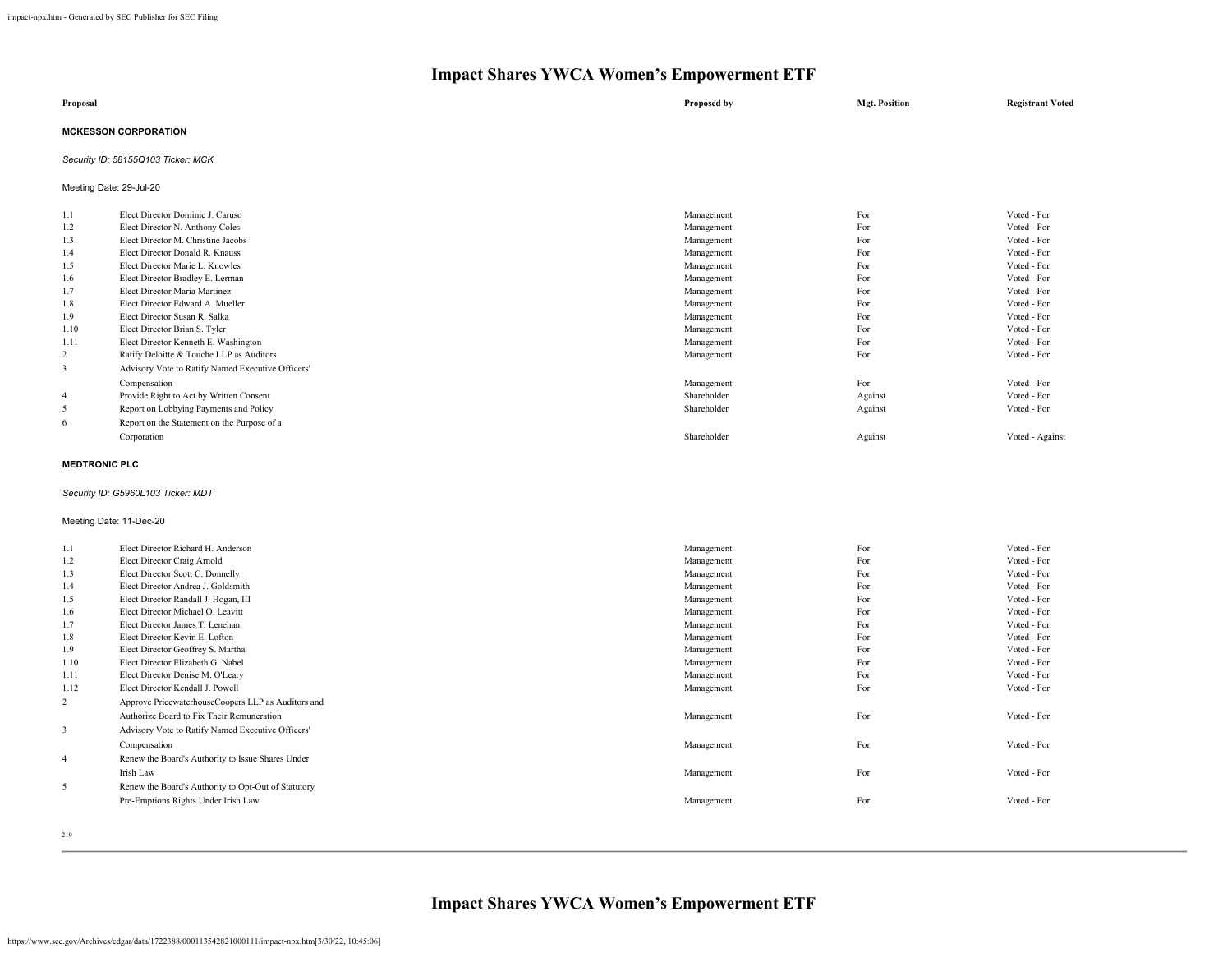| Proposal                     |                                                   | <b>Proposed by</b> | <b>Mgt. Position</b> | <b>Registrant Voted</b> |
|------------------------------|---------------------------------------------------|--------------------|----------------------|-------------------------|
| 6                            | Authorize Overseas Market Purchases of Ordinary   |                    |                      |                         |
|                              | Shares                                            | Management         | For                  | Voted - For             |
| <b>MERCK &amp; CO., INC.</b> |                                                   |                    |                      |                         |
|                              |                                                   |                    |                      |                         |
|                              | Security ID: 58933Y105 Ticker: MRK                |                    |                      |                         |
| Meeting Date: 25-May-21      |                                                   |                    |                      |                         |
| 1.1                          | Elect Director Leslie A. Brun                     | Management         | For                  | Voted - For             |
| 1.2                          | Elect Director Mary Ellen Coe                     | Management         | For                  | Voted - For             |
| 1.3                          | Elect Director Pamela J. Craig                    | Management         | For                  | Voted - For             |
| 1.4                          | Elect Director Kenneth C. Frazier                 | Management         | For                  | Voted - For             |
| 1.5                          | Elect Director Thomas H. Glocer                   | Management         | For                  | Voted - For             |
| 1.6                          | Elect Director Risa J. Lavizzo-Mourey             | Management         | For                  | Voted - For             |
| 1.7                          | Elect Director Stephen L. Mayo                    | Management         | For                  | Voted - For             |
| 1.8                          | Elect Director Paul B. Rothman                    | Management         | For                  | Voted - For             |
| 1.9                          | Elect Director Patricia F. Russo                  | Management         | For                  | Voted - For             |
| 1.10                         | Elect Director Christine E. Seidman               | Management         | For                  | Voted - For             |
| 1.11                         | Elect Director Inge G. Thulin                     | Management         | For                  | Voted - For             |
| 1.12                         | Elect Director Kathy J. Warden                    | Management         | For                  | Voted - For             |
| 1.13                         | Elect Director Peter C. Wendell                   | Management         | For                  | Voted - For             |
| 2                            | Advisory Vote to Ratify Named Executive Officers' |                    |                      |                         |
|                              | Compensation                                      | Management         | For                  | Voted - For             |
| 3                            | Ratify PricewaterhouseCoopers LLP as Auditors     | Management         | For                  | Voted - For             |
| $\overline{4}$               | Provide Right to Act by Written Consent           | Shareholder        | Against              | Voted - For             |
| 5                            | Report on Access to COVID-19 Products             | Shareholder        | Against              | Voted - For             |
| <b>METLIFE, INC.</b>         |                                                   |                    |                      |                         |
|                              | Security ID: 59156R108 Ticker: MET                |                    |                      |                         |
| Meeting Date: 15-Jun-21      |                                                   |                    |                      |                         |
| 1.1                          | Elect Director Cheryl W. Grise                    | Management         | For                  | Voted - For             |
| 1.2                          | Elect Director Carlos M. Gutierrez                | Management         | For                  | Voted - For             |
| 1.3                          | Elect Director Gerald L. Hassell                  | Management         | For                  | Voted - For             |
| 1.4                          | Elect Director David L. Herzog                    | Management         | For                  | Voted - For             |
| 1.5                          | Elect Director R. Glenn Hubbard                   | Management         | For                  | Voted - For             |
| 1.6                          | Elect Director Edward J. Kelly, III               | Management         | For                  | Voted - For             |
| 1.7                          | Elect Director William E. Kennard                 | Management         | For                  | Voted - For             |
| 1.8                          | Elect Director Michel A. Khalaf                   | Management         | For                  | Voted - For             |
| 1.9                          | Elect Director Catherine R. Kinney                | Management         | For                  | Voted - For             |
| 1.10                         | Elect Director Diana L. McKenzie                  | Management         | For                  | Voted - For             |
| 1.11                         | Elect Director Denise M. Morrison                 | Management         | For                  | Voted - For             |
| 1.12                         | Elect Director Mark A. Weinberger                 | Management         | For                  | Voted - For             |
| $\overline{c}$               | Ratify Deloitte & Touche LLP as Auditors          | Management         | For                  | Voted - For             |
| 3                            | Advisory Vote to Ratify Named Executive Officers' |                    |                      |                         |
|                              | Compensation                                      | Management         | For                  | Voted - For             |
|                              |                                                   |                    |                      |                         |

220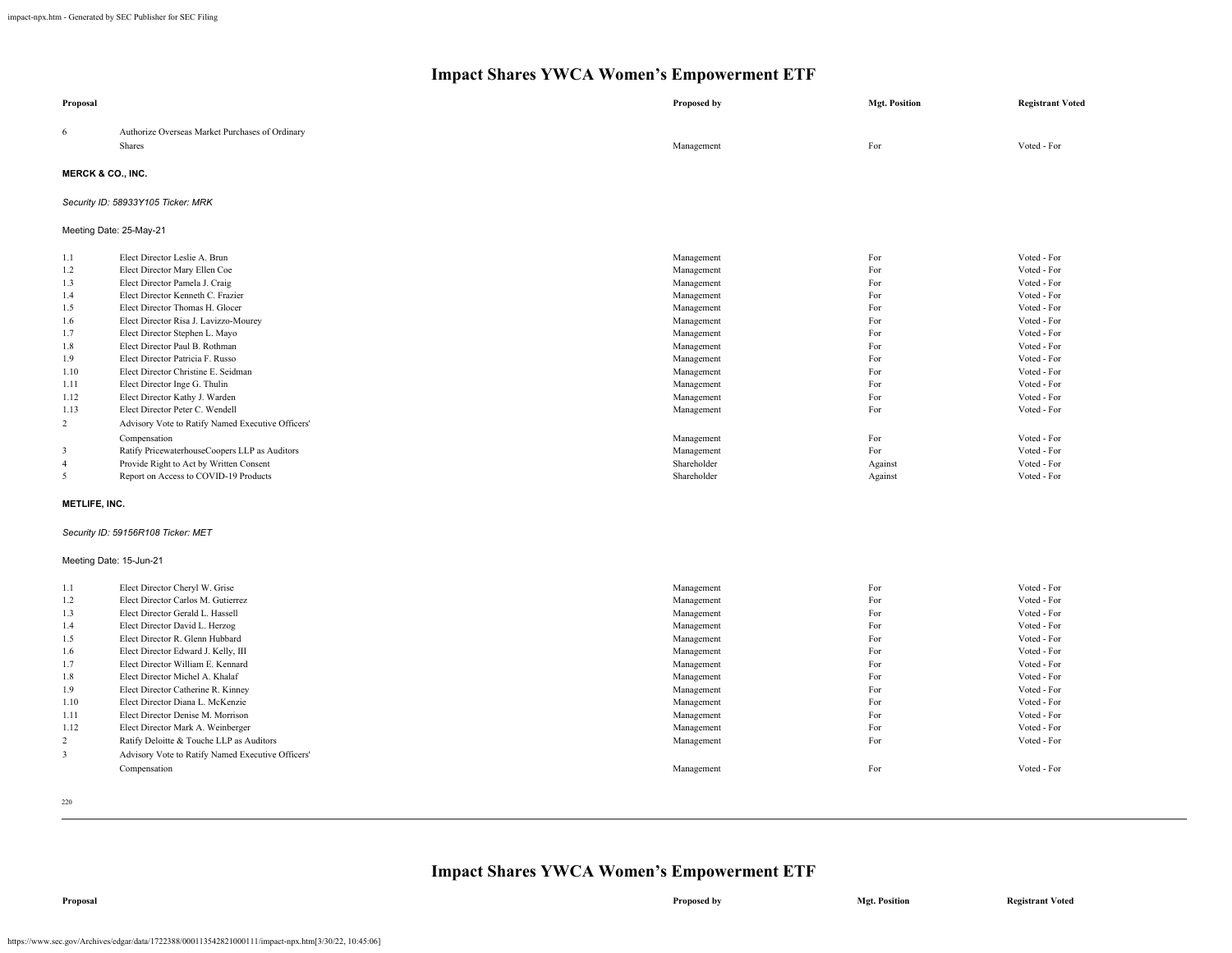| Proposal                     | Proposed by | <b>Mgt. Position</b> | <b>Registrant Voted</b> |
|------------------------------|-------------|----------------------|-------------------------|
| <b>MICROSOFT CORPORATION</b> |             |                      |                         |

# *Security ID: 594918104 Ticker: MSFT*

Meeting Date: 02-Dec-20

| 1.1  | Elect Director Reid G. Hoffman                    | Management  | For     | Voted - For     |
|------|---------------------------------------------------|-------------|---------|-----------------|
| 1.2  | Elect Director Hugh F. Johnston                   | Management  | For     | Voted - For     |
| 1.3  | Elect Director Teri L. List-Stoll                 | Management  | For     | Voted - For     |
| 1.4  | Elect Director Satya Nadella                      | Management  | For     | Voted - For     |
| 1.5  | Elect Director Sandra E. Peterson                 | Management  | For     | Voted - For     |
| 1.6  | Elect Director Penny S. Pritzker                  | Management  | For     | Voted - For     |
| 1.7  | Elect Director Charles W. Scharf                  | Management  | For     | Voted - For     |
| 1.8  | Elect Director Arne M. Sorenson                   | Management  | For     | Voted - For     |
| 1.9  | Elect Director John W. Stanton                    | Management  | For     | Voted - For     |
| 1.10 | Elect Director John W. Thompson                   | Management  | For     | Voted - For     |
| 1.11 | Elect Director Emma N. Walmsley                   | Management  | For     | Voted - For     |
| 1.12 | Elect Director Padmasree Warrior                  | Management  | For     | Voted - For     |
| 2    | Advisory Vote to Ratify Named Executive Officers' |             |         |                 |
|      | Compensation                                      | Management  | For     | Voted - For     |
| 3    | Ratify Deloitte & Touche LLP as Auditors          | Management  | For     | Voted - For     |
| -4   | Report on Employee Representation on the Board of |             |         |                 |
|      | Directors                                         | Shareholder | Against | Voted - Against |
|      |                                                   |             |         |                 |

#### **MOLSON COORS BEVERAGE COMPANY**

# *Security ID: 60871R209 Ticker: TAP*

Meeting Date: 26-May-21

| 1.1 | Elect Director Roger G. Eaton                     | Management | For | Voted - For |
|-----|---------------------------------------------------|------------|-----|-------------|
| 1.2 | Elect Director Charles M. Herington               | Management | For | Voted - For |
| 1.3 | Elect Director H. Sanford Riley                   | Management | For | Voted - For |
|     | Advisory Vote to Ratify Named Executive Officers' |            |     |             |
|     | Compensation                                      | Management | For | Voted - For |

#### **MOODY'S CORPORATION**

*Security ID: 615369105 Ticker: MCO*

# Meeting Date: 20-Apr-21

| 1.1 | Elect Director Jorge A. Bermudez        | Management | For | Voted - For |
|-----|-----------------------------------------|------------|-----|-------------|
| 1.2 | Elect Director Therese Esperdy          | Management | For | Voted - For |
| 1.3 | Elect Director Robert Fauber            | Management | For | Voted - For |
| 1.4 | Elect Director Vincent A. Forlenza      | Management | For | Voted - For |
| 1.5 | Elect Director Kathryn M. Hill          | Management | For | Voted - For |
| 1.6 | Elect Director Lloyd W. Howell, Jr.     | Management | For | Voted - For |
| 1.7 | Elect Director Raymond W. McDaniel, Jr. | Management | For | Voted - For |
| 1.8 | Elect Director Leslie F. Seidman        | Management | For | Voted - For |
| 1.9 | Elect Director Bruce Van Saun           | Management | For | Voted - For |
|     | Ratify KPMG LLP as Auditors             | Management | For | Voted - For |
|     |                                         |            |     |             |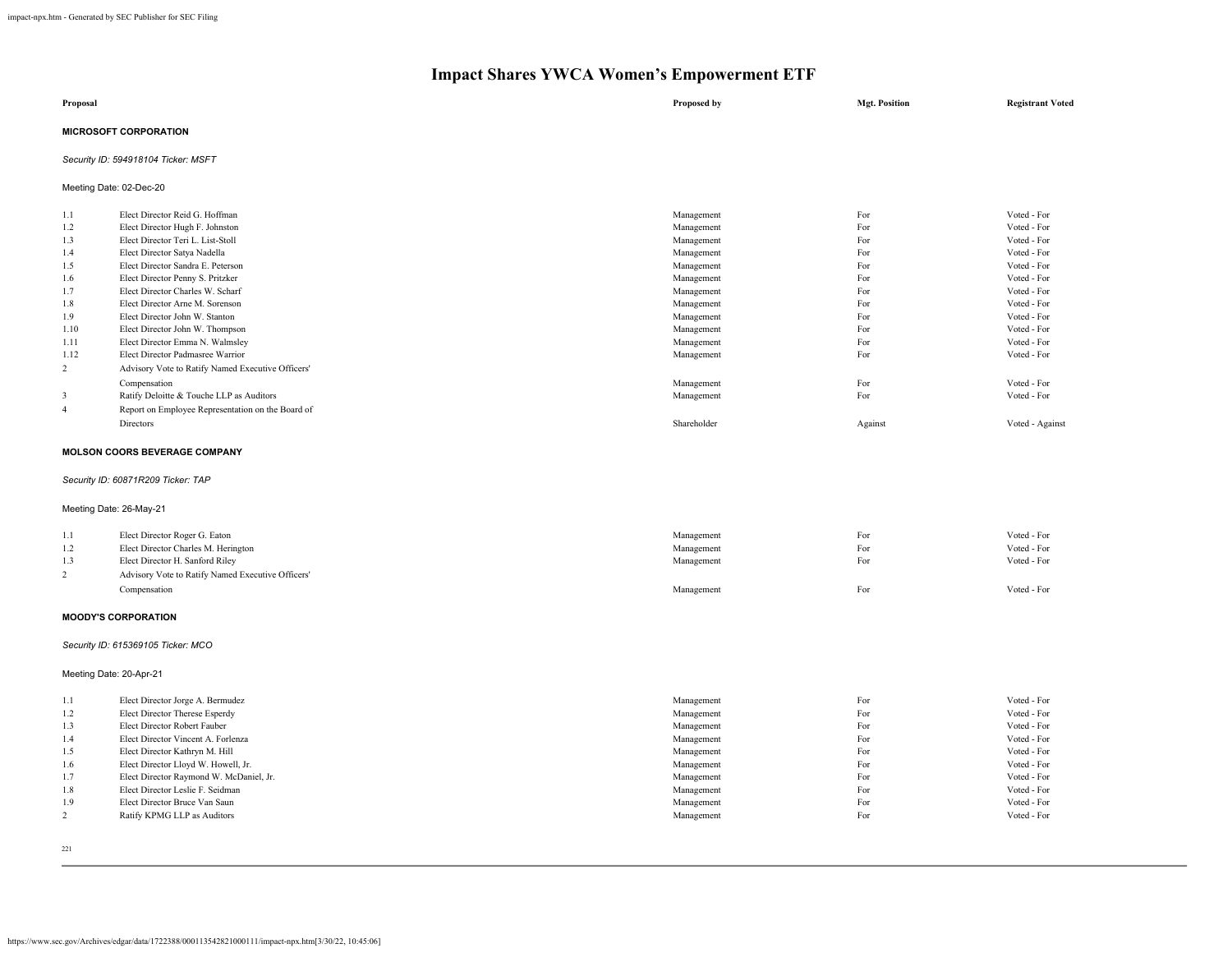| Proposal                |                                                   | Proposed by | <b>Mgt. Position</b> | <b>Registrant Voted</b> |
|-------------------------|---------------------------------------------------|-------------|----------------------|-------------------------|
| 3                       | Advisory Vote to Ratify Named Executive Officers' |             |                      |                         |
|                         | Compensation                                      | Management  | For                  | Voted - For             |
| 4                       | Approve 2020 Decarbonization Plan                 | Management  | For                  | Voted - For             |
| <b>MORGAN STANLEY</b>   |                                                   |             |                      |                         |
|                         | Security ID: 617446448 Ticker: MS                 |             |                      |                         |
| Meeting Date: 20-May-21 |                                                   |             |                      |                         |
| 1.1                     | Elect Director Elizabeth Corley                   | Management  | For                  | Voted - For             |
| 1.2                     | <b>Elect Director Alistair Darling</b>            | Management  | For                  | Voted - For             |
| 1.3                     | Elect Director Thomas H. Glocer                   | Management  | For                  | Voted - For             |
| 1.4                     | Elect Director James P. Gorman                    | Management  | For                  | Voted - For             |
| 1.5                     | Elect Director Robert H. Herz                     | Management  | For                  | Voted - For             |
| 1.6                     | Elect Director Nobuyuki Hirano                    | Management  | For                  | Voted - For             |
| 1.7                     | Elect Director Hironori Kamezawa                  | Management  | For                  | Voted - For             |
| 1.8                     | Elect Director Shelley B. Leibowitz               | Management  | For                  | Voted - For             |
| 1.9                     | Elect Director Stephen J. Luczo                   | Management  | For                  | Voted - For             |
| 1.10                    | Elect Director Jami Miscik                        | Management  | For                  | Voted - For             |
| 1.11                    | Elect Director Dennis M. Nally                    | Management  | For                  | Voted - For             |
| 1.12                    | Elect Director Mary L. Schapiro                   | Management  | For                  | Voted - For             |
| 1.13                    | Elect Director Perry M. Traquina                  | Management  | For                  | Voted - For             |
| 1.14                    | Elect Director Rayford Wilkins, Jr.               | Management  | For                  | Voted - For             |
| 2                       | Ratify Deloitte & Touche LLP as Auditors          | Management  | For                  | Voted - For             |
| 3                       | Advisory Vote to Ratify Named Executive Officers' |             |                      |                         |
|                         | Compensation                                      | Management  | For                  | Voted - For             |
| $\overline{4}$          | Amend Omnibus Stock Plan                          | Management  | For                  | Voted - For             |
|                         | <b>MOTOROLA SOLUTIONS, INC.</b>                   |             |                      |                         |
|                         | Security ID: 620076307 Ticker: MSI                |             |                      |                         |
| Meeting Date: 18-May-21 |                                                   |             |                      |                         |
| 1.1                     | Elect Director Gregory Q. Brown                   | Management  | For                  | Voted - For             |
| 1.2                     | Elect Director Kenneth D. Denman                  | Management  | For                  | Voted - For             |
| 1.3                     | Elect Director Egon P. Durban                     | Management  | For                  | Voted - Against         |
| 1.4                     | Elect Director Clayton M. Jones                   | Management  | For                  | Voted - For             |
| 1.5                     | Elect Director Judy C. Lewent                     | Management  | For                  | Voted - For             |
| 1.6                     | Elect Director Gregory K. Mondre                  | Management  | For                  | Voted - Against         |
| 1.7                     | Elect Director Joseph M. Tucci                    | Management  | For                  | Voted - For             |
| 2                       | Ratify PricewaterhouseCoopers LLP as Auditor      | Management  | For                  | Voted - For             |
| $\mathbf{3}$            | Advisory Vote to Ratify Named Executive Officers' |             |                      |                         |
|                         | Compensation                                      | Management  | For                  | Voted - For             |
|                         |                                                   |             |                      |                         |

|                                    | <b>Impact Shares YWCA Women's Empowerment ETF</b> |                      |                         |
|------------------------------------|---------------------------------------------------|----------------------|-------------------------|
| Proposal                           | Proposed by                                       | <b>Mgt. Position</b> | <b>Registrant Voted</b> |
| <b>NEWMONT CORPORATION</b>         |                                                   |                      |                         |
| Security ID: 651639106 Ticker: NEM |                                                   |                      |                         |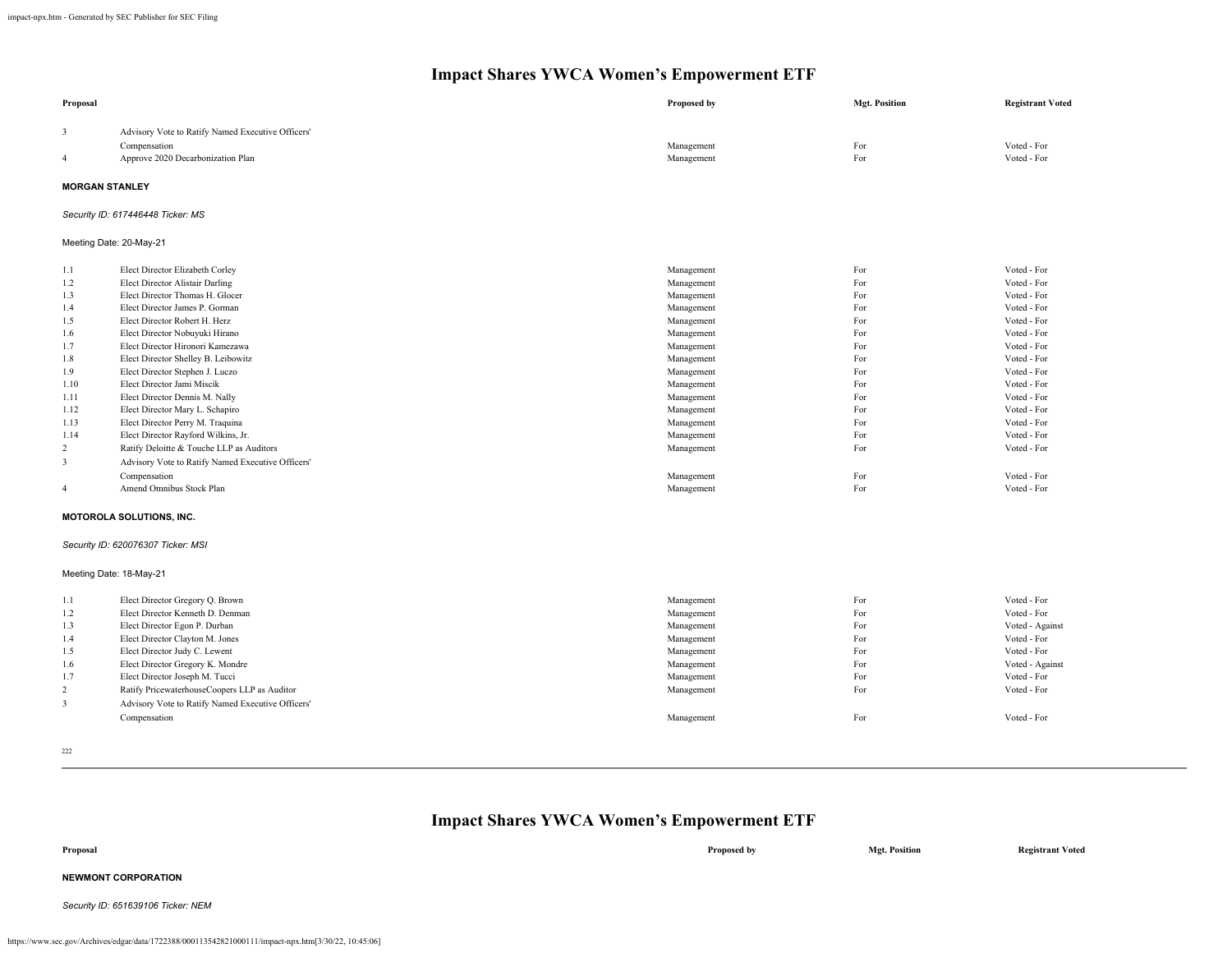|          | $\sim$                               | -           |                      |                         |
|----------|--------------------------------------|-------------|----------------------|-------------------------|
| Proposal |                                      | Proposed by | <b>Mgt. Position</b> | <b>Registrant Voted</b> |
|          | <b>NEWMONT CORPORATION</b>           |             |                      |                         |
|          | Security ID: 651639106 Ticker: NEM   |             |                      |                         |
|          | Meeting Date: 28-Apr-21              |             |                      |                         |
| 1.1      | Elect Director Patrick G. Awuah, Jr. | Management  | For                  | Voted - For             |
| 1.2      | Elect Director Gregory H. Boyce      | Management  | For                  | Voted - For             |
| 1.3      | Elect Director Bruce R. Brook        | Management  | For                  | Voted - For             |
| 1.4      | Elect Director Maura Clark           | Management  | For                  | Voted - For             |
| 1.5      | Elect Director Matthew Coon Come     | Management  | For                  | Voted - For             |
| 1.6      | Elect Director Jose Manuel Madero    | Management  | For                  | Voted - For             |

| 1.7  | Elect Director Rene Medori                        | Management | For | Voted - For |
|------|---------------------------------------------------|------------|-----|-------------|
| 1.8  | Elect Director Jane Nelson                        | Management | For | Voted - For |
| 1.9  | Elect Director Thomas Palmer                      | Management | For | Voted - For |
| 1.10 | Elect Director Julio M. Quintana                  | Management | For | Voted - For |
| 1.11 | Elect Director Susan N. Story                     | Management | For | Voted - For |
|      | Advisory Vote to Ratify Named Executive Officers' |            |     |             |
|      | Compensation                                      | Management | For | Voted - For |
|      | Ratify Ernst & Young LLP as Auditors              | Management | For | Voted - For |
|      |                                                   |            |     |             |

#### **NIELSEN HOLDINGS PLC**

#### *Security ID: G6518L108 Ticker: NLSN*

Meeting Date: 11-Feb-21

|                | Approve Sale of the Global Connect Business          | Management | For | Voted - For |
|----------------|------------------------------------------------------|------------|-----|-------------|
|                | Meeting Date: 25-May-21                              |            |     |             |
| 1.1            | Elect Director James A. Attwood, Jr.                 | Management | For | Voted - For |
| 1.2            | Elect Director Thomas H. Castro                      | Management | For | Voted - For |
| 1.3            | Elect Director Guerrino De Luca                      | Management | For | Voted - For |
| 1.4            | Elect Director Karen M. Hoguet                       | Management | For | Voted - For |
| 1.5            | Elect Director David Kenny                           | Management | For | Voted - For |
| 1.6            | Elect Director Janice Marinelli Mazza                | Management | For | Voted - For |
| 1.7            | Elect Director Jonathan Miller                       | Management | For | Voted - For |
| 1.8            | Elect Director Stephanie Plaines                     | Management | For | Voted - For |
| 1.9            | Elect Director Nancy Tellem                          | Management | For | Voted - For |
| 1.10           | Elect Director Lauren Zalaznick                      | Management | For | Voted - For |
| 2              | Ratify Ernst & Young LLP as Auditors                 | Management | For | Voted - For |
| 3              | Reappoint Ernst & Young LLP as UK Statutory Auditors | Management | For | Voted - For |
| $\overline{4}$ | Authorize the Audit Committee to Fix Remuneration    |            |     |             |
|                | of UK Statutory Auditor                              | Management | For | Voted - For |
| 5              | Advisory Vote to Ratify Named Executive Officers'    |            |     |             |
|                | Compensation                                         | Management | For | Voted - For |
| 6              | Approve Remuneration Report                          | Management | For | Voted - For |
| 7              | Approve Remuneration Policy                          | Management | For | Voted - For |
| 8              | Authorise Issue of Equity                            | Management | For | Voted - For |
| 9              | Authorise Issue of Equity without Pre-emptive Rights | Management | For | Voted - For |
|                |                                                      |            |     |             |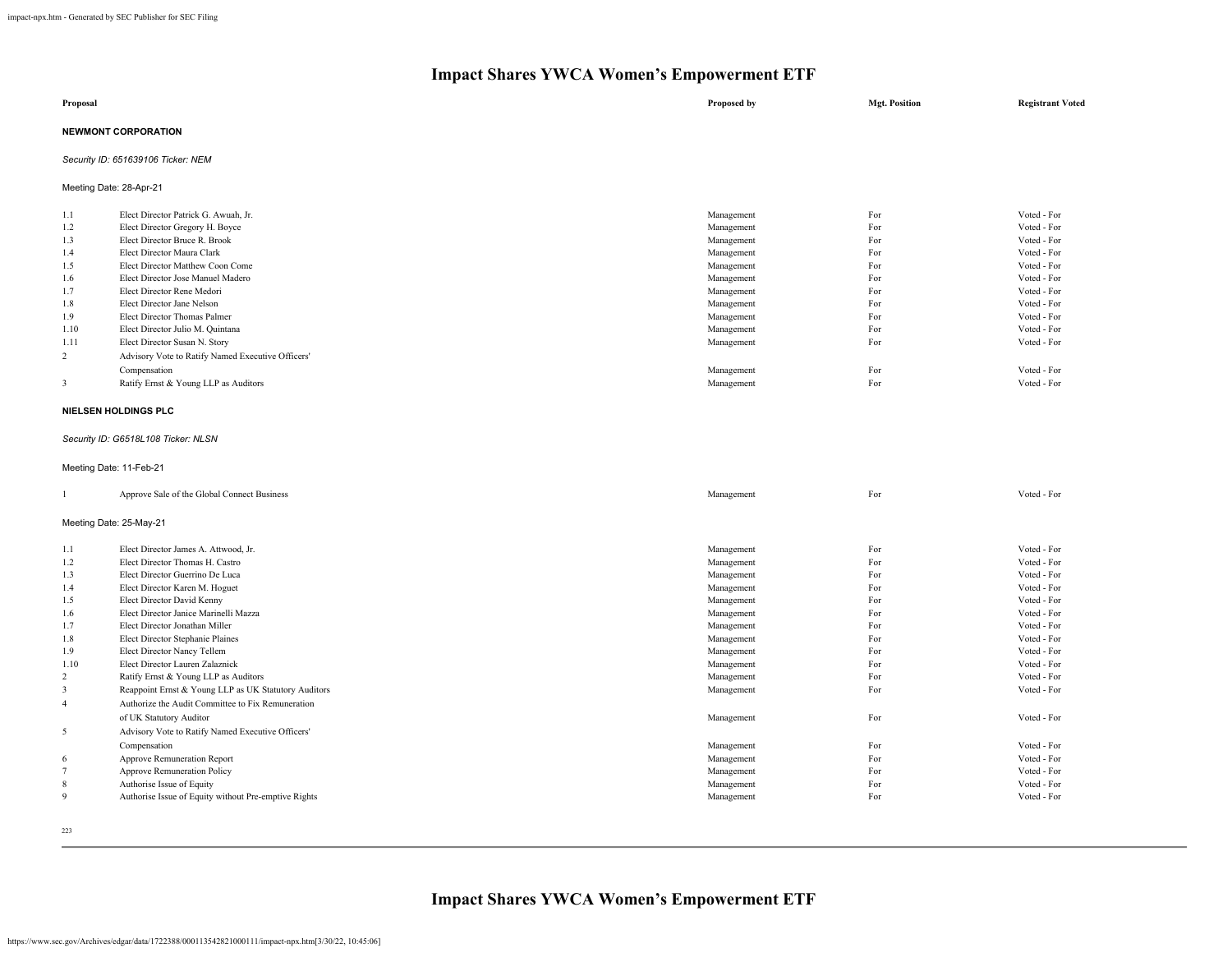| Proposal       |                                                                                                         | Proposed by              | <b>Mgt. Position</b> | <b>Registrant Voted</b>        |  |  |  |
|----------------|---------------------------------------------------------------------------------------------------------|--------------------------|----------------------|--------------------------------|--|--|--|
| 10<br>11       | Approve Issuance of Shares for a Private Placement<br>Approve Share Repurchase Contracts and Repurchase | Management               | For                  | Voted - For                    |  |  |  |
|                | Counterparties                                                                                          | Management               | For                  | Voted - For                    |  |  |  |
| NIKE, INC.     |                                                                                                         |                          |                      |                                |  |  |  |
|                | Security ID: 654106103 Ticker: NKE                                                                      |                          |                      |                                |  |  |  |
|                | Meeting Date: 17-Sep-20                                                                                 |                          |                      |                                |  |  |  |
| 1.1            | Elect Director Alan B. Graf, Jr.                                                                        | Management               | For                  | Voted - For                    |  |  |  |
| 1.2            | Elect Director Peter B. Henry                                                                           | Management               | For                  | Voted - For                    |  |  |  |
| 1.3            | Elect Director Michelle A. Peluso                                                                       | Management               | For                  | Voted - For                    |  |  |  |
| $\overline{2}$ | Advisory Vote to Ratify Named Executive Officers'                                                       |                          |                      |                                |  |  |  |
| 3              | Compensation<br>Ratify PricewaterhouseCoopers LLP as Auditors                                           | Management               | For<br>For           | Voted - Against<br>Voted - For |  |  |  |
| $\overline{4}$ | Amend Omnibus Stock Plan                                                                                | Management<br>Management | For                  | Voted - For                    |  |  |  |
| 5              | Report on Political Contributions Disclosure                                                            | Shareholder              | Against              | Voted - For                    |  |  |  |
| NISOURCE INC.  |                                                                                                         |                          |                      |                                |  |  |  |
|                |                                                                                                         |                          |                      |                                |  |  |  |
|                | Security ID: 65473P105 Ticker: NI                                                                       |                          |                      |                                |  |  |  |
|                | Meeting Date: 25-May-21                                                                                 |                          |                      |                                |  |  |  |
| 1.1            | Elect Director Peter A. Altabef                                                                         | Management               | For                  | Voted - For                    |  |  |  |
| 1.2            | Elect Director Theodore H. Bunting, Jr.                                                                 | Management               | For                  | Voted - For                    |  |  |  |
| 1.3            | Elect Director Eric L. Butler                                                                           | Management               | For                  | Voted - For                    |  |  |  |
| 1.4            | Elect Director Aristides S. Candris                                                                     | Management               | For                  | Voted - For                    |  |  |  |
| 1.5            | Elect Director Wayne S. DeVeydt                                                                         | Management               | For                  | Voted - For                    |  |  |  |
| 1.6            | Elect Director Joseph Hamrock                                                                           | Management               | For                  | Voted - For                    |  |  |  |
| 1.7            | Elect Director Deborah A. Henretta                                                                      | Management               | For                  | Voted - For                    |  |  |  |
| 1.8            | Elect Director Deborah A. P. Hersman                                                                    | Management               | For<br>For           | Voted - For<br>Voted - For     |  |  |  |
| 1.9<br>1.10    | Elect Director Michael E. Jesanis<br>Elect Director Kevin T. Kabat                                      | Management               | For                  | Voted - For                    |  |  |  |
| 1.11           | Elect Director Carolyn Y. Woo                                                                           | Management<br>Management | For                  | Voted - For                    |  |  |  |
| 1.12           | Elect Director Lloyd M. Yates                                                                           | Management               | For                  | Voted - For                    |  |  |  |
| $\overline{c}$ | Advisory Vote to Ratify Named Executive Officers'                                                       |                          |                      |                                |  |  |  |
|                | Compensation                                                                                            | Management               | For                  | Voted - For                    |  |  |  |
| 3              | Ratify Deloitte & Touche LLP as Auditors                                                                | Management               | For                  | Voted - For                    |  |  |  |
| $\overline{4}$ | Amend Proxy Access Right                                                                                | Shareholder              | Against              | Voted - For                    |  |  |  |
|                | NORFOLK SOUTHERN CORPORATION                                                                            |                          |                      |                                |  |  |  |
|                | Security ID: 655844108 Ticker: NSC                                                                      |                          |                      |                                |  |  |  |
|                | Meeting Date: 13-May-21                                                                                 |                          |                      |                                |  |  |  |
| 1.1            | Elect Director Thomas D. Bell, Jr.                                                                      | Management               | For                  | Voted - For                    |  |  |  |
| 1.2            | Elect Director Mitchell E. Daniels, Jr.                                                                 | Management               | For                  | Voted - For                    |  |  |  |
| 1.3            | Elect Director Marcela E. Donadio                                                                       | Management               | For                  | Voted - For                    |  |  |  |
| 1.4            | Elect Director John C. Huffard, Jr.                                                                     | Management               | For                  | Voted - For                    |  |  |  |
|                |                                                                                                         |                          |                      |                                |  |  |  |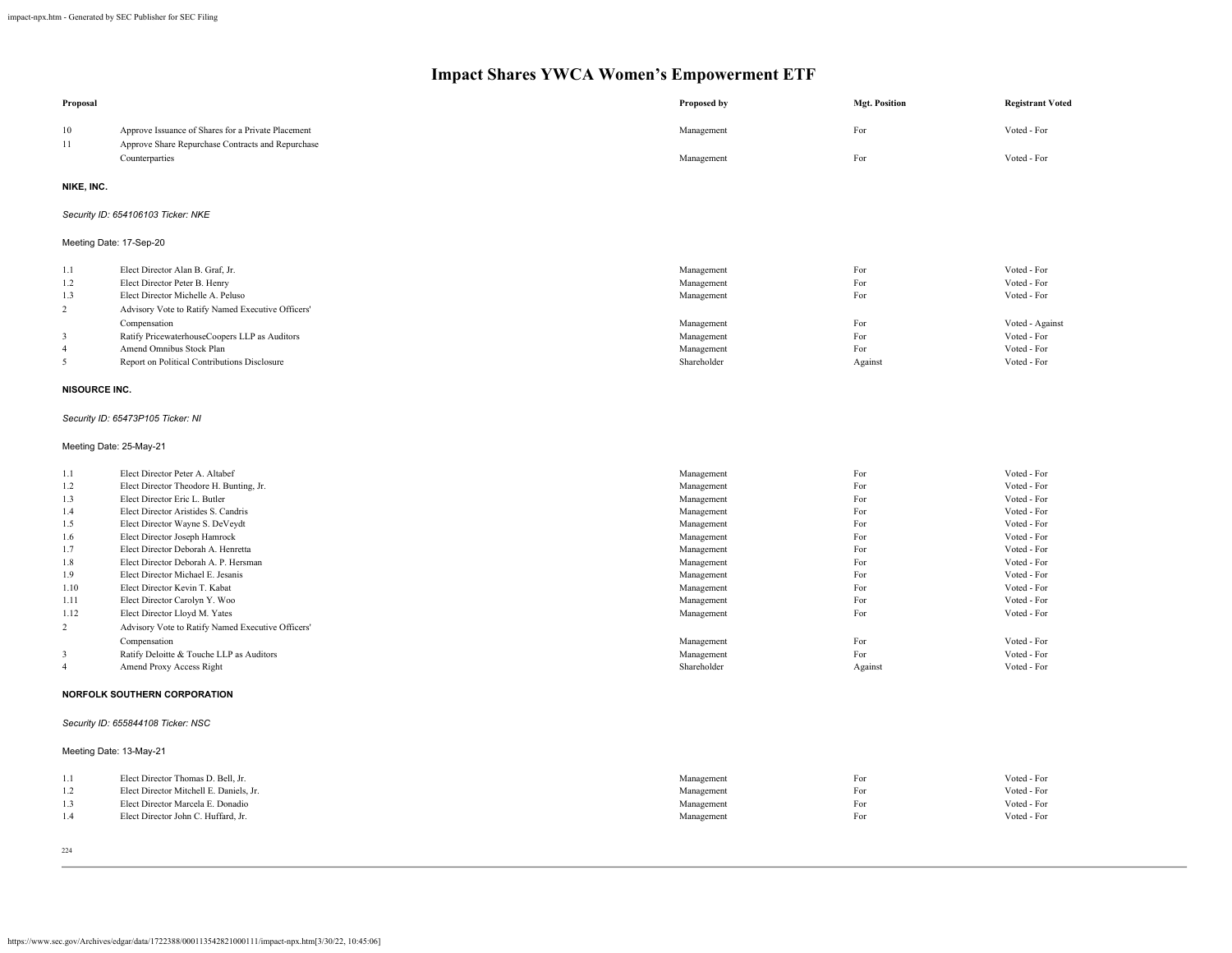| Proposal |                                                   | Proposed by | <b>Mgt. Position</b> | <b>Registrant Voted</b> |
|----------|---------------------------------------------------|-------------|----------------------|-------------------------|
| 1.5      | Elect Director Christopher T. Jones               | Management  | For                  | Voted - For             |
| 1.6      | Elect Director Thomas C. Kelleher                 | Management  | For                  | Voted - For             |
| 1.7      | Elect Director Steven F. Leer                     | Management  | For                  | Voted - For             |
| 1.8      | Elect Director Michael D. Lockhart                | Management  | For                  | Voted - For             |
| 1.9      | Elect Director Amy E. Miles                       | Management  | For                  | Voted - For             |
| 1.10     | Elect Director Claude Mongeau                     | Management  | For                  | Voted - For             |
| 1.11     | Elect Director Jennifer F. Scanlon                | Management  | For                  | Voted - For             |
| 1.12     | Elect Director James A. Squires                   | Management  | For                  | Voted - For             |
| 1.13     | Elect Director John R. Thompson                   | Management  | For                  | Voted - For             |
| 2        | Ratify KPMG LLP as Auditors                       | Management  | For                  | Voted - For             |
| 3        | Advisory Vote to Ratify Named Executive Officers' |             |                      |                         |
|          | Compensation                                      | Management  | For                  | Voted - For             |
| 4        | Amend Proxy Access Right                          | Shareholder | Against              | Voted - For             |
| 5        | Report on Corporate Climate Lobbying Aligned with |             |                      |                         |
|          | Paris Agreement                                   | Shareholder | Against              | Voted - For             |

#### **NORTHERN TRUST CORPORATION**

#### *Security ID: 665859104 Ticker: NTRS*

# Meeting Date: 20-Apr-21

| 1.1  | Elect Director Linda Walker Bynoe                 | Management | For | Voted - For |
|------|---------------------------------------------------|------------|-----|-------------|
| 1.2  | Elect Director Susan Crown                        | Management | For | Voted - For |
| 1.3  | Elect Director Dean M. Harrison                   | Management | For | Voted - For |
| 1.4  | Elect Director Jay L. Henderson                   | Management | For | Voted - For |
| 1.5  | Elect Director Marcy S. Klevorn                   | Management | For | Voted - For |
| 1.6  | Elect Director Siddharth N. (Bobby) Mehta         | Management | For | Voted - For |
| 1.7  | Elect Director Michael G. O'Grady                 | Management | For | Voted - For |
| 1.8  | Elect Director Jose Luis Prado                    | Management | For | Voted - For |
| 1.9  | Elect Director Thomas E. Richards                 | Management | For | Voted - For |
| 1.10 | Elect Director Martin P. Slark                    | Management | For | Voted - For |
| 1.11 | Elect Director David H. B. Smith, Jr.             | Management | For | Voted - For |
| 1.12 | Elect Director Donald Thompson                    | Management | For | Voted - For |
| 1.13 | Elect Director Charles A. Tribbett, III           | Management | For | Voted - For |
| 2    | Advisory Vote to Ratify Named Executive Officers' |            |     |             |
|      | Compensation                                      | Management | For | Voted - For |
| 3    | Ratify KPMG LLP as Auditors                       | Management | For | Voted - For |
|      |                                                   |            |     |             |

#### **NVIDIA CORPORATION**

# *Security ID: 67066G104 Ticker: NVDA*

# Meeting Date: 03-Jun-21

| 1.1 | Elect Director Robert K. Burgess | Management | For | Voted - For |
|-----|----------------------------------|------------|-----|-------------|
| 1.2 | Elect Director Tench Coxe        | Management | For | Voted - For |
| 1.3 | Elect Director John O. Dabiri    | Management | For | Voted - For |
| 1.4 | Elect Director Persis S. Drell   | Management | For | Voted - For |
| 1.5 | Elect Director Jen-Hsun Huang    | Management | For | Voted - For |
| 1.6 | Elect Director Dawn Hudson       | Management | For | Voted - For |
|     |                                  |            |     |             |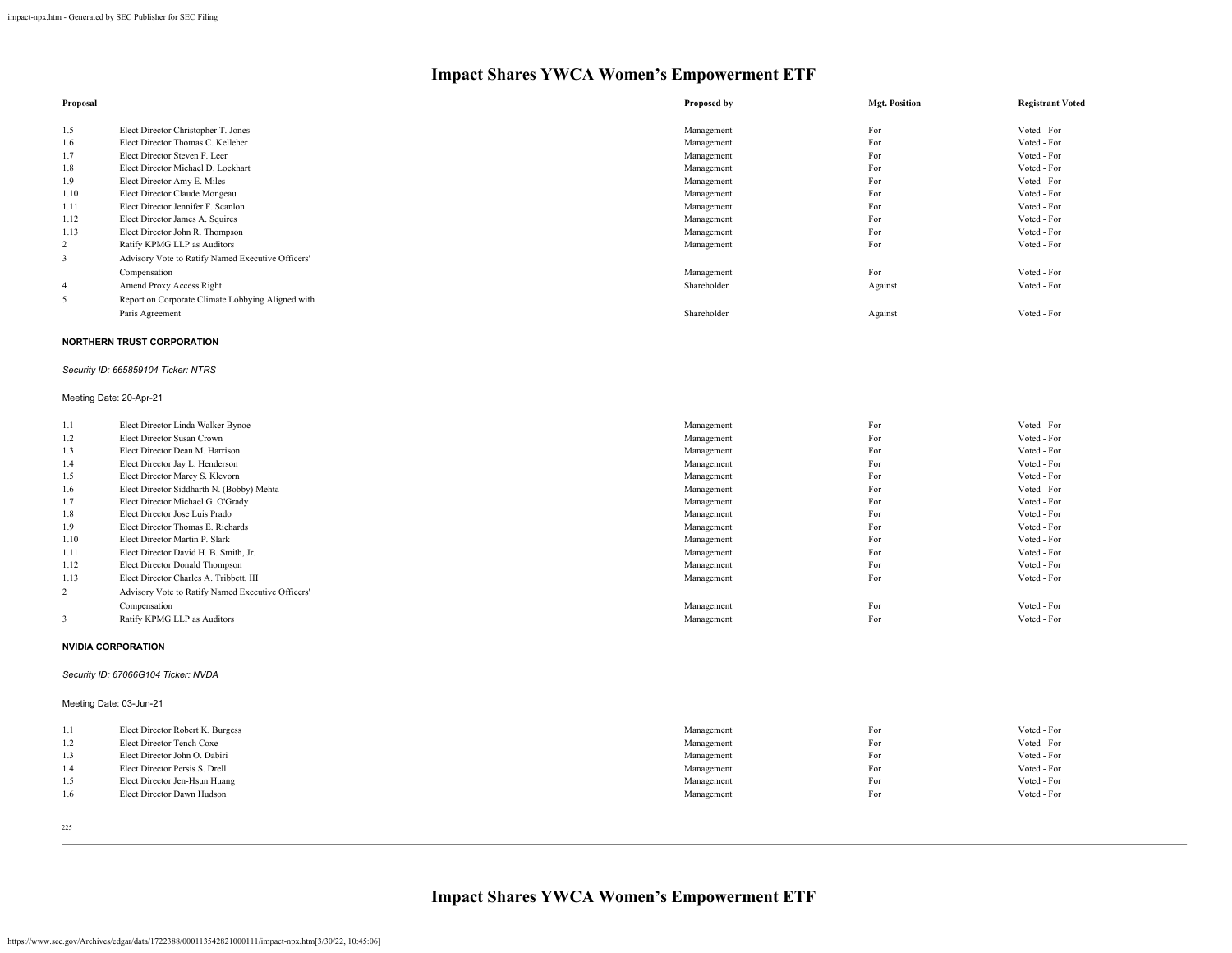| Proposal |                                                   | Proposed by | <b>Mgt. Position</b> | <b>Registrant Voted</b> |
|----------|---------------------------------------------------|-------------|----------------------|-------------------------|
|          |                                                   |             |                      |                         |
| 1.7      | Elect Director Harvey C. Jones                    | Management  | For                  | Voted - For             |
| 1.8      | Elect Director Michael G. McCaffery               | Management  | For                  | Voted - For             |
| 1.9      | Elect Director Stephen C. Neal                    | Management  | For                  | Voted - For             |
| 1.10     | Elect Director Mark L. Perry                      | Management  | For                  | Voted - For             |
| 1.11     | Elect Director A. Brooke Seawell                  | Management  | For                  | Voted - For             |
| 1.12     | Elect Director Aarti Shah                         | Management  | For                  | Voted - For             |
| 1.13     | Elect Director Mark A. Stevens                    | Management  | For                  | Voted - For             |
| 2        | Advisory Vote to Ratify Named Executive Officers' |             |                      |                         |
|          | Compensation                                      | Management  | For                  | Voted - For             |
|          | Ratify PricewaterhouseCoopers LLP as Auditors     | Management  | For                  | Voted - For             |
|          | <b>Increase Authorized Common Stock</b>           | Management  | For                  | Voted - For             |

#### **OWENS CORNING**

# *Security ID: 690742101 Ticker: OC*

Meeting Date: 15-Apr-21

| 1.1  | Elect Director Brian D. Chambers                  | Management | For | Voted - For |
|------|---------------------------------------------------|------------|-----|-------------|
| 1.2  | Elect Director Eduardo E. Cordeiro                | Management | For | Voted - For |
| 1.3  | Elect Director Adrienne D. Elsner                 | Management | For | Voted - For |
| 1.4  | Elect Director Alfred E. Festa                    | Management | For | Voted - For |
| 1.5  | Elect Director Edward F. Lonergan                 | Management | For | Voted - For |
| 1.6  | Elect Director Maryann T. Mannen                  | Management | For | Voted - For |
| 1.7  | Elect Director Paul E. Martin                     | Management | For | Voted - For |
| 1.8  | Elect Director W. Howard Morris                   | Management | For | Voted - For |
| 1.9  | Elect Director Suzanne P. Nimocks                 | Management | For | Voted - For |
| 1.10 | Elect Director John D. Williams                   | Management | For | Voted - For |
| 2    | Ratify PricewaterhouseCoopers LLP as Auditors     | Management | For | Voted - For |
|      | Advisory Vote to Ratify Named Executive Officers' |            |     |             |
|      | Compensation                                      | Management | For | Voted - For |

#### **PAYPAL HOLDINGS, INC.**

#### *Security ID: 70450Y103 Ticker: PYPL*

Meeting Date: 26-May-21

| 1.1            | Elect Director Rodney C. Adkins                   |            | For | Voted - For |
|----------------|---------------------------------------------------|------------|-----|-------------|
|                |                                                   | Management |     |             |
| 1.2            | Elect Director Jonathan Christodoro               | Management | For | Voted - For |
| 1.3            | Elect Director John J. Donahoe                    | Management | For | Voted - For |
| 1.4            | Elect Director David W. Dorman                    | Management | For | Voted - For |
| 1.5            | Elect Director Belinda J. Johnson                 | Management | For | Voted - For |
| 1.6            | Elect Director Gail J. McGovern                   | Management | For | Voted - For |
| 1.7            | Elect Director Deborah M. Messemer                | Management | For | Voted - For |
| 1.8            | Elect Director David M. Moffett                   | Management | For | Voted - For |
| 1.9            | Elect Director Ann M. Sarnoff                     | Management | For | Voted - For |
| 1.10           | Elect Director Daniel H. Schulman                 | Management | For | Voted - For |
| 1.11           | Elect Director Frank D. Yeary                     | Management | For | Voted - For |
| $\overline{2}$ | Advisory Vote to Ratify Named Executive Officers' |            |     |             |
|                | Compensation                                      | Management | For | Voted - For |
|                |                                                   |            |     |             |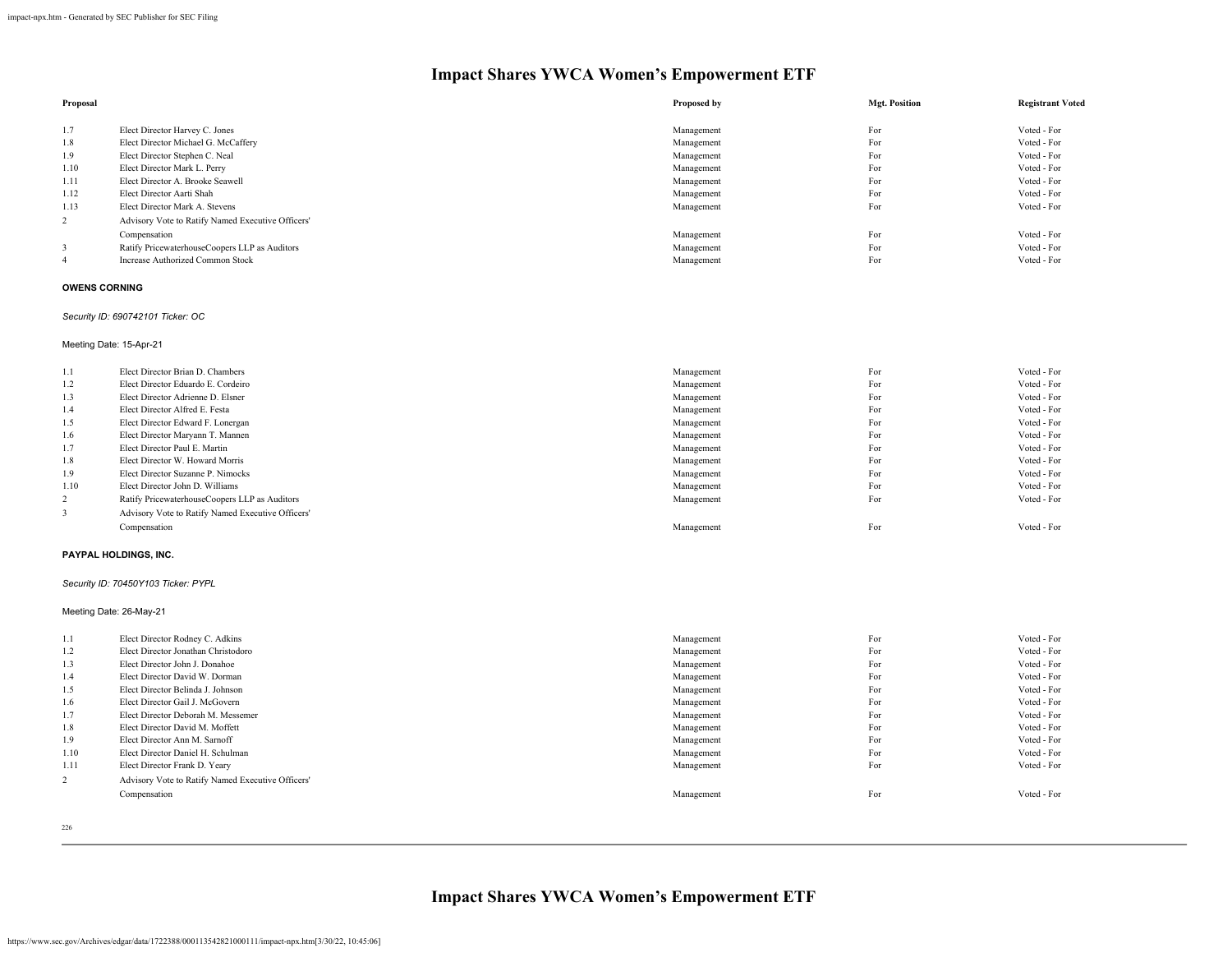| Proposal                 |                                                                                                                                             | <b>Proposed by</b>        | <b>Mgt. Position</b> | <b>Registrant Voted</b>    |
|--------------------------|---------------------------------------------------------------------------------------------------------------------------------------------|---------------------------|----------------------|----------------------------|
| 3<br>$\overline{4}$<br>5 | Ratify PricewaterhouseCoopers LLP as Auditors<br>Provide Right to Act by Written Consent<br>Report on Whether Written Policies or Unwritten | Management<br>Shareholder | For<br>Against       | Voted - For<br>Voted - For |
|                          | Norms Reinforce Racism in Company Culture                                                                                                   | Shareholder               | Against              | Voted - For                |
| <b>PENTAIR PLC</b>       |                                                                                                                                             |                           |                      |                            |
|                          | Security ID: G7S00T104 Ticker: PNR                                                                                                          |                           |                      |                            |
|                          | Meeting Date: 04-May-21                                                                                                                     |                           |                      |                            |
| 1.1                      | Elect Director Mona Abutaleb Stephenson                                                                                                     | Management                | For                  | Voted - For                |
| 1.2                      | Elect Director Glynis A. Bryan                                                                                                              | Management                | For                  | Voted - For                |
| 1.3                      | Elect Director T. Michael Glenn                                                                                                             | Management                | For                  | Voted - For                |
| 1.4                      | Elect Director Theodore L. Harris                                                                                                           | Management                | For                  | Voted - For                |
| 1.5                      | Elect Director Gregory E. Knight                                                                                                            | Management                | For                  | Voted - For                |
| 1.6                      | Elect Director David A. Jones                                                                                                               | Management                | For                  | Voted - For                |
| 1.7                      | Elect Director Michael T. Speetzen                                                                                                          | Management                | For                  | Voted - For                |
| 1.8                      | Elect Director John L. Stauch                                                                                                               | Management                | For                  | Voted - For                |
| 1.9                      | Elect Director Billie I. Williamson                                                                                                         | Management                | For                  | Voted - For                |
| $\overline{c}$           | Advisory Vote to Ratify Named Executive Officers'                                                                                           |                           |                      |                            |
|                          | Compensation                                                                                                                                | Management                | For                  | Voted - For                |
| $\overline{3}$           | Approve Deloitte & Touche LLP as Auditors and                                                                                               |                           |                      |                            |
|                          | Authorize Board to Fix Their Remuneration                                                                                                   | Management                | For                  | Voted - For                |
| $\overline{4}$           | Amend Non-Qualified Employee Stock Purchase Plan                                                                                            | Management                | For                  | Voted - For                |
| $\sqrt{5}$               | Renew the Board's Authority to Issue Shares Under                                                                                           |                           |                      |                            |
|                          | Irish Law                                                                                                                                   | Management                | For                  | Voted - For                |
|                          |                                                                                                                                             |                           |                      |                            |
| 6                        | Authorize Board to Opt-Out of Statutory Pre-Emption                                                                                         |                           |                      |                            |
|                          | Rights                                                                                                                                      | Management                | For                  | Voted - For                |
| $\overline{7}$           | Determine Price Range for Reissuance of Treasury                                                                                            |                           |                      |                            |
|                          | Shares                                                                                                                                      | Management                | For                  | Voted - For                |
| PEPSICO, INC.            |                                                                                                                                             |                           |                      |                            |
|                          | Security ID: 713448108 Ticker: PEP                                                                                                          |                           |                      |                            |
|                          | Meeting Date: 05-May-21                                                                                                                     |                           |                      |                            |
| 1.1                      | Elect Director Segun Agbaje                                                                                                                 | Management                | For                  | Voted - For                |
| 1.2                      | Elect Director Shona L. Brown                                                                                                               | Management                | For                  | Voted - For                |
| 1.3                      | Elect Director Cesar Conde                                                                                                                  | Management                | For                  | Voted - For                |
| 1.4                      | Elect Director Ian Cook                                                                                                                     | Management                | For                  | Voted - For                |
| 1.5                      | Elect Director Dina Dublon                                                                                                                  | Management                | For                  | Voted - For                |
| 1.6                      | Elect Director Michelle Gass                                                                                                                | Management                | For                  | Voted - For                |
| 1.7                      | Elect Director Ramon L. Laguarta                                                                                                            | Management                | For                  | Voted - For                |
| 1.8                      | Elect Director Dave Lewis                                                                                                                   | Management                | For                  | Voted - For                |
| 1.9                      | Elect Director David C. Page                                                                                                                | Management                | For                  | Voted - For                |
| 1.10                     | Elect Director Robert C. Pohlad                                                                                                             | Management                | For                  | Voted - For                |
| 1.11                     | Elect Director Daniel Vasella                                                                                                               | Management                | For                  | Voted - For                |
| 1.12                     | Elect Director Darren Walker                                                                                                                | Management                | For                  | Voted - For                |
| 1.13                     | Elect Director Alberto Weisser                                                                                                              | Management                | For                  | Voted - For                |
| $\overline{c}$           | Ratify KPMG LLP as Auditors                                                                                                                 | Management                | For                  | Voted - For                |
|                          |                                                                                                                                             |                           |                      |                            |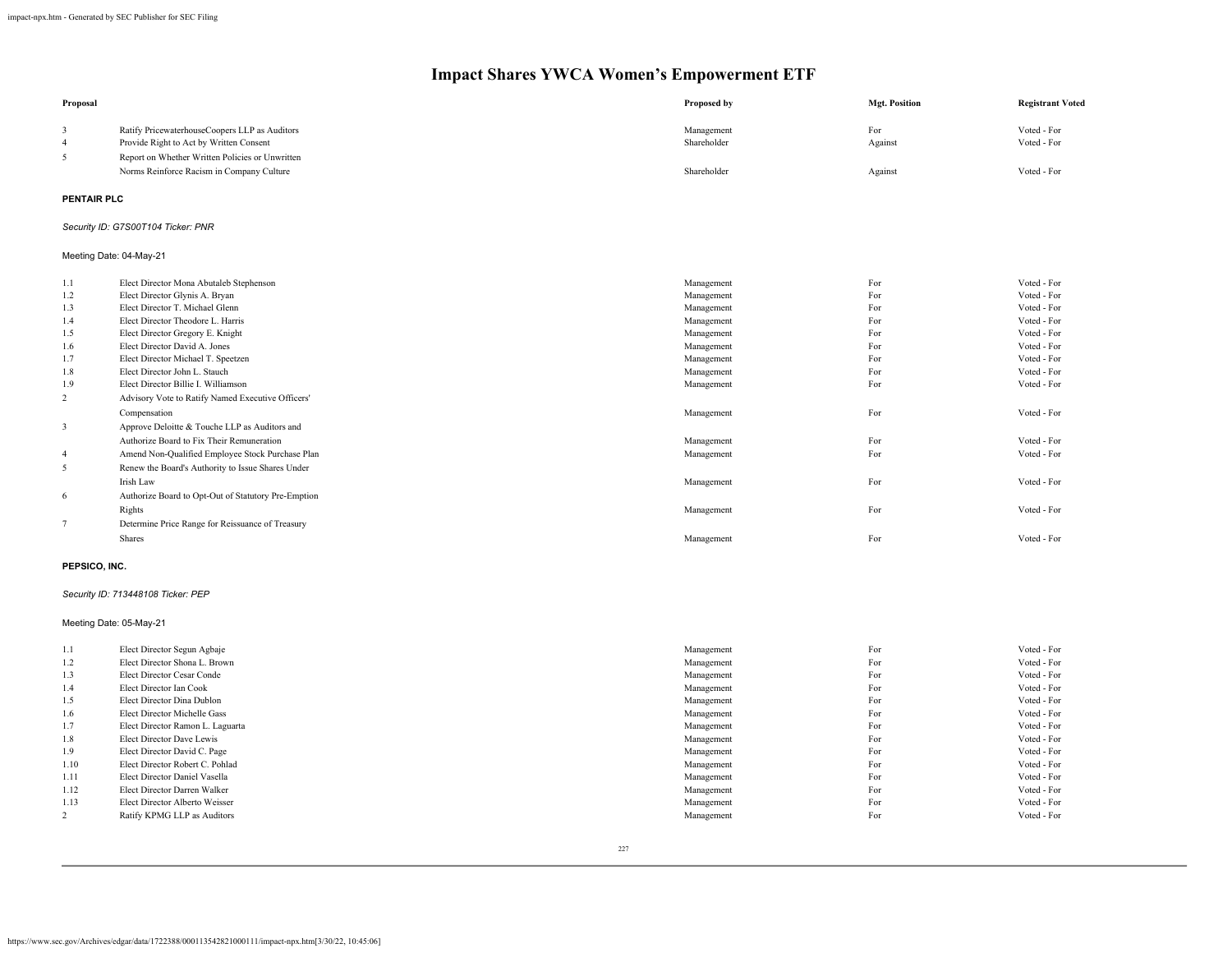| Proposal       |                                                     | Proposed by | <b>Mgt. Position</b> | <b>Registrant Voted</b> |
|----------------|-----------------------------------------------------|-------------|----------------------|-------------------------|
| 3              | Advisory Vote to Ratify Named Executive Officers'   |             |                      |                         |
|                | Compensation                                        | Management  | For                  | Voted - For             |
| $\overline{4}$ | Reduce Ownership Threshold for Shareholders to Call |             |                      |                         |
|                | Special Meeting                                     | Shareholder | Against              | Voted - For             |
| 5              | Report on Sugar and Public Health                   | Shareholder | Against              | Voted - For             |
| 6              | Report on External Public Health Costs              | Shareholder | Against              | Voted - For             |
|                | PERRIGO COMPANY PLC                                 |             |                      |                         |
|                | Security ID: G97822103 Ticker: PRGO                 |             |                      |                         |
|                | Meeting Date: 12-May-21                             |             |                      |                         |
| 1.1            | Elect Director Bradley A. Alford                    | Management  | For                  | Voted - For             |
| 1.2            | Elect Director Orlando D. Ashford                   | Management  | For                  | Voted - For             |
| 1.3            | Elect Director Rolf A. Classon                      | Management  | For                  | Voted - For             |
| 1.4            | Elect Director Katherine C. Doyle                   | Management  | For                  | Voted - For             |
| 1.5            | Elect Director Adriana Karaboutis                   | Management  | For                  | Voted - For             |
| 1.6            | Elect Director Murray S. Kessler                    | Management  | For                  | Voted - For             |
| 1.7            | Elect Director Jeffrey B. Kindler                   | Management  | For                  | Voted - For             |
| 1.8            | Elect Director Erica L. Mann                        | Management  | For                  | Voted - For             |
| 1.9            | Elect Director Donal O'Connor                       | Management  | For                  | Voted - For             |
| 1.10           | Elect Director Geoffrey M. Parker                   | Management  | For                  | Voted - For             |
| 1.11           | Elect Director Theodore R. Samuels                  | Management  | For                  | Voted - For             |
| 2              | Approve Ernst & Young LLP as Auditors and Authorize |             |                      |                         |
|                | Board to Fix Their Remuneration                     | Management  | For                  | Voted - For             |
| 3              | Advisory Vote to Ratify Named Executive Officers'   |             |                      |                         |
|                | Compensation                                        | Management  | For                  | Voted - For             |
| $\overline{4}$ | Authorize Issue of Equity                           | Management  | For                  | Voted - For             |
| 5              | Authorize Issuance of Equity without Preemptive     |             |                      |                         |
|                | Rights                                              | Management  | For                  | Voted - For             |
|                |                                                     |             |                      |                         |

#### **PFIZER INC.**

# *Security ID: 717081103 Ticker: PFE*

Meeting Date: 22-Apr-21

| 1.1  | Elect Director Ronald E. Blaylock     | Management | For | Voted - For |
|------|---------------------------------------|------------|-----|-------------|
| 1.2  | Elect Director Albert Bourla          | Management | For | Voted - For |
| 1.3  | Elect Director Susan Desmond-Hellmann | Management | For | Voted - For |
| 1.4  | Elect Director Joseph J. Echevarria   | Management | For | Voted - For |
| 1.5  | Elect Director Scott Gottlieb         | Management | For | Voted - For |
| 1.6  | Elect Director Helen H. Hobbs         | Management | For | Voted - For |
| 1.7  | Elect Director Susan Hockfield        | Management | For | Voted - For |
| 1.8  | Elect Director Dan R. Littman         | Management | For | Voted - For |
| 1.9  | Elect Director Shantanu Narayen       | Management | For | Voted - For |
| 1.10 | Elect Director Suzanne Nora Johnson   | Management | For | Voted - For |
| 1.11 | Elect Director James Quincey          | Management | For | Voted - For |
| 1.12 | Elect Director James C. Smith         | Management | For | Voted - For |
|      | Ratify KPMG LLP as Auditor            | Management | For | Voted - For |
|      |                                       |            |     |             |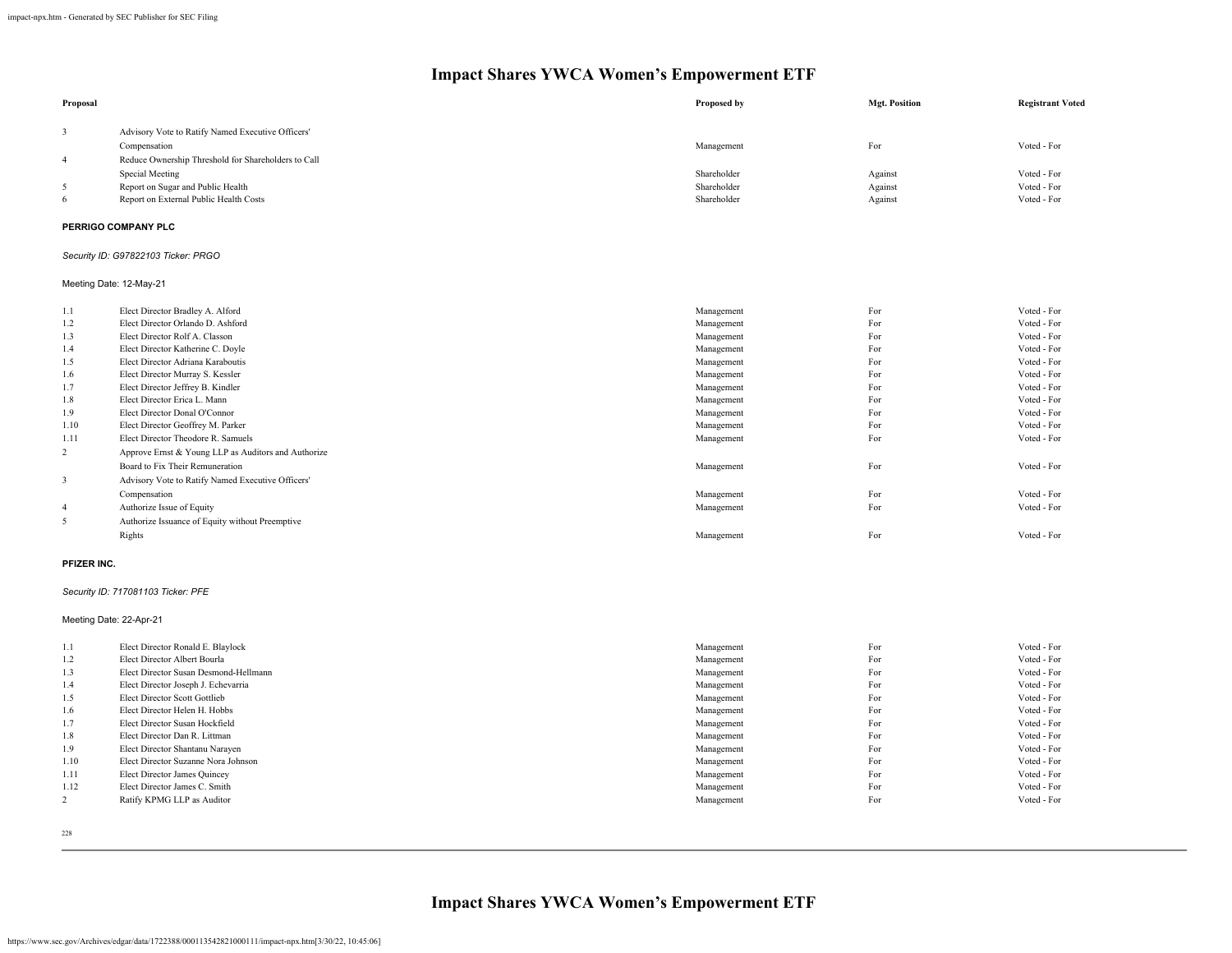| Proposal                |                                                    | Proposed by | <b>Mgt. Position</b> | <b>Registrant Voted</b> |
|-------------------------|----------------------------------------------------|-------------|----------------------|-------------------------|
| 3                       | Advisory Vote to Ratify Named Executive Officers'  |             |                      |                         |
|                         | Compensation                                       | Management  | For                  | Voted - For             |
| 4                       | Require Independent Board Chair                    | Shareholder | Against              | Voted - For             |
| 5                       | Report on Political Contributions and Expenditures | Shareholder | Against              | Voted - For             |
| 6                       | Report on Access to COVID-19 Products              | Shareholder | Against              | Voted - For             |
|                         | <b>PG&amp;E CORPORATION</b>                        |             |                      |                         |
|                         | Security ID: 69331C108 Ticker: PCG                 |             |                      |                         |
|                         | Meeting Date: 20-May-21                            |             |                      |                         |
| 1.1                     | Elect Director Cheryl F. Campbell                  | Management  | For                  | Voted - For             |
| 1.2                     | Elect Director Kerry W. Cooper                     | Management  | For                  | Voted - For             |
| 1.3                     | Elect Director Arno L. Harris                      | Management  | For                  | Voted - For             |
| 1.4                     | Elect Director Michael R. Niggli                   | Management  | For                  | Voted - For             |
| 1.5                     | Elect Director Oluwadara (Dara) J. Treseder        | Management  | For                  | Voted - For             |
| 1.6                     | Elect Director Benjamin F. Wilson                  | Management  | For                  | Voted - For             |
| $\overline{\mathbf{c}}$ | Ratify Deloitte & Touche LLP as Auditors           | Management  | For                  | Voted - For             |
| 3                       | Advisory Vote to Ratify Named Executive Officers'  |             |                      |                         |
|                         | Compensation                                       | Management  | For                  | Voted - For             |
| 4                       | Approve Omnibus Stock Plan                         | Management  | For                  | Voted - For             |
|                         | PPG INDUSTRIES, INC.                               |             |                      |                         |
|                         | Security ID: 693506107 Ticker: PPG                 |             |                      |                         |
|                         | Meeting Date: 15-Apr-21                            |             |                      |                         |
| 1.1                     | Elect Director Steven A. Davis                     | Management  | For                  | Voted - For             |
| 1.2                     | Elect Director Michael W. Lamach                   | Management  | For                  | Voted - For             |
| 1.3                     | Elect Director Michael T. Nally                    | Management  | For                  | Voted - For             |
| 1.4                     | Elect Director Guillermo Novo                      | Management  | For                  | Voted - For             |
| 1.5                     | Elect Director Martin H. Richenhagen               | Management  | For                  | Voted - For             |
| 1.6                     | Elect Director Catherine R. Smith                  | Management  | For                  | Voted - For             |
| $\overline{\mathbf{c}}$ | Advisory Vote to Ratify Named Executive Officers'  |             |                      |                         |
|                         | Compensation                                       | Management  | For                  | Voted - For             |
| 3                       | Declassify the Board of Directors                  | Management  | For                  | Voted - For             |
| 4                       | Eliminate Supermajority Vote Requirement           | Management  | For                  | Voted - For             |
| 5                       | Ratify PricewaterhouseCoopers LLP as Auditor       | Management  | For                  | Voted - For             |
| 6                       | Require Independent Board Chair                    | Shareholder | Against              | Voted - Against         |
|                         | PPL CORPORATION                                    |             |                      |                         |
|                         | Security ID: 69351T106 Ticker: PPL                 |             |                      |                         |
|                         | Meeting Date: 18-May-21                            |             |                      |                         |
| 1.1                     | Elect Director Arthur P. Beattie                   | Management  | For                  | Voted - For             |
| 1.2                     | Elect Director Steven G. Elliott                   | Management  | For                  | Voted - For             |
| 1.3                     | Elect Director Raja Rajamannar                     | Management  | For                  | Voted - For             |
| 1.4                     | Elect Director Craig A. Rogerson                   | Management  | For                  | Voted - For             |
|                         |                                                    |             |                      |                         |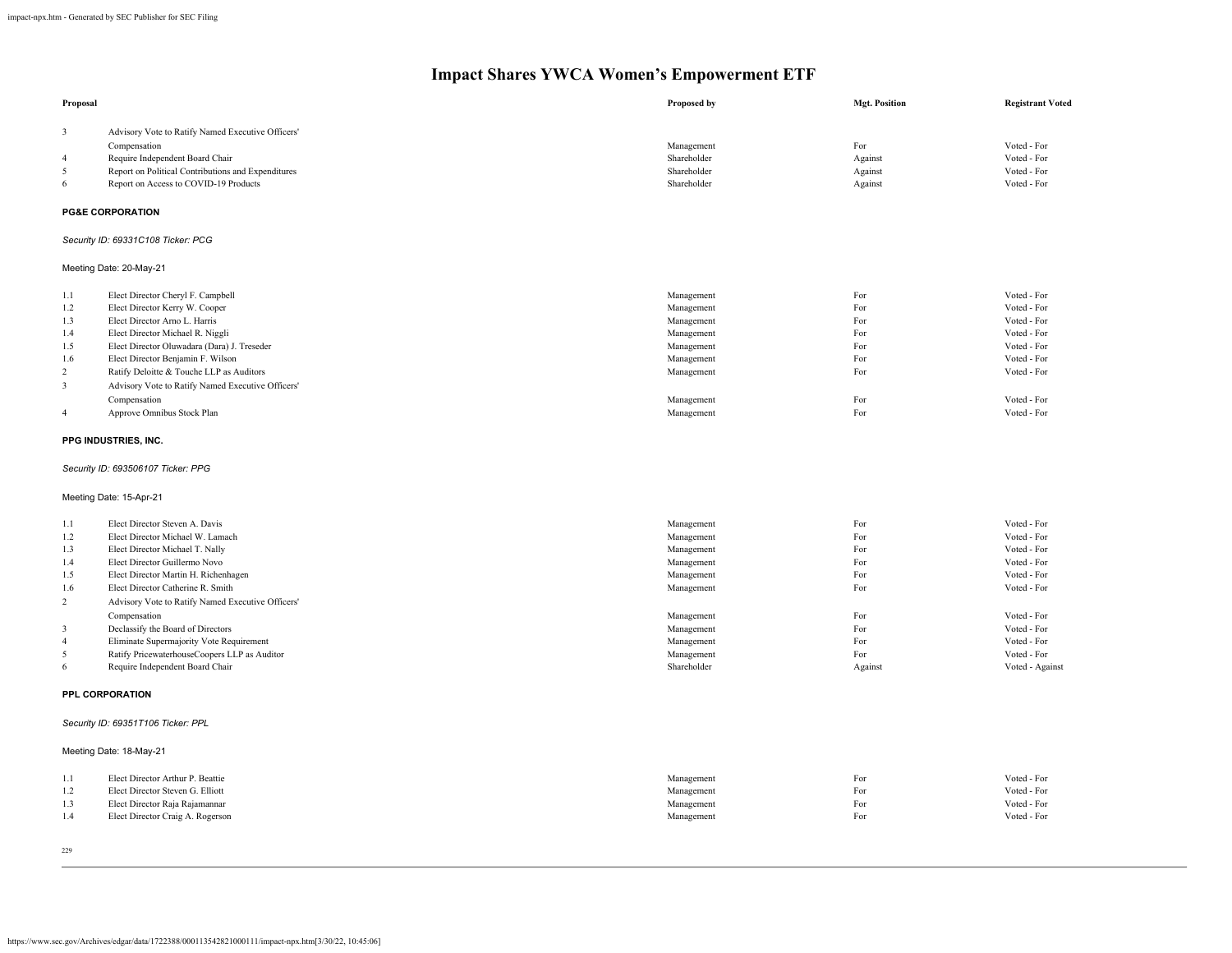| Proposal                     |                                                   | Proposed by | <b>Mgt. Position</b> | <b>Registrant Voted</b> |
|------------------------------|---------------------------------------------------|-------------|----------------------|-------------------------|
| 1.5                          | Elect Director Vincent Sorgi                      | Management  | For                  | Voted - For             |
| 1.6                          | Elect Director Natica von Althann                 | Management  | For                  | Voted - For             |
| 1.7                          | Elect Director Keith H. Williamson                | Management  | For                  | Voted - For             |
| 1.8                          | Elect Director Phoebe A. Wood                     | Management  | For                  | Voted - For             |
| 1.9                          | Elect Director Armando Zagalo de Lima             | Management  | For                  | Voted - For             |
| $\sqrt{2}$                   | Advisory Vote to Ratify Named Executive Officers' |             |                      |                         |
|                              |                                                   |             |                      |                         |
|                              | Compensation                                      | Management  | For                  | Voted - For             |
| 3                            | Ratify Deloitte & Touche LLP as Auditors          | Management  | For                  | Voted - For             |
|                              | PRINCIPAL FINANCIAL GROUP, INC.                   |             |                      |                         |
|                              | Security ID: 74251V102 Ticker: PFG                |             |                      |                         |
|                              | Meeting Date: 18-May-21                           |             |                      |                         |
| 1.1                          | Elect Director Roger C. Hochschild                | Management  | For                  | Voted - For             |
| 1.2                          | Elect Director Daniel J. Houston                  | Management  | For                  | Voted - For             |
| 1.3                          | Elect Director Diane C. Nordin                    | Management  | For                  | Voted - For             |
| 1.4                          | Elect Director Alfredo Rivera                     | Management  | For                  | Voted - For             |
| $\sqrt{2}$                   | Advisory Vote to Ratify Named Executive Officers' |             |                      |                         |
|                              |                                                   |             |                      | Voted - For             |
|                              | Compensation                                      | Management  | For                  |                         |
| 3<br>$\overline{\mathbf{4}}$ | Ratify Ernst & Young LLP as Auditors              | Management  | For                  | Voted - For             |
|                              | Approve Omnibus Stock Plan                        | Management  | For                  | Voted - For             |
| PROLOGIS, INC.               |                                                   |             |                      |                         |
|                              | Security ID: 74340W103 Ticker: PLD                |             |                      |                         |
| Meeting Date: 29-Apr-21      |                                                   |             |                      |                         |
| 1.1                          | Elect Director Hamid R. Moghadam                  | Management  | For                  | Voted - For             |
| 1.2                          | Elect Director Cristina G. Bita                   | Management  | For                  | Voted - For             |
| 1.3                          | Elect Director George L. Fotiades                 | Management  | For                  | Voted - For             |
| 1.4                          | Elect Director Lydia H. Kennard                   | Management  | For                  | Voted - For             |
| 1.5                          | Elect Director Irving F. Lyons, III               | Management  | For                  | Voted - For             |
| 1.6                          | Elect Director Avid Modjtabai                     | Management  | For                  | Voted - For             |
| 1.7                          | Elect Director David P. O'Connor                  | Management  | For                  | Voted - For             |
| 1.8                          | Elect Director Olivier Piani                      | Management  | For                  | Voted - For             |
| 1.9                          | Elect Director Jeffrey L. Skelton                 | Management  | For                  | Voted - For             |
| 1.10                         | Elect Director Carl B. Webb                       | Management  | For                  | Voted - For             |
| 1.11                         | Elect Director William D. Zollars                 | Management  | For                  | Voted - For             |
| $\overline{2}$               |                                                   |             |                      |                         |
|                              | Advisory Vote to Ratify Named Executive Officers' |             |                      |                         |
|                              | Compensation                                      | Management  | For                  | Voted - Against         |
| 3                            | Ratify KPMG LLP as Auditors                       | Management  | For                  | Voted - For             |
|                              | PRUDENTIAL FINANCIAL, INC.                        |             |                      |                         |
|                              | Security ID: 744320102 Ticker: PRU                |             |                      |                         |
|                              | Meeting Date: 11-May-21                           |             |                      |                         |
| 1.1                          | Elect Director Thomas J. Baltimore, Jr.           | Management  | For                  | Voted - For             |
|                              |                                                   |             |                      |                         |

230

https://www.sec.gov/Archives/edgar/data/1722388/000113542821000111/impact-npx.htm[3/30/22, 10:45:06]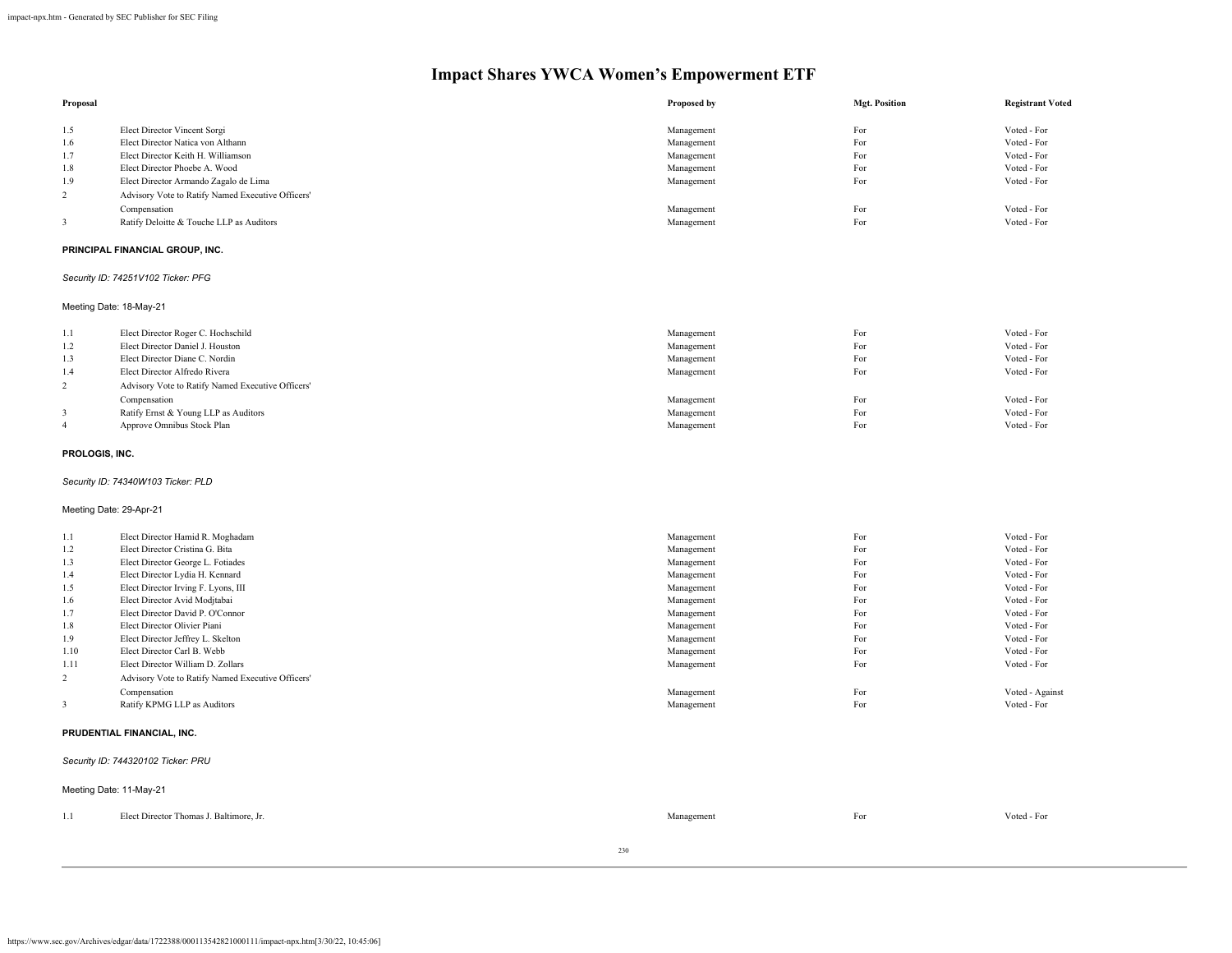| Proposal                |                                                               | Proposed by | <b>Mgt. Position</b> | <b>Registrant Voted</b> |
|-------------------------|---------------------------------------------------------------|-------------|----------------------|-------------------------|
| 1.2                     | Elect Director Gilbert F. Casellas                            | Management  | For                  | Voted - For             |
| 1.3                     | Elect Director Robert M. Falzon                               | Management  | For                  | Voted - For             |
| 1.4                     | Elect Director Martina Hund-Mejean                            | Management  | For                  | Voted - For             |
| 1.5                     | Elect Director Wendy E. Jones                                 | Management  | For                  | Voted - For             |
| 1.6                     | Elect Director Karl J. Krapek                                 | Management  | For                  | Voted - For             |
| 1.7                     | Elect Director Peter R. Lighte                                | Management  | For                  | Voted - For             |
| 1.8                     | Elect Director Charles F. Lowrey                              | Management  | For                  | Voted - For             |
| 1.9                     | Elect Director George Paz                                     | Management  | For                  | Voted - For             |
| 1.10                    | Elect Director Sandra Pianalto                                | Management  | For                  | Voted - For             |
| 1.11                    | Elect Director Christine A. Poon                              | Management  | For                  | Voted - For             |
| 1.12                    | Elect Director Douglas A. Scovanner                           | Management  | For                  | Voted - For             |
| 1.13                    | Elect Director Michael A. Todman                              | Management  | For                  | Voted - For             |
| $\overline{c}$          | Ratify PricewaterhouseCoopers LLP as Auditors                 | Management  | For                  | Voted - For             |
| 3                       | Advisory Vote to Ratify Named Executive Officers'             |             |                      |                         |
|                         | Compensation                                                  | Management  | For                  | Voted - For             |
| 4                       | Approve Omnibus Stock Plan                                    | Management  | For                  | Voted - For             |
| 5                       | Require Independent Board Chair                               | Shareholder | Against              | Voted - For             |
|                         | Security ID: 74834L100 Ticker: DGX<br>Meeting Date: 21-May-21 |             |                      |                         |
| 1.1                     | Elect Director Vicky B. Gregg                                 | Management  | For                  | Voted - For             |
| 1.2                     | Elect Director Wright L. Lassiter, III                        | Management  | For                  | Voted - For             |
| 1.3                     | Elect Director Timothy L. Main                                | Management  | For                  | Voted - For             |
| 1.4                     | Elect Director Denise M. Morrison                             | Management  | For                  | Voted - For             |
| 1.5                     | Elect Director Gary M. Pfeiffer                               | Management  | For                  | Voted - For             |
| 1.6                     | Elect Director Timothy M. Ring                                | Management  | For                  | Voted - For             |
| 1.7                     | Elect Director Stephen H. Rusckowski                          | Management  | For                  | Voted - For             |
| 1.8                     | Elect Director Helen I. Torley                                | Management  | For                  | Voted - For             |
| 1.9                     | Elect Director Gail R. Wilensky                               | Management  | For                  | Voted - For             |
| $\overline{2}$          | Advisory Vote to Ratify Named Executive Officers'             |             |                      |                         |
|                         | Compensation                                                  | Management  | For                  | Voted - For             |
| 3                       | Ratify PricewaterhouseCoopers LLP as Auditors                 | Management  | For                  | Voted - For             |
| $\overline{4}$          | Provide Right to Act by Written Consent                       | Shareholder | Against              | Voted - For             |
|                         | REGENERON PHARMACEUTICALS, INC.                               |             |                      |                         |
|                         | Security ID: 75886F107 Ticker: REGN                           |             |                      |                         |
| Meeting Date: 11-Jun-21 |                                                               |             |                      |                         |

| Management                                                                                                                                                                                | For | Voted - For     |
|-------------------------------------------------------------------------------------------------------------------------------------------------------------------------------------------|-----|-----------------|
| Management                                                                                                                                                                                | For | Voted - For     |
| Management                                                                                                                                                                                | For | Voted - Against |
| Management                                                                                                                                                                                | For | Voted - Against |
| Management                                                                                                                                                                                | For | Voted - For     |
| Elect Director N. Anthony Coles<br>Elect Director Arthur F. Ryan<br>Elect Director George L. Sing<br>Elect Director Marc Tessier-Lavigne<br>Ratify PricewaterhouseCoopers LLP as Auditors |     |                 |

231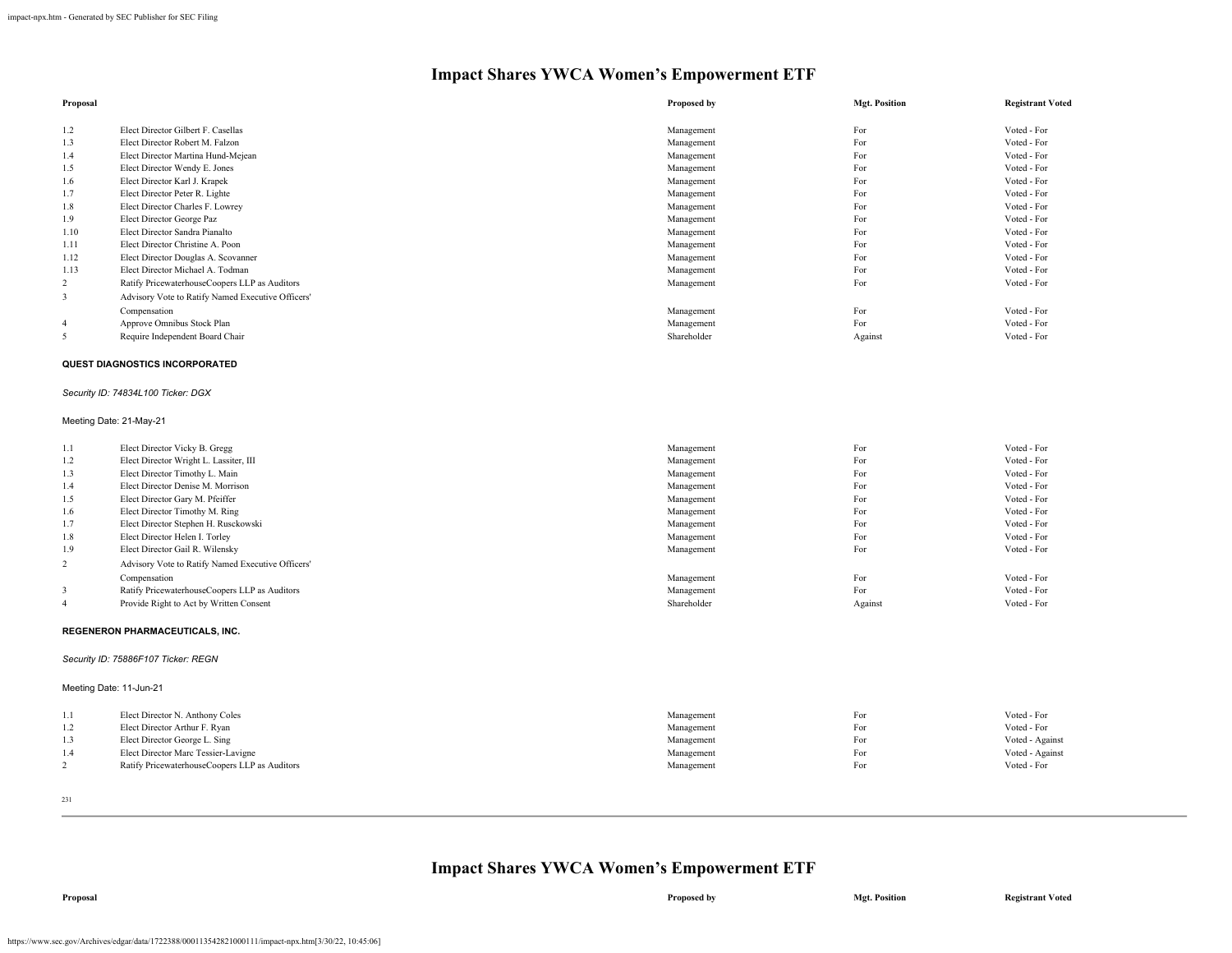| Proposal                             | Proposed by | <b>Mgt. Position</b> | <b>Registrant Voted</b> |
|--------------------------------------|-------------|----------------------|-------------------------|
| <b>REGIONS FINANCIAL CORPORATION</b> |             |                      |                         |
| Security ID: 7591EP100 Ticker: RF    |             |                      |                         |

Meeting Date: 21-Apr-21

| 1.1  | Elect Director Carolyn H. Byrd                    | Management | For | Voted - For     |
|------|---------------------------------------------------|------------|-----|-----------------|
| 1.2  | Elect Director Don DeFosset                       | Management | For | Voted - For     |
| 1.3  | Elect Director Samuel A. Di Piazza, Jr.           | Management | For | Voted - For     |
| 1.4  | Elect Director Zhanna Golodryga                   | Management | For | Voted - For     |
| 1.5  | Elect Director John D. Johns                      | Management | For | Voted - For     |
| 1.6  | Elect Director Ruth Ann Marshall                  | Management | For | Voted - For     |
| 1.7  | Elect Director Charles D. McCrary                 | Management | For | Voted - For     |
| 1.8  | Elect Director James T. Prokopanko                | Management | For | Voted - For     |
| 1.9  | Elect Director Lee J. Styslinger, III             | Management | For | Voted - For     |
| 1.10 | Elect Director Jose S. Suquet                     | Management | For | Voted - For     |
| 1.11 | Elect Director John M. Turner, Jr.                | Management | For | Voted - For     |
| 1.12 | Elect Director Timothy Vines                      | Management | For | Voted - For     |
| 2    | Ratify Ernst & Young LLP as Auditors              | Management | For | Voted - For     |
| 3    | Advisory Vote to Ratify Named Executive Officers' |            |     |                 |
|      | Compensation                                      | Management | For | Voted - Against |

#### **RESMED INC.**

#### *Security ID: 761152107 Ticker: RMD*

#### Meeting Date: 19-Nov-20

| 1.1 | Elect Director Karen Drexler                      | Management | For | Voted - For |
|-----|---------------------------------------------------|------------|-----|-------------|
| 1.2 | Elect Director Michael Farrell                    | Management | For | Voted - For |
|     | Ratify KPMG LLP as Auditors                       | Management | For | Voted - For |
|     | Advisory Vote to Ratify Named Executive Officers' |            |     |             |
|     | Compensation                                      | Management | For | Voted - For |
|     |                                                   |            |     |             |

# **ROCKWELL AUTOMATION, INC.**

#### *Security ID: 773903109 Ticker: ROK*

Meeting Date: 02-Feb-21

| 1.1<br>1.2 | Elect Director William P. Gipson<br>Elect Director J. Phillip Holloman | Management<br>Management | For<br>For | Voted - For<br>Voted - For |
|------------|------------------------------------------------------------------------|--------------------------|------------|----------------------------|
| 1.3        | Elect Director Steven R. Kalmanson                                     | Management               | For        | Voted - For                |
| 1.4        | Elect Director Lawrence D. Kingsley                                    | Management               | For        | Voted - For                |
| 1.5        | Elect Director Lisa A. Payne                                           | Management               | For        | Voted - For                |
|            | Advisory Vote to Ratify Named Executive Officers'                      |                          |            |                            |
|            | Compensation                                                           | Management               | For        | Voted - For                |
|            | Ratify Deloitte & Touche LLP as Auditors                               | Management               | For        | Voted - For                |
|            |                                                                        |                          |            |                            |

232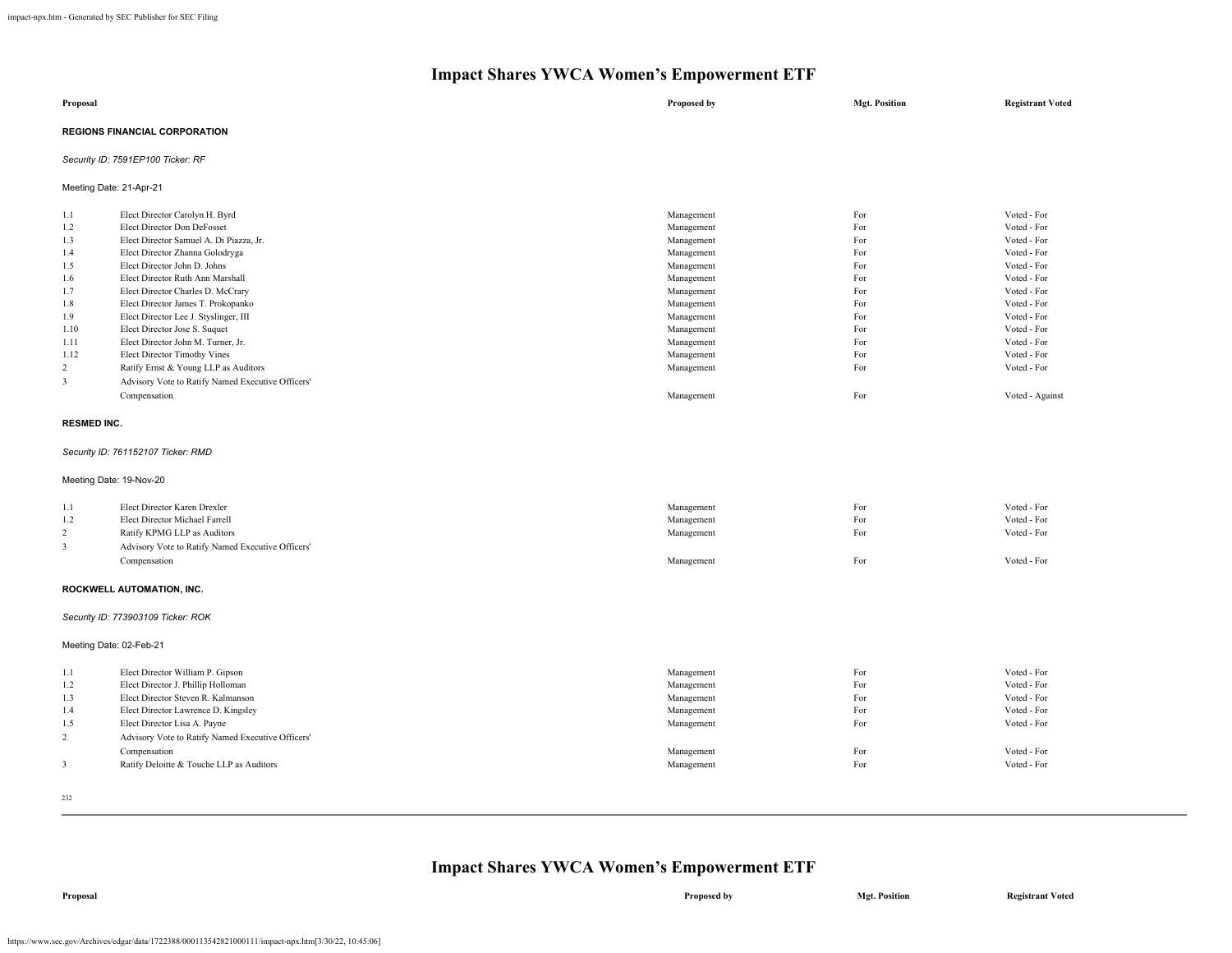| Proposal                            | Proposed by | <b>Mgt. Position</b> | <b>Registrant Voted</b> |
|-------------------------------------|-------------|----------------------|-------------------------|
| <b>ROYAL CARIBBEAN CRUISES LTD.</b> |             |                      |                         |

# *Security ID: V7780T103 Ticker: RCL*

Meeting Date: 02-Jun-21

| 1.1  | Elect Director John F. Brock                      | Management  | For     | Voted - For     |
|------|---------------------------------------------------|-------------|---------|-----------------|
| 1.2  | Elect Director Richard D. Fain                    | Management  | For     | Voted - For     |
| 1.3  | Elect Director Stephen R. Howe, Jr.               | Management  | For     | Voted - For     |
| 1.4  | Elect Director William L. Kimsey                  | Management  | For     | Voted - For     |
| 1.5  | Elect Director Amy McPherson                      | Management  | For     | Voted - For     |
| 1.6  | Elect Director Maritza G. Montiel                 | Management  | For     | Voted - For     |
| 1.7  | Elect Director Ann S. Moore                       | Management  | For     | Voted - For     |
| 1.8  | Elect Director Eyal M. Ofer                       | Management  | For     | Voted - For     |
| 1.9  | Elect Director William K. Reilly                  | Management  | For     | Voted - For     |
| 1.10 | Elect Director Vagn O. Sorensen                   | Management  | For     | Voted - For     |
| 1.11 | Elect Director Donald Thompson                    | Management  | For     | Voted - For     |
| 1.12 | Elect Director Arne Alexander Wilhelmsen          | Management  | For     | Voted - For     |
| 2    | Advisory Vote to Ratify Named Executive Officers' |             |         |                 |
|      | Compensation                                      | Management  | For     | Voted - Against |
| 3    | Amend Qualified Employee Stock Purchase Plan      | Management  | For     | Voted - For     |
| 4    | Ratify PricewaterhouseCoopers LLP as Auditors     | Management  | For     | Voted - For     |
| 5    | Report on Political Contributions Disclosure      | Shareholder | Against | Voted - For     |
|      |                                                   |             |         |                 |

#### **S&P GLOBAL INC.**

# *Security ID: 78409V104 Ticker: SPGI*

#### Meeting Date: 11-Mar-21

|                | Issue Shares in Connection with Merger            | Management | For | Voted - For |
|----------------|---------------------------------------------------|------------|-----|-------------|
|                | Meeting Date: 05-May-21                           |            |     |             |
| 1.1            | Elect Director Marco Alvera                       | Management | For | Voted - For |
| 1.2            | Elect Director William J. Amelio                  | Management | For | Voted - For |
| 1.3            | Elect Director William D. Green                   | Management | For | Voted - For |
| 1.4            | Elect Director Stephanie C. Hill                  | Management | For | Voted - For |
| 1.5            | Elect Director Rebecca J. Jacoby                  | Management | For | Voted - For |
| 1.6            | Elect Director Monique F. Leroux                  | Management | For | Voted - For |
| 1.7            | Elect Director Ian P. Livingston                  | Management | For | Voted - For |
| 1.8            | Elect Director Maria R. Morris                    | Management | For | Voted - For |
| 1.9            | Elect Director Douglas L. Peterson                | Management | For | Voted - For |
| 1.10           | Elect Director Edward B. Rust, Jr.                | Management | For | Voted - For |
| 1.11           | Elect Director Kurt L. Schmoke                    | Management | For | Voted - For |
| 1.12           | Elect Director Richard E. Thornburgh              | Management | For | Voted - For |
| 2              | Advisory Vote to Ratify Named Executive Officers' |            |     |             |
|                | Compensation                                      | Management | For | Voted - For |
| 3              | Ratify Ernst & Young LLP as Auditors              | Management | For | Voted - For |
| $\overline{4}$ | Approve Greenhouse Gas (GHG) Emissions Reduction  |            |     |             |
|                | Plan                                              | Management | For | Voted - For |
|                |                                                   |            |     |             |

233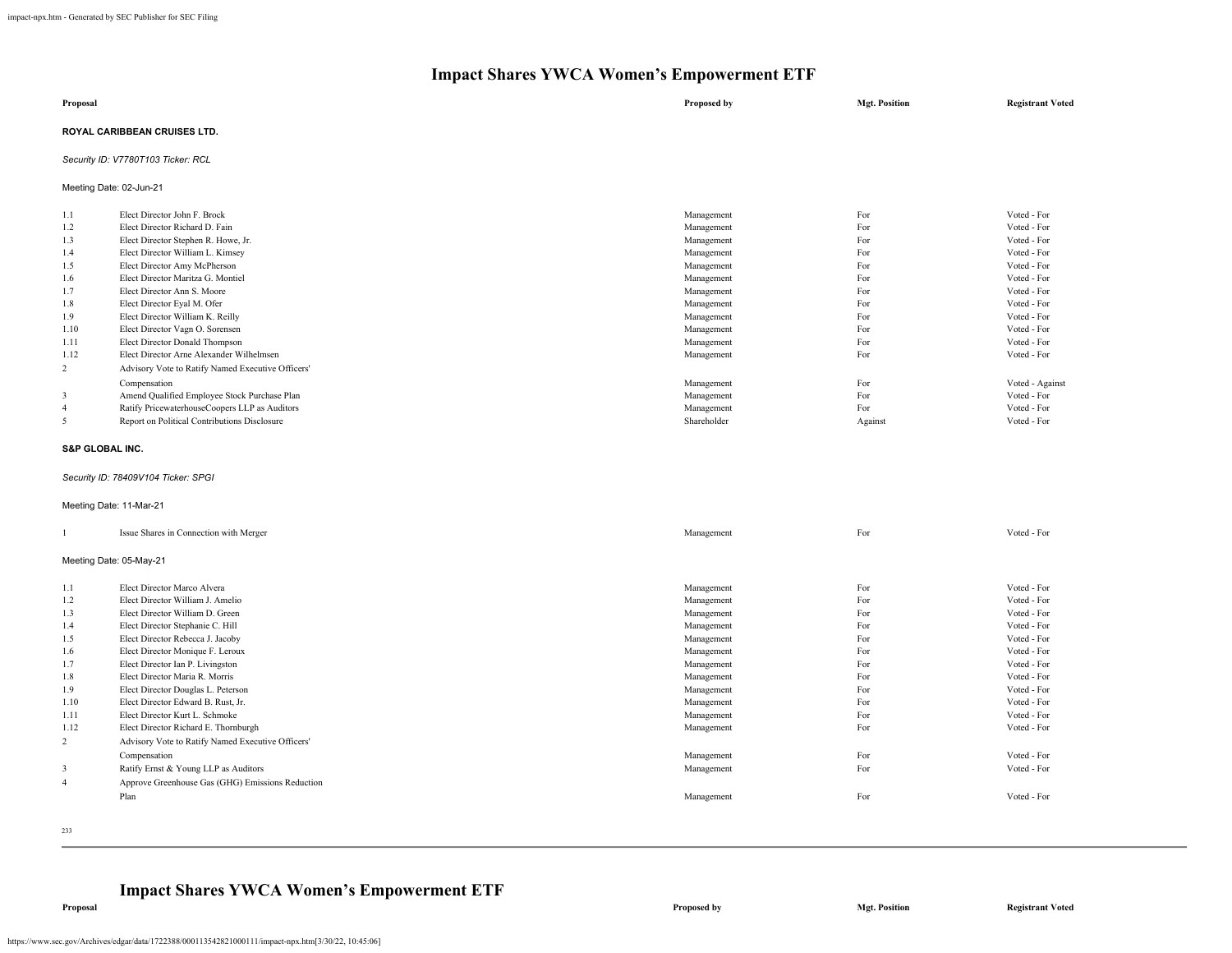| Proposal                                                                                                |                                                                                                                                                                                                                                                                                                                                                                                                                                                                                           | Proposed by                                                                                                                                                                        | <b>Mgt. Position</b>                                                                    | <b>Registrant Voted</b>                                                                                                                                                                         |  |  |
|---------------------------------------------------------------------------------------------------------|-------------------------------------------------------------------------------------------------------------------------------------------------------------------------------------------------------------------------------------------------------------------------------------------------------------------------------------------------------------------------------------------------------------------------------------------------------------------------------------------|------------------------------------------------------------------------------------------------------------------------------------------------------------------------------------|-----------------------------------------------------------------------------------------|-------------------------------------------------------------------------------------------------------------------------------------------------------------------------------------------------|--|--|
| 5                                                                                                       | Amend Certificate of Incorporation to Become a<br>Public Benefit Corporation                                                                                                                                                                                                                                                                                                                                                                                                              | Shareholder                                                                                                                                                                        | Against                                                                                 | Voted - Against                                                                                                                                                                                 |  |  |
|                                                                                                         | SALESFORCE.COM, INC.                                                                                                                                                                                                                                                                                                                                                                                                                                                                      |                                                                                                                                                                                    |                                                                                         |                                                                                                                                                                                                 |  |  |
|                                                                                                         | Security ID: 79466L302 Ticker: CRM                                                                                                                                                                                                                                                                                                                                                                                                                                                        |                                                                                                                                                                                    |                                                                                         |                                                                                                                                                                                                 |  |  |
|                                                                                                         | Meeting Date: 10-Jun-21                                                                                                                                                                                                                                                                                                                                                                                                                                                                   |                                                                                                                                                                                    |                                                                                         |                                                                                                                                                                                                 |  |  |
| 1.1<br>1.2<br>1.3<br>1.4<br>1.5<br>1.6<br>1.7<br>1.8<br>1.9<br>1.10<br>1.11<br>2<br>3<br>$\overline{4}$ | Elect Director Marc Benioff<br>Elect Director Craig Conway<br>Elect Director Parker Harris<br>Elect Director Alan Hassenfeld<br>Elect Director Neelie Kroes<br>Elect Director Colin Powell<br>Elect Director Sanford Robertson<br>Elect Director John V. Roos<br>Elect Director Robin Washington<br>Elect Director Maynard Webb<br>Elect Director Susan Wojcicki<br>Amend Omnibus Stock Plan<br>Ratify Ernst & Young LLP as Auditors<br>Advisory Vote to Ratify Named Executive Officers' | Management<br>Management<br>Management<br>Management<br>Management<br>Management<br>Management<br>Management<br>Management<br>Management<br>Management<br>Management<br>Management | For<br>For<br>For<br>For<br>For<br>For<br>For<br>For<br>For<br>For<br>For<br>For<br>For | Voted - For<br>Voted - For<br>Voted - For<br>Voted - For<br>Voted - For<br>Voted - For<br>Voted - For<br>Voted - For<br>Voted - For<br>Voted - For<br>Voted - For<br>Voted - For<br>Voted - For |  |  |
| 5                                                                                                       | Compensation<br>Amend Certificate of Incorporation to Become a<br>Public Benefit Corporation                                                                                                                                                                                                                                                                                                                                                                                              | Management<br>Shareholder                                                                                                                                                          | For<br>Against                                                                          | Voted - For<br>Voted - Against                                                                                                                                                                  |  |  |
|                                                                                                         | <b>SEMPRA ENERGY</b><br>Security ID: 816851109 Ticker: SRE                                                                                                                                                                                                                                                                                                                                                                                                                                |                                                                                                                                                                                    |                                                                                         |                                                                                                                                                                                                 |  |  |

#### Meeting Date: 14-May-21

| 1.1            | Elect Director Alan L. Boeckmann                  | Management  | For     | Voted - For |
|----------------|---------------------------------------------------|-------------|---------|-------------|
| 1.2            | Elect Director Andres Conesa                      | Management  | For     | Voted - For |
| 1.3            | Elect Director Maria Contreras-Sweet              | Management  | For     | Voted - For |
| 1.4            | Elect Director Pablo A. Ferrero                   | Management  | For     | Voted - For |
| 1.5            | Elect Director William D. Jones                   | Management  | For     | Voted - For |
| 1.6            | Elect Director Jeffrey W. Martin                  | Management  | For     | Voted - For |
| 1.7            | Elect Director Bethany J. Mayer                   | Management  | For     | Voted - For |
| 1.8            | Elect Director Michael N. Mears                   | Management  | For     | Voted - For |
| 1.9            | Elect Director Jack T. Taylor                     | Management  | For     | Voted - For |
| 1.10           | Elect Director Cynthia L. Walker                  | Management  | For     | Voted - For |
| 1.11           | Elect Director Cynthia J. Warner                  | Management  | For     | Voted - For |
| 1.12           | Elect Director James C. Yardley                   | Management  | For     | Voted - For |
| 2              | Ratify Deloitte & Touche LLP as Auditors          | Management  | For     | Voted - For |
| 3              | Advisory Vote to Ratify Named Executive Officers' |             |         |             |
|                | Compensation                                      | Management  | For     | Voted - For |
| $\overline{4}$ | Amend Proxy Access Right                          | Shareholder | Against | Voted - For |
| 5              | Report on Corporate Climate Lobbying Aligned with |             |         |             |
|                | Paris Agreement                                   | Shareholder | Against | Voted - For |
|                |                                                   |             |         |             |
|                |                                                   | 234         |         |             |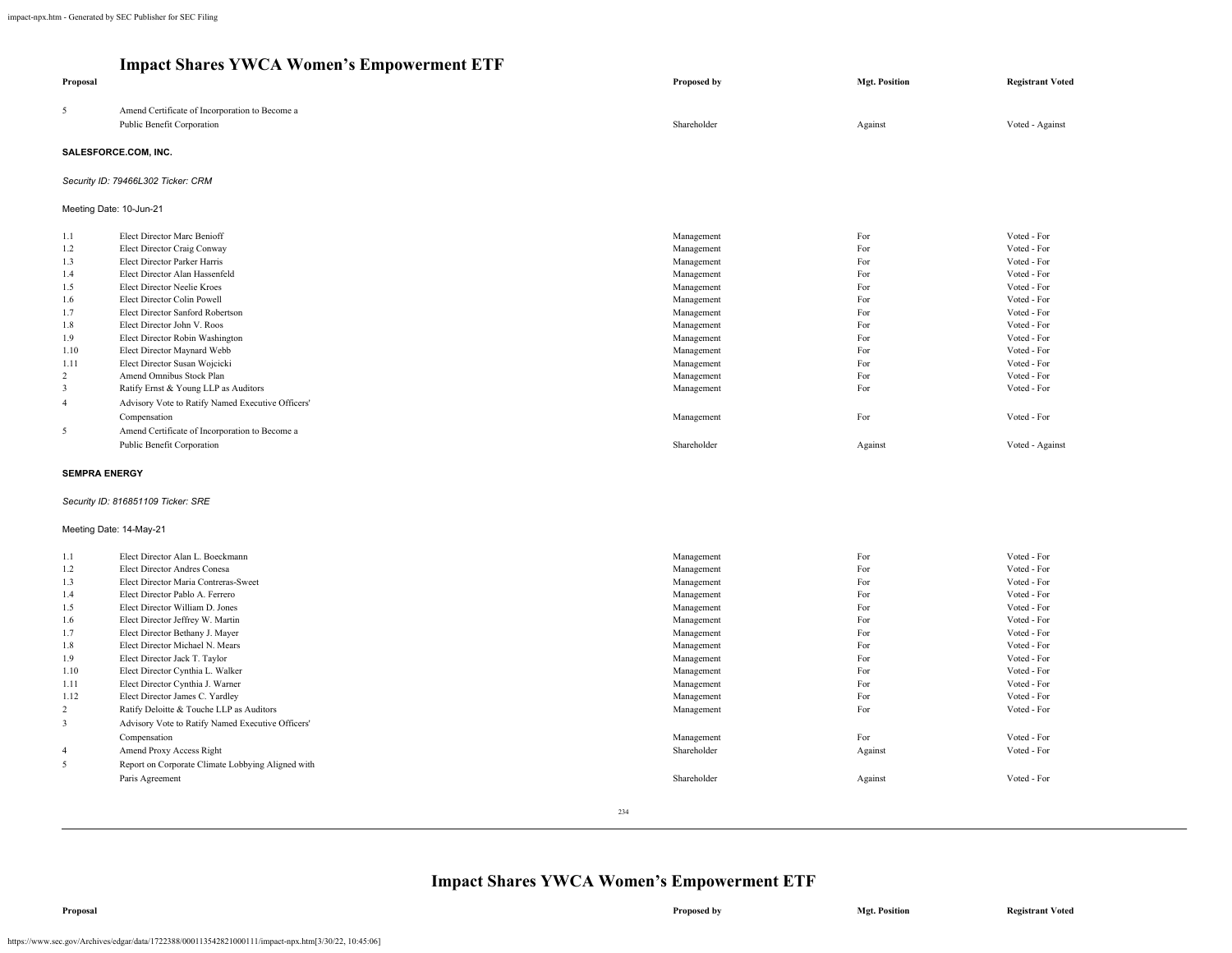| Proposal                |                                                                | <b>Proposed by</b>       | <b>Mgt. Position</b> | <b>Registrant Voted</b>    |
|-------------------------|----------------------------------------------------------------|--------------------------|----------------------|----------------------------|
|                         | SOLAREDGE TECHNOLOGIES, INC.                                   |                          |                      |                            |
|                         | Security ID: 83417M104 Ticker: SEDG                            |                          |                      |                            |
| Meeting Date: 01-Jun-21 |                                                                |                          |                      |                            |
|                         |                                                                |                          |                      |                            |
| 1.1                     | Elect Director Nadav Zafrir                                    | Management               | For                  | Voted - Against            |
| 1.2                     | Elect Director Avery More                                      | Management               | For                  | Voted - Against            |
| 1.3                     | Elect Director Zivi Lando                                      | Management               | For                  | Voted - Against            |
| 2                       | Ratify Ernst & Young LLP as Auditors                           | Management               | For                  | Voted - For                |
| 3                       | Advisory Vote to Ratify Named Executive Officers'              |                          |                      |                            |
|                         | Compensation                                                   | Management               | For                  | Voted - For                |
|                         |                                                                |                          |                      |                            |
|                         | SOUTHWEST AIRLINES CO.                                         |                          |                      |                            |
|                         | Security ID: 844741108 Ticker: LUV                             |                          |                      |                            |
| Meeting Date: 19-May-21 |                                                                |                          |                      |                            |
| 1.1                     | Elect Director David W. Biegler                                | Management               | For                  | Voted - For                |
| 1.2                     | Elect Director J. Veronica Biggins                             | Management               | For                  | Voted - For                |
| 1.3                     | Elect Director Douglas H. Brooks                               | Management               | For                  | Voted - For                |
| 1.4                     | Elect Director William H. Cunningham                           | Management               | For                  | Voted - For                |
| 1.5                     | Elect Director John G. Denison                                 | Management               | For                  | Voted - For                |
| 1.6                     | Elect Director Thomas W. Gilligan                              | Management               | For                  | Voted - For                |
| 1.7                     | Elect Director Gary C. Kelly                                   | Management               | For                  | Voted - For                |
| 1.8                     | Elect Director Grace D. Lieblein                               | Management               | For                  | Voted - For                |
| 1.9                     | Elect Director Nancy B. Loeffler                               | Management               | For                  | Voted - For                |
| 1.10                    | Elect Director John T. Montford                                | Management               | For                  | Voted - For                |
| 1.11                    | <b>Elect Director Ron Ricks</b>                                | Management               | For                  | Voted - For                |
| 2                       | Advisory Vote to Ratify Named Executive Officers'              |                          |                      |                            |
|                         | Compensation                                                   | Management               | For                  | Voted - For                |
| 3                       | Ratify Ernst & Young LLP as Auditor                            | Management               | For                  | Voted - For                |
| $\overline{4}$          | Provide Right to Act by Written Consent                        | Shareholder              | Against              | Voted - Against            |
| 5                       | Adopt Majority Vote Cast to Remove Directors With              |                          |                      |                            |
|                         | or Without Cause                                               | Shareholder              | Against              | Voted - For                |
|                         | <b>STARBUCKS CORPORATION</b>                                   |                          |                      |                            |
|                         | Security ID: 855244109 Ticker: SBUX                            |                          |                      |                            |
| Meeting Date: 17-Mar-21 |                                                                |                          |                      |                            |
| 1.1                     | Elect Director Richard E. Allison, Jr.                         | Management               | For                  | Voted - For                |
|                         |                                                                |                          |                      |                            |
| 1.2                     | Elect Director Rosalind G. Brewer *Withdrawn                   |                          |                      |                            |
|                         | Resolution*                                                    | Management               | For                  | Non-Voting                 |
| 1.3                     | Elect Director Andrew Campion                                  | Management               | For<br>For           | Voted - For<br>Voted - For |
| 1.4                     | Elect Director Mary N. Dillon<br>Elect Director Isabel Ge Mahe | Management               | For                  | Voted - For                |
| 1.5<br>1.6              | Elect Director Mellody Hobson                                  | Management<br>Management | For                  | Voted - For                |
|                         |                                                                |                          |                      |                            |

- 
- 1.7 Elect Director Kevin R. Johnson Voted For Voted For Voted For Voted For Voted For Voted For Voted For Voted For Voted For Voted For Voted For Voted For Voted For Voted For Voted For Voted 1.8 Elect Director Jorgen Vig Knudstorp **For Vigilary Contract Property** For Vigilary 1.8 and 2.0 and 2.0 and 2.0 and 2.0 and 2.0 and 2.0 and 2.0 and 2.0 and 2.0 and 2.0 and 2.0 and 2.0 and 2.0 and 2.0 and 2.0 and 2.0 and
- 235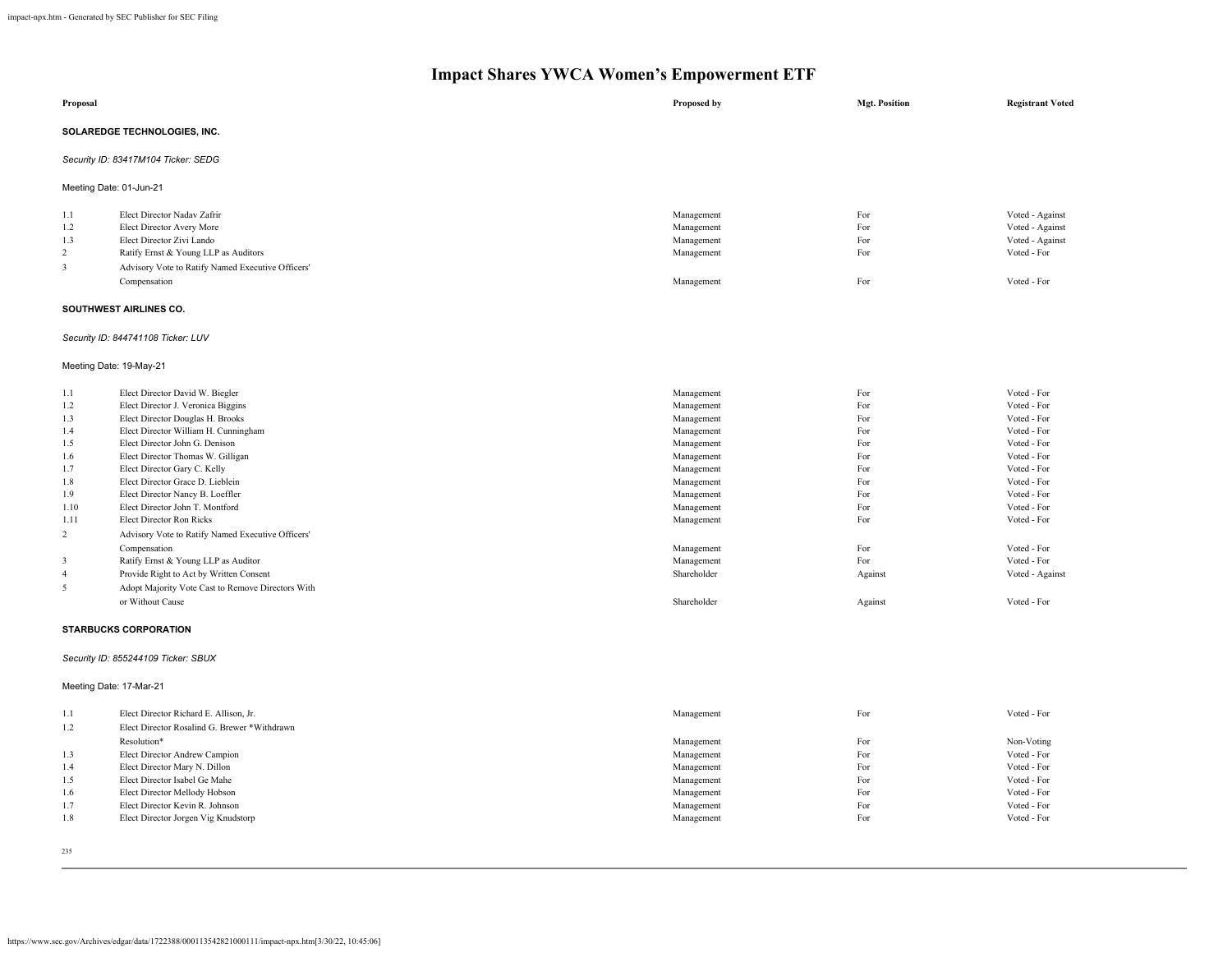| Proposal |                                                    | Proposed by | <b>Mgt. Position</b> | <b>Registrant Voted</b> |
|----------|----------------------------------------------------|-------------|----------------------|-------------------------|
| 1.9      | Elect Director Satya Nadella                       | Management  | For                  | Voted - For             |
| 1.10     | Elect Director Joshua Cooper Ramo                  | Management  | For                  | Voted - For             |
| 1.11     | Elect Director Clara Shih                          | Management  | For                  | Voted - For             |
| 1.12     | Elect Director Javier G. Teruel                    | Management  | For                  | Voted - For             |
|          | Advisory Vote to Ratify Named Executive Officers'  |             |                      |                         |
|          | Compensation                                       | Management  | For                  | Voted - Against         |
|          | Ratify Deloitte & Touche LLP as Auditors           | Management  | For                  | Voted - For             |
| 4        | Adopt a Policy to Include Non-Management Employees |             |                      |                         |
|          | as Prospective Director Candidates                 | Shareholder | Against              | Voted - Against         |

# **STATE STREET CORPORATION**

# *Security ID: 857477103 Ticker: STT*

Meeting Date: 19-May-21

| 1.1  | Elect Director Patrick de Saint-Aignan            | Management  | For     | Voted - For |
|------|---------------------------------------------------|-------------|---------|-------------|
| 1.2  | Elect Director Marie A. Chandoha                  | Management  | For     | Voted - For |
| 1.3  | Elect Director Amelia C. Fawcett                  | Management  | For     | Voted - For |
| 1.4  | Elect Director William C. Freda                   | Management  | For     | Voted - For |
| 1.5  | Elect Director Sara Mathew                        | Management  | For     | Voted - For |
| 1.6  | Elect Director William L. Meaney                  | Management  | For     | Voted - For |
| 1.7  | Elect Director Ronald P. O'Hanley                 | Management  | For     | Voted - For |
| 1.8  | Elect Director Sean O'Sullivan                    | Management  | For     | Voted - For |
| 1.9  | Elect Director Julio A. Portalatin                | Management  | For     | Voted - For |
| 1.10 | Elect Director John B. Rhea                       | Management  | For     | Voted - For |
| 1.11 | Elect Director Richard P. Sergel                  | Management  | For     | Voted - For |
| 1.12 | Elect Director Gregory L. Summe                   | Management  | For     | Voted - For |
| 2    | Advisory Vote to Ratify Named Executive Officers' |             |         |             |
|      | Compensation                                      | Management  | For     | Voted - For |
| 3    | Ratify Ernst & Young LLP as Auditors              | Management  | For     | Voted - For |
|      | Report on Racial Equity Audit                     | Shareholder | Against | Voted - For |
|      |                                                   |             |         |             |

#### **T. ROWE PRICE GROUP, INC.**

# *Security ID: 74144T108 Ticker: TROW*

Meeting Date: 11-May-21

| 1.1  | Elect Director Mark S. Bartlett                   | Management | For | Voted - For |
|------|---------------------------------------------------|------------|-----|-------------|
| 1.2  | Elect Director Mary K. Bush                       | Management | For | Voted - For |
| 1.3  | Elect Director Dina Dublon                        | Management | For | Voted - For |
| 1.4  | Elect Director Freeman A. Hrabowski, III          | Management | For | Voted - For |
| 1.5  | Elect Director Robert F. MacLellan                | Management | For | Voted - For |
| 1.6  | Elect Director Olympia J. Snowe                   | Management | For | Voted - For |
| 1.7  | Elect Director Robert J. Stevens                  | Management | For | Voted - For |
| 1.8  | Elect Director William J. Stromberg               | Management | For | Voted - For |
| 1.9  | Elect Director Richard R. Verma                   | Management | For | Voted - For |
| 1.10 | Elect Director Sandra S. Wijnberg                 | Management | For | Voted - For |
| 1.11 | Elect Director Alan D. Wilson                     | Management | For | Voted - For |
| 2    | Advisory Vote to Ratify Named Executive Officers' |            |     |             |
|      | Compensation                                      | Management | For | Voted - For |
|      |                                                   |            |     |             |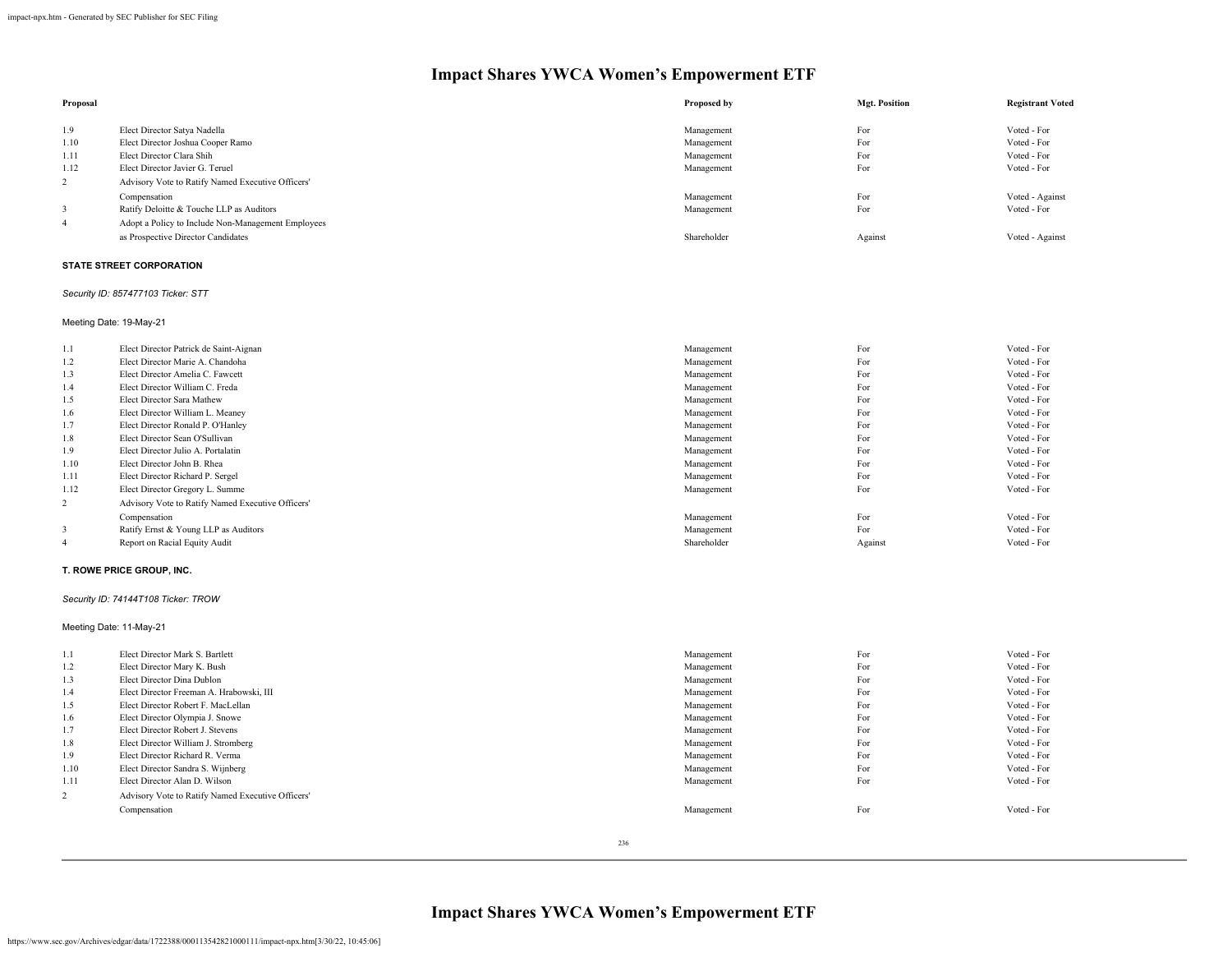| Proposal                |                                                   | Proposed by | <b>Mgt. Position</b> | <b>Registrant Voted</b> |
|-------------------------|---------------------------------------------------|-------------|----------------------|-------------------------|
| 3                       | Ratify KPMG LLP as Auditors                       | Management  | For                  | Voted - For             |
| $\overline{\mathbf{4}}$ | Report on and Assess Proxy Voting Policies in     |             |                      |                         |
|                         | Relation to Climate Change Position               | Shareholder | Against              | Voted - For             |
| TAPESTRY, INC.          |                                                   |             |                      |                         |
|                         | Security ID: 876030107 Ticker: TPR                |             |                      |                         |
|                         | Meeting Date: 05-Nov-20                           |             |                      |                         |
| 1.1                     | Elect Director John P. Bilbrey                    | Management  | For                  | Voted - For             |
| 1.2                     | Elect Director Darrell Cavens                     | Management  | For                  | Voted - For             |
| 1.3                     | Elect Director David Denton                       | Management  | For                  | Voted - For             |
| 1.4                     | <b>Elect Director Anne Gates</b>                  | Management  | For                  | Voted - For             |
| 1.5                     | Elect Director Susan Kropf                        | Management  | For                  | Voted - For             |
| 1.6                     | Elect Director Annabelle Yu Long                  | Management  | For                  | Voted - For             |
| 1.7                     | Elect Director Ivan Menezes                       | Management  | For                  | Voted - For             |
| $\sqrt{2}$              | Ratify Deloitte & Touche LLP as Auditors          | Management  | For                  | Voted - For             |
| $\mathfrak z$           | Advisory Vote to Ratify Named Executive Officers' |             |                      |                         |
|                         | Compensation                                      | Management  | For                  | Voted - For             |
| $\overline{4}$          | Amend Omnibus Stock Plan                          | Management  | For                  | Voted - Against         |
|                         | <b>TARGET CORPORATION</b>                         |             |                      |                         |
|                         | Security ID: 87612E106 Ticker: TGT                |             |                      |                         |
| Meeting Date: 09-Jun-21 |                                                   |             |                      |                         |
| 1.1                     | Elect Director Douglas M. Baker, Jr.              | Management  | For                  | Voted - For             |
| 1.2                     | Elect Director George S. Barrett                  | Management  | For                  | Voted - For             |
| 1.3                     | Elect Director Brian C. Cornell                   | Management  | For                  | Voted - For             |
| 1.4                     | Elect Director Robert L. Edwards                  | Management  | For                  | Voted - For             |
| 1.5                     | Elect Director Melanie L. Healey                  | Management  | For                  | Voted - For             |
| 1.6                     | Elect Director Donald R. Knauss                   | Management  | For                  | Voted - For             |
| 1.7                     | Elect Director Christine A. Leahy                 | Management  | For                  | Voted - For             |
| 1.8                     | Elect Director Monica C. Lozano                   | Management  | For                  | Voted - For             |
| 1.9                     | Elect Director Mary E. Minnick                    | Management  | For                  | Voted - For             |
| 1.10                    | Elect Director Derica W. Rice                     | Management  | For                  | Voted - For             |
| 1.11                    | Elect Director Kenneth L. Salazar                 | Management  | For                  | Voted - For             |
| 1.12                    | Elect Director Dmitri L. Stockton                 | Management  | For                  | Voted - For             |
| $\overline{c}$          | Ratify Ernst & Young LLP as Auditors              | Management  | For                  | Voted - For             |
| $\mathfrak z$           | Advisory Vote to Ratify Named Executive Officers' |             |                      |                         |
|                         | Compensation                                      | Management  | For                  | Voted - For             |
| $\overline{4}$          | Amend Proxy Access Right                          | Shareholder | Against              | Voted - For             |
|                         | TE CONNECTIVITY LTD.                              |             |                      |                         |
|                         | Security ID: H84989104 Ticker: TEL                |             |                      |                         |
| Meeting Date: 10-Mar-21 |                                                   |             |                      |                         |
| 1.1                     | Elect Director Pierre R. Brondeau                 | Management  | For                  | Voted - For             |

237

https://www.sec.gov/Archives/edgar/data/1722388/000113542821000111/impact-npx.htm[3/30/22, 10:45:06]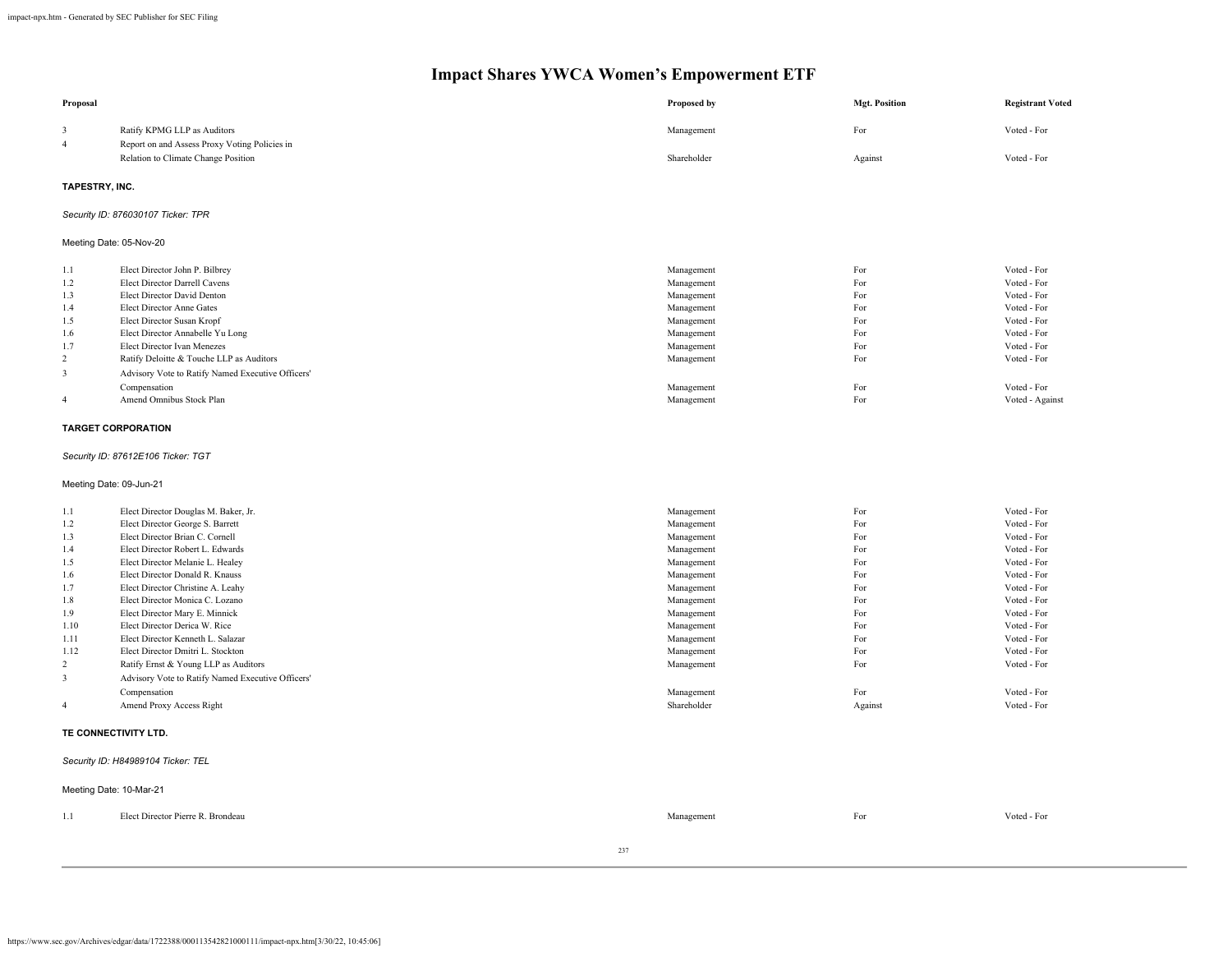| Proposal        |                                                                              | Proposed by              | <b>Mgt. Position</b> | <b>Registrant Voted</b>    |
|-----------------|------------------------------------------------------------------------------|--------------------------|----------------------|----------------------------|
|                 |                                                                              |                          |                      |                            |
| 1.2<br>1.3      | Elect Director Terrence R. Curtin<br>Elect Director Carol A. (John) Davidson | Management<br>Management | For<br>For           | Voted - For<br>Voted - For |
| 1.4             | Elect Director Lynn A. Dugle                                                 | Management               | For                  | Voted - For                |
| 1.5             | Elect Director William A. Jeffrey                                            | Management               | For                  | Voted - For                |
| 1.6             | Elect Director David M. Kerko *Withdrawn Resolution*                         | Management               | For                  | Non-Voting                 |
| 1.7             | Elect Director Thomas J. Lynch                                               | Management               | For                  | Voted - For                |
| 1.8             | Elect Director Heath A. Mitts                                                | Management               | For                  | Voted - For                |
| 1.9             | Elect Director Yong Nam                                                      | Management               | For                  | Voted - For                |
| 1.10            | Elect Director Daniel J. Phelan                                              | Management               | For                  | Voted - For                |
| 1.11            | Elect Director Abhijit Y. Talwalkar                                          | Management               | For                  | Voted - For                |
| 1.12            | Elect Director Mark C. Trudeau                                               | Management               | For                  | Voted - For                |
| 1.13            | Elect Director Dawn C. Willoughby                                            | Management               | For                  | Voted - For                |
| 1.14            | Elect Director Laura H. Wright                                               | Management               | For                  | Voted - For                |
| 1.15            | Elect Board Chairman Thomas J. Lynch                                         | Management               | For                  | Voted - For                |
| 1.16            | Elect Daniel J. Phelan as Member of Management                               |                          |                      |                            |
|                 | Development and Compensation Committee                                       | Management               | For                  | Voted - For                |
| 1.17            | Elect Abhijit Y. Talwalkar as Member of Management                           |                          |                      |                            |
|                 |                                                                              |                          |                      |                            |
|                 | Development and Compensation Committee                                       | Management               | For                  | Voted - For                |
| 1.18            | Elect Mark C. Trudeau as Member of Management                                |                          |                      |                            |
|                 | Development and Compensation Committee                                       | Management               | For                  | Voted - For                |
| 1.19            | Elect Dawn C. Willoughby as Member of Management                             |                          |                      |                            |
|                 | Development and Compensation Committee                                       | Management               | For                  | Voted - For                |
| $\overline{c}$  | Designate Rene Schwarzenbach as Independent Proxy                            | Management               | For                  | Voted - For                |
| $\overline{3}$  | Accept Annual Report for Fiscal Year Ended                                   |                          |                      |                            |
|                 | September 25, 2020                                                           | Management               | For                  | Voted - For                |
| $\overline{4}$  | Accept Statutory Financial Statements for Fiscal                             |                          |                      |                            |
|                 | Year Ended September 25, 2020                                                | Management               | For                  | Voted - For                |
| 5               | Approve Consolidated Financial Statements for                                |                          |                      |                            |
|                 | Fiscal Year Ended September 25, 2020                                         | Management               | For                  | Voted - For                |
| 6               | Approve Discharge of Board and Senior Management                             | Management               | For                  | Voted - For                |
| $7\overline{ }$ | Ratify Deloitte & Touche LLP as Independent                                  |                          |                      |                            |
|                 | Registered Public Accounting Firm for Fiscal Year                            |                          |                      |                            |
|                 | 2021                                                                         | Management               | For                  | Voted - For                |
| 8               | Ratify Deloitte AG as Swiss Registered Auditors                              | Management               | For                  | Voted - For                |
| 9               | Ratify PricewaterhouseCoopers AG as Special Auditors                         | Management               | For                  | Voted - For                |
|                 |                                                                              |                          |                      |                            |
| 10              | Advisory Vote to Ratify Named Executive Officers'                            |                          |                      |                            |
|                 | Compensation                                                                 | Management               | For                  | Voted - For                |
| 11              | Approve the Increase in Maximum Aggregate                                    |                          |                      |                            |
|                 | Remuneration of Executive Management                                         | Management               | For                  | Voted - For                |
| 12              | Approve Maximum Aggregate Remuneration of Board of                           |                          |                      |                            |
|                 | Directors                                                                    | Management               | For                  | Voted - For                |
| 13              | Approve Allocation of Available Earnings at                                  |                          |                      |                            |
|                 | September 25, 2020                                                           | Management               | For                  | Voted - For                |
| 14              | Approve Declaration of Dividend                                              | Management               | For                  | Voted - For                |
| 15              | Approve Reduction in Share Capital via Cancelation                           |                          |                      |                            |
|                 | of Shares                                                                    | Management               | For                  | Voted - For                |
| 16              | Amend Non-Qualified Employee Stock Purchase Plan                             | Management               | For                  | Voted - For                |
| 17              | Amend Omnibus Stock Plan                                                     | Management               | For                  | Voted - For                |
| 18              | <b>Adjourn Meeting</b>                                                       | Management               | For                  | Voted - For                |
|                 |                                                                              |                          |                      |                            |
|                 |                                                                              |                          |                      |                            |
| 238             |                                                                              |                          |                      |                            |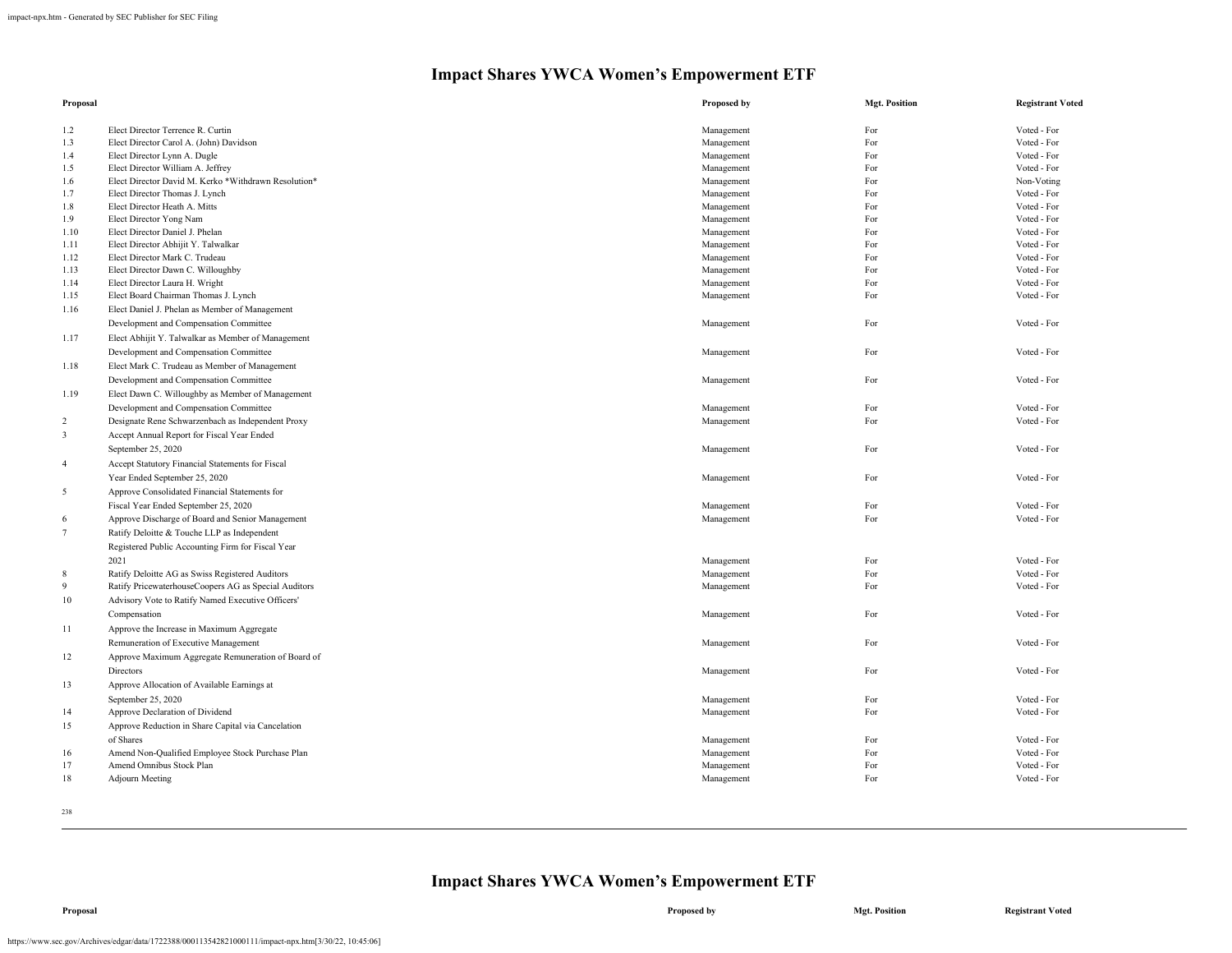| Proposal                            | Proposed by | <b>Mgt. Position</b> | <b>Registrant Voted</b> |
|-------------------------------------|-------------|----------------------|-------------------------|
| TERRAFORM POWER, INC.               |             |                      |                         |
| Security ID: 88104R209 Ticker: TERP |             |                      |                         |

Meeting Date: 29-Jul-20

| 1.1 | Elect Director Brian Lawson                       | Management | For | Voted - Against |
|-----|---------------------------------------------------|------------|-----|-----------------|
| 1.2 | Elect Director Carolyn Burke                      | Management | For | Voted - For     |
| 1.3 | Elect Director Christian S. Fong                  | Management | For | Voted - For     |
| 1.4 | Elect Director Harry Goldgut                      | Management | For | Voted - Against |
| 1.5 | Elect Director Richard Legault                    | Management | For | Voted - Against |
| 1.6 | Elect Director Mark McFarland                     | Management | For | Voted - For     |
| 1.7 | Elect Director Sachin Shah                        | Management | For | Voted - Against |
| 2   | Approve Merger Agreement                          | Management | For | Voted - For     |
|     | Ratify Ernst & Young LLP as Auditors              | Management | For | Voted - For     |
| 4   | Advisory Vote to Ratify Named Executive Officers' |            |     |                 |
|     | Compensation                                      | Management | For | Voted - Against |
|     | Adjourn Meeting                                   | Management | For | Voted - For     |

#### **TEXAS INSTRUMENTS INCORPORATED**

# *Security ID: 882508104 Ticker: TXN*

#### Meeting Date: 22-Apr-21

| 1.1  | Elect Director Mark A. Blinn                      | Management  | For     | Voted - For |
|------|---------------------------------------------------|-------------|---------|-------------|
| 1.2  | Elect Director Todd M. Bluedorn                   | Management  | For     | Voted - For |
| 1.3  | Elect Director Janet F. Clark                     | Management  | For     | Voted - For |
| 1.4  | Elect Director Carrie S. Cox                      | Management  | For     | Voted - For |
| 1.5  | Elect Director Martin S. Craighead                | Management  | For     | Voted - For |
| 1.6  | Elect Director Jean M. Hobby                      | Management  | For     | Voted - For |
| 1.7  | Elect Director Michael D. Hsu                     | Management  | For     | Voted - For |
| 1.8  | Elect Director Ronald Kirk                        | Management  | For     | Voted - For |
| 1.9  | Elect Director Pamela H. Patsley                  | Management  | For     | Voted - For |
| 1.10 | Elect Director Robert E. Sanchez                  | Management  | For     | Voted - For |
| 1.11 | Elect Director Richard K. Templeton               | Management  | For     | Voted - For |
| 2    | Advisory Vote to Ratify Named Executive Officers' |             |         |             |
|      | Compensation                                      | Management  | For     | Voted - For |
| 3    | Ratify Ernst & Young LLP as Auditors              | Management  | For     | Voted - For |
|      | Provide Right to Act by Written Consent           | Shareholder | Against | Voted - For |
|      |                                                   |             |         |             |

# **THE ALLSTATE CORPORATION**

# *Security ID: 020002101 Ticker: ALL*

# Meeting Date: 25-May-21

|     | Elect Director Donald E. Brown    | Management | For | Voted - For |
|-----|-----------------------------------|------------|-----|-------------|
| 1.2 | Elect Director Kermit R. Crawford | Management | For | Voted - For |
| 1.3 | Elect Director Michael L. Eskew   | Management | For | Voted - For |
| 1.4 | Elect Director Richard T. Hume    | Management | For | Voted - For |
| 1.5 | Elect Director Margaret M. Keane  | Management | For | Voted - For |
|     |                                   |            |     |             |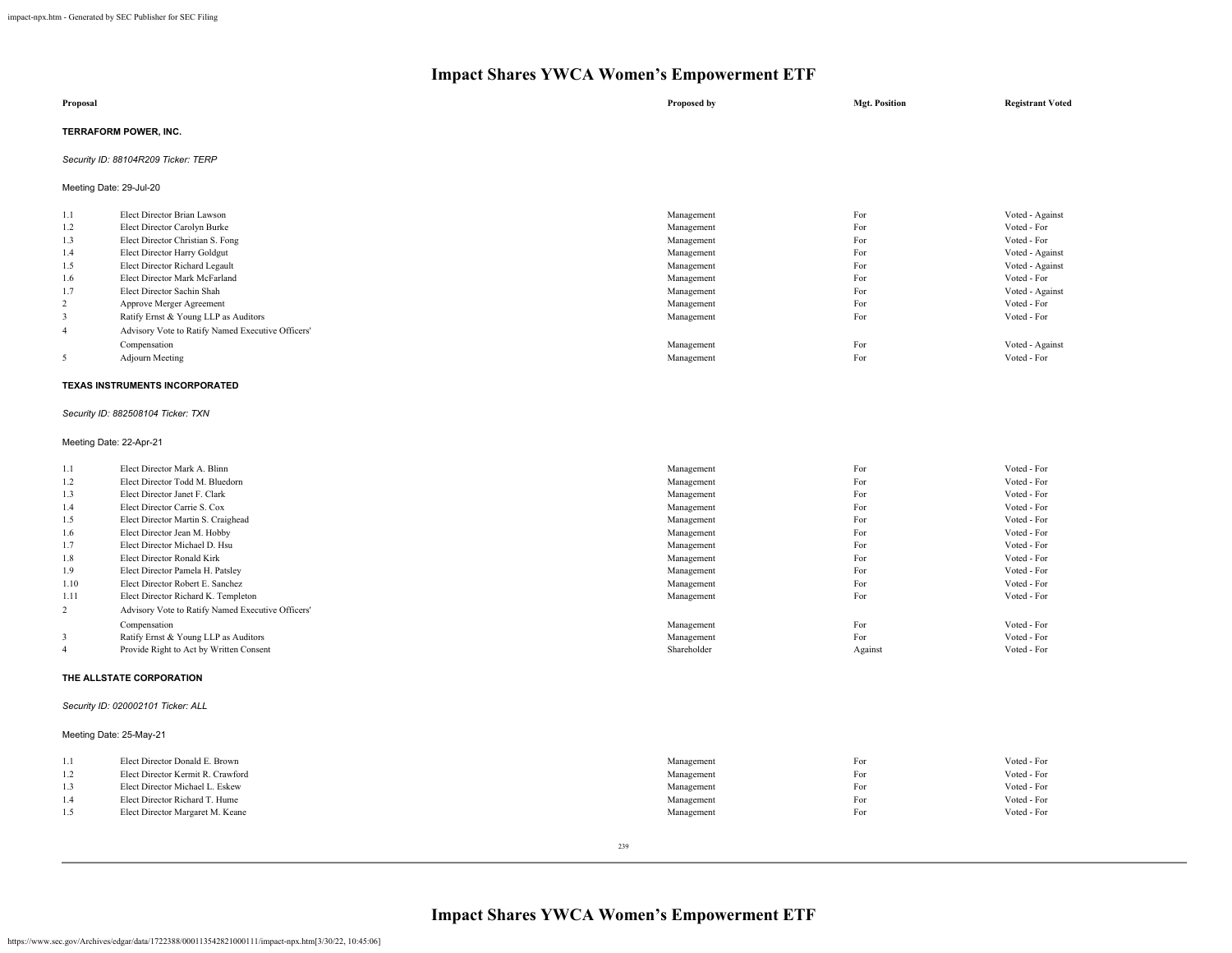| Proposal |                                                   | Proposed by | <b>Mgt. Position</b> | <b>Registrant Voted</b> |
|----------|---------------------------------------------------|-------------|----------------------|-------------------------|
|          |                                                   |             |                      |                         |
| 1.6      | Elect Director Siddharth N. (Bobby) Mehta         | Management  | For                  | Voted - For             |
| 1.7      | Elect Director Jacques P. Perold                  | Management  | For                  | Voted - For             |
| 1.8      | Elect Director Andrea Redmond                     | Management  | For                  | Voted - For             |
| 1.9      | Elect Director Gregg M. Sherrill                  | Management  | For                  | Voted - For             |
| 1.10     | Elect Director Judith A. Sprieser                 | Management  | For                  | Voted - For             |
| 1.11     | Elect Director Perry M. Traquina                  | Management  | For                  | Voted - For             |
| 1.12     | Elect Director Thomas J. Wilson                   | Management  | For                  | Voted - For             |
| 2        | Advisory Vote to Ratify Named Executive Officers' |             |                      |                         |
|          | Compensation                                      | Management  | For                  | Voted - For             |
|          | Ratify Deloitte & Touche LLP as Auditors          | Management  | For                  | Voted - For             |
|          | Amend Proxy Access Right                          | Shareholder | Against              | Voted - For             |

#### **THE BANK OF NEW YORK MELLON CORPORATION**

# *Security ID: 064058100 Ticker: BK*

Meeting Date: 13-Apr-21

| 1.1            | Elect Director Linda Z. Cook                      | Management  | For     | Voted - For |
|----------------|---------------------------------------------------|-------------|---------|-------------|
| 1.2            | Elect Director Joseph J. Echevarria               | Management  | For     | Voted - For |
| 1.3            | Elect Director Thomas P. "Todd" Gibbons           | Management  | For     | Voted - For |
| 1.4            | Elect Director M. Amy Gilliland                   | Management  | For     | Voted - For |
| 1.5            | Elect Director Jeffrey A. Goldstein               | Management  | For     | Voted - For |
| 1.6            | Elect Director K. Guru Gowrappan                  | Management  | For     | Voted - For |
| 1.7            | Elect Director Ralph Izzo                         | Management  | For     | Voted - For |
| 1.8            | Elect Director Edmund F. "Ted" Kelly              | Management  | For     | Voted - For |
| 1.9            | Elect Director Elizabeth E. Robinson              | Management  | For     | Voted - For |
| 1.10           | Elect Director Samuel C. Scott, III               | Management  | For     | Voted - For |
| 1.11           | Elect Director Frederick O. Terrell               | Management  | For     | Voted - For |
| 1.12           | Elect Director Alfred W. "AI" Zollar              | Management  | For     | Voted - For |
| 2              | Advisory Vote to Ratify Named Executive Officers' |             |         |             |
|                | Compensation                                      | Management  | For     | Voted - For |
| 3              | Ratify KPMG LLP as Auditors                       | Management  | For     | Voted - For |
| $\overline{4}$ | Reduce Ownership Threshold for Shareholders to    |             |         |             |
|                | Request Action by Written Consent                 | Shareholder | Against | Voted - For |
|                |                                                   |             |         |             |

#### **THE CLOROX COMPANY**

# *Security ID: 189054109 Ticker: CLX*

Meeting Date: 18-Nov-20

| 1.1 | Elect Director Amy Banse            | Management | For | Voted - For |
|-----|-------------------------------------|------------|-----|-------------|
| 1.2 | Elect Director Richard H. Carmona   | Management | For | Voted - For |
| 1.3 | Elect Director Benno Dorer          | Management | For | Voted - For |
| 1.4 | Elect Director Spencer C. Fleischer | Management | For | Voted - For |
| 1.5 | Elect Director Esther Lee           | Management | For | Voted - For |
| 1.6 | Elect Director A.D. David Mackay    | Management | For | Voted - For |
| 1.7 | Elect Director Paul Parker          | Management | For | Voted - For |
| 1.8 | Elect Director Linda Rendle         | Management | For | Voted - For |
| 1.9 | Elect Director Matthew J. Shattock  | Management | For | Voted - For |
|     |                                     |            |     |             |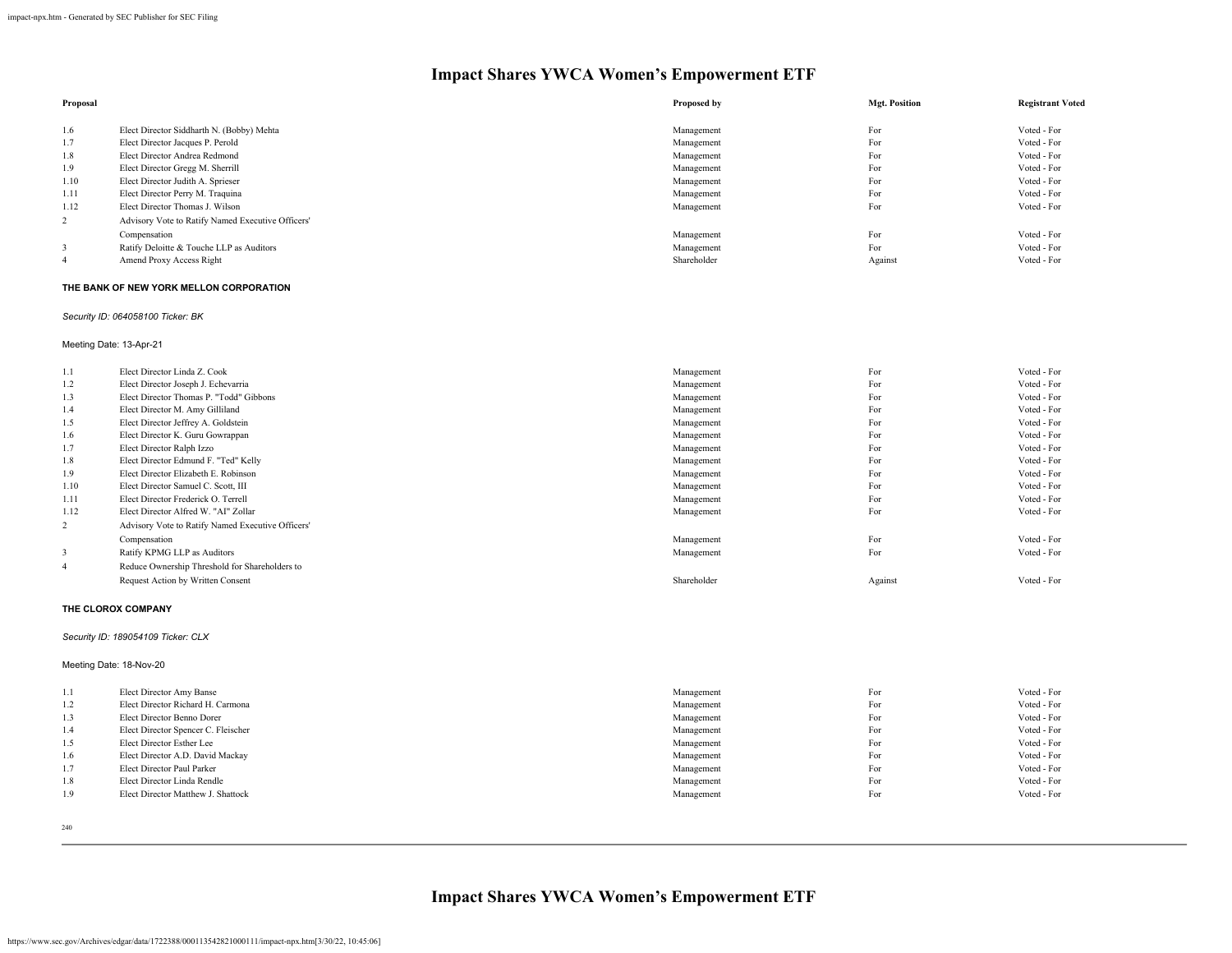| Proposal       |                                                     | Proposed by | <b>Mgt. Position</b> | <b>Registrant Voted</b> |
|----------------|-----------------------------------------------------|-------------|----------------------|-------------------------|
| 1.10           | Elect Director Kathryn Tesija                       | Management  | For                  | Voted - For             |
| 1.11           | Elect Director Pamela Thomas-Graham                 | Management  | For                  | Voted - For             |
| 1.12           | Elect Director Russell J. Weiner                    | Management  | For                  | Voted - For             |
| 1.13           | Elect Director Christopher J. Williams              | Management  | For                  | Voted - For             |
| 2              | Advisory Vote to Ratify Named Executive Officers'   |             |                      |                         |
|                | Compensation                                        | Management  | For                  | Voted - For             |
| 3              | Ratify Ernst & Young LLP as Auditors                | Management  | For                  | Voted - For             |
| $\overline{4}$ | Eliminate Supermajority Vote Requirement to Approve |             |                      |                         |
|                | <b>Certain Business Combinations</b>                | Management  | For                  | Voted - For             |

# **THE COCA-COLA COMPANY**

*Security ID: 191216100 Ticker: KO*

Meeting Date: 20-Apr-21

| 1.1  | Elect Director Herbert A. Allen                   | Management  | For     | Voted - For |
|------|---------------------------------------------------|-------------|---------|-------------|
| 1.2  | Elect Director Marc Bolland                       | Management  | For     | Voted - For |
| 1.3  | Elect Director Ana Botin                          | Management  | For     | Voted - For |
| 1.4  | Elect Director Christopher C. Davis               | Management  | For     | Voted - For |
| 1.5  | Elect Director Barry Diller                       | Management  | For     | Voted - For |
| 1.6  | Elect Director Helene D. Gayle                    | Management  | For     | Voted - For |
| 1.7  | Elect Director Alexis M. Herman                   | Management  | For     | Voted - For |
| 1.8  | Elect Director Robert A. Kotick                   | Management  | For     | Voted - For |
| 1.9  | Elect Director Maria Elena Lagomasino             | Management  | For     | Voted - For |
| 1.10 | Elect Director James Quincey                      | Management  | For     | Voted - For |
| 1.11 | Elect Director Caroline J. Tsay                   | Management  | For     | Voted - For |
| 1.12 | Elect Director David B. Weinberg                  | Management  | For     | Voted - For |
| 2    | Advisory Vote to Ratify Named Executive Officers' |             |         |             |
|      | Compensation                                      | Management  | For     | Voted - For |
| 3    | Ratify Ernst & Young LLP as Auditor               | Management  | For     | Voted - For |
|      | Report on Sugar and Public Health                 | Shareholder | Against | Voted - For |
|      |                                                   |             |         |             |

#### **THE ESTEE LAUDER COMPANIES INC.**

*Security ID: 518439104 Ticker: EL*

Meeting Date: 10-Nov-20

| -1.1 | Elect Director Charlene Barshefsky                | Management | For | Voted - For |
|------|---------------------------------------------------|------------|-----|-------------|
| 1.2  | Elect Director Wei Sun Christianson               | Management | For | Voted - For |
| 1.3  | Elect Director Fabrizio Freda                     | Management | For | Voted - For |
| 1.4  | Elect Director Jane Lauder                        | Management | For | Voted - For |
| 1.5  | Elect Director Leonard A. Lauder                  | Management | For | Voted - For |
|      | Ratify PricewaterhouseCoopers LLP as Auditors     | Management | For | Voted - For |
| -3   | Advisory Vote to Ratify Named Executive Officers' |            |     |             |
|      | Compensation                                      | Management | For | Voted - For |

241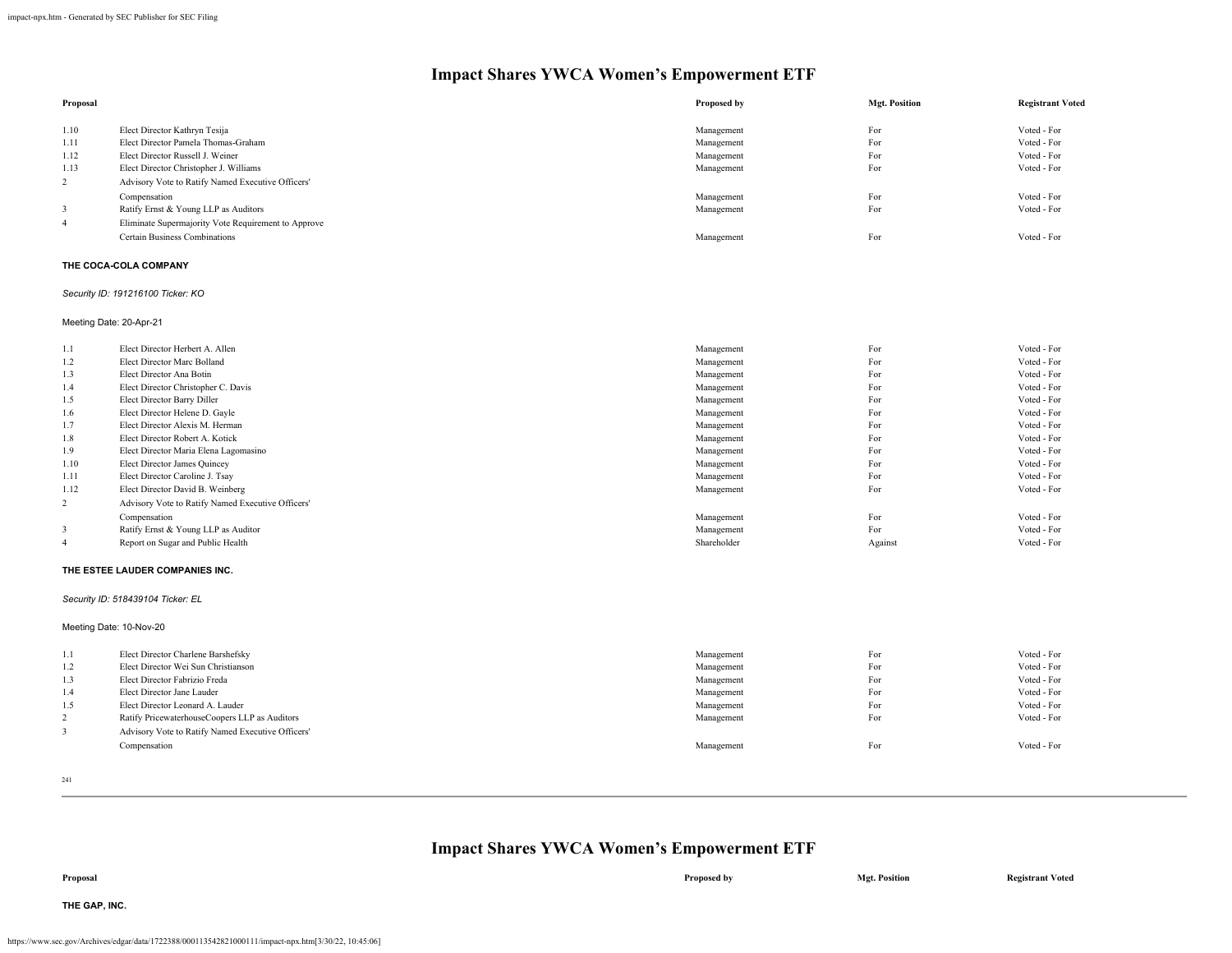| Proposal      | Proposed by | <b>Mgt. Position</b> | <b>Registrant Voted</b> |
|---------------|-------------|----------------------|-------------------------|
| THE GAP, INC. |             |                      |                         |

# *Security ID: 364760108 Ticker: GPS*

Meeting Date: 11-May-21

| 1.1            | Elect Director John J. Fisher                     | Management | For | Voted - For     |
|----------------|---------------------------------------------------|------------|-----|-----------------|
| 1.2            | Elect Director Robert J. Fisher                   | Management | For | Voted - Against |
| 1.3            | Elect Director William S. Fisher                  | Management | For | Voted - For     |
| 1.4            | Elect Director Tracy Gardner                      | Management | For | Voted - For     |
| 1.5            | Elect Director Isabella D. Goren                  | Management | For | Voted - For     |
| 1.6            | Elect Director Bob L. Martin                      | Management | For | Voted - For     |
| 1.7            | Elect Director Amy Miles                          | Management | For | Voted - For     |
| 1.8            | Elect Director Jorge P. Montoya                   | Management | For | Voted - For     |
| 1.9            | Elect Director Chris O'Neill                      | Management | For | Voted - For     |
| 1.10           | Elect Director Mayo A. Shattuck, III              | Management | For | Voted - For     |
| 1.11           | Elect Director Elizabeth A. Smith                 | Management | For | Voted - For     |
| 1.12           | Elect Director Salaam Coleman Smith               | Management | For | Voted - For     |
| 1.13           | Elect Director Sonia Syngal                       | Management | For | Voted - For     |
| 2              | Ratify Deloitte & Touche LLP as Auditors          | Management | For | Voted - For     |
| 3              | Advisory Vote to Ratify Named Executive Officers' |            |     |                 |
|                | Compensation                                      | Management | For | Voted - Against |
| $\overline{4}$ | Amend Qualified Employee Stock Purchase Plan      | Management | For | Voted - For     |
| 5              | Amend Omnibus Stock Plan                          | Management | For | Voted - Against |

#### **THE GOLDMAN SACHS GROUP, INC.**

# *Security ID: 38141G104 Ticker: GS*

# Meeting Date: 29-Apr-21

| 1.1  | Elect Director M. Michele Burns                      | Management  | For     | Voted - For     |
|------|------------------------------------------------------|-------------|---------|-----------------|
| 1.2  | Elect Director Drew G. Faust                         | Management  | For     | Voted - For     |
| 1.3  | Elect Director Mark A. Flaherty                      | Management  | For     | Voted - For     |
| 1.4  | Elect Director Ellen J. Kullman                      | Management  | For     | Voted - For     |
| 1.5  | Elect Director Lakshmi N. Mittal                     | Management  | For     | Voted - For     |
| 1.6  | Elect Director Adebayo O. Ogunlesi                   | Management  | For     | Voted - For     |
| 1.7  | Elect Director Peter Oppenheimer                     | Management  | For     | Voted - For     |
| 1.8  | Elect Director David M. Solomon                      | Management  | For     | Voted - For     |
| 1.9  | Elect Director Jan E. Tighe                          | Management  | For     | Voted - For     |
| 1.10 | Elect Director Jessica R. Uhl                        | Management  | For     | Voted - For     |
| 1.11 | Elect Director David A. Viniar                       | Management  | For     | Voted - For     |
| 1.12 | Elect Director Mark O. Winkelman                     | Management  | For     | Voted - For     |
| 2    | Advisory Vote to Ratify Named Executive Officers'    |             |         |                 |
|      | Compensation                                         | Management  | For     | Voted - For     |
| 3    | Amend Omnibus Stock Plan                             | Management  | For     | Voted - Against |
|      | Ratify PricewaterhouseCoopers LLP as Auditors        | Management  | For     | Voted - For     |
| 5    | Provide Right to Act by Written Consent              | Shareholder | Against | Voted - For     |
| 6    | Report on the Impacts of Using Mandatory Arbitration | Shareholder | Against | Voted - For     |
|      | Amend Certificate of Incorporation to Become a       |             |         |                 |
|      | Public Benefit Corporation                           | Shareholder | Against | Voted - Against |
|      |                                                      |             |         |                 |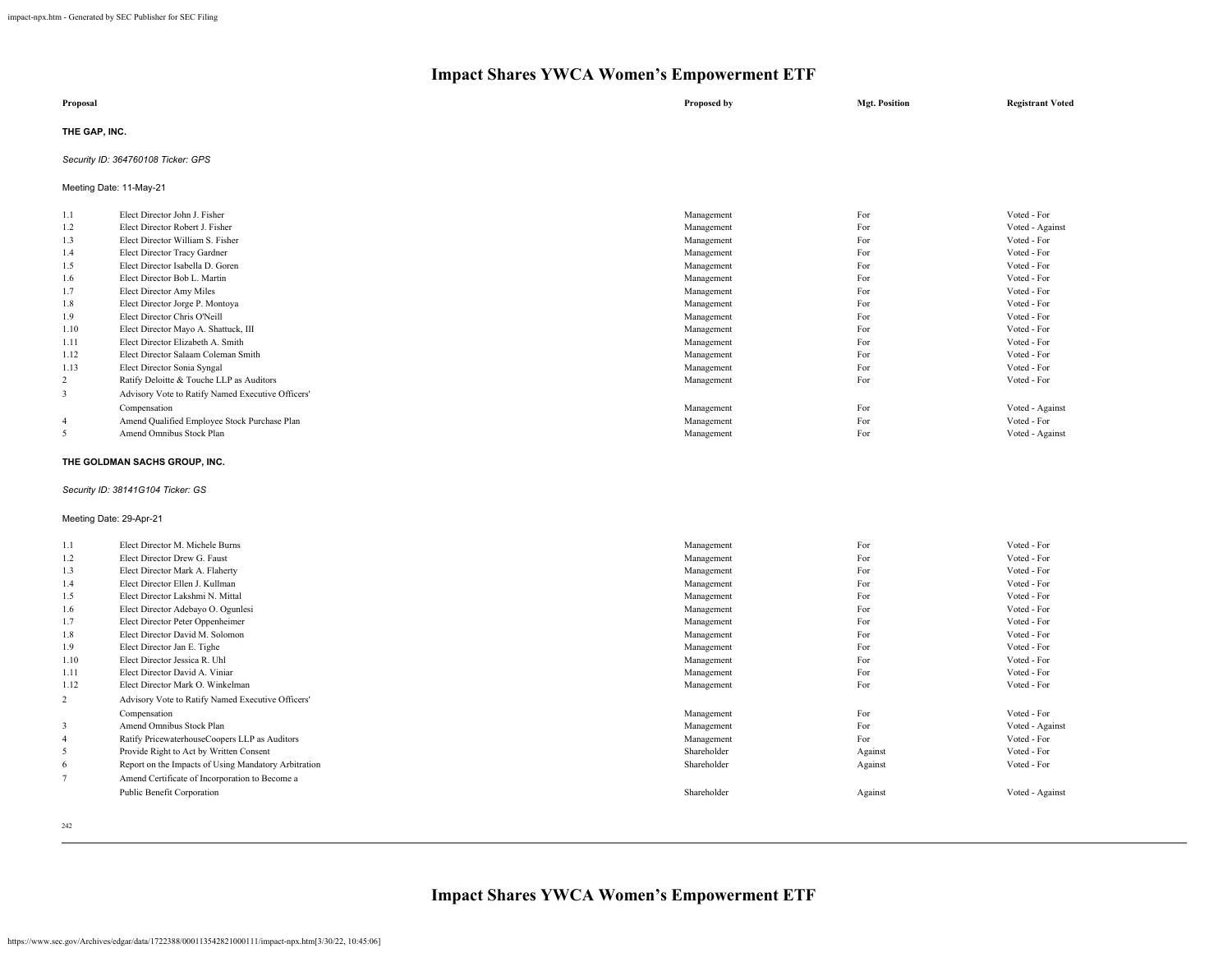| Proposal                                                                                                   |                                                                                                                                                                                                                                                                                                                                                                                                                                                                                                                                                                                            | Proposed by                                                                                                                                                                                      | <b>Mgt. Position</b>                                                                           | <b>Registrant Voted</b>                                                                                                                                                                                        |
|------------------------------------------------------------------------------------------------------------|--------------------------------------------------------------------------------------------------------------------------------------------------------------------------------------------------------------------------------------------------------------------------------------------------------------------------------------------------------------------------------------------------------------------------------------------------------------------------------------------------------------------------------------------------------------------------------------------|--------------------------------------------------------------------------------------------------------------------------------------------------------------------------------------------------|------------------------------------------------------------------------------------------------|----------------------------------------------------------------------------------------------------------------------------------------------------------------------------------------------------------------|
| 8                                                                                                          | Report on Racial Equity Audit                                                                                                                                                                                                                                                                                                                                                                                                                                                                                                                                                              | Shareholder                                                                                                                                                                                      | Against                                                                                        | Voted - For                                                                                                                                                                                                    |
|                                                                                                            | THE HARTFORD FINANCIAL SERVICES GROUP, INC.                                                                                                                                                                                                                                                                                                                                                                                                                                                                                                                                                |                                                                                                                                                                                                  |                                                                                                |                                                                                                                                                                                                                |
|                                                                                                            | Security ID: 416515104 Ticker: HIG                                                                                                                                                                                                                                                                                                                                                                                                                                                                                                                                                         |                                                                                                                                                                                                  |                                                                                                |                                                                                                                                                                                                                |
|                                                                                                            | Meeting Date: 19-May-21                                                                                                                                                                                                                                                                                                                                                                                                                                                                                                                                                                    |                                                                                                                                                                                                  |                                                                                                |                                                                                                                                                                                                                |
| 1.1<br>1.2<br>1.3<br>1.4<br>1.5<br>1.6<br>1.7<br>1.8<br>1.9<br>1.10<br>1.11<br>1.12<br>2<br>3              | Elect Director Robert B. Allardice. III<br>Elect Director Larry D. De Shon<br>Elect Director Carlos Dominguez<br>Elect Director Trevor Fetter<br>Elect Director Donna James<br>Elect Director Kathryn A. Mikells<br>Elect Director Michael G. Morris<br>Elect Director Teresa W. Roseborough<br>Elect Director Virginia P. Ruesterholz<br>Elect Director Christopher J. Swift<br>Elect Director Matthew E. Winter<br>Elect Director Greig Woodring<br>Ratify Deloitte & Touche LLP as Auditors<br>Advisory Vote to Ratify Named Executive Officers'<br>Compensation<br>THE HERSHEY COMPANY | Management<br>Management<br>Management<br>Management<br>Management<br>Management<br>Management<br>Management<br>Management<br>Management<br>Management<br>Management<br>Management<br>Management | For<br>For<br>For<br>For<br>For<br>For<br>For<br>For<br>For<br>For<br>For<br>For<br>For<br>For | Voted - For<br>Voted - For<br>Voted - For<br>Voted - For<br>Voted - For<br>Voted - For<br>Voted - For<br>Voted - For<br>Voted - For<br>Voted - For<br>Voted - For<br>Voted - For<br>Voted - For<br>Voted - For |
|                                                                                                            | Security ID: 427866108 Ticker: HSY                                                                                                                                                                                                                                                                                                                                                                                                                                                                                                                                                         |                                                                                                                                                                                                  |                                                                                                |                                                                                                                                                                                                                |
|                                                                                                            | Meeting Date: 17-May-21                                                                                                                                                                                                                                                                                                                                                                                                                                                                                                                                                                    |                                                                                                                                                                                                  |                                                                                                |                                                                                                                                                                                                                |
| 1.1<br>1.2<br>1.3<br>1.4<br>1.5<br>1.6<br>1.7<br>1.8<br>1.9<br>1.10<br>1.11<br>1.12<br>$\overline{c}$<br>3 | Elect Director Pamela M. Arway<br>Elect Director James W. Brown<br>Elect Director Michele G. Buck<br>Elect Director Victor L. Crawford<br>Elect Director Robert M. Dutkowsky<br>Elect Director Mary Kay Haben<br>Elect Director James C. Katzman<br>Elect Director M. Diane Koken<br>Elect Director Robert M. Malcolm<br>Elect Director Anthony J. Palmer<br>Elect Director Juan R. Perez<br>Elect Director Wendy L. Schoppert<br>Ratify Ernst & Young LLP as Auditor<br>Advisory Vote to Ratify Named Executive Officers'<br>Compensation                                                 | Management<br>Management<br>Management<br>Management<br>Management<br>Management<br>Management<br>Management<br>Management<br>Management<br>Management<br>Management<br>Management<br>Management | For<br>For<br>For<br>For<br>For<br>For<br>For<br>For<br>For<br>For<br>For<br>For<br>For<br>For | Voted - For<br>Voted - For<br>Voted - For<br>Voted - For<br>Voted - For<br>Voted - For<br>Voted - For<br>Voted - For<br>Voted - For<br>Voted - For<br>Voted - For<br>Voted - For<br>Voted - For<br>Voted - For |
|                                                                                                            |                                                                                                                                                                                                                                                                                                                                                                                                                                                                                                                                                                                            |                                                                                                                                                                                                  |                                                                                                |                                                                                                                                                                                                                |

243

**Impact Shares YWCA Women's Empowerment ETF**

**Proposal Proposed by Mgt. Position Registrant Voted THE INTERPUBLIC GROUP OF COMPANIES, INC.**

*Security ID: 460690100 Ticker: IPG*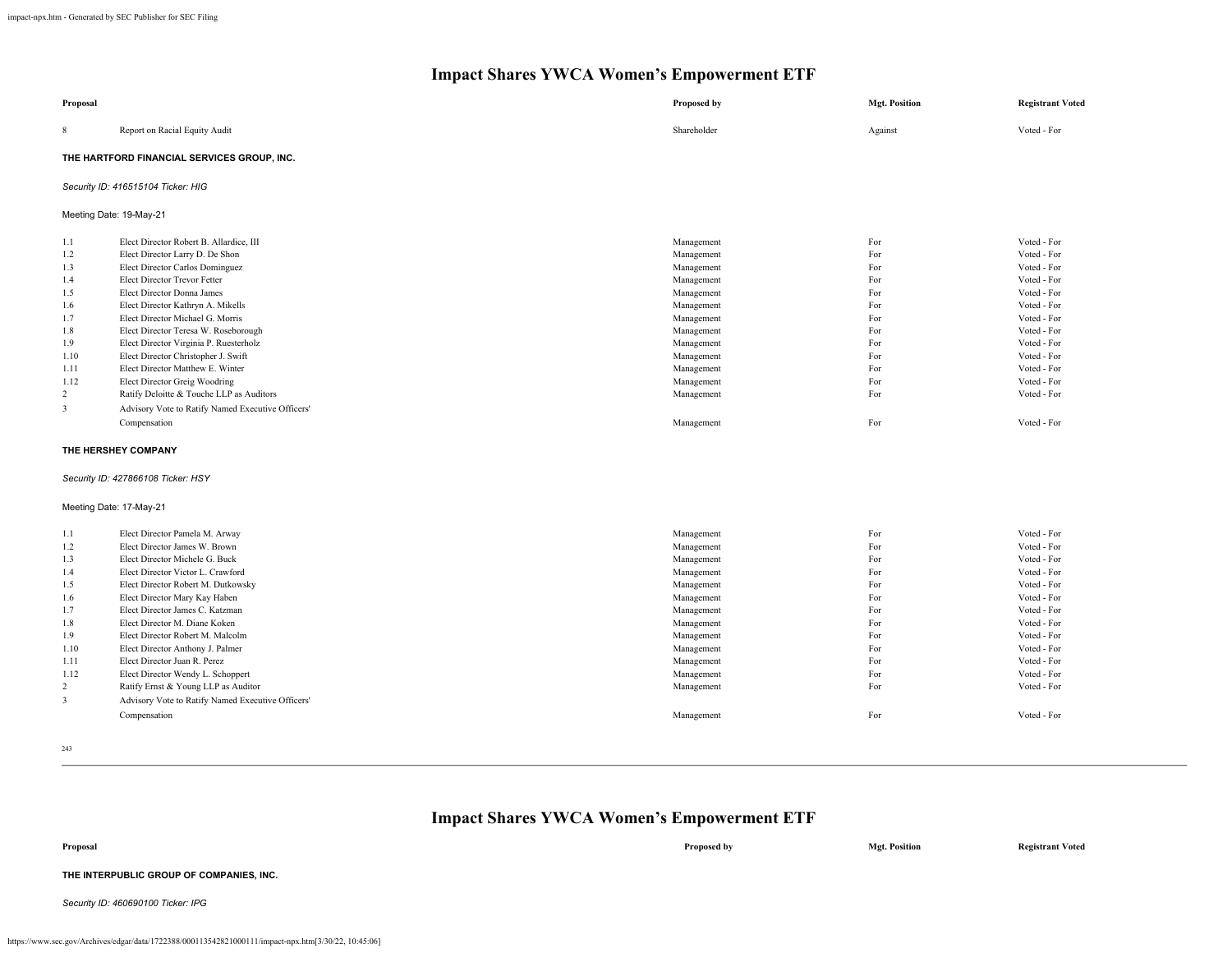| Proposal                                 | Proposed by | <b>Mgt. Position</b> | <b>Registrant Voted</b> |
|------------------------------------------|-------------|----------------------|-------------------------|
| THE INTERPUBLIC GROUP OF COMPANIES, INC. |             |                      |                         |

# *Security ID: 460690100 Ticker: IPG*

Meeting Date: 27-May-21

| 1.1            | Elect Director Joceyln Carter-Miller                | Management  | For     | Voted - For |
|----------------|-----------------------------------------------------|-------------|---------|-------------|
| 1.2            | Elect Director Mary J. Steele Guilfoile             | Management  | For     | Voted - For |
| 1.3            | Elect Director Dawn Hudson                          | Management  | For     | Voted - For |
| 1.4            | Elect Director Philippe Krakowsky                   | Management  | For     | Voted - For |
| 1.5            | Elect Director Jonathan F. Miller                   | Management  | For     | Voted - For |
| 1.6            | Elect Director Patrick Q. Moore                     | Management  | For     | Voted - For |
| 1.7            | Elect Director Michael I. Roth                      | Management  | For     | Voted - For |
| 1.8            | Elect Director Linda S. Sanford                     | Management  | For     | Voted - For |
| 1.9            | Elect Director David M. Thomas                      | Management  | For     | Voted - For |
| 1.10           | Elect Director E. Lee Wyatt, Jr.                    | Management  | For     | Voted - For |
| 2              | Ratify PricewaterhouseCoopers LLP as Auditors       | Management  | For     | Voted - For |
| 3              | Advisory Vote to Ratify Named Executive Officers'   |             |         |             |
|                | Compensation                                        | Management  | For     | Voted - For |
| $\overline{4}$ | Reduce Ownership Threshold for Shareholders to Call |             |         |             |
|                | Special Meeting                                     | Shareholder | Against | Voted - For |
|                |                                                     |             |         |             |

#### **THE J. M. SMUCKER COMPANY**

# *Security ID: 832696405 Ticker: SJM*

Meeting Date: 19-Aug-20

| 1.1            | Elect Director Susan E. Chapman-Hughes            | Management | For | Voted - For |
|----------------|---------------------------------------------------|------------|-----|-------------|
| 1.2            | Elect Director Paul J. Dolan                      | Management | For | Voted - For |
| 1.3            | Elect Director Jay L. Henderson                   | Management | For | Voted - For |
| 1.4            | Elect Director Kirk L. Perry                      | Management | For | Voted - For |
| 1.5            | Elect Director Sandra Pianalto                    | Management | For | Voted - For |
| 1.6            | Elect Director Nancy Lopez Russell                | Management | For | Voted - For |
| 1.7            | Elect Director Alex Shumate                       | Management | For | Voted - For |
| 1.8            | Elect Director Mark T. Smucker                    | Management | For | Voted - For |
| 1.9            | Elect Director Richard K. Smucker                 | Management | For | Voted - For |
| 1.10           | Elect Director Timothy P. Smucker                 | Management | For | Voted - For |
| 1.11           | Elect Director Jodi L. Taylor                     | Management | For | Voted - For |
| 1.12           | Elect Director Dawn C. Willoughby                 | Management | For | Voted - For |
| $\overline{2}$ | Ratify Ernst & Young LLP as Auditors              | Management | For | Voted - For |
| 3              | Advisory Vote to Ratify Named Executive Officers' |            |     |             |
|                | Compensation                                      | Management | For | Voted - For |
| $\overline{4}$ | Approve Omnibus Stock Plan                        | Management | For | Voted - For |

#### **THE KRAFT HEINZ COMPANY**

#### *Security ID: 500754106 Ticker: KHC*

|     | Meeting Date: 06-May-21        |            |     |             |
|-----|--------------------------------|------------|-----|-------------|
| 1.1 | Elect Director Gregory E. Abel | Management | For | Voted - For |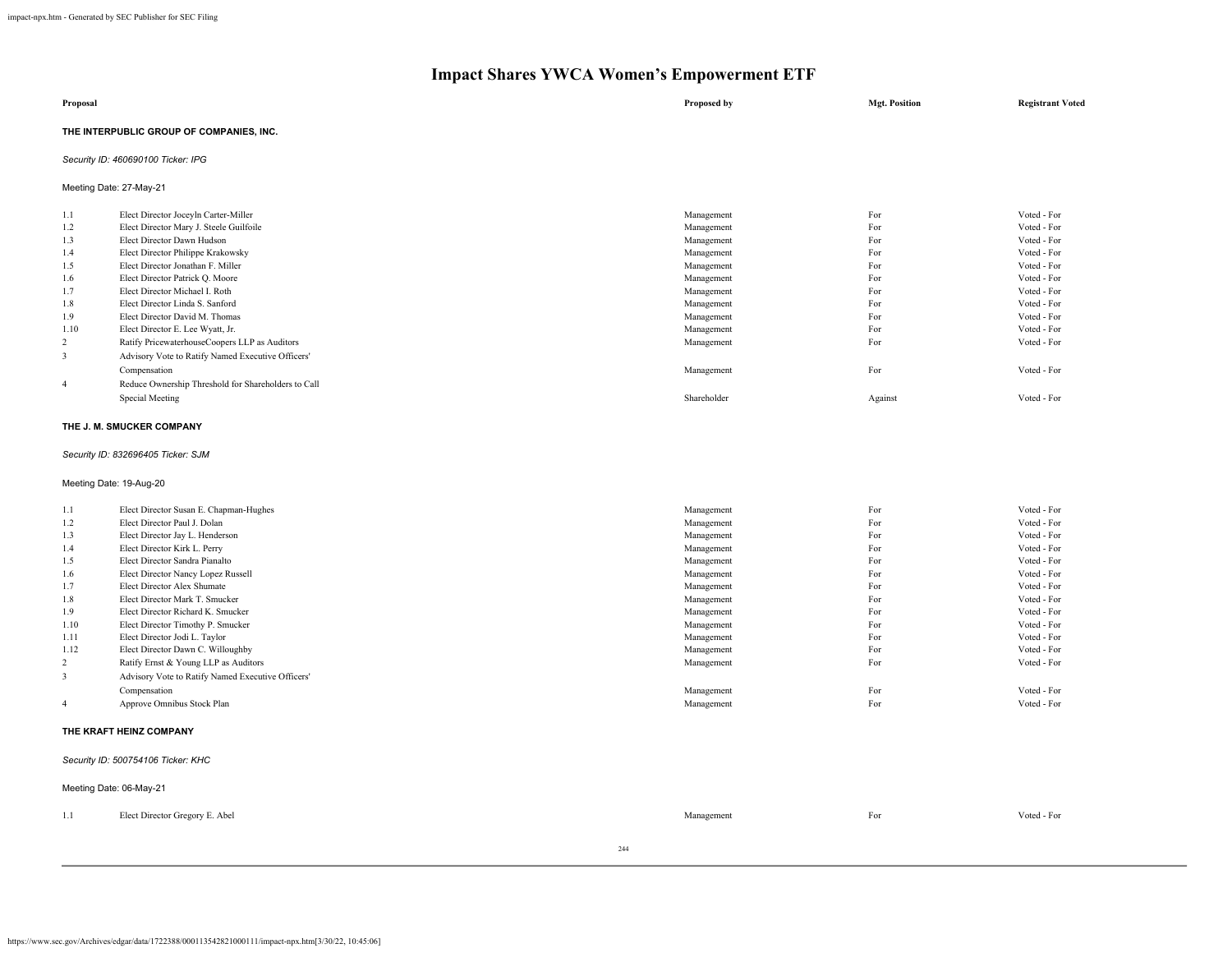| Proposal       |                                                   | Proposed by | <b>Mgt. Position</b> | <b>Registrant Voted</b> |
|----------------|---------------------------------------------------|-------------|----------------------|-------------------------|
|                |                                                   |             |                      |                         |
| 1.2            | Elect Director Alexandre Behring                  | Management  | For                  | Voted - For             |
| 1.3            | Elect Director John T. Cahill                     | Management  | For                  | Voted - For             |
| 1.4            | Elect Director Joao M. Castro-Neves               | Management  | For                  | Voted - For             |
| 1.5            | Elect Director Lori Dickerson Fouche              | Management  | For                  | Voted - For             |
| 1.6            | Elect Director Timothy Kenesey                    | Management  | For                  | Voted - For             |
| 1.7            | Elect Director Elio Leoni Sceti                   | Management  | For                  | Voted - For             |
| 1.8            | Elect Director Susan Mulder                       | Management  | For                  | Voted - For             |
| 1.9            | Elect Director Miguel Patricio                    | Management  | For                  | Voted - For             |
| 1.10           | Elect Director John C. Pope                       | Management  | For                  | Voted - For             |
| 1.11           | Elect Director Alexandre Van Damme                | Management  | For                  | Voted - For             |
| $\overline{2}$ | Advisory Vote to Ratify Named Executive Officers' |             |                      |                         |
|                | Compensation                                      | Management  | For                  | Voted - Against         |
|                | Ratify PricewaterhouseCoopers LLP as Auditors     | Management  | For                  | Voted - For             |

# **THE KROGER CO.**

#### *Security ID: 501044101 Ticker: KR*

#### Meeting Date: 24-Jun-21

| 1.1            | Elect Director Nora A. Aufreiter                     | Management  | For     | Voted - For |
|----------------|------------------------------------------------------|-------------|---------|-------------|
| 1.2            | Elect Director Kevin M. Brown                        | Management  | For     | Voted - For |
| 1.3            | Elect Director Anne Gates                            | Management  | For     | Voted - For |
| 1.4            | Elect Director Karen M. Hoguet                       | Management  | For     | Voted - For |
| 1.5            | Elect Director W. Rodney McMullen                    | Management  | For     | Voted - For |
| 1.6            | Elect Director Clyde R. Moore                        | Management  | For     | Voted - For |
| 1.7            | Elect Director Ronald L. Sargent                     | Management  | For     | Voted - For |
| 1.8            | Elect Director J. Amanda Sourry Knox (Amanda Sourry) | Management  | For     | Voted - For |
| 1.9            | Elect Director Mark S. Sutton                        | Management  | For     | Voted - For |
| 1.10           | Elect Director Ashok Vemuri                          | Management  | For     | Voted - For |
| 2              | Advisory Vote to Ratify Named Executive Officers'    |             |         |             |
|                | Compensation                                         | Management  | For     | Voted - For |
|                | Ratify PricewaterhouseCoopers LLC as Auditor         | Management  | For     | Voted - For |
| $\overline{4}$ | Assess Environmental Impact of Non-Recyclable        |             |         |             |
|                | Packaging                                            | Shareholder | Against | Voted - For |

#### **THE MOSAIC COMPANY**

# *Security ID: 61945C103 Ticker: MOS*

Meeting Date: 20-May-21

| 1.1 | Elect Director Cheryl K. Beebe         | Management | For | Voted - For |
|-----|----------------------------------------|------------|-----|-------------|
| 1.2 | Elect Director Oscar P. Bernardes      | Management | For | Voted - For |
| 1.3 | Elect Director Gregory L. Ebel         | Management | For | Voted - For |
| 1.4 | Elect Director Timothy S. Gitzel       | Management | For | Voted - For |
| 1.5 | Elect Director Denise C. Johnson       | Management | For | Voted - For |
| 1.6 | Elect Director Emery N. Koenig         | Management | For | Voted - For |
| 1.7 | Elect Director James 'Joc' C. O'Rourke | Management | For | Voted - For |
| 1.8 | Elect Director David T. Seaton         | Management | For | Voted - For |
| 1.9 | Elect Director Steven M. Seibert       | Management | For | Voted - For |
|     |                                        |            |     |             |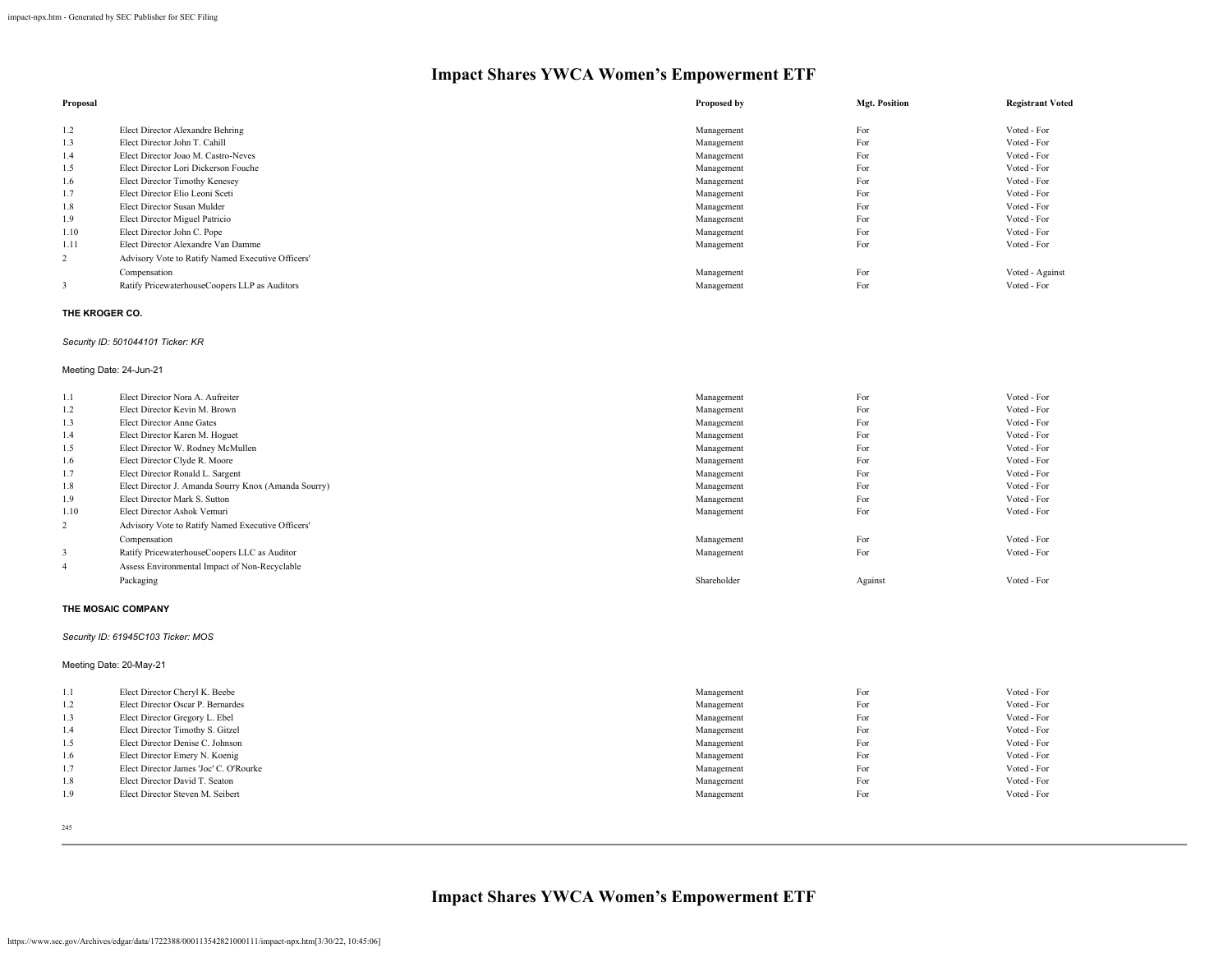| Proposal       |                                                   | Proposed by | <b>Mgt. Position</b> | <b>Registrant Voted</b> |
|----------------|---------------------------------------------------|-------------|----------------------|-------------------------|
| 1.10           | Elect Director Luciano Siani Pires                | Management  | For                  | Voted - For             |
| 1.11           | Elect Director Gretchen H. Watkins                | Management  | For                  | Voted - For             |
| 1.12           | Elect Director Kelvin R. Westbrook                | Management  | For                  | Voted - For             |
| $\mathcal{L}$  | Ratify KPMG LLP as Auditors                       | Management  | For                  | Voted - For             |
|                | Advisory Vote to Ratify Named Executive Officers' |             |                      |                         |
|                | Compensation                                      | Management  | For                  | Voted - For             |
| $\overline{4}$ | Provide Right to Act by Written Consent           | Shareholder | Against              | Voted - For             |

# **THE PNC FINANCIAL SERVICES GROUP, INC.**

*Security ID: 693475105 Ticker: PNC*

# Meeting Date: 27-Apr-21

| 1.1            | Elect Director Joseph Alvarado                    | Management  | For     | Voted - For |
|----------------|---------------------------------------------------|-------------|---------|-------------|
| 1.2            | Elect Director Charles E. Bunch                   | Management  | For     | Voted - For |
| 1.3            | Elect Director Debra A. Cafaro                    | Management  | For     | Voted - For |
| 1.4            | Elect Director Marjorie Rodgers Cheshire          | Management  | For     | Voted - For |
| 1.5            | Elect Director David L. Cohen                     | Management  | For     | Voted - For |
| 1.6            | Elect Director William S. Demchak                 | Management  | For     | Voted - For |
| 1.7            | Elect Director Andrew T. Feldstein                | Management  | For     | Voted - For |
| 1.8            | Elect Director Richard J. Harshman                | Management  | For     | Voted - For |
| 1.9            | Elect Director Daniel R. Hesse                    | Management  | For     | Voted - For |
| 1.10           | Elect Director Linda R. Medler                    | Management  | For     | Voted - For |
| 1.11           | Elect Director Martin Pfinsgraff                  | Management  | For     | Voted - For |
| 1.12           | Elect Director Toni Townes-Whitley                | Management  | For     | Voted - For |
| 1.13           | Elect Director Michael J. Ward                    | Management  | For     | Voted - For |
| 2              | Ratify PricewaterhouseCoopers LLP as Auditors     | Management  | For     | Voted - For |
| 3              | Advisory Vote to Ratify Named Executive Officers' |             |         |             |
|                | Compensation                                      | Management  | For     | Voted - For |
| $\overline{4}$ | Report on Risk Management and Nuclear Weapon      |             |         |             |
|                | Industry                                          | Shareholder | Against | Voted - For |
|                |                                                   |             |         |             |

#### **THE PROCTER & GAMBLE COMPANY**

# *Security ID: 742718109 Ticker: PG*

Meeting Date: 13-Oct-20

| 1.1  | Elect Director Francis S. Blake       | Management | For | Voted - For |
|------|---------------------------------------|------------|-----|-------------|
| 1.2  | Elect Director Angela F. Braly        | Management | For | Voted - For |
| 1.3  | Elect Director Amy L. Chang           | Management | For | Voted - For |
| 1.4  | Elect Director Joseph Jimenez         | Management | For | Voted - For |
| 1.5  | Elect Director Debra L. Lee           | Management | For | Voted - For |
| 1.6  | Elect Director Terry J. Lundgren      | Management | For | Voted - For |
| 1.7  | Elect Director Christine M. McCarthy  | Management | For | Voted - For |
| 1.8  | Elect Director W. James McNerney, Jr. | Management | For | Voted - For |
| 1.9  | Elect Director Nelson Peltz           | Management | For | Voted - For |
| 1.10 | Elect Director David S. Taylor        | Management | For | Voted - For |
| 1.11 | Elect Director Margaret C. Whitman    | Management | For | Voted - For |
| 1.12 | Elect Director Patricia A. Woertz     | Management | For | Voted - For |
|      |                                       |            |     |             |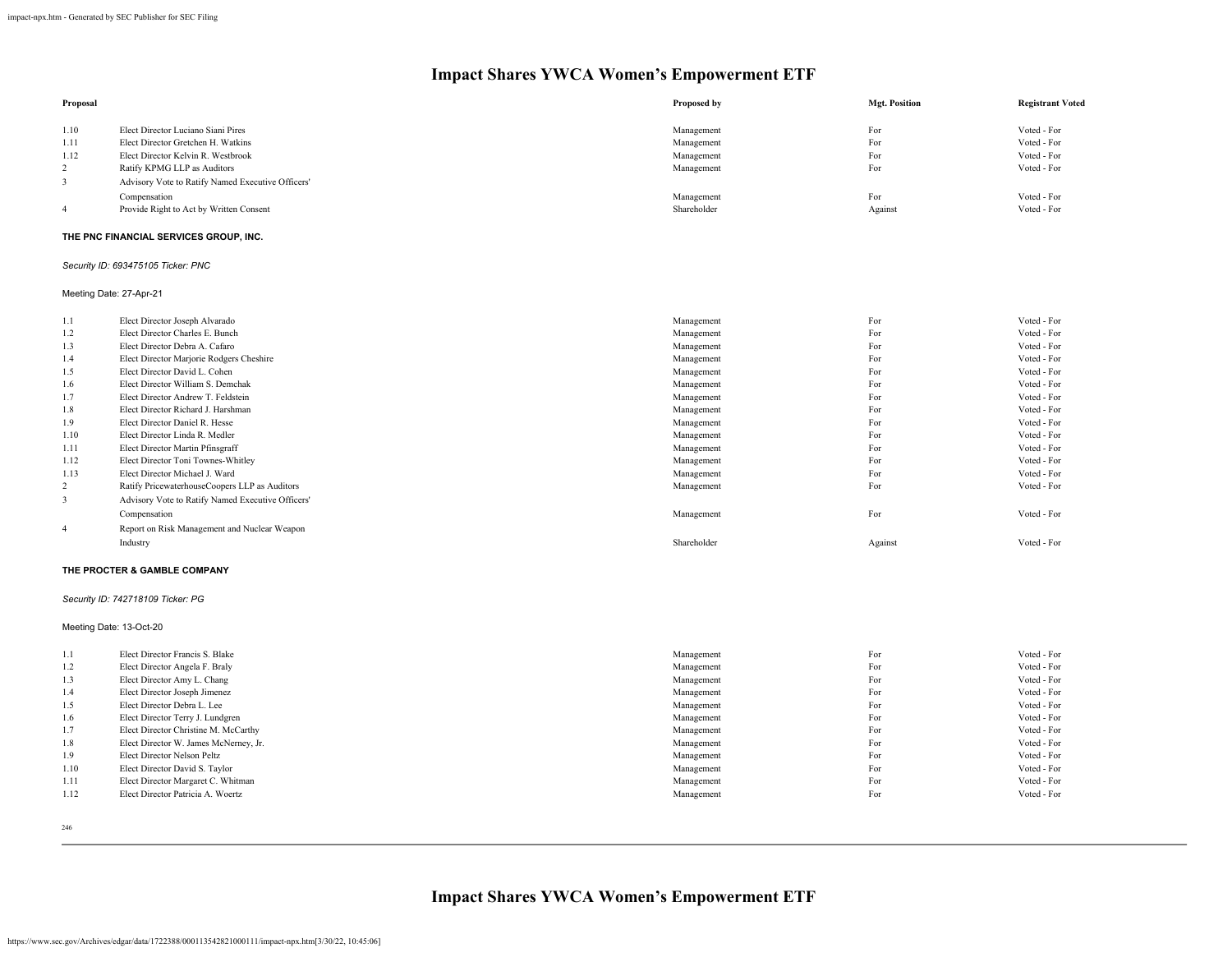| Proposal                |                                                   | Proposed by | <b>Mgt. Position</b> | <b>Registrant Voted</b> |
|-------------------------|---------------------------------------------------|-------------|----------------------|-------------------------|
| $\overline{2}$          | Ratify Deloitte & Touche LLP as Auditors          | Management  | For                  | Voted - For             |
| 3                       | Advisory Vote to Ratify Named Executive Officers' |             |                      |                         |
|                         | Compensation                                      | Management  | For                  | Voted - For             |
| $\overline{4}$          | Approve Qualified Employee Stock Purchase Plan    | Management  | For                  | Voted - For             |
| 5                       | Report on Efforts to Eliminate Deforestation      | Shareholder | Against              | Voted - For             |
| 6                       | Publish Annually a Report Assessing Diversity and |             |                      |                         |
|                         | <b>Inclusion Efforts</b>                          | Shareholder | Against              | Voted - For             |
|                         | THE PROGRESSIVE CORPORATION                       |             |                      |                         |
|                         | Security ID: 743315103 Ticker: PGR                |             |                      |                         |
| Meeting Date: 07-May-21 |                                                   |             |                      |                         |

| 1.1            | Elect Director Philip Bleser                      | Management | For | Voted - For |
|----------------|---------------------------------------------------|------------|-----|-------------|
| 1.2            | Elect Director Stuart B. Burgdoerfer              | Management | For | Voted - For |
| 1.3            | Elect Director Pamela J. Craig                    | Management | For | Voted - For |
| 1.4            | Elect Director Charles A. Davis                   | Management | For | Voted - For |
| 1.5            | Elect Director Roger N. Farah                     | Management | For | Voted - For |
| 1.6            | Elect Director Lawton W. Fitt                     | Management | For | Voted - For |
| 1.7            | Elect Director Susan Patricia Griffith            | Management | For | Voted - For |
| 1.8            | Elect Director Devin C. Johnson                   | Management | For | Voted - For |
| 1.9            | Elect Director Jeffrey D. Kelly                   | Management | For | Voted - For |
| 1.10           | Elect Director Barbara R. Snyder                  | Management | For | Voted - For |
| 1.11           | Elect Director Jan E. Tighe                       | Management | For | Voted - For |
| 1.12           | Elect Director Kahina Van Dyke                    | Management | For | Voted - For |
| $\overline{2}$ | Advisory Vote to Ratify Named Executive Officers' |            |     |             |
|                | Compensation                                      | Management | For | Voted - For |
| 3              | Ratify PricewaterhouseCoopers LLP as Auditor      | Management | For | Voted - For |
|                |                                                   |            |     |             |

# **THE TJX COMPANIES, INC.**

# *Security ID: 872540109 Ticker: TJX*

# Meeting Date: 08-Jun-21

| 1.1            | Elect Director Zein Abdalla                       | Management  | For     | Voted - For |
|----------------|---------------------------------------------------|-------------|---------|-------------|
| 1.2            | Elect Director Jose B. Alvarez                    | Management  | For     | Voted - For |
| 1.3            | Elect Director Alan M. Bennett                    | Management  | For     | Voted - For |
| 1.4            | Elect Director Rosemary T. Berkery                | Management  | For     | Voted - For |
| 1.5            | Elect Director David T. Ching                     | Management  | For     | Voted - For |
| 1.6            | Elect Director C. Kim Goodwin                     | Management  | For     | Voted - For |
| 1.7            | Elect Director Ernie Herrman                      | Management  | For     | Voted - For |
| 1.8            | Elect Director Michael F. Hines                   | Management  | For     | Voted - For |
| 1.9            | Elect Director Amy B. Lane                        | Management  | For     | Voted - For |
| 1.10           | Elect Director Carol Meyrowitz                    | Management  | For     | Voted - For |
| 1.11           | Elect Director Jackwyn L. Nemerov                 | Management  | For     | Voted - For |
| 1.12           | Elect Director John F. O'Brien                    | Management  | For     | Voted - For |
| 2              | Ratify PricewaterhouseCoopers as Auditors         | Management  | For     | Voted - For |
| 3              | Advisory Vote to Ratify Named Executive Officers' |             |         |             |
|                | Compensation                                      | Management  | For     | Voted - For |
| $\overline{4}$ | Report on Animal Welfare                          | Shareholder | Against | Voted - For |
|                |                                                   |             |         |             |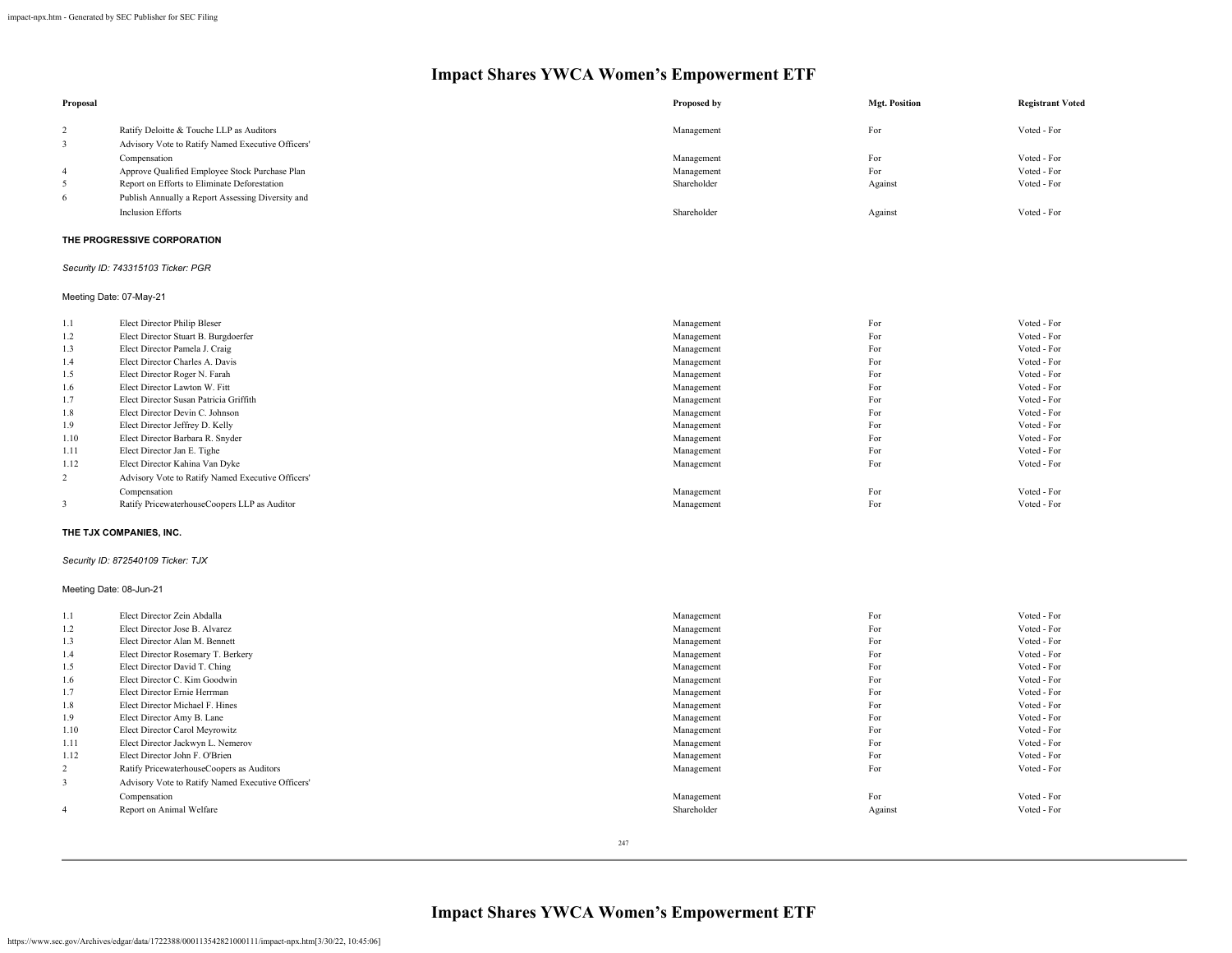| Proposal                                                 |                                                                                                                                                                                                                                                                                     | Proposed by                                                                                    | <b>Mgt. Position</b>                          | <b>Registrant Voted</b>                                                                               |
|----------------------------------------------------------|-------------------------------------------------------------------------------------------------------------------------------------------------------------------------------------------------------------------------------------------------------------------------------------|------------------------------------------------------------------------------------------------|-----------------------------------------------|-------------------------------------------------------------------------------------------------------|
| 5                                                        | Report on Pay Disparity                                                                                                                                                                                                                                                             | Shareholder                                                                                    | Against                                       | Voted - For                                                                                           |
|                                                          | THE WALT DISNEY COMPANY                                                                                                                                                                                                                                                             |                                                                                                |                                               |                                                                                                       |
|                                                          | Security ID: 254687106 Ticker: DIS                                                                                                                                                                                                                                                  |                                                                                                |                                               |                                                                                                       |
| Meeting Date: 09-Mar-21                                  |                                                                                                                                                                                                                                                                                     |                                                                                                |                                               |                                                                                                       |
| 1.1<br>1.2                                               | Elect Director Susan E. Arnold<br>Elect Director Mary T. Barra                                                                                                                                                                                                                      | Management<br>Management                                                                       | For<br>For                                    | Voted - For<br>Voted - For                                                                            |
| 1.3<br>1.4<br>1.5                                        | Elect Director Safra A. Catz<br>Elect Director Robert A. Chapek<br>Elect Director Francis A. deSouza                                                                                                                                                                                | Management<br>Management<br>Management                                                         | For<br>For<br>For                             | Voted - For<br>Voted - For<br>Voted - For                                                             |
| 1.6<br>1.7                                               | Elect Director Michael B.G. Froman<br>Elect Director Robert A. Iger                                                                                                                                                                                                                 | Management<br>Management                                                                       | For<br>For                                    | Voted - For<br>Voted - For                                                                            |
| 1.8<br>1.9<br>1.10                                       | Elect Director Maria Elena Lagomasino<br>Elect Director Mark G. Parker<br>Elect Director Derica W. Rice                                                                                                                                                                             | Management<br>Management<br>Management                                                         | For<br>For<br>For                             | Voted - For<br>Voted - For<br>Voted - For                                                             |
| $\overline{c}$<br>$\overline{\mathbf{3}}$                | Ratify PricewaterhouseCoopers LLP as Auditors<br>Advisory Vote to Ratify Named Executive Officers'                                                                                                                                                                                  | Management                                                                                     | For                                           | Voted - For                                                                                           |
| $\overline{4}$<br>5                                      | Compensation<br>Report on Lobbying Payments and Policy<br>Adopt a Policy to Include Non-Management Employees                                                                                                                                                                        | Management<br>Shareholder                                                                      | For<br>Against                                | Voted - Against<br>Voted - For                                                                        |
|                                                          | as Prospective Director Candidates                                                                                                                                                                                                                                                  | Shareholder                                                                                    | Against                                       | Voted - For                                                                                           |
| TIFFANY & CO.                                            |                                                                                                                                                                                                                                                                                     |                                                                                                |                                               |                                                                                                       |
|                                                          | Security ID: 886547108 Ticker: TIF                                                                                                                                                                                                                                                  |                                                                                                |                                               |                                                                                                       |
| Meeting Date: 30-Dec-20                                  |                                                                                                                                                                                                                                                                                     |                                                                                                |                                               |                                                                                                       |
| $\overline{c}$<br>$\mathbf{3}$                           | Approve Merger Agreement<br>Advisory Vote on Golden Parachutes<br><b>Adjourn Meeting</b>                                                                                                                                                                                            | Management<br>Management<br>Management                                                         | For<br>For<br>For                             | Voted - For<br>Voted - Against<br>Voted - For                                                         |
| <b>TRANSUNION</b>                                        |                                                                                                                                                                                                                                                                                     |                                                                                                |                                               |                                                                                                       |
|                                                          | Security ID: 89400J107 Ticker: TRU                                                                                                                                                                                                                                                  |                                                                                                |                                               |                                                                                                       |
| Meeting Date: 11-May-21                                  |                                                                                                                                                                                                                                                                                     |                                                                                                |                                               |                                                                                                       |
| 1.1<br>1.2<br>1.3<br>1.4<br>1.5<br>1.6<br>$\overline{2}$ | Elect Director William P. (Billy) Bosworth<br>Elect Director Suzanne P. Clark<br>Elect Director Kermit R. Crawford<br>Elect Director Russell P. Fradin<br>Elect Director Pamela A. Joseph<br>Elect Director Thomas L. Monahan, III<br>Ratify PricewaterhouseCoopers LLP as Auditors | Management<br>Management<br>Management<br>Management<br>Management<br>Management<br>Management | For<br>For<br>For<br>For<br>For<br>For<br>For | Voted - For<br>Voted - For<br>Voted - For<br>Voted - For<br>Voted - For<br>Voted - For<br>Voted - For |

248

# **Impact Shares YWCA Women's Empowerment ETF**

**Proposal Proposed by Mgt. Position Registrant Voted**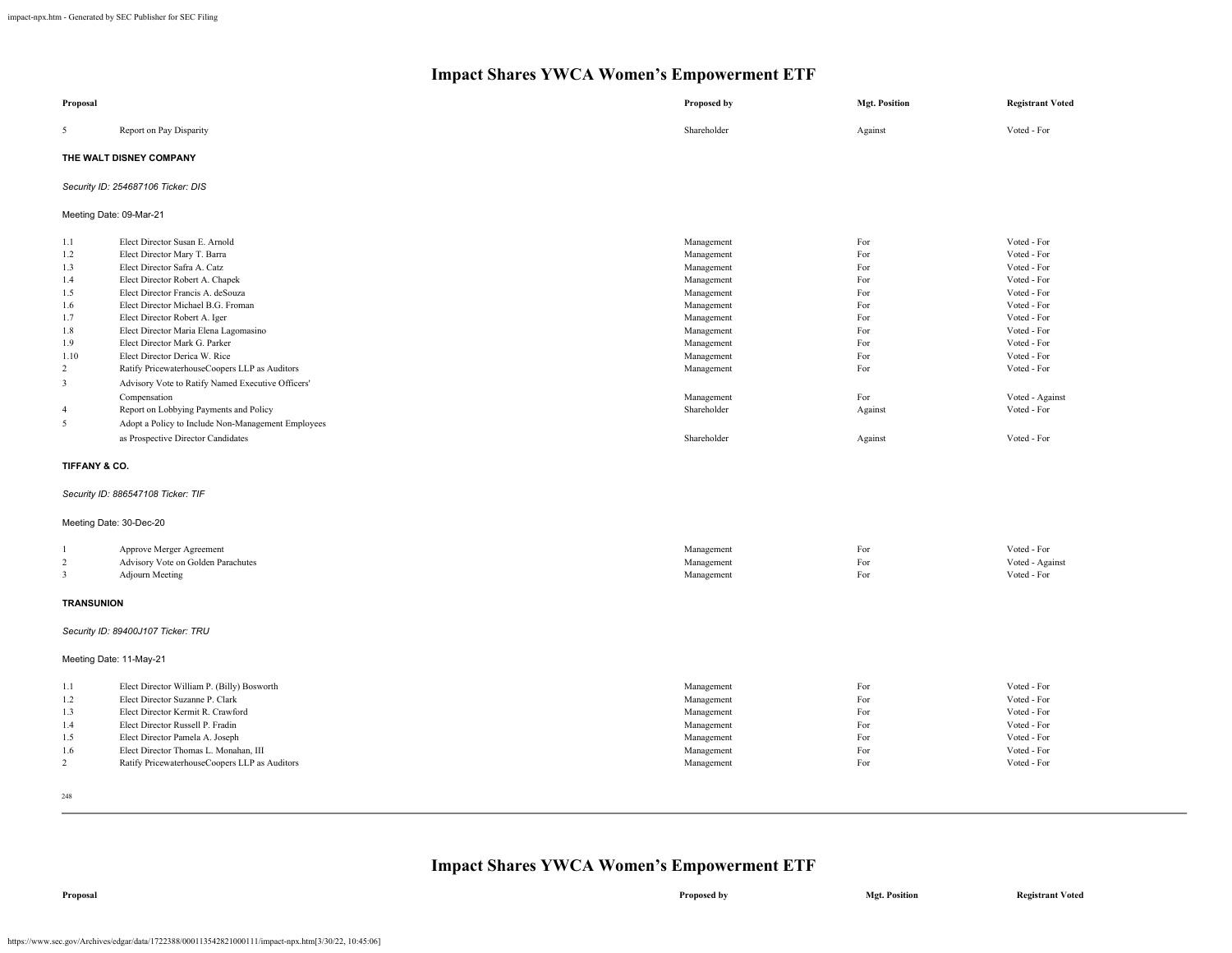|                    | $\blacksquare$<br>.<br>.                          |             |                      |                         |
|--------------------|---------------------------------------------------|-------------|----------------------|-------------------------|
| Proposal           |                                                   | Proposed by | <b>Mgt. Position</b> | <b>Registrant Voted</b> |
| TREX COMPANY, INC. |                                                   |             |                      |                         |
|                    | Security ID: 89531P105 Ticker: TREX               |             |                      |                         |
|                    | Meeting Date: 06-May-21                           |             |                      |                         |
| 1.1                | Elect Director James E. Cline                     | Management  | For                  | Voted - For             |
| 1.2                | Elect Director Bryan H. Fairbanks                 | Management  | For                  | Voted - For             |
| 1.3                | Elect Director Gena C. Lovett                     | Management  | For                  | Voted - For             |
| 1.4                | Elect Director Patricia B. Robinson               | Management  | For                  | Voted - For             |
| 2                  | Advisory Vote to Ratify Named Executive Officers' |             |                      |                         |
|                    | Compensation                                      | Management  | For                  | Voted - For             |
| 3                  | Ratify Ernst & Young LLP as Auditors              | Management  | For                  | Voted - For             |

#### **TYSON FOODS, INC.**

#### *Security ID: 902494103 Ticker: TSN*

# Meeting Date: 11-Feb-21

| 1.1            | Elect Director John Tyson                           | Management  | For     | Voted - For |
|----------------|-----------------------------------------------------|-------------|---------|-------------|
| 1.2            | Elect Director Les R. Baledge                       | Management  | For     | Voted - For |
| 1.3            | Elect Director Gaurdie E. Banister, Jr.             | Management  | For     | Voted - For |
| 1.4            | Elect Director Dean Banks                           | Management  | For     | Voted - For |
| 1.5            | Elect Director Mike Beebe                           | Management  | For     | Voted - For |
| 1.6            | Elect Director Maria Claudia Borras                 | Management  | For     | Voted - For |
| 1.7            | Elect Director David J. Bronczek                    | Management  | For     | Voted - For |
| 1.8            | Elect Director Mikel A. Durham                      | Management  | For     | Voted - For |
| 1.9            | Elect Director Jonathan D. Mariner                  | Management  | For     | Voted - For |
| 1.10           | Elect Director Kevin M. McNamara                    | Management  | For     | Voted - For |
| 1.11           | Elect Director Cheryl S. Miller                     | Management  | For     | Voted - For |
| 1.12           | Elect Director Jeffrey K. Schomburger               | Management  | For     | Voted - For |
| 1.13           | Elect Director Robert Thurber                       | Management  | For     | Voted - For |
| 1.14           | Elect Director Barbara A. Tyson                     | Management  | For     | Voted - For |
| 1.15           | Elect Director Noel White                           | Management  | For     | Voted - For |
| 2              | Ratify PricewaterhouseCoopers LLP as Auditors       | Management  | For     | Voted - For |
| 3              | Amend Omnibus Stock Plan                            | Management  | For     | Voted - For |
| $\overline{4}$ | Report on Human Rights Due Diligence                | Shareholder | Against | Voted - For |
| 5              | Approve Recapitalization Plan for all Stock to Have |             |         |             |
|                | One-vote per Share                                  | Shareholder | Against | Voted - For |
| -6             | Report on Lobbying Payments and Policy              | Shareholder | Against | Voted - For |
|                |                                                     |             |         |             |

# **U.S. BANCORP**

# *Security ID: 902973304 Ticker: USB*

# Meeting Date: 20-Apr-21

|     | Elect Director Warner L. Baxter   | Management | For | Voted - For |
|-----|-----------------------------------|------------|-----|-------------|
| 1.2 | Elect Director Dorothy J. Bridges | Management | For | Voted - For |
|     | Elect Director Elizabeth L. Buse  | Management | For | Voted - For |
|     | Elect Director Andrew Cecere      | Management | For | Voted - For |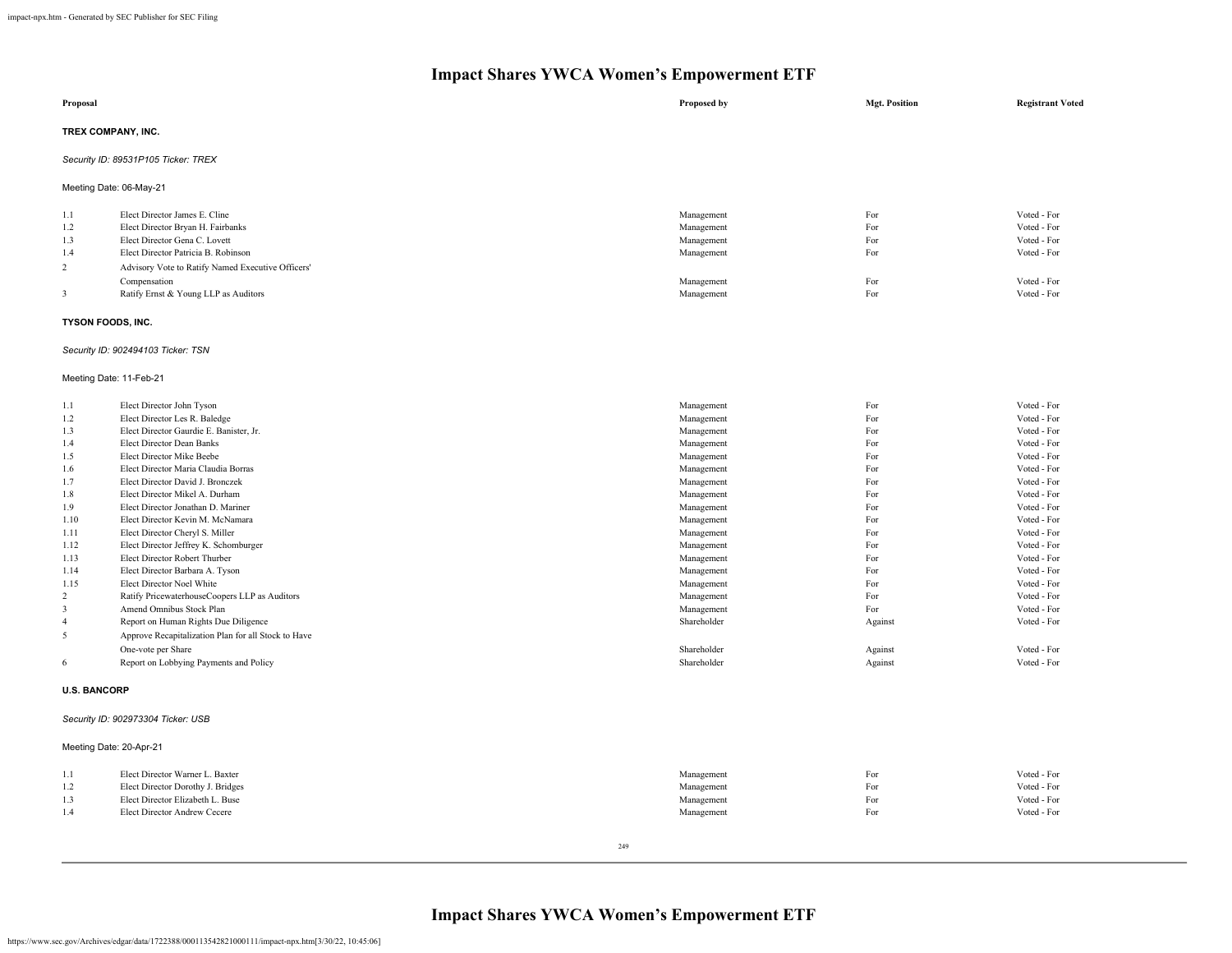| Proposal |                                                   | Proposed by | <b>Mgt. Position</b> | <b>Registrant Voted</b> |
|----------|---------------------------------------------------|-------------|----------------------|-------------------------|
|          |                                                   |             |                      |                         |
| 1.5      | Elect Director Kimberly N. Ellison-Taylor         | Management  | For                  | Voted - For             |
| 1.6      | Elect Director Kimberly J. Harris                 | Management  | For                  | Voted - For             |
| 1.7      | Elect Director Roland A. Hernandez                | Management  | For                  | Voted - For             |
| 1.8      | Elect Director Olivia F. Kirtley                  | Management  | For                  | Voted - For             |
| 1.9      | Elect Director Karen S. Lynch                     | Management  | For                  | Voted - For             |
| 1.10     | Elect Director Richard P. McKenney                | Management  | For                  | Voted - For             |
| 1.11     | Elect Director Yusuf I. Mehdi                     | Management  | For                  | Voted - For             |
| 1.12     | Elect Director John P. Wiehoff                    | Management  | For                  | Voted - For             |
| 1.13     | Elect Director Scott W. Wine                      | Management  | For                  | Voted - For             |
| 2        | Ratify Ernst & Young LLP as Auditors              | Management  | For                  | Voted - For             |
|          | Advisory Vote to Ratify Named Executive Officers' |             |                      |                         |
|          | Compensation                                      | Management  | For                  | Voted - For             |

#### **UNION PACIFIC CORPORATION**

# *Security ID: 907818108 Ticker: UNP*

# Meeting Date: 13-May-21

| 1.1  | Elect Director Andrew H. Card, Jr.                | Management  | For     | Voted - For |
|------|---------------------------------------------------|-------------|---------|-------------|
| 1.2  | Elect Director William J. DeLaney                 | Management  | For     | Voted - For |
| 1.3  | Elect Director David B. Dillon                    | Management  | For     | Voted - For |
| 1.4  | Elect Director Lance M. Fritz                     | Management  | For     | Voted - For |
| 1.5  | Elect Director Deborah C. Hopkins                 | Management  | For     | Voted - For |
| 1.6  | Elect Director Jane H. Lute                       | Management  | For     | Voted - For |
| 1.7  | Elect Director Michael R. McCarthy                | Management  | For     | Voted - For |
| 1.8  | Elect Director Thomas F. McLarty, III             | Management  | For     | Voted - For |
| 1.9  | Elect Director Jose H. Villarreal                 | Management  | For     | Voted - For |
| 1.10 | Elect Director Christopher J. Williams            | Management  | For     | Voted - For |
| 2    | Ratify Deloitte & Touche LLP as Auditors          | Management  | For     | Voted - For |
| 3    | Advisory Vote to Ratify Named Executive Officers' |             |         |             |
|      | Compensation                                      | Management  | For     | Voted - For |
| 4    | Approve Omnibus Stock Plan                        | Management  | For     | Voted - For |
| 5    | Approve Nonqualified Employee Stock Purchase Plan | Management  | For     | Voted - For |
| 6    | Report on EEO                                     | Shareholder | Against | Voted - For |
|      | Publish Annually a Report Assessing Diversity and |             |         |             |
|      | <b>Inclusion Efforts</b>                          | Shareholder | Against | Voted - For |
| 8    | Annual Vote and Report on Climate Change          | Shareholder | Against | Voted - For |
|      |                                                   |             |         |             |

#### **UNITED PARCEL SERVICE, INC.**

# *Security ID: 911312106 Ticker: UPS*

# Meeting Date: 13-May-21

| 1.1 | Elect Director Carol B. Tome    | Management | For | Voted - For |
|-----|---------------------------------|------------|-----|-------------|
| 1.2 | Elect Director Rodney C. Adkins | Management | For | Voted - For |
| 1.3 | Elect Director Eva C. Boratto   | Management | For | Voted - For |
| 1.4 | Elect Director Michael J. Burns | Management | For | Voted - For |
| 1.5 | Elect Director Wayne M. Hewett  | Management | For | Voted - For |
| 1.6 | Elect Director Angela Hwang     | Management | For | Voted - For |
|     |                                 |            |     |             |

250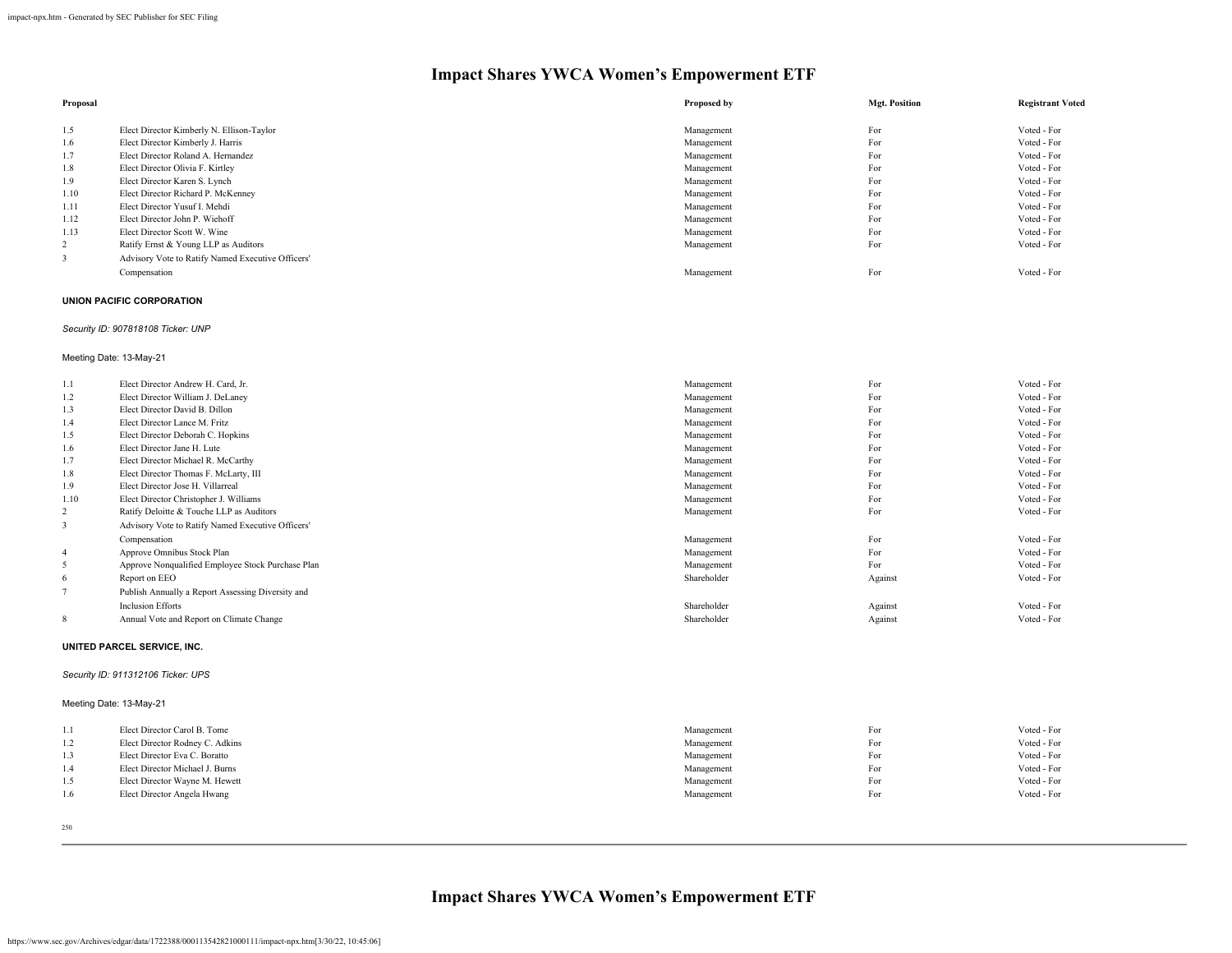| Proposal       |                                                     | Proposed by | <b>Mgt. Position</b> | <b>Registrant Voted</b> |
|----------------|-----------------------------------------------------|-------------|----------------------|-------------------------|
| 1.7            | Elect Director Kate E. Johnson                      | Management  | For                  | Voted - For             |
| 1.8            | Elect Director William R. Johnson                   | Management  | For                  | Voted - For             |
| 1.9            | Elect Director Ann M. Livermore                     | Management  | For                  | Voted - For             |
| 1.10           | Elect Director Franck J. Moison                     | Management  | For                  | Voted - For             |
| 1.11           | Elect Director Christiana Smith Shi                 | Management  | For                  | Voted - For             |
| 1.12           | <b>Elect Director Russell Stokes</b>                | Management  | For                  | Voted - For             |
| 1.13           | Elect Director Kevin Warsh                          | Management  | For                  | Voted - For             |
| 2              | Advisory Vote to Ratify Named Executive Officers'   |             |                      |                         |
|                | Compensation                                        | Management  | For                  | Voted - For             |
| 3              | Approve Omnibus Stock Plan                          | Management  | For                  | Voted - For             |
| $\overline{4}$ | Ratify Deloitte & Touche LLP as Auditors            | Management  | For                  | Voted - For             |
| 5              | Report on Lobbying Payments and Policy              | Shareholder | Against              | Voted - For             |
| 6              | Approve Recapitalization Plan for all Stock to Have |             |                      |                         |
|                | One-vote per Share                                  | Shareholder | Against              | Voted - For             |
|                | Report on Climate Change                            | Shareholder | Against              | Voted - For             |
| 8              | Amend Certificate of Incorporation to Become a      |             |                      |                         |
|                | Public Benefit Corporation                          | Shareholder | Against              | Voted - Against         |
| 9              | Publish Annually a Report Assessing Diversity and   |             |                      |                         |
|                | <b>Inclusion Efforts</b>                            | Shareholder | Against              | Voted - For             |

# **UNITEDHEALTH GROUP INCORPORATED**

# *Security ID: 91324P102 Ticker: UNH*

# Meeting Date: 07-Jun-21

| 1.1            | Elect Director Richard T. Burke                     | Management  | For     | Voted - For     |
|----------------|-----------------------------------------------------|-------------|---------|-----------------|
| 1.2            | Elect Director Timothy P. Flynn                     | Management  | For     | Voted - For     |
| 1.3            | Elect Director Stephen J. Hemsley                   | Management  | For     | Voted - For     |
| 1.4            | Elect Director Michele J. Hooper                    | Management  | For     | Voted - For     |
| 1.5            | Elect Director F. William McNabb, III               | Management  | For     | Voted - For     |
| 1.6            | Elect Director Valerie C. Montgomery Rice           | Management  | For     | Voted - For     |
| 1.7            | Elect Director John H. Noseworthy                   | Management  | For     | Voted - For     |
| 1.8            | Elect Director Gail R. Wilensky                     | Management  | For     | Voted - For     |
| 1.9            | Elect Director Andrew Witty                         | Management  | For     | Voted - For     |
| 2              | Advisory Vote to Ratify Named Executive Officers'   |             |         |                 |
|                | Compensation                                        | Management  | For     | Voted - Against |
| 3              | Ratify Deloitte & Touche LLP as Auditors            | Management  | For     | Voted - For     |
| $\overline{4}$ | Amend Qualified Employee Stock Purchase Plan        | Management  | For     | Voted - For     |
| 5              | Reduce Ownership Threshold for Shareholders to Call |             |         |                 |
|                | Special Meeting                                     | Shareholder | Against | Voted - For     |
|                |                                                     |             |         |                 |

# **VENTAS, INC.**

# *Security ID: 92276F100 Ticker: VTR*

# Meeting Date: 25-May-21

| Voted - For |
|-------------|
| Voted - For |
| Voted - For |
| Voted - For |
|             |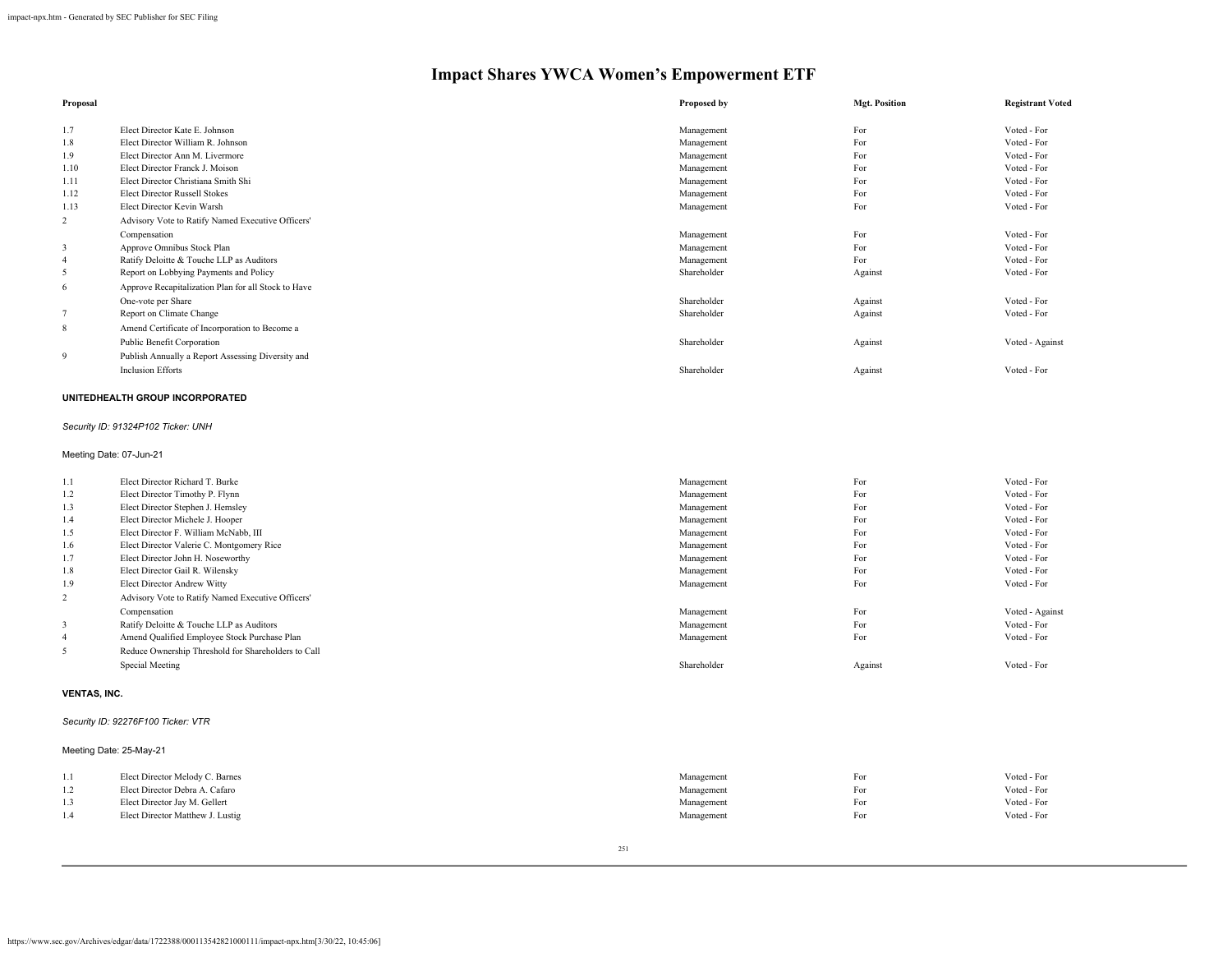| Proposal |                                                   | Proposed by | <b>Mgt. Position</b> | <b>Registrant Voted</b> |
|----------|---------------------------------------------------|-------------|----------------------|-------------------------|
|          |                                                   |             |                      |                         |
| 1.5      | Elect Director Roxanne M. Martino                 | Management  | For                  | Voted - For             |
| 1.6      | Elect Director Marguerite M. Nader                | Management  | For                  | Voted - For             |
| 1.7      | Elect Director Sean P. Nolan                      | Management  | For                  | Voted - For             |
| 1.8      | Elect Director Walter C. Rakowich                 | Management  | For                  | Voted - For             |
| 1.9      | Elect Director Robert D. Reed                     | Management  | For                  | Voted - For             |
| 1.10     | Elect Director James D. Shelton                   | Management  | For                  | Voted - For             |
| 1.11     | Elect Director Maurice S. Smith                   | Management  | For                  | Voted - For             |
| 2        | Advisory Vote to Ratify Named Executive Officers' |             |                      |                         |
|          | Compensation                                      | Management  | For                  | Voted - For             |
|          | Ratify KPMG LLP as Auditors                       | Management  | For                  | Voted - For             |

#### **VEREIT, INC.**

#### *Security ID: 92339V308 Ticker: VER*

Meeting Date: 03-Jun-21

| 1.1            | Elect Director Glenn J. Rufrano                     | Management | For | Voted - For     |
|----------------|-----------------------------------------------------|------------|-----|-----------------|
| 1.2            | Elect Director Hugh R. Frater                       | Management | For | Voted - For     |
| 1.3            | Elect Director Priscilla Almodovar                  | Management | For | Voted - For     |
| 1.4            | Elect Director David B. Henry                       | Management | For | Voted - Against |
| 1.5            | Elect Director Mary Hogan Preusse                   | Management | For | Voted - For     |
| 1.6            | Elect Director Richard J. Lieb                      | Management | For | Voted - For     |
| 1.7            | Elect Director Eugene A. Pinover                    | Management | For | Voted - For     |
| 1.8            | Elect Director Julie G. Richardson                  | Management | For | Voted - For     |
| 1.9            | Elect Director Susan E. Skerritt                    | Management | For | Voted - For     |
| 2              | Ratify Deloitte & Touche LLP as Auditors            | Management | For | Voted - For     |
| 3              | Advisory Vote to Ratify Named Executive Officers'   |            |     |                 |
|                | Compensation                                        | Management | For | Voted - For     |
| $\overline{4}$ | Approve Omnibus Stock Plan                          | Management | For | Voted - For     |
|                | Amend Charter to Allow Shareholders to Amend Bylaws | Management | For | Voted - For     |

#### **VERISK ANALYTICS, INC.**

*Security ID: 92345Y106 Ticker: VRSK*

Meeting Date: 19-May-21

| 1.1 | Elect Director Samuel G. Liss                     | Management | For | Voted - For |
|-----|---------------------------------------------------|------------|-----|-------------|
| 1.2 | Elect Director Bruce E. Hansen                    | Management | For | Voted - For |
| 1.3 | Elect Director Therese M. Vaughan                 | Management | For | Voted - For |
| 1.4 | Elect Director Kathleen A. Hogenson               | Management | For | Voted - For |
|     | Advisory Vote to Ratify Named Executive Officers' |            |     |             |
| 4   | Compensation                                      | Management | For | Voted - For |
|     | Approve Omnibus Stock Plan                        | Management | For | Voted - For |
|     | Ratify Deloitte & Touche LLP as Auditors          | Management | For | Voted - For |

252

# **Impact Shares YWCA Women's Empowerment ETF**

| Proposal | Proposed by | <b>Mgt. Position</b> | <b>Registrant Voted</b> |
|----------|-------------|----------------------|-------------------------|
|          |             |                      |                         |

# **VERIZON COMMUNICATIONS INC.**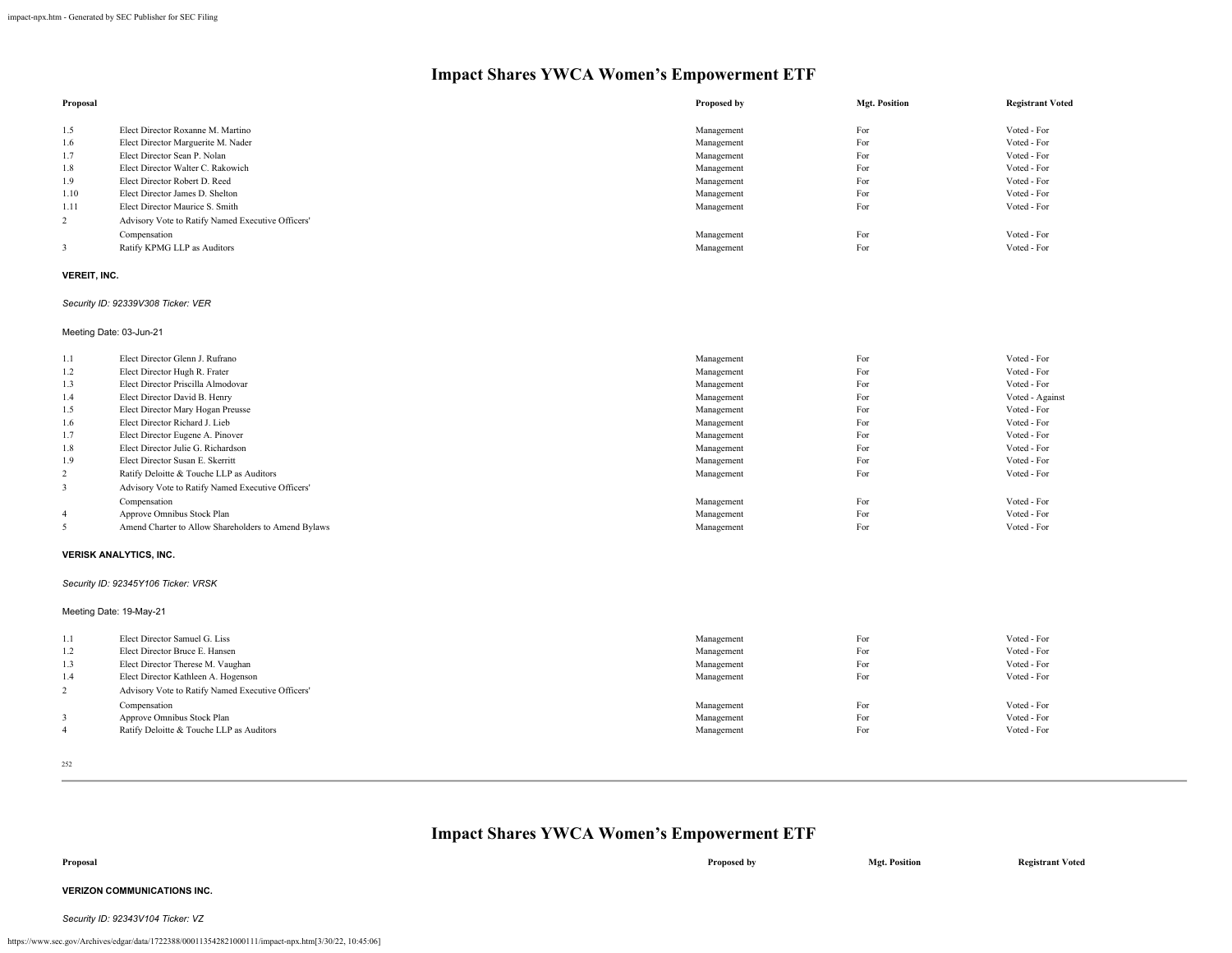| Proposal |                                      | Proposed by | <b>Mgt. Position</b> | <b>Registrant Voted</b> |  |  |
|----------|--------------------------------------|-------------|----------------------|-------------------------|--|--|
|          | <b>VERIZON COMMUNICATIONS INC.</b>   |             |                      |                         |  |  |
|          | Security ID: 92343V104 Ticker: VZ    |             |                      |                         |  |  |
|          | Meeting Date: 13-May-21              |             |                      |                         |  |  |
| 1.1      | Elect Director Shellye L. Archambeau | Management  | For                  | Voted - For             |  |  |
| 1.2      | Elect Director Roxanne S. Austin     | Management  | For                  | Voted - For             |  |  |
| .        | __________________                   |             | $\sim$               | .                       |  |  |

| 1.3            | Elect Director Mark T. Bertolini                    | Management  | For     | Voted - For |
|----------------|-----------------------------------------------------|-------------|---------|-------------|
| 1.4            | Elect Director Melanie L. Healey                    | Management  | For     | Voted - For |
| 1.5            | Elect Director Clarence Otis, Jr.                   | Management  | For     | Voted - For |
| 1.6            | Elect Director Daniel H. Schulman                   | Management  | For     | Voted - For |
| 1.7            | Elect Director Rodney E. Slater                     | Management  | For     | Voted - For |
| 1.8            | Elect Director Hans E. Vestberg                     | Management  | For     | Voted - For |
| 1.9            | Elect Director Gregory G. Weaver                    | Management  | For     | Voted - For |
| $\overline{c}$ | Advisory Vote to Ratify Named Executive Officers'   |             |         |             |
|                | Compensation                                        | Management  | For     | Voted - For |
| 3              | Ratify Ernst & Young LLP as Auditors                | Management  | For     | Voted - For |
| 4              | Lower Ownership Threshold for Action by Written     |             |         |             |
|                | Consent                                             | Shareholder | Against | Voted - For |
| 5              | Amend Senior Executive Compensation Clawback Policy | Shareholder | Against | Voted - For |
| 6              | Submit Severance Agreement (Change-in-Control) to   |             |         |             |
|                | Shareholder Vote                                    | Shareholder | Against | Voted - For |

# **VERTEX PHARMACEUTICALS INCORPORATED**

# *Security ID: 92532F100 Ticker: VRTX*

# Meeting Date: 19-May-21

| 1.1            | Elect Director Sangeeta Bhatia                     | Management  | For     | Voted - For |
|----------------|----------------------------------------------------|-------------|---------|-------------|
| 1.2            | Elect Director Lloyd Carney                        | Management  | For     | Voted - For |
| 1.3            | Elect Director Alan Garber                         | Management  | For     | Voted - For |
| 1.4            | Elect Director Terrence Kearney                    | Management  | For     | Voted - For |
| 1.5            | Elect Director Reshma Kewalramani                  | Management  | For     | Voted - For |
| 1.6            | Elect Director Yuchun Lee                          | Management  | For     | Voted - For |
| 1.7            | Elect Director Jeffrey Leiden                      | Management  | For     | Voted - For |
| 1.8            | Elect Director Margaret McGlynn                    | Management  | For     | Voted - For |
| 1.9            | Elect Director Diana McKenzie                      | Management  | For     | Voted - For |
| 1.10           | Elect Director Bruce Sachs                         | Management  | For     | Voted - For |
| 2              | Ratify Ernst & Young LLP as Auditors               | Management  | For     | Voted - For |
|                | Advisory Vote to Ratify Named Executive Officers'  |             |         |             |
|                | Compensation                                       | Management  | For     | Voted - For |
| $\overline{4}$ | Report on Lobbying Payments and Policy             | Shareholder | Against | Voted - For |
| 5              | Report on Political Contributions and Expenditures | Shareholder | Against | Voted - For |

253

| Proposal                           | Proposed by | <b>Mgt. Position</b> | <b>Registrant Voted</b> |
|------------------------------------|-------------|----------------------|-------------------------|
| <b>VF CORPORATION</b>              |             |                      |                         |
| Security ID: 918204108 Ticker: VFC |             |                      |                         |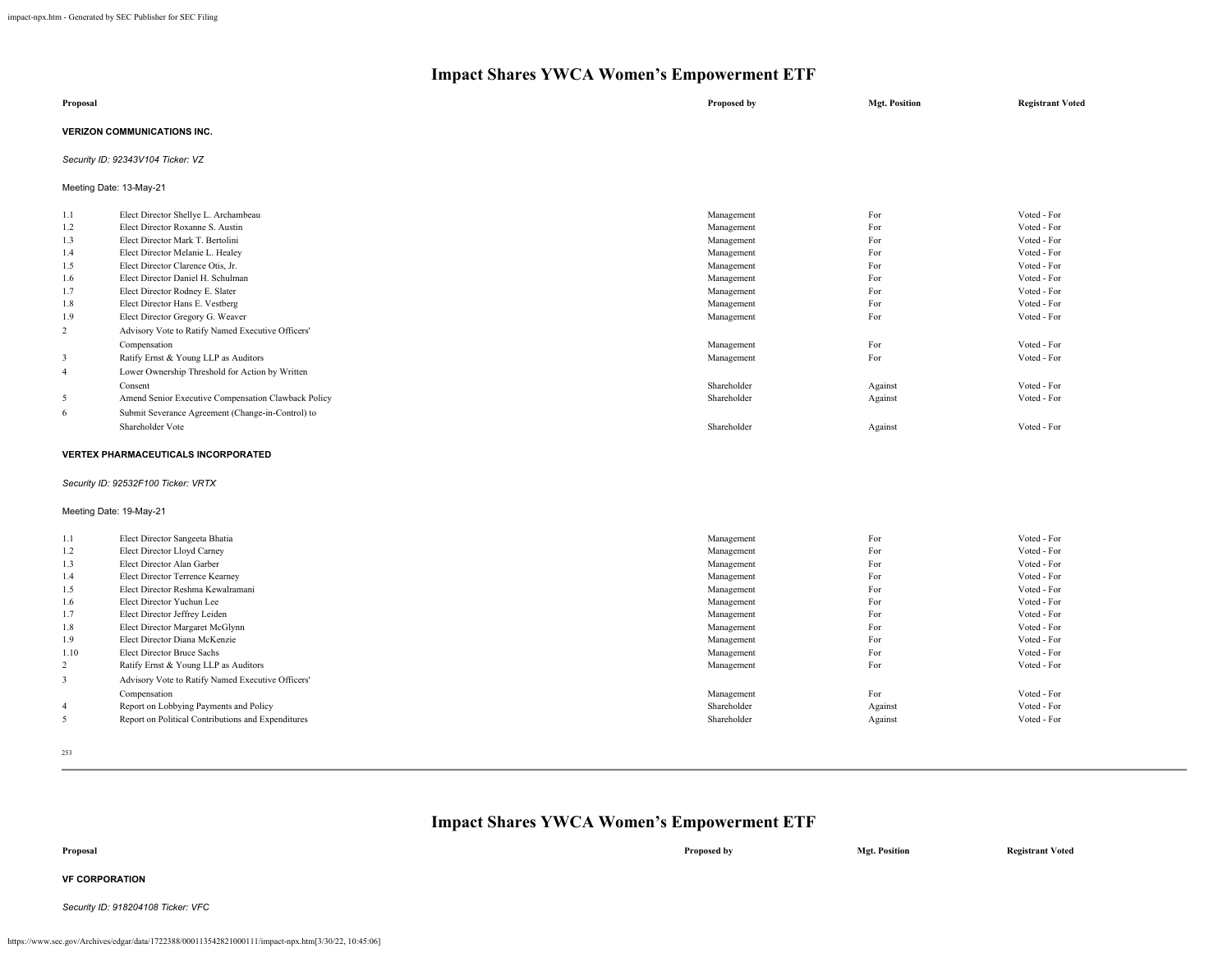| Proposal              | Proposed by | <b>Mgt. Position</b> | <b>Registrant Voted</b> |
|-----------------------|-------------|----------------------|-------------------------|
| <b>VF CORPORATION</b> |             |                      |                         |

## *Security ID: 918204108 Ticker: VFC*

Meeting Date: 28-Jul-20

| 1.1  | Elect Director Richard T. Carucci                 | Management | For | Voted - For |
|------|---------------------------------------------------|------------|-----|-------------|
| 1.2  | Elect Director Juliana L. Chugg                   | Management | For | Voted - For |
| 1.3  | Elect Director Benno Dorer                        | Management | For | Voted - For |
| 1.4  | Elect Director Mark S. Hoplamazian                | Management | For | Voted - For |
| 1.5  | Elect Director Laura W. Lang                      | Management | For | Voted - For |
| 1.6  | Elect Director W. Alan McCollough                 | Management | For | Voted - For |
| 1.7  | Elect Director W. Rodney McMullen                 | Management | For | Voted - For |
| 1.8  | Elect Director Clarence Otis, Jr.                 | Management | For | Voted - For |
| 1.9  | Elect Director Steven E. Rendle                   | Management | For | Voted - For |
| 1.10 | Elect Director Carol L. Roberts                   | Management | For | Voted - For |
| 1.11 | Elect Director Matthew J. Shattock                | Management | For | Voted - For |
| 1.12 | Elect Director Veronica B. Wu                     | Management | For | Voted - For |
| 2    | Advisory Vote to Ratify Named Executive Officers' |            |     |             |
|      | Compensation                                      | Management | For | Voted - For |
| 3    | Ratify PricewaterhouseCoopers LLP as Auditors     | Management | For | Voted - For |
|      |                                                   |            |     |             |

### **VISA INC.**

### *Security ID: 92826C839 Ticker: V*

Meeting Date: 26-Jan-21

| 1.1            | Elect Director Lloyd A. Carney                     | Management  | For     | Voted - For     |
|----------------|----------------------------------------------------|-------------|---------|-----------------|
| 1.2            | Elect Director Mary B. Cranston                    | Management  | For     | Voted - For     |
| 1.3            | Elect Director Francisco Javier Fernandez-Carbajal | Management  | For     | Voted - For     |
| 1.4            | Elect Director Alfred F. Kelly, Jr.                | Management  | For     | Voted - For     |
| 1.5            | Elect Director Ramon Laguarta                      | Management  | For     | Voted - For     |
| 1.6            | Elect Director John F. Lundgren                    | Management  | For     | Voted - For     |
| 1.7            | Elect Director Robert W. Matschullat               | Management  | For     | Voted - For     |
| 1.8            | Elect Director Denise M. Morrison                  | Management  | For     | Voted - For     |
| 1.9            | Elect Director Suzanne Nora Johnson                | Management  | For     | Voted - For     |
| 1.10           | Elect Director Linda J. Rendle                     | Management  | For     | Voted - For     |
| 1.11           | Elect Director John A. C. Swainson                 | Management  | For     | Voted - For     |
| 1.12           | Elect Director Maynard G. Webb, Jr.                | Management  | For     | Voted - For     |
| $\overline{2}$ | Advisory Vote to Ratify Named Executive Officers'  |             |         |                 |
|                | Compensation                                       | Management  | For     | Voted - For     |
| 3              | Ratify KPMG LLP as Auditors                        | Management  | For     | Voted - For     |
| $\overline{4}$ | Amend Omnibus Stock Plan                           | Management  | For     | Voted - For     |
| 5              | Provide Holders of At Least 15% Class A Common     |             |         |                 |
|                | Stock Right to Call Special Meeting                | Management  | For     | Voted - For     |
| 6              | Provide Right to Act by Written Consent            | Shareholder | Against | Voted - For     |
|                | Amend Principles of Executive Compensation Program | Shareholder | Against | Voted - Against |
|                |                                                    |             |         |                 |

254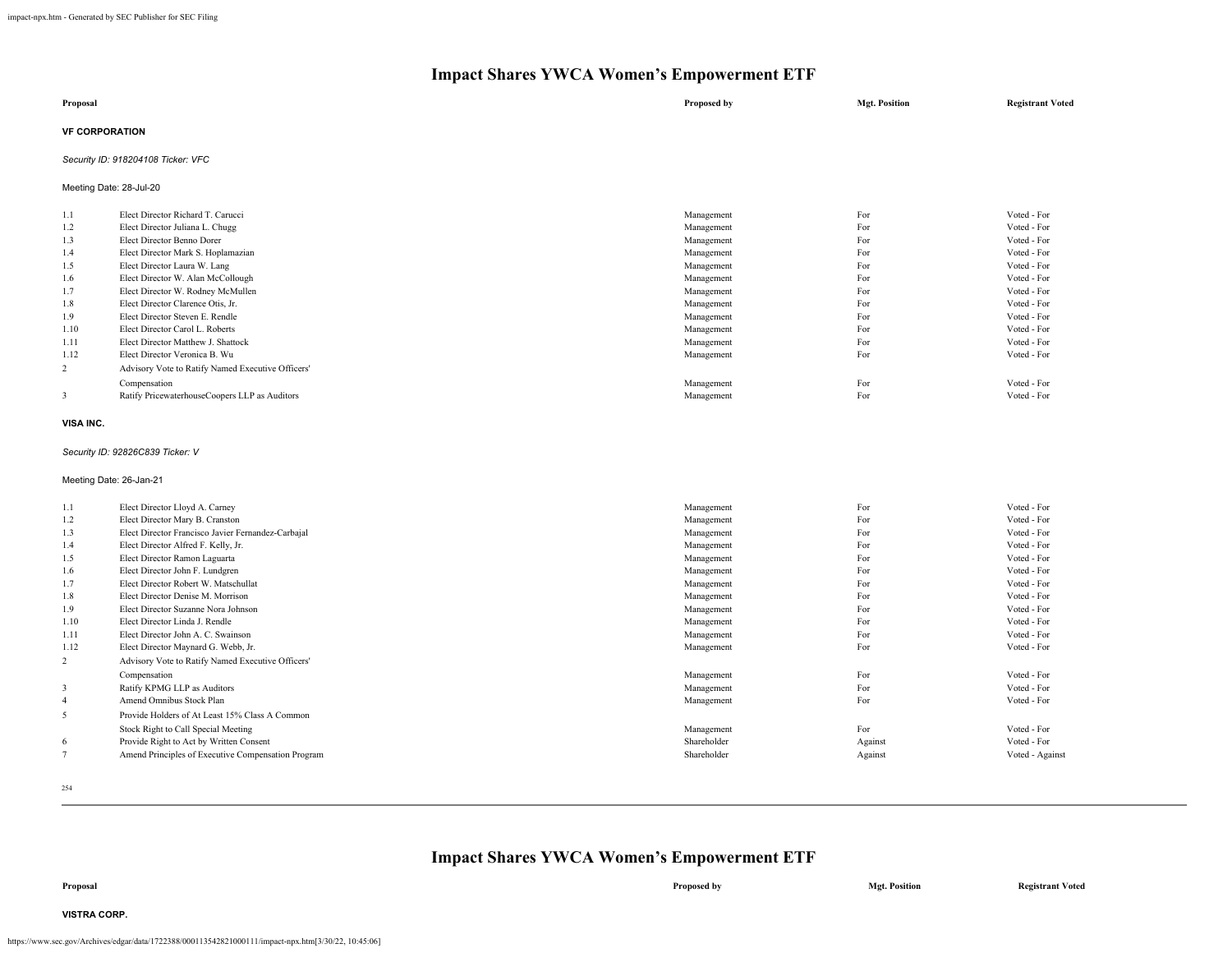|                                                                          | Impact shares Y WCA Women's Empowerment ETF                                                                                                                                                                                                                                                                                                                                                                               |                                                                                                                                                        |                                                                           |                                                                                                                                                                   |  |
|--------------------------------------------------------------------------|---------------------------------------------------------------------------------------------------------------------------------------------------------------------------------------------------------------------------------------------------------------------------------------------------------------------------------------------------------------------------------------------------------------------------|--------------------------------------------------------------------------------------------------------------------------------------------------------|---------------------------------------------------------------------------|-------------------------------------------------------------------------------------------------------------------------------------------------------------------|--|
| Proposal                                                                 |                                                                                                                                                                                                                                                                                                                                                                                                                           | Proposed by                                                                                                                                            | <b>Mgt. Position</b>                                                      | <b>Registrant Voted</b>                                                                                                                                           |  |
| <b>VISTRA CORP.</b>                                                      |                                                                                                                                                                                                                                                                                                                                                                                                                           |                                                                                                                                                        |                                                                           |                                                                                                                                                                   |  |
|                                                                          | Security ID: 92840M102 Ticker: VST                                                                                                                                                                                                                                                                                                                                                                                        |                                                                                                                                                        |                                                                           |                                                                                                                                                                   |  |
|                                                                          | Meeting Date: 28-Apr-21                                                                                                                                                                                                                                                                                                                                                                                                   |                                                                                                                                                        |                                                                           |                                                                                                                                                                   |  |
| 1.1<br>1.2<br>1.3<br>1.4<br>1.5<br>1.6<br>1.7<br>1.8<br>1.9<br>1.10<br>2 | Elect Director Scott B. Helm<br>Elect Director Hilary E. Ackermann<br>Elect Director Arcilia C. Acosta<br>Elect Director Gavin R. Baiera<br>Elect Director Paul M. Barbas<br>Elect Director Lisa Crutchfield<br>Elect Director Brian K. Ferraioli<br>Elect Director Jeff D. Hunter<br>Elect Director Curtis A. Morgan<br>Elect Director John R. Sult<br>Advisory Vote to Ratify Named Executive Officers'<br>Compensation | Management<br>Management<br>Management<br>Management<br>Management<br>Management<br>Management<br>Management<br>Management<br>Management<br>Management | For<br>For<br>For<br>For<br>For<br>For<br>For<br>For<br>For<br>For<br>For | Voted - For<br>Voted - For<br>Voted - For<br>Voted - For<br>Voted - For<br>Voted - For<br>Voted - For<br>Voted - For<br>Voted - For<br>Voted - For<br>Voted - For |  |
| 3                                                                        | Ratify Deloitte & Touche LLP as Auditors                                                                                                                                                                                                                                                                                                                                                                                  | Management                                                                                                                                             | For                                                                       | Voted - For                                                                                                                                                       |  |
|                                                                          | <b>VMWARE, INC.</b>                                                                                                                                                                                                                                                                                                                                                                                                       |                                                                                                                                                        |                                                                           |                                                                                                                                                                   |  |
|                                                                          | Security ID: 928563402 Ticker: VMW                                                                                                                                                                                                                                                                                                                                                                                        |                                                                                                                                                        |                                                                           |                                                                                                                                                                   |  |
|                                                                          | Meeting Date: 15-Jul-20                                                                                                                                                                                                                                                                                                                                                                                                   |                                                                                                                                                        |                                                                           |                                                                                                                                                                   |  |

| 1.1 | Elect Director Anthony Bates                      | Management | r or | Voted - For |
|-----|---------------------------------------------------|------------|------|-------------|
|     | Advisory Vote to Ratify Named Executive Officers' |            |      |             |
|     | Compensation                                      | Management | For  | Voted - For |
|     | Ratify PricewaterhouseCoopers LLP as Auditors     | Management | For  | Voted - For |
|     |                                                   |            |      |             |

### **VOYA FINANCIAL, INC.**

## *Security ID: 929089100 Ticker: VOYA*

Meeting Date: 27-May-21

| 1.1 | Elect Director Yvette S. Butler                   | Management | For | Voted - For |
|-----|---------------------------------------------------|------------|-----|-------------|
| 1.2 | Elect Director Jane P. Chwick                     | Management | For | Voted - For |
| 1.3 | Elect Director Kathleen DeRose                    | Management | For | Voted - For |
| 1.4 | Elect Director Ruth Ann M. Gillis                 | Management | For | Voted - For |
| 1.5 | Elect Director Aylwin B. Lewis                    | Management | For | Voted - For |
| 1.6 | Elect Director Rodney O. Martin, Jr.              | Management | For | Voted - For |
| 1.7 | Elect Director Byron H. Pollitt, Jr.              | Management | For | Voted - For |
| 1.8 | Elect Director Joseph V. Tripodi                  | Management | For | Voted - For |
| 1.9 | Elect Director David Zwiener                      | Management | For | Voted - For |
| 2   | Advisory Vote to Ratify Named Executive Officers' |            |     |             |
|     | Compensation                                      | Management | For | Voted - For |
|     | Ratify Ernst & Young LLP as Auditors              | Management | For | Voted - For |
|     |                                                   |            |     |             |
|     |                                                   |            |     |             |

255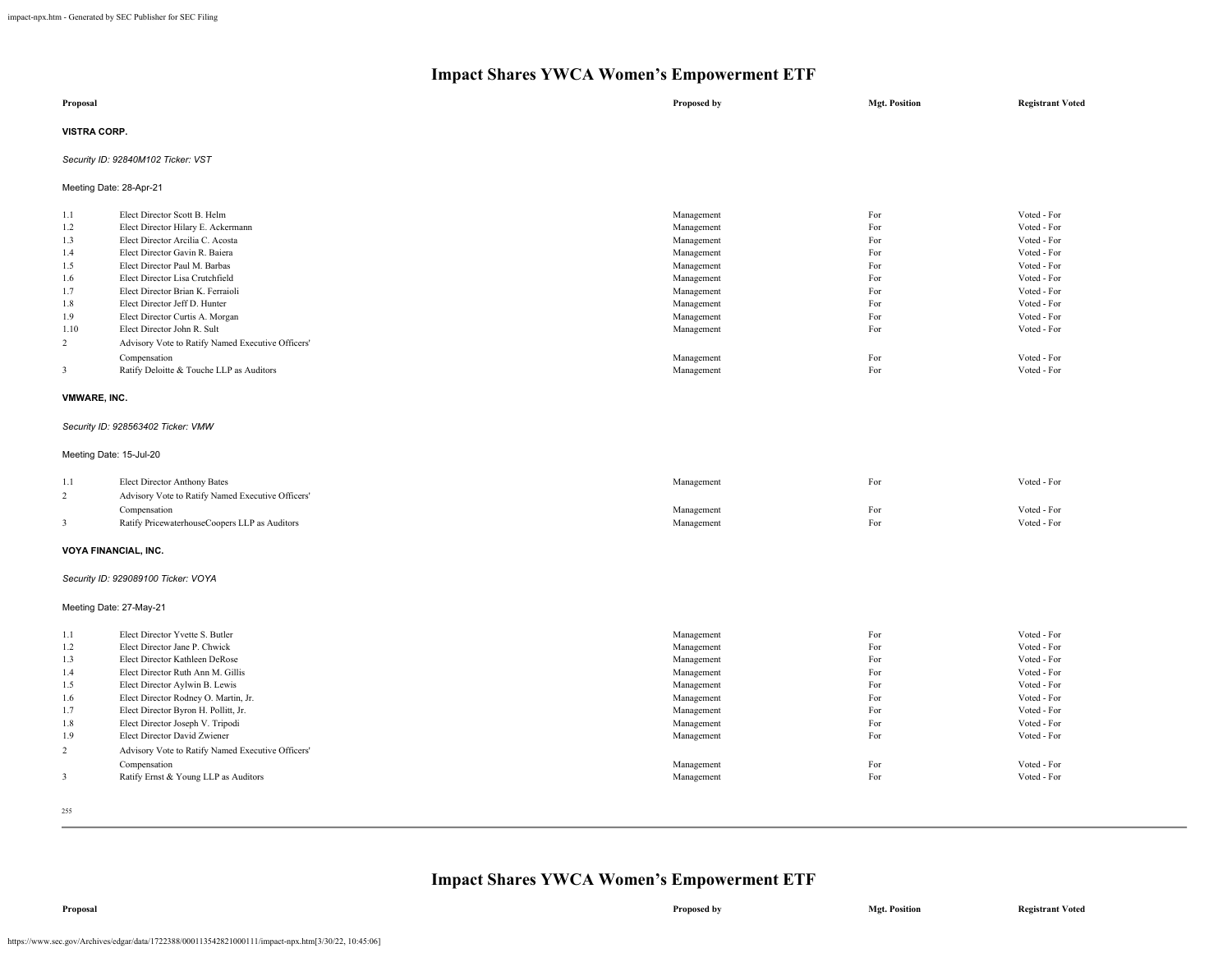| Proposal                           | Proposed by | <b>Mgt. Position</b> | <b>Registrant Voted</b> |
|------------------------------------|-------------|----------------------|-------------------------|
| <b>W. P. CAREY INC.</b>            |             |                      |                         |
| Security ID: 92936U109 Ticker: WPC |             |                      |                         |

Meeting Date: 17-Jun-21

| 1.1            | Elect Director Mark A. Alexander                  | Management | For | Voted - For |
|----------------|---------------------------------------------------|------------|-----|-------------|
| 1.2            | Elect Director Tonit M. Calaway                   | Management | For | Voted - For |
| 1.3            | Elect Director Peter J. Farrell                   | Management | For | Voted - For |
| 1.4            | Elect Director Robert J. Flanagan                 | Management | For | Voted - For |
| 1.5            | Elect Director Jason E. Fox                       | Management | For | Voted - For |
| 1.6            | Elect Director Axel K.A. Hansing                  | Management | For | Voted - For |
| 1.7            | Elect Director Jean Hoysradt                      | Management | For | Voted - For |
| 1.8            | Elect Director Margaret G. Lewis                  | Management | For | Voted - For |
| 1.9            | Elect Director Christopher J. Niehaus             | Management | For | Voted - For |
| 1.10           | Elect Director Nick J.M. van Ommen                | Management | For | Voted - For |
| $\overline{2}$ | Advisory Vote to Ratify Named Executive Officers' |            |     |             |
|                | Compensation                                      | Management | For | Voted - For |
|                | Ratify PricewaterhouseCoopers LLP as Auditors     | Management | For | Voted - For |
|                |                                                   |            |     |             |

## **W.W. GRAINGER, INC.**

### *Security ID: 384802104 Ticker: GWW*

## Meeting Date: 28-Apr-21

| 1.1  | Elect Director Rodney C. Adkins                   | Management | For | Voted - For |
|------|---------------------------------------------------|------------|-----|-------------|
| 1.2  | Elect Director Brian P. Anderson                  | Management | For | Voted - For |
| 1.3  | Elect Director V. Ann Hailey                      | Management | For | Voted - For |
| 1.4  | Elect Director Katherine D. Jaspon                | Management | For | Voted - For |
| 1.5  | Elect Director Stuart L. Levenick                 | Management | For | Voted - For |
| 1.6  | Elect Director D.G. Macpherson                    | Management | For | Voted - For |
| 1.7  | Elect Director Neil S. Novich                     | Management | For | Voted - For |
| 1.8  | Elect Director Beatriz R. Perez                   | Management | For | Voted - For |
| 1.9  | Elect Director Michael J. Roberts                 | Management | For | Voted - For |
| 1.10 | Elect Director E. Scott Santi                     | Management | For | Voted - For |
| 1.11 | Elect Director Susan Slavik Williams              | Management | For | Voted - For |
| 1.12 | Elect Director Lucas E. Watson                    | Management | For | Voted - For |
| 1.13 | Elect Director Steven A. White                    | Management | For | Voted - For |
| 2    | Ratify Ernst & Young LLP as Auditor               | Management | For | Voted - For |
| 3    | Advisory Vote to Ratify Named Executive Officers' |            |     |             |
|      | Compensation                                      | Management | For | Voted - For |
|      |                                                   |            |     |             |

### **WALGREENS BOOTS ALLIANCE, INC.**

## *Security ID: 931427108 Ticker: WBA*

|                                 | Management                                                                                   | For | Voted - For |
|---------------------------------|----------------------------------------------------------------------------------------------|-----|-------------|
|                                 | Management                                                                                   | For | Voted - For |
| Elect Director David J. Brailer | Management                                                                                   | For | Voted - For |
|                                 | Meeting Date: 28-Jan-21<br>Elect Director Jose E. Almeida<br>Elect Director Janice M. Babiak |     |             |

256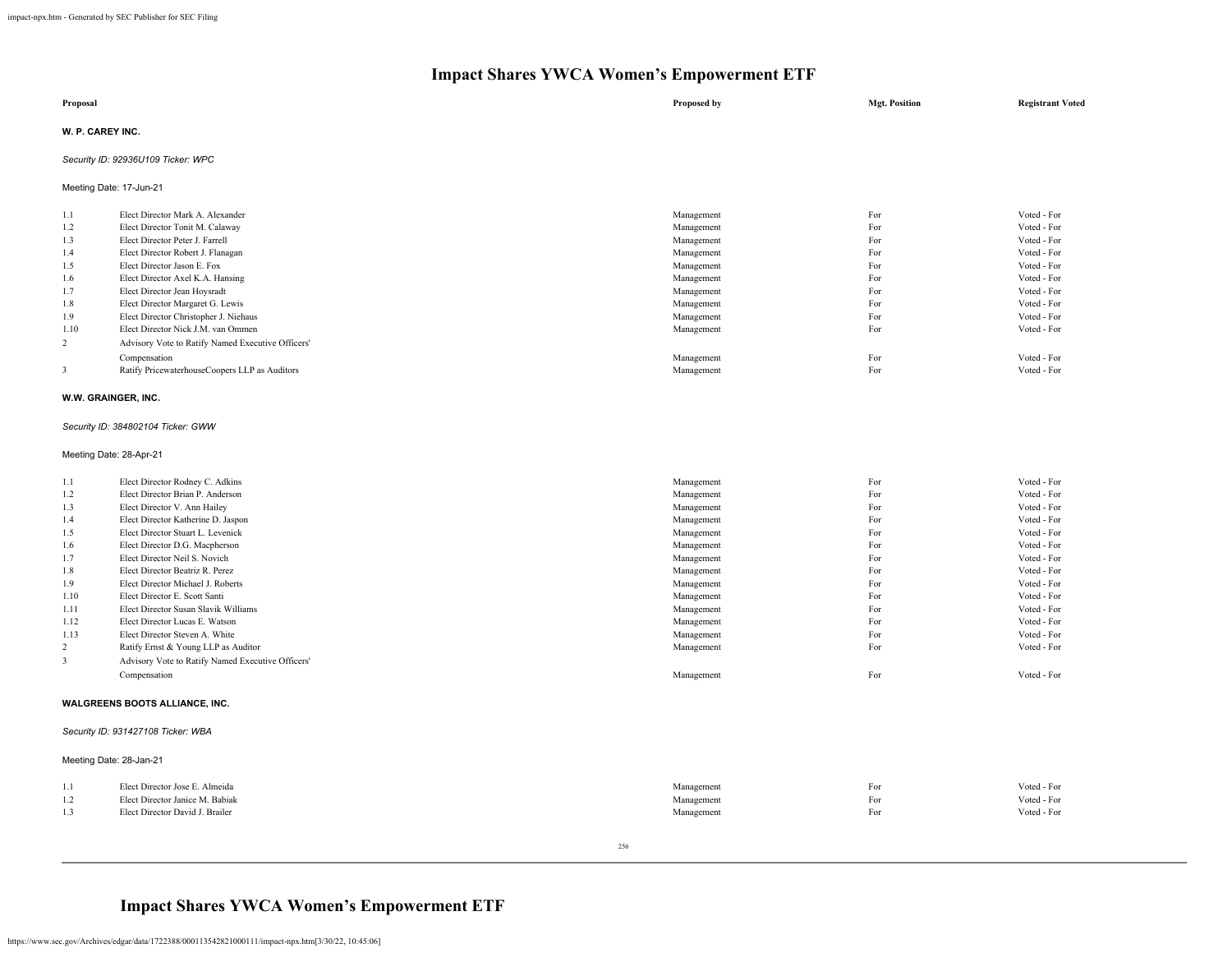### **Proposal Proposed by Mgt. Position Registrant Voted** 1.4 Elect Director William C. Foote Voted - For Voted - For Voted - For Voted - For Voted - For Voted - For Voted - For 1.5 Elect Director Ginger L. Graham Voted - For Voted - For Voted - For Voted - For Voted - For Voted - For 1.6 Elect Director Valerie B. Jarrett Voted - For Voted - For Voted - For Voted - For Voted - For Voted - For 1.7 Elect Director John A. Lederer Voted - For Voted - For Voted - For Voted - For Voted - For Voted - For Voted - For 1.8 Elect Director Dominic P. Murphy Water and The Control of the Management Management For The Control of Total - For Voted - For Voted - For Voted - For Voted - For Voted - For Voted - For Voted - For Voted - For Voted -1.9 Elect Director Stefano Pessina Noted - For Voted - For Voted - For Voted - For Voted - For Voted - For Voted - For Voted - For Voted - For Voted - For Voted - For Voted - For Voted - For Voted - For Voted - For Voted -1.10 Elect Director Nancy M. Schlichting Voted - For Voted - For Voted - For Voted - For Voted - For Voted - For Voted - For Voted - For Voted - For Voted - For Voted - For Voted - For Voted - For Voted - For Voted - For V 1.11 Elect Director James A. Skinner Management For Voted - For Voted - For Voted - For Voted - For Voted - For Voted - For Voted - For Voted - For Voted - For Voted - For Voted - For Voted - For Voted - For Voted - For Vo 2 Ratify Deloitte & Touche LLP as Auditors 3 Advisory Vote to Ratify Named Executive Officers' Compensation **For** Voted - Against Voted - Against **Management For For** Voted - Against Voted - Against Voted - Against Voted - Against Voted - Against Voted - Against Voted - Against Voted - Against Voted - Against Vo 4 Approve Omnibus Stock Plan Voted - For Voted - For Voted - For Voted - For Voted - For Voted - For 5 Require Independent Board Chair Shareholder Against Voted - For 6 Report on Health Risks of Continued In-Store Tobacco Sales in the Age of COVID 2021 Voted - For Noted - For Noted - For Noted - For Noted - For Noted - For

### **WASTE MANAGEMENT, INC.**

#### *Security ID: 94106L109 Ticker: WM*

#### Meeting Date: 11-May-21

| 1.1 | Elect Director James C. Fish, Jr.                 | Management | For | Voted - For |
|-----|---------------------------------------------------|------------|-----|-------------|
| 1.2 | Elect Director Andres R. Gluski                   | Management | For | Voted - For |
| 1.3 | Elect Director Victoria M. Holt                   | Management | For | Voted - For |
| 1.4 | Elect Director Kathleen M. Mazzarella             | Management | For | Voted - For |
| 1.5 | Elect Director Sean E. Menke                      | Management | For | Voted - For |
| 1.6 | Elect Director William B. Plummer                 | Management | For | Voted - For |
| 1.7 | Elect Director John C. Pope                       | Management | For | Voted - For |
| 1.8 | Elect Director Maryrose T. Sylvester              | Management | For | Voted - For |
| 1.9 | Elect Director Thomas H. Weidemeyer               | Management | For | Voted - For |
|     | Ratify Ernst & Young LLP as Auditors              | Management | For | Voted - For |
|     | Advisory Vote to Ratify Named Executive Officers' |            |     |             |
|     | Compensation                                      | Management | For | Voted - For |

#### **WELLS FARGO & COMPANY**

#### *Security ID: 949746101 Ticker: WFC*

Meeting Date: 27-Apr-21

| 1.1  | Elect Director Steven D. Black         | Management | For | Voted - For |
|------|----------------------------------------|------------|-----|-------------|
| 1.2  | Elect Director Mark A. Chancy          | Management | For | Voted - For |
| 1.3  | Elect Director Celeste A. Clark        | Management | For | Voted - For |
| 1.4  | Elect Director Theodore F. Craver, Jr. | Management | For | Voted - For |
| 1.5  | Elect Director Wayne M. Hewett         | Management | For | Voted - For |
| 1.6  | Elect Director Maria R. Morris         | Management | For | Voted - For |
| 1.7  | Elect Director Charles H. Noski        | Management | For | Voted - For |
| 1.8  | Elect Director Richard B. Payne, Jr.   | Management | For | Voted - For |
| 1.9  | Elect Director Juan A. Pujadas         | Management | For | Voted - For |
| 1.10 | Elect Director Ronald L. Sargent       | Management | For | Voted - For |
|      |                                        |            |     |             |

257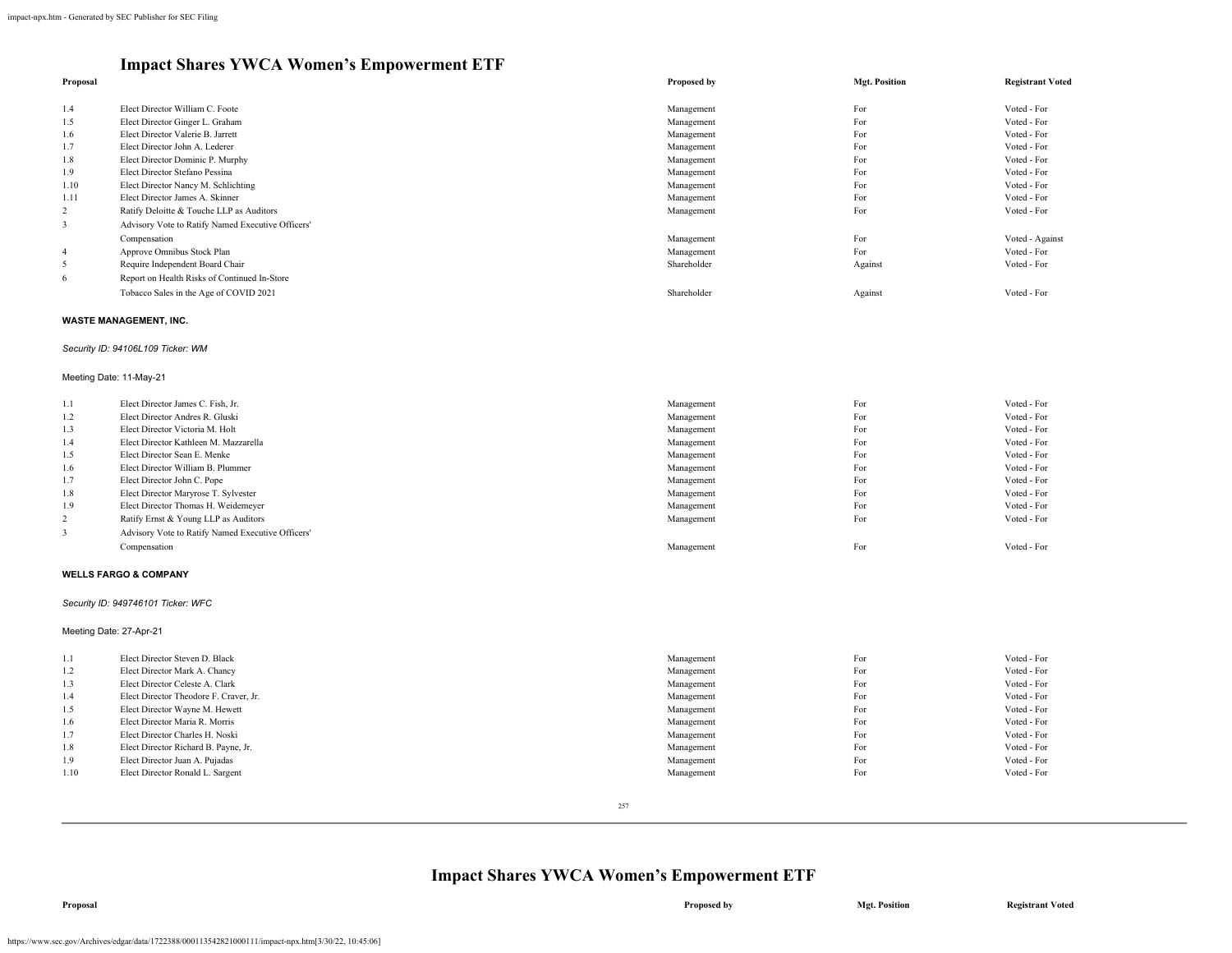| Proposal                |                                                     | Proposed by | <b>Mgt. Position</b> | <b>Registrant Voted</b> |
|-------------------------|-----------------------------------------------------|-------------|----------------------|-------------------------|
| 1.11                    | Elect Director Charles W. Scharf                    | Management  | For                  | Voted - For             |
| 1.12                    | Elect Director Suzanne M. Vautrinot                 | Management  | For                  | Voted - For             |
| 2                       | Advisory Vote to Ratify Named Executive Officers'   |             |                      |                         |
|                         | Compensation                                        | Management  | For                  | Voted - Against         |
| $\overline{\mathbf{3}}$ | Ratify KPMG LLP as Auditors                         | Management  | For                  | Voted - For             |
| 4                       | Amend Proxy Access Right                            | Shareholder | Against              | Voted - For             |
| 5                       | Amend Certificate of Incorporation to Become a      |             |                      |                         |
|                         | Delaware Public Benefit Corporation                 | Shareholder | Against              | Voted - Against         |
| 6                       | Report on Incentive-Based Compensation and Risks of |             |                      |                         |
|                         | Material Losses                                     | Shareholder | Against              | Voted - For             |
|                         | Report on Racial Equity Audit                       | Shareholder | Against              | Voted - For             |

### **WELLTOWER INC.**

## *Security ID: 95040Q104 Ticker: WELL*

Meeting Date: 26-May-21

| 1.1            | Elect Director Kenneth J. Bacon                   | Management | For | Voted - For |
|----------------|---------------------------------------------------|------------|-----|-------------|
| 1.2            | Elect Director Karen B. DeSalvo                   | Management | For | Voted - For |
| 1.3            | Elect Director Jeffrey H. Donahue                 | Management | For | Voted - For |
| 1.4            | Elect Director Philip L. Hawkins                  | Management | For | Voted - For |
| 1.5            | Elect Director Dennis G. Lopez                    | Management | For | Voted - For |
| 1.6            | Elect Director Shankh Mitra                       | Management | For | Voted - For |
| 1.7            | Elect Director Ade J. Patton                      | Management | For | Voted - For |
| 1.8            | Elect Director Diana W. Reid                      | Management | For | Voted - For |
| 1.9            | Elect Director Sergio D. Rivera                   | Management | For | Voted - For |
| 1.10           | Elect Director Johnese M. Spisso                  | Management | For | Voted - For |
| 1.11           | Elect Director Kathryn M. Sullivan                | Management | For | Voted - For |
| $\overline{2}$ | Ratify Ernst & Young LLP as Auditors              | Management | For | Voted - For |
|                | Advisory Vote to Ratify Named Executive Officers' |            |     |             |
|                | Compensation                                      | Management | For | Voted - For |
|                |                                                   |            |     |             |

### **WEYERHAEUSER COMPANY**

*Security ID: 962166104 Ticker: WY*

## Meeting Date: 14-May-21

| 1.1 | Elect Director Mark A. Emmert                     | Management | For | Voted - For |
|-----|---------------------------------------------------|------------|-----|-------------|
| 1.2 | Elect Director Rick R. Holley                     | Management | For | Voted - For |
| 1.3 | Elect Director Sara Grootwassink Lewis            | Management | For | Voted - For |
| 1.4 | Elect Director Deidra C. Merriwether              | Management | For | Voted - For |
| 1.5 | Elect Director Al Monaco                          | Management | For | Voted - For |
| 1.6 | Elect Director Nicole W. Piasecki                 | Management | For | Voted - For |
| 1.7 | Elect Director Lawrence A. Selzer                 | Management | For | Voted - For |
| 1.8 | Elect Director Devin W. Stockfish                 | Management | For | Voted - For |
| 1.9 | Elect Director Kim Williams                       | Management | For | Voted - For |
| 2   | Advisory Vote to Ratify Named Executive Officers' |            |     |             |
|     | Compensation                                      | Management | For | Voted - For |
|     | Ratify KPMG LLP as Auditors                       | Management | For | Voted - For |
|     |                                                   |            |     |             |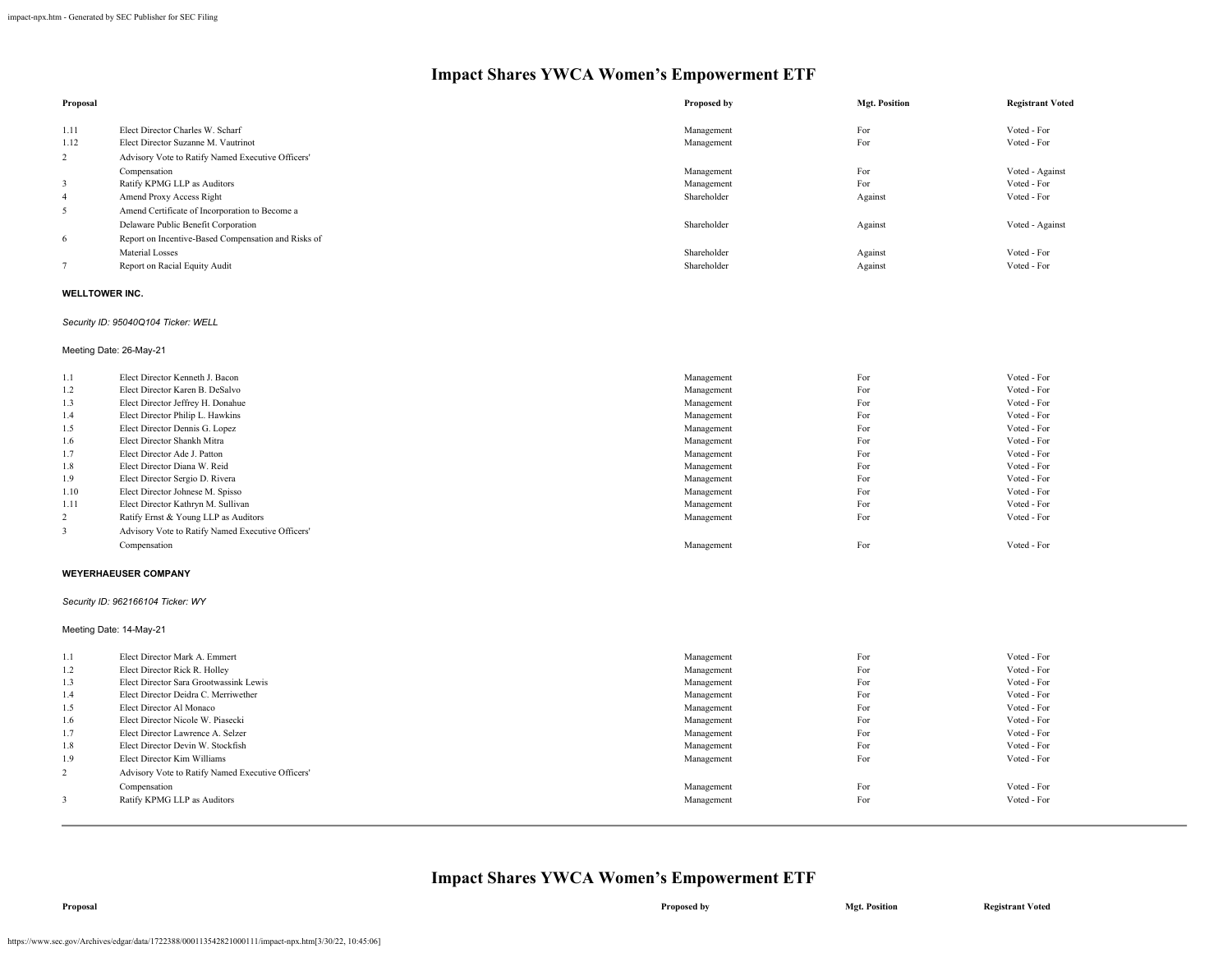| Proposal                |                                                   | Proposed by | <b>Mgt. Position</b> | <b>Registrant Voted</b> |
|-------------------------|---------------------------------------------------|-------------|----------------------|-------------------------|
| <b>WORKDAY, INC.</b>    |                                                   |             |                      |                         |
|                         | Security ID: 98138H101 Ticker: WDAY               |             |                      |                         |
| Meeting Date: 08-Jun-21 |                                                   |             |                      |                         |
| 1.1                     | Elect Director Aneel Bhusri                       | Management  | For                  | Voted - For             |
| 1.2                     | Elect Director Ann-Marie Campbell                 | Management  | For                  | Voted - For             |
| 1.3                     | Elect Director David A. Duffield                  | Management  | For                  | Voted - For             |
| 1.4                     | Elect Director Lee J. Styslinger, III             | Management  | For                  | Voted - For             |
| 2                       | Ratify Ernst & Young LLP as Auditors              | Management  | For                  | Voted - For             |
| 3                       | Advisory Vote to Ratify Named Executive Officers' |             |                      |                         |
|                         | Compensation                                      | Management  | For                  | Voted - For             |
| $\overline{4}$          | Advisory Vote on Say on Pay Frequency             | Management  | One Year             | Voted - One Year        |

### **XYLEM INC.**

### *Security ID: 98419M100 Ticker: XYL*

## Meeting Date: 12-May-21

| 1.1            | Elect Director Jeanne Beliveau-Dunn               | Management  | For     | Voted - For |
|----------------|---------------------------------------------------|-------------|---------|-------------|
| 1.2            | Elect Director Patrick K. Decker                  | Management  | For     | Voted - For |
| 1.3            | Elect Director Robert F. Friel                    | Management  | For     | Voted - For |
| 1.4            | Elect Director Jorge M. Gomez                     | Management  | For     | Voted - For |
| 1.5            | Elect Director Victoria D. Harker                 | Management  | For     | Voted - For |
| 1.6            | Elect Director Steven R. Loranger                 | Management  | For     | Voted - For |
| 1.7            | Elect Director Surva N. Mohapatra                 | Management  | For     | Voted - For |
| 1.8            | Elect Director Jerome A. Peribere                 | Management  | For     | Voted - For |
| 1.9            | Elect Director Markos I. Tambakeras               | Management  | For     | Voted - For |
| 1.10           | Elect Director Lila Tretikov                      | Management  | For     | Voted - For |
| 1.11           | Elect Director Uday Yadav                         | Management  | For     | Voted - For |
| 2              | Ratify Deloitte & Touche LLP as Auditors          | Management  | For     | Voted - For |
| 3              | Advisory Vote to Ratify Named Executive Officers' |             |         |             |
|                | Compensation                                      | Management  | For     | Voted - For |
| $\overline{4}$ | Amend Proxy Access Right                          | Shareholder | Against | Voted - For |

### **YUM! BRANDS, INC.**

## *Security ID: 988498101 Ticker: YUM*

Meeting Date: 11-May-21

| 1.1 | Elect Director Paget L. Alves          | Management | For | Voted - For |
|-----|----------------------------------------|------------|-----|-------------|
| 1.2 | Elect Director Keith Barr              | Management | For | Voted - For |
| 1.3 | Elect Director Christopher M. Connor   | Management | For | Voted - For |
| 1.4 | Elect Director Brian C. Cornell        | Management | For | Voted - For |
| 1.5 | Elect Director Tanya L. Domier         | Management | For | Voted - For |
| 1.6 | Elect Director David W. Gibbs          | Management | For | Voted - For |
| 1.7 | Elect Director Mirian M. Graddick-Weir | Management | For | Voted - For |
| 1.8 | Elect Director Lauren R. Hobart        | Management | For | Voted - For |
| 1.9 | Elect Director Thomas C. Nelson        | Management | For | Voted - For |
|     |                                        |            |     |             |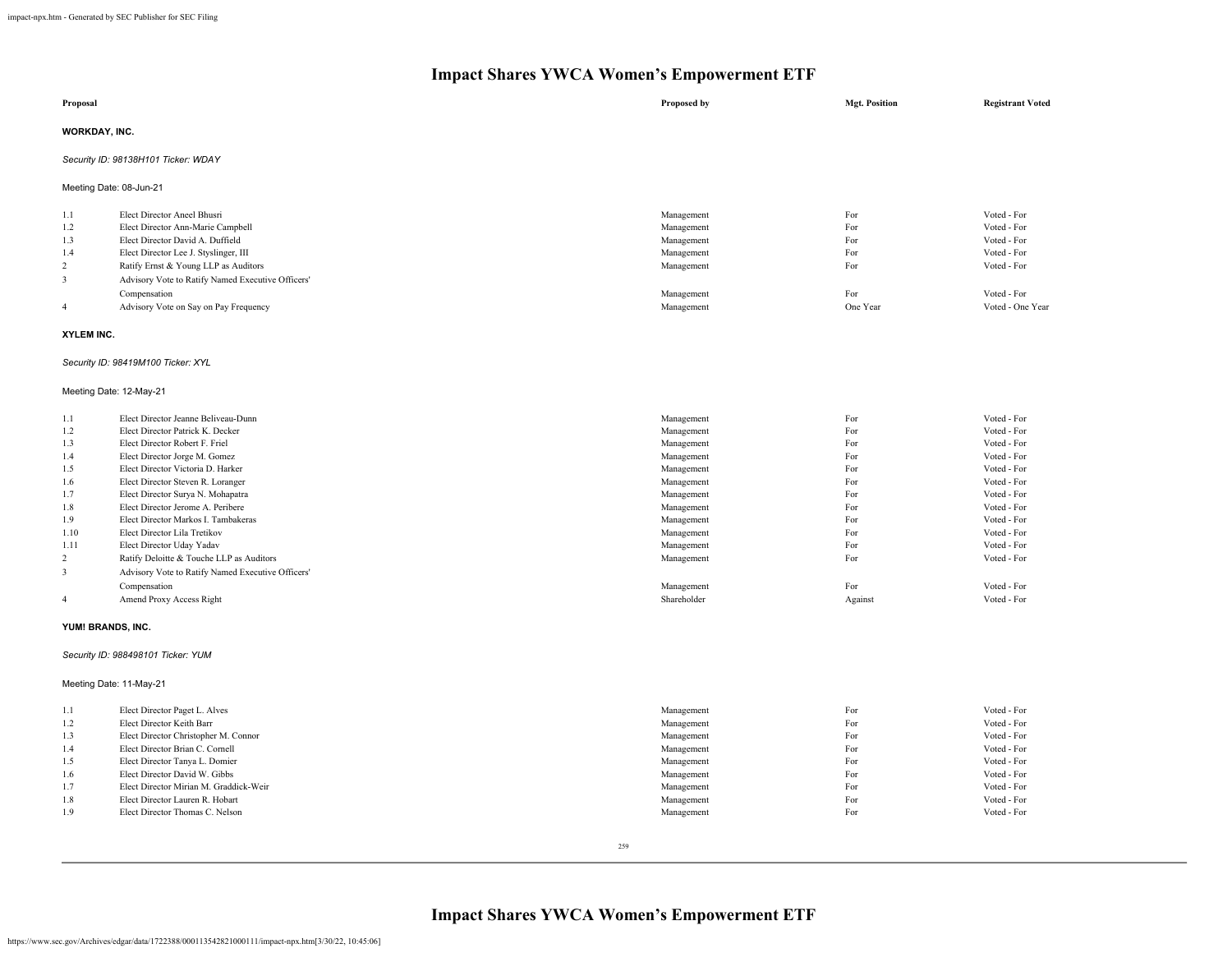| Proposal                              |                                                                                                                                       | Proposed by                                          | <b>Mgt. Position</b>     | <b>Registrant Voted</b>                                  |
|---------------------------------------|---------------------------------------------------------------------------------------------------------------------------------------|------------------------------------------------------|--------------------------|----------------------------------------------------------|
| 1.10<br>1.11<br>1.12<br>$\mathcal{L}$ | Elect Director P. Justin Skala<br>Elect Director Elane B. Stock<br>Elect Director Annie Young-Scrivner<br>Ratify KPMG LLP as Auditors | Management<br>Management<br>Management<br>Management | For<br>For<br>For<br>For | Voted - For<br>Voted - For<br>Voted - For<br>Voted - For |
| $\overline{3}$                        | Advisory Vote to Ratify Named Executive Officers'<br>Compensation                                                                     | Management                                           | For                      | Voted - For                                              |

260

## **SIGNATURES**

Pursuant to the requirements of the Investment Company Act of 1940, the registrant has duly caused this report to be signed on its behalf by the undersigned, thereunto duly authorized.

## **Impact Shares Trust I**

By: /s/ Ethan Powell

Ethan Powell

President & Principal Executive Officer

Date: August 23, 2021

261